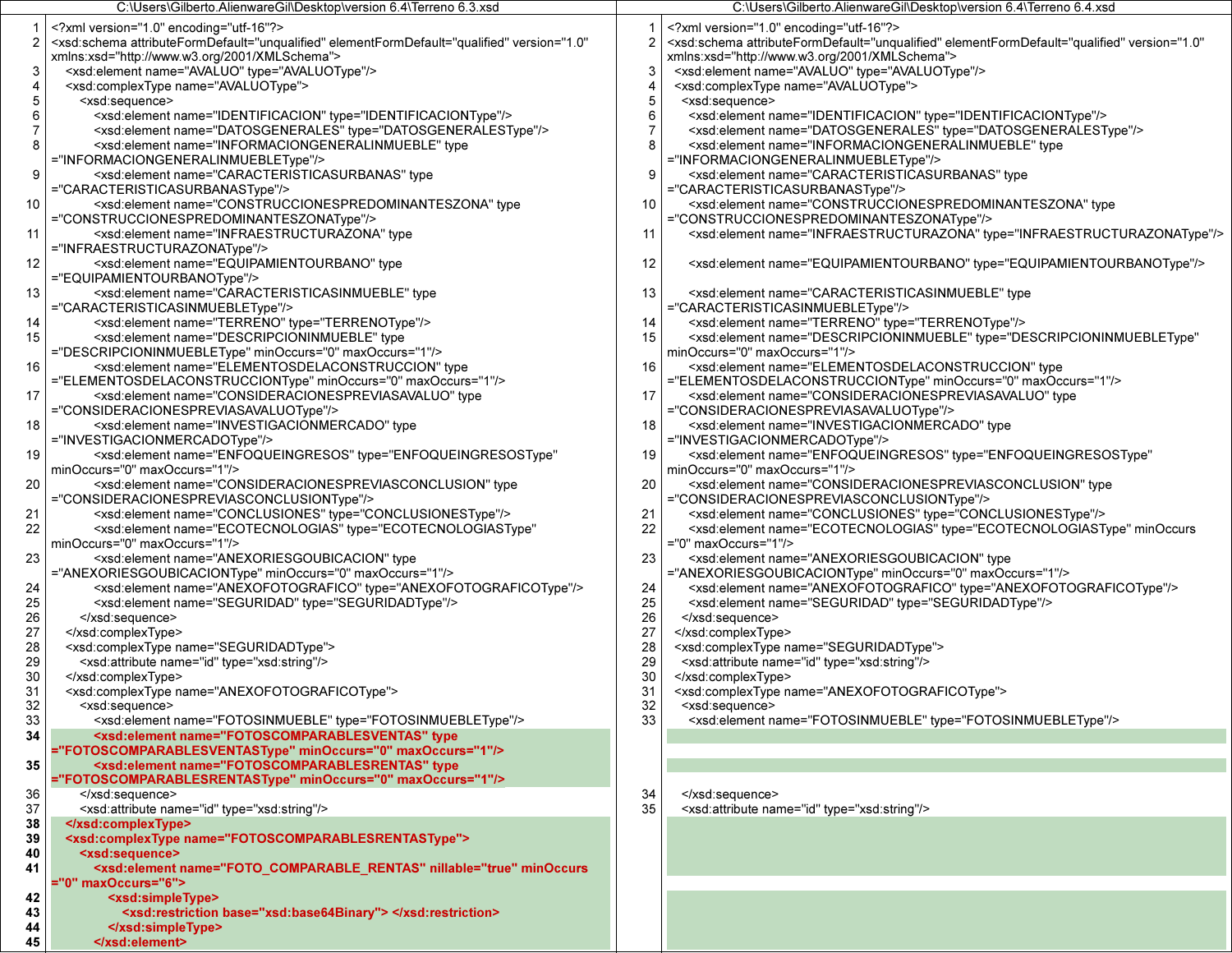|                                                                                                                                                                | C:\Users\Gilberto.AlienwareGil\Desktop\version 6.4\Terreno 6.3.xsd                                                                                                                                                                                                                                                                                                                                                                                                                                                                                                                                                                                                                                                                                                                                                                                                                    |                                                                | C:\Users\Gilberto.AlienwareGil\Desktop\version 6.4\Terreno 6.4.xsd                                                                                                                                                                                                                                                                                                                                                       |
|----------------------------------------------------------------------------------------------------------------------------------------------------------------|---------------------------------------------------------------------------------------------------------------------------------------------------------------------------------------------------------------------------------------------------------------------------------------------------------------------------------------------------------------------------------------------------------------------------------------------------------------------------------------------------------------------------------------------------------------------------------------------------------------------------------------------------------------------------------------------------------------------------------------------------------------------------------------------------------------------------------------------------------------------------------------|----------------------------------------------------------------|--------------------------------------------------------------------------------------------------------------------------------------------------------------------------------------------------------------------------------------------------------------------------------------------------------------------------------------------------------------------------------------------------------------------------|
| 46<br>47<br>48<br>49<br>50<br>51<br>52<br>53<br>54<br>55<br>56<br>57<br>58<br>59                                                                               | <br><br><xsd:complextype name="FOTOSCOMPARABLESVENTASType"><br/><xsd:sequence><br/><xsd:element minoccurs<br="" name="FOTO_COMPARABLE_VENTAS" nillable="true"><math>=</math>"0" maxOccurs="6"&gt;<br/><xsd:simpletype><br/><xsd:restriction base="xsd:base64Binary"> </xsd:restriction><br/></xsd:simpletype><br/></xsd:element><br/></xsd:sequence><br/></xsd:complextype><br><xsd:complextype name="FOTOSINMUEBLEType"></xsd:complextype>                                                                                                                                                                                                                                                                                                                                                                                                                                           | 36<br>$37\,$                                                   | <br><xsd:complextype name="FOTOSINMUEBLEType"></xsd:complextype>                                                                                                                                                                                                                                                                                                                                                         |
| 60<br>61<br>62<br>63<br>64<br>65<br>66<br>67<br>68<br>69<br>70                                                                                                 | <xsd:sequence><br/><xsd:element name="FOTO_FACHADA_PRINCIPAL" nillable="false"><br/><xsd:simpletype><br/><xsd:restriction base="xsd:base64Binary"> </xsd:restriction><br/></xsd:simpletype><br/></xsd:element><br/><xsd:element name="FOTO_FACHADA_POSTERIOR" nillable="false"><br/><xsd:simpletype><br/><xsd:restriction base="xsd:base64Binary"> </xsd:restriction><br/></xsd:simpletype></xsd:element></xsd:sequence>                                                                                                                                                                                                                                                                                                                                                                                                                                                              | 38<br>39<br>40<br>41<br>42<br>43<br>44<br>45<br>46<br>47<br>48 | <xsd:sequence><br/><xsd:element name="FOTO_FACHADA_PRINCIPAL" nillable="false"><br/><xsd:simpletype><br/><xsd:restriction base="xsd:base64Binary"> </xsd:restriction><br/></xsd:simpletype><br/></xsd:element><br/><xsd:element name="FOTO_FACHADA_POSTERIOR" nillable="false"><br/><xsd:simpletype><br/><xsd:restriction base="xsd:base64Binary"> </xsd:restriction><br/></xsd:simpletype></xsd:element></xsd:sequence> |
| 71<br>72<br>73<br>74<br>75<br>76<br>77<br>78<br>79<br>80<br>81<br>82<br>83<br>84<br>85<br>86<br>87<br>88<br>89<br>90<br>91<br>92<br>93<br>94<br>95<br>96<br>97 | <br><xsd:element name="FOTO_ESTANCIA_COMEDOR" nillable="false"><br/><xsd:simpletype><br/><xsd:restriction base="xsd:base64Binary"> </xsd:restriction><br/></xsd:simpletype><br/></xsd:element><br><xsd:element name="FOTO_COCINA" nillable="false"><br/><xsd:simpletype><br/><xsd:restriction base="xsd:base64Binary"> </xsd:restriction><br/></xsd:simpletype><br/></xsd:element><br><xsd:element name="FOTO_BANIO" nillable="false"><br/><xsd:simpletype><br/><xsd:restriction base="xsd:base64Binary"> </xsd:restriction><br/></xsd:simpletype><br/></xsd:element><br><xsd:element name="FOTO_RECAMARA1" nillable="false"><br/><xsd:simpletype><br/><xsd:restriction base="xsd:base64Binary"> </xsd:restriction><br/></xsd:simpletype><br/></xsd:element><br><xsd:element <="" minoccurs="0" name="FOTO_RECAMARA2" nillable="true" td=""><td>49<br/>50</td><td></td></xsd:element> | 49<br>50                                                       |                                                                                                                                                                                                                                                                                                                                                                                                                          |
| 98<br>99<br>100<br>101<br>102                                                                                                                                  | maxOccurs="1"><br><xsd:simpletype><br/><xsd:restriction base="xsd:base64Binary"> </xsd:restriction><br/></xsd:simpletype><br>                                                                                                                                                                                                                                                                                                                                                                                                                                                                                                                                                                                                                                                                                                                                                         |                                                                |                                                                                                                                                                                                                                                                                                                                                                                                                          |
| 103<br>104<br>105<br>106                                                                                                                                       | <xsd:element name="FOTO_ENTORNO" nillable="false"><br/><xsd:simpletype><br/><xsd:restriction base="xsd:base64Binary"> </xsd:restriction><br/></xsd:simpletype></xsd:element>                                                                                                                                                                                                                                                                                                                                                                                                                                                                                                                                                                                                                                                                                                          | 51<br>52<br>53<br>54                                           | <xsd:element name="FOTO_ENTORNO" nillable="false"><br/><xsd:simpletype><br/><xsd:restriction base="xsd:base64Binary"> </xsd:restriction><br/></xsd:simpletype></xsd:element>                                                                                                                                                                                                                                             |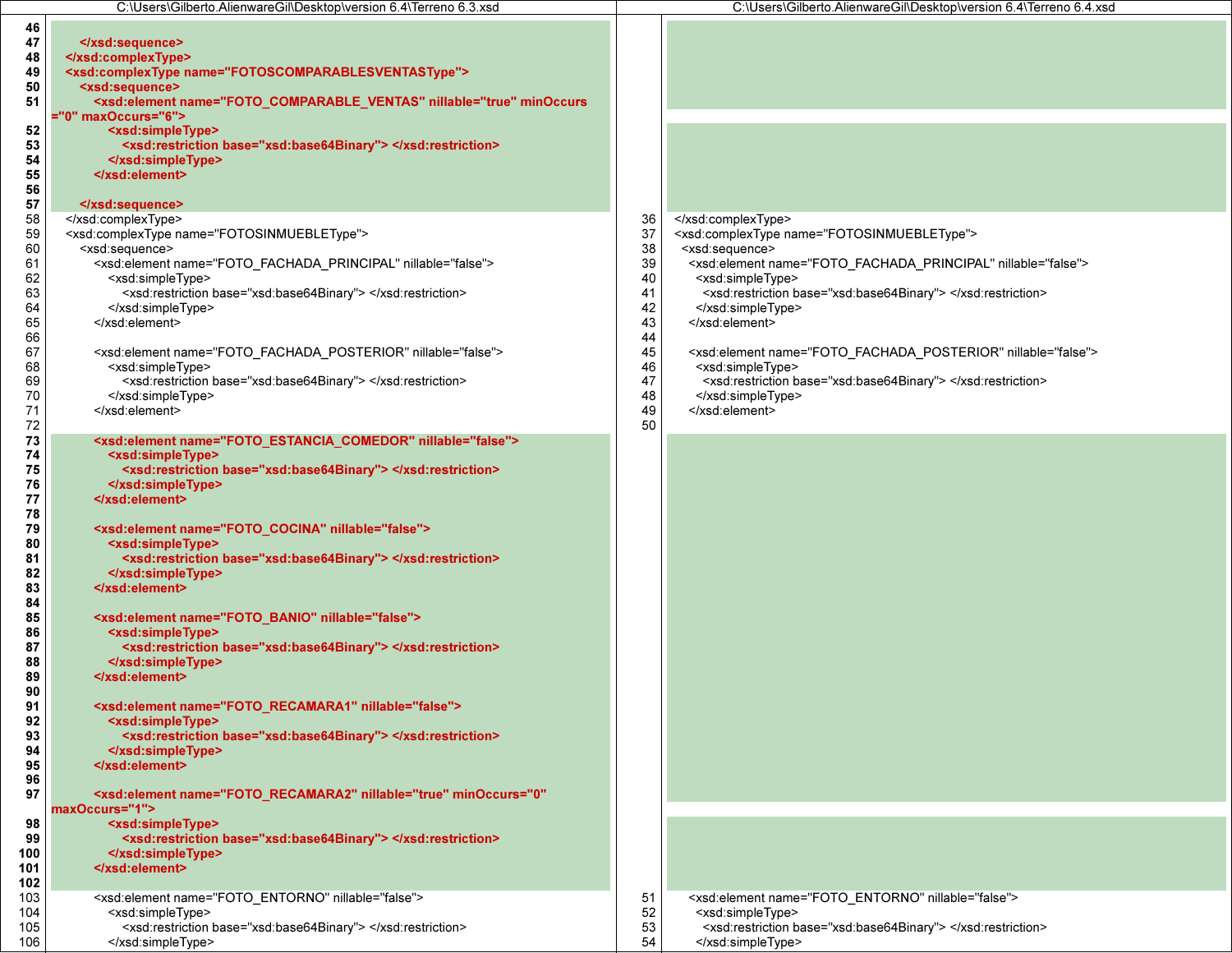| 55<br>107<br>$\le$ /xsd:element><br>$\le$ /xsd:element><br>56<br>108<br>109<br><xsd:element name="FOTO_PROYECTO_ARQUITECTONICO" nillable="false"><br/>110<br/><xsd:simpletype><br/>111<br/><xsd:restriction base="xsd:base64Binary"> </xsd:restriction><br/>112<br/></xsd:simpletype><br/></xsd:element><br>113<br>114<br>57<br>115<br><xsd:element maxoccurs<br="" minoccurs="0" name="FOTO_OTRO" nillable="true"><xsd:element maxoccurs="unbounded" minoccurs="0" name="FOTO_OTRO" nillable="true"><br/>="unbounded"&gt;<br/>58<br/>116<br/><xsd:simpletype><br/><xsd:simpletype><br/>59<br/><xsd:restriction base="xsd:base64Binary"> </xsd:restriction><br/><xsd:restriction base="xsd:base64Binary"> </xsd:restriction><br/>117<br/>60<br/>118<br/></xsd:simpletype><br/></xsd:simpletype><br/>61<br/></xsd:element><br/></xsd:element><br>119<br>62<br>120<br>63<br>121<br><br><br>64<br>122<br><br><br>65<br>123<br><xsd:complextype name="ANEXORIESGOUBICACIONType"><br/><xsd:complextype name="ANEXORIESGOUBICACIONType"><br/>66<br/>124<br/><xsd:sequence><br/><xsd:sequence><br/>67<br/>125<br/><xsd:element name="CVE_TERRENO_COLINDA" nillable="true"><br/><xsd:element name="CVE_TERRENO_COLINDA" nillable="true"><br/>68<br/>126<br/><xsd:simpletype><br/><xsd:simpletype><br/>69<br/>127<br/><xsd:restriction base="xsd:integer"><br/><xsd:restriction base="xsd:integer"><br/>70<br/>128<br/><xsd:enumeration value="0"></xsd:enumeration><br/><xsd:enumeration value="0"></xsd:enumeration><br/>71<br/>129<br/><xsd:enumeration value="1"></xsd:enumeration><br/><xsd:enumeration value="1"></xsd:enumeration><br/>72<br/>130<br/><xsd:enumeration value="2"></xsd:enumeration><br/><xsd:enumeration value="2"></xsd:enumeration><br/>73<br/>131<br/><xsd:enumeration value="3"></xsd:enumeration><br/><xsd:enumeration value="3"></xsd:enumeration><br/>74<br/>132<br/><xsd:enumeration value="4"></xsd:enumeration><br/><xsd:enumeration value="4"></xsd:enumeration><br/>75<br/>133<br/><xsd:enumeration value="5"></xsd:enumeration><br/><xsd:enumeration value="5"></xsd:enumeration><br/>76<br/>134<br/><xsd:enumeration value="6"></xsd:enumeration><br/><xsd:enumeration value="6"></xsd:enumeration><br/>77<br/>135<br/><xsd:enumeration value="7"></xsd:enumeration><br/><xsd:enumeration value="7"></xsd:enumeration><br/>78<br/>136<br/><xsd:enumeration value="8"></xsd:enumeration><br/><xsd:enumeration value="8"></xsd:enumeration><br/>79<br/>137<br/><xsd:enumeration value="9"></xsd:enumeration><br/><xsd:enumeration value="9"></xsd:enumeration><br/>80<br/>138<br/><xsd:enumeration value="10"></xsd:enumeration><br/><xsd:enumeration value="10"></xsd:enumeration><br/>139<br/>81<br/><xsd:enumeration value="11"></xsd:enumeration><br/><xsd:enumeration value="11"></xsd:enumeration><br/>82<br/>140<br/><math>\le</math>/xsd:restriction&gt;<br/></xsd:restriction><br/>83<br/>141<br/></xsd:restriction></xsd:simpletype><br/></xsd:simpletype><br/>84<br/>142<br/><math>\le</math>/xsd:element&gt;<br/></xsd:element><br/>85<br/>143<br/>86<br/><xsd:element name="CVE_TERRENO_UBICADO" nillable="true"><br/>144<br/><xsd:element name="CVE_TERRENO_UBICADO" nillable="true"><br/>87<br/><xsd:simpletype><br/><xsd:simpletype><br/>145<br/>88<br/>146<br/><xsd:restriction base="xsd:integer"><br/><xsd:restriction base="xsd:integer"><br/>89<br/><xsd:enumeration value="0"></xsd:enumeration><br/><xsd:enumeration value="0"></xsd:enumeration><br/>147<br/>90<br/>148<br/><xsd:enumeration value="1"></xsd:enumeration><br/><xsd:enumeration value="1"></xsd:enumeration><br/>91<br/>149<br/><xsd:enumeration value="2"></xsd:enumeration><br/><xsd:enumeration value="2"></xsd:enumeration><br/>150<br/>92<br/><xsd:enumeration value="3"></xsd:enumeration><br/><xsd:enumeration value="3"></xsd:enumeration><br/>93<br/>151<br/><xsd:enumeration value="4"></xsd:enumeration><br/><xsd:enumeration value="4"></xsd:enumeration><br/>94<br/><xsd:enumeration value="5"></xsd:enumeration><br/><xsd:enumeration value="5"></xsd:enumeration><br/>152<br/>95<br/>153<br/><xsd:enumeration value="6"></xsd:enumeration><br/><xsd:enumeration value="6"></xsd:enumeration><br/>96<br/>154<br/><xsd:enumeration value="7"></xsd:enumeration><br/><xsd:enumeration value="7"></xsd:enumeration><br/>155<br/>97<br/><xsd:enumeration value="8"></xsd:enumeration><br/><xsd:enumeration value="8"></xsd:enumeration><br/>98<br/>156<br/><xsd:enumeration value="9"></xsd:enumeration><br/><xsd:enumeration value="9"></xsd:enumeration><br/>157<br/>99<br/><xsd:enumeration value="10"></xsd:enumeration><br/><xsd:enumeration value="10"></xsd:enumeration><br/>158<br/>100<br/></xsd:restriction><br/></xsd:restriction><br/>159<br/>101<br/></xsd:simpletype><br/></xsd:simpletype><br/>160<br/>102<br/></xsd:element><br/></xsd:element><br/>103<br/>161<br/>162<br/><xsd:element name="CVE_RIESGO_SOCIAL" nillable="true"><br/>104<br/><xsd:element name="CVE_RIESGO_SOCIAL" nillable="true"><br/>163<br/>105<br/><xsd:simpletype><br/><xsd:simpletype><br/>106<br/><xsd:restriction base="xsd:integer"><br/>164<br/><xsd:restriction base="xsd:integer"><br/>165<br/>107<br/><xsd:enumeration value="0"></xsd:enumeration><br/><xsd:enumeration value="0"></xsd:enumeration><br/>166<br/><xsd:enumeration value="1"></xsd:enumeration><br/>108<br/><xsd:enumeration value="1"></xsd:enumeration><br/>167<br/>109<br/><xsd:enumeration value="2"></xsd:enumeration><br/><xsd:enumeration value="2"></xsd:enumeration><br/>168<br/>110<br/><xsd:enumeration value="3"></xsd:enumeration><br/><xsd:enumeration value="3"></xsd:enumeration></xsd:restriction></xsd:restriction></xsd:simpletype></xsd:simpletype></xsd:element></xsd:element></xsd:element></xsd:sequence></xsd:sequence></xsd:complextype></xsd:complextype> | C:\Users\Gilberto.AlienwareGil\Desktop\version 6.4\Terreno 6.3.xsd | C:\Users\Gilberto.AlienwareGil\Desktop\version 6.4\Terreno 6.4.xsd |
|--------------------------------------------------------------------------------------------------------------------------------------------------------------------------------------------------------------------------------------------------------------------------------------------------------------------------------------------------------------------------------------------------------------------------------------------------------------------------------------------------------------------------------------------------------------------------------------------------------------------------------------------------------------------------------------------------------------------------------------------------------------------------------------------------------------------------------------------------------------------------------------------------------------------------------------------------------------------------------------------------------------------------------------------------------------------------------------------------------------------------------------------------------------------------------------------------------------------------------------------------------------------------------------------------------------------------------------------------------------------------------------------------------------------------------------------------------------------------------------------------------------------------------------------------------------------------------------------------------------------------------------------------------------------------------------------------------------------------------------------------------------------------------------------------------------------------------------------------------------------------------------------------------------------------------------------------------------------------------------------------------------------------------------------------------------------------------------------------------------------------------------------------------------------------------------------------------------------------------------------------------------------------------------------------------------------------------------------------------------------------------------------------------------------------------------------------------------------------------------------------------------------------------------------------------------------------------------------------------------------------------------------------------------------------------------------------------------------------------------------------------------------------------------------------------------------------------------------------------------------------------------------------------------------------------------------------------------------------------------------------------------------------------------------------------------------------------------------------------------------------------------------------------------------------------------------------------------------------------------------------------------------------------------------------------------------------------------------------------------------------------------------------------------------------------------------------------------------------------------------------------------------------------------------------------------------------------------------------------------------------------------------------------------------------------------------------------------------------------------------------------------------------------------------------------------------------------------------------------------------------------------------------------------------------------------------------------------------------------------------------------------------------------------------------------------------------------------------------------------------------------------------------------------------------------------------------------------------------------------------------------------------------------------------------------------------------------------------------------------------------------------------------------------------------------------------------------------------------------------------------------------------------------------------------------------------------------------------------------------------------------------------------------------------------------------------------------------------------------------------------------------------------------------------------------------------------------------------------------------------------------------------------------------------------------------------------------------------------------------------------------------------------------------------------------------------------------------------------------------------------------------------------------------------------------------------------------------------------------------------------------------------------------------------------------------------------------------------------------------------------------------------------------------------------------------------------------------------------------------------------------------------------------------------------------------------------------------------------------------------------------------------------------------------------------------------------------------------------------------------------------------------------------------------------------------------------------------------------------------------------------|--------------------------------------------------------------------|--------------------------------------------------------------------|
|                                                                                                                                                                                                                                                                                                                                                                                                                                                                                                                                                                                                                                                                                                                                                                                                                                                                                                                                                                                                                                                                                                                                                                                                                                                                                                                                                                                                                                                                                                                                                                                                                                                                                                                                                                                                                                                                                                                                                                                                                                                                                                                                                                                                                                                                                                                                                                                                                                                                                                                                                                                                                                                                                                                                                                                                                                                                                                                                                                                                                                                                                                                                                                                                                                                                                                                                                                                                                                                                                                                                                                                                                                                                                                                                                                                                                                                                                                                                                                                                                                                                                                                                                                                                                                                                                                                                                                                                                                                                                                                                                                                                                                                                                                                                                                                                                                                                                                                                                                                                                                                                                                                                                                                                                                                                                                                                                                                                                                                                                                                                                                                                                                                                                                                                                                                                                                                                                |                                                                    |                                                                    |
|                                                                                                                                                                                                                                                                                                                                                                                                                                                                                                                                                                                                                                                                                                                                                                                                                                                                                                                                                                                                                                                                                                                                                                                                                                                                                                                                                                                                                                                                                                                                                                                                                                                                                                                                                                                                                                                                                                                                                                                                                                                                                                                                                                                                                                                                                                                                                                                                                                                                                                                                                                                                                                                                                                                                                                                                                                                                                                                                                                                                                                                                                                                                                                                                                                                                                                                                                                                                                                                                                                                                                                                                                                                                                                                                                                                                                                                                                                                                                                                                                                                                                                                                                                                                                                                                                                                                                                                                                                                                                                                                                                                                                                                                                                                                                                                                                                                                                                                                                                                                                                                                                                                                                                                                                                                                                                                                                                                                                                                                                                                                                                                                                                                                                                                                                                                                                                                                                |                                                                    |                                                                    |
|                                                                                                                                                                                                                                                                                                                                                                                                                                                                                                                                                                                                                                                                                                                                                                                                                                                                                                                                                                                                                                                                                                                                                                                                                                                                                                                                                                                                                                                                                                                                                                                                                                                                                                                                                                                                                                                                                                                                                                                                                                                                                                                                                                                                                                                                                                                                                                                                                                                                                                                                                                                                                                                                                                                                                                                                                                                                                                                                                                                                                                                                                                                                                                                                                                                                                                                                                                                                                                                                                                                                                                                                                                                                                                                                                                                                                                                                                                                                                                                                                                                                                                                                                                                                                                                                                                                                                                                                                                                                                                                                                                                                                                                                                                                                                                                                                                                                                                                                                                                                                                                                                                                                                                                                                                                                                                                                                                                                                                                                                                                                                                                                                                                                                                                                                                                                                                                                                |                                                                    |                                                                    |
|                                                                                                                                                                                                                                                                                                                                                                                                                                                                                                                                                                                                                                                                                                                                                                                                                                                                                                                                                                                                                                                                                                                                                                                                                                                                                                                                                                                                                                                                                                                                                                                                                                                                                                                                                                                                                                                                                                                                                                                                                                                                                                                                                                                                                                                                                                                                                                                                                                                                                                                                                                                                                                                                                                                                                                                                                                                                                                                                                                                                                                                                                                                                                                                                                                                                                                                                                                                                                                                                                                                                                                                                                                                                                                                                                                                                                                                                                                                                                                                                                                                                                                                                                                                                                                                                                                                                                                                                                                                                                                                                                                                                                                                                                                                                                                                                                                                                                                                                                                                                                                                                                                                                                                                                                                                                                                                                                                                                                                                                                                                                                                                                                                                                                                                                                                                                                                                                                |                                                                    |                                                                    |
|                                                                                                                                                                                                                                                                                                                                                                                                                                                                                                                                                                                                                                                                                                                                                                                                                                                                                                                                                                                                                                                                                                                                                                                                                                                                                                                                                                                                                                                                                                                                                                                                                                                                                                                                                                                                                                                                                                                                                                                                                                                                                                                                                                                                                                                                                                                                                                                                                                                                                                                                                                                                                                                                                                                                                                                                                                                                                                                                                                                                                                                                                                                                                                                                                                                                                                                                                                                                                                                                                                                                                                                                                                                                                                                                                                                                                                                                                                                                                                                                                                                                                                                                                                                                                                                                                                                                                                                                                                                                                                                                                                                                                                                                                                                                                                                                                                                                                                                                                                                                                                                                                                                                                                                                                                                                                                                                                                                                                                                                                                                                                                                                                                                                                                                                                                                                                                                                                |                                                                    |                                                                    |
|                                                                                                                                                                                                                                                                                                                                                                                                                                                                                                                                                                                                                                                                                                                                                                                                                                                                                                                                                                                                                                                                                                                                                                                                                                                                                                                                                                                                                                                                                                                                                                                                                                                                                                                                                                                                                                                                                                                                                                                                                                                                                                                                                                                                                                                                                                                                                                                                                                                                                                                                                                                                                                                                                                                                                                                                                                                                                                                                                                                                                                                                                                                                                                                                                                                                                                                                                                                                                                                                                                                                                                                                                                                                                                                                                                                                                                                                                                                                                                                                                                                                                                                                                                                                                                                                                                                                                                                                                                                                                                                                                                                                                                                                                                                                                                                                                                                                                                                                                                                                                                                                                                                                                                                                                                                                                                                                                                                                                                                                                                                                                                                                                                                                                                                                                                                                                                                                                |                                                                    |                                                                    |
|                                                                                                                                                                                                                                                                                                                                                                                                                                                                                                                                                                                                                                                                                                                                                                                                                                                                                                                                                                                                                                                                                                                                                                                                                                                                                                                                                                                                                                                                                                                                                                                                                                                                                                                                                                                                                                                                                                                                                                                                                                                                                                                                                                                                                                                                                                                                                                                                                                                                                                                                                                                                                                                                                                                                                                                                                                                                                                                                                                                                                                                                                                                                                                                                                                                                                                                                                                                                                                                                                                                                                                                                                                                                                                                                                                                                                                                                                                                                                                                                                                                                                                                                                                                                                                                                                                                                                                                                                                                                                                                                                                                                                                                                                                                                                                                                                                                                                                                                                                                                                                                                                                                                                                                                                                                                                                                                                                                                                                                                                                                                                                                                                                                                                                                                                                                                                                                                                |                                                                    |                                                                    |
|                                                                                                                                                                                                                                                                                                                                                                                                                                                                                                                                                                                                                                                                                                                                                                                                                                                                                                                                                                                                                                                                                                                                                                                                                                                                                                                                                                                                                                                                                                                                                                                                                                                                                                                                                                                                                                                                                                                                                                                                                                                                                                                                                                                                                                                                                                                                                                                                                                                                                                                                                                                                                                                                                                                                                                                                                                                                                                                                                                                                                                                                                                                                                                                                                                                                                                                                                                                                                                                                                                                                                                                                                                                                                                                                                                                                                                                                                                                                                                                                                                                                                                                                                                                                                                                                                                                                                                                                                                                                                                                                                                                                                                                                                                                                                                                                                                                                                                                                                                                                                                                                                                                                                                                                                                                                                                                                                                                                                                                                                                                                                                                                                                                                                                                                                                                                                                                                                |                                                                    |                                                                    |
|                                                                                                                                                                                                                                                                                                                                                                                                                                                                                                                                                                                                                                                                                                                                                                                                                                                                                                                                                                                                                                                                                                                                                                                                                                                                                                                                                                                                                                                                                                                                                                                                                                                                                                                                                                                                                                                                                                                                                                                                                                                                                                                                                                                                                                                                                                                                                                                                                                                                                                                                                                                                                                                                                                                                                                                                                                                                                                                                                                                                                                                                                                                                                                                                                                                                                                                                                                                                                                                                                                                                                                                                                                                                                                                                                                                                                                                                                                                                                                                                                                                                                                                                                                                                                                                                                                                                                                                                                                                                                                                                                                                                                                                                                                                                                                                                                                                                                                                                                                                                                                                                                                                                                                                                                                                                                                                                                                                                                                                                                                                                                                                                                                                                                                                                                                                                                                                                                |                                                                    |                                                                    |
|                                                                                                                                                                                                                                                                                                                                                                                                                                                                                                                                                                                                                                                                                                                                                                                                                                                                                                                                                                                                                                                                                                                                                                                                                                                                                                                                                                                                                                                                                                                                                                                                                                                                                                                                                                                                                                                                                                                                                                                                                                                                                                                                                                                                                                                                                                                                                                                                                                                                                                                                                                                                                                                                                                                                                                                                                                                                                                                                                                                                                                                                                                                                                                                                                                                                                                                                                                                                                                                                                                                                                                                                                                                                                                                                                                                                                                                                                                                                                                                                                                                                                                                                                                                                                                                                                                                                                                                                                                                                                                                                                                                                                                                                                                                                                                                                                                                                                                                                                                                                                                                                                                                                                                                                                                                                                                                                                                                                                                                                                                                                                                                                                                                                                                                                                                                                                                                                                |                                                                    |                                                                    |
|                                                                                                                                                                                                                                                                                                                                                                                                                                                                                                                                                                                                                                                                                                                                                                                                                                                                                                                                                                                                                                                                                                                                                                                                                                                                                                                                                                                                                                                                                                                                                                                                                                                                                                                                                                                                                                                                                                                                                                                                                                                                                                                                                                                                                                                                                                                                                                                                                                                                                                                                                                                                                                                                                                                                                                                                                                                                                                                                                                                                                                                                                                                                                                                                                                                                                                                                                                                                                                                                                                                                                                                                                                                                                                                                                                                                                                                                                                                                                                                                                                                                                                                                                                                                                                                                                                                                                                                                                                                                                                                                                                                                                                                                                                                                                                                                                                                                                                                                                                                                                                                                                                                                                                                                                                                                                                                                                                                                                                                                                                                                                                                                                                                                                                                                                                                                                                                                                |                                                                    |                                                                    |
|                                                                                                                                                                                                                                                                                                                                                                                                                                                                                                                                                                                                                                                                                                                                                                                                                                                                                                                                                                                                                                                                                                                                                                                                                                                                                                                                                                                                                                                                                                                                                                                                                                                                                                                                                                                                                                                                                                                                                                                                                                                                                                                                                                                                                                                                                                                                                                                                                                                                                                                                                                                                                                                                                                                                                                                                                                                                                                                                                                                                                                                                                                                                                                                                                                                                                                                                                                                                                                                                                                                                                                                                                                                                                                                                                                                                                                                                                                                                                                                                                                                                                                                                                                                                                                                                                                                                                                                                                                                                                                                                                                                                                                                                                                                                                                                                                                                                                                                                                                                                                                                                                                                                                                                                                                                                                                                                                                                                                                                                                                                                                                                                                                                                                                                                                                                                                                                                                |                                                                    |                                                                    |
|                                                                                                                                                                                                                                                                                                                                                                                                                                                                                                                                                                                                                                                                                                                                                                                                                                                                                                                                                                                                                                                                                                                                                                                                                                                                                                                                                                                                                                                                                                                                                                                                                                                                                                                                                                                                                                                                                                                                                                                                                                                                                                                                                                                                                                                                                                                                                                                                                                                                                                                                                                                                                                                                                                                                                                                                                                                                                                                                                                                                                                                                                                                                                                                                                                                                                                                                                                                                                                                                                                                                                                                                                                                                                                                                                                                                                                                                                                                                                                                                                                                                                                                                                                                                                                                                                                                                                                                                                                                                                                                                                                                                                                                                                                                                                                                                                                                                                                                                                                                                                                                                                                                                                                                                                                                                                                                                                                                                                                                                                                                                                                                                                                                                                                                                                                                                                                                                                |                                                                    |                                                                    |
|                                                                                                                                                                                                                                                                                                                                                                                                                                                                                                                                                                                                                                                                                                                                                                                                                                                                                                                                                                                                                                                                                                                                                                                                                                                                                                                                                                                                                                                                                                                                                                                                                                                                                                                                                                                                                                                                                                                                                                                                                                                                                                                                                                                                                                                                                                                                                                                                                                                                                                                                                                                                                                                                                                                                                                                                                                                                                                                                                                                                                                                                                                                                                                                                                                                                                                                                                                                                                                                                                                                                                                                                                                                                                                                                                                                                                                                                                                                                                                                                                                                                                                                                                                                                                                                                                                                                                                                                                                                                                                                                                                                                                                                                                                                                                                                                                                                                                                                                                                                                                                                                                                                                                                                                                                                                                                                                                                                                                                                                                                                                                                                                                                                                                                                                                                                                                                                                                |                                                                    |                                                                    |
|                                                                                                                                                                                                                                                                                                                                                                                                                                                                                                                                                                                                                                                                                                                                                                                                                                                                                                                                                                                                                                                                                                                                                                                                                                                                                                                                                                                                                                                                                                                                                                                                                                                                                                                                                                                                                                                                                                                                                                                                                                                                                                                                                                                                                                                                                                                                                                                                                                                                                                                                                                                                                                                                                                                                                                                                                                                                                                                                                                                                                                                                                                                                                                                                                                                                                                                                                                                                                                                                                                                                                                                                                                                                                                                                                                                                                                                                                                                                                                                                                                                                                                                                                                                                                                                                                                                                                                                                                                                                                                                                                                                                                                                                                                                                                                                                                                                                                                                                                                                                                                                                                                                                                                                                                                                                                                                                                                                                                                                                                                                                                                                                                                                                                                                                                                                                                                                                                |                                                                    |                                                                    |
|                                                                                                                                                                                                                                                                                                                                                                                                                                                                                                                                                                                                                                                                                                                                                                                                                                                                                                                                                                                                                                                                                                                                                                                                                                                                                                                                                                                                                                                                                                                                                                                                                                                                                                                                                                                                                                                                                                                                                                                                                                                                                                                                                                                                                                                                                                                                                                                                                                                                                                                                                                                                                                                                                                                                                                                                                                                                                                                                                                                                                                                                                                                                                                                                                                                                                                                                                                                                                                                                                                                                                                                                                                                                                                                                                                                                                                                                                                                                                                                                                                                                                                                                                                                                                                                                                                                                                                                                                                                                                                                                                                                                                                                                                                                                                                                                                                                                                                                                                                                                                                                                                                                                                                                                                                                                                                                                                                                                                                                                                                                                                                                                                                                                                                                                                                                                                                                                                |                                                                    |                                                                    |
|                                                                                                                                                                                                                                                                                                                                                                                                                                                                                                                                                                                                                                                                                                                                                                                                                                                                                                                                                                                                                                                                                                                                                                                                                                                                                                                                                                                                                                                                                                                                                                                                                                                                                                                                                                                                                                                                                                                                                                                                                                                                                                                                                                                                                                                                                                                                                                                                                                                                                                                                                                                                                                                                                                                                                                                                                                                                                                                                                                                                                                                                                                                                                                                                                                                                                                                                                                                                                                                                                                                                                                                                                                                                                                                                                                                                                                                                                                                                                                                                                                                                                                                                                                                                                                                                                                                                                                                                                                                                                                                                                                                                                                                                                                                                                                                                                                                                                                                                                                                                                                                                                                                                                                                                                                                                                                                                                                                                                                                                                                                                                                                                                                                                                                                                                                                                                                                                                |                                                                    |                                                                    |
|                                                                                                                                                                                                                                                                                                                                                                                                                                                                                                                                                                                                                                                                                                                                                                                                                                                                                                                                                                                                                                                                                                                                                                                                                                                                                                                                                                                                                                                                                                                                                                                                                                                                                                                                                                                                                                                                                                                                                                                                                                                                                                                                                                                                                                                                                                                                                                                                                                                                                                                                                                                                                                                                                                                                                                                                                                                                                                                                                                                                                                                                                                                                                                                                                                                                                                                                                                                                                                                                                                                                                                                                                                                                                                                                                                                                                                                                                                                                                                                                                                                                                                                                                                                                                                                                                                                                                                                                                                                                                                                                                                                                                                                                                                                                                                                                                                                                                                                                                                                                                                                                                                                                                                                                                                                                                                                                                                                                                                                                                                                                                                                                                                                                                                                                                                                                                                                                                |                                                                    |                                                                    |
|                                                                                                                                                                                                                                                                                                                                                                                                                                                                                                                                                                                                                                                                                                                                                                                                                                                                                                                                                                                                                                                                                                                                                                                                                                                                                                                                                                                                                                                                                                                                                                                                                                                                                                                                                                                                                                                                                                                                                                                                                                                                                                                                                                                                                                                                                                                                                                                                                                                                                                                                                                                                                                                                                                                                                                                                                                                                                                                                                                                                                                                                                                                                                                                                                                                                                                                                                                                                                                                                                                                                                                                                                                                                                                                                                                                                                                                                                                                                                                                                                                                                                                                                                                                                                                                                                                                                                                                                                                                                                                                                                                                                                                                                                                                                                                                                                                                                                                                                                                                                                                                                                                                                                                                                                                                                                                                                                                                                                                                                                                                                                                                                                                                                                                                                                                                                                                                                                |                                                                    |                                                                    |
|                                                                                                                                                                                                                                                                                                                                                                                                                                                                                                                                                                                                                                                                                                                                                                                                                                                                                                                                                                                                                                                                                                                                                                                                                                                                                                                                                                                                                                                                                                                                                                                                                                                                                                                                                                                                                                                                                                                                                                                                                                                                                                                                                                                                                                                                                                                                                                                                                                                                                                                                                                                                                                                                                                                                                                                                                                                                                                                                                                                                                                                                                                                                                                                                                                                                                                                                                                                                                                                                                                                                                                                                                                                                                                                                                                                                                                                                                                                                                                                                                                                                                                                                                                                                                                                                                                                                                                                                                                                                                                                                                                                                                                                                                                                                                                                                                                                                                                                                                                                                                                                                                                                                                                                                                                                                                                                                                                                                                                                                                                                                                                                                                                                                                                                                                                                                                                                                                |                                                                    |                                                                    |
|                                                                                                                                                                                                                                                                                                                                                                                                                                                                                                                                                                                                                                                                                                                                                                                                                                                                                                                                                                                                                                                                                                                                                                                                                                                                                                                                                                                                                                                                                                                                                                                                                                                                                                                                                                                                                                                                                                                                                                                                                                                                                                                                                                                                                                                                                                                                                                                                                                                                                                                                                                                                                                                                                                                                                                                                                                                                                                                                                                                                                                                                                                                                                                                                                                                                                                                                                                                                                                                                                                                                                                                                                                                                                                                                                                                                                                                                                                                                                                                                                                                                                                                                                                                                                                                                                                                                                                                                                                                                                                                                                                                                                                                                                                                                                                                                                                                                                                                                                                                                                                                                                                                                                                                                                                                                                                                                                                                                                                                                                                                                                                                                                                                                                                                                                                                                                                                                                |                                                                    |                                                                    |
|                                                                                                                                                                                                                                                                                                                                                                                                                                                                                                                                                                                                                                                                                                                                                                                                                                                                                                                                                                                                                                                                                                                                                                                                                                                                                                                                                                                                                                                                                                                                                                                                                                                                                                                                                                                                                                                                                                                                                                                                                                                                                                                                                                                                                                                                                                                                                                                                                                                                                                                                                                                                                                                                                                                                                                                                                                                                                                                                                                                                                                                                                                                                                                                                                                                                                                                                                                                                                                                                                                                                                                                                                                                                                                                                                                                                                                                                                                                                                                                                                                                                                                                                                                                                                                                                                                                                                                                                                                                                                                                                                                                                                                                                                                                                                                                                                                                                                                                                                                                                                                                                                                                                                                                                                                                                                                                                                                                                                                                                                                                                                                                                                                                                                                                                                                                                                                                                                |                                                                    |                                                                    |
|                                                                                                                                                                                                                                                                                                                                                                                                                                                                                                                                                                                                                                                                                                                                                                                                                                                                                                                                                                                                                                                                                                                                                                                                                                                                                                                                                                                                                                                                                                                                                                                                                                                                                                                                                                                                                                                                                                                                                                                                                                                                                                                                                                                                                                                                                                                                                                                                                                                                                                                                                                                                                                                                                                                                                                                                                                                                                                                                                                                                                                                                                                                                                                                                                                                                                                                                                                                                                                                                                                                                                                                                                                                                                                                                                                                                                                                                                                                                                                                                                                                                                                                                                                                                                                                                                                                                                                                                                                                                                                                                                                                                                                                                                                                                                                                                                                                                                                                                                                                                                                                                                                                                                                                                                                                                                                                                                                                                                                                                                                                                                                                                                                                                                                                                                                                                                                                                                |                                                                    |                                                                    |
|                                                                                                                                                                                                                                                                                                                                                                                                                                                                                                                                                                                                                                                                                                                                                                                                                                                                                                                                                                                                                                                                                                                                                                                                                                                                                                                                                                                                                                                                                                                                                                                                                                                                                                                                                                                                                                                                                                                                                                                                                                                                                                                                                                                                                                                                                                                                                                                                                                                                                                                                                                                                                                                                                                                                                                                                                                                                                                                                                                                                                                                                                                                                                                                                                                                                                                                                                                                                                                                                                                                                                                                                                                                                                                                                                                                                                                                                                                                                                                                                                                                                                                                                                                                                                                                                                                                                                                                                                                                                                                                                                                                                                                                                                                                                                                                                                                                                                                                                                                                                                                                                                                                                                                                                                                                                                                                                                                                                                                                                                                                                                                                                                                                                                                                                                                                                                                                                                |                                                                    |                                                                    |
|                                                                                                                                                                                                                                                                                                                                                                                                                                                                                                                                                                                                                                                                                                                                                                                                                                                                                                                                                                                                                                                                                                                                                                                                                                                                                                                                                                                                                                                                                                                                                                                                                                                                                                                                                                                                                                                                                                                                                                                                                                                                                                                                                                                                                                                                                                                                                                                                                                                                                                                                                                                                                                                                                                                                                                                                                                                                                                                                                                                                                                                                                                                                                                                                                                                                                                                                                                                                                                                                                                                                                                                                                                                                                                                                                                                                                                                                                                                                                                                                                                                                                                                                                                                                                                                                                                                                                                                                                                                                                                                                                                                                                                                                                                                                                                                                                                                                                                                                                                                                                                                                                                                                                                                                                                                                                                                                                                                                                                                                                                                                                                                                                                                                                                                                                                                                                                                                                |                                                                    |                                                                    |
|                                                                                                                                                                                                                                                                                                                                                                                                                                                                                                                                                                                                                                                                                                                                                                                                                                                                                                                                                                                                                                                                                                                                                                                                                                                                                                                                                                                                                                                                                                                                                                                                                                                                                                                                                                                                                                                                                                                                                                                                                                                                                                                                                                                                                                                                                                                                                                                                                                                                                                                                                                                                                                                                                                                                                                                                                                                                                                                                                                                                                                                                                                                                                                                                                                                                                                                                                                                                                                                                                                                                                                                                                                                                                                                                                                                                                                                                                                                                                                                                                                                                                                                                                                                                                                                                                                                                                                                                                                                                                                                                                                                                                                                                                                                                                                                                                                                                                                                                                                                                                                                                                                                                                                                                                                                                                                                                                                                                                                                                                                                                                                                                                                                                                                                                                                                                                                                                                |                                                                    |                                                                    |
|                                                                                                                                                                                                                                                                                                                                                                                                                                                                                                                                                                                                                                                                                                                                                                                                                                                                                                                                                                                                                                                                                                                                                                                                                                                                                                                                                                                                                                                                                                                                                                                                                                                                                                                                                                                                                                                                                                                                                                                                                                                                                                                                                                                                                                                                                                                                                                                                                                                                                                                                                                                                                                                                                                                                                                                                                                                                                                                                                                                                                                                                                                                                                                                                                                                                                                                                                                                                                                                                                                                                                                                                                                                                                                                                                                                                                                                                                                                                                                                                                                                                                                                                                                                                                                                                                                                                                                                                                                                                                                                                                                                                                                                                                                                                                                                                                                                                                                                                                                                                                                                                                                                                                                                                                                                                                                                                                                                                                                                                                                                                                                                                                                                                                                                                                                                                                                                                                |                                                                    |                                                                    |
|                                                                                                                                                                                                                                                                                                                                                                                                                                                                                                                                                                                                                                                                                                                                                                                                                                                                                                                                                                                                                                                                                                                                                                                                                                                                                                                                                                                                                                                                                                                                                                                                                                                                                                                                                                                                                                                                                                                                                                                                                                                                                                                                                                                                                                                                                                                                                                                                                                                                                                                                                                                                                                                                                                                                                                                                                                                                                                                                                                                                                                                                                                                                                                                                                                                                                                                                                                                                                                                                                                                                                                                                                                                                                                                                                                                                                                                                                                                                                                                                                                                                                                                                                                                                                                                                                                                                                                                                                                                                                                                                                                                                                                                                                                                                                                                                                                                                                                                                                                                                                                                                                                                                                                                                                                                                                                                                                                                                                                                                                                                                                                                                                                                                                                                                                                                                                                                                                |                                                                    |                                                                    |
|                                                                                                                                                                                                                                                                                                                                                                                                                                                                                                                                                                                                                                                                                                                                                                                                                                                                                                                                                                                                                                                                                                                                                                                                                                                                                                                                                                                                                                                                                                                                                                                                                                                                                                                                                                                                                                                                                                                                                                                                                                                                                                                                                                                                                                                                                                                                                                                                                                                                                                                                                                                                                                                                                                                                                                                                                                                                                                                                                                                                                                                                                                                                                                                                                                                                                                                                                                                                                                                                                                                                                                                                                                                                                                                                                                                                                                                                                                                                                                                                                                                                                                                                                                                                                                                                                                                                                                                                                                                                                                                                                                                                                                                                                                                                                                                                                                                                                                                                                                                                                                                                                                                                                                                                                                                                                                                                                                                                                                                                                                                                                                                                                                                                                                                                                                                                                                                                                |                                                                    |                                                                    |
|                                                                                                                                                                                                                                                                                                                                                                                                                                                                                                                                                                                                                                                                                                                                                                                                                                                                                                                                                                                                                                                                                                                                                                                                                                                                                                                                                                                                                                                                                                                                                                                                                                                                                                                                                                                                                                                                                                                                                                                                                                                                                                                                                                                                                                                                                                                                                                                                                                                                                                                                                                                                                                                                                                                                                                                                                                                                                                                                                                                                                                                                                                                                                                                                                                                                                                                                                                                                                                                                                                                                                                                                                                                                                                                                                                                                                                                                                                                                                                                                                                                                                                                                                                                                                                                                                                                                                                                                                                                                                                                                                                                                                                                                                                                                                                                                                                                                                                                                                                                                                                                                                                                                                                                                                                                                                                                                                                                                                                                                                                                                                                                                                                                                                                                                                                                                                                                                                |                                                                    |                                                                    |
|                                                                                                                                                                                                                                                                                                                                                                                                                                                                                                                                                                                                                                                                                                                                                                                                                                                                                                                                                                                                                                                                                                                                                                                                                                                                                                                                                                                                                                                                                                                                                                                                                                                                                                                                                                                                                                                                                                                                                                                                                                                                                                                                                                                                                                                                                                                                                                                                                                                                                                                                                                                                                                                                                                                                                                                                                                                                                                                                                                                                                                                                                                                                                                                                                                                                                                                                                                                                                                                                                                                                                                                                                                                                                                                                                                                                                                                                                                                                                                                                                                                                                                                                                                                                                                                                                                                                                                                                                                                                                                                                                                                                                                                                                                                                                                                                                                                                                                                                                                                                                                                                                                                                                                                                                                                                                                                                                                                                                                                                                                                                                                                                                                                                                                                                                                                                                                                                                |                                                                    |                                                                    |
|                                                                                                                                                                                                                                                                                                                                                                                                                                                                                                                                                                                                                                                                                                                                                                                                                                                                                                                                                                                                                                                                                                                                                                                                                                                                                                                                                                                                                                                                                                                                                                                                                                                                                                                                                                                                                                                                                                                                                                                                                                                                                                                                                                                                                                                                                                                                                                                                                                                                                                                                                                                                                                                                                                                                                                                                                                                                                                                                                                                                                                                                                                                                                                                                                                                                                                                                                                                                                                                                                                                                                                                                                                                                                                                                                                                                                                                                                                                                                                                                                                                                                                                                                                                                                                                                                                                                                                                                                                                                                                                                                                                                                                                                                                                                                                                                                                                                                                                                                                                                                                                                                                                                                                                                                                                                                                                                                                                                                                                                                                                                                                                                                                                                                                                                                                                                                                                                                |                                                                    |                                                                    |
|                                                                                                                                                                                                                                                                                                                                                                                                                                                                                                                                                                                                                                                                                                                                                                                                                                                                                                                                                                                                                                                                                                                                                                                                                                                                                                                                                                                                                                                                                                                                                                                                                                                                                                                                                                                                                                                                                                                                                                                                                                                                                                                                                                                                                                                                                                                                                                                                                                                                                                                                                                                                                                                                                                                                                                                                                                                                                                                                                                                                                                                                                                                                                                                                                                                                                                                                                                                                                                                                                                                                                                                                                                                                                                                                                                                                                                                                                                                                                                                                                                                                                                                                                                                                                                                                                                                                                                                                                                                                                                                                                                                                                                                                                                                                                                                                                                                                                                                                                                                                                                                                                                                                                                                                                                                                                                                                                                                                                                                                                                                                                                                                                                                                                                                                                                                                                                                                                |                                                                    |                                                                    |
|                                                                                                                                                                                                                                                                                                                                                                                                                                                                                                                                                                                                                                                                                                                                                                                                                                                                                                                                                                                                                                                                                                                                                                                                                                                                                                                                                                                                                                                                                                                                                                                                                                                                                                                                                                                                                                                                                                                                                                                                                                                                                                                                                                                                                                                                                                                                                                                                                                                                                                                                                                                                                                                                                                                                                                                                                                                                                                                                                                                                                                                                                                                                                                                                                                                                                                                                                                                                                                                                                                                                                                                                                                                                                                                                                                                                                                                                                                                                                                                                                                                                                                                                                                                                                                                                                                                                                                                                                                                                                                                                                                                                                                                                                                                                                                                                                                                                                                                                                                                                                                                                                                                                                                                                                                                                                                                                                                                                                                                                                                                                                                                                                                                                                                                                                                                                                                                                                |                                                                    |                                                                    |
|                                                                                                                                                                                                                                                                                                                                                                                                                                                                                                                                                                                                                                                                                                                                                                                                                                                                                                                                                                                                                                                                                                                                                                                                                                                                                                                                                                                                                                                                                                                                                                                                                                                                                                                                                                                                                                                                                                                                                                                                                                                                                                                                                                                                                                                                                                                                                                                                                                                                                                                                                                                                                                                                                                                                                                                                                                                                                                                                                                                                                                                                                                                                                                                                                                                                                                                                                                                                                                                                                                                                                                                                                                                                                                                                                                                                                                                                                                                                                                                                                                                                                                                                                                                                                                                                                                                                                                                                                                                                                                                                                                                                                                                                                                                                                                                                                                                                                                                                                                                                                                                                                                                                                                                                                                                                                                                                                                                                                                                                                                                                                                                                                                                                                                                                                                                                                                                                                |                                                                    |                                                                    |
|                                                                                                                                                                                                                                                                                                                                                                                                                                                                                                                                                                                                                                                                                                                                                                                                                                                                                                                                                                                                                                                                                                                                                                                                                                                                                                                                                                                                                                                                                                                                                                                                                                                                                                                                                                                                                                                                                                                                                                                                                                                                                                                                                                                                                                                                                                                                                                                                                                                                                                                                                                                                                                                                                                                                                                                                                                                                                                                                                                                                                                                                                                                                                                                                                                                                                                                                                                                                                                                                                                                                                                                                                                                                                                                                                                                                                                                                                                                                                                                                                                                                                                                                                                                                                                                                                                                                                                                                                                                                                                                                                                                                                                                                                                                                                                                                                                                                                                                                                                                                                                                                                                                                                                                                                                                                                                                                                                                                                                                                                                                                                                                                                                                                                                                                                                                                                                                                                |                                                                    |                                                                    |
|                                                                                                                                                                                                                                                                                                                                                                                                                                                                                                                                                                                                                                                                                                                                                                                                                                                                                                                                                                                                                                                                                                                                                                                                                                                                                                                                                                                                                                                                                                                                                                                                                                                                                                                                                                                                                                                                                                                                                                                                                                                                                                                                                                                                                                                                                                                                                                                                                                                                                                                                                                                                                                                                                                                                                                                                                                                                                                                                                                                                                                                                                                                                                                                                                                                                                                                                                                                                                                                                                                                                                                                                                                                                                                                                                                                                                                                                                                                                                                                                                                                                                                                                                                                                                                                                                                                                                                                                                                                                                                                                                                                                                                                                                                                                                                                                                                                                                                                                                                                                                                                                                                                                                                                                                                                                                                                                                                                                                                                                                                                                                                                                                                                                                                                                                                                                                                                                                |                                                                    |                                                                    |
|                                                                                                                                                                                                                                                                                                                                                                                                                                                                                                                                                                                                                                                                                                                                                                                                                                                                                                                                                                                                                                                                                                                                                                                                                                                                                                                                                                                                                                                                                                                                                                                                                                                                                                                                                                                                                                                                                                                                                                                                                                                                                                                                                                                                                                                                                                                                                                                                                                                                                                                                                                                                                                                                                                                                                                                                                                                                                                                                                                                                                                                                                                                                                                                                                                                                                                                                                                                                                                                                                                                                                                                                                                                                                                                                                                                                                                                                                                                                                                                                                                                                                                                                                                                                                                                                                                                                                                                                                                                                                                                                                                                                                                                                                                                                                                                                                                                                                                                                                                                                                                                                                                                                                                                                                                                                                                                                                                                                                                                                                                                                                                                                                                                                                                                                                                                                                                                                                |                                                                    |                                                                    |
|                                                                                                                                                                                                                                                                                                                                                                                                                                                                                                                                                                                                                                                                                                                                                                                                                                                                                                                                                                                                                                                                                                                                                                                                                                                                                                                                                                                                                                                                                                                                                                                                                                                                                                                                                                                                                                                                                                                                                                                                                                                                                                                                                                                                                                                                                                                                                                                                                                                                                                                                                                                                                                                                                                                                                                                                                                                                                                                                                                                                                                                                                                                                                                                                                                                                                                                                                                                                                                                                                                                                                                                                                                                                                                                                                                                                                                                                                                                                                                                                                                                                                                                                                                                                                                                                                                                                                                                                                                                                                                                                                                                                                                                                                                                                                                                                                                                                                                                                                                                                                                                                                                                                                                                                                                                                                                                                                                                                                                                                                                                                                                                                                                                                                                                                                                                                                                                                                |                                                                    |                                                                    |
|                                                                                                                                                                                                                                                                                                                                                                                                                                                                                                                                                                                                                                                                                                                                                                                                                                                                                                                                                                                                                                                                                                                                                                                                                                                                                                                                                                                                                                                                                                                                                                                                                                                                                                                                                                                                                                                                                                                                                                                                                                                                                                                                                                                                                                                                                                                                                                                                                                                                                                                                                                                                                                                                                                                                                                                                                                                                                                                                                                                                                                                                                                                                                                                                                                                                                                                                                                                                                                                                                                                                                                                                                                                                                                                                                                                                                                                                                                                                                                                                                                                                                                                                                                                                                                                                                                                                                                                                                                                                                                                                                                                                                                                                                                                                                                                                                                                                                                                                                                                                                                                                                                                                                                                                                                                                                                                                                                                                                                                                                                                                                                                                                                                                                                                                                                                                                                                                                |                                                                    |                                                                    |
|                                                                                                                                                                                                                                                                                                                                                                                                                                                                                                                                                                                                                                                                                                                                                                                                                                                                                                                                                                                                                                                                                                                                                                                                                                                                                                                                                                                                                                                                                                                                                                                                                                                                                                                                                                                                                                                                                                                                                                                                                                                                                                                                                                                                                                                                                                                                                                                                                                                                                                                                                                                                                                                                                                                                                                                                                                                                                                                                                                                                                                                                                                                                                                                                                                                                                                                                                                                                                                                                                                                                                                                                                                                                                                                                                                                                                                                                                                                                                                                                                                                                                                                                                                                                                                                                                                                                                                                                                                                                                                                                                                                                                                                                                                                                                                                                                                                                                                                                                                                                                                                                                                                                                                                                                                                                                                                                                                                                                                                                                                                                                                                                                                                                                                                                                                                                                                                                                |                                                                    |                                                                    |
|                                                                                                                                                                                                                                                                                                                                                                                                                                                                                                                                                                                                                                                                                                                                                                                                                                                                                                                                                                                                                                                                                                                                                                                                                                                                                                                                                                                                                                                                                                                                                                                                                                                                                                                                                                                                                                                                                                                                                                                                                                                                                                                                                                                                                                                                                                                                                                                                                                                                                                                                                                                                                                                                                                                                                                                                                                                                                                                                                                                                                                                                                                                                                                                                                                                                                                                                                                                                                                                                                                                                                                                                                                                                                                                                                                                                                                                                                                                                                                                                                                                                                                                                                                                                                                                                                                                                                                                                                                                                                                                                                                                                                                                                                                                                                                                                                                                                                                                                                                                                                                                                                                                                                                                                                                                                                                                                                                                                                                                                                                                                                                                                                                                                                                                                                                                                                                                                                |                                                                    |                                                                    |
|                                                                                                                                                                                                                                                                                                                                                                                                                                                                                                                                                                                                                                                                                                                                                                                                                                                                                                                                                                                                                                                                                                                                                                                                                                                                                                                                                                                                                                                                                                                                                                                                                                                                                                                                                                                                                                                                                                                                                                                                                                                                                                                                                                                                                                                                                                                                                                                                                                                                                                                                                                                                                                                                                                                                                                                                                                                                                                                                                                                                                                                                                                                                                                                                                                                                                                                                                                                                                                                                                                                                                                                                                                                                                                                                                                                                                                                                                                                                                                                                                                                                                                                                                                                                                                                                                                                                                                                                                                                                                                                                                                                                                                                                                                                                                                                                                                                                                                                                                                                                                                                                                                                                                                                                                                                                                                                                                                                                                                                                                                                                                                                                                                                                                                                                                                                                                                                                                |                                                                    |                                                                    |
|                                                                                                                                                                                                                                                                                                                                                                                                                                                                                                                                                                                                                                                                                                                                                                                                                                                                                                                                                                                                                                                                                                                                                                                                                                                                                                                                                                                                                                                                                                                                                                                                                                                                                                                                                                                                                                                                                                                                                                                                                                                                                                                                                                                                                                                                                                                                                                                                                                                                                                                                                                                                                                                                                                                                                                                                                                                                                                                                                                                                                                                                                                                                                                                                                                                                                                                                                                                                                                                                                                                                                                                                                                                                                                                                                                                                                                                                                                                                                                                                                                                                                                                                                                                                                                                                                                                                                                                                                                                                                                                                                                                                                                                                                                                                                                                                                                                                                                                                                                                                                                                                                                                                                                                                                                                                                                                                                                                                                                                                                                                                                                                                                                                                                                                                                                                                                                                                                |                                                                    |                                                                    |
|                                                                                                                                                                                                                                                                                                                                                                                                                                                                                                                                                                                                                                                                                                                                                                                                                                                                                                                                                                                                                                                                                                                                                                                                                                                                                                                                                                                                                                                                                                                                                                                                                                                                                                                                                                                                                                                                                                                                                                                                                                                                                                                                                                                                                                                                                                                                                                                                                                                                                                                                                                                                                                                                                                                                                                                                                                                                                                                                                                                                                                                                                                                                                                                                                                                                                                                                                                                                                                                                                                                                                                                                                                                                                                                                                                                                                                                                                                                                                                                                                                                                                                                                                                                                                                                                                                                                                                                                                                                                                                                                                                                                                                                                                                                                                                                                                                                                                                                                                                                                                                                                                                                                                                                                                                                                                                                                                                                                                                                                                                                                                                                                                                                                                                                                                                                                                                                                                |                                                                    |                                                                    |
|                                                                                                                                                                                                                                                                                                                                                                                                                                                                                                                                                                                                                                                                                                                                                                                                                                                                                                                                                                                                                                                                                                                                                                                                                                                                                                                                                                                                                                                                                                                                                                                                                                                                                                                                                                                                                                                                                                                                                                                                                                                                                                                                                                                                                                                                                                                                                                                                                                                                                                                                                                                                                                                                                                                                                                                                                                                                                                                                                                                                                                                                                                                                                                                                                                                                                                                                                                                                                                                                                                                                                                                                                                                                                                                                                                                                                                                                                                                                                                                                                                                                                                                                                                                                                                                                                                                                                                                                                                                                                                                                                                                                                                                                                                                                                                                                                                                                                                                                                                                                                                                                                                                                                                                                                                                                                                                                                                                                                                                                                                                                                                                                                                                                                                                                                                                                                                                                                |                                                                    |                                                                    |
|                                                                                                                                                                                                                                                                                                                                                                                                                                                                                                                                                                                                                                                                                                                                                                                                                                                                                                                                                                                                                                                                                                                                                                                                                                                                                                                                                                                                                                                                                                                                                                                                                                                                                                                                                                                                                                                                                                                                                                                                                                                                                                                                                                                                                                                                                                                                                                                                                                                                                                                                                                                                                                                                                                                                                                                                                                                                                                                                                                                                                                                                                                                                                                                                                                                                                                                                                                                                                                                                                                                                                                                                                                                                                                                                                                                                                                                                                                                                                                                                                                                                                                                                                                                                                                                                                                                                                                                                                                                                                                                                                                                                                                                                                                                                                                                                                                                                                                                                                                                                                                                                                                                                                                                                                                                                                                                                                                                                                                                                                                                                                                                                                                                                                                                                                                                                                                                                                |                                                                    |                                                                    |
|                                                                                                                                                                                                                                                                                                                                                                                                                                                                                                                                                                                                                                                                                                                                                                                                                                                                                                                                                                                                                                                                                                                                                                                                                                                                                                                                                                                                                                                                                                                                                                                                                                                                                                                                                                                                                                                                                                                                                                                                                                                                                                                                                                                                                                                                                                                                                                                                                                                                                                                                                                                                                                                                                                                                                                                                                                                                                                                                                                                                                                                                                                                                                                                                                                                                                                                                                                                                                                                                                                                                                                                                                                                                                                                                                                                                                                                                                                                                                                                                                                                                                                                                                                                                                                                                                                                                                                                                                                                                                                                                                                                                                                                                                                                                                                                                                                                                                                                                                                                                                                                                                                                                                                                                                                                                                                                                                                                                                                                                                                                                                                                                                                                                                                                                                                                                                                                                                |                                                                    |                                                                    |
|                                                                                                                                                                                                                                                                                                                                                                                                                                                                                                                                                                                                                                                                                                                                                                                                                                                                                                                                                                                                                                                                                                                                                                                                                                                                                                                                                                                                                                                                                                                                                                                                                                                                                                                                                                                                                                                                                                                                                                                                                                                                                                                                                                                                                                                                                                                                                                                                                                                                                                                                                                                                                                                                                                                                                                                                                                                                                                                                                                                                                                                                                                                                                                                                                                                                                                                                                                                                                                                                                                                                                                                                                                                                                                                                                                                                                                                                                                                                                                                                                                                                                                                                                                                                                                                                                                                                                                                                                                                                                                                                                                                                                                                                                                                                                                                                                                                                                                                                                                                                                                                                                                                                                                                                                                                                                                                                                                                                                                                                                                                                                                                                                                                                                                                                                                                                                                                                                |                                                                    |                                                                    |
|                                                                                                                                                                                                                                                                                                                                                                                                                                                                                                                                                                                                                                                                                                                                                                                                                                                                                                                                                                                                                                                                                                                                                                                                                                                                                                                                                                                                                                                                                                                                                                                                                                                                                                                                                                                                                                                                                                                                                                                                                                                                                                                                                                                                                                                                                                                                                                                                                                                                                                                                                                                                                                                                                                                                                                                                                                                                                                                                                                                                                                                                                                                                                                                                                                                                                                                                                                                                                                                                                                                                                                                                                                                                                                                                                                                                                                                                                                                                                                                                                                                                                                                                                                                                                                                                                                                                                                                                                                                                                                                                                                                                                                                                                                                                                                                                                                                                                                                                                                                                                                                                                                                                                                                                                                                                                                                                                                                                                                                                                                                                                                                                                                                                                                                                                                                                                                                                                |                                                                    |                                                                    |
|                                                                                                                                                                                                                                                                                                                                                                                                                                                                                                                                                                                                                                                                                                                                                                                                                                                                                                                                                                                                                                                                                                                                                                                                                                                                                                                                                                                                                                                                                                                                                                                                                                                                                                                                                                                                                                                                                                                                                                                                                                                                                                                                                                                                                                                                                                                                                                                                                                                                                                                                                                                                                                                                                                                                                                                                                                                                                                                                                                                                                                                                                                                                                                                                                                                                                                                                                                                                                                                                                                                                                                                                                                                                                                                                                                                                                                                                                                                                                                                                                                                                                                                                                                                                                                                                                                                                                                                                                                                                                                                                                                                                                                                                                                                                                                                                                                                                                                                                                                                                                                                                                                                                                                                                                                                                                                                                                                                                                                                                                                                                                                                                                                                                                                                                                                                                                                                                                |                                                                    |                                                                    |
|                                                                                                                                                                                                                                                                                                                                                                                                                                                                                                                                                                                                                                                                                                                                                                                                                                                                                                                                                                                                                                                                                                                                                                                                                                                                                                                                                                                                                                                                                                                                                                                                                                                                                                                                                                                                                                                                                                                                                                                                                                                                                                                                                                                                                                                                                                                                                                                                                                                                                                                                                                                                                                                                                                                                                                                                                                                                                                                                                                                                                                                                                                                                                                                                                                                                                                                                                                                                                                                                                                                                                                                                                                                                                                                                                                                                                                                                                                                                                                                                                                                                                                                                                                                                                                                                                                                                                                                                                                                                                                                                                                                                                                                                                                                                                                                                                                                                                                                                                                                                                                                                                                                                                                                                                                                                                                                                                                                                                                                                                                                                                                                                                                                                                                                                                                                                                                                                                |                                                                    |                                                                    |
|                                                                                                                                                                                                                                                                                                                                                                                                                                                                                                                                                                                                                                                                                                                                                                                                                                                                                                                                                                                                                                                                                                                                                                                                                                                                                                                                                                                                                                                                                                                                                                                                                                                                                                                                                                                                                                                                                                                                                                                                                                                                                                                                                                                                                                                                                                                                                                                                                                                                                                                                                                                                                                                                                                                                                                                                                                                                                                                                                                                                                                                                                                                                                                                                                                                                                                                                                                                                                                                                                                                                                                                                                                                                                                                                                                                                                                                                                                                                                                                                                                                                                                                                                                                                                                                                                                                                                                                                                                                                                                                                                                                                                                                                                                                                                                                                                                                                                                                                                                                                                                                                                                                                                                                                                                                                                                                                                                                                                                                                                                                                                                                                                                                                                                                                                                                                                                                                                |                                                                    |                                                                    |
|                                                                                                                                                                                                                                                                                                                                                                                                                                                                                                                                                                                                                                                                                                                                                                                                                                                                                                                                                                                                                                                                                                                                                                                                                                                                                                                                                                                                                                                                                                                                                                                                                                                                                                                                                                                                                                                                                                                                                                                                                                                                                                                                                                                                                                                                                                                                                                                                                                                                                                                                                                                                                                                                                                                                                                                                                                                                                                                                                                                                                                                                                                                                                                                                                                                                                                                                                                                                                                                                                                                                                                                                                                                                                                                                                                                                                                                                                                                                                                                                                                                                                                                                                                                                                                                                                                                                                                                                                                                                                                                                                                                                                                                                                                                                                                                                                                                                                                                                                                                                                                                                                                                                                                                                                                                                                                                                                                                                                                                                                                                                                                                                                                                                                                                                                                                                                                                                                |                                                                    |                                                                    |
|                                                                                                                                                                                                                                                                                                                                                                                                                                                                                                                                                                                                                                                                                                                                                                                                                                                                                                                                                                                                                                                                                                                                                                                                                                                                                                                                                                                                                                                                                                                                                                                                                                                                                                                                                                                                                                                                                                                                                                                                                                                                                                                                                                                                                                                                                                                                                                                                                                                                                                                                                                                                                                                                                                                                                                                                                                                                                                                                                                                                                                                                                                                                                                                                                                                                                                                                                                                                                                                                                                                                                                                                                                                                                                                                                                                                                                                                                                                                                                                                                                                                                                                                                                                                                                                                                                                                                                                                                                                                                                                                                                                                                                                                                                                                                                                                                                                                                                                                                                                                                                                                                                                                                                                                                                                                                                                                                                                                                                                                                                                                                                                                                                                                                                                                                                                                                                                                                |                                                                    |                                                                    |
|                                                                                                                                                                                                                                                                                                                                                                                                                                                                                                                                                                                                                                                                                                                                                                                                                                                                                                                                                                                                                                                                                                                                                                                                                                                                                                                                                                                                                                                                                                                                                                                                                                                                                                                                                                                                                                                                                                                                                                                                                                                                                                                                                                                                                                                                                                                                                                                                                                                                                                                                                                                                                                                                                                                                                                                                                                                                                                                                                                                                                                                                                                                                                                                                                                                                                                                                                                                                                                                                                                                                                                                                                                                                                                                                                                                                                                                                                                                                                                                                                                                                                                                                                                                                                                                                                                                                                                                                                                                                                                                                                                                                                                                                                                                                                                                                                                                                                                                                                                                                                                                                                                                                                                                                                                                                                                                                                                                                                                                                                                                                                                                                                                                                                                                                                                                                                                                                                |                                                                    |                                                                    |
|                                                                                                                                                                                                                                                                                                                                                                                                                                                                                                                                                                                                                                                                                                                                                                                                                                                                                                                                                                                                                                                                                                                                                                                                                                                                                                                                                                                                                                                                                                                                                                                                                                                                                                                                                                                                                                                                                                                                                                                                                                                                                                                                                                                                                                                                                                                                                                                                                                                                                                                                                                                                                                                                                                                                                                                                                                                                                                                                                                                                                                                                                                                                                                                                                                                                                                                                                                                                                                                                                                                                                                                                                                                                                                                                                                                                                                                                                                                                                                                                                                                                                                                                                                                                                                                                                                                                                                                                                                                                                                                                                                                                                                                                                                                                                                                                                                                                                                                                                                                                                                                                                                                                                                                                                                                                                                                                                                                                                                                                                                                                                                                                                                                                                                                                                                                                                                                                                |                                                                    |                                                                    |
|                                                                                                                                                                                                                                                                                                                                                                                                                                                                                                                                                                                                                                                                                                                                                                                                                                                                                                                                                                                                                                                                                                                                                                                                                                                                                                                                                                                                                                                                                                                                                                                                                                                                                                                                                                                                                                                                                                                                                                                                                                                                                                                                                                                                                                                                                                                                                                                                                                                                                                                                                                                                                                                                                                                                                                                                                                                                                                                                                                                                                                                                                                                                                                                                                                                                                                                                                                                                                                                                                                                                                                                                                                                                                                                                                                                                                                                                                                                                                                                                                                                                                                                                                                                                                                                                                                                                                                                                                                                                                                                                                                                                                                                                                                                                                                                                                                                                                                                                                                                                                                                                                                                                                                                                                                                                                                                                                                                                                                                                                                                                                                                                                                                                                                                                                                                                                                                                                |                                                                    |                                                                    |
|                                                                                                                                                                                                                                                                                                                                                                                                                                                                                                                                                                                                                                                                                                                                                                                                                                                                                                                                                                                                                                                                                                                                                                                                                                                                                                                                                                                                                                                                                                                                                                                                                                                                                                                                                                                                                                                                                                                                                                                                                                                                                                                                                                                                                                                                                                                                                                                                                                                                                                                                                                                                                                                                                                                                                                                                                                                                                                                                                                                                                                                                                                                                                                                                                                                                                                                                                                                                                                                                                                                                                                                                                                                                                                                                                                                                                                                                                                                                                                                                                                                                                                                                                                                                                                                                                                                                                                                                                                                                                                                                                                                                                                                                                                                                                                                                                                                                                                                                                                                                                                                                                                                                                                                                                                                                                                                                                                                                                                                                                                                                                                                                                                                                                                                                                                                                                                                                                |                                                                    |                                                                    |
|                                                                                                                                                                                                                                                                                                                                                                                                                                                                                                                                                                                                                                                                                                                                                                                                                                                                                                                                                                                                                                                                                                                                                                                                                                                                                                                                                                                                                                                                                                                                                                                                                                                                                                                                                                                                                                                                                                                                                                                                                                                                                                                                                                                                                                                                                                                                                                                                                                                                                                                                                                                                                                                                                                                                                                                                                                                                                                                                                                                                                                                                                                                                                                                                                                                                                                                                                                                                                                                                                                                                                                                                                                                                                                                                                                                                                                                                                                                                                                                                                                                                                                                                                                                                                                                                                                                                                                                                                                                                                                                                                                                                                                                                                                                                                                                                                                                                                                                                                                                                                                                                                                                                                                                                                                                                                                                                                                                                                                                                                                                                                                                                                                                                                                                                                                                                                                                                                |                                                                    |                                                                    |
|                                                                                                                                                                                                                                                                                                                                                                                                                                                                                                                                                                                                                                                                                                                                                                                                                                                                                                                                                                                                                                                                                                                                                                                                                                                                                                                                                                                                                                                                                                                                                                                                                                                                                                                                                                                                                                                                                                                                                                                                                                                                                                                                                                                                                                                                                                                                                                                                                                                                                                                                                                                                                                                                                                                                                                                                                                                                                                                                                                                                                                                                                                                                                                                                                                                                                                                                                                                                                                                                                                                                                                                                                                                                                                                                                                                                                                                                                                                                                                                                                                                                                                                                                                                                                                                                                                                                                                                                                                                                                                                                                                                                                                                                                                                                                                                                                                                                                                                                                                                                                                                                                                                                                                                                                                                                                                                                                                                                                                                                                                                                                                                                                                                                                                                                                                                                                                                                                |                                                                    |                                                                    |
|                                                                                                                                                                                                                                                                                                                                                                                                                                                                                                                                                                                                                                                                                                                                                                                                                                                                                                                                                                                                                                                                                                                                                                                                                                                                                                                                                                                                                                                                                                                                                                                                                                                                                                                                                                                                                                                                                                                                                                                                                                                                                                                                                                                                                                                                                                                                                                                                                                                                                                                                                                                                                                                                                                                                                                                                                                                                                                                                                                                                                                                                                                                                                                                                                                                                                                                                                                                                                                                                                                                                                                                                                                                                                                                                                                                                                                                                                                                                                                                                                                                                                                                                                                                                                                                                                                                                                                                                                                                                                                                                                                                                                                                                                                                                                                                                                                                                                                                                                                                                                                                                                                                                                                                                                                                                                                                                                                                                                                                                                                                                                                                                                                                                                                                                                                                                                                                                                |                                                                    |                                                                    |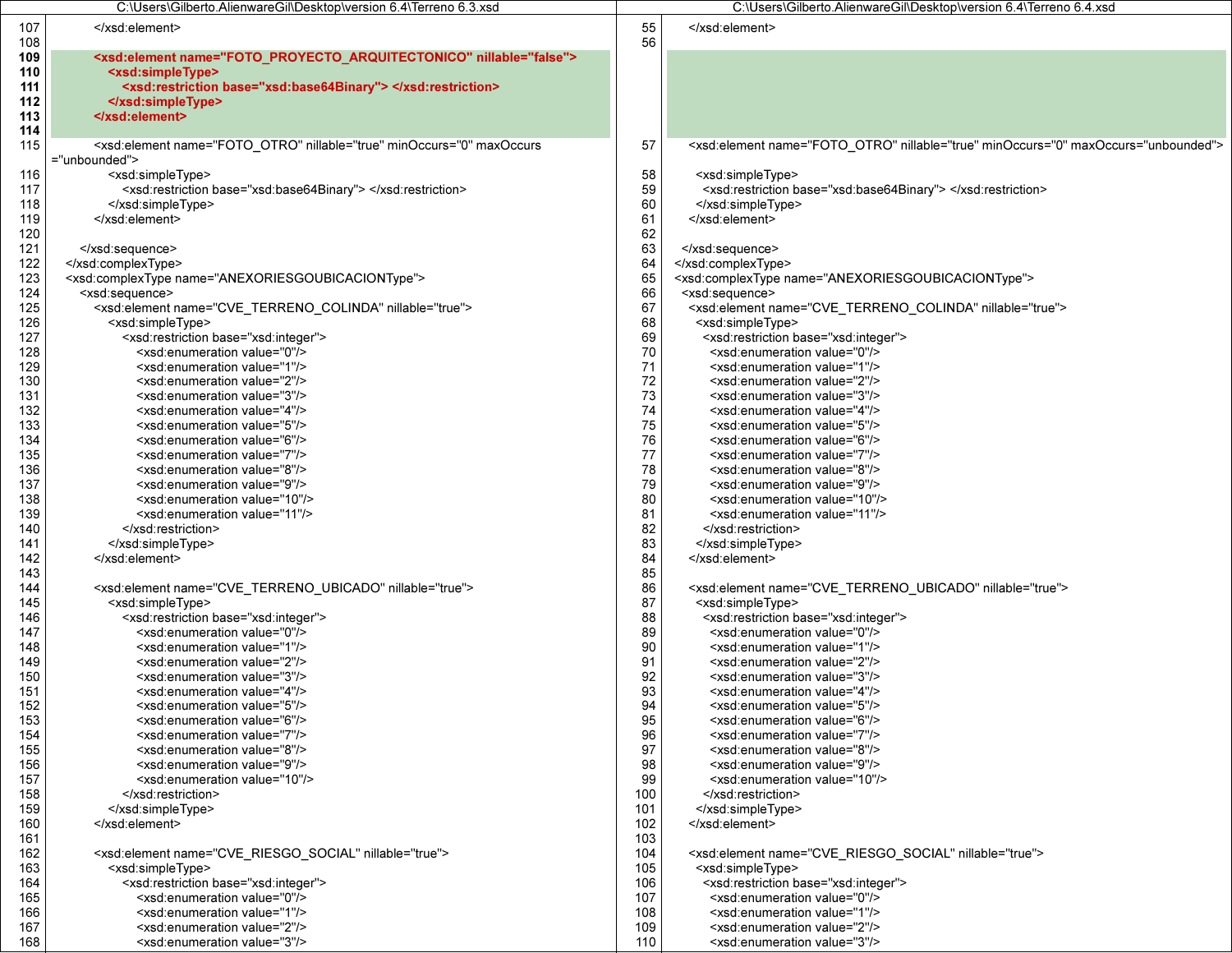|     | C:\Users\Gilberto.AlienwareGil\Desktop\version 6.4\Terreno 6.3.xsd                                                                                                      |     | C:\Users\Gilberto.AlienwareGil\Desktop\version 6.4\Terreno 6.4 xsd                      |
|-----|-------------------------------------------------------------------------------------------------------------------------------------------------------------------------|-----|-----------------------------------------------------------------------------------------|
| 169 |                                                                                                                                                                         | 111 |                                                                                         |
| 170 |                                                                                                                                                                         | 112 |                                                                                         |
| 171 | $\le$ /xsd:element>                                                                                                                                                     | 113 |                                                                                         |
| 172 |                                                                                                                                                                         | 114 |                                                                                         |
| 173 | <xsd:element name="CVE_RIESGO_COMERCIAL" nillable="true"></xsd:element>                                                                                                 | 115 | <xsd:element name="CVE_RIESGO_COMERCIAL" nillable="true"></xsd:element>                 |
| 174 | <xsd:simpletype></xsd:simpletype>                                                                                                                                       | 116 | <xsd:simpletype></xsd:simpletype>                                                       |
|     |                                                                                                                                                                         | 117 |                                                                                         |
| 175 | <xsd:restriction base="xsd:integer"></xsd:restriction>                                                                                                                  |     | <xsd:restriction base="xsd:integer"></xsd:restriction>                                  |
| 176 | <xsd:enumeration value="0"></xsd:enumeration>                                                                                                                           | 118 | <xsd:enumeration value="0"></xsd:enumeration>                                           |
| 177 | <xsd:enumeration value="1"></xsd:enumeration>                                                                                                                           | 119 | <xsd:enumeration value="1"></xsd:enumeration>                                           |
| 178 | <xsd:enumeration value="2"></xsd:enumeration>                                                                                                                           | 120 | <xsd:enumeration value="2"></xsd:enumeration>                                           |
| 179 | <xsd:enumeration value="3"></xsd:enumeration>                                                                                                                           | 121 | <xsd:enumeration value="3"></xsd:enumeration>                                           |
| 180 | <xsd:enumeration value="4"></xsd:enumeration>                                                                                                                           | 122 | <xsd:enumeration value="4"></xsd:enumeration>                                           |
| 181 |                                                                                                                                                                         | 123 |                                                                                         |
| 182 |                                                                                                                                                                         | 124 |                                                                                         |
| 183 |                                                                                                                                                                         | 125 |                                                                                         |
| 184 |                                                                                                                                                                         | 126 |                                                                                         |
| 185 |                                                                                                                                                                         | 127 |                                                                                         |
| 186 | <xsd:attribute name="id" type="xsd:string"></xsd:attribute>                                                                                                             | 128 | <xsd:attribute name="id" type="xsd:string"></xsd:attribute>                             |
| 187 |                                                                                                                                                                         | 129 |                                                                                         |
| 188 | <xsd:complextype name="ECOTECNOLOGIASType"></xsd:complextype>                                                                                                           | 130 | <xsd:complextype name="ECOTECNOLOGIASType"></xsd:complextype>                           |
| 189 | <xsd:sequence></xsd:sequence>                                                                                                                                           | 131 | <xsd:sequence></xsd:sequence>                                                           |
| 190 | <xsd:element name="INSTALACIONESESPECIALES" td="" type<=""><td>132</td><td><xsd:element name="INSTALACIONESESPECIALES" td="" type<=""></xsd:element></td></xsd:element> | 132 | <xsd:element name="INSTALACIONESESPECIALES" td="" type<=""></xsd:element>               |
|     | ="INSTALACIONESESPECIALESType"/>                                                                                                                                        |     | ="INSTALACIONESESPECIALESType"/>                                                        |
| 191 | <xsd:element name="OBRASCOMPLEMENTARIAS" td="" type<=""><td>133</td><td><xsd:element name="OBRASCOMPLEMENTARIAS" td="" type<=""></xsd:element></td></xsd:element>       | 133 | <xsd:element name="OBRASCOMPLEMENTARIAS" td="" type<=""></xsd:element>                  |
|     |                                                                                                                                                                         |     |                                                                                         |
|     | ="OBRASCOMPLEMENTARIASType"/>                                                                                                                                           |     | ="OBRASCOMPLEMENTARIASType"/>                                                           |
| 192 | $\le$ /xsd:sequence>                                                                                                                                                    | 134 | <br><xsd:attribute name="id" type="xsd:string"></xsd:attribute>                         |
| 193 | <xsd:attribute name="id" type="xsd:string"></xsd:attribute>                                                                                                             | 135 |                                                                                         |
| 194 |                                                                                                                                                                         | 136 |                                                                                         |
| 195 | <xsd:complextype name="OBRASCOMPLEMENTARIASType"></xsd:complextype>                                                                                                     | 137 | <xsd:complextype name="OBRASCOMPLEMENTARIASType"></xsd:complextype>                     |
| 196 | <xsd:sequence></xsd:sequence>                                                                                                                                           | 138 | <xsd:sequence></xsd:sequence>                                                           |
| 197 | <xsd:element name="CONJUNTOOC" type="CONJUNTOOCType"></xsd:element>                                                                                                     | 139 | <xsd:element name="CONJUNTOOC" type="CONJUNTOOCType"></xsd:element>                     |
| 198 | <xsd:element name="VIVIENDAOC" type="VIVIENDAOCType"></xsd:element>                                                                                                     | 140 | <xsd:element name="VIVIENDAOC" type="VIVIENDAOCType"></xsd:element>                     |
| 199 |                                                                                                                                                                         | 141 |                                                                                         |
| 200 |                                                                                                                                                                         | 142 |                                                                                         |
| 201 | <xsd:complextype name="VIVIENDAOCType"></xsd:complextype>                                                                                                               | 143 | <xsd:complextype name="VIVIENDAOCType"></xsd:complextype>                               |
| 202 | <xsd:sequence></xsd:sequence>                                                                                                                                           | 144 | <xsd:sequence></xsd:sequence>                                                           |
| 203 | <xsd:element name="CVE_ESTACIONAMIENTO_TECHADO_VIVIENDA" nillable="true"></xsd:element>                                                                                 | 145 | <xsd:element name="CVE_ESTACIONAMIENTO_TECHADO_VIVIENDA" nillable="true"></xsd:element> |
| 204 | <xsd:simpletype></xsd:simpletype>                                                                                                                                       | 146 | <xsd:simpletype></xsd:simpletype>                                                       |
| 205 | <xsd:restriction base="xsd:integer"></xsd:restriction>                                                                                                                  | 147 | <xsd:restriction base="xsd:integer"></xsd:restriction>                                  |
| 206 | <xsd:enumeration value="0"></xsd:enumeration>                                                                                                                           | 148 | <xsd:enumeration value="0"></xsd:enumeration>                                           |
| 207 | <xsd:enumeration value="1"></xsd:enumeration>                                                                                                                           | 149 | <xsd:enumeration value="1"></xsd:enumeration>                                           |
| 208 | <xsd:enumeration value="2"></xsd:enumeration>                                                                                                                           | 150 | <xsd:enumeration value="2"></xsd:enumeration>                                           |
| 209 |                                                                                                                                                                         | 151 |                                                                                         |
| 210 |                                                                                                                                                                         | 152 |                                                                                         |
| 211 |                                                                                                                                                                         | 153 |                                                                                         |
| 212 |                                                                                                                                                                         | 154 |                                                                                         |
| 213 | <xsd:element name="CVE_RAMPA_ACCESO_INTERIOR_VIVIENDA" nillable="true"></xsd:element>                                                                                   | 155 | <xsd:element name="CVE_RAMPA_ACCESO_INTERIOR_VIVIENDA" nillable="true"></xsd:element>   |
| 214 | <xsd:simpletype></xsd:simpletype>                                                                                                                                       | 156 | <xsd:simpletype></xsd:simpletype>                                                       |
| 215 | <xsd:restriction base="xsd:integer"></xsd:restriction>                                                                                                                  |     |                                                                                         |
|     |                                                                                                                                                                         | 157 | <xsd:restriction base="xsd:integer"></xsd:restriction>                                  |
| 216 | <xsd:enumeration value="0"></xsd:enumeration>                                                                                                                           | 158 | <xsd:enumeration value="0"></xsd:enumeration>                                           |
| 217 | <xsd:enumeration value="1"></xsd:enumeration>                                                                                                                           | 159 | <xsd:enumeration value="1"></xsd:enumeration>                                           |
| 218 | <xsd:enumeration value="2"></xsd:enumeration>                                                                                                                           | 160 | <xsd:enumeration value="2"></xsd:enumeration>                                           |
| 219 |                                                                                                                                                                         | 161 |                                                                                         |
| 220 |                                                                                                                                                                         | 162 |                                                                                         |
| 221 |                                                                                                                                                                         | 163 |                                                                                         |
| 222 |                                                                                                                                                                         | 164 |                                                                                         |
| 223 | <xsd:element name="CVE_TEXTURA_ESPECIAL_PISO" nillable="true"></xsd:element>                                                                                            | 165 | <xsd:element name="CVE_TEXTURA_ESPECIAL_PISO" nillable="true"></xsd:element>            |
| 224 | <xsd:simpletype></xsd:simpletype>                                                                                                                                       | 166 | <xsd:simpletype></xsd:simpletype>                                                       |
| 225 | <xsd:restriction base="xsd:integer"></xsd:restriction>                                                                                                                  | 167 | <xsd:restriction base="xsd:integer"></xsd:restriction>                                  |
| 226 | <xsd:enumeration value="0"></xsd:enumeration>                                                                                                                           | 168 | <xsd:enumeration value="0"></xsd:enumeration>                                           |
| 227 | <xsd:enumeration value="1"></xsd:enumeration>                                                                                                                           | 169 | <xsd:enumeration value="1"></xsd:enumeration>                                           |
| 228 | <xsd:enumeration value="2"></xsd:enumeration>                                                                                                                           | 170 | <xsd:enumeration value="2"></xsd:enumeration>                                           |
| 229 |                                                                                                                                                                         | 171 |                                                                                         |
|     |                                                                                                                                                                         |     |                                                                                         |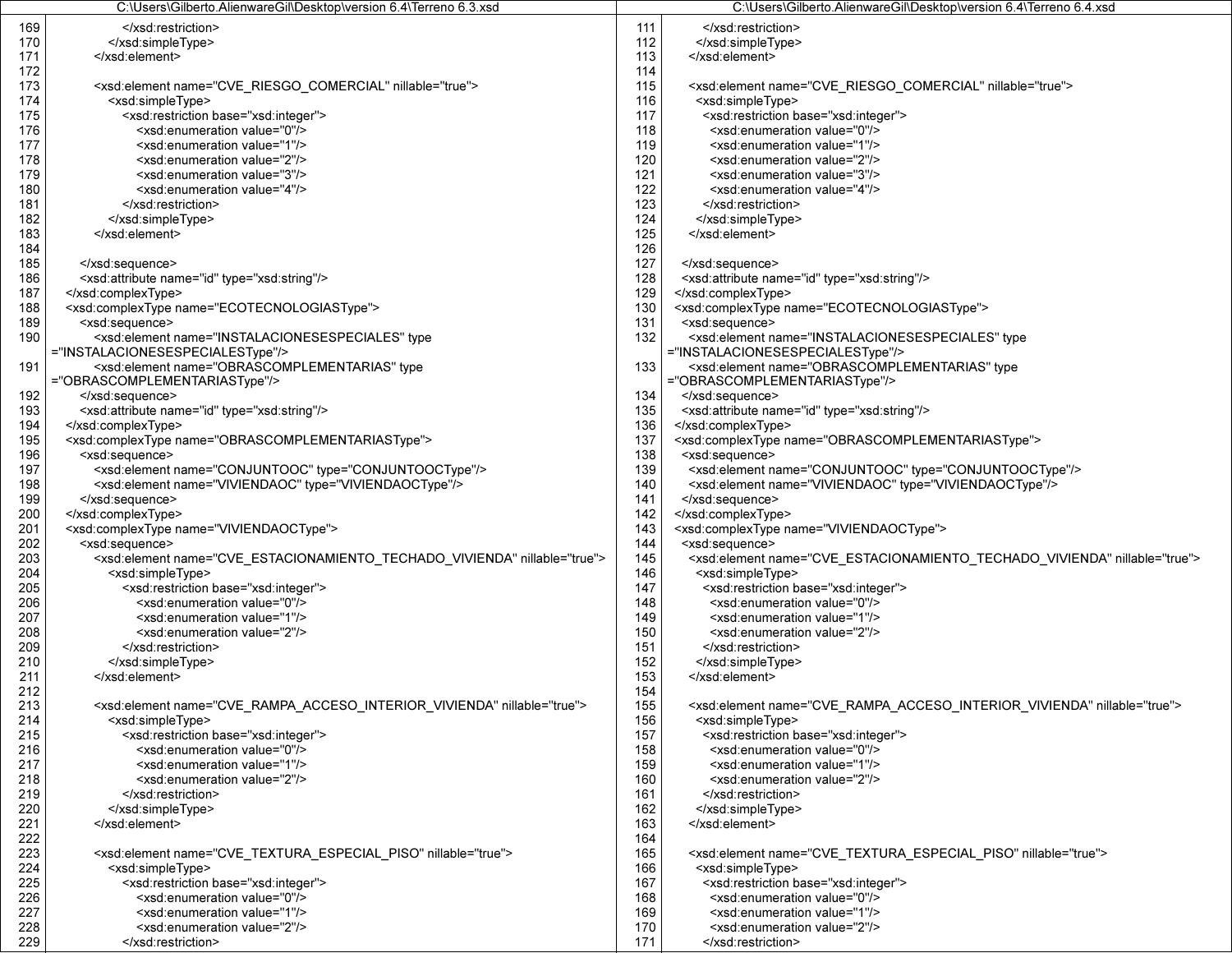|     | C:\Users\Gilberto.AlienwareGil\Desktop\version 6.4\Terreno 6.3.xsd               |     | C:\Users\Gilberto.AlienwareGil\Desktop\version 6.4\Terreno 6.4.xsd               |
|-----|----------------------------------------------------------------------------------|-----|----------------------------------------------------------------------------------|
| 230 |                                                                                  | 172 |                                                                                  |
| 231 |                                                                                  | 173 |                                                                                  |
| 232 |                                                                                  | 174 |                                                                                  |
| 233 | <xsd:element name="CVE_ACCESORIA" nillable="true"></xsd:element>                 | 175 | <xsd:element name="CVE_ACCESORIA" nillable="true"></xsd:element>                 |
| 234 | <xsd:simpletype></xsd:simpletype>                                                | 176 | <xsd:simpletype></xsd:simpletype>                                                |
| 235 | <xsd:restriction base="xsd:integer"></xsd:restriction>                           | 177 | <xsd:restriction base="xsd:integer"></xsd:restriction>                           |
| 236 | <xsd:enumeration value="0"></xsd:enumeration>                                    | 178 | <xsd:enumeration value="0"></xsd:enumeration>                                    |
| 237 | <xsd:enumeration value="1"></xsd:enumeration>                                    | 179 | <xsd:enumeration value="1"></xsd:enumeration>                                    |
| 238 | <xsd:enumeration value="2"></xsd:enumeration>                                    | 180 | <xsd:enumeration value="2"></xsd:enumeration>                                    |
| 239 |                                                                                  | 181 | $\le$ /xsd:restriction>                                                          |
| 240 |                                                                                  | 182 |                                                                                  |
| 241 |                                                                                  | 183 |                                                                                  |
| 242 |                                                                                  | 184 |                                                                                  |
| 243 | <xsd:element name="CVE_CISTERNA" nillable="true"></xsd:element>                  | 185 | <xsd:element name="CVE_CISTERNA" nillable="true"></xsd:element>                  |
| 244 | <xsd:simpletype></xsd:simpletype>                                                | 186 | <xsd:simpletype></xsd:simpletype>                                                |
| 245 | <xsd:restriction base="xsd:integer"></xsd:restriction>                           | 187 | <xsd:restriction base="xsd:integer"></xsd:restriction>                           |
| 246 | <xsd:enumeration value="0"></xsd:enumeration>                                    | 188 | <xsd:enumeration value="0"></xsd:enumeration>                                    |
| 247 | <xsd:enumeration value="1"></xsd:enumeration>                                    | 189 | <xsd:enumeration value="1"></xsd:enumeration>                                    |
| 248 | <xsd:enumeration value="2"></xsd:enumeration>                                    | 190 | <xsd:enumeration value="2"></xsd:enumeration>                                    |
| 249 |                                                                                  | 191 |                                                                                  |
| 250 |                                                                                  | 192 |                                                                                  |
| 251 |                                                                                  | 193 |                                                                                  |
| 252 |                                                                                  | 194 |                                                                                  |
| 253 | <xsd:element name="CVE_DUCTOCLIMA" nillable="true"></xsd:element>                | 195 | <xsd:element name="CVE_DUCTOCLIMA" nillable="true"></xsd:element>                |
| 254 | <xsd:simpletype></xsd:simpletype>                                                | 196 | <xsd:simpletype></xsd:simpletype>                                                |
| 255 | <xsd:restriction base="xsd:integer"></xsd:restriction>                           | 197 | <xsd:restriction base="xsd:integer"></xsd:restriction>                           |
| 256 | <xsd:enumeration value="0"></xsd:enumeration>                                    | 198 | <xsd:enumeration value="0"></xsd:enumeration>                                    |
| 257 | <xsd:enumeration value="1"></xsd:enumeration>                                    | 199 | <xsd:enumeration value="1"></xsd:enumeration>                                    |
| 258 | <xsd:enumeration value="2"></xsd:enumeration>                                    | 200 | <xsd:enumeration value="2"></xsd:enumeration>                                    |
| 259 |                                                                                  | 201 | $\le$ /xsd:restriction>                                                          |
| 260 |                                                                                  | 202 |                                                                                  |
| 261 |                                                                                  | 203 |                                                                                  |
| 262 |                                                                                  | 204 |                                                                                  |
| 263 | <xsd:element name="CVE_JAULA_TENDIDO" nillable="true"></xsd:element>             | 205 | <xsd:element name="CVE_JAULA_TENDIDO" nillable="true"></xsd:element>             |
| 264 | <xsd:simpletype></xsd:simpletype>                                                | 206 | <xsd:simpletype></xsd:simpletype>                                                |
| 265 | <xsd:restriction base="xsd:integer"></xsd:restriction>                           | 207 | <xsd:restriction base="xsd:integer"></xsd:restriction>                           |
| 266 | <xsd:enumeration value="0"></xsd:enumeration>                                    | 208 | <xsd:enumeration value="0"></xsd:enumeration>                                    |
| 267 | <xsd:enumeration value="1"></xsd:enumeration>                                    | 209 | <xsd:enumeration value="1"></xsd:enumeration>                                    |
| 268 | <xsd:enumeration value="2"></xsd:enumeration>                                    | 210 | <xsd:enumeration value="2"></xsd:enumeration>                                    |
| 269 |                                                                                  | 211 |                                                                                  |
| 270 |                                                                                  | 212 |                                                                                  |
| 271 |                                                                                  | 213 |                                                                                  |
| 272 |                                                                                  | 214 |                                                                                  |
| 273 | <xsd:element name="CVE_REJAS_PROTECCION_VENTANAS" nillable="true"></xsd:element> | 215 | <xsd:element name="CVE_REJAS_PROTECCION_VENTANAS" nillable="true"></xsd:element> |
| 274 | <xsd:simpletype></xsd:simpletype>                                                | 216 | <xsd:simpletype></xsd:simpletype>                                                |
| 275 | <xsd:restriction base="xsd:integer"></xsd:restriction>                           | 217 | <xsd:restriction base="xsd:integer"></xsd:restriction>                           |
| 276 | <xsd:enumeration value="0"></xsd:enumeration>                                    | 218 | <xsd:enumeration value="0"></xsd:enumeration>                                    |
| 277 | <xsd:enumeration value="1"></xsd:enumeration>                                    | 219 | <xsd:enumeration value="1"></xsd:enumeration>                                    |
| 278 | <xsd:enumeration value="2"></xsd:enumeration>                                    | 220 | <xsd:enumeration value="2"></xsd:enumeration>                                    |
| 279 |                                                                                  | 221 | $\le$ /xsd:restriction>                                                          |
| 280 |                                                                                  | 222 |                                                                                  |
| 281 |                                                                                  | 223 |                                                                                  |
| 282 |                                                                                  | 224 |                                                                                  |
| 283 | <xsd:element name="CVE_DOBLE_VIDRIOS_VENTANAS" nillable="true"></xsd:element>    | 225 | <xsd:element name="CVE_DOBLE_VIDRIOS_VENTANAS" nillable="true"></xsd:element>    |
| 284 | <xsd:simpletype></xsd:simpletype>                                                | 226 | <xsd:simpletype></xsd:simpletype>                                                |
| 285 | <xsd:restriction base="xsd:integer"></xsd:restriction>                           | 227 | <xsd:restriction base="xsd:integer"></xsd:restriction>                           |
| 286 | <xsd:enumeration value="0"></xsd:enumeration>                                    | 228 | <xsd:enumeration value="0"></xsd:enumeration>                                    |
| 287 | <xsd:enumeration value="1"></xsd:enumeration>                                    | 229 | <xsd:enumeration value="1"></xsd:enumeration>                                    |
| 288 | <xsd:enumeration value="2"></xsd:enumeration>                                    | 230 | <xsd:enumeration value="2"></xsd:enumeration>                                    |
| 289 |                                                                                  | 231 |                                                                                  |
| 290 |                                                                                  | 232 |                                                                                  |
| 291 |                                                                                  | 233 |                                                                                  |
| 292 |                                                                                  | 234 |                                                                                  |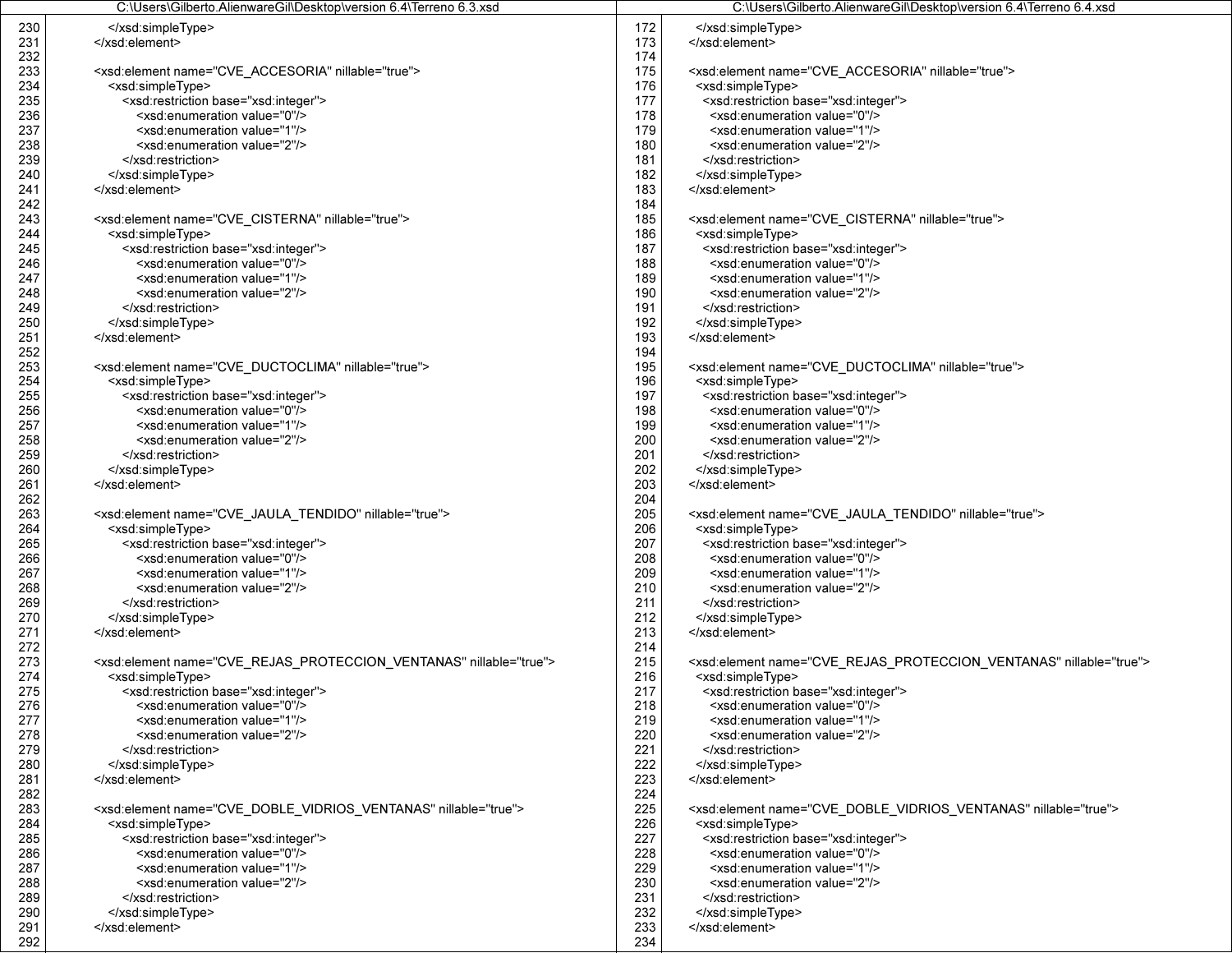|     | C:\Users\Gilberto.AlienwareGil\Desktop\version 6.4\Terreno 6.3.xsd                                                                                                                                            |     | C:\Users\Gilberto.AlienwareGil\Desktop\version 6.4\Terreno 6.4.xsd                                      |
|-----|---------------------------------------------------------------------------------------------------------------------------------------------------------------------------------------------------------------|-----|---------------------------------------------------------------------------------------------------------|
| 293 | <xsd:element name="CVE_VIDRIOS_PELICULA_REFLECTIVA" nillable="true"></xsd:element>                                                                                                                            | 235 | <xsd:element name="CVE_VIDRIOS_PELICULA_REFLECTIVA" nillable="true"></xsd:element>                      |
| 294 | <xsd:simpletype></xsd:simpletype>                                                                                                                                                                             | 236 | <xsd:simpletype></xsd:simpletype>                                                                       |
| 295 | <xsd:restriction base="xsd:integer"></xsd:restriction>                                                                                                                                                        | 237 | <xsd:restriction base="xsd:integer"></xsd:restriction>                                                  |
| 296 | <xsd:enumeration value="0"></xsd:enumeration>                                                                                                                                                                 | 238 | <xsd:enumeration value="0"></xsd:enumeration>                                                           |
| 297 | <xsd:enumeration value="1"></xsd:enumeration>                                                                                                                                                                 | 239 | <xsd:enumeration value="1"></xsd:enumeration>                                                           |
| 298 | <xsd:enumeration value="2"></xsd:enumeration>                                                                                                                                                                 | 240 | <xsd:enumeration value="2"></xsd:enumeration>                                                           |
| 299 |                                                                                                                                                                                                               | 241 |                                                                                                         |
| 300 |                                                                                                                                                                                                               | 242 |                                                                                                         |
|     |                                                                                                                                                                                                               | 243 |                                                                                                         |
| 301 |                                                                                                                                                                                                               |     |                                                                                                         |
| 302 |                                                                                                                                                                                                               | 244 |                                                                                                         |
| 303 | <xsd:element name="CVE_VIDRIOS_DOBLES_MARCO_PVC" nillable="true"></xsd:element>                                                                                                                               | 245 | <xsd:element name="CVE_VIDRIOS_DOBLES_MARCO_PVC" nillable="true"></xsd:element>                         |
| 304 | <xsd:simpletype></xsd:simpletype>                                                                                                                                                                             | 246 | <xsd:simpletype></xsd:simpletype>                                                                       |
| 305 | <xsd:restriction base="xsd:integer"></xsd:restriction>                                                                                                                                                        | 247 | <xsd:restriction base="xsd:integer"></xsd:restriction>                                                  |
| 306 | <xsd:enumeration value="0"></xsd:enumeration>                                                                                                                                                                 | 248 | <xsd:enumeration value="0"></xsd:enumeration>                                                           |
| 307 | <xsd:enumeration value="1"></xsd:enumeration>                                                                                                                                                                 | 249 | <xsd:enumeration value="1"></xsd:enumeration>                                                           |
| 308 | <xsd:enumeration value="2"></xsd:enumeration>                                                                                                                                                                 | 250 | <xsd:enumeration value="2"></xsd:enumeration>                                                           |
| 309 |                                                                                                                                                                                                               | 251 |                                                                                                         |
| 310 |                                                                                                                                                                                                               | 252 |                                                                                                         |
| 311 |                                                                                                                                                                                                               | 253 |                                                                                                         |
| 312 |                                                                                                                                                                                                               | 254 |                                                                                                         |
|     |                                                                                                                                                                                                               |     |                                                                                                         |
| 313 | <xsd:element <br="" name="CVE_VIDRIOS_PELICULA_REFLECTIVA_MARCOS_PVC">nillable="true"&gt;</xsd:element>                                                                                                       | 255 | <xsd:element name="CVE_VIDRIOS_PELICULA_REFLECTIVA_MARCOS_PVC" nillable<br="">="true"&gt;</xsd:element> |
| 314 | <xsd:simpletype></xsd:simpletype>                                                                                                                                                                             | 256 | <xsd:simpletype></xsd:simpletype>                                                                       |
| 315 | <xsd:restriction base="xsd:integer"></xsd:restriction>                                                                                                                                                        | 257 | <xsd:restriction base="xsd:integer"></xsd:restriction>                                                  |
|     |                                                                                                                                                                                                               |     | <xsd:enumeration value="0"></xsd:enumeration>                                                           |
| 316 | <xsd:enumeration value="0"></xsd:enumeration>                                                                                                                                                                 | 258 |                                                                                                         |
| 317 | <xsd:enumeration value="1"></xsd:enumeration>                                                                                                                                                                 | 259 | <xsd:enumeration value="1"></xsd:enumeration>                                                           |
| 318 | <xsd:enumeration value="2"></xsd:enumeration>                                                                                                                                                                 | 260 | <xsd:enumeration value="2"></xsd:enumeration>                                                           |
| 319 |                                                                                                                                                                                                               | 261 |                                                                                                         |
| 320 |                                                                                                                                                                                                               | 262 |                                                                                                         |
| 321 |                                                                                                                                                                                                               | 263 |                                                                                                         |
| 322 |                                                                                                                                                                                                               | 264 |                                                                                                         |
| 323 | <xsd:element name="CVE_BANIO_DISCAPACITADOS" nillable="true"></xsd:element>                                                                                                                                   | 265 | <xsd:element name="CVE_BANIO_DISCAPACITADOS" nillable="true"></xsd:element>                             |
| 324 | <xsd:simpletype></xsd:simpletype>                                                                                                                                                                             | 266 | <xsd:simpletype></xsd:simpletype>                                                                       |
| 325 | <xsd:restriction base="xsd:integer"></xsd:restriction>                                                                                                                                                        | 267 | <xsd:restriction base="xsd:integer"></xsd:restriction>                                                  |
| 326 | <xsd:enumeration value="0"></xsd:enumeration>                                                                                                                                                                 | 268 | <xsd:enumeration value="0"></xsd:enumeration>                                                           |
|     |                                                                                                                                                                                                               |     |                                                                                                         |
| 327 | <xsd:enumeration value="1"></xsd:enumeration>                                                                                                                                                                 | 269 | <xsd:enumeration value="1"></xsd:enumeration>                                                           |
| 328 | <xsd:enumeration value="2"></xsd:enumeration>                                                                                                                                                                 | 270 | <xsd:enumeration value="2"></xsd:enumeration>                                                           |
| 329 |                                                                                                                                                                                                               | 271 |                                                                                                         |
| 330 | $\le$ /xsd:simpleType>                                                                                                                                                                                        | 272 |                                                                                                         |
| 331 |                                                                                                                                                                                                               | 273 |                                                                                                         |
| 332 |                                                                                                                                                                                                               | 274 |                                                                                                         |
| 333 | <xsd:element name="CVE_BANIO_DISCAPACITADOS_PLANTA_BAJA" nillable="true"></xsd:element>                                                                                                                       | 275 | <xsd:element name="CVE_BANIO_DISCAPACITADOS_PLANTA_BAJA" nillable="true"></xsd:element>                 |
| 334 | <xsd:simpletype></xsd:simpletype>                                                                                                                                                                             | 276 | <xsd:simpletype></xsd:simpletype>                                                                       |
| 335 | <xsd:restriction base="xsd:integer"></xsd:restriction>                                                                                                                                                        | 277 | <xsd:restriction base="xsd:integer"></xsd:restriction>                                                  |
| 336 | <xsd:enumeration value="0"></xsd:enumeration>                                                                                                                                                                 | 278 | <xsd:enumeration value="0"></xsd:enumeration>                                                           |
| 337 | <xsd:enumeration value="1"></xsd:enumeration>                                                                                                                                                                 | 279 | <xsd:enumeration value="1"></xsd:enumeration>                                                           |
|     |                                                                                                                                                                                                               |     |                                                                                                         |
| 338 | <xsd:enumeration value="2"></xsd:enumeration>                                                                                                                                                                 | 280 | <xsd:enumeration value="2"></xsd:enumeration>                                                           |
| 339 |                                                                                                                                                                                                               | 281 |                                                                                                         |
| 340 |                                                                                                                                                                                                               | 282 |                                                                                                         |
| 341 |                                                                                                                                                                                                               | 283 |                                                                                                         |
| 342 |                                                                                                                                                                                                               | 284 |                                                                                                         |
| 343 | <xsd:element <="" name="CVE_BANIO_DISCAPACITADOS_REGADERA_SARDINEL" td=""><td>285</td><td><xsd:element name="CVE_BANIO_DISCAPACITADOS_REGADERA_SARDINEL" nillable<="" td=""></xsd:element></td></xsd:element> | 285 | <xsd:element name="CVE_BANIO_DISCAPACITADOS_REGADERA_SARDINEL" nillable<="" td=""></xsd:element>        |
|     | nillable="true">                                                                                                                                                                                              |     | ="true">                                                                                                |
| 344 | <xsd:simpletype></xsd:simpletype>                                                                                                                                                                             | 286 | <xsd:simpletype></xsd:simpletype>                                                                       |
| 345 | <xsd:restriction base="xsd:integer"></xsd:restriction>                                                                                                                                                        | 287 | <xsd:restriction base="xsd:integer"></xsd:restriction>                                                  |
| 346 | <xsd:enumeration value="0"></xsd:enumeration>                                                                                                                                                                 | 288 | <xsd:enumeration value="0"></xsd:enumeration>                                                           |
| 347 | <xsd:enumeration value="1"></xsd:enumeration>                                                                                                                                                                 | 289 | <xsd:enumeration value="1"></xsd:enumeration>                                                           |
|     |                                                                                                                                                                                                               |     |                                                                                                         |
| 348 | <xsd:enumeration value="2"></xsd:enumeration>                                                                                                                                                                 | 290 | <xsd:enumeration value="2"></xsd:enumeration>                                                           |
| 349 |                                                                                                                                                                                                               | 291 |                                                                                                         |
| 350 |                                                                                                                                                                                                               | 292 |                                                                                                         |
| 351 |                                                                                                                                                                                                               | 293 |                                                                                                         |
| 352 |                                                                                                                                                                                                               | 294 |                                                                                                         |
|     |                                                                                                                                                                                                               |     |                                                                                                         |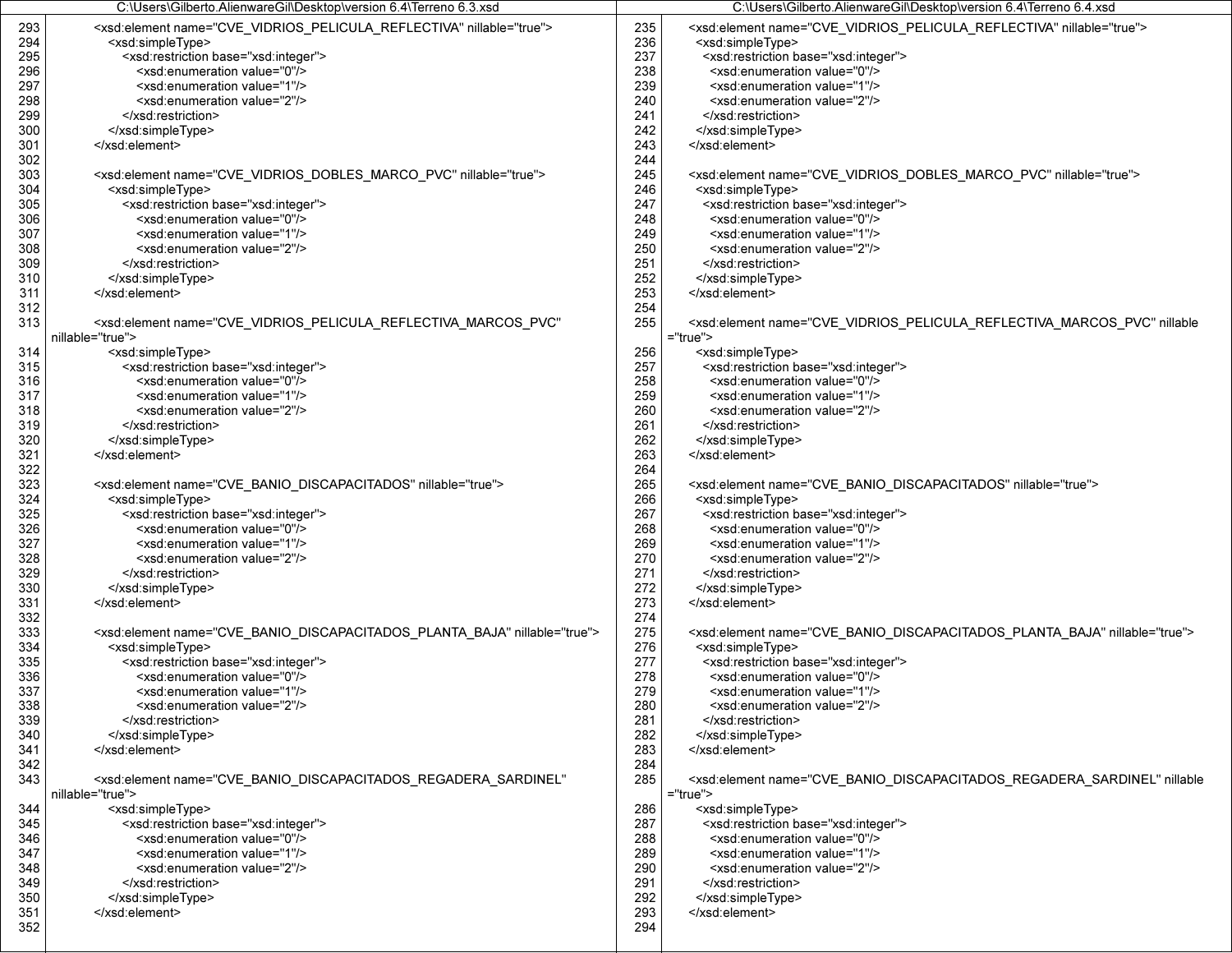|     | C:\Users\Gilberto.AlienwareGil\Desktop\version 6.4\Terreno 6.3.xsd                                                                                                                                                |     | C:\Users\Gilberto.AlienwareGil\Desktop\version 6.4\Terreno 6.4.xsd                                       |
|-----|-------------------------------------------------------------------------------------------------------------------------------------------------------------------------------------------------------------------|-----|----------------------------------------------------------------------------------------------------------|
| 353 | <xsd:element <br="" name="CVE_BANIO_DISCAPACITADOS_PISOANTIDERRAPANTE">nillable="true"&gt;</xsd:element>                                                                                                          | 295 | <xsd:element name="CVE_BANIO_DISCAPACITADOS_PISOANTIDERRAPANTE" nillable<br="">="true"&gt;</xsd:element> |
| 354 | <xsd:simpletype></xsd:simpletype>                                                                                                                                                                                 | 296 | <xsd:simpletype></xsd:simpletype>                                                                        |
| 355 | <xsd:restriction base="xsd:integer"></xsd:restriction>                                                                                                                                                            | 297 | <xsd:restriction base="xsd:integer"></xsd:restriction>                                                   |
| 356 | <xsd:enumeration value="0"></xsd:enumeration>                                                                                                                                                                     | 298 | <xsd:enumeration value="0"></xsd:enumeration>                                                            |
| 357 | <xsd:enumeration value="1"></xsd:enumeration>                                                                                                                                                                     | 299 | <xsd:enumeration value="1"></xsd:enumeration>                                                            |
|     |                                                                                                                                                                                                                   |     |                                                                                                          |
| 358 | <xsd:enumeration value="2"></xsd:enumeration>                                                                                                                                                                     | 300 | <xsd:enumeration value="2"></xsd:enumeration>                                                            |
| 359 |                                                                                                                                                                                                                   | 301 |                                                                                                          |
| 360 |                                                                                                                                                                                                                   | 302 |                                                                                                          |
| 361 |                                                                                                                                                                                                                   | 303 |                                                                                                          |
| 362 |                                                                                                                                                                                                                   | 304 |                                                                                                          |
| 363 | <xsd:element <="" name="CVE_BANIO_DISCAPACITADOS_CHAROLA_REGADERA" td=""><td>305</td><td><xsd:element name="CVE_BANIO_DISCAPACITADOS_CHAROLA_REGADERA" nillable<="" td=""></xsd:element></td></xsd:element>       | 305 | <xsd:element name="CVE_BANIO_DISCAPACITADOS_CHAROLA_REGADERA" nillable<="" td=""></xsd:element>          |
|     | nillable="true">                                                                                                                                                                                                  |     | $=$ "true">                                                                                              |
| 364 | <xsd:simpletype></xsd:simpletype>                                                                                                                                                                                 | 306 | <xsd:simpletype></xsd:simpletype>                                                                        |
| 365 | <xsd:restriction base="xsd:integer"></xsd:restriction>                                                                                                                                                            | 307 | <xsd:restriction base="xsd:integer"></xsd:restriction>                                                   |
| 366 | <xsd:enumeration value="0"></xsd:enumeration>                                                                                                                                                                     | 308 | <xsd:enumeration value="0"></xsd:enumeration>                                                            |
|     |                                                                                                                                                                                                                   |     |                                                                                                          |
| 367 | <xsd:enumeration value="1"></xsd:enumeration>                                                                                                                                                                     | 309 | <xsd:enumeration value="1"></xsd:enumeration>                                                            |
| 368 | <xsd:enumeration value="2"></xsd:enumeration>                                                                                                                                                                     | 310 | <xsd:enumeration value="2"></xsd:enumeration>                                                            |
| 369 |                                                                                                                                                                                                                   | 311 |                                                                                                          |
| 370 |                                                                                                                                                                                                                   | 312 |                                                                                                          |
| 371 |                                                                                                                                                                                                                   | 313 |                                                                                                          |
| 372 |                                                                                                                                                                                                                   | 314 |                                                                                                          |
| 373 | <xsd:element name<="" td=""><td>315</td><td><xsd:element name<="" td=""></xsd:element></td></xsd:element>                                                                                                         | 315 | <xsd:element name<="" td=""></xsd:element>                                                               |
|     | ="CVE_BANIO_DISCAPACITADOS_PENDIENTE_REJILLA_CAPTACION" nillable="true">                                                                                                                                          |     | ="CVE_BANIO_DISCAPACITADOS_PENDIENTE_REJILLA_CAPTACION" nillable="true">                                 |
| 374 | <xsd:simpletype></xsd:simpletype>                                                                                                                                                                                 | 316 | <xsd:simpletype></xsd:simpletype>                                                                        |
| 375 | <xsd:restriction base="xsd:integer"></xsd:restriction>                                                                                                                                                            | 317 | <xsd:restriction base="xsd:integer"></xsd:restriction>                                                   |
|     | <xsd:enumeration value="0"></xsd:enumeration>                                                                                                                                                                     | 318 | <xsd:enumeration value="0"></xsd:enumeration>                                                            |
| 376 |                                                                                                                                                                                                                   |     |                                                                                                          |
| 377 | <xsd:enumeration value="1"></xsd:enumeration>                                                                                                                                                                     | 319 | <xsd:enumeration value="1"></xsd:enumeration>                                                            |
| 378 | <xsd:enumeration value="2"></xsd:enumeration>                                                                                                                                                                     | 320 | <xsd:enumeration value="2"></xsd:enumeration>                                                            |
| 379 |                                                                                                                                                                                                                   | 321 |                                                                                                          |
| 380 |                                                                                                                                                                                                                   | 322 |                                                                                                          |
| 381 |                                                                                                                                                                                                                   | 323 |                                                                                                          |
| 382 |                                                                                                                                                                                                                   | 324 |                                                                                                          |
| 383 | <xsd:element name<="" td=""><td>325</td><td><xsd:element name<="" td=""></xsd:element></td></xsd:element>                                                                                                         | 325 | <xsd:element name<="" td=""></xsd:element>                                                               |
|     | ="CVE_BANIO_DISCAPACITADOS_SALIDA_REGADERA_TELEFONO" nillable="true">                                                                                                                                             |     | ="CVE_BANIO_DISCAPACITADOS_SALIDA_REGADERA_TELEFONO" nillable="true">                                    |
| 384 | <xsd:simpletype></xsd:simpletype>                                                                                                                                                                                 | 326 | <xsd:simpletype></xsd:simpletype>                                                                        |
| 385 | <xsd:restriction base="xsd:integer"></xsd:restriction>                                                                                                                                                            | 327 | <xsd:restriction base="xsd:integer"></xsd:restriction>                                                   |
| 386 | <xsd:enumeration value="0"></xsd:enumeration>                                                                                                                                                                     | 328 | <xsd:enumeration value="0"></xsd:enumeration>                                                            |
|     |                                                                                                                                                                                                                   |     |                                                                                                          |
| 387 | <xsd:enumeration value="1"></xsd:enumeration>                                                                                                                                                                     | 329 | <xsd:enumeration value="1"></xsd:enumeration>                                                            |
| 388 | <xsd:enumeration value="2"></xsd:enumeration>                                                                                                                                                                     | 330 | <xsd:enumeration value="2"></xsd:enumeration>                                                            |
| 389 |                                                                                                                                                                                                                   | 331 |                                                                                                          |
| 390 |                                                                                                                                                                                                                   | 332 |                                                                                                          |
| 391 |                                                                                                                                                                                                                   | 333 |                                                                                                          |
| 392 |                                                                                                                                                                                                                   | 334 |                                                                                                          |
| 393 | <xsd:element name="CVE_BANIO_DISCAPACITADOS_ADECUARLAVABO" nillable<="" td=""><td>335</td><td><xsd:element name="CVE_BANIO_DISCAPACITADOS_ADECUARLAVABO" nillable="true"></xsd:element></td></xsd:element>        | 335 | <xsd:element name="CVE_BANIO_DISCAPACITADOS_ADECUARLAVABO" nillable="true"></xsd:element>                |
|     | ="true">                                                                                                                                                                                                          |     |                                                                                                          |
| 394 | <xsd:simpletype></xsd:simpletype>                                                                                                                                                                                 | 336 | <xsd:simpletype></xsd:simpletype>                                                                        |
| 395 | <xsd:restriction base="xsd:integer"></xsd:restriction>                                                                                                                                                            | 337 | <xsd:restriction base="xsd:integer"></xsd:restriction>                                                   |
| 396 | <xsd:enumeration value="0"></xsd:enumeration>                                                                                                                                                                     | 338 | <xsd:enumeration value="0"></xsd:enumeration>                                                            |
|     | <xsd:enumeration value="1"></xsd:enumeration>                                                                                                                                                                     |     | <xsd:enumeration value="1"></xsd:enumeration>                                                            |
| 397 |                                                                                                                                                                                                                   | 339 |                                                                                                          |
| 398 | <xsd:enumeration value="2"></xsd:enumeration>                                                                                                                                                                     | 340 | <xsd:enumeration value="2"></xsd:enumeration>                                                            |
| 399 |                                                                                                                                                                                                                   | 341 |                                                                                                          |
| 400 |                                                                                                                                                                                                                   | 342 |                                                                                                          |
| 401 |                                                                                                                                                                                                                   | 343 |                                                                                                          |
| 402 |                                                                                                                                                                                                                   | 344 |                                                                                                          |
| 403 | <xsd:element name="CVE_BANIO_DISCAPACITADOS_MANERAL_PALANCA" nillable<="" td=""><td>345</td><td><xsd:element name="CVE_BANIO_DISCAPACITADOS_MANERAL_PALANCA" nillable<="" td=""></xsd:element></td></xsd:element> | 345 | <xsd:element name="CVE_BANIO_DISCAPACITADOS_MANERAL_PALANCA" nillable<="" td=""></xsd:element>           |
|     | ="true">                                                                                                                                                                                                          |     | ="true">                                                                                                 |
| 404 | <xsd:simpletype></xsd:simpletype>                                                                                                                                                                                 | 346 | <xsd:simpletype></xsd:simpletype>                                                                        |
| 405 | <xsd:restriction base="xsd:integer"></xsd:restriction>                                                                                                                                                            | 347 | <xsd:restriction base="xsd:integer"></xsd:restriction>                                                   |
|     | <xsd:enumeration value="0"></xsd:enumeration>                                                                                                                                                                     |     | <xsd:enumeration value="0"></xsd:enumeration>                                                            |
| 406 |                                                                                                                                                                                                                   | 348 |                                                                                                          |
| 407 | <xsd:enumeration value="1"></xsd:enumeration>                                                                                                                                                                     | 349 | <xsd:enumeration value="1"></xsd:enumeration>                                                            |
| 408 | <xsd:enumeration value="2"></xsd:enumeration>                                                                                                                                                                     | 350 | <xsd:enumeration value="2"></xsd:enumeration>                                                            |
| 409 |                                                                                                                                                                                                                   | 351 |                                                                                                          |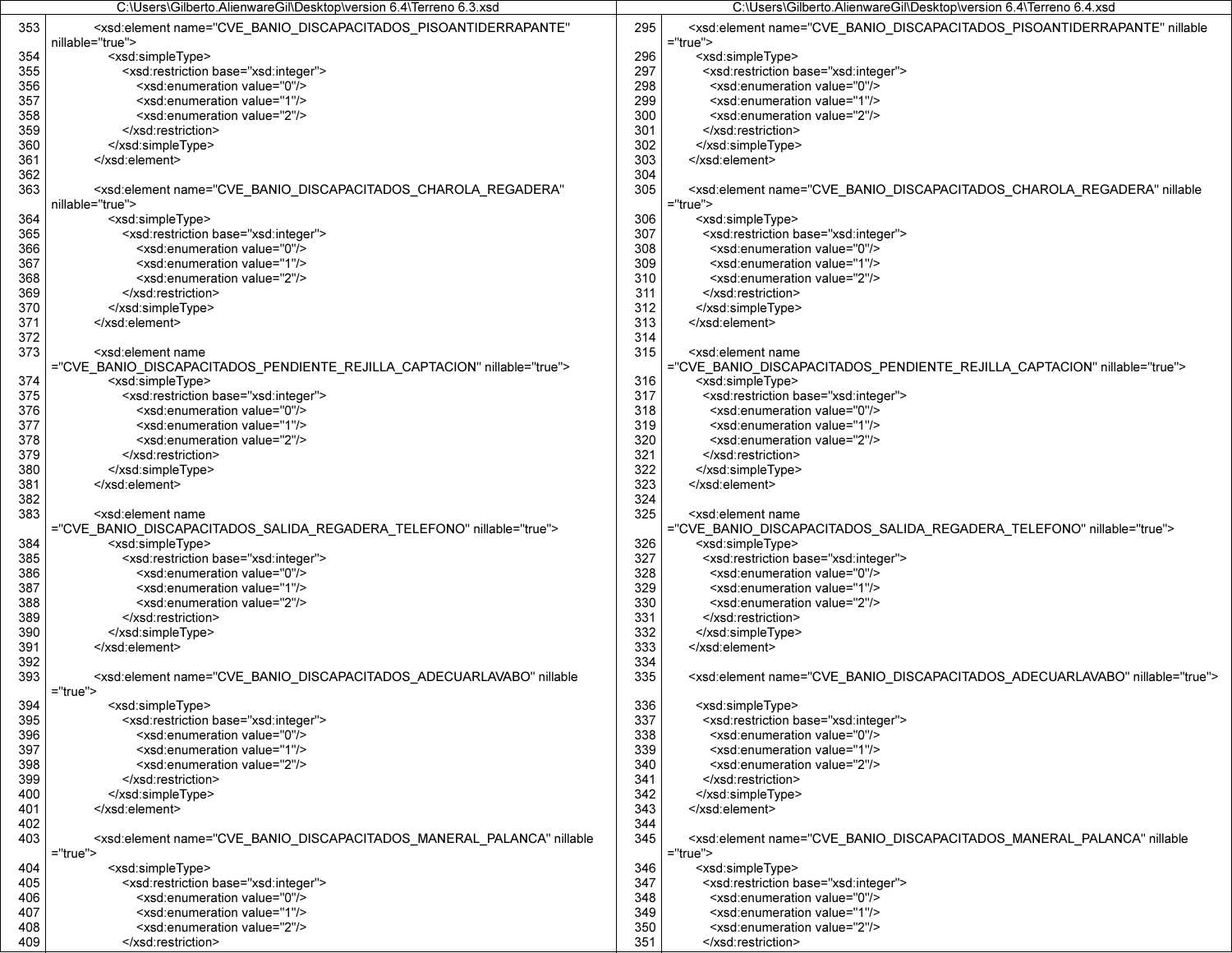|            | C:\Users\Gilberto.AlienwareGil\Desktop\version 6.4\Terreno 6.3.xsd                                                                                                                                                          |            | C:\Users\Gilberto.AlienwareGil\Desktop\version 6.4\Terreno 6.4.xsd                                              |
|------------|-----------------------------------------------------------------------------------------------------------------------------------------------------------------------------------------------------------------------------|------------|-----------------------------------------------------------------------------------------------------------------|
| 410        | $\le$ /xsd:simpleType>                                                                                                                                                                                                      | 352        |                                                                                                                 |
| 411        |                                                                                                                                                                                                                             | 353        |                                                                                                                 |
| 412        |                                                                                                                                                                                                                             | 354        |                                                                                                                 |
| 413        | <xsd:element name="CVE_COCINA_DISCAPACITADOS_ADECUAR_TARJA" nillable<="" td=""><td>355</td><td><xsd:element name="CVE_COCINA_DISCAPACITADOS_ADECUAR_TARJA" nillable<="" td=""></xsd:element></td></xsd:element>             | 355        | <xsd:element name="CVE_COCINA_DISCAPACITADOS_ADECUAR_TARJA" nillable<="" td=""></xsd:element>                   |
|            | ="true">                                                                                                                                                                                                                    |            | ="true">                                                                                                        |
| 414        | <xsd:simpletype></xsd:simpletype>                                                                                                                                                                                           | 356        | <xsd:simpletype></xsd:simpletype>                                                                               |
| 415        | <xsd:restriction base="xsd:integer"></xsd:restriction>                                                                                                                                                                      | 357        | <xsd:restriction base="xsd:integer"></xsd:restriction>                                                          |
| 416        | <xsd:enumeration value="0"></xsd:enumeration>                                                                                                                                                                               | 358        | <xsd:enumeration value="0"></xsd:enumeration>                                                                   |
| 417        | <xsd:enumeration value="1"></xsd:enumeration>                                                                                                                                                                               | 359        | <xsd:enumeration value="1"></xsd:enumeration>                                                                   |
| 418        | <xsd:enumeration value="2"></xsd:enumeration>                                                                                                                                                                               | 360        | <xsd:enumeration value="2"></xsd:enumeration>                                                                   |
| 419        |                                                                                                                                                                                                                             | 361        |                                                                                                                 |
| 420        |                                                                                                                                                                                                                             | 362        |                                                                                                                 |
| 421        | $\le$ /xsd:element>                                                                                                                                                                                                         | 363        |                                                                                                                 |
| 422        |                                                                                                                                                                                                                             | 364        |                                                                                                                 |
| 423        | <xsd:element name="CVE_MARCO_MOVIBLE_DISCAPACITADOS" nillable="true"></xsd:element>                                                                                                                                         | 365        | <xsd:element name="CVE_MARCO_MOVIBLE_DISCAPACITADOS" nillable="true"></xsd:element>                             |
| 424        | <xsd:simpletype></xsd:simpletype>                                                                                                                                                                                           | 366        | <xsd:simpletype></xsd:simpletype>                                                                               |
| 425        | <xsd:restriction base="xsd:integer"></xsd:restriction>                                                                                                                                                                      | 367        |                                                                                                                 |
| 426        | <xsd:enumeration value="0"></xsd:enumeration>                                                                                                                                                                               | 368        | <xsd:restriction base="xsd:integer"><br/><xsd:enumeration value="0"></xsd:enumeration></xsd:restriction>        |
| 427        | <xsd:enumeration value="1"></xsd:enumeration>                                                                                                                                                                               | 369        | <xsd:enumeration value="1"></xsd:enumeration>                                                                   |
| 428        | <xsd:enumeration value="2"></xsd:enumeration>                                                                                                                                                                               | 370        | <xsd:enumeration value="2"></xsd:enumeration>                                                                   |
| 429        |                                                                                                                                                                                                                             | 371        |                                                                                                                 |
| 430        |                                                                                                                                                                                                                             | 372        |                                                                                                                 |
| 431        |                                                                                                                                                                                                                             | 373        | <br>                                                                                                            |
| 432        |                                                                                                                                                                                                                             | 374        |                                                                                                                 |
|            |                                                                                                                                                                                                                             |            |                                                                                                                 |
| 433        | <xsd:element <="" name="CVE_BANIO_DISCAPACITADOS_COLOCACIONESPEJO" td=""><td>375</td><td><xsd:element name="CVE_BANIO_DISCAPACITADOS_COLOCACIONESPEJO" nillable<br=""><math>="true"</math></xsd:element></td></xsd:element> | 375        | <xsd:element name="CVE_BANIO_DISCAPACITADOS_COLOCACIONESPEJO" nillable<br=""><math>="true"</math></xsd:element> |
|            | nillable="true">                                                                                                                                                                                                            |            |                                                                                                                 |
| 434        | <xsd:simpletype></xsd:simpletype>                                                                                                                                                                                           | 376        | <xsd:simpletype></xsd:simpletype>                                                                               |
| 435        | <xsd:restriction base="xsd:integer"></xsd:restriction>                                                                                                                                                                      | 377        | <xsd:restriction base="xsd:integer"></xsd:restriction>                                                          |
| 436        | <xsd:enumeration value="0"></xsd:enumeration>                                                                                                                                                                               | 378<br>379 | <xsd:enumeration value="0"></xsd:enumeration>                                                                   |
| 437        | <xsd:enumeration value="1"></xsd:enumeration>                                                                                                                                                                               | 380        | <xsd:enumeration value="1"></xsd:enumeration>                                                                   |
| 438        | <xsd:enumeration value="2"></xsd:enumeration>                                                                                                                                                                               |            | <xsd:enumeration value="2"></xsd:enumeration>                                                                   |
| 439        |                                                                                                                                                                                                                             | 381        |                                                                                                                 |
| 440        |                                                                                                                                                                                                                             | 382        |                                                                                                                 |
| 441        |                                                                                                                                                                                                                             | 383        |                                                                                                                 |
| 442        |                                                                                                                                                                                                                             | 384        |                                                                                                                 |
| 443        | <xsd:element name="CVE_BANIO_DISCAPACITADOS_PASAMANOS" nillable="true"></xsd:element>                                                                                                                                       | 385<br>386 | <xsd:element name="CVE_BANIO_DISCAPACITADOS_PASAMANOS" nillable="true"></xsd:element>                           |
| 444        | <xsd:simpletype></xsd:simpletype>                                                                                                                                                                                           | 387        | <xsd:simpletype></xsd:simpletype>                                                                               |
| 445        | <xsd:restriction base="xsd:integer"></xsd:restriction>                                                                                                                                                                      | 388        | <xsd:restriction base="xsd:integer"><br/><xsd:enumeration value="0"></xsd:enumeration></xsd:restriction>        |
| 446        | <xsd:enumeration value="0"></xsd:enumeration><br><xsd:enumeration value="1"></xsd:enumeration>                                                                                                                              | 389        | <xsd:enumeration value="1"></xsd:enumeration>                                                                   |
| 447<br>448 | <xsd:enumeration value="2"></xsd:enumeration>                                                                                                                                                                               | 390        | <xsd:enumeration value="2"></xsd:enumeration>                                                                   |
|            |                                                                                                                                                                                                                             |            |                                                                                                                 |
| 449        |                                                                                                                                                                                                                             | 391<br>392 |                                                                                                                 |
| 450<br>451 | <br>                                                                                                                                                                                                                        | 393        | <br>                                                                                                            |
|            |                                                                                                                                                                                                                             |            |                                                                                                                 |
| 452<br>453 | <xsd:element <="" name="CVE_BANIO_DISCAPACITADOS_AREASCIRCULACION" td=""><td>394<br/>395</td><td><xsd:element name="CVE_BANIO_DISCAPACITADOS_AREASCIRCULACION" nillable<="" td=""></xsd:element></td></xsd:element>         | 394<br>395 | <xsd:element name="CVE_BANIO_DISCAPACITADOS_AREASCIRCULACION" nillable<="" td=""></xsd:element>                 |
|            | nillable="true">                                                                                                                                                                                                            |            | $=$ "true" $>$                                                                                                  |
| 454        | <xsd:simpletype></xsd:simpletype>                                                                                                                                                                                           | 396        | <xsd:simpletype></xsd:simpletype>                                                                               |
| 455        |                                                                                                                                                                                                                             | 397        |                                                                                                                 |
|            | <xsd:restriction base="xsd:integer"><br/><xsd:enumeration value="0"></xsd:enumeration></xsd:restriction>                                                                                                                    | 398        | <xsd:restriction base="xsd:integer"></xsd:restriction>                                                          |
| 456        | <xsd:enumeration value="1"></xsd:enumeration>                                                                                                                                                                               | 399        | <xsd:enumeration value="0"></xsd:enumeration><br><xsd:enumeration value="1"></xsd:enumeration>                  |
| 457        | <xsd:enumeration value="2"></xsd:enumeration>                                                                                                                                                                               | 400        | <xsd:enumeration value="2"></xsd:enumeration>                                                                   |
| 458<br>459 |                                                                                                                                                                                                                             | 401        |                                                                                                                 |
| 460        |                                                                                                                                                                                                                             | 402        |                                                                                                                 |
|            |                                                                                                                                                                                                                             |            |                                                                                                                 |
| 461<br>462 |                                                                                                                                                                                                                             | 403<br>404 |                                                                                                                 |
|            |                                                                                                                                                                                                                             |            |                                                                                                                 |
| 463<br>464 | <xsd:element name="CVE_PASILLOS" nillable="true"><br/><xsd:simpletype></xsd:simpletype></xsd:element>                                                                                                                       | 405<br>406 | <xsd:element name="CVE_PASILLOS" nillable="true"><br/><xsd:simpletype></xsd:simpletype></xsd:element>           |
| 465        | <xsd:restriction base="xsd:integer"></xsd:restriction>                                                                                                                                                                      | 407        | <xsd:restriction base="xsd:integer"></xsd:restriction>                                                          |
|            | <xsd:enumeration value="0"></xsd:enumeration>                                                                                                                                                                               | 408        | <xsd:enumeration value="0"></xsd:enumeration>                                                                   |
| 466        |                                                                                                                                                                                                                             |            |                                                                                                                 |
| 467<br>468 | <xsd:enumeration value="1"></xsd:enumeration>                                                                                                                                                                               | 409<br>410 | <xsd:enumeration value="1"></xsd:enumeration>                                                                   |
|            | <xsd:enumeration value="2"></xsd:enumeration>                                                                                                                                                                               |            | <xsd:enumeration value="2"></xsd:enumeration>                                                                   |
| 469        |                                                                                                                                                                                                                             | 411        |                                                                                                                 |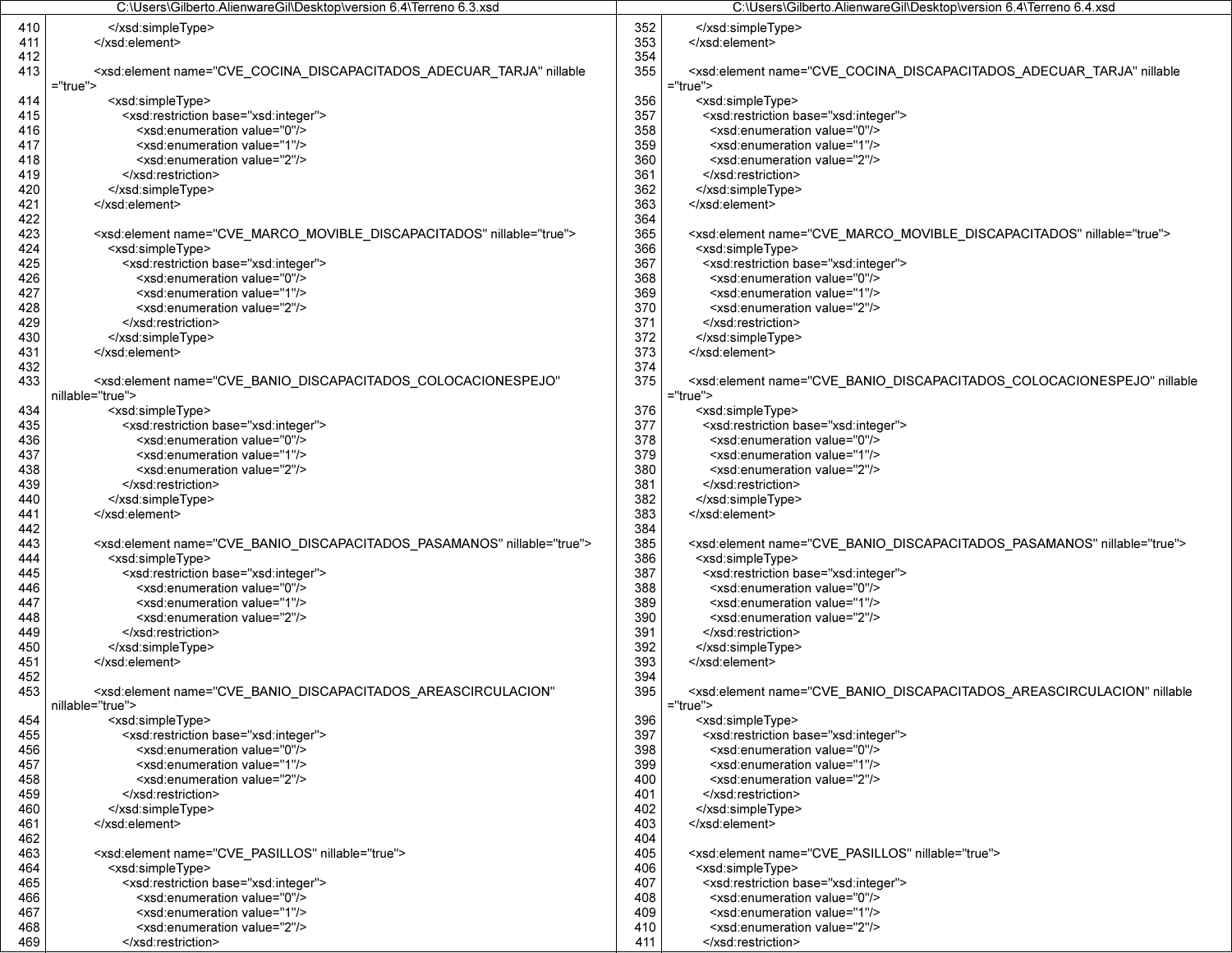|            | C:\Users\Gilberto.AlienwareGil\Desktop\version 6.4\Terreno 6.3.xsd                                       |     | C:\Users\Gilberto.AlienwareGil\Desktop\version 6.4\Terreno 6.4.xsd                                       |
|------------|----------------------------------------------------------------------------------------------------------|-----|----------------------------------------------------------------------------------------------------------|
| 470        |                                                                                                          | 412 |                                                                                                          |
| 471        |                                                                                                          | 413 |                                                                                                          |
| 472        |                                                                                                          | 414 |                                                                                                          |
| 473        | <xsd:element name="CVE_COCINA" nillable="true"></xsd:element>                                            | 415 | <xsd:element name="CVE_COCINA" nillable="true"></xsd:element>                                            |
| 474        | <xsd:simpletype></xsd:simpletype>                                                                        | 416 | <xsd:simpletype></xsd:simpletype>                                                                        |
| 475        | <xsd:restriction base="xsd:integer"></xsd:restriction>                                                   | 417 | <xsd:restriction base="xsd:integer"></xsd:restriction>                                                   |
| 476        | <xsd:enumeration value="0"></xsd:enumeration>                                                            | 418 | <xsd:enumeration value="0"></xsd:enumeration>                                                            |
| 477        | <xsd:enumeration value="1"></xsd:enumeration>                                                            | 419 | <xsd:enumeration value="1"></xsd:enumeration>                                                            |
| 478        |                                                                                                          | 420 | <xsd:enumeration value="2"></xsd:enumeration>                                                            |
|            | <xsd:enumeration value="2"></xsd:enumeration>                                                            |     |                                                                                                          |
| 479        |                                                                                                          | 421 |                                                                                                          |
| 480        |                                                                                                          | 422 |                                                                                                          |
| 481        |                                                                                                          | 423 |                                                                                                          |
| 482        |                                                                                                          | 424 |                                                                                                          |
| 483        | <xsd:element name="CVE_BANIO" nillable="true"></xsd:element>                                             | 425 | <xsd:element name="CVE_BANIO" nillable="true"></xsd:element>                                             |
| 484        | <xsd:simpletype></xsd:simpletype>                                                                        | 426 | <xsd:simpletype></xsd:simpletype>                                                                        |
| 485        | <xsd:restriction base="xsd:integer"></xsd:restriction>                                                   | 427 | <xsd:restriction base="xsd:integer"></xsd:restriction>                                                   |
| 486        | <xsd:enumeration value="0"></xsd:enumeration>                                                            | 428 | <xsd:enumeration value="0"></xsd:enumeration>                                                            |
| 487        | <xsd:enumeration value="1"></xsd:enumeration>                                                            | 429 | <xsd:enumeration value="1"></xsd:enumeration>                                                            |
| 488        | <xsd:enumeration value="2"></xsd:enumeration>                                                            | 430 | <xsd:enumeration value="2"></xsd:enumeration>                                                            |
| 489        |                                                                                                          | 431 |                                                                                                          |
| 490        |                                                                                                          | 432 |                                                                                                          |
| 491        |                                                                                                          | 433 |                                                                                                          |
| 492        |                                                                                                          | 434 |                                                                                                          |
| 493        | <xsd:element name="CVE_RECAMARA" nillable="true"></xsd:element>                                          | 435 | <xsd:element name="CVE_RECAMARA" nillable="true"></xsd:element>                                          |
| 494        | <xsd:simpletype></xsd:simpletype>                                                                        | 436 | <xsd:simpletype></xsd:simpletype>                                                                        |
| 495        | <xsd:restriction base="xsd:integer"></xsd:restriction>                                                   | 437 | <xsd:restriction base="xsd:integer"></xsd:restriction>                                                   |
| 496        | <xsd:enumeration value="0"></xsd:enumeration>                                                            | 438 | <xsd:enumeration value="0"></xsd:enumeration>                                                            |
| 497        | <xsd:enumeration value="1"></xsd:enumeration>                                                            | 439 | <xsd:enumeration value="1"></xsd:enumeration>                                                            |
| 498        | <xsd:enumeration value="2"></xsd:enumeration>                                                            | 440 | <xsd:enumeration value="2"></xsd:enumeration>                                                            |
| 499        |                                                                                                          | 441 |                                                                                                          |
| 500        |                                                                                                          | 442 |                                                                                                          |
| 501        |                                                                                                          | 443 |                                                                                                          |
| 502        |                                                                                                          | 444 |                                                                                                          |
| 503        | <xsd:element name="CVE_ACCESOS_VIVIENDA_PUERTA" nillable="true"></xsd:element>                           | 445 | <xsd:element name="CVE_ACCESOS_VIVIENDA_PUERTA" nillable="true"></xsd:element>                           |
| 504        | <xsd:simpletype></xsd:simpletype>                                                                        | 446 | <xsd:simpletype></xsd:simpletype>                                                                        |
|            |                                                                                                          | 447 |                                                                                                          |
| 505        | <xsd:restriction base="xsd:integer"><br/><xsd:enumeration value="0"></xsd:enumeration></xsd:restriction> | 448 | <xsd:restriction base="xsd:integer"><br/><xsd:enumeration value="0"></xsd:enumeration></xsd:restriction> |
| 506        |                                                                                                          |     |                                                                                                          |
| 507        | <xsd:enumeration value="1"></xsd:enumeration>                                                            | 449 | <xsd:enumeration value="1"></xsd:enumeration>                                                            |
| 508        | <xsd:enumeration value="2"></xsd:enumeration>                                                            | 450 | <xsd:enumeration value="2"></xsd:enumeration>                                                            |
| 509        |                                                                                                          | 451 |                                                                                                          |
| 510        |                                                                                                          | 452 |                                                                                                          |
| 511        |                                                                                                          | 453 |                                                                                                          |
| 512        |                                                                                                          | 454 |                                                                                                          |
| 513        | <xsd:element name="CVE_ACCESOS_ESPACIOS_INTERIORES" nillable="true"></xsd:element>                       | 455 | <xsd:element name="CVE_ACCESOS_ESPACIOS_INTERIORES" nillable="true"></xsd:element>                       |
| 514        | <xsd:simpletype></xsd:simpletype>                                                                        | 456 | <xsd:simpletype></xsd:simpletype>                                                                        |
| 515        | <xsd:restriction base="xsd:integer"></xsd:restriction>                                                   | 457 | <xsd:restriction base="xsd:integer"></xsd:restriction>                                                   |
| 516        | <xsd:enumeration value="0"></xsd:enumeration>                                                            | 458 | <xsd:enumeration value="0"></xsd:enumeration>                                                            |
| 517        | <xsd:enumeration value="1"></xsd:enumeration>                                                            | 459 | <xsd:enumeration value="1"></xsd:enumeration>                                                            |
| 518        | <xsd:enumeration value="2"></xsd:enumeration>                                                            | 460 | <xsd:enumeration value="2"></xsd:enumeration>                                                            |
| 519        |                                                                                                          | 461 |                                                                                                          |
| 520        |                                                                                                          | 462 |                                                                                                          |
| 521        | $\le$ /xsd:element>                                                                                      | 463 |                                                                                                          |
| 522        |                                                                                                          | 464 |                                                                                                          |
| 523        | <xsd:element name="CVE_HIDROMACETEROS" nillable="true"></xsd:element>                                    | 465 | <xsd:element name="CVE_HIDROMACETEROS" nillable="true"></xsd:element>                                    |
| 524        | <xsd:simpletype></xsd:simpletype>                                                                        | 466 | <xsd:simpletype></xsd:simpletype>                                                                        |
| 525        | <xsd:restriction base="xsd:integer"></xsd:restriction>                                                   | 467 | <xsd:restriction base="xsd:integer"></xsd:restriction>                                                   |
| 526        | <xsd:enumeration value="0"></xsd:enumeration>                                                            | 468 | <xsd:enumeration value="0"></xsd:enumeration>                                                            |
| 527        | <xsd:enumeration value="1"></xsd:enumeration>                                                            | 469 | <xsd:enumeration value="1"></xsd:enumeration>                                                            |
| 528        | <xsd:enumeration value="2"></xsd:enumeration>                                                            | 470 | <xsd:enumeration value="2"></xsd:enumeration>                                                            |
| 529        |                                                                                                          | 471 |                                                                                                          |
|            |                                                                                                          | 472 |                                                                                                          |
| 530<br>531 | <br>                                                                                                     | 473 | <br>                                                                                                     |
|            |                                                                                                          | 474 |                                                                                                          |
| 532        |                                                                                                          |     |                                                                                                          |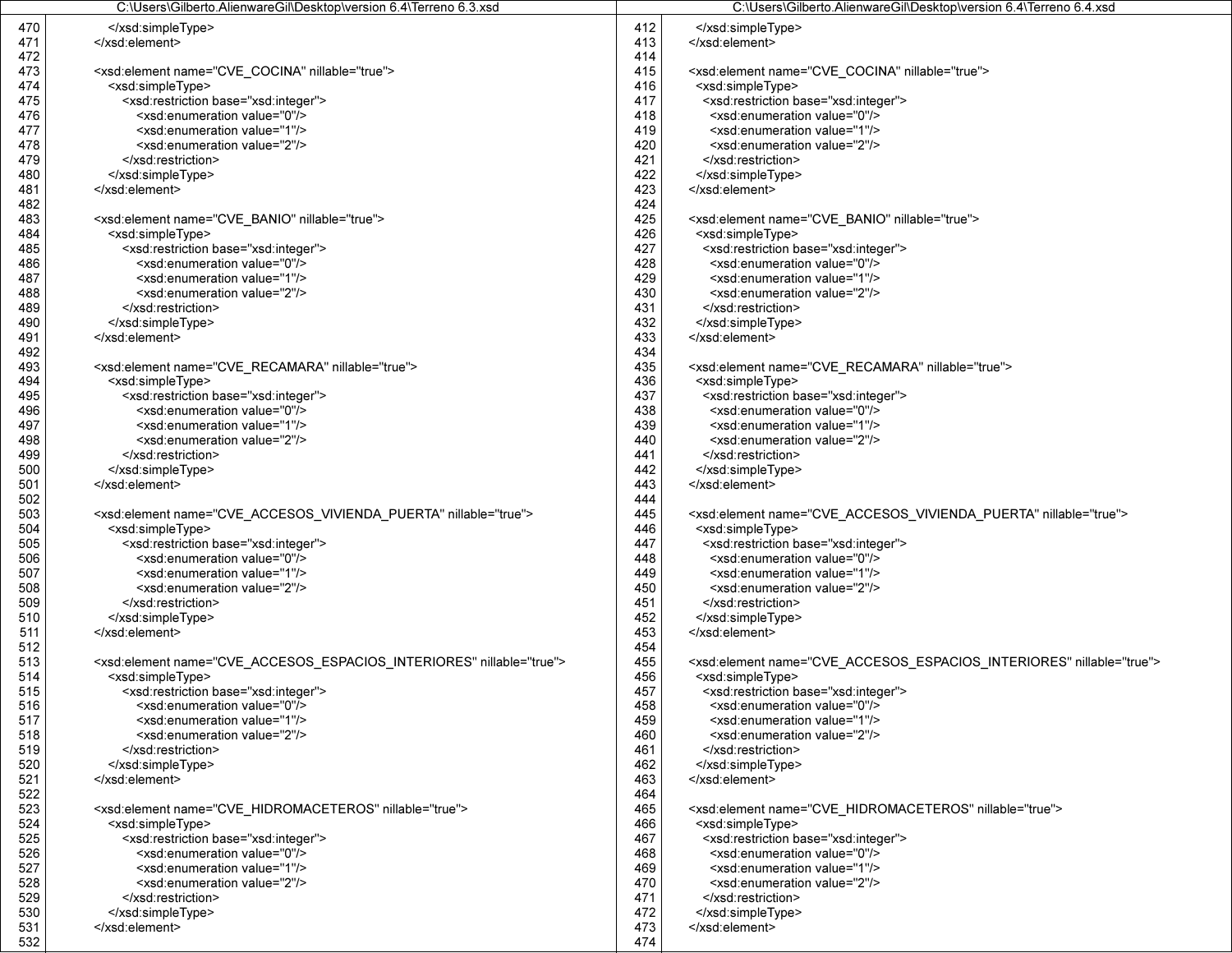|            | C:\Users\Gilberto.AlienwareGil\Desktop\version 6.4\Terreno 6.3.xsd                                                                                                                                                |            | C:\Users\Gilberto.AlienwareGil\Desktop\version 6.4\Terreno 6.4.xsd                                                |
|------------|-------------------------------------------------------------------------------------------------------------------------------------------------------------------------------------------------------------------|------------|-------------------------------------------------------------------------------------------------------------------|
| 533        | <xsd:element name="NUM_HIDROMACETEROS" nillable="true"></xsd:element>                                                                                                                                             | 475        | <xsd:element name="NUM_HIDROMACETEROS" nillable="true"></xsd:element>                                             |
| 534        | <xsd:simpletype></xsd:simpletype>                                                                                                                                                                                 | 476        | <xsd:simpletype></xsd:simpletype>                                                                                 |
| 535        | <xsd:restriction base="xsd:integer"></xsd:restriction>                                                                                                                                                            | 477        | <xsd:restriction base="xsd:integer"></xsd:restriction>                                                            |
| 536        | <xsd:enumeration value="0"></xsd:enumeration>                                                                                                                                                                     | 478        | <xsd:enumeration value="0"></xsd:enumeration>                                                                     |
| 537        | <xsd:enumeration value="1"></xsd:enumeration>                                                                                                                                                                     | 479        | <xsd:enumeration value="1"></xsd:enumeration>                                                                     |
| 538        | <xsd:enumeration value="2"></xsd:enumeration>                                                                                                                                                                     | 480        | <xsd:enumeration value="2"></xsd:enumeration>                                                                     |
| 539        |                                                                                                                                                                                                                   | 481        |                                                                                                                   |
| 540        | $\le$ /xsd:simpleType>                                                                                                                                                                                            | 482        |                                                                                                                   |
| 541        |                                                                                                                                                                                                                   | 483        |                                                                                                                   |
| 542        |                                                                                                                                                                                                                   | 484        |                                                                                                                   |
| 543        | <xsd:element name="OTRO_TIPO_OBRAS_COMPLEMENTARIAS_VIVIENDA" nillable<="" td=""><td>485</td><td><xsd:element name="OTRO_TIPO_OBRAS_COMPLEMENTARIAS_VIVIENDA" nillable<="" td=""></xsd:element></td></xsd:element> | 485        | <xsd:element name="OTRO_TIPO_OBRAS_COMPLEMENTARIAS_VIVIENDA" nillable<="" td=""></xsd:element>                    |
|            | $=$ "true" $>$                                                                                                                                                                                                    |            | ="true">                                                                                                          |
| 544        | <xsd:simpletype></xsd:simpletype>                                                                                                                                                                                 | 486        | <xsd:simpletype></xsd:simpletype>                                                                                 |
| 545        | <xsd:restriction base="xsd:string"></xsd:restriction>                                                                                                                                                             | 487        | <xsd:restriction base="xsd:string"></xsd:restriction>                                                             |
| 546        | <xsd:minlength value="0"></xsd:minlength>                                                                                                                                                                         | 488        | <xsd:minlength value="0"></xsd:minlength>                                                                         |
| 547        | <xsd:maxlength value="50"></xsd:maxlength>                                                                                                                                                                        | 489        | <xsd:maxlength value="50"></xsd:maxlength>                                                                        |
| 548        | <xsd:whitespace value="collapse"></xsd:whitespace>                                                                                                                                                                | 490        | <xsd:whitespace value="collapse"></xsd:whitespace>                                                                |
| 549        |                                                                                                                                                                                                                   | 491        |                                                                                                                   |
| 550        |                                                                                                                                                                                                                   | 492        |                                                                                                                   |
| 551        |                                                                                                                                                                                                                   | 493        |                                                                                                                   |
| 552        |                                                                                                                                                                                                                   | 494        |                                                                                                                   |
| 553        |                                                                                                                                                                                                                   | 495        |                                                                                                                   |
| 554        |                                                                                                                                                                                                                   | 496        |                                                                                                                   |
| 555        | <xsd:complextype name="CONJUNTOOCType"></xsd:complextype>                                                                                                                                                         | 497        | <xsd:complextype name="CONJUNTOOCType"></xsd:complextype>                                                         |
| 556        | <xsd:sequence></xsd:sequence>                                                                                                                                                                                     | 498        | <xsd:sequence></xsd:sequence>                                                                                     |
| 557        | <xsd:element name="CVE_CASETA_VIGILANCIA" nillable="true"></xsd:element>                                                                                                                                          | 499        | <xsd:element name="CVE_CASETA_VIGILANCIA" nillable="true"></xsd:element>                                          |
| 558        | <xsd:simpletype></xsd:simpletype>                                                                                                                                                                                 | 500        | <xsd:simpletype></xsd:simpletype>                                                                                 |
| 559        | <xsd:restriction base="xsd:integer"></xsd:restriction>                                                                                                                                                            | 501        | <xsd:restriction base="xsd:integer"></xsd:restriction>                                                            |
| 560        | <xsd:enumeration value="0"></xsd:enumeration>                                                                                                                                                                     | 502        | <xsd:enumeration value="0"></xsd:enumeration>                                                                     |
| 561        | <xsd:enumeration value="1"></xsd:enumeration>                                                                                                                                                                     | 503        | <xsd:enumeration value="1"></xsd:enumeration>                                                                     |
| 562        | <xsd:enumeration value="2"></xsd:enumeration>                                                                                                                                                                     | 504        | <xsd:enumeration value="2"></xsd:enumeration>                                                                     |
| 563        |                                                                                                                                                                                                                   | 505        |                                                                                                                   |
| 564        |                                                                                                                                                                                                                   | 506        |                                                                                                                   |
| 565        |                                                                                                                                                                                                                   | 507        |                                                                                                                   |
| 566        |                                                                                                                                                                                                                   | 508<br>509 |                                                                                                                   |
| 567        | <xsd:element name="CVE_LOCALES_COMERCIALES" nillable="false"><br/><xsd:simpletype></xsd:simpletype></xsd:element>                                                                                                 | 510        | <xsd:element name="CVE_LOCALES_COMERCIALES" nillable="false"><br/><xsd:simpletype></xsd:simpletype></xsd:element> |
| 568<br>569 | <xsd:restriction base="xsd:integer"></xsd:restriction>                                                                                                                                                            | 511        | <xsd:restriction base="xsd:integer"></xsd:restriction>                                                            |
| 570        | <xsd:enumeration value="0"></xsd:enumeration>                                                                                                                                                                     | 512        | <xsd:enumeration value="0"></xsd:enumeration>                                                                     |
| 571        | <xsd:enumeration value="1"></xsd:enumeration>                                                                                                                                                                     | 513        | <xsd:enumeration value="1"></xsd:enumeration>                                                                     |
| 572        | <xsd:enumeration value="2"></xsd:enumeration>                                                                                                                                                                     | 514        | <xsd:enumeration value="2"></xsd:enumeration>                                                                     |
| 573        |                                                                                                                                                                                                                   | 515        |                                                                                                                   |
| 574        |                                                                                                                                                                                                                   | 516        |                                                                                                                   |
| 575        |                                                                                                                                                                                                                   | 517        |                                                                                                                   |
| 576        |                                                                                                                                                                                                                   | 518        |                                                                                                                   |
| 577        | <xsd:element name="CVE_BARDA_PERIMETRAL" nillable="true"></xsd:element>                                                                                                                                           | 519        | <xsd:element name="CVE_BARDA_PERIMETRAL" nillable="true"></xsd:element>                                           |
| 578        | <xsd:simpletype></xsd:simpletype>                                                                                                                                                                                 | 520        | <xsd:simpletype></xsd:simpletype>                                                                                 |
| 579        | <xsd:restriction base="xsd:integer"></xsd:restriction>                                                                                                                                                            | 521        | <xsd:restriction base="xsd:integer"></xsd:restriction>                                                            |
| 580        | <xsd:enumeration value="0"></xsd:enumeration>                                                                                                                                                                     | 522        | <xsd:enumeration value="0"></xsd:enumeration>                                                                     |
| 581        | <xsd:enumeration value="1"></xsd:enumeration>                                                                                                                                                                     | 523        | <xsd:enumeration value="1"></xsd:enumeration>                                                                     |
| 582        | <xsd:enumeration value="2"></xsd:enumeration>                                                                                                                                                                     | 524        | <xsd:enumeration value="2"></xsd:enumeration>                                                                     |
| 583        |                                                                                                                                                                                                                   | 525        |                                                                                                                   |
| 584        |                                                                                                                                                                                                                   | 526        |                                                                                                                   |
| 585        |                                                                                                                                                                                                                   | 527        |                                                                                                                   |
| 586        |                                                                                                                                                                                                                   | 528        |                                                                                                                   |
| 587        | <xsd:element name="CVE ELEVADOR" nillable="true"></xsd:element>                                                                                                                                                   | 529        | <xsd:element name="CVE_ELEVADOR" nillable="true"></xsd:element>                                                   |
| 588        | <xsd:simpletype></xsd:simpletype>                                                                                                                                                                                 | 530        | <xsd:simpletype></xsd:simpletype>                                                                                 |
| 589        | <xsd:restriction base="xsd:integer"></xsd:restriction>                                                                                                                                                            | 531        | <xsd:restriction base="xsd:integer"></xsd:restriction>                                                            |
| 590        | <xsd:enumeration value="0"></xsd:enumeration>                                                                                                                                                                     | 532        | <xsd:enumeration value="0"></xsd:enumeration>                                                                     |
| 591        | <xsd:enumeration value="1"></xsd:enumeration>                                                                                                                                                                     | 533        | <xsd:enumeration value="1"></xsd:enumeration>                                                                     |
| 592        | <xsd:enumeration value="2"></xsd:enumeration>                                                                                                                                                                     | 534        | <xsd:enumeration value="2"></xsd:enumeration>                                                                     |
| 593        |                                                                                                                                                                                                                   | 535        | $\le$ /xsd:restriction>                                                                                           |
| 594        |                                                                                                                                                                                                                   | 536        |                                                                                                                   |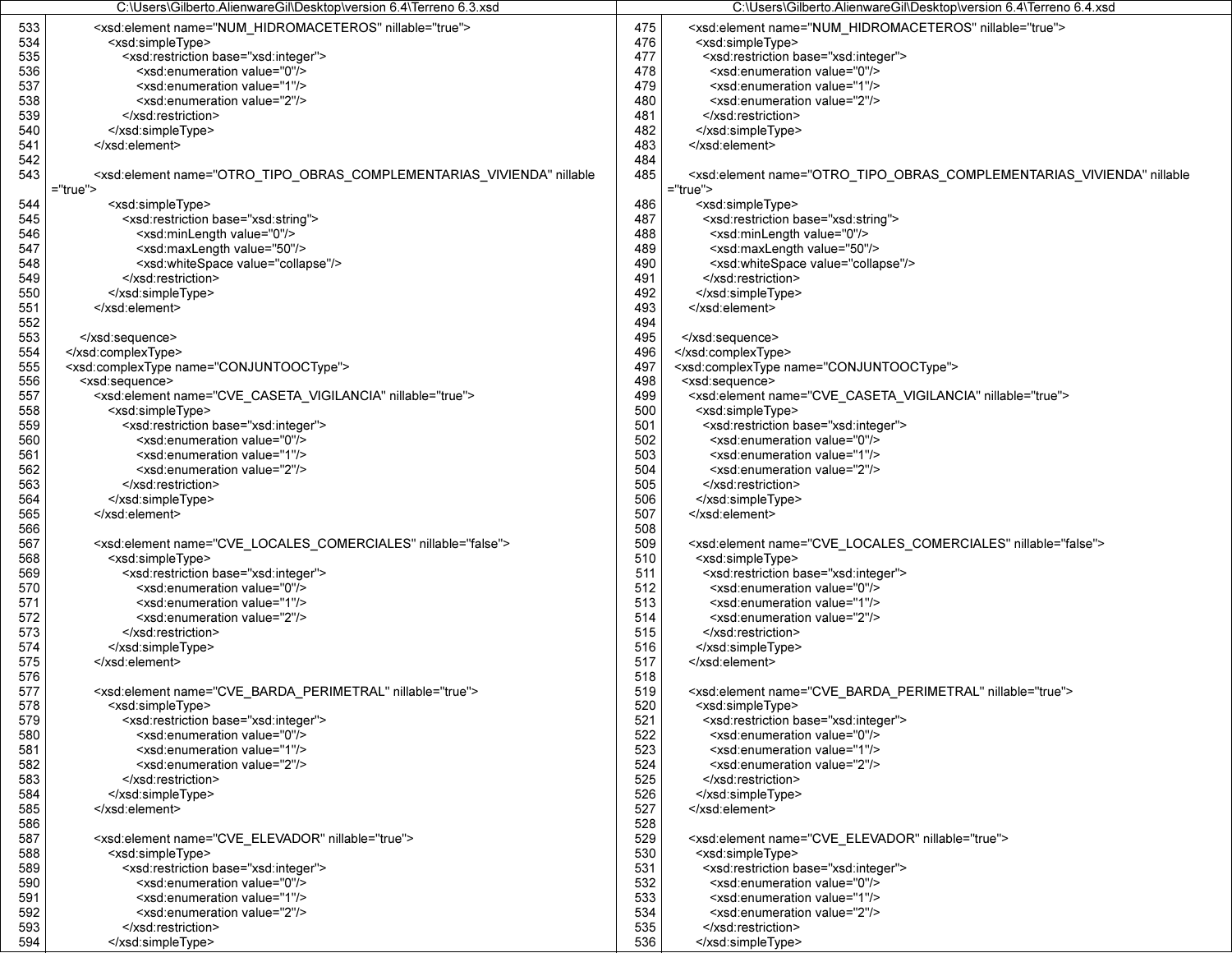|     | C:\Users\Gilberto.AlienwareGil\Desktop\version 6.4\Terreno 6.3.xsd                    |     | C:\Users\Gilberto.AlienwareGil\Desktop\version 6.4\Terreno 6.4.xsd                    |
|-----|---------------------------------------------------------------------------------------|-----|---------------------------------------------------------------------------------------|
| 595 |                                                                                       | 537 |                                                                                       |
| 596 |                                                                                       | 538 |                                                                                       |
| 597 | <xsd:element name="CVE_ESTACIONAMIENTO_TECHADO" nillable="true"></xsd:element>        | 539 | <xsd:element name="CVE_ESTACIONAMIENTO_TECHADO" nillable="true"></xsd:element>        |
| 598 | <xsd:simpletype></xsd:simpletype>                                                     | 540 | <xsd:simpletype></xsd:simpletype>                                                     |
| 599 | <xsd:restriction base="xsd:integer"></xsd:restriction>                                | 541 | <xsd:restriction base="xsd:integer"></xsd:restriction>                                |
| 600 | <xsd:enumeration value="0"></xsd:enumeration>                                         | 542 | <xsd:enumeration value="0"></xsd:enumeration>                                         |
| 601 | <xsd:enumeration value="1"></xsd:enumeration>                                         | 543 | <xsd:enumeration value="1"></xsd:enumeration>                                         |
| 602 | <xsd:enumeration value="2"></xsd:enumeration>                                         | 544 | <xsd:enumeration value="2"></xsd:enumeration>                                         |
| 603 |                                                                                       | 545 |                                                                                       |
| 604 |                                                                                       | 546 |                                                                                       |
| 605 |                                                                                       | 547 |                                                                                       |
| 606 |                                                                                       | 548 |                                                                                       |
| 607 | <xsd:element name="CVE_ESTACIONAMIENTO_VISITAS" nillable="true"></xsd:element>        | 549 | <xsd:element name="CVE_ESTACIONAMIENTO_VISITAS" nillable="true"></xsd:element>        |
| 608 | <xsd:simpletype></xsd:simpletype>                                                     | 550 | <xsd:simpletype></xsd:simpletype>                                                     |
| 609 | <xsd:restriction base="xsd:integer"></xsd:restriction>                                | 551 | <xsd:restriction base="xsd:integer"></xsd:restriction>                                |
| 610 | <xsd:enumeration value="0"></xsd:enumeration>                                         | 552 | <xsd:enumeration value="0"></xsd:enumeration>                                         |
| 611 | <xsd:enumeration value="1"></xsd:enumeration>                                         | 553 | <xsd:enumeration value="1"></xsd:enumeration>                                         |
| 612 | <xsd:enumeration value="2"></xsd:enumeration>                                         | 554 | <xsd:enumeration value="2"></xsd:enumeration>                                         |
| 613 |                                                                                       | 555 |                                                                                       |
| 614 |                                                                                       | 556 |                                                                                       |
| 615 |                                                                                       | 557 |                                                                                       |
| 616 |                                                                                       | 558 |                                                                                       |
| 617 | <xsd:element name="CVE_ESTACIONAMIENTO_DISCAPACITADOS" nillable="true"></xsd:element> | 559 | <xsd:element name="CVE_ESTACIONAMIENTO_DISCAPACITADOS" nillable="true"></xsd:element> |
| 618 | <xsd:simpletype></xsd:simpletype>                                                     | 560 | <xsd:simpletype></xsd:simpletype>                                                     |
| 619 | <xsd:restriction base="xsd:integer"></xsd:restriction>                                | 561 | <xsd:restriction base="xsd:integer"></xsd:restriction>                                |
| 620 | <xsd:enumeration value="0"></xsd:enumeration>                                         | 562 | <xsd:enumeration value="0"></xsd:enumeration>                                         |
| 621 | <xsd:enumeration value="1"></xsd:enumeration>                                         | 563 | <xsd:enumeration value="1"></xsd:enumeration>                                         |
| 622 | <xsd:enumeration value="2"></xsd:enumeration>                                         | 564 | <xsd:enumeration value="2"></xsd:enumeration>                                         |
| 623 |                                                                                       | 565 |                                                                                       |
| 624 |                                                                                       | 566 |                                                                                       |
| 625 |                                                                                       | 567 |                                                                                       |
| 626 |                                                                                       | 568 |                                                                                       |
| 627 | <xsd:element name="CVE_RAMPA_BANQUETA_DISCAPACITADOS" nillable="true"></xsd:element>  | 569 | <xsd:element name="CVE_RAMPA_BANQUETA_DISCAPACITADOS" nillable="true"></xsd:element>  |
| 628 | <xsd:simpletype></xsd:simpletype>                                                     | 570 | <xsd:simpletype></xsd:simpletype>                                                     |
| 629 | <xsd:restriction base="xsd:integer"></xsd:restriction>                                | 571 | <xsd:restriction base="xsd:integer"></xsd:restriction>                                |
| 630 | <xsd:enumeration value="0"></xsd:enumeration>                                         | 572 | <xsd:enumeration value="0"></xsd:enumeration>                                         |
| 631 | <xsd:enumeration value="1"></xsd:enumeration>                                         | 573 | <xsd:enumeration value="1"></xsd:enumeration>                                         |
| 632 | <xsd:enumeration value="2"></xsd:enumeration>                                         | 574 | <xsd:enumeration value="2"></xsd:enumeration>                                         |
| 633 |                                                                                       | 575 |                                                                                       |
| 634 |                                                                                       | 576 |                                                                                       |
| 635 |                                                                                       | 577 |                                                                                       |
| 636 |                                                                                       | 578 |                                                                                       |
| 637 | <xsd:element name="CVE_JUEGOS_INFANTILES" nillable="true"></xsd:element>              | 579 | <xsd:element name="CVE_JUEGOS_INFANTILES" nillable="true"></xsd:element>              |
| 638 | <xsd:simpletype></xsd:simpletype>                                                     | 580 | <xsd:simpletype></xsd:simpletype>                                                     |
| 639 | <xsd:restriction base="xsd:integer"></xsd:restriction>                                | 581 | <xsd:restriction base="xsd:integer"></xsd:restriction>                                |
| 640 | <xsd:enumeration value="0"></xsd:enumeration>                                         | 582 | <xsd:enumeration value="0"></xsd:enumeration>                                         |
| 641 | <xsd:enumeration value="1"></xsd:enumeration>                                         | 583 | <xsd:enumeration value="1"></xsd:enumeration>                                         |
| 642 | <xsd:enumeration value="2"></xsd:enumeration>                                         | 584 | <xsd:enumeration value="2"></xsd:enumeration>                                         |
| 643 |                                                                                       | 585 |                                                                                       |
| 644 |                                                                                       | 586 |                                                                                       |
| 645 |                                                                                       | 587 |                                                                                       |
| 646 |                                                                                       | 588 |                                                                                       |
| 647 | <xsd:element name="CVE_CANCHAS_DEPORTIVAS" nillable="false"></xsd:element>            | 589 | <xsd:element name="CVE_CANCHAS_DEPORTIVAS" nillable="false"></xsd:element>            |
| 648 | <xsd:simpletype></xsd:simpletype>                                                     | 590 | <xsd:simpletype></xsd:simpletype>                                                     |
| 649 | <xsd:restriction base="xsd:integer"></xsd:restriction>                                | 591 | <xsd:restriction base="xsd:integer"></xsd:restriction>                                |
| 650 | <xsd:enumeration value="0"></xsd:enumeration>                                         | 592 | <xsd:enumeration value="0"></xsd:enumeration>                                         |
| 651 | <xsd:enumeration value="1"></xsd:enumeration>                                         | 593 | <xsd:enumeration value="1"></xsd:enumeration>                                         |
| 652 | <xsd:enumeration value="2"></xsd:enumeration>                                         | 594 | <xsd:enumeration value="2"></xsd:enumeration>                                         |
| 653 |                                                                                       | 595 |                                                                                       |
| 654 |                                                                                       | 596 |                                                                                       |
| 655 |                                                                                       | 597 |                                                                                       |
| 656 |                                                                                       | 598 |                                                                                       |
| 657 | <xsd:element name="OTRO_TIPO_OBRAS_COMPLEMENTARIAS" nillable="true"></xsd:element>    | 599 | <xsd:element name="OTRO_TIPO_OBRAS_COMPLEMENTARIAS" nillable="true"></xsd:element>    |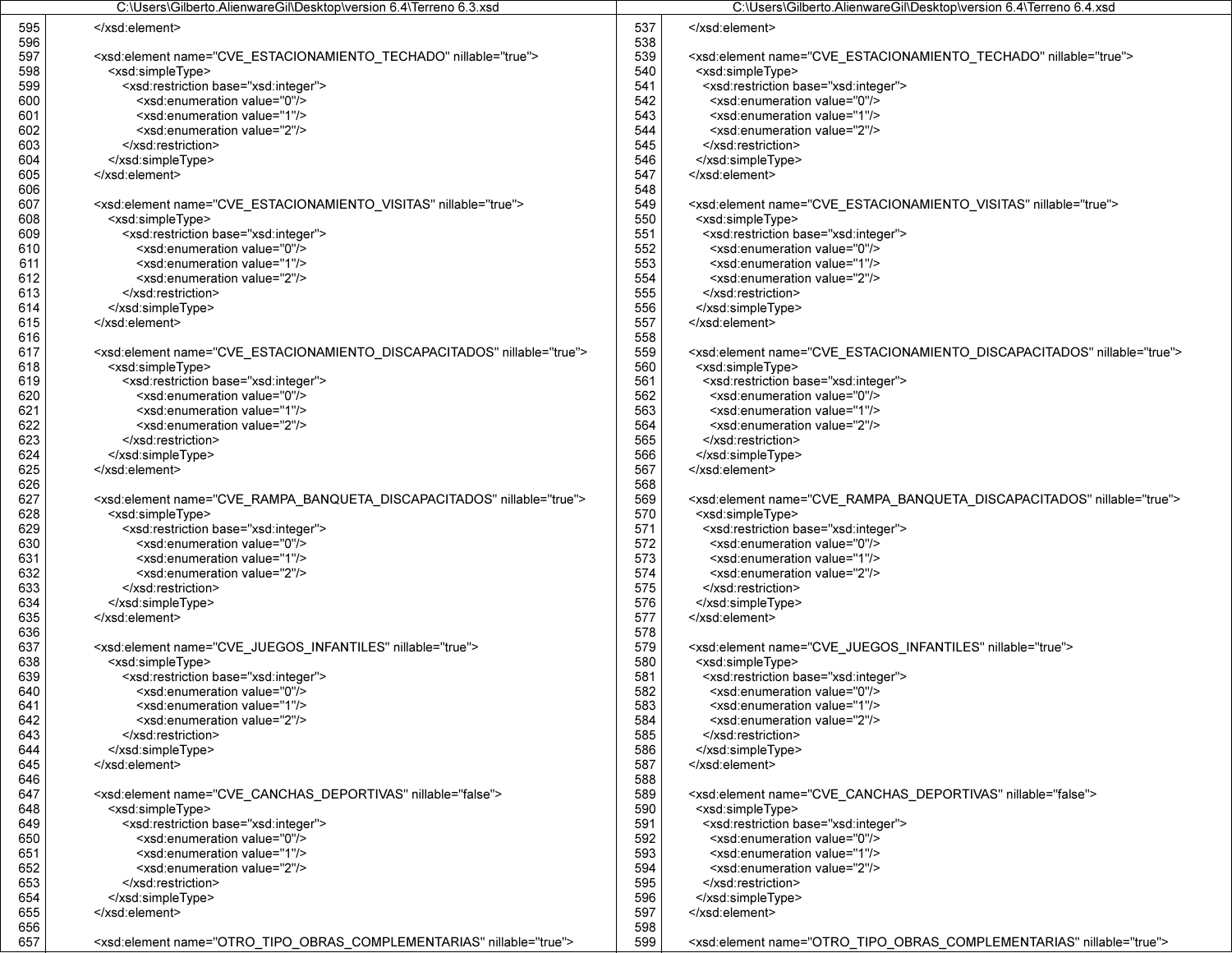| 600<br>658<br><xsd:simpletype><br/><xsd:simpletype><br/>659<br/><xsd:restriction base="xsd:string"><br/>601<br/><xsd:restriction base="xsd:string"><br/>602<br/>660<br/><xsd:whitespace value="collapse"></xsd:whitespace><br/><xsd:whitespace value="collapse"></xsd:whitespace><br/>661<br/>603<br/></xsd:restriction><br/></xsd:restriction><br/>662<br/>604<br/></xsd:simpletype><br/></xsd:simpletype><br>663<br>605<br><br><br>606<br>664<br>665<br>607<br><br><br>608<br>666<br><br><br>667<br><xsd:complextype name="INSTALACIONESESPECIALESType"><br/>609<br/><xsd:complextype name="INSTALACIONESESPECIALESType"><br/>668<br/>610<br/><xsd:sequence><br/><xsd:sequence><br/>669<br/><xsd:element name="CONJUNTOIE" type="CONJUNTOIEType"></xsd:element><br/>611<br/><xsd:element name="CONJUNTOIE" type="CONJUNTOIEType"></xsd:element><br/>670<br/>612<br/><xsd:element name="VIVIENDAIE" type="VIVIENDAIEType"></xsd:element><br/><xsd:element name="VIVIENDAIE" type="VIVIENDAIEType"></xsd:element><br/>671<br/>613<br/></xsd:sequence><br/></xsd:sequence><br/>672<br/></xsd:complextype><br/>614<br/></xsd:complextype><br>673<br><xsd:complextype name="VIVIENDAIEType"><br/>615<br/><xsd:complextype name="VIVIENDAIEType"><br/>674<br/>616<br/><xsd:sequence><br/><xsd:sequence><br/>675<br/>617<br/><xsd:element name="AHORRADORESAGUA" type="AHORRADORESAGUAType"></xsd:element><br/><xsd:element name="AHORRADORESAGUA" type="AHORRADORESAGUAType"></xsd:element><br/>676<br/><xsd:element name="AHORRADORESENERGIA" type<br="">618<br/><xsd:element name="AHORRADORESENERGIA" type="AHORRADORESENERGIAType"></xsd:element><br/>="AHORRADORESENERGIAType"/&gt;<br/><xsd:element name="OTROS" type="OTROSType"></xsd:element><br/>619<br/><xsd:element name="OTROS" type="OTROSType"></xsd:element><br/>677<br/>620<br/>678<br/></xsd:element></xsd:sequence><br/></xsd:sequence><br/>679<br/>621<br/></xsd:complextype><br/></xsd:complextype><br>622<br>680<br><xsd:complextype name="OTROSType"><br/><xsd:complextype name="OTROSType"><br/>623<br/>681<br/><xsd:sequence><br/><xsd:sequence><br/>682<br/><xsd:element name="CAT_VOZ_DATOS" nillable="true"><br/>624<br/><xsd:element name="CAT_VOZ_DATOS" nillable="true"><br/>625<br/>683<br/><xsd:simpletype><br/><xsd:simpletype><br/><xsd:restriction base="xsd:integer"><br/>626<br/><xsd:restriction base="xsd:integer"><br/>684<br/>685<br/><xsd:enumeration value="0"></xsd:enumeration><br/>627<br/><xsd:enumeration value="0"></xsd:enumeration><br/>628<br/>686<br/><xsd:enumeration value="1"></xsd:enumeration><br/><xsd:enumeration value="1"></xsd:enumeration><br/>629<br/>687<br/><xsd:enumeration value="2"></xsd:enumeration><br/><xsd:enumeration value="2"></xsd:enumeration><br/>688<br/>630<br/><xsd:enumeration value="3"></xsd:enumeration><br/><xsd:enumeration value="3"></xsd:enumeration><br/>689<br/>631<br/><xsd:enumeration value="4"></xsd:enumeration><br/><xsd:enumeration value="4"></xsd:enumeration><br/>632<br/>690<br/><xsd:enumeration value="5"></xsd:enumeration><br/><xsd:enumeration value="5"></xsd:enumeration><br/>691<br/>633<br/></xsd:restriction><br/></xsd:restriction><br/>692<br/>634<br/></xsd:simpletype><br/></xsd:simpletype><br/>635<br/>693<br/></xsd:element><br/></xsd:element><br/>636<br/>694<br/>637<br/>695<br/><xsd:element <br="" name="CVE_MANTENIMIENTO_CONTRATADO_DESARROLLADOR"><xsd:element <br="" name="CVE_MANTENIMIENTO_CONTRATADO_DESARROLLADOR">nillable="true"&gt;<br/>nillable="true"&gt;<br/>638<br/>696<br/><xsd:simpletype><br/><xsd:simpletype><br/>639<br/>697<br/><xsd:restriction base="xsd:integer"><br/><xsd:restriction base="xsd:integer"><br/>698<br/>640<br/><xsd:enumeration value="0"></xsd:enumeration><br/><xsd:enumeration value="0"></xsd:enumeration><br/>699<br/>641<br/><xsd:enumeration value="1"></xsd:enumeration><br/><xsd:enumeration value="1"></xsd:enumeration><br/>642<br/>700<br/><xsd:enumeration value="2"></xsd:enumeration><br/><xsd:enumeration value="2"></xsd:enumeration><br/>701<br/>643<br/><math>\le</math>/xsd:restriction&gt;<br/></xsd:restriction><br/>702<br/></xsd:restriction></xsd:simpletype><br/>644<br/></xsd:simpletype><br/>703<br/>645<br/></xsd:element><br/></xsd:element><br/>704<br/>646<br/>705<br/>647<br/><xsd:element name="CVE_SUMINAGUAPURIFICADA" nillable="true"><br/><xsd:element name="CVE_SUMINAGUAPURIFICADA" nillable="true"><br/>706<br/><xsd:simpletype><br/>648<br/><xsd:simpletype><br/>707<br/><xsd:restriction base="xsd:integer"><br/>649<br/><xsd:restriction base="xsd:integer"><br/>708<br/><xsd:enumeration value="0"></xsd:enumeration><br/>650<br/><xsd:enumeration value="0"></xsd:enumeration><br/>709<br/><xsd:enumeration value="1"></xsd:enumeration><br/>651<br/><xsd:enumeration value="1"></xsd:enumeration><br/>652<br/>710<br/><xsd:enumeration value="2"></xsd:enumeration><br/><xsd:enumeration value="2"></xsd:enumeration><br/>653<br/>711<br/></xsd:restriction><br/></xsd:restriction><br/>654<br/>712<br/></xsd:simpletype><br/></xsd:simpletype><br/>655<br/>713<br/></xsd:element><br/></xsd:element><br/>656<br/>714<br/>715<br/>657<br/><xsd:element name="CVE_FILTROS_AGUA_PURIFICADA" nillable="true"><br/><xsd:element name="CVE_FILTROS_AGUA_PURIFICADA" nillable="true"><br/>658<br/>716<br/><xsd:simpletype><br/><xsd:simpletype><br/>717<br/><xsd:restriction base="xsd:integer"><br/>659<br/><xsd:restriction base="xsd:integer"><br/>660<br/>718<br/><xsd:enumeration value="0"></xsd:enumeration><br/><xsd:enumeration value="0"></xsd:enumeration></xsd:restriction></xsd:restriction></xsd:simpletype></xsd:simpletype></xsd:element></xsd:element></xsd:sequence></xsd:sequence></xsd:complextype></xsd:complextype> | C:\Users\Gilberto.AlienwareGil\Desktop\version 6.4\Terreno 6.3.xsd | C:\Users\Gilberto.AlienwareGil\Desktop\version 6.4\Terreno 6.4.xsd |
|---------------------------------------------------------------------------------------------------------------------------------------------------------------------------------------------------------------------------------------------------------------------------------------------------------------------------------------------------------------------------------------------------------------------------------------------------------------------------------------------------------------------------------------------------------------------------------------------------------------------------------------------------------------------------------------------------------------------------------------------------------------------------------------------------------------------------------------------------------------------------------------------------------------------------------------------------------------------------------------------------------------------------------------------------------------------------------------------------------------------------------------------------------------------------------------------------------------------------------------------------------------------------------------------------------------------------------------------------------------------------------------------------------------------------------------------------------------------------------------------------------------------------------------------------------------------------------------------------------------------------------------------------------------------------------------------------------------------------------------------------------------------------------------------------------------------------------------------------------------------------------------------------------------------------------------------------------------------------------------------------------------------------------------------------------------------------------------------------------------------------------------------------------------------------------------------------------------------------------------------------------------------------------------------------------------------------------------------------------------------------------------------------------------------------------------------------------------------------------------------------------------------------------------------------------------------------------------------------------------------------------------------------------------------------------------------------------------------------------------------------------------------------------------------------------------------------------------------------------------------------------------------------------------------------------------------------------------------------------------------------------------------------------------------------------------------------------------------------------------------------------------------------------------------------------------------------------------------------------------------------------------------------------------------------------------------------------------------------------------------------------------------------------------------------------------------------------------------------------------------------------------------------------------------------------------------------------------------------------------------------------------------------------------------------------------------------------------------------------------------------------------------------------------------------------------------------------------------------------------------------------------------------------------------------------------------------------------------------------------------------------------------------------------------------------------------------------------------------------------------------------------------------------------------------------------------------------------------------------------------------------------------------------------------------------------------------------------------------------------------------------------------------------------------------------------------------------------------------------------------------------------------------------------------------------------------------------------------------------------------------------------------------------------------------------------------------------------------------------------------------------------------------------------------------------------------------------------------------------------------------------------------------------------------------------------------------------------------------------------------------------------------------------------------------------------------------------------------------------------------------------------------------------------------------------------------------------------------------------------------------------------------------------------------------------------------------------------------------------------------------------------------------------------------------------------------------------------------------------------------------------------------------------------------------------------------------------------------------------------------------------------------------------------------------------------------------------------------------------------------------------------------------------------------------------|--------------------------------------------------------------------|--------------------------------------------------------------------|
|                                                                                                                                                                                                                                                                                                                                                                                                                                                                                                                                                                                                                                                                                                                                                                                                                                                                                                                                                                                                                                                                                                                                                                                                                                                                                                                                                                                                                                                                                                                                                                                                                                                                                                                                                                                                                                                                                                                                                                                                                                                                                                                                                                                                                                                                                                                                                                                                                                                                                                                                                                                                                                                                                                                                                                                                                                                                                                                                                                                                                                                                                                                                                                                                                                                                                                                                                                                                                                                                                                                                                                                                                                                                                                                                                                                                                                                                                                                                                                                                                                                                                                                                                                                                                                                                                                                                                                                                                                                                                                                                                                                                                                                                                                                                                                                                                                                                                                                                                                                                                                                                                                                                                                                                                                                                                                                                                                                                                                                                                                                                                                                                                                                                                                                                                                                                         |                                                                    |                                                                    |
|                                                                                                                                                                                                                                                                                                                                                                                                                                                                                                                                                                                                                                                                                                                                                                                                                                                                                                                                                                                                                                                                                                                                                                                                                                                                                                                                                                                                                                                                                                                                                                                                                                                                                                                                                                                                                                                                                                                                                                                                                                                                                                                                                                                                                                                                                                                                                                                                                                                                                                                                                                                                                                                                                                                                                                                                                                                                                                                                                                                                                                                                                                                                                                                                                                                                                                                                                                                                                                                                                                                                                                                                                                                                                                                                                                                                                                                                                                                                                                                                                                                                                                                                                                                                                                                                                                                                                                                                                                                                                                                                                                                                                                                                                                                                                                                                                                                                                                                                                                                                                                                                                                                                                                                                                                                                                                                                                                                                                                                                                                                                                                                                                                                                                                                                                                                                         |                                                                    |                                                                    |
|                                                                                                                                                                                                                                                                                                                                                                                                                                                                                                                                                                                                                                                                                                                                                                                                                                                                                                                                                                                                                                                                                                                                                                                                                                                                                                                                                                                                                                                                                                                                                                                                                                                                                                                                                                                                                                                                                                                                                                                                                                                                                                                                                                                                                                                                                                                                                                                                                                                                                                                                                                                                                                                                                                                                                                                                                                                                                                                                                                                                                                                                                                                                                                                                                                                                                                                                                                                                                                                                                                                                                                                                                                                                                                                                                                                                                                                                                                                                                                                                                                                                                                                                                                                                                                                                                                                                                                                                                                                                                                                                                                                                                                                                                                                                                                                                                                                                                                                                                                                                                                                                                                                                                                                                                                                                                                                                                                                                                                                                                                                                                                                                                                                                                                                                                                                                         |                                                                    |                                                                    |
|                                                                                                                                                                                                                                                                                                                                                                                                                                                                                                                                                                                                                                                                                                                                                                                                                                                                                                                                                                                                                                                                                                                                                                                                                                                                                                                                                                                                                                                                                                                                                                                                                                                                                                                                                                                                                                                                                                                                                                                                                                                                                                                                                                                                                                                                                                                                                                                                                                                                                                                                                                                                                                                                                                                                                                                                                                                                                                                                                                                                                                                                                                                                                                                                                                                                                                                                                                                                                                                                                                                                                                                                                                                                                                                                                                                                                                                                                                                                                                                                                                                                                                                                                                                                                                                                                                                                                                                                                                                                                                                                                                                                                                                                                                                                                                                                                                                                                                                                                                                                                                                                                                                                                                                                                                                                                                                                                                                                                                                                                                                                                                                                                                                                                                                                                                                                         |                                                                    |                                                                    |
|                                                                                                                                                                                                                                                                                                                                                                                                                                                                                                                                                                                                                                                                                                                                                                                                                                                                                                                                                                                                                                                                                                                                                                                                                                                                                                                                                                                                                                                                                                                                                                                                                                                                                                                                                                                                                                                                                                                                                                                                                                                                                                                                                                                                                                                                                                                                                                                                                                                                                                                                                                                                                                                                                                                                                                                                                                                                                                                                                                                                                                                                                                                                                                                                                                                                                                                                                                                                                                                                                                                                                                                                                                                                                                                                                                                                                                                                                                                                                                                                                                                                                                                                                                                                                                                                                                                                                                                                                                                                                                                                                                                                                                                                                                                                                                                                                                                                                                                                                                                                                                                                                                                                                                                                                                                                                                                                                                                                                                                                                                                                                                                                                                                                                                                                                                                                         |                                                                    |                                                                    |
|                                                                                                                                                                                                                                                                                                                                                                                                                                                                                                                                                                                                                                                                                                                                                                                                                                                                                                                                                                                                                                                                                                                                                                                                                                                                                                                                                                                                                                                                                                                                                                                                                                                                                                                                                                                                                                                                                                                                                                                                                                                                                                                                                                                                                                                                                                                                                                                                                                                                                                                                                                                                                                                                                                                                                                                                                                                                                                                                                                                                                                                                                                                                                                                                                                                                                                                                                                                                                                                                                                                                                                                                                                                                                                                                                                                                                                                                                                                                                                                                                                                                                                                                                                                                                                                                                                                                                                                                                                                                                                                                                                                                                                                                                                                                                                                                                                                                                                                                                                                                                                                                                                                                                                                                                                                                                                                                                                                                                                                                                                                                                                                                                                                                                                                                                                                                         |                                                                    |                                                                    |
|                                                                                                                                                                                                                                                                                                                                                                                                                                                                                                                                                                                                                                                                                                                                                                                                                                                                                                                                                                                                                                                                                                                                                                                                                                                                                                                                                                                                                                                                                                                                                                                                                                                                                                                                                                                                                                                                                                                                                                                                                                                                                                                                                                                                                                                                                                                                                                                                                                                                                                                                                                                                                                                                                                                                                                                                                                                                                                                                                                                                                                                                                                                                                                                                                                                                                                                                                                                                                                                                                                                                                                                                                                                                                                                                                                                                                                                                                                                                                                                                                                                                                                                                                                                                                                                                                                                                                                                                                                                                                                                                                                                                                                                                                                                                                                                                                                                                                                                                                                                                                                                                                                                                                                                                                                                                                                                                                                                                                                                                                                                                                                                                                                                                                                                                                                                                         |                                                                    |                                                                    |
|                                                                                                                                                                                                                                                                                                                                                                                                                                                                                                                                                                                                                                                                                                                                                                                                                                                                                                                                                                                                                                                                                                                                                                                                                                                                                                                                                                                                                                                                                                                                                                                                                                                                                                                                                                                                                                                                                                                                                                                                                                                                                                                                                                                                                                                                                                                                                                                                                                                                                                                                                                                                                                                                                                                                                                                                                                                                                                                                                                                                                                                                                                                                                                                                                                                                                                                                                                                                                                                                                                                                                                                                                                                                                                                                                                                                                                                                                                                                                                                                                                                                                                                                                                                                                                                                                                                                                                                                                                                                                                                                                                                                                                                                                                                                                                                                                                                                                                                                                                                                                                                                                                                                                                                                                                                                                                                                                                                                                                                                                                                                                                                                                                                                                                                                                                                                         |                                                                    |                                                                    |
|                                                                                                                                                                                                                                                                                                                                                                                                                                                                                                                                                                                                                                                                                                                                                                                                                                                                                                                                                                                                                                                                                                                                                                                                                                                                                                                                                                                                                                                                                                                                                                                                                                                                                                                                                                                                                                                                                                                                                                                                                                                                                                                                                                                                                                                                                                                                                                                                                                                                                                                                                                                                                                                                                                                                                                                                                                                                                                                                                                                                                                                                                                                                                                                                                                                                                                                                                                                                                                                                                                                                                                                                                                                                                                                                                                                                                                                                                                                                                                                                                                                                                                                                                                                                                                                                                                                                                                                                                                                                                                                                                                                                                                                                                                                                                                                                                                                                                                                                                                                                                                                                                                                                                                                                                                                                                                                                                                                                                                                                                                                                                                                                                                                                                                                                                                                                         |                                                                    |                                                                    |
|                                                                                                                                                                                                                                                                                                                                                                                                                                                                                                                                                                                                                                                                                                                                                                                                                                                                                                                                                                                                                                                                                                                                                                                                                                                                                                                                                                                                                                                                                                                                                                                                                                                                                                                                                                                                                                                                                                                                                                                                                                                                                                                                                                                                                                                                                                                                                                                                                                                                                                                                                                                                                                                                                                                                                                                                                                                                                                                                                                                                                                                                                                                                                                                                                                                                                                                                                                                                                                                                                                                                                                                                                                                                                                                                                                                                                                                                                                                                                                                                                                                                                                                                                                                                                                                                                                                                                                                                                                                                                                                                                                                                                                                                                                                                                                                                                                                                                                                                                                                                                                                                                                                                                                                                                                                                                                                                                                                                                                                                                                                                                                                                                                                                                                                                                                                                         |                                                                    |                                                                    |
|                                                                                                                                                                                                                                                                                                                                                                                                                                                                                                                                                                                                                                                                                                                                                                                                                                                                                                                                                                                                                                                                                                                                                                                                                                                                                                                                                                                                                                                                                                                                                                                                                                                                                                                                                                                                                                                                                                                                                                                                                                                                                                                                                                                                                                                                                                                                                                                                                                                                                                                                                                                                                                                                                                                                                                                                                                                                                                                                                                                                                                                                                                                                                                                                                                                                                                                                                                                                                                                                                                                                                                                                                                                                                                                                                                                                                                                                                                                                                                                                                                                                                                                                                                                                                                                                                                                                                                                                                                                                                                                                                                                                                                                                                                                                                                                                                                                                                                                                                                                                                                                                                                                                                                                                                                                                                                                                                                                                                                                                                                                                                                                                                                                                                                                                                                                                         |                                                                    |                                                                    |
|                                                                                                                                                                                                                                                                                                                                                                                                                                                                                                                                                                                                                                                                                                                                                                                                                                                                                                                                                                                                                                                                                                                                                                                                                                                                                                                                                                                                                                                                                                                                                                                                                                                                                                                                                                                                                                                                                                                                                                                                                                                                                                                                                                                                                                                                                                                                                                                                                                                                                                                                                                                                                                                                                                                                                                                                                                                                                                                                                                                                                                                                                                                                                                                                                                                                                                                                                                                                                                                                                                                                                                                                                                                                                                                                                                                                                                                                                                                                                                                                                                                                                                                                                                                                                                                                                                                                                                                                                                                                                                                                                                                                                                                                                                                                                                                                                                                                                                                                                                                                                                                                                                                                                                                                                                                                                                                                                                                                                                                                                                                                                                                                                                                                                                                                                                                                         |                                                                    |                                                                    |
|                                                                                                                                                                                                                                                                                                                                                                                                                                                                                                                                                                                                                                                                                                                                                                                                                                                                                                                                                                                                                                                                                                                                                                                                                                                                                                                                                                                                                                                                                                                                                                                                                                                                                                                                                                                                                                                                                                                                                                                                                                                                                                                                                                                                                                                                                                                                                                                                                                                                                                                                                                                                                                                                                                                                                                                                                                                                                                                                                                                                                                                                                                                                                                                                                                                                                                                                                                                                                                                                                                                                                                                                                                                                                                                                                                                                                                                                                                                                                                                                                                                                                                                                                                                                                                                                                                                                                                                                                                                                                                                                                                                                                                                                                                                                                                                                                                                                                                                                                                                                                                                                                                                                                                                                                                                                                                                                                                                                                                                                                                                                                                                                                                                                                                                                                                                                         |                                                                    |                                                                    |
|                                                                                                                                                                                                                                                                                                                                                                                                                                                                                                                                                                                                                                                                                                                                                                                                                                                                                                                                                                                                                                                                                                                                                                                                                                                                                                                                                                                                                                                                                                                                                                                                                                                                                                                                                                                                                                                                                                                                                                                                                                                                                                                                                                                                                                                                                                                                                                                                                                                                                                                                                                                                                                                                                                                                                                                                                                                                                                                                                                                                                                                                                                                                                                                                                                                                                                                                                                                                                                                                                                                                                                                                                                                                                                                                                                                                                                                                                                                                                                                                                                                                                                                                                                                                                                                                                                                                                                                                                                                                                                                                                                                                                                                                                                                                                                                                                                                                                                                                                                                                                                                                                                                                                                                                                                                                                                                                                                                                                                                                                                                                                                                                                                                                                                                                                                                                         |                                                                    |                                                                    |
|                                                                                                                                                                                                                                                                                                                                                                                                                                                                                                                                                                                                                                                                                                                                                                                                                                                                                                                                                                                                                                                                                                                                                                                                                                                                                                                                                                                                                                                                                                                                                                                                                                                                                                                                                                                                                                                                                                                                                                                                                                                                                                                                                                                                                                                                                                                                                                                                                                                                                                                                                                                                                                                                                                                                                                                                                                                                                                                                                                                                                                                                                                                                                                                                                                                                                                                                                                                                                                                                                                                                                                                                                                                                                                                                                                                                                                                                                                                                                                                                                                                                                                                                                                                                                                                                                                                                                                                                                                                                                                                                                                                                                                                                                                                                                                                                                                                                                                                                                                                                                                                                                                                                                                                                                                                                                                                                                                                                                                                                                                                                                                                                                                                                                                                                                                                                         |                                                                    |                                                                    |
|                                                                                                                                                                                                                                                                                                                                                                                                                                                                                                                                                                                                                                                                                                                                                                                                                                                                                                                                                                                                                                                                                                                                                                                                                                                                                                                                                                                                                                                                                                                                                                                                                                                                                                                                                                                                                                                                                                                                                                                                                                                                                                                                                                                                                                                                                                                                                                                                                                                                                                                                                                                                                                                                                                                                                                                                                                                                                                                                                                                                                                                                                                                                                                                                                                                                                                                                                                                                                                                                                                                                                                                                                                                                                                                                                                                                                                                                                                                                                                                                                                                                                                                                                                                                                                                                                                                                                                                                                                                                                                                                                                                                                                                                                                                                                                                                                                                                                                                                                                                                                                                                                                                                                                                                                                                                                                                                                                                                                                                                                                                                                                                                                                                                                                                                                                                                         |                                                                    |                                                                    |
|                                                                                                                                                                                                                                                                                                                                                                                                                                                                                                                                                                                                                                                                                                                                                                                                                                                                                                                                                                                                                                                                                                                                                                                                                                                                                                                                                                                                                                                                                                                                                                                                                                                                                                                                                                                                                                                                                                                                                                                                                                                                                                                                                                                                                                                                                                                                                                                                                                                                                                                                                                                                                                                                                                                                                                                                                                                                                                                                                                                                                                                                                                                                                                                                                                                                                                                                                                                                                                                                                                                                                                                                                                                                                                                                                                                                                                                                                                                                                                                                                                                                                                                                                                                                                                                                                                                                                                                                                                                                                                                                                                                                                                                                                                                                                                                                                                                                                                                                                                                                                                                                                                                                                                                                                                                                                                                                                                                                                                                                                                                                                                                                                                                                                                                                                                                                         |                                                                    |                                                                    |
|                                                                                                                                                                                                                                                                                                                                                                                                                                                                                                                                                                                                                                                                                                                                                                                                                                                                                                                                                                                                                                                                                                                                                                                                                                                                                                                                                                                                                                                                                                                                                                                                                                                                                                                                                                                                                                                                                                                                                                                                                                                                                                                                                                                                                                                                                                                                                                                                                                                                                                                                                                                                                                                                                                                                                                                                                                                                                                                                                                                                                                                                                                                                                                                                                                                                                                                                                                                                                                                                                                                                                                                                                                                                                                                                                                                                                                                                                                                                                                                                                                                                                                                                                                                                                                                                                                                                                                                                                                                                                                                                                                                                                                                                                                                                                                                                                                                                                                                                                                                                                                                                                                                                                                                                                                                                                                                                                                                                                                                                                                                                                                                                                                                                                                                                                                                                         |                                                                    |                                                                    |
|                                                                                                                                                                                                                                                                                                                                                                                                                                                                                                                                                                                                                                                                                                                                                                                                                                                                                                                                                                                                                                                                                                                                                                                                                                                                                                                                                                                                                                                                                                                                                                                                                                                                                                                                                                                                                                                                                                                                                                                                                                                                                                                                                                                                                                                                                                                                                                                                                                                                                                                                                                                                                                                                                                                                                                                                                                                                                                                                                                                                                                                                                                                                                                                                                                                                                                                                                                                                                                                                                                                                                                                                                                                                                                                                                                                                                                                                                                                                                                                                                                                                                                                                                                                                                                                                                                                                                                                                                                                                                                                                                                                                                                                                                                                                                                                                                                                                                                                                                                                                                                                                                                                                                                                                                                                                                                                                                                                                                                                                                                                                                                                                                                                                                                                                                                                                         |                                                                    |                                                                    |
|                                                                                                                                                                                                                                                                                                                                                                                                                                                                                                                                                                                                                                                                                                                                                                                                                                                                                                                                                                                                                                                                                                                                                                                                                                                                                                                                                                                                                                                                                                                                                                                                                                                                                                                                                                                                                                                                                                                                                                                                                                                                                                                                                                                                                                                                                                                                                                                                                                                                                                                                                                                                                                                                                                                                                                                                                                                                                                                                                                                                                                                                                                                                                                                                                                                                                                                                                                                                                                                                                                                                                                                                                                                                                                                                                                                                                                                                                                                                                                                                                                                                                                                                                                                                                                                                                                                                                                                                                                                                                                                                                                                                                                                                                                                                                                                                                                                                                                                                                                                                                                                                                                                                                                                                                                                                                                                                                                                                                                                                                                                                                                                                                                                                                                                                                                                                         |                                                                    |                                                                    |
|                                                                                                                                                                                                                                                                                                                                                                                                                                                                                                                                                                                                                                                                                                                                                                                                                                                                                                                                                                                                                                                                                                                                                                                                                                                                                                                                                                                                                                                                                                                                                                                                                                                                                                                                                                                                                                                                                                                                                                                                                                                                                                                                                                                                                                                                                                                                                                                                                                                                                                                                                                                                                                                                                                                                                                                                                                                                                                                                                                                                                                                                                                                                                                                                                                                                                                                                                                                                                                                                                                                                                                                                                                                                                                                                                                                                                                                                                                                                                                                                                                                                                                                                                                                                                                                                                                                                                                                                                                                                                                                                                                                                                                                                                                                                                                                                                                                                                                                                                                                                                                                                                                                                                                                                                                                                                                                                                                                                                                                                                                                                                                                                                                                                                                                                                                                                         |                                                                    |                                                                    |
|                                                                                                                                                                                                                                                                                                                                                                                                                                                                                                                                                                                                                                                                                                                                                                                                                                                                                                                                                                                                                                                                                                                                                                                                                                                                                                                                                                                                                                                                                                                                                                                                                                                                                                                                                                                                                                                                                                                                                                                                                                                                                                                                                                                                                                                                                                                                                                                                                                                                                                                                                                                                                                                                                                                                                                                                                                                                                                                                                                                                                                                                                                                                                                                                                                                                                                                                                                                                                                                                                                                                                                                                                                                                                                                                                                                                                                                                                                                                                                                                                                                                                                                                                                                                                                                                                                                                                                                                                                                                                                                                                                                                                                                                                                                                                                                                                                                                                                                                                                                                                                                                                                                                                                                                                                                                                                                                                                                                                                                                                                                                                                                                                                                                                                                                                                                                         |                                                                    |                                                                    |
|                                                                                                                                                                                                                                                                                                                                                                                                                                                                                                                                                                                                                                                                                                                                                                                                                                                                                                                                                                                                                                                                                                                                                                                                                                                                                                                                                                                                                                                                                                                                                                                                                                                                                                                                                                                                                                                                                                                                                                                                                                                                                                                                                                                                                                                                                                                                                                                                                                                                                                                                                                                                                                                                                                                                                                                                                                                                                                                                                                                                                                                                                                                                                                                                                                                                                                                                                                                                                                                                                                                                                                                                                                                                                                                                                                                                                                                                                                                                                                                                                                                                                                                                                                                                                                                                                                                                                                                                                                                                                                                                                                                                                                                                                                                                                                                                                                                                                                                                                                                                                                                                                                                                                                                                                                                                                                                                                                                                                                                                                                                                                                                                                                                                                                                                                                                                         |                                                                    |                                                                    |
|                                                                                                                                                                                                                                                                                                                                                                                                                                                                                                                                                                                                                                                                                                                                                                                                                                                                                                                                                                                                                                                                                                                                                                                                                                                                                                                                                                                                                                                                                                                                                                                                                                                                                                                                                                                                                                                                                                                                                                                                                                                                                                                                                                                                                                                                                                                                                                                                                                                                                                                                                                                                                                                                                                                                                                                                                                                                                                                                                                                                                                                                                                                                                                                                                                                                                                                                                                                                                                                                                                                                                                                                                                                                                                                                                                                                                                                                                                                                                                                                                                                                                                                                                                                                                                                                                                                                                                                                                                                                                                                                                                                                                                                                                                                                                                                                                                                                                                                                                                                                                                                                                                                                                                                                                                                                                                                                                                                                                                                                                                                                                                                                                                                                                                                                                                                                         |                                                                    |                                                                    |
|                                                                                                                                                                                                                                                                                                                                                                                                                                                                                                                                                                                                                                                                                                                                                                                                                                                                                                                                                                                                                                                                                                                                                                                                                                                                                                                                                                                                                                                                                                                                                                                                                                                                                                                                                                                                                                                                                                                                                                                                                                                                                                                                                                                                                                                                                                                                                                                                                                                                                                                                                                                                                                                                                                                                                                                                                                                                                                                                                                                                                                                                                                                                                                                                                                                                                                                                                                                                                                                                                                                                                                                                                                                                                                                                                                                                                                                                                                                                                                                                                                                                                                                                                                                                                                                                                                                                                                                                                                                                                                                                                                                                                                                                                                                                                                                                                                                                                                                                                                                                                                                                                                                                                                                                                                                                                                                                                                                                                                                                                                                                                                                                                                                                                                                                                                                                         |                                                                    |                                                                    |
|                                                                                                                                                                                                                                                                                                                                                                                                                                                                                                                                                                                                                                                                                                                                                                                                                                                                                                                                                                                                                                                                                                                                                                                                                                                                                                                                                                                                                                                                                                                                                                                                                                                                                                                                                                                                                                                                                                                                                                                                                                                                                                                                                                                                                                                                                                                                                                                                                                                                                                                                                                                                                                                                                                                                                                                                                                                                                                                                                                                                                                                                                                                                                                                                                                                                                                                                                                                                                                                                                                                                                                                                                                                                                                                                                                                                                                                                                                                                                                                                                                                                                                                                                                                                                                                                                                                                                                                                                                                                                                                                                                                                                                                                                                                                                                                                                                                                                                                                                                                                                                                                                                                                                                                                                                                                                                                                                                                                                                                                                                                                                                                                                                                                                                                                                                                                         |                                                                    |                                                                    |
|                                                                                                                                                                                                                                                                                                                                                                                                                                                                                                                                                                                                                                                                                                                                                                                                                                                                                                                                                                                                                                                                                                                                                                                                                                                                                                                                                                                                                                                                                                                                                                                                                                                                                                                                                                                                                                                                                                                                                                                                                                                                                                                                                                                                                                                                                                                                                                                                                                                                                                                                                                                                                                                                                                                                                                                                                                                                                                                                                                                                                                                                                                                                                                                                                                                                                                                                                                                                                                                                                                                                                                                                                                                                                                                                                                                                                                                                                                                                                                                                                                                                                                                                                                                                                                                                                                                                                                                                                                                                                                                                                                                                                                                                                                                                                                                                                                                                                                                                                                                                                                                                                                                                                                                                                                                                                                                                                                                                                                                                                                                                                                                                                                                                                                                                                                                                         |                                                                    |                                                                    |
|                                                                                                                                                                                                                                                                                                                                                                                                                                                                                                                                                                                                                                                                                                                                                                                                                                                                                                                                                                                                                                                                                                                                                                                                                                                                                                                                                                                                                                                                                                                                                                                                                                                                                                                                                                                                                                                                                                                                                                                                                                                                                                                                                                                                                                                                                                                                                                                                                                                                                                                                                                                                                                                                                                                                                                                                                                                                                                                                                                                                                                                                                                                                                                                                                                                                                                                                                                                                                                                                                                                                                                                                                                                                                                                                                                                                                                                                                                                                                                                                                                                                                                                                                                                                                                                                                                                                                                                                                                                                                                                                                                                                                                                                                                                                                                                                                                                                                                                                                                                                                                                                                                                                                                                                                                                                                                                                                                                                                                                                                                                                                                                                                                                                                                                                                                                                         |                                                                    |                                                                    |
|                                                                                                                                                                                                                                                                                                                                                                                                                                                                                                                                                                                                                                                                                                                                                                                                                                                                                                                                                                                                                                                                                                                                                                                                                                                                                                                                                                                                                                                                                                                                                                                                                                                                                                                                                                                                                                                                                                                                                                                                                                                                                                                                                                                                                                                                                                                                                                                                                                                                                                                                                                                                                                                                                                                                                                                                                                                                                                                                                                                                                                                                                                                                                                                                                                                                                                                                                                                                                                                                                                                                                                                                                                                                                                                                                                                                                                                                                                                                                                                                                                                                                                                                                                                                                                                                                                                                                                                                                                                                                                                                                                                                                                                                                                                                                                                                                                                                                                                                                                                                                                                                                                                                                                                                                                                                                                                                                                                                                                                                                                                                                                                                                                                                                                                                                                                                         |                                                                    |                                                                    |
|                                                                                                                                                                                                                                                                                                                                                                                                                                                                                                                                                                                                                                                                                                                                                                                                                                                                                                                                                                                                                                                                                                                                                                                                                                                                                                                                                                                                                                                                                                                                                                                                                                                                                                                                                                                                                                                                                                                                                                                                                                                                                                                                                                                                                                                                                                                                                                                                                                                                                                                                                                                                                                                                                                                                                                                                                                                                                                                                                                                                                                                                                                                                                                                                                                                                                                                                                                                                                                                                                                                                                                                                                                                                                                                                                                                                                                                                                                                                                                                                                                                                                                                                                                                                                                                                                                                                                                                                                                                                                                                                                                                                                                                                                                                                                                                                                                                                                                                                                                                                                                                                                                                                                                                                                                                                                                                                                                                                                                                                                                                                                                                                                                                                                                                                                                                                         |                                                                    |                                                                    |
|                                                                                                                                                                                                                                                                                                                                                                                                                                                                                                                                                                                                                                                                                                                                                                                                                                                                                                                                                                                                                                                                                                                                                                                                                                                                                                                                                                                                                                                                                                                                                                                                                                                                                                                                                                                                                                                                                                                                                                                                                                                                                                                                                                                                                                                                                                                                                                                                                                                                                                                                                                                                                                                                                                                                                                                                                                                                                                                                                                                                                                                                                                                                                                                                                                                                                                                                                                                                                                                                                                                                                                                                                                                                                                                                                                                                                                                                                                                                                                                                                                                                                                                                                                                                                                                                                                                                                                                                                                                                                                                                                                                                                                                                                                                                                                                                                                                                                                                                                                                                                                                                                                                                                                                                                                                                                                                                                                                                                                                                                                                                                                                                                                                                                                                                                                                                         |                                                                    |                                                                    |
|                                                                                                                                                                                                                                                                                                                                                                                                                                                                                                                                                                                                                                                                                                                                                                                                                                                                                                                                                                                                                                                                                                                                                                                                                                                                                                                                                                                                                                                                                                                                                                                                                                                                                                                                                                                                                                                                                                                                                                                                                                                                                                                                                                                                                                                                                                                                                                                                                                                                                                                                                                                                                                                                                                                                                                                                                                                                                                                                                                                                                                                                                                                                                                                                                                                                                                                                                                                                                                                                                                                                                                                                                                                                                                                                                                                                                                                                                                                                                                                                                                                                                                                                                                                                                                                                                                                                                                                                                                                                                                                                                                                                                                                                                                                                                                                                                                                                                                                                                                                                                                                                                                                                                                                                                                                                                                                                                                                                                                                                                                                                                                                                                                                                                                                                                                                                         |                                                                    |                                                                    |
|                                                                                                                                                                                                                                                                                                                                                                                                                                                                                                                                                                                                                                                                                                                                                                                                                                                                                                                                                                                                                                                                                                                                                                                                                                                                                                                                                                                                                                                                                                                                                                                                                                                                                                                                                                                                                                                                                                                                                                                                                                                                                                                                                                                                                                                                                                                                                                                                                                                                                                                                                                                                                                                                                                                                                                                                                                                                                                                                                                                                                                                                                                                                                                                                                                                                                                                                                                                                                                                                                                                                                                                                                                                                                                                                                                                                                                                                                                                                                                                                                                                                                                                                                                                                                                                                                                                                                                                                                                                                                                                                                                                                                                                                                                                                                                                                                                                                                                                                                                                                                                                                                                                                                                                                                                                                                                                                                                                                                                                                                                                                                                                                                                                                                                                                                                                                         |                                                                    |                                                                    |
|                                                                                                                                                                                                                                                                                                                                                                                                                                                                                                                                                                                                                                                                                                                                                                                                                                                                                                                                                                                                                                                                                                                                                                                                                                                                                                                                                                                                                                                                                                                                                                                                                                                                                                                                                                                                                                                                                                                                                                                                                                                                                                                                                                                                                                                                                                                                                                                                                                                                                                                                                                                                                                                                                                                                                                                                                                                                                                                                                                                                                                                                                                                                                                                                                                                                                                                                                                                                                                                                                                                                                                                                                                                                                                                                                                                                                                                                                                                                                                                                                                                                                                                                                                                                                                                                                                                                                                                                                                                                                                                                                                                                                                                                                                                                                                                                                                                                                                                                                                                                                                                                                                                                                                                                                                                                                                                                                                                                                                                                                                                                                                                                                                                                                                                                                                                                         |                                                                    |                                                                    |
|                                                                                                                                                                                                                                                                                                                                                                                                                                                                                                                                                                                                                                                                                                                                                                                                                                                                                                                                                                                                                                                                                                                                                                                                                                                                                                                                                                                                                                                                                                                                                                                                                                                                                                                                                                                                                                                                                                                                                                                                                                                                                                                                                                                                                                                                                                                                                                                                                                                                                                                                                                                                                                                                                                                                                                                                                                                                                                                                                                                                                                                                                                                                                                                                                                                                                                                                                                                                                                                                                                                                                                                                                                                                                                                                                                                                                                                                                                                                                                                                                                                                                                                                                                                                                                                                                                                                                                                                                                                                                                                                                                                                                                                                                                                                                                                                                                                                                                                                                                                                                                                                                                                                                                                                                                                                                                                                                                                                                                                                                                                                                                                                                                                                                                                                                                                                         |                                                                    |                                                                    |
|                                                                                                                                                                                                                                                                                                                                                                                                                                                                                                                                                                                                                                                                                                                                                                                                                                                                                                                                                                                                                                                                                                                                                                                                                                                                                                                                                                                                                                                                                                                                                                                                                                                                                                                                                                                                                                                                                                                                                                                                                                                                                                                                                                                                                                                                                                                                                                                                                                                                                                                                                                                                                                                                                                                                                                                                                                                                                                                                                                                                                                                                                                                                                                                                                                                                                                                                                                                                                                                                                                                                                                                                                                                                                                                                                                                                                                                                                                                                                                                                                                                                                                                                                                                                                                                                                                                                                                                                                                                                                                                                                                                                                                                                                                                                                                                                                                                                                                                                                                                                                                                                                                                                                                                                                                                                                                                                                                                                                                                                                                                                                                                                                                                                                                                                                                                                         |                                                                    |                                                                    |
|                                                                                                                                                                                                                                                                                                                                                                                                                                                                                                                                                                                                                                                                                                                                                                                                                                                                                                                                                                                                                                                                                                                                                                                                                                                                                                                                                                                                                                                                                                                                                                                                                                                                                                                                                                                                                                                                                                                                                                                                                                                                                                                                                                                                                                                                                                                                                                                                                                                                                                                                                                                                                                                                                                                                                                                                                                                                                                                                                                                                                                                                                                                                                                                                                                                                                                                                                                                                                                                                                                                                                                                                                                                                                                                                                                                                                                                                                                                                                                                                                                                                                                                                                                                                                                                                                                                                                                                                                                                                                                                                                                                                                                                                                                                                                                                                                                                                                                                                                                                                                                                                                                                                                                                                                                                                                                                                                                                                                                                                                                                                                                                                                                                                                                                                                                                                         |                                                                    |                                                                    |
|                                                                                                                                                                                                                                                                                                                                                                                                                                                                                                                                                                                                                                                                                                                                                                                                                                                                                                                                                                                                                                                                                                                                                                                                                                                                                                                                                                                                                                                                                                                                                                                                                                                                                                                                                                                                                                                                                                                                                                                                                                                                                                                                                                                                                                                                                                                                                                                                                                                                                                                                                                                                                                                                                                                                                                                                                                                                                                                                                                                                                                                                                                                                                                                                                                                                                                                                                                                                                                                                                                                                                                                                                                                                                                                                                                                                                                                                                                                                                                                                                                                                                                                                                                                                                                                                                                                                                                                                                                                                                                                                                                                                                                                                                                                                                                                                                                                                                                                                                                                                                                                                                                                                                                                                                                                                                                                                                                                                                                                                                                                                                                                                                                                                                                                                                                                                         |                                                                    |                                                                    |
|                                                                                                                                                                                                                                                                                                                                                                                                                                                                                                                                                                                                                                                                                                                                                                                                                                                                                                                                                                                                                                                                                                                                                                                                                                                                                                                                                                                                                                                                                                                                                                                                                                                                                                                                                                                                                                                                                                                                                                                                                                                                                                                                                                                                                                                                                                                                                                                                                                                                                                                                                                                                                                                                                                                                                                                                                                                                                                                                                                                                                                                                                                                                                                                                                                                                                                                                                                                                                                                                                                                                                                                                                                                                                                                                                                                                                                                                                                                                                                                                                                                                                                                                                                                                                                                                                                                                                                                                                                                                                                                                                                                                                                                                                                                                                                                                                                                                                                                                                                                                                                                                                                                                                                                                                                                                                                                                                                                                                                                                                                                                                                                                                                                                                                                                                                                                         |                                                                    |                                                                    |
|                                                                                                                                                                                                                                                                                                                                                                                                                                                                                                                                                                                                                                                                                                                                                                                                                                                                                                                                                                                                                                                                                                                                                                                                                                                                                                                                                                                                                                                                                                                                                                                                                                                                                                                                                                                                                                                                                                                                                                                                                                                                                                                                                                                                                                                                                                                                                                                                                                                                                                                                                                                                                                                                                                                                                                                                                                                                                                                                                                                                                                                                                                                                                                                                                                                                                                                                                                                                                                                                                                                                                                                                                                                                                                                                                                                                                                                                                                                                                                                                                                                                                                                                                                                                                                                                                                                                                                                                                                                                                                                                                                                                                                                                                                                                                                                                                                                                                                                                                                                                                                                                                                                                                                                                                                                                                                                                                                                                                                                                                                                                                                                                                                                                                                                                                                                                         |                                                                    |                                                                    |
|                                                                                                                                                                                                                                                                                                                                                                                                                                                                                                                                                                                                                                                                                                                                                                                                                                                                                                                                                                                                                                                                                                                                                                                                                                                                                                                                                                                                                                                                                                                                                                                                                                                                                                                                                                                                                                                                                                                                                                                                                                                                                                                                                                                                                                                                                                                                                                                                                                                                                                                                                                                                                                                                                                                                                                                                                                                                                                                                                                                                                                                                                                                                                                                                                                                                                                                                                                                                                                                                                                                                                                                                                                                                                                                                                                                                                                                                                                                                                                                                                                                                                                                                                                                                                                                                                                                                                                                                                                                                                                                                                                                                                                                                                                                                                                                                                                                                                                                                                                                                                                                                                                                                                                                                                                                                                                                                                                                                                                                                                                                                                                                                                                                                                                                                                                                                         |                                                                    |                                                                    |
|                                                                                                                                                                                                                                                                                                                                                                                                                                                                                                                                                                                                                                                                                                                                                                                                                                                                                                                                                                                                                                                                                                                                                                                                                                                                                                                                                                                                                                                                                                                                                                                                                                                                                                                                                                                                                                                                                                                                                                                                                                                                                                                                                                                                                                                                                                                                                                                                                                                                                                                                                                                                                                                                                                                                                                                                                                                                                                                                                                                                                                                                                                                                                                                                                                                                                                                                                                                                                                                                                                                                                                                                                                                                                                                                                                                                                                                                                                                                                                                                                                                                                                                                                                                                                                                                                                                                                                                                                                                                                                                                                                                                                                                                                                                                                                                                                                                                                                                                                                                                                                                                                                                                                                                                                                                                                                                                                                                                                                                                                                                                                                                                                                                                                                                                                                                                         |                                                                    |                                                                    |
|                                                                                                                                                                                                                                                                                                                                                                                                                                                                                                                                                                                                                                                                                                                                                                                                                                                                                                                                                                                                                                                                                                                                                                                                                                                                                                                                                                                                                                                                                                                                                                                                                                                                                                                                                                                                                                                                                                                                                                                                                                                                                                                                                                                                                                                                                                                                                                                                                                                                                                                                                                                                                                                                                                                                                                                                                                                                                                                                                                                                                                                                                                                                                                                                                                                                                                                                                                                                                                                                                                                                                                                                                                                                                                                                                                                                                                                                                                                                                                                                                                                                                                                                                                                                                                                                                                                                                                                                                                                                                                                                                                                                                                                                                                                                                                                                                                                                                                                                                                                                                                                                                                                                                                                                                                                                                                                                                                                                                                                                                                                                                                                                                                                                                                                                                                                                         |                                                                    |                                                                    |
|                                                                                                                                                                                                                                                                                                                                                                                                                                                                                                                                                                                                                                                                                                                                                                                                                                                                                                                                                                                                                                                                                                                                                                                                                                                                                                                                                                                                                                                                                                                                                                                                                                                                                                                                                                                                                                                                                                                                                                                                                                                                                                                                                                                                                                                                                                                                                                                                                                                                                                                                                                                                                                                                                                                                                                                                                                                                                                                                                                                                                                                                                                                                                                                                                                                                                                                                                                                                                                                                                                                                                                                                                                                                                                                                                                                                                                                                                                                                                                                                                                                                                                                                                                                                                                                                                                                                                                                                                                                                                                                                                                                                                                                                                                                                                                                                                                                                                                                                                                                                                                                                                                                                                                                                                                                                                                                                                                                                                                                                                                                                                                                                                                                                                                                                                                                                         |                                                                    |                                                                    |
|                                                                                                                                                                                                                                                                                                                                                                                                                                                                                                                                                                                                                                                                                                                                                                                                                                                                                                                                                                                                                                                                                                                                                                                                                                                                                                                                                                                                                                                                                                                                                                                                                                                                                                                                                                                                                                                                                                                                                                                                                                                                                                                                                                                                                                                                                                                                                                                                                                                                                                                                                                                                                                                                                                                                                                                                                                                                                                                                                                                                                                                                                                                                                                                                                                                                                                                                                                                                                                                                                                                                                                                                                                                                                                                                                                                                                                                                                                                                                                                                                                                                                                                                                                                                                                                                                                                                                                                                                                                                                                                                                                                                                                                                                                                                                                                                                                                                                                                                                                                                                                                                                                                                                                                                                                                                                                                                                                                                                                                                                                                                                                                                                                                                                                                                                                                                         |                                                                    |                                                                    |
|                                                                                                                                                                                                                                                                                                                                                                                                                                                                                                                                                                                                                                                                                                                                                                                                                                                                                                                                                                                                                                                                                                                                                                                                                                                                                                                                                                                                                                                                                                                                                                                                                                                                                                                                                                                                                                                                                                                                                                                                                                                                                                                                                                                                                                                                                                                                                                                                                                                                                                                                                                                                                                                                                                                                                                                                                                                                                                                                                                                                                                                                                                                                                                                                                                                                                                                                                                                                                                                                                                                                                                                                                                                                                                                                                                                                                                                                                                                                                                                                                                                                                                                                                                                                                                                                                                                                                                                                                                                                                                                                                                                                                                                                                                                                                                                                                                                                                                                                                                                                                                                                                                                                                                                                                                                                                                                                                                                                                                                                                                                                                                                                                                                                                                                                                                                                         |                                                                    |                                                                    |
|                                                                                                                                                                                                                                                                                                                                                                                                                                                                                                                                                                                                                                                                                                                                                                                                                                                                                                                                                                                                                                                                                                                                                                                                                                                                                                                                                                                                                                                                                                                                                                                                                                                                                                                                                                                                                                                                                                                                                                                                                                                                                                                                                                                                                                                                                                                                                                                                                                                                                                                                                                                                                                                                                                                                                                                                                                                                                                                                                                                                                                                                                                                                                                                                                                                                                                                                                                                                                                                                                                                                                                                                                                                                                                                                                                                                                                                                                                                                                                                                                                                                                                                                                                                                                                                                                                                                                                                                                                                                                                                                                                                                                                                                                                                                                                                                                                                                                                                                                                                                                                                                                                                                                                                                                                                                                                                                                                                                                                                                                                                                                                                                                                                                                                                                                                                                         |                                                                    |                                                                    |
|                                                                                                                                                                                                                                                                                                                                                                                                                                                                                                                                                                                                                                                                                                                                                                                                                                                                                                                                                                                                                                                                                                                                                                                                                                                                                                                                                                                                                                                                                                                                                                                                                                                                                                                                                                                                                                                                                                                                                                                                                                                                                                                                                                                                                                                                                                                                                                                                                                                                                                                                                                                                                                                                                                                                                                                                                                                                                                                                                                                                                                                                                                                                                                                                                                                                                                                                                                                                                                                                                                                                                                                                                                                                                                                                                                                                                                                                                                                                                                                                                                                                                                                                                                                                                                                                                                                                                                                                                                                                                                                                                                                                                                                                                                                                                                                                                                                                                                                                                                                                                                                                                                                                                                                                                                                                                                                                                                                                                                                                                                                                                                                                                                                                                                                                                                                                         |                                                                    |                                                                    |
|                                                                                                                                                                                                                                                                                                                                                                                                                                                                                                                                                                                                                                                                                                                                                                                                                                                                                                                                                                                                                                                                                                                                                                                                                                                                                                                                                                                                                                                                                                                                                                                                                                                                                                                                                                                                                                                                                                                                                                                                                                                                                                                                                                                                                                                                                                                                                                                                                                                                                                                                                                                                                                                                                                                                                                                                                                                                                                                                                                                                                                                                                                                                                                                                                                                                                                                                                                                                                                                                                                                                                                                                                                                                                                                                                                                                                                                                                                                                                                                                                                                                                                                                                                                                                                                                                                                                                                                                                                                                                                                                                                                                                                                                                                                                                                                                                                                                                                                                                                                                                                                                                                                                                                                                                                                                                                                                                                                                                                                                                                                                                                                                                                                                                                                                                                                                         |                                                                    |                                                                    |
|                                                                                                                                                                                                                                                                                                                                                                                                                                                                                                                                                                                                                                                                                                                                                                                                                                                                                                                                                                                                                                                                                                                                                                                                                                                                                                                                                                                                                                                                                                                                                                                                                                                                                                                                                                                                                                                                                                                                                                                                                                                                                                                                                                                                                                                                                                                                                                                                                                                                                                                                                                                                                                                                                                                                                                                                                                                                                                                                                                                                                                                                                                                                                                                                                                                                                                                                                                                                                                                                                                                                                                                                                                                                                                                                                                                                                                                                                                                                                                                                                                                                                                                                                                                                                                                                                                                                                                                                                                                                                                                                                                                                                                                                                                                                                                                                                                                                                                                                                                                                                                                                                                                                                                                                                                                                                                                                                                                                                                                                                                                                                                                                                                                                                                                                                                                                         |                                                                    |                                                                    |
|                                                                                                                                                                                                                                                                                                                                                                                                                                                                                                                                                                                                                                                                                                                                                                                                                                                                                                                                                                                                                                                                                                                                                                                                                                                                                                                                                                                                                                                                                                                                                                                                                                                                                                                                                                                                                                                                                                                                                                                                                                                                                                                                                                                                                                                                                                                                                                                                                                                                                                                                                                                                                                                                                                                                                                                                                                                                                                                                                                                                                                                                                                                                                                                                                                                                                                                                                                                                                                                                                                                                                                                                                                                                                                                                                                                                                                                                                                                                                                                                                                                                                                                                                                                                                                                                                                                                                                                                                                                                                                                                                                                                                                                                                                                                                                                                                                                                                                                                                                                                                                                                                                                                                                                                                                                                                                                                                                                                                                                                                                                                                                                                                                                                                                                                                                                                         |                                                                    |                                                                    |
|                                                                                                                                                                                                                                                                                                                                                                                                                                                                                                                                                                                                                                                                                                                                                                                                                                                                                                                                                                                                                                                                                                                                                                                                                                                                                                                                                                                                                                                                                                                                                                                                                                                                                                                                                                                                                                                                                                                                                                                                                                                                                                                                                                                                                                                                                                                                                                                                                                                                                                                                                                                                                                                                                                                                                                                                                                                                                                                                                                                                                                                                                                                                                                                                                                                                                                                                                                                                                                                                                                                                                                                                                                                                                                                                                                                                                                                                                                                                                                                                                                                                                                                                                                                                                                                                                                                                                                                                                                                                                                                                                                                                                                                                                                                                                                                                                                                                                                                                                                                                                                                                                                                                                                                                                                                                                                                                                                                                                                                                                                                                                                                                                                                                                                                                                                                                         |                                                                    |                                                                    |
|                                                                                                                                                                                                                                                                                                                                                                                                                                                                                                                                                                                                                                                                                                                                                                                                                                                                                                                                                                                                                                                                                                                                                                                                                                                                                                                                                                                                                                                                                                                                                                                                                                                                                                                                                                                                                                                                                                                                                                                                                                                                                                                                                                                                                                                                                                                                                                                                                                                                                                                                                                                                                                                                                                                                                                                                                                                                                                                                                                                                                                                                                                                                                                                                                                                                                                                                                                                                                                                                                                                                                                                                                                                                                                                                                                                                                                                                                                                                                                                                                                                                                                                                                                                                                                                                                                                                                                                                                                                                                                                                                                                                                                                                                                                                                                                                                                                                                                                                                                                                                                                                                                                                                                                                                                                                                                                                                                                                                                                                                                                                                                                                                                                                                                                                                                                                         |                                                                    |                                                                    |
|                                                                                                                                                                                                                                                                                                                                                                                                                                                                                                                                                                                                                                                                                                                                                                                                                                                                                                                                                                                                                                                                                                                                                                                                                                                                                                                                                                                                                                                                                                                                                                                                                                                                                                                                                                                                                                                                                                                                                                                                                                                                                                                                                                                                                                                                                                                                                                                                                                                                                                                                                                                                                                                                                                                                                                                                                                                                                                                                                                                                                                                                                                                                                                                                                                                                                                                                                                                                                                                                                                                                                                                                                                                                                                                                                                                                                                                                                                                                                                                                                                                                                                                                                                                                                                                                                                                                                                                                                                                                                                                                                                                                                                                                                                                                                                                                                                                                                                                                                                                                                                                                                                                                                                                                                                                                                                                                                                                                                                                                                                                                                                                                                                                                                                                                                                                                         |                                                                    |                                                                    |
|                                                                                                                                                                                                                                                                                                                                                                                                                                                                                                                                                                                                                                                                                                                                                                                                                                                                                                                                                                                                                                                                                                                                                                                                                                                                                                                                                                                                                                                                                                                                                                                                                                                                                                                                                                                                                                                                                                                                                                                                                                                                                                                                                                                                                                                                                                                                                                                                                                                                                                                                                                                                                                                                                                                                                                                                                                                                                                                                                                                                                                                                                                                                                                                                                                                                                                                                                                                                                                                                                                                                                                                                                                                                                                                                                                                                                                                                                                                                                                                                                                                                                                                                                                                                                                                                                                                                                                                                                                                                                                                                                                                                                                                                                                                                                                                                                                                                                                                                                                                                                                                                                                                                                                                                                                                                                                                                                                                                                                                                                                                                                                                                                                                                                                                                                                                                         |                                                                    |                                                                    |
|                                                                                                                                                                                                                                                                                                                                                                                                                                                                                                                                                                                                                                                                                                                                                                                                                                                                                                                                                                                                                                                                                                                                                                                                                                                                                                                                                                                                                                                                                                                                                                                                                                                                                                                                                                                                                                                                                                                                                                                                                                                                                                                                                                                                                                                                                                                                                                                                                                                                                                                                                                                                                                                                                                                                                                                                                                                                                                                                                                                                                                                                                                                                                                                                                                                                                                                                                                                                                                                                                                                                                                                                                                                                                                                                                                                                                                                                                                                                                                                                                                                                                                                                                                                                                                                                                                                                                                                                                                                                                                                                                                                                                                                                                                                                                                                                                                                                                                                                                                                                                                                                                                                                                                                                                                                                                                                                                                                                                                                                                                                                                                                                                                                                                                                                                                                                         |                                                                    |                                                                    |
|                                                                                                                                                                                                                                                                                                                                                                                                                                                                                                                                                                                                                                                                                                                                                                                                                                                                                                                                                                                                                                                                                                                                                                                                                                                                                                                                                                                                                                                                                                                                                                                                                                                                                                                                                                                                                                                                                                                                                                                                                                                                                                                                                                                                                                                                                                                                                                                                                                                                                                                                                                                                                                                                                                                                                                                                                                                                                                                                                                                                                                                                                                                                                                                                                                                                                                                                                                                                                                                                                                                                                                                                                                                                                                                                                                                                                                                                                                                                                                                                                                                                                                                                                                                                                                                                                                                                                                                                                                                                                                                                                                                                                                                                                                                                                                                                                                                                                                                                                                                                                                                                                                                                                                                                                                                                                                                                                                                                                                                                                                                                                                                                                                                                                                                                                                                                         |                                                                    |                                                                    |
|                                                                                                                                                                                                                                                                                                                                                                                                                                                                                                                                                                                                                                                                                                                                                                                                                                                                                                                                                                                                                                                                                                                                                                                                                                                                                                                                                                                                                                                                                                                                                                                                                                                                                                                                                                                                                                                                                                                                                                                                                                                                                                                                                                                                                                                                                                                                                                                                                                                                                                                                                                                                                                                                                                                                                                                                                                                                                                                                                                                                                                                                                                                                                                                                                                                                                                                                                                                                                                                                                                                                                                                                                                                                                                                                                                                                                                                                                                                                                                                                                                                                                                                                                                                                                                                                                                                                                                                                                                                                                                                                                                                                                                                                                                                                                                                                                                                                                                                                                                                                                                                                                                                                                                                                                                                                                                                                                                                                                                                                                                                                                                                                                                                                                                                                                                                                         |                                                                    |                                                                    |
|                                                                                                                                                                                                                                                                                                                                                                                                                                                                                                                                                                                                                                                                                                                                                                                                                                                                                                                                                                                                                                                                                                                                                                                                                                                                                                                                                                                                                                                                                                                                                                                                                                                                                                                                                                                                                                                                                                                                                                                                                                                                                                                                                                                                                                                                                                                                                                                                                                                                                                                                                                                                                                                                                                                                                                                                                                                                                                                                                                                                                                                                                                                                                                                                                                                                                                                                                                                                                                                                                                                                                                                                                                                                                                                                                                                                                                                                                                                                                                                                                                                                                                                                                                                                                                                                                                                                                                                                                                                                                                                                                                                                                                                                                                                                                                                                                                                                                                                                                                                                                                                                                                                                                                                                                                                                                                                                                                                                                                                                                                                                                                                                                                                                                                                                                                                                         |                                                                    |                                                                    |
|                                                                                                                                                                                                                                                                                                                                                                                                                                                                                                                                                                                                                                                                                                                                                                                                                                                                                                                                                                                                                                                                                                                                                                                                                                                                                                                                                                                                                                                                                                                                                                                                                                                                                                                                                                                                                                                                                                                                                                                                                                                                                                                                                                                                                                                                                                                                                                                                                                                                                                                                                                                                                                                                                                                                                                                                                                                                                                                                                                                                                                                                                                                                                                                                                                                                                                                                                                                                                                                                                                                                                                                                                                                                                                                                                                                                                                                                                                                                                                                                                                                                                                                                                                                                                                                                                                                                                                                                                                                                                                                                                                                                                                                                                                                                                                                                                                                                                                                                                                                                                                                                                                                                                                                                                                                                                                                                                                                                                                                                                                                                                                                                                                                                                                                                                                                                         |                                                                    |                                                                    |
|                                                                                                                                                                                                                                                                                                                                                                                                                                                                                                                                                                                                                                                                                                                                                                                                                                                                                                                                                                                                                                                                                                                                                                                                                                                                                                                                                                                                                                                                                                                                                                                                                                                                                                                                                                                                                                                                                                                                                                                                                                                                                                                                                                                                                                                                                                                                                                                                                                                                                                                                                                                                                                                                                                                                                                                                                                                                                                                                                                                                                                                                                                                                                                                                                                                                                                                                                                                                                                                                                                                                                                                                                                                                                                                                                                                                                                                                                                                                                                                                                                                                                                                                                                                                                                                                                                                                                                                                                                                                                                                                                                                                                                                                                                                                                                                                                                                                                                                                                                                                                                                                                                                                                                                                                                                                                                                                                                                                                                                                                                                                                                                                                                                                                                                                                                                                         |                                                                    |                                                                    |
|                                                                                                                                                                                                                                                                                                                                                                                                                                                                                                                                                                                                                                                                                                                                                                                                                                                                                                                                                                                                                                                                                                                                                                                                                                                                                                                                                                                                                                                                                                                                                                                                                                                                                                                                                                                                                                                                                                                                                                                                                                                                                                                                                                                                                                                                                                                                                                                                                                                                                                                                                                                                                                                                                                                                                                                                                                                                                                                                                                                                                                                                                                                                                                                                                                                                                                                                                                                                                                                                                                                                                                                                                                                                                                                                                                                                                                                                                                                                                                                                                                                                                                                                                                                                                                                                                                                                                                                                                                                                                                                                                                                                                                                                                                                                                                                                                                                                                                                                                                                                                                                                                                                                                                                                                                                                                                                                                                                                                                                                                                                                                                                                                                                                                                                                                                                                         |                                                                    |                                                                    |
|                                                                                                                                                                                                                                                                                                                                                                                                                                                                                                                                                                                                                                                                                                                                                                                                                                                                                                                                                                                                                                                                                                                                                                                                                                                                                                                                                                                                                                                                                                                                                                                                                                                                                                                                                                                                                                                                                                                                                                                                                                                                                                                                                                                                                                                                                                                                                                                                                                                                                                                                                                                                                                                                                                                                                                                                                                                                                                                                                                                                                                                                                                                                                                                                                                                                                                                                                                                                                                                                                                                                                                                                                                                                                                                                                                                                                                                                                                                                                                                                                                                                                                                                                                                                                                                                                                                                                                                                                                                                                                                                                                                                                                                                                                                                                                                                                                                                                                                                                                                                                                                                                                                                                                                                                                                                                                                                                                                                                                                                                                                                                                                                                                                                                                                                                                                                         |                                                                    |                                                                    |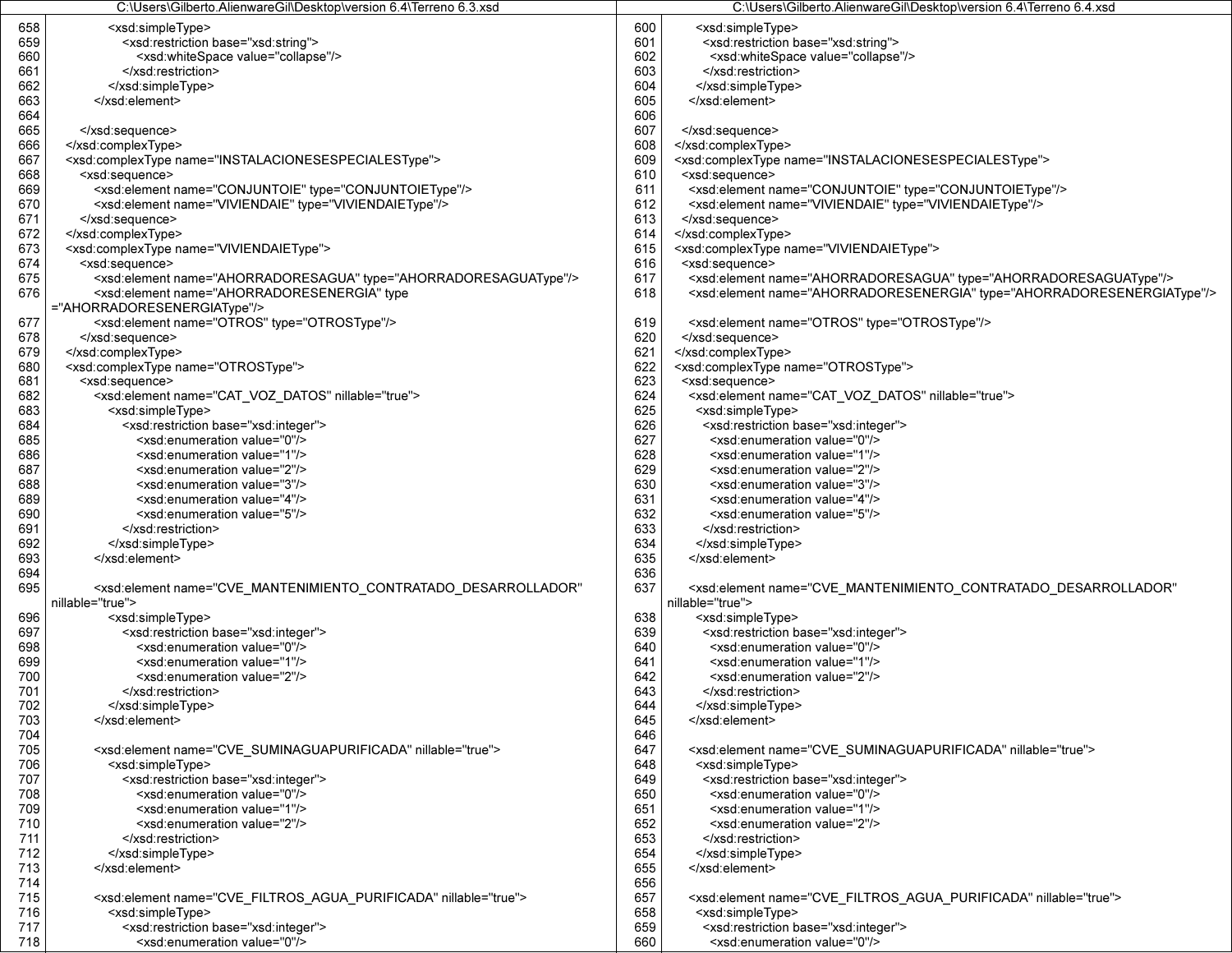|     | C:\Users\Gilberto.AlienwareGil\Desktop\version 6.4\Terreno 6.3.xsd                                                                                                                                          |     | C:\Users\Gilberto.AlienwareGil\Desktop\version 6.4\Terreno 6.4 xsd                                                      |
|-----|-------------------------------------------------------------------------------------------------------------------------------------------------------------------------------------------------------------|-----|-------------------------------------------------------------------------------------------------------------------------|
| 719 | <xsd:enumeration value="1"></xsd:enumeration>                                                                                                                                                               | 661 | <xsd:enumeration value="1"></xsd:enumeration>                                                                           |
| 720 | <xsd:enumeration value="2"></xsd:enumeration>                                                                                                                                                               | 662 | <xsd:enumeration value="2"></xsd:enumeration>                                                                           |
| 721 |                                                                                                                                                                                                             | 663 |                                                                                                                         |
| 722 |                                                                                                                                                                                                             | 664 | $\le$ /xsd:simpleType>                                                                                                  |
| 723 |                                                                                                                                                                                                             | 665 |                                                                                                                         |
| 724 |                                                                                                                                                                                                             | 666 |                                                                                                                         |
| 725 | <xsd:element name="CVE_DESINFECCION_AGUA_TINACO" nillable="true"></xsd:element>                                                                                                                             | 667 | <xsd:element name="CVE_DESINFECCION_AGUA_TINACO" nillable="true"></xsd:element>                                         |
| 726 |                                                                                                                                                                                                             | 668 |                                                                                                                         |
| 727 | <xsd:simpletype><br/><xsd:restriction base="xsd:integer"></xsd:restriction></xsd:simpletype>                                                                                                                | 669 | <xsd:simpletype><br/><xsd:restriction base="xsd:integer"></xsd:restriction></xsd:simpletype>                            |
|     | <xsd:enumeration value="0"></xsd:enumeration>                                                                                                                                                               |     |                                                                                                                         |
| 728 |                                                                                                                                                                                                             | 670 | <xsd:enumeration value="0"></xsd:enumeration>                                                                           |
| 729 | <xsd:enumeration value="1"></xsd:enumeration>                                                                                                                                                               | 671 | <xsd:enumeration value="1"></xsd:enumeration>                                                                           |
| 730 | <xsd:enumeration value="2"></xsd:enumeration>                                                                                                                                                               | 672 | <xsd:enumeration value="2"></xsd:enumeration>                                                                           |
| 731 | <xsd:enumeration value="3"></xsd:enumeration>                                                                                                                                                               | 673 | <xsd:enumeration value="3"></xsd:enumeration>                                                                           |
| 732 |                                                                                                                                                                                                             | 674 |                                                                                                                         |
| 733 |                                                                                                                                                                                                             | 675 |                                                                                                                         |
| 734 |                                                                                                                                                                                                             | 676 |                                                                                                                         |
| 735 |                                                                                                                                                                                                             | 677 |                                                                                                                         |
| 736 | <xsd:element <="" name="CVE_REDUCTOR_SEDIMENTOS_CALCIFICADOS_VIVIENDA" td=""><td>678</td><td><xsd:element <="" name="CVE_REDUCTOR_SEDIMENTOS_CALCIFICADOS_VIVIENDA" td=""></xsd:element></td></xsd:element> | 678 | <xsd:element <="" name="CVE_REDUCTOR_SEDIMENTOS_CALCIFICADOS_VIVIENDA" td=""></xsd:element>                             |
|     | nillable="true">                                                                                                                                                                                            |     | nillable="true">                                                                                                        |
| 737 | <xsd:simpletype></xsd:simpletype>                                                                                                                                                                           | 679 | <xsd:simpletype></xsd:simpletype>                                                                                       |
| 738 | <xsd:restriction base="xsd:integer"></xsd:restriction>                                                                                                                                                      | 680 | <xsd:restriction base="xsd:integer"></xsd:restriction>                                                                  |
| 739 | <xsd:enumeration value="0"></xsd:enumeration>                                                                                                                                                               | 681 | <xsd:enumeration value="0"></xsd:enumeration>                                                                           |
| 740 | <xsd:enumeration value="1"></xsd:enumeration>                                                                                                                                                               | 682 | <xsd:enumeration value="1"></xsd:enumeration>                                                                           |
| 741 | <xsd:enumeration value="2"></xsd:enumeration>                                                                                                                                                               | 683 | <xsd:enumeration value="2"></xsd:enumeration>                                                                           |
| 742 |                                                                                                                                                                                                             | 684 |                                                                                                                         |
| 743 |                                                                                                                                                                                                             | 685 |                                                                                                                         |
| 744 |                                                                                                                                                                                                             | 686 |                                                                                                                         |
| 745 |                                                                                                                                                                                                             | 687 |                                                                                                                         |
| 746 | <xsd:element name="CVE_INTERFON" nillable="true"></xsd:element>                                                                                                                                             | 688 | <xsd:element name="CVE_INTERFON" nillable="true"></xsd:element>                                                         |
| 747 | <xsd:simpletype></xsd:simpletype>                                                                                                                                                                           | 689 | <xsd:simpletype></xsd:simpletype>                                                                                       |
| 748 | <xsd:restriction base="xsd:integer"></xsd:restriction>                                                                                                                                                      | 690 | <xsd:restriction base="xsd:integer"></xsd:restriction>                                                                  |
| 749 | <xsd:enumeration value="0"></xsd:enumeration>                                                                                                                                                               | 691 | <xsd:enumeration value="0"></xsd:enumeration>                                                                           |
| 750 | <xsd:enumeration value="1"></xsd:enumeration>                                                                                                                                                               | 692 | <xsd:enumeration value="1"></xsd:enumeration>                                                                           |
| 751 | <xsd:enumeration value="2"></xsd:enumeration>                                                                                                                                                               | 693 | <xsd:enumeration value="2"></xsd:enumeration>                                                                           |
| 752 |                                                                                                                                                                                                             | 694 |                                                                                                                         |
| 753 |                                                                                                                                                                                                             | 695 |                                                                                                                         |
| 754 |                                                                                                                                                                                                             | 696 |                                                                                                                         |
| 755 |                                                                                                                                                                                                             | 697 |                                                                                                                         |
| 756 |                                                                                                                                                                                                             | 698 |                                                                                                                         |
| 757 | <xsd:element name="CVE_DOS_CIRCUITOS_ELECTRICIDAD" nillable="true"><br/><xsd:simpletype></xsd:simpletype></xsd:element>                                                                                     | 699 | <xsd:element name="CVE_DOS_CIRCUITOS_ELECTRICIDAD" nillable="true"><br/><xsd:simpletype></xsd:simpletype></xsd:element> |
|     |                                                                                                                                                                                                             | 700 |                                                                                                                         |
| 758 | <xsd:restriction base="xsd:integer"></xsd:restriction>                                                                                                                                                      |     | <xsd:restriction base="xsd:integer"></xsd:restriction>                                                                  |
| 759 | <xsd:enumeration value="0"></xsd:enumeration>                                                                                                                                                               | 701 | <xsd:enumeration value="0"></xsd:enumeration>                                                                           |
| 760 | <xsd:enumeration value="1"></xsd:enumeration>                                                                                                                                                               | 702 | <xsd:enumeration value="1"></xsd:enumeration>                                                                           |
| 761 | <xsd:enumeration value="2"></xsd:enumeration>                                                                                                                                                               | 703 | <xsd:enumeration value="2"></xsd:enumeration>                                                                           |
| 762 |                                                                                                                                                                                                             | 704 |                                                                                                                         |
| 763 |                                                                                                                                                                                                             | 705 |                                                                                                                         |
| 764 |                                                                                                                                                                                                             | 706 |                                                                                                                         |
| 765 |                                                                                                                                                                                                             | 707 |                                                                                                                         |
| 766 | <xsd:element name="CVE_PROTECSOLARVENTANA" nillable="true"></xsd:element>                                                                                                                                   | 708 | <xsd:element name="CVE_PROTECSOLARVENTANA" nillable="true"></xsd:element>                                               |
| 767 | <xsd:simpletype></xsd:simpletype>                                                                                                                                                                           | 709 | <xsd:simpletype></xsd:simpletype>                                                                                       |
| 768 | <xsd:restriction base="xsd:integer"></xsd:restriction>                                                                                                                                                      | 710 | <xsd:restriction base="xsd:integer"></xsd:restriction>                                                                  |
| 769 | <xsd:enumeration value="0"></xsd:enumeration>                                                                                                                                                               | 711 | <xsd:enumeration value="0"></xsd:enumeration>                                                                           |
| 770 | <xsd:enumeration value="1"></xsd:enumeration>                                                                                                                                                               | 712 | <xsd:enumeration value="1"></xsd:enumeration>                                                                           |
| 771 | <xsd:enumeration value="2"></xsd:enumeration>                                                                                                                                                               | 713 | <xsd:enumeration value="2"></xsd:enumeration>                                                                           |
| 772 |                                                                                                                                                                                                             | 714 |                                                                                                                         |
| 773 |                                                                                                                                                                                                             | 715 |                                                                                                                         |
| 774 | $\le$ /xsd:element>                                                                                                                                                                                         | 716 |                                                                                                                         |
| 775 |                                                                                                                                                                                                             | 717 |                                                                                                                         |
| 776 | <xsd:element name="CVE_PINTURA_REFLEJANTE_TECHO" nillable="true"></xsd:element>                                                                                                                             | 718 | <xsd:element name="CVE_PINTURA_REFLEJANTE_TECHO" nillable="true"></xsd:element>                                         |
| 777 | <xsd:simpletype></xsd:simpletype>                                                                                                                                                                           | 719 | <xsd:simpletype></xsd:simpletype>                                                                                       |
| 778 | <xsd:restriction base="xsd:integer"></xsd:restriction>                                                                                                                                                      | 720 | <xsd:restriction base="xsd:integer"></xsd:restriction>                                                                  |
| 779 | <xsd:enumeration value="0"></xsd:enumeration>                                                                                                                                                               | 721 | <xsd:enumeration value="0"></xsd:enumeration>                                                                           |
| 780 | <xsd:enumeration value="1"></xsd:enumeration>                                                                                                                                                               | 722 | <xsd:enumeration value="1"></xsd:enumeration>                                                                           |
|     |                                                                                                                                                                                                             |     |                                                                                                                         |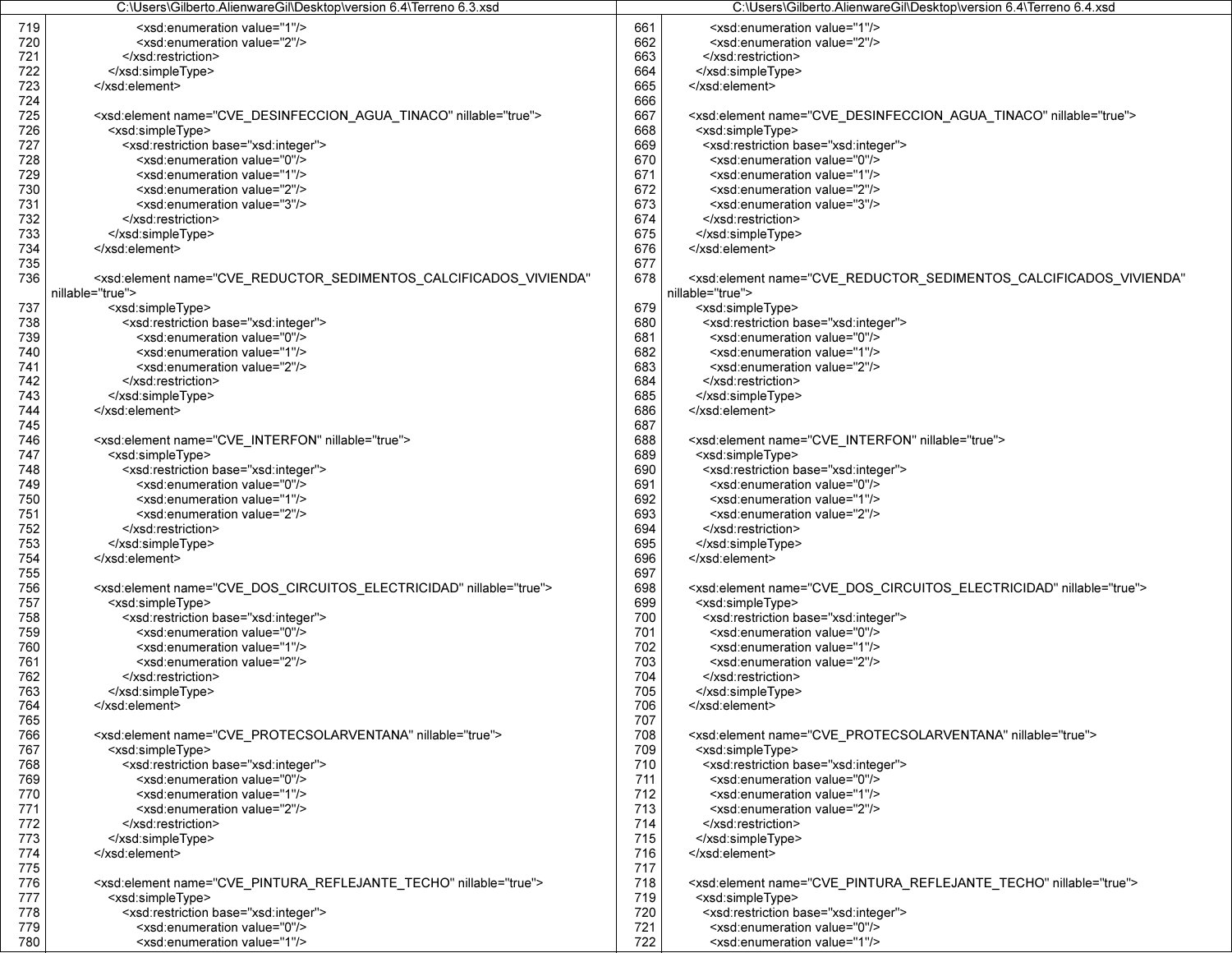|     | C:\Users\Gilberto.AlienwareGil\Desktop\version 6.4\Terreno 6.3.xsd                 |     | C:\Users\Gilberto.AlienwareGil\Desktop\version 6.4\Terreno 6.4.xsd                 |
|-----|------------------------------------------------------------------------------------|-----|------------------------------------------------------------------------------------|
| 781 | <xsd:enumeration value="2"></xsd:enumeration>                                      | 723 | <xsd:enumeration value="2"></xsd:enumeration>                                      |
| 782 |                                                                                    | 724 | $\le$ /xsd:restriction>                                                            |
| 783 |                                                                                    | 725 |                                                                                    |
| 784 |                                                                                    | 726 |                                                                                    |
| 785 |                                                                                    | 727 |                                                                                    |
| 786 | <xsd:element name="CVE_PINTURA_REFLEJANTE_MURO" nillable="true"></xsd:element>     | 728 | <xsd:element name="CVE_PINTURA_REFLEJANTE_MURO" nillable="true"></xsd:element>     |
| 787 | <xsd:simpletype></xsd:simpletype>                                                  | 729 | <xsd:simpletype></xsd:simpletype>                                                  |
| 788 | <xsd:restriction base="xsd:integer"></xsd:restriction>                             | 730 | <xsd:restriction base="xsd:integer"></xsd:restriction>                             |
| 789 | <xsd:enumeration value="0"></xsd:enumeration>                                      | 731 | <xsd:enumeration value="0"></xsd:enumeration>                                      |
| 790 | <xsd:enumeration value="1"></xsd:enumeration>                                      | 732 | <xsd:enumeration value="1"></xsd:enumeration>                                      |
| 791 | <xsd:enumeration value="2"></xsd:enumeration>                                      | 733 | <xsd:enumeration value="2"></xsd:enumeration>                                      |
| 792 |                                                                                    | 734 |                                                                                    |
| 793 |                                                                                    | 735 |                                                                                    |
| 794 |                                                                                    | 736 |                                                                                    |
| 795 |                                                                                    | 737 |                                                                                    |
| 796 | <xsd:element name="CVE_AISLANTE_TUBERIA" nillable="true"></xsd:element>            | 738 | <xsd:element name="CVE_AISLANTE_TUBERIA" nillable="true"></xsd:element>            |
| 797 | <xsd:simpletype></xsd:simpletype>                                                  | 739 | <xsd:simpletype></xsd:simpletype>                                                  |
| 798 | <xsd:restriction base="xsd:integer"></xsd:restriction>                             | 740 | <xsd:restriction base="xsd:integer"></xsd:restriction>                             |
| 799 | <xsd:enumeration value="0"></xsd:enumeration>                                      | 741 | <xsd:enumeration value="0"></xsd:enumeration>                                      |
| 800 | <xsd:enumeration value="1"></xsd:enumeration>                                      | 742 | <xsd:enumeration value="1"></xsd:enumeration>                                      |
| 801 | <xsd:enumeration value="2"></xsd:enumeration>                                      | 743 | <xsd:enumeration value="2"></xsd:enumeration>                                      |
| 802 |                                                                                    | 744 | $\le$ /xsd:restriction>                                                            |
| 803 |                                                                                    | 745 |                                                                                    |
| 804 |                                                                                    | 746 |                                                                                    |
| 805 |                                                                                    | 747 |                                                                                    |
| 806 | <xsd:element name="CVE_TUBERIA_TERMICA" nillable="true"></xsd:element>             | 748 | <xsd:element name="CVE_TUBERIA_TERMICA" nillable="true"></xsd:element>             |
| 807 | <xsd:simpletype></xsd:simpletype>                                                  | 749 | <xsd:simpletype></xsd:simpletype>                                                  |
| 808 | <xsd:restriction base="xsd:integer"></xsd:restriction>                             | 750 | <xsd:restriction base="xsd:integer"></xsd:restriction>                             |
| 809 | <xsd:enumeration value="0"></xsd:enumeration>                                      | 751 | <xsd:enumeration value="0"></xsd:enumeration>                                      |
| 810 | <xsd:enumeration value="1"></xsd:enumeration>                                      | 752 | <xsd:enumeration value="1"></xsd:enumeration>                                      |
| 811 | <xsd:enumeration value="2"></xsd:enumeration>                                      | 753 | <xsd:enumeration value="2"></xsd:enumeration>                                      |
| 812 |                                                                                    | 754 | $\le$ /xsd:restriction>                                                            |
| 813 |                                                                                    | 755 |                                                                                    |
| 814 |                                                                                    | 756 |                                                                                    |
| 815 |                                                                                    | 757 |                                                                                    |
| 816 | <xsd:element name="CVE_PINTURA_FOTOCATALITICA" nillable="true"></xsd:element>      | 758 | <xsd:element name="CVE_PINTURA_FOTOCATALITICA" nillable="true"></xsd:element>      |
| 817 | <xsd:simpletype></xsd:simpletype>                                                  | 759 | <xsd:simpletype></xsd:simpletype>                                                  |
| 818 | <xsd:restriction base="xsd:integer"></xsd:restriction>                             | 760 | <xsd:restriction base="xsd:integer"></xsd:restriction>                             |
| 819 | <xsd:enumeration value="0"></xsd:enumeration>                                      | 761 | <xsd:enumeration value="0"></xsd:enumeration>                                      |
| 820 | <xsd:enumeration value="1"></xsd:enumeration>                                      | 762 | <xsd:enumeration value="1"></xsd:enumeration>                                      |
| 821 | <xsd:enumeration value="2"></xsd:enumeration>                                      | 763 | <xsd:enumeration value="2"></xsd:enumeration>                                      |
| 822 |                                                                                    | 764 | $\le$ /xsd:restriction>                                                            |
| 823 |                                                                                    | 765 |                                                                                    |
| 824 |                                                                                    | 766 |                                                                                    |
| 825 |                                                                                    | 767 |                                                                                    |
| 826 | <xsd:element name="INSTALACIONESPECIALVIVIENDAOTRO" nillable="true"></xsd:element> | 768 | <xsd:element name="INSTALACIONESPECIALVIVIENDAOTRO" nillable="true"></xsd:element> |
| 827 | <xsd:simpletype></xsd:simpletype>                                                  | 769 | <xsd:simpletype></xsd:simpletype>                                                  |
| 828 | <xsd:restriction base="xsd:string"></xsd:restriction>                              | 770 | <xsd:restriction base="xsd:string"></xsd:restriction>                              |
| 829 | <xsd:minlength value="0"></xsd:minlength>                                          | 771 | <xsd:minlength value="0"></xsd:minlength>                                          |
| 830 | <xsd:maxlength value="50"></xsd:maxlength>                                         | 772 | <xsd:maxlength value="50"></xsd:maxlength>                                         |
| 831 | <xsd:whitespace value="collapse"></xsd:whitespace>                                 | 773 | <xsd:whitespace value="collapse"></xsd:whitespace>                                 |
| 832 |                                                                                    | 774 |                                                                                    |
| 833 |                                                                                    | 775 |                                                                                    |
| 834 |                                                                                    | 776 |                                                                                    |
| 835 |                                                                                    | 777 |                                                                                    |
| 836 |                                                                                    | 778 |                                                                                    |
| 837 |                                                                                    | 779 |                                                                                    |
| 838 | <xsd:complextype name="AHORRADORESENERGIAType"></xsd:complextype>                  | 780 | <xsd:complextype name="AHORRADORESENERGIAType"></xsd:complextype>                  |
| 839 | <xsd:sequence></xsd:sequence>                                                      | 781 | <xsd:sequence></xsd:sequence>                                                      |
| 840 | <xsd:element name="CVE_CALENTADOR_GAS" nillable="true"></xsd:element>              | 782 | <xsd:element name="CVE_CALENTADOR_GAS" nillable="true"></xsd:element>              |
| 841 | <xsd:simpletype></xsd:simpletype>                                                  | 783 | <xsd:simpletype></xsd:simpletype>                                                  |
| 842 | <xsd:restriction base="xsd:integer"></xsd:restriction>                             | 784 | <xsd:restriction base="xsd:integer"></xsd:restriction>                             |
| 843 | <xsd:enumeration value="0"></xsd:enumeration>                                      | 785 | <xsd:enumeration value="0"></xsd:enumeration>                                      |
|     |                                                                                    |     |                                                                                    |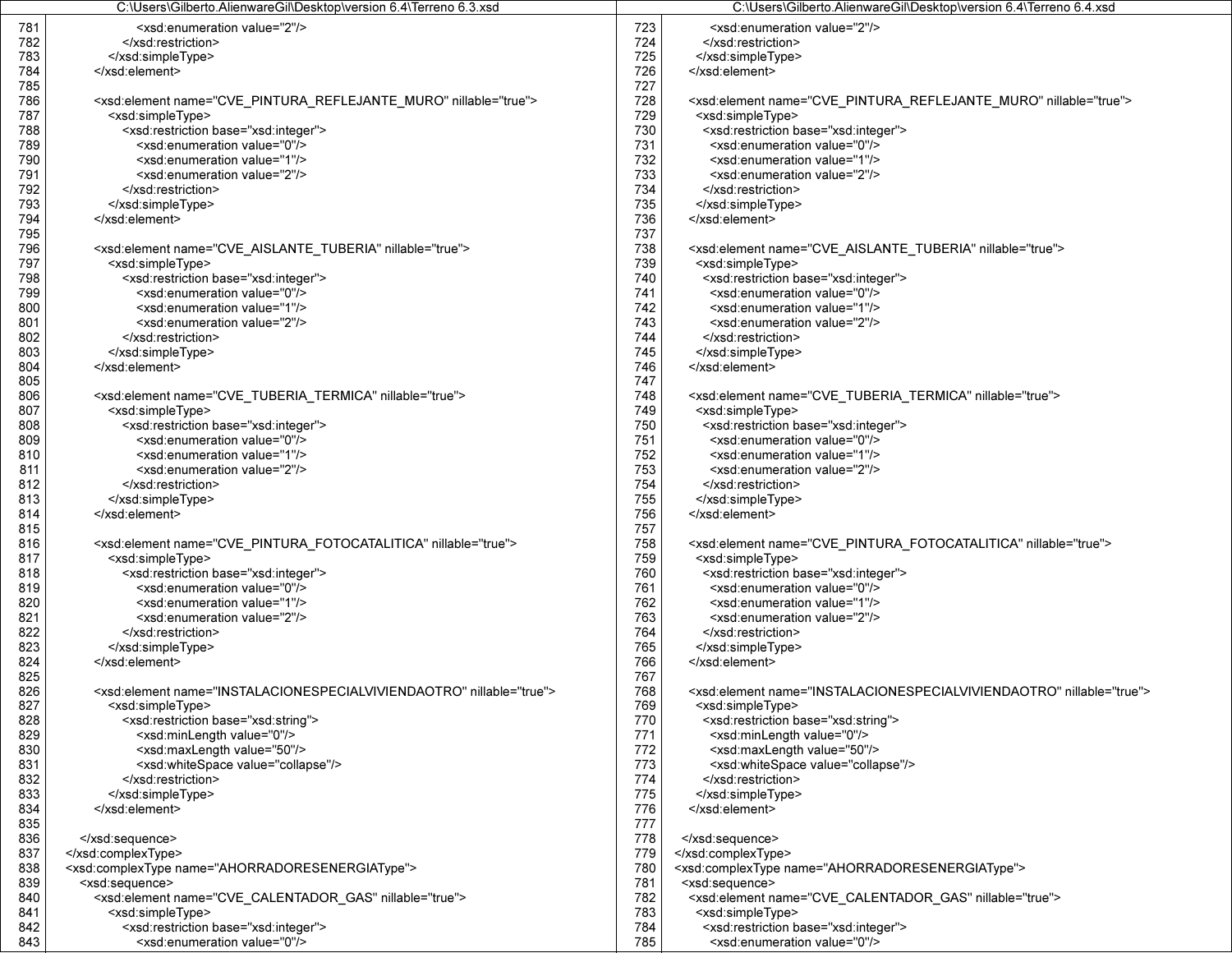|     | C:\Users\Gilberto.AlienwareGil\Desktop\version 6.4\Terreno 6.3.xsd                                                                                                                                         |     | C:\Users\Gilberto.AlienwareGil\Desktop\version 6.4\Terreno 6.4.xsd                            |
|-----|------------------------------------------------------------------------------------------------------------------------------------------------------------------------------------------------------------|-----|-----------------------------------------------------------------------------------------------|
| 844 | <xsd:enumeration value="1"></xsd:enumeration>                                                                                                                                                              | 786 | <xsd:enumeration value="1"></xsd:enumeration>                                                 |
| 845 | <xsd:enumeration value="2"></xsd:enumeration>                                                                                                                                                              | 787 | <xsd:enumeration value="2"></xsd:enumeration>                                                 |
| 846 | <xsd:enumeration value="3"></xsd:enumeration>                                                                                                                                                              | 788 | <xsd:enumeration value="3"></xsd:enumeration>                                                 |
|     |                                                                                                                                                                                                            | 789 |                                                                                               |
| 847 |                                                                                                                                                                                                            |     |                                                                                               |
| 848 |                                                                                                                                                                                                            | 790 |                                                                                               |
| 849 |                                                                                                                                                                                                            | 791 |                                                                                               |
| 850 |                                                                                                                                                                                                            | 792 |                                                                                               |
| 851 | <xsd:element name="CVE_CALENTADOR_PASO" nillable="true"></xsd:element>                                                                                                                                     | 793 | <xsd:element name="CVE_CALENTADOR_PASO" nillable="true"></xsd:element>                        |
| 852 | <xsd:simpletype></xsd:simpletype>                                                                                                                                                                          | 794 | <xsd:simpletype></xsd:simpletype>                                                             |
| 853 | <xsd:restriction base="xsd:integer"></xsd:restriction>                                                                                                                                                     | 795 | <xsd:restriction base="xsd:integer"></xsd:restriction>                                        |
| 854 | <xsd:enumeration value="0"></xsd:enumeration>                                                                                                                                                              | 796 | <xsd:enumeration value="0"></xsd:enumeration>                                                 |
| 855 | <xsd:enumeration value="1"></xsd:enumeration>                                                                                                                                                              | 797 | <xsd:enumeration value="1"></xsd:enumeration>                                                 |
| 856 | <xsd:enumeration value="2"></xsd:enumeration>                                                                                                                                                              | 798 | <xsd:enumeration value="2"></xsd:enumeration>                                                 |
| 857 | <xsd:enumeration value="3"></xsd:enumeration>                                                                                                                                                              | 799 | <xsd:enumeration value="3"></xsd:enumeration>                                                 |
| 858 |                                                                                                                                                                                                            | 800 |                                                                                               |
| 859 |                                                                                                                                                                                                            | 801 |                                                                                               |
| 860 |                                                                                                                                                                                                            | 802 |                                                                                               |
| 861 |                                                                                                                                                                                                            | 803 |                                                                                               |
| 862 | <xsd:element name="CVE_SENAL_BRAILE_ENCIENDE_APAGA_BOILER" nillable<="" td=""><td>804</td><td><xsd:element name="CVE_SENAL_BRAILE_ENCIENDE_APAGA_BOILER" nillable="true"></xsd:element></td></xsd:element> | 804 | <xsd:element name="CVE_SENAL_BRAILE_ENCIENDE_APAGA_BOILER" nillable="true"></xsd:element>     |
|     | ="true">                                                                                                                                                                                                   |     |                                                                                               |
| 863 | <xsd:simpletype></xsd:simpletype>                                                                                                                                                                          | 805 | <xsd:simpletype></xsd:simpletype>                                                             |
| 864 | <xsd:restriction base="xsd:integer"></xsd:restriction>                                                                                                                                                     | 806 | <xsd:restriction base="xsd:integer"></xsd:restriction>                                        |
| 865 | <xsd:enumeration value="0"></xsd:enumeration>                                                                                                                                                              | 807 | <xsd:enumeration value="0"></xsd:enumeration>                                                 |
| 866 | <xsd:enumeration value="1"></xsd:enumeration>                                                                                                                                                              | 808 | <xsd:enumeration value="1"></xsd:enumeration>                                                 |
| 867 | <xsd:enumeration value="2"></xsd:enumeration>                                                                                                                                                              | 809 | <xsd:enumeration value="2"></xsd:enumeration>                                                 |
| 868 |                                                                                                                                                                                                            | 810 |                                                                                               |
| 869 |                                                                                                                                                                                                            | 811 |                                                                                               |
| 870 |                                                                                                                                                                                                            | 812 |                                                                                               |
| 871 |                                                                                                                                                                                                            | 813 |                                                                                               |
| 872 | <xsd:element name="CVE_CALENTADOR_SOLAR_TUBOS_EVACUADOS" nillable<br="">="true"&gt;</xsd:element>                                                                                                          | 814 | <xsd:element name="CVE_CALENTADOR_SOLAR_TUBOS_EVACUADOS" nillable="true"></xsd:element>       |
| 873 | <xsd:simpletype></xsd:simpletype>                                                                                                                                                                          | 815 | <xsd:simpletype></xsd:simpletype>                                                             |
|     |                                                                                                                                                                                                            | 816 |                                                                                               |
| 874 | <xsd:restriction base="xsd:integer"></xsd:restriction>                                                                                                                                                     |     | <xsd:restriction base="xsd:integer"></xsd:restriction>                                        |
| 875 | <xsd:enumeration value="0"></xsd:enumeration>                                                                                                                                                              | 817 | <xsd:enumeration value="0"></xsd:enumeration>                                                 |
| 876 | <xsd:enumeration value="1"></xsd:enumeration>                                                                                                                                                              | 818 | <xsd:enumeration value="1"></xsd:enumeration>                                                 |
| 877 | <xsd:enumeration value="2"></xsd:enumeration>                                                                                                                                                              | 819 | <xsd:enumeration value="2"></xsd:enumeration>                                                 |
| 878 | <xsd:enumeration value="3"></xsd:enumeration>                                                                                                                                                              | 820 | <xsd:enumeration value="3"></xsd:enumeration>                                                 |
| 879 |                                                                                                                                                                                                            | 821 |                                                                                               |
| 880 | $\le$ /xsd:simpleType>                                                                                                                                                                                     | 822 |                                                                                               |
| 881 |                                                                                                                                                                                                            | 823 |                                                                                               |
| 882 |                                                                                                                                                                                                            | 824 |                                                                                               |
| 883 | <xsd:element name="CVE_CALENTADOR_SOLAR" nillable="true"></xsd:element>                                                                                                                                    | 825 | <xsd:element name="CVE_CALENTADOR_SOLAR" nillable="true"></xsd:element>                       |
| 884 | <xsd:simpletype></xsd:simpletype>                                                                                                                                                                          | 826 | <xsd:simpletype></xsd:simpletype>                                                             |
| 885 | <xsd:restriction base="xsd:integer"></xsd:restriction>                                                                                                                                                     | 827 | <xsd:restriction base="xsd:integer"></xsd:restriction>                                        |
| 886 | <xsd:enumeration value="0"></xsd:enumeration>                                                                                                                                                              | 828 | <xsd:enumeration value="0"></xsd:enumeration>                                                 |
| 887 | <xsd:enumeration value="1"></xsd:enumeration>                                                                                                                                                              | 829 | <xsd:enumeration value="1"></xsd:enumeration>                                                 |
| 888 | <xsd:enumeration value="2"></xsd:enumeration>                                                                                                                                                              | 830 | <xsd:enumeration value="2"></xsd:enumeration>                                                 |
| 889 | <xsd:enumeration value="3"></xsd:enumeration>                                                                                                                                                              | 831 | <xsd:enumeration value="3"></xsd:enumeration>                                                 |
| 890 |                                                                                                                                                                                                            | 832 |                                                                                               |
| 891 |                                                                                                                                                                                                            | 833 |                                                                                               |
| 892 |                                                                                                                                                                                                            | 834 |                                                                                               |
| 893 |                                                                                                                                                                                                            | 835 |                                                                                               |
| 894 | <xsd:element <="" name="CVE_CALENTADOR_SOLAR_TUBOS_RESPALDO_GAS" td=""><td>836</td><td><xsd:element name="CVE_CALENTADOR_SOLAR_TUBOS_RESPALDO_GAS" nillable<="" td=""></xsd:element></td></xsd:element>    | 836 | <xsd:element name="CVE_CALENTADOR_SOLAR_TUBOS_RESPALDO_GAS" nillable<="" td=""></xsd:element> |
|     | nillable="true">                                                                                                                                                                                           |     | ="true">                                                                                      |
| 895 | <xsd:simpletype></xsd:simpletype>                                                                                                                                                                          | 837 | <xsd:simpletype></xsd:simpletype>                                                             |
| 896 | <xsd:restriction base="xsd:integer"></xsd:restriction>                                                                                                                                                     | 838 | <xsd:restriction base="xsd:integer"></xsd:restriction>                                        |
| 897 | <xsd:enumeration value="0"></xsd:enumeration>                                                                                                                                                              | 839 | <xsd:enumeration value="0"></xsd:enumeration>                                                 |
| 898 | <xsd:enumeration value="1"></xsd:enumeration>                                                                                                                                                              | 840 | <xsd:enumeration value="1"></xsd:enumeration>                                                 |
| 899 | <xsd:enumeration value="2"></xsd:enumeration>                                                                                                                                                              | 841 | <xsd:enumeration value="2"></xsd:enumeration>                                                 |
| 900 | <xsd:enumeration value="3"></xsd:enumeration>                                                                                                                                                              | 842 | <xsd:enumeration value="3"></xsd:enumeration>                                                 |
| 901 |                                                                                                                                                                                                            | 843 |                                                                                               |
| 902 |                                                                                                                                                                                                            | 844 |                                                                                               |
| 903 |                                                                                                                                                                                                            | 845 |                                                                                               |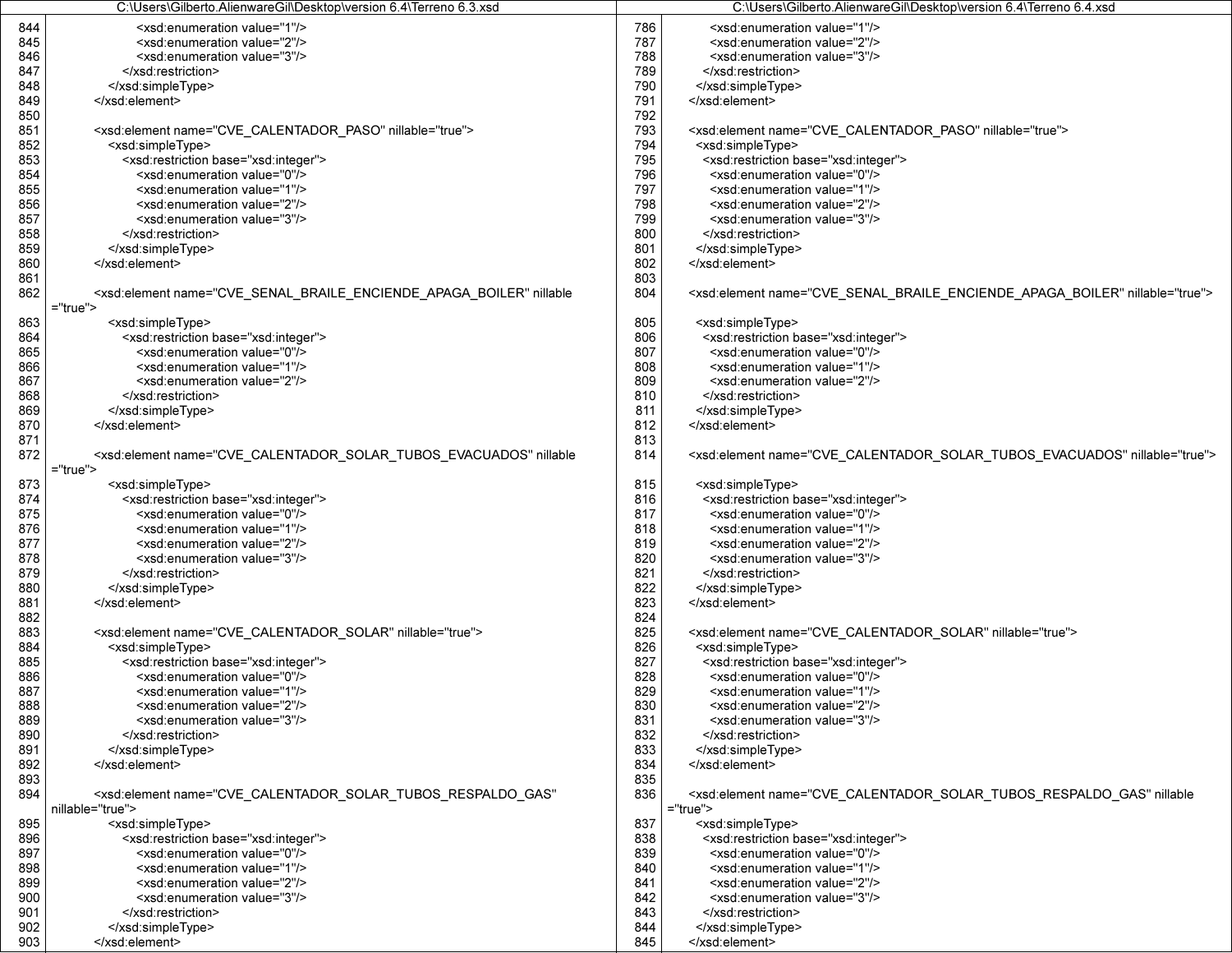|     | C:\Users\Gilberto.AlienwareGil\Desktop\version 6.4\Terreno 6.3.xsd                                                                                         |     | C:\Users\Gilberto.AlienwareGil\Desktop\version 6.4\Terreno 6.4.xsd                          |
|-----|------------------------------------------------------------------------------------------------------------------------------------------------------------|-----|---------------------------------------------------------------------------------------------|
|     |                                                                                                                                                            |     |                                                                                             |
| 904 |                                                                                                                                                            | 846 |                                                                                             |
| 905 | <xsd:element name<="" td=""><td>847</td><td><xsd:element <="" name="CVE_CALENTADOR_SOLAR_PLANO_RESPALDO_GAS_PASO" td=""></xsd:element></td></xsd:element>  | 847 | <xsd:element <="" name="CVE_CALENTADOR_SOLAR_PLANO_RESPALDO_GAS_PASO" td=""></xsd:element>  |
|     | ="CVE_CALENTADOR_SOLAR_PLANO_RESPALDO_GAS_PASO" nillable="true">                                                                                           |     | nillable="true">                                                                            |
|     |                                                                                                                                                            |     |                                                                                             |
| 906 | <xsd:simpletype></xsd:simpletype>                                                                                                                          | 848 | <xsd:simpletype></xsd:simpletype>                                                           |
| 907 | <xsd:restriction base="xsd:integer"></xsd:restriction>                                                                                                     | 849 | <xsd:restriction base="xsd:integer"></xsd:restriction>                                      |
| 908 | <xsd:enumeration value="0"></xsd:enumeration>                                                                                                              | 850 | <xsd:enumeration value="0"></xsd:enumeration>                                               |
|     |                                                                                                                                                            |     |                                                                                             |
| 909 | <xsd:enumeration value="1"></xsd:enumeration>                                                                                                              | 851 | <xsd:enumeration value="1"></xsd:enumeration>                                               |
| 910 | <xsd:enumeration value="2"></xsd:enumeration>                                                                                                              | 852 | <xsd:enumeration value="2"></xsd:enumeration>                                               |
| 911 | <xsd:enumeration value="3"></xsd:enumeration>                                                                                                              | 853 | <xsd:enumeration value="3"></xsd:enumeration>                                               |
|     |                                                                                                                                                            |     |                                                                                             |
| 912 |                                                                                                                                                            | 854 |                                                                                             |
| 913 |                                                                                                                                                            | 855 |                                                                                             |
| 914 |                                                                                                                                                            | 856 |                                                                                             |
|     |                                                                                                                                                            |     |                                                                                             |
| 915 |                                                                                                                                                            | 857 |                                                                                             |
| 916 | <xsd:element name<="" td=""><td>858</td><td><xsd:element <="" name="CVE_CALENTADOR_SOLAR_TUBOS_RESPALDO_ELECTRICO" td=""></xsd:element></td></xsd:element> | 858 | <xsd:element <="" name="CVE_CALENTADOR_SOLAR_TUBOS_RESPALDO_ELECTRICO" td=""></xsd:element> |
|     | ="CVE_CALENTADOR_SOLAR_TUBOS_RESPALDO_ELECTRICO" nillable="true">                                                                                          |     | nillable="true">                                                                            |
|     |                                                                                                                                                            |     |                                                                                             |
| 917 | <xsd:simpletype></xsd:simpletype>                                                                                                                          | 859 | <xsd:simpletype></xsd:simpletype>                                                           |
| 918 | <xsd:restriction base="xsd:integer"></xsd:restriction>                                                                                                     | 860 | <xsd:restriction base="xsd:integer"></xsd:restriction>                                      |
| 919 | <xsd:enumeration value="0"></xsd:enumeration>                                                                                                              | 861 | <xsd:enumeration value="0"></xsd:enumeration>                                               |
|     |                                                                                                                                                            |     |                                                                                             |
| 920 | <xsd:enumeration value="1"></xsd:enumeration>                                                                                                              | 862 | <xsd:enumeration value="1"></xsd:enumeration>                                               |
| 921 | <xsd:enumeration value="2"></xsd:enumeration>                                                                                                              | 863 | <xsd:enumeration value="2"></xsd:enumeration>                                               |
| 922 | <xsd:enumeration value="3"></xsd:enumeration>                                                                                                              | 864 | <xsd:enumeration value="3"></xsd:enumeration>                                               |
|     |                                                                                                                                                            |     |                                                                                             |
| 923 |                                                                                                                                                            | 865 | $\le$ /xsd:restriction>                                                                     |
| 924 |                                                                                                                                                            | 866 |                                                                                             |
| 925 |                                                                                                                                                            | 867 |                                                                                             |
|     |                                                                                                                                                            |     |                                                                                             |
| 926 |                                                                                                                                                            | 868 |                                                                                             |
| 927 | <xsd:element name<="" td=""><td>869</td><td><xsd:element <="" name="CVE_CALENTADOR_SOLAR_PLANO_RESPALDO_ELECTRICO" td=""></xsd:element></td></xsd:element> | 869 | <xsd:element <="" name="CVE_CALENTADOR_SOLAR_PLANO_RESPALDO_ELECTRICO" td=""></xsd:element> |
|     | ="CVE_CALENTADOR_SOLAR_PLANO_RESPALDO_ELECTRICO" nillable="true">                                                                                          |     | nillable="true">                                                                            |
|     |                                                                                                                                                            |     |                                                                                             |
| 928 | <xsd:simpletype></xsd:simpletype>                                                                                                                          | 870 | <xsd:simpletype></xsd:simpletype>                                                           |
| 929 | <xsd:restriction base="xsd:integer"></xsd:restriction>                                                                                                     | 871 | <xsd:restriction base="xsd:integer"></xsd:restriction>                                      |
| 930 | <xsd:enumeration value="0"></xsd:enumeration>                                                                                                              | 872 | <xsd:enumeration value="0"></xsd:enumeration>                                               |
|     |                                                                                                                                                            |     |                                                                                             |
| 931 | <xsd:enumeration value="1"></xsd:enumeration>                                                                                                              | 873 | <xsd:enumeration value="1"></xsd:enumeration>                                               |
| 932 | <xsd:enumeration value="2"></xsd:enumeration>                                                                                                              | 874 | <xsd:enumeration value="2"></xsd:enumeration>                                               |
| 933 | <xsd:enumeration value="3"></xsd:enumeration>                                                                                                              | 875 | <xsd:enumeration value="3"></xsd:enumeration>                                               |
| 934 |                                                                                                                                                            | 876 |                                                                                             |
|     |                                                                                                                                                            |     |                                                                                             |
| 935 |                                                                                                                                                            | 877 |                                                                                             |
| 936 |                                                                                                                                                            | 878 |                                                                                             |
| 937 |                                                                                                                                                            | 879 |                                                                                             |
|     |                                                                                                                                                            |     |                                                                                             |
| 938 | <xsd:element name="CVE_AIRE_ACONDICIONADO" nillable="true"></xsd:element>                                                                                  | 880 | <xsd:element name="CVE_AIRE_ACONDICIONADO" nillable="true"></xsd:element>                   |
| 939 | <xsd:simpletype></xsd:simpletype>                                                                                                                          | 881 | <xsd:simpletype></xsd:simpletype>                                                           |
| 940 | <xsd:restriction base="xsd:integer"></xsd:restriction>                                                                                                     | 882 | <xsd:restriction base="xsd:integer"></xsd:restriction>                                      |
|     |                                                                                                                                                            |     |                                                                                             |
| 941 | <xsd:enumeration value="0"></xsd:enumeration>                                                                                                              | 883 | <xsd:enumeration value="0"></xsd:enumeration>                                               |
| 942 | <xsd:enumeration value="1"></xsd:enumeration>                                                                                                              | 884 | <xsd:enumeration value="1"></xsd:enumeration>                                               |
| 943 | <xsd:enumeration value="2"></xsd:enumeration>                                                                                                              | 885 | <xsd:enumeration value="2"></xsd:enumeration>                                               |
| 944 |                                                                                                                                                            | 886 |                                                                                             |
|     |                                                                                                                                                            |     |                                                                                             |
| 945 |                                                                                                                                                            | 887 |                                                                                             |
| 946 |                                                                                                                                                            | 888 |                                                                                             |
| 947 |                                                                                                                                                            | 889 |                                                                                             |
|     |                                                                                                                                                            |     |                                                                                             |
| 948 | <xsd:element name="CVE_BRAILE_AIRE_ACONDICIONADO" nillable="true"></xsd:element>                                                                           | 890 | <xsd:element name="CVE_BRAILE_AIRE_ACONDICIONADO" nillable="true"></xsd:element>            |
| 949 | <xsd:simpletype></xsd:simpletype>                                                                                                                          | 891 | <xsd:simpletype></xsd:simpletype>                                                           |
| 950 | <xsd:restriction base="xsd:integer"></xsd:restriction>                                                                                                     | 892 | <xsd:restriction base="xsd:integer"></xsd:restriction>                                      |
|     |                                                                                                                                                            |     |                                                                                             |
| 951 | <xsd:enumeration value="0"></xsd:enumeration>                                                                                                              | 893 | <xsd:enumeration value="0"></xsd:enumeration>                                               |
| 952 | <xsd:enumeration value="1"></xsd:enumeration>                                                                                                              | 894 | <xsd:enumeration value="1"></xsd:enumeration>                                               |
| 953 | <xsd:enumeration value="2"></xsd:enumeration>                                                                                                              | 895 | <xsd:enumeration value="2"></xsd:enumeration>                                               |
|     |                                                                                                                                                            |     |                                                                                             |
| 954 |                                                                                                                                                            | 896 |                                                                                             |
| 955 |                                                                                                                                                            | 897 |                                                                                             |
| 956 |                                                                                                                                                            | 898 |                                                                                             |
|     |                                                                                                                                                            |     |                                                                                             |
| 957 |                                                                                                                                                            | 899 |                                                                                             |
| 958 | <xsd:element name="CVE_UBICACION_AIRE_ACONDICIONADO" nillable="true"></xsd:element>                                                                        | 900 | <xsd:element name="CVE_UBICACION_AIRE_ACONDICIONADO" nillable="true"></xsd:element>         |
| 959 | <xsd:simpletype></xsd:simpletype>                                                                                                                          | 901 | <xsd:simpletype></xsd:simpletype>                                                           |
|     |                                                                                                                                                            | 902 | <xsd:restriction base="xsd:integer"></xsd:restriction>                                      |
| 960 | <xsd:restriction base="xsd:integer"></xsd:restriction>                                                                                                     |     |                                                                                             |
| 961 | <xsd:enumeration value="0"></xsd:enumeration>                                                                                                              | 903 | <xsd:enumeration value="0"></xsd:enumeration>                                               |
| 962 | <xsd:enumeration value="1"></xsd:enumeration>                                                                                                              | 904 | <xsd:enumeration value="1"></xsd:enumeration>                                               |
| 963 | <xsd:enumeration value="2"></xsd:enumeration>                                                                                                              | 905 | <xsd:enumeration value="2"></xsd:enumeration>                                               |
|     |                                                                                                                                                            |     |                                                                                             |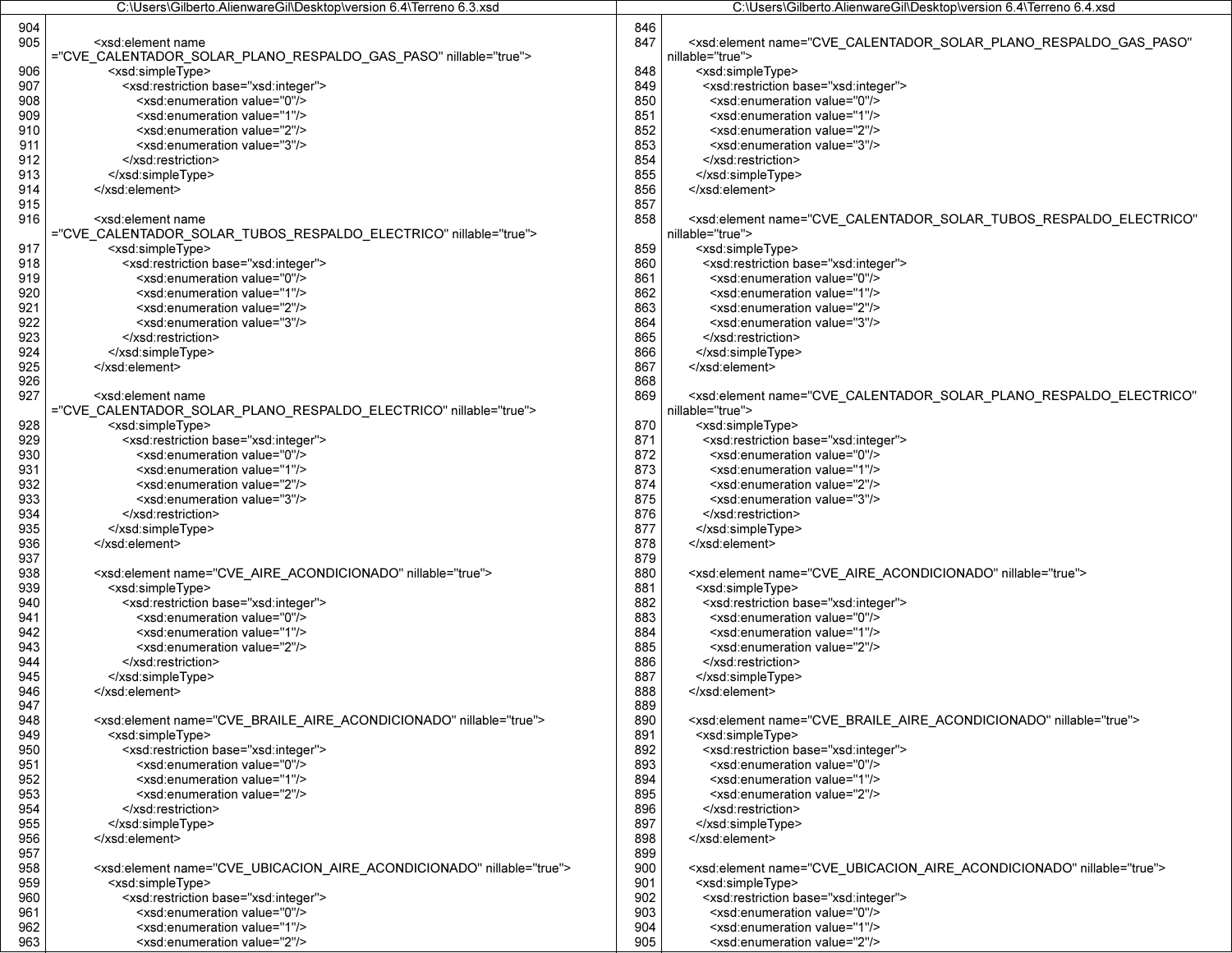|      | C:\Users\Gilberto.AlienwareGil\Desktop\version 6.4\Terreno 6.3.xsd                                                                                                                                         |     | C:\Users\Gilberto.AlienwareGil\Desktop\version 6.4\Terreno 6.4.xsd                        |
|------|------------------------------------------------------------------------------------------------------------------------------------------------------------------------------------------------------------|-----|-------------------------------------------------------------------------------------------|
| 964  | <xsd:enumeration value="3"></xsd:enumeration>                                                                                                                                                              | 906 | <xsd:enumeration value="3"></xsd:enumeration>                                             |
| 965  | <xsd:enumeration value="4"></xsd:enumeration>                                                                                                                                                              | 907 | <xsd:enumeration value="4"></xsd:enumeration>                                             |
|      |                                                                                                                                                                                                            |     |                                                                                           |
| 966  | <xsd:enumeration value="5"></xsd:enumeration>                                                                                                                                                              | 908 | <xsd:enumeration value="5"></xsd:enumeration>                                             |
| 967  | <xsd:enumeration value="6"></xsd:enumeration>                                                                                                                                                              | 909 | <xsd:enumeration value="6"></xsd:enumeration>                                             |
| 968  | <xsd:enumeration value="7"></xsd:enumeration>                                                                                                                                                              | 910 | <xsd:enumeration value="7"></xsd:enumeration>                                             |
| 969  | <xsd:enumeration value="8"></xsd:enumeration>                                                                                                                                                              | 911 | <xsd:enumeration value="8"></xsd:enumeration>                                             |
| 970  |                                                                                                                                                                                                            | 912 |                                                                                           |
| 971  |                                                                                                                                                                                                            | 913 |                                                                                           |
| 972  |                                                                                                                                                                                                            | 914 |                                                                                           |
| 973  |                                                                                                                                                                                                            | 915 |                                                                                           |
|      |                                                                                                                                                                                                            |     |                                                                                           |
| 974  | <xsd:element name="CVE_AISLANTERMICO_TECHO_NOMMX" nillable="true"></xsd:element>                                                                                                                           | 916 | <xsd:element name="CVE_AISLANTERMICO_TECHO_NOMMX" nillable="true"></xsd:element>          |
| 975  | <xsd:simpletype></xsd:simpletype>                                                                                                                                                                          | 917 | <xsd:simpletype></xsd:simpletype>                                                         |
| 976  | <xsd:restriction base="xsd:integer"></xsd:restriction>                                                                                                                                                     | 918 | <xsd:restriction base="xsd:integer"></xsd:restriction>                                    |
| 977  | <xsd:enumeration value="0"></xsd:enumeration>                                                                                                                                                              | 919 | <xsd:enumeration value="0"></xsd:enumeration>                                             |
| 978  | <xsd:enumeration value="1"></xsd:enumeration>                                                                                                                                                              | 920 | <xsd:enumeration value="1"></xsd:enumeration>                                             |
| 979  | <xsd:enumeration value="2"></xsd:enumeration>                                                                                                                                                              | 921 | <xsd:enumeration value="2"></xsd:enumeration>                                             |
| 980  |                                                                                                                                                                                                            | 922 |                                                                                           |
| 981  |                                                                                                                                                                                                            | 923 |                                                                                           |
|      |                                                                                                                                                                                                            |     |                                                                                           |
| 982  |                                                                                                                                                                                                            | 924 |                                                                                           |
| 983  |                                                                                                                                                                                                            | 925 |                                                                                           |
| 984  | <xsd:element name="CVE_AISLANTERMICO_MURO_NOMMX" nillable="true"></xsd:element>                                                                                                                            | 926 | <xsd:element name="CVE_AISLANTERMICO_MURO_NOMMX" nillable="true"></xsd:element>           |
| 985  | <xsd:simpletype></xsd:simpletype>                                                                                                                                                                          | 927 | <xsd:simpletype></xsd:simpletype>                                                         |
| 986  | <xsd:restriction base="xsd:integer"></xsd:restriction>                                                                                                                                                     | 928 | <xsd:restriction base="xsd:integer"></xsd:restriction>                                    |
| 987  | <xsd:enumeration value="0"></xsd:enumeration>                                                                                                                                                              | 929 | <xsd:enumeration value="0"></xsd:enumeration>                                             |
| 988  | <xsd:enumeration value="1"></xsd:enumeration>                                                                                                                                                              | 930 | <xsd:enumeration value="1"></xsd:enumeration>                                             |
|      |                                                                                                                                                                                                            |     |                                                                                           |
| 989  | <xsd:enumeration value="2"></xsd:enumeration>                                                                                                                                                              | 931 | <xsd:enumeration value="2"></xsd:enumeration>                                             |
| 990  |                                                                                                                                                                                                            | 932 | $\le$ /xsd:restriction>                                                                   |
| 991  |                                                                                                                                                                                                            | 933 |                                                                                           |
| 992  |                                                                                                                                                                                                            | 934 |                                                                                           |
| 993  |                                                                                                                                                                                                            | 935 |                                                                                           |
| 994  | <xsd:element name="CVE_AISLANTERMICO_PUERTA_VENTANA" nillable="true"></xsd:element>                                                                                                                        | 936 | <xsd:element name="CVE_AISLANTERMICO_PUERTA_VENTANA" nillable="true"></xsd:element>       |
| 995  | <xsd:simpletype></xsd:simpletype>                                                                                                                                                                          | 937 | <xsd:simpletype></xsd:simpletype>                                                         |
| 996  | <xsd:restriction base="xsd:integer"></xsd:restriction>                                                                                                                                                     | 938 | <xsd:restriction base="xsd:integer"></xsd:restriction>                                    |
| 997  | <xsd:enumeration value="0"></xsd:enumeration>                                                                                                                                                              | 939 |                                                                                           |
|      |                                                                                                                                                                                                            |     | <xsd:enumeration value="0"></xsd:enumeration>                                             |
| 998  | <xsd:enumeration value="1"></xsd:enumeration>                                                                                                                                                              | 940 | <xsd:enumeration value="1"></xsd:enumeration>                                             |
| 999  | <xsd:enumeration value="2"></xsd:enumeration>                                                                                                                                                              | 941 | <xsd:enumeration value="2"></xsd:enumeration>                                             |
| 1000 | <xsd:enumeration value="3"></xsd:enumeration>                                                                                                                                                              | 942 | <xsd:enumeration value="3"></xsd:enumeration>                                             |
| 1001 |                                                                                                                                                                                                            | 943 |                                                                                           |
| 1002 | $\le$ /xsd:simpleType>                                                                                                                                                                                     | 944 |                                                                                           |
| 1003 |                                                                                                                                                                                                            | 945 |                                                                                           |
| 1004 |                                                                                                                                                                                                            | 946 |                                                                                           |
|      |                                                                                                                                                                                                            |     |                                                                                           |
| 1005 | <xsd:element name="CVE_VENTILADOR_SOLAR_CORRIENTE_DIRECTA" nillable<="" td=""><td>947</td><td><xsd:element name="CVE_VENTILADOR_SOLAR_CORRIENTE_DIRECTA" nillable="true"></xsd:element></td></xsd:element> | 947 | <xsd:element name="CVE_VENTILADOR_SOLAR_CORRIENTE_DIRECTA" nillable="true"></xsd:element> |
|      | $=$ "true">                                                                                                                                                                                                |     |                                                                                           |
| 1006 | <xsd:simpletype></xsd:simpletype>                                                                                                                                                                          | 948 | <xsd:simpletype></xsd:simpletype>                                                         |
| 1007 | <xsd:restriction base="xsd:integer"></xsd:restriction>                                                                                                                                                     | 949 | <xsd:restriction base="xsd:integer"></xsd:restriction>                                    |
| 1008 | <xsd:enumeration value="0"></xsd:enumeration>                                                                                                                                                              | 950 | <xsd:enumeration value="0"></xsd:enumeration>                                             |
| 1009 | <xsd:enumeration value="1"></xsd:enumeration>                                                                                                                                                              | 951 | <xsd:enumeration value="1"></xsd:enumeration>                                             |
| 1010 | <xsd:enumeration value="2"></xsd:enumeration>                                                                                                                                                              | 952 | <xsd:enumeration value="2"></xsd:enumeration>                                             |
| 1011 |                                                                                                                                                                                                            | 953 |                                                                                           |
|      |                                                                                                                                                                                                            |     |                                                                                           |
| 1012 |                                                                                                                                                                                                            | 954 |                                                                                           |
| 1013 |                                                                                                                                                                                                            | 955 |                                                                                           |
| 1014 |                                                                                                                                                                                                            | 956 |                                                                                           |
| 1015 | <xsd:element name="CVE_VENTILADOR_SOLAR_CORRIENTE_ALTERNA" nillable<="" td=""><td>957</td><td><xsd:element name="CVE_VENTILADOR_SOLAR_CORRIENTE_ALTERNA" nillable="true"></xsd:element></td></xsd:element> | 957 | <xsd:element name="CVE_VENTILADOR_SOLAR_CORRIENTE_ALTERNA" nillable="true"></xsd:element> |
|      | $=$ "true">                                                                                                                                                                                                |     |                                                                                           |
| 1016 | <xsd:simpletype></xsd:simpletype>                                                                                                                                                                          | 958 | <xsd:simpletype></xsd:simpletype>                                                         |
| 1017 | <xsd:restriction base="xsd:integer"></xsd:restriction>                                                                                                                                                     | 959 | <xsd:restriction base="xsd:integer"></xsd:restriction>                                    |
|      |                                                                                                                                                                                                            |     |                                                                                           |
| 1018 | <xsd:enumeration value="0"></xsd:enumeration>                                                                                                                                                              | 960 | <xsd:enumeration value="0"></xsd:enumeration>                                             |
| 1019 | <xsd:enumeration value="1"></xsd:enumeration>                                                                                                                                                              | 961 | <xsd:enumeration value="1"></xsd:enumeration>                                             |
| 1020 | <xsd:enumeration value="2"></xsd:enumeration>                                                                                                                                                              | 962 | <xsd:enumeration value="2"></xsd:enumeration>                                             |
| 1021 |                                                                                                                                                                                                            | 963 |                                                                                           |
| 1022 |                                                                                                                                                                                                            | 964 |                                                                                           |
| 1023 |                                                                                                                                                                                                            | 965 |                                                                                           |
| 1024 |                                                                                                                                                                                                            | 966 |                                                                                           |
|      |                                                                                                                                                                                                            |     |                                                                                           |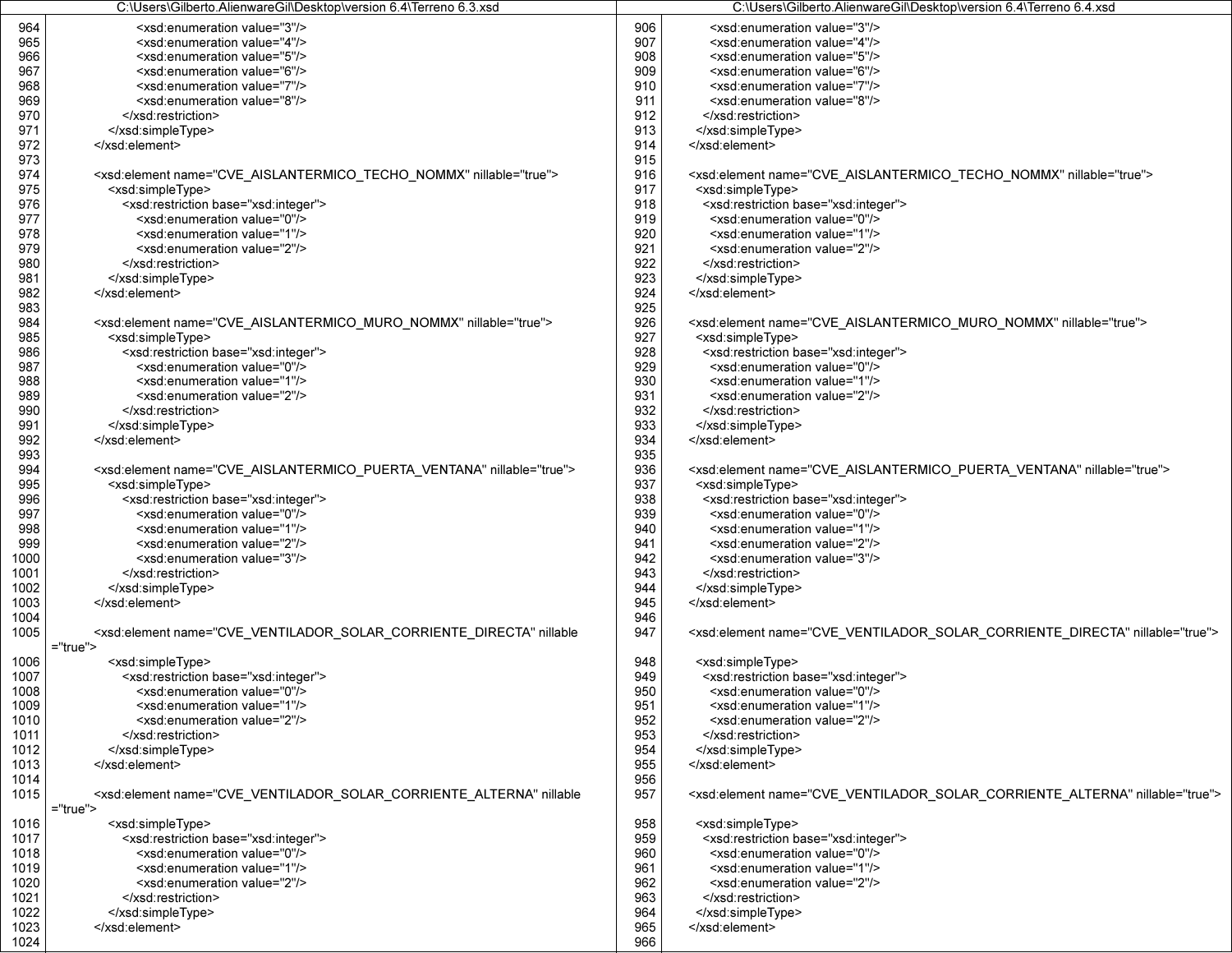|              | C:\Users\Gilberto.AlienwareGil\Desktop\version 6.4\Terreno 6.3.xsd                                                           |            | C:\Users\Gilberto.AlienwareGil\Desktop\version 6.4\Terreno 6.4.xsd                                                           |
|--------------|------------------------------------------------------------------------------------------------------------------------------|------------|------------------------------------------------------------------------------------------------------------------------------|
| 1025<br>1026 | <xsd:element name="CVE_VENTILADOR_CUERDA_ALTA_POTENCIA" nillable="true"><br/><xsd:simpletype></xsd:simpletype></xsd:element> | 967<br>968 | <xsd:element name="CVE_VENTILADOR_CUERDA_ALTA_POTENCIA" nillable="true"><br/><xsd:simpletype></xsd:simpletype></xsd:element> |
| 1027         | <xsd:restriction base="xsd:integer"></xsd:restriction>                                                                       | 969        | <xsd:restriction base="xsd:integer"></xsd:restriction>                                                                       |
| 1028         | <xsd:enumeration value="0"></xsd:enumeration>                                                                                | 970        | <xsd:enumeration value="0"></xsd:enumeration>                                                                                |
| 1029         | <xsd:enumeration value="1"></xsd:enumeration>                                                                                | 971        | <xsd:enumeration value="1"></xsd:enumeration>                                                                                |
| 1030         | <xsd:enumeration value="2"></xsd:enumeration>                                                                                | 972        | <xsd:enumeration value="2"></xsd:enumeration>                                                                                |
| 1031         | <xsd:enumeration value="3"></xsd:enumeration>                                                                                | 973        | <xsd:enumeration value="3"></xsd:enumeration>                                                                                |
|              |                                                                                                                              | 974        |                                                                                                                              |
| 1032         |                                                                                                                              | 975        | $\le$ /xsd:restriction>                                                                                                      |
| 1033         |                                                                                                                              |            |                                                                                                                              |
| 1034         |                                                                                                                              | 976        |                                                                                                                              |
| 1035         |                                                                                                                              | 977        |                                                                                                                              |
| 1036         | <xsd:element name="CVE_VENTILADOR_CUERDA_BAJA_POTENCIA" nillable="true"></xsd:element>                                       | 978        | <xsd:element name="CVE_VENTILADOR_CUERDA_BAJA_POTENCIA" nillable="true"></xsd:element>                                       |
| 1037         | <xsd:simpletype></xsd:simpletype>                                                                                            | 979        | <xsd:simpletype></xsd:simpletype>                                                                                            |
| 1038         | <xsd:restriction base="xsd:integer"></xsd:restriction>                                                                       | 980        | <xsd:restriction base="xsd:integer"></xsd:restriction>                                                                       |
| 1039         | <xsd:enumeration value="0"></xsd:enumeration>                                                                                | 981        | <xsd:enumeration value="0"></xsd:enumeration>                                                                                |
| 1040         | <xsd:enumeration value="1"></xsd:enumeration>                                                                                | 982        | <xsd:enumeration value="1"></xsd:enumeration>                                                                                |
| 1041         | <xsd:enumeration value="2"></xsd:enumeration>                                                                                | 983        | <xsd:enumeration value="2"></xsd:enumeration>                                                                                |
| 1042         | <xsd:enumeration value="3"></xsd:enumeration>                                                                                | 984        | <xsd:enumeration value="3"></xsd:enumeration>                                                                                |
| 1043         |                                                                                                                              | 985        | $\le$ /xsd:restriction>                                                                                                      |
| 1044         |                                                                                                                              | 986        |                                                                                                                              |
| 1045         |                                                                                                                              | 987        |                                                                                                                              |
| 1046         |                                                                                                                              | 988        |                                                                                                                              |
| 1047         | <xsd:element name="CVE_SIST_ENCENDIDO_DE_LUCES" nillable="true"></xsd:element>                                               | 989        | <xsd:element name="CVE_SIST_ENCENDIDO_DE_LUCES" nillable="true"></xsd:element>                                               |
| 1048         | <xsd:simpletype></xsd:simpletype>                                                                                            | 990        | <xsd:simpletype></xsd:simpletype>                                                                                            |
| 1049         | <xsd:restriction base="xsd:integer"></xsd:restriction>                                                                       | 991        | <xsd:restriction base="xsd:integer"></xsd:restriction>                                                                       |
| 1050         | <xsd:enumeration value="0"></xsd:enumeration>                                                                                | 992        | <xsd:enumeration value="0"></xsd:enumeration>                                                                                |
| 1051         | <xsd:enumeration value="1"></xsd:enumeration>                                                                                | 993        | <xsd:enumeration value="1"></xsd:enumeration>                                                                                |
| 1052         | <xsd:enumeration value="2"></xsd:enumeration>                                                                                | 994        | <xsd:enumeration value="2"></xsd:enumeration>                                                                                |
| 1053         |                                                                                                                              | 995        |                                                                                                                              |
| 1054         |                                                                                                                              | 996        |                                                                                                                              |
| 1055         |                                                                                                                              | 997        |                                                                                                                              |
| 1056         |                                                                                                                              | 998        |                                                                                                                              |
| 1057         | <xsd:element name="CVE_CAPTACION_ENERGIA" nillable="true"></xsd:element>                                                     | 999        | <xsd:element name="CVE_CAPTACION_ENERGIA" nillable="true"></xsd:element>                                                     |
| 1058         | <xsd:simpletype></xsd:simpletype>                                                                                            | 1000       | <xsd:simpletype></xsd:simpletype>                                                                                            |
| 1059         | <xsd:restriction base="xsd:integer"></xsd:restriction>                                                                       | 1001       | <xsd:restriction base="xsd:integer"></xsd:restriction>                                                                       |
| 1060         | <xsd:enumeration value="0"></xsd:enumeration>                                                                                | 1002       | <xsd:enumeration value="0"></xsd:enumeration>                                                                                |
| 1061         | <xsd:enumeration value="1"></xsd:enumeration>                                                                                | 1003       | <xsd:enumeration value="1"></xsd:enumeration>                                                                                |
| 1062         | <xsd:enumeration value="2"></xsd:enumeration>                                                                                | 1004       | <xsd:enumeration value="2"></xsd:enumeration>                                                                                |
| 1063         |                                                                                                                              | 1005       |                                                                                                                              |
| 1064         |                                                                                                                              | 1006       |                                                                                                                              |
| 1065         |                                                                                                                              | 1007       |                                                                                                                              |
| 1066         |                                                                                                                              | 1008       |                                                                                                                              |
| 1067         | <xsd:element name="CVE_FOCOS_AHORRADORES" nillable="true"></xsd:element>                                                     | 1009       | <xsd:element name="CVE_FOCOS_AHORRADORES" nillable="true"></xsd:element>                                                     |
| 1068         | <xsd:simpletype></xsd:simpletype>                                                                                            | 1010       | <xsd:simpletype></xsd:simpletype>                                                                                            |
| 1069         | <xsd:restriction base="xsd:integer"></xsd:restriction>                                                                       | 1011       | <xsd:restriction base="xsd:integer"></xsd:restriction>                                                                       |
| 1070         | <xsd:enumeration value="0"></xsd:enumeration>                                                                                | 1012       | <xsd:enumeration value="0"></xsd:enumeration>                                                                                |
| 1071         | <xsd:enumeration value="1"></xsd:enumeration>                                                                                | 1013       | <xsd:enumeration value="1"></xsd:enumeration>                                                                                |
| 1072         | <xsd:enumeration value="2"></xsd:enumeration>                                                                                | 1014       | <xsd:enumeration value="2"></xsd:enumeration>                                                                                |
| 1073         | <xsd:enumeration value="3"></xsd:enumeration>                                                                                | 1015       | <xsd:enumeration value="3"></xsd:enumeration>                                                                                |
| 1074         |                                                                                                                              | 1016       |                                                                                                                              |
| 1075         |                                                                                                                              | 1017       |                                                                                                                              |
| 1076         |                                                                                                                              | 1018       |                                                                                                                              |
| 1077         |                                                                                                                              | 1019       |                                                                                                                              |
| 1078         | <xsd:element name="CVE_FOCOS_LED_LUZ_DIRIGIDA" nillable="true"></xsd:element>                                                | 1020       | <xsd:element name="CVE_FOCOS_LED_LUZ_DIRIGIDA" nillable="true"></xsd:element>                                                |
| 1079         | <xsd:simpletype></xsd:simpletype>                                                                                            | 1021       | <xsd:simpletype></xsd:simpletype>                                                                                            |
| 1080         | <xsd:restriction base="xsd:integer"></xsd:restriction>                                                                       | 1022       | <xsd:restriction base="xsd:integer"></xsd:restriction>                                                                       |
| 1081         | <xsd:enumeration value="0"></xsd:enumeration>                                                                                | 1023       | <xsd:enumeration value="0"></xsd:enumeration>                                                                                |
| 1082         | <xsd:enumeration value="1"></xsd:enumeration>                                                                                | 1024       | <xsd:enumeration value="1"></xsd:enumeration>                                                                                |
| 1083         | <xsd:enumeration value="2"></xsd:enumeration>                                                                                | 1025       | <xsd:enumeration value="2"></xsd:enumeration>                                                                                |
| 1084         | <xsd:enumeration value="3"></xsd:enumeration>                                                                                | 1026       | <xsd:enumeration value="3"></xsd:enumeration>                                                                                |
| 1085         |                                                                                                                              | 1027       |                                                                                                                              |
| 1086         |                                                                                                                              | 1028       |                                                                                                                              |
| 1087         |                                                                                                                              | 1029       |                                                                                                                              |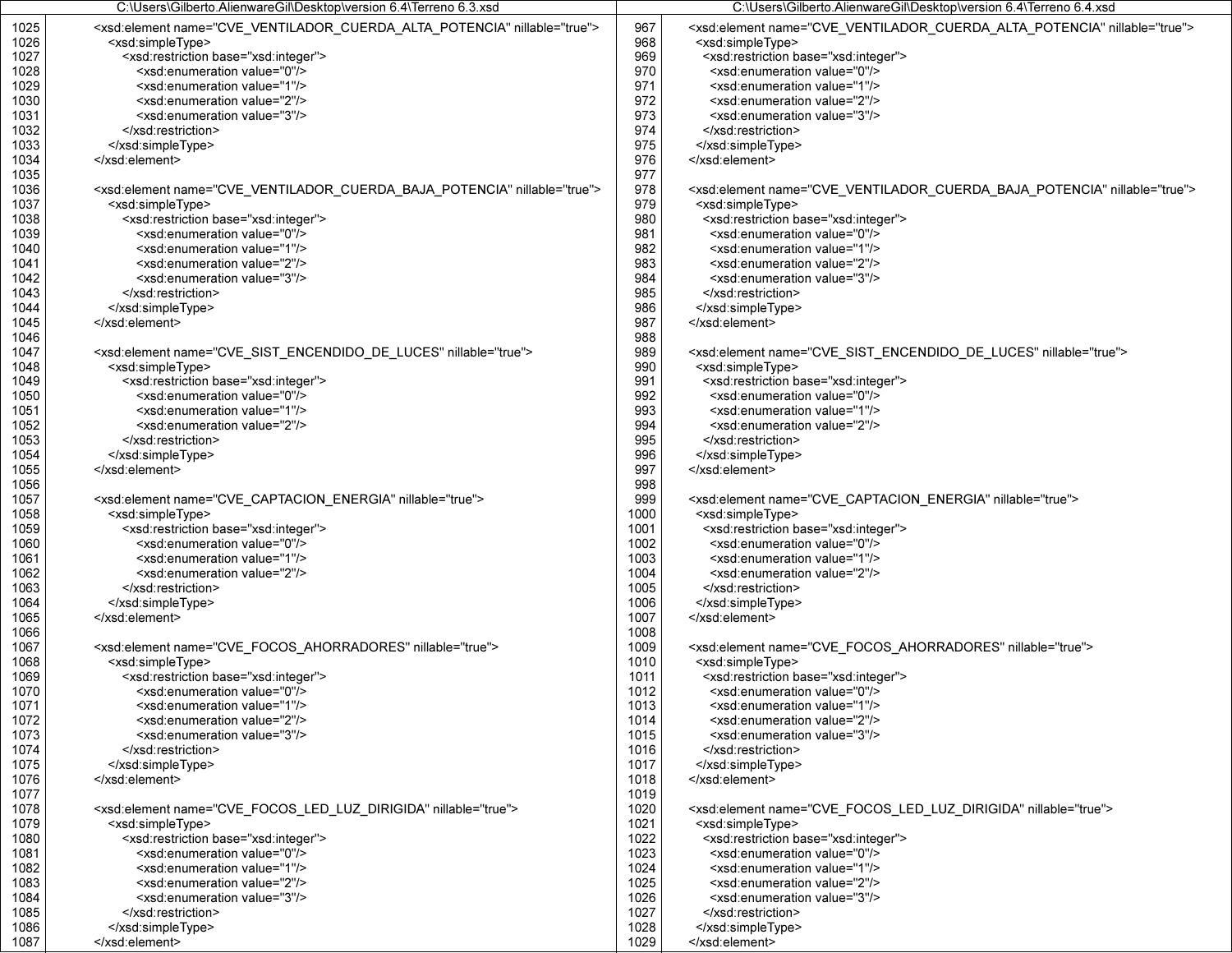|      | C:\Users\Gilberto.AlienwareGil\Desktop\version 6.4\Terreno 6.3.xsd               |      | C:\Users\Gilberto.AlienwareGil\Desktop\version 6.4\Terreno 6.4.xsd               |
|------|----------------------------------------------------------------------------------|------|----------------------------------------------------------------------------------|
| 1088 |                                                                                  | 1030 |                                                                                  |
|      |                                                                                  | 1031 |                                                                                  |
| 1089 | <xsd:element name="CVE_FOCOS_LED_LUZ_DIFUSA" nillable="true"></xsd:element>      |      | <xsd:element name="CVE_FOCOS_LED_LUZ_DIFUSA" nillable="true"></xsd:element>      |
| 1090 | <xsd:simpletype></xsd:simpletype>                                                | 1032 | <xsd:simpletype></xsd:simpletype>                                                |
| 1091 | <xsd:restriction base="xsd:integer"></xsd:restriction>                           | 1033 | <xsd:restriction base="xsd:integer"></xsd:restriction>                           |
| 1092 | <xsd:enumeration value="0"></xsd:enumeration>                                    | 1034 | <xsd:enumeration value="0"></xsd:enumeration>                                    |
| 1093 | <xsd:enumeration value="1"></xsd:enumeration>                                    | 1035 | <xsd:enumeration value="1"></xsd:enumeration>                                    |
| 1094 | <xsd:enumeration value="2"></xsd:enumeration>                                    | 1036 | <xsd:enumeration value="2"></xsd:enumeration>                                    |
| 1095 |                                                                                  | 1037 | <xsd:enumeration value="3"></xsd:enumeration>                                    |
|      | <xsd:enumeration value="3"></xsd:enumeration>                                    |      |                                                                                  |
| 1096 |                                                                                  | 1038 |                                                                                  |
| 1097 |                                                                                  | 1039 |                                                                                  |
| 1098 |                                                                                  | 1040 |                                                                                  |
| 1099 |                                                                                  | 1041 |                                                                                  |
| 1100 | <xsd:element name="CVE_ILUMINACION_NATURAL" nillable="true"></xsd:element>       | 1042 | <xsd:element name="CVE_ILUMINACION_NATURAL" nillable="true"></xsd:element>       |
| 1101 | <xsd:simpletype></xsd:simpletype>                                                | 1043 | <xsd:simpletype></xsd:simpletype>                                                |
|      |                                                                                  |      |                                                                                  |
| 1102 | <xsd:restriction base="xsd:integer"></xsd:restriction>                           | 1044 | <xsd:restriction base="xsd:integer"></xsd:restriction>                           |
| 1103 | <xsd:enumeration value="0"></xsd:enumeration>                                    | 1045 | <xsd:enumeration value="0"></xsd:enumeration>                                    |
| 1104 | <xsd:enumeration value="1"></xsd:enumeration>                                    | 1046 | <xsd:enumeration value="1"></xsd:enumeration>                                    |
| 1105 | <xsd:enumeration value="2"></xsd:enumeration>                                    | 1047 | <xsd:enumeration value="2"></xsd:enumeration>                                    |
| 1106 |                                                                                  | 1048 |                                                                                  |
| 1107 |                                                                                  | 1049 |                                                                                  |
| 1108 |                                                                                  | 1050 |                                                                                  |
|      |                                                                                  |      |                                                                                  |
| 1109 |                                                                                  | 1051 |                                                                                  |
| 1110 | <xsd:element name="CVE_ESTABILIZADOR_ESTATICO" nillable="true"></xsd:element>    | 1052 | <xsd:element name="CVE_ESTABILIZADOR_ESTATICO" nillable="true"></xsd:element>    |
| 1111 | <xsd:simpletype></xsd:simpletype>                                                | 1053 | <xsd:simpletype></xsd:simpletype>                                                |
| 1112 | <xsd:restriction base="xsd:integer"></xsd:restriction>                           | 1054 | <xsd:restriction base="xsd:integer"></xsd:restriction>                           |
| 1113 | <xsd:enumeration value="0"></xsd:enumeration>                                    | 1055 | <xsd:enumeration value="0"></xsd:enumeration>                                    |
| 1114 | <xsd:enumeration value="1"></xsd:enumeration>                                    | 1056 | <xsd:enumeration value="1"></xsd:enumeration>                                    |
|      |                                                                                  | 1057 | <xsd:enumeration value="2"></xsd:enumeration>                                    |
| 1115 | <xsd:enumeration value="2"></xsd:enumeration>                                    |      |                                                                                  |
| 1116 |                                                                                  | 1058 |                                                                                  |
| 1117 |                                                                                  | 1059 |                                                                                  |
| 1118 |                                                                                  | 1060 |                                                                                  |
| 1119 |                                                                                  | 1061 |                                                                                  |
| 1120 | <xsd:element name="CVE_DISPOSITIVO_AHORRADOR_GAS" nillable="true"></xsd:element> | 1062 | <xsd:element name="CVE_DISPOSITIVO_AHORRADOR_GAS" nillable="true"></xsd:element> |
| 1121 | <xsd:simpletype></xsd:simpletype>                                                | 1063 | <xsd:simpletype></xsd:simpletype>                                                |
|      |                                                                                  |      |                                                                                  |
| 1122 | <xsd:restriction base="xsd:integer"></xsd:restriction>                           | 1064 | <xsd:restriction base="xsd:integer"></xsd:restriction>                           |
| 1123 | <xsd:enumeration value="0"></xsd:enumeration>                                    | 1065 | <xsd:enumeration value="0"></xsd:enumeration>                                    |
| 1124 | <xsd:enumeration value="1"></xsd:enumeration>                                    | 1066 | <xsd:enumeration value="1"></xsd:enumeration>                                    |
| 1125 | <xsd:enumeration value="2"></xsd:enumeration>                                    | 1067 | <xsd:enumeration value="2"></xsd:enumeration>                                    |
| 1126 |                                                                                  | 1068 |                                                                                  |
| 1127 |                                                                                  | 1069 |                                                                                  |
| 1128 |                                                                                  | 1070 |                                                                                  |
|      |                                                                                  |      |                                                                                  |
| 1129 |                                                                                  | 1071 |                                                                                  |
| 1130 |                                                                                  | 1072 |                                                                                  |
| 1131 |                                                                                  | 1073 |                                                                                  |
| 1132 | <xsd:complextype name="AHORRADORESAGUAType"></xsd:complextype>                   | 1074 | <xsd:complextype name="AHORRADORESAGUAType"></xsd:complextype>                   |
| 1133 | <xsd:sequence></xsd:sequence>                                                    | 1075 | <xsd:sequence></xsd:sequence>                                                    |
| 1134 | <xsd:element name="CVE_WC_ECONOMIZA_AGUA_SEIS" nillable="true"></xsd:element>    | 1076 | <xsd:element name="CVE_WC_ECONOMIZA_AGUA_SEIS" nillable="true"></xsd:element>    |
| 1135 | <xsd:simpletype></xsd:simpletype>                                                | 1077 | <xsd:simpletype></xsd:simpletype>                                                |
| 1136 | <xsd:restriction base="xsd:integer"></xsd:restriction>                           | 1078 | <xsd:restriction base="xsd:integer"></xsd:restriction>                           |
|      |                                                                                  |      |                                                                                  |
| 1137 | <xsd:enumeration value="0"></xsd:enumeration>                                    | 1079 | <xsd:enumeration value="0"></xsd:enumeration>                                    |
| 1138 | <xsd:enumeration value="1"></xsd:enumeration>                                    | 1080 | <xsd:enumeration value="1"></xsd:enumeration>                                    |
| 1139 | <xsd:enumeration value="2"></xsd:enumeration>                                    | 1081 | <xsd:enumeration value="2"></xsd:enumeration>                                    |
| 1140 | <xsd:enumeration value="3"></xsd:enumeration>                                    | 1082 | <xsd:enumeration value="3"></xsd:enumeration>                                    |
| 1141 |                                                                                  | 1083 |                                                                                  |
| 1142 |                                                                                  | 1084 |                                                                                  |
| 1143 |                                                                                  | 1085 |                                                                                  |
|      |                                                                                  |      |                                                                                  |
| 1144 |                                                                                  | 1086 |                                                                                  |
| 1145 | <xsd:element name="CVE_WC_ECONOMIZA_AGUA_CINCO" nillable="true"></xsd:element>   | 1087 | <xsd:element name="CVE_WC_ECONOMIZA_AGUA_CINCO" nillable="true"></xsd:element>   |
| 1146 | <xsd:simpletype></xsd:simpletype>                                                | 1088 | <xsd:simpletype></xsd:simpletype>                                                |
| 1147 | <xsd:restriction base="xsd:integer"></xsd:restriction>                           | 1089 | <xsd:restriction base="xsd:integer"></xsd:restriction>                           |
| 1148 | <xsd:enumeration value="0"></xsd:enumeration>                                    | 1090 | <xsd:enumeration value="0"></xsd:enumeration>                                    |
| 1149 | <xsd:enumeration value="1"></xsd:enumeration>                                    | 1091 | <xsd:enumeration value="1"></xsd:enumeration>                                    |
| 1150 |                                                                                  | 1092 |                                                                                  |
|      | <xsd:enumeration value="2"></xsd:enumeration>                                    |      | <xsd:enumeration value="2"></xsd:enumeration>                                    |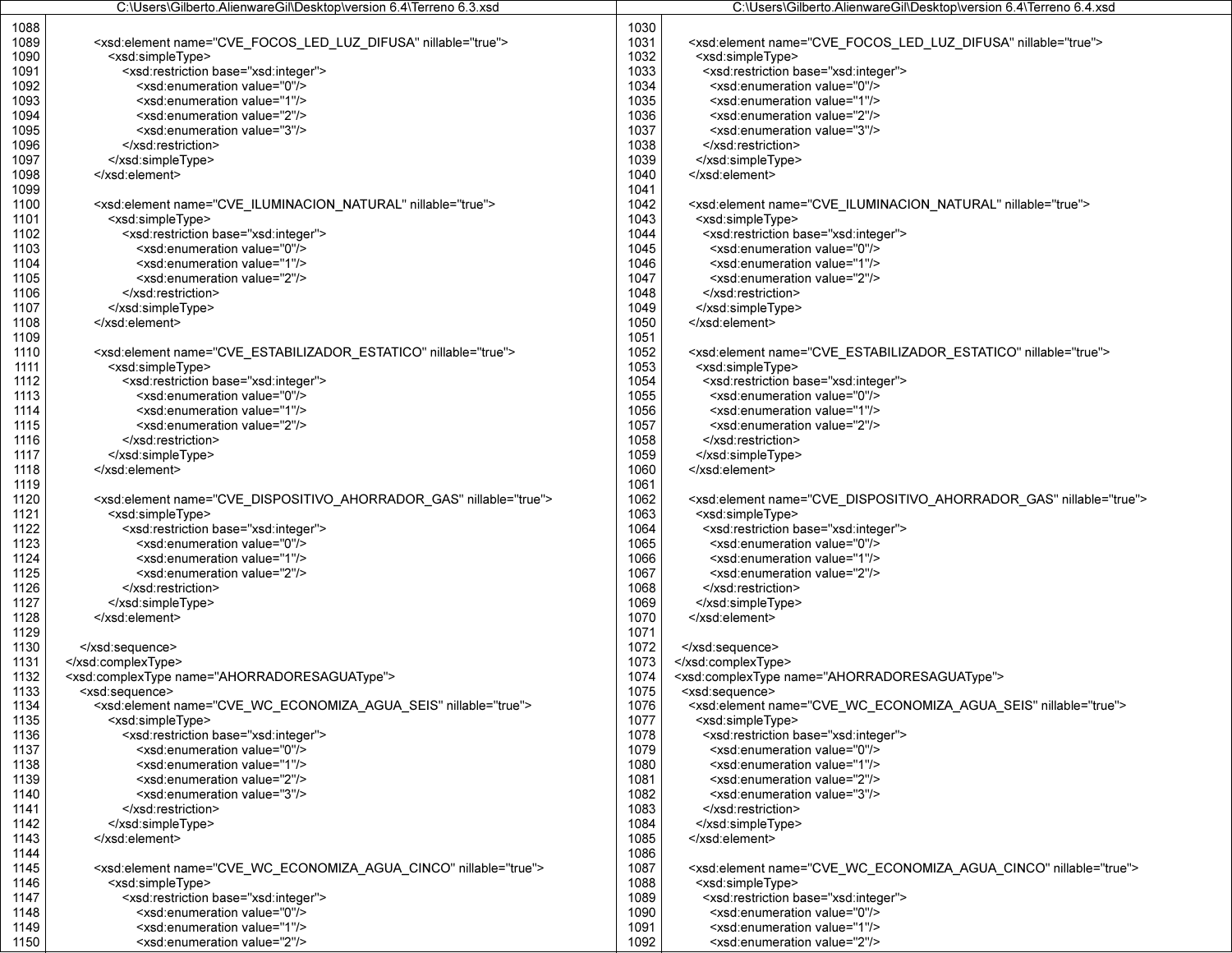|      | C:\Users\Gilberto.AlienwareGil\Desktop\version 6.4\Terreno 6.3.xsd                                                                                                                                                   |      | C:\Users\Gilberto.AlienwareGil\Desktop\version 6.4\Terreno 6.4.xsd                              |
|------|----------------------------------------------------------------------------------------------------------------------------------------------------------------------------------------------------------------------|------|-------------------------------------------------------------------------------------------------|
| 1151 | <xsd:enumeration value="3"></xsd:enumeration>                                                                                                                                                                        | 1093 | <xsd:enumeration value="3"></xsd:enumeration>                                                   |
| 1152 | $\le$ /xsd:restriction>                                                                                                                                                                                              | 1094 |                                                                                                 |
| 1153 |                                                                                                                                                                                                                      | 1095 |                                                                                                 |
| 1154 | $\le$ /xsd:element>                                                                                                                                                                                                  | 1096 |                                                                                                 |
| 1155 |                                                                                                                                                                                                                      | 1097 |                                                                                                 |
| 1156 | <xsd:element name="CVE_ECONOMIZADOR_AGUA_DOBLE_BOTON" nillable="true"></xsd:element>                                                                                                                                 | 1098 | <xsd:element name="CVE_ECONOMIZADOR_AGUA_DOBLE_BOTON" nillable="true"></xsd:element>            |
| 1157 | <xsd:simpletype></xsd:simpletype>                                                                                                                                                                                    | 1099 | <xsd:simpletype></xsd:simpletype>                                                               |
| 1158 | <xsd:restriction base="xsd:integer"></xsd:restriction>                                                                                                                                                               | 1100 | <xsd:restriction base="xsd:integer"></xsd:restriction>                                          |
| 1159 | <xsd:enumeration value="0"></xsd:enumeration>                                                                                                                                                                        | 1101 | <xsd:enumeration value="0"></xsd:enumeration>                                                   |
| 1160 | <xsd:enumeration value="1"></xsd:enumeration>                                                                                                                                                                        | 1102 | <xsd:enumeration value="1"></xsd:enumeration>                                                   |
| 1161 | <xsd:enumeration value="2"></xsd:enumeration>                                                                                                                                                                        | 1103 | <xsd:enumeration value="2"></xsd:enumeration>                                                   |
| 1162 | <xsd:enumeration value="3"></xsd:enumeration>                                                                                                                                                                        | 1104 | <xsd:enumeration value="3"></xsd:enumeration>                                                   |
| 1163 |                                                                                                                                                                                                                      | 1105 |                                                                                                 |
| 1164 |                                                                                                                                                                                                                      | 1106 |                                                                                                 |
| 1165 |                                                                                                                                                                                                                      | 1107 |                                                                                                 |
| 1166 |                                                                                                                                                                                                                      | 1108 |                                                                                                 |
| 1167 | <xsd:element name="CVE_DOBLE_DESCARGA_INODORO_NORMAL" nillable="true"></xsd:element>                                                                                                                                 | 1109 | <xsd:element name="CVE_DOBLE_DESCARGA_INODORO_NORMAL" nillable="true"></xsd:element>            |
| 1168 | <xsd:simpletype></xsd:simpletype>                                                                                                                                                                                    | 1110 | <xsd:simpletype></xsd:simpletype>                                                               |
| 1169 | <xsd:restriction base="xsd:integer"></xsd:restriction>                                                                                                                                                               | 1111 | <xsd:restriction base="xsd:integer"></xsd:restriction>                                          |
| 1170 | <xsd:enumeration value="0"></xsd:enumeration>                                                                                                                                                                        | 1112 | <xsd:enumeration value="0"></xsd:enumeration>                                                   |
| 1171 | <xsd:enumeration value="1"></xsd:enumeration>                                                                                                                                                                        | 1113 | <xsd:enumeration value="1"></xsd:enumeration>                                                   |
| 1172 | <xsd:enumeration value="2"></xsd:enumeration>                                                                                                                                                                        | 1114 | <xsd:enumeration value="2"></xsd:enumeration>                                                   |
| 1173 |                                                                                                                                                                                                                      | 1115 |                                                                                                 |
| 1174 |                                                                                                                                                                                                                      | 1116 |                                                                                                 |
| 1175 |                                                                                                                                                                                                                      | 1117 |                                                                                                 |
| 1176 |                                                                                                                                                                                                                      | 1118 |                                                                                                 |
| 1177 | <xsd:element name="CVE_LLAVES_AHORRO_AGUA_LAVABOS_BANIO" nillable<="" td=""><td>1119</td><td><xsd:element name="CVE_LLAVES_AHORRO_AGUA_LAVABOS_BANIO" nillable="true"></xsd:element></td></xsd:element>              | 1119 | <xsd:element name="CVE_LLAVES_AHORRO_AGUA_LAVABOS_BANIO" nillable="true"></xsd:element>         |
|      | ="true">                                                                                                                                                                                                             |      |                                                                                                 |
| 1178 | <xsd:simpletype></xsd:simpletype>                                                                                                                                                                                    | 1120 | <xsd:simpletype></xsd:simpletype>                                                               |
| 1179 | <xsd:restriction base="xsd:integer"></xsd:restriction>                                                                                                                                                               | 1121 | <xsd:restriction base="xsd:integer"></xsd:restriction>                                          |
| 1180 | <xsd:enumeration value="0"></xsd:enumeration>                                                                                                                                                                        | 1122 | <xsd:enumeration value="0"></xsd:enumeration>                                                   |
| 1181 | <xsd:enumeration value="1"></xsd:enumeration>                                                                                                                                                                        | 1123 | <xsd:enumeration value="1"></xsd:enumeration>                                                   |
| 1182 | <xsd:enumeration value="2"></xsd:enumeration>                                                                                                                                                                        | 1124 | <xsd:enumeration value="2"></xsd:enumeration>                                                   |
| 1183 | <xsd:enumeration value="3"></xsd:enumeration>                                                                                                                                                                        | 1125 | <xsd:enumeration value="3"></xsd:enumeration>                                                   |
| 1184 |                                                                                                                                                                                                                      | 1126 |                                                                                                 |
| 1185 |                                                                                                                                                                                                                      | 1127 |                                                                                                 |
| 1186 |                                                                                                                                                                                                                      | 1128 |                                                                                                 |
| 1187 |                                                                                                                                                                                                                      | 1129 |                                                                                                 |
| 1188 | <xsd:element name="CVE_REDUCCION_FLUJO_LLAVES_LAVABO" nillable="true"></xsd:element>                                                                                                                                 | 1130 | <xsd:element name="CVE_REDUCCION_FLUJO_LLAVES_LAVABO" nillable="true"></xsd:element>            |
| 1189 | <xsd:simpletype></xsd:simpletype>                                                                                                                                                                                    | 1131 | <xsd:simpletype></xsd:simpletype>                                                               |
| 1190 | <xsd:restriction base="xsd:integer"></xsd:restriction>                                                                                                                                                               | 1132 | <xsd:restriction base="xsd:integer"></xsd:restriction>                                          |
| 1191 | <xsd:enumeration value="0"></xsd:enumeration>                                                                                                                                                                        | 1133 | <xsd:enumeration value="0"></xsd:enumeration>                                                   |
| 1192 | <xsd:enumeration value="1"></xsd:enumeration>                                                                                                                                                                        | 1134 | <xsd:enumeration value="1"></xsd:enumeration>                                                   |
| 1193 | <xsd:enumeration value="2"></xsd:enumeration>                                                                                                                                                                        | 1135 | <xsd:enumeration value="2"></xsd:enumeration>                                                   |
| 1194 | <xsd:enumeration value="3"></xsd:enumeration>                                                                                                                                                                        | 1136 | <xsd:enumeration value="3"></xsd:enumeration>                                                   |
| 1195 |                                                                                                                                                                                                                      | 1137 |                                                                                                 |
| 1196 |                                                                                                                                                                                                                      | 1138 |                                                                                                 |
| 1197 |                                                                                                                                                                                                                      | 1139 |                                                                                                 |
| 1198 |                                                                                                                                                                                                                      | 1140 |                                                                                                 |
| 1199 | <xsd:element name="CVE_SENAL_BRAILE_AGUA_FRIA_CALIENTE_BANIO" nillable<="" td=""><td>1141</td><td><xsd:element name="CVE_SENAL_BRAILE_AGUA_FRIA_CALIENTE_BANIO" nillable<="" td=""></xsd:element></td></xsd:element> | 1141 | <xsd:element name="CVE_SENAL_BRAILE_AGUA_FRIA_CALIENTE_BANIO" nillable<="" td=""></xsd:element> |
|      | ="true">                                                                                                                                                                                                             |      | $="true"$                                                                                       |
| 1200 | <xsd:simpletype></xsd:simpletype>                                                                                                                                                                                    | 1142 | <xsd:simpletype></xsd:simpletype>                                                               |
| 1201 | <xsd:restriction base="xsd:integer"></xsd:restriction>                                                                                                                                                               | 1143 | <xsd:restriction base="xsd:integer"></xsd:restriction>                                          |
| 1202 | <xsd:enumeration value="0"></xsd:enumeration>                                                                                                                                                                        | 1144 | <xsd:enumeration value="0"></xsd:enumeration>                                                   |
| 1203 | <xsd:enumeration value="1"></xsd:enumeration>                                                                                                                                                                        | 1145 | <xsd:enumeration value="1"></xsd:enumeration>                                                   |
| 1204 | <xsd:enumeration value="2"></xsd:enumeration>                                                                                                                                                                        | 1146 | <xsd:enumeration value="2"></xsd:enumeration>                                                   |
| 1205 |                                                                                                                                                                                                                      | 1147 |                                                                                                 |
| 1206 |                                                                                                                                                                                                                      | 1148 |                                                                                                 |
| 1207 |                                                                                                                                                                                                                      | 1149 |                                                                                                 |
| 1208 |                                                                                                                                                                                                                      | 1150 |                                                                                                 |
| 1209 | <xsd:element name="CVE_REGADERA_AHORRADOR_INTEGRADO" nillable="true"></xsd:element>                                                                                                                                  | 1151 | <xsd:element name="CVE_REGADERA_AHORRADOR_INTEGRADO" nillable="true"></xsd:element>             |
| 1210 | <xsd:simpletype></xsd:simpletype>                                                                                                                                                                                    | 1152 | <xsd:simpletype></xsd:simpletype>                                                               |
| 1211 | <xsd:restriction base="xsd:integer"></xsd:restriction>                                                                                                                                                               |      | <xsd:restriction base="xsd:integer"></xsd:restriction>                                          |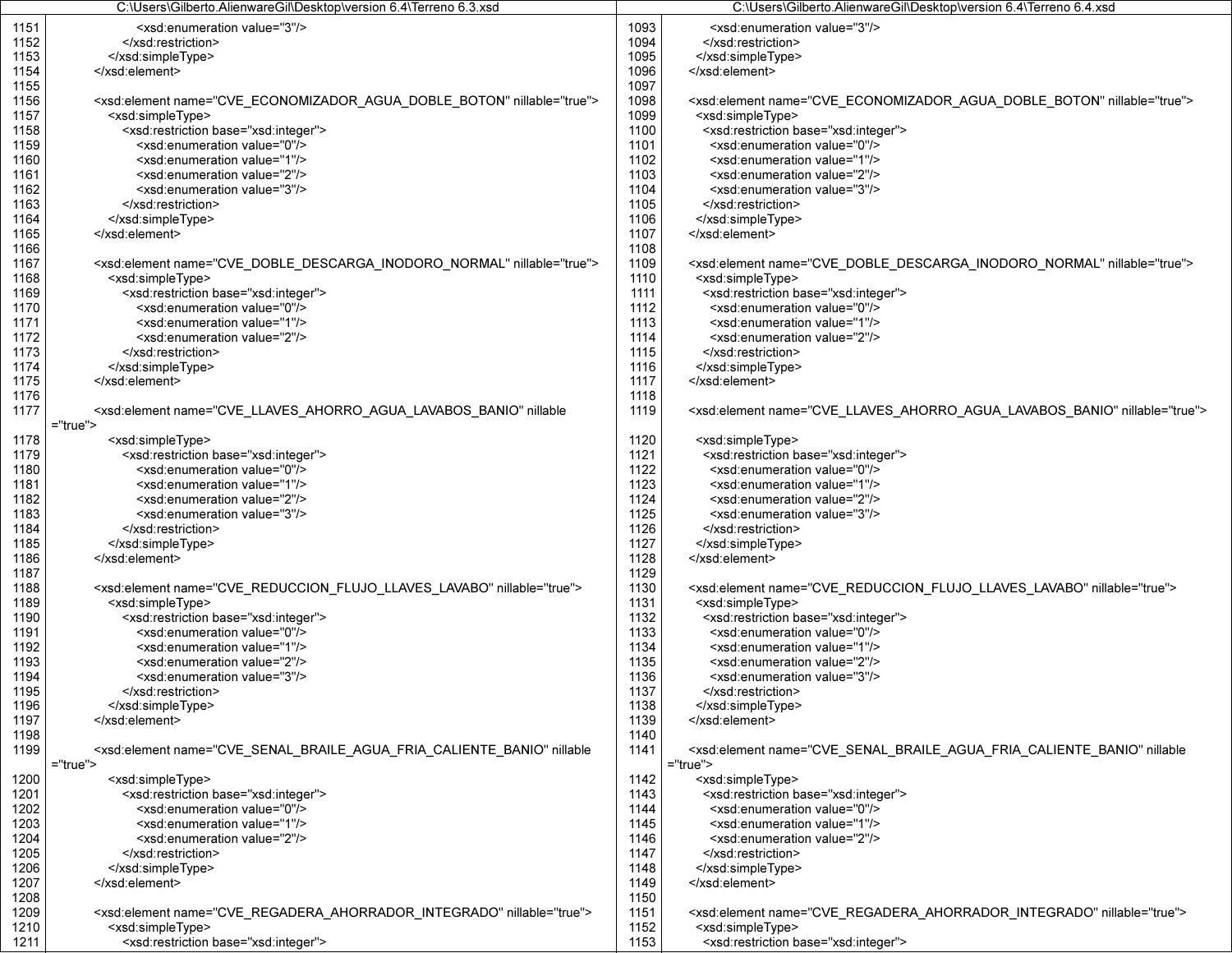|      | C:\Users\Gilberto.AlienwareGil\Desktop\version 6.4\Terreno 6.3.xsd                                                                                                                                             |              | C:\Users\Gilberto.AlienwareGil\Desktop\version 6.4\Terreno 6.4.xsd                               |
|------|----------------------------------------------------------------------------------------------------------------------------------------------------------------------------------------------------------------|--------------|--------------------------------------------------------------------------------------------------|
| 1212 | <xsd:enumeration value="0"></xsd:enumeration>                                                                                                                                                                  | 1154         | <xsd:enumeration value="0"></xsd:enumeration>                                                    |
| 1213 | <xsd:enumeration value="1"></xsd:enumeration>                                                                                                                                                                  | 1155         | <xsd:enumeration value="1"></xsd:enumeration>                                                    |
| 1214 | <xsd:enumeration value="2"></xsd:enumeration>                                                                                                                                                                  | 1156         | <xsd:enumeration value="2"></xsd:enumeration>                                                    |
| 1215 | <xsd:enumeration value="3"></xsd:enumeration>                                                                                                                                                                  | 1157         | <xsd:enumeration value="3"></xsd:enumeration>                                                    |
| 1216 |                                                                                                                                                                                                                | 1158         |                                                                                                  |
| 1217 |                                                                                                                                                                                                                | 1159         |                                                                                                  |
| 1218 |                                                                                                                                                                                                                | 1160         |                                                                                                  |
| 1219 |                                                                                                                                                                                                                | 1161         |                                                                                                  |
| 1220 | <xsd:element <="" name="CVE_SENAL_BRAILE_AGUA_FRIA_CALIENTE_REGADERA" td=""><td>1162</td><td><xsd:element <="" name="CVE_SENAL_BRAILE_AGUA_FRIA_CALIENTE_REGADERA" td=""></xsd:element></td></xsd:element>     | 1162         | <xsd:element <="" name="CVE_SENAL_BRAILE_AGUA_FRIA_CALIENTE_REGADERA" td=""></xsd:element>       |
|      | nillable="true">                                                                                                                                                                                               |              | nillable="true">                                                                                 |
| 1221 | <xsd:simpletype></xsd:simpletype>                                                                                                                                                                              | 1163         | <xsd:simpletype></xsd:simpletype>                                                                |
| 1222 | <xsd:restriction base="xsd:integer"></xsd:restriction>                                                                                                                                                         | 1164         | <xsd:restriction base="xsd:integer"></xsd:restriction>                                           |
| 1223 | <xsd:enumeration value="0"></xsd:enumeration>                                                                                                                                                                  | 1165         | <xsd:enumeration value="0"></xsd:enumeration>                                                    |
| 1224 | <xsd:enumeration value="1"></xsd:enumeration>                                                                                                                                                                  | 1166         | <xsd:enumeration value="1"></xsd:enumeration>                                                    |
| 1225 | <xsd:enumeration value="2"></xsd:enumeration>                                                                                                                                                                  | 1167         | <xsd:enumeration value="2"></xsd:enumeration>                                                    |
| 1226 |                                                                                                                                                                                                                | 1168         |                                                                                                  |
|      |                                                                                                                                                                                                                | 1169         |                                                                                                  |
| 1227 | <br>$\le$ /xsd:element>                                                                                                                                                                                        | 1170         |                                                                                                  |
| 1228 |                                                                                                                                                                                                                |              |                                                                                                  |
| 1229 |                                                                                                                                                                                                                | 1171<br>1172 |                                                                                                  |
| 1230 | <xsd:element name="CVE_REGADERA_AHORRA_AGUA" nillable="true"></xsd:element>                                                                                                                                    |              | <xsd:element name="CVE_REGADERA_AHORRA_AGUA" nillable="true"></xsd:element>                      |
| 1231 | <xsd:simpletype></xsd:simpletype>                                                                                                                                                                              | 1173         | <xsd:simpletype></xsd:simpletype>                                                                |
| 1232 | <xsd:restriction base="xsd:integer"></xsd:restriction>                                                                                                                                                         | 1174         | <xsd:restriction base="xsd:integer"></xsd:restriction>                                           |
| 1233 | <xsd:enumeration value="0"></xsd:enumeration>                                                                                                                                                                  | 1175         | <xsd:enumeration value="0"></xsd:enumeration>                                                    |
| 1234 | <xsd:enumeration value="1"></xsd:enumeration>                                                                                                                                                                  | 1176         | <xsd:enumeration value="1"></xsd:enumeration>                                                    |
| 1235 | <xsd:enumeration value="2"></xsd:enumeration>                                                                                                                                                                  | 1177         | <xsd:enumeration value="2"></xsd:enumeration>                                                    |
| 1236 | <xsd:enumeration value="3"></xsd:enumeration>                                                                                                                                                                  | 1178         | <xsd:enumeration value="3"></xsd:enumeration>                                                    |
| 1237 |                                                                                                                                                                                                                | 1179         |                                                                                                  |
| 1238 |                                                                                                                                                                                                                | 1180         |                                                                                                  |
| 1239 | $\le$ /xsd:element>                                                                                                                                                                                            | 1181         |                                                                                                  |
| 1240 |                                                                                                                                                                                                                | 1182         |                                                                                                  |
| 1241 | <xsd:element name="CVE_REGADERA_AHORRA_AGUA_COCINA" nillable="true"></xsd:element>                                                                                                                             | 1183         | <xsd:element name="CVE_REGADERA_AHORRA_AGUA_COCINA" nillable="true"></xsd:element>               |
| 1242 | <xsd:simpletype></xsd:simpletype>                                                                                                                                                                              | 1184         | <xsd:simpletype></xsd:simpletype>                                                                |
| 1243 | <xsd:restriction base="xsd:integer"></xsd:restriction>                                                                                                                                                         | 1185         | <xsd:restriction base="xsd:integer"></xsd:restriction>                                           |
| 1244 | <xsd:enumeration value="0"></xsd:enumeration>                                                                                                                                                                  | 1186         | <xsd:enumeration value="0"></xsd:enumeration>                                                    |
| 1245 | <xsd:enumeration value="1"></xsd:enumeration>                                                                                                                                                                  | 1187         | <xsd:enumeration value="1"></xsd:enumeration>                                                    |
| 1246 | <xsd:enumeration value="2"></xsd:enumeration>                                                                                                                                                                  | 1188         | <xsd:enumeration value="2"></xsd:enumeration>                                                    |
| 1247 | <xsd:enumeration value="3"></xsd:enumeration>                                                                                                                                                                  | 1189         | <xsd:enumeration value="3"></xsd:enumeration>                                                    |
| 1248 |                                                                                                                                                                                                                | 1190         |                                                                                                  |
| 1249 |                                                                                                                                                                                                                | 1191         |                                                                                                  |
| 1250 |                                                                                                                                                                                                                | 1192         |                                                                                                  |
| 1251 |                                                                                                                                                                                                                | 1193         |                                                                                                  |
| 1252 | <xsd:element name="CVE_REDUCCION_FLUJO_LLAVE_COCINA" nillable="true"></xsd:element>                                                                                                                            | 1194         | <xsd:element name="CVE_REDUCCION_FLUJO_LLAVE_COCINA" nillable="true"></xsd:element>              |
| 1253 | <xsd:simpletype></xsd:simpletype>                                                                                                                                                                              | 1195         | <xsd:simpletype></xsd:simpletype>                                                                |
| 1254 | <xsd:restriction base="xsd:integer"></xsd:restriction>                                                                                                                                                         | 1196         | <xsd:restriction base="xsd:integer"></xsd:restriction>                                           |
| 1255 | <xsd:enumeration value="0"></xsd:enumeration>                                                                                                                                                                  | 1197         | <xsd:enumeration value="0"></xsd:enumeration>                                                    |
| 1256 | <xsd:enumeration value="1"></xsd:enumeration>                                                                                                                                                                  | 1198         | <xsd:enumeration value="1"></xsd:enumeration>                                                    |
| 1257 | <xsd:enumeration value="2"></xsd:enumeration>                                                                                                                                                                  | 1199         | <xsd:enumeration value="2"></xsd:enumeration>                                                    |
| 1258 |                                                                                                                                                                                                                | 1200         |                                                                                                  |
| 1259 |                                                                                                                                                                                                                | 1201         |                                                                                                  |
| 1260 |                                                                                                                                                                                                                | 1202         |                                                                                                  |
| 1261 |                                                                                                                                                                                                                | 1203         |                                                                                                  |
| 1262 | <xsd:element <="" name="CVE_SENAL_BRAILE_AGUA_FRIA_CALIENTE_COCINA" td=""><td>1204</td><td><xsd:element name="CVE_SENAL_BRAILE_AGUA_FRIA_CALIENTE_COCINA" nillable<="" td=""></xsd:element></td></xsd:element> | 1204         | <xsd:element name="CVE_SENAL_BRAILE_AGUA_FRIA_CALIENTE_COCINA" nillable<="" td=""></xsd:element> |
|      | nillable="true">                                                                                                                                                                                               |              | $="true"$                                                                                        |
| 1263 | <xsd:simpletype></xsd:simpletype>                                                                                                                                                                              | 1205         | <xsd:simpletype></xsd:simpletype>                                                                |
| 1264 | <xsd:restriction base="xsd:integer"></xsd:restriction>                                                                                                                                                         | 1206         | <xsd:restriction base="xsd:integer"></xsd:restriction>                                           |
| 1265 | <xsd:enumeration value="0"></xsd:enumeration>                                                                                                                                                                  | 1207         | <xsd:enumeration value="0"></xsd:enumeration>                                                    |
| 1266 | <xsd:enumeration value="1"></xsd:enumeration>                                                                                                                                                                  | 1208         | <xsd:enumeration value="1"></xsd:enumeration>                                                    |
| 1267 | <xsd:enumeration value="2"></xsd:enumeration>                                                                                                                                                                  | 1209         | <xsd:enumeration value="2"></xsd:enumeration>                                                    |
| 1268 |                                                                                                                                                                                                                | 1210         |                                                                                                  |
| 1269 |                                                                                                                                                                                                                | 1211         |                                                                                                  |
| 1270 |                                                                                                                                                                                                                | 1212         |                                                                                                  |
| 1271 |                                                                                                                                                                                                                | 1213         |                                                                                                  |
| 1272 | <xsd:element name="CVE_VALVULA_REGULA_FLUJO_SUMINISTRO" nillable="true"></xsd:element>                                                                                                                         | 1214         | <xsd:element name="CVE_VALVULA_REGULA_FLUJO_SUMINISTRO" nillable="true"></xsd:element>           |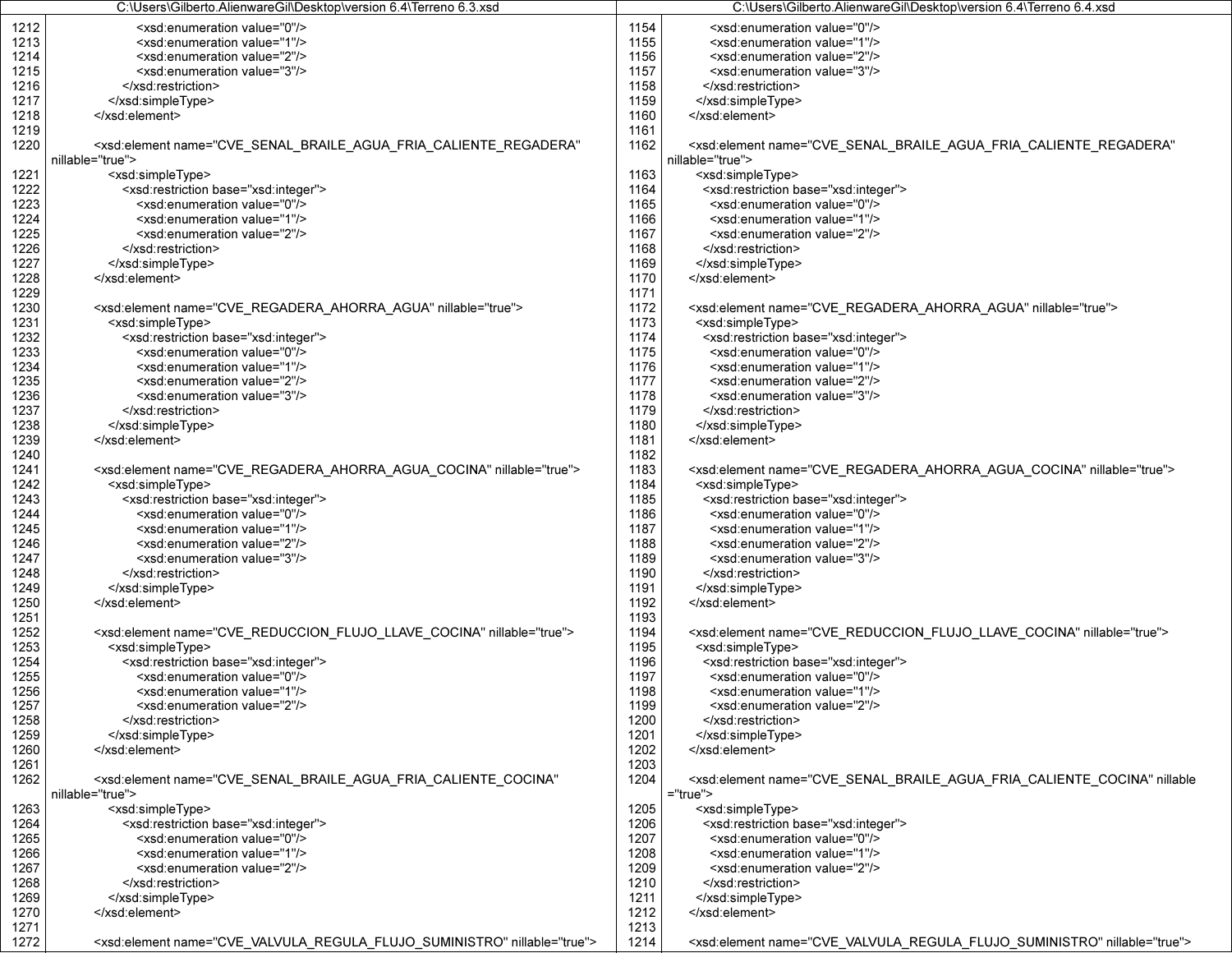|      | C:\Users\Gilberto.AlienwareGil\Desktop\version 6.4\Terreno 6.3.xsd                      |      | C:\Users\Gilberto.AlienwareGil\Desktop\version 6.4\Terreno 6.4.xsd                      |
|------|-----------------------------------------------------------------------------------------|------|-----------------------------------------------------------------------------------------|
| 1273 | <xsd:simpletype></xsd:simpletype>                                                       | 1215 | <xsd:simpletype></xsd:simpletype>                                                       |
|      |                                                                                         |      |                                                                                         |
| 1274 | <xsd:restriction base="xsd:integer"></xsd:restriction>                                  | 1216 | <xsd:restriction base="xsd:integer"></xsd:restriction>                                  |
| 1275 | <xsd:enumeration value="0"></xsd:enumeration>                                           | 1217 | <xsd:enumeration value="0"></xsd:enumeration>                                           |
| 1276 | <xsd:enumeration value="1"></xsd:enumeration>                                           | 1218 | <xsd:enumeration value="1"></xsd:enumeration>                                           |
| 1277 | <xsd:enumeration value="2"></xsd:enumeration>                                           | 1219 | <xsd:enumeration value="2"></xsd:enumeration>                                           |
| 1278 |                                                                                         | 1220 |                                                                                         |
| 1279 |                                                                                         | 1221 |                                                                                         |
|      |                                                                                         | 1222 |                                                                                         |
| 1280 |                                                                                         |      |                                                                                         |
| 1281 |                                                                                         | 1223 |                                                                                         |
| 1282 | <xsd:element name="CVE_CAPTACION_AGUA_PLUVIAL_VIVIENDA" nillable="true"></xsd:element>  | 1224 | <xsd:element name="CVE_CAPTACION_AGUA_PLUVIAL_VIVIENDA" nillable="true"></xsd:element>  |
| 1283 | <xsd:simpletype></xsd:simpletype>                                                       | 1225 | <xsd:simpletype></xsd:simpletype>                                                       |
| 1284 | <xsd:restriction base="xsd:integer"></xsd:restriction>                                  | 1226 | <xsd:restriction base="xsd:integer"></xsd:restriction>                                  |
| 1285 | <xsd:enumeration value="0"></xsd:enumeration>                                           | 1227 | <xsd:enumeration value="0"></xsd:enumeration>                                           |
| 1286 | <xsd:enumeration value="1"></xsd:enumeration>                                           | 1228 | <xsd:enumeration value="1"></xsd:enumeration>                                           |
|      |                                                                                         |      |                                                                                         |
| 1287 | <xsd:enumeration value="2"></xsd:enumeration>                                           | 1229 | <xsd:enumeration value="2"></xsd:enumeration>                                           |
| 1288 |                                                                                         | 1230 | $\le$ /xsd:restriction>                                                                 |
| 1289 |                                                                                         | 1231 |                                                                                         |
| 1290 |                                                                                         | 1232 |                                                                                         |
| 1291 |                                                                                         | 1233 |                                                                                         |
| 1292 |                                                                                         | 1234 |                                                                                         |
| 1293 |                                                                                         | 1235 |                                                                                         |
|      |                                                                                         |      |                                                                                         |
| 1294 | <xsd:complextype name="CONJUNTOIEType"></xsd:complextype>                               | 1236 | <xsd:complextype name="CONJUNTOIEType"></xsd:complextype>                               |
| 1295 | <xsd:sequence></xsd:sequence>                                                           | 1237 | <xsd:sequence></xsd:sequence>                                                           |
| 1296 | <xsd:element name="CVE_DESCARGA_AGUA_RESIDUAL" nillable="true"></xsd:element>           | 1238 | <xsd:element name="CVE_DESCARGA_AGUA_RESIDUAL" nillable="true"></xsd:element>           |
| 1297 | <xsd:simpletype></xsd:simpletype>                                                       | 1239 | <xsd:simpletype></xsd:simpletype>                                                       |
| 1298 | <xsd:restriction base="xsd:integer"></xsd:restriction>                                  | 1240 | <xsd:restriction base="xsd:integer"></xsd:restriction>                                  |
| 1299 | <xsd:enumeration value="0"></xsd:enumeration>                                           | 1241 | <xsd:enumeration value="0"></xsd:enumeration>                                           |
|      |                                                                                         |      |                                                                                         |
| 1300 | <xsd:enumeration value="1"></xsd:enumeration>                                           | 1242 | <xsd:enumeration value="1"></xsd:enumeration>                                           |
| 1301 | <xsd:enumeration value="2"></xsd:enumeration>                                           | 1243 | <xsd:enumeration value="2"></xsd:enumeration>                                           |
| 1302 |                                                                                         | 1244 |                                                                                         |
| 1303 |                                                                                         | 1245 |                                                                                         |
| 1304 |                                                                                         | 1246 |                                                                                         |
| 1305 |                                                                                         | 1247 |                                                                                         |
| 1306 | <xsd:element name="CVE_TRATAMIENTO_AGUA" nillable="true"></xsd:element>                 | 1248 | <xsd:element name="CVE_TRATAMIENTO_AGUA" nillable="true"></xsd:element>                 |
|      |                                                                                         |      |                                                                                         |
| 1307 | <xsd:simpletype></xsd:simpletype>                                                       | 1249 | <xsd:simpletype></xsd:simpletype>                                                       |
| 1308 | <xsd:restriction base="xsd:integer"></xsd:restriction>                                  | 1250 | <xsd:restriction base="xsd:integer"></xsd:restriction>                                  |
| 1309 | <xsd:enumeration value="0"></xsd:enumeration>                                           | 1251 | <xsd:enumeration value="0"></xsd:enumeration>                                           |
| 1310 | <xsd:enumeration value="1"></xsd:enumeration>                                           | 1252 | <xsd:enumeration value="1"></xsd:enumeration>                                           |
| 1311 | <xsd:enumeration value="2"></xsd:enumeration>                                           | 1253 | <xsd:enumeration value="2"></xsd:enumeration>                                           |
| 1312 |                                                                                         | 1254 |                                                                                         |
| 1313 |                                                                                         | 1255 |                                                                                         |
|      |                                                                                         |      |                                                                                         |
| 1314 |                                                                                         | 1256 |                                                                                         |
| 1315 |                                                                                         | 1257 |                                                                                         |
| 1316 | <xsd:element name="CVE_SIST_REUSO_AGUA_RESIDUAL_TRATADA" nillable="true"></xsd:element> | 1258 | <xsd:element name="CVE_SIST_REUSO_AGUA_RESIDUAL_TRATADA" nillable="true"></xsd:element> |
| 1317 | <xsd:simpletype></xsd:simpletype>                                                       | 1259 | <xsd:simpletype></xsd:simpletype>                                                       |
| 1318 | <xsd:restriction base="xsd:integer"></xsd:restriction>                                  | 1260 | <xsd:restriction base="xsd:integer"></xsd:restriction>                                  |
| 1319 | <xsd:enumeration value="0"></xsd:enumeration>                                           | 1261 | <xsd:enumeration value="0"></xsd:enumeration>                                           |
| 1320 | <xsd:enumeration value="1"></xsd:enumeration>                                           | 1262 | <xsd:enumeration value="1"></xsd:enumeration>                                           |
| 1321 | <xsd:enumeration value="2"></xsd:enumeration>                                           | 1263 | <xsd:enumeration value="2"></xsd:enumeration>                                           |
|      |                                                                                         |      |                                                                                         |
| 1322 |                                                                                         | 1264 |                                                                                         |
| 1323 |                                                                                         | 1265 |                                                                                         |
| 1324 |                                                                                         | 1266 |                                                                                         |
| 1325 |                                                                                         | 1267 |                                                                                         |
| 1326 | <xsd:element name="CVE_SIST_TRAT_REUT_AGUAS_JABONOSAS" nillable="true"></xsd:element>   | 1268 | <xsd:element name="CVE_SIST_TRAT_REUT_AGUAS_JABONOSAS" nillable="true"></xsd:element>   |
| 1327 | <xsd:simpletype></xsd:simpletype>                                                       | 1269 | <xsd:simpletype></xsd:simpletype>                                                       |
| 1328 | <xsd:restriction base="xsd:integer"></xsd:restriction>                                  | 1270 | <xsd:restriction base="xsd:integer"></xsd:restriction>                                  |
|      |                                                                                         |      |                                                                                         |
| 1329 | <xsd:enumeration value="0"></xsd:enumeration>                                           | 1271 | <xsd:enumeration value="0"></xsd:enumeration>                                           |
| 1330 | <xsd:enumeration value="1"></xsd:enumeration>                                           | 1272 | <xsd:enumeration value="1"></xsd:enumeration>                                           |
| 1331 | <xsd:enumeration value="2"></xsd:enumeration>                                           | 1273 | <xsd:enumeration value="2"></xsd:enumeration>                                           |
| 1332 |                                                                                         | 1274 |                                                                                         |
| 1333 |                                                                                         | 1275 |                                                                                         |
| 1334 |                                                                                         | 1276 |                                                                                         |
| 1335 |                                                                                         | 1277 |                                                                                         |
|      |                                                                                         |      |                                                                                         |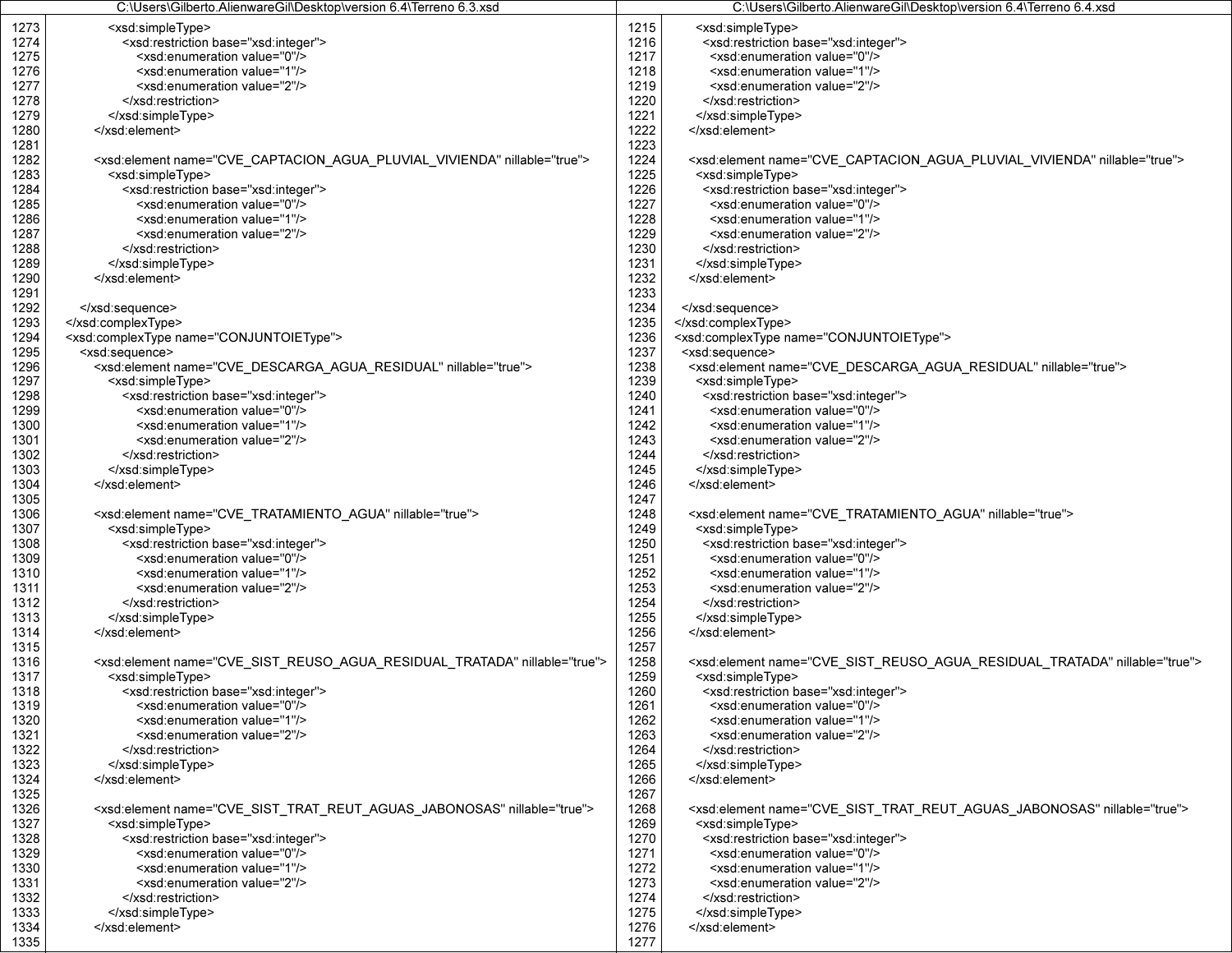|              | C:\Users\Gilberto.AlienwareGil\Desktop\version 6.4\Terreno 6.3.xsd                                            |              | C:\Users\Gilberto.AlienwareGil\Desktop\version 6.4\Terreno 6.4.xsd                     |
|--------------|---------------------------------------------------------------------------------------------------------------|--------------|----------------------------------------------------------------------------------------|
| 1336         | <xsd:element name="CVE_DRENAJE_PRETRATADO_AGUAS_NEGRAS" nillable<br=""><math>=</math>"true"&gt;</xsd:element> | 1278         | <xsd:element name="CVE_DRENAJE_PRETRATADO_AGUAS_NEGRAS" nillable="true"></xsd:element> |
| 1337         | <xsd:simpletype></xsd:simpletype>                                                                             | 1279         | <xsd:simpletype></xsd:simpletype>                                                      |
| 1338         | <xsd:restriction base="xsd:integer"></xsd:restriction>                                                        | 1280         | <xsd:restriction base="xsd:integer"></xsd:restriction>                                 |
| 1339         | <xsd:enumeration value="0"></xsd:enumeration>                                                                 | 1281         | <xsd:enumeration value="0"></xsd:enumeration>                                          |
| 1340         | <xsd:enumeration value="1"></xsd:enumeration>                                                                 | 1282         | <xsd:enumeration value="1"></xsd:enumeration>                                          |
| 1341         | <xsd:enumeration value="2"></xsd:enumeration>                                                                 | 1283         | <xsd:enumeration value="2"></xsd:enumeration>                                          |
| 1342         |                                                                                                               | 1284         |                                                                                        |
| 1343         |                                                                                                               | 1285         |                                                                                        |
| 1344         |                                                                                                               | 1286         |                                                                                        |
| 1345         |                                                                                                               | 1287         |                                                                                        |
| 1346         | <xsd:element name="CVE_CAPTACION_AGUA" nillable="true"></xsd:element>                                         | 1288         | <xsd:element name="CVE_CAPTACION_AGUA" nillable="true"></xsd:element>                  |
| 1347         | <xsd:simpletype></xsd:simpletype>                                                                             | 1289         | <xsd:simpletype></xsd:simpletype>                                                      |
| 1348         | <xsd:restriction base="xsd:integer"></xsd:restriction>                                                        | 1290         | <xsd:restriction base="xsd:integer"></xsd:restriction>                                 |
| 1349         | <xsd:enumeration value="0"></xsd:enumeration>                                                                 | 1291         | <xsd:enumeration value="0"></xsd:enumeration>                                          |
| 1350         | <xsd:enumeration value="1"></xsd:enumeration>                                                                 | 1292         | <xsd:enumeration value="1"></xsd:enumeration>                                          |
| 1351         | <xsd:enumeration value="2"></xsd:enumeration>                                                                 | 1293         | <xsd:enumeration value="2"></xsd:enumeration>                                          |
| 1352         |                                                                                                               | 1294         | $\le$ /xsd:restriction>                                                                |
| 1353         |                                                                                                               | 1295         |                                                                                        |
| 1354         |                                                                                                               | 1296         |                                                                                        |
| 1355         |                                                                                                               | 1297         |                                                                                        |
| 1356         | <xsd:element name="CVE_SEPARACION_BASURA" nillable="true"></xsd:element>                                      | 1298         | <xsd:element name="CVE_SEPARACION_BASURA" nillable="true"></xsd:element>               |
| 1357         | <xsd:simpletype></xsd:simpletype>                                                                             | 1299         | <xsd:simpletype></xsd:simpletype>                                                      |
| 1358         | <xsd:restriction base="xsd:integer"></xsd:restriction>                                                        | 1300         | <xsd:restriction base="xsd:integer"></xsd:restriction>                                 |
| 1359         | <xsd:enumeration value="0"></xsd:enumeration>                                                                 | 1301         | <xsd:enumeration value="0"></xsd:enumeration>                                          |
| 1360         | <xsd:enumeration value="1"></xsd:enumeration>                                                                 | 1302         | <xsd:enumeration value="1"></xsd:enumeration>                                          |
| 1361         | <xsd:enumeration value="2"></xsd:enumeration>                                                                 | 1303         | <xsd:enumeration value="2"></xsd:enumeration>                                          |
| 1362         | <xsd:enumeration value="3"></xsd:enumeration>                                                                 | 1304         | <xsd:enumeration value="3"></xsd:enumeration>                                          |
|              |                                                                                                               | 1305         |                                                                                        |
|              |                                                                                                               | 1306         |                                                                                        |
|              |                                                                                                               | 1307         |                                                                                        |
|              |                                                                                                               | 1308         |                                                                                        |
|              |                                                                                                               | 1309         | <xsd:element name="CVE_AREAS_VERDES" nillable="false"></xsd:element>                   |
|              |                                                                                                               | 1310         | <xsd:simpletype></xsd:simpletype>                                                      |
|              |                                                                                                               | 1311         | <xsd:restriction base="xsd:integer"></xsd:restriction>                                 |
|              |                                                                                                               | 1312         | <xsd:enumeration value="0"></xsd:enumeration>                                          |
|              |                                                                                                               | 1313         | <xsd:enumeration value="1"></xsd:enumeration>                                          |
|              |                                                                                                               | 1314         | <xsd:enumeration value="2"></xsd:enumeration>                                          |
| 1363         |                                                                                                               | 1315         |                                                                                        |
| 1364         |                                                                                                               | 1316         |                                                                                        |
| 1365         |                                                                                                               | 1317         |                                                                                        |
| 1366         |                                                                                                               | 1318         |                                                                                        |
| 1367         | <xsd:element name="CVE_CONT_ELAB_COMPOSTA" nillable="true"></xsd:element>                                     | 1319         | <xsd:element name="CVE_CONT_ELAB_COMPOSTA" nillable="true"></xsd:element>              |
| 1368         | <xsd:simpletype></xsd:simpletype>                                                                             | 1320         | <xsd:simpletype></xsd:simpletype>                                                      |
| 1369         | <xsd:restriction base="xsd:integer"></xsd:restriction>                                                        | 1321         | <xsd:restriction base="xsd:integer"></xsd:restriction>                                 |
| 1370         | <xsd:enumeration value="0"></xsd:enumeration>                                                                 | 1322         | <xsd:enumeration value="0"></xsd:enumeration>                                          |
| 1371         | <xsd:enumeration value="1"></xsd:enumeration>                                                                 | 1323         | <xsd:enumeration value="1"></xsd:enumeration>                                          |
| 1372         | <xsd:enumeration value="2"></xsd:enumeration>                                                                 | 1324         | <xsd:enumeration value="2"></xsd:enumeration>                                          |
| 1373         |                                                                                                               | 1325         |                                                                                        |
| 1374         |                                                                                                               | 1326         |                                                                                        |
| 1375         |                                                                                                               | 1327         |                                                                                        |
| 1376         |                                                                                                               | 1328         |                                                                                        |
| 1377         | <xsd:element name="CVE_FOTOALUMBRADOPUBLICO" nillable="true"></xsd:element>                                   | 1329         | <xsd:element name="CVE_FOTOALUMBRADOPUBLICO" nillable="true"></xsd:element>            |
| 1378         | <xsd:simpletype></xsd:simpletype>                                                                             | 1330         | <xsd:simpletype></xsd:simpletype>                                                      |
| 1379         | <xsd:restriction base="xsd:integer"></xsd:restriction>                                                        | 1331         | <xsd:restriction base="xsd:integer"></xsd:restriction>                                 |
| 1380         | <xsd:enumeration value="0"></xsd:enumeration>                                                                 | 1332         | <xsd:enumeration value="0"></xsd:enumeration>                                          |
| 1381         | <xsd:enumeration value="1"></xsd:enumeration>                                                                 | 1333         | <xsd:enumeration value="1"></xsd:enumeration>                                          |
| 1382         | <xsd:enumeration value="2"></xsd:enumeration>                                                                 | 1334         | <xsd:enumeration value="2"></xsd:enumeration>                                          |
| 1383         |                                                                                                               | 1335         |                                                                                        |
| 1384<br>1385 |                                                                                                               | 1336         |                                                                                        |
| 1386         |                                                                                                               | 1337<br>1338 |                                                                                        |
|              |                                                                                                               |              |                                                                                        |
|              |                                                                                                               |              |                                                                                        |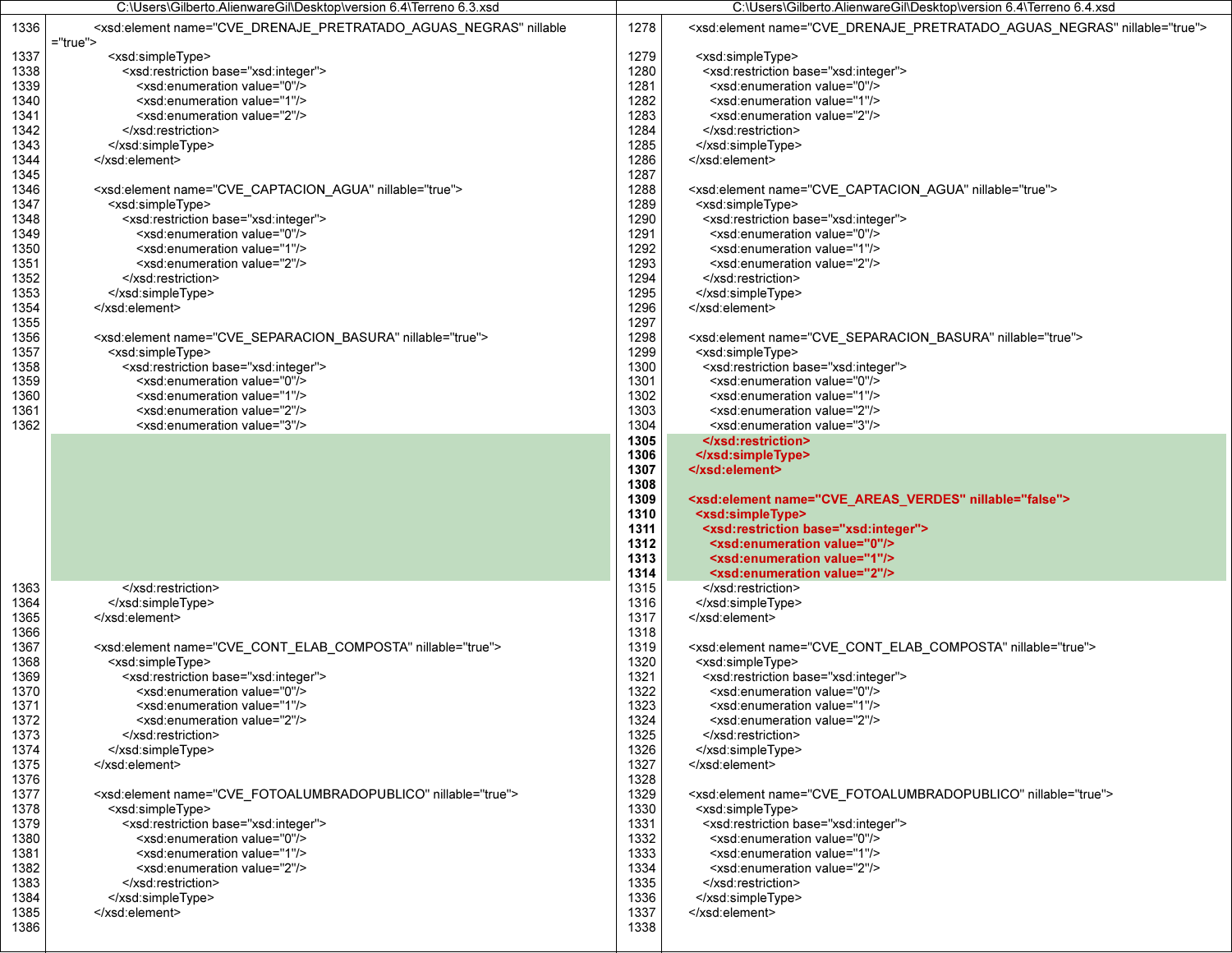|      | C:\Users\Gilberto.AlienwareGil\Desktop\version 6.4\Terreno 6.3.xsd                                               |      | C:\Users\Gilberto.AlienwareGil\Desktop\version 6.4\Terreno 6.4.xsd                        |
|------|------------------------------------------------------------------------------------------------------------------|------|-------------------------------------------------------------------------------------------|
| 1387 | <xsd:element name="CVE_CAPTACION_SOLAR_CALENTAMIENTO_AGUA" nillable<br=""><math>=</math>"true"&gt;</xsd:element> | 1339 | <xsd:element name="CVE_CAPTACION_SOLAR_CALENTAMIENTO_AGUA" nillable="true"></xsd:element> |
| 1388 | <xsd:simpletype></xsd:simpletype>                                                                                | 1340 | <xsd:simpletype></xsd:simpletype>                                                         |
| 1389 | <xsd:restriction base="xsd:integer"></xsd:restriction>                                                           | 1341 | <xsd:restriction base="xsd:integer"></xsd:restriction>                                    |
| 1390 | <xsd:enumeration value="0"></xsd:enumeration>                                                                    | 1342 | <xsd:enumeration value="0"></xsd:enumeration>                                             |
| 1391 | <xsd:enumeration value="1"></xsd:enumeration>                                                                    | 1343 | <xsd:enumeration value="1"></xsd:enumeration>                                             |
| 1392 | <xsd:enumeration value="2"></xsd:enumeration>                                                                    | 1344 | <xsd:enumeration value="2"></xsd:enumeration>                                             |
| 1393 |                                                                                                                  | 1345 |                                                                                           |
|      |                                                                                                                  |      | $\le$ /xsd:restriction>                                                                   |
| 1394 |                                                                                                                  | 1346 |                                                                                           |
| 1395 |                                                                                                                  | 1347 |                                                                                           |
| 1396 |                                                                                                                  | 1348 |                                                                                           |
| 1397 | <xsd:element name="CVE_AGUA_PURIFICADA" nillable="true"></xsd:element>                                           | 1349 | <xsd:element name="CVE_AGUA_PURIFICADA" nillable="true"></xsd:element>                    |
| 1398 | <xsd:simpletype></xsd:simpletype>                                                                                | 1350 | <xsd:simpletype></xsd:simpletype>                                                         |
| 1399 | <xsd:restriction base="xsd:integer"></xsd:restriction>                                                           | 1351 | <xsd:restriction base="xsd:integer"></xsd:restriction>                                    |
| 1400 | <xsd:enumeration value="0"></xsd:enumeration>                                                                    | 1352 | <xsd:enumeration value="0"></xsd:enumeration>                                             |
| 1401 | <xsd:enumeration value="1"></xsd:enumeration>                                                                    | 1353 | <xsd:enumeration value="1"></xsd:enumeration>                                             |
| 1402 | <xsd:enumeration value="2"></xsd:enumeration>                                                                    | 1354 | <xsd:enumeration value="2"></xsd:enumeration>                                             |
| 1403 |                                                                                                                  | 1355 | $\le$ /xsd:restriction>                                                                   |
| 1404 |                                                                                                                  | 1356 |                                                                                           |
| 1405 |                                                                                                                  | 1357 |                                                                                           |
| 1406 |                                                                                                                  | 1358 |                                                                                           |
| 1407 | <xsd:element name="CVE_SENBRAILENUMONOMEDIFICIO" nillable="true"></xsd:element>                                  | 1359 | <xsd:element name="CVE_SENBRAILENUMONOMEDIFICIO" nillable="true"></xsd:element>           |
| 1408 | <xsd:simpletype></xsd:simpletype>                                                                                | 1360 | <xsd:simpletype></xsd:simpletype>                                                         |
| 1409 | <xsd:restriction base="xsd:integer"></xsd:restriction>                                                           | 1361 | <xsd:restriction base="xsd:integer"></xsd:restriction>                                    |
| 1410 | <xsd:enumeration value="0"></xsd:enumeration>                                                                    | 1362 | <xsd:enumeration value="0"></xsd:enumeration>                                             |
|      |                                                                                                                  |      |                                                                                           |
| 1411 | <xsd:enumeration value="1"></xsd:enumeration>                                                                    | 1363 | <xsd:enumeration value="1"></xsd:enumeration>                                             |
| 1412 | <xsd:enumeration value="2"></xsd:enumeration>                                                                    | 1364 | <xsd:enumeration value="2"></xsd:enumeration>                                             |
| 1413 |                                                                                                                  | 1365 | $\le$ /xsd:restriction>                                                                   |
| 1414 |                                                                                                                  | 1366 |                                                                                           |
| 1415 |                                                                                                                  | 1367 |                                                                                           |
| 1416 |                                                                                                                  | 1368 |                                                                                           |
| 1417 | <xsd:element name="CVE_SENBRAILECALLEINTER" nillable="true"></xsd:element>                                       | 1369 | <xsd:element name="CVE_SENBRAILECALLEINTER" nillable="true"></xsd:element>                |
| 1418 | <xsd:simpletype></xsd:simpletype>                                                                                | 1370 | <xsd:simpletype></xsd:simpletype>                                                         |
| 1419 | <xsd:restriction base="xsd:integer"></xsd:restriction>                                                           | 1371 | <xsd:restriction base="xsd:integer"></xsd:restriction>                                    |
| 1420 | <xsd:enumeration value="0"></xsd:enumeration>                                                                    | 1372 | <xsd:enumeration value="0"></xsd:enumeration>                                             |
| 1421 | <xsd:enumeration value="1"></xsd:enumeration>                                                                    | 1373 | <xsd:enumeration value="1"></xsd:enumeration>                                             |
| 1422 | <xsd:enumeration value="2"></xsd:enumeration>                                                                    | 1374 | <xsd:enumeration value="2"></xsd:enumeration>                                             |
| 1423 |                                                                                                                  | 1375 | $\le$ /xsd:restriction>                                                                   |
| 1424 |                                                                                                                  | 1376 |                                                                                           |
| 1425 |                                                                                                                  | 1377 |                                                                                           |
| 1426 |                                                                                                                  | 1378 |                                                                                           |
| 1427 | <xsd:element name="CVE_NUMPISOINCFINBARANDAL" nillable="true"></xsd:element>                                     | 1379 | <xsd:element name="CVE_NUMPISOINCFINBARANDAL" nillable="true"></xsd:element>              |
| 1428 |                                                                                                                  | 1380 | <xsd:simpletype></xsd:simpletype>                                                         |
|      | <xsd:simpletype><br/><xsd:restriction base="xsd:integer"></xsd:restriction></xsd:simpletype>                     |      | <xsd:restriction base="xsd:integer"></xsd:restriction>                                    |
| 1429 |                                                                                                                  | 1381 |                                                                                           |
| 1430 | <xsd:enumeration value="0"></xsd:enumeration>                                                                    | 1382 | <xsd:enumeration value="0"></xsd:enumeration>                                             |
| 1431 | <xsd:enumeration value="1"></xsd:enumeration>                                                                    | 1383 | <xsd:enumeration value="1"></xsd:enumeration>                                             |
| 1432 | <xsd:enumeration value="2"></xsd:enumeration>                                                                    | 1384 | <xsd:enumeration value="2"></xsd:enumeration>                                             |
| 1433 |                                                                                                                  | 1385 |                                                                                           |
| 1434 |                                                                                                                  | 1386 |                                                                                           |
| 1435 |                                                                                                                  | 1387 |                                                                                           |
| 1436 |                                                                                                                  | 1388 |                                                                                           |
| 1437 | <xsd:element name="CVE_NUMDEPTOPORPISO" nillable="true"></xsd:element>                                           | 1389 | <xsd:element name="CVE_NUMDEPTOPORPISO" nillable="true"></xsd:element>                    |
| 1438 | <xsd:simpletype></xsd:simpletype>                                                                                | 1390 | <xsd:simpletype></xsd:simpletype>                                                         |
| 1439 | <xsd:restriction base="xsd:integer"></xsd:restriction>                                                           | 1391 | <xsd:restriction base="xsd:integer"></xsd:restriction>                                    |
| 1440 | <xsd:enumeration value="0"></xsd:enumeration>                                                                    | 1392 | <xsd:enumeration value="0"></xsd:enumeration>                                             |
| 1441 | <xsd:enumeration value="1"></xsd:enumeration>                                                                    | 1393 | <xsd:enumeration value="1"></xsd:enumeration>                                             |
| 1442 | <xsd:enumeration value="2"></xsd:enumeration>                                                                    | 1394 | <xsd:enumeration value="2"></xsd:enumeration>                                             |
| 1443 |                                                                                                                  | 1395 |                                                                                           |
| 1444 |                                                                                                                  | 1396 |                                                                                           |
|      |                                                                                                                  | 1397 |                                                                                           |
| 1445 |                                                                                                                  | 1398 |                                                                                           |
| 1446 |                                                                                                                  |      |                                                                                           |
| 1447 | <xsd:element name="CVE_BOTONELEVABRAILE" nillable="true"></xsd:element>                                          | 1399 | <xsd:element name="CVE_BOTONELEVABRAILE" nillable="true"></xsd:element>                   |
| 1448 | <xsd:simpletype></xsd:simpletype>                                                                                | 1400 | <xsd:simpletype></xsd:simpletype>                                                         |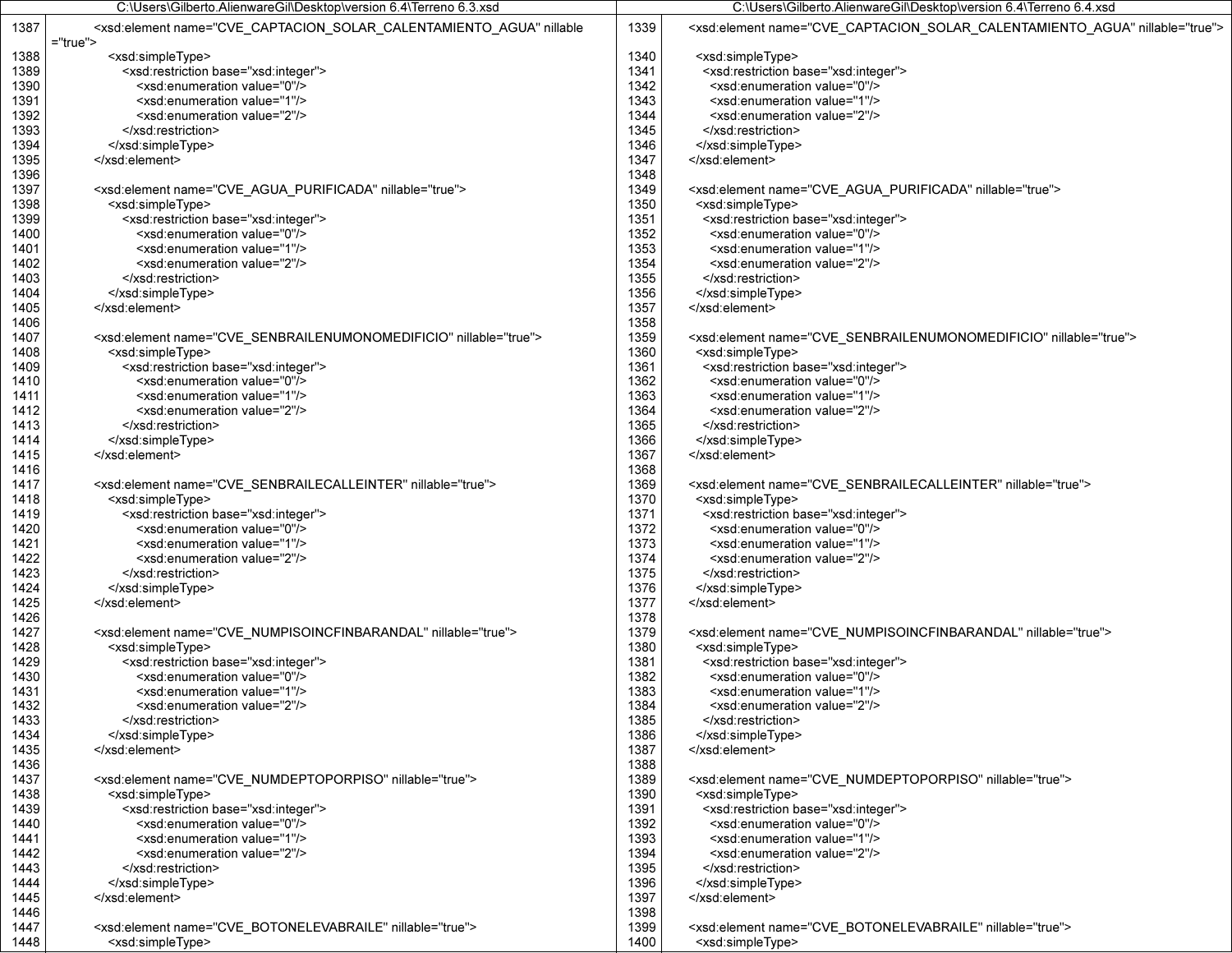| C:\Users\Gilberto.AlienwareGil\Desktop\version 6.4\Terreno 6.3.xsd |                                                                                                                                                             | C:\Users\Gilberto.AlienwareGil\Desktop\version 6.4\Terreno 6.4.xsd |                                                                                                          |  |
|--------------------------------------------------------------------|-------------------------------------------------------------------------------------------------------------------------------------------------------------|--------------------------------------------------------------------|----------------------------------------------------------------------------------------------------------|--|
| 1449                                                               | <xsd:restriction base="xsd:integer"></xsd:restriction>                                                                                                      | 1401                                                               | <xsd:restriction base="xsd:integer"></xsd:restriction>                                                   |  |
| 1450                                                               | <xsd:enumeration value="0"></xsd:enumeration>                                                                                                               | 1402                                                               | <xsd:enumeration value="0"></xsd:enumeration>                                                            |  |
| 1451                                                               | <xsd:enumeration value="1"></xsd:enumeration>                                                                                                               | 1403                                                               | <xsd:enumeration value="1"></xsd:enumeration>                                                            |  |
| 1452                                                               | <xsd:enumeration value="2"></xsd:enumeration>                                                                                                               | 1404                                                               | <xsd:enumeration value="2"></xsd:enumeration>                                                            |  |
| 1453                                                               |                                                                                                                                                             | 1405                                                               |                                                                                                          |  |
| 1454                                                               |                                                                                                                                                             | 1406                                                               |                                                                                                          |  |
| 1455                                                               |                                                                                                                                                             | 1407                                                               |                                                                                                          |  |
| 1456                                                               |                                                                                                                                                             | 1408                                                               |                                                                                                          |  |
| 1457                                                               | <xsd:element name<="" td=""><td>1409</td><td><xsd:element <="" name="CVE_REDUCTOR_SEDIMENTOS_CALCIFICADOS_CONJUNTO" td=""></xsd:element></td></xsd:element> | 1409                                                               | <xsd:element <="" name="CVE_REDUCTOR_SEDIMENTOS_CALCIFICADOS_CONJUNTO" td=""></xsd:element>              |  |
|                                                                    | ="CVE_REDUCTOR_SEDIMENTOS_CALCIFICADOS_CONJUNTO" nillable="true">                                                                                           |                                                                    | nillable="true">                                                                                         |  |
| 1458                                                               | <xsd:simpletype></xsd:simpletype>                                                                                                                           | 1410                                                               | <xsd:simpletype></xsd:simpletype>                                                                        |  |
| 1459                                                               | <xsd:restriction base="xsd:integer"></xsd:restriction>                                                                                                      | 1411                                                               |                                                                                                          |  |
| 1460                                                               | <xsd:enumeration value="0"></xsd:enumeration>                                                                                                               | 1412                                                               | <xsd:restriction base="xsd:integer"><br/><xsd:enumeration value="0"></xsd:enumeration></xsd:restriction> |  |
|                                                                    |                                                                                                                                                             | 1413                                                               | <xsd:enumeration value="1"></xsd:enumeration>                                                            |  |
| 1461                                                               | <xsd:enumeration value="1"></xsd:enumeration>                                                                                                               |                                                                    |                                                                                                          |  |
| 1462                                                               | <xsd:enumeration value="2"></xsd:enumeration>                                                                                                               | 1414                                                               | <xsd:enumeration value="2"></xsd:enumeration>                                                            |  |
| 1463                                                               |                                                                                                                                                             | 1415                                                               | $\le$ /xsd:restriction>                                                                                  |  |
| 1464                                                               |                                                                                                                                                             | 1416                                                               |                                                                                                          |  |
| 1465                                                               |                                                                                                                                                             | 1417                                                               |                                                                                                          |  |
| 1466                                                               |                                                                                                                                                             | 1418                                                               |                                                                                                          |  |
| 1467                                                               | <xsd:element name="CVE_CAMARAS_SEGURIDAD" nillable="true"></xsd:element>                                                                                    | 1419                                                               | <xsd:element name="CVE_CAMARAS_SEGURIDAD" nillable="true"></xsd:element>                                 |  |
| 1468                                                               | <xsd:simpletype></xsd:simpletype>                                                                                                                           | 1420                                                               | <xsd:simpletype></xsd:simpletype>                                                                        |  |
| 1469                                                               | <xsd:restriction base="xsd:integer"></xsd:restriction>                                                                                                      | 1421                                                               | <xsd:restriction base="xsd:integer"></xsd:restriction>                                                   |  |
| 1470                                                               | <xsd:enumeration value="0"></xsd:enumeration>                                                                                                               | 1422                                                               | <xsd:enumeration value="0"></xsd:enumeration>                                                            |  |
| 1471                                                               | <xsd:enumeration value="1"></xsd:enumeration>                                                                                                               | 1423                                                               | <xsd:enumeration value="1"></xsd:enumeration>                                                            |  |
| 1472                                                               | <xsd:enumeration value="2"></xsd:enumeration>                                                                                                               | 1424                                                               | <xsd:enumeration value="2"></xsd:enumeration>                                                            |  |
| 1473                                                               | <xsd:enumeration value="3"></xsd:enumeration>                                                                                                               | 1425                                                               | <xsd:enumeration value="3"></xsd:enumeration>                                                            |  |
| 1474                                                               |                                                                                                                                                             | 1426                                                               |                                                                                                          |  |
| 1475                                                               |                                                                                                                                                             | 1427                                                               |                                                                                                          |  |
| 1476                                                               |                                                                                                                                                             | 1428                                                               |                                                                                                          |  |
| 1477                                                               |                                                                                                                                                             | 1429                                                               |                                                                                                          |  |
| 1478                                                               | <xsd:element name="OTRO_TIPO_INSTALACION_CONJUNTO" nillable="true"></xsd:element>                                                                           | 1430                                                               | <xsd:element name="OTRO_TIPO_INSTALACION_CONJUNTO" nillable="true"></xsd:element>                        |  |
| 1479                                                               | <xsd:simpletype></xsd:simpletype>                                                                                                                           | 1431                                                               | <xsd:simpletype></xsd:simpletype>                                                                        |  |
| 1480                                                               | <xsd:restriction base="xsd:string"></xsd:restriction>                                                                                                       | 1432                                                               | <xsd:restriction base="xsd:string"></xsd:restriction>                                                    |  |
| 1481                                                               | <xsd:whitespace value="collapse"></xsd:whitespace>                                                                                                          | 1433                                                               | <xsd:whitespace value="collapse"></xsd:whitespace>                                                       |  |
| 1482                                                               |                                                                                                                                                             | 1434                                                               |                                                                                                          |  |
| 1483                                                               |                                                                                                                                                             | 1435                                                               |                                                                                                          |  |
| 1484                                                               |                                                                                                                                                             | 1436                                                               |                                                                                                          |  |
| 1485                                                               |                                                                                                                                                             | 1437                                                               |                                                                                                          |  |
| 1486                                                               |                                                                                                                                                             | 1438                                                               |                                                                                                          |  |
| 1487                                                               |                                                                                                                                                             | 1439                                                               |                                                                                                          |  |
| 1488                                                               | <xsd:complextype name="CONCLUSIONESType"></xsd:complextype>                                                                                                 | 1440                                                               | <xsd:complextype name="CONCLUSIONESType"></xsd:complextype>                                              |  |
| 1489                                                               | <xsd:sequence></xsd:sequence>                                                                                                                               | 1441                                                               | <xsd:sequence></xsd:sequence>                                                                            |  |
| 1490                                                               | <xsd:element name="VALORREFERIDO" type="VALORREFERIDOType"></xsd:element>                                                                                   | 1442                                                               | <xsd:element name="VALORREFERIDO" type="VALORREFERIDOType"></xsd:element>                                |  |
| 1491                                                               | <xsd:element name="DECLARACIONESYADVERTENCIAS" nillable="false"></xsd:element>                                                                              | 1443                                                               | <xsd:element name="DECLARACIONESYADVERTENCIAS" nillable="false"></xsd:element>                           |  |
| 1492                                                               | <xsd:simpletype></xsd:simpletype>                                                                                                                           | 1444                                                               | <xsd:simpletype></xsd:simpletype>                                                                        |  |
| 1493                                                               | <xsd:restriction base="xsd:string"></xsd:restriction>                                                                                                       | 1445                                                               | <xsd:restriction base="xsd:string"></xsd:restriction>                                                    |  |
| 1494                                                               | <xsd:whitespace value="collapse"></xsd:whitespace>                                                                                                          | 1446                                                               | <xsd:whitespace value="collapse"></xsd:whitespace>                                                       |  |
| 1495                                                               |                                                                                                                                                             | 1447                                                               |                                                                                                          |  |
| 1496                                                               |                                                                                                                                                             | 1448                                                               |                                                                                                          |  |
| 1497                                                               |                                                                                                                                                             | 1449                                                               |                                                                                                          |  |
| 1498                                                               |                                                                                                                                                             | 1450                                                               |                                                                                                          |  |
| 1499                                                               | <xsd:element name="IMPORTE_TOTAL_ENFOQUE_DE_COSTOS" nillable="false"></xsd:element>                                                                         | 1451                                                               | <xsd:element name="IMPORTE_TOTAL_ENFOQUE_DE_COSTOS" nillable="false"></xsd:element>                      |  |
| 1500                                                               | <xsd:simpletype></xsd:simpletype>                                                                                                                           | 1452                                                               | <xsd:simpletype></xsd:simpletype>                                                                        |  |
| 1501                                                               | <xsd:restriction base="xsd:decimal"></xsd:restriction>                                                                                                      | 1453                                                               | <xsd:restriction base="xsd:decimal"></xsd:restriction>                                                   |  |
| 1502                                                               | <xsd:fractiondigits value="2"></xsd:fractiondigits>                                                                                                         | 1454                                                               | <xsd:fractiondigits value="2"></xsd:fractiondigits>                                                      |  |
| 1503                                                               |                                                                                                                                                             | 1455                                                               |                                                                                                          |  |
| 1504                                                               |                                                                                                                                                             | 1456                                                               |                                                                                                          |  |
| 1505                                                               |                                                                                                                                                             | 1457                                                               |                                                                                                          |  |
| 1506                                                               |                                                                                                                                                             | 1458                                                               |                                                                                                          |  |
| 1507                                                               | <xsd:element name="MONTO_INSTALACIONES_CONJUNTO" nillable="true"></xsd:element>                                                                             | 1459                                                               | <xsd:element name="MONTO_INSTALACIONES_CONJUNTO" nillable="true"></xsd:element>                          |  |
| 1508                                                               | <xsd:simpletype></xsd:simpletype>                                                                                                                           | 1460                                                               | <xsd:simpletype></xsd:simpletype>                                                                        |  |
| 1509                                                               | <xsd:restriction base="xsd:decimal"></xsd:restriction>                                                                                                      | 1461                                                               | <xsd:restriction base="xsd:decimal"></xsd:restriction>                                                   |  |
| 1510                                                               | <xsd:fractiondigits value="2"></xsd:fractiondigits>                                                                                                         | 1462                                                               | <xsd:fractiondigits value="2"></xsd:fractiondigits>                                                      |  |
|                                                                    |                                                                                                                                                             |                                                                    |                                                                                                          |  |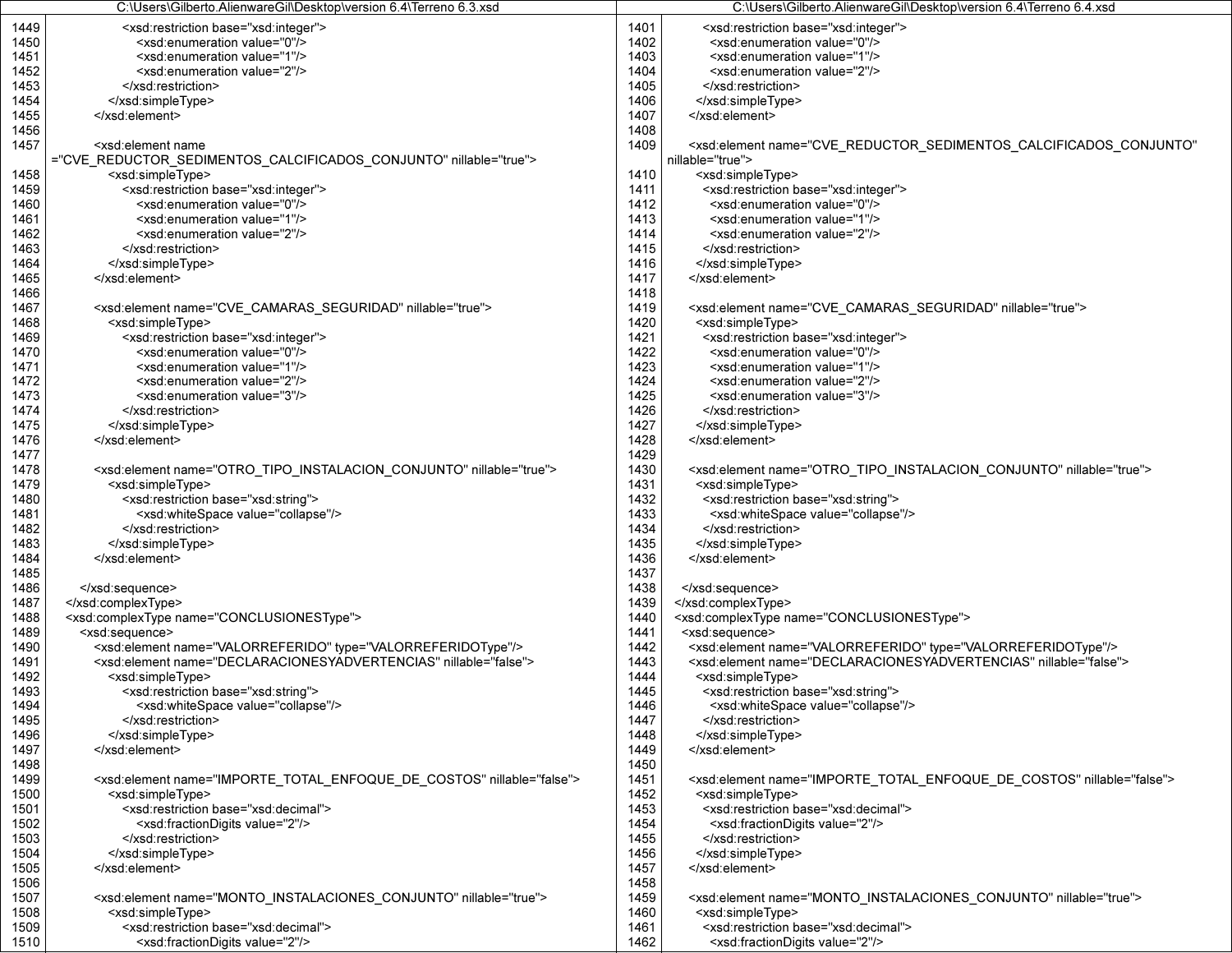|              | C:\Users\Gilberto.AlienwareGil\Desktop\version 6.4\Terreno 6.3.xsd                                             |              | C:\Users\Gilberto.AlienwareGil\Desktop\version 6.4\Terreno 6.4.xsd                     |
|--------------|----------------------------------------------------------------------------------------------------------------|--------------|----------------------------------------------------------------------------------------|
| 1511         |                                                                                                                | 1463         |                                                                                        |
| 1512         |                                                                                                                | 1464         |                                                                                        |
| 1513         |                                                                                                                | 1465         |                                                                                        |
| 1514         |                                                                                                                | 1466         |                                                                                        |
| 1515         | <xsd:element name="MONTO_INSTALACIONES_VIVIENDA" nillable="true"></xsd:element>                                | 1467         | <xsd:element name="MONTO_INSTALACIONES_VIVIENDA" nillable="true"></xsd:element>        |
| 1516         | <xsd:simpletype></xsd:simpletype>                                                                              | 1468         | <xsd:simpletype></xsd:simpletype>                                                      |
| 1517         | <xsd:restriction base="xsd:decimal"></xsd:restriction>                                                         | 1469         | <xsd:restriction base="xsd:decimal"></xsd:restriction>                                 |
| 1518         | <xsd:fractiondigits value="2"></xsd:fractiondigits>                                                            | 1470         | <xsd:fractiondigits value="2"></xsd:fractiondigits>                                    |
| 1519         |                                                                                                                | 1471         |                                                                                        |
| 1520         |                                                                                                                | 1472         |                                                                                        |
| 1521         |                                                                                                                | 1473         |                                                                                        |
| 1522         |                                                                                                                | 1474         |                                                                                        |
| 1523         | <xsd:element name="VALOR_COMPARATIVO_INMUEBLE" nillable="true"></xsd:element>                                  | 1475         | <xsd:element name="VALOR_COMPARATIVO_INMUEBLE" nillable="true"></xsd:element>          |
| 1524         | <xsd:simpletype></xsd:simpletype>                                                                              | 1476         | <xsd:simpletype></xsd:simpletype>                                                      |
| 1525         | <xsd:restriction base="xsd:decimal"></xsd:restriction>                                                         | 1477         | <xsd:restriction base="xsd:decimal"></xsd:restriction>                                 |
| 1526         | <xsd:fractiondigits value="2"></xsd:fractiondigits>                                                            | 1478         | <xsd:fractiondigits value="2"></xsd:fractiondigits>                                    |
| 1527         |                                                                                                                | 1479         |                                                                                        |
| 1528         |                                                                                                                | 1480         |                                                                                        |
| 1529         |                                                                                                                | 1481         |                                                                                        |
| 1530         |                                                                                                                | 1482         |                                                                                        |
| 1531         | <xsd:element name="VALOR_COMPARATIVO_INMUEBLE_M2" nillable="true"></xsd:element>                               | 1483         | <xsd:element name="VALOR_COMPARATIVO_INMUEBLE_M2" nillable="true"></xsd:element>       |
| 1532         | <xsd:simpletype></xsd:simpletype>                                                                              | 1484         | <xsd:simpletype></xsd:simpletype>                                                      |
| 1533         | <xsd:restriction base="xsd:decimal"><br/><xsd:fractiondigits value="2"></xsd:fractiondigits></xsd:restriction> | 1485<br>1486 | <xsd:restriction base="xsd:decimal"></xsd:restriction>                                 |
| 1534         |                                                                                                                |              | <xsd:fractiondigits value="2"></xsd:fractiondigits><br>                                |
| 1535         |                                                                                                                | 1487<br>1488 |                                                                                        |
| 1536<br>1537 | <br>$\le$ /xsd:element>                                                                                        | 1489         | <br>                                                                                   |
| 1538         |                                                                                                                | 1490         |                                                                                        |
| 1539         | <xsd:element name="VALOR_FISICO_TERRENO" nillable="false"></xsd:element>                                       | 1491         | <xsd:element name="VALOR_FISICO_TERRENO" nillable="false"></xsd:element>               |
| 1540         | <xsd:simpletype></xsd:simpletype>                                                                              | 1492         | <xsd:simpletype></xsd:simpletype>                                                      |
| 1541         | <xsd:restriction base="xsd:decimal"></xsd:restriction>                                                         | 1493         | <xsd:restriction base="xsd:decimal"></xsd:restriction>                                 |
| 1542         | <xsd:fractiondigits value="2"></xsd:fractiondigits>                                                            | 1494         | <xsd:fractiondigits value="2"></xsd:fractiondigits>                                    |
| 1543         |                                                                                                                | 1495         |                                                                                        |
| 1544         |                                                                                                                | 1496         |                                                                                        |
| 1545         |                                                                                                                | 1497         |                                                                                        |
| 1546         |                                                                                                                | 1498         |                                                                                        |
| 1547         | <xsd:element name="VALOR_FISICO_TERRENO_M2" nillable="false"></xsd:element>                                    | 1499         | <xsd:element name="VALOR_FISICO_TERRENO_M2" nillable="false"></xsd:element>            |
| 1548         | <xsd:simpletype></xsd:simpletype>                                                                              | 1500         | <xsd:simpletype></xsd:simpletype>                                                      |
| 1549         | <xsd:restriction base="xsd:decimal"></xsd:restriction>                                                         | 1501         | <xsd:restriction base="xsd:decimal"></xsd:restriction>                                 |
| 1550         | <xsd:fractiondigits value="2"></xsd:fractiondigits>                                                            | 1502         | <xsd:fractiondigits value="2"></xsd:fractiondigits>                                    |
| 1551         |                                                                                                                | 1503         |                                                                                        |
| 1552         |                                                                                                                | 1504         |                                                                                        |
| 1553         |                                                                                                                | 1505         |                                                                                        |
| 1554         |                                                                                                                | 1506         |                                                                                        |
| 1555         | <xsd:element name="VALOR_FISICO_CONSTRUCCION" nillable="true"></xsd:element>                                   | 1507         | <xsd:element name="VALOR_FISICO_CONSTRUCCION" nillable="true"></xsd:element>           |
| 1556         | <xsd:simpletype></xsd:simpletype>                                                                              | 1508         | <xsd:simpletype></xsd:simpletype>                                                      |
| 1557         | <xsd:restriction base="xsd:decimal"></xsd:restriction>                                                         | 1509         | <xsd:restriction base="xsd:decimal"></xsd:restriction>                                 |
| 1558         | <xsd:fractiondigits value="2"></xsd:fractiondigits>                                                            | 1510         | <xsd:fractiondigits value="2"></xsd:fractiondigits>                                    |
| 1559         |                                                                                                                | 1511         |                                                                                        |
| 1560         |                                                                                                                | 1512         |                                                                                        |
| 1561         |                                                                                                                | 1513         |                                                                                        |
| 1562         |                                                                                                                | 1514         |                                                                                        |
| 1563         | <xsd:element name="VALOR_FISICO_CONSTRUCCION_M2" nillable="true"></xsd:element>                                | 1515         | <xsd:element name="VALOR_FISICO_CONSTRUCCION_M2" nillable="true"></xsd:element>        |
| 1564         | <xsd:simpletype><br/><xsd:restriction base="xsd:decimal"></xsd:restriction></xsd:simpletype>                   | 1516         | <xsd:simpletype></xsd:simpletype>                                                      |
| 1565         |                                                                                                                | 1517<br>1518 | <xsd:restriction base="xsd:decimal"></xsd:restriction>                                 |
| 1566         | <xsd:fractiondigits value="2"></xsd:fractiondigits>                                                            | 1519         | <xsd:fractiondigits value="2"></xsd:fractiondigits>                                    |
| 1567<br>1568 | <br>                                                                                                           | 1520         | <br>                                                                                   |
| 1569         |                                                                                                                | 1521         |                                                                                        |
| 1570         |                                                                                                                | 1522         |                                                                                        |
| 1571         | <xsd:element name="VALOR_FISICO_INST_ELEMENTOS_COMUNES" nillable="true"></xsd:element>                         | 1523         | <xsd:element name="VALOR_FISICO_INST_ELEMENTOS_COMUNES" nillable="true"></xsd:element> |
| 1572         | <xsd:simpletype></xsd:simpletype>                                                                              | 1524         | <xsd:simpletype></xsd:simpletype>                                                      |
| 1573         | <xsd:restriction base="xsd:decimal"></xsd:restriction>                                                         | 1525         | <xsd:restriction base="xsd:decimal"></xsd:restriction>                                 |
|              |                                                                                                                |              |                                                                                        |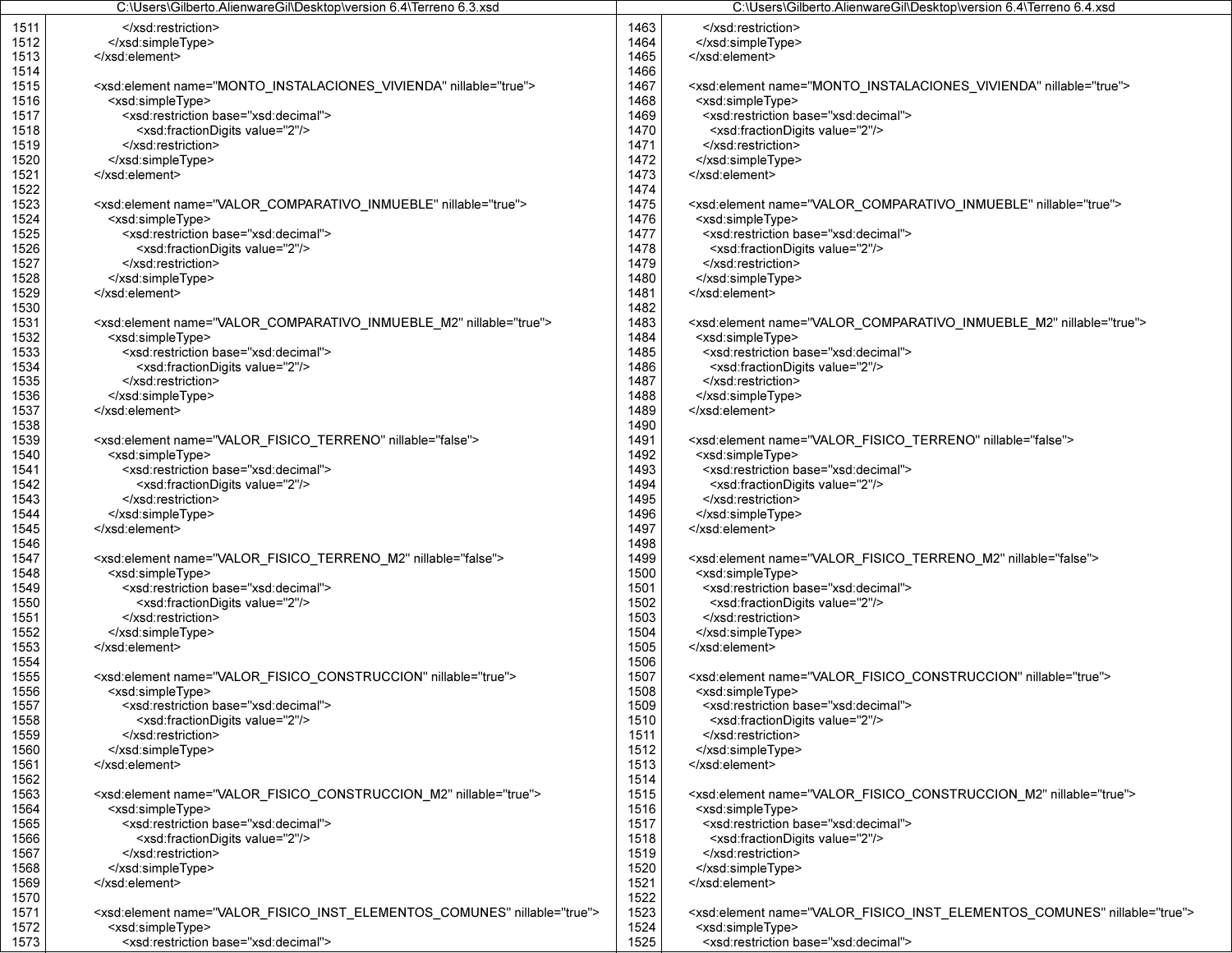| 1526<br>1574<br><xsd:fractiondigits value="2"></xsd:fractiondigits><br><xsd:fractiondigits value="2"></xsd:fractiondigits><br>1575<br>1527<br><br><br>1528<br><br>1576<br><br>1529<br>1577<br>$\le$ /xsd:element><br><br>1578<br>1530<br>1579<br>1531<br><xsd:element name="VALOR_RESIDUAL" nillable="true"><br/><xsd:element name="VALOR_RESIDUAL" nillable="true"><br/>1532<br/>1580<br/><xsd:simpletype><br/><xsd:simpletype><br/>1581<br/><xsd:restriction base="xsd:decimal"><br/>1533<br/><xsd:restriction base="xsd:decimal"><br/>1582<br/>1534<br/><xsd:fractiondigits value="2"></xsd:fractiondigits><br/><xsd:fractiondigits value="2"></xsd:fractiondigits><br/>1583<br/>1535<br/></xsd:restriction><br/></xsd:restriction><br/>1584<br/>1536<br/></xsd:simpletype><br/><math>\le</math>/xsd:simpleType&gt;<br/>1585<br/>1537<br/></xsd:simpletype></xsd:element><br/></xsd:element><br>1586<br>1538<br>1587<br>1539<br><xsd:element name="VALOR_HIPOTETICO" nillable="true"><br/><xsd:element name="VALOR_HIPOTETICO" nillable="true"><br/>1588<br/>1540<br/><xsd:simpletype><br/><xsd:simpletype><br/><xsd:restriction base="xsd:decimal"><br/><xsd:restriction base="xsd:decimal"><br/>1589<br/>1541<br/>1590<br/>1542<br/><xsd:fractiondigits value="2"></xsd:fractiondigits><br/><xsd:fractiondigits value="2"></xsd:fractiondigits><br/>1591<br/>1543<br/></xsd:restriction><br/><math>\le</math>/xsd:restriction&gt;<br/>1592<br/></xsd:restriction></xsd:simpletype><br/>1544<br/></xsd:simpletype><br/>1593<br/>1545<br/></xsd:element><br/></xsd:element><br>1594<br>1546<br>1595<br>1547<br><xsd:element name="IMPORTE_VALOR_CONCLUIDO" nillable="false"><br/><xsd:element name="IMPORTE_VALOR_CONCLUIDO" nillable="false"><br/>1596<br/>1548<br/><xsd:simpletype><br/><xsd:simpletype><br/>1597<br/><xsd:restriction base="xsd:decimal"><br/>1549<br/><xsd:restriction base="xsd:decimal"><br/>1598<br/>1550<br/><xsd:fractiondigits value="2"></xsd:fractiondigits><br/><xsd:fractiondigits value="2"></xsd:fractiondigits><br/>1599<br/></xsd:restriction><br/></xsd:restriction><br/>1551<br/>1600<br/>1552<br/></xsd:simpletype><br/></xsd:simpletype><br/>1553<br/></xsd:element><br/>1601<br/></xsd:element><br>1602<br>1554<br>1603<br><xsd:element name="VALOR_CONCLUIDO_LETRA" nillable="false"><br/>1555<br/><xsd:element name="VALOR_CONCLUIDO_LETRA" nillable="false"><br/>1556<br/>1604<br/><xsd:simpletype><br/><xsd:simpletype><br/>1605<br/><xsd:restriction base="xsd:string"><br/>1557<br/><xsd:restriction base="xsd:string"><br/>1606<br/>1558<br/><xsd:whitespace value="collapse"></xsd:whitespace><br/><xsd:whitespace value="collapse"></xsd:whitespace><br/>1607<br/>1559<br/></xsd:restriction><br/></xsd:restriction><br/>1608<br/>1560<br/></xsd:simpletype><br/></xsd:simpletype><br/>1609<br/>1561<br/></xsd:element><br/></xsd:element><br>1562<br>1610<br>1563<br>1611<br><xsd:element name="IMPORTE_COBRADO" nillable="false"><br/><xsd:element name="IMPORTE_COBRADO" nillable="false"><br/>1612<br/>1564<br/><xsd:simpletype><br/><xsd:simpletype><br/><xsd:restriction base="xsd:decimal"><br/>1565<br/><xsd:restriction base="xsd:decimal"><br/>1613<br/>1614<br/>1566<br/><xsd:fractiondigits value="2"></xsd:fractiondigits><br/><xsd:fractiondigits value="2"></xsd:fractiondigits><br/>1615<br/>1567<br/></xsd:restriction><br/></xsd:restriction><br/>1568<br/>1616<br/></xsd:simpletype><br/></xsd:simpletype><br/>1617<br/></xsd:element><br/>1569<br/></xsd:element><br>1618<br>1570<br>1619<br>1571<br><br><br>1620<br><xsd:attribute name="id" type="xsd:string"></xsd:attribute><br>1572<br><xsd:attribute name="id" type="xsd:string"></xsd:attribute><br>1621<br>1573<br><br><br><xsd:complextype name="VALORREFERIDOType"><br/><xsd:complextype name="VALORREFERIDOType"><br/>1622<br/>1574<br/>1623<br/><xsd:sequence><br/>1575<br/><xsd:sequence><br/>1624<br/><xsd:element name="FECHA_VALOR_REFERIDO"><br/>1576<br/><xsd:element name="FECHA_VALOR_REFERIDO"><br/>1625<br/>1577<br/><xsd:simpletype><br/><xsd:simpletype><br/>1626<br/>1578<br/><xsd:restriction base="xsd:string"><br/><xsd:restriction base="xsd:string"><br/>1627<br/>1579<br/><xsd:pattern value="[0-2][0-2][0-9][0-9][-][0-1][0-9][-][0-3][0-9]"></xsd:pattern><br/><xsd:pattern value="[0-2][0-2][0-9][0-9][-][0-1][0-9][-][0-3][0-9]"></xsd:pattern><br/>1628<br/>1580<br/></xsd:restriction><br/></xsd:restriction><br/>1629<br/></xsd:simpletype><br/>1581<br/></xsd:simpletype><br/>1582<br/>1630<br/></xsd:element><br/></xsd:element><br/>1631<br/>1583<br/>1584<br/>1632<br/><xsd:element name="INDICE_ANTIGUO" nillable="true"><br/><xsd:element name="INDICE_ANTIGUO" nillable="true"><br/>1633<br/>1585<br/><xsd:simpletype><br/><xsd:simpletype><br/>1634<br/><xsd:restriction base="xsd:decimal"> </xsd:restriction><br/>1586<br/><xsd:restriction base="xsd:decimal"> </xsd:restriction><br/>1635<br/>1587<br/></xsd:simpletype><br/></xsd:simpletype><br/>1636<br/>1588<br/></xsd:element><br/></xsd:element></xsd:sequence></xsd:sequence></xsd:complextype></xsd:complextype> | C:\Users\Gilberto.AlienwareGil\Desktop\version 6.4\Terreno 6.3.xsd | C:\Users\Gilberto.AlienwareGil\Desktop\version 6.4\Terreno 6.4.xsd |
|---------------------------------------------------------------------------------------------------------------------------------------------------------------------------------------------------------------------------------------------------------------------------------------------------------------------------------------------------------------------------------------------------------------------------------------------------------------------------------------------------------------------------------------------------------------------------------------------------------------------------------------------------------------------------------------------------------------------------------------------------------------------------------------------------------------------------------------------------------------------------------------------------------------------------------------------------------------------------------------------------------------------------------------------------------------------------------------------------------------------------------------------------------------------------------------------------------------------------------------------------------------------------------------------------------------------------------------------------------------------------------------------------------------------------------------------------------------------------------------------------------------------------------------------------------------------------------------------------------------------------------------------------------------------------------------------------------------------------------------------------------------------------------------------------------------------------------------------------------------------------------------------------------------------------------------------------------------------------------------------------------------------------------------------------------------------------------------------------------------------------------------------------------------------------------------------------------------------------------------------------------------------------------------------------------------------------------------------------------------------------------------------------------------------------------------------------------------------------------------------------------------------------------------------------------------------------------------------------------------------------------------------------------------------------------------------------------------------------------------------------------------------------------------------------------------------------------------------------------------------------------------------------------------------------------------------------------------------------------------------------------------------------------------------------------------------------------------------------------------------------------------------------------------------------------------------------------------------------------------------------------------------------------------------------------------------------------------------------------------------------------------------------------------------------------------------------------------------------------------------------------------------------------------------------------------------------------------------------------------------------------------------------------------------------------------------------------------------------------------------------------------------------------------------------------------------------------------------------------------------------------------------------------------------------------------------------------------------------------------------------------------------------------------------------------------------------------------------------------------------------------------------------------------------------------------------------------------------------------------------------------------------------------------------------------------------------------------------------------------------------------------------------------------------------------------------------------------------------------------------------------------------------------------------------------------------------------------------------------------------------------------------------------------------------------------------------------------------------------------------------------------------------------------------------------------------------------------------------------------------------------------------------------------------------------------------------------------------------------------------------------------------------------------------------------------------------------------------------------------------------------------------------|--------------------------------------------------------------------|--------------------------------------------------------------------|
|                                                                                                                                                                                                                                                                                                                                                                                                                                                                                                                                                                                                                                                                                                                                                                                                                                                                                                                                                                                                                                                                                                                                                                                                                                                                                                                                                                                                                                                                                                                                                                                                                                                                                                                                                                                                                                                                                                                                                                                                                                                                                                                                                                                                                                                                                                                                                                                                                                                                                                                                                                                                                                                                                                                                                                                                                                                                                                                                                                                                                                                                                                                                                                                                                                                                                                                                                                                                                                                                                                                                                                                                                                                                                                                                                                                                                                                                                                                                                                                                                                                                                                                                                                                                                                                                                                                                                                                                                                                                                                                                                                                                                                                                                                                                                                                                                                                                                                                                                                                                                                                                                                                                                   |                                                                    |                                                                    |
|                                                                                                                                                                                                                                                                                                                                                                                                                                                                                                                                                                                                                                                                                                                                                                                                                                                                                                                                                                                                                                                                                                                                                                                                                                                                                                                                                                                                                                                                                                                                                                                                                                                                                                                                                                                                                                                                                                                                                                                                                                                                                                                                                                                                                                                                                                                                                                                                                                                                                                                                                                                                                                                                                                                                                                                                                                                                                                                                                                                                                                                                                                                                                                                                                                                                                                                                                                                                                                                                                                                                                                                                                                                                                                                                                                                                                                                                                                                                                                                                                                                                                                                                                                                                                                                                                                                                                                                                                                                                                                                                                                                                                                                                                                                                                                                                                                                                                                                                                                                                                                                                                                                                                   |                                                                    |                                                                    |
|                                                                                                                                                                                                                                                                                                                                                                                                                                                                                                                                                                                                                                                                                                                                                                                                                                                                                                                                                                                                                                                                                                                                                                                                                                                                                                                                                                                                                                                                                                                                                                                                                                                                                                                                                                                                                                                                                                                                                                                                                                                                                                                                                                                                                                                                                                                                                                                                                                                                                                                                                                                                                                                                                                                                                                                                                                                                                                                                                                                                                                                                                                                                                                                                                                                                                                                                                                                                                                                                                                                                                                                                                                                                                                                                                                                                                                                                                                                                                                                                                                                                                                                                                                                                                                                                                                                                                                                                                                                                                                                                                                                                                                                                                                                                                                                                                                                                                                                                                                                                                                                                                                                                                   |                                                                    |                                                                    |
|                                                                                                                                                                                                                                                                                                                                                                                                                                                                                                                                                                                                                                                                                                                                                                                                                                                                                                                                                                                                                                                                                                                                                                                                                                                                                                                                                                                                                                                                                                                                                                                                                                                                                                                                                                                                                                                                                                                                                                                                                                                                                                                                                                                                                                                                                                                                                                                                                                                                                                                                                                                                                                                                                                                                                                                                                                                                                                                                                                                                                                                                                                                                                                                                                                                                                                                                                                                                                                                                                                                                                                                                                                                                                                                                                                                                                                                                                                                                                                                                                                                                                                                                                                                                                                                                                                                                                                                                                                                                                                                                                                                                                                                                                                                                                                                                                                                                                                                                                                                                                                                                                                                                                   |                                                                    |                                                                    |
|                                                                                                                                                                                                                                                                                                                                                                                                                                                                                                                                                                                                                                                                                                                                                                                                                                                                                                                                                                                                                                                                                                                                                                                                                                                                                                                                                                                                                                                                                                                                                                                                                                                                                                                                                                                                                                                                                                                                                                                                                                                                                                                                                                                                                                                                                                                                                                                                                                                                                                                                                                                                                                                                                                                                                                                                                                                                                                                                                                                                                                                                                                                                                                                                                                                                                                                                                                                                                                                                                                                                                                                                                                                                                                                                                                                                                                                                                                                                                                                                                                                                                                                                                                                                                                                                                                                                                                                                                                                                                                                                                                                                                                                                                                                                                                                                                                                                                                                                                                                                                                                                                                                                                   |                                                                    |                                                                    |
|                                                                                                                                                                                                                                                                                                                                                                                                                                                                                                                                                                                                                                                                                                                                                                                                                                                                                                                                                                                                                                                                                                                                                                                                                                                                                                                                                                                                                                                                                                                                                                                                                                                                                                                                                                                                                                                                                                                                                                                                                                                                                                                                                                                                                                                                                                                                                                                                                                                                                                                                                                                                                                                                                                                                                                                                                                                                                                                                                                                                                                                                                                                                                                                                                                                                                                                                                                                                                                                                                                                                                                                                                                                                                                                                                                                                                                                                                                                                                                                                                                                                                                                                                                                                                                                                                                                                                                                                                                                                                                                                                                                                                                                                                                                                                                                                                                                                                                                                                                                                                                                                                                                                                   |                                                                    |                                                                    |
|                                                                                                                                                                                                                                                                                                                                                                                                                                                                                                                                                                                                                                                                                                                                                                                                                                                                                                                                                                                                                                                                                                                                                                                                                                                                                                                                                                                                                                                                                                                                                                                                                                                                                                                                                                                                                                                                                                                                                                                                                                                                                                                                                                                                                                                                                                                                                                                                                                                                                                                                                                                                                                                                                                                                                                                                                                                                                                                                                                                                                                                                                                                                                                                                                                                                                                                                                                                                                                                                                                                                                                                                                                                                                                                                                                                                                                                                                                                                                                                                                                                                                                                                                                                                                                                                                                                                                                                                                                                                                                                                                                                                                                                                                                                                                                                                                                                                                                                                                                                                                                                                                                                                                   |                                                                    |                                                                    |
|                                                                                                                                                                                                                                                                                                                                                                                                                                                                                                                                                                                                                                                                                                                                                                                                                                                                                                                                                                                                                                                                                                                                                                                                                                                                                                                                                                                                                                                                                                                                                                                                                                                                                                                                                                                                                                                                                                                                                                                                                                                                                                                                                                                                                                                                                                                                                                                                                                                                                                                                                                                                                                                                                                                                                                                                                                                                                                                                                                                                                                                                                                                                                                                                                                                                                                                                                                                                                                                                                                                                                                                                                                                                                                                                                                                                                                                                                                                                                                                                                                                                                                                                                                                                                                                                                                                                                                                                                                                                                                                                                                                                                                                                                                                                                                                                                                                                                                                                                                                                                                                                                                                                                   |                                                                    |                                                                    |
|                                                                                                                                                                                                                                                                                                                                                                                                                                                                                                                                                                                                                                                                                                                                                                                                                                                                                                                                                                                                                                                                                                                                                                                                                                                                                                                                                                                                                                                                                                                                                                                                                                                                                                                                                                                                                                                                                                                                                                                                                                                                                                                                                                                                                                                                                                                                                                                                                                                                                                                                                                                                                                                                                                                                                                                                                                                                                                                                                                                                                                                                                                                                                                                                                                                                                                                                                                                                                                                                                                                                                                                                                                                                                                                                                                                                                                                                                                                                                                                                                                                                                                                                                                                                                                                                                                                                                                                                                                                                                                                                                                                                                                                                                                                                                                                                                                                                                                                                                                                                                                                                                                                                                   |                                                                    |                                                                    |
|                                                                                                                                                                                                                                                                                                                                                                                                                                                                                                                                                                                                                                                                                                                                                                                                                                                                                                                                                                                                                                                                                                                                                                                                                                                                                                                                                                                                                                                                                                                                                                                                                                                                                                                                                                                                                                                                                                                                                                                                                                                                                                                                                                                                                                                                                                                                                                                                                                                                                                                                                                                                                                                                                                                                                                                                                                                                                                                                                                                                                                                                                                                                                                                                                                                                                                                                                                                                                                                                                                                                                                                                                                                                                                                                                                                                                                                                                                                                                                                                                                                                                                                                                                                                                                                                                                                                                                                                                                                                                                                                                                                                                                                                                                                                                                                                                                                                                                                                                                                                                                                                                                                                                   |                                                                    |                                                                    |
|                                                                                                                                                                                                                                                                                                                                                                                                                                                                                                                                                                                                                                                                                                                                                                                                                                                                                                                                                                                                                                                                                                                                                                                                                                                                                                                                                                                                                                                                                                                                                                                                                                                                                                                                                                                                                                                                                                                                                                                                                                                                                                                                                                                                                                                                                                                                                                                                                                                                                                                                                                                                                                                                                                                                                                                                                                                                                                                                                                                                                                                                                                                                                                                                                                                                                                                                                                                                                                                                                                                                                                                                                                                                                                                                                                                                                                                                                                                                                                                                                                                                                                                                                                                                                                                                                                                                                                                                                                                                                                                                                                                                                                                                                                                                                                                                                                                                                                                                                                                                                                                                                                                                                   |                                                                    |                                                                    |
|                                                                                                                                                                                                                                                                                                                                                                                                                                                                                                                                                                                                                                                                                                                                                                                                                                                                                                                                                                                                                                                                                                                                                                                                                                                                                                                                                                                                                                                                                                                                                                                                                                                                                                                                                                                                                                                                                                                                                                                                                                                                                                                                                                                                                                                                                                                                                                                                                                                                                                                                                                                                                                                                                                                                                                                                                                                                                                                                                                                                                                                                                                                                                                                                                                                                                                                                                                                                                                                                                                                                                                                                                                                                                                                                                                                                                                                                                                                                                                                                                                                                                                                                                                                                                                                                                                                                                                                                                                                                                                                                                                                                                                                                                                                                                                                                                                                                                                                                                                                                                                                                                                                                                   |                                                                    |                                                                    |
|                                                                                                                                                                                                                                                                                                                                                                                                                                                                                                                                                                                                                                                                                                                                                                                                                                                                                                                                                                                                                                                                                                                                                                                                                                                                                                                                                                                                                                                                                                                                                                                                                                                                                                                                                                                                                                                                                                                                                                                                                                                                                                                                                                                                                                                                                                                                                                                                                                                                                                                                                                                                                                                                                                                                                                                                                                                                                                                                                                                                                                                                                                                                                                                                                                                                                                                                                                                                                                                                                                                                                                                                                                                                                                                                                                                                                                                                                                                                                                                                                                                                                                                                                                                                                                                                                                                                                                                                                                                                                                                                                                                                                                                                                                                                                                                                                                                                                                                                                                                                                                                                                                                                                   |                                                                    |                                                                    |
|                                                                                                                                                                                                                                                                                                                                                                                                                                                                                                                                                                                                                                                                                                                                                                                                                                                                                                                                                                                                                                                                                                                                                                                                                                                                                                                                                                                                                                                                                                                                                                                                                                                                                                                                                                                                                                                                                                                                                                                                                                                                                                                                                                                                                                                                                                                                                                                                                                                                                                                                                                                                                                                                                                                                                                                                                                                                                                                                                                                                                                                                                                                                                                                                                                                                                                                                                                                                                                                                                                                                                                                                                                                                                                                                                                                                                                                                                                                                                                                                                                                                                                                                                                                                                                                                                                                                                                                                                                                                                                                                                                                                                                                                                                                                                                                                                                                                                                                                                                                                                                                                                                                                                   |                                                                    |                                                                    |
|                                                                                                                                                                                                                                                                                                                                                                                                                                                                                                                                                                                                                                                                                                                                                                                                                                                                                                                                                                                                                                                                                                                                                                                                                                                                                                                                                                                                                                                                                                                                                                                                                                                                                                                                                                                                                                                                                                                                                                                                                                                                                                                                                                                                                                                                                                                                                                                                                                                                                                                                                                                                                                                                                                                                                                                                                                                                                                                                                                                                                                                                                                                                                                                                                                                                                                                                                                                                                                                                                                                                                                                                                                                                                                                                                                                                                                                                                                                                                                                                                                                                                                                                                                                                                                                                                                                                                                                                                                                                                                                                                                                                                                                                                                                                                                                                                                                                                                                                                                                                                                                                                                                                                   |                                                                    |                                                                    |
|                                                                                                                                                                                                                                                                                                                                                                                                                                                                                                                                                                                                                                                                                                                                                                                                                                                                                                                                                                                                                                                                                                                                                                                                                                                                                                                                                                                                                                                                                                                                                                                                                                                                                                                                                                                                                                                                                                                                                                                                                                                                                                                                                                                                                                                                                                                                                                                                                                                                                                                                                                                                                                                                                                                                                                                                                                                                                                                                                                                                                                                                                                                                                                                                                                                                                                                                                                                                                                                                                                                                                                                                                                                                                                                                                                                                                                                                                                                                                                                                                                                                                                                                                                                                                                                                                                                                                                                                                                                                                                                                                                                                                                                                                                                                                                                                                                                                                                                                                                                                                                                                                                                                                   |                                                                    |                                                                    |
|                                                                                                                                                                                                                                                                                                                                                                                                                                                                                                                                                                                                                                                                                                                                                                                                                                                                                                                                                                                                                                                                                                                                                                                                                                                                                                                                                                                                                                                                                                                                                                                                                                                                                                                                                                                                                                                                                                                                                                                                                                                                                                                                                                                                                                                                                                                                                                                                                                                                                                                                                                                                                                                                                                                                                                                                                                                                                                                                                                                                                                                                                                                                                                                                                                                                                                                                                                                                                                                                                                                                                                                                                                                                                                                                                                                                                                                                                                                                                                                                                                                                                                                                                                                                                                                                                                                                                                                                                                                                                                                                                                                                                                                                                                                                                                                                                                                                                                                                                                                                                                                                                                                                                   |                                                                    |                                                                    |
|                                                                                                                                                                                                                                                                                                                                                                                                                                                                                                                                                                                                                                                                                                                                                                                                                                                                                                                                                                                                                                                                                                                                                                                                                                                                                                                                                                                                                                                                                                                                                                                                                                                                                                                                                                                                                                                                                                                                                                                                                                                                                                                                                                                                                                                                                                                                                                                                                                                                                                                                                                                                                                                                                                                                                                                                                                                                                                                                                                                                                                                                                                                                                                                                                                                                                                                                                                                                                                                                                                                                                                                                                                                                                                                                                                                                                                                                                                                                                                                                                                                                                                                                                                                                                                                                                                                                                                                                                                                                                                                                                                                                                                                                                                                                                                                                                                                                                                                                                                                                                                                                                                                                                   |                                                                    |                                                                    |
|                                                                                                                                                                                                                                                                                                                                                                                                                                                                                                                                                                                                                                                                                                                                                                                                                                                                                                                                                                                                                                                                                                                                                                                                                                                                                                                                                                                                                                                                                                                                                                                                                                                                                                                                                                                                                                                                                                                                                                                                                                                                                                                                                                                                                                                                                                                                                                                                                                                                                                                                                                                                                                                                                                                                                                                                                                                                                                                                                                                                                                                                                                                                                                                                                                                                                                                                                                                                                                                                                                                                                                                                                                                                                                                                                                                                                                                                                                                                                                                                                                                                                                                                                                                                                                                                                                                                                                                                                                                                                                                                                                                                                                                                                                                                                                                                                                                                                                                                                                                                                                                                                                                                                   |                                                                    |                                                                    |
|                                                                                                                                                                                                                                                                                                                                                                                                                                                                                                                                                                                                                                                                                                                                                                                                                                                                                                                                                                                                                                                                                                                                                                                                                                                                                                                                                                                                                                                                                                                                                                                                                                                                                                                                                                                                                                                                                                                                                                                                                                                                                                                                                                                                                                                                                                                                                                                                                                                                                                                                                                                                                                                                                                                                                                                                                                                                                                                                                                                                                                                                                                                                                                                                                                                                                                                                                                                                                                                                                                                                                                                                                                                                                                                                                                                                                                                                                                                                                                                                                                                                                                                                                                                                                                                                                                                                                                                                                                                                                                                                                                                                                                                                                                                                                                                                                                                                                                                                                                                                                                                                                                                                                   |                                                                    |                                                                    |
|                                                                                                                                                                                                                                                                                                                                                                                                                                                                                                                                                                                                                                                                                                                                                                                                                                                                                                                                                                                                                                                                                                                                                                                                                                                                                                                                                                                                                                                                                                                                                                                                                                                                                                                                                                                                                                                                                                                                                                                                                                                                                                                                                                                                                                                                                                                                                                                                                                                                                                                                                                                                                                                                                                                                                                                                                                                                                                                                                                                                                                                                                                                                                                                                                                                                                                                                                                                                                                                                                                                                                                                                                                                                                                                                                                                                                                                                                                                                                                                                                                                                                                                                                                                                                                                                                                                                                                                                                                                                                                                                                                                                                                                                                                                                                                                                                                                                                                                                                                                                                                                                                                                                                   |                                                                    |                                                                    |
|                                                                                                                                                                                                                                                                                                                                                                                                                                                                                                                                                                                                                                                                                                                                                                                                                                                                                                                                                                                                                                                                                                                                                                                                                                                                                                                                                                                                                                                                                                                                                                                                                                                                                                                                                                                                                                                                                                                                                                                                                                                                                                                                                                                                                                                                                                                                                                                                                                                                                                                                                                                                                                                                                                                                                                                                                                                                                                                                                                                                                                                                                                                                                                                                                                                                                                                                                                                                                                                                                                                                                                                                                                                                                                                                                                                                                                                                                                                                                                                                                                                                                                                                                                                                                                                                                                                                                                                                                                                                                                                                                                                                                                                                                                                                                                                                                                                                                                                                                                                                                                                                                                                                                   |                                                                    |                                                                    |
|                                                                                                                                                                                                                                                                                                                                                                                                                                                                                                                                                                                                                                                                                                                                                                                                                                                                                                                                                                                                                                                                                                                                                                                                                                                                                                                                                                                                                                                                                                                                                                                                                                                                                                                                                                                                                                                                                                                                                                                                                                                                                                                                                                                                                                                                                                                                                                                                                                                                                                                                                                                                                                                                                                                                                                                                                                                                                                                                                                                                                                                                                                                                                                                                                                                                                                                                                                                                                                                                                                                                                                                                                                                                                                                                                                                                                                                                                                                                                                                                                                                                                                                                                                                                                                                                                                                                                                                                                                                                                                                                                                                                                                                                                                                                                                                                                                                                                                                                                                                                                                                                                                                                                   |                                                                    |                                                                    |
|                                                                                                                                                                                                                                                                                                                                                                                                                                                                                                                                                                                                                                                                                                                                                                                                                                                                                                                                                                                                                                                                                                                                                                                                                                                                                                                                                                                                                                                                                                                                                                                                                                                                                                                                                                                                                                                                                                                                                                                                                                                                                                                                                                                                                                                                                                                                                                                                                                                                                                                                                                                                                                                                                                                                                                                                                                                                                                                                                                                                                                                                                                                                                                                                                                                                                                                                                                                                                                                                                                                                                                                                                                                                                                                                                                                                                                                                                                                                                                                                                                                                                                                                                                                                                                                                                                                                                                                                                                                                                                                                                                                                                                                                                                                                                                                                                                                                                                                                                                                                                                                                                                                                                   |                                                                    |                                                                    |
|                                                                                                                                                                                                                                                                                                                                                                                                                                                                                                                                                                                                                                                                                                                                                                                                                                                                                                                                                                                                                                                                                                                                                                                                                                                                                                                                                                                                                                                                                                                                                                                                                                                                                                                                                                                                                                                                                                                                                                                                                                                                                                                                                                                                                                                                                                                                                                                                                                                                                                                                                                                                                                                                                                                                                                                                                                                                                                                                                                                                                                                                                                                                                                                                                                                                                                                                                                                                                                                                                                                                                                                                                                                                                                                                                                                                                                                                                                                                                                                                                                                                                                                                                                                                                                                                                                                                                                                                                                                                                                                                                                                                                                                                                                                                                                                                                                                                                                                                                                                                                                                                                                                                                   |                                                                    |                                                                    |
|                                                                                                                                                                                                                                                                                                                                                                                                                                                                                                                                                                                                                                                                                                                                                                                                                                                                                                                                                                                                                                                                                                                                                                                                                                                                                                                                                                                                                                                                                                                                                                                                                                                                                                                                                                                                                                                                                                                                                                                                                                                                                                                                                                                                                                                                                                                                                                                                                                                                                                                                                                                                                                                                                                                                                                                                                                                                                                                                                                                                                                                                                                                                                                                                                                                                                                                                                                                                                                                                                                                                                                                                                                                                                                                                                                                                                                                                                                                                                                                                                                                                                                                                                                                                                                                                                                                                                                                                                                                                                                                                                                                                                                                                                                                                                                                                                                                                                                                                                                                                                                                                                                                                                   |                                                                    |                                                                    |
|                                                                                                                                                                                                                                                                                                                                                                                                                                                                                                                                                                                                                                                                                                                                                                                                                                                                                                                                                                                                                                                                                                                                                                                                                                                                                                                                                                                                                                                                                                                                                                                                                                                                                                                                                                                                                                                                                                                                                                                                                                                                                                                                                                                                                                                                                                                                                                                                                                                                                                                                                                                                                                                                                                                                                                                                                                                                                                                                                                                                                                                                                                                                                                                                                                                                                                                                                                                                                                                                                                                                                                                                                                                                                                                                                                                                                                                                                                                                                                                                                                                                                                                                                                                                                                                                                                                                                                                                                                                                                                                                                                                                                                                                                                                                                                                                                                                                                                                                                                                                                                                                                                                                                   |                                                                    |                                                                    |
|                                                                                                                                                                                                                                                                                                                                                                                                                                                                                                                                                                                                                                                                                                                                                                                                                                                                                                                                                                                                                                                                                                                                                                                                                                                                                                                                                                                                                                                                                                                                                                                                                                                                                                                                                                                                                                                                                                                                                                                                                                                                                                                                                                                                                                                                                                                                                                                                                                                                                                                                                                                                                                                                                                                                                                                                                                                                                                                                                                                                                                                                                                                                                                                                                                                                                                                                                                                                                                                                                                                                                                                                                                                                                                                                                                                                                                                                                                                                                                                                                                                                                                                                                                                                                                                                                                                                                                                                                                                                                                                                                                                                                                                                                                                                                                                                                                                                                                                                                                                                                                                                                                                                                   |                                                                    |                                                                    |
|                                                                                                                                                                                                                                                                                                                                                                                                                                                                                                                                                                                                                                                                                                                                                                                                                                                                                                                                                                                                                                                                                                                                                                                                                                                                                                                                                                                                                                                                                                                                                                                                                                                                                                                                                                                                                                                                                                                                                                                                                                                                                                                                                                                                                                                                                                                                                                                                                                                                                                                                                                                                                                                                                                                                                                                                                                                                                                                                                                                                                                                                                                                                                                                                                                                                                                                                                                                                                                                                                                                                                                                                                                                                                                                                                                                                                                                                                                                                                                                                                                                                                                                                                                                                                                                                                                                                                                                                                                                                                                                                                                                                                                                                                                                                                                                                                                                                                                                                                                                                                                                                                                                                                   |                                                                    |                                                                    |
|                                                                                                                                                                                                                                                                                                                                                                                                                                                                                                                                                                                                                                                                                                                                                                                                                                                                                                                                                                                                                                                                                                                                                                                                                                                                                                                                                                                                                                                                                                                                                                                                                                                                                                                                                                                                                                                                                                                                                                                                                                                                                                                                                                                                                                                                                                                                                                                                                                                                                                                                                                                                                                                                                                                                                                                                                                                                                                                                                                                                                                                                                                                                                                                                                                                                                                                                                                                                                                                                                                                                                                                                                                                                                                                                                                                                                                                                                                                                                                                                                                                                                                                                                                                                                                                                                                                                                                                                                                                                                                                                                                                                                                                                                                                                                                                                                                                                                                                                                                                                                                                                                                                                                   |                                                                    |                                                                    |
|                                                                                                                                                                                                                                                                                                                                                                                                                                                                                                                                                                                                                                                                                                                                                                                                                                                                                                                                                                                                                                                                                                                                                                                                                                                                                                                                                                                                                                                                                                                                                                                                                                                                                                                                                                                                                                                                                                                                                                                                                                                                                                                                                                                                                                                                                                                                                                                                                                                                                                                                                                                                                                                                                                                                                                                                                                                                                                                                                                                                                                                                                                                                                                                                                                                                                                                                                                                                                                                                                                                                                                                                                                                                                                                                                                                                                                                                                                                                                                                                                                                                                                                                                                                                                                                                                                                                                                                                                                                                                                                                                                                                                                                                                                                                                                                                                                                                                                                                                                                                                                                                                                                                                   |                                                                    |                                                                    |
|                                                                                                                                                                                                                                                                                                                                                                                                                                                                                                                                                                                                                                                                                                                                                                                                                                                                                                                                                                                                                                                                                                                                                                                                                                                                                                                                                                                                                                                                                                                                                                                                                                                                                                                                                                                                                                                                                                                                                                                                                                                                                                                                                                                                                                                                                                                                                                                                                                                                                                                                                                                                                                                                                                                                                                                                                                                                                                                                                                                                                                                                                                                                                                                                                                                                                                                                                                                                                                                                                                                                                                                                                                                                                                                                                                                                                                                                                                                                                                                                                                                                                                                                                                                                                                                                                                                                                                                                                                                                                                                                                                                                                                                                                                                                                                                                                                                                                                                                                                                                                                                                                                                                                   |                                                                    |                                                                    |
|                                                                                                                                                                                                                                                                                                                                                                                                                                                                                                                                                                                                                                                                                                                                                                                                                                                                                                                                                                                                                                                                                                                                                                                                                                                                                                                                                                                                                                                                                                                                                                                                                                                                                                                                                                                                                                                                                                                                                                                                                                                                                                                                                                                                                                                                                                                                                                                                                                                                                                                                                                                                                                                                                                                                                                                                                                                                                                                                                                                                                                                                                                                                                                                                                                                                                                                                                                                                                                                                                                                                                                                                                                                                                                                                                                                                                                                                                                                                                                                                                                                                                                                                                                                                                                                                                                                                                                                                                                                                                                                                                                                                                                                                                                                                                                                                                                                                                                                                                                                                                                                                                                                                                   |                                                                    |                                                                    |
|                                                                                                                                                                                                                                                                                                                                                                                                                                                                                                                                                                                                                                                                                                                                                                                                                                                                                                                                                                                                                                                                                                                                                                                                                                                                                                                                                                                                                                                                                                                                                                                                                                                                                                                                                                                                                                                                                                                                                                                                                                                                                                                                                                                                                                                                                                                                                                                                                                                                                                                                                                                                                                                                                                                                                                                                                                                                                                                                                                                                                                                                                                                                                                                                                                                                                                                                                                                                                                                                                                                                                                                                                                                                                                                                                                                                                                                                                                                                                                                                                                                                                                                                                                                                                                                                                                                                                                                                                                                                                                                                                                                                                                                                                                                                                                                                                                                                                                                                                                                                                                                                                                                                                   |                                                                    |                                                                    |
|                                                                                                                                                                                                                                                                                                                                                                                                                                                                                                                                                                                                                                                                                                                                                                                                                                                                                                                                                                                                                                                                                                                                                                                                                                                                                                                                                                                                                                                                                                                                                                                                                                                                                                                                                                                                                                                                                                                                                                                                                                                                                                                                                                                                                                                                                                                                                                                                                                                                                                                                                                                                                                                                                                                                                                                                                                                                                                                                                                                                                                                                                                                                                                                                                                                                                                                                                                                                                                                                                                                                                                                                                                                                                                                                                                                                                                                                                                                                                                                                                                                                                                                                                                                                                                                                                                                                                                                                                                                                                                                                                                                                                                                                                                                                                                                                                                                                                                                                                                                                                                                                                                                                                   |                                                                    |                                                                    |
|                                                                                                                                                                                                                                                                                                                                                                                                                                                                                                                                                                                                                                                                                                                                                                                                                                                                                                                                                                                                                                                                                                                                                                                                                                                                                                                                                                                                                                                                                                                                                                                                                                                                                                                                                                                                                                                                                                                                                                                                                                                                                                                                                                                                                                                                                                                                                                                                                                                                                                                                                                                                                                                                                                                                                                                                                                                                                                                                                                                                                                                                                                                                                                                                                                                                                                                                                                                                                                                                                                                                                                                                                                                                                                                                                                                                                                                                                                                                                                                                                                                                                                                                                                                                                                                                                                                                                                                                                                                                                                                                                                                                                                                                                                                                                                                                                                                                                                                                                                                                                                                                                                                                                   |                                                                    |                                                                    |
|                                                                                                                                                                                                                                                                                                                                                                                                                                                                                                                                                                                                                                                                                                                                                                                                                                                                                                                                                                                                                                                                                                                                                                                                                                                                                                                                                                                                                                                                                                                                                                                                                                                                                                                                                                                                                                                                                                                                                                                                                                                                                                                                                                                                                                                                                                                                                                                                                                                                                                                                                                                                                                                                                                                                                                                                                                                                                                                                                                                                                                                                                                                                                                                                                                                                                                                                                                                                                                                                                                                                                                                                                                                                                                                                                                                                                                                                                                                                                                                                                                                                                                                                                                                                                                                                                                                                                                                                                                                                                                                                                                                                                                                                                                                                                                                                                                                                                                                                                                                                                                                                                                                                                   |                                                                    |                                                                    |
|                                                                                                                                                                                                                                                                                                                                                                                                                                                                                                                                                                                                                                                                                                                                                                                                                                                                                                                                                                                                                                                                                                                                                                                                                                                                                                                                                                                                                                                                                                                                                                                                                                                                                                                                                                                                                                                                                                                                                                                                                                                                                                                                                                                                                                                                                                                                                                                                                                                                                                                                                                                                                                                                                                                                                                                                                                                                                                                                                                                                                                                                                                                                                                                                                                                                                                                                                                                                                                                                                                                                                                                                                                                                                                                                                                                                                                                                                                                                                                                                                                                                                                                                                                                                                                                                                                                                                                                                                                                                                                                                                                                                                                                                                                                                                                                                                                                                                                                                                                                                                                                                                                                                                   |                                                                    |                                                                    |
|                                                                                                                                                                                                                                                                                                                                                                                                                                                                                                                                                                                                                                                                                                                                                                                                                                                                                                                                                                                                                                                                                                                                                                                                                                                                                                                                                                                                                                                                                                                                                                                                                                                                                                                                                                                                                                                                                                                                                                                                                                                                                                                                                                                                                                                                                                                                                                                                                                                                                                                                                                                                                                                                                                                                                                                                                                                                                                                                                                                                                                                                                                                                                                                                                                                                                                                                                                                                                                                                                                                                                                                                                                                                                                                                                                                                                                                                                                                                                                                                                                                                                                                                                                                                                                                                                                                                                                                                                                                                                                                                                                                                                                                                                                                                                                                                                                                                                                                                                                                                                                                                                                                                                   |                                                                    |                                                                    |
|                                                                                                                                                                                                                                                                                                                                                                                                                                                                                                                                                                                                                                                                                                                                                                                                                                                                                                                                                                                                                                                                                                                                                                                                                                                                                                                                                                                                                                                                                                                                                                                                                                                                                                                                                                                                                                                                                                                                                                                                                                                                                                                                                                                                                                                                                                                                                                                                                                                                                                                                                                                                                                                                                                                                                                                                                                                                                                                                                                                                                                                                                                                                                                                                                                                                                                                                                                                                                                                                                                                                                                                                                                                                                                                                                                                                                                                                                                                                                                                                                                                                                                                                                                                                                                                                                                                                                                                                                                                                                                                                                                                                                                                                                                                                                                                                                                                                                                                                                                                                                                                                                                                                                   |                                                                    |                                                                    |
|                                                                                                                                                                                                                                                                                                                                                                                                                                                                                                                                                                                                                                                                                                                                                                                                                                                                                                                                                                                                                                                                                                                                                                                                                                                                                                                                                                                                                                                                                                                                                                                                                                                                                                                                                                                                                                                                                                                                                                                                                                                                                                                                                                                                                                                                                                                                                                                                                                                                                                                                                                                                                                                                                                                                                                                                                                                                                                                                                                                                                                                                                                                                                                                                                                                                                                                                                                                                                                                                                                                                                                                                                                                                                                                                                                                                                                                                                                                                                                                                                                                                                                                                                                                                                                                                                                                                                                                                                                                                                                                                                                                                                                                                                                                                                                                                                                                                                                                                                                                                                                                                                                                                                   |                                                                    |                                                                    |
|                                                                                                                                                                                                                                                                                                                                                                                                                                                                                                                                                                                                                                                                                                                                                                                                                                                                                                                                                                                                                                                                                                                                                                                                                                                                                                                                                                                                                                                                                                                                                                                                                                                                                                                                                                                                                                                                                                                                                                                                                                                                                                                                                                                                                                                                                                                                                                                                                                                                                                                                                                                                                                                                                                                                                                                                                                                                                                                                                                                                                                                                                                                                                                                                                                                                                                                                                                                                                                                                                                                                                                                                                                                                                                                                                                                                                                                                                                                                                                                                                                                                                                                                                                                                                                                                                                                                                                                                                                                                                                                                                                                                                                                                                                                                                                                                                                                                                                                                                                                                                                                                                                                                                   |                                                                    |                                                                    |
|                                                                                                                                                                                                                                                                                                                                                                                                                                                                                                                                                                                                                                                                                                                                                                                                                                                                                                                                                                                                                                                                                                                                                                                                                                                                                                                                                                                                                                                                                                                                                                                                                                                                                                                                                                                                                                                                                                                                                                                                                                                                                                                                                                                                                                                                                                                                                                                                                                                                                                                                                                                                                                                                                                                                                                                                                                                                                                                                                                                                                                                                                                                                                                                                                                                                                                                                                                                                                                                                                                                                                                                                                                                                                                                                                                                                                                                                                                                                                                                                                                                                                                                                                                                                                                                                                                                                                                                                                                                                                                                                                                                                                                                                                                                                                                                                                                                                                                                                                                                                                                                                                                                                                   |                                                                    |                                                                    |
|                                                                                                                                                                                                                                                                                                                                                                                                                                                                                                                                                                                                                                                                                                                                                                                                                                                                                                                                                                                                                                                                                                                                                                                                                                                                                                                                                                                                                                                                                                                                                                                                                                                                                                                                                                                                                                                                                                                                                                                                                                                                                                                                                                                                                                                                                                                                                                                                                                                                                                                                                                                                                                                                                                                                                                                                                                                                                                                                                                                                                                                                                                                                                                                                                                                                                                                                                                                                                                                                                                                                                                                                                                                                                                                                                                                                                                                                                                                                                                                                                                                                                                                                                                                                                                                                                                                                                                                                                                                                                                                                                                                                                                                                                                                                                                                                                                                                                                                                                                                                                                                                                                                                                   |                                                                    |                                                                    |
|                                                                                                                                                                                                                                                                                                                                                                                                                                                                                                                                                                                                                                                                                                                                                                                                                                                                                                                                                                                                                                                                                                                                                                                                                                                                                                                                                                                                                                                                                                                                                                                                                                                                                                                                                                                                                                                                                                                                                                                                                                                                                                                                                                                                                                                                                                                                                                                                                                                                                                                                                                                                                                                                                                                                                                                                                                                                                                                                                                                                                                                                                                                                                                                                                                                                                                                                                                                                                                                                                                                                                                                                                                                                                                                                                                                                                                                                                                                                                                                                                                                                                                                                                                                                                                                                                                                                                                                                                                                                                                                                                                                                                                                                                                                                                                                                                                                                                                                                                                                                                                                                                                                                                   |                                                                    |                                                                    |
|                                                                                                                                                                                                                                                                                                                                                                                                                                                                                                                                                                                                                                                                                                                                                                                                                                                                                                                                                                                                                                                                                                                                                                                                                                                                                                                                                                                                                                                                                                                                                                                                                                                                                                                                                                                                                                                                                                                                                                                                                                                                                                                                                                                                                                                                                                                                                                                                                                                                                                                                                                                                                                                                                                                                                                                                                                                                                                                                                                                                                                                                                                                                                                                                                                                                                                                                                                                                                                                                                                                                                                                                                                                                                                                                                                                                                                                                                                                                                                                                                                                                                                                                                                                                                                                                                                                                                                                                                                                                                                                                                                                                                                                                                                                                                                                                                                                                                                                                                                                                                                                                                                                                                   |                                                                    |                                                                    |
|                                                                                                                                                                                                                                                                                                                                                                                                                                                                                                                                                                                                                                                                                                                                                                                                                                                                                                                                                                                                                                                                                                                                                                                                                                                                                                                                                                                                                                                                                                                                                                                                                                                                                                                                                                                                                                                                                                                                                                                                                                                                                                                                                                                                                                                                                                                                                                                                                                                                                                                                                                                                                                                                                                                                                                                                                                                                                                                                                                                                                                                                                                                                                                                                                                                                                                                                                                                                                                                                                                                                                                                                                                                                                                                                                                                                                                                                                                                                                                                                                                                                                                                                                                                                                                                                                                                                                                                                                                                                                                                                                                                                                                                                                                                                                                                                                                                                                                                                                                                                                                                                                                                                                   |                                                                    |                                                                    |
|                                                                                                                                                                                                                                                                                                                                                                                                                                                                                                                                                                                                                                                                                                                                                                                                                                                                                                                                                                                                                                                                                                                                                                                                                                                                                                                                                                                                                                                                                                                                                                                                                                                                                                                                                                                                                                                                                                                                                                                                                                                                                                                                                                                                                                                                                                                                                                                                                                                                                                                                                                                                                                                                                                                                                                                                                                                                                                                                                                                                                                                                                                                                                                                                                                                                                                                                                                                                                                                                                                                                                                                                                                                                                                                                                                                                                                                                                                                                                                                                                                                                                                                                                                                                                                                                                                                                                                                                                                                                                                                                                                                                                                                                                                                                                                                                                                                                                                                                                                                                                                                                                                                                                   |                                                                    |                                                                    |
|                                                                                                                                                                                                                                                                                                                                                                                                                                                                                                                                                                                                                                                                                                                                                                                                                                                                                                                                                                                                                                                                                                                                                                                                                                                                                                                                                                                                                                                                                                                                                                                                                                                                                                                                                                                                                                                                                                                                                                                                                                                                                                                                                                                                                                                                                                                                                                                                                                                                                                                                                                                                                                                                                                                                                                                                                                                                                                                                                                                                                                                                                                                                                                                                                                                                                                                                                                                                                                                                                                                                                                                                                                                                                                                                                                                                                                                                                                                                                                                                                                                                                                                                                                                                                                                                                                                                                                                                                                                                                                                                                                                                                                                                                                                                                                                                                                                                                                                                                                                                                                                                                                                                                   |                                                                    |                                                                    |
|                                                                                                                                                                                                                                                                                                                                                                                                                                                                                                                                                                                                                                                                                                                                                                                                                                                                                                                                                                                                                                                                                                                                                                                                                                                                                                                                                                                                                                                                                                                                                                                                                                                                                                                                                                                                                                                                                                                                                                                                                                                                                                                                                                                                                                                                                                                                                                                                                                                                                                                                                                                                                                                                                                                                                                                                                                                                                                                                                                                                                                                                                                                                                                                                                                                                                                                                                                                                                                                                                                                                                                                                                                                                                                                                                                                                                                                                                                                                                                                                                                                                                                                                                                                                                                                                                                                                                                                                                                                                                                                                                                                                                                                                                                                                                                                                                                                                                                                                                                                                                                                                                                                                                   |                                                                    |                                                                    |
|                                                                                                                                                                                                                                                                                                                                                                                                                                                                                                                                                                                                                                                                                                                                                                                                                                                                                                                                                                                                                                                                                                                                                                                                                                                                                                                                                                                                                                                                                                                                                                                                                                                                                                                                                                                                                                                                                                                                                                                                                                                                                                                                                                                                                                                                                                                                                                                                                                                                                                                                                                                                                                                                                                                                                                                                                                                                                                                                                                                                                                                                                                                                                                                                                                                                                                                                                                                                                                                                                                                                                                                                                                                                                                                                                                                                                                                                                                                                                                                                                                                                                                                                                                                                                                                                                                                                                                                                                                                                                                                                                                                                                                                                                                                                                                                                                                                                                                                                                                                                                                                                                                                                                   |                                                                    |                                                                    |
|                                                                                                                                                                                                                                                                                                                                                                                                                                                                                                                                                                                                                                                                                                                                                                                                                                                                                                                                                                                                                                                                                                                                                                                                                                                                                                                                                                                                                                                                                                                                                                                                                                                                                                                                                                                                                                                                                                                                                                                                                                                                                                                                                                                                                                                                                                                                                                                                                                                                                                                                                                                                                                                                                                                                                                                                                                                                                                                                                                                                                                                                                                                                                                                                                                                                                                                                                                                                                                                                                                                                                                                                                                                                                                                                                                                                                                                                                                                                                                                                                                                                                                                                                                                                                                                                                                                                                                                                                                                                                                                                                                                                                                                                                                                                                                                                                                                                                                                                                                                                                                                                                                                                                   |                                                                    |                                                                    |
|                                                                                                                                                                                                                                                                                                                                                                                                                                                                                                                                                                                                                                                                                                                                                                                                                                                                                                                                                                                                                                                                                                                                                                                                                                                                                                                                                                                                                                                                                                                                                                                                                                                                                                                                                                                                                                                                                                                                                                                                                                                                                                                                                                                                                                                                                                                                                                                                                                                                                                                                                                                                                                                                                                                                                                                                                                                                                                                                                                                                                                                                                                                                                                                                                                                                                                                                                                                                                                                                                                                                                                                                                                                                                                                                                                                                                                                                                                                                                                                                                                                                                                                                                                                                                                                                                                                                                                                                                                                                                                                                                                                                                                                                                                                                                                                                                                                                                                                                                                                                                                                                                                                                                   |                                                                    |                                                                    |
|                                                                                                                                                                                                                                                                                                                                                                                                                                                                                                                                                                                                                                                                                                                                                                                                                                                                                                                                                                                                                                                                                                                                                                                                                                                                                                                                                                                                                                                                                                                                                                                                                                                                                                                                                                                                                                                                                                                                                                                                                                                                                                                                                                                                                                                                                                                                                                                                                                                                                                                                                                                                                                                                                                                                                                                                                                                                                                                                                                                                                                                                                                                                                                                                                                                                                                                                                                                                                                                                                                                                                                                                                                                                                                                                                                                                                                                                                                                                                                                                                                                                                                                                                                                                                                                                                                                                                                                                                                                                                                                                                                                                                                                                                                                                                                                                                                                                                                                                                                                                                                                                                                                                                   |                                                                    |                                                                    |
|                                                                                                                                                                                                                                                                                                                                                                                                                                                                                                                                                                                                                                                                                                                                                                                                                                                                                                                                                                                                                                                                                                                                                                                                                                                                                                                                                                                                                                                                                                                                                                                                                                                                                                                                                                                                                                                                                                                                                                                                                                                                                                                                                                                                                                                                                                                                                                                                                                                                                                                                                                                                                                                                                                                                                                                                                                                                                                                                                                                                                                                                                                                                                                                                                                                                                                                                                                                                                                                                                                                                                                                                                                                                                                                                                                                                                                                                                                                                                                                                                                                                                                                                                                                                                                                                                                                                                                                                                                                                                                                                                                                                                                                                                                                                                                                                                                                                                                                                                                                                                                                                                                                                                   |                                                                    |                                                                    |
|                                                                                                                                                                                                                                                                                                                                                                                                                                                                                                                                                                                                                                                                                                                                                                                                                                                                                                                                                                                                                                                                                                                                                                                                                                                                                                                                                                                                                                                                                                                                                                                                                                                                                                                                                                                                                                                                                                                                                                                                                                                                                                                                                                                                                                                                                                                                                                                                                                                                                                                                                                                                                                                                                                                                                                                                                                                                                                                                                                                                                                                                                                                                                                                                                                                                                                                                                                                                                                                                                                                                                                                                                                                                                                                                                                                                                                                                                                                                                                                                                                                                                                                                                                                                                                                                                                                                                                                                                                                                                                                                                                                                                                                                                                                                                                                                                                                                                                                                                                                                                                                                                                                                                   |                                                                    |                                                                    |
|                                                                                                                                                                                                                                                                                                                                                                                                                                                                                                                                                                                                                                                                                                                                                                                                                                                                                                                                                                                                                                                                                                                                                                                                                                                                                                                                                                                                                                                                                                                                                                                                                                                                                                                                                                                                                                                                                                                                                                                                                                                                                                                                                                                                                                                                                                                                                                                                                                                                                                                                                                                                                                                                                                                                                                                                                                                                                                                                                                                                                                                                                                                                                                                                                                                                                                                                                                                                                                                                                                                                                                                                                                                                                                                                                                                                                                                                                                                                                                                                                                                                                                                                                                                                                                                                                                                                                                                                                                                                                                                                                                                                                                                                                                                                                                                                                                                                                                                                                                                                                                                                                                                                                   |                                                                    |                                                                    |
|                                                                                                                                                                                                                                                                                                                                                                                                                                                                                                                                                                                                                                                                                                                                                                                                                                                                                                                                                                                                                                                                                                                                                                                                                                                                                                                                                                                                                                                                                                                                                                                                                                                                                                                                                                                                                                                                                                                                                                                                                                                                                                                                                                                                                                                                                                                                                                                                                                                                                                                                                                                                                                                                                                                                                                                                                                                                                                                                                                                                                                                                                                                                                                                                                                                                                                                                                                                                                                                                                                                                                                                                                                                                                                                                                                                                                                                                                                                                                                                                                                                                                                                                                                                                                                                                                                                                                                                                                                                                                                                                                                                                                                                                                                                                                                                                                                                                                                                                                                                                                                                                                                                                                   |                                                                    |                                                                    |
|                                                                                                                                                                                                                                                                                                                                                                                                                                                                                                                                                                                                                                                                                                                                                                                                                                                                                                                                                                                                                                                                                                                                                                                                                                                                                                                                                                                                                                                                                                                                                                                                                                                                                                                                                                                                                                                                                                                                                                                                                                                                                                                                                                                                                                                                                                                                                                                                                                                                                                                                                                                                                                                                                                                                                                                                                                                                                                                                                                                                                                                                                                                                                                                                                                                                                                                                                                                                                                                                                                                                                                                                                                                                                                                                                                                                                                                                                                                                                                                                                                                                                                                                                                                                                                                                                                                                                                                                                                                                                                                                                                                                                                                                                                                                                                                                                                                                                                                                                                                                                                                                                                                                                   |                                                                    |                                                                    |
|                                                                                                                                                                                                                                                                                                                                                                                                                                                                                                                                                                                                                                                                                                                                                                                                                                                                                                                                                                                                                                                                                                                                                                                                                                                                                                                                                                                                                                                                                                                                                                                                                                                                                                                                                                                                                                                                                                                                                                                                                                                                                                                                                                                                                                                                                                                                                                                                                                                                                                                                                                                                                                                                                                                                                                                                                                                                                                                                                                                                                                                                                                                                                                                                                                                                                                                                                                                                                                                                                                                                                                                                                                                                                                                                                                                                                                                                                                                                                                                                                                                                                                                                                                                                                                                                                                                                                                                                                                                                                                                                                                                                                                                                                                                                                                                                                                                                                                                                                                                                                                                                                                                                                   |                                                                    |                                                                    |
|                                                                                                                                                                                                                                                                                                                                                                                                                                                                                                                                                                                                                                                                                                                                                                                                                                                                                                                                                                                                                                                                                                                                                                                                                                                                                                                                                                                                                                                                                                                                                                                                                                                                                                                                                                                                                                                                                                                                                                                                                                                                                                                                                                                                                                                                                                                                                                                                                                                                                                                                                                                                                                                                                                                                                                                                                                                                                                                                                                                                                                                                                                                                                                                                                                                                                                                                                                                                                                                                                                                                                                                                                                                                                                                                                                                                                                                                                                                                                                                                                                                                                                                                                                                                                                                                                                                                                                                                                                                                                                                                                                                                                                                                                                                                                                                                                                                                                                                                                                                                                                                                                                                                                   |                                                                    |                                                                    |
|                                                                                                                                                                                                                                                                                                                                                                                                                                                                                                                                                                                                                                                                                                                                                                                                                                                                                                                                                                                                                                                                                                                                                                                                                                                                                                                                                                                                                                                                                                                                                                                                                                                                                                                                                                                                                                                                                                                                                                                                                                                                                                                                                                                                                                                                                                                                                                                                                                                                                                                                                                                                                                                                                                                                                                                                                                                                                                                                                                                                                                                                                                                                                                                                                                                                                                                                                                                                                                                                                                                                                                                                                                                                                                                                                                                                                                                                                                                                                                                                                                                                                                                                                                                                                                                                                                                                                                                                                                                                                                                                                                                                                                                                                                                                                                                                                                                                                                                                                                                                                                                                                                                                                   |                                                                    |                                                                    |
|                                                                                                                                                                                                                                                                                                                                                                                                                                                                                                                                                                                                                                                                                                                                                                                                                                                                                                                                                                                                                                                                                                                                                                                                                                                                                                                                                                                                                                                                                                                                                                                                                                                                                                                                                                                                                                                                                                                                                                                                                                                                                                                                                                                                                                                                                                                                                                                                                                                                                                                                                                                                                                                                                                                                                                                                                                                                                                                                                                                                                                                                                                                                                                                                                                                                                                                                                                                                                                                                                                                                                                                                                                                                                                                                                                                                                                                                                                                                                                                                                                                                                                                                                                                                                                                                                                                                                                                                                                                                                                                                                                                                                                                                                                                                                                                                                                                                                                                                                                                                                                                                                                                                                   |                                                                    |                                                                    |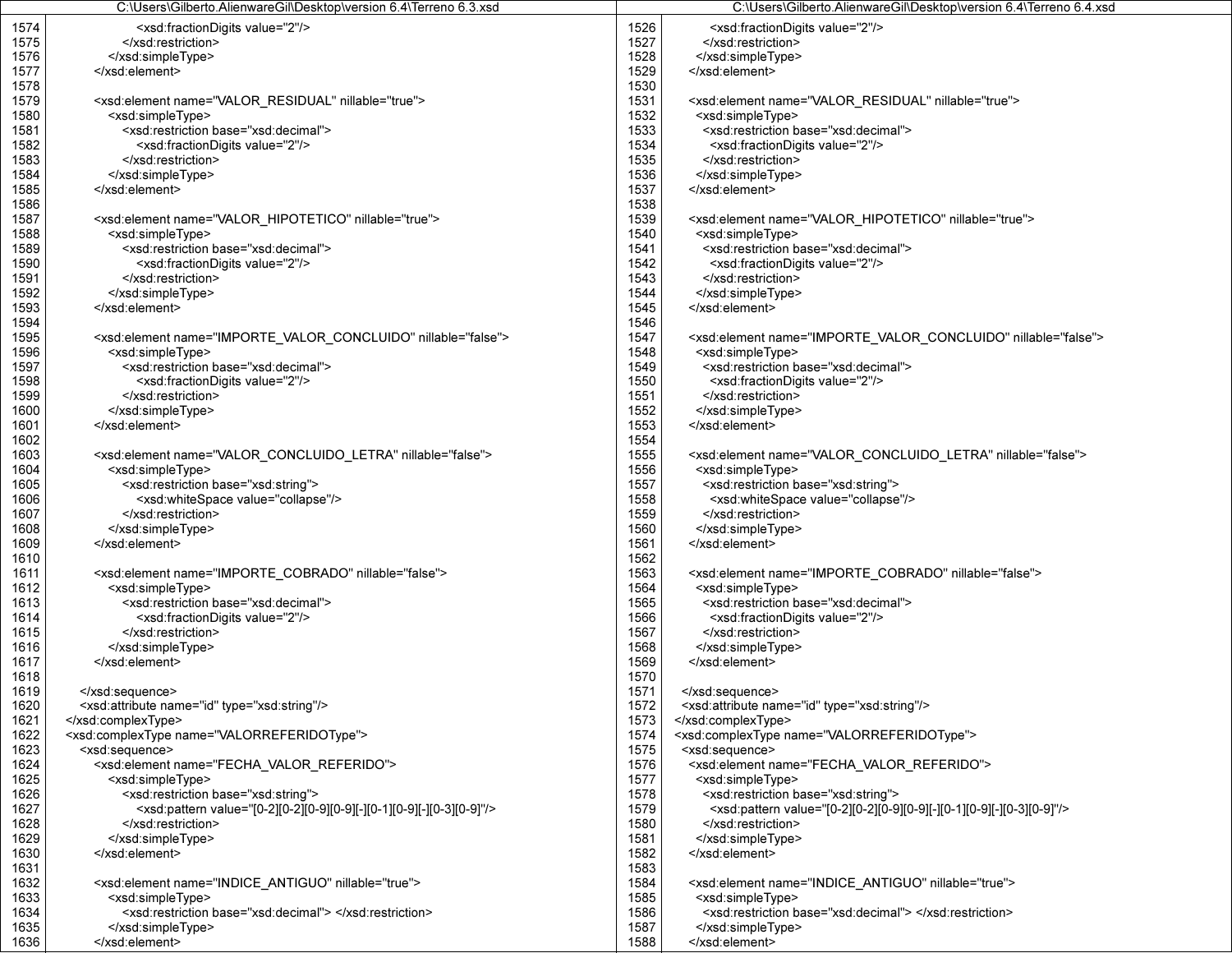|              | C:\Users\Gilberto.AlienwareGil\Desktop\version 6.4\Terreno 6.3.xsd                           |      | C:\Users\Gilberto.AlienwareGil\Desktop\version 6.4\Terreno 6.4.xsd                           |
|--------------|----------------------------------------------------------------------------------------------|------|----------------------------------------------------------------------------------------------|
| 1637         |                                                                                              | 1589 |                                                                                              |
| 1638         | <xsd:element name="INDICE_ACTUAL" nillable="true"></xsd:element>                             | 1590 | <xsd:element name="INDICE_ACTUAL" nillable="true"></xsd:element>                             |
| 1639         | <xsd:simpletype></xsd:simpletype>                                                            | 1591 | <xsd:simpletype></xsd:simpletype>                                                            |
| 1640         | <xsd:restriction base="xsd:decimal"> </xsd:restriction>                                      | 1592 | <xsd:restriction base="xsd:decimal"> </xsd:restriction>                                      |
| 1641         |                                                                                              | 1593 |                                                                                              |
| 1642         |                                                                                              | 1594 |                                                                                              |
| 1643         |                                                                                              | 1595 |                                                                                              |
| 1644         | <xsd:element name="FACTOR_CONVERSION" nillable="true"></xsd:element>                         | 1596 | <xsd:element name="FACTOR_CONVERSION" nillable="true"></xsd:element>                         |
| 1645         | <xsd:simpletype></xsd:simpletype>                                                            | 1597 |                                                                                              |
|              | <xsd:restriction base="xsd:decimal"> </xsd:restriction>                                      | 1598 | <xsd:simpletype></xsd:simpletype>                                                            |
| 1646         |                                                                                              | 1599 | <xsd:restriction base="xsd:decimal"> </xsd:restriction>                                      |
| 1647         |                                                                                              |      |                                                                                              |
| 1648         |                                                                                              | 1600 |                                                                                              |
| 1649         |                                                                                              | 1601 |                                                                                              |
| 1650         | <xsd:element name="VALOR_REFERIDO" nillable="true"></xsd:element>                            | 1602 | <xsd:element name="VALOR_REFERIDO" nillable="true"></xsd:element>                            |
| 1651         | <xsd:simpletype></xsd:simpletype>                                                            | 1603 | <xsd:simpletype></xsd:simpletype>                                                            |
| 1652         | <xsd:restriction base="xsd:decimal"></xsd:restriction>                                       | 1604 | <xsd:restriction base="xsd:decimal"></xsd:restriction>                                       |
| 1653         | <xsd:fractiondigits value="2"></xsd:fractiondigits>                                          | 1605 | <xsd:fractiondigits value="2"></xsd:fractiondigits>                                          |
| 1654         |                                                                                              | 1606 |                                                                                              |
| 1655         |                                                                                              | 1607 |                                                                                              |
| 1656         |                                                                                              | 1608 |                                                                                              |
| 1657         |                                                                                              | 1609 |                                                                                              |
| 1658         |                                                                                              | 1610 |                                                                                              |
| 1659         |                                                                                              | 1611 |                                                                                              |
| 1660         | <xsd:complextype name="CONSIDERACIONESPREVIASCONCLUSIONType"></xsd:complextype>              | 1612 | <xsd:complextype name="CONSIDERACIONESPREVIASCONCLUSIONType"></xsd:complextype>              |
| 1661         | <xsd:sequence></xsd:sequence>                                                                | 1613 | <xsd:sequence></xsd:sequence>                                                                |
| 1662         | <xsd:element name="CONSIDERACIONES_PREVIAS_CONCLUSION" nillable="false"></xsd:element>       | 1614 | <xsd:element name="CONSIDERACIONES_PREVIAS_CONCLUSION" nillable="false"></xsd:element>       |
| 1663         | <xsd:simpletype></xsd:simpletype>                                                            | 1615 | <xsd:simpletype></xsd:simpletype>                                                            |
| 1664         | <xsd:restriction base="xsd:string"></xsd:restriction>                                        | 1616 | <xsd:restriction base="xsd:string"></xsd:restriction>                                        |
| 1665         | <xsd:minlength value="0"></xsd:minlength>                                                    | 1617 | <xsd:minlength value="0"></xsd:minlength>                                                    |
| 1666         | <xsd:maxlength value="2000"></xsd:maxlength>                                                 | 1618 | <xsd:maxlength value="2000"></xsd:maxlength>                                                 |
| 1667         | <xsd:whitespace value="collapse"></xsd:whitespace>                                           | 1619 | <xsd:whitespace value="collapse"></xsd:whitespace>                                           |
| 1668         |                                                                                              | 1620 |                                                                                              |
| 1669         |                                                                                              | 1621 |                                                                                              |
| 1670         |                                                                                              | 1622 |                                                                                              |
| 1671         |                                                                                              | 1623 |                                                                                              |
| 1672         |                                                                                              | 1624 |                                                                                              |
| 1673         | <xsd:attribute name="id" type="xsd:string"></xsd:attribute>                                  | 1625 | <xsd:attribute name="id" type="xsd:string"></xsd:attribute>                                  |
| 1674         |                                                                                              | 1626 |                                                                                              |
| 1675         | <xsd:complextype name="ENFOQUEINGRESOSType"></xsd:complextype>                               | 1627 | <xsd:complextype name="ENFOQUEINGRESOSType"></xsd:complextype>                               |
| 1676         | <xsd:sequence></xsd:sequence>                                                                | 1628 | <xsd:sequence></xsd:sequence>                                                                |
| 1677         | <xsd:element name="IM_RENTAS_SUPERFICIE_VENDIBLE" nillable="true"></xsd:element>             | 1629 | <xsd:element name="IM_RENTAS_SUPERFICIE_VENDIBLE" nillable="true"></xsd:element>             |
| 1678         | <xsd:simpletype></xsd:simpletype>                                                            | 1630 | <xsd:simpletype></xsd:simpletype>                                                            |
| 1679         | <xsd:restriction base="xsd:decimal"></xsd:restriction>                                       | 1631 | <xsd:restriction base="xsd:decimal"></xsd:restriction>                                       |
| 1680         | <xsd:fractiondigits value="2"></xsd:fractiondigits>                                          | 1632 | <xsd:fractiondigits value="2"></xsd:fractiondigits>                                          |
| 1681         |                                                                                              | 1633 |                                                                                              |
| 1682         |                                                                                              | 1634 |                                                                                              |
| 1683         |                                                                                              | 1635 |                                                                                              |
| 1684         |                                                                                              | 1636 |                                                                                              |
| 1685         | <xsd:element name="IM_RENTAS_UNIDAD_RENTABLE" nillable="true"></xsd:element>                 | 1637 | <xsd:element name="IM_RENTAS_UNIDAD_RENTABLE" nillable="true"></xsd:element>                 |
| 1686         | <xsd:simpletype></xsd:simpletype>                                                            | 1638 | <xsd:simpletype></xsd:simpletype>                                                            |
| 1687         | <xsd:restriction base="xsd:string"></xsd:restriction>                                        | 1639 | <xsd:restriction base="xsd:string"></xsd:restriction>                                        |
| 1688         | <xsd:minlength value="0"></xsd:minlength>                                                    | 1640 | <xsd:minlength value="0"></xsd:minlength>                                                    |
| 1689         | <xsd:maxlength value="100"></xsd:maxlength>                                                  | 1641 | <xsd:maxlength value="100"></xsd:maxlength>                                                  |
| 1690         | <xsd:whitespace value="collapse"></xsd:whitespace>                                           | 1642 | <xsd:whitespace value="collapse"></xsd:whitespace>                                           |
| 1691         |                                                                                              | 1643 |                                                                                              |
| 1692         |                                                                                              | 1644 |                                                                                              |
| 1693         |                                                                                              | 1645 |                                                                                              |
| 1694         |                                                                                              | 1646 |                                                                                              |
| 1695         | <xsd:element name="RENTA_BRUTA_MENSUAL" nillable="true"></xsd:element>                       | 1647 |                                                                                              |
|              |                                                                                              | 1648 | <xsd:element name="RENTA_BRUTA_MENSUAL" nillable="true"></xsd:element>                       |
| 1696         | <xsd:simpletype><br/><xsd:restriction base="xsd:decimal"></xsd:restriction></xsd:simpletype> | 1649 | <xsd:simpletype><br/><xsd:restriction base="xsd:decimal"></xsd:restriction></xsd:simpletype> |
| 1697         |                                                                                              | 1650 |                                                                                              |
| 1698<br>1699 | <xsd:fractiondigits value="2"></xsd:fractiondigits>                                          |      | <xsd:fractiondigits value="2"></xsd:fractiondigits>                                          |
|              |                                                                                              | 1651 |                                                                                              |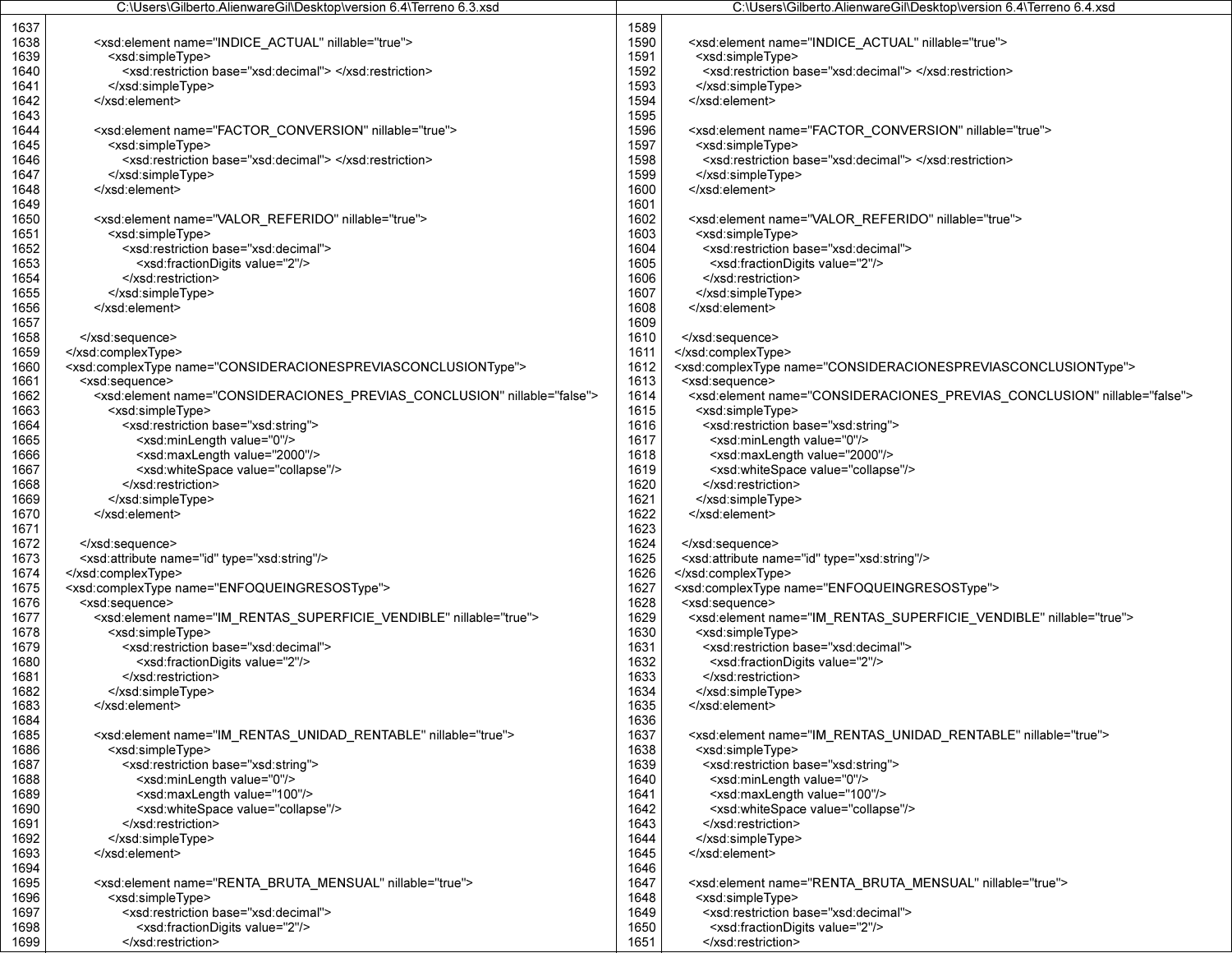|      | C:\Users\Gilberto.AlienwareGil\Desktop\version 6.4\Terreno 6.3.xsd                |              | C:\Users\Gilberto.AlienwareGil\Desktop\version 6.4\Terreno 6.4.xsd                |
|------|-----------------------------------------------------------------------------------|--------------|-----------------------------------------------------------------------------------|
| 1700 |                                                                                   | 1652         |                                                                                   |
| 1701 |                                                                                   | 1653         |                                                                                   |
| 1702 |                                                                                   | 1654         |                                                                                   |
| 1703 | <xsd:element name="DEDUCCIONES" type="DEDUCCIONESType"></xsd:element>             | 1655         | <xsd:element name="DEDUCCIONES" type="DEDUCCIONESType"></xsd:element>             |
| 1704 | <xsd:element name="DEDUCCIONES_MENSUALES" nillable="true"></xsd:element>          | 1656         | <xsd:element name="DEDUCCIONES_MENSUALES" nillable="true"></xsd:element>          |
| 1705 | <xsd:simpletype></xsd:simpletype>                                                 | 1657         | <xsd:simpletype></xsd:simpletype>                                                 |
| 1706 | <xsd:restriction base="xsd:decimal"></xsd:restriction>                            | 1658         | <xsd:restriction base="xsd:decimal"></xsd:restriction>                            |
|      |                                                                                   | 1659         |                                                                                   |
| 1707 | <xsd:fractiondigits value="2"></xsd:fractiondigits>                               |              | <xsd:fractiondigits value="2"></xsd:fractiondigits>                               |
| 1708 |                                                                                   | 1660         |                                                                                   |
| 1709 |                                                                                   | 1661         |                                                                                   |
| 1710 |                                                                                   | 1662         |                                                                                   |
| 1711 |                                                                                   | 1663         |                                                                                   |
| 1712 | <xsd:element name="PORCENTAJE_DUCCIONES_MENSUALES" nillable="true"></xsd:element> | 1664         | <xsd:element name="PORCENTAJE_DUCCIONES_MENSUALES" nillable="true"></xsd:element> |
| 1713 | <xsd:simpletype></xsd:simpletype>                                                 | 1665         | <xsd:simpletype></xsd:simpletype>                                                 |
| 1714 | <xsd:restriction base="xsd:decimal"></xsd:restriction>                            | 1666         | <xsd:restriction base="xsd:decimal"></xsd:restriction>                            |
| 1715 | <xsd:fractiondigits value="2"></xsd:fractiondigits>                               | 1667         | <xsd:fractiondigits value="2"></xsd:fractiondigits>                               |
| 1716 |                                                                                   | 1668         |                                                                                   |
| 1717 |                                                                                   | 1669         |                                                                                   |
| 1718 |                                                                                   | 1670         |                                                                                   |
| 1719 |                                                                                   | 1671         |                                                                                   |
| 1720 | <xsd:element name="PRODUCTO_LIQUIDO_ANUAL" nillable="true"></xsd:element>         | 1672         | <xsd:element name="PRODUCTO_LIQUIDO_ANUAL" nillable="true"></xsd:element>         |
| 1721 | <xsd:simpletype></xsd:simpletype>                                                 | 1673         | <xsd:simpletype></xsd:simpletype>                                                 |
| 1722 | <xsd:restriction base="xsd:decimal"></xsd:restriction>                            | 1674         | <xsd:restriction base="xsd:decimal"></xsd:restriction>                            |
| 1723 | <xsd:fractiondigits value="2"></xsd:fractiondigits>                               | 1675         | <xsd:fractiondigits value="2"></xsd:fractiondigits>                               |
| 1724 |                                                                                   | 1676         |                                                                                   |
| 1725 |                                                                                   | 1677         |                                                                                   |
| 1726 |                                                                                   | 1678         |                                                                                   |
| 1727 |                                                                                   | 1679         |                                                                                   |
| 1728 | <xsd:element name="PRODUCTO_LIQUIDO_MENSUAL" nillable="true"></xsd:element>       | 1680         | <xsd:element name="PRODUCTO_LIQUIDO_MENSUAL" nillable="true"></xsd:element>       |
| 1729 | <xsd:simpletype></xsd:simpletype>                                                 | 1681         | <xsd:simpletype></xsd:simpletype>                                                 |
| 1730 | <xsd:restriction base="xsd:decimal"></xsd:restriction>                            | 1682         | <xsd:restriction base="xsd:decimal"></xsd:restriction>                            |
| 1731 | <xsd:fractiondigits value="2"></xsd:fractiondigits>                               | 1683         | <xsd:fractiondigits value="2"></xsd:fractiondigits>                               |
| 1732 |                                                                                   | 1684         |                                                                                   |
| 1733 |                                                                                   | 1685         |                                                                                   |
|      |                                                                                   |              |                                                                                   |
| 1734 |                                                                                   | 1686         |                                                                                   |
| 1735 |                                                                                   | 1687<br>1688 |                                                                                   |
| 1736 | <xsd:element name="TASA_CAPITALIZACION_APLICABLE" nillable="true"></xsd:element>  |              | <xsd:element name="TASA_CAPITALIZACION_APLICABLE" nillable="true"></xsd:element>  |
| 1737 | <xsd:simpletype></xsd:simpletype>                                                 | 1689         | <xsd:simpletype></xsd:simpletype>                                                 |
| 1738 | <xsd:restriction base="xsd:decimal"></xsd:restriction>                            | 1690         | <xsd:restriction base="xsd:decimal"></xsd:restriction>                            |
| 1739 | <xsd:fractiondigits value="2"></xsd:fractiondigits>                               | 1691         | <xsd:fractiondigits value="2"></xsd:fractiondigits>                               |
| 1740 |                                                                                   | 1692         |                                                                                   |
| 1741 |                                                                                   | 1693         |                                                                                   |
| 1742 |                                                                                   | 1694         |                                                                                   |
| 1743 |                                                                                   | 1695         |                                                                                   |
| 1744 | <xsd:element name="VIDA_UTIL_REMANENTE" nillable="true"></xsd:element>            | 1696         | <xsd:element name="VIDA_UTIL_REMANENTE" nillable="true"></xsd:element>            |
| 1745 | <xsd:simpletype></xsd:simpletype>                                                 | 1697         | <xsd:simpletype></xsd:simpletype>                                                 |
| 1746 | <xsd:restriction base="xsd:decimal"></xsd:restriction>                            | 1698         | <xsd:restriction base="xsd:decimal"></xsd:restriction>                            |
| 1747 | <xsd:fractiondigits value="2"></xsd:fractiondigits>                               | 1699         | <xsd:fractiondigits value="2"></xsd:fractiondigits>                               |
| 1748 |                                                                                   | 1700         |                                                                                   |
| 1749 |                                                                                   | 1701         |                                                                                   |
| 1750 |                                                                                   | 1702         |                                                                                   |
| 1751 |                                                                                   | 1703         |                                                                                   |
| 1752 | <xsd:element name="IMPORTE_ENFOQUE_INGRESOS" nillable="true"></xsd:element>       | 1704         | <xsd:element name="IMPORTE_ENFOQUE_INGRESOS" nillable="true"></xsd:element>       |
| 1753 | <xsd:simpletype></xsd:simpletype>                                                 | 1705         | <xsd:simpletype></xsd:simpletype>                                                 |
| 1754 | <xsd:restriction base="xsd:decimal"></xsd:restriction>                            | 1706         | <xsd:restriction base="xsd:decimal"></xsd:restriction>                            |
| 1755 | <xsd:fractiondigits value="2"></xsd:fractiondigits>                               | 1707         | <xsd:fractiondigits value="2"></xsd:fractiondigits>                               |
| 1756 |                                                                                   | 1708         |                                                                                   |
| 1757 |                                                                                   | 1709         |                                                                                   |
| 1758 |                                                                                   | 1710         |                                                                                   |
|      |                                                                                   |              |                                                                                   |
| 1759 |                                                                                   | 1711         |                                                                                   |
| 1760 |                                                                                   | 1712         |                                                                                   |
| 1761 | <xsd:attribute name="id" type="xsd:string"></xsd:attribute>                       | 1713         | <xsd:attribute name="id" type="xsd:string"></xsd:attribute>                       |
| 1762 |                                                                                   | 1714         |                                                                                   |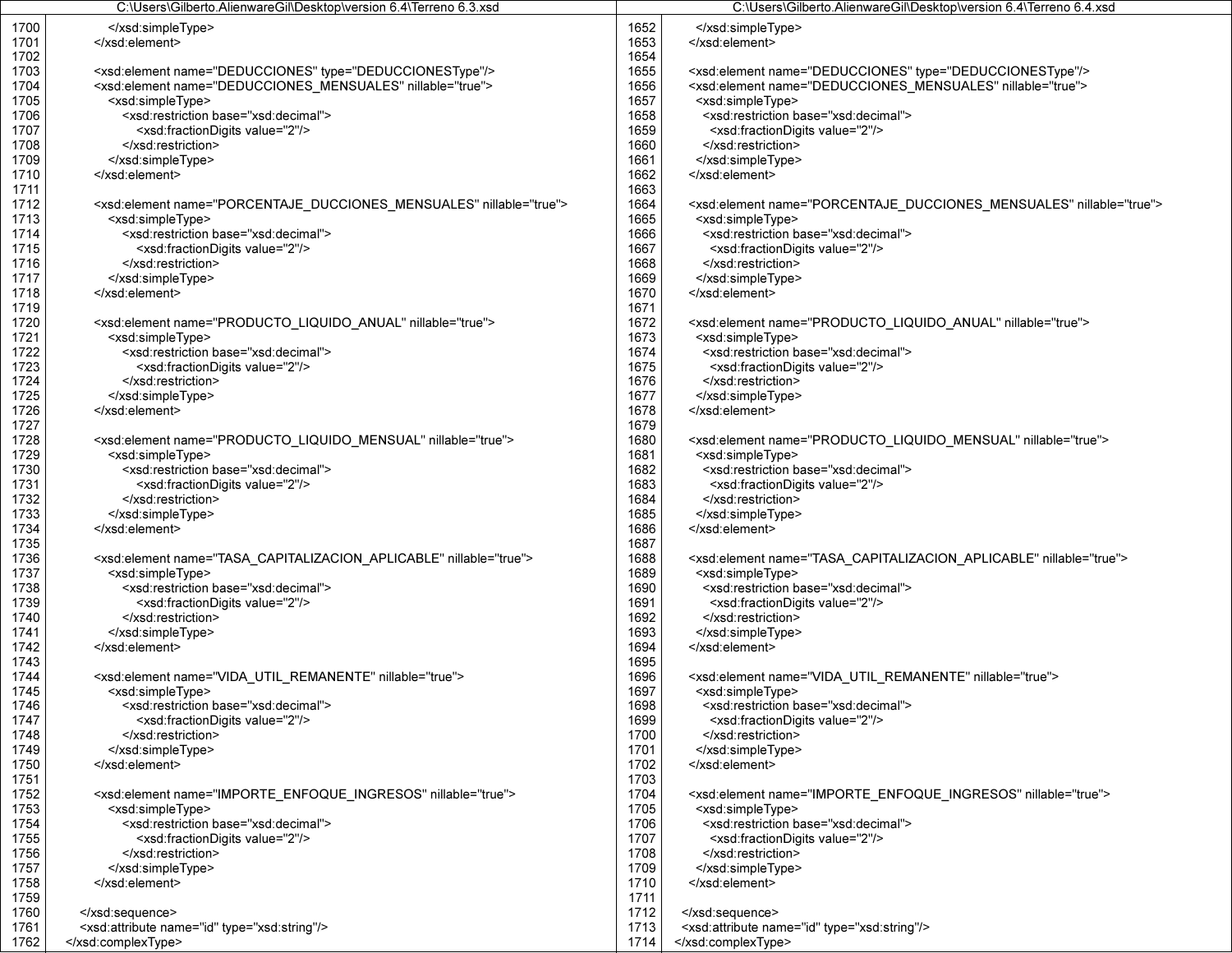|              | C:\Users\Gilberto.AlienwareGil\Desktop\version 6.4\Terreno 6.3.xsd                                        |              | C:\Users\Gilberto.AlienwareGil\Desktop\version 6.4\Terreno 6.4.xsd                                        |
|--------------|-----------------------------------------------------------------------------------------------------------|--------------|-----------------------------------------------------------------------------------------------------------|
| 1763         | <xsd:complextype name="DEDUCCIONESType"></xsd:complextype>                                                | 1715         | <xsd:complextype name="DEDUCCIONESType"></xsd:complextype>                                                |
| 1764         | <xsd:sequence></xsd:sequence>                                                                             | 1716         | <xsd:sequence></xsd:sequence>                                                                             |
| 1765         | <xsd:element name="VACIOS" nillable="true"></xsd:element>                                                 | 1717         | <xsd:element name="VACIOS" nillable="true"></xsd:element>                                                 |
| 1766         | <xsd:simpletype></xsd:simpletype>                                                                         | 1718         | <xsd:simpletype></xsd:simpletype>                                                                         |
| 1767         | <xsd:restriction base="xsd:decimal"></xsd:restriction>                                                    | 1719         | <xsd:restriction base="xsd:decimal"></xsd:restriction>                                                    |
| 1768         | <xsd:fractiondigits value="2"></xsd:fractiondigits>                                                       | 1720         | <xsd:fractiondigits value="2"></xsd:fractiondigits>                                                       |
| 1769         |                                                                                                           | 1721         |                                                                                                           |
| 1770         |                                                                                                           | 1722         |                                                                                                           |
| 1771         |                                                                                                           | 1723         |                                                                                                           |
| 1772         |                                                                                                           | 1724         |                                                                                                           |
| 1773         | <xsd:element name="PORCENTAJE_DE_VACIOS" nillable="true"></xsd:element>                                   | 1725         | <xsd:element name="PORCENTAJE_DE_VACIOS" nillable="true"></xsd:element>                                   |
| 1774         | <xsd:simpletype></xsd:simpletype>                                                                         | 1726         | <xsd:simpletype></xsd:simpletype>                                                                         |
| 1775         | <xsd:restriction base="xsd:decimal"></xsd:restriction>                                                    | 1727         | <xsd:restriction base="xsd:decimal"></xsd:restriction>                                                    |
| 1776         | <xsd:fractiondigits value="2"></xsd:fractiondigits>                                                       | 1728         | <xsd:fractiondigits value="2"></xsd:fractiondigits>                                                       |
| 1777         | $\le$ /xsd:restriction>                                                                                   | 1729         |                                                                                                           |
| 1778         |                                                                                                           | 1730         |                                                                                                           |
| 1779         | $\le$ /xsd:element>                                                                                       | 1731         |                                                                                                           |
| 1780         |                                                                                                           | 1732         |                                                                                                           |
| 1781         | <xsd:element name="IMPUESTO_PREDIAL" nillable="true"><br/><xsd:simpletype></xsd:simpletype></xsd:element> | 1733<br>1734 | <xsd:element name="IMPUESTO_PREDIAL" nillable="true"><br/><xsd:simpletype></xsd:simpletype></xsd:element> |
| 1782         | <xsd:restriction base="xsd:decimal"></xsd:restriction>                                                    | 1735         | <xsd:restriction base="xsd:decimal"></xsd:restriction>                                                    |
| 1783<br>1784 | <xsd:fractiondigits value="2"></xsd:fractiondigits>                                                       | 1736         | <xsd:fractiondigits value="2"></xsd:fractiondigits>                                                       |
| 1785         |                                                                                                           | 1737         |                                                                                                           |
| 1786         |                                                                                                           | 1738         |                                                                                                           |
| 1787         |                                                                                                           | 1739         |                                                                                                           |
| 1788         |                                                                                                           | 1740         |                                                                                                           |
| 1789         | <xsd:element name="PORCENTAJE_DEL_IMPUESTOPREDIAL" nillable="true"></xsd:element>                         | 1741         | <xsd:element name="PORCENTAJE_DEL_IMPUESTOPREDIAL" nillable="true"></xsd:element>                         |
| 1790         | <xsd:simpletype></xsd:simpletype>                                                                         | 1742         | <xsd:simpletype></xsd:simpletype>                                                                         |
| 1791         | <xsd:restriction base="xsd:decimal"></xsd:restriction>                                                    | 1743         | <xsd:restriction base="xsd:decimal"></xsd:restriction>                                                    |
| 1792         | <xsd:fractiondigits value="2"></xsd:fractiondigits>                                                       | 1744         | <xsd:fractiondigits value="2"></xsd:fractiondigits>                                                       |
| 1793         |                                                                                                           | 1745         |                                                                                                           |
| 1794         |                                                                                                           | 1746         |                                                                                                           |
| 1795         |                                                                                                           | 1747         |                                                                                                           |
| 1796         |                                                                                                           | 1748         |                                                                                                           |
| 1797         | <xsd:element name="SERVICIO AGUA" nillable="true"></xsd:element>                                          | 1749         | <xsd:element name="SERVICIO AGUA" nillable="true"></xsd:element>                                          |
| 1798         | <xsd:simpletype></xsd:simpletype>                                                                         | 1750         | <xsd:simpletype></xsd:simpletype>                                                                         |
| 1799         | <xsd:restriction base="xsd:decimal"></xsd:restriction>                                                    | 1751         | <xsd:restriction base="xsd:decimal"></xsd:restriction>                                                    |
| 1800         | <xsd:fractiondigits value="2"></xsd:fractiondigits>                                                       | 1752         | <xsd:fractiondigits value="2"></xsd:fractiondigits>                                                       |
| 1801         |                                                                                                           | 1753         |                                                                                                           |
| 1802         |                                                                                                           | 1754         |                                                                                                           |
| 1803         |                                                                                                           | 1755         |                                                                                                           |
| 1804         |                                                                                                           | 1756         |                                                                                                           |
| 1805         | <xsd:element name="PORCENTAJE_DE_AGUA" nillable="true"></xsd:element>                                     | 1757         | <xsd:element name="PORCENTAJE_DE_AGUA" nillable="true"></xsd:element>                                     |
| 1806         | <xsd:simpletype></xsd:simpletype>                                                                         | 1758<br>1759 | <xsd:simpletype></xsd:simpletype>                                                                         |
| 1807<br>1808 | <xsd:restriction base="xsd:decimal"></xsd:restriction>                                                    | 1760         | <xsd:restriction base="xsd:decimal"></xsd:restriction>                                                    |
| 1809         | <xsd:fractiondigits value="2"></xsd:fractiondigits><br>$\le$ /xsd:restriction>                            | 1761         | <xsd:fractiondigits value="2"></xsd:fractiondigits><br>                                                   |
| 1810         |                                                                                                           | 1762         |                                                                                                           |
| 1811         | $\le$ /xsd:element>                                                                                       | 1763         |                                                                                                           |
| 1812         |                                                                                                           | 1764         |                                                                                                           |
| 1813         | <xsd:element name="CONSERVACION_MANTENIMIENTO" nillable="true"></xsd:element>                             | 1765         | <xsd:element name="CONSERVACION_MANTENIMIENTO" nillable="true"></xsd:element>                             |
| 1814         | <xsd:simpletype></xsd:simpletype>                                                                         | 1766         | <xsd:simpletype></xsd:simpletype>                                                                         |
| 1815         | <xsd:restriction base="xsd:decimal"></xsd:restriction>                                                    | 1767         | <xsd:restriction base="xsd:decimal"></xsd:restriction>                                                    |
| 1816         | <xsd:fractiondigits value="2"></xsd:fractiondigits>                                                       | 1768         | <xsd:fractiondigits value="2"></xsd:fractiondigits>                                                       |
| 1817         |                                                                                                           | 1769         |                                                                                                           |
| 1818         |                                                                                                           | 1770         |                                                                                                           |
| 1819         | $\le$ /xsd:element>                                                                                       | 1771         |                                                                                                           |
| 1820         |                                                                                                           | 1772         |                                                                                                           |
| 1821         | <xsd:element name="PORCENTAJE_DE_CONSERVACIONYMANT" nillable="true"></xsd:element>                        | 1773         | <xsd:element name="PORCENTAJE_DE_CONSERVACIONYMANT" nillable="true"></xsd:element>                        |
| 1822         | <xsd:simpletype></xsd:simpletype>                                                                         | 1774         | <xsd:simpletype></xsd:simpletype>                                                                         |
| 1823         | <xsd:restriction base="xsd:decimal"></xsd:restriction>                                                    | 1775         | <xsd:restriction base="xsd:decimal"></xsd:restriction>                                                    |
| 1824         | <xsd:fractiondigits value="2"></xsd:fractiondigits>                                                       | 1776         | <xsd:fractiondigits value="2"></xsd:fractiondigits>                                                       |
| 1825         |                                                                                                           | 1777         |                                                                                                           |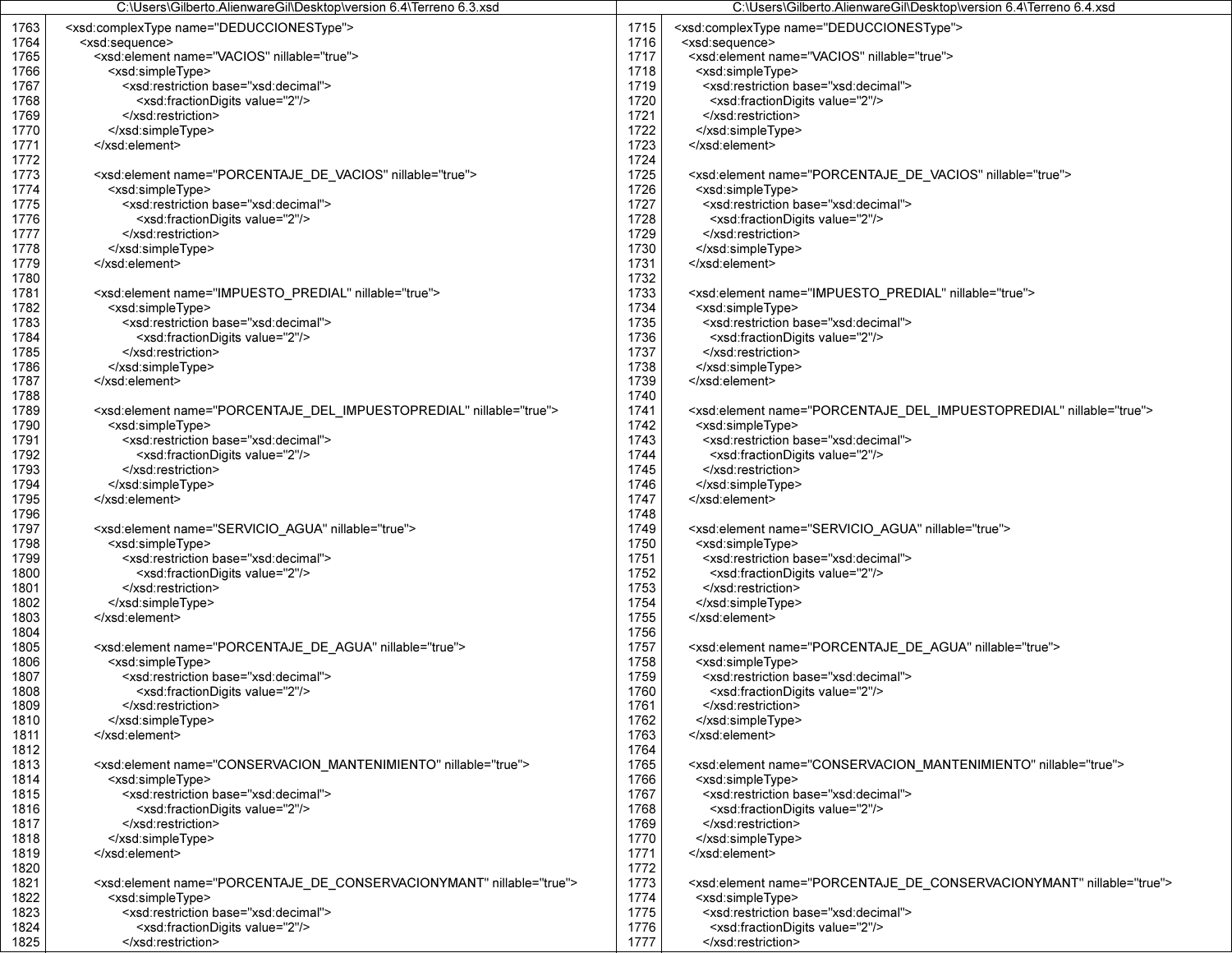|              | C:\Users\Gilberto.AlienwareGil\Desktop\version 6.4\Terreno 6.3.xsd                  |              | C:\Users\Gilberto.AlienwareGil\Desktop\version 6.4\Terreno 6.4.xsd                  |
|--------------|-------------------------------------------------------------------------------------|--------------|-------------------------------------------------------------------------------------|
| 1826         |                                                                                     | 1778         |                                                                                     |
| 1827         |                                                                                     | 1779         |                                                                                     |
| 1828         |                                                                                     | 1780         |                                                                                     |
| 1829         | <xsd:element name="SERVICIO_ENERGIA_ELECTRICA" nillable="true"></xsd:element>       | 1781         | <xsd:element name="SERVICIO_ENERGIA_ELECTRICA" nillable="true"></xsd:element>       |
| 1830         | <xsd:simpletype></xsd:simpletype>                                                   | 1782         | <xsd:simpletype></xsd:simpletype>                                                   |
| 1831         | <xsd:restriction base="xsd:decimal"></xsd:restriction>                              | 1783         | <xsd:restriction base="xsd:decimal"></xsd:restriction>                              |
| 1832         | <xsd:fractiondigits value="2"></xsd:fractiondigits>                                 | 1784         | <xsd:fractiondigits value="2"></xsd:fractiondigits>                                 |
| 1833         |                                                                                     | 1785         |                                                                                     |
| 1834         |                                                                                     | 1786         |                                                                                     |
| 1835         |                                                                                     | 1787         |                                                                                     |
| 1836         |                                                                                     | 1788         |                                                                                     |
| 1837         | <xsd:element name="PORCENTAJE_DE_ENERGIA" nillable="true"></xsd:element>            | 1789         | <xsd:element name="PORCENTAJE_DE_ENERGIA" nillable="true"></xsd:element>            |
| 1838         | <xsd:simpletype></xsd:simpletype>                                                   | 1790         | <xsd:simpletype></xsd:simpletype>                                                   |
| 1839         | <xsd:restriction base="xsd:decimal"></xsd:restriction>                              | 1791         | <xsd:restriction base="xsd:decimal"></xsd:restriction>                              |
| 1840         | <xsd:fractiondigits value="2"></xsd:fractiondigits>                                 | 1792         | <xsd:fractiondigits value="2"></xsd:fractiondigits>                                 |
| 1841         |                                                                                     | 1793         |                                                                                     |
| 1842         |                                                                                     | 1794         |                                                                                     |
| 1843         |                                                                                     | 1795         |                                                                                     |
| 1844         |                                                                                     | 1796         |                                                                                     |
| 1845         | <xsd:element name="ADMINISTRACION" nillable="true"></xsd:element>                   | 1797         | <xsd:element name="ADMINISTRACION" nillable="true"></xsd:element>                   |
| 1846         | <xsd:simpletype></xsd:simpletype>                                                   | 1798         | <xsd:simpletype></xsd:simpletype>                                                   |
| 1847         | <xsd:restriction base="xsd:decimal"></xsd:restriction>                              | 1799         | <xsd:restriction base="xsd:decimal"></xsd:restriction>                              |
| 1848         | <xsd:fractiondigits value="2"></xsd:fractiondigits>                                 | 1800         | <xsd:fractiondigits value="2"></xsd:fractiondigits>                                 |
| 1849         |                                                                                     | 1801         |                                                                                     |
| 1850         |                                                                                     | 1802         |                                                                                     |
| 1851         |                                                                                     | 1803         |                                                                                     |
| 1852         |                                                                                     | 1804         |                                                                                     |
| 1853         | <xsd:element name="PORCENTAJE_DE_ADMINISTRACION" nillable="true"></xsd:element>     | 1805         | <xsd:element name="PORCENTAJE_DE_ADMINISTRACION" nillable="true"></xsd:element>     |
| 1854         | <xsd:simpletype></xsd:simpletype>                                                   | 1806         | <xsd:simpletype></xsd:simpletype>                                                   |
| 1855         | <xsd:restriction base="xsd:decimal"></xsd:restriction>                              | 1807         | <xsd:restriction base="xsd:decimal"></xsd:restriction>                              |
| 1856         | <xsd:fractiondigits value="2"></xsd:fractiondigits>                                 | 1808         | <xsd:fractiondigits value="2"></xsd:fractiondigits>                                 |
| 1857         |                                                                                     | 1809         |                                                                                     |
| 1858         |                                                                                     | 1810         |                                                                                     |
| 1859         |                                                                                     | 1811         |                                                                                     |
| 1860         |                                                                                     | 1812         |                                                                                     |
| 1861         | <xsd:element name="SEGUROS" nillable="true"></xsd:element>                          | 1813         | <xsd:element name="SEGUROS" nillable="true"></xsd:element>                          |
| 1862         | <xsd:simpletype></xsd:simpletype>                                                   | 1814         | <xsd:simpletype></xsd:simpletype>                                                   |
| 1863         | <xsd:restriction base="xsd:decimal"></xsd:restriction>                              | 1815         | <xsd:restriction base="xsd:decimal"></xsd:restriction>                              |
| 1864         | <xsd:fractiondigits value="2"></xsd:fractiondigits>                                 | 1816         | <xsd:fractiondigits value="2"></xsd:fractiondigits>                                 |
| 1865         |                                                                                     | 1817         |                                                                                     |
| 1866         |                                                                                     | 1818         |                                                                                     |
| 1867         |                                                                                     | 1819         |                                                                                     |
| 1868         |                                                                                     | 1820         |                                                                                     |
| 1869         | <xsd:element name="PORCENTAJE_DE_SEGUROS" nillable="true"></xsd:element>            | 1821         | <xsd:element name="PORCENTAJE_DE_SEGUROS" nillable="true"></xsd:element>            |
| 1870         | <xsd:simpletype></xsd:simpletype>                                                   | 1822         | <xsd:simpletype></xsd:simpletype>                                                   |
| 1871         | <xsd:restriction base="xsd:decimal"></xsd:restriction>                              | 1823         | <xsd:restriction base="xsd:decimal"></xsd:restriction>                              |
| 1872         | <xsd:fractiondigits value="2"></xsd:fractiondigits>                                 | 1824         | <xsd:fractiondigits value="2"></xsd:fractiondigits>                                 |
| 1873         |                                                                                     | 1825         |                                                                                     |
| 1874         |                                                                                     | 1826         |                                                                                     |
| 1875         |                                                                                     | 1827         |                                                                                     |
| 1876         |                                                                                     | 1828         |                                                                                     |
| 1877         | <xsd:element name="DEPRECIACION_FISCAL" nillable="true"></xsd:element>              | 1829         | <xsd:element name="DEPRECIACION_FISCAL" nillable="true"></xsd:element>              |
| 1878         | <xsd:simpletype></xsd:simpletype>                                                   | 1830         | <xsd:simpletype></xsd:simpletype>                                                   |
| 1879         | <xsd:restriction base="xsd:decimal"></xsd:restriction>                              | 1831         | <xsd:restriction base="xsd:decimal"></xsd:restriction>                              |
| 1880         | <xsd:fractiondigits value="2"></xsd:fractiondigits>                                 | 1832         | <xsd:fractiondigits value="2"></xsd:fractiondigits>                                 |
| 1881         |                                                                                     | 1833         |                                                                                     |
| 1882         |                                                                                     | 1834         |                                                                                     |
| 1883         |                                                                                     | 1835         |                                                                                     |
| 1884         |                                                                                     | 1836         |                                                                                     |
| 1885         | <xsd:element name="PORCENTAJE_DE_DEPRECIACIONFISCAL" nillable="true"></xsd:element> | 1837         | <xsd:element name="PORCENTAJE_DE_DEPRECIACIONFISCAL" nillable="true"></xsd:element> |
| 1886         | <xsd:simpletype></xsd:simpletype>                                                   | 1838         | <xsd:simpletype></xsd:simpletype>                                                   |
| 1887<br>1888 | <xsd:restriction base="xsd:decimal"></xsd:restriction>                              | 1839<br>1840 | <xsd:restriction base="xsd:decimal"></xsd:restriction>                              |
|              | <xsd:fractiondigits value="2"></xsd:fractiondigits>                                 |              | <xsd:fractiondigits value="2"></xsd:fractiondigits>                                 |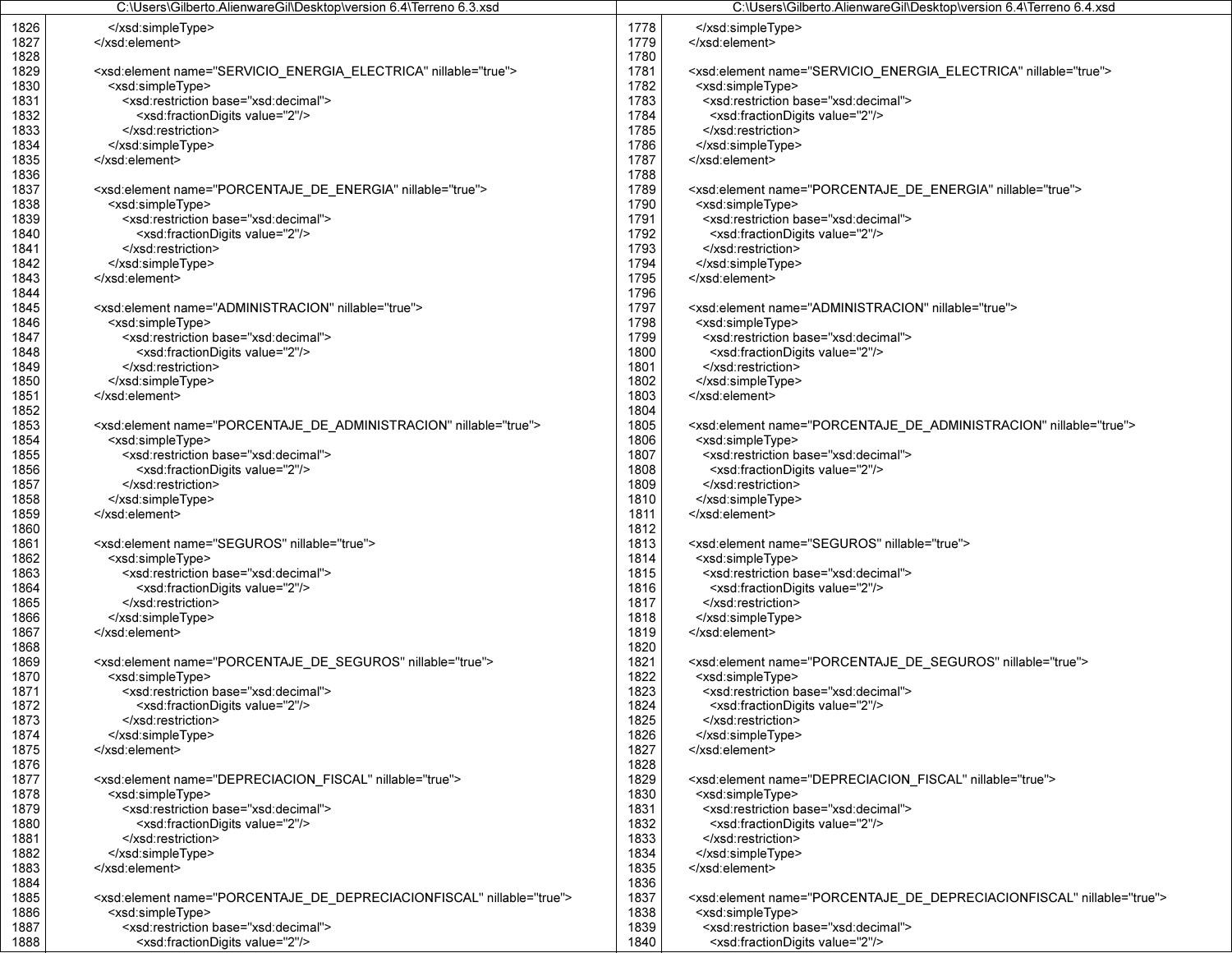|      | C:\Users\Gilberto.AlienwareGil\Desktop\version 6.4\Terreno 6.3.xsd                      |      | C:\Users\Gilberto.AlienwareGil\Desktop\version 6.4\Terreno 6.4.xsd                      |
|------|-----------------------------------------------------------------------------------------|------|-----------------------------------------------------------------------------------------|
| 1889 |                                                                                         | 1841 |                                                                                         |
| 1890 |                                                                                         | 1842 |                                                                                         |
| 1891 | $\le$ /xsd:element>                                                                     | 1843 |                                                                                         |
| 1892 |                                                                                         | 1844 |                                                                                         |
| 1893 | <xsd:element name="OTROS" nillable="true"></xsd:element>                                | 1845 | <xsd:element name="OTROS" nillable="true"></xsd:element>                                |
|      | <xsd:simpletype></xsd:simpletype>                                                       | 1846 |                                                                                         |
| 1894 |                                                                                         |      | <xsd:simpletype></xsd:simpletype>                                                       |
| 1895 | <xsd:restriction base="xsd:decimal"></xsd:restriction>                                  | 1847 | <xsd:restriction base="xsd:decimal"></xsd:restriction>                                  |
| 1896 | <xsd:fractiondigits value="2"></xsd:fractiondigits>                                     | 1848 | <xsd:fractiondigits value="2"></xsd:fractiondigits>                                     |
| 1897 |                                                                                         | 1849 |                                                                                         |
| 1898 |                                                                                         | 1850 |                                                                                         |
| 1899 |                                                                                         | 1851 |                                                                                         |
| 1900 |                                                                                         | 1852 |                                                                                         |
| 1901 | <xsd:element name="PORCENTAJE_DE_OTROS" nillable="true"></xsd:element>                  | 1853 | <xsd:element name="PORCENTAJE_DE_OTROS" nillable="true"></xsd:element>                  |
| 1902 | <xsd:simpletype></xsd:simpletype>                                                       | 1854 | <xsd:simpletype></xsd:simpletype>                                                       |
| 1903 | <xsd:restriction base="xsd:decimal"></xsd:restriction>                                  | 1855 | <xsd:restriction base="xsd:decimal"></xsd:restriction>                                  |
| 1904 | <xsd:fractiondigits value="2"></xsd:fractiondigits>                                     | 1856 | <xsd:fractiondigits value="2"></xsd:fractiondigits>                                     |
| 1905 |                                                                                         | 1857 |                                                                                         |
| 1906 |                                                                                         | 1858 |                                                                                         |
| 1907 |                                                                                         | 1859 |                                                                                         |
| 1908 |                                                                                         | 1860 |                                                                                         |
|      |                                                                                         |      |                                                                                         |
| 1909 | <xsd:element name="DEDUCCIONES_FISCALES" nillable="true"></xsd:element>                 | 1861 | <xsd:element name="DEDUCCIONES_FISCALES" nillable="true"></xsd:element>                 |
| 1910 | <xsd:simpletype></xsd:simpletype>                                                       | 1862 | <xsd:simpletype></xsd:simpletype>                                                       |
| 1911 | <xsd:restriction base="xsd:decimal"></xsd:restriction>                                  | 1863 | <xsd:restriction base="xsd:decimal"></xsd:restriction>                                  |
| 1912 | <xsd:fractiondigits value="2"></xsd:fractiondigits>                                     | 1864 | <xsd:fractiondigits value="2"></xsd:fractiondigits>                                     |
| 1913 |                                                                                         | 1865 |                                                                                         |
| 1914 |                                                                                         | 1866 |                                                                                         |
| 1915 | $\le$ /xsd:element>                                                                     | 1867 |                                                                                         |
| 1916 |                                                                                         | 1868 |                                                                                         |
| 1917 | <xsd:element name="PORCENTAJE_DE_DEDUCCIONESFISCALES" nillable="true"></xsd:element>    | 1869 | <xsd:element name="PORCENTAJE_DE_DEDUCCIONESFISCALES" nillable="true"></xsd:element>    |
| 1918 | <xsd:simpletype></xsd:simpletype>                                                       | 1870 | <xsd:simpletype></xsd:simpletype>                                                       |
| 1919 | <xsd:restriction base="xsd:decimal"></xsd:restriction>                                  | 1871 | <xsd:restriction base="xsd:decimal"></xsd:restriction>                                  |
| 1920 | <xsd:fractiondigits value="2"></xsd:fractiondigits>                                     | 1872 | <xsd:fractiondigits value="2"></xsd:fractiondigits>                                     |
| 1921 |                                                                                         | 1873 |                                                                                         |
| 1922 |                                                                                         | 1874 |                                                                                         |
| 1923 |                                                                                         | 1875 |                                                                                         |
| 1924 |                                                                                         | 1876 |                                                                                         |
| 1925 | <xsd:element name="ISR" nillable="true"></xsd:element>                                  | 1877 | <xsd:element name="ISR" nillable="true"></xsd:element>                                  |
| 1926 | <xsd:simpletype></xsd:simpletype>                                                       | 1878 | <xsd:simpletype></xsd:simpletype>                                                       |
|      |                                                                                         | 1879 |                                                                                         |
| 1927 | <xsd:restriction base="xsd:decimal"></xsd:restriction>                                  |      | <xsd:restriction base="xsd:decimal"></xsd:restriction>                                  |
| 1928 | <xsd:fractiondigits value="2"></xsd:fractiondigits>                                     | 1880 | <xsd:fractiondigits value="2"></xsd:fractiondigits>                                     |
| 1929 |                                                                                         | 1881 | $\le$ /xsd:restriction>                                                                 |
| 1930 |                                                                                         | 1882 |                                                                                         |
| 1931 |                                                                                         | 1883 |                                                                                         |
| 1932 |                                                                                         | 1884 |                                                                                         |
| 1933 | <xsd:element name="PORCENTAJE_DE_ISR" nillable="true"></xsd:element>                    | 1885 | <xsd:element name="PORCENTAJE DE ISR" nillable="true"></xsd:element>                    |
| 1934 | <xsd:simpletype></xsd:simpletype>                                                       | 1886 | <xsd:simpletype></xsd:simpletype>                                                       |
| 1935 | <xsd:restriction base="xsd:decimal"></xsd:restriction>                                  | 1887 | <xsd:restriction base="xsd:decimal"></xsd:restriction>                                  |
| 1936 | <xsd:fractiondigits value="2"></xsd:fractiondigits>                                     | 1888 | <xsd:fractiondigits value="2"></xsd:fractiondigits>                                     |
| 1937 |                                                                                         | 1889 |                                                                                         |
| 1938 |                                                                                         | 1890 |                                                                                         |
| 1939 |                                                                                         | 1891 |                                                                                         |
| 1940 |                                                                                         | 1892 |                                                                                         |
| 1941 |                                                                                         | 1893 |                                                                                         |
| 1942 |                                                                                         | 1894 |                                                                                         |
| 1943 | <xsd:complextype name="INVESTIGACIONMERCADOType"></xsd:complextype>                     | 1895 | <xsd:complextype name="INVESTIGACIONMERCADOType"></xsd:complextype>                     |
| 1944 | <xsd:sequence></xsd:sequence>                                                           | 1896 | <xsd:sequence></xsd:sequence>                                                           |
| 1945 | <xsd:element name="TERRENOS" type="TERRENOSType"></xsd:element>                         | 1897 | <xsd:element name="TERRENOS" type="TERRENOSType"></xsd:element>                         |
|      |                                                                                         |      |                                                                                         |
| 1946 | <xsd:element maxoccurs="1" minoccurs="0" name="VENTAS" type="VENTASType"></xsd:element> | 1898 | <xsd:element maxoccurs="1" minoccurs="0" name="VENTAS" type="VENTASType"></xsd:element> |
| 1947 | <xsd:element maxoccurs="1" minoccurs="0" name="RENTAS" type="RENTASType"></xsd:element> | 1899 | <xsd:element maxoccurs="1" minoccurs="0" name="RENTAS" type="RENTASType"></xsd:element> |
| 1948 |                                                                                         | 1900 |                                                                                         |
| 1949 | <xsd:attribute name="id" type="xsd:string"></xsd:attribute>                             | 1901 | <xsd:attribute name="id" type="xsd:string"></xsd:attribute>                             |
| 1950 |                                                                                         | 1902 |                                                                                         |
| 1951 | <xsd:complextype name="RENTASType"></xsd:complextype>                                   | 1903 | <xsd:complextype name="RENTASType"></xsd:complextype>                                   |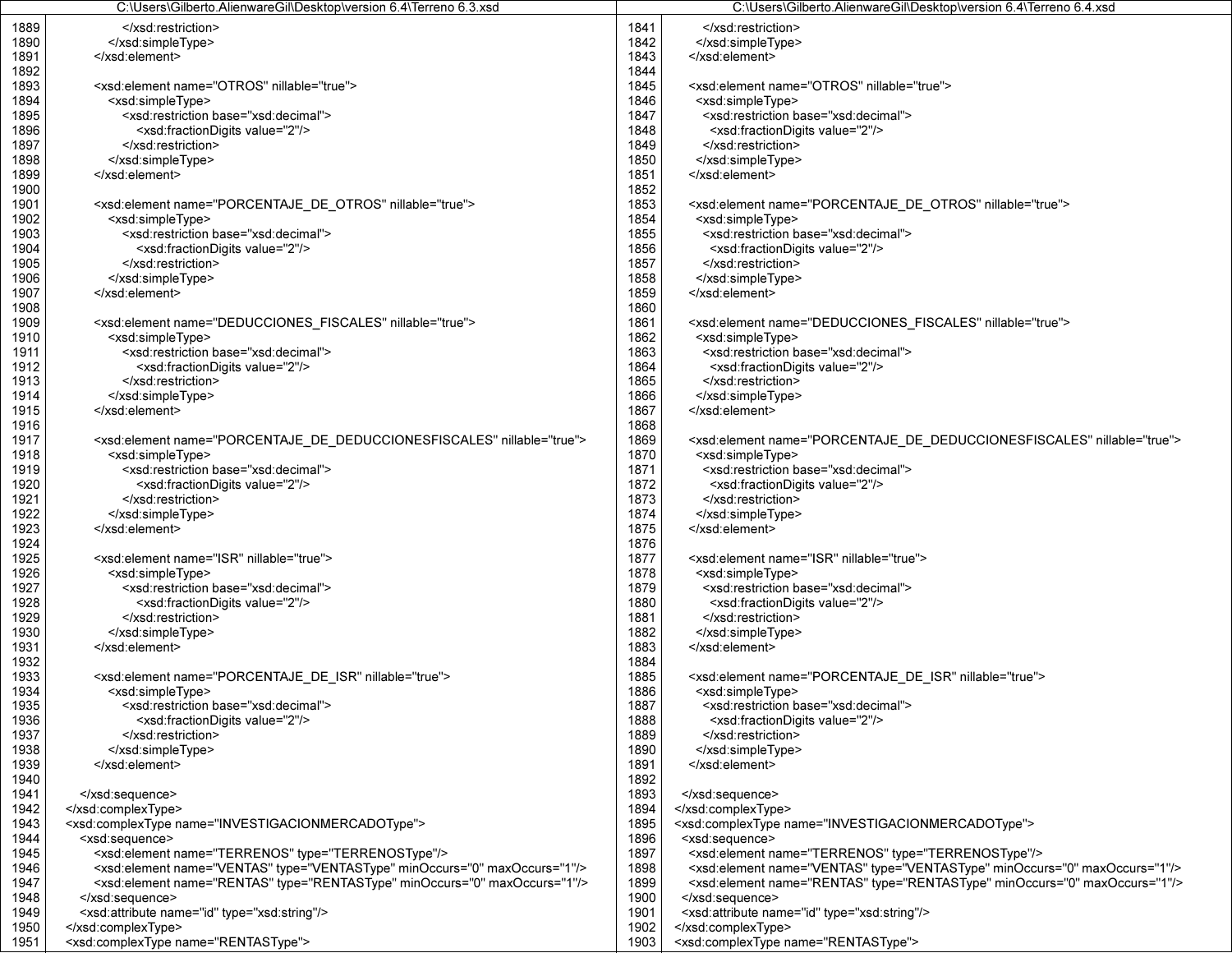|      | C:\Users\Gilberto.AlienwareGil\Desktop\version 6.4\Terreno 6.3.xsd                                                                                                                                                 |      | C:\Users\Gilberto.AlienwareGil\Desktop\version 6.4\Terreno 6.4.xsd                               |
|------|--------------------------------------------------------------------------------------------------------------------------------------------------------------------------------------------------------------------|------|--------------------------------------------------------------------------------------------------|
| 1952 | <xsd:sequence></xsd:sequence>                                                                                                                                                                                      | 1904 | <xsd:sequence></xsd:sequence>                                                                    |
| 1953 | <xsd:element name="INVESTIGACIONRENTAS" td="" type<=""><td>1905</td><td><xsd:element <="" name="INVESTIGACIONRENTAS" td="" type="INVESTIGACIONRENTASType"></xsd:element></td></xsd:element>                        | 1905 | <xsd:element <="" name="INVESTIGACIONRENTAS" td="" type="INVESTIGACIONRENTASType"></xsd:element> |
|      |                                                                                                                                                                                                                    |      |                                                                                                  |
|      | ="INVESTIGACIONRENTASType" minOccurs="4" maxOccurs="6"/>                                                                                                                                                           |      | minOccurs="4" maxOccurs="6"/>                                                                    |
| 1954 | <xsd:element name="CONCLUSIONHOMOLOGACIONRENTAS" td="" type<=""><td>1906</td><td><xsd:element name="CONCLUSIONHOMOLOGACIONRENTAS" td="" type<=""></xsd:element></td></xsd:element>                                 | 1906 | <xsd:element name="CONCLUSIONHOMOLOGACIONRENTAS" td="" type<=""></xsd:element>                   |
|      | ="CONCLUSIONHOMOLOGACIONRENTASType"/>                                                                                                                                                                              |      | ="CONCLUSIONHOMOLOGACIONRENTASType"/>                                                            |
| 1955 |                                                                                                                                                                                                                    | 1907 |                                                                                                  |
| 1956 |                                                                                                                                                                                                                    | 1908 |                                                                                                  |
|      |                                                                                                                                                                                                                    |      |                                                                                                  |
| 1957 | <xsd:complextype name="CONCLUSIONHOMOLOGACIONRENTASType"></xsd:complextype>                                                                                                                                        | 1909 | <xsd:complextype name="CONCLUSIONHOMOLOGACIONRENTASType"></xsd:complextype>                      |
| 1958 | <xsd:sequence></xsd:sequence>                                                                                                                                                                                      | 1910 | <xsd:sequence></xsd:sequence>                                                                    |
| 1959 | <xsd:element name="IM_RENTAS_VALOR_UNITARIO_TIERRA_PROMEDIO" nillable<="" td=""><td>1911</td><td><xsd:element name="IM_RENTAS_VALOR_UNITARIO_TIERRA_PROMEDIO" nillable<="" td=""></xsd:element></td></xsd:element> | 1911 | <xsd:element name="IM_RENTAS_VALOR_UNITARIO_TIERRA_PROMEDIO" nillable<="" td=""></xsd:element>   |
|      | $=$ "true" $>$                                                                                                                                                                                                     |      | ="true">                                                                                         |
| 1960 | <xsd:simpletype></xsd:simpletype>                                                                                                                                                                                  | 1912 | <xsd:simpletype></xsd:simpletype>                                                                |
| 1961 | <xsd:restriction base="xsd:decimal"></xsd:restriction>                                                                                                                                                             | 1913 | <xsd:restriction base="xsd:decimal"></xsd:restriction>                                           |
|      |                                                                                                                                                                                                                    |      |                                                                                                  |
| 1962 | <xsd:fractiondigits value="2"></xsd:fractiondigits>                                                                                                                                                                | 1914 | <xsd:fractiondigits value="2"></xsd:fractiondigits>                                              |
| 1963 |                                                                                                                                                                                                                    | 1915 |                                                                                                  |
| 1964 |                                                                                                                                                                                                                    | 1916 |                                                                                                  |
| 1965 |                                                                                                                                                                                                                    | 1917 |                                                                                                  |
| 1966 |                                                                                                                                                                                                                    | 1918 |                                                                                                  |
| 1967 | <xsd:element <="" name="IM_RENTAS_VALOR_UNITARIO_SIN_HOMOLOGAR_MINIMO" td=""><td>1919</td><td><xsd:element <="" name="IM_RENTAS_VALOR_UNITARIO_SIN_HOMOLOGAR_MINIMO" td=""></xsd:element></td></xsd:element>       | 1919 | <xsd:element <="" name="IM_RENTAS_VALOR_UNITARIO_SIN_HOMOLOGAR_MINIMO" td=""></xsd:element>      |
|      | nillable="true">                                                                                                                                                                                                   |      | nillable="true">                                                                                 |
|      |                                                                                                                                                                                                                    |      |                                                                                                  |
| 1968 | <xsd:simpletype></xsd:simpletype>                                                                                                                                                                                  | 1920 | <xsd:simpletype></xsd:simpletype>                                                                |
| 1969 | <xsd:restriction base="xsd:decimal"></xsd:restriction>                                                                                                                                                             | 1921 | <xsd:restriction base="xsd:decimal"></xsd:restriction>                                           |
| 1970 | <xsd:fractiondigits value="2"></xsd:fractiondigits>                                                                                                                                                                | 1922 | <xsd:fractiondigits value="2"></xsd:fractiondigits>                                              |
| 1971 |                                                                                                                                                                                                                    | 1923 |                                                                                                  |
| 1972 |                                                                                                                                                                                                                    | 1924 |                                                                                                  |
|      |                                                                                                                                                                                                                    |      |                                                                                                  |
| 1973 |                                                                                                                                                                                                                    | 1925 |                                                                                                  |
| 1974 |                                                                                                                                                                                                                    | 1926 |                                                                                                  |
| 1975 | <xsd:element <="" name="IM_RENTAS_VALOR_UNITARIO_SIN_HOMOLOGAR_MAXIMO" td=""><td>1927</td><td><xsd:element <="" name="IM_RENTAS_VALOR_UNITARIO_SIN_HOMOLOGAR_MAXIMO" td=""></xsd:element></td></xsd:element>       | 1927 | <xsd:element <="" name="IM_RENTAS_VALOR_UNITARIO_SIN_HOMOLOGAR_MAXIMO" td=""></xsd:element>      |
|      | nillable="true">                                                                                                                                                                                                   |      | nillable="true">                                                                                 |
| 1976 | <xsd:simpletype></xsd:simpletype>                                                                                                                                                                                  | 1928 | <xsd:simpletype></xsd:simpletype>                                                                |
|      |                                                                                                                                                                                                                    | 1929 |                                                                                                  |
| 1977 | <xsd:restriction base="xsd:decimal"></xsd:restriction>                                                                                                                                                             |      | <xsd:restriction base="xsd:decimal"></xsd:restriction>                                           |
| 1978 | <xsd:fractiondigits value="2"></xsd:fractiondigits>                                                                                                                                                                | 1930 | <xsd:fractiondigits value="2"></xsd:fractiondigits>                                              |
| 1979 |                                                                                                                                                                                                                    | 1931 |                                                                                                  |
| 1980 |                                                                                                                                                                                                                    | 1932 |                                                                                                  |
| 1981 |                                                                                                                                                                                                                    | 1933 |                                                                                                  |
| 1982 |                                                                                                                                                                                                                    | 1934 |                                                                                                  |
| 1983 |                                                                                                                                                                                                                    |      |                                                                                                  |
|      | <xsd:element <="" name="IM_RENTAS_VALOR_UNITARIO_HOMOLOGADO_MINIMO" td=""><td>1935</td><td><xsd:element name="IM_RENTAS_VALOR_UNITARIO_HOMOLOGADO_MINIMO" nillable<="" td=""></xsd:element></td></xsd:element>     | 1935 | <xsd:element name="IM_RENTAS_VALOR_UNITARIO_HOMOLOGADO_MINIMO" nillable<="" td=""></xsd:element> |
|      | nillable="true">                                                                                                                                                                                                   |      | $="true"$                                                                                        |
| 1984 | <xsd:simpletype></xsd:simpletype>                                                                                                                                                                                  | 1936 | <xsd:simpletype></xsd:simpletype>                                                                |
| 1985 | <xsd:restriction base="xsd:decimal"></xsd:restriction>                                                                                                                                                             | 1937 | <xsd:restriction base="xsd:decimal"></xsd:restriction>                                           |
| 1986 | <xsd:fractiondigits value="2"></xsd:fractiondigits>                                                                                                                                                                | 1938 | <xsd:fractiondigits value="2"></xsd:fractiondigits>                                              |
| 1987 |                                                                                                                                                                                                                    | 1939 |                                                                                                  |
| 1988 |                                                                                                                                                                                                                    | 1940 |                                                                                                  |
|      |                                                                                                                                                                                                                    |      |                                                                                                  |
| 1989 |                                                                                                                                                                                                                    | 1941 |                                                                                                  |
| 1990 |                                                                                                                                                                                                                    | 1942 |                                                                                                  |
| 1991 | <xsd:element <="" name="IM_RENTAS_VALOR_UNITARIO_HOMOLOGADO_MAXIMO" td=""><td>1943</td><td><xsd:element <="" name="IM_RENTAS_VALOR_UNITARIO_HOMOLOGADO_MAXIMO" td=""></xsd:element></td></xsd:element>             | 1943 | <xsd:element <="" name="IM_RENTAS_VALOR_UNITARIO_HOMOLOGADO_MAXIMO" td=""></xsd:element>         |
|      | nillable="true">                                                                                                                                                                                                   |      | nillable="true">                                                                                 |
| 1992 | <xsd:simpletype></xsd:simpletype>                                                                                                                                                                                  | 1944 | <xsd:simpletype></xsd:simpletype>                                                                |
| 1993 | <xsd:restriction base="xsd:decimal"></xsd:restriction>                                                                                                                                                             | 1945 | <xsd:restriction base="xsd:decimal"></xsd:restriction>                                           |
|      |                                                                                                                                                                                                                    |      |                                                                                                  |
| 1994 | <xsd:fractiondigits value="2"></xsd:fractiondigits>                                                                                                                                                                | 1946 | <xsd:fractiondigits value="2"></xsd:fractiondigits>                                              |
| 1995 |                                                                                                                                                                                                                    | 1947 |                                                                                                  |
| 1996 |                                                                                                                                                                                                                    | 1948 |                                                                                                  |
| 1997 | $\le$ /xsd:element>                                                                                                                                                                                                | 1949 |                                                                                                  |
| 1998 |                                                                                                                                                                                                                    | 1950 |                                                                                                  |
|      |                                                                                                                                                                                                                    |      |                                                                                                  |
| 1999 | <xsd:element name="IM_RENTAS_RENTAUNITARIA_M2" nillable="true"></xsd:element>                                                                                                                                      | 1951 | <xsd:element name="IM_RENTAS_RENTAUNITARIA_M2" nillable="true"></xsd:element>                    |
| 2000 | <xsd:simpletype></xsd:simpletype>                                                                                                                                                                                  | 1952 | <xsd:simpletype></xsd:simpletype>                                                                |
| 2001 | <xsd:restriction base="xsd:decimal"></xsd:restriction>                                                                                                                                                             | 1953 | <xsd:restriction base="xsd:decimal"></xsd:restriction>                                           |
| 2002 | <xsd:fractiondigits value="2"></xsd:fractiondigits>                                                                                                                                                                | 1954 | <xsd:fractiondigits value="2"></xsd:fractiondigits>                                              |
| 2003 |                                                                                                                                                                                                                    | 1955 |                                                                                                  |
| 2004 |                                                                                                                                                                                                                    | 1956 |                                                                                                  |
|      |                                                                                                                                                                                                                    |      |                                                                                                  |
| 2005 |                                                                                                                                                                                                                    | 1957 |                                                                                                  |
| 2006 |                                                                                                                                                                                                                    | 1958 |                                                                                                  |
| 2007 |                                                                                                                                                                                                                    | 1959 |                                                                                                  |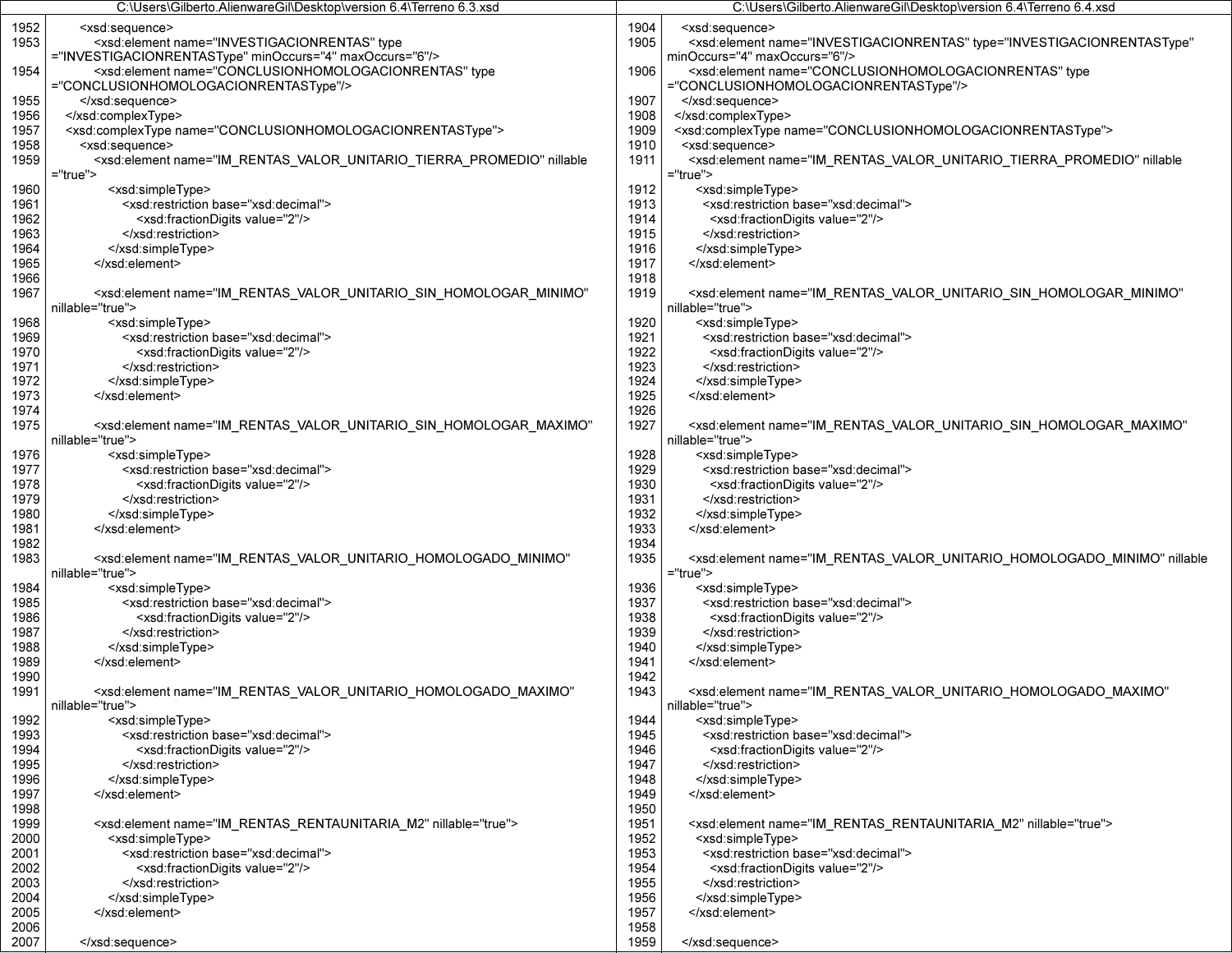| 2008<br><br>1960<br><br><xsd:complextype name="INVESTIGACIONRENTASType"><br/><xsd:complextype name="INVESTIGACIONRENTASType"><br/>2009<br/>1961<br/>1962<br/><xsd:sequence><br/>2010<br/><xsd:sequence><br/><xsd:element name="IM_RENTAS_CALLE" nillable="true"><br/>1963<br/>2011<br/><xsd:element name="IM_RENTAS_CALLE" nillable="true"><br/>2012<br/>1964<br/><xsd:simpletype><br/><xsd:simpletype><br/>2013<br/>1965<br/><xsd:restriction base="xsd:string"><br/><xsd:restriction base="xsd:string"><br/>2014<br/><xsd:minlength value="1"></xsd:minlength><br/>1966<br/><xsd:minlength value="1"></xsd:minlength><br/>1967<br/>2015<br/><xsd:maxlength value="100"></xsd:maxlength><br/><xsd:maxlength value="100"></xsd:maxlength><br/>2016<br/><xsd:whitespace value="collapse"></xsd:whitespace><br/>1968<br/><xsd:whitespace value="collapse"></xsd:whitespace><br/>2017<br/></xsd:restriction><br/>1969<br/></xsd:restriction><br/>1970<br/>2018<br/></xsd:simpletype><br/></xsd:simpletype><br/>2019<br/></xsd:element><br/>1971<br/></xsd:element><br/>2020<br/>1972<br/>2021<br/>1973<br/><xsd:element name="IM_RENTAS_COLONIA" nillable="true"><br/><xsd:element name="IM_RENTAS_COLONIA" nillable="true"><br/>2022<br/>1974<br/><xsd:simpletype><br/><xsd:simpletype><br/>2023<br/><xsd:restriction base="xsd:string"><br/>1975<br/><xsd:restriction base="xsd:string"><br/>2024<br/>1976<br/><xsd:minlength value="1"></xsd:minlength><br/><xsd:minlength value="1"></xsd:minlength><br/>2025<br/>1977<br/><xsd:maxlength value="50"></xsd:maxlength><br/><xsd:maxlength value="50"></xsd:maxlength><br/>2026<br/>1978<br/><xsd:whitespace value="collapse"></xsd:whitespace><br/><xsd:whitespace value="collapse"></xsd:whitespace><br/>2027<br/>1979<br/></xsd:restriction><br/></xsd:restriction><br/>2028<br/></xsd:simpletype><br/>1980<br/></xsd:simpletype><br/>2029<br/><math>\le</math>/xsd:element&gt;<br/>1981<br/></xsd:element><br/>1982<br/>2030<br/>1983<br/>2031<br/><xsd:element name="IM_RENTAS_DELEGACION" nillable="true"><br/><xsd:element name="IM_RENTAS_DELEGACION" nillable="true"><br/>1984<br/>2032<br/><xsd:simpletype><br/><xsd:simpletype><br/>2033<br/><xsd:restriction base="xsd:string"><br/>1985<br/><xsd:restriction base="xsd:string"><br/>2034<br/><xsd:minlength value="1"></xsd:minlength><br/>1986<br/><xsd:minlength value="1"></xsd:minlength><br/>2035<br/><xsd:maxlength value="50"></xsd:maxlength><br/>1987<br/><xsd:maxlength value="50"></xsd:maxlength><br/>2036<br/><xsd:whitespace value="collapse"></xsd:whitespace><br/>1988<br/><xsd:whitespace value="collapse"></xsd:whitespace><br/>2037<br/>1989<br/></xsd:restriction><br/></xsd:restriction><br/>1990<br/>2038<br/></xsd:simpletype><br/></xsd:simpletype><br/>2039<br/>1991<br/></xsd:element><br/></xsd:element><br/>2040<br/>1992<br/>1993<br/>2041<br/><xsd:element name="IM_RENTAS_CODIGO_POSTAL" nillable="true"><br/><xsd:element name="IM_RENTAS_CODIGO_POSTAL" nillable="true"><br/>2042<br/>1994<br/><xsd:simpletype><br/><xsd:simpletype><br/>1995<br/>2043<br/><xsd:restriction base="xsd:string"><br/><xsd:restriction base="xsd:string"><br/>2044<br/><xsd:minlength value="1"></xsd:minlength><br/>1996<br/><xsd:minlength value="1"></xsd:minlength><br/>2045<br/>1997<br/><xsd:maxlength value="5"></xsd:maxlength><br/><xsd:maxlength value="5"></xsd:maxlength><br/>2046<br/><xsd:whitespace value="collapse"></xsd:whitespace><br/>1998<br/><xsd:whitespace value="collapse"></xsd:whitespace><br/></xsd:restriction><br/>2047<br/>1999<br/></xsd:restriction><br/>2048<br/></xsd:simpletype><br/>2000<br/></xsd:simpletype><br/>2001<br/>2049<br/><math>\le</math>/xsd:element&gt;<br/><math>\le</math>/xsd:element&gt;<br/>2050<br/>2002<br/>2051<br/><xsd:element name="FUENTEINFORMACIONRENTAS" type<br="">2003<br/><xsd:element name="FUENTEINFORMACIONRENTAS" type<br="">="FUENTEINFORMACIONRENTASType"/&gt;<br/>="FUENTEINFORMACIONRENTASType"/&gt;<br/>2052<br/><xsd:element name="IM_RENTAS_EDAD" nillable="true"><br/>2004<br/><xsd:element name="IM_RENTAS_EDAD" nillable="true"><br/><xsd:simpletype><br/>2005<br/><xsd:simpletype><br/>2053<br/>2054<br/><xsd:restriction base="xsd:integer"> </xsd:restriction><br/>2006<br/><xsd:restriction base="xsd:integer"> </xsd:restriction><br/>2055<br/>2007<br/></xsd:simpletype><br/></xsd:simpletype><br/>2056<br/></xsd:element><br/>2008<br/></xsd:element><br/>2057<br/>2009<br/>2058<br/>2010<br/><xsd:element name="IM_RENTAS_DESCRIPCIONDELCOMPARABLE" nillable="true"><br/><xsd:element name="IM_RENTAS_DESCRIPCIONDELCOMPARABLE" nillable="true"><br/>2011<br/>2059<br/><xsd:simpletype><br/><xsd:simpletype><br/>2060<br/>2012<br/><xsd:restriction base="xsd:string"><br/><xsd:restriction base="xsd:string"><br/>2061<br/>2013<br/><xsd:minlength value="0"></xsd:minlength><br/><xsd:minlength value="0"></xsd:minlength><br/>2062<br/>2014<br/><xsd:maxlength value="250"></xsd:maxlength><br/><xsd:maxlength value="250"></xsd:maxlength><br/>2063<br/>2015<br/><xsd:whitespace value="collapse"></xsd:whitespace><br/><xsd:whitespace value="collapse"></xsd:whitespace><br/>2064<br/>2016<br/></xsd:restriction><br/></xsd:restriction><br/>2065<br/>2017<br/></xsd:simpletype><br/></xsd:simpletype><br/>2018<br/>2066<br/></xsd:element><br/></xsd:element><br/>2067<br/>2019<br/>2068<br/>2020<br/><xsd:element name="IM_RENTAS_SUPERFICIEVENDIBLEPORUNIDAD" nillable="true"><br/><xsd:element name="IM_RENTAS_SUPERFICIEVENDIBLEPORUNIDAD" nillable="true"><br/>2069<br/>2021<br/><xsd:simpletype><br/><xsd:simpletype></xsd:simpletype></xsd:simpletype></xsd:element></xsd:element></xsd:element></xsd:element></xsd:element></xsd:element></xsd:element></xsd:sequence></xsd:sequence></xsd:complextype></xsd:complextype> | C:\Users\Gilberto.AlienwareGil\Desktop\version 6.4\Terreno 6.3.xsd | C:\Users\Gilberto.AlienwareGil\Desktop\version 6.4\Terreno 6.4.xsd |
|---------------------------------------------------------------------------------------------------------------------------------------------------------------------------------------------------------------------------------------------------------------------------------------------------------------------------------------------------------------------------------------------------------------------------------------------------------------------------------------------------------------------------------------------------------------------------------------------------------------------------------------------------------------------------------------------------------------------------------------------------------------------------------------------------------------------------------------------------------------------------------------------------------------------------------------------------------------------------------------------------------------------------------------------------------------------------------------------------------------------------------------------------------------------------------------------------------------------------------------------------------------------------------------------------------------------------------------------------------------------------------------------------------------------------------------------------------------------------------------------------------------------------------------------------------------------------------------------------------------------------------------------------------------------------------------------------------------------------------------------------------------------------------------------------------------------------------------------------------------------------------------------------------------------------------------------------------------------------------------------------------------------------------------------------------------------------------------------------------------------------------------------------------------------------------------------------------------------------------------------------------------------------------------------------------------------------------------------------------------------------------------------------------------------------------------------------------------------------------------------------------------------------------------------------------------------------------------------------------------------------------------------------------------------------------------------------------------------------------------------------------------------------------------------------------------------------------------------------------------------------------------------------------------------------------------------------------------------------------------------------------------------------------------------------------------------------------------------------------------------------------------------------------------------------------------------------------------------------------------------------------------------------------------------------------------------------------------------------------------------------------------------------------------------------------------------------------------------------------------------------------------------------------------------------------------------------------------------------------------------------------------------------------------------------------------------------------------------------------------------------------------------------------------------------------------------------------------------------------------------------------------------------------------------------------------------------------------------------------------------------------------------------------------------------------------------------------------------------------------------------------------------------------------------------------------------------------------------------------------------------------------------------------------------------------------------------------------------------------------------------------------------------------------------------------------------------------------------------------------------------------------------------------------------------------------------------------------------------------------------------------------------------------------------------------------------------------------------------------------------------------------------------------------------------------------------------------------------------------------------------------------------------------------------------------------------------------------------------------------------------------------------------------------------------------------------------------------------------------------------------------------------------------------------------------------------------------------------------------------------------------------------------------------------------------------------------------------------------------------------------------------------------------------------------------------------------------------------------------------------------------------------------------------------------------------------------------------------------------------------------------------------------------------------------------------------------------------------------------------------------------------------------------------------------------------------------------------------------------------|--------------------------------------------------------------------|--------------------------------------------------------------------|
|                                                                                                                                                                                                                                                                                                                                                                                                                                                                                                                                                                                                                                                                                                                                                                                                                                                                                                                                                                                                                                                                                                                                                                                                                                                                                                                                                                                                                                                                                                                                                                                                                                                                                                                                                                                                                                                                                                                                                                                                                                                                                                                                                                                                                                                                                                                                                                                                                                                                                                                                                                                                                                                                                                                                                                                                                                                                                                                                                                                                                                                                                                                                                                                                                                                                                                                                                                                                                                                                                                                                                                                                                                                                                                                                                                                                                                                                                                                                                                                                                                                                                                                                                                                                                                                                                                                                                                                                                                                                                                                                                                                                                                                                                                                                                                                                                                                                                                                                                                                                                                                                                                                                                                                                                                                                                                                                                                                                                                                                                                                                                                                                                                                                                                                                                                                                                                                               |                                                                    |                                                                    |
|                                                                                                                                                                                                                                                                                                                                                                                                                                                                                                                                                                                                                                                                                                                                                                                                                                                                                                                                                                                                                                                                                                                                                                                                                                                                                                                                                                                                                                                                                                                                                                                                                                                                                                                                                                                                                                                                                                                                                                                                                                                                                                                                                                                                                                                                                                                                                                                                                                                                                                                                                                                                                                                                                                                                                                                                                                                                                                                                                                                                                                                                                                                                                                                                                                                                                                                                                                                                                                                                                                                                                                                                                                                                                                                                                                                                                                                                                                                                                                                                                                                                                                                                                                                                                                                                                                                                                                                                                                                                                                                                                                                                                                                                                                                                                                                                                                                                                                                                                                                                                                                                                                                                                                                                                                                                                                                                                                                                                                                                                                                                                                                                                                                                                                                                                                                                                                                               |                                                                    |                                                                    |
|                                                                                                                                                                                                                                                                                                                                                                                                                                                                                                                                                                                                                                                                                                                                                                                                                                                                                                                                                                                                                                                                                                                                                                                                                                                                                                                                                                                                                                                                                                                                                                                                                                                                                                                                                                                                                                                                                                                                                                                                                                                                                                                                                                                                                                                                                                                                                                                                                                                                                                                                                                                                                                                                                                                                                                                                                                                                                                                                                                                                                                                                                                                                                                                                                                                                                                                                                                                                                                                                                                                                                                                                                                                                                                                                                                                                                                                                                                                                                                                                                                                                                                                                                                                                                                                                                                                                                                                                                                                                                                                                                                                                                                                                                                                                                                                                                                                                                                                                                                                                                                                                                                                                                                                                                                                                                                                                                                                                                                                                                                                                                                                                                                                                                                                                                                                                                                                               |                                                                    |                                                                    |
|                                                                                                                                                                                                                                                                                                                                                                                                                                                                                                                                                                                                                                                                                                                                                                                                                                                                                                                                                                                                                                                                                                                                                                                                                                                                                                                                                                                                                                                                                                                                                                                                                                                                                                                                                                                                                                                                                                                                                                                                                                                                                                                                                                                                                                                                                                                                                                                                                                                                                                                                                                                                                                                                                                                                                                                                                                                                                                                                                                                                                                                                                                                                                                                                                                                                                                                                                                                                                                                                                                                                                                                                                                                                                                                                                                                                                                                                                                                                                                                                                                                                                                                                                                                                                                                                                                                                                                                                                                                                                                                                                                                                                                                                                                                                                                                                                                                                                                                                                                                                                                                                                                                                                                                                                                                                                                                                                                                                                                                                                                                                                                                                                                                                                                                                                                                                                                                               |                                                                    |                                                                    |
|                                                                                                                                                                                                                                                                                                                                                                                                                                                                                                                                                                                                                                                                                                                                                                                                                                                                                                                                                                                                                                                                                                                                                                                                                                                                                                                                                                                                                                                                                                                                                                                                                                                                                                                                                                                                                                                                                                                                                                                                                                                                                                                                                                                                                                                                                                                                                                                                                                                                                                                                                                                                                                                                                                                                                                                                                                                                                                                                                                                                                                                                                                                                                                                                                                                                                                                                                                                                                                                                                                                                                                                                                                                                                                                                                                                                                                                                                                                                                                                                                                                                                                                                                                                                                                                                                                                                                                                                                                                                                                                                                                                                                                                                                                                                                                                                                                                                                                                                                                                                                                                                                                                                                                                                                                                                                                                                                                                                                                                                                                                                                                                                                                                                                                                                                                                                                                                               |                                                                    |                                                                    |
|                                                                                                                                                                                                                                                                                                                                                                                                                                                                                                                                                                                                                                                                                                                                                                                                                                                                                                                                                                                                                                                                                                                                                                                                                                                                                                                                                                                                                                                                                                                                                                                                                                                                                                                                                                                                                                                                                                                                                                                                                                                                                                                                                                                                                                                                                                                                                                                                                                                                                                                                                                                                                                                                                                                                                                                                                                                                                                                                                                                                                                                                                                                                                                                                                                                                                                                                                                                                                                                                                                                                                                                                                                                                                                                                                                                                                                                                                                                                                                                                                                                                                                                                                                                                                                                                                                                                                                                                                                                                                                                                                                                                                                                                                                                                                                                                                                                                                                                                                                                                                                                                                                                                                                                                                                                                                                                                                                                                                                                                                                                                                                                                                                                                                                                                                                                                                                                               |                                                                    |                                                                    |
|                                                                                                                                                                                                                                                                                                                                                                                                                                                                                                                                                                                                                                                                                                                                                                                                                                                                                                                                                                                                                                                                                                                                                                                                                                                                                                                                                                                                                                                                                                                                                                                                                                                                                                                                                                                                                                                                                                                                                                                                                                                                                                                                                                                                                                                                                                                                                                                                                                                                                                                                                                                                                                                                                                                                                                                                                                                                                                                                                                                                                                                                                                                                                                                                                                                                                                                                                                                                                                                                                                                                                                                                                                                                                                                                                                                                                                                                                                                                                                                                                                                                                                                                                                                                                                                                                                                                                                                                                                                                                                                                                                                                                                                                                                                                                                                                                                                                                                                                                                                                                                                                                                                                                                                                                                                                                                                                                                                                                                                                                                                                                                                                                                                                                                                                                                                                                                                               |                                                                    |                                                                    |
|                                                                                                                                                                                                                                                                                                                                                                                                                                                                                                                                                                                                                                                                                                                                                                                                                                                                                                                                                                                                                                                                                                                                                                                                                                                                                                                                                                                                                                                                                                                                                                                                                                                                                                                                                                                                                                                                                                                                                                                                                                                                                                                                                                                                                                                                                                                                                                                                                                                                                                                                                                                                                                                                                                                                                                                                                                                                                                                                                                                                                                                                                                                                                                                                                                                                                                                                                                                                                                                                                                                                                                                                                                                                                                                                                                                                                                                                                                                                                                                                                                                                                                                                                                                                                                                                                                                                                                                                                                                                                                                                                                                                                                                                                                                                                                                                                                                                                                                                                                                                                                                                                                                                                                                                                                                                                                                                                                                                                                                                                                                                                                                                                                                                                                                                                                                                                                                               |                                                                    |                                                                    |
|                                                                                                                                                                                                                                                                                                                                                                                                                                                                                                                                                                                                                                                                                                                                                                                                                                                                                                                                                                                                                                                                                                                                                                                                                                                                                                                                                                                                                                                                                                                                                                                                                                                                                                                                                                                                                                                                                                                                                                                                                                                                                                                                                                                                                                                                                                                                                                                                                                                                                                                                                                                                                                                                                                                                                                                                                                                                                                                                                                                                                                                                                                                                                                                                                                                                                                                                                                                                                                                                                                                                                                                                                                                                                                                                                                                                                                                                                                                                                                                                                                                                                                                                                                                                                                                                                                                                                                                                                                                                                                                                                                                                                                                                                                                                                                                                                                                                                                                                                                                                                                                                                                                                                                                                                                                                                                                                                                                                                                                                                                                                                                                                                                                                                                                                                                                                                                                               |                                                                    |                                                                    |
|                                                                                                                                                                                                                                                                                                                                                                                                                                                                                                                                                                                                                                                                                                                                                                                                                                                                                                                                                                                                                                                                                                                                                                                                                                                                                                                                                                                                                                                                                                                                                                                                                                                                                                                                                                                                                                                                                                                                                                                                                                                                                                                                                                                                                                                                                                                                                                                                                                                                                                                                                                                                                                                                                                                                                                                                                                                                                                                                                                                                                                                                                                                                                                                                                                                                                                                                                                                                                                                                                                                                                                                                                                                                                                                                                                                                                                                                                                                                                                                                                                                                                                                                                                                                                                                                                                                                                                                                                                                                                                                                                                                                                                                                                                                                                                                                                                                                                                                                                                                                                                                                                                                                                                                                                                                                                                                                                                                                                                                                                                                                                                                                                                                                                                                                                                                                                                                               |                                                                    |                                                                    |
|                                                                                                                                                                                                                                                                                                                                                                                                                                                                                                                                                                                                                                                                                                                                                                                                                                                                                                                                                                                                                                                                                                                                                                                                                                                                                                                                                                                                                                                                                                                                                                                                                                                                                                                                                                                                                                                                                                                                                                                                                                                                                                                                                                                                                                                                                                                                                                                                                                                                                                                                                                                                                                                                                                                                                                                                                                                                                                                                                                                                                                                                                                                                                                                                                                                                                                                                                                                                                                                                                                                                                                                                                                                                                                                                                                                                                                                                                                                                                                                                                                                                                                                                                                                                                                                                                                                                                                                                                                                                                                                                                                                                                                                                                                                                                                                                                                                                                                                                                                                                                                                                                                                                                                                                                                                                                                                                                                                                                                                                                                                                                                                                                                                                                                                                                                                                                                                               |                                                                    |                                                                    |
|                                                                                                                                                                                                                                                                                                                                                                                                                                                                                                                                                                                                                                                                                                                                                                                                                                                                                                                                                                                                                                                                                                                                                                                                                                                                                                                                                                                                                                                                                                                                                                                                                                                                                                                                                                                                                                                                                                                                                                                                                                                                                                                                                                                                                                                                                                                                                                                                                                                                                                                                                                                                                                                                                                                                                                                                                                                                                                                                                                                                                                                                                                                                                                                                                                                                                                                                                                                                                                                                                                                                                                                                                                                                                                                                                                                                                                                                                                                                                                                                                                                                                                                                                                                                                                                                                                                                                                                                                                                                                                                                                                                                                                                                                                                                                                                                                                                                                                                                                                                                                                                                                                                                                                                                                                                                                                                                                                                                                                                                                                                                                                                                                                                                                                                                                                                                                                                               |                                                                    |                                                                    |
|                                                                                                                                                                                                                                                                                                                                                                                                                                                                                                                                                                                                                                                                                                                                                                                                                                                                                                                                                                                                                                                                                                                                                                                                                                                                                                                                                                                                                                                                                                                                                                                                                                                                                                                                                                                                                                                                                                                                                                                                                                                                                                                                                                                                                                                                                                                                                                                                                                                                                                                                                                                                                                                                                                                                                                                                                                                                                                                                                                                                                                                                                                                                                                                                                                                                                                                                                                                                                                                                                                                                                                                                                                                                                                                                                                                                                                                                                                                                                                                                                                                                                                                                                                                                                                                                                                                                                                                                                                                                                                                                                                                                                                                                                                                                                                                                                                                                                                                                                                                                                                                                                                                                                                                                                                                                                                                                                                                                                                                                                                                                                                                                                                                                                                                                                                                                                                                               |                                                                    |                                                                    |
|                                                                                                                                                                                                                                                                                                                                                                                                                                                                                                                                                                                                                                                                                                                                                                                                                                                                                                                                                                                                                                                                                                                                                                                                                                                                                                                                                                                                                                                                                                                                                                                                                                                                                                                                                                                                                                                                                                                                                                                                                                                                                                                                                                                                                                                                                                                                                                                                                                                                                                                                                                                                                                                                                                                                                                                                                                                                                                                                                                                                                                                                                                                                                                                                                                                                                                                                                                                                                                                                                                                                                                                                                                                                                                                                                                                                                                                                                                                                                                                                                                                                                                                                                                                                                                                                                                                                                                                                                                                                                                                                                                                                                                                                                                                                                                                                                                                                                                                                                                                                                                                                                                                                                                                                                                                                                                                                                                                                                                                                                                                                                                                                                                                                                                                                                                                                                                                               |                                                                    |                                                                    |
|                                                                                                                                                                                                                                                                                                                                                                                                                                                                                                                                                                                                                                                                                                                                                                                                                                                                                                                                                                                                                                                                                                                                                                                                                                                                                                                                                                                                                                                                                                                                                                                                                                                                                                                                                                                                                                                                                                                                                                                                                                                                                                                                                                                                                                                                                                                                                                                                                                                                                                                                                                                                                                                                                                                                                                                                                                                                                                                                                                                                                                                                                                                                                                                                                                                                                                                                                                                                                                                                                                                                                                                                                                                                                                                                                                                                                                                                                                                                                                                                                                                                                                                                                                                                                                                                                                                                                                                                                                                                                                                                                                                                                                                                                                                                                                                                                                                                                                                                                                                                                                                                                                                                                                                                                                                                                                                                                                                                                                                                                                                                                                                                                                                                                                                                                                                                                                                               |                                                                    |                                                                    |
|                                                                                                                                                                                                                                                                                                                                                                                                                                                                                                                                                                                                                                                                                                                                                                                                                                                                                                                                                                                                                                                                                                                                                                                                                                                                                                                                                                                                                                                                                                                                                                                                                                                                                                                                                                                                                                                                                                                                                                                                                                                                                                                                                                                                                                                                                                                                                                                                                                                                                                                                                                                                                                                                                                                                                                                                                                                                                                                                                                                                                                                                                                                                                                                                                                                                                                                                                                                                                                                                                                                                                                                                                                                                                                                                                                                                                                                                                                                                                                                                                                                                                                                                                                                                                                                                                                                                                                                                                                                                                                                                                                                                                                                                                                                                                                                                                                                                                                                                                                                                                                                                                                                                                                                                                                                                                                                                                                                                                                                                                                                                                                                                                                                                                                                                                                                                                                                               |                                                                    |                                                                    |
|                                                                                                                                                                                                                                                                                                                                                                                                                                                                                                                                                                                                                                                                                                                                                                                                                                                                                                                                                                                                                                                                                                                                                                                                                                                                                                                                                                                                                                                                                                                                                                                                                                                                                                                                                                                                                                                                                                                                                                                                                                                                                                                                                                                                                                                                                                                                                                                                                                                                                                                                                                                                                                                                                                                                                                                                                                                                                                                                                                                                                                                                                                                                                                                                                                                                                                                                                                                                                                                                                                                                                                                                                                                                                                                                                                                                                                                                                                                                                                                                                                                                                                                                                                                                                                                                                                                                                                                                                                                                                                                                                                                                                                                                                                                                                                                                                                                                                                                                                                                                                                                                                                                                                                                                                                                                                                                                                                                                                                                                                                                                                                                                                                                                                                                                                                                                                                                               |                                                                    |                                                                    |
|                                                                                                                                                                                                                                                                                                                                                                                                                                                                                                                                                                                                                                                                                                                                                                                                                                                                                                                                                                                                                                                                                                                                                                                                                                                                                                                                                                                                                                                                                                                                                                                                                                                                                                                                                                                                                                                                                                                                                                                                                                                                                                                                                                                                                                                                                                                                                                                                                                                                                                                                                                                                                                                                                                                                                                                                                                                                                                                                                                                                                                                                                                                                                                                                                                                                                                                                                                                                                                                                                                                                                                                                                                                                                                                                                                                                                                                                                                                                                                                                                                                                                                                                                                                                                                                                                                                                                                                                                                                                                                                                                                                                                                                                                                                                                                                                                                                                                                                                                                                                                                                                                                                                                                                                                                                                                                                                                                                                                                                                                                                                                                                                                                                                                                                                                                                                                                                               |                                                                    |                                                                    |
|                                                                                                                                                                                                                                                                                                                                                                                                                                                                                                                                                                                                                                                                                                                                                                                                                                                                                                                                                                                                                                                                                                                                                                                                                                                                                                                                                                                                                                                                                                                                                                                                                                                                                                                                                                                                                                                                                                                                                                                                                                                                                                                                                                                                                                                                                                                                                                                                                                                                                                                                                                                                                                                                                                                                                                                                                                                                                                                                                                                                                                                                                                                                                                                                                                                                                                                                                                                                                                                                                                                                                                                                                                                                                                                                                                                                                                                                                                                                                                                                                                                                                                                                                                                                                                                                                                                                                                                                                                                                                                                                                                                                                                                                                                                                                                                                                                                                                                                                                                                                                                                                                                                                                                                                                                                                                                                                                                                                                                                                                                                                                                                                                                                                                                                                                                                                                                                               |                                                                    |                                                                    |
|                                                                                                                                                                                                                                                                                                                                                                                                                                                                                                                                                                                                                                                                                                                                                                                                                                                                                                                                                                                                                                                                                                                                                                                                                                                                                                                                                                                                                                                                                                                                                                                                                                                                                                                                                                                                                                                                                                                                                                                                                                                                                                                                                                                                                                                                                                                                                                                                                                                                                                                                                                                                                                                                                                                                                                                                                                                                                                                                                                                                                                                                                                                                                                                                                                                                                                                                                                                                                                                                                                                                                                                                                                                                                                                                                                                                                                                                                                                                                                                                                                                                                                                                                                                                                                                                                                                                                                                                                                                                                                                                                                                                                                                                                                                                                                                                                                                                                                                                                                                                                                                                                                                                                                                                                                                                                                                                                                                                                                                                                                                                                                                                                                                                                                                                                                                                                                                               |                                                                    |                                                                    |
|                                                                                                                                                                                                                                                                                                                                                                                                                                                                                                                                                                                                                                                                                                                                                                                                                                                                                                                                                                                                                                                                                                                                                                                                                                                                                                                                                                                                                                                                                                                                                                                                                                                                                                                                                                                                                                                                                                                                                                                                                                                                                                                                                                                                                                                                                                                                                                                                                                                                                                                                                                                                                                                                                                                                                                                                                                                                                                                                                                                                                                                                                                                                                                                                                                                                                                                                                                                                                                                                                                                                                                                                                                                                                                                                                                                                                                                                                                                                                                                                                                                                                                                                                                                                                                                                                                                                                                                                                                                                                                                                                                                                                                                                                                                                                                                                                                                                                                                                                                                                                                                                                                                                                                                                                                                                                                                                                                                                                                                                                                                                                                                                                                                                                                                                                                                                                                                               |                                                                    |                                                                    |
|                                                                                                                                                                                                                                                                                                                                                                                                                                                                                                                                                                                                                                                                                                                                                                                                                                                                                                                                                                                                                                                                                                                                                                                                                                                                                                                                                                                                                                                                                                                                                                                                                                                                                                                                                                                                                                                                                                                                                                                                                                                                                                                                                                                                                                                                                                                                                                                                                                                                                                                                                                                                                                                                                                                                                                                                                                                                                                                                                                                                                                                                                                                                                                                                                                                                                                                                                                                                                                                                                                                                                                                                                                                                                                                                                                                                                                                                                                                                                                                                                                                                                                                                                                                                                                                                                                                                                                                                                                                                                                                                                                                                                                                                                                                                                                                                                                                                                                                                                                                                                                                                                                                                                                                                                                                                                                                                                                                                                                                                                                                                                                                                                                                                                                                                                                                                                                                               |                                                                    |                                                                    |
|                                                                                                                                                                                                                                                                                                                                                                                                                                                                                                                                                                                                                                                                                                                                                                                                                                                                                                                                                                                                                                                                                                                                                                                                                                                                                                                                                                                                                                                                                                                                                                                                                                                                                                                                                                                                                                                                                                                                                                                                                                                                                                                                                                                                                                                                                                                                                                                                                                                                                                                                                                                                                                                                                                                                                                                                                                                                                                                                                                                                                                                                                                                                                                                                                                                                                                                                                                                                                                                                                                                                                                                                                                                                                                                                                                                                                                                                                                                                                                                                                                                                                                                                                                                                                                                                                                                                                                                                                                                                                                                                                                                                                                                                                                                                                                                                                                                                                                                                                                                                                                                                                                                                                                                                                                                                                                                                                                                                                                                                                                                                                                                                                                                                                                                                                                                                                                                               |                                                                    |                                                                    |
|                                                                                                                                                                                                                                                                                                                                                                                                                                                                                                                                                                                                                                                                                                                                                                                                                                                                                                                                                                                                                                                                                                                                                                                                                                                                                                                                                                                                                                                                                                                                                                                                                                                                                                                                                                                                                                                                                                                                                                                                                                                                                                                                                                                                                                                                                                                                                                                                                                                                                                                                                                                                                                                                                                                                                                                                                                                                                                                                                                                                                                                                                                                                                                                                                                                                                                                                                                                                                                                                                                                                                                                                                                                                                                                                                                                                                                                                                                                                                                                                                                                                                                                                                                                                                                                                                                                                                                                                                                                                                                                                                                                                                                                                                                                                                                                                                                                                                                                                                                                                                                                                                                                                                                                                                                                                                                                                                                                                                                                                                                                                                                                                                                                                                                                                                                                                                                                               |                                                                    |                                                                    |
|                                                                                                                                                                                                                                                                                                                                                                                                                                                                                                                                                                                                                                                                                                                                                                                                                                                                                                                                                                                                                                                                                                                                                                                                                                                                                                                                                                                                                                                                                                                                                                                                                                                                                                                                                                                                                                                                                                                                                                                                                                                                                                                                                                                                                                                                                                                                                                                                                                                                                                                                                                                                                                                                                                                                                                                                                                                                                                                                                                                                                                                                                                                                                                                                                                                                                                                                                                                                                                                                                                                                                                                                                                                                                                                                                                                                                                                                                                                                                                                                                                                                                                                                                                                                                                                                                                                                                                                                                                                                                                                                                                                                                                                                                                                                                                                                                                                                                                                                                                                                                                                                                                                                                                                                                                                                                                                                                                                                                                                                                                                                                                                                                                                                                                                                                                                                                                                               |                                                                    |                                                                    |
|                                                                                                                                                                                                                                                                                                                                                                                                                                                                                                                                                                                                                                                                                                                                                                                                                                                                                                                                                                                                                                                                                                                                                                                                                                                                                                                                                                                                                                                                                                                                                                                                                                                                                                                                                                                                                                                                                                                                                                                                                                                                                                                                                                                                                                                                                                                                                                                                                                                                                                                                                                                                                                                                                                                                                                                                                                                                                                                                                                                                                                                                                                                                                                                                                                                                                                                                                                                                                                                                                                                                                                                                                                                                                                                                                                                                                                                                                                                                                                                                                                                                                                                                                                                                                                                                                                                                                                                                                                                                                                                                                                                                                                                                                                                                                                                                                                                                                                                                                                                                                                                                                                                                                                                                                                                                                                                                                                                                                                                                                                                                                                                                                                                                                                                                                                                                                                                               |                                                                    |                                                                    |
|                                                                                                                                                                                                                                                                                                                                                                                                                                                                                                                                                                                                                                                                                                                                                                                                                                                                                                                                                                                                                                                                                                                                                                                                                                                                                                                                                                                                                                                                                                                                                                                                                                                                                                                                                                                                                                                                                                                                                                                                                                                                                                                                                                                                                                                                                                                                                                                                                                                                                                                                                                                                                                                                                                                                                                                                                                                                                                                                                                                                                                                                                                                                                                                                                                                                                                                                                                                                                                                                                                                                                                                                                                                                                                                                                                                                                                                                                                                                                                                                                                                                                                                                                                                                                                                                                                                                                                                                                                                                                                                                                                                                                                                                                                                                                                                                                                                                                                                                                                                                                                                                                                                                                                                                                                                                                                                                                                                                                                                                                                                                                                                                                                                                                                                                                                                                                                                               |                                                                    |                                                                    |
|                                                                                                                                                                                                                                                                                                                                                                                                                                                                                                                                                                                                                                                                                                                                                                                                                                                                                                                                                                                                                                                                                                                                                                                                                                                                                                                                                                                                                                                                                                                                                                                                                                                                                                                                                                                                                                                                                                                                                                                                                                                                                                                                                                                                                                                                                                                                                                                                                                                                                                                                                                                                                                                                                                                                                                                                                                                                                                                                                                                                                                                                                                                                                                                                                                                                                                                                                                                                                                                                                                                                                                                                                                                                                                                                                                                                                                                                                                                                                                                                                                                                                                                                                                                                                                                                                                                                                                                                                                                                                                                                                                                                                                                                                                                                                                                                                                                                                                                                                                                                                                                                                                                                                                                                                                                                                                                                                                                                                                                                                                                                                                                                                                                                                                                                                                                                                                                               |                                                                    |                                                                    |
|                                                                                                                                                                                                                                                                                                                                                                                                                                                                                                                                                                                                                                                                                                                                                                                                                                                                                                                                                                                                                                                                                                                                                                                                                                                                                                                                                                                                                                                                                                                                                                                                                                                                                                                                                                                                                                                                                                                                                                                                                                                                                                                                                                                                                                                                                                                                                                                                                                                                                                                                                                                                                                                                                                                                                                                                                                                                                                                                                                                                                                                                                                                                                                                                                                                                                                                                                                                                                                                                                                                                                                                                                                                                                                                                                                                                                                                                                                                                                                                                                                                                                                                                                                                                                                                                                                                                                                                                                                                                                                                                                                                                                                                                                                                                                                                                                                                                                                                                                                                                                                                                                                                                                                                                                                                                                                                                                                                                                                                                                                                                                                                                                                                                                                                                                                                                                                                               |                                                                    |                                                                    |
|                                                                                                                                                                                                                                                                                                                                                                                                                                                                                                                                                                                                                                                                                                                                                                                                                                                                                                                                                                                                                                                                                                                                                                                                                                                                                                                                                                                                                                                                                                                                                                                                                                                                                                                                                                                                                                                                                                                                                                                                                                                                                                                                                                                                                                                                                                                                                                                                                                                                                                                                                                                                                                                                                                                                                                                                                                                                                                                                                                                                                                                                                                                                                                                                                                                                                                                                                                                                                                                                                                                                                                                                                                                                                                                                                                                                                                                                                                                                                                                                                                                                                                                                                                                                                                                                                                                                                                                                                                                                                                                                                                                                                                                                                                                                                                                                                                                                                                                                                                                                                                                                                                                                                                                                                                                                                                                                                                                                                                                                                                                                                                                                                                                                                                                                                                                                                                                               |                                                                    |                                                                    |
|                                                                                                                                                                                                                                                                                                                                                                                                                                                                                                                                                                                                                                                                                                                                                                                                                                                                                                                                                                                                                                                                                                                                                                                                                                                                                                                                                                                                                                                                                                                                                                                                                                                                                                                                                                                                                                                                                                                                                                                                                                                                                                                                                                                                                                                                                                                                                                                                                                                                                                                                                                                                                                                                                                                                                                                                                                                                                                                                                                                                                                                                                                                                                                                                                                                                                                                                                                                                                                                                                                                                                                                                                                                                                                                                                                                                                                                                                                                                                                                                                                                                                                                                                                                                                                                                                                                                                                                                                                                                                                                                                                                                                                                                                                                                                                                                                                                                                                                                                                                                                                                                                                                                                                                                                                                                                                                                                                                                                                                                                                                                                                                                                                                                                                                                                                                                                                                               |                                                                    |                                                                    |
|                                                                                                                                                                                                                                                                                                                                                                                                                                                                                                                                                                                                                                                                                                                                                                                                                                                                                                                                                                                                                                                                                                                                                                                                                                                                                                                                                                                                                                                                                                                                                                                                                                                                                                                                                                                                                                                                                                                                                                                                                                                                                                                                                                                                                                                                                                                                                                                                                                                                                                                                                                                                                                                                                                                                                                                                                                                                                                                                                                                                                                                                                                                                                                                                                                                                                                                                                                                                                                                                                                                                                                                                                                                                                                                                                                                                                                                                                                                                                                                                                                                                                                                                                                                                                                                                                                                                                                                                                                                                                                                                                                                                                                                                                                                                                                                                                                                                                                                                                                                                                                                                                                                                                                                                                                                                                                                                                                                                                                                                                                                                                                                                                                                                                                                                                                                                                                                               |                                                                    |                                                                    |
|                                                                                                                                                                                                                                                                                                                                                                                                                                                                                                                                                                                                                                                                                                                                                                                                                                                                                                                                                                                                                                                                                                                                                                                                                                                                                                                                                                                                                                                                                                                                                                                                                                                                                                                                                                                                                                                                                                                                                                                                                                                                                                                                                                                                                                                                                                                                                                                                                                                                                                                                                                                                                                                                                                                                                                                                                                                                                                                                                                                                                                                                                                                                                                                                                                                                                                                                                                                                                                                                                                                                                                                                                                                                                                                                                                                                                                                                                                                                                                                                                                                                                                                                                                                                                                                                                                                                                                                                                                                                                                                                                                                                                                                                                                                                                                                                                                                                                                                                                                                                                                                                                                                                                                                                                                                                                                                                                                                                                                                                                                                                                                                                                                                                                                                                                                                                                                                               |                                                                    |                                                                    |
|                                                                                                                                                                                                                                                                                                                                                                                                                                                                                                                                                                                                                                                                                                                                                                                                                                                                                                                                                                                                                                                                                                                                                                                                                                                                                                                                                                                                                                                                                                                                                                                                                                                                                                                                                                                                                                                                                                                                                                                                                                                                                                                                                                                                                                                                                                                                                                                                                                                                                                                                                                                                                                                                                                                                                                                                                                                                                                                                                                                                                                                                                                                                                                                                                                                                                                                                                                                                                                                                                                                                                                                                                                                                                                                                                                                                                                                                                                                                                                                                                                                                                                                                                                                                                                                                                                                                                                                                                                                                                                                                                                                                                                                                                                                                                                                                                                                                                                                                                                                                                                                                                                                                                                                                                                                                                                                                                                                                                                                                                                                                                                                                                                                                                                                                                                                                                                                               |                                                                    |                                                                    |
|                                                                                                                                                                                                                                                                                                                                                                                                                                                                                                                                                                                                                                                                                                                                                                                                                                                                                                                                                                                                                                                                                                                                                                                                                                                                                                                                                                                                                                                                                                                                                                                                                                                                                                                                                                                                                                                                                                                                                                                                                                                                                                                                                                                                                                                                                                                                                                                                                                                                                                                                                                                                                                                                                                                                                                                                                                                                                                                                                                                                                                                                                                                                                                                                                                                                                                                                                                                                                                                                                                                                                                                                                                                                                                                                                                                                                                                                                                                                                                                                                                                                                                                                                                                                                                                                                                                                                                                                                                                                                                                                                                                                                                                                                                                                                                                                                                                                                                                                                                                                                                                                                                                                                                                                                                                                                                                                                                                                                                                                                                                                                                                                                                                                                                                                                                                                                                                               |                                                                    |                                                                    |
|                                                                                                                                                                                                                                                                                                                                                                                                                                                                                                                                                                                                                                                                                                                                                                                                                                                                                                                                                                                                                                                                                                                                                                                                                                                                                                                                                                                                                                                                                                                                                                                                                                                                                                                                                                                                                                                                                                                                                                                                                                                                                                                                                                                                                                                                                                                                                                                                                                                                                                                                                                                                                                                                                                                                                                                                                                                                                                                                                                                                                                                                                                                                                                                                                                                                                                                                                                                                                                                                                                                                                                                                                                                                                                                                                                                                                                                                                                                                                                                                                                                                                                                                                                                                                                                                                                                                                                                                                                                                                                                                                                                                                                                                                                                                                                                                                                                                                                                                                                                                                                                                                                                                                                                                                                                                                                                                                                                                                                                                                                                                                                                                                                                                                                                                                                                                                                                               |                                                                    |                                                                    |
|                                                                                                                                                                                                                                                                                                                                                                                                                                                                                                                                                                                                                                                                                                                                                                                                                                                                                                                                                                                                                                                                                                                                                                                                                                                                                                                                                                                                                                                                                                                                                                                                                                                                                                                                                                                                                                                                                                                                                                                                                                                                                                                                                                                                                                                                                                                                                                                                                                                                                                                                                                                                                                                                                                                                                                                                                                                                                                                                                                                                                                                                                                                                                                                                                                                                                                                                                                                                                                                                                                                                                                                                                                                                                                                                                                                                                                                                                                                                                                                                                                                                                                                                                                                                                                                                                                                                                                                                                                                                                                                                                                                                                                                                                                                                                                                                                                                                                                                                                                                                                                                                                                                                                                                                                                                                                                                                                                                                                                                                                                                                                                                                                                                                                                                                                                                                                                                               |                                                                    |                                                                    |
|                                                                                                                                                                                                                                                                                                                                                                                                                                                                                                                                                                                                                                                                                                                                                                                                                                                                                                                                                                                                                                                                                                                                                                                                                                                                                                                                                                                                                                                                                                                                                                                                                                                                                                                                                                                                                                                                                                                                                                                                                                                                                                                                                                                                                                                                                                                                                                                                                                                                                                                                                                                                                                                                                                                                                                                                                                                                                                                                                                                                                                                                                                                                                                                                                                                                                                                                                                                                                                                                                                                                                                                                                                                                                                                                                                                                                                                                                                                                                                                                                                                                                                                                                                                                                                                                                                                                                                                                                                                                                                                                                                                                                                                                                                                                                                                                                                                                                                                                                                                                                                                                                                                                                                                                                                                                                                                                                                                                                                                                                                                                                                                                                                                                                                                                                                                                                                                               |                                                                    |                                                                    |
|                                                                                                                                                                                                                                                                                                                                                                                                                                                                                                                                                                                                                                                                                                                                                                                                                                                                                                                                                                                                                                                                                                                                                                                                                                                                                                                                                                                                                                                                                                                                                                                                                                                                                                                                                                                                                                                                                                                                                                                                                                                                                                                                                                                                                                                                                                                                                                                                                                                                                                                                                                                                                                                                                                                                                                                                                                                                                                                                                                                                                                                                                                                                                                                                                                                                                                                                                                                                                                                                                                                                                                                                                                                                                                                                                                                                                                                                                                                                                                                                                                                                                                                                                                                                                                                                                                                                                                                                                                                                                                                                                                                                                                                                                                                                                                                                                                                                                                                                                                                                                                                                                                                                                                                                                                                                                                                                                                                                                                                                                                                                                                                                                                                                                                                                                                                                                                                               |                                                                    |                                                                    |
|                                                                                                                                                                                                                                                                                                                                                                                                                                                                                                                                                                                                                                                                                                                                                                                                                                                                                                                                                                                                                                                                                                                                                                                                                                                                                                                                                                                                                                                                                                                                                                                                                                                                                                                                                                                                                                                                                                                                                                                                                                                                                                                                                                                                                                                                                                                                                                                                                                                                                                                                                                                                                                                                                                                                                                                                                                                                                                                                                                                                                                                                                                                                                                                                                                                                                                                                                                                                                                                                                                                                                                                                                                                                                                                                                                                                                                                                                                                                                                                                                                                                                                                                                                                                                                                                                                                                                                                                                                                                                                                                                                                                                                                                                                                                                                                                                                                                                                                                                                                                                                                                                                                                                                                                                                                                                                                                                                                                                                                                                                                                                                                                                                                                                                                                                                                                                                                               |                                                                    |                                                                    |
|                                                                                                                                                                                                                                                                                                                                                                                                                                                                                                                                                                                                                                                                                                                                                                                                                                                                                                                                                                                                                                                                                                                                                                                                                                                                                                                                                                                                                                                                                                                                                                                                                                                                                                                                                                                                                                                                                                                                                                                                                                                                                                                                                                                                                                                                                                                                                                                                                                                                                                                                                                                                                                                                                                                                                                                                                                                                                                                                                                                                                                                                                                                                                                                                                                                                                                                                                                                                                                                                                                                                                                                                                                                                                                                                                                                                                                                                                                                                                                                                                                                                                                                                                                                                                                                                                                                                                                                                                                                                                                                                                                                                                                                                                                                                                                                                                                                                                                                                                                                                                                                                                                                                                                                                                                                                                                                                                                                                                                                                                                                                                                                                                                                                                                                                                                                                                                                               |                                                                    |                                                                    |
|                                                                                                                                                                                                                                                                                                                                                                                                                                                                                                                                                                                                                                                                                                                                                                                                                                                                                                                                                                                                                                                                                                                                                                                                                                                                                                                                                                                                                                                                                                                                                                                                                                                                                                                                                                                                                                                                                                                                                                                                                                                                                                                                                                                                                                                                                                                                                                                                                                                                                                                                                                                                                                                                                                                                                                                                                                                                                                                                                                                                                                                                                                                                                                                                                                                                                                                                                                                                                                                                                                                                                                                                                                                                                                                                                                                                                                                                                                                                                                                                                                                                                                                                                                                                                                                                                                                                                                                                                                                                                                                                                                                                                                                                                                                                                                                                                                                                                                                                                                                                                                                                                                                                                                                                                                                                                                                                                                                                                                                                                                                                                                                                                                                                                                                                                                                                                                                               |                                                                    |                                                                    |
|                                                                                                                                                                                                                                                                                                                                                                                                                                                                                                                                                                                                                                                                                                                                                                                                                                                                                                                                                                                                                                                                                                                                                                                                                                                                                                                                                                                                                                                                                                                                                                                                                                                                                                                                                                                                                                                                                                                                                                                                                                                                                                                                                                                                                                                                                                                                                                                                                                                                                                                                                                                                                                                                                                                                                                                                                                                                                                                                                                                                                                                                                                                                                                                                                                                                                                                                                                                                                                                                                                                                                                                                                                                                                                                                                                                                                                                                                                                                                                                                                                                                                                                                                                                                                                                                                                                                                                                                                                                                                                                                                                                                                                                                                                                                                                                                                                                                                                                                                                                                                                                                                                                                                                                                                                                                                                                                                                                                                                                                                                                                                                                                                                                                                                                                                                                                                                                               |                                                                    |                                                                    |
|                                                                                                                                                                                                                                                                                                                                                                                                                                                                                                                                                                                                                                                                                                                                                                                                                                                                                                                                                                                                                                                                                                                                                                                                                                                                                                                                                                                                                                                                                                                                                                                                                                                                                                                                                                                                                                                                                                                                                                                                                                                                                                                                                                                                                                                                                                                                                                                                                                                                                                                                                                                                                                                                                                                                                                                                                                                                                                                                                                                                                                                                                                                                                                                                                                                                                                                                                                                                                                                                                                                                                                                                                                                                                                                                                                                                                                                                                                                                                                                                                                                                                                                                                                                                                                                                                                                                                                                                                                                                                                                                                                                                                                                                                                                                                                                                                                                                                                                                                                                                                                                                                                                                                                                                                                                                                                                                                                                                                                                                                                                                                                                                                                                                                                                                                                                                                                                               |                                                                    |                                                                    |
|                                                                                                                                                                                                                                                                                                                                                                                                                                                                                                                                                                                                                                                                                                                                                                                                                                                                                                                                                                                                                                                                                                                                                                                                                                                                                                                                                                                                                                                                                                                                                                                                                                                                                                                                                                                                                                                                                                                                                                                                                                                                                                                                                                                                                                                                                                                                                                                                                                                                                                                                                                                                                                                                                                                                                                                                                                                                                                                                                                                                                                                                                                                                                                                                                                                                                                                                                                                                                                                                                                                                                                                                                                                                                                                                                                                                                                                                                                                                                                                                                                                                                                                                                                                                                                                                                                                                                                                                                                                                                                                                                                                                                                                                                                                                                                                                                                                                                                                                                                                                                                                                                                                                                                                                                                                                                                                                                                                                                                                                                                                                                                                                                                                                                                                                                                                                                                                               |                                                                    |                                                                    |
|                                                                                                                                                                                                                                                                                                                                                                                                                                                                                                                                                                                                                                                                                                                                                                                                                                                                                                                                                                                                                                                                                                                                                                                                                                                                                                                                                                                                                                                                                                                                                                                                                                                                                                                                                                                                                                                                                                                                                                                                                                                                                                                                                                                                                                                                                                                                                                                                                                                                                                                                                                                                                                                                                                                                                                                                                                                                                                                                                                                                                                                                                                                                                                                                                                                                                                                                                                                                                                                                                                                                                                                                                                                                                                                                                                                                                                                                                                                                                                                                                                                                                                                                                                                                                                                                                                                                                                                                                                                                                                                                                                                                                                                                                                                                                                                                                                                                                                                                                                                                                                                                                                                                                                                                                                                                                                                                                                                                                                                                                                                                                                                                                                                                                                                                                                                                                                                               |                                                                    |                                                                    |
|                                                                                                                                                                                                                                                                                                                                                                                                                                                                                                                                                                                                                                                                                                                                                                                                                                                                                                                                                                                                                                                                                                                                                                                                                                                                                                                                                                                                                                                                                                                                                                                                                                                                                                                                                                                                                                                                                                                                                                                                                                                                                                                                                                                                                                                                                                                                                                                                                                                                                                                                                                                                                                                                                                                                                                                                                                                                                                                                                                                                                                                                                                                                                                                                                                                                                                                                                                                                                                                                                                                                                                                                                                                                                                                                                                                                                                                                                                                                                                                                                                                                                                                                                                                                                                                                                                                                                                                                                                                                                                                                                                                                                                                                                                                                                                                                                                                                                                                                                                                                                                                                                                                                                                                                                                                                                                                                                                                                                                                                                                                                                                                                                                                                                                                                                                                                                                                               |                                                                    |                                                                    |
|                                                                                                                                                                                                                                                                                                                                                                                                                                                                                                                                                                                                                                                                                                                                                                                                                                                                                                                                                                                                                                                                                                                                                                                                                                                                                                                                                                                                                                                                                                                                                                                                                                                                                                                                                                                                                                                                                                                                                                                                                                                                                                                                                                                                                                                                                                                                                                                                                                                                                                                                                                                                                                                                                                                                                                                                                                                                                                                                                                                                                                                                                                                                                                                                                                                                                                                                                                                                                                                                                                                                                                                                                                                                                                                                                                                                                                                                                                                                                                                                                                                                                                                                                                                                                                                                                                                                                                                                                                                                                                                                                                                                                                                                                                                                                                                                                                                                                                                                                                                                                                                                                                                                                                                                                                                                                                                                                                                                                                                                                                                                                                                                                                                                                                                                                                                                                                                               |                                                                    |                                                                    |
|                                                                                                                                                                                                                                                                                                                                                                                                                                                                                                                                                                                                                                                                                                                                                                                                                                                                                                                                                                                                                                                                                                                                                                                                                                                                                                                                                                                                                                                                                                                                                                                                                                                                                                                                                                                                                                                                                                                                                                                                                                                                                                                                                                                                                                                                                                                                                                                                                                                                                                                                                                                                                                                                                                                                                                                                                                                                                                                                                                                                                                                                                                                                                                                                                                                                                                                                                                                                                                                                                                                                                                                                                                                                                                                                                                                                                                                                                                                                                                                                                                                                                                                                                                                                                                                                                                                                                                                                                                                                                                                                                                                                                                                                                                                                                                                                                                                                                                                                                                                                                                                                                                                                                                                                                                                                                                                                                                                                                                                                                                                                                                                                                                                                                                                                                                                                                                                               |                                                                    |                                                                    |
|                                                                                                                                                                                                                                                                                                                                                                                                                                                                                                                                                                                                                                                                                                                                                                                                                                                                                                                                                                                                                                                                                                                                                                                                                                                                                                                                                                                                                                                                                                                                                                                                                                                                                                                                                                                                                                                                                                                                                                                                                                                                                                                                                                                                                                                                                                                                                                                                                                                                                                                                                                                                                                                                                                                                                                                                                                                                                                                                                                                                                                                                                                                                                                                                                                                                                                                                                                                                                                                                                                                                                                                                                                                                                                                                                                                                                                                                                                                                                                                                                                                                                                                                                                                                                                                                                                                                                                                                                                                                                                                                                                                                                                                                                                                                                                                                                                                                                                                                                                                                                                                                                                                                                                                                                                                                                                                                                                                                                                                                                                                                                                                                                                                                                                                                                                                                                                                               |                                                                    |                                                                    |
|                                                                                                                                                                                                                                                                                                                                                                                                                                                                                                                                                                                                                                                                                                                                                                                                                                                                                                                                                                                                                                                                                                                                                                                                                                                                                                                                                                                                                                                                                                                                                                                                                                                                                                                                                                                                                                                                                                                                                                                                                                                                                                                                                                                                                                                                                                                                                                                                                                                                                                                                                                                                                                                                                                                                                                                                                                                                                                                                                                                                                                                                                                                                                                                                                                                                                                                                                                                                                                                                                                                                                                                                                                                                                                                                                                                                                                                                                                                                                                                                                                                                                                                                                                                                                                                                                                                                                                                                                                                                                                                                                                                                                                                                                                                                                                                                                                                                                                                                                                                                                                                                                                                                                                                                                                                                                                                                                                                                                                                                                                                                                                                                                                                                                                                                                                                                                                                               |                                                                    |                                                                    |
|                                                                                                                                                                                                                                                                                                                                                                                                                                                                                                                                                                                                                                                                                                                                                                                                                                                                                                                                                                                                                                                                                                                                                                                                                                                                                                                                                                                                                                                                                                                                                                                                                                                                                                                                                                                                                                                                                                                                                                                                                                                                                                                                                                                                                                                                                                                                                                                                                                                                                                                                                                                                                                                                                                                                                                                                                                                                                                                                                                                                                                                                                                                                                                                                                                                                                                                                                                                                                                                                                                                                                                                                                                                                                                                                                                                                                                                                                                                                                                                                                                                                                                                                                                                                                                                                                                                                                                                                                                                                                                                                                                                                                                                                                                                                                                                                                                                                                                                                                                                                                                                                                                                                                                                                                                                                                                                                                                                                                                                                                                                                                                                                                                                                                                                                                                                                                                                               |                                                                    |                                                                    |
|                                                                                                                                                                                                                                                                                                                                                                                                                                                                                                                                                                                                                                                                                                                                                                                                                                                                                                                                                                                                                                                                                                                                                                                                                                                                                                                                                                                                                                                                                                                                                                                                                                                                                                                                                                                                                                                                                                                                                                                                                                                                                                                                                                                                                                                                                                                                                                                                                                                                                                                                                                                                                                                                                                                                                                                                                                                                                                                                                                                                                                                                                                                                                                                                                                                                                                                                                                                                                                                                                                                                                                                                                                                                                                                                                                                                                                                                                                                                                                                                                                                                                                                                                                                                                                                                                                                                                                                                                                                                                                                                                                                                                                                                                                                                                                                                                                                                                                                                                                                                                                                                                                                                                                                                                                                                                                                                                                                                                                                                                                                                                                                                                                                                                                                                                                                                                                                               |                                                                    |                                                                    |
|                                                                                                                                                                                                                                                                                                                                                                                                                                                                                                                                                                                                                                                                                                                                                                                                                                                                                                                                                                                                                                                                                                                                                                                                                                                                                                                                                                                                                                                                                                                                                                                                                                                                                                                                                                                                                                                                                                                                                                                                                                                                                                                                                                                                                                                                                                                                                                                                                                                                                                                                                                                                                                                                                                                                                                                                                                                                                                                                                                                                                                                                                                                                                                                                                                                                                                                                                                                                                                                                                                                                                                                                                                                                                                                                                                                                                                                                                                                                                                                                                                                                                                                                                                                                                                                                                                                                                                                                                                                                                                                                                                                                                                                                                                                                                                                                                                                                                                                                                                                                                                                                                                                                                                                                                                                                                                                                                                                                                                                                                                                                                                                                                                                                                                                                                                                                                                                               |                                                                    |                                                                    |
|                                                                                                                                                                                                                                                                                                                                                                                                                                                                                                                                                                                                                                                                                                                                                                                                                                                                                                                                                                                                                                                                                                                                                                                                                                                                                                                                                                                                                                                                                                                                                                                                                                                                                                                                                                                                                                                                                                                                                                                                                                                                                                                                                                                                                                                                                                                                                                                                                                                                                                                                                                                                                                                                                                                                                                                                                                                                                                                                                                                                                                                                                                                                                                                                                                                                                                                                                                                                                                                                                                                                                                                                                                                                                                                                                                                                                                                                                                                                                                                                                                                                                                                                                                                                                                                                                                                                                                                                                                                                                                                                                                                                                                                                                                                                                                                                                                                                                                                                                                                                                                                                                                                                                                                                                                                                                                                                                                                                                                                                                                                                                                                                                                                                                                                                                                                                                                                               |                                                                    |                                                                    |
|                                                                                                                                                                                                                                                                                                                                                                                                                                                                                                                                                                                                                                                                                                                                                                                                                                                                                                                                                                                                                                                                                                                                                                                                                                                                                                                                                                                                                                                                                                                                                                                                                                                                                                                                                                                                                                                                                                                                                                                                                                                                                                                                                                                                                                                                                                                                                                                                                                                                                                                                                                                                                                                                                                                                                                                                                                                                                                                                                                                                                                                                                                                                                                                                                                                                                                                                                                                                                                                                                                                                                                                                                                                                                                                                                                                                                                                                                                                                                                                                                                                                                                                                                                                                                                                                                                                                                                                                                                                                                                                                                                                                                                                                                                                                                                                                                                                                                                                                                                                                                                                                                                                                                                                                                                                                                                                                                                                                                                                                                                                                                                                                                                                                                                                                                                                                                                                               |                                                                    |                                                                    |
|                                                                                                                                                                                                                                                                                                                                                                                                                                                                                                                                                                                                                                                                                                                                                                                                                                                                                                                                                                                                                                                                                                                                                                                                                                                                                                                                                                                                                                                                                                                                                                                                                                                                                                                                                                                                                                                                                                                                                                                                                                                                                                                                                                                                                                                                                                                                                                                                                                                                                                                                                                                                                                                                                                                                                                                                                                                                                                                                                                                                                                                                                                                                                                                                                                                                                                                                                                                                                                                                                                                                                                                                                                                                                                                                                                                                                                                                                                                                                                                                                                                                                                                                                                                                                                                                                                                                                                                                                                                                                                                                                                                                                                                                                                                                                                                                                                                                                                                                                                                                                                                                                                                                                                                                                                                                                                                                                                                                                                                                                                                                                                                                                                                                                                                                                                                                                                                               |                                                                    |                                                                    |
|                                                                                                                                                                                                                                                                                                                                                                                                                                                                                                                                                                                                                                                                                                                                                                                                                                                                                                                                                                                                                                                                                                                                                                                                                                                                                                                                                                                                                                                                                                                                                                                                                                                                                                                                                                                                                                                                                                                                                                                                                                                                                                                                                                                                                                                                                                                                                                                                                                                                                                                                                                                                                                                                                                                                                                                                                                                                                                                                                                                                                                                                                                                                                                                                                                                                                                                                                                                                                                                                                                                                                                                                                                                                                                                                                                                                                                                                                                                                                                                                                                                                                                                                                                                                                                                                                                                                                                                                                                                                                                                                                                                                                                                                                                                                                                                                                                                                                                                                                                                                                                                                                                                                                                                                                                                                                                                                                                                                                                                                                                                                                                                                                                                                                                                                                                                                                                                               |                                                                    |                                                                    |
|                                                                                                                                                                                                                                                                                                                                                                                                                                                                                                                                                                                                                                                                                                                                                                                                                                                                                                                                                                                                                                                                                                                                                                                                                                                                                                                                                                                                                                                                                                                                                                                                                                                                                                                                                                                                                                                                                                                                                                                                                                                                                                                                                                                                                                                                                                                                                                                                                                                                                                                                                                                                                                                                                                                                                                                                                                                                                                                                                                                                                                                                                                                                                                                                                                                                                                                                                                                                                                                                                                                                                                                                                                                                                                                                                                                                                                                                                                                                                                                                                                                                                                                                                                                                                                                                                                                                                                                                                                                                                                                                                                                                                                                                                                                                                                                                                                                                                                                                                                                                                                                                                                                                                                                                                                                                                                                                                                                                                                                                                                                                                                                                                                                                                                                                                                                                                                                               |                                                                    |                                                                    |
|                                                                                                                                                                                                                                                                                                                                                                                                                                                                                                                                                                                                                                                                                                                                                                                                                                                                                                                                                                                                                                                                                                                                                                                                                                                                                                                                                                                                                                                                                                                                                                                                                                                                                                                                                                                                                                                                                                                                                                                                                                                                                                                                                                                                                                                                                                                                                                                                                                                                                                                                                                                                                                                                                                                                                                                                                                                                                                                                                                                                                                                                                                                                                                                                                                                                                                                                                                                                                                                                                                                                                                                                                                                                                                                                                                                                                                                                                                                                                                                                                                                                                                                                                                                                                                                                                                                                                                                                                                                                                                                                                                                                                                                                                                                                                                                                                                                                                                                                                                                                                                                                                                                                                                                                                                                                                                                                                                                                                                                                                                                                                                                                                                                                                                                                                                                                                                                               |                                                                    |                                                                    |
|                                                                                                                                                                                                                                                                                                                                                                                                                                                                                                                                                                                                                                                                                                                                                                                                                                                                                                                                                                                                                                                                                                                                                                                                                                                                                                                                                                                                                                                                                                                                                                                                                                                                                                                                                                                                                                                                                                                                                                                                                                                                                                                                                                                                                                                                                                                                                                                                                                                                                                                                                                                                                                                                                                                                                                                                                                                                                                                                                                                                                                                                                                                                                                                                                                                                                                                                                                                                                                                                                                                                                                                                                                                                                                                                                                                                                                                                                                                                                                                                                                                                                                                                                                                                                                                                                                                                                                                                                                                                                                                                                                                                                                                                                                                                                                                                                                                                                                                                                                                                                                                                                                                                                                                                                                                                                                                                                                                                                                                                                                                                                                                                                                                                                                                                                                                                                                                               |                                                                    |                                                                    |
|                                                                                                                                                                                                                                                                                                                                                                                                                                                                                                                                                                                                                                                                                                                                                                                                                                                                                                                                                                                                                                                                                                                                                                                                                                                                                                                                                                                                                                                                                                                                                                                                                                                                                                                                                                                                                                                                                                                                                                                                                                                                                                                                                                                                                                                                                                                                                                                                                                                                                                                                                                                                                                                                                                                                                                                                                                                                                                                                                                                                                                                                                                                                                                                                                                                                                                                                                                                                                                                                                                                                                                                                                                                                                                                                                                                                                                                                                                                                                                                                                                                                                                                                                                                                                                                                                                                                                                                                                                                                                                                                                                                                                                                                                                                                                                                                                                                                                                                                                                                                                                                                                                                                                                                                                                                                                                                                                                                                                                                                                                                                                                                                                                                                                                                                                                                                                                                               |                                                                    |                                                                    |
|                                                                                                                                                                                                                                                                                                                                                                                                                                                                                                                                                                                                                                                                                                                                                                                                                                                                                                                                                                                                                                                                                                                                                                                                                                                                                                                                                                                                                                                                                                                                                                                                                                                                                                                                                                                                                                                                                                                                                                                                                                                                                                                                                                                                                                                                                                                                                                                                                                                                                                                                                                                                                                                                                                                                                                                                                                                                                                                                                                                                                                                                                                                                                                                                                                                                                                                                                                                                                                                                                                                                                                                                                                                                                                                                                                                                                                                                                                                                                                                                                                                                                                                                                                                                                                                                                                                                                                                                                                                                                                                                                                                                                                                                                                                                                                                                                                                                                                                                                                                                                                                                                                                                                                                                                                                                                                                                                                                                                                                                                                                                                                                                                                                                                                                                                                                                                                                               |                                                                    |                                                                    |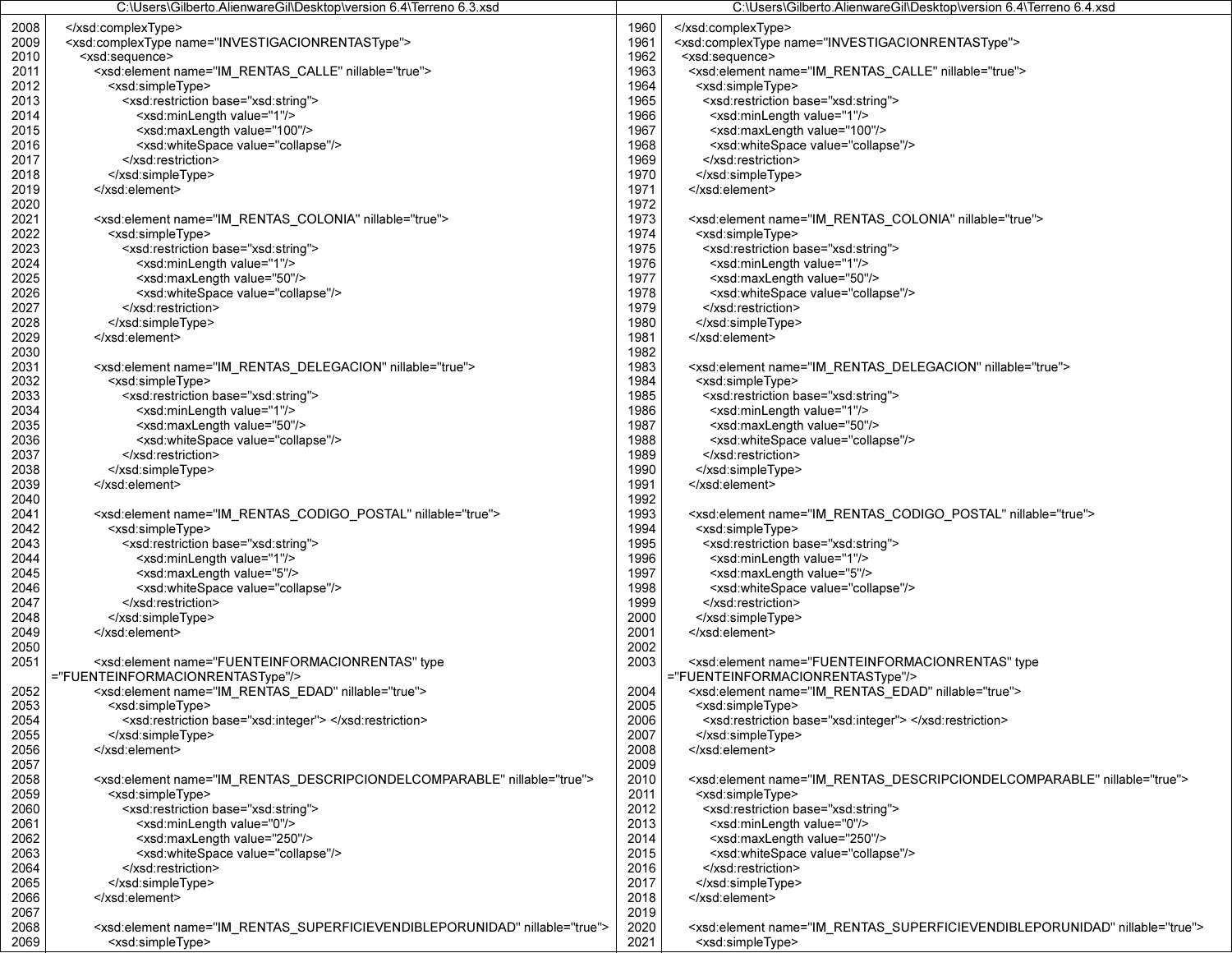|              | C:\Users\Gilberto.AlienwareGil\Desktop\version 6.4\Terreno 6.3.xsd                                            |              | C:\Users\Gilberto.AlienwareGil\Desktop\version 6.4\Terreno 6.4.xsd                           |
|--------------|---------------------------------------------------------------------------------------------------------------|--------------|----------------------------------------------------------------------------------------------|
| 2070         | <xsd:restriction base="xsd:decimal"></xsd:restriction>                                                        | 2022         | <xsd:restriction base="xsd:decimal"></xsd:restriction>                                       |
| 2071         | <xsd:fractiondigits value="2"></xsd:fractiondigits>                                                           | 2023         | <xsd:fractiondigits value="2"></xsd:fractiondigits>                                          |
| 2072         |                                                                                                               | 2024         |                                                                                              |
| 2073         |                                                                                                               | 2025         |                                                                                              |
| 2074         |                                                                                                               | 2026         |                                                                                              |
| 2075         |                                                                                                               | 2027         |                                                                                              |
| 2076         | <xsd:element name="IM_RENTAS_UNITARIO" nillable="true"></xsd:element>                                         | 2028         | <xsd:element name="IM_RENTAS_UNITARIO" nillable="true"></xsd:element>                        |
| 2077         |                                                                                                               | 2029         |                                                                                              |
| 2078         | <xsd:simpletype><br/><xsd:restriction base="xsd:decimal"></xsd:restriction></xsd:simpletype>                  | 2030         | <xsd:simpletype><br/><xsd:restriction base="xsd:decimal"></xsd:restriction></xsd:simpletype> |
|              | <xsd:fractiondigits value="2"></xsd:fractiondigits>                                                           |              | <xsd:fractiondigits value="2"></xsd:fractiondigits>                                          |
| 2079         |                                                                                                               | 2031<br>2032 |                                                                                              |
| 2080         |                                                                                                               |              |                                                                                              |
| 2081         |                                                                                                               | 2033         |                                                                                              |
| 2082         | $\le$ /xsd:element>                                                                                           | 2034         |                                                                                              |
| 2083         |                                                                                                               | 2035         |                                                                                              |
| 2084         | <xsd:element name="IM_RENTAS_PRECIOSOLICITADO" nillable="true"></xsd:element>                                 | 2036         | <xsd:element name="IM_RENTAS_PRECIOSOLICITADO" nillable="true"></xsd:element>                |
| 2085         | <xsd:simpletype></xsd:simpletype>                                                                             | 2037         | <xsd:simpletype></xsd:simpletype>                                                            |
| 2086         | <xsd:restriction base="xsd:decimal"></xsd:restriction>                                                        | 2038         | <xsd:restriction base="xsd:decimal"></xsd:restriction>                                       |
| 2087         | <xsd:fractiondigits value="2"></xsd:fractiondigits>                                                           | 2039         | <xsd:fractiondigits value="2"></xsd:fractiondigits>                                          |
| 2088         |                                                                                                               | 2040         |                                                                                              |
| 2089         |                                                                                                               | 2041         |                                                                                              |
| 2090         |                                                                                                               | 2042         |                                                                                              |
| 2091         |                                                                                                               | 2043         |                                                                                              |
| 2092         | <xsd:element name="IM_RENTAS_FRAPLICAR" nillable="true"></xsd:element>                                        | 2044         | <xsd:element name="IM_RENTAS_FRAPLICAR" nillable="true"></xsd:element>                       |
| 2093         | <xsd:simpletype></xsd:simpletype>                                                                             | 2045         | <xsd:simpletype></xsd:simpletype>                                                            |
| 2094         | <xsd:restriction base="xsd:decimal"></xsd:restriction>                                                        | 2046         | <xsd:restriction base="xsd:decimal"></xsd:restriction>                                       |
| 2095         | <xsd:fractiondigits value="4"></xsd:fractiondigits>                                                           | 2047         | <xsd:fractiondigits value="4"></xsd:fractiondigits>                                          |
| 2096         |                                                                                                               | 2048         |                                                                                              |
| 2097         |                                                                                                               | 2049         |                                                                                              |
| 2098         |                                                                                                               | 2050         |                                                                                              |
| 2099         |                                                                                                               | 2051         |                                                                                              |
| 2100         | <xsd:element name="IM_RENTAS_FACTOR_DENEGOCIACION" nillable="true"></xsd:element>                             | 2052         | <xsd:element name="IM_RENTAS_FACTOR_DENEGOCIACION" nillable="true"></xsd:element>            |
| 2101         | <xsd:simpletype></xsd:simpletype>                                                                             | 2053         | <xsd:simpletype></xsd:simpletype>                                                            |
| 2102         | <xsd:restriction base="xsd:decimal"></xsd:restriction>                                                        | 2054         | <xsd:restriction base="xsd:decimal"></xsd:restriction>                                       |
| 2103         | <xsd:fractiondigits value="2"></xsd:fractiondigits>                                                           | 2055         | <xsd:fractiondigits value="2"></xsd:fractiondigits>                                          |
| 2104         |                                                                                                               | 2056         |                                                                                              |
| 2105         |                                                                                                               | 2057         |                                                                                              |
| 2106         |                                                                                                               | 2058         |                                                                                              |
| 2107         |                                                                                                               | 2059         |                                                                                              |
| 2108         |                                                                                                               | 2060         |                                                                                              |
| 2109         |                                                                                                               | 2061         |                                                                                              |
| 2110         | <xsd:complextype name="FUENTEINFORMACIONRENTASType"></xsd:complextype>                                        | 2062         | <xsd:complextype name="FUENTEINFORMACIONRENTASType"></xsd:complextype>                       |
| 2111         | <xsd:sequence></xsd:sequence>                                                                                 | 2063         | <xsd:sequence></xsd:sequence>                                                                |
| 2112         | <xsd:element name="IM_RENTAS_TELEFONO" nillable="true"></xsd:element>                                         | 2064         | <xsd:element name="IM_RENTAS_TELEFONO" nillable="true"></xsd:element>                        |
| 2113         | <xsd:simpletype></xsd:simpletype>                                                                             | 2065         | <xsd:simpletype></xsd:simpletype>                                                            |
| 2114         | <xsd:restriction base="xsd:string"></xsd:restriction>                                                         | 2066         | <xsd:restriction base="xsd:string"></xsd:restriction>                                        |
| 2115         | <xsd:minlength value="1"></xsd:minlength>                                                                     | 2067         | <xsd:minlength value="1"></xsd:minlength>                                                    |
| 2116         | <xsd:maxlength value="20"></xsd:maxlength>                                                                    | 2068         | <xsd:maxlength value="20"></xsd:maxlength>                                                   |
| 2117         | <xsd:whitespace value="collapse"></xsd:whitespace>                                                            | 2069         | <xsd:whitespace value="collapse"></xsd:whitespace>                                           |
| 2118         |                                                                                                               | 2070         |                                                                                              |
| 2119         |                                                                                                               | 2071         |                                                                                              |
| 2120         |                                                                                                               | 2072         |                                                                                              |
| 2121         |                                                                                                               | 2073         |                                                                                              |
| 2122         |                                                                                                               | 2074         | <xsd:element name="IM_RENTAS_INFORMANTE" nillable="true"></xsd:element>                      |
| 2123         | <xsd:element name="IM_RENTAS_INFORMANTE" nillable="true"><br/><xsd:simpletype></xsd:simpletype></xsd:element> | 2075         | <xsd:simpletype></xsd:simpletype>                                                            |
|              |                                                                                                               | 2076         |                                                                                              |
| 2124<br>2125 | <xsd:restriction base="xsd:string"></xsd:restriction>                                                         | 2077         | <xsd:restriction base="xsd:string"></xsd:restriction>                                        |
|              | <xsd:minlength value="1"></xsd:minlength>                                                                     |              | <xsd:minlength value="1"></xsd:minlength>                                                    |
| 2126         | <xsd:maxlength value="100"></xsd:maxlength>                                                                   | 2078         | <xsd:maxlength value="100"></xsd:maxlength>                                                  |
| 2127         | <xsd:whitespace value="collapse"></xsd:whitespace>                                                            | 2079         | <xsd:whitespace value="collapse"></xsd:whitespace>                                           |
| 2128         |                                                                                                               | 2080         |                                                                                              |
| 2129         |                                                                                                               | 2081         |                                                                                              |
| 2130         |                                                                                                               | 2082         |                                                                                              |
| 2131         |                                                                                                               | 2083         |                                                                                              |
| 2132         |                                                                                                               | 2084         |                                                                                              |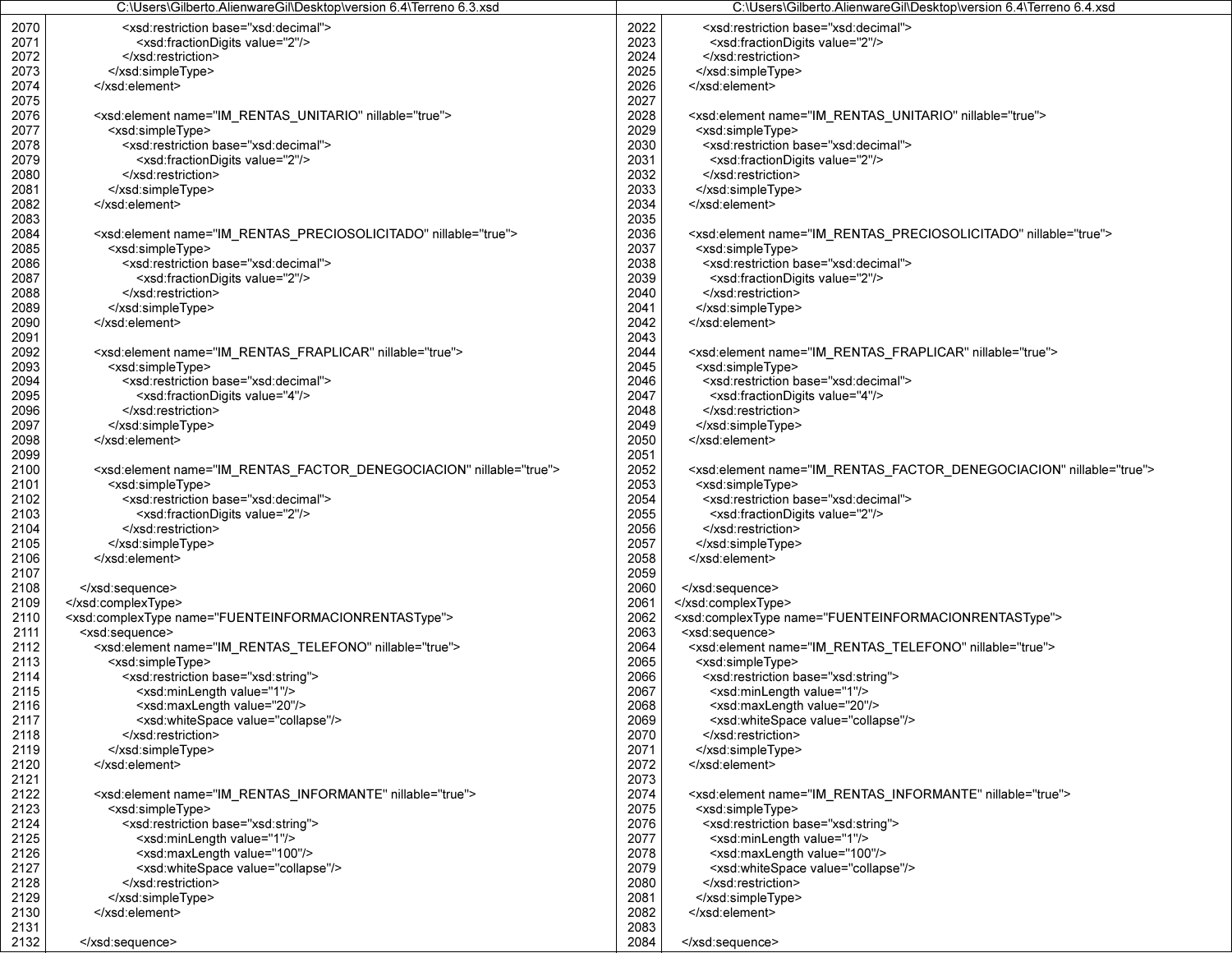|      | C:\Users\Gilberto.AlienwareGil\Desktop\version 6.4\Terreno 6.3.xsd                                                                                                                                                 |              | C:\Users\Gilberto.AlienwareGil\Desktop\version 6.4\Terreno 6.4.xsd                                 |
|------|--------------------------------------------------------------------------------------------------------------------------------------------------------------------------------------------------------------------|--------------|----------------------------------------------------------------------------------------------------|
| 2133 |                                                                                                                                                                                                                    | 2085         |                                                                                                    |
| 2134 | <xsd:complextype name="VENTASType"></xsd:complextype>                                                                                                                                                              | 2086         | <xsd:complextype name="VENTASType"></xsd:complextype>                                              |
| 2135 | <xsd:sequence></xsd:sequence>                                                                                                                                                                                      | 2087         | <xsd:sequence></xsd:sequence>                                                                      |
| 2136 | <xsd:element name="INVESTIGACIONVENTAS" td="" type<=""><td>2088</td><td><xsd:element <="" name="INVESTIGACIONVENTAS" td="" type="INVESTIGACIONVENTASType"></xsd:element></td></xsd:element>                        | 2088         | <xsd:element <="" name="INVESTIGACIONVENTAS" td="" type="INVESTIGACIONVENTASType"></xsd:element>   |
|      | ="INVESTIGACIONVENTASType" minOccurs="4" maxOccurs="6"/>                                                                                                                                                           |              | minOccurs="4" maxOccurs="6"/>                                                                      |
| 2137 | <xsd:element name="CONCLUSIONHOMOLOGACIONVENTAS" td="" type<=""><td>2089</td><td><xsd:element name="CONCLUSIONHOMOLOGACIONVENTAS" td="" type<=""></xsd:element></td></xsd:element>                                 | 2089         | <xsd:element name="CONCLUSIONHOMOLOGACIONVENTAS" td="" type<=""></xsd:element>                     |
|      | ="CONCLUSIONHOMOLOGACIONVENTASType"/>                                                                                                                                                                              |              | ="CONCLUSIONHOMOLOGACIONVENTASType"/>                                                              |
| 2138 | <xsd:element <="" name="IM_VENTAS_VALOR_UNITARIO_APLICABLE_AVALUO_M2" td=""><td>2090</td><td><xsd:element name="IM_VENTAS_VALOR_UNITARIO_APLICABLE_AVALUO_M2" nillable<="" td=""></xsd:element></td></xsd:element> | 2090         | <xsd:element name="IM_VENTAS_VALOR_UNITARIO_APLICABLE_AVALUO_M2" nillable<="" td=""></xsd:element> |
|      | nillable="true">                                                                                                                                                                                                   |              | ="true">                                                                                           |
|      |                                                                                                                                                                                                                    |              |                                                                                                    |
| 2139 | <xsd:simpletype></xsd:simpletype>                                                                                                                                                                                  | 2091         | <xsd:simpletype></xsd:simpletype>                                                                  |
| 2140 | <xsd:restriction base="xsd:decimal"></xsd:restriction>                                                                                                                                                             | 2092         | <xsd:restriction base="xsd:decimal"></xsd:restriction>                                             |
| 2141 | <xsd:fractiondigits value="2"></xsd:fractiondigits>                                                                                                                                                                | 2093         | <xsd:fractiondigits value="2"></xsd:fractiondigits>                                                |
| 2142 |                                                                                                                                                                                                                    | 2094         |                                                                                                    |
| 2143 |                                                                                                                                                                                                                    | 2095         |                                                                                                    |
| 2144 |                                                                                                                                                                                                                    | 2096         |                                                                                                    |
| 2145 |                                                                                                                                                                                                                    | 2097         |                                                                                                    |
| 2146 | <xsd:element name="IM_VENTAS_VALOR_MERCADO_INMUEBLE" nillable="true"></xsd:element>                                                                                                                                | 2098         | <xsd:element name="IM_VENTAS_VALOR_MERCADO_INMUEBLE" nillable="true"></xsd:element>                |
| 2147 | <xsd:simpletype></xsd:simpletype>                                                                                                                                                                                  | 2099         | <xsd:simpletype></xsd:simpletype>                                                                  |
| 2148 | <xsd:restriction base="xsd:decimal"></xsd:restriction>                                                                                                                                                             | 2100         | <xsd:restriction base="xsd:decimal"></xsd:restriction>                                             |
| 2149 | <xsd:fractiondigits value="2"></xsd:fractiondigits>                                                                                                                                                                | 2101         | <xsd:fractiondigits value="2"></xsd:fractiondigits>                                                |
| 2150 |                                                                                                                                                                                                                    | 2102         |                                                                                                    |
| 2151 |                                                                                                                                                                                                                    | 2103         |                                                                                                    |
| 2152 |                                                                                                                                                                                                                    | 2104         |                                                                                                    |
| 2153 |                                                                                                                                                                                                                    | 2105         |                                                                                                    |
| 2154 | <xsd:element name="IM_VENTAS_SUPERFICIE_VENDIBLE" nillable="true"></xsd:element>                                                                                                                                   | 2106         | <xsd:element name="IM_VENTAS_SUPERFICIE_VENDIBLE" nillable="true"></xsd:element>                   |
| 2155 | <xsd:simpletype></xsd:simpletype>                                                                                                                                                                                  | 2107         | <xsd:simpletype></xsd:simpletype>                                                                  |
| 2156 | <xsd:restriction base="xsd:decimal"></xsd:restriction>                                                                                                                                                             | 2108         | <xsd:restriction base="xsd:decimal"></xsd:restriction>                                             |
| 2157 | <xsd:fractiondigits value="2"></xsd:fractiondigits>                                                                                                                                                                | 2109         | <xsd:fractiondigits value="2"></xsd:fractiondigits>                                                |
| 2158 |                                                                                                                                                                                                                    | 2110         |                                                                                                    |
| 2159 |                                                                                                                                                                                                                    | 2111         |                                                                                                    |
| 2160 |                                                                                                                                                                                                                    | 2112         |                                                                                                    |
| 2161 |                                                                                                                                                                                                                    | 2113         |                                                                                                    |
| 2162 | <xsd:element name="IM_VENTAS_DIFERENCIAL_FISICO_MERCADO" nillable="true"></xsd:element>                                                                                                                            | 2114         | <xsd:element name="IM_VENTAS_DIFERENCIAL_FISICO_MERCADO" nillable="true"></xsd:element>            |
| 2163 | <xsd:simpletype></xsd:simpletype>                                                                                                                                                                                  | 2115         | <xsd:simpletype></xsd:simpletype>                                                                  |
| 2164 | <xsd:restriction base="xsd:decimal"></xsd:restriction>                                                                                                                                                             | 2116         | <xsd:restriction base="xsd:decimal"></xsd:restriction>                                             |
| 2165 | <xsd:fractiondigits value="2"></xsd:fractiondigits>                                                                                                                                                                | 2117         | <xsd:fractiondigits value="2"></xsd:fractiondigits>                                                |
| 2166 |                                                                                                                                                                                                                    | 2118         | $\le$ /xsd:restriction>                                                                            |
| 2167 |                                                                                                                                                                                                                    | 2119         |                                                                                                    |
| 2168 |                                                                                                                                                                                                                    | 2120         |                                                                                                    |
| 2169 |                                                                                                                                                                                                                    | 2121         |                                                                                                    |
| 2170 |                                                                                                                                                                                                                    | 2122         |                                                                                                    |
| 2171 |                                                                                                                                                                                                                    | 2123         |                                                                                                    |
| 2172 | <xsd:complextype name="CONCLUSIONHOMOLOGACIONVENTASType"></xsd:complextype>                                                                                                                                        | 2124         | <xsd:complextype name="CONCLUSIONHOMOLOGACIONVENTASType"></xsd:complextype>                        |
| 2173 | <xsd:sequence></xsd:sequence>                                                                                                                                                                                      | 2125         | <xsd:sequence></xsd:sequence>                                                                      |
| 2174 | <xsd:element name="IM_VENTAS_CONSTRUCCION" nillable="true"></xsd:element>                                                                                                                                          | 2126         | <xsd:element name="IM_VENTAS_CONSTRUCCION" nillable="true"></xsd:element>                          |
| 2175 | <xsd:simpletype></xsd:simpletype>                                                                                                                                                                                  | 2127         | <xsd:simpletype></xsd:simpletype>                                                                  |
| 2176 | <xsd:restriction base="xsd:decimal"></xsd:restriction>                                                                                                                                                             | 2128         | <xsd:restriction base="xsd:decimal"></xsd:restriction>                                             |
| 2177 | <xsd:fractiondigits value="2"></xsd:fractiondigits>                                                                                                                                                                | 2129         | <xsd:fractiondigits value="2"></xsd:fractiondigits>                                                |
| 2178 |                                                                                                                                                                                                                    | 2130         |                                                                                                    |
| 2179 |                                                                                                                                                                                                                    | 2131         |                                                                                                    |
| 2180 |                                                                                                                                                                                                                    | 2132         |                                                                                                    |
| 2181 |                                                                                                                                                                                                                    | 2133         |                                                                                                    |
| 2182 | <xsd:element name="IM_VENTAS_TERRENO" nillable="true"></xsd:element>                                                                                                                                               | 2134         | <xsd:element name="IM_VENTAS_TERRENO" nillable="true"></xsd:element>                               |
| 2183 |                                                                                                                                                                                                                    |              |                                                                                                    |
| 2184 | <xsd:simpletype><br/><xsd:restriction base="xsd:decimal"></xsd:restriction></xsd:simpletype>                                                                                                                       | 2135<br>2136 | <xsd:simpletype><br/><xsd:restriction base="xsd:decimal"></xsd:restriction></xsd:simpletype>       |
| 2185 | <xsd:fractiondigits value="2"></xsd:fractiondigits>                                                                                                                                                                |              | <xsd:fractiondigits value="2"></xsd:fractiondigits>                                                |
|      |                                                                                                                                                                                                                    | 2137         |                                                                                                    |
| 2186 |                                                                                                                                                                                                                    | 2138         |                                                                                                    |
| 2187 |                                                                                                                                                                                                                    | 2139         |                                                                                                    |
| 2188 |                                                                                                                                                                                                                    | 2140         |                                                                                                    |
| 2189 |                                                                                                                                                                                                                    | 2141         |                                                                                                    |
| 2190 | <xsd:element name="IM_VENTAS_AREA_VUT" nillable="true"></xsd:element>                                                                                                                                              | 2142         | <xsd:element name="IM_VENTAS_AREA_VUT" nillable="true"></xsd:element>                              |
| 2191 | <xsd:simpletype></xsd:simpletype>                                                                                                                                                                                  | 2143         | <xsd:simpletype></xsd:simpletype>                                                                  |
| 2192 | <xsd:restriction base="xsd:decimal"></xsd:restriction>                                                                                                                                                             | 2144         | <xsd:restriction base="xsd:decimal"></xsd:restriction>                                             |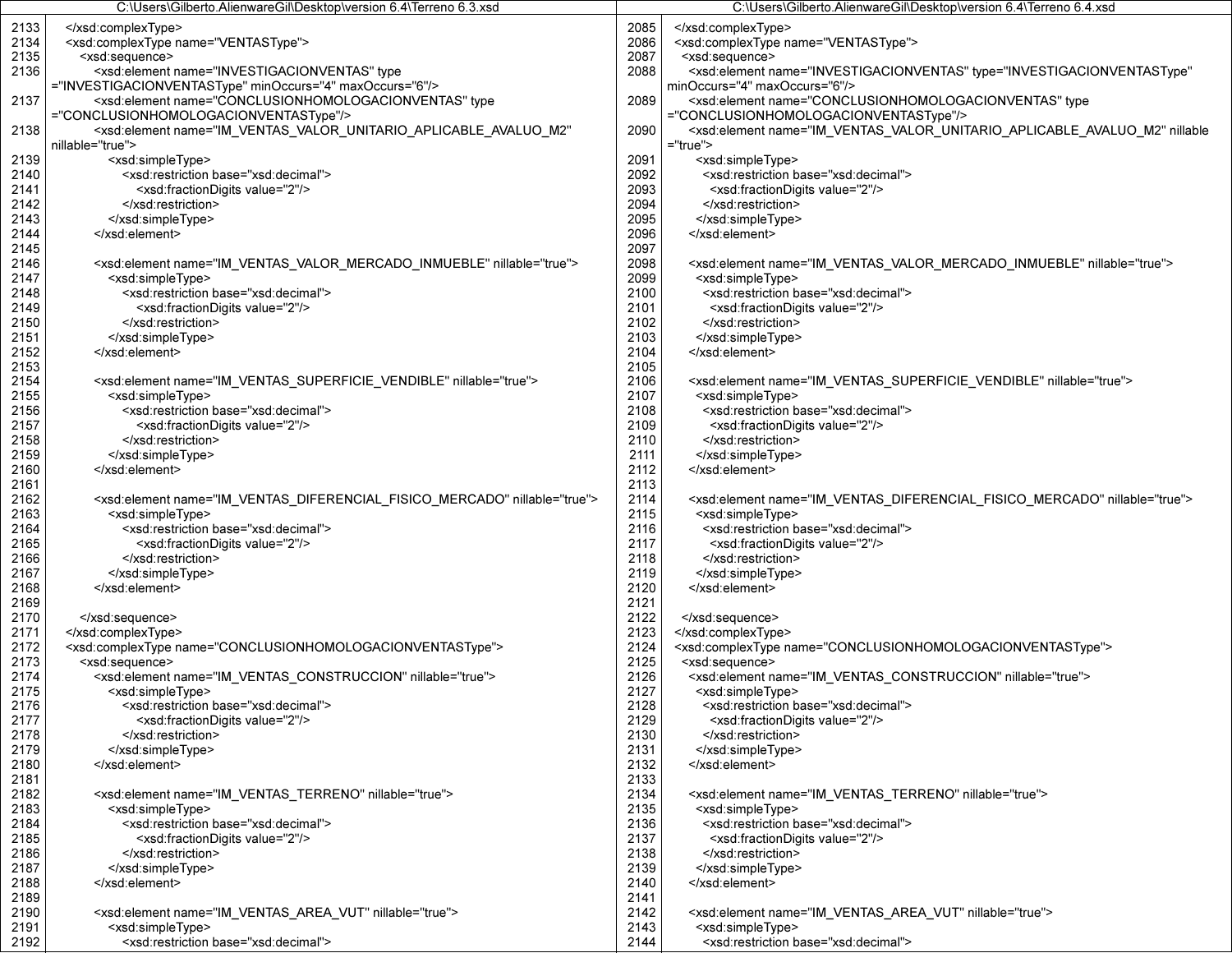|      | C:\Users\Gilberto.AlienwareGil\Desktop\version 6.4\Terreno 6.3.xsd                                                                                                                                                 |      | C:\Users\Gilberto.AlienwareGil\Desktop\version 6.4\Terreno 6.4.xsd                               |
|------|--------------------------------------------------------------------------------------------------------------------------------------------------------------------------------------------------------------------|------|--------------------------------------------------------------------------------------------------|
| 2193 | <xsd:fractiondigits value="2"></xsd:fractiondigits>                                                                                                                                                                | 2145 | <xsd:fractiondigits value="2"></xsd:fractiondigits>                                              |
| 2194 |                                                                                                                                                                                                                    | 2146 |                                                                                                  |
| 2195 |                                                                                                                                                                                                                    | 2147 |                                                                                                  |
| 2196 |                                                                                                                                                                                                                    | 2148 |                                                                                                  |
| 2197 |                                                                                                                                                                                                                    | 2149 |                                                                                                  |
| 2198 | <xsd:element name="IM_VENTAS__AREA_VUC" nillable="true"></xsd:element>                                                                                                                                             | 2150 | <xsd:element name="IM_VENTAS__AREA_VUC" nillable="true"></xsd:element>                           |
| 2199 | <xsd:simpletype></xsd:simpletype>                                                                                                                                                                                  | 2151 | <xsd:simpletype></xsd:simpletype>                                                                |
| 2200 | <xsd:restriction base="xsd:decimal"></xsd:restriction>                                                                                                                                                             | 2152 | <xsd:restriction base="xsd:decimal"></xsd:restriction>                                           |
| 2201 | <xsd:fractiondigits value="2"></xsd:fractiondigits>                                                                                                                                                                | 2153 | <xsd:fractiondigits value="2"></xsd:fractiondigits>                                              |
| 2202 |                                                                                                                                                                                                                    | 2154 |                                                                                                  |
| 2203 |                                                                                                                                                                                                                    | 2155 | $\le$ /xsd:simpleType>                                                                           |
| 2204 |                                                                                                                                                                                                                    | 2156 |                                                                                                  |
| 2205 |                                                                                                                                                                                                                    | 2157 |                                                                                                  |
| 2206 | <xsd:element name="IM_VENTAS_VALOR_UNITARIO_TIERRA_PROMEDIO" nillable<="" td=""><td>2158</td><td><xsd:element name="IM_VENTAS_VALOR_UNITARIO_TIERRA_PROMEDIO" nillable<="" td=""></xsd:element></td></xsd:element> | 2158 | <xsd:element name="IM_VENTAS_VALOR_UNITARIO_TIERRA_PROMEDIO" nillable<="" td=""></xsd:element>   |
|      | $="true"$                                                                                                                                                                                                          |      | ="true">                                                                                         |
| 2207 | <xsd:simpletype></xsd:simpletype>                                                                                                                                                                                  | 2159 | <xsd:simpletype></xsd:simpletype>                                                                |
| 2208 | <xsd:restriction base="xsd:decimal"></xsd:restriction>                                                                                                                                                             | 2160 | <xsd:restriction base="xsd:decimal"></xsd:restriction>                                           |
| 2209 | <xsd:fractiondigits value="2"></xsd:fractiondigits>                                                                                                                                                                | 2161 | <xsd:fractiondigits value="2"></xsd:fractiondigits>                                              |
| 2210 |                                                                                                                                                                                                                    | 2162 |                                                                                                  |
| 2211 |                                                                                                                                                                                                                    | 2163 |                                                                                                  |
| 2212 |                                                                                                                                                                                                                    | 2164 |                                                                                                  |
| 2213 |                                                                                                                                                                                                                    | 2165 |                                                                                                  |
| 2214 | <xsd:element <="" name="IM_VENTAS_VALOR_UNITARIO_SIN_HOMOLOGAR_MINIMO" td=""><td>2166</td><td><xsd:element <="" name="IM_VENTAS_VALOR_UNITARIO_SIN_HOMOLOGAR_MINIMO" td=""></xsd:element></td></xsd:element>       | 2166 | <xsd:element <="" name="IM_VENTAS_VALOR_UNITARIO_SIN_HOMOLOGAR_MINIMO" td=""></xsd:element>      |
|      | nillable="true">                                                                                                                                                                                                   |      | nillable="true">                                                                                 |
| 2215 | <xsd:simpletype></xsd:simpletype>                                                                                                                                                                                  | 2167 | <xsd:simpletype></xsd:simpletype>                                                                |
| 2216 | <xsd:restriction base="xsd:decimal"></xsd:restriction>                                                                                                                                                             | 2168 | <xsd:restriction base="xsd:decimal"></xsd:restriction>                                           |
| 2217 | <xsd:fractiondigits value="2"></xsd:fractiondigits>                                                                                                                                                                | 2169 | <xsd:fractiondigits value="2"></xsd:fractiondigits>                                              |
| 2218 |                                                                                                                                                                                                                    | 2170 | $\le$ /xsd:restriction>                                                                          |
| 2219 |                                                                                                                                                                                                                    | 2171 |                                                                                                  |
| 2220 |                                                                                                                                                                                                                    | 2172 |                                                                                                  |
| 2221 |                                                                                                                                                                                                                    | 2173 |                                                                                                  |
| 2222 | <xsd:element <="" name="IM_VENTAS_VALOR_UNITARIO_SIN_HOMOLOGAR_MAXIMO" td=""><td>2174</td><td><xsd:element <="" name="IM_VENTAS_VALOR_UNITARIO_SIN_HOMOLOGAR_MAXIMO" td=""></xsd:element></td></xsd:element>       | 2174 | <xsd:element <="" name="IM_VENTAS_VALOR_UNITARIO_SIN_HOMOLOGAR_MAXIMO" td=""></xsd:element>      |
|      | nillable="true">                                                                                                                                                                                                   |      | nillable="true">                                                                                 |
| 2223 | <xsd:simpletype></xsd:simpletype>                                                                                                                                                                                  | 2175 | <xsd:simpletype></xsd:simpletype>                                                                |
| 2224 | <xsd:restriction base="xsd:decimal"></xsd:restriction>                                                                                                                                                             | 2176 | <xsd:restriction base="xsd:decimal"></xsd:restriction>                                           |
| 2225 | <xsd:fractiondigits value="2"></xsd:fractiondigits>                                                                                                                                                                | 2177 | <xsd:fractiondigits value="2"></xsd:fractiondigits>                                              |
| 2226 |                                                                                                                                                                                                                    | 2178 |                                                                                                  |
| 2227 |                                                                                                                                                                                                                    | 2179 |                                                                                                  |
| 2228 |                                                                                                                                                                                                                    | 2180 |                                                                                                  |
| 2229 |                                                                                                                                                                                                                    | 2181 |                                                                                                  |
| 2230 | <xsd:element <="" name="IM_VENTAS_VALOR_UNITARIO_HOMOLOGADO_MINIMO" td=""><td>2182</td><td><xsd:element name="IM_VENTAS_VALOR_UNITARIO_HOMOLOGADO_MINIMO" nillable<="" td=""></xsd:element></td></xsd:element>     | 2182 | <xsd:element name="IM_VENTAS_VALOR_UNITARIO_HOMOLOGADO_MINIMO" nillable<="" td=""></xsd:element> |
|      | nillable="true">                                                                                                                                                                                                   |      | ="true">                                                                                         |
| 2231 | <xsd:simpletype></xsd:simpletype>                                                                                                                                                                                  | 2183 | <xsd:simpletype></xsd:simpletype>                                                                |
| 2232 | <xsd:restriction base="xsd:decimal"></xsd:restriction>                                                                                                                                                             | 2184 | <xsd:restriction base="xsd:decimal"></xsd:restriction>                                           |
| 2233 | <xsd:fractiondigits value="2"></xsd:fractiondigits>                                                                                                                                                                | 2185 | <xsd:fractiondigits value="2"></xsd:fractiondigits>                                              |
| 2234 |                                                                                                                                                                                                                    | 2186 | $\le$ /xsd:restriction>                                                                          |
| 2235 |                                                                                                                                                                                                                    | 2187 |                                                                                                  |
| 2236 |                                                                                                                                                                                                                    | 2188 |                                                                                                  |
| 2237 |                                                                                                                                                                                                                    | 2189 |                                                                                                  |
| 2238 | <xsd:element <="" name="IM_VENTAS_VALOR_UNITARIO_HOMOLOGADO_MAXIMO" td=""><td>2190</td><td><xsd:element <="" name="IM_VENTAS_VALOR_UNITARIO_HOMOLOGADO_MAXIMO" td=""></xsd:element></td></xsd:element>             | 2190 | <xsd:element <="" name="IM_VENTAS_VALOR_UNITARIO_HOMOLOGADO_MAXIMO" td=""></xsd:element>         |
|      | nillable="true">                                                                                                                                                                                                   |      | nillable="true">                                                                                 |
| 2239 | <xsd:simpletype></xsd:simpletype>                                                                                                                                                                                  | 2191 | <xsd:simpletype></xsd:simpletype>                                                                |
| 2240 | <xsd:restriction base="xsd:decimal"></xsd:restriction>                                                                                                                                                             | 2192 | <xsd:restriction base="xsd:decimal"></xsd:restriction>                                           |
| 2241 | <xsd:fractiondigits value="2"></xsd:fractiondigits>                                                                                                                                                                | 2193 | <xsd:fractiondigits value="2"></xsd:fractiondigits>                                              |
| 2242 |                                                                                                                                                                                                                    | 2194 |                                                                                                  |
| 2243 |                                                                                                                                                                                                                    | 2195 |                                                                                                  |
| 2244 |                                                                                                                                                                                                                    | 2196 |                                                                                                  |
| 2245 |                                                                                                                                                                                                                    | 2197 |                                                                                                  |
| 2246 |                                                                                                                                                                                                                    | 2198 |                                                                                                  |
| 2247 |                                                                                                                                                                                                                    | 2199 |                                                                                                  |
| 2248 | <xsd:complextype name="INVESTIGACIONVENTASType"></xsd:complextype>                                                                                                                                                 | 2200 | <xsd:complextype name="INVESTIGACIONVENTASType"></xsd:complextype>                               |
| 2249 | <xsd:sequence></xsd:sequence>                                                                                                                                                                                      | 2201 | <xsd:sequence></xsd:sequence>                                                                    |
| 2250 | <xsd:element name="IM_VENTAS_CALLE" nillable="true"></xsd:element>                                                                                                                                                 | 2202 | <xsd:element name="IM_VENTAS_CALLE" nillable="true"></xsd:element>                               |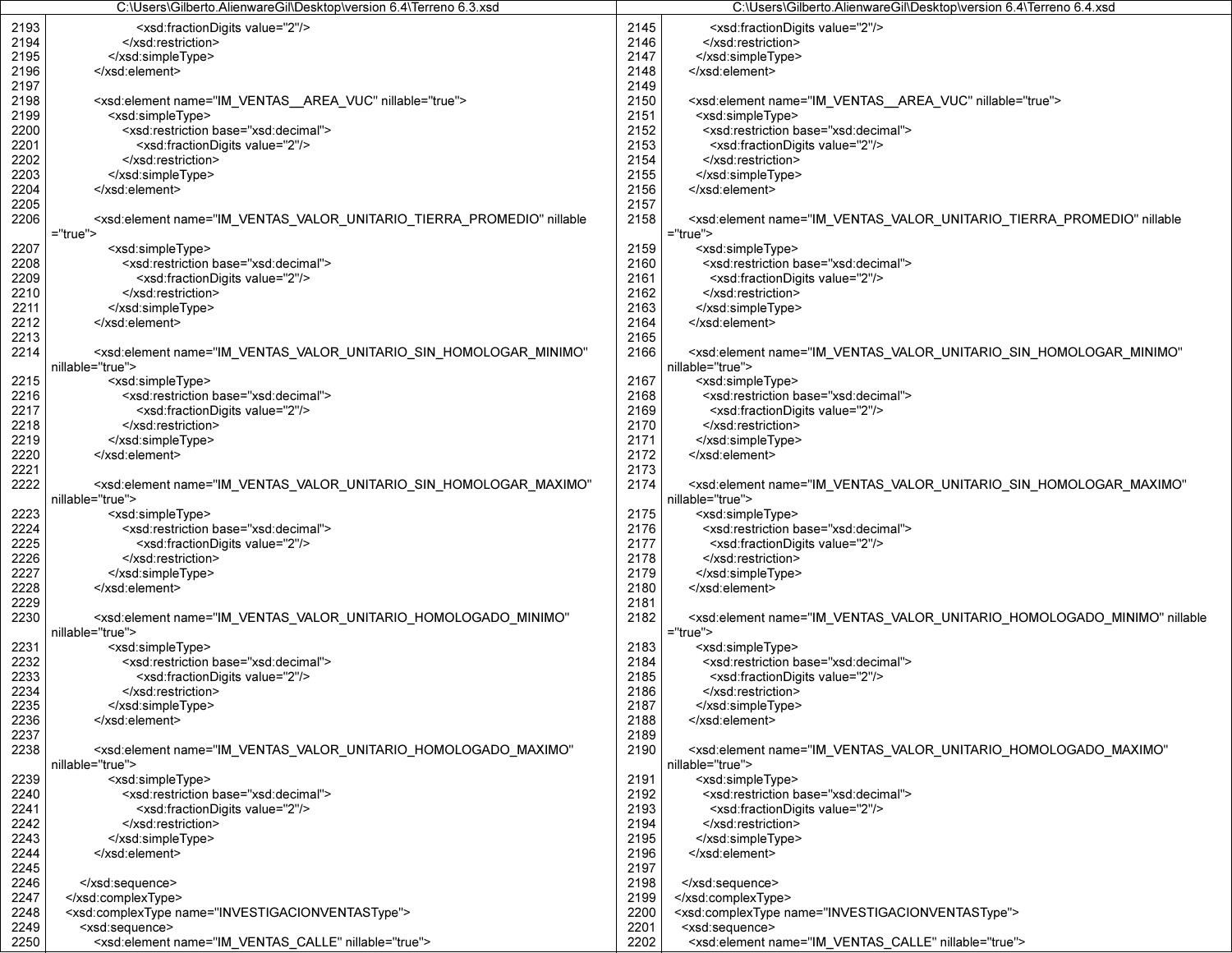|              | C:\Users\Gilberto.AlienwareGil\Desktop\version 6.4\Terreno 6.3.xsd                                                                                                       |              | C:\Users\Gilberto.AlienwareGil\Desktop\version 6.4\Terreno 6.4.xsd                    |
|--------------|--------------------------------------------------------------------------------------------------------------------------------------------------------------------------|--------------|---------------------------------------------------------------------------------------|
| 2251         | <xsd:simpletype></xsd:simpletype>                                                                                                                                        | 2203         | <xsd:simpletype></xsd:simpletype>                                                     |
| 2252         | <xsd:restriction base="xsd:string"></xsd:restriction>                                                                                                                    | 2204         | <xsd:restriction base="xsd:string"></xsd:restriction>                                 |
| 2253         | <xsd:minlength value="1"></xsd:minlength>                                                                                                                                | 2205         | <xsd:minlength value="1"></xsd:minlength>                                             |
| 2254         | <xsd:maxlength value="100"></xsd:maxlength>                                                                                                                              | 2206         | <xsd:maxlength value="100"></xsd:maxlength>                                           |
| 2255         | <xsd:whitespace value="collapse"></xsd:whitespace>                                                                                                                       | 2207         | <xsd:whitespace value="collapse"></xsd:whitespace>                                    |
| 2256         |                                                                                                                                                                          | 2208         |                                                                                       |
| 2257         |                                                                                                                                                                          | 2209         |                                                                                       |
| 2258         | $\le$ /xsd:element>                                                                                                                                                      | 2210         |                                                                                       |
| 2259         |                                                                                                                                                                          | 2211         |                                                                                       |
| 2260         | <xsd:element name="IM_VENTAS_COLONIA" nillable="true"></xsd:element>                                                                                                     | 2212         | <xsd:element name="IM_VENTAS_COLONIA" nillable="true"></xsd:element>                  |
| 2261         | <xsd:simpletype></xsd:simpletype>                                                                                                                                        | 2213         | <xsd:simpletype></xsd:simpletype>                                                     |
| 2262         | <xsd:restriction base="xsd:string"></xsd:restriction>                                                                                                                    | 2214         | <xsd:restriction base="xsd:string"></xsd:restriction>                                 |
| 2263         | <xsd:minlength value="1"></xsd:minlength>                                                                                                                                | 2215         | <xsd:minlength value="1"></xsd:minlength>                                             |
| 2264         | <xsd:maxlength value="50"></xsd:maxlength>                                                                                                                               | 2216         |                                                                                       |
|              |                                                                                                                                                                          |              | <xsd:maxlength value="50"></xsd:maxlength>                                            |
| 2265         | <xsd:whitespace value="collapse"></xsd:whitespace>                                                                                                                       | 2217         | <xsd:whitespace value="collapse"></xsd:whitespace>                                    |
| 2266         |                                                                                                                                                                          | 2218         |                                                                                       |
| 2267         |                                                                                                                                                                          | 2219         |                                                                                       |
| 2268         | $\le$ /xsd:element>                                                                                                                                                      | 2220         |                                                                                       |
| 2269         |                                                                                                                                                                          | 2221         |                                                                                       |
| 2270         | <xsd:element name="IM_VENTAS_DELEGACION" nillable="true"></xsd:element>                                                                                                  | 2222         | <xsd:element name="IM_VENTAS_DELEGACION" nillable="true"></xsd:element>               |
| 2271         | <xsd:simpletype></xsd:simpletype>                                                                                                                                        | 2223         | <xsd:simpletype></xsd:simpletype>                                                     |
| 2272         | <xsd:restriction base="xsd:string"></xsd:restriction>                                                                                                                    | 2224         | <xsd:restriction base="xsd:string"></xsd:restriction>                                 |
| 2273         | <xsd:minlength value="1"></xsd:minlength>                                                                                                                                | 2225         | <xsd:minlength value="1"></xsd:minlength>                                             |
| 2274         | <xsd:maxlength value="50"></xsd:maxlength>                                                                                                                               | 2226         | <xsd:maxlength value="50"></xsd:maxlength>                                            |
| 2275         | <xsd:whitespace value="collapse"></xsd:whitespace>                                                                                                                       | 2227         | <xsd:whitespace value="collapse"></xsd:whitespace>                                    |
| 2276         |                                                                                                                                                                          | 2228         |                                                                                       |
| 2277         |                                                                                                                                                                          | 2229         |                                                                                       |
| 2278         | $\le$ /xsd:element>                                                                                                                                                      | 2230         |                                                                                       |
| 2279         |                                                                                                                                                                          | 2231         |                                                                                       |
| 2280         | <xsd:element name="IM_VENTAS_CODIGO_POSTAL" nillable="true"></xsd:element>                                                                                               | 2232         | <xsd:element name="IM_VENTAS_CODIGO_POSTAL" nillable="true"></xsd:element>            |
| 2281         | <xsd:simpletype></xsd:simpletype>                                                                                                                                        | 2233         | <xsd:simpletype></xsd:simpletype>                                                     |
| 2282         | <xsd:restriction base="xsd:string"></xsd:restriction>                                                                                                                    | 2234         | <xsd:restriction base="xsd:string"></xsd:restriction>                                 |
| 2283         | <xsd:minlength value="1"></xsd:minlength>                                                                                                                                | 2235         | <xsd:minlength value="1"></xsd:minlength>                                             |
| 2284         | <xsd:maxlength value="5"></xsd:maxlength>                                                                                                                                | 2236         | <xsd:maxlength value="5"></xsd:maxlength>                                             |
| 2285         | <xsd:whitespace value="collapse"></xsd:whitespace>                                                                                                                       | 2237         | <xsd:whitespace value="collapse"></xsd:whitespace>                                    |
| 2286         |                                                                                                                                                                          | 2238         |                                                                                       |
| 2287         |                                                                                                                                                                          | 2239         |                                                                                       |
| 2288         |                                                                                                                                                                          | 2240         |                                                                                       |
| 2289         |                                                                                                                                                                          | 2241         |                                                                                       |
| 2290         | <xsd:element name="FUENTEINFORMACIONVENTAS" td="" type<=""><td>2242</td><td><xsd:element name="FUENTEINFORMACIONVENTAS" td="" type<=""></xsd:element></td></xsd:element> | 2242         | <xsd:element name="FUENTEINFORMACIONVENTAS" td="" type<=""></xsd:element>             |
|              | ="FUENTEINFORMACIONVENTASType"/>                                                                                                                                         |              | ="FUENTEINFORMACIONVENTASType"/>                                                      |
| 2291         | <xsd:element name="IM_VENTAS_EDAD" nillable="true"></xsd:element>                                                                                                        | 2243         | <xsd:element name="IM_VENTAS_EDAD" nillable="true"></xsd:element>                     |
| 2292         | <xsd:simpletype></xsd:simpletype>                                                                                                                                        | 2244         | <xsd:simpletype></xsd:simpletype>                                                     |
| 2293         | <xsd:restriction base="xsd:integer"> </xsd:restriction>                                                                                                                  | 2245         | <xsd:restriction base="xsd:integer"> </xsd:restriction>                               |
| 2294         |                                                                                                                                                                          | 2246         |                                                                                       |
| 2295         |                                                                                                                                                                          | 2247         |                                                                                       |
| 2296         |                                                                                                                                                                          | 2248         |                                                                                       |
| 2297         | <xsd:element name="IM_VENTAS_CONSERVACION" nillable="true"></xsd:element>                                                                                                | 2249         | <xsd:element name="IM_VENTAS_CONSERVACION" nillable="true"></xsd:element>             |
| 2298         | <xsd:simpletype></xsd:simpletype>                                                                                                                                        | 2250         | <xsd:simpletype></xsd:simpletype>                                                     |
| 2299         | <xsd:restriction base="xsd:string"> </xsd:restriction>                                                                                                                   | 2251         | <xsd:restriction base="xsd:string"> </xsd:restriction>                                |
| 2300         |                                                                                                                                                                          | 2252         |                                                                                       |
| 2301         |                                                                                                                                                                          | 2253         |                                                                                       |
| 2302         |                                                                                                                                                                          | 2254         |                                                                                       |
| 2303         | <xsd:element name="IM_VENTAS_FECHA"></xsd:element>                                                                                                                       | 2255         | <xsd:element name="IM_VENTAS_FECHA"></xsd:element>                                    |
| 2304         | <xsd:simpletype></xsd:simpletype>                                                                                                                                        | 2256         | <xsd:simpletype></xsd:simpletype>                                                     |
| 2305         | <xsd:restriction base="xsd:string"></xsd:restriction>                                                                                                                    | 2257         | <xsd:restriction base="xsd:string"></xsd:restriction>                                 |
| 2306         | <xsd:pattern value="[0-2][0-2][0-9][0-9][-][0-1][0-9][-][0-3][0-9]"></xsd:pattern>                                                                                       | 2258         | <xsd:pattern value="[0-2][0-2][0-9][0-9][-][0-1][0-9][-][0-3][0-9]"></xsd:pattern>    |
| 2307         |                                                                                                                                                                          | 2259         |                                                                                       |
| 2308         |                                                                                                                                                                          | 2260         |                                                                                       |
|              |                                                                                                                                                                          |              |                                                                                       |
| 2309         |                                                                                                                                                                          | 2261<br>2262 |                                                                                       |
| 2310<br>2311 | <xsd:element name="IM_VENTAS_DESCRIPCIONDELCOMPARABLE" nillable="true"></xsd:element>                                                                                    | 2263         | <xsd:element name="IM_VENTAS_DESCRIPCIONDELCOMPARABLE" nillable="true"></xsd:element> |
| 2312         |                                                                                                                                                                          | 2264         |                                                                                       |
|              | <xsd:simpletype></xsd:simpletype>                                                                                                                                        |              | <xsd:simpletype></xsd:simpletype>                                                     |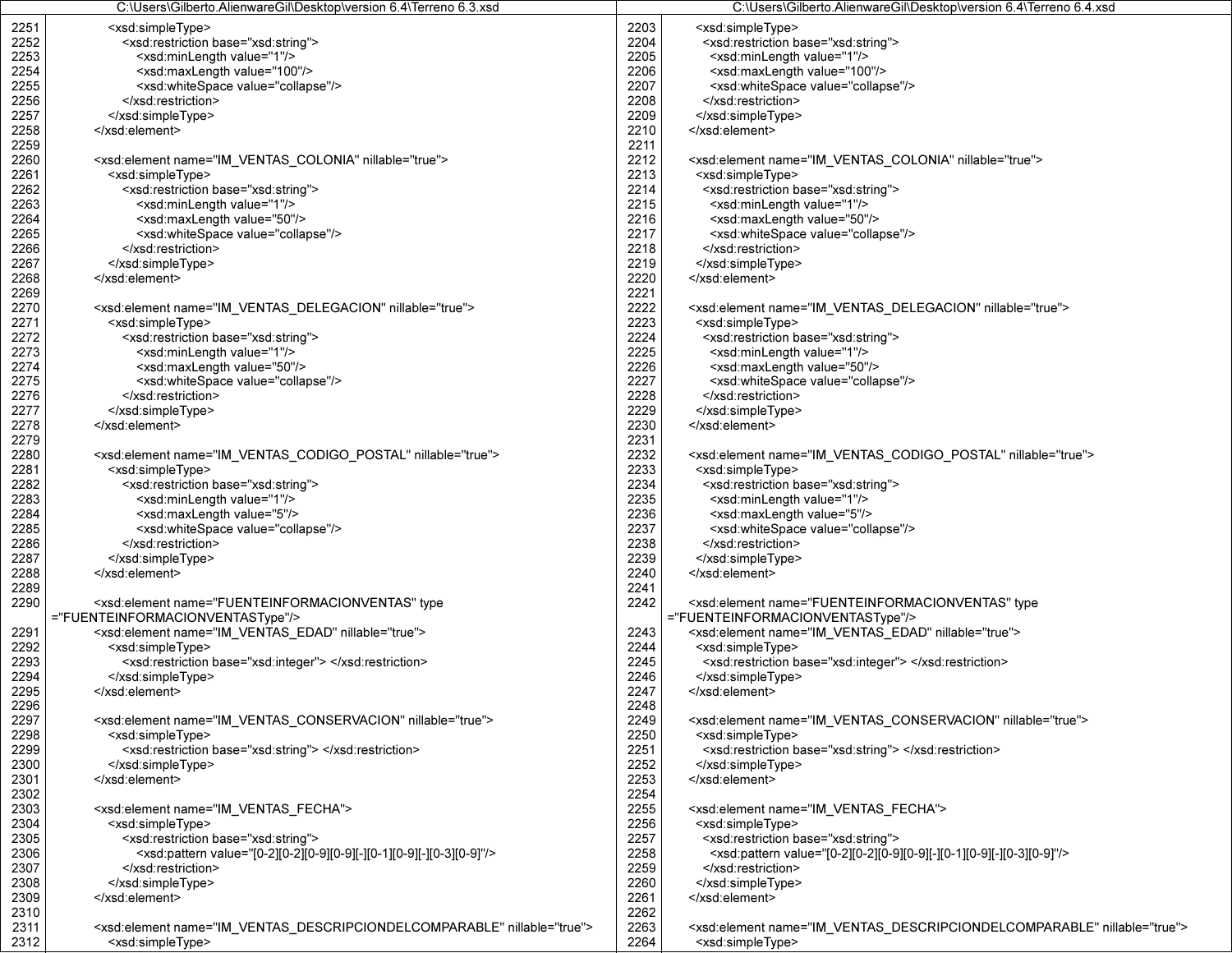| 2265<br>2313<br><xsd:restriction base="xsd:string"><br/><xsd:restriction base="xsd:string"><br/>2314<br/>2266<br/><xsd:minlength value="0"></xsd:minlength><br/><xsd:minlength value="0"></xsd:minlength><br/>2315<br/>2267<br/><xsd:maxlength value="250"></xsd:maxlength><br/><xsd:maxlength value="250"></xsd:maxlength><br/>2316<br/>2268<br/><xsd:whitespace value="collapse"></xsd:whitespace><br/><xsd:whitespace value="collapse"></xsd:whitespace><br/>2317<br/>2269<br/></xsd:restriction><br/></xsd:restriction><br>2318<br>2270<br><br><br>2319<br>2271<br><br>$\le$ /xsd:element><br>2320<br>2272<br>2321<br>2273<br><xsd:element name="IM_VENTAS_SUPERFICIE_TERRENO" nillable="true"><br/><xsd:element name="IM_VENTAS_SUPERFICIE_TERRENO" nillable="true"><br/>2322<br/>2274<br/><xsd:simpletype><br/><xsd:simpletype><br/>2323<br/>2275<br/><xsd:restriction base="xsd:decimal"><br/><xsd:restriction base="xsd:decimal"><br/>2324<br/>2276<br/><xsd:fractiondigits value="2"></xsd:fractiondigits><br/><xsd:fractiondigits value="2"></xsd:fractiondigits><br/>2325<br/>2277<br/></xsd:restriction><br/></xsd:restriction><br/>2326<br/>2278<br/></xsd:simpletype><br/></xsd:simpletype><br/>2327<br/>2279<br/></xsd:element><br/></xsd:element><br>2328<br>2280<br>2329<br>2281<br><xsd:element name="IM_VENTAS_CONSTRUCCION" nillable="true"><br/><xsd:element name="IM_VENTAS_CONSTRUCCION" nillable="true"><br/>2330<br/>2282<br/><xsd:simpletype><br/><xsd:simpletype><br/>2331<br/><xsd:restriction base="xsd:decimal"><br/>2283<br/><xsd:restriction base="xsd:decimal"><br/>2332<br/>2284<br/><xsd:fractiondigits value="2"></xsd:fractiondigits><br/><xsd:fractiondigits value="2"></xsd:fractiondigits><br/>2333<br/>2285<br/></xsd:restriction><br/></xsd:restriction><br/>2334<br/>2286<br/></xsd:simpletype><br/></xsd:simpletype><br/>2335<br/>2287<br/></xsd:element><br/><math>\le</math>/xsd:element&gt;<br/>2336<br/>2288<br/>2337<br/><xsd:element name="IM_VENTAS_PRECIOSOLICITADO" nillable="true"><br/>2289<br/><xsd:element name="IM_VENTAS_PRECIOSOLICITADO" nillable="true"><br/>2338<br/>2290<br/><xsd:simpletype><br/><xsd:simpletype><br/>2339<br/>2291<br/><xsd:restriction base="xsd:decimal"><br/><xsd:restriction base="xsd:decimal"><br/>2340<br/>2292<br/><xsd:fractiondigits value="2"></xsd:fractiondigits><br/><xsd:fractiondigits value="2"></xsd:fractiondigits><br/>2341<br/>2293<br/></xsd:restriction><br/></xsd:restriction><br/>2342<br/>2294<br/></xsd:simpletype><br/></xsd:simpletype><br/>2343<br/>2295<br/></xsd:element><br/></xsd:element><br/>2344<br/>2296<br/>2345<br/>2297<br/><xsd:element name="IM_VENTAS_VUT" nillable="true"><br/><xsd:element name="IM_VENTAS_VUT" nillable="true"><br/>2346<br/>2298<br/><xsd:simpletype><br/><xsd:simpletype><br/>2347<br/>2299<br/><xsd:restriction base="xsd:decimal"><br/><xsd:restriction base="xsd:decimal"><br/>2348<br/>2300<br/><xsd:fractiondigits value="2"></xsd:fractiondigits><br/><xsd:fractiondigits value="2"></xsd:fractiondigits><br/>2349<br/>2301<br/></xsd:restriction><br/></xsd:restriction><br/>2350<br/></xsd:simpletype><br/>2302<br/></xsd:simpletype><br/>2351<br/>2303<br/></xsd:element><br/></xsd:element><br/>2352<br/>2304<br/>2353<br/><xsd:element name="IM_VENTAS_VUC" nillable="true"><br/>2305<br/><xsd:element name="IM_VENTAS_VUC" nillable="true"><br/>2354<br/>2306<br/><xsd:simpletype><br/><xsd:simpletype><br/>2355<br/>2307<br/><xsd:restriction base="xsd:decimal"><br/><xsd:restriction base="xsd:decimal"><br/>2356<br/>2308<br/><xsd:fractiondigits value="2"></xsd:fractiondigits><br/><xsd:fractiondigits value="2"></xsd:fractiondigits><br/>2357<br/>2309<br/></xsd:restriction><br/></xsd:restriction><br/>2358<br/>2310<br/></xsd:simpletype><br/></xsd:simpletype><br/>2359<br/>2311<br/></xsd:element><br/></xsd:element><br/>2360<br/>2312<br/>2361<br/>2313<br/><xsd:element name="FACTORESVENTAS" type="FACTORESVENTASType"></xsd:element><br/><xsd:element name="FACTORESVENTAS" type="FACTORESVENTASType"></xsd:element><br/>2362<br/><xsd:element name="IM_VENTAS_FRES" nillable="true"><br/>2314<br/><xsd:element name="IM_VENTAS_FRES" nillable="true"><br/>2363<br/>2315<br/><xsd:simpletype><br/><xsd:simpletype><br/>2364<br/><xsd:restriction base="xsd:decimal"><br/>2316<br/><xsd:restriction base="xsd:decimal"><br/>2365<br/>2317<br/><xsd:fractiondigits value="4"></xsd:fractiondigits><br/><xsd:fractiondigits value="4"></xsd:fractiondigits><br/>2366<br/>2318<br/></xsd:restriction><br/></xsd:restriction><br/>2367<br/>2319<br/></xsd:simpletype><br/></xsd:simpletype><br/>2368<br/>2320<br/></xsd:element><br/></xsd:element><br/>2369<br/>2321<br/>2370<br/>2322<br/><xsd:element name="IM_VENTAS_FNEG" nillable="true"><br/><xsd:element name="IM_VENTAS_FNEG" nillable="true"><br/>2371<br/>2323<br/><xsd:simpletype><br/><xsd:simpletype><br/>2372<br/><xsd:restriction base="xsd:decimal"><br/>2324<br/><xsd:restriction base="xsd:decimal"><br/>2325<br/>2373<br/><xsd:fractiondigits value="2"></xsd:fractiondigits><br/><xsd:fractiondigits value="2"></xsd:fractiondigits><br/>2374<br/>2326<br/></xsd:restriction><br/></xsd:restriction><br/>2375<br/>2327<br/></xsd:simpletype><br/></xsd:simpletype></xsd:element></xsd:element></xsd:element> | C:\Users\Gilberto.AlienwareGil\Desktop\version 6.4\Terreno 6.3.xsd | C:\Users\Gilberto.AlienwareGil\Desktop\version 6.4\Terreno 6.4.xsd |
|----------------------------------------------------------------------------------------------------------------------------------------------------------------------------------------------------------------------------------------------------------------------------------------------------------------------------------------------------------------------------------------------------------------------------------------------------------------------------------------------------------------------------------------------------------------------------------------------------------------------------------------------------------------------------------------------------------------------------------------------------------------------------------------------------------------------------------------------------------------------------------------------------------------------------------------------------------------------------------------------------------------------------------------------------------------------------------------------------------------------------------------------------------------------------------------------------------------------------------------------------------------------------------------------------------------------------------------------------------------------------------------------------------------------------------------------------------------------------------------------------------------------------------------------------------------------------------------------------------------------------------------------------------------------------------------------------------------------------------------------------------------------------------------------------------------------------------------------------------------------------------------------------------------------------------------------------------------------------------------------------------------------------------------------------------------------------------------------------------------------------------------------------------------------------------------------------------------------------------------------------------------------------------------------------------------------------------------------------------------------------------------------------------------------------------------------------------------------------------------------------------------------------------------------------------------------------------------------------------------------------------------------------------------------------------------------------------------------------------------------------------------------------------------------------------------------------------------------------------------------------------------------------------------------------------------------------------------------------------------------------------------------------------------------------------------------------------------------------------------------------------------------------------------------------------------------------------------------------------------------------------------------------------------------------------------------------------------------------------------------------------------------------------------------------------------------------------------------------------------------------------------------------------------------------------------------------------------------------------------------------------------------------------------------------------------------------------------------------------------------------------------------------------------------------------------------------------------------------------------------------------------------------------------------------------------------------------------------------------------------------------------------------------------------------------------------------------------------------------------------------------------------------------------------------------------------------------------------------------------------------------------------------------------------------------------------------------------------------------------------------------------------------------------------------------------------------------------------------------------------------------------------------------------------------------------------------------------------------------------------------------------------------------------------------------------------------------------------------------------------------------------------------------------------------------------------------------------------------------------------------------------------------------------------------------------------------------------------------------------------------------------------------------------------------------------------------------------------------------------------------------------------------------------------------------------------------------------------------------------------------------------------------------------------------------------------------------------------------------------|--------------------------------------------------------------------|--------------------------------------------------------------------|
|                                                                                                                                                                                                                                                                                                                                                                                                                                                                                                                                                                                                                                                                                                                                                                                                                                                                                                                                                                                                                                                                                                                                                                                                                                                                                                                                                                                                                                                                                                                                                                                                                                                                                                                                                                                                                                                                                                                                                                                                                                                                                                                                                                                                                                                                                                                                                                                                                                                                                                                                                                                                                                                                                                                                                                                                                                                                                                                                                                                                                                                                                                                                                                                                                                                                                                                                                                                                                                                                                                                                                                                                                                                                                                                                                                                                                                                                                                                                                                                                                                                                                                                                                                                                                                                                                                                                                                                                                                                                                                                                                                                                                                                                                                                                                                                                                                                                                                                                                                                                                                                                                                                                                                                                                                                                                                                                                                |                                                                    |                                                                    |
|                                                                                                                                                                                                                                                                                                                                                                                                                                                                                                                                                                                                                                                                                                                                                                                                                                                                                                                                                                                                                                                                                                                                                                                                                                                                                                                                                                                                                                                                                                                                                                                                                                                                                                                                                                                                                                                                                                                                                                                                                                                                                                                                                                                                                                                                                                                                                                                                                                                                                                                                                                                                                                                                                                                                                                                                                                                                                                                                                                                                                                                                                                                                                                                                                                                                                                                                                                                                                                                                                                                                                                                                                                                                                                                                                                                                                                                                                                                                                                                                                                                                                                                                                                                                                                                                                                                                                                                                                                                                                                                                                                                                                                                                                                                                                                                                                                                                                                                                                                                                                                                                                                                                                                                                                                                                                                                                                                |                                                                    |                                                                    |
|                                                                                                                                                                                                                                                                                                                                                                                                                                                                                                                                                                                                                                                                                                                                                                                                                                                                                                                                                                                                                                                                                                                                                                                                                                                                                                                                                                                                                                                                                                                                                                                                                                                                                                                                                                                                                                                                                                                                                                                                                                                                                                                                                                                                                                                                                                                                                                                                                                                                                                                                                                                                                                                                                                                                                                                                                                                                                                                                                                                                                                                                                                                                                                                                                                                                                                                                                                                                                                                                                                                                                                                                                                                                                                                                                                                                                                                                                                                                                                                                                                                                                                                                                                                                                                                                                                                                                                                                                                                                                                                                                                                                                                                                                                                                                                                                                                                                                                                                                                                                                                                                                                                                                                                                                                                                                                                                                                |                                                                    |                                                                    |
|                                                                                                                                                                                                                                                                                                                                                                                                                                                                                                                                                                                                                                                                                                                                                                                                                                                                                                                                                                                                                                                                                                                                                                                                                                                                                                                                                                                                                                                                                                                                                                                                                                                                                                                                                                                                                                                                                                                                                                                                                                                                                                                                                                                                                                                                                                                                                                                                                                                                                                                                                                                                                                                                                                                                                                                                                                                                                                                                                                                                                                                                                                                                                                                                                                                                                                                                                                                                                                                                                                                                                                                                                                                                                                                                                                                                                                                                                                                                                                                                                                                                                                                                                                                                                                                                                                                                                                                                                                                                                                                                                                                                                                                                                                                                                                                                                                                                                                                                                                                                                                                                                                                                                                                                                                                                                                                                                                |                                                                    |                                                                    |
|                                                                                                                                                                                                                                                                                                                                                                                                                                                                                                                                                                                                                                                                                                                                                                                                                                                                                                                                                                                                                                                                                                                                                                                                                                                                                                                                                                                                                                                                                                                                                                                                                                                                                                                                                                                                                                                                                                                                                                                                                                                                                                                                                                                                                                                                                                                                                                                                                                                                                                                                                                                                                                                                                                                                                                                                                                                                                                                                                                                                                                                                                                                                                                                                                                                                                                                                                                                                                                                                                                                                                                                                                                                                                                                                                                                                                                                                                                                                                                                                                                                                                                                                                                                                                                                                                                                                                                                                                                                                                                                                                                                                                                                                                                                                                                                                                                                                                                                                                                                                                                                                                                                                                                                                                                                                                                                                                                |                                                                    |                                                                    |
|                                                                                                                                                                                                                                                                                                                                                                                                                                                                                                                                                                                                                                                                                                                                                                                                                                                                                                                                                                                                                                                                                                                                                                                                                                                                                                                                                                                                                                                                                                                                                                                                                                                                                                                                                                                                                                                                                                                                                                                                                                                                                                                                                                                                                                                                                                                                                                                                                                                                                                                                                                                                                                                                                                                                                                                                                                                                                                                                                                                                                                                                                                                                                                                                                                                                                                                                                                                                                                                                                                                                                                                                                                                                                                                                                                                                                                                                                                                                                                                                                                                                                                                                                                                                                                                                                                                                                                                                                                                                                                                                                                                                                                                                                                                                                                                                                                                                                                                                                                                                                                                                                                                                                                                                                                                                                                                                                                |                                                                    |                                                                    |
|                                                                                                                                                                                                                                                                                                                                                                                                                                                                                                                                                                                                                                                                                                                                                                                                                                                                                                                                                                                                                                                                                                                                                                                                                                                                                                                                                                                                                                                                                                                                                                                                                                                                                                                                                                                                                                                                                                                                                                                                                                                                                                                                                                                                                                                                                                                                                                                                                                                                                                                                                                                                                                                                                                                                                                                                                                                                                                                                                                                                                                                                                                                                                                                                                                                                                                                                                                                                                                                                                                                                                                                                                                                                                                                                                                                                                                                                                                                                                                                                                                                                                                                                                                                                                                                                                                                                                                                                                                                                                                                                                                                                                                                                                                                                                                                                                                                                                                                                                                                                                                                                                                                                                                                                                                                                                                                                                                |                                                                    |                                                                    |
|                                                                                                                                                                                                                                                                                                                                                                                                                                                                                                                                                                                                                                                                                                                                                                                                                                                                                                                                                                                                                                                                                                                                                                                                                                                                                                                                                                                                                                                                                                                                                                                                                                                                                                                                                                                                                                                                                                                                                                                                                                                                                                                                                                                                                                                                                                                                                                                                                                                                                                                                                                                                                                                                                                                                                                                                                                                                                                                                                                                                                                                                                                                                                                                                                                                                                                                                                                                                                                                                                                                                                                                                                                                                                                                                                                                                                                                                                                                                                                                                                                                                                                                                                                                                                                                                                                                                                                                                                                                                                                                                                                                                                                                                                                                                                                                                                                                                                                                                                                                                                                                                                                                                                                                                                                                                                                                                                                |                                                                    |                                                                    |
|                                                                                                                                                                                                                                                                                                                                                                                                                                                                                                                                                                                                                                                                                                                                                                                                                                                                                                                                                                                                                                                                                                                                                                                                                                                                                                                                                                                                                                                                                                                                                                                                                                                                                                                                                                                                                                                                                                                                                                                                                                                                                                                                                                                                                                                                                                                                                                                                                                                                                                                                                                                                                                                                                                                                                                                                                                                                                                                                                                                                                                                                                                                                                                                                                                                                                                                                                                                                                                                                                                                                                                                                                                                                                                                                                                                                                                                                                                                                                                                                                                                                                                                                                                                                                                                                                                                                                                                                                                                                                                                                                                                                                                                                                                                                                                                                                                                                                                                                                                                                                                                                                                                                                                                                                                                                                                                                                                |                                                                    |                                                                    |
|                                                                                                                                                                                                                                                                                                                                                                                                                                                                                                                                                                                                                                                                                                                                                                                                                                                                                                                                                                                                                                                                                                                                                                                                                                                                                                                                                                                                                                                                                                                                                                                                                                                                                                                                                                                                                                                                                                                                                                                                                                                                                                                                                                                                                                                                                                                                                                                                                                                                                                                                                                                                                                                                                                                                                                                                                                                                                                                                                                                                                                                                                                                                                                                                                                                                                                                                                                                                                                                                                                                                                                                                                                                                                                                                                                                                                                                                                                                                                                                                                                                                                                                                                                                                                                                                                                                                                                                                                                                                                                                                                                                                                                                                                                                                                                                                                                                                                                                                                                                                                                                                                                                                                                                                                                                                                                                                                                |                                                                    |                                                                    |
|                                                                                                                                                                                                                                                                                                                                                                                                                                                                                                                                                                                                                                                                                                                                                                                                                                                                                                                                                                                                                                                                                                                                                                                                                                                                                                                                                                                                                                                                                                                                                                                                                                                                                                                                                                                                                                                                                                                                                                                                                                                                                                                                                                                                                                                                                                                                                                                                                                                                                                                                                                                                                                                                                                                                                                                                                                                                                                                                                                                                                                                                                                                                                                                                                                                                                                                                                                                                                                                                                                                                                                                                                                                                                                                                                                                                                                                                                                                                                                                                                                                                                                                                                                                                                                                                                                                                                                                                                                                                                                                                                                                                                                                                                                                                                                                                                                                                                                                                                                                                                                                                                                                                                                                                                                                                                                                                                                |                                                                    |                                                                    |
|                                                                                                                                                                                                                                                                                                                                                                                                                                                                                                                                                                                                                                                                                                                                                                                                                                                                                                                                                                                                                                                                                                                                                                                                                                                                                                                                                                                                                                                                                                                                                                                                                                                                                                                                                                                                                                                                                                                                                                                                                                                                                                                                                                                                                                                                                                                                                                                                                                                                                                                                                                                                                                                                                                                                                                                                                                                                                                                                                                                                                                                                                                                                                                                                                                                                                                                                                                                                                                                                                                                                                                                                                                                                                                                                                                                                                                                                                                                                                                                                                                                                                                                                                                                                                                                                                                                                                                                                                                                                                                                                                                                                                                                                                                                                                                                                                                                                                                                                                                                                                                                                                                                                                                                                                                                                                                                                                                |                                                                    |                                                                    |
|                                                                                                                                                                                                                                                                                                                                                                                                                                                                                                                                                                                                                                                                                                                                                                                                                                                                                                                                                                                                                                                                                                                                                                                                                                                                                                                                                                                                                                                                                                                                                                                                                                                                                                                                                                                                                                                                                                                                                                                                                                                                                                                                                                                                                                                                                                                                                                                                                                                                                                                                                                                                                                                                                                                                                                                                                                                                                                                                                                                                                                                                                                                                                                                                                                                                                                                                                                                                                                                                                                                                                                                                                                                                                                                                                                                                                                                                                                                                                                                                                                                                                                                                                                                                                                                                                                                                                                                                                                                                                                                                                                                                                                                                                                                                                                                                                                                                                                                                                                                                                                                                                                                                                                                                                                                                                                                                                                |                                                                    |                                                                    |
|                                                                                                                                                                                                                                                                                                                                                                                                                                                                                                                                                                                                                                                                                                                                                                                                                                                                                                                                                                                                                                                                                                                                                                                                                                                                                                                                                                                                                                                                                                                                                                                                                                                                                                                                                                                                                                                                                                                                                                                                                                                                                                                                                                                                                                                                                                                                                                                                                                                                                                                                                                                                                                                                                                                                                                                                                                                                                                                                                                                                                                                                                                                                                                                                                                                                                                                                                                                                                                                                                                                                                                                                                                                                                                                                                                                                                                                                                                                                                                                                                                                                                                                                                                                                                                                                                                                                                                                                                                                                                                                                                                                                                                                                                                                                                                                                                                                                                                                                                                                                                                                                                                                                                                                                                                                                                                                                                                |                                                                    |                                                                    |
|                                                                                                                                                                                                                                                                                                                                                                                                                                                                                                                                                                                                                                                                                                                                                                                                                                                                                                                                                                                                                                                                                                                                                                                                                                                                                                                                                                                                                                                                                                                                                                                                                                                                                                                                                                                                                                                                                                                                                                                                                                                                                                                                                                                                                                                                                                                                                                                                                                                                                                                                                                                                                                                                                                                                                                                                                                                                                                                                                                                                                                                                                                                                                                                                                                                                                                                                                                                                                                                                                                                                                                                                                                                                                                                                                                                                                                                                                                                                                                                                                                                                                                                                                                                                                                                                                                                                                                                                                                                                                                                                                                                                                                                                                                                                                                                                                                                                                                                                                                                                                                                                                                                                                                                                                                                                                                                                                                |                                                                    |                                                                    |
|                                                                                                                                                                                                                                                                                                                                                                                                                                                                                                                                                                                                                                                                                                                                                                                                                                                                                                                                                                                                                                                                                                                                                                                                                                                                                                                                                                                                                                                                                                                                                                                                                                                                                                                                                                                                                                                                                                                                                                                                                                                                                                                                                                                                                                                                                                                                                                                                                                                                                                                                                                                                                                                                                                                                                                                                                                                                                                                                                                                                                                                                                                                                                                                                                                                                                                                                                                                                                                                                                                                                                                                                                                                                                                                                                                                                                                                                                                                                                                                                                                                                                                                                                                                                                                                                                                                                                                                                                                                                                                                                                                                                                                                                                                                                                                                                                                                                                                                                                                                                                                                                                                                                                                                                                                                                                                                                                                |                                                                    |                                                                    |
|                                                                                                                                                                                                                                                                                                                                                                                                                                                                                                                                                                                                                                                                                                                                                                                                                                                                                                                                                                                                                                                                                                                                                                                                                                                                                                                                                                                                                                                                                                                                                                                                                                                                                                                                                                                                                                                                                                                                                                                                                                                                                                                                                                                                                                                                                                                                                                                                                                                                                                                                                                                                                                                                                                                                                                                                                                                                                                                                                                                                                                                                                                                                                                                                                                                                                                                                                                                                                                                                                                                                                                                                                                                                                                                                                                                                                                                                                                                                                                                                                                                                                                                                                                                                                                                                                                                                                                                                                                                                                                                                                                                                                                                                                                                                                                                                                                                                                                                                                                                                                                                                                                                                                                                                                                                                                                                                                                |                                                                    |                                                                    |
|                                                                                                                                                                                                                                                                                                                                                                                                                                                                                                                                                                                                                                                                                                                                                                                                                                                                                                                                                                                                                                                                                                                                                                                                                                                                                                                                                                                                                                                                                                                                                                                                                                                                                                                                                                                                                                                                                                                                                                                                                                                                                                                                                                                                                                                                                                                                                                                                                                                                                                                                                                                                                                                                                                                                                                                                                                                                                                                                                                                                                                                                                                                                                                                                                                                                                                                                                                                                                                                                                                                                                                                                                                                                                                                                                                                                                                                                                                                                                                                                                                                                                                                                                                                                                                                                                                                                                                                                                                                                                                                                                                                                                                                                                                                                                                                                                                                                                                                                                                                                                                                                                                                                                                                                                                                                                                                                                                |                                                                    |                                                                    |
|                                                                                                                                                                                                                                                                                                                                                                                                                                                                                                                                                                                                                                                                                                                                                                                                                                                                                                                                                                                                                                                                                                                                                                                                                                                                                                                                                                                                                                                                                                                                                                                                                                                                                                                                                                                                                                                                                                                                                                                                                                                                                                                                                                                                                                                                                                                                                                                                                                                                                                                                                                                                                                                                                                                                                                                                                                                                                                                                                                                                                                                                                                                                                                                                                                                                                                                                                                                                                                                                                                                                                                                                                                                                                                                                                                                                                                                                                                                                                                                                                                                                                                                                                                                                                                                                                                                                                                                                                                                                                                                                                                                                                                                                                                                                                                                                                                                                                                                                                                                                                                                                                                                                                                                                                                                                                                                                                                |                                                                    |                                                                    |
|                                                                                                                                                                                                                                                                                                                                                                                                                                                                                                                                                                                                                                                                                                                                                                                                                                                                                                                                                                                                                                                                                                                                                                                                                                                                                                                                                                                                                                                                                                                                                                                                                                                                                                                                                                                                                                                                                                                                                                                                                                                                                                                                                                                                                                                                                                                                                                                                                                                                                                                                                                                                                                                                                                                                                                                                                                                                                                                                                                                                                                                                                                                                                                                                                                                                                                                                                                                                                                                                                                                                                                                                                                                                                                                                                                                                                                                                                                                                                                                                                                                                                                                                                                                                                                                                                                                                                                                                                                                                                                                                                                                                                                                                                                                                                                                                                                                                                                                                                                                                                                                                                                                                                                                                                                                                                                                                                                |                                                                    |                                                                    |
|                                                                                                                                                                                                                                                                                                                                                                                                                                                                                                                                                                                                                                                                                                                                                                                                                                                                                                                                                                                                                                                                                                                                                                                                                                                                                                                                                                                                                                                                                                                                                                                                                                                                                                                                                                                                                                                                                                                                                                                                                                                                                                                                                                                                                                                                                                                                                                                                                                                                                                                                                                                                                                                                                                                                                                                                                                                                                                                                                                                                                                                                                                                                                                                                                                                                                                                                                                                                                                                                                                                                                                                                                                                                                                                                                                                                                                                                                                                                                                                                                                                                                                                                                                                                                                                                                                                                                                                                                                                                                                                                                                                                                                                                                                                                                                                                                                                                                                                                                                                                                                                                                                                                                                                                                                                                                                                                                                |                                                                    |                                                                    |
|                                                                                                                                                                                                                                                                                                                                                                                                                                                                                                                                                                                                                                                                                                                                                                                                                                                                                                                                                                                                                                                                                                                                                                                                                                                                                                                                                                                                                                                                                                                                                                                                                                                                                                                                                                                                                                                                                                                                                                                                                                                                                                                                                                                                                                                                                                                                                                                                                                                                                                                                                                                                                                                                                                                                                                                                                                                                                                                                                                                                                                                                                                                                                                                                                                                                                                                                                                                                                                                                                                                                                                                                                                                                                                                                                                                                                                                                                                                                                                                                                                                                                                                                                                                                                                                                                                                                                                                                                                                                                                                                                                                                                                                                                                                                                                                                                                                                                                                                                                                                                                                                                                                                                                                                                                                                                                                                                                |                                                                    |                                                                    |
|                                                                                                                                                                                                                                                                                                                                                                                                                                                                                                                                                                                                                                                                                                                                                                                                                                                                                                                                                                                                                                                                                                                                                                                                                                                                                                                                                                                                                                                                                                                                                                                                                                                                                                                                                                                                                                                                                                                                                                                                                                                                                                                                                                                                                                                                                                                                                                                                                                                                                                                                                                                                                                                                                                                                                                                                                                                                                                                                                                                                                                                                                                                                                                                                                                                                                                                                                                                                                                                                                                                                                                                                                                                                                                                                                                                                                                                                                                                                                                                                                                                                                                                                                                                                                                                                                                                                                                                                                                                                                                                                                                                                                                                                                                                                                                                                                                                                                                                                                                                                                                                                                                                                                                                                                                                                                                                                                                |                                                                    |                                                                    |
|                                                                                                                                                                                                                                                                                                                                                                                                                                                                                                                                                                                                                                                                                                                                                                                                                                                                                                                                                                                                                                                                                                                                                                                                                                                                                                                                                                                                                                                                                                                                                                                                                                                                                                                                                                                                                                                                                                                                                                                                                                                                                                                                                                                                                                                                                                                                                                                                                                                                                                                                                                                                                                                                                                                                                                                                                                                                                                                                                                                                                                                                                                                                                                                                                                                                                                                                                                                                                                                                                                                                                                                                                                                                                                                                                                                                                                                                                                                                                                                                                                                                                                                                                                                                                                                                                                                                                                                                                                                                                                                                                                                                                                                                                                                                                                                                                                                                                                                                                                                                                                                                                                                                                                                                                                                                                                                                                                |                                                                    |                                                                    |
|                                                                                                                                                                                                                                                                                                                                                                                                                                                                                                                                                                                                                                                                                                                                                                                                                                                                                                                                                                                                                                                                                                                                                                                                                                                                                                                                                                                                                                                                                                                                                                                                                                                                                                                                                                                                                                                                                                                                                                                                                                                                                                                                                                                                                                                                                                                                                                                                                                                                                                                                                                                                                                                                                                                                                                                                                                                                                                                                                                                                                                                                                                                                                                                                                                                                                                                                                                                                                                                                                                                                                                                                                                                                                                                                                                                                                                                                                                                                                                                                                                                                                                                                                                                                                                                                                                                                                                                                                                                                                                                                                                                                                                                                                                                                                                                                                                                                                                                                                                                                                                                                                                                                                                                                                                                                                                                                                                |                                                                    |                                                                    |
|                                                                                                                                                                                                                                                                                                                                                                                                                                                                                                                                                                                                                                                                                                                                                                                                                                                                                                                                                                                                                                                                                                                                                                                                                                                                                                                                                                                                                                                                                                                                                                                                                                                                                                                                                                                                                                                                                                                                                                                                                                                                                                                                                                                                                                                                                                                                                                                                                                                                                                                                                                                                                                                                                                                                                                                                                                                                                                                                                                                                                                                                                                                                                                                                                                                                                                                                                                                                                                                                                                                                                                                                                                                                                                                                                                                                                                                                                                                                                                                                                                                                                                                                                                                                                                                                                                                                                                                                                                                                                                                                                                                                                                                                                                                                                                                                                                                                                                                                                                                                                                                                                                                                                                                                                                                                                                                                                                |                                                                    |                                                                    |
|                                                                                                                                                                                                                                                                                                                                                                                                                                                                                                                                                                                                                                                                                                                                                                                                                                                                                                                                                                                                                                                                                                                                                                                                                                                                                                                                                                                                                                                                                                                                                                                                                                                                                                                                                                                                                                                                                                                                                                                                                                                                                                                                                                                                                                                                                                                                                                                                                                                                                                                                                                                                                                                                                                                                                                                                                                                                                                                                                                                                                                                                                                                                                                                                                                                                                                                                                                                                                                                                                                                                                                                                                                                                                                                                                                                                                                                                                                                                                                                                                                                                                                                                                                                                                                                                                                                                                                                                                                                                                                                                                                                                                                                                                                                                                                                                                                                                                                                                                                                                                                                                                                                                                                                                                                                                                                                                                                |                                                                    |                                                                    |
|                                                                                                                                                                                                                                                                                                                                                                                                                                                                                                                                                                                                                                                                                                                                                                                                                                                                                                                                                                                                                                                                                                                                                                                                                                                                                                                                                                                                                                                                                                                                                                                                                                                                                                                                                                                                                                                                                                                                                                                                                                                                                                                                                                                                                                                                                                                                                                                                                                                                                                                                                                                                                                                                                                                                                                                                                                                                                                                                                                                                                                                                                                                                                                                                                                                                                                                                                                                                                                                                                                                                                                                                                                                                                                                                                                                                                                                                                                                                                                                                                                                                                                                                                                                                                                                                                                                                                                                                                                                                                                                                                                                                                                                                                                                                                                                                                                                                                                                                                                                                                                                                                                                                                                                                                                                                                                                                                                |                                                                    |                                                                    |
|                                                                                                                                                                                                                                                                                                                                                                                                                                                                                                                                                                                                                                                                                                                                                                                                                                                                                                                                                                                                                                                                                                                                                                                                                                                                                                                                                                                                                                                                                                                                                                                                                                                                                                                                                                                                                                                                                                                                                                                                                                                                                                                                                                                                                                                                                                                                                                                                                                                                                                                                                                                                                                                                                                                                                                                                                                                                                                                                                                                                                                                                                                                                                                                                                                                                                                                                                                                                                                                                                                                                                                                                                                                                                                                                                                                                                                                                                                                                                                                                                                                                                                                                                                                                                                                                                                                                                                                                                                                                                                                                                                                                                                                                                                                                                                                                                                                                                                                                                                                                                                                                                                                                                                                                                                                                                                                                                                |                                                                    |                                                                    |
|                                                                                                                                                                                                                                                                                                                                                                                                                                                                                                                                                                                                                                                                                                                                                                                                                                                                                                                                                                                                                                                                                                                                                                                                                                                                                                                                                                                                                                                                                                                                                                                                                                                                                                                                                                                                                                                                                                                                                                                                                                                                                                                                                                                                                                                                                                                                                                                                                                                                                                                                                                                                                                                                                                                                                                                                                                                                                                                                                                                                                                                                                                                                                                                                                                                                                                                                                                                                                                                                                                                                                                                                                                                                                                                                                                                                                                                                                                                                                                                                                                                                                                                                                                                                                                                                                                                                                                                                                                                                                                                                                                                                                                                                                                                                                                                                                                                                                                                                                                                                                                                                                                                                                                                                                                                                                                                                                                |                                                                    |                                                                    |
|                                                                                                                                                                                                                                                                                                                                                                                                                                                                                                                                                                                                                                                                                                                                                                                                                                                                                                                                                                                                                                                                                                                                                                                                                                                                                                                                                                                                                                                                                                                                                                                                                                                                                                                                                                                                                                                                                                                                                                                                                                                                                                                                                                                                                                                                                                                                                                                                                                                                                                                                                                                                                                                                                                                                                                                                                                                                                                                                                                                                                                                                                                                                                                                                                                                                                                                                                                                                                                                                                                                                                                                                                                                                                                                                                                                                                                                                                                                                                                                                                                                                                                                                                                                                                                                                                                                                                                                                                                                                                                                                                                                                                                                                                                                                                                                                                                                                                                                                                                                                                                                                                                                                                                                                                                                                                                                                                                |                                                                    |                                                                    |
|                                                                                                                                                                                                                                                                                                                                                                                                                                                                                                                                                                                                                                                                                                                                                                                                                                                                                                                                                                                                                                                                                                                                                                                                                                                                                                                                                                                                                                                                                                                                                                                                                                                                                                                                                                                                                                                                                                                                                                                                                                                                                                                                                                                                                                                                                                                                                                                                                                                                                                                                                                                                                                                                                                                                                                                                                                                                                                                                                                                                                                                                                                                                                                                                                                                                                                                                                                                                                                                                                                                                                                                                                                                                                                                                                                                                                                                                                                                                                                                                                                                                                                                                                                                                                                                                                                                                                                                                                                                                                                                                                                                                                                                                                                                                                                                                                                                                                                                                                                                                                                                                                                                                                                                                                                                                                                                                                                |                                                                    |                                                                    |
|                                                                                                                                                                                                                                                                                                                                                                                                                                                                                                                                                                                                                                                                                                                                                                                                                                                                                                                                                                                                                                                                                                                                                                                                                                                                                                                                                                                                                                                                                                                                                                                                                                                                                                                                                                                                                                                                                                                                                                                                                                                                                                                                                                                                                                                                                                                                                                                                                                                                                                                                                                                                                                                                                                                                                                                                                                                                                                                                                                                                                                                                                                                                                                                                                                                                                                                                                                                                                                                                                                                                                                                                                                                                                                                                                                                                                                                                                                                                                                                                                                                                                                                                                                                                                                                                                                                                                                                                                                                                                                                                                                                                                                                                                                                                                                                                                                                                                                                                                                                                                                                                                                                                                                                                                                                                                                                                                                |                                                                    |                                                                    |
|                                                                                                                                                                                                                                                                                                                                                                                                                                                                                                                                                                                                                                                                                                                                                                                                                                                                                                                                                                                                                                                                                                                                                                                                                                                                                                                                                                                                                                                                                                                                                                                                                                                                                                                                                                                                                                                                                                                                                                                                                                                                                                                                                                                                                                                                                                                                                                                                                                                                                                                                                                                                                                                                                                                                                                                                                                                                                                                                                                                                                                                                                                                                                                                                                                                                                                                                                                                                                                                                                                                                                                                                                                                                                                                                                                                                                                                                                                                                                                                                                                                                                                                                                                                                                                                                                                                                                                                                                                                                                                                                                                                                                                                                                                                                                                                                                                                                                                                                                                                                                                                                                                                                                                                                                                                                                                                                                                |                                                                    |                                                                    |
|                                                                                                                                                                                                                                                                                                                                                                                                                                                                                                                                                                                                                                                                                                                                                                                                                                                                                                                                                                                                                                                                                                                                                                                                                                                                                                                                                                                                                                                                                                                                                                                                                                                                                                                                                                                                                                                                                                                                                                                                                                                                                                                                                                                                                                                                                                                                                                                                                                                                                                                                                                                                                                                                                                                                                                                                                                                                                                                                                                                                                                                                                                                                                                                                                                                                                                                                                                                                                                                                                                                                                                                                                                                                                                                                                                                                                                                                                                                                                                                                                                                                                                                                                                                                                                                                                                                                                                                                                                                                                                                                                                                                                                                                                                                                                                                                                                                                                                                                                                                                                                                                                                                                                                                                                                                                                                                                                                |                                                                    |                                                                    |
|                                                                                                                                                                                                                                                                                                                                                                                                                                                                                                                                                                                                                                                                                                                                                                                                                                                                                                                                                                                                                                                                                                                                                                                                                                                                                                                                                                                                                                                                                                                                                                                                                                                                                                                                                                                                                                                                                                                                                                                                                                                                                                                                                                                                                                                                                                                                                                                                                                                                                                                                                                                                                                                                                                                                                                                                                                                                                                                                                                                                                                                                                                                                                                                                                                                                                                                                                                                                                                                                                                                                                                                                                                                                                                                                                                                                                                                                                                                                                                                                                                                                                                                                                                                                                                                                                                                                                                                                                                                                                                                                                                                                                                                                                                                                                                                                                                                                                                                                                                                                                                                                                                                                                                                                                                                                                                                                                                |                                                                    |                                                                    |
|                                                                                                                                                                                                                                                                                                                                                                                                                                                                                                                                                                                                                                                                                                                                                                                                                                                                                                                                                                                                                                                                                                                                                                                                                                                                                                                                                                                                                                                                                                                                                                                                                                                                                                                                                                                                                                                                                                                                                                                                                                                                                                                                                                                                                                                                                                                                                                                                                                                                                                                                                                                                                                                                                                                                                                                                                                                                                                                                                                                                                                                                                                                                                                                                                                                                                                                                                                                                                                                                                                                                                                                                                                                                                                                                                                                                                                                                                                                                                                                                                                                                                                                                                                                                                                                                                                                                                                                                                                                                                                                                                                                                                                                                                                                                                                                                                                                                                                                                                                                                                                                                                                                                                                                                                                                                                                                                                                |                                                                    |                                                                    |
|                                                                                                                                                                                                                                                                                                                                                                                                                                                                                                                                                                                                                                                                                                                                                                                                                                                                                                                                                                                                                                                                                                                                                                                                                                                                                                                                                                                                                                                                                                                                                                                                                                                                                                                                                                                                                                                                                                                                                                                                                                                                                                                                                                                                                                                                                                                                                                                                                                                                                                                                                                                                                                                                                                                                                                                                                                                                                                                                                                                                                                                                                                                                                                                                                                                                                                                                                                                                                                                                                                                                                                                                                                                                                                                                                                                                                                                                                                                                                                                                                                                                                                                                                                                                                                                                                                                                                                                                                                                                                                                                                                                                                                                                                                                                                                                                                                                                                                                                                                                                                                                                                                                                                                                                                                                                                                                                                                |                                                                    |                                                                    |
|                                                                                                                                                                                                                                                                                                                                                                                                                                                                                                                                                                                                                                                                                                                                                                                                                                                                                                                                                                                                                                                                                                                                                                                                                                                                                                                                                                                                                                                                                                                                                                                                                                                                                                                                                                                                                                                                                                                                                                                                                                                                                                                                                                                                                                                                                                                                                                                                                                                                                                                                                                                                                                                                                                                                                                                                                                                                                                                                                                                                                                                                                                                                                                                                                                                                                                                                                                                                                                                                                                                                                                                                                                                                                                                                                                                                                                                                                                                                                                                                                                                                                                                                                                                                                                                                                                                                                                                                                                                                                                                                                                                                                                                                                                                                                                                                                                                                                                                                                                                                                                                                                                                                                                                                                                                                                                                                                                |                                                                    |                                                                    |
|                                                                                                                                                                                                                                                                                                                                                                                                                                                                                                                                                                                                                                                                                                                                                                                                                                                                                                                                                                                                                                                                                                                                                                                                                                                                                                                                                                                                                                                                                                                                                                                                                                                                                                                                                                                                                                                                                                                                                                                                                                                                                                                                                                                                                                                                                                                                                                                                                                                                                                                                                                                                                                                                                                                                                                                                                                                                                                                                                                                                                                                                                                                                                                                                                                                                                                                                                                                                                                                                                                                                                                                                                                                                                                                                                                                                                                                                                                                                                                                                                                                                                                                                                                                                                                                                                                                                                                                                                                                                                                                                                                                                                                                                                                                                                                                                                                                                                                                                                                                                                                                                                                                                                                                                                                                                                                                                                                |                                                                    |                                                                    |
|                                                                                                                                                                                                                                                                                                                                                                                                                                                                                                                                                                                                                                                                                                                                                                                                                                                                                                                                                                                                                                                                                                                                                                                                                                                                                                                                                                                                                                                                                                                                                                                                                                                                                                                                                                                                                                                                                                                                                                                                                                                                                                                                                                                                                                                                                                                                                                                                                                                                                                                                                                                                                                                                                                                                                                                                                                                                                                                                                                                                                                                                                                                                                                                                                                                                                                                                                                                                                                                                                                                                                                                                                                                                                                                                                                                                                                                                                                                                                                                                                                                                                                                                                                                                                                                                                                                                                                                                                                                                                                                                                                                                                                                                                                                                                                                                                                                                                                                                                                                                                                                                                                                                                                                                                                                                                                                                                                |                                                                    |                                                                    |
|                                                                                                                                                                                                                                                                                                                                                                                                                                                                                                                                                                                                                                                                                                                                                                                                                                                                                                                                                                                                                                                                                                                                                                                                                                                                                                                                                                                                                                                                                                                                                                                                                                                                                                                                                                                                                                                                                                                                                                                                                                                                                                                                                                                                                                                                                                                                                                                                                                                                                                                                                                                                                                                                                                                                                                                                                                                                                                                                                                                                                                                                                                                                                                                                                                                                                                                                                                                                                                                                                                                                                                                                                                                                                                                                                                                                                                                                                                                                                                                                                                                                                                                                                                                                                                                                                                                                                                                                                                                                                                                                                                                                                                                                                                                                                                                                                                                                                                                                                                                                                                                                                                                                                                                                                                                                                                                                                                |                                                                    |                                                                    |
|                                                                                                                                                                                                                                                                                                                                                                                                                                                                                                                                                                                                                                                                                                                                                                                                                                                                                                                                                                                                                                                                                                                                                                                                                                                                                                                                                                                                                                                                                                                                                                                                                                                                                                                                                                                                                                                                                                                                                                                                                                                                                                                                                                                                                                                                                                                                                                                                                                                                                                                                                                                                                                                                                                                                                                                                                                                                                                                                                                                                                                                                                                                                                                                                                                                                                                                                                                                                                                                                                                                                                                                                                                                                                                                                                                                                                                                                                                                                                                                                                                                                                                                                                                                                                                                                                                                                                                                                                                                                                                                                                                                                                                                                                                                                                                                                                                                                                                                                                                                                                                                                                                                                                                                                                                                                                                                                                                |                                                                    |                                                                    |
|                                                                                                                                                                                                                                                                                                                                                                                                                                                                                                                                                                                                                                                                                                                                                                                                                                                                                                                                                                                                                                                                                                                                                                                                                                                                                                                                                                                                                                                                                                                                                                                                                                                                                                                                                                                                                                                                                                                                                                                                                                                                                                                                                                                                                                                                                                                                                                                                                                                                                                                                                                                                                                                                                                                                                                                                                                                                                                                                                                                                                                                                                                                                                                                                                                                                                                                                                                                                                                                                                                                                                                                                                                                                                                                                                                                                                                                                                                                                                                                                                                                                                                                                                                                                                                                                                                                                                                                                                                                                                                                                                                                                                                                                                                                                                                                                                                                                                                                                                                                                                                                                                                                                                                                                                                                                                                                                                                |                                                                    |                                                                    |
|                                                                                                                                                                                                                                                                                                                                                                                                                                                                                                                                                                                                                                                                                                                                                                                                                                                                                                                                                                                                                                                                                                                                                                                                                                                                                                                                                                                                                                                                                                                                                                                                                                                                                                                                                                                                                                                                                                                                                                                                                                                                                                                                                                                                                                                                                                                                                                                                                                                                                                                                                                                                                                                                                                                                                                                                                                                                                                                                                                                                                                                                                                                                                                                                                                                                                                                                                                                                                                                                                                                                                                                                                                                                                                                                                                                                                                                                                                                                                                                                                                                                                                                                                                                                                                                                                                                                                                                                                                                                                                                                                                                                                                                                                                                                                                                                                                                                                                                                                                                                                                                                                                                                                                                                                                                                                                                                                                |                                                                    |                                                                    |
|                                                                                                                                                                                                                                                                                                                                                                                                                                                                                                                                                                                                                                                                                                                                                                                                                                                                                                                                                                                                                                                                                                                                                                                                                                                                                                                                                                                                                                                                                                                                                                                                                                                                                                                                                                                                                                                                                                                                                                                                                                                                                                                                                                                                                                                                                                                                                                                                                                                                                                                                                                                                                                                                                                                                                                                                                                                                                                                                                                                                                                                                                                                                                                                                                                                                                                                                                                                                                                                                                                                                                                                                                                                                                                                                                                                                                                                                                                                                                                                                                                                                                                                                                                                                                                                                                                                                                                                                                                                                                                                                                                                                                                                                                                                                                                                                                                                                                                                                                                                                                                                                                                                                                                                                                                                                                                                                                                |                                                                    |                                                                    |
|                                                                                                                                                                                                                                                                                                                                                                                                                                                                                                                                                                                                                                                                                                                                                                                                                                                                                                                                                                                                                                                                                                                                                                                                                                                                                                                                                                                                                                                                                                                                                                                                                                                                                                                                                                                                                                                                                                                                                                                                                                                                                                                                                                                                                                                                                                                                                                                                                                                                                                                                                                                                                                                                                                                                                                                                                                                                                                                                                                                                                                                                                                                                                                                                                                                                                                                                                                                                                                                                                                                                                                                                                                                                                                                                                                                                                                                                                                                                                                                                                                                                                                                                                                                                                                                                                                                                                                                                                                                                                                                                                                                                                                                                                                                                                                                                                                                                                                                                                                                                                                                                                                                                                                                                                                                                                                                                                                |                                                                    |                                                                    |
|                                                                                                                                                                                                                                                                                                                                                                                                                                                                                                                                                                                                                                                                                                                                                                                                                                                                                                                                                                                                                                                                                                                                                                                                                                                                                                                                                                                                                                                                                                                                                                                                                                                                                                                                                                                                                                                                                                                                                                                                                                                                                                                                                                                                                                                                                                                                                                                                                                                                                                                                                                                                                                                                                                                                                                                                                                                                                                                                                                                                                                                                                                                                                                                                                                                                                                                                                                                                                                                                                                                                                                                                                                                                                                                                                                                                                                                                                                                                                                                                                                                                                                                                                                                                                                                                                                                                                                                                                                                                                                                                                                                                                                                                                                                                                                                                                                                                                                                                                                                                                                                                                                                                                                                                                                                                                                                                                                |                                                                    |                                                                    |
|                                                                                                                                                                                                                                                                                                                                                                                                                                                                                                                                                                                                                                                                                                                                                                                                                                                                                                                                                                                                                                                                                                                                                                                                                                                                                                                                                                                                                                                                                                                                                                                                                                                                                                                                                                                                                                                                                                                                                                                                                                                                                                                                                                                                                                                                                                                                                                                                                                                                                                                                                                                                                                                                                                                                                                                                                                                                                                                                                                                                                                                                                                                                                                                                                                                                                                                                                                                                                                                                                                                                                                                                                                                                                                                                                                                                                                                                                                                                                                                                                                                                                                                                                                                                                                                                                                                                                                                                                                                                                                                                                                                                                                                                                                                                                                                                                                                                                                                                                                                                                                                                                                                                                                                                                                                                                                                                                                |                                                                    |                                                                    |
|                                                                                                                                                                                                                                                                                                                                                                                                                                                                                                                                                                                                                                                                                                                                                                                                                                                                                                                                                                                                                                                                                                                                                                                                                                                                                                                                                                                                                                                                                                                                                                                                                                                                                                                                                                                                                                                                                                                                                                                                                                                                                                                                                                                                                                                                                                                                                                                                                                                                                                                                                                                                                                                                                                                                                                                                                                                                                                                                                                                                                                                                                                                                                                                                                                                                                                                                                                                                                                                                                                                                                                                                                                                                                                                                                                                                                                                                                                                                                                                                                                                                                                                                                                                                                                                                                                                                                                                                                                                                                                                                                                                                                                                                                                                                                                                                                                                                                                                                                                                                                                                                                                                                                                                                                                                                                                                                                                |                                                                    |                                                                    |
|                                                                                                                                                                                                                                                                                                                                                                                                                                                                                                                                                                                                                                                                                                                                                                                                                                                                                                                                                                                                                                                                                                                                                                                                                                                                                                                                                                                                                                                                                                                                                                                                                                                                                                                                                                                                                                                                                                                                                                                                                                                                                                                                                                                                                                                                                                                                                                                                                                                                                                                                                                                                                                                                                                                                                                                                                                                                                                                                                                                                                                                                                                                                                                                                                                                                                                                                                                                                                                                                                                                                                                                                                                                                                                                                                                                                                                                                                                                                                                                                                                                                                                                                                                                                                                                                                                                                                                                                                                                                                                                                                                                                                                                                                                                                                                                                                                                                                                                                                                                                                                                                                                                                                                                                                                                                                                                                                                |                                                                    |                                                                    |
|                                                                                                                                                                                                                                                                                                                                                                                                                                                                                                                                                                                                                                                                                                                                                                                                                                                                                                                                                                                                                                                                                                                                                                                                                                                                                                                                                                                                                                                                                                                                                                                                                                                                                                                                                                                                                                                                                                                                                                                                                                                                                                                                                                                                                                                                                                                                                                                                                                                                                                                                                                                                                                                                                                                                                                                                                                                                                                                                                                                                                                                                                                                                                                                                                                                                                                                                                                                                                                                                                                                                                                                                                                                                                                                                                                                                                                                                                                                                                                                                                                                                                                                                                                                                                                                                                                                                                                                                                                                                                                                                                                                                                                                                                                                                                                                                                                                                                                                                                                                                                                                                                                                                                                                                                                                                                                                                                                |                                                                    |                                                                    |
|                                                                                                                                                                                                                                                                                                                                                                                                                                                                                                                                                                                                                                                                                                                                                                                                                                                                                                                                                                                                                                                                                                                                                                                                                                                                                                                                                                                                                                                                                                                                                                                                                                                                                                                                                                                                                                                                                                                                                                                                                                                                                                                                                                                                                                                                                                                                                                                                                                                                                                                                                                                                                                                                                                                                                                                                                                                                                                                                                                                                                                                                                                                                                                                                                                                                                                                                                                                                                                                                                                                                                                                                                                                                                                                                                                                                                                                                                                                                                                                                                                                                                                                                                                                                                                                                                                                                                                                                                                                                                                                                                                                                                                                                                                                                                                                                                                                                                                                                                                                                                                                                                                                                                                                                                                                                                                                                                                |                                                                    |                                                                    |
|                                                                                                                                                                                                                                                                                                                                                                                                                                                                                                                                                                                                                                                                                                                                                                                                                                                                                                                                                                                                                                                                                                                                                                                                                                                                                                                                                                                                                                                                                                                                                                                                                                                                                                                                                                                                                                                                                                                                                                                                                                                                                                                                                                                                                                                                                                                                                                                                                                                                                                                                                                                                                                                                                                                                                                                                                                                                                                                                                                                                                                                                                                                                                                                                                                                                                                                                                                                                                                                                                                                                                                                                                                                                                                                                                                                                                                                                                                                                                                                                                                                                                                                                                                                                                                                                                                                                                                                                                                                                                                                                                                                                                                                                                                                                                                                                                                                                                                                                                                                                                                                                                                                                                                                                                                                                                                                                                                |                                                                    |                                                                    |
|                                                                                                                                                                                                                                                                                                                                                                                                                                                                                                                                                                                                                                                                                                                                                                                                                                                                                                                                                                                                                                                                                                                                                                                                                                                                                                                                                                                                                                                                                                                                                                                                                                                                                                                                                                                                                                                                                                                                                                                                                                                                                                                                                                                                                                                                                                                                                                                                                                                                                                                                                                                                                                                                                                                                                                                                                                                                                                                                                                                                                                                                                                                                                                                                                                                                                                                                                                                                                                                                                                                                                                                                                                                                                                                                                                                                                                                                                                                                                                                                                                                                                                                                                                                                                                                                                                                                                                                                                                                                                                                                                                                                                                                                                                                                                                                                                                                                                                                                                                                                                                                                                                                                                                                                                                                                                                                                                                |                                                                    |                                                                    |
|                                                                                                                                                                                                                                                                                                                                                                                                                                                                                                                                                                                                                                                                                                                                                                                                                                                                                                                                                                                                                                                                                                                                                                                                                                                                                                                                                                                                                                                                                                                                                                                                                                                                                                                                                                                                                                                                                                                                                                                                                                                                                                                                                                                                                                                                                                                                                                                                                                                                                                                                                                                                                                                                                                                                                                                                                                                                                                                                                                                                                                                                                                                                                                                                                                                                                                                                                                                                                                                                                                                                                                                                                                                                                                                                                                                                                                                                                                                                                                                                                                                                                                                                                                                                                                                                                                                                                                                                                                                                                                                                                                                                                                                                                                                                                                                                                                                                                                                                                                                                                                                                                                                                                                                                                                                                                                                                                                |                                                                    |                                                                    |
|                                                                                                                                                                                                                                                                                                                                                                                                                                                                                                                                                                                                                                                                                                                                                                                                                                                                                                                                                                                                                                                                                                                                                                                                                                                                                                                                                                                                                                                                                                                                                                                                                                                                                                                                                                                                                                                                                                                                                                                                                                                                                                                                                                                                                                                                                                                                                                                                                                                                                                                                                                                                                                                                                                                                                                                                                                                                                                                                                                                                                                                                                                                                                                                                                                                                                                                                                                                                                                                                                                                                                                                                                                                                                                                                                                                                                                                                                                                                                                                                                                                                                                                                                                                                                                                                                                                                                                                                                                                                                                                                                                                                                                                                                                                                                                                                                                                                                                                                                                                                                                                                                                                                                                                                                                                                                                                                                                |                                                                    |                                                                    |
|                                                                                                                                                                                                                                                                                                                                                                                                                                                                                                                                                                                                                                                                                                                                                                                                                                                                                                                                                                                                                                                                                                                                                                                                                                                                                                                                                                                                                                                                                                                                                                                                                                                                                                                                                                                                                                                                                                                                                                                                                                                                                                                                                                                                                                                                                                                                                                                                                                                                                                                                                                                                                                                                                                                                                                                                                                                                                                                                                                                                                                                                                                                                                                                                                                                                                                                                                                                                                                                                                                                                                                                                                                                                                                                                                                                                                                                                                                                                                                                                                                                                                                                                                                                                                                                                                                                                                                                                                                                                                                                                                                                                                                                                                                                                                                                                                                                                                                                                                                                                                                                                                                                                                                                                                                                                                                                                                                |                                                                    |                                                                    |
|                                                                                                                                                                                                                                                                                                                                                                                                                                                                                                                                                                                                                                                                                                                                                                                                                                                                                                                                                                                                                                                                                                                                                                                                                                                                                                                                                                                                                                                                                                                                                                                                                                                                                                                                                                                                                                                                                                                                                                                                                                                                                                                                                                                                                                                                                                                                                                                                                                                                                                                                                                                                                                                                                                                                                                                                                                                                                                                                                                                                                                                                                                                                                                                                                                                                                                                                                                                                                                                                                                                                                                                                                                                                                                                                                                                                                                                                                                                                                                                                                                                                                                                                                                                                                                                                                                                                                                                                                                                                                                                                                                                                                                                                                                                                                                                                                                                                                                                                                                                                                                                                                                                                                                                                                                                                                                                                                                |                                                                    |                                                                    |
|                                                                                                                                                                                                                                                                                                                                                                                                                                                                                                                                                                                                                                                                                                                                                                                                                                                                                                                                                                                                                                                                                                                                                                                                                                                                                                                                                                                                                                                                                                                                                                                                                                                                                                                                                                                                                                                                                                                                                                                                                                                                                                                                                                                                                                                                                                                                                                                                                                                                                                                                                                                                                                                                                                                                                                                                                                                                                                                                                                                                                                                                                                                                                                                                                                                                                                                                                                                                                                                                                                                                                                                                                                                                                                                                                                                                                                                                                                                                                                                                                                                                                                                                                                                                                                                                                                                                                                                                                                                                                                                                                                                                                                                                                                                                                                                                                                                                                                                                                                                                                                                                                                                                                                                                                                                                                                                                                                |                                                                    |                                                                    |
|                                                                                                                                                                                                                                                                                                                                                                                                                                                                                                                                                                                                                                                                                                                                                                                                                                                                                                                                                                                                                                                                                                                                                                                                                                                                                                                                                                                                                                                                                                                                                                                                                                                                                                                                                                                                                                                                                                                                                                                                                                                                                                                                                                                                                                                                                                                                                                                                                                                                                                                                                                                                                                                                                                                                                                                                                                                                                                                                                                                                                                                                                                                                                                                                                                                                                                                                                                                                                                                                                                                                                                                                                                                                                                                                                                                                                                                                                                                                                                                                                                                                                                                                                                                                                                                                                                                                                                                                                                                                                                                                                                                                                                                                                                                                                                                                                                                                                                                                                                                                                                                                                                                                                                                                                                                                                                                                                                |                                                                    |                                                                    |
|                                                                                                                                                                                                                                                                                                                                                                                                                                                                                                                                                                                                                                                                                                                                                                                                                                                                                                                                                                                                                                                                                                                                                                                                                                                                                                                                                                                                                                                                                                                                                                                                                                                                                                                                                                                                                                                                                                                                                                                                                                                                                                                                                                                                                                                                                                                                                                                                                                                                                                                                                                                                                                                                                                                                                                                                                                                                                                                                                                                                                                                                                                                                                                                                                                                                                                                                                                                                                                                                                                                                                                                                                                                                                                                                                                                                                                                                                                                                                                                                                                                                                                                                                                                                                                                                                                                                                                                                                                                                                                                                                                                                                                                                                                                                                                                                                                                                                                                                                                                                                                                                                                                                                                                                                                                                                                                                                                |                                                                    |                                                                    |
|                                                                                                                                                                                                                                                                                                                                                                                                                                                                                                                                                                                                                                                                                                                                                                                                                                                                                                                                                                                                                                                                                                                                                                                                                                                                                                                                                                                                                                                                                                                                                                                                                                                                                                                                                                                                                                                                                                                                                                                                                                                                                                                                                                                                                                                                                                                                                                                                                                                                                                                                                                                                                                                                                                                                                                                                                                                                                                                                                                                                                                                                                                                                                                                                                                                                                                                                                                                                                                                                                                                                                                                                                                                                                                                                                                                                                                                                                                                                                                                                                                                                                                                                                                                                                                                                                                                                                                                                                                                                                                                                                                                                                                                                                                                                                                                                                                                                                                                                                                                                                                                                                                                                                                                                                                                                                                                                                                |                                                                    |                                                                    |
|                                                                                                                                                                                                                                                                                                                                                                                                                                                                                                                                                                                                                                                                                                                                                                                                                                                                                                                                                                                                                                                                                                                                                                                                                                                                                                                                                                                                                                                                                                                                                                                                                                                                                                                                                                                                                                                                                                                                                                                                                                                                                                                                                                                                                                                                                                                                                                                                                                                                                                                                                                                                                                                                                                                                                                                                                                                                                                                                                                                                                                                                                                                                                                                                                                                                                                                                                                                                                                                                                                                                                                                                                                                                                                                                                                                                                                                                                                                                                                                                                                                                                                                                                                                                                                                                                                                                                                                                                                                                                                                                                                                                                                                                                                                                                                                                                                                                                                                                                                                                                                                                                                                                                                                                                                                                                                                                                                |                                                                    |                                                                    |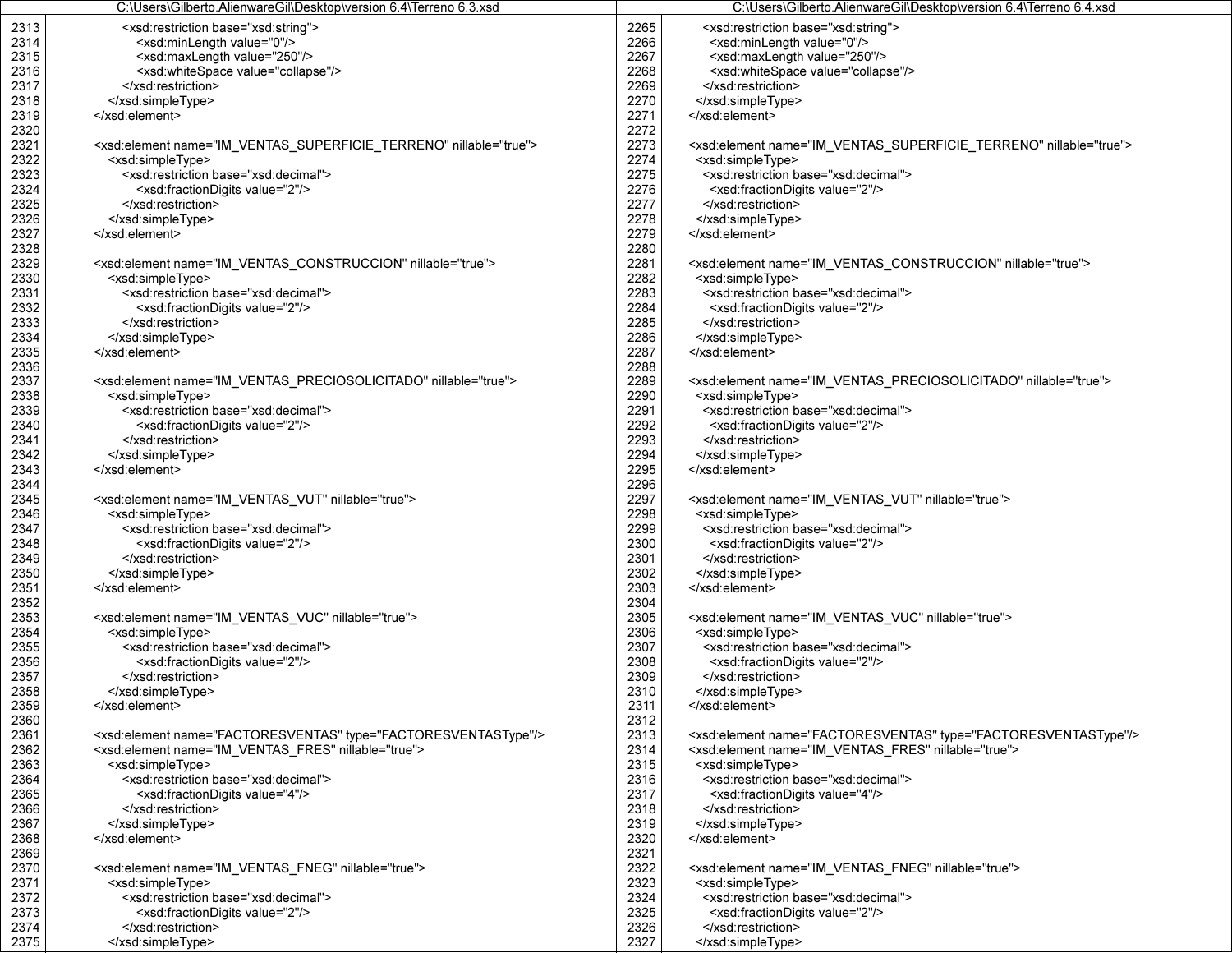| 2376<br>2328<br><br><br>2329<br>2377<br>2330<br>2378<br><xsd:element name="IM_VENTAS_VALOR_UNITARIO" nillable="true"><br/><xsd:element name="IM_VENTAS_VALOR_UNITARIO" nillable="true"><br/>2379<br/>2331<br/><xsd:simpletype><br/><xsd:simpletype><br/>2380<br/>2332<br/><xsd:restriction base="xsd:decimal"><br/><xsd:restriction base="xsd:decimal"><br/>2333<br/>2381<br/><xsd:fractiondigits value="2"></xsd:fractiondigits><br/><xsd:fractiondigits value="2"></xsd:fractiondigits><br/>2382<br/>2334<br/></xsd:restriction><br/></xsd:restriction><br/>2335<br/>2383<br/></xsd:simpletype><br/></xsd:simpletype><br/>2384<br/>2336<br/></xsd:element><br/></xsd:element><br>2337<br>2385<br>2386<br><xsd:element <br="" name="IM_VENTAS_VALOR_UNITARIO_TIERRA_HOMOLOGADO">2338<br/><xsd:element name="IM_VENTAS_VALOR_UNITARIO_TIERRA_HOMOLOGADO" nillable<br="">="true"&gt;<br/>nillable="true"&gt;<br/>2339<br/>2387<br/><xsd:simpletype><br/><xsd:simpletype><br/>2388<br/>2340<br/><xsd:restriction base="xsd:decimal"><br/><xsd:restriction base="xsd:decimal"><br/>2389<br/>2341<br/><xsd:fractiondigits value="2"></xsd:fractiondigits><br/><xsd:fractiondigits value="2"></xsd:fractiondigits><br/>2342<br/></xsd:restriction><br/>2390<br/></xsd:restriction><br/>2391<br/>2343<br/></xsd:simpletype><br/></xsd:simpletype><br/>2344<br/>2392<br/></xsd:element><br/></xsd:element><br>2345<br>2393<br>2394<br>2346<br><br>$\le$ /xsd:sequence><br>2395<br><br>2347<br><br>2396<br><xsd:complextype name="FACTORESVENTASType"><br/>2348<br/><xsd:complextype name="FACTORESVENTASType"><br/>2397<br/>2349<br/><xsd:sequence><br/><xsd:sequence><br/>2398<br/>2350<br/><xsd:element name="IM_VENTAS_FIC" nillable="true"><br/><xsd:element name="IM_VENTAS_FIC" nillable="true"><br/>2399<br/>2351<br/><xsd:simpletype><br/><xsd:simpletype><br/>2400<br/><xsd:restriction base="xsd:decimal"><br/>2352<br/><xsd:restriction base="xsd:decimal"><br/>2401<br/>2353<br/><xsd:fractiondigits value="2"></xsd:fractiondigits><br/><xsd:fractiondigits value="2"></xsd:fractiondigits><br/>2402<br/>2354<br/></xsd:restriction><br/><math>\le</math>/xsd:restriction&gt;<br/>2403<br/>2355<br/></xsd:restriction></xsd:simpletype><br/></xsd:simpletype><br/>2356<br/>2404<br/></xsd:element><br/></xsd:element><br/>2357<br/>2405<br/>2406<br/>2358<br/><xsd:element name="IM_VENTAS_FSU" nillable="true"><br/><xsd:element name="IM_VENTAS_FSU" nillable="true"><br/>2407<br/>2359<br/><xsd:simpletype><br/><xsd:simpletype><br/>2360<br/>2408<br/><xsd:restriction base="xsd:decimal"><br/><xsd:restriction base="xsd:decimal"><br/>2409<br/>2361<br/><xsd:fractiondigits value="2"></xsd:fractiondigits><br/><xsd:fractiondigits value="2"></xsd:fractiondigits><br/>2362<br/>2410<br/></xsd:restriction><br/></xsd:restriction><br/>2363<br/>2411<br/></xsd:simpletype><br/></xsd:simpletype><br/>2364<br/>2412<br/></xsd:element><br/></xsd:element><br/>2365<br/>2413<br/>2366<br/>2414<br/><xsd:element name="IM_VENTAS_FZO" nillable="true"><br/><xsd:element name="IM_VENTAS_FZO" nillable="true"><br/>2367<br/>2415<br/><xsd:simpletype><br/><xsd:simpletype><br/>2368<br/>2416<br/><xsd:restriction base="xsd:decimal"><br/><xsd:restriction base="xsd:decimal"><br/>2417<br/>2369<br/><xsd:fractiondigits value="2"></xsd:fractiondigits><br/><xsd:fractiondigits value="2"></xsd:fractiondigits><br/>2370<br/>2418<br/></xsd:restriction><br/></xsd:restriction><br/>2371<br/>2419<br/></xsd:simpletype><br/></xsd:simpletype><br/>2372<br/>2420<br/></xsd:element><br/></xsd:element><br/>2373<br/>2421<br/>2374<br/>2422<br/><xsd:element name="IM_VENTAS_FUB" nillable="true"><br/><xsd:element name="IM_VENTAS_FUB" nillable="true"><br/>2423<br/>2375<br/><xsd:simpletype><br/><xsd:simpletype><br/>2376<br/>2424<br/><xsd:restriction base="xsd:decimal"><br/><xsd:restriction base="xsd:decimal"><br/>2425<br/>2377<br/><xsd:fractiondigits value="2"></xsd:fractiondigits><br/><xsd:fractiondigits value="2"></xsd:fractiondigits><br/>2426<br/>2378<br/></xsd:restriction><br/></xsd:restriction></xsd:simpletype></xsd:simpletype></xsd:element></xsd:element></xsd:sequence></xsd:sequence></xsd:complextype></xsd:complextype> | C:\Users\Gilberto.AlienwareGil\Desktop\version 6.4\Terreno 6.3.xsd | C:\Users\Gilberto.AlienwareGil\Desktop\version 6.4\Terreno 6.4.xsd |
|---------------------------------------------------------------------------------------------------------------------------------------------------------------------------------------------------------------------------------------------------------------------------------------------------------------------------------------------------------------------------------------------------------------------------------------------------------------------------------------------------------------------------------------------------------------------------------------------------------------------------------------------------------------------------------------------------------------------------------------------------------------------------------------------------------------------------------------------------------------------------------------------------------------------------------------------------------------------------------------------------------------------------------------------------------------------------------------------------------------------------------------------------------------------------------------------------------------------------------------------------------------------------------------------------------------------------------------------------------------------------------------------------------------------------------------------------------------------------------------------------------------------------------------------------------------------------------------------------------------------------------------------------------------------------------------------------------------------------------------------------------------------------------------------------------------------------------------------------------------------------------------------------------------------------------------------------------------------------------------------------------------------------------------------------------------------------------------------------------------------------------------------------------------------------------------------------------------------------------------------------------------------------------------------------------------------------------------------------------------------------------------------------------------------------------------------------------------------------------------------------------------------------------------------------------------------------------------------------------------------------------------------------------------------------------------------------------------------------------------------------------------------------------------------------------------------------------------------------------------------------------------------------------------------------------------------------------------------------------------------------------------------------------------------------------------------------------------------------------------------------------------------------------------------------------------------------------------------------------------------------------------------------------------------------------------------------------------------------------------------------------------------------------------------------------------------------------------------------------------------------------------------------------------------------------------------------------------------------------------------------------------------------------------------------------------------------------------------------------------------------------------------------------------------------------------------------------------------------------------------------------------------------------------------------------------------------------------------------------------------------------------------------------------------------------------------------------------------------------------------------------------------------------------------------------------------------------------------------------------------------------------------|--------------------------------------------------------------------|--------------------------------------------------------------------|
|                                                                                                                                                                                                                                                                                                                                                                                                                                                                                                                                                                                                                                                                                                                                                                                                                                                                                                                                                                                                                                                                                                                                                                                                                                                                                                                                                                                                                                                                                                                                                                                                                                                                                                                                                                                                                                                                                                                                                                                                                                                                                                                                                                                                                                                                                                                                                                                                                                                                                                                                                                                                                                                                                                                                                                                                                                                                                                                                                                                                                                                                                                                                                                                                                                                                                                                                                                                                                                                                                                                                                                                                                                                                                                                                                                                                                                                                                                                                                                                                                                                                                                                                                                                                                                                                     |                                                                    |                                                                    |
|                                                                                                                                                                                                                                                                                                                                                                                                                                                                                                                                                                                                                                                                                                                                                                                                                                                                                                                                                                                                                                                                                                                                                                                                                                                                                                                                                                                                                                                                                                                                                                                                                                                                                                                                                                                                                                                                                                                                                                                                                                                                                                                                                                                                                                                                                                                                                                                                                                                                                                                                                                                                                                                                                                                                                                                                                                                                                                                                                                                                                                                                                                                                                                                                                                                                                                                                                                                                                                                                                                                                                                                                                                                                                                                                                                                                                                                                                                                                                                                                                                                                                                                                                                                                                                                                     |                                                                    |                                                                    |
|                                                                                                                                                                                                                                                                                                                                                                                                                                                                                                                                                                                                                                                                                                                                                                                                                                                                                                                                                                                                                                                                                                                                                                                                                                                                                                                                                                                                                                                                                                                                                                                                                                                                                                                                                                                                                                                                                                                                                                                                                                                                                                                                                                                                                                                                                                                                                                                                                                                                                                                                                                                                                                                                                                                                                                                                                                                                                                                                                                                                                                                                                                                                                                                                                                                                                                                                                                                                                                                                                                                                                                                                                                                                                                                                                                                                                                                                                                                                                                                                                                                                                                                                                                                                                                                                     |                                                                    |                                                                    |
|                                                                                                                                                                                                                                                                                                                                                                                                                                                                                                                                                                                                                                                                                                                                                                                                                                                                                                                                                                                                                                                                                                                                                                                                                                                                                                                                                                                                                                                                                                                                                                                                                                                                                                                                                                                                                                                                                                                                                                                                                                                                                                                                                                                                                                                                                                                                                                                                                                                                                                                                                                                                                                                                                                                                                                                                                                                                                                                                                                                                                                                                                                                                                                                                                                                                                                                                                                                                                                                                                                                                                                                                                                                                                                                                                                                                                                                                                                                                                                                                                                                                                                                                                                                                                                                                     |                                                                    |                                                                    |
|                                                                                                                                                                                                                                                                                                                                                                                                                                                                                                                                                                                                                                                                                                                                                                                                                                                                                                                                                                                                                                                                                                                                                                                                                                                                                                                                                                                                                                                                                                                                                                                                                                                                                                                                                                                                                                                                                                                                                                                                                                                                                                                                                                                                                                                                                                                                                                                                                                                                                                                                                                                                                                                                                                                                                                                                                                                                                                                                                                                                                                                                                                                                                                                                                                                                                                                                                                                                                                                                                                                                                                                                                                                                                                                                                                                                                                                                                                                                                                                                                                                                                                                                                                                                                                                                     |                                                                    |                                                                    |
|                                                                                                                                                                                                                                                                                                                                                                                                                                                                                                                                                                                                                                                                                                                                                                                                                                                                                                                                                                                                                                                                                                                                                                                                                                                                                                                                                                                                                                                                                                                                                                                                                                                                                                                                                                                                                                                                                                                                                                                                                                                                                                                                                                                                                                                                                                                                                                                                                                                                                                                                                                                                                                                                                                                                                                                                                                                                                                                                                                                                                                                                                                                                                                                                                                                                                                                                                                                                                                                                                                                                                                                                                                                                                                                                                                                                                                                                                                                                                                                                                                                                                                                                                                                                                                                                     |                                                                    |                                                                    |
|                                                                                                                                                                                                                                                                                                                                                                                                                                                                                                                                                                                                                                                                                                                                                                                                                                                                                                                                                                                                                                                                                                                                                                                                                                                                                                                                                                                                                                                                                                                                                                                                                                                                                                                                                                                                                                                                                                                                                                                                                                                                                                                                                                                                                                                                                                                                                                                                                                                                                                                                                                                                                                                                                                                                                                                                                                                                                                                                                                                                                                                                                                                                                                                                                                                                                                                                                                                                                                                                                                                                                                                                                                                                                                                                                                                                                                                                                                                                                                                                                                                                                                                                                                                                                                                                     |                                                                    |                                                                    |
|                                                                                                                                                                                                                                                                                                                                                                                                                                                                                                                                                                                                                                                                                                                                                                                                                                                                                                                                                                                                                                                                                                                                                                                                                                                                                                                                                                                                                                                                                                                                                                                                                                                                                                                                                                                                                                                                                                                                                                                                                                                                                                                                                                                                                                                                                                                                                                                                                                                                                                                                                                                                                                                                                                                                                                                                                                                                                                                                                                                                                                                                                                                                                                                                                                                                                                                                                                                                                                                                                                                                                                                                                                                                                                                                                                                                                                                                                                                                                                                                                                                                                                                                                                                                                                                                     |                                                                    |                                                                    |
|                                                                                                                                                                                                                                                                                                                                                                                                                                                                                                                                                                                                                                                                                                                                                                                                                                                                                                                                                                                                                                                                                                                                                                                                                                                                                                                                                                                                                                                                                                                                                                                                                                                                                                                                                                                                                                                                                                                                                                                                                                                                                                                                                                                                                                                                                                                                                                                                                                                                                                                                                                                                                                                                                                                                                                                                                                                                                                                                                                                                                                                                                                                                                                                                                                                                                                                                                                                                                                                                                                                                                                                                                                                                                                                                                                                                                                                                                                                                                                                                                                                                                                                                                                                                                                                                     |                                                                    |                                                                    |
|                                                                                                                                                                                                                                                                                                                                                                                                                                                                                                                                                                                                                                                                                                                                                                                                                                                                                                                                                                                                                                                                                                                                                                                                                                                                                                                                                                                                                                                                                                                                                                                                                                                                                                                                                                                                                                                                                                                                                                                                                                                                                                                                                                                                                                                                                                                                                                                                                                                                                                                                                                                                                                                                                                                                                                                                                                                                                                                                                                                                                                                                                                                                                                                                                                                                                                                                                                                                                                                                                                                                                                                                                                                                                                                                                                                                                                                                                                                                                                                                                                                                                                                                                                                                                                                                     |                                                                    |                                                                    |
|                                                                                                                                                                                                                                                                                                                                                                                                                                                                                                                                                                                                                                                                                                                                                                                                                                                                                                                                                                                                                                                                                                                                                                                                                                                                                                                                                                                                                                                                                                                                                                                                                                                                                                                                                                                                                                                                                                                                                                                                                                                                                                                                                                                                                                                                                                                                                                                                                                                                                                                                                                                                                                                                                                                                                                                                                                                                                                                                                                                                                                                                                                                                                                                                                                                                                                                                                                                                                                                                                                                                                                                                                                                                                                                                                                                                                                                                                                                                                                                                                                                                                                                                                                                                                                                                     |                                                                    |                                                                    |
|                                                                                                                                                                                                                                                                                                                                                                                                                                                                                                                                                                                                                                                                                                                                                                                                                                                                                                                                                                                                                                                                                                                                                                                                                                                                                                                                                                                                                                                                                                                                                                                                                                                                                                                                                                                                                                                                                                                                                                                                                                                                                                                                                                                                                                                                                                                                                                                                                                                                                                                                                                                                                                                                                                                                                                                                                                                                                                                                                                                                                                                                                                                                                                                                                                                                                                                                                                                                                                                                                                                                                                                                                                                                                                                                                                                                                                                                                                                                                                                                                                                                                                                                                                                                                                                                     |                                                                    |                                                                    |
|                                                                                                                                                                                                                                                                                                                                                                                                                                                                                                                                                                                                                                                                                                                                                                                                                                                                                                                                                                                                                                                                                                                                                                                                                                                                                                                                                                                                                                                                                                                                                                                                                                                                                                                                                                                                                                                                                                                                                                                                                                                                                                                                                                                                                                                                                                                                                                                                                                                                                                                                                                                                                                                                                                                                                                                                                                                                                                                                                                                                                                                                                                                                                                                                                                                                                                                                                                                                                                                                                                                                                                                                                                                                                                                                                                                                                                                                                                                                                                                                                                                                                                                                                                                                                                                                     |                                                                    |                                                                    |
|                                                                                                                                                                                                                                                                                                                                                                                                                                                                                                                                                                                                                                                                                                                                                                                                                                                                                                                                                                                                                                                                                                                                                                                                                                                                                                                                                                                                                                                                                                                                                                                                                                                                                                                                                                                                                                                                                                                                                                                                                                                                                                                                                                                                                                                                                                                                                                                                                                                                                                                                                                                                                                                                                                                                                                                                                                                                                                                                                                                                                                                                                                                                                                                                                                                                                                                                                                                                                                                                                                                                                                                                                                                                                                                                                                                                                                                                                                                                                                                                                                                                                                                                                                                                                                                                     |                                                                    |                                                                    |
|                                                                                                                                                                                                                                                                                                                                                                                                                                                                                                                                                                                                                                                                                                                                                                                                                                                                                                                                                                                                                                                                                                                                                                                                                                                                                                                                                                                                                                                                                                                                                                                                                                                                                                                                                                                                                                                                                                                                                                                                                                                                                                                                                                                                                                                                                                                                                                                                                                                                                                                                                                                                                                                                                                                                                                                                                                                                                                                                                                                                                                                                                                                                                                                                                                                                                                                                                                                                                                                                                                                                                                                                                                                                                                                                                                                                                                                                                                                                                                                                                                                                                                                                                                                                                                                                     |                                                                    |                                                                    |
|                                                                                                                                                                                                                                                                                                                                                                                                                                                                                                                                                                                                                                                                                                                                                                                                                                                                                                                                                                                                                                                                                                                                                                                                                                                                                                                                                                                                                                                                                                                                                                                                                                                                                                                                                                                                                                                                                                                                                                                                                                                                                                                                                                                                                                                                                                                                                                                                                                                                                                                                                                                                                                                                                                                                                                                                                                                                                                                                                                                                                                                                                                                                                                                                                                                                                                                                                                                                                                                                                                                                                                                                                                                                                                                                                                                                                                                                                                                                                                                                                                                                                                                                                                                                                                                                     |                                                                    |                                                                    |
|                                                                                                                                                                                                                                                                                                                                                                                                                                                                                                                                                                                                                                                                                                                                                                                                                                                                                                                                                                                                                                                                                                                                                                                                                                                                                                                                                                                                                                                                                                                                                                                                                                                                                                                                                                                                                                                                                                                                                                                                                                                                                                                                                                                                                                                                                                                                                                                                                                                                                                                                                                                                                                                                                                                                                                                                                                                                                                                                                                                                                                                                                                                                                                                                                                                                                                                                                                                                                                                                                                                                                                                                                                                                                                                                                                                                                                                                                                                                                                                                                                                                                                                                                                                                                                                                     |                                                                    |                                                                    |
|                                                                                                                                                                                                                                                                                                                                                                                                                                                                                                                                                                                                                                                                                                                                                                                                                                                                                                                                                                                                                                                                                                                                                                                                                                                                                                                                                                                                                                                                                                                                                                                                                                                                                                                                                                                                                                                                                                                                                                                                                                                                                                                                                                                                                                                                                                                                                                                                                                                                                                                                                                                                                                                                                                                                                                                                                                                                                                                                                                                                                                                                                                                                                                                                                                                                                                                                                                                                                                                                                                                                                                                                                                                                                                                                                                                                                                                                                                                                                                                                                                                                                                                                                                                                                                                                     |                                                                    |                                                                    |
|                                                                                                                                                                                                                                                                                                                                                                                                                                                                                                                                                                                                                                                                                                                                                                                                                                                                                                                                                                                                                                                                                                                                                                                                                                                                                                                                                                                                                                                                                                                                                                                                                                                                                                                                                                                                                                                                                                                                                                                                                                                                                                                                                                                                                                                                                                                                                                                                                                                                                                                                                                                                                                                                                                                                                                                                                                                                                                                                                                                                                                                                                                                                                                                                                                                                                                                                                                                                                                                                                                                                                                                                                                                                                                                                                                                                                                                                                                                                                                                                                                                                                                                                                                                                                                                                     |                                                                    |                                                                    |
|                                                                                                                                                                                                                                                                                                                                                                                                                                                                                                                                                                                                                                                                                                                                                                                                                                                                                                                                                                                                                                                                                                                                                                                                                                                                                                                                                                                                                                                                                                                                                                                                                                                                                                                                                                                                                                                                                                                                                                                                                                                                                                                                                                                                                                                                                                                                                                                                                                                                                                                                                                                                                                                                                                                                                                                                                                                                                                                                                                                                                                                                                                                                                                                                                                                                                                                                                                                                                                                                                                                                                                                                                                                                                                                                                                                                                                                                                                                                                                                                                                                                                                                                                                                                                                                                     |                                                                    |                                                                    |
|                                                                                                                                                                                                                                                                                                                                                                                                                                                                                                                                                                                                                                                                                                                                                                                                                                                                                                                                                                                                                                                                                                                                                                                                                                                                                                                                                                                                                                                                                                                                                                                                                                                                                                                                                                                                                                                                                                                                                                                                                                                                                                                                                                                                                                                                                                                                                                                                                                                                                                                                                                                                                                                                                                                                                                                                                                                                                                                                                                                                                                                                                                                                                                                                                                                                                                                                                                                                                                                                                                                                                                                                                                                                                                                                                                                                                                                                                                                                                                                                                                                                                                                                                                                                                                                                     |                                                                    |                                                                    |
|                                                                                                                                                                                                                                                                                                                                                                                                                                                                                                                                                                                                                                                                                                                                                                                                                                                                                                                                                                                                                                                                                                                                                                                                                                                                                                                                                                                                                                                                                                                                                                                                                                                                                                                                                                                                                                                                                                                                                                                                                                                                                                                                                                                                                                                                                                                                                                                                                                                                                                                                                                                                                                                                                                                                                                                                                                                                                                                                                                                                                                                                                                                                                                                                                                                                                                                                                                                                                                                                                                                                                                                                                                                                                                                                                                                                                                                                                                                                                                                                                                                                                                                                                                                                                                                                     |                                                                    |                                                                    |
|                                                                                                                                                                                                                                                                                                                                                                                                                                                                                                                                                                                                                                                                                                                                                                                                                                                                                                                                                                                                                                                                                                                                                                                                                                                                                                                                                                                                                                                                                                                                                                                                                                                                                                                                                                                                                                                                                                                                                                                                                                                                                                                                                                                                                                                                                                                                                                                                                                                                                                                                                                                                                                                                                                                                                                                                                                                                                                                                                                                                                                                                                                                                                                                                                                                                                                                                                                                                                                                                                                                                                                                                                                                                                                                                                                                                                                                                                                                                                                                                                                                                                                                                                                                                                                                                     |                                                                    |                                                                    |
|                                                                                                                                                                                                                                                                                                                                                                                                                                                                                                                                                                                                                                                                                                                                                                                                                                                                                                                                                                                                                                                                                                                                                                                                                                                                                                                                                                                                                                                                                                                                                                                                                                                                                                                                                                                                                                                                                                                                                                                                                                                                                                                                                                                                                                                                                                                                                                                                                                                                                                                                                                                                                                                                                                                                                                                                                                                                                                                                                                                                                                                                                                                                                                                                                                                                                                                                                                                                                                                                                                                                                                                                                                                                                                                                                                                                                                                                                                                                                                                                                                                                                                                                                                                                                                                                     |                                                                    |                                                                    |
|                                                                                                                                                                                                                                                                                                                                                                                                                                                                                                                                                                                                                                                                                                                                                                                                                                                                                                                                                                                                                                                                                                                                                                                                                                                                                                                                                                                                                                                                                                                                                                                                                                                                                                                                                                                                                                                                                                                                                                                                                                                                                                                                                                                                                                                                                                                                                                                                                                                                                                                                                                                                                                                                                                                                                                                                                                                                                                                                                                                                                                                                                                                                                                                                                                                                                                                                                                                                                                                                                                                                                                                                                                                                                                                                                                                                                                                                                                                                                                                                                                                                                                                                                                                                                                                                     |                                                                    |                                                                    |
|                                                                                                                                                                                                                                                                                                                                                                                                                                                                                                                                                                                                                                                                                                                                                                                                                                                                                                                                                                                                                                                                                                                                                                                                                                                                                                                                                                                                                                                                                                                                                                                                                                                                                                                                                                                                                                                                                                                                                                                                                                                                                                                                                                                                                                                                                                                                                                                                                                                                                                                                                                                                                                                                                                                                                                                                                                                                                                                                                                                                                                                                                                                                                                                                                                                                                                                                                                                                                                                                                                                                                                                                                                                                                                                                                                                                                                                                                                                                                                                                                                                                                                                                                                                                                                                                     |                                                                    |                                                                    |
|                                                                                                                                                                                                                                                                                                                                                                                                                                                                                                                                                                                                                                                                                                                                                                                                                                                                                                                                                                                                                                                                                                                                                                                                                                                                                                                                                                                                                                                                                                                                                                                                                                                                                                                                                                                                                                                                                                                                                                                                                                                                                                                                                                                                                                                                                                                                                                                                                                                                                                                                                                                                                                                                                                                                                                                                                                                                                                                                                                                                                                                                                                                                                                                                                                                                                                                                                                                                                                                                                                                                                                                                                                                                                                                                                                                                                                                                                                                                                                                                                                                                                                                                                                                                                                                                     |                                                                    |                                                                    |
|                                                                                                                                                                                                                                                                                                                                                                                                                                                                                                                                                                                                                                                                                                                                                                                                                                                                                                                                                                                                                                                                                                                                                                                                                                                                                                                                                                                                                                                                                                                                                                                                                                                                                                                                                                                                                                                                                                                                                                                                                                                                                                                                                                                                                                                                                                                                                                                                                                                                                                                                                                                                                                                                                                                                                                                                                                                                                                                                                                                                                                                                                                                                                                                                                                                                                                                                                                                                                                                                                                                                                                                                                                                                                                                                                                                                                                                                                                                                                                                                                                                                                                                                                                                                                                                                     |                                                                    |                                                                    |
|                                                                                                                                                                                                                                                                                                                                                                                                                                                                                                                                                                                                                                                                                                                                                                                                                                                                                                                                                                                                                                                                                                                                                                                                                                                                                                                                                                                                                                                                                                                                                                                                                                                                                                                                                                                                                                                                                                                                                                                                                                                                                                                                                                                                                                                                                                                                                                                                                                                                                                                                                                                                                                                                                                                                                                                                                                                                                                                                                                                                                                                                                                                                                                                                                                                                                                                                                                                                                                                                                                                                                                                                                                                                                                                                                                                                                                                                                                                                                                                                                                                                                                                                                                                                                                                                     |                                                                    |                                                                    |
|                                                                                                                                                                                                                                                                                                                                                                                                                                                                                                                                                                                                                                                                                                                                                                                                                                                                                                                                                                                                                                                                                                                                                                                                                                                                                                                                                                                                                                                                                                                                                                                                                                                                                                                                                                                                                                                                                                                                                                                                                                                                                                                                                                                                                                                                                                                                                                                                                                                                                                                                                                                                                                                                                                                                                                                                                                                                                                                                                                                                                                                                                                                                                                                                                                                                                                                                                                                                                                                                                                                                                                                                                                                                                                                                                                                                                                                                                                                                                                                                                                                                                                                                                                                                                                                                     |                                                                    |                                                                    |
|                                                                                                                                                                                                                                                                                                                                                                                                                                                                                                                                                                                                                                                                                                                                                                                                                                                                                                                                                                                                                                                                                                                                                                                                                                                                                                                                                                                                                                                                                                                                                                                                                                                                                                                                                                                                                                                                                                                                                                                                                                                                                                                                                                                                                                                                                                                                                                                                                                                                                                                                                                                                                                                                                                                                                                                                                                                                                                                                                                                                                                                                                                                                                                                                                                                                                                                                                                                                                                                                                                                                                                                                                                                                                                                                                                                                                                                                                                                                                                                                                                                                                                                                                                                                                                                                     |                                                                    |                                                                    |
|                                                                                                                                                                                                                                                                                                                                                                                                                                                                                                                                                                                                                                                                                                                                                                                                                                                                                                                                                                                                                                                                                                                                                                                                                                                                                                                                                                                                                                                                                                                                                                                                                                                                                                                                                                                                                                                                                                                                                                                                                                                                                                                                                                                                                                                                                                                                                                                                                                                                                                                                                                                                                                                                                                                                                                                                                                                                                                                                                                                                                                                                                                                                                                                                                                                                                                                                                                                                                                                                                                                                                                                                                                                                                                                                                                                                                                                                                                                                                                                                                                                                                                                                                                                                                                                                     |                                                                    |                                                                    |
|                                                                                                                                                                                                                                                                                                                                                                                                                                                                                                                                                                                                                                                                                                                                                                                                                                                                                                                                                                                                                                                                                                                                                                                                                                                                                                                                                                                                                                                                                                                                                                                                                                                                                                                                                                                                                                                                                                                                                                                                                                                                                                                                                                                                                                                                                                                                                                                                                                                                                                                                                                                                                                                                                                                                                                                                                                                                                                                                                                                                                                                                                                                                                                                                                                                                                                                                                                                                                                                                                                                                                                                                                                                                                                                                                                                                                                                                                                                                                                                                                                                                                                                                                                                                                                                                     |                                                                    |                                                                    |
|                                                                                                                                                                                                                                                                                                                                                                                                                                                                                                                                                                                                                                                                                                                                                                                                                                                                                                                                                                                                                                                                                                                                                                                                                                                                                                                                                                                                                                                                                                                                                                                                                                                                                                                                                                                                                                                                                                                                                                                                                                                                                                                                                                                                                                                                                                                                                                                                                                                                                                                                                                                                                                                                                                                                                                                                                                                                                                                                                                                                                                                                                                                                                                                                                                                                                                                                                                                                                                                                                                                                                                                                                                                                                                                                                                                                                                                                                                                                                                                                                                                                                                                                                                                                                                                                     |                                                                    |                                                                    |
|                                                                                                                                                                                                                                                                                                                                                                                                                                                                                                                                                                                                                                                                                                                                                                                                                                                                                                                                                                                                                                                                                                                                                                                                                                                                                                                                                                                                                                                                                                                                                                                                                                                                                                                                                                                                                                                                                                                                                                                                                                                                                                                                                                                                                                                                                                                                                                                                                                                                                                                                                                                                                                                                                                                                                                                                                                                                                                                                                                                                                                                                                                                                                                                                                                                                                                                                                                                                                                                                                                                                                                                                                                                                                                                                                                                                                                                                                                                                                                                                                                                                                                                                                                                                                                                                     |                                                                    |                                                                    |
|                                                                                                                                                                                                                                                                                                                                                                                                                                                                                                                                                                                                                                                                                                                                                                                                                                                                                                                                                                                                                                                                                                                                                                                                                                                                                                                                                                                                                                                                                                                                                                                                                                                                                                                                                                                                                                                                                                                                                                                                                                                                                                                                                                                                                                                                                                                                                                                                                                                                                                                                                                                                                                                                                                                                                                                                                                                                                                                                                                                                                                                                                                                                                                                                                                                                                                                                                                                                                                                                                                                                                                                                                                                                                                                                                                                                                                                                                                                                                                                                                                                                                                                                                                                                                                                                     |                                                                    |                                                                    |
|                                                                                                                                                                                                                                                                                                                                                                                                                                                                                                                                                                                                                                                                                                                                                                                                                                                                                                                                                                                                                                                                                                                                                                                                                                                                                                                                                                                                                                                                                                                                                                                                                                                                                                                                                                                                                                                                                                                                                                                                                                                                                                                                                                                                                                                                                                                                                                                                                                                                                                                                                                                                                                                                                                                                                                                                                                                                                                                                                                                                                                                                                                                                                                                                                                                                                                                                                                                                                                                                                                                                                                                                                                                                                                                                                                                                                                                                                                                                                                                                                                                                                                                                                                                                                                                                     |                                                                    |                                                                    |
|                                                                                                                                                                                                                                                                                                                                                                                                                                                                                                                                                                                                                                                                                                                                                                                                                                                                                                                                                                                                                                                                                                                                                                                                                                                                                                                                                                                                                                                                                                                                                                                                                                                                                                                                                                                                                                                                                                                                                                                                                                                                                                                                                                                                                                                                                                                                                                                                                                                                                                                                                                                                                                                                                                                                                                                                                                                                                                                                                                                                                                                                                                                                                                                                                                                                                                                                                                                                                                                                                                                                                                                                                                                                                                                                                                                                                                                                                                                                                                                                                                                                                                                                                                                                                                                                     |                                                                    |                                                                    |
|                                                                                                                                                                                                                                                                                                                                                                                                                                                                                                                                                                                                                                                                                                                                                                                                                                                                                                                                                                                                                                                                                                                                                                                                                                                                                                                                                                                                                                                                                                                                                                                                                                                                                                                                                                                                                                                                                                                                                                                                                                                                                                                                                                                                                                                                                                                                                                                                                                                                                                                                                                                                                                                                                                                                                                                                                                                                                                                                                                                                                                                                                                                                                                                                                                                                                                                                                                                                                                                                                                                                                                                                                                                                                                                                                                                                                                                                                                                                                                                                                                                                                                                                                                                                                                                                     |                                                                    |                                                                    |
|                                                                                                                                                                                                                                                                                                                                                                                                                                                                                                                                                                                                                                                                                                                                                                                                                                                                                                                                                                                                                                                                                                                                                                                                                                                                                                                                                                                                                                                                                                                                                                                                                                                                                                                                                                                                                                                                                                                                                                                                                                                                                                                                                                                                                                                                                                                                                                                                                                                                                                                                                                                                                                                                                                                                                                                                                                                                                                                                                                                                                                                                                                                                                                                                                                                                                                                                                                                                                                                                                                                                                                                                                                                                                                                                                                                                                                                                                                                                                                                                                                                                                                                                                                                                                                                                     |                                                                    |                                                                    |
|                                                                                                                                                                                                                                                                                                                                                                                                                                                                                                                                                                                                                                                                                                                                                                                                                                                                                                                                                                                                                                                                                                                                                                                                                                                                                                                                                                                                                                                                                                                                                                                                                                                                                                                                                                                                                                                                                                                                                                                                                                                                                                                                                                                                                                                                                                                                                                                                                                                                                                                                                                                                                                                                                                                                                                                                                                                                                                                                                                                                                                                                                                                                                                                                                                                                                                                                                                                                                                                                                                                                                                                                                                                                                                                                                                                                                                                                                                                                                                                                                                                                                                                                                                                                                                                                     |                                                                    |                                                                    |
|                                                                                                                                                                                                                                                                                                                                                                                                                                                                                                                                                                                                                                                                                                                                                                                                                                                                                                                                                                                                                                                                                                                                                                                                                                                                                                                                                                                                                                                                                                                                                                                                                                                                                                                                                                                                                                                                                                                                                                                                                                                                                                                                                                                                                                                                                                                                                                                                                                                                                                                                                                                                                                                                                                                                                                                                                                                                                                                                                                                                                                                                                                                                                                                                                                                                                                                                                                                                                                                                                                                                                                                                                                                                                                                                                                                                                                                                                                                                                                                                                                                                                                                                                                                                                                                                     |                                                                    |                                                                    |
|                                                                                                                                                                                                                                                                                                                                                                                                                                                                                                                                                                                                                                                                                                                                                                                                                                                                                                                                                                                                                                                                                                                                                                                                                                                                                                                                                                                                                                                                                                                                                                                                                                                                                                                                                                                                                                                                                                                                                                                                                                                                                                                                                                                                                                                                                                                                                                                                                                                                                                                                                                                                                                                                                                                                                                                                                                                                                                                                                                                                                                                                                                                                                                                                                                                                                                                                                                                                                                                                                                                                                                                                                                                                                                                                                                                                                                                                                                                                                                                                                                                                                                                                                                                                                                                                     |                                                                    |                                                                    |
|                                                                                                                                                                                                                                                                                                                                                                                                                                                                                                                                                                                                                                                                                                                                                                                                                                                                                                                                                                                                                                                                                                                                                                                                                                                                                                                                                                                                                                                                                                                                                                                                                                                                                                                                                                                                                                                                                                                                                                                                                                                                                                                                                                                                                                                                                                                                                                                                                                                                                                                                                                                                                                                                                                                                                                                                                                                                                                                                                                                                                                                                                                                                                                                                                                                                                                                                                                                                                                                                                                                                                                                                                                                                                                                                                                                                                                                                                                                                                                                                                                                                                                                                                                                                                                                                     |                                                                    |                                                                    |
|                                                                                                                                                                                                                                                                                                                                                                                                                                                                                                                                                                                                                                                                                                                                                                                                                                                                                                                                                                                                                                                                                                                                                                                                                                                                                                                                                                                                                                                                                                                                                                                                                                                                                                                                                                                                                                                                                                                                                                                                                                                                                                                                                                                                                                                                                                                                                                                                                                                                                                                                                                                                                                                                                                                                                                                                                                                                                                                                                                                                                                                                                                                                                                                                                                                                                                                                                                                                                                                                                                                                                                                                                                                                                                                                                                                                                                                                                                                                                                                                                                                                                                                                                                                                                                                                     |                                                                    |                                                                    |
|                                                                                                                                                                                                                                                                                                                                                                                                                                                                                                                                                                                                                                                                                                                                                                                                                                                                                                                                                                                                                                                                                                                                                                                                                                                                                                                                                                                                                                                                                                                                                                                                                                                                                                                                                                                                                                                                                                                                                                                                                                                                                                                                                                                                                                                                                                                                                                                                                                                                                                                                                                                                                                                                                                                                                                                                                                                                                                                                                                                                                                                                                                                                                                                                                                                                                                                                                                                                                                                                                                                                                                                                                                                                                                                                                                                                                                                                                                                                                                                                                                                                                                                                                                                                                                                                     |                                                                    |                                                                    |
|                                                                                                                                                                                                                                                                                                                                                                                                                                                                                                                                                                                                                                                                                                                                                                                                                                                                                                                                                                                                                                                                                                                                                                                                                                                                                                                                                                                                                                                                                                                                                                                                                                                                                                                                                                                                                                                                                                                                                                                                                                                                                                                                                                                                                                                                                                                                                                                                                                                                                                                                                                                                                                                                                                                                                                                                                                                                                                                                                                                                                                                                                                                                                                                                                                                                                                                                                                                                                                                                                                                                                                                                                                                                                                                                                                                                                                                                                                                                                                                                                                                                                                                                                                                                                                                                     |                                                                    |                                                                    |
|                                                                                                                                                                                                                                                                                                                                                                                                                                                                                                                                                                                                                                                                                                                                                                                                                                                                                                                                                                                                                                                                                                                                                                                                                                                                                                                                                                                                                                                                                                                                                                                                                                                                                                                                                                                                                                                                                                                                                                                                                                                                                                                                                                                                                                                                                                                                                                                                                                                                                                                                                                                                                                                                                                                                                                                                                                                                                                                                                                                                                                                                                                                                                                                                                                                                                                                                                                                                                                                                                                                                                                                                                                                                                                                                                                                                                                                                                                                                                                                                                                                                                                                                                                                                                                                                     |                                                                    |                                                                    |
|                                                                                                                                                                                                                                                                                                                                                                                                                                                                                                                                                                                                                                                                                                                                                                                                                                                                                                                                                                                                                                                                                                                                                                                                                                                                                                                                                                                                                                                                                                                                                                                                                                                                                                                                                                                                                                                                                                                                                                                                                                                                                                                                                                                                                                                                                                                                                                                                                                                                                                                                                                                                                                                                                                                                                                                                                                                                                                                                                                                                                                                                                                                                                                                                                                                                                                                                                                                                                                                                                                                                                                                                                                                                                                                                                                                                                                                                                                                                                                                                                                                                                                                                                                                                                                                                     |                                                                    |                                                                    |
|                                                                                                                                                                                                                                                                                                                                                                                                                                                                                                                                                                                                                                                                                                                                                                                                                                                                                                                                                                                                                                                                                                                                                                                                                                                                                                                                                                                                                                                                                                                                                                                                                                                                                                                                                                                                                                                                                                                                                                                                                                                                                                                                                                                                                                                                                                                                                                                                                                                                                                                                                                                                                                                                                                                                                                                                                                                                                                                                                                                                                                                                                                                                                                                                                                                                                                                                                                                                                                                                                                                                                                                                                                                                                                                                                                                                                                                                                                                                                                                                                                                                                                                                                                                                                                                                     |                                                                    |                                                                    |
|                                                                                                                                                                                                                                                                                                                                                                                                                                                                                                                                                                                                                                                                                                                                                                                                                                                                                                                                                                                                                                                                                                                                                                                                                                                                                                                                                                                                                                                                                                                                                                                                                                                                                                                                                                                                                                                                                                                                                                                                                                                                                                                                                                                                                                                                                                                                                                                                                                                                                                                                                                                                                                                                                                                                                                                                                                                                                                                                                                                                                                                                                                                                                                                                                                                                                                                                                                                                                                                                                                                                                                                                                                                                                                                                                                                                                                                                                                                                                                                                                                                                                                                                                                                                                                                                     |                                                                    |                                                                    |
|                                                                                                                                                                                                                                                                                                                                                                                                                                                                                                                                                                                                                                                                                                                                                                                                                                                                                                                                                                                                                                                                                                                                                                                                                                                                                                                                                                                                                                                                                                                                                                                                                                                                                                                                                                                                                                                                                                                                                                                                                                                                                                                                                                                                                                                                                                                                                                                                                                                                                                                                                                                                                                                                                                                                                                                                                                                                                                                                                                                                                                                                                                                                                                                                                                                                                                                                                                                                                                                                                                                                                                                                                                                                                                                                                                                                                                                                                                                                                                                                                                                                                                                                                                                                                                                                     |                                                                    |                                                                    |
|                                                                                                                                                                                                                                                                                                                                                                                                                                                                                                                                                                                                                                                                                                                                                                                                                                                                                                                                                                                                                                                                                                                                                                                                                                                                                                                                                                                                                                                                                                                                                                                                                                                                                                                                                                                                                                                                                                                                                                                                                                                                                                                                                                                                                                                                                                                                                                                                                                                                                                                                                                                                                                                                                                                                                                                                                                                                                                                                                                                                                                                                                                                                                                                                                                                                                                                                                                                                                                                                                                                                                                                                                                                                                                                                                                                                                                                                                                                                                                                                                                                                                                                                                                                                                                                                     |                                                                    |                                                                    |
| 2379<br>2427<br><br>                                                                                                                                                                                                                                                                                                                                                                                                                                                                                                                                                                                                                                                                                                                                                                                                                                                                                                                                                                                                                                                                                                                                                                                                                                                                                                                                                                                                                                                                                                                                                                                                                                                                                                                                                                                                                                                                                                                                                                                                                                                                                                                                                                                                                                                                                                                                                                                                                                                                                                                                                                                                                                                                                                                                                                                                                                                                                                                                                                                                                                                                                                                                                                                                                                                                                                                                                                                                                                                                                                                                                                                                                                                                                                                                                                                                                                                                                                                                                                                                                                                                                                                                                                                                                                                |                                                                    |                                                                    |
| 2380<br>2428<br><br>                                                                                                                                                                                                                                                                                                                                                                                                                                                                                                                                                                                                                                                                                                                                                                                                                                                                                                                                                                                                                                                                                                                                                                                                                                                                                                                                                                                                                                                                                                                                                                                                                                                                                                                                                                                                                                                                                                                                                                                                                                                                                                                                                                                                                                                                                                                                                                                                                                                                                                                                                                                                                                                                                                                                                                                                                                                                                                                                                                                                                                                                                                                                                                                                                                                                                                                                                                                                                                                                                                                                                                                                                                                                                                                                                                                                                                                                                                                                                                                                                                                                                                                                                                                                                                                |                                                                    |                                                                    |
| 2429<br>2381                                                                                                                                                                                                                                                                                                                                                                                                                                                                                                                                                                                                                                                                                                                                                                                                                                                                                                                                                                                                                                                                                                                                                                                                                                                                                                                                                                                                                                                                                                                                                                                                                                                                                                                                                                                                                                                                                                                                                                                                                                                                                                                                                                                                                                                                                                                                                                                                                                                                                                                                                                                                                                                                                                                                                                                                                                                                                                                                                                                                                                                                                                                                                                                                                                                                                                                                                                                                                                                                                                                                                                                                                                                                                                                                                                                                                                                                                                                                                                                                                                                                                                                                                                                                                                                        |                                                                    |                                                                    |
| 2430<br>2382<br><xsd:element name="IM_VENTAS_FED" nillable="true"><br/><xsd:element name="IM_VENTAS_FED" nillable="true"></xsd:element></xsd:element>                                                                                                                                                                                                                                                                                                                                                                                                                                                                                                                                                                                                                                                                                                                                                                                                                                                                                                                                                                                                                                                                                                                                                                                                                                                                                                                                                                                                                                                                                                                                                                                                                                                                                                                                                                                                                                                                                                                                                                                                                                                                                                                                                                                                                                                                                                                                                                                                                                                                                                                                                                                                                                                                                                                                                                                                                                                                                                                                                                                                                                                                                                                                                                                                                                                                                                                                                                                                                                                                                                                                                                                                                                                                                                                                                                                                                                                                                                                                                                                                                                                                                                               |                                                                    |                                                                    |
| 2383<br>2431<br><xsd:simpletype><br/><xsd:simpletype></xsd:simpletype></xsd:simpletype>                                                                                                                                                                                                                                                                                                                                                                                                                                                                                                                                                                                                                                                                                                                                                                                                                                                                                                                                                                                                                                                                                                                                                                                                                                                                                                                                                                                                                                                                                                                                                                                                                                                                                                                                                                                                                                                                                                                                                                                                                                                                                                                                                                                                                                                                                                                                                                                                                                                                                                                                                                                                                                                                                                                                                                                                                                                                                                                                                                                                                                                                                                                                                                                                                                                                                                                                                                                                                                                                                                                                                                                                                                                                                                                                                                                                                                                                                                                                                                                                                                                                                                                                                                             |                                                                    |                                                                    |
| 2384<br>2432<br><xsd:restriction base="xsd:decimal"><br/><xsd:restriction base="xsd:decimal"></xsd:restriction></xsd:restriction>                                                                                                                                                                                                                                                                                                                                                                                                                                                                                                                                                                                                                                                                                                                                                                                                                                                                                                                                                                                                                                                                                                                                                                                                                                                                                                                                                                                                                                                                                                                                                                                                                                                                                                                                                                                                                                                                                                                                                                                                                                                                                                                                                                                                                                                                                                                                                                                                                                                                                                                                                                                                                                                                                                                                                                                                                                                                                                                                                                                                                                                                                                                                                                                                                                                                                                                                                                                                                                                                                                                                                                                                                                                                                                                                                                                                                                                                                                                                                                                                                                                                                                                                   |                                                                    |                                                                    |
| 2385<br>2433<br><xsd:fractiondigits value="2"></xsd:fractiondigits><br><xsd:fractiondigits value="2"></xsd:fractiondigits>                                                                                                                                                                                                                                                                                                                                                                                                                                                                                                                                                                                                                                                                                                                                                                                                                                                                                                                                                                                                                                                                                                                                                                                                                                                                                                                                                                                                                                                                                                                                                                                                                                                                                                                                                                                                                                                                                                                                                                                                                                                                                                                                                                                                                                                                                                                                                                                                                                                                                                                                                                                                                                                                                                                                                                                                                                                                                                                                                                                                                                                                                                                                                                                                                                                                                                                                                                                                                                                                                                                                                                                                                                                                                                                                                                                                                                                                                                                                                                                                                                                                                                                                          |                                                                    |                                                                    |
| 2434<br>2386<br><br>                                                                                                                                                                                                                                                                                                                                                                                                                                                                                                                                                                                                                                                                                                                                                                                                                                                                                                                                                                                                                                                                                                                                                                                                                                                                                                                                                                                                                                                                                                                                                                                                                                                                                                                                                                                                                                                                                                                                                                                                                                                                                                                                                                                                                                                                                                                                                                                                                                                                                                                                                                                                                                                                                                                                                                                                                                                                                                                                                                                                                                                                                                                                                                                                                                                                                                                                                                                                                                                                                                                                                                                                                                                                                                                                                                                                                                                                                                                                                                                                                                                                                                                                                                                                                                                |                                                                    |                                                                    |
| 2435<br>2387<br><br>                                                                                                                                                                                                                                                                                                                                                                                                                                                                                                                                                                                                                                                                                                                                                                                                                                                                                                                                                                                                                                                                                                                                                                                                                                                                                                                                                                                                                                                                                                                                                                                                                                                                                                                                                                                                                                                                                                                                                                                                                                                                                                                                                                                                                                                                                                                                                                                                                                                                                                                                                                                                                                                                                                                                                                                                                                                                                                                                                                                                                                                                                                                                                                                                                                                                                                                                                                                                                                                                                                                                                                                                                                                                                                                                                                                                                                                                                                                                                                                                                                                                                                                                                                                                                                                |                                                                    |                                                                    |
| 2388<br>2436<br><br>                                                                                                                                                                                                                                                                                                                                                                                                                                                                                                                                                                                                                                                                                                                                                                                                                                                                                                                                                                                                                                                                                                                                                                                                                                                                                                                                                                                                                                                                                                                                                                                                                                                                                                                                                                                                                                                                                                                                                                                                                                                                                                                                                                                                                                                                                                                                                                                                                                                                                                                                                                                                                                                                                                                                                                                                                                                                                                                                                                                                                                                                                                                                                                                                                                                                                                                                                                                                                                                                                                                                                                                                                                                                                                                                                                                                                                                                                                                                                                                                                                                                                                                                                                                                                                                |                                                                    |                                                                    |
| 2389<br>2437                                                                                                                                                                                                                                                                                                                                                                                                                                                                                                                                                                                                                                                                                                                                                                                                                                                                                                                                                                                                                                                                                                                                                                                                                                                                                                                                                                                                                                                                                                                                                                                                                                                                                                                                                                                                                                                                                                                                                                                                                                                                                                                                                                                                                                                                                                                                                                                                                                                                                                                                                                                                                                                                                                                                                                                                                                                                                                                                                                                                                                                                                                                                                                                                                                                                                                                                                                                                                                                                                                                                                                                                                                                                                                                                                                                                                                                                                                                                                                                                                                                                                                                                                                                                                                                        |                                                                    |                                                                    |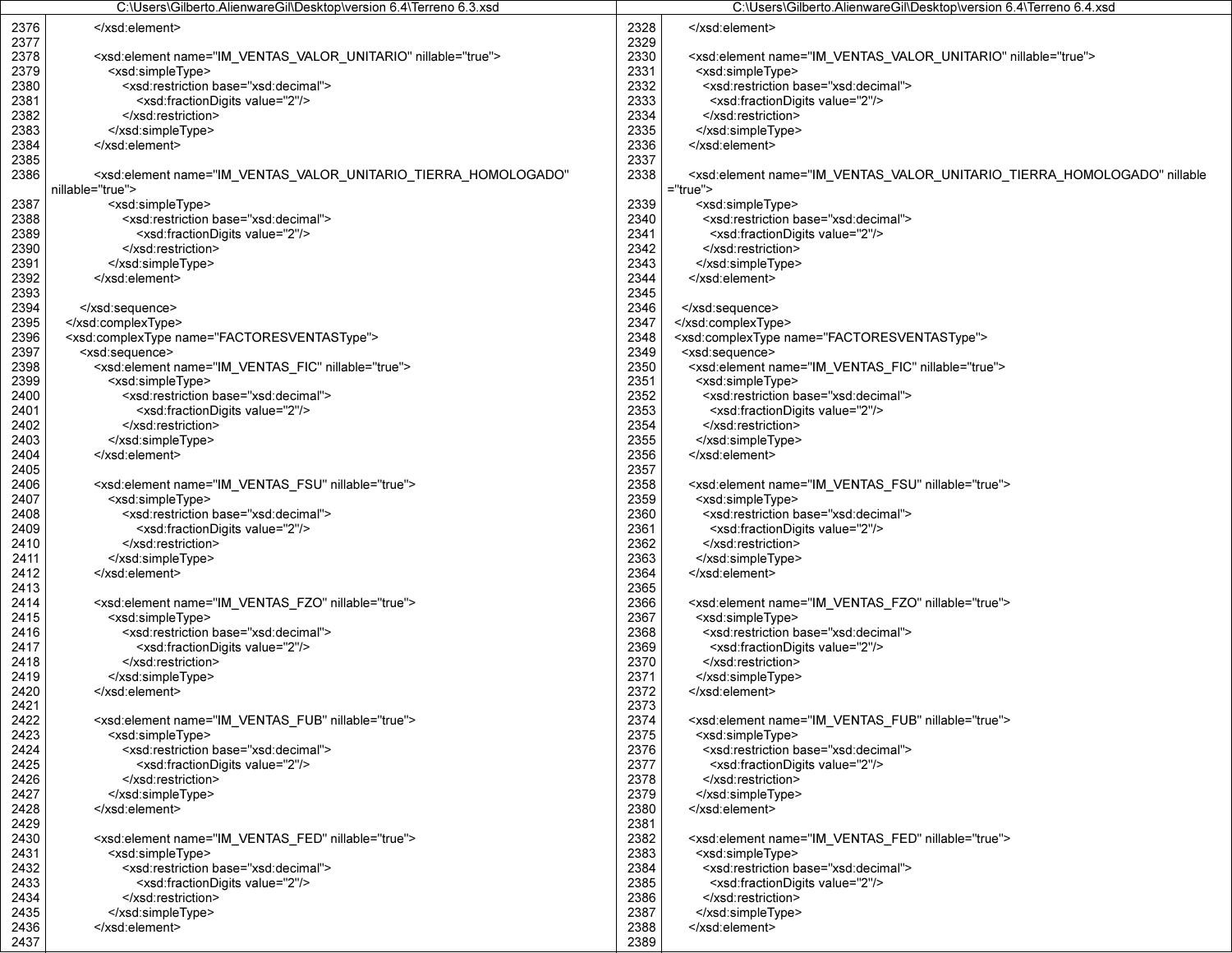|              | C:\Users\Gilberto.AlienwareGil\Desktop\version 6.4\Terreno 6.3.xsd                                                                                                                                                 |              | C:\Users\Gilberto.AlienwareGil\Desktop\version 6.4\Terreno 6.4.xsd                                                          |
|--------------|--------------------------------------------------------------------------------------------------------------------------------------------------------------------------------------------------------------------|--------------|-----------------------------------------------------------------------------------------------------------------------------|
| 2438         | <xsd:element name="IM_VENTAS_FCONSERV" nillable="true"></xsd:element>                                                                                                                                              | 2390         | <xsd:element name="IM_VENTAS_FCONSERV" nillable="true"></xsd:element>                                                       |
| 2439         | <xsd:simpletype></xsd:simpletype>                                                                                                                                                                                  | 2391         | <xsd:simpletype></xsd:simpletype>                                                                                           |
| 2440         | <xsd:restriction base="xsd:decimal"></xsd:restriction>                                                                                                                                                             | 2392         | <xsd:restriction base="xsd:decimal"></xsd:restriction>                                                                      |
| 2441         | <xsd:fractiondigits value="2"></xsd:fractiondigits>                                                                                                                                                                | 2393         | <xsd:fractiondigits value="2"></xsd:fractiondigits>                                                                         |
| 2442         |                                                                                                                                                                                                                    | 2394         |                                                                                                                             |
| 2443         |                                                                                                                                                                                                                    | 2395         |                                                                                                                             |
| 2444         |                                                                                                                                                                                                                    | 2396         |                                                                                                                             |
| 2445         |                                                                                                                                                                                                                    | 2397         |                                                                                                                             |
| 2446         |                                                                                                                                                                                                                    | 2398         |                                                                                                                             |
| 2447         |                                                                                                                                                                                                                    | 2399         |                                                                                                                             |
| 2448         | <xsd:complextype name="FUENTEINFORMACIONVENTASType"></xsd:complextype>                                                                                                                                             | 2400         | <xsd:complextype name="FUENTEINFORMACIONVENTASType"></xsd:complextype>                                                      |
| 2449         | <xsd:sequence></xsd:sequence>                                                                                                                                                                                      | 2401         | <xsd:sequence></xsd:sequence>                                                                                               |
| 2450         | <xsd:element name="IM_VENTAS_TELEFONO" nillable="true"></xsd:element>                                                                                                                                              | 2402         | <xsd:element name="IM_VENTAS_TELEFONO" nillable="true"></xsd:element>                                                       |
| 2451         | <xsd:simpletype></xsd:simpletype>                                                                                                                                                                                  | 2403         | <xsd:simpletype></xsd:simpletype>                                                                                           |
| 2452         | <xsd:restriction base="xsd:string"></xsd:restriction>                                                                                                                                                              | 2404         | <xsd:restriction base="xsd:string"></xsd:restriction>                                                                       |
| 2453         | <xsd:minlength value="1"></xsd:minlength>                                                                                                                                                                          | 2405         | <xsd:minlength value="1"></xsd:minlength>                                                                                   |
| 2454         | <xsd:maxlength value="20"></xsd:maxlength>                                                                                                                                                                         | 2406         | <xsd:maxlength value="20"></xsd:maxlength>                                                                                  |
| 2455         | <xsd:whitespace value="collapse"></xsd:whitespace>                                                                                                                                                                 | 2407         | <xsd:whitespace value="collapse"></xsd:whitespace>                                                                          |
| 2456         |                                                                                                                                                                                                                    | 2408         |                                                                                                                             |
| 2457         |                                                                                                                                                                                                                    | 2409         |                                                                                                                             |
| 2458         |                                                                                                                                                                                                                    | 2410         |                                                                                                                             |
| 2459         |                                                                                                                                                                                                                    | 2411         |                                                                                                                             |
| 2460         | <xsd:element name="IM_VENTAS_INFORMANTE" nillable="true"></xsd:element>                                                                                                                                            | 2412         | <xsd:element name="IM_VENTAS_INFORMANTE" nillable="true"></xsd:element>                                                     |
| 2461         | <xsd:simpletype></xsd:simpletype>                                                                                                                                                                                  | 2413         | <xsd:simpletype></xsd:simpletype>                                                                                           |
| 2462         | <xsd:restriction base="xsd:string"></xsd:restriction>                                                                                                                                                              | 2414         | <xsd:restriction base="xsd:string"></xsd:restriction>                                                                       |
| 2463         | <xsd:minlength value="1"></xsd:minlength>                                                                                                                                                                          | 2415         | <xsd:minlength value="1"></xsd:minlength>                                                                                   |
| 2464         | <xsd:maxlength value="100"></xsd:maxlength>                                                                                                                                                                        | 2416         | <xsd:maxlength value="100"></xsd:maxlength>                                                                                 |
| 2465         | <xsd:whitespace value="collapse"></xsd:whitespace>                                                                                                                                                                 | 2417         | <xsd:whitespace value="collapse"></xsd:whitespace>                                                                          |
| 2466         |                                                                                                                                                                                                                    | 2418         |                                                                                                                             |
| 2467         |                                                                                                                                                                                                                    | 2419         |                                                                                                                             |
| 2468         |                                                                                                                                                                                                                    | 2420         |                                                                                                                             |
| 2469         |                                                                                                                                                                                                                    | 2421         |                                                                                                                             |
| 2470         |                                                                                                                                                                                                                    | 2422         |                                                                                                                             |
| 2471         |                                                                                                                                                                                                                    | 2423         |                                                                                                                             |
| 2472         | <xsd:complextype name="TERRENOSType"></xsd:complextype>                                                                                                                                                            | 2424         | <xsd:complextype name="TERRENOSType"></xsd:complextype>                                                                     |
| 2473         | <xsd:sequence></xsd:sequence>                                                                                                                                                                                      | 2425         | <xsd:sequence></xsd:sequence>                                                                                               |
| 2474         | <xsd:choice></xsd:choice>                                                                                                                                                                                          | 2426         | <xsd:choice></xsd:choice>                                                                                                   |
| 2475         | <xsd:element name="TERRENOSDIRECTOS" type="TERRENOSDIRECTOSType"></xsd:element>                                                                                                                                    | 2427         | <xsd:element name="TERRENOSDIRECTOS" type="TERRENOSDIRECTOSType"></xsd:element>                                             |
| 2476         | <xsd:element name="TERRENOSRESIDUAL" type="TERRENOSRESIDUALType"></xsd:element>                                                                                                                                    | 2428         | <xsd:element name="TERRENOSRESIDUAL" type="TERRENOSRESIDUALType"></xsd:element>                                             |
| 2477         |                                                                                                                                                                                                                    | 2429         |                                                                                                                             |
| 2478         | <xsd:element <="" name="IM_VALOR_UNITARIO_TIERRA_APLICABLE_AVALUO_M2" td=""><th>2430</th><td><xsd:element name="IM_VALOR_UNITARIO_TIERRA_APLICABLE_AVALUO_M2" nillable<="" td=""></xsd:element></td></xsd:element> | 2430         | <xsd:element name="IM_VALOR_UNITARIO_TIERRA_APLICABLE_AVALUO_M2" nillable<="" td=""></xsd:element>                          |
|              | nillable="false">                                                                                                                                                                                                  |              | ="false">                                                                                                                   |
| 2479         | <xsd:simpletype></xsd:simpletype>                                                                                                                                                                                  | 2431         | <xsd:simpletype></xsd:simpletype>                                                                                           |
| 2480         | <xsd:restriction base="xsd:decimal"></xsd:restriction>                                                                                                                                                             | 2432         | <xsd:restriction base="xsd:decimal"></xsd:restriction>                                                                      |
| 2481         | <xsd:fractiondigits value="2"></xsd:fractiondigits>                                                                                                                                                                | 2433         | <xsd:fractiondigits value="2"></xsd:fractiondigits>                                                                         |
| 2482         |                                                                                                                                                                                                                    | 2434         |                                                                                                                             |
| 2483         |                                                                                                                                                                                                                    | 2435         |                                                                                                                             |
| 2484         |                                                                                                                                                                                                                    | 2436         |                                                                                                                             |
| 2485         |                                                                                                                                                                                                                    | 2437         |                                                                                                                             |
| 2486         |                                                                                                                                                                                                                    | 2438         |                                                                                                                             |
| 2487         |                                                                                                                                                                                                                    | 2439         |                                                                                                                             |
| 2488         | <xsd:complextype name="TERRENOSRESIDUALType"></xsd:complextype>                                                                                                                                                    | 2440<br>2441 | <xsd:complextype name="TERRENOSRESIDUALType"></xsd:complextype>                                                             |
| 2489<br>2490 | <xsd:sequence></xsd:sequence>                                                                                                                                                                                      | 2442         | <xsd:sequence><br/><xsd:element name="IM_TIPODEPRODUCTOINMOBILIARIOPROPUESTO" nillable="true"></xsd:element></xsd:sequence> |
|              | <xsd:element name="IM_TIPODEPRODUCTOINMOBILIARIOPROPUESTO" nillable<br="">="true"&gt;</xsd:element>                                                                                                                |              |                                                                                                                             |
| 2491         | <xsd:simpletype></xsd:simpletype>                                                                                                                                                                                  | 2443         | <xsd:simpletype></xsd:simpletype>                                                                                           |
| 2492         | <xsd:restriction base="xsd:string"></xsd:restriction>                                                                                                                                                              | 2444         | <xsd:restriction base="xsd:string"></xsd:restriction>                                                                       |
| 2493         | <xsd:minlength value="0"></xsd:minlength>                                                                                                                                                                          | 2445         | <xsd:minlength value="0"></xsd:minlength>                                                                                   |
| 2494         | <xsd:maxlength value="50"></xsd:maxlength>                                                                                                                                                                         | 2446         | <xsd:maxlength value="50"></xsd:maxlength>                                                                                  |
| 2495         | <xsd:whitespace value="collapse"></xsd:whitespace>                                                                                                                                                                 | 2447         | <xsd:whitespace value="collapse"></xsd:whitespace>                                                                          |
| 2496         |                                                                                                                                                                                                                    | 2448         |                                                                                                                             |
| 2497         |                                                                                                                                                                                                                    | 2449         |                                                                                                                             |
| 2498         |                                                                                                                                                                                                                    | 2450         |                                                                                                                             |
|              |                                                                                                                                                                                                                    |              |                                                                                                                             |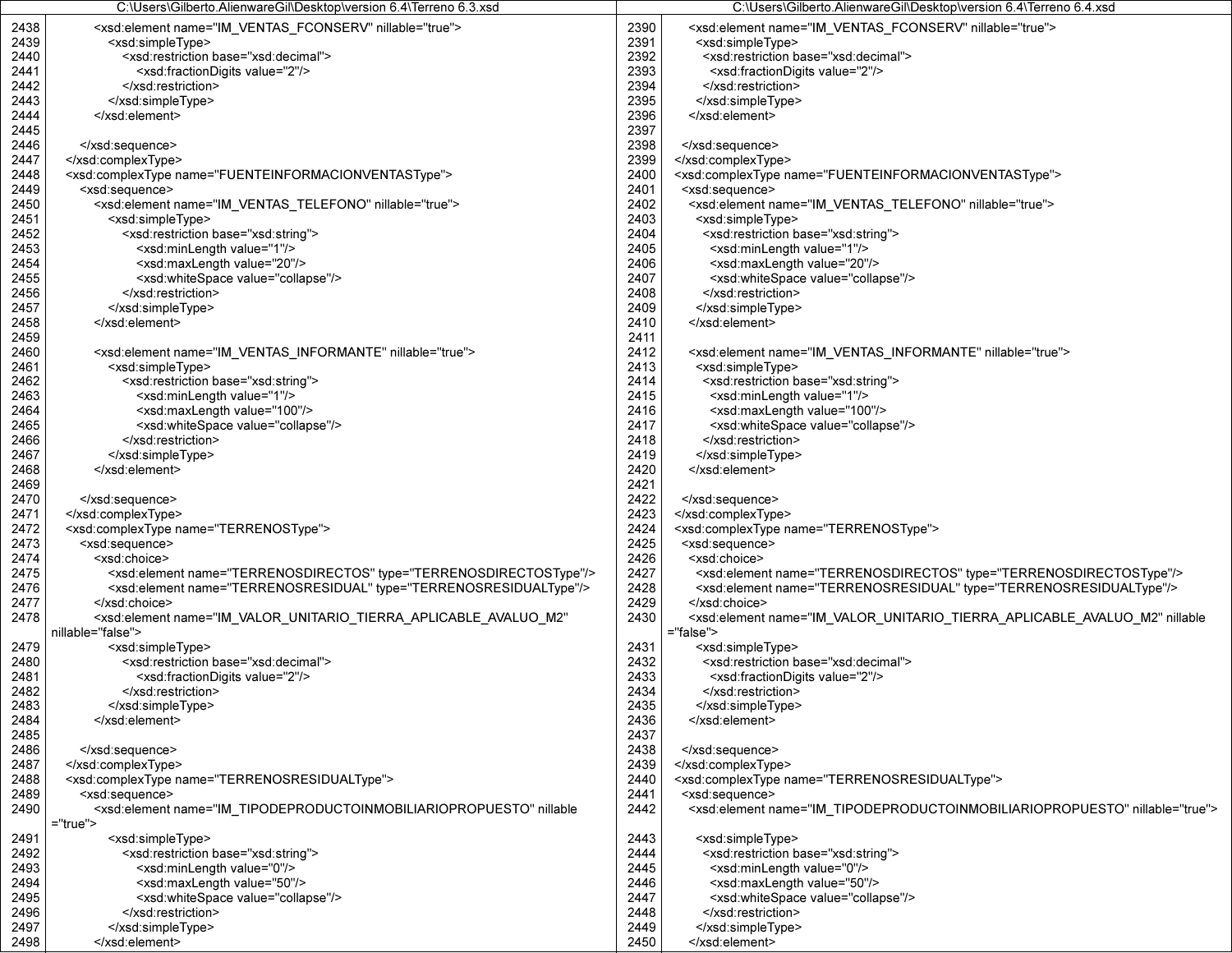|      | C:\Users\Gilberto.AlienwareGil\Desktop\version 6.4\Terreno 6.3.xsd                                                                                                                          |      | C:\Users\Gilberto.AlienwareGil\Desktop\version 6.4\Terreno 6.4.xsd                               |
|------|---------------------------------------------------------------------------------------------------------------------------------------------------------------------------------------------|------|--------------------------------------------------------------------------------------------------|
| 2499 |                                                                                                                                                                                             | 2451 |                                                                                                  |
|      |                                                                                                                                                                                             |      |                                                                                                  |
| 2500 | <xsd:element name="IM_NUMERO_UNIDADES_VENDIBLES" nillable="true"></xsd:element>                                                                                                             | 2452 | <xsd:element name="IM_NUMERO_UNIDADES_VENDIBLES" nillable="true"></xsd:element>                  |
| 2501 | <xsd:simpletype></xsd:simpletype>                                                                                                                                                           | 2453 | <xsd:simpletype></xsd:simpletype>                                                                |
| 2502 | <xsd:restriction base="xsd:integer"> </xsd:restriction>                                                                                                                                     | 2454 | <xsd:restriction base="xsd:integer"> </xsd:restriction>                                          |
| 2503 |                                                                                                                                                                                             | 2455 |                                                                                                  |
|      |                                                                                                                                                                                             |      |                                                                                                  |
| 2504 |                                                                                                                                                                                             | 2456 |                                                                                                  |
| 2505 |                                                                                                                                                                                             | 2457 |                                                                                                  |
| 2506 | <xsd:element name="IM_SUPERFICIE_VENDIBLE_UNIDAD" nillable="true"></xsd:element>                                                                                                            | 2458 | <xsd:element name="IM_SUPERFICIE_VENDIBLE_UNIDAD" nillable="true"></xsd:element>                 |
|      |                                                                                                                                                                                             |      |                                                                                                  |
| 2507 | <xsd:simpletype></xsd:simpletype>                                                                                                                                                           | 2459 | <xsd:simpletype></xsd:simpletype>                                                                |
| 2508 | <xsd:restriction base="xsd:decimal"></xsd:restriction>                                                                                                                                      | 2460 | <xsd:restriction base="xsd:decimal"></xsd:restriction>                                           |
| 2509 | <xsd:fractiondigits value="2"></xsd:fractiondigits>                                                                                                                                         | 2461 | <xsd:fractiondigits value="2"></xsd:fractiondigits>                                              |
| 2510 | $\le$ /xsd:restriction>                                                                                                                                                                     | 2462 |                                                                                                  |
| 2511 |                                                                                                                                                                                             | 2463 |                                                                                                  |
|      |                                                                                                                                                                                             |      |                                                                                                  |
| 2512 |                                                                                                                                                                                             | 2464 |                                                                                                  |
| 2513 |                                                                                                                                                                                             | 2465 |                                                                                                  |
| 2514 | <xsd:element name="COMPARABLESRESIDUAL" td="" type<=""><td>2466</td><td><xsd:element <="" name="COMPARABLESRESIDUAL" td="" type="COMPARABLESRESIDUALType"></xsd:element></td></xsd:element> | 2466 | <xsd:element <="" name="COMPARABLESRESIDUAL" td="" type="COMPARABLESRESIDUALType"></xsd:element> |
|      |                                                                                                                                                                                             |      |                                                                                                  |
|      | ="COMPARABLESRESIDUALType" minOccurs="4" maxOccurs="4"/>                                                                                                                                    |      | minOccurs="4" maxOccurs="4"/>                                                                    |
| 2515 | <xsd:element name="CONCLUSIONHOMOLOGACIONRESIDUAL" td="" type<=""><td>2467</td><td><xsd:element name="CONCLUSIONHOMOLOGACIONRESIDUAL" td="" type<=""></xsd:element></td></xsd:element>      | 2467 | <xsd:element name="CONCLUSIONHOMOLOGACIONRESIDUAL" td="" type<=""></xsd:element>                 |
|      | ="CONCLUSIONHOMOLOGACIONRESIDUALType" minOccurs="0" maxOccurs="1"/>                                                                                                                         |      | ="CONCLUSIONHOMOLOGACIONRESIDUALType" minOccurs="0" maxOccurs="1"/>                              |
| 2516 | <xsd:element name="IM_TOTAL_INGRESOS" nillable="true"></xsd:element>                                                                                                                        | 2468 | <xsd:element name="IM_TOTAL_INGRESOS" nillable="true"></xsd:element>                             |
|      |                                                                                                                                                                                             |      |                                                                                                  |
| 2517 | <xsd:simpletype></xsd:simpletype>                                                                                                                                                           | 2469 | <xsd:simpletype></xsd:simpletype>                                                                |
| 2518 | <xsd:restriction base="xsd:decimal"></xsd:restriction>                                                                                                                                      | 2470 | <xsd:restriction base="xsd:decimal"></xsd:restriction>                                           |
| 2519 | <xsd:fractiondigits value="2"></xsd:fractiondigits>                                                                                                                                         | 2471 | <xsd:fractiondigits value="2"></xsd:fractiondigits>                                              |
| 2520 |                                                                                                                                                                                             | 2472 |                                                                                                  |
|      |                                                                                                                                                                                             |      |                                                                                                  |
| 2521 |                                                                                                                                                                                             | 2473 |                                                                                                  |
| 2522 | $\le$ /xsd:element>                                                                                                                                                                         | 2474 |                                                                                                  |
| 2523 |                                                                                                                                                                                             | 2475 |                                                                                                  |
| 2524 | <xsd:element name="IM_TOTAL_EGRESOS" nillable="true"></xsd:element>                                                                                                                         | 2476 | <xsd:element name="IM_TOTAL_EGRESOS" nillable="true"></xsd:element>                              |
|      |                                                                                                                                                                                             |      |                                                                                                  |
| 2525 | <xsd:simpletype></xsd:simpletype>                                                                                                                                                           | 2477 | <xsd:simpletype></xsd:simpletype>                                                                |
| 2526 | <xsd:restriction base="xsd:decimal"></xsd:restriction>                                                                                                                                      | 2478 | <xsd:restriction base="xsd:decimal"></xsd:restriction>                                           |
| 2527 | <xsd:fractiondigits value="2"></xsd:fractiondigits>                                                                                                                                         | 2479 | <xsd:fractiondigits value="2"></xsd:fractiondigits>                                              |
| 2528 |                                                                                                                                                                                             | 2480 |                                                                                                  |
|      |                                                                                                                                                                                             |      |                                                                                                  |
| 2529 |                                                                                                                                                                                             | 2481 |                                                                                                  |
| 2530 |                                                                                                                                                                                             | 2482 |                                                                                                  |
| 2531 |                                                                                                                                                                                             | 2483 |                                                                                                  |
| 2532 | <xsd:element name="IM_UTILIDAD_PROPUESTA" nillable="true"></xsd:element>                                                                                                                    | 2484 | <xsd:element name="IM_UTILIDAD_PROPUESTA" nillable="true"></xsd:element>                         |
|      |                                                                                                                                                                                             |      |                                                                                                  |
| 2533 | <xsd:simpletype></xsd:simpletype>                                                                                                                                                           | 2485 | <xsd:simpletype></xsd:simpletype>                                                                |
| 2534 | <xsd:restriction base="xsd:decimal"></xsd:restriction>                                                                                                                                      | 2486 | <xsd:restriction base="xsd:decimal"></xsd:restriction>                                           |
| 2535 | <xsd:fractiondigits value="2"></xsd:fractiondigits>                                                                                                                                         | 2487 | <xsd:fractiondigits value="2"></xsd:fractiondigits>                                              |
| 2536 |                                                                                                                                                                                             | 2488 |                                                                                                  |
|      |                                                                                                                                                                                             | 2489 |                                                                                                  |
| 2537 |                                                                                                                                                                                             |      |                                                                                                  |
| 2538 |                                                                                                                                                                                             | 2490 |                                                                                                  |
| 2539 |                                                                                                                                                                                             | 2491 |                                                                                                  |
| 2540 | <xsd:element name="IM_VALOR_UNITARIO_TIERRA_RESIDUAL" nillable="true"></xsd:element>                                                                                                        | 2492 | <xsd:element name="IM_VALOR_UNITARIO_TIERRA_RESIDUAL" nillable="true"></xsd:element>             |
| 2541 | <xsd:simpletype></xsd:simpletype>                                                                                                                                                           | 2493 | <xsd:simpletype></xsd:simpletype>                                                                |
|      |                                                                                                                                                                                             |      |                                                                                                  |
| 2542 | <xsd:restriction base="xsd:decimal"></xsd:restriction>                                                                                                                                      | 2494 | <xsd:restriction base="xsd:decimal"></xsd:restriction>                                           |
| 2543 | <xsd:fractiondigits value="2"></xsd:fractiondigits>                                                                                                                                         | 2495 | <xsd:fractiondigits value="2"></xsd:fractiondigits>                                              |
| 2544 |                                                                                                                                                                                             | 2496 |                                                                                                  |
| 2545 |                                                                                                                                                                                             | 2497 |                                                                                                  |
|      |                                                                                                                                                                                             |      |                                                                                                  |
| 2546 |                                                                                                                                                                                             | 2498 |                                                                                                  |
| 2547 |                                                                                                                                                                                             | 2499 |                                                                                                  |
| 2548 |                                                                                                                                                                                             | 2500 |                                                                                                  |
| 2549 |                                                                                                                                                                                             | 2501 |                                                                                                  |
|      |                                                                                                                                                                                             |      |                                                                                                  |
| 2550 | <xsd:complextype name="CONCLUSIONHOMOLOGACIONRESIDUALType"></xsd:complextype>                                                                                                               | 2502 | <xsd:complextype name="CONCLUSIONHOMOLOGACIONRESIDUALType"></xsd:complextype>                    |
| 2551 | <xsd:sequence></xsd:sequence>                                                                                                                                                               | 2503 | <xsd:sequence></xsd:sequence>                                                                    |
| 2552 | <xsd:element name="IM_VALOR_UNITARIO_TIERRA_PROMEDIO" nillable="true"></xsd:element>                                                                                                        | 2504 | <xsd:element name="IM_VALOR_UNITARIO_TIERRA_PROMEDIO" nillable="true"></xsd:element>             |
| 2553 | <xsd:simpletype></xsd:simpletype>                                                                                                                                                           | 2505 | <xsd:simpletype></xsd:simpletype>                                                                |
|      |                                                                                                                                                                                             |      |                                                                                                  |
| 2554 | <xsd:restriction base="xsd:decimal"></xsd:restriction>                                                                                                                                      | 2506 | <xsd:restriction base="xsd:decimal"></xsd:restriction>                                           |
| 2555 | <xsd:fractiondigits value="2"></xsd:fractiondigits>                                                                                                                                         | 2507 | <xsd:fractiondigits value="2"></xsd:fractiondigits>                                              |
| 2556 |                                                                                                                                                                                             | 2508 |                                                                                                  |
| 2557 |                                                                                                                                                                                             | 2509 |                                                                                                  |
|      |                                                                                                                                                                                             |      |                                                                                                  |
| 2558 |                                                                                                                                                                                             | 2510 |                                                                                                  |
| 2559 |                                                                                                                                                                                             | 2511 |                                                                                                  |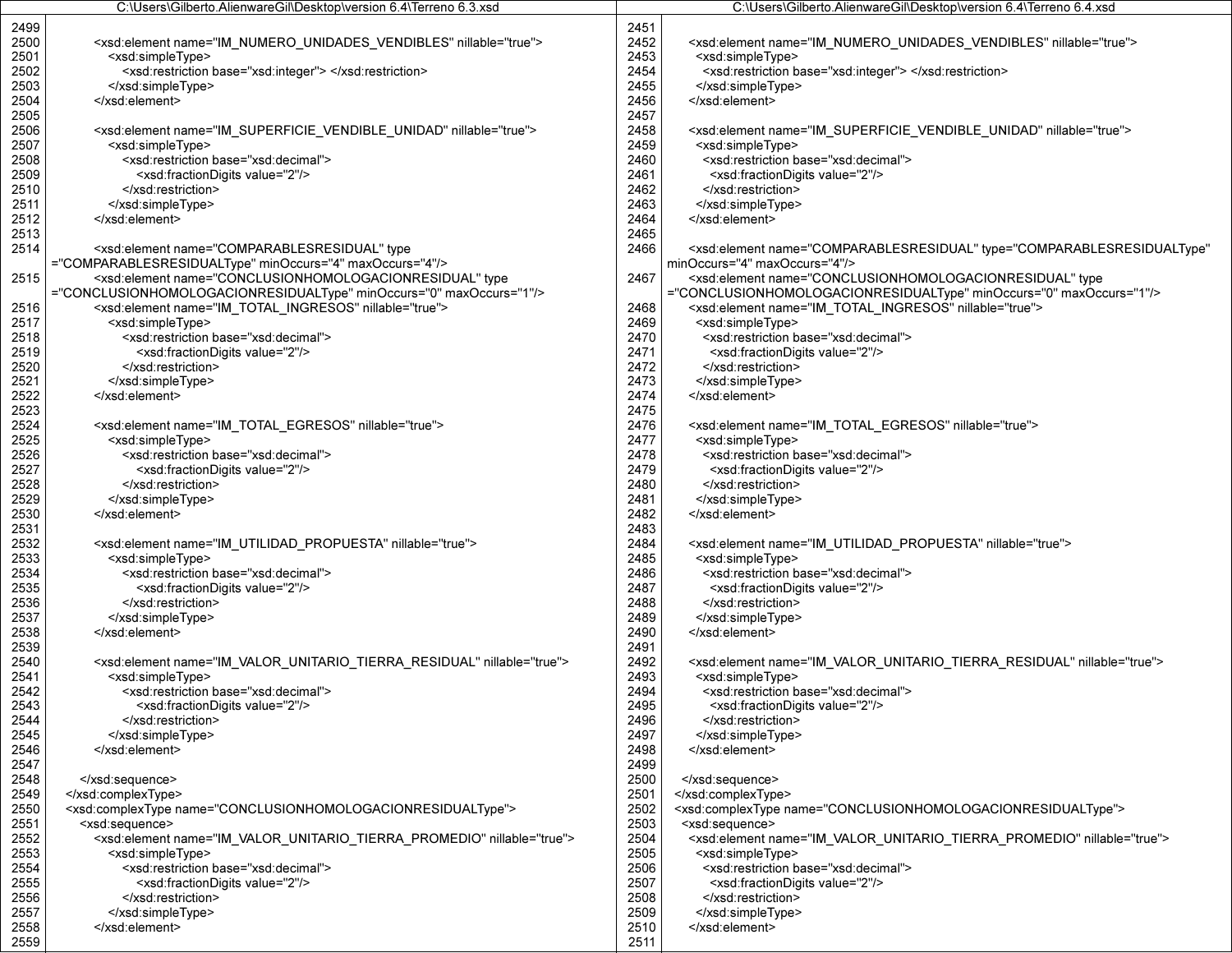|      | C:\Users\Gilberto.AlienwareGil\Desktop\version 6.4\Terreno 6.3.xsd                                           |      | C:\Users\Gilberto.AlienwareGil\Desktop\version 6.4\Terreno 6.4.xsd                        |
|------|--------------------------------------------------------------------------------------------------------------|------|-------------------------------------------------------------------------------------------|
| 2560 | <xsd:element name="IM_VALOR_UNITARIO_SIN_HOMOLOGAR_MINIMO" nillable<br=""><math>="true"</math></xsd:element> | 2512 | <xsd:element name="IM_VALOR_UNITARIO_SIN_HOMOLOGAR_MINIMO" nillable="true"></xsd:element> |
| 2561 | <xsd:simpletype></xsd:simpletype>                                                                            | 2513 | <xsd:simpletype></xsd:simpletype>                                                         |
| 2562 | <xsd:restriction base="xsd:decimal"></xsd:restriction>                                                       | 2514 | <xsd:restriction base="xsd:decimal"></xsd:restriction>                                    |
| 2563 | <xsd:fractiondigits value="2"></xsd:fractiondigits>                                                          | 2515 | <xsd:fractiondigits value="2"></xsd:fractiondigits>                                       |
| 2564 |                                                                                                              | 2516 |                                                                                           |
| 2565 |                                                                                                              | 2517 |                                                                                           |
|      |                                                                                                              |      |                                                                                           |
| 2566 |                                                                                                              | 2518 |                                                                                           |
| 2567 |                                                                                                              | 2519 |                                                                                           |
| 2568 | <xsd:element name="IM_VALOR_UNITARIO_SIN_HOMOLOGAR_MAXIMO" nillable<br=""><math>="true"</math></xsd:element> | 2520 | <xsd:element name="IM_VALOR_UNITARIO_SIN_HOMOLOGAR_MAXIMO" nillable="true"></xsd:element> |
| 2569 | <xsd:simpletype></xsd:simpletype>                                                                            | 2521 | <xsd:simpletype></xsd:simpletype>                                                         |
| 2570 | <xsd:restriction base="xsd:decimal"></xsd:restriction>                                                       | 2522 | <xsd:restriction base="xsd:decimal"></xsd:restriction>                                    |
| 2571 | <xsd:fractiondigits value="2"></xsd:fractiondigits>                                                          | 2523 | <xsd:fractiondigits value="2"></xsd:fractiondigits>                                       |
| 2572 |                                                                                                              | 2524 |                                                                                           |
| 2573 |                                                                                                              | 2525 |                                                                                           |
| 2574 |                                                                                                              | 2526 |                                                                                           |
| 2575 |                                                                                                              | 2527 |                                                                                           |
| 2576 | <xsd:element name="IM_VALOR_UNITARIO_HOMOLOGADO_MINIMO" nillable="true"></xsd:element>                       | 2528 | <xsd:element name="IM_VALOR_UNITARIO_HOMOLOGADO_MINIMO" nillable="true"></xsd:element>    |
| 2577 | <xsd:simpletype></xsd:simpletype>                                                                            | 2529 | <xsd:simpletype></xsd:simpletype>                                                         |
| 2578 | <xsd:restriction base="xsd:decimal"></xsd:restriction>                                                       | 2530 | <xsd:restriction base="xsd:decimal"></xsd:restriction>                                    |
| 2579 | <xsd:fractiondigits value="2"></xsd:fractiondigits>                                                          | 2531 | <xsd:fractiondigits value="2"></xsd:fractiondigits>                                       |
| 2580 |                                                                                                              | 2532 |                                                                                           |
| 2581 |                                                                                                              | 2533 |                                                                                           |
| 2582 |                                                                                                              | 2534 |                                                                                           |
| 2583 |                                                                                                              | 2535 |                                                                                           |
|      |                                                                                                              | 2536 |                                                                                           |
| 2584 | <xsd:element name="IM_VALOR_UNITARIO_HOMOLOGADO_MAXIMO" nillable="true"></xsd:element>                       |      | <xsd:element name="IM_VALOR_UNITARIO_HOMOLOGADO_MAXIMO" nillable="true"></xsd:element>    |
| 2585 | <xsd:simpletype></xsd:simpletype>                                                                            | 2537 | <xsd:simpletvpe></xsd:simpletvpe>                                                         |
| 2586 | <xsd:restriction base="xsd:decimal"></xsd:restriction>                                                       | 2538 | <xsd:restriction base="xsd:decimal"></xsd:restriction>                                    |
| 2587 | <xsd:fractiondigits value="2"></xsd:fractiondigits>                                                          | 2539 | <xsd:fractiondigits value="2"></xsd:fractiondigits>                                       |
| 2588 |                                                                                                              | 2540 |                                                                                           |
| 2589 |                                                                                                              | 2541 |                                                                                           |
| 2590 |                                                                                                              | 2542 |                                                                                           |
| 2591 |                                                                                                              | 2543 |                                                                                           |
| 2592 | <xsd:element name="IM_VALOR_UNITARIO_APLICABLE_RESIDUAL" nillable="true"></xsd:element>                      | 2544 | <xsd:element name="IM_VALOR_UNITARIO_APLICABLE_RESIDUAL" nillable="true"></xsd:element>   |
| 2593 | <xsd:simpletype></xsd:simpletype>                                                                            | 2545 | <xsd:simpletype></xsd:simpletype>                                                         |
| 2594 | <xsd:restriction base="xsd:decimal"></xsd:restriction>                                                       | 2546 | <xsd:restriction base="xsd:decimal"></xsd:restriction>                                    |
| 2595 | <xsd:fractiondigits value="2"></xsd:fractiondigits>                                                          | 2547 | <xsd:fractiondigits value="2"></xsd:fractiondigits>                                       |
| 2596 |                                                                                                              | 2548 |                                                                                           |
| 2597 |                                                                                                              | 2549 |                                                                                           |
| 2598 |                                                                                                              | 2550 |                                                                                           |
| 2599 |                                                                                                              | 2551 |                                                                                           |
| 2600 |                                                                                                              | 2552 |                                                                                           |
| 2601 |                                                                                                              | 2553 |                                                                                           |
| 2602 | <xsd:complextype name="COMPARABLESRESIDUALType"></xsd:complextype>                                           | 2554 | <xsd:complextype name="COMPARABLESRESIDUALType"></xsd:complextype>                        |
| 2603 | <xsd:sequence></xsd:sequence>                                                                                | 2555 | <xsd:sequence></xsd:sequence>                                                             |
| 2604 | <xsd:element name="IM_CALLE_COMPARABLES" nillable="true"></xsd:element>                                      | 2556 | <xsd:element name="IM_CALLE_COMPARABLES" nillable="true"></xsd:element>                   |
| 2605 | <xsd:simpletype></xsd:simpletype>                                                                            | 2557 | <xsd:simpletype></xsd:simpletype>                                                         |
| 2606 | <xsd:restriction base="xsd:string"></xsd:restriction>                                                        | 2558 | <xsd:restriction base="xsd:string"></xsd:restriction>                                     |
| 2607 | <xsd:minlength value="1"></xsd:minlength>                                                                    | 2559 | <xsd:minlength value="1"></xsd:minlength>                                                 |
| 2608 | <xsd:maxlength value="100"></xsd:maxlength>                                                                  | 2560 | <xsd:maxlength value="100"></xsd:maxlength>                                               |
| 2609 | <xsd:whitespace value="collapse"></xsd:whitespace>                                                           | 2561 | <xsd:whitespace value="collapse"></xsd:whitespace>                                        |
| 2610 |                                                                                                              | 2562 |                                                                                           |
| 2611 |                                                                                                              | 2563 |                                                                                           |
| 2612 |                                                                                                              | 2564 |                                                                                           |
| 2613 |                                                                                                              | 2565 |                                                                                           |
| 2614 | <xsd:element name="IM_COLONIA_COMPARABLES" nillable="true"></xsd:element>                                    | 2566 | <xsd:element name="IM_COLONIA_COMPARABLES" nillable="true"></xsd:element>                 |
| 2615 | <xsd:simpletype></xsd:simpletype>                                                                            | 2567 | <xsd:simpletype></xsd:simpletype>                                                         |
| 2616 | <xsd:restriction base="xsd:string"></xsd:restriction>                                                        | 2568 | <xsd:restriction base="xsd:string"></xsd:restriction>                                     |
| 2617 | <xsd:minlength value="1"></xsd:minlength>                                                                    | 2569 | <xsd:minlength value="1"></xsd:minlength>                                                 |
|      |                                                                                                              |      |                                                                                           |
| 2618 | <xsd:maxlength value="50"></xsd:maxlength>                                                                   | 2570 | <xsd:maxlength value="50"></xsd:maxlength>                                                |
| 2619 | <xsd:whitespace value="collapse"></xsd:whitespace>                                                           | 2571 | <xsd:whitespace value="collapse"></xsd:whitespace>                                        |
| 2620 |                                                                                                              | 2572 |                                                                                           |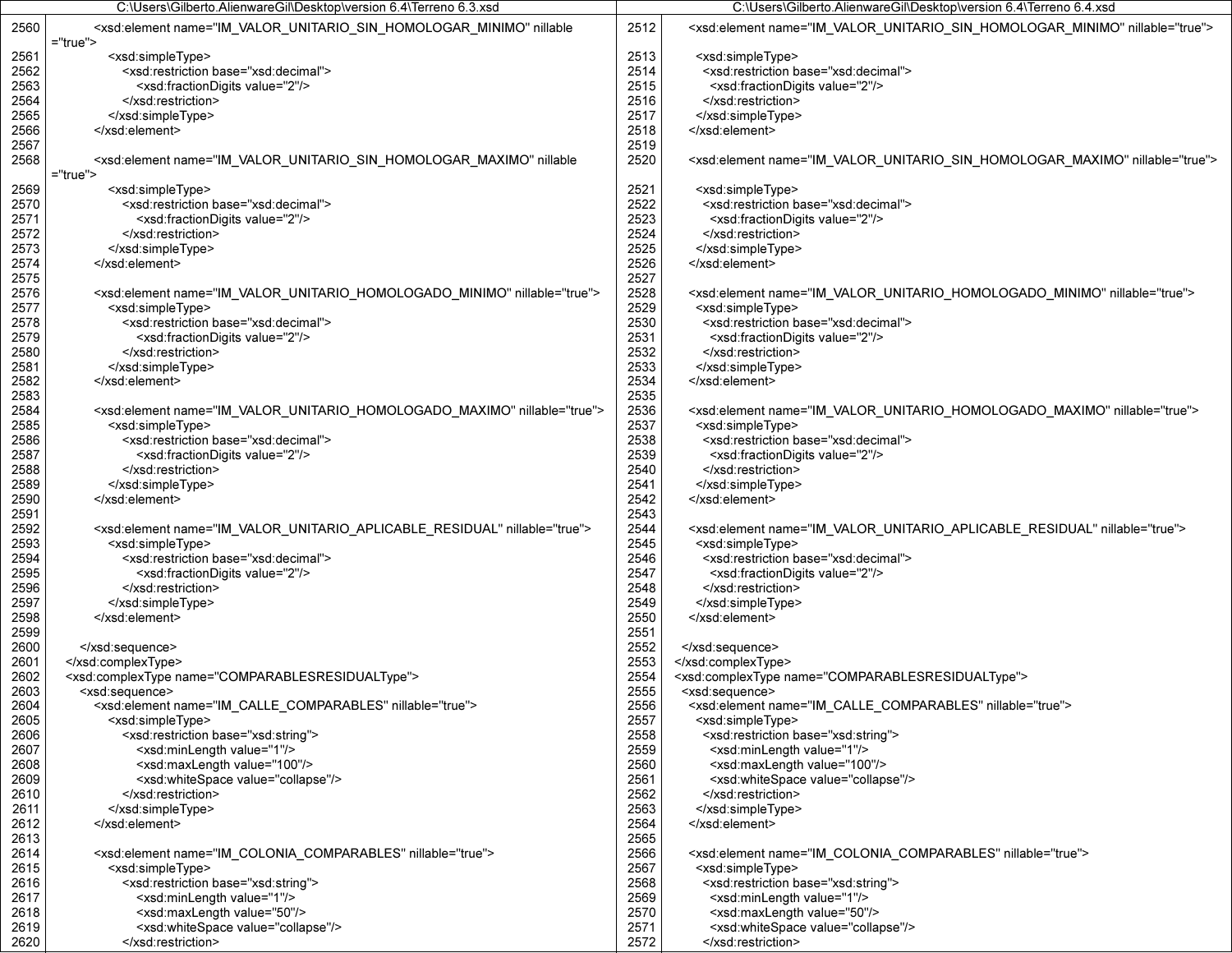|      | C:\Users\Gilberto.AlienwareGil\Desktop\version 6.4\Terreno 6.3.xsd                   |      | C:\Users\Gilberto.AlienwareGil\Desktop\version 6.4\Terreno 6.4.xsd                   |
|------|--------------------------------------------------------------------------------------|------|--------------------------------------------------------------------------------------|
| 2621 |                                                                                      | 2573 |                                                                                      |
| 2622 |                                                                                      | 2574 |                                                                                      |
| 2623 |                                                                                      | 2575 |                                                                                      |
| 2624 | <xsd:element name="IM_DELEGACION_COMPARABLES" nillable="true"></xsd:element>         | 2576 | <xsd:element name="IM_DELEGACION_COMPARABLES" nillable="true"></xsd:element>         |
| 2625 | <xsd:simpletype></xsd:simpletype>                                                    | 2577 | <xsd:simpletype></xsd:simpletype>                                                    |
| 2626 | <xsd:restriction base="xsd:string"></xsd:restriction>                                | 2578 | <xsd:restriction base="xsd:string"></xsd:restriction>                                |
| 2627 | <xsd:minlength value="1"></xsd:minlength>                                            | 2579 | <xsd:minlength value="1"></xsd:minlength>                                            |
| 2628 | <xsd:maxlength value="50"></xsd:maxlength>                                           | 2580 | <xsd:maxlength value="50"></xsd:maxlength>                                           |
| 2629 | <xsd:whitespace value="collapse"></xsd:whitespace>                                   | 2581 | <xsd:whitespace value="collapse"></xsd:whitespace>                                   |
| 2630 |                                                                                      | 2582 |                                                                                      |
| 2631 |                                                                                      | 2583 |                                                                                      |
| 2632 |                                                                                      | 2584 |                                                                                      |
| 2633 |                                                                                      | 2585 |                                                                                      |
| 2634 | <xsd:element name="IM_CODIGO_POSTAL_COMPARABLES" nillable="true"></xsd:element>      | 2586 | <xsd:element name="IM_CODIGO_POSTAL_COMPARABLES" nillable="true"></xsd:element>      |
|      |                                                                                      |      |                                                                                      |
| 2635 | <xsd:simpletype></xsd:simpletype>                                                    | 2587 | <xsd:simpletype></xsd:simpletype>                                                    |
| 2636 | <xsd:restriction base="xsd:string"></xsd:restriction>                                | 2588 | <xsd:restriction base="xsd:string"></xsd:restriction>                                |
| 2637 | <xsd:minlength value="1"></xsd:minlength>                                            | 2589 | <xsd:minlength value="1"></xsd:minlength>                                            |
| 2638 | <xsd:maxlength value="5"></xsd:maxlength>                                            | 2590 | <xsd:maxlength value="5"></xsd:maxlength>                                            |
| 2639 | <xsd:whitespace value="collapse"></xsd:whitespace>                                   | 2591 | <xsd:whitespace value="collapse"></xsd:whitespace>                                   |
| 2640 |                                                                                      | 2592 |                                                                                      |
| 2641 |                                                                                      | 2593 |                                                                                      |
| 2642 |                                                                                      | 2594 |                                                                                      |
| 2643 |                                                                                      | 2595 |                                                                                      |
| 2644 | <xsd:element name="FUENTEINFORMACION" type="FUENTEINFORMACIONType"></xsd:element>    | 2596 | <xsd:element name="FUENTEINFORMACION" type="FUENTEINFORMACIONType"></xsd:element>    |
| 2645 | <xsd:element name="IM_DESCRIPCION_PREDIO_COMPARABLES" nillable="true"></xsd:element> | 2597 | <xsd:element name="IM_DESCRIPCION_PREDIO_COMPARABLES" nillable="true"></xsd:element> |
| 2646 | <xsd:simpletype></xsd:simpletype>                                                    | 2598 | <xsd:simpletype></xsd:simpletype>                                                    |
| 2647 | <xsd:restriction base="xsd:string"></xsd:restriction>                                | 2599 | <xsd:restriction base="xsd:string"></xsd:restriction>                                |
| 2648 | <xsd:minlength value="0"></xsd:minlength>                                            | 2600 | <xsd:minlength value="0"></xsd:minlength>                                            |
| 2649 | <xsd:maxlength value="250"></xsd:maxlength>                                          | 2601 | <xsd:maxlength value="250"></xsd:maxlength>                                          |
| 2650 | <xsd:whitespace value="collapse"></xsd:whitespace>                                   | 2602 | <xsd:whitespace value="collapse"></xsd:whitespace>                                   |
| 2651 |                                                                                      | 2603 |                                                                                      |
| 2652 |                                                                                      | 2604 |                                                                                      |
| 2653 |                                                                                      | 2605 |                                                                                      |
| 2654 |                                                                                      | 2606 |                                                                                      |
| 2655 | <xsd:element name="IM_SUPERFICIE_VENDIBLE" nillable="true"></xsd:element>            | 2607 | <xsd:element name="IM_SUPERFICIE_VENDIBLE" nillable="true"></xsd:element>            |
| 2656 | <xsd:simpletype></xsd:simpletype>                                                    | 2608 | <xsd:simpletype></xsd:simpletype>                                                    |
| 2657 | <xsd:restriction base="xsd:decimal"></xsd:restriction>                               | 2609 | <xsd:restriction base="xsd:decimal"></xsd:restriction>                               |
| 2658 | <xsd:fractiondigits value="2"></xsd:fractiondigits>                                  | 2610 | <xsd:fractiondigits value="2"></xsd:fractiondigits>                                  |
| 2659 |                                                                                      | 2611 |                                                                                      |
| 2660 |                                                                                      | 2612 |                                                                                      |
| 2661 |                                                                                      | 2613 |                                                                                      |
| 2662 |                                                                                      | 2614 |                                                                                      |
| 2663 | <xsd:element name="IM_FECHA_COMPARABLES"></xsd:element>                              | 2615 | <xsd:element name="IM_FECHA_COMPARABLES"></xsd:element>                              |
| 2664 | <xsd:simpletype></xsd:simpletype>                                                    | 2616 | <xsd:simpletype></xsd:simpletype>                                                    |
| 2665 | <xsd:restriction base="xsd:string"></xsd:restriction>                                | 2617 | <xsd:restriction base="xsd:string"></xsd:restriction>                                |
| 2666 | <xsd:pattern value="[0-2][0-2][0-9][0-9][-][0-1][0-9][-][0-3][0-9]"></xsd:pattern>   | 2618 | <xsd:pattern value="[0-2][0-2][0-9][0-9][-][0-1][0-9][-][0-3][0-9]"></xsd:pattern>   |
| 2667 | $\le$ /xsd:restriction>                                                              | 2619 |                                                                                      |
| 2668 |                                                                                      | 2620 |                                                                                      |
| 2669 |                                                                                      | 2621 |                                                                                      |
| 2670 |                                                                                      | 2622 |                                                                                      |
| 2671 | <xsd:element name="IM_PRECIO_SOLICITADO_COMPARABLES" nillable="true"></xsd:element>  | 2623 | <xsd:element name="IM_PRECIO_SOLICITADO_COMPARABLES" nillable="true"></xsd:element>  |
| 2672 | <xsd:simpletype></xsd:simpletype>                                                    | 2624 | <xsd:simpletype></xsd:simpletype>                                                    |
|      | <xsd:restriction base="xsd:decimal"></xsd:restriction>                               | 2625 | <xsd:restriction base="xsd:decimal"></xsd:restriction>                               |
| 2673 |                                                                                      |      |                                                                                      |
| 2674 | <xsd:fractiondigits value="2"></xsd:fractiondigits>                                  | 2626 | <xsd:fractiondigits value="2"></xsd:fractiondigits>                                  |
| 2675 |                                                                                      | 2627 |                                                                                      |
| 2676 |                                                                                      | 2628 |                                                                                      |
| 2677 | $\le$ /xsd:element>                                                                  | 2629 |                                                                                      |
| 2678 |                                                                                      | 2630 |                                                                                      |
| 2679 | <xsd:element name="IM_FACTOR_DENEGOCIACION" nillable="true"></xsd:element>           | 2631 | <xsd:element name="IM_FACTOR_DENEGOCIACION" nillable="true"></xsd:element>           |
| 2680 | <xsd:simpletype></xsd:simpletype>                                                    | 2632 | <xsd:simpletype></xsd:simpletype>                                                    |
| 2681 | <xsd:restriction base="xsd:decimal"></xsd:restriction>                               | 2633 | <xsd:restriction base="xsd:decimal"></xsd:restriction>                               |
| 2682 | <xsd:fractiondigits value="2"></xsd:fractiondigits>                                  | 2634 | <xsd:fractiondigits value="2"></xsd:fractiondigits>                                  |
| 2683 |                                                                                      | 2635 |                                                                                      |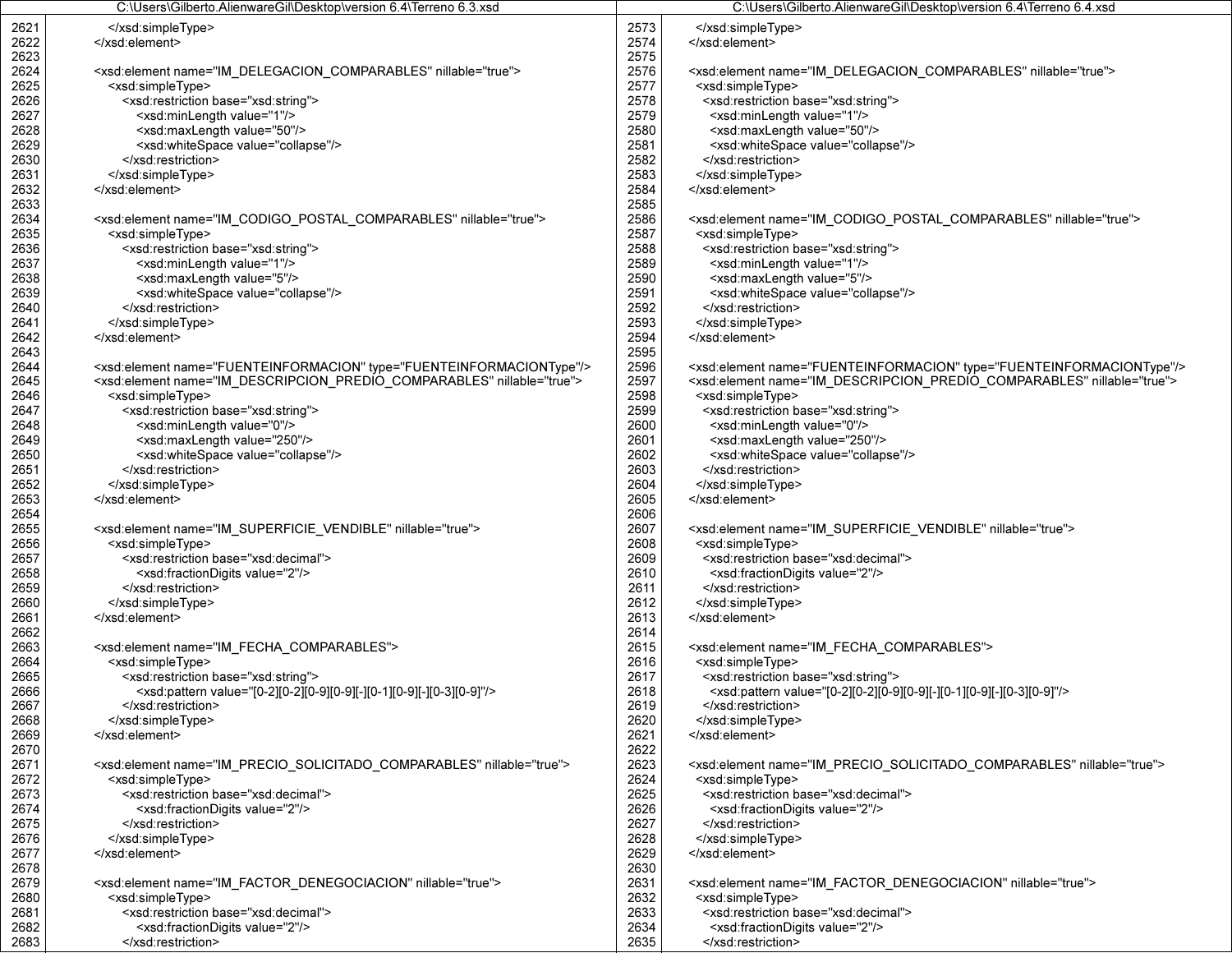|      | C:\Users\Gilberto.AlienwareGil\Desktop\version 6.4\Terreno 6.3.xsd                                                                                                                                        |      | C:\Users\Gilberto.AlienwareGil\Desktop\version 6.4\Terreno 6.4.xsd                           |
|------|-----------------------------------------------------------------------------------------------------------------------------------------------------------------------------------------------------------|------|----------------------------------------------------------------------------------------------|
| 2684 |                                                                                                                                                                                                           | 2636 |                                                                                              |
| 2685 |                                                                                                                                                                                                           | 2637 |                                                                                              |
| 2686 |                                                                                                                                                                                                           | 2638 |                                                                                              |
| 2687 | <xsd:element name="IM_VALOR_UNITARIO_DETIERRAHOMOLOGADO_" nillable<="" td=""><td>2639</td><td><xsd:element name="IM_VALOR_UNITARIO_DETIERRAHOMOLOGADO_" nillable="true"></xsd:element></td></xsd:element> | 2639 | <xsd:element name="IM_VALOR_UNITARIO_DETIERRAHOMOLOGADO_" nillable="true"></xsd:element>     |
|      | $=$ "true">                                                                                                                                                                                               |      |                                                                                              |
| 2688 | <xsd:simpletype></xsd:simpletype>                                                                                                                                                                         | 2640 | <xsd:simpletype></xsd:simpletype>                                                            |
| 2689 | <xsd:restriction base="xsd:decimal"></xsd:restriction>                                                                                                                                                    | 2641 | <xsd:restriction base="xsd:decimal"></xsd:restriction>                                       |
| 2690 | <xsd:fractiondigits value="2"></xsd:fractiondigits>                                                                                                                                                       | 2642 | <xsd:fractiondigits value="2"></xsd:fractiondigits>                                          |
| 2691 |                                                                                                                                                                                                           | 2643 |                                                                                              |
| 2692 |                                                                                                                                                                                                           | 2644 |                                                                                              |
| 2693 |                                                                                                                                                                                                           | 2645 |                                                                                              |
| 2694 |                                                                                                                                                                                                           | 2646 |                                                                                              |
| 2695 |                                                                                                                                                                                                           | 2647 |                                                                                              |
| 2696 |                                                                                                                                                                                                           | 2648 |                                                                                              |
| 2697 | <xsd:complextype name="FUENTEINFORMACIONType"></xsd:complextype>                                                                                                                                          | 2649 | <xsd:complextype name="FUENTEINFORMACIONType"></xsd:complextype>                             |
| 2698 | <xsd:sequence></xsd:sequence>                                                                                                                                                                             | 2650 | <xsd:sequence></xsd:sequence>                                                                |
| 2699 | <xsd:element name="IM_TELEFONO_COMPARABLES" nillable="true"></xsd:element>                                                                                                                                | 2651 | <xsd:element name="IM_TELEFONO_COMPARABLES" nillable="true"></xsd:element>                   |
| 2700 | <xsd:simpletype></xsd:simpletype>                                                                                                                                                                         | 2652 | <xsd:simpletype></xsd:simpletype>                                                            |
| 2701 | <xsd:restriction base="xsd:string"></xsd:restriction>                                                                                                                                                     | 2653 | <xsd:restriction base="xsd:string"></xsd:restriction>                                        |
| 2702 | <xsd:minlength value="1"></xsd:minlength>                                                                                                                                                                 | 2654 | <xsd:minlength value="1"></xsd:minlength>                                                    |
| 2703 | <xsd:maxlength value="20"></xsd:maxlength>                                                                                                                                                                | 2655 | <xsd:maxlength value="20"></xsd:maxlength>                                                   |
| 2704 | <xsd:whitespace value="collapse"></xsd:whitespace>                                                                                                                                                        | 2656 | <xsd:whitespace value="collapse"></xsd:whitespace>                                           |
| 2705 |                                                                                                                                                                                                           | 2657 |                                                                                              |
| 2706 | $\le$ /xsd:simpleType>                                                                                                                                                                                    | 2658 |                                                                                              |
| 2707 |                                                                                                                                                                                                           | 2659 |                                                                                              |
| 2708 |                                                                                                                                                                                                           | 2660 |                                                                                              |
| 2709 | <xsd:element name="IM_INFORMANTE_COMPARABLES" nillable="true"></xsd:element>                                                                                                                              | 2661 | <xsd:element name="IM_INFORMANTE_COMPARABLES" nillable="true"></xsd:element>                 |
| 2710 | <xsd:simpletype></xsd:simpletype>                                                                                                                                                                         | 2662 | <xsd:simpletype></xsd:simpletype>                                                            |
| 2711 | <xsd:restriction base="xsd:string"></xsd:restriction>                                                                                                                                                     | 2663 | <xsd:restriction base="xsd:string"></xsd:restriction>                                        |
| 2712 | <xsd:minlength value="1"></xsd:minlength>                                                                                                                                                                 | 2664 | <xsd:minlength value="1"></xsd:minlength>                                                    |
| 2713 | <xsd:maxlength value="100"></xsd:maxlength>                                                                                                                                                               | 2665 | <xsd:maxlength value="100"></xsd:maxlength>                                                  |
| 2714 | <xsd:whitespace value="collapse"></xsd:whitespace>                                                                                                                                                        | 2666 | <xsd:whitespace value="collapse"></xsd:whitespace>                                           |
| 2715 |                                                                                                                                                                                                           | 2667 |                                                                                              |
| 2716 |                                                                                                                                                                                                           | 2668 |                                                                                              |
| 2717 |                                                                                                                                                                                                           | 2669 |                                                                                              |
| 2718 |                                                                                                                                                                                                           | 2670 |                                                                                              |
| 2719 |                                                                                                                                                                                                           | 2671 |                                                                                              |
| 2720 |                                                                                                                                                                                                           | 2672 |                                                                                              |
| 2721 | <xsd:complextype name="TERRENOSDIRECTOSType"></xsd:complextype>                                                                                                                                           | 2673 | <xsd:complextype name="TERRENOSDIRECTOSType"></xsd:complextype>                              |
| 2722 | <xsd:sequence></xsd:sequence>                                                                                                                                                                             | 2674 | <xsd:sequence></xsd:sequence>                                                                |
| 2723 | <xsd:element name="COMPARABLESDIRECTOS" td="" type<=""><td>2675</td><td><xsd:element name="COMPARABLESDIRECTOS" td="" type<=""></xsd:element></td></xsd:element>                                          | 2675 | <xsd:element name="COMPARABLESDIRECTOS" td="" type<=""></xsd:element>                        |
|      | ="COMPARABLESDIRECTOSType" minOccurs="4" maxOccurs="4"/>                                                                                                                                                  |      | ="COMPARABLESDIRECTOSType" minOccurs="4" maxOccurs="4"/>                                     |
| 2724 | <xsd:element name="CONCLUSIONHOMOLOGACIONTERRENOS" td="" type<=""><td>2676</td><td><xsd:element name="CONCLUSIONHOMOLOGACIONTERRENOS" td="" type<=""></xsd:element></td></xsd:element>                    | 2676 | <xsd:element name="CONCLUSIONHOMOLOGACIONTERRENOS" td="" type<=""></xsd:element>             |
|      | ="CONCLUSIONHOMOLOGACIONTERRENOSType"/>                                                                                                                                                                   |      | ="CONCLUSIONHOMOLOGACIONTERRENOSType"/>                                                      |
| 2725 |                                                                                                                                                                                                           | 2677 |                                                                                              |
| 2726 |                                                                                                                                                                                                           | 2678 |                                                                                              |
| 2727 | <xsd:complextype name="CONCLUSIONHOMOLOGACIONTERRENOSType"></xsd:complextype>                                                                                                                             | 2679 | <xsd:complextype name="CONCLUSIONHOMOLOGACIONTERRENOSType"></xsd:complextype>                |
| 2728 | <xsd:sequence></xsd:sequence>                                                                                                                                                                             | 2680 | <xsd:sequence></xsd:sequence>                                                                |
| 2729 | <xsd:element name="IM_VALOR_UNITARIO_PROMEDIO" nillable="false"></xsd:element>                                                                                                                            | 2681 | <xsd:element name="IM_VALOR_UNITARIO_PROMEDIO" nillable="false"></xsd:element>               |
| 2730 | <xsd:simpletype></xsd:simpletype>                                                                                                                                                                         | 2682 | <xsd:simpletype></xsd:simpletype>                                                            |
| 2731 | <xsd:restriction base="xsd:decimal"> </xsd:restriction>                                                                                                                                                   | 2683 | <xsd:restriction base="xsd:decimal"> </xsd:restriction>                                      |
| 2732 |                                                                                                                                                                                                           | 2684 |                                                                                              |
| 2733 |                                                                                                                                                                                                           | 2685 |                                                                                              |
| 2734 |                                                                                                                                                                                                           | 2686 |                                                                                              |
| 2735 | <xsd:element name<="" td=""><td>2687</td><td><xsd:element <="" name="IM_VALOR_UNITARIO_SIN_HOMOLOGAR_MINIMO_TERRENO" td=""></xsd:element></td></xsd:element>                                              | 2687 | <xsd:element <="" name="IM_VALOR_UNITARIO_SIN_HOMOLOGAR_MINIMO_TERRENO" td=""></xsd:element> |
|      | ="IM_VALOR_UNITARIO_SIN_HOMOLOGAR_MINIMO_TERRENO" nillable="false">                                                                                                                                       |      | nillable="false">                                                                            |
| 2736 | <xsd:simpletype></xsd:simpletype>                                                                                                                                                                         | 2688 | <xsd:simpletype></xsd:simpletype>                                                            |
| 2737 | <xsd:restriction base="xsd:decimal"></xsd:restriction>                                                                                                                                                    | 2689 | <xsd:restriction base="xsd:decimal"></xsd:restriction>                                       |
| 2738 | <xsd:fractiondigits value="2"></xsd:fractiondigits>                                                                                                                                                       | 2690 | <xsd:fractiondigits value="2"></xsd:fractiondigits>                                          |
| 2739 |                                                                                                                                                                                                           | 2691 |                                                                                              |
| 2740 |                                                                                                                                                                                                           | 2692 |                                                                                              |
| 2741 |                                                                                                                                                                                                           | 2693 |                                                                                              |
| 2742 |                                                                                                                                                                                                           | 2694 |                                                                                              |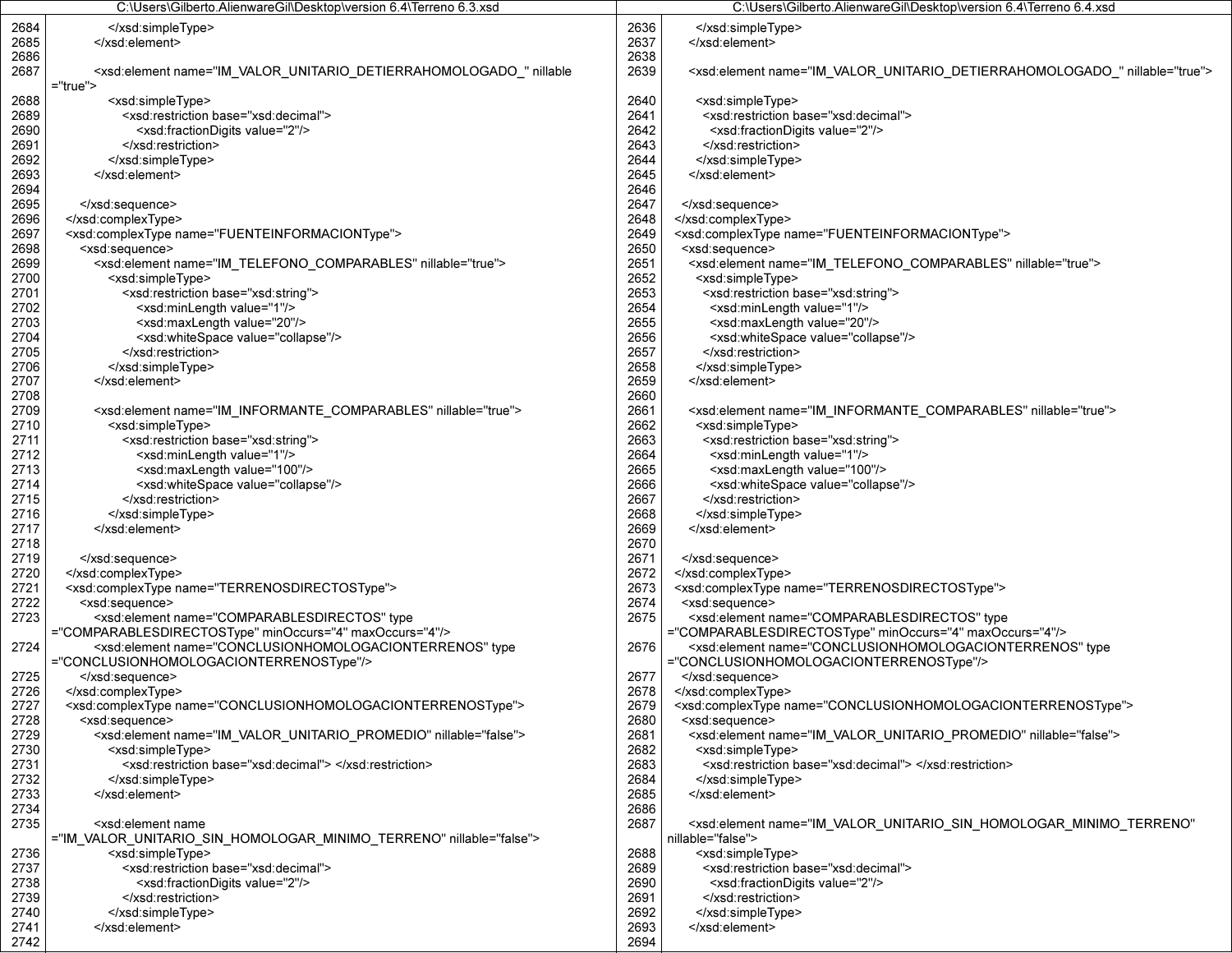|              | C:\Users\Gilberto.AlienwareGil\Desktop\version 6.4\Terreno 6.3.xsd                                           |      | C:\Users\Gilberto.AlienwareGil\Desktop\version 6.4\Terreno 6.4.xsd                                           |
|--------------|--------------------------------------------------------------------------------------------------------------|------|--------------------------------------------------------------------------------------------------------------|
| 2743         | <xsd:element name<br="">="IM_VALOR_UNITARIO_SIN_HOMOLOGAR_MAXIMO_TERRENO" nillable="false"&gt;</xsd:element> | 2695 | <xsd:element <br="" name="IM_VALOR_UNITARIO_SIN_HOMOLOGAR_MAXIMO_TERRENO">nillable="false"&gt;</xsd:element> |
| 2744         | <xsd:simpletype></xsd:simpletype>                                                                            | 2696 | <xsd:simpletype></xsd:simpletype>                                                                            |
| 2745         | <xsd:restriction base="xsd:decimal"></xsd:restriction>                                                       | 2697 | <xsd:restriction base="xsd:decimal"></xsd:restriction>                                                       |
| 2746         | <xsd:fractiondigits value="2"></xsd:fractiondigits>                                                          | 2698 | <xsd:fractiondigits value="2"></xsd:fractiondigits>                                                          |
| 2747         |                                                                                                              | 2699 |                                                                                                              |
|              |                                                                                                              |      |                                                                                                              |
| 2748         |                                                                                                              | 2700 |                                                                                                              |
| 2749         |                                                                                                              | 2701 |                                                                                                              |
| 2750         |                                                                                                              | 2702 |                                                                                                              |
| 2751         | <xsd:element <br="" name="IM_VALOR_UNITARIO_HOMOLOGADO_MINIMO_TERRENO">nillable="false"&gt;</xsd:element>    | 2703 | <xsd:element <br="" name="IM_VALOR_UNITARIO_HOMOLOGADO_MINIMO_TERRENO">nillable="false"&gt;</xsd:element>    |
| 2752         | <xsd:simpletype></xsd:simpletype>                                                                            | 2704 | <xsd:simpletype></xsd:simpletype>                                                                            |
| 2753         | <xsd:restriction base="xsd:decimal"></xsd:restriction>                                                       | 2705 | <xsd:restriction base="xsd:decimal"></xsd:restriction>                                                       |
| 2754         | <xsd:fractiondigits value="2"></xsd:fractiondigits>                                                          | 2706 | <xsd:fractiondigits value="2"></xsd:fractiondigits>                                                          |
| 2755         |                                                                                                              | 2707 |                                                                                                              |
| 2756         |                                                                                                              | 2708 |                                                                                                              |
| 2757         |                                                                                                              | 2709 |                                                                                                              |
| 2758         |                                                                                                              | 2710 |                                                                                                              |
| 2759         | <xsd:element <br="" name="IM_VALOR_UNITARIO_HOMOLOGADO_MAXIMO_TERRENO">nillable="false"&gt;</xsd:element>    | 2711 | <xsd:element <br="" name="IM_VALOR_UNITARIO_HOMOLOGADO_MAXIMO_TERRENO">nillable="false"&gt;</xsd:element>    |
| 2760         | <xsd:simpletype></xsd:simpletype>                                                                            | 2712 | <xsd:simpletype></xsd:simpletype>                                                                            |
| 2761         | <xsd:restriction base="xsd:decimal"></xsd:restriction>                                                       | 2713 | <xsd:restriction base="xsd:decimal"></xsd:restriction>                                                       |
| 2762         | <xsd:fractiondigits value="2"></xsd:fractiondigits>                                                          | 2714 | <xsd:fractiondigits value="2"></xsd:fractiondigits>                                                          |
| 2763         |                                                                                                              | 2715 |                                                                                                              |
| 2764         |                                                                                                              | 2716 |                                                                                                              |
| 2765         |                                                                                                              | 2717 |                                                                                                              |
| 2766         |                                                                                                              | 2718 |                                                                                                              |
| 2767         |                                                                                                              | 2719 |                                                                                                              |
| 2768         |                                                                                                              |      |                                                                                                              |
|              |                                                                                                              | 2720 |                                                                                                              |
| 2769         | <xsd:complextype name="COMPARABLESDIRECTOSType"></xsd:complextype>                                           | 2721 | <xsd:complextype name="COMPARABLESDIRECTOSType"></xsd:complextype>                                           |
| 2770         | <xsd:sequence></xsd:sequence>                                                                                | 2722 | <xsd:sequence></xsd:sequence>                                                                                |
| 2771         | <xsd:element name="IM_CALLE_TERRENO" nillable="false"></xsd:element>                                         | 2723 | <xsd:element name="IM_CALLE_TERRENO" nillable="false"></xsd:element>                                         |
| 2772         | <xsd:simpletype></xsd:simpletype>                                                                            | 2724 | <xsd:simpletype></xsd:simpletype>                                                                            |
| 2773         | <xsd:restriction base="xsd:string"></xsd:restriction>                                                        | 2725 | <xsd:restriction base="xsd:string"></xsd:restriction>                                                        |
| 2774         | <xsd:minlength value="1"></xsd:minlength>                                                                    | 2726 | <xsd:minlength value="1"></xsd:minlength>                                                                    |
| 2775         | <xsd:maxlength value="100"></xsd:maxlength>                                                                  | 2727 | <xsd:maxlength value="100"></xsd:maxlength>                                                                  |
| 2776         | <xsd:whitespace value="collapse"></xsd:whitespace>                                                           | 2728 | <xsd:whitespace value="collapse"></xsd:whitespace>                                                           |
| 2777         |                                                                                                              | 2729 |                                                                                                              |
| 2778         |                                                                                                              | 2730 |                                                                                                              |
| 2779         |                                                                                                              | 2731 |                                                                                                              |
| 2780         |                                                                                                              | 2732 |                                                                                                              |
| 2781         | <xsd:element name="IM_COLONIA_TERRENO" nillable="false"></xsd:element>                                       | 2733 | <xsd:element name="IM_COLONIA_TERRENO" nillable="false"></xsd:element>                                       |
| 2782         | <xsd:simpletype></xsd:simpletype>                                                                            | 2734 | <xsd:simpletype></xsd:simpletype>                                                                            |
| 2783         | <xsd:restriction base="xsd:string"></xsd:restriction>                                                        | 2735 | <xsd:restriction base="xsd:string"></xsd:restriction>                                                        |
| 2784         | <xsd:minlength value="1"></xsd:minlength>                                                                    | 2736 | <xsd:minlength value="1"></xsd:minlength>                                                                    |
| 2785         | <xsd:maxlength value="100"></xsd:maxlength>                                                                  | 2737 | <xsd:maxlength value="100"></xsd:maxlength>                                                                  |
|              | <xsd:whitespace value="collapse"></xsd:whitespace>                                                           | 2738 | <xsd:whitespace value="collapse"></xsd:whitespace>                                                           |
| 2786<br>2787 |                                                                                                              | 2739 |                                                                                                              |
|              |                                                                                                              |      |                                                                                                              |
| 2788         |                                                                                                              | 2740 |                                                                                                              |
| 2789         |                                                                                                              | 2741 |                                                                                                              |
| 2790         |                                                                                                              | 2742 |                                                                                                              |
| 2791         | <xsd:element name="IM_DELEGACION_TERRENO" nillable="false"></xsd:element>                                    | 2743 | <xsd:element name="IM_DELEGACION_TERRENO" nillable="false"></xsd:element>                                    |
| 2792         | <xsd:simpletype></xsd:simpletype>                                                                            | 2744 | <xsd:simpletype></xsd:simpletype>                                                                            |
| 2793         | <xsd:restriction base="xsd:string"></xsd:restriction>                                                        | 2745 | <xsd:restriction base="xsd:string"></xsd:restriction>                                                        |
| 2794         | <xsd:minlength value="1"></xsd:minlength>                                                                    | 2746 | <xsd:minlength value="1"></xsd:minlength>                                                                    |
| 2795         | <xsd:maxlength value="50"></xsd:maxlength>                                                                   | 2747 | <xsd:maxlength value="50"></xsd:maxlength>                                                                   |
| 2796         | <xsd:whitespace value="collapse"></xsd:whitespace>                                                           | 2748 | <xsd:whitespace value="collapse"></xsd:whitespace>                                                           |
| 2797         |                                                                                                              | 2749 |                                                                                                              |
| 2798         |                                                                                                              | 2750 |                                                                                                              |
| 2799         |                                                                                                              | 2751 |                                                                                                              |
| 2800         |                                                                                                              | 2752 |                                                                                                              |
| 2801         | <xsd:element name="IM_CODIGO_POSTAL_TERRENO" nillable="false"></xsd:element>                                 | 2753 | <xsd:element name="IM_CODIGO_POSTAL_TERRENO" nillable="false"></xsd:element>                                 |
| 2802         | <xsd:simpletype></xsd:simpletype>                                                                            | 2754 | <xsd:simpletype></xsd:simpletype>                                                                            |
|              |                                                                                                              |      |                                                                                                              |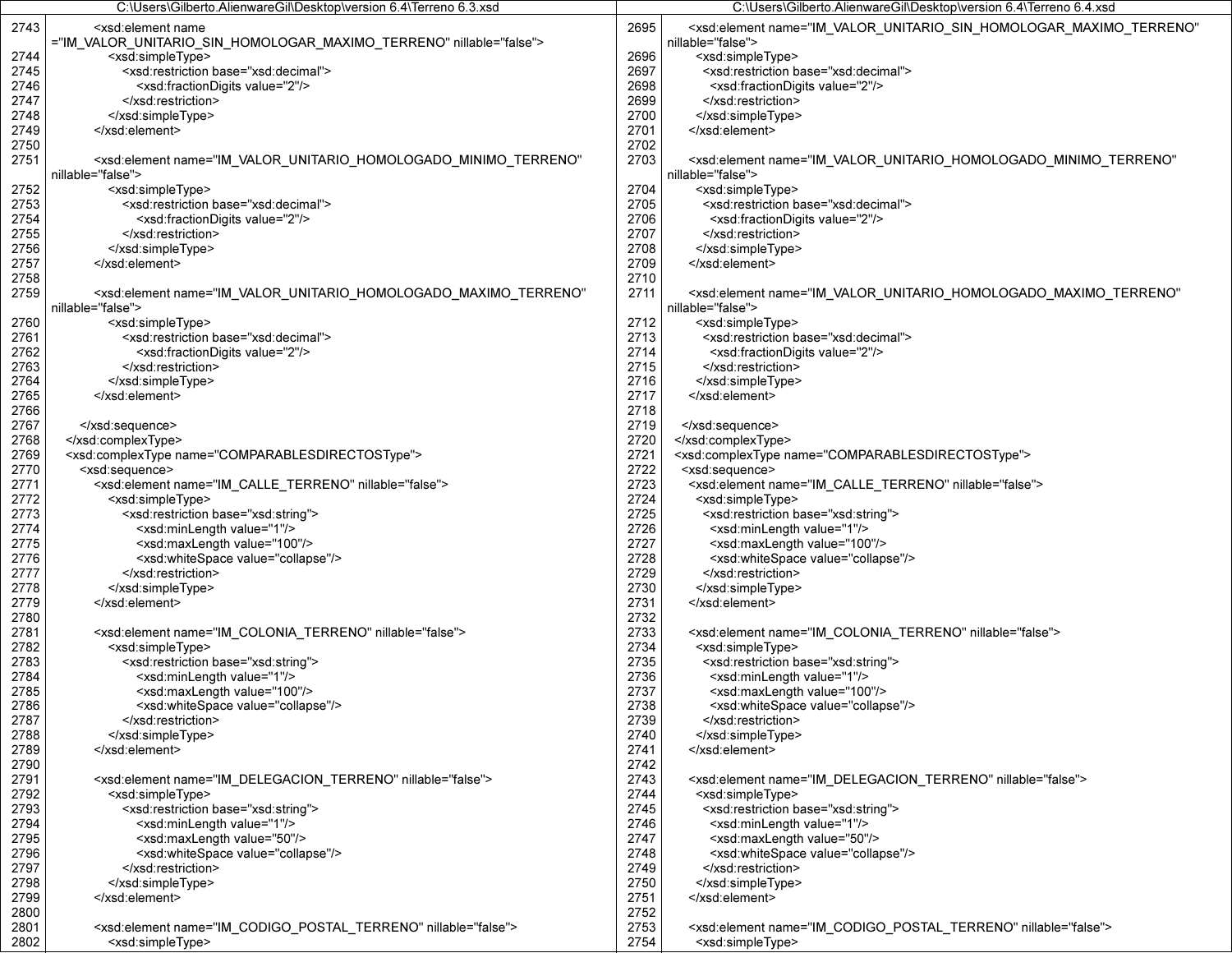|      | C:\Users\Gilberto.AlienwareGil\Desktop\version 6.4\Terreno 6.3.xsd                                                                                                       | C:\Users\Gilberto.AlienwareGil\Desktop\version 6.4\Terreno 6.4.xsd                          |
|------|--------------------------------------------------------------------------------------------------------------------------------------------------------------------------|---------------------------------------------------------------------------------------------|
| 2803 | <xsd:restriction base="xsd:string"></xsd:restriction>                                                                                                                    | 2755<br><xsd:restriction base="xsd:string"></xsd:restriction>                               |
| 2804 | <xsd:minlength value="1"></xsd:minlength>                                                                                                                                | 2756<br><xsd:minlength value="1"></xsd:minlength>                                           |
| 2805 | <xsd:maxlength value="5"></xsd:maxlength>                                                                                                                                | 2757<br><xsd:maxlength value="5"></xsd:maxlength>                                           |
| 2806 | <xsd:whitespace value="collapse"></xsd:whitespace>                                                                                                                       | 2758<br><xsd:whitespace value="collapse"></xsd:whitespace>                                  |
| 2807 |                                                                                                                                                                          | 2759<br>                                                                                    |
| 2808 | $\le$ /xsd:simpleType>                                                                                                                                                   | 2760<br>                                                                                    |
| 2809 |                                                                                                                                                                          | 2761<br>                                                                                    |
| 2810 |                                                                                                                                                                          | 2762                                                                                        |
| 2811 | <xsd:element name="FUENTEINFORMACIONTERRENOS" td="" type<=""><td>2763<br/><xsd:element name="FUENTEINFORMACIONTERRENOS" td="" type<=""></xsd:element></td></xsd:element> | 2763<br><xsd:element name="FUENTEINFORMACIONTERRENOS" td="" type<=""></xsd:element>         |
|      | ="FUENTEINFORMACIONTERRENOSType"/>                                                                                                                                       | ="FUENTEINFORMACIONTERRENOSType"/>                                                          |
| 2812 | <xsd:element name="IM_DESCRIPCIONDELPREDIO_TERRENO" nillable="false"></xsd:element>                                                                                      | 2764<br><xsd:element name="IM_DESCRIPCIONDELPREDIO_TERRENO" nillable="false"></xsd:element> |
| 2813 | <xsd:simpletype></xsd:simpletype>                                                                                                                                        | 2765<br><xsd:simpletype></xsd:simpletype>                                                   |
| 2814 | <xsd:restriction base="xsd:string"></xsd:restriction>                                                                                                                    | 2766<br><xsd:restriction base="xsd:string"></xsd:restriction>                               |
| 2815 | <xsd:minlength value="0"></xsd:minlength>                                                                                                                                | 2767<br><xsd:minlength value="0"></xsd:minlength>                                           |
| 2816 | <xsd:maxlength value="250"></xsd:maxlength>                                                                                                                              | 2768<br><xsd:maxlength value="250"></xsd:maxlength>                                         |
| 2817 | <xsd:whitespace value="collapse"></xsd:whitespace>                                                                                                                       | 2769<br><xsd:whitespace value="collapse"></xsd:whitespace>                                  |
| 2818 |                                                                                                                                                                          | 2770<br>                                                                                    |
| 2819 |                                                                                                                                                                          | 2771<br>                                                                                    |
| 2820 |                                                                                                                                                                          | 2772<br>                                                                                    |
| 2821 |                                                                                                                                                                          | 2773                                                                                        |
| 2822 | <xsd:element name="IM_CUS_TERRENO" nillable="false"></xsd:element>                                                                                                       | 2774<br><xsd:element name="IM_CUS_TERRENO" nillable="false"></xsd:element>                  |
| 2823 | <xsd:simpletype></xsd:simpletype>                                                                                                                                        | 2775<br><xsd:simpletype></xsd:simpletype>                                                   |
| 2824 | <xsd:restriction base="xsd:decimal"></xsd:restriction>                                                                                                                   | 2776<br><xsd:restriction base="xsd:decimal"></xsd:restriction>                              |
| 2825 | <xsd:fractiondigits value="2"></xsd:fractiondigits>                                                                                                                      | 2777<br><xsd:fractiondigits value="2"></xsd:fractiondigits>                                 |
| 2826 |                                                                                                                                                                          | 2778<br>                                                                                    |
| 2827 |                                                                                                                                                                          | 2779<br>                                                                                    |
| 2828 |                                                                                                                                                                          | 2780<br>                                                                                    |
| 2829 |                                                                                                                                                                          | 2781                                                                                        |
| 2830 | <xsd:element name="IM_SUPERFICIE_TERRENO" nillable="false"></xsd:element>                                                                                                | 2782<br><xsd:element name="IM_SUPERFICIE_TERRENO" nillable="false"></xsd:element>           |
| 2831 | <xsd:simpletype></xsd:simpletype>                                                                                                                                        | 2783<br><xsd:simpletype></xsd:simpletype>                                                   |
| 2832 | <xsd:restriction base="xsd:decimal"></xsd:restriction>                                                                                                                   | 2784<br><xsd:restriction base="xsd:decimal"></xsd:restriction>                              |
| 2833 | <xsd:fractiondigits value="2"></xsd:fractiondigits>                                                                                                                      | 2785<br><xsd:fractiondigits value="2"></xsd:fractiondigits>                                 |
| 2834 |                                                                                                                                                                          | 2786<br>                                                                                    |
| 2835 |                                                                                                                                                                          | 2787<br>                                                                                    |
| 2836 |                                                                                                                                                                          | 2788<br>                                                                                    |
| 2837 |                                                                                                                                                                          | 2789                                                                                        |
| 2838 | <xsd:element name="IM_PRECIOSOLICITADO_TERRENO" nillable="false"></xsd:element>                                                                                          | 2790<br><xsd:element name="IM_PRECIOSOLICITADO_TERRENO" nillable="false"></xsd:element>     |
| 2839 | <xsd:simpletype></xsd:simpletype>                                                                                                                                        | 2791<br><xsd:simpletype></xsd:simpletype>                                                   |
| 2840 | <xsd:restriction base="xsd:decimal"></xsd:restriction>                                                                                                                   | 2792<br><xsd:restriction base="xsd:decimal"></xsd:restriction>                              |
| 2841 | <xsd:fractiondigits value="2"></xsd:fractiondigits>                                                                                                                      | 2793<br><xsd:fractiondigits value="2"></xsd:fractiondigits>                                 |
| 2842 |                                                                                                                                                                          | 2794<br>                                                                                    |
| 2843 |                                                                                                                                                                          | 2795<br>$\le$ /xsd:simpleType>                                                              |
| 2844 |                                                                                                                                                                          | 2796<br>                                                                                    |
| 2845 |                                                                                                                                                                          | 2797                                                                                        |
| 2846 | <xsd:element name="IM_FECHA_TERRENO"></xsd:element>                                                                                                                      | 2798<br><xsd:element name="IM_FECHA_TERRENO"></xsd:element>                                 |
| 2847 | <xsd:simpletype></xsd:simpletype>                                                                                                                                        | 2799<br><xsd:simpletype></xsd:simpletype>                                                   |
| 2848 | <xsd:restriction base="xsd:string"></xsd:restriction>                                                                                                                    | 2800<br><xsd:restriction base="xsd:string"></xsd:restriction>                               |
| 2849 | <xsd:pattern value="[0-2][0-2][0-9][0-9][-][0-1][0-9][-][0-3][0-9]"></xsd:pattern>                                                                                       | 2801<br><xsd:pattern value="[0-2][0-2][0-9][0-9][-][0-1][0-9][-][0-3][0-9]"></xsd:pattern>  |
| 2850 |                                                                                                                                                                          | 2802<br>                                                                                    |
| 2851 |                                                                                                                                                                          | 2803<br>                                                                                    |
| 2852 |                                                                                                                                                                          | 2804<br>                                                                                    |
| 2853 |                                                                                                                                                                          | 2805                                                                                        |
| 2854 | <xsd:element name="IM_B" nillable="true"></xsd:element>                                                                                                                  | 2806<br><xsd:element name="IM_B" nillable="true"></xsd:element>                             |
| 2855 | <xsd:simpletype></xsd:simpletype>                                                                                                                                        | 2807<br><xsd:simpletype></xsd:simpletype>                                                   |
| 2856 | <xsd:restriction base="xsd:decimal"></xsd:restriction>                                                                                                                   | 2808<br><xsd:restriction base="xsd:decimal"></xsd:restriction>                              |
| 2857 | <xsd:fractiondigits value="2"></xsd:fractiondigits>                                                                                                                      | 2809<br><xsd:fractiondigits value="2"></xsd:fractiondigits>                                 |
| 2858 |                                                                                                                                                                          | 2810<br>                                                                                    |
| 2859 |                                                                                                                                                                          | 2811<br>                                                                                    |
| 2860 |                                                                                                                                                                          | 2812<br>                                                                                    |
| 2861 |                                                                                                                                                                          | 2813                                                                                        |
| 2862 | <xsd:element name="IM_PAGOS" nillable="true"></xsd:element>                                                                                                              | 2814<br><xsd:element name="IM_PAGOS" nillable="true"></xsd:element>                         |
| 2863 |                                                                                                                                                                          |                                                                                             |
|      | <xsd:simpletype></xsd:simpletype>                                                                                                                                        | 2815<br><xsd:simpletype></xsd:simpletype>                                                   |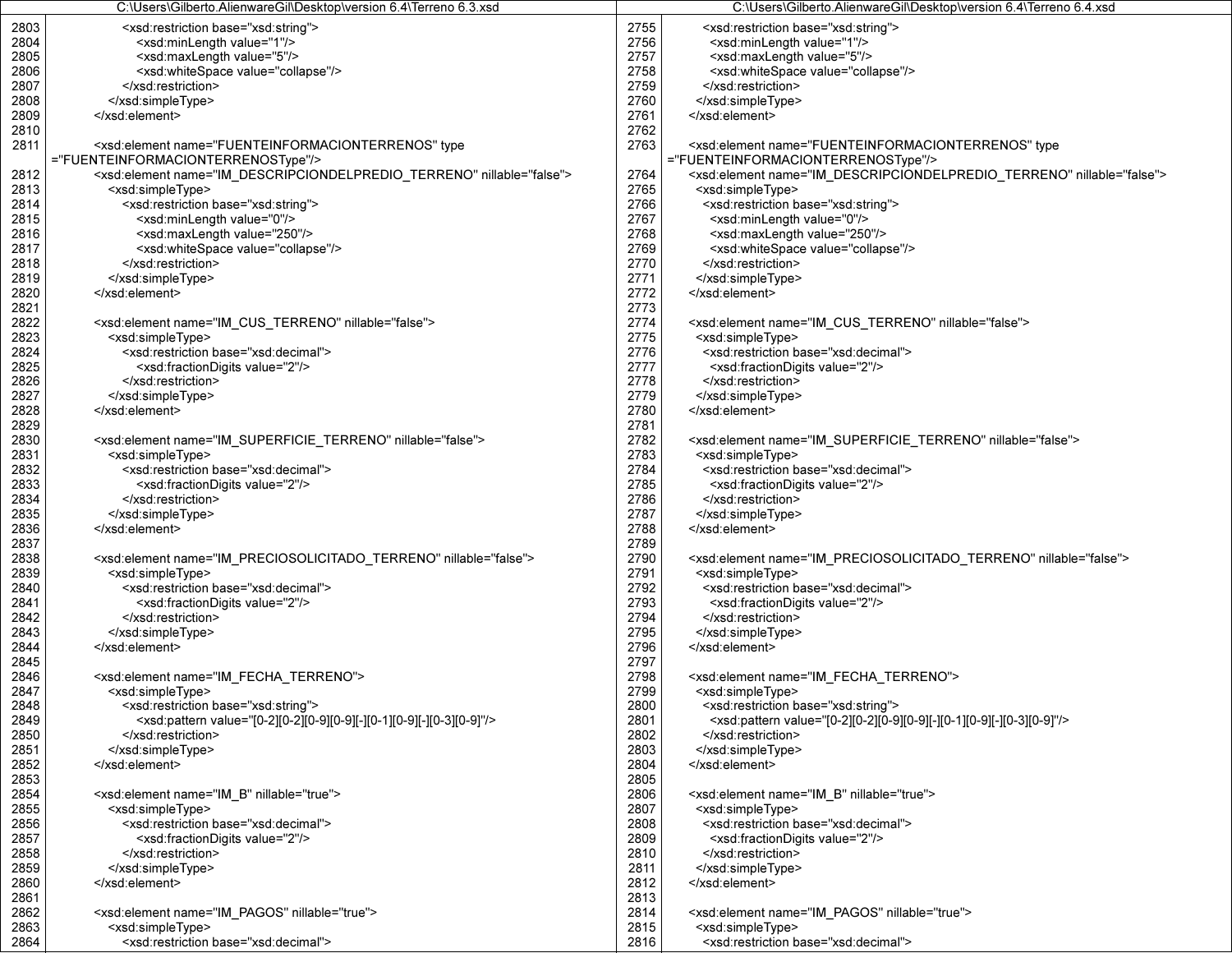|      | C:\Users\Gilberto.AlienwareGil\Desktop\version 6.4\Terreno 6.3.xsd                                       |      | C:\Users\Gilberto.AlienwareGil\Desktop\version 6.4\Terreno 6.4.xsd                                           |
|------|----------------------------------------------------------------------------------------------------------|------|--------------------------------------------------------------------------------------------------------------|
| 2865 | <xsd:fractiondigits value="2"></xsd:fractiondigits>                                                      | 2817 | <xsd:fractiondigits value="2"></xsd:fractiondigits>                                                          |
| 2866 |                                                                                                          | 2818 |                                                                                                              |
| 2867 |                                                                                                          | 2819 |                                                                                                              |
|      |                                                                                                          |      |                                                                                                              |
| 2868 |                                                                                                          | 2820 |                                                                                                              |
| 2869 |                                                                                                          | 2821 |                                                                                                              |
| 2870 | <xsd:element name="IM_DEMERITO" nillable="true"></xsd:element>                                           | 2822 | <xsd:element name="IM_DEMERITO" nillable="true"></xsd:element>                                               |
| 2871 | <xsd:simpletype></xsd:simpletype>                                                                        | 2823 | <xsd:simpletype></xsd:simpletype>                                                                            |
| 2872 | <xsd:restriction base="xsd:decimal"></xsd:restriction>                                                   | 2824 | <xsd:restriction base="xsd:decimal"></xsd:restriction>                                                       |
| 2873 | <xsd:fractiondigits value="2"></xsd:fractiondigits>                                                      | 2825 | <xsd:fractiondigits value="2"></xsd:fractiondigits>                                                          |
| 2874 |                                                                                                          | 2826 |                                                                                                              |
| 2875 |                                                                                                          | 2827 |                                                                                                              |
| 2876 |                                                                                                          | 2828 |                                                                                                              |
| 2877 |                                                                                                          | 2829 |                                                                                                              |
| 2878 | <xsd:element name="FACTORESTERRENOS" type="FACTORESTERRENOSType"></xsd:element>                          | 2830 | <xsd:element name="FACTORESTERRENOS" type="FACTORESTERRENOSType"></xsd:element>                              |
| 2879 | <xsd:element name="IM_FACTOR_DENEGOCIACION_TERRENO" nillable="false"></xsd:element>                      | 2831 | <xsd:element name="IM_FACTOR_DENEGOCIACION_TERRENO" nillable="false"></xsd:element>                          |
| 2880 | <xsd:simpletype></xsd:simpletype>                                                                        | 2832 | <xsd:simpletype></xsd:simpletype>                                                                            |
| 2881 | <xsd:restriction base="xsd:decimal"></xsd:restriction>                                                   | 2833 | <xsd:restriction base="xsd:decimal"></xsd:restriction>                                                       |
|      |                                                                                                          | 2834 |                                                                                                              |
| 2882 | <xsd:fractiondigits value="2"></xsd:fractiondigits>                                                      |      | <xsd:fractiondigits value="2"></xsd:fractiondigits>                                                          |
| 2883 |                                                                                                          | 2835 |                                                                                                              |
| 2884 |                                                                                                          | 2836 |                                                                                                              |
| 2885 |                                                                                                          | 2837 |                                                                                                              |
| 2886 |                                                                                                          | 2838 |                                                                                                              |
| 2887 | <xsd:element name="IM_FRE_TERRENO" nillable="false"></xsd:element>                                       | 2839 | <xsd:element name="IM_FRE_TERRENO" nillable="false"></xsd:element>                                           |
| 2888 | <xsd:simpletype></xsd:simpletype>                                                                        | 2840 | <xsd:simpletype></xsd:simpletype>                                                                            |
| 2889 | <xsd:restriction base="xsd:decimal"></xsd:restriction>                                                   | 2841 | <xsd:restriction base="xsd:decimal"></xsd:restriction>                                                       |
| 2890 | <xsd:fractiondigits value="4"></xsd:fractiondigits>                                                      | 2842 | <xsd:fractiondigits value="4"></xsd:fractiondigits>                                                          |
| 2891 |                                                                                                          | 2843 |                                                                                                              |
| 2892 |                                                                                                          | 2844 |                                                                                                              |
| 2893 |                                                                                                          | 2845 |                                                                                                              |
| 2894 |                                                                                                          | 2846 |                                                                                                              |
| 2895 | <xsd:element name="IM_VALOR_UNITARIO" nillable="false"></xsd:element>                                    | 2847 | <xsd:element name="IM_VALOR_UNITARIO" nillable="false"></xsd:element>                                        |
| 2896 | <xsd:simpletype></xsd:simpletype>                                                                        | 2848 | <xsd:simpletype></xsd:simpletype>                                                                            |
| 2897 | <xsd:restriction base="xsd:decimal"></xsd:restriction>                                                   | 2849 | <xsd:restriction base="xsd:decimal"></xsd:restriction>                                                       |
| 2898 | <xsd:fractiondigits value="2"></xsd:fractiondigits>                                                      | 2850 | <xsd:fractiondigits value="2"></xsd:fractiondigits>                                                          |
| 2899 |                                                                                                          | 2851 |                                                                                                              |
| 2900 |                                                                                                          | 2852 |                                                                                                              |
| 2901 |                                                                                                          | 2853 |                                                                                                              |
| 2902 |                                                                                                          | 2854 |                                                                                                              |
| 2903 | <xsd:element name<="" td=""><td>2855</td><td></td></xsd:element>                                         | 2855 |                                                                                                              |
|      |                                                                                                          |      | <xsd:element <br="" name="IM_VALOR_UNITARIO_DE_TIERRA_HOMOLOGADO_TERRENO">nillable="false"&gt;</xsd:element> |
|      | ="IM_VALOR_UNITARIO_DE_TIERRA_HOMOLOGADO_TERRENO" nillable="false"><br><xsd:simpletype></xsd:simpletype> | 2856 | <xsd:simpletype></xsd:simpletype>                                                                            |
| 2904 |                                                                                                          |      |                                                                                                              |
| 2905 | <xsd:restriction base="xsd:decimal"></xsd:restriction>                                                   | 2857 | <xsd:restriction base="xsd:decimal"></xsd:restriction>                                                       |
| 2906 | <xsd:fractiondigits value="2"></xsd:fractiondigits>                                                      | 2858 | <xsd:fractiondigits value="2"></xsd:fractiondigits>                                                          |
| 2907 |                                                                                                          | 2859 |                                                                                                              |
| 2908 | $\le$ /xsd:simpleType>                                                                                   | 2860 | $\le$ /xsd:simpleType>                                                                                       |
| 2909 |                                                                                                          | 2861 |                                                                                                              |
| 2910 |                                                                                                          | 2862 |                                                                                                              |
| 2911 |                                                                                                          | 2863 |                                                                                                              |
| 2912 |                                                                                                          | 2864 |                                                                                                              |
| 2913 | <xsd:complextype name="FACTORESTERRENOSType"></xsd:complextype>                                          | 2865 | <xsd:complextype name="FACTORESTERRENOSType"></xsd:complextype>                                              |
| 2914 | <xsd:sequence></xsd:sequence>                                                                            | 2866 | <xsd:sequence></xsd:sequence>                                                                                |
| 2915 | <xsd:element name="IM_FZO_TERRENO" nillable="false"></xsd:element>                                       | 2867 | <xsd:element name="IM_FZO_TERRENO" nillable="false"></xsd:element>                                           |
| 2916 | <xsd:simpletype></xsd:simpletype>                                                                        | 2868 | <xsd:simpletype></xsd:simpletype>                                                                            |
| 2917 | <xsd:restriction base="xsd:decimal"></xsd:restriction>                                                   | 2869 | <xsd:restriction base="xsd:decimal"></xsd:restriction>                                                       |
| 2918 | <xsd:fractiondigits value="2"></xsd:fractiondigits>                                                      | 2870 | <xsd:fractiondigits value="2"></xsd:fractiondigits>                                                          |
| 2919 |                                                                                                          | 2871 |                                                                                                              |
| 2920 |                                                                                                          | 2872 |                                                                                                              |
| 2921 |                                                                                                          | 2873 |                                                                                                              |
| 2922 |                                                                                                          | 2874 |                                                                                                              |
| 2923 | <xsd:element name="IM_FUB_TERRENO" nillable="false"></xsd:element>                                       | 2875 | <xsd:element name="IM_FUB_TERRENO" nillable="false"></xsd:element>                                           |
| 2924 | <xsd:simpletype></xsd:simpletype>                                                                        | 2876 | <xsd:simpletype></xsd:simpletype>                                                                            |
| 2925 | <xsd:restriction base="xsd:decimal"></xsd:restriction>                                                   | 2877 | <xsd:restriction base="xsd:decimal"></xsd:restriction>                                                       |
| 2926 | <xsd:fractiondigits value="2"></xsd:fractiondigits>                                                      | 2878 | <xsd:fractiondigits value="2"></xsd:fractiondigits>                                                          |
|      |                                                                                                          |      |                                                                                                              |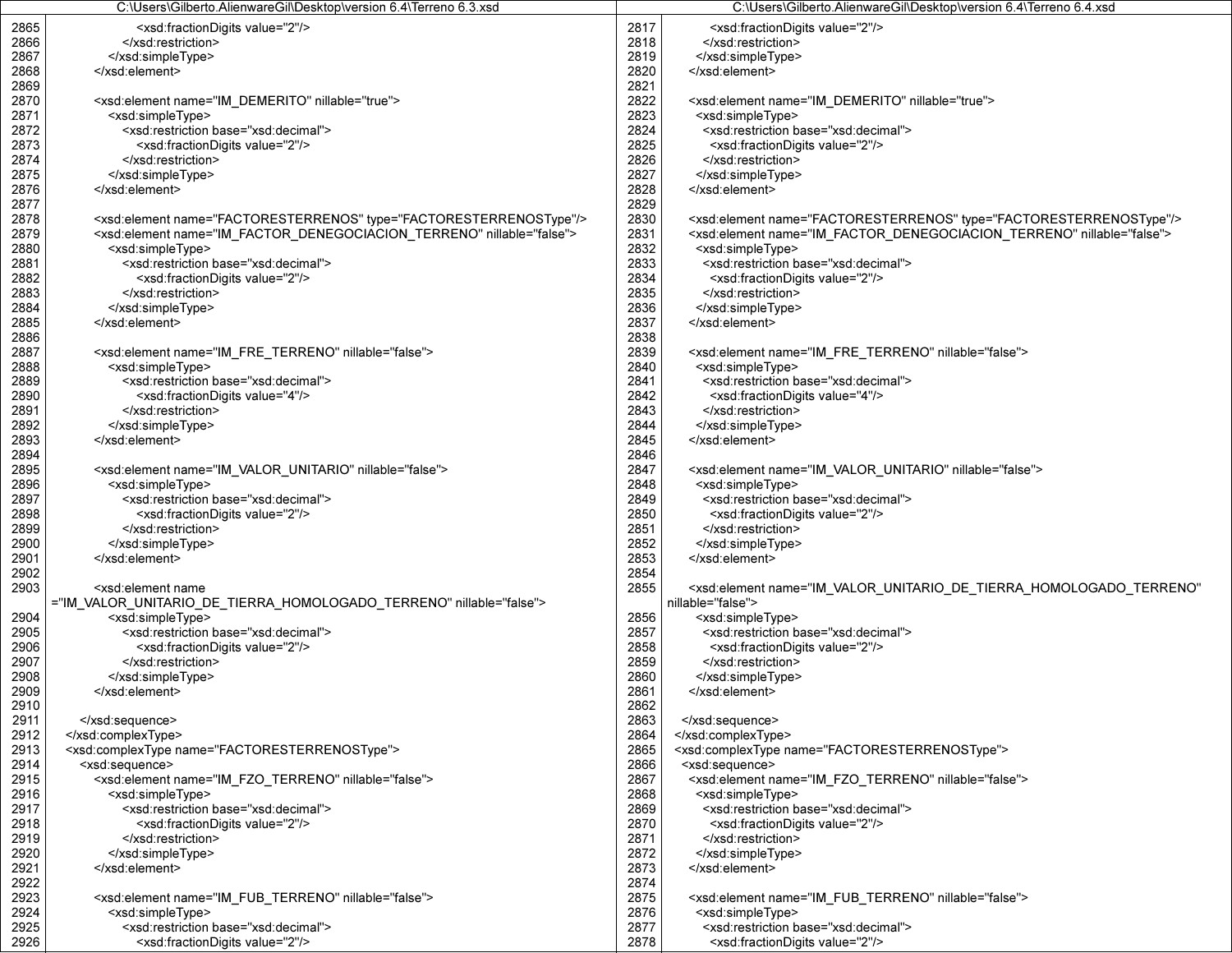|      | C:\Users\Gilberto.AlienwareGil\Desktop\version 6.4\Terreno 6.3.xsd        |      | C:\Users\Gilberto.AlienwareGil\Desktop\version 6.4\Terreno 6.4 xsd        |
|------|---------------------------------------------------------------------------|------|---------------------------------------------------------------------------|
| 2927 |                                                                           | 2879 |                                                                           |
| 2928 |                                                                           | 2880 |                                                                           |
| 2929 |                                                                           | 2881 |                                                                           |
| 2930 |                                                                           | 2882 |                                                                           |
| 2931 | <xsd:element name="IM_FFR_TERRENO" nillable="false"></xsd:element>        | 2883 | <xsd:element name="IM_FFR_TERRENO" nillable="false"></xsd:element>        |
| 2932 | <xsd:simpletype></xsd:simpletype>                                         | 2884 | <xsd:simpletype></xsd:simpletype>                                         |
| 2933 | <xsd:restriction base="xsd:decimal"></xsd:restriction>                    | 2885 | <xsd:restriction base="xsd:decimal"></xsd:restriction>                    |
| 2934 | <xsd:fractiondigits value="2"></xsd:fractiondigits>                       | 2886 | <xsd:fractiondigits value="2"></xsd:fractiondigits>                       |
| 2935 |                                                                           | 2887 |                                                                           |
| 2936 |                                                                           | 2888 |                                                                           |
| 2937 |                                                                           | 2889 |                                                                           |
| 2938 |                                                                           | 2890 |                                                                           |
| 2939 | <xsd:element name="IM_FFO_TERRENO" nillable="false"></xsd:element>        | 2891 | <xsd:element name="IM_FFO_TERRENO" nillable="false"></xsd:element>        |
| 2940 | <xsd:simpletype></xsd:simpletype>                                         | 2892 | <xsd:simpletype></xsd:simpletype>                                         |
| 2941 | <xsd:restriction base="xsd:decimal"></xsd:restriction>                    | 2893 | <xsd:restriction base="xsd:decimal"></xsd:restriction>                    |
| 2942 | <xsd:fractiondigits value="2"></xsd:fractiondigits>                       | 2894 | <xsd:fractiondigits value="2"></xsd:fractiondigits>                       |
| 2943 |                                                                           | 2895 |                                                                           |
| 2944 |                                                                           | 2896 |                                                                           |
| 2945 |                                                                           | 2897 |                                                                           |
| 2946 |                                                                           | 2898 |                                                                           |
| 2947 | <xsd:element name="IM_FSU_TERRENO" nillable="false"></xsd:element>        | 2899 | <xsd:element name="IM_FSU_TERRENO" nillable="false"></xsd:element>        |
| 2948 | <xsd:simpletype></xsd:simpletype>                                         | 2900 | <xsd:simpletype></xsd:simpletype>                                         |
| 2949 | <xsd:restriction base="xsd:decimal"></xsd:restriction>                    | 2901 | <xsd:restriction base="xsd:decimal"></xsd:restriction>                    |
| 2950 | <xsd:fractiondigits value="2"></xsd:fractiondigits>                       | 2902 | <xsd:fractiondigits value="2"></xsd:fractiondigits>                       |
| 2951 |                                                                           | 2903 |                                                                           |
| 2952 |                                                                           | 2904 |                                                                           |
| 2953 |                                                                           | 2905 |                                                                           |
| 2954 |                                                                           | 2906 |                                                                           |
| 2955 | <xsd:element name="IM_USO" nillable="false"></xsd:element>                | 2907 | <xsd:element name="IM_USO" nillable="false"></xsd:element>                |
| 2956 | <xsd:simpletype></xsd:simpletype>                                         | 2908 | <xsd:simpletype></xsd:simpletype>                                         |
| 2957 | <xsd:restriction base="xsd:decimal"></xsd:restriction>                    | 2909 | <xsd:restriction base="xsd:decimal"></xsd:restriction>                    |
| 2958 | <xsd:fractiondigits value="2"></xsd:fractiondigits>                       | 2910 | <xsd:fractiondigits value="2"></xsd:fractiondigits>                       |
| 2959 |                                                                           | 2911 |                                                                           |
| 2960 |                                                                           | 2912 |                                                                           |
| 2961 |                                                                           | 2913 |                                                                           |
| 2962 |                                                                           | 2914 |                                                                           |
| 2963 | <xsd:element name="IM_TOPOGRAFIA" nillable="false"></xsd:element>         | 2915 | <xsd:element name="IM_TOPOGRAFIA" nillable="false"></xsd:element>         |
| 2964 | <xsd:simpletype></xsd:simpletype>                                         | 2916 | <xsd:simpletype></xsd:simpletype>                                         |
| 2965 | <xsd:restriction base="xsd:decimal"></xsd:restriction>                    | 2917 | <xsd:restriction base="xsd:decimal"></xsd:restriction>                    |
| 2966 | <xsd:fractiondigits value="2"></xsd:fractiondigits>                       | 2918 | <xsd:fractiondigits value="2"></xsd:fractiondigits>                       |
| 2967 |                                                                           | 2919 |                                                                           |
| 2968 |                                                                           | 2920 | $\le$ /xsd:simpleType>                                                    |
| 2969 |                                                                           | 2921 |                                                                           |
| 2970 |                                                                           | 2922 |                                                                           |
| 2971 |                                                                           | 2923 | $\le$ /xsd:sequence>                                                      |
| 2972 |                                                                           | 2924 |                                                                           |
| 2973 | <xsd:complextype name="FUENTEINFORMACIONTERRENOSType"></xsd:complextype>  | 2925 | <xsd:complextype name="FUENTEINFORMACIONTERRENOSType"></xsd:complextype>  |
| 2974 | <xsd:sequence></xsd:sequence>                                             | 2926 | <xsd:sequence></xsd:sequence>                                             |
| 2975 | <xsd:element name="IM_TELEFONO_TERRENO" nillable="false"></xsd:element>   | 2927 | <xsd:element name="IM_TELEFONO_TERRENO" nillable="false"></xsd:element>   |
| 2976 | <xsd:simpletype></xsd:simpletype>                                         | 2928 | <xsd:simpletype></xsd:simpletype>                                         |
| 2977 | <xsd:restriction base="xsd:string"></xsd:restriction>                     | 2929 | <xsd:restriction base="xsd:string"></xsd:restriction>                     |
| 2978 | <xsd:minlength value="1"></xsd:minlength>                                 | 2930 | <xsd:minlength value="1"></xsd:minlength>                                 |
| 2979 | <xsd:maxlength value="20"></xsd:maxlength>                                | 2931 | <xsd:maxlength value="20"></xsd:maxlength>                                |
| 2980 | <xsd:whitespace value="collapse"></xsd:whitespace>                        | 2932 | <xsd:whitespace value="collapse"></xsd:whitespace>                        |
| 2981 |                                                                           | 2933 |                                                                           |
| 2982 |                                                                           | 2934 |                                                                           |
| 2983 |                                                                           | 2935 |                                                                           |
| 2984 |                                                                           | 2936 |                                                                           |
| 2985 | <xsd:element name="IM_INFORMANTE_TERRENO" nillable="false"></xsd:element> | 2937 | <xsd:element name="IM_INFORMANTE_TERRENO" nillable="false"></xsd:element> |
| 2986 | <xsd:simpletype></xsd:simpletype>                                         | 2938 | <xsd:simpletype></xsd:simpletype>                                         |
| 2987 | <xsd:restriction base="xsd:string"></xsd:restriction>                     | 2939 | <xsd:restriction base="xsd:string"></xsd:restriction>                     |
| 2988 | <xsd:minlength value="1"></xsd:minlength>                                 | 2940 | <xsd:minlength value="1"></xsd:minlength>                                 |
| 2989 | <xsd:maxlength value="100"></xsd:maxlength>                               | 2941 | <xsd:maxlength value="100"></xsd:maxlength>                               |
|      |                                                                           |      |                                                                           |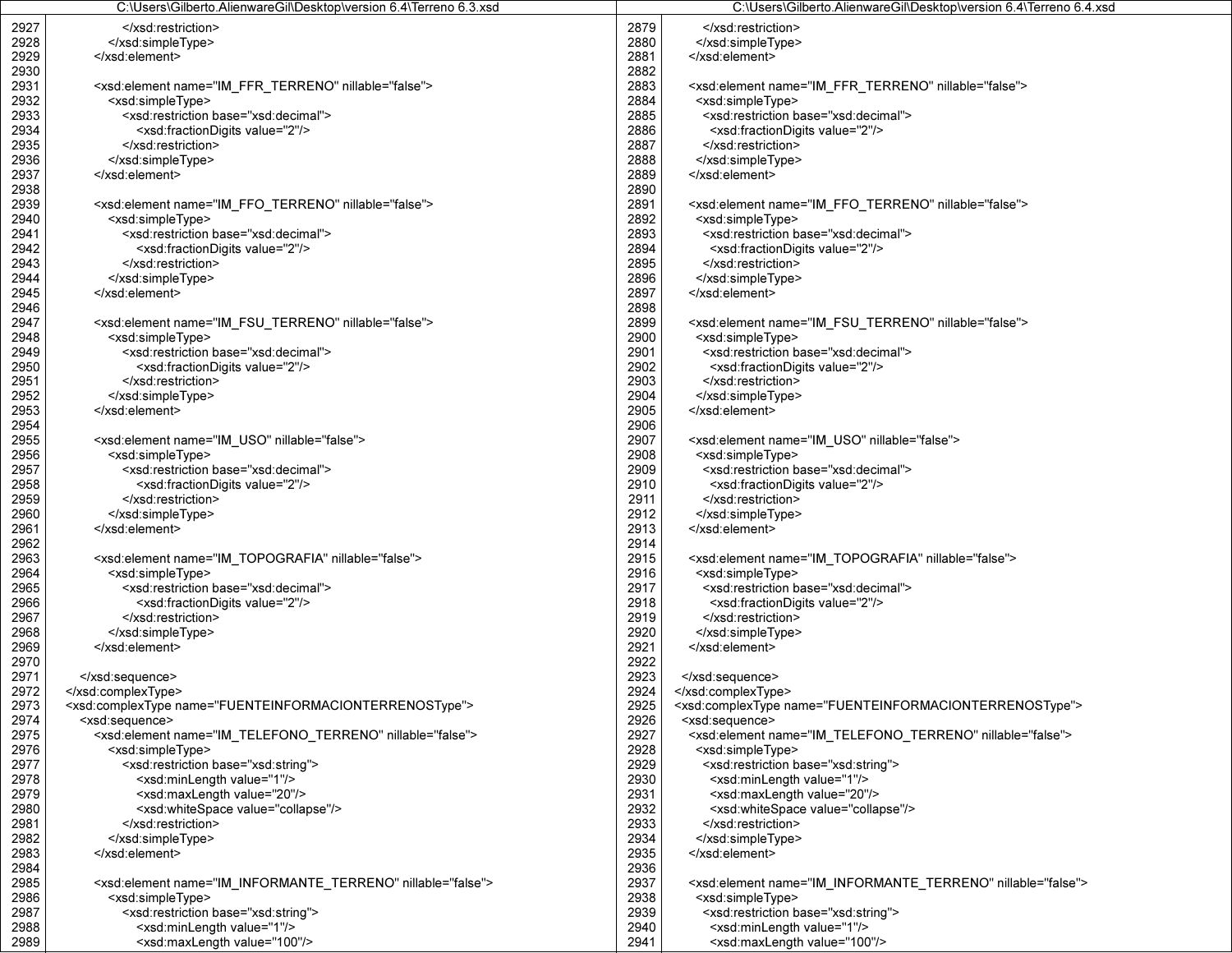|      | C:\Users\Gilberto.AlienwareGil\Desktop\version 6.4\Terreno 6.3.xsd                                                                                                           |      | C:\Users\Gilberto.AlienwareGil\Desktop\version 6.4\Terreno 6.4.xsd                |
|------|------------------------------------------------------------------------------------------------------------------------------------------------------------------------------|------|-----------------------------------------------------------------------------------|
| 2990 | <xsd:whitespace value="collapse"></xsd:whitespace>                                                                                                                           | 2942 | <xsd:whitespace value="collapse"></xsd:whitespace>                                |
| 2991 |                                                                                                                                                                              | 2943 |                                                                                   |
|      |                                                                                                                                                                              |      |                                                                                   |
| 2992 |                                                                                                                                                                              | 2944 |                                                                                   |
| 2993 |                                                                                                                                                                              | 2945 |                                                                                   |
| 2994 |                                                                                                                                                                              | 2946 |                                                                                   |
| 2995 |                                                                                                                                                                              | 2947 |                                                                                   |
| 2996 |                                                                                                                                                                              | 2948 |                                                                                   |
| 2997 | <xsd:complextype name="CONSIDERACIONESPREVIASAVALUOType"></xsd:complextype>                                                                                                  | 2949 | <xsd:complextype name="CONSIDERACIONESPREVIASAVALUOType"></xsd:complextype>       |
| 2998 | <xsd:sequence></xsd:sequence>                                                                                                                                                | 2950 | <xsd:sequence></xsd:sequence>                                                     |
| 2999 | <xsd:element name="CONSIDERACIONES_PREVIAS_AVALUO" nillable="true"></xsd:element>                                                                                            | 2951 | <xsd:element name="CONSIDERACIONES_PREVIAS_AVALUO" nillable="true"></xsd:element> |
| 3000 | <xsd:simpletype></xsd:simpletype>                                                                                                                                            | 2952 | <xsd:simpletype></xsd:simpletype>                                                 |
| 3001 | <xsd:restriction base="xsd:string"></xsd:restriction>                                                                                                                        | 2953 | <xsd:restriction base="xsd:string"></xsd:restriction>                             |
| 3002 | <xsd:minlength value="0"></xsd:minlength>                                                                                                                                    | 2954 | <xsd:minlength value="0"></xsd:minlength>                                         |
|      |                                                                                                                                                                              |      |                                                                                   |
| 3003 | <xsd:maxlength value="2000"></xsd:maxlength>                                                                                                                                 | 2955 | <xsd:maxlength value="2000"></xsd:maxlength>                                      |
| 3004 | <xsd:whitespace value="collapse"></xsd:whitespace>                                                                                                                           | 2956 | <xsd:whitespace value="collapse"></xsd:whitespace>                                |
| 3005 |                                                                                                                                                                              | 2957 |                                                                                   |
| 3006 |                                                                                                                                                                              | 2958 |                                                                                   |
| 3007 |                                                                                                                                                                              | 2959 |                                                                                   |
| 3008 |                                                                                                                                                                              | 2960 |                                                                                   |
| 3009 |                                                                                                                                                                              | 2961 |                                                                                   |
| 3010 | <xsd:attribute name="id" type="xsd:string"></xsd:attribute>                                                                                                                  | 2962 | <xsd:attribute name="id" type="xsd:string"></xsd:attribute>                       |
| 3011 |                                                                                                                                                                              | 2963 |                                                                                   |
| 3012 | <xsd:complextype name="ELEMENTOSDELACONSTRUCCIONType"></xsd:complextype>                                                                                                     | 2964 | <xsd:complextype name="ELEMENTOSDELACONSTRUCCIONType"></xsd:complextype>          |
| 3013 | <xsd:sequence></xsd:sequence>                                                                                                                                                | 2965 | <xsd:sequence></xsd:sequence>                                                     |
|      |                                                                                                                                                                              |      |                                                                                   |
| 3014 | <xsd:element name="ACABADOS" type="ACABADOSType"></xsd:element>                                                                                                              | 2966 | <xsd:element name="ACABADOS" type="ACABADOSType"></xsd:element>                   |
| 3015 | <xsd:element name="OTROSELEMENTOS" type="OTROSELEMENTOSType"></xsd:element>                                                                                                  | 2967 | <xsd:element name="OTROSELEMENTOS" type="OTROSELEMENTOSType"></xsd:element>       |
| 3016 | <xsd:element name="INSTALACIONESESPECIALESEC" td="" type<=""><td>2968</td><td><xsd:element name="INSTALACIONESESPECIALESEC" td="" type<=""></xsd:element></td></xsd:element> | 2968 | <xsd:element name="INSTALACIONESESPECIALESEC" td="" type<=""></xsd:element>       |
|      | ="INSTALACIONESESPECIALESECType"/>                                                                                                                                           |      | ="INSTALACIONESESPECIALESECType"/>                                                |
| 3017 | <xsd:element name="ELEMENTOSACCESORIOSEC" td="" type<=""><td>2969</td><td><xsd:element name="ELEMENTOSACCESORIOSEC" td="" type<=""></xsd:element></td></xsd:element>         | 2969 | <xsd:element name="ELEMENTOSACCESORIOSEC" td="" type<=""></xsd:element>           |
|      | ="ELEMENTOSACCESORIOSECType"/>                                                                                                                                               |      | ="ELEMENTOSACCESORIOSECType"/>                                                    |
| 3018 | <xsd:element name="OBRASCOMPLEMENTARIASEC" td="" type<=""><td>2970</td><td><xsd:element name="OBRASCOMPLEMENTARIASEC" td="" type<=""></xsd:element></td></xsd:element>       | 2970 | <xsd:element name="OBRASCOMPLEMENTARIASEC" td="" type<=""></xsd:element>          |
|      | ="OBRASCOMPLEMENTARIASECType"/>                                                                                                                                              |      | ="OBRASCOMPLEMENTARIASECType"/>                                                   |
| 3019 | <xsd:element name<="" td=""><td>2971</td><td><xsd:element name<="" td=""></xsd:element></td></xsd:element>                                                                   | 2971 | <xsd:element name<="" td=""></xsd:element>                                        |
|      | ="IMPORTE_TOTAL_INSTALACIONES_ACCESORIOS_COMPLEMENTARIAS_PRIVATIVA                                                                                                           |      | ="IMPORTE_TOTAL_INSTALACIONES_ACCESORIOS_COMPLEMENTARIAS_PRIVATIVA                |
|      | S" nillable="true">                                                                                                                                                          |      | S" nillable="true">                                                               |
|      |                                                                                                                                                                              |      |                                                                                   |
| 3020 | <xsd:simpletype></xsd:simpletype>                                                                                                                                            | 2972 | <xsd:simpletype></xsd:simpletype>                                                 |
| 3021 | <xsd:restriction base="xsd:decimal"></xsd:restriction>                                                                                                                       | 2973 | <xsd:restriction base="xsd:decimal"></xsd:restriction>                            |
| 3022 | <xsd:fractiondigits value="2"></xsd:fractiondigits>                                                                                                                          | 2974 | <xsd:fractiondigits value="2"></xsd:fractiondigits>                               |
| 3023 |                                                                                                                                                                              | 2975 |                                                                                   |
| 3024 |                                                                                                                                                                              | 2976 |                                                                                   |
| 3025 |                                                                                                                                                                              | 2977 |                                                                                   |
| 3026 |                                                                                                                                                                              | 2978 |                                                                                   |
| 3027 | <xsd:element name<="" td=""><td>2979</td><td><xsd:element name<="" td=""></xsd:element></td></xsd:element>                                                                   | 2979 | <xsd:element name<="" td=""></xsd:element>                                        |
|      | ="IMPORTE_TOTAL_INSTALACIONES_ACCESORIOS_COMPLEMENTARIAS_COMUNES"                                                                                                            |      | ="IMPORTE_TOTAL_INSTALACIONES_ACCESORIOS_COMPLEMENTARIAS_COMUNES"                 |
|      | nillable="true">                                                                                                                                                             |      | nillable="true">                                                                  |
| 3028 | <xsd:simpletype></xsd:simpletype>                                                                                                                                            | 2980 | <xsd:simpletype></xsd:simpletype>                                                 |
|      | <xsd:restriction base="xsd:decimal"></xsd:restriction>                                                                                                                       |      |                                                                                   |
| 3029 |                                                                                                                                                                              | 2981 | <xsd:restriction base="xsd:decimal"></xsd:restriction>                            |
| 3030 | <xsd:fractiondigits value="2"></xsd:fractiondigits>                                                                                                                          | 2982 | <xsd:fractiondigits value="2"></xsd:fractiondigits>                               |
| 3031 |                                                                                                                                                                              | 2983 |                                                                                   |
| 3032 |                                                                                                                                                                              | 2984 |                                                                                   |
| 3033 |                                                                                                                                                                              | 2985 |                                                                                   |
| 3034 |                                                                                                                                                                              | 2986 |                                                                                   |
| 3035 | <xsd:element name<="" td=""><td>2987</td><td><xsd:element name<="" td=""></xsd:element></td></xsd:element>                                                                   | 2987 | <xsd:element name<="" td=""></xsd:element>                                        |
|      | ="IMPORTE_INDIVISO_INSTALACIONES_ESPECIALES_OBRAS_COMPLEMENTARIAS_Y_                                                                                                         |      | ="IMPORTE_INDIVISO_INSTALACIONES_ESPECIALES_OBRAS_COMPLEMENTARIAS_Y_              |
|      | ELEMENTOS_ACCESORIOS_COMUNES" nillable="true">                                                                                                                               |      | ELEMENTOS ACCESORIOS COMUNES" nillable="true">                                    |
| 3036 | <xsd:simpletype></xsd:simpletype>                                                                                                                                            | 2988 | <xsd:simpletvpe></xsd:simpletvpe>                                                 |
| 3037 | <xsd:restriction base="xsd:decimal"></xsd:restriction>                                                                                                                       | 2989 | <xsd:restriction base="xsd:decimal"></xsd:restriction>                            |
| 3038 | <xsd:fractiondigits value="2"></xsd:fractiondigits>                                                                                                                          | 2990 | <xsd:fractiondigits value="2"></xsd:fractiondigits>                               |
| 3039 |                                                                                                                                                                              | 2991 |                                                                                   |
|      |                                                                                                                                                                              |      |                                                                                   |
| 3040 |                                                                                                                                                                              | 2992 |                                                                                   |
| 3041 |                                                                                                                                                                              | 2993 |                                                                                   |
| 3042 |                                                                                                                                                                              | 2994 |                                                                                   |
| 3043 |                                                                                                                                                                              | 2995 |                                                                                   |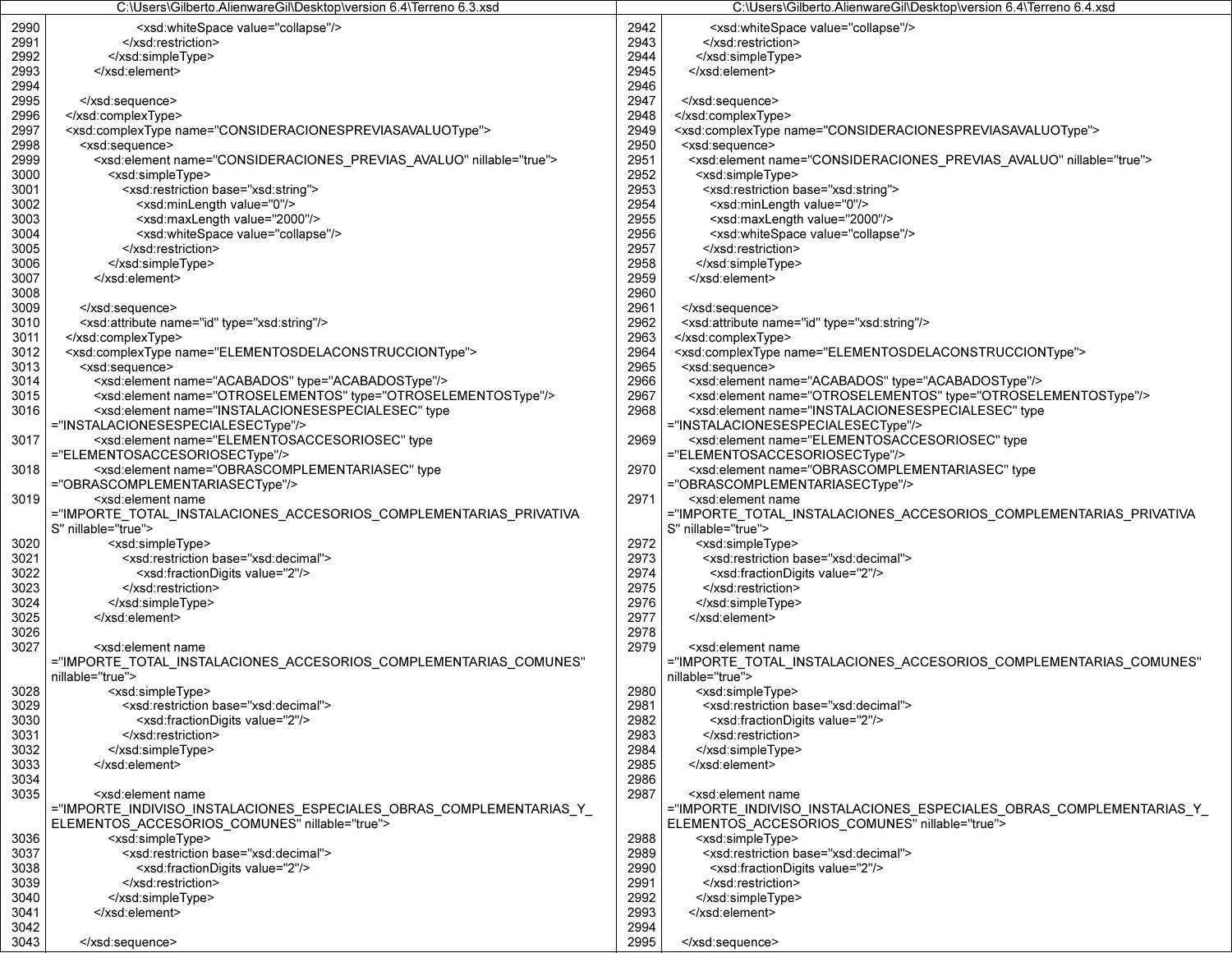|      | C:\Users\Gilberto.AlienwareGil\Desktop\version 6.4\Terreno 6.3.xsd                                                                                                                                                     |      | C:\Users\Gilberto.AlienwareGil\Desktop\version 6.4\Terreno 6.4.xsd                               |
|------|------------------------------------------------------------------------------------------------------------------------------------------------------------------------------------------------------------------------|------|--------------------------------------------------------------------------------------------------|
| 3044 | <xsd:attribute name="id" type="xsd:string"></xsd:attribute>                                                                                                                                                            | 2996 | <xsd:attribute name="id" type="xsd:string"></xsd:attribute>                                      |
| 3045 |                                                                                                                                                                                                                        | 2997 |                                                                                                  |
| 3046 | <xsd:complextype name="OBRASCOMPLEMENTARIASECType"></xsd:complextype>                                                                                                                                                  | 2998 | <xsd:complextype name="OBRASCOMPLEMENTARIASECType"></xsd:complextype>                            |
| 3047 | <xsd:sequence></xsd:sequence>                                                                                                                                                                                          | 2999 | <xsd:sequence></xsd:sequence>                                                                    |
| 3048 | <xsd:element <="" minoccurs="0" name="PRIVATIVASOC" td="" type="PRIVATIVASOCType"><td>3000</td><td><xsd:element <="" minoccurs="0" name="PRIVATIVASOC" td="" type="PRIVATIVASOCType"></xsd:element></td></xsd:element> | 3000 | <xsd:element <="" minoccurs="0" name="PRIVATIVASOC" td="" type="PRIVATIVASOCType"></xsd:element> |
|      | maxOccurs="unbounded"/>                                                                                                                                                                                                |      | maxOccurs="unbounded"/>                                                                          |
| 3049 | <xsd:element <="" minoccurs="0" name="COMUNESOC" td="" type="COMUNESOCType"><td>3001</td><td><xsd:element <="" minoccurs="0" name="COMUNESOC" td="" type="COMUNESOCType"></xsd:element></td></xsd:element>             | 3001 | <xsd:element <="" minoccurs="0" name="COMUNESOC" td="" type="COMUNESOCType"></xsd:element>       |
|      | maxOccurs="unbounded"/>                                                                                                                                                                                                |      | maxOccurs="unbounded"/>                                                                          |
| 3050 | <xsd:element <="" name="IMPORTE_TOTAL_OBRA_COMPLEMENTARIA_PRIVATIVAS" td=""><td>3002</td><td><xsd:element <="" name="IMPORTE_TOTAL_OBRA_COMPLEMENTARIA_PRIVATIVAS" td=""></xsd:element></td></xsd:element>             | 3002 | <xsd:element <="" name="IMPORTE_TOTAL_OBRA_COMPLEMENTARIA_PRIVATIVAS" td=""></xsd:element>       |
|      | nillable="true">                                                                                                                                                                                                       |      | nillable="true">                                                                                 |
| 3051 | <xsd:simpletype></xsd:simpletype>                                                                                                                                                                                      | 3003 | <xsd:simpletype></xsd:simpletype>                                                                |
| 3052 | <xsd:restriction base="xsd:decimal"></xsd:restriction>                                                                                                                                                                 | 3004 | <xsd:restriction base="xsd:decimal"></xsd:restriction>                                           |
| 3053 | <xsd:fractiondigits value="2"></xsd:fractiondigits>                                                                                                                                                                    | 3005 | <xsd:fractiondigits value="2"></xsd:fractiondigits>                                              |
| 3054 |                                                                                                                                                                                                                        | 3006 | $\le$ /xsd:restriction>                                                                          |
| 3055 |                                                                                                                                                                                                                        | 3007 |                                                                                                  |
| 3056 |                                                                                                                                                                                                                        | 3008 |                                                                                                  |
| 3057 |                                                                                                                                                                                                                        | 3009 |                                                                                                  |
| 3058 | <xsd:element <="" name="IMPORTE_TOTAL_OBRA_COMPLEMENTARIA_COMUNES" td=""><td>3010</td><td><xsd:element name="IMPORTE_TOTAL_OBRA_COMPLEMENTARIA_COMUNES" nillable<="" td=""></xsd:element></td></xsd:element>           | 3010 | <xsd:element name="IMPORTE_TOTAL_OBRA_COMPLEMENTARIA_COMUNES" nillable<="" td=""></xsd:element>  |
|      | nillable="true">                                                                                                                                                                                                       |      | ="true">                                                                                         |
| 3059 | <xsd:simpletype></xsd:simpletype>                                                                                                                                                                                      | 3011 | <xsd:simpletype></xsd:simpletype>                                                                |
| 3060 | <xsd:restriction base="xsd:decimal"></xsd:restriction>                                                                                                                                                                 | 3012 | <xsd:restriction base="xsd:decimal"></xsd:restriction>                                           |
| 3061 | <xsd:fractiondigits value="2"></xsd:fractiondigits>                                                                                                                                                                    | 3013 | <xsd:fractiondigits value="2"></xsd:fractiondigits>                                              |
| 3062 |                                                                                                                                                                                                                        | 3014 | $\le$ /xsd:restriction>                                                                          |
| 3063 | $\le$ /xsd:simpleType>                                                                                                                                                                                                 | 3015 |                                                                                                  |
| 3064 |                                                                                                                                                                                                                        | 3016 |                                                                                                  |
| 3065 |                                                                                                                                                                                                                        | 3017 |                                                                                                  |
| 3066 |                                                                                                                                                                                                                        | 3018 |                                                                                                  |
| 3067 |                                                                                                                                                                                                                        | 3019 |                                                                                                  |
| 3068 | <xsd:complextype name="COMUNESOCType"></xsd:complextype>                                                                                                                                                               | 3020 | <xsd:complextype name="COMUNESOCType"></xsd:complextype>                                         |
| 3069 | <xsd:sequence></xsd:sequence>                                                                                                                                                                                          | 3021 | <xsd:sequence></xsd:sequence>                                                                    |
| 3070 | <xsd:element name="CLAVE_OBRA_COMPLEMENTARIA_COMUN" nillable="true"></xsd:element>                                                                                                                                     | 3022 | <xsd:element name="CLAVE_OBRA_COMPLEMENTARIA_COMUN" nillable="true"></xsd:element>               |
| 3071 | <xsd:simpletype></xsd:simpletype>                                                                                                                                                                                      | 3023 | <xsd:simpletype></xsd:simpletype>                                                                |
| 3072 | <xsd:restriction base="xsd:string"></xsd:restriction>                                                                                                                                                                  | 3024 | <xsd:restriction base="xsd:string"></xsd:restriction>                                            |
| 3073 | <xsd:minlength value="1"></xsd:minlength>                                                                                                                                                                              | 3025 | <xsd:minlength value="1"></xsd:minlength>                                                        |
| 3074 | <xsd:maxlength value="4"></xsd:maxlength>                                                                                                                                                                              | 3026 | <xsd:maxlength value="4"></xsd:maxlength>                                                        |
| 3075 | <xsd:whitespace value="collapse"></xsd:whitespace>                                                                                                                                                                     | 3027 | <xsd:whitespace value="collapse"></xsd:whitespace>                                               |
| 3076 |                                                                                                                                                                                                                        | 3028 |                                                                                                  |
| 3077 |                                                                                                                                                                                                                        | 3029 |                                                                                                  |
| 3078 |                                                                                                                                                                                                                        | 3030 |                                                                                                  |
| 3079 |                                                                                                                                                                                                                        | 3031 |                                                                                                  |
| 3080 | <xsd:element name="DESCRIPCION_OBRA_COMPLEMENTARIA_COMUN" nillable<="" td=""><td>3032</td><td><xsd:element name="DESCRIPCION_OBRA_COMPLEMENTARIA_COMUN" nillable="true"></xsd:element></td></xsd:element>              | 3032 | <xsd:element name="DESCRIPCION_OBRA_COMPLEMENTARIA_COMUN" nillable="true"></xsd:element>         |
|      | ="true">                                                                                                                                                                                                               |      |                                                                                                  |
| 3081 | <xsd:simpletype></xsd:simpletype>                                                                                                                                                                                      | 3033 | <xsd:simpletype></xsd:simpletype>                                                                |
| 3082 | <xsd:restriction base="xsd:string"></xsd:restriction>                                                                                                                                                                  | 3034 | <xsd:restriction base="xsd:string"></xsd:restriction>                                            |
| 3083 | <xsd:minlength value="1"></xsd:minlength>                                                                                                                                                                              | 3035 | <xsd:minlength value="1"></xsd:minlength>                                                        |
| 3084 | <xsd:maxlength value="100"></xsd:maxlength>                                                                                                                                                                            | 3036 | <xsd:maxlength value="100"></xsd:maxlength>                                                      |
| 3085 | <xsd:whitespace value="collapse"></xsd:whitespace>                                                                                                                                                                     | 3037 | <xsd:whitespace value="collapse"></xsd:whitespace>                                               |
| 3086 |                                                                                                                                                                                                                        | 3038 |                                                                                                  |
| 3087 |                                                                                                                                                                                                                        | 3039 |                                                                                                  |
| 3088 |                                                                                                                                                                                                                        | 3040 |                                                                                                  |
| 3089 |                                                                                                                                                                                                                        | 3041 |                                                                                                  |
| 3090 | <xsd:element name="UNIDAD_OBRA_COMPLEMENTARIA_COMUN" nillable="true"></xsd:element>                                                                                                                                    | 3042 | <xsd:element name="UNIDAD_OBRA_COMPLEMENTARIA_COMUN" nillable="true"></xsd:element>              |
| 3091 | <xsd:simpletype></xsd:simpletype>                                                                                                                                                                                      | 3043 | <xsd:simpletype></xsd:simpletype>                                                                |
| 3092 | <xsd:restriction base="xsd:string"></xsd:restriction>                                                                                                                                                                  | 3044 | <xsd:restriction base="xsd:string"></xsd:restriction>                                            |
| 3093 | <xsd:minlength value="1"></xsd:minlength>                                                                                                                                                                              | 3045 | <xsd:minlength value="1"></xsd:minlength>                                                        |
| 3094 | <xsd:maxlength value="10"></xsd:maxlength>                                                                                                                                                                             | 3046 | <xsd:maxlength value="10"></xsd:maxlength>                                                       |
| 3095 | <xsd:whitespace value="collapse"></xsd:whitespace>                                                                                                                                                                     | 3047 | <xsd:whitespace value="collapse"></xsd:whitespace>                                               |
| 3096 |                                                                                                                                                                                                                        | 3048 |                                                                                                  |
| 3097 |                                                                                                                                                                                                                        | 3049 |                                                                                                  |
| 3098 |                                                                                                                                                                                                                        | 3050 |                                                                                                  |
| 3099 |                                                                                                                                                                                                                        | 3051 |                                                                                                  |
| 3100 | <xsd:element name="CANTIDAD_OBRA_COMPLEMENTARIA_COMUN" nillable="true"></xsd:element>                                                                                                                                  | 3052 | <xsd:element name="CANTIDAD_OBRA_COMPLEMENTARIA_COMUN" nillable="true"></xsd:element>            |
| 3101 | <xsd:simpletype></xsd:simpletype>                                                                                                                                                                                      | 3053 | <xsd:simpletype></xsd:simpletype>                                                                |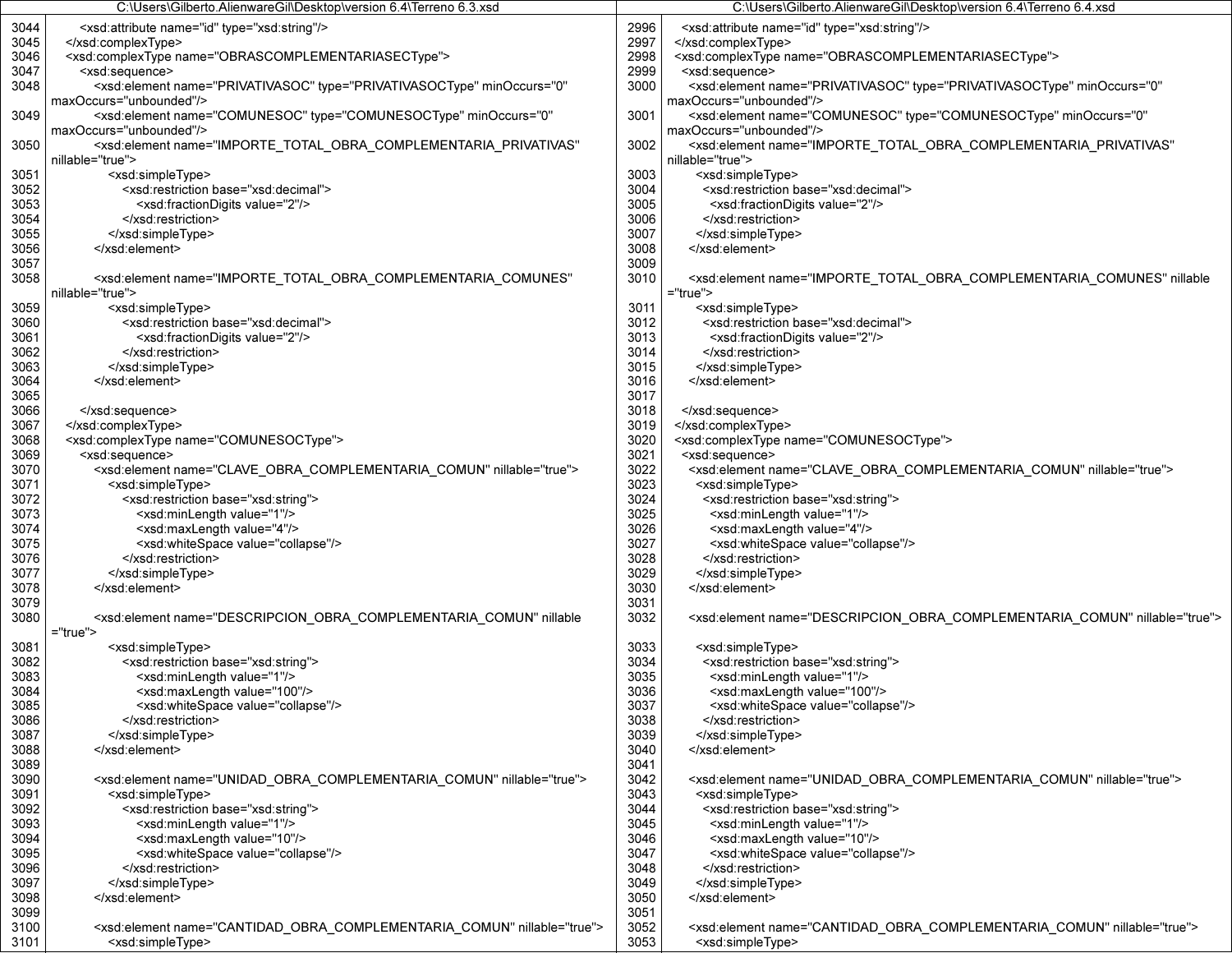|      | C:\Users\Gilberto.AlienwareGil\Desktop\version 6.4\Terreno 6.3.xsd                                                                                                                                           |      | C:\Users\Gilberto.AlienwareGil\Desktop\version 6.4\Terreno 6.4.xsd                              |
|------|--------------------------------------------------------------------------------------------------------------------------------------------------------------------------------------------------------------|------|-------------------------------------------------------------------------------------------------|
| 3102 | <xsd:restriction base="xsd:decimal"></xsd:restriction>                                                                                                                                                       | 3054 | <xsd:restriction base="xsd:decimal"></xsd:restriction>                                          |
| 3103 | <xsd:fractiondigits value="2"></xsd:fractiondigits>                                                                                                                                                          | 3055 | <xsd:fractiondigits value="2"></xsd:fractiondigits>                                             |
| 3104 |                                                                                                                                                                                                              | 3056 |                                                                                                 |
|      |                                                                                                                                                                                                              |      |                                                                                                 |
| 3105 |                                                                                                                                                                                                              | 3057 |                                                                                                 |
| 3106 |                                                                                                                                                                                                              | 3058 |                                                                                                 |
| 3107 |                                                                                                                                                                                                              | 3059 |                                                                                                 |
| 3108 | <xsd:element name="EDAD_OBRA_COMPLEMENTARIA_COMUN" nillable="true"></xsd:element>                                                                                                                            | 3060 | <xsd:element name="EDAD_OBRA_COMPLEMENTARIA_COMUN" nillable="true"></xsd:element>               |
| 3109 | <xsd:simpletype></xsd:simpletype>                                                                                                                                                                            | 3061 | <xsd:simpletype></xsd:simpletype>                                                               |
| 3110 | <xsd:restriction base="xsd:integer"> </xsd:restriction>                                                                                                                                                      | 3062 | <xsd:restriction base="xsd:integer"> </xsd:restriction>                                         |
| 3111 |                                                                                                                                                                                                              | 3063 |                                                                                                 |
| 3112 |                                                                                                                                                                                                              | 3064 |                                                                                                 |
| 3113 |                                                                                                                                                                                                              | 3065 |                                                                                                 |
| 3114 | <xsd:element <="" name="VIDA_UTIL_TOTAL_OBRA_COMPLEMENTARIA_COMUN" td=""><td>3066</td><td><xsd:element name="VIDA_UTIL_TOTAL_OBRA_COMPLEMENTARIA_COMUN" nillable<="" td=""></xsd:element></td></xsd:element> | 3066 | <xsd:element name="VIDA_UTIL_TOTAL_OBRA_COMPLEMENTARIA_COMUN" nillable<="" td=""></xsd:element> |
|      |                                                                                                                                                                                                              |      |                                                                                                 |
|      | nillable="true">                                                                                                                                                                                             |      | ="true">                                                                                        |
| 3115 | <xsd:simpletype></xsd:simpletype>                                                                                                                                                                            | 3067 | <xsd:simpletype></xsd:simpletype>                                                               |
| 3116 | <xsd:restriction base="xsd:integer"> </xsd:restriction>                                                                                                                                                      | 3068 | <xsd:restriction base="xsd:integer"> </xsd:restriction>                                         |
| 3117 |                                                                                                                                                                                                              | 3069 |                                                                                                 |
| 3118 |                                                                                                                                                                                                              | 3070 |                                                                                                 |
| 3119 |                                                                                                                                                                                                              | 3071 |                                                                                                 |
| 3120 | <xsd:element <="" name="VALOR_UNITARIO_OBRA_COMPLEMENTARIA_COMUN" td=""><td>3072</td><td><xsd:element name="VALOR_UNITARIO_OBRA_COMPLEMENTARIA_COMUN" nillable<="" td=""></xsd:element></td></xsd:element>   | 3072 | <xsd:element name="VALOR_UNITARIO_OBRA_COMPLEMENTARIA_COMUN" nillable<="" td=""></xsd:element>  |
|      | nillable="true">                                                                                                                                                                                             |      | ="true">                                                                                        |
| 3121 | <xsd:simpletype></xsd:simpletype>                                                                                                                                                                            | 3073 | <xsd:simpletype></xsd:simpletype>                                                               |
| 3122 | <xsd:restriction base="xsd:decimal"></xsd:restriction>                                                                                                                                                       | 3074 | <xsd:restriction base="xsd:decimal"></xsd:restriction>                                          |
| 3123 | <xsd:fractiondigits value="2"></xsd:fractiondigits>                                                                                                                                                          | 3075 |                                                                                                 |
|      |                                                                                                                                                                                                              |      | <xsd:fractiondigits value="2"></xsd:fractiondigits>                                             |
| 3124 |                                                                                                                                                                                                              | 3076 |                                                                                                 |
| 3125 |                                                                                                                                                                                                              | 3077 |                                                                                                 |
| 3126 |                                                                                                                                                                                                              | 3078 |                                                                                                 |
| 3127 |                                                                                                                                                                                                              | 3079 |                                                                                                 |
| 3128 | <xsd:element name="FACTOR_EDAD_OBRA_COMPLEMENTARIA_COMUN" nillable<="" td=""><td>3080</td><td><xsd:element name="FACTOR_EDAD_OBRA_COMPLEMENTARIA_COMUN" nillable<="" td=""></xsd:element></td></xsd:element> | 3080 | <xsd:element name="FACTOR_EDAD_OBRA_COMPLEMENTARIA_COMUN" nillable<="" td=""></xsd:element>     |
|      | $=$ "true">                                                                                                                                                                                                  |      | ="true">                                                                                        |
| 3129 | <xsd:simpletype></xsd:simpletype>                                                                                                                                                                            | 3081 | <xsd:simpletype></xsd:simpletype>                                                               |
| 3130 | <xsd:restriction base="xsd:decimal"></xsd:restriction>                                                                                                                                                       | 3082 | <xsd:restriction base="xsd:decimal"></xsd:restriction>                                          |
| 3131 | <xsd:fractiondigits value="2"></xsd:fractiondigits>                                                                                                                                                          | 3083 | <xsd:fractiondigits value="2"></xsd:fractiondigits>                                             |
| 3132 |                                                                                                                                                                                                              | 3084 |                                                                                                 |
|      |                                                                                                                                                                                                              |      |                                                                                                 |
| 3133 |                                                                                                                                                                                                              | 3085 |                                                                                                 |
| 3134 |                                                                                                                                                                                                              | 3086 |                                                                                                 |
| 3135 |                                                                                                                                                                                                              | 3087 |                                                                                                 |
| 3136 | <xsd:element <="" name="VIDA_REMANENTE_OBRA_COMPLEMENTARIA_COMUN" td=""><td>3088</td><td><xsd:element name="VIDA_REMANENTE_OBRA_COMPLEMENTARIA_COMUN" nillable<="" td=""></xsd:element></td></xsd:element>   | 3088 | <xsd:element name="VIDA_REMANENTE_OBRA_COMPLEMENTARIA_COMUN" nillable<="" td=""></xsd:element>  |
|      | nillable="true">                                                                                                                                                                                             |      | $=$ "true">                                                                                     |
| 3137 | <xsd:simpletype></xsd:simpletype>                                                                                                                                                                            | 3089 | <xsd:simpletype></xsd:simpletype>                                                               |
| 3138 | <xsd:restriction base="xsd:integer"> </xsd:restriction>                                                                                                                                                      | 3090 | <xsd:restriction base="xsd:integer"> </xsd:restriction>                                         |
| 3139 |                                                                                                                                                                                                              | 3091 |                                                                                                 |
| 3140 |                                                                                                                                                                                                              | 3092 |                                                                                                 |
| 3141 |                                                                                                                                                                                                              | 3093 |                                                                                                 |
| 3142 | <xsd:element name<="" td=""><td>3094</td><td><xsd:element <="" name="FACTOR_CONSERVACION_OBRA_COMPLEMENTARIA_COMUN" td=""></xsd:element></td></xsd:element>                                                  | 3094 | <xsd:element <="" name="FACTOR_CONSERVACION_OBRA_COMPLEMENTARIA_COMUN" td=""></xsd:element>     |
|      | ="FACTOR_CONSERVACION_OBRA_COMPLEMENTARIA_COMUN" nillable="true">                                                                                                                                            |      | nillable="true">                                                                                |
|      |                                                                                                                                                                                                              |      |                                                                                                 |
| 3143 | <xsd:simpletype></xsd:simpletype>                                                                                                                                                                            | 3095 | <xsd:simpletype></xsd:simpletype>                                                               |
| 3144 | <xsd:restriction base="xsd:decimal"></xsd:restriction>                                                                                                                                                       | 3096 | <xsd:restriction base="xsd:decimal"></xsd:restriction>                                          |
| 3145 | <xsd:fractiondigits value="2"></xsd:fractiondigits>                                                                                                                                                          | 3097 | <xsd:fractiondigits value="2"></xsd:fractiondigits>                                             |
| 3146 |                                                                                                                                                                                                              | 3098 |                                                                                                 |
| 3147 |                                                                                                                                                                                                              | 3099 |                                                                                                 |
| 3148 |                                                                                                                                                                                                              | 3100 |                                                                                                 |
| 3149 |                                                                                                                                                                                                              | 3101 |                                                                                                 |
| 3150 | <xsd:element <="" name="FACTOR_RESULTANTE_OBRA_COMPLEMENTARIA_COMUN" td=""><td>3102</td><td><xsd:element <="" name="FACTOR_RESULTANTE_OBRA_COMPLEMENTARIA_COMUN" td=""></xsd:element></td></xsd:element>     | 3102 | <xsd:element <="" name="FACTOR_RESULTANTE_OBRA_COMPLEMENTARIA_COMUN" td=""></xsd:element>       |
|      | nillable="true">                                                                                                                                                                                             |      | nillable="true">                                                                                |
| 3151 | <xsd:simpletype></xsd:simpletype>                                                                                                                                                                            | 3103 | <xsd:simpletype></xsd:simpletype>                                                               |
| 3152 | <xsd:restriction base="xsd:decimal"></xsd:restriction>                                                                                                                                                       | 3104 | <xsd:restriction base="xsd:decimal"></xsd:restriction>                                          |
|      |                                                                                                                                                                                                              | 3105 |                                                                                                 |
| 3153 | <xsd:fractiondigits value="2"></xsd:fractiondigits>                                                                                                                                                          |      | <xsd:fractiondigits value="2"></xsd:fractiondigits>                                             |
| 3154 |                                                                                                                                                                                                              | 3106 |                                                                                                 |
| 3155 |                                                                                                                                                                                                              | 3107 |                                                                                                 |
| 3156 |                                                                                                                                                                                                              | 3108 |                                                                                                 |
| 3157 |                                                                                                                                                                                                              | 3109 |                                                                                                 |
| 3158 | <xsd:element name="VRNETO_OBRA_COMPLEMENTARIA_COMUN" nillable="true"></xsd:element>                                                                                                                          | 3110 | <xsd:element name="VRNETO_OBRA_COMPLEMENTARIA_COMUN" nillable="true"></xsd:element>             |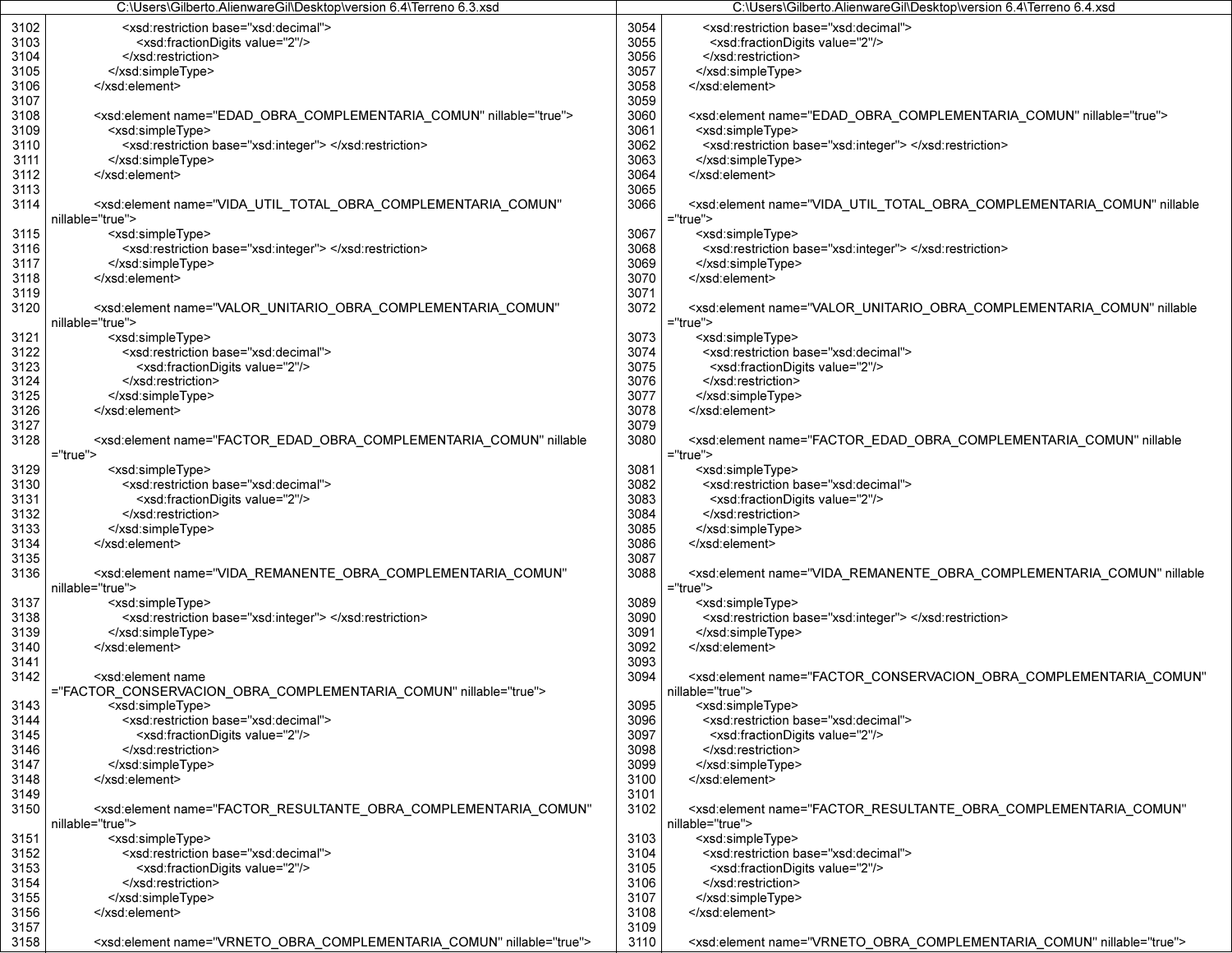|      | C:\Users\Gilberto.AlienwareGil\Desktop\version 6.4\Terreno 6.3.xsd                                                                                                                                               |      | C:\Users\Gilberto.AlienwareGil\Desktop\version 6.4\Terreno 6.4.xsd                               |
|------|------------------------------------------------------------------------------------------------------------------------------------------------------------------------------------------------------------------|------|--------------------------------------------------------------------------------------------------|
| 3159 | <xsd:simpletype></xsd:simpletype>                                                                                                                                                                                | 3111 | <xsd:simpletype></xsd:simpletype>                                                                |
| 3160 | <xsd:restriction base="xsd:decimal"></xsd:restriction>                                                                                                                                                           | 3112 | <xsd:restriction base="xsd:decimal"></xsd:restriction>                                           |
| 3161 | <xsd:fractiondigits value="2"></xsd:fractiondigits>                                                                                                                                                              | 3113 | <xsd:fractiondigits value="2"></xsd:fractiondigits>                                              |
| 3162 |                                                                                                                                                                                                                  | 3114 | $\le$ /xsd:restriction>                                                                          |
| 3163 |                                                                                                                                                                                                                  | 3115 | $\le$ /xsd:simpleType>                                                                           |
| 3164 |                                                                                                                                                                                                                  | 3116 |                                                                                                  |
| 3165 |                                                                                                                                                                                                                  | 3117 |                                                                                                  |
| 3166 |                                                                                                                                                                                                                  | 3118 |                                                                                                  |
| 3167 | <xsd:element name="INDIVISO_COMUNES" nillable="true"><br/><xsd:simpletype></xsd:simpletype></xsd:element>                                                                                                        | 3119 | <xsd:element name="INDIVISO_COMUNES" nillable="true"></xsd:element>                              |
|      |                                                                                                                                                                                                                  |      | <xsd:simpletype></xsd:simpletype>                                                                |
| 3168 | <xsd:restriction base="xsd:decimal"></xsd:restriction>                                                                                                                                                           | 3120 | <xsd:restriction base="xsd:decimal"></xsd:restriction>                                           |
| 3169 | <xsd:fractiondigits value="8"></xsd:fractiondigits>                                                                                                                                                              | 3121 | <xsd:fractiondigits value="8"></xsd:fractiondigits>                                              |
| 3170 |                                                                                                                                                                                                                  | 3122 |                                                                                                  |
| 3171 |                                                                                                                                                                                                                  | 3123 |                                                                                                  |
| 3172 |                                                                                                                                                                                                                  | 3124 |                                                                                                  |
| 3173 |                                                                                                                                                                                                                  | 3125 |                                                                                                  |
| 3174 | <xsd:element name="IMPORTE_OBRA_COMPLEMENTARIA_COMUN" nillable="true"></xsd:element>                                                                                                                             | 3126 | <xsd:element name="IMPORTE_OBRA_COMPLEMENTARIA_COMUN" nillable="true"></xsd:element>             |
| 3175 | <xsd:simpletype></xsd:simpletype>                                                                                                                                                                                | 3127 | <xsd:simpletype></xsd:simpletype>                                                                |
| 3176 | <xsd:restriction base="xsd:decimal"></xsd:restriction>                                                                                                                                                           | 3128 | <xsd:restriction base="xsd:decimal"></xsd:restriction>                                           |
| 3177 | <xsd:fractiondigits value="2"></xsd:fractiondigits>                                                                                                                                                              | 3129 | <xsd:fractiondigits value="2"></xsd:fractiondigits>                                              |
| 3178 |                                                                                                                                                                                                                  | 3130 |                                                                                                  |
| 3179 |                                                                                                                                                                                                                  | 3131 |                                                                                                  |
| 3180 |                                                                                                                                                                                                                  | 3132 |                                                                                                  |
| 3181 |                                                                                                                                                                                                                  | 3133 |                                                                                                  |
| 3182 |                                                                                                                                                                                                                  | 3134 |                                                                                                  |
| 3183 |                                                                                                                                                                                                                  | 3135 |                                                                                                  |
| 3184 | <xsd:complextype name="PRIVATIVASOCType"></xsd:complextype>                                                                                                                                                      | 3136 | <xsd:complextype name="PRIVATIVASOCType"></xsd:complextype>                                      |
| 3185 | <xsd:sequence></xsd:sequence>                                                                                                                                                                                    | 3137 | <xsd:sequence></xsd:sequence>                                                                    |
| 3186 | <xsd:element name="CLAVE_OBRA_COMPLEMENTARIA_PRIVATIVAS" nillable="true"></xsd:element>                                                                                                                          | 3138 | <xsd:element name="CLAVE_OBRA_COMPLEMENTARIA_PRIVATIVAS" nillable="true"></xsd:element>          |
| 3187 | <xsd:simpletype></xsd:simpletype>                                                                                                                                                                                | 3139 | <xsd:simpletype></xsd:simpletype>                                                                |
| 3188 | <xsd:restriction base="xsd:string"></xsd:restriction>                                                                                                                                                            | 3140 | <xsd:restriction base="xsd:string"></xsd:restriction>                                            |
| 3189 | <xsd:minlength value="1"></xsd:minlength>                                                                                                                                                                        | 3141 | <xsd:minlength value="1"></xsd:minlength>                                                        |
| 3190 | <xsd:maxlength value="4"></xsd:maxlength>                                                                                                                                                                        | 3142 | <xsd:maxlength value="4"></xsd:maxlength>                                                        |
| 3191 | <xsd:whitespace value="collapse"></xsd:whitespace>                                                                                                                                                               | 3143 | <xsd:whitespace value="collapse"></xsd:whitespace>                                               |
| 3192 |                                                                                                                                                                                                                  | 3144 |                                                                                                  |
| 3193 |                                                                                                                                                                                                                  | 3145 |                                                                                                  |
| 3194 |                                                                                                                                                                                                                  | 3146 |                                                                                                  |
| 3195 |                                                                                                                                                                                                                  | 3147 |                                                                                                  |
| 3196 | <xsd:element <="" name="DESCRIPCION_OBRA_COMPLEMENTARIA_PRIVATIVAS" td=""><td>3148</td><td><xsd:element name="DESCRIPCION_OBRA_COMPLEMENTARIA_PRIVATIVAS" nillable<="" td=""></xsd:element></td></xsd:element>   | 3148 | <xsd:element name="DESCRIPCION_OBRA_COMPLEMENTARIA_PRIVATIVAS" nillable<="" td=""></xsd:element> |
|      | nillable="true">                                                                                                                                                                                                 |      | $="true"$                                                                                        |
| 3197 | <xsd:simpletype></xsd:simpletype>                                                                                                                                                                                | 3149 | <xsd:simpletype></xsd:simpletype>                                                                |
| 3198 | <xsd:restriction base="xsd:string"></xsd:restriction>                                                                                                                                                            | 3150 | <xsd:restriction base="xsd:string"></xsd:restriction>                                            |
| 3199 | <xsd:minlength value="1"></xsd:minlength>                                                                                                                                                                        | 3151 | <xsd:minlength value="1"></xsd:minlength>                                                        |
| 3200 | <xsd:maxlength value="100"></xsd:maxlength>                                                                                                                                                                      | 3152 | <xsd:maxlength value="100"></xsd:maxlength>                                                      |
| 3201 | <xsd:whitespace value="collapse"></xsd:whitespace>                                                                                                                                                               | 3153 | <xsd:whitespace value="collapse"></xsd:whitespace>                                               |
| 3202 |                                                                                                                                                                                                                  | 3154 |                                                                                                  |
| 3203 |                                                                                                                                                                                                                  | 3155 |                                                                                                  |
| 3204 |                                                                                                                                                                                                                  | 3156 |                                                                                                  |
| 3205 |                                                                                                                                                                                                                  | 3157 |                                                                                                  |
| 3206 |                                                                                                                                                                                                                  | 3158 |                                                                                                  |
|      | <xsd:element name="UNIDAD_OBRA_COMPLEMENTARIA_PRIVATIVAS" nillable<br="">="true"&gt;</xsd:element>                                                                                                               |      | <xsd:element name="UNIDAD_OBRA_COMPLEMENTARIA_PRIVATIVAS" nillable="true"></xsd:element>         |
|      |                                                                                                                                                                                                                  |      |                                                                                                  |
| 3207 | <xsd:simpletype></xsd:simpletype>                                                                                                                                                                                | 3159 | <xsd:simpletype></xsd:simpletype>                                                                |
| 3208 | <xsd:restriction base="xsd:string"></xsd:restriction>                                                                                                                                                            | 3160 | <xsd:restriction base="xsd:string"></xsd:restriction>                                            |
| 3209 | <xsd:minlength value="1"></xsd:minlength>                                                                                                                                                                        | 3161 | <xsd:minlength value="1"></xsd:minlength>                                                        |
| 3210 | <xsd:maxlength value="10"></xsd:maxlength>                                                                                                                                                                       | 3162 | <xsd:maxlength value="10"></xsd:maxlength>                                                       |
| 3211 | <xsd:whitespace value="collapse"></xsd:whitespace>                                                                                                                                                               | 3163 | <xsd:whitespace value="collapse"></xsd:whitespace>                                               |
| 3212 |                                                                                                                                                                                                                  | 3164 |                                                                                                  |
| 3213 |                                                                                                                                                                                                                  | 3165 |                                                                                                  |
| 3214 |                                                                                                                                                                                                                  | 3166 |                                                                                                  |
| 3215 |                                                                                                                                                                                                                  | 3167 |                                                                                                  |
| 3216 | <xsd:element name="CANTIDAD_OBRA_COMPLEMENTARIA_PRIVATIVAS" nillable<="" td=""><td>3168</td><td><xsd:element name="CANTIDAD_OBRA_COMPLEMENTARIA_PRIVATIVAS" nillable<="" td=""></xsd:element></td></xsd:element> | 3168 | <xsd:element name="CANTIDAD_OBRA_COMPLEMENTARIA_PRIVATIVAS" nillable<="" td=""></xsd:element>    |
|      | $="true"$                                                                                                                                                                                                        |      | $="true"$                                                                                        |
| 3217 | <xsd:simpletype></xsd:simpletype>                                                                                                                                                                                | 3169 | <xsd:simpletype></xsd:simpletype>                                                                |
| 3218 | <xsd:restriction base="xsd:decimal"></xsd:restriction>                                                                                                                                                           | 3170 | <xsd:restriction base="xsd:decimal"></xsd:restriction>                                           |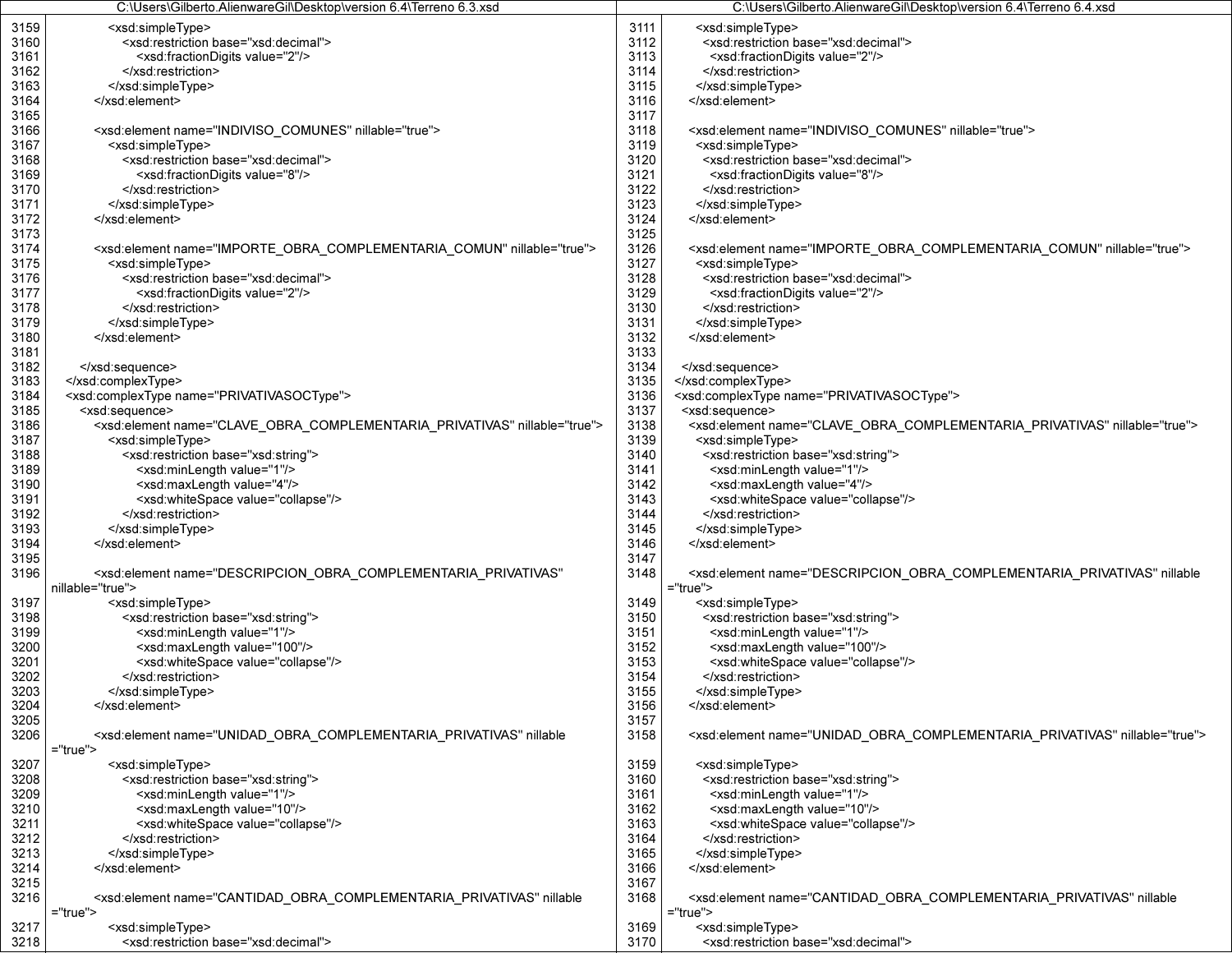|      | C:\Users\Gilberto.AlienwareGil\Desktop\version 6.4\Terreno 6.3.xsd                                                                                                                                             |      | C:\Users\Gilberto.AlienwareGil\Desktop\version 6.4\Terreno 6.4.xsd                               |
|------|----------------------------------------------------------------------------------------------------------------------------------------------------------------------------------------------------------------|------|--------------------------------------------------------------------------------------------------|
| 3219 | <xsd:fractiondigits value="2"></xsd:fractiondigits>                                                                                                                                                            | 3171 | <xsd:fractiondigits value="2"></xsd:fractiondigits>                                              |
|      |                                                                                                                                                                                                                |      |                                                                                                  |
| 3220 |                                                                                                                                                                                                                | 3172 |                                                                                                  |
| 3221 |                                                                                                                                                                                                                | 3173 |                                                                                                  |
| 3222 |                                                                                                                                                                                                                | 3174 |                                                                                                  |
| 3223 |                                                                                                                                                                                                                | 3175 |                                                                                                  |
| 3224 | <xsd:element name="EDAD_OBRA_COMPLEMENTARIA_PRIVATIVAS" nillable="true"></xsd:element>                                                                                                                         | 3176 | <xsd:element name="EDAD_OBRA_COMPLEMENTARIA_PRIVATIVAS" nillable="true"></xsd:element>           |
|      |                                                                                                                                                                                                                | 3177 |                                                                                                  |
| 3225 | <xsd:simpletype></xsd:simpletype>                                                                                                                                                                              |      | <xsd:simpletype></xsd:simpletype>                                                                |
| 3226 | <xsd:restriction base="xsd:integer"> </xsd:restriction>                                                                                                                                                        | 3178 | <xsd:restriction base="xsd:integer"> </xsd:restriction>                                          |
| 3227 |                                                                                                                                                                                                                | 3179 | $\le$ /xsd:simpleType>                                                                           |
| 3228 |                                                                                                                                                                                                                | 3180 |                                                                                                  |
| 3229 |                                                                                                                                                                                                                | 3181 |                                                                                                  |
| 3230 | <xsd:element <="" name="VIDA_UTIL_TOTAL_OBRA_COMPLEMENTARIA_PRIVATIVAS" td=""><td>3182</td><td><xsd:element <="" name="VIDA_UTIL_TOTAL_OBRA_COMPLEMENTARIA_PRIVATIVAS" td=""></xsd:element></td></xsd:element> | 3182 | <xsd:element <="" name="VIDA_UTIL_TOTAL_OBRA_COMPLEMENTARIA_PRIVATIVAS" td=""></xsd:element>     |
|      |                                                                                                                                                                                                                |      | nillable="true">                                                                                 |
|      | nillable="true">                                                                                                                                                                                               |      |                                                                                                  |
| 3231 | <xsd:simpletype></xsd:simpletype>                                                                                                                                                                              | 3183 | <xsd:simpletype></xsd:simpletype>                                                                |
| 3232 | <xsd:restriction base="xsd:integer"> </xsd:restriction>                                                                                                                                                        | 3184 | <xsd:restriction base="xsd:integer"> </xsd:restriction>                                          |
| 3233 |                                                                                                                                                                                                                | 3185 |                                                                                                  |
| 3234 |                                                                                                                                                                                                                | 3186 |                                                                                                  |
| 3235 |                                                                                                                                                                                                                | 3187 |                                                                                                  |
|      |                                                                                                                                                                                                                |      |                                                                                                  |
| 3236 | <xsd:element <="" name="VALOR_UNITARIO_OBRA_COMPLEMENTARIA_PRIVATIVAS" td=""><td>3188</td><td><xsd:element <="" name="VALOR_UNITARIO_OBRA_COMPLEMENTARIA_PRIVATIVAS" td=""></xsd:element></td></xsd:element>   | 3188 | <xsd:element <="" name="VALOR_UNITARIO_OBRA_COMPLEMENTARIA_PRIVATIVAS" td=""></xsd:element>      |
|      | nillable="true">                                                                                                                                                                                               |      | nillable="true">                                                                                 |
| 3237 | <xsd:simpletype></xsd:simpletype>                                                                                                                                                                              | 3189 | <xsd:simpletype></xsd:simpletype>                                                                |
| 3238 | <xsd:restriction base="xsd:decimal"></xsd:restriction>                                                                                                                                                         | 3190 | <xsd:restriction base="xsd:decimal"></xsd:restriction>                                           |
| 3239 | <xsd:fractiondigits value="2"></xsd:fractiondigits>                                                                                                                                                            | 3191 | <xsd:fractiondigits value="2"></xsd:fractiondigits>                                              |
| 3240 |                                                                                                                                                                                                                | 3192 |                                                                                                  |
|      |                                                                                                                                                                                                                |      |                                                                                                  |
| 3241 |                                                                                                                                                                                                                | 3193 |                                                                                                  |
| 3242 |                                                                                                                                                                                                                | 3194 |                                                                                                  |
| 3243 |                                                                                                                                                                                                                | 3195 |                                                                                                  |
| 3244 | <xsd:element <="" name="FACTOR_EDAD_OBRA_COMPLEMENTARIA_PRIVATIVAS" td=""><td>3196</td><td><xsd:element name="FACTOR_EDAD_OBRA_COMPLEMENTARIA_PRIVATIVAS" nillable<="" td=""></xsd:element></td></xsd:element> | 3196 | <xsd:element name="FACTOR_EDAD_OBRA_COMPLEMENTARIA_PRIVATIVAS" nillable<="" td=""></xsd:element> |
|      | nillable="true">                                                                                                                                                                                               |      | $=$ "true">                                                                                      |
|      |                                                                                                                                                                                                                |      |                                                                                                  |
| 3245 | <xsd:simpletype></xsd:simpletype>                                                                                                                                                                              | 3197 | <xsd:simpletype></xsd:simpletype>                                                                |
| 3246 | <xsd:restriction base="xsd:decimal"></xsd:restriction>                                                                                                                                                         | 3198 | <xsd:restriction base="xsd:decimal"></xsd:restriction>                                           |
| 3247 | <xsd:fractiondigits value="2"></xsd:fractiondigits>                                                                                                                                                            | 3199 | <xsd:fractiondigits value="2"></xsd:fractiondigits>                                              |
| 3248 |                                                                                                                                                                                                                | 3200 |                                                                                                  |
| 3249 |                                                                                                                                                                                                                | 3201 |                                                                                                  |
| 3250 |                                                                                                                                                                                                                | 3202 |                                                                                                  |
|      |                                                                                                                                                                                                                |      |                                                                                                  |
| 3251 |                                                                                                                                                                                                                | 3203 |                                                                                                  |
| 3252 | <xsd:element <="" name="VIDA_REMANENTE_OBRA_COMPLEMENTARIA_PRIVATIVAS" td=""><td>3204</td><td><xsd:element <="" name="VIDA_REMANENTE_OBRA_COMPLEMENTARIA_PRIVATIVAS" td=""></xsd:element></td></xsd:element>   | 3204 | <xsd:element <="" name="VIDA_REMANENTE_OBRA_COMPLEMENTARIA_PRIVATIVAS" td=""></xsd:element>      |
|      | nillable="true">                                                                                                                                                                                               |      | nillable="true">                                                                                 |
| 3253 | <xsd:simpletype></xsd:simpletype>                                                                                                                                                                              | 3205 | <xsd:simpletype></xsd:simpletype>                                                                |
| 3254 | <xsd:restriction base="xsd:integer"> </xsd:restriction>                                                                                                                                                        | 3206 | <xsd:restriction base="xsd:integer"> </xsd:restriction>                                          |
| 3255 |                                                                                                                                                                                                                | 3207 |                                                                                                  |
|      |                                                                                                                                                                                                                |      |                                                                                                  |
| 3256 |                                                                                                                                                                                                                | 3208 |                                                                                                  |
| 3257 |                                                                                                                                                                                                                | 3209 |                                                                                                  |
| 3258 | <xsd:element name<="" td=""><td>3210</td><td><xsd:element name<="" td=""></xsd:element></td></xsd:element>                                                                                                     | 3210 | <xsd:element name<="" td=""></xsd:element>                                                       |
|      | ="FACTOR_CONSERVACION_OBRA_COMPLEMENTARIA_PRIVATIVAS" nillable="true">                                                                                                                                         |      | ="FACTOR_CONSERVACION_OBRA_COMPLEMENTARIA_PRIVATIVAS" nillable="true">                           |
| 3259 | <xsd:simpletype></xsd:simpletype>                                                                                                                                                                              | 3211 | <xsd:simpletype></xsd:simpletype>                                                                |
| 3260 | <xsd:restriction base="xsd:decimal"></xsd:restriction>                                                                                                                                                         | 3212 | <xsd:restriction base="xsd:decimal"></xsd:restriction>                                           |
|      |                                                                                                                                                                                                                |      |                                                                                                  |
| 3261 | <xsd:fractiondigits value="2"></xsd:fractiondigits>                                                                                                                                                            | 3213 | <xsd:fractiondigits value="2"></xsd:fractiondigits>                                              |
| 3262 |                                                                                                                                                                                                                | 3214 |                                                                                                  |
| 3263 |                                                                                                                                                                                                                | 3215 |                                                                                                  |
| 3264 |                                                                                                                                                                                                                | 3216 |                                                                                                  |
| 3265 |                                                                                                                                                                                                                | 3217 |                                                                                                  |
| 3266 | <xsd:element name<="" td=""><td>3218</td><td><xsd:element name<="" td=""></xsd:element></td></xsd:element>                                                                                                     | 3218 | <xsd:element name<="" td=""></xsd:element>                                                       |
|      |                                                                                                                                                                                                                |      |                                                                                                  |
|      | ="FACTOR_RESULTANTE_OBRA_COMPLEMENTARIA_PRIVATIVAS" nillable="true">                                                                                                                                           |      | ="FACTOR_RESULTANTE_OBRA_COMPLEMENTARIA_PRIVATIVAS" nillable="true">                             |
| 3267 | <xsd:simpletype></xsd:simpletype>                                                                                                                                                                              | 3219 | <xsd:simpletype></xsd:simpletype>                                                                |
| 3268 | <xsd:restriction base="xsd:decimal"></xsd:restriction>                                                                                                                                                         | 3220 | <xsd:restriction base="xsd:decimal"></xsd:restriction>                                           |
| 3269 | <xsd:fractiondigits value="2"></xsd:fractiondigits>                                                                                                                                                            | 3221 | <xsd:fractiondigits value="2"></xsd:fractiondigits>                                              |
| 3270 |                                                                                                                                                                                                                | 3222 |                                                                                                  |
| 3271 |                                                                                                                                                                                                                | 3223 |                                                                                                  |
|      |                                                                                                                                                                                                                |      | $\le$ /xsd:simpleType>                                                                           |
| 3272 |                                                                                                                                                                                                                | 3224 |                                                                                                  |
| 3273 |                                                                                                                                                                                                                | 3225 |                                                                                                  |
| 3274 | <xsd:element name="VRNETO_OBRA_COMPLEMENTARIA_PRIVATIVAS" nillable<="" td=""><td>3226</td><td><xsd:element name="VRNETO_OBRA_COMPLEMENTARIA_PRIVATIVAS" nillable="true"></xsd:element></td></xsd:element>      | 3226 | <xsd:element name="VRNETO_OBRA_COMPLEMENTARIA_PRIVATIVAS" nillable="true"></xsd:element>         |
|      | ="true">                                                                                                                                                                                                       |      |                                                                                                  |
|      |                                                                                                                                                                                                                |      |                                                                                                  |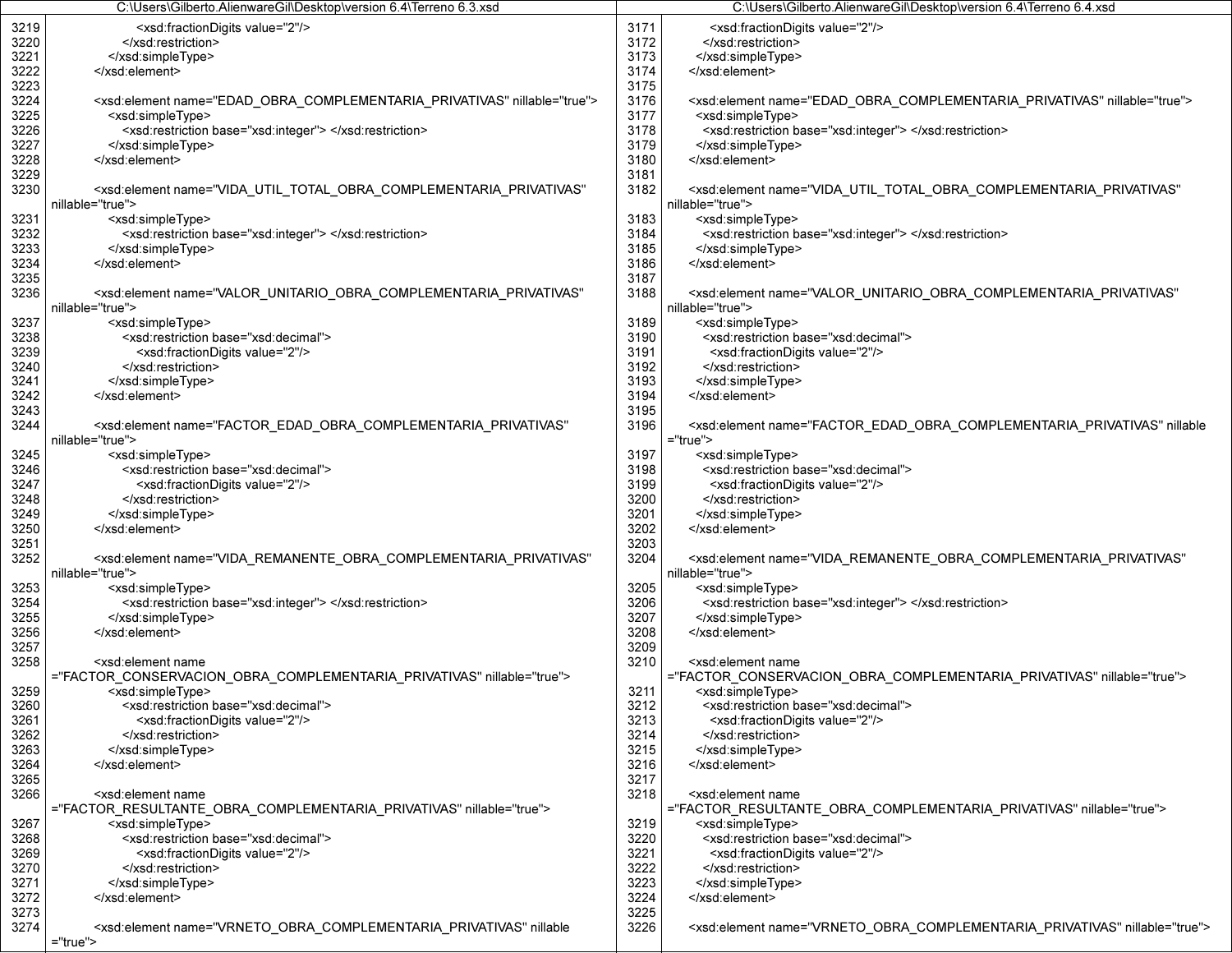|      | C:\Users\Gilberto.AlienwareGil\Desktop\version 6.4\Terreno 6.3.xsd                                                                                                                                                     |      | C:\Users\Gilberto.AlienwareGil\Desktop\version 6.4\Terreno 6.4.xsd                                  |
|------|------------------------------------------------------------------------------------------------------------------------------------------------------------------------------------------------------------------------|------|-----------------------------------------------------------------------------------------------------|
| 3275 | <xsd:simpletype></xsd:simpletype>                                                                                                                                                                                      | 3227 | <xsd:simpletype></xsd:simpletype>                                                                   |
|      |                                                                                                                                                                                                                        | 3228 |                                                                                                     |
| 3276 | <xsd:restriction base="xsd:decimal"></xsd:restriction>                                                                                                                                                                 |      | <xsd:restriction base="xsd:decimal"></xsd:restriction>                                              |
| 3277 | <xsd:fractiondigits value="2"></xsd:fractiondigits>                                                                                                                                                                    | 3229 | <xsd:fractiondigits value="2"></xsd:fractiondigits>                                                 |
| 3278 |                                                                                                                                                                                                                        | 3230 |                                                                                                     |
| 3279 |                                                                                                                                                                                                                        | 3231 |                                                                                                     |
| 3280 |                                                                                                                                                                                                                        | 3232 |                                                                                                     |
| 3281 |                                                                                                                                                                                                                        | 3233 |                                                                                                     |
| 3282 | <xsd:element name="IMPORTE_OBRA_COMPLEMENTARIA_PRIVATIVAS" nillable<="" td=""><td>3234</td><td></td></xsd:element>                                                                                                     | 3234 |                                                                                                     |
|      |                                                                                                                                                                                                                        |      | <xsd:element name="IMPORTE_OBRA_COMPLEMENTARIA_PRIVATIVAS" nillable="true"></xsd:element>           |
|      | $="true"$                                                                                                                                                                                                              |      |                                                                                                     |
| 3283 | <xsd:simpletype></xsd:simpletype>                                                                                                                                                                                      | 3235 | <xsd:simpletype></xsd:simpletype>                                                                   |
| 3284 | <xsd:restriction base="xsd:decimal"></xsd:restriction>                                                                                                                                                                 | 3236 | <xsd:restriction base="xsd:decimal"></xsd:restriction>                                              |
| 3285 | <xsd:fractiondigits value="2"></xsd:fractiondigits>                                                                                                                                                                    | 3237 | <xsd:fractiondigits value="2"></xsd:fractiondigits>                                                 |
| 3286 |                                                                                                                                                                                                                        | 3238 |                                                                                                     |
| 3287 |                                                                                                                                                                                                                        | 3239 |                                                                                                     |
|      |                                                                                                                                                                                                                        |      |                                                                                                     |
| 3288 |                                                                                                                                                                                                                        | 3240 |                                                                                                     |
| 3289 |                                                                                                                                                                                                                        | 3241 |                                                                                                     |
| 3290 |                                                                                                                                                                                                                        | 3242 |                                                                                                     |
| 3291 |                                                                                                                                                                                                                        | 3243 |                                                                                                     |
| 3292 | <xsd:complextype name="ELEMENTOSACCESORIOSECType"></xsd:complextype>                                                                                                                                                   | 3244 | <xsd:complextype name="ELEMENTOSACCESORIOSECType"></xsd:complextype>                                |
| 3293 | <xsd:sequence></xsd:sequence>                                                                                                                                                                                          | 3245 | <xsd:sequence></xsd:sequence>                                                                       |
| 3294 | <xsd:element <="" minoccurs="0" name="PRIVATIVASEA" td="" type="PRIVATIVASEAType"><td>3246</td><td><xsd:element <="" minoccurs="0" name="PRIVATIVASEA" td="" type="PRIVATIVASEAType"></xsd:element></td></xsd:element> | 3246 | <xsd:element <="" minoccurs="0" name="PRIVATIVASEA" td="" type="PRIVATIVASEAType"></xsd:element>    |
|      |                                                                                                                                                                                                                        |      |                                                                                                     |
|      | maxOccurs="unbounded"/>                                                                                                                                                                                                |      | maxOccurs="unbounded"/>                                                                             |
| 3295 | <xsd:element <="" minoccurs="0" name="COMUNESEA" td="" type="COMUNESEAType"><td>3247</td><td><xsd:element maxoccurs<="" minoccurs="0" name="COMUNESEA" td="" type="COMUNESEAType"></xsd:element></td></xsd:element>    | 3247 | <xsd:element maxoccurs<="" minoccurs="0" name="COMUNESEA" td="" type="COMUNESEAType"></xsd:element> |
|      | maxOccurs="unbounded"/>                                                                                                                                                                                                |      | ="unbounded"/>                                                                                      |
| 3296 | <xsd:element <="" name="IMPORTE_TOTAL_ELEMENTOS_ACCESORIOS_PRIVATIVAS" td=""><td>3248</td><td><xsd:element <="" name="IMPORTE_TOTAL_ELEMENTOS_ACCESORIOS_PRIVATIVAS" td=""></xsd:element></td></xsd:element>           | 3248 | <xsd:element <="" name="IMPORTE_TOTAL_ELEMENTOS_ACCESORIOS_PRIVATIVAS" td=""></xsd:element>         |
|      | nillable="true">                                                                                                                                                                                                       |      | nillable="true">                                                                                    |
| 3297 | <xsd:simpletype></xsd:simpletype>                                                                                                                                                                                      | 3249 | <xsd:simpletype></xsd:simpletype>                                                                   |
|      | <xsd:restriction base="xsd:decimal"></xsd:restriction>                                                                                                                                                                 | 3250 |                                                                                                     |
| 3298 |                                                                                                                                                                                                                        |      | <xsd:restriction base="xsd:decimal"></xsd:restriction>                                              |
| 3299 | <xsd:fractiondigits value="2"></xsd:fractiondigits>                                                                                                                                                                    | 3251 | <xsd:fractiondigits value="2"></xsd:fractiondigits>                                                 |
| 3300 |                                                                                                                                                                                                                        | 3252 |                                                                                                     |
| 3301 |                                                                                                                                                                                                                        | 3253 |                                                                                                     |
| 3302 | $\le$ /xsd:element>                                                                                                                                                                                                    | 3254 |                                                                                                     |
| 3303 |                                                                                                                                                                                                                        | 3255 |                                                                                                     |
| 3304 | <xsd:element <="" name="IMPORTE_TOTAL_ELEMENTOS_ACCESORIOS_COMUNES" td=""><td>3256</td><td><xsd:element <="" name="IMPORTE_TOTAL_ELEMENTOS_ACCESORIOS_COMUNES" td=""></xsd:element></td></xsd:element>                 | 3256 | <xsd:element <="" name="IMPORTE_TOTAL_ELEMENTOS_ACCESORIOS_COMUNES" td=""></xsd:element>            |
|      |                                                                                                                                                                                                                        |      |                                                                                                     |
|      | nillable="true">                                                                                                                                                                                                       |      | nillable="true">                                                                                    |
| 3305 | <xsd:simpletype></xsd:simpletype>                                                                                                                                                                                      | 3257 | <xsd:simpletype></xsd:simpletype>                                                                   |
| 3306 | <xsd:restriction base="xsd:decimal"></xsd:restriction>                                                                                                                                                                 | 3258 | <xsd:restriction base="xsd:decimal"></xsd:restriction>                                              |
| 3307 | <xsd:fractiondigits value="2"></xsd:fractiondigits>                                                                                                                                                                    | 3259 | <xsd:fractiondigits value="2"></xsd:fractiondigits>                                                 |
| 3308 |                                                                                                                                                                                                                        | 3260 |                                                                                                     |
| 3309 |                                                                                                                                                                                                                        | 3261 |                                                                                                     |
| 3310 |                                                                                                                                                                                                                        | 3262 |                                                                                                     |
|      |                                                                                                                                                                                                                        |      |                                                                                                     |
| 3311 |                                                                                                                                                                                                                        | 3263 |                                                                                                     |
| 3312 |                                                                                                                                                                                                                        | 3264 |                                                                                                     |
| 3313 |                                                                                                                                                                                                                        | 3265 |                                                                                                     |
| 3314 | <xsd:complextype name="COMUNESEAType"></xsd:complextype>                                                                                                                                                               | 3266 | <xsd:complextype name="COMUNESEAType"></xsd:complextype>                                            |
| 3315 | <xsd:sequence></xsd:sequence>                                                                                                                                                                                          | 3267 | <xsd:sequence></xsd:sequence>                                                                       |
| 3316 | <xsd:element name="CLAVE_ELEMENTO_ACCESORIO_COMUNES" nillable="true"></xsd:element>                                                                                                                                    | 3268 | <xsd:element name="CLAVE_ELEMENTO_ACCESORIO_COMUNES" nillable="true"></xsd:element>                 |
| 3317 | <xsd:simpletype></xsd:simpletype>                                                                                                                                                                                      | 3269 | <xsd:simpletype></xsd:simpletype>                                                                   |
| 3318 | <xsd:restriction base="xsd:string"></xsd:restriction>                                                                                                                                                                  | 3270 | <xsd:restriction base="xsd:string"></xsd:restriction>                                               |
|      |                                                                                                                                                                                                                        |      |                                                                                                     |
| 3319 | <xsd:minlength value="1"></xsd:minlength>                                                                                                                                                                              | 3271 | <xsd:minlength value="1"></xsd:minlength>                                                           |
| 3320 | <xsd:maxlength value="4"></xsd:maxlength>                                                                                                                                                                              | 3272 | <xsd:maxlength value="4"></xsd:maxlength>                                                           |
| 3321 | <xsd:whitespace value="collapse"></xsd:whitespace>                                                                                                                                                                     | 3273 | <xsd:whitespace value="collapse"></xsd:whitespace>                                                  |
| 3322 |                                                                                                                                                                                                                        | 3274 |                                                                                                     |
| 3323 |                                                                                                                                                                                                                        | 3275 |                                                                                                     |
| 3324 |                                                                                                                                                                                                                        | 3276 |                                                                                                     |
| 3325 |                                                                                                                                                                                                                        | 3277 |                                                                                                     |
|      |                                                                                                                                                                                                                        |      |                                                                                                     |
| 3326 | <xsd:element name="DESCRIPCION_ELEMENTO_ACCESORIO_COMUNES" nillable<="" td=""><td>3278</td><td><xsd:element name="DESCRIPCION_ELEMENTO_ACCESORIO_COMUNES" nillable<="" td=""></xsd:element></td></xsd:element>         | 3278 | <xsd:element name="DESCRIPCION_ELEMENTO_ACCESORIO_COMUNES" nillable<="" td=""></xsd:element>        |
|      | $="true"$                                                                                                                                                                                                              |      | $="true"$                                                                                           |
| 3327 | <xsd:simpletype></xsd:simpletype>                                                                                                                                                                                      | 3279 | <xsd:simpletype></xsd:simpletype>                                                                   |
| 3328 | <xsd:restriction base="xsd:string"></xsd:restriction>                                                                                                                                                                  | 3280 | <xsd:restriction base="xsd:string"></xsd:restriction>                                               |
| 3329 | <xsd:minlength value="1"></xsd:minlength>                                                                                                                                                                              | 3281 | <xsd:minlength value="1"></xsd:minlength>                                                           |
| 3330 | <xsd:maxlength value="100"></xsd:maxlength>                                                                                                                                                                            | 3282 | <xsd:maxlength value="100"></xsd:maxlength>                                                         |
| 3331 | <xsd:whitespace value="collapse"></xsd:whitespace>                                                                                                                                                                     | 3283 | <xsd:whitespace value="collapse"></xsd:whitespace>                                                  |
|      |                                                                                                                                                                                                                        |      |                                                                                                     |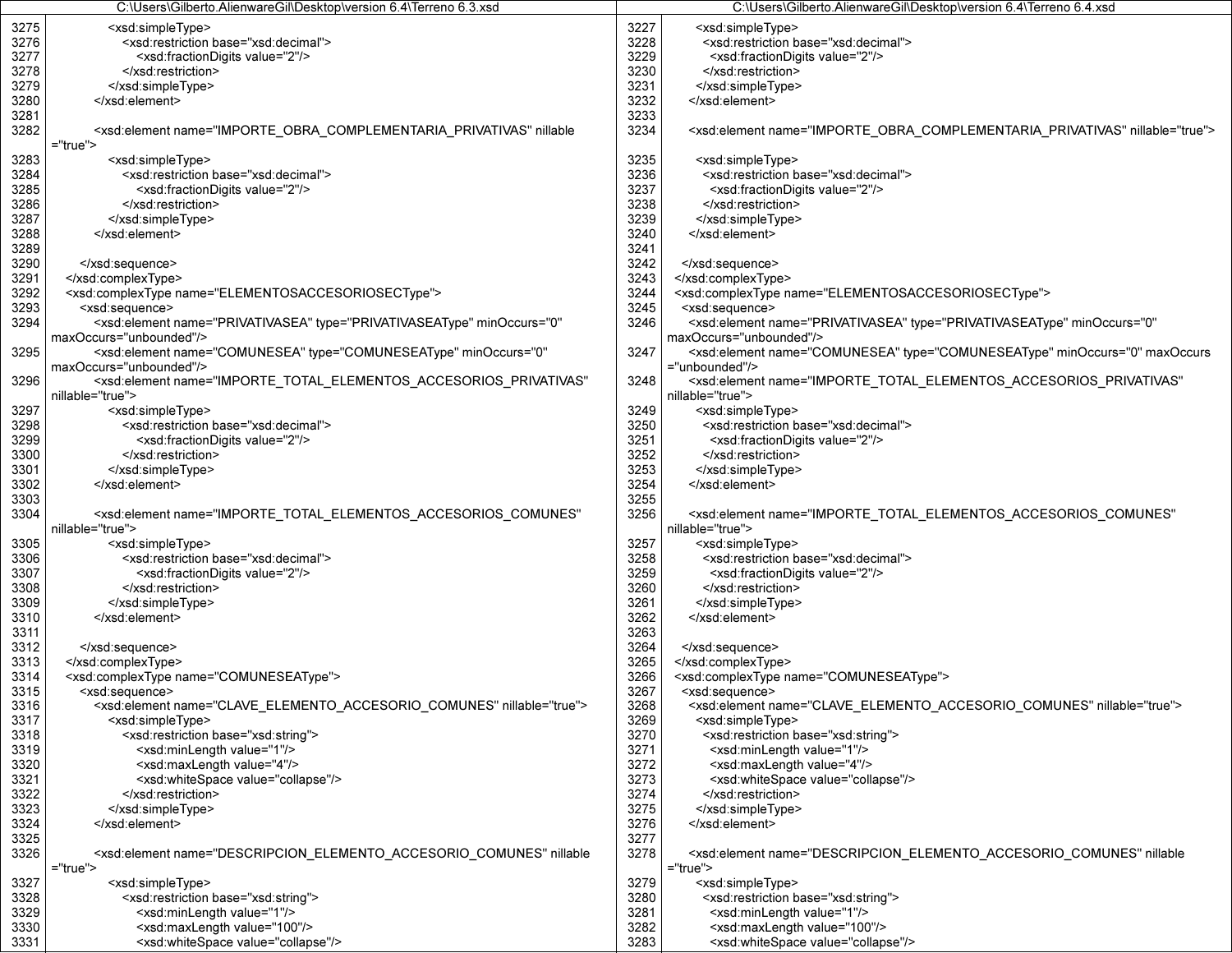|      | C:\Users\Gilberto.AlienwareGil\Desktop\version 6.4\Terreno 6.3.xsd                                                                                                                                             |      | C:\Users\Gilberto.AlienwareGil\Desktop\version 6.4\Terreno 6.4.xsd                               |
|------|----------------------------------------------------------------------------------------------------------------------------------------------------------------------------------------------------------------|------|--------------------------------------------------------------------------------------------------|
| 3332 |                                                                                                                                                                                                                | 3284 |                                                                                                  |
| 3333 |                                                                                                                                                                                                                | 3285 |                                                                                                  |
|      |                                                                                                                                                                                                                |      |                                                                                                  |
| 3334 |                                                                                                                                                                                                                | 3286 |                                                                                                  |
| 3335 |                                                                                                                                                                                                                | 3287 |                                                                                                  |
| 3336 | <xsd:element name="UNIDAD_ELEMENTO_ACCESORIO_COMUNES" nillable="true"></xsd:element>                                                                                                                           | 3288 | <xsd:element name="UNIDAD_ELEMENTO_ACCESORIO_COMUNES" nillable="true"></xsd:element>             |
| 3337 | <xsd:simpletype></xsd:simpletype>                                                                                                                                                                              | 3289 | <xsd:simpletype></xsd:simpletype>                                                                |
| 3338 | <xsd:restriction base="xsd:string"></xsd:restriction>                                                                                                                                                          | 3290 | <xsd:restriction base="xsd:string"></xsd:restriction>                                            |
| 3339 |                                                                                                                                                                                                                | 3291 |                                                                                                  |
|      | <xsd:minlength value="1"></xsd:minlength>                                                                                                                                                                      |      | <xsd:minlength value="1"></xsd:minlength>                                                        |
| 3340 | <xsd:maxlength value="10"></xsd:maxlength>                                                                                                                                                                     | 3292 | <xsd:maxlength value="10"></xsd:maxlength>                                                       |
| 3341 | <xsd:whitespace value="collapse"></xsd:whitespace>                                                                                                                                                             | 3293 | <xsd:whitespace value="collapse"></xsd:whitespace>                                               |
| 3342 |                                                                                                                                                                                                                | 3294 |                                                                                                  |
| 3343 |                                                                                                                                                                                                                | 3295 |                                                                                                  |
| 3344 |                                                                                                                                                                                                                | 3296 |                                                                                                  |
| 3345 |                                                                                                                                                                                                                | 3297 |                                                                                                  |
|      |                                                                                                                                                                                                                |      |                                                                                                  |
| 3346 | <xsd:element name="CANTIDAD_ELEMENTO_ACCESORIO_COMUNES" nillable<="" td=""><td>3298</td><td><xsd:element name="CANTIDAD_ELEMENTO_ACCESORIO_COMUNES" nillable="true"></xsd:element></td></xsd:element>          | 3298 | <xsd:element name="CANTIDAD_ELEMENTO_ACCESORIO_COMUNES" nillable="true"></xsd:element>           |
|      | $=$ "true" $>$                                                                                                                                                                                                 |      |                                                                                                  |
| 3347 | <xsd:simpletype></xsd:simpletype>                                                                                                                                                                              | 3299 | <xsd:simpletype></xsd:simpletype>                                                                |
| 3348 | <xsd:restriction base="xsd:decimal"></xsd:restriction>                                                                                                                                                         | 3300 | <xsd:restriction base="xsd:decimal"></xsd:restriction>                                           |
| 3349 | <xsd:fractiondigits value="2"></xsd:fractiondigits>                                                                                                                                                            | 3301 | <xsd:fractiondigits value="2"></xsd:fractiondigits>                                              |
| 3350 |                                                                                                                                                                                                                | 3302 |                                                                                                  |
|      |                                                                                                                                                                                                                | 3303 |                                                                                                  |
| 3351 |                                                                                                                                                                                                                |      |                                                                                                  |
| 3352 |                                                                                                                                                                                                                | 3304 | $\le$ /xsd:element>                                                                              |
| 3353 |                                                                                                                                                                                                                | 3305 |                                                                                                  |
| 3354 | <xsd:element name="EDAD_ELEMENTO_ACCESORIO_COMUNES" nillable="true"></xsd:element>                                                                                                                             | 3306 | <xsd:element name="EDAD_ELEMENTO_ACCESORIO_COMUNES" nillable="true"></xsd:element>               |
| 3355 | <xsd:simpletype></xsd:simpletype>                                                                                                                                                                              | 3307 | <xsd:simpletype></xsd:simpletype>                                                                |
| 3356 | <xsd:restriction base="xsd:integer"> </xsd:restriction>                                                                                                                                                        | 3308 | <xsd:restriction base="xsd:integer"> </xsd:restriction>                                          |
| 3357 |                                                                                                                                                                                                                | 3309 |                                                                                                  |
|      |                                                                                                                                                                                                                |      |                                                                                                  |
| 3358 |                                                                                                                                                                                                                | 3310 |                                                                                                  |
| 3359 |                                                                                                                                                                                                                | 3311 |                                                                                                  |
| 3360 | <xsd:element <="" name="VIDA_UTIL_TOTAL_ELEMENTO_ACCESORIO_COMUNES" td=""><td>3312</td><td><xsd:element name="VIDA_UTIL_TOTAL_ELEMENTO_ACCESORIO_COMUNES" nillable<="" td=""></xsd:element></td></xsd:element> | 3312 | <xsd:element name="VIDA_UTIL_TOTAL_ELEMENTO_ACCESORIO_COMUNES" nillable<="" td=""></xsd:element> |
|      | nillable="true">                                                                                                                                                                                               |      | $="true"$                                                                                        |
| 3361 | <xsd:simpletype></xsd:simpletype>                                                                                                                                                                              | 3313 | <xsd:simpletype></xsd:simpletype>                                                                |
| 3362 | <xsd:restriction base="xsd:integer"> </xsd:restriction>                                                                                                                                                        | 3314 | <xsd:restriction base="xsd:integer"> </xsd:restriction>                                          |
| 3363 | $\le$ /xsd:simpleType>                                                                                                                                                                                         | 3315 |                                                                                                  |
|      |                                                                                                                                                                                                                |      |                                                                                                  |
| 3364 |                                                                                                                                                                                                                | 3316 |                                                                                                  |
| 3365 |                                                                                                                                                                                                                | 3317 |                                                                                                  |
| 3366 | <xsd:element <="" name="VALOR_UNITARIO_ELEMENTO_ACCESORIO_COMUNES" td=""><td>3318</td><td><xsd:element name="VALOR_UNITARIO_ELEMENTO_ACCESORIO_COMUNES" nillable<="" td=""></xsd:element></td></xsd:element>   | 3318 | <xsd:element name="VALOR_UNITARIO_ELEMENTO_ACCESORIO_COMUNES" nillable<="" td=""></xsd:element>  |
|      | nillable="true">                                                                                                                                                                                               |      | $="true"$                                                                                        |
| 3367 | <xsd:simpletype></xsd:simpletype>                                                                                                                                                                              | 3319 | <xsd:simpletype></xsd:simpletype>                                                                |
| 3368 | <xsd:restriction base="xsd:decimal"></xsd:restriction>                                                                                                                                                         | 3320 | <xsd:restriction base="xsd:decimal"></xsd:restriction>                                           |
| 3369 | <xsd:fractiondigits value="2"></xsd:fractiondigits>                                                                                                                                                            | 3321 | <xsd:fractiondigits value="2"></xsd:fractiondigits>                                              |
|      |                                                                                                                                                                                                                |      |                                                                                                  |
| 3370 |                                                                                                                                                                                                                | 3322 |                                                                                                  |
| 3371 |                                                                                                                                                                                                                | 3323 |                                                                                                  |
| 3372 |                                                                                                                                                                                                                | 3324 |                                                                                                  |
| 3373 |                                                                                                                                                                                                                | 3325 |                                                                                                  |
| 3374 | <xsd:element name="FACTOR_EDAD_ELEMENTO_ACCESORIO_COMUNES" nillable<="" td=""><td>3326</td><td><xsd:element name="FACTOR_EDAD_ELEMENTO_ACCESORIO_COMUNES" nillable<="" td=""></xsd:element></td></xsd:element> | 3326 | <xsd:element name="FACTOR_EDAD_ELEMENTO_ACCESORIO_COMUNES" nillable<="" td=""></xsd:element>     |
|      | ="true">                                                                                                                                                                                                       |      | ="true">                                                                                         |
| 3375 | <xsd:simpletype></xsd:simpletype>                                                                                                                                                                              | 3327 | <xsd:simpletype></xsd:simpletype>                                                                |
| 3376 | <xsd:restriction base="xsd:decimal"></xsd:restriction>                                                                                                                                                         | 3328 | <xsd:restriction base="xsd:decimal"></xsd:restriction>                                           |
|      |                                                                                                                                                                                                                |      |                                                                                                  |
| 3377 | <xsd:fractiondigits value="2"></xsd:fractiondigits>                                                                                                                                                            | 3329 | <xsd:fractiondigits value="2"></xsd:fractiondigits>                                              |
| 3378 |                                                                                                                                                                                                                | 3330 |                                                                                                  |
| 3379 |                                                                                                                                                                                                                | 3331 |                                                                                                  |
| 3380 |                                                                                                                                                                                                                | 3332 |                                                                                                  |
| 3381 |                                                                                                                                                                                                                | 3333 |                                                                                                  |
| 3382 | <xsd:element <="" name="VIDA_REMANENTE_ELEMENTO_ACCESORIO_COMUNES" td=""><td>3334</td><td><xsd:element name="VIDA_REMANENTE_ELEMENTO_ACCESORIO_COMUNES" nillable<="" td=""></xsd:element></td></xsd:element>   | 3334 | <xsd:element name="VIDA_REMANENTE_ELEMENTO_ACCESORIO_COMUNES" nillable<="" td=""></xsd:element>  |
|      | nillable="true">                                                                                                                                                                                               |      | $="true"$                                                                                        |
|      |                                                                                                                                                                                                                |      |                                                                                                  |
| 3383 | <xsd:simpletype></xsd:simpletype>                                                                                                                                                                              | 3335 | <xsd:simpletype></xsd:simpletype>                                                                |
| 3384 | <xsd:restriction base="xsd:integer"> </xsd:restriction>                                                                                                                                                        | 3336 | <xsd:restriction base="xsd:integer"> </xsd:restriction>                                          |
| 3385 | $\le$ /xsd:simpleType>                                                                                                                                                                                         | 3337 |                                                                                                  |
| 3386 |                                                                                                                                                                                                                | 3338 |                                                                                                  |
| 3387 |                                                                                                                                                                                                                | 3339 |                                                                                                  |
| 3388 | <xsd:element name<="" td=""><td>3340</td><td><xsd:element name<="" td=""></xsd:element></td></xsd:element>                                                                                                     | 3340 | <xsd:element name<="" td=""></xsd:element>                                                       |
|      | ="FACTOR_CONSERVACION_ELEMENTO_ACCESORIO_COMUNES" nillable="true">                                                                                                                                             |      | ="FACTOR CONSERVACION ELEMENTO ACCESORIO COMUNES" nillable="true">                               |
|      |                                                                                                                                                                                                                |      |                                                                                                  |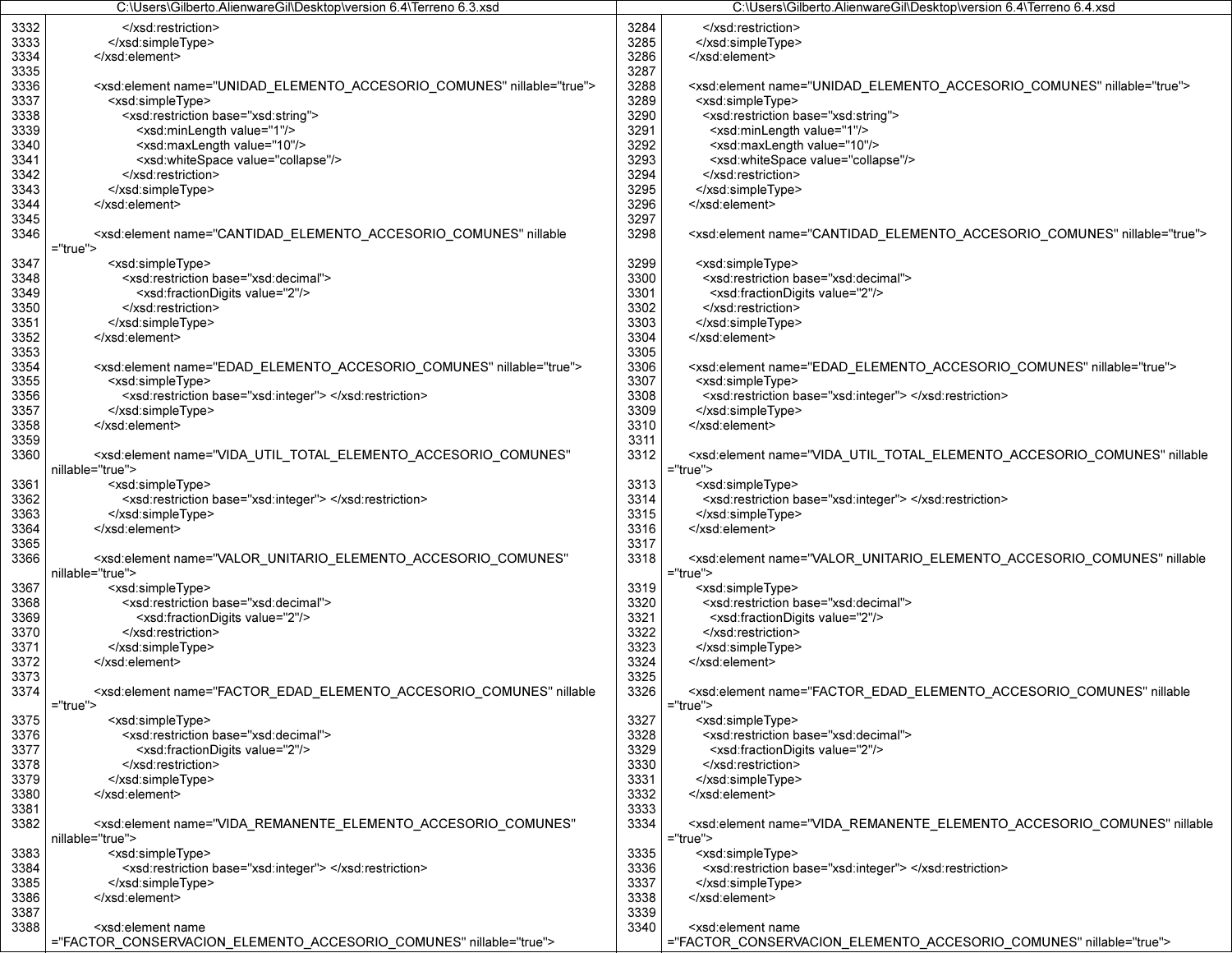|      | C:\Users\Gilberto.AlienwareGil\Desktop\version 6.4\Terreno 6.3.xsd                                                                                                                                           |      | C:\Users\Gilberto.AlienwareGil\Desktop\version 6.4\Terreno 6.4.xsd                              |
|------|--------------------------------------------------------------------------------------------------------------------------------------------------------------------------------------------------------------|------|-------------------------------------------------------------------------------------------------|
| 3389 | <xsd:simpletype></xsd:simpletype>                                                                                                                                                                            | 3341 | <xsd:simpletype></xsd:simpletype>                                                               |
|      |                                                                                                                                                                                                              |      |                                                                                                 |
| 3390 | <xsd:restriction base="xsd:decimal"></xsd:restriction>                                                                                                                                                       | 3342 | <xsd:restriction base="xsd:decimal"></xsd:restriction>                                          |
| 3391 | <xsd:fractiondigits value="2"></xsd:fractiondigits>                                                                                                                                                          | 3343 | <xsd:fractiondigits value="2"></xsd:fractiondigits>                                             |
| 3392 |                                                                                                                                                                                                              | 3344 |                                                                                                 |
| 3393 |                                                                                                                                                                                                              | 3345 |                                                                                                 |
| 3394 |                                                                                                                                                                                                              | 3346 |                                                                                                 |
|      |                                                                                                                                                                                                              |      |                                                                                                 |
| 3395 |                                                                                                                                                                                                              | 3347 |                                                                                                 |
| 3396 | <xsd:element name<="" td=""><td>3348</td><td><xsd:element <="" name="FACTOR_RESULTANTE_ELEMENTO_ACCESORIO_COMUNES" td=""></xsd:element></td></xsd:element>                                                   | 3348 | <xsd:element <="" name="FACTOR_RESULTANTE_ELEMENTO_ACCESORIO_COMUNES" td=""></xsd:element>      |
|      | ="FACTOR_RESULTANTE_ELEMENTO_ACCESORIO_COMUNES" nillable="true">                                                                                                                                             |      | nillable="true">                                                                                |
| 3397 | <xsd:simpletype></xsd:simpletype>                                                                                                                                                                            | 3349 | <xsd:simpletype></xsd:simpletype>                                                               |
| 3398 | <xsd:restriction base="xsd:decimal"></xsd:restriction>                                                                                                                                                       | 3350 | <xsd:restriction base="xsd:decimal"></xsd:restriction>                                          |
|      |                                                                                                                                                                                                              | 3351 |                                                                                                 |
| 3399 | <xsd:fractiondigits value="2"></xsd:fractiondigits>                                                                                                                                                          |      | <xsd:fractiondigits value="2"></xsd:fractiondigits>                                             |
| 3400 |                                                                                                                                                                                                              | 3352 |                                                                                                 |
| 3401 | $\le$ /xsd:simpleType>                                                                                                                                                                                       | 3353 |                                                                                                 |
| 3402 |                                                                                                                                                                                                              | 3354 |                                                                                                 |
| 3403 |                                                                                                                                                                                                              | 3355 |                                                                                                 |
| 3404 | <xsd:element name<="" td=""><td>3356</td><td><xsd:element name<="" td=""></xsd:element></td></xsd:element>                                                                                                   | 3356 | <xsd:element name<="" td=""></xsd:element>                                                      |
|      |                                                                                                                                                                                                              |      |                                                                                                 |
|      | ="VALOR_REPOSICION_NETO_M2_ELEMENTO_ACCESORIO_COMUNES" nillable="true">                                                                                                                                      |      | ="VALOR_REPOSICION_NETO_M2_ELEMENTO_ACCESORIO_COMUNES" nillable="true">                         |
| 3405 | <xsd:simpletype></xsd:simpletype>                                                                                                                                                                            | 3357 | <xsd:simpletype></xsd:simpletype>                                                               |
| 3406 | <xsd:restriction base="xsd:decimal"></xsd:restriction>                                                                                                                                                       | 3358 | <xsd:restriction base="xsd:decimal"></xsd:restriction>                                          |
| 3407 | <xsd:fractiondigits value="2"></xsd:fractiondigits>                                                                                                                                                          | 3359 | <xsd:fractiondigits value="2"></xsd:fractiondigits>                                             |
|      |                                                                                                                                                                                                              |      |                                                                                                 |
| 3408 |                                                                                                                                                                                                              | 3360 |                                                                                                 |
| 3409 |                                                                                                                                                                                                              | 3361 |                                                                                                 |
| 3410 |                                                                                                                                                                                                              | 3362 |                                                                                                 |
| 3411 |                                                                                                                                                                                                              | 3363 |                                                                                                 |
| 3412 | <xsd:element name="INDIVISO_COMUNES" nillable="true"></xsd:element>                                                                                                                                          | 3364 | <xsd:element name="INDIVISO_COMUNES" nillable="true"></xsd:element>                             |
| 3413 | <xsd:simpletype></xsd:simpletype>                                                                                                                                                                            | 3365 | <xsd:simpletype></xsd:simpletype>                                                               |
|      |                                                                                                                                                                                                              |      |                                                                                                 |
| 3414 | <xsd:restriction base="xsd:decimal"></xsd:restriction>                                                                                                                                                       | 3366 | <xsd:restriction base="xsd:decimal"></xsd:restriction>                                          |
| 3415 | <xsd:fractiondigits value="8"></xsd:fractiondigits>                                                                                                                                                          | 3367 | <xsd:fractiondigits value="8"></xsd:fractiondigits>                                             |
| 3416 |                                                                                                                                                                                                              | 3368 |                                                                                                 |
| 3417 |                                                                                                                                                                                                              | 3369 |                                                                                                 |
| 3418 |                                                                                                                                                                                                              | 3370 |                                                                                                 |
|      |                                                                                                                                                                                                              |      |                                                                                                 |
| 3419 |                                                                                                                                                                                                              | 3371 |                                                                                                 |
| 3420 | <xsd:element name="IMPORTE_ELEMENTO_ACCESORIO_COMUNES" nillable="true"></xsd:element>                                                                                                                        | 3372 | <xsd:element name="IMPORTE_ELEMENTO_ACCESORIO_COMUNES" nillable="true"></xsd:element>           |
| 3421 | <xsd:simpletype></xsd:simpletype>                                                                                                                                                                            | 3373 | <xsd:simpletype></xsd:simpletype>                                                               |
| 3422 | <xsd:restriction base="xsd:decimal"></xsd:restriction>                                                                                                                                                       | 3374 | <xsd:restriction base="xsd:decimal"></xsd:restriction>                                          |
| 3423 | <xsd:fractiondigits value="2"></xsd:fractiondigits>                                                                                                                                                          | 3375 | <xsd:fractiondigits value="2"></xsd:fractiondigits>                                             |
|      |                                                                                                                                                                                                              |      |                                                                                                 |
| 3424 |                                                                                                                                                                                                              | 3376 |                                                                                                 |
| 3425 |                                                                                                                                                                                                              | 3377 |                                                                                                 |
| 3426 |                                                                                                                                                                                                              | 3378 |                                                                                                 |
| 3427 |                                                                                                                                                                                                              | 3379 |                                                                                                 |
| 3428 |                                                                                                                                                                                                              | 3380 |                                                                                                 |
|      |                                                                                                                                                                                                              |      |                                                                                                 |
| 3429 |                                                                                                                                                                                                              | 3381 |                                                                                                 |
| 3430 | <xsd:complextype name="PRIVATIVASEAType"></xsd:complextype>                                                                                                                                                  | 3382 | <xsd:complextype name="PRIVATIVASEAType"></xsd:complextype>                                     |
| 3431 | <xsd:sequence></xsd:sequence>                                                                                                                                                                                | 3383 | <xsd:sequence></xsd:sequence>                                                                   |
| 3432 | <xsd:element name="CLAVE_ELEMENTO_ACCESORIO_PRIVATIVAS" nillable="true"></xsd:element>                                                                                                                       | 3384 | <xsd:element name="CLAVE_ELEMENTO_ACCESORIO_PRIVATIVAS" nillable="true"></xsd:element>          |
| 3433 | <xsd:simpletype></xsd:simpletype>                                                                                                                                                                            | 3385 | <xsd:simpletype></xsd:simpletype>                                                               |
| 3434 | <xsd:restriction base="xsd:string"></xsd:restriction>                                                                                                                                                        | 3386 | <xsd:restriction base="xsd:string"></xsd:restriction>                                           |
|      |                                                                                                                                                                                                              |      |                                                                                                 |
| 3435 | <xsd:minlength value="1"></xsd:minlength>                                                                                                                                                                    | 3387 | <xsd:minlength value="1"></xsd:minlength>                                                       |
| 3436 | <xsd:maxlength value="4"></xsd:maxlength>                                                                                                                                                                    | 3388 | <xsd:maxlength value="4"></xsd:maxlength>                                                       |
| 3437 | <xsd:whitespace value="collapse"></xsd:whitespace>                                                                                                                                                           | 3389 | <xsd:whitespace value="collapse"></xsd:whitespace>                                              |
| 3438 |                                                                                                                                                                                                              | 3390 |                                                                                                 |
| 3439 |                                                                                                                                                                                                              | 3391 |                                                                                                 |
|      |                                                                                                                                                                                                              |      |                                                                                                 |
| 3440 |                                                                                                                                                                                                              | 3392 |                                                                                                 |
| 3441 |                                                                                                                                                                                                              | 3393 |                                                                                                 |
| 3442 | <xsd:element <="" name="DESCRIPCION_ELEMENTO_ACCESORIO_PRIVATIVAS" td=""><td>3394</td><td><xsd:element name="DESCRIPCION_ELEMENTO_ACCESORIO_PRIVATIVAS" nillable<="" td=""></xsd:element></td></xsd:element> | 3394 | <xsd:element name="DESCRIPCION_ELEMENTO_ACCESORIO_PRIVATIVAS" nillable<="" td=""></xsd:element> |
|      | nillable="true">                                                                                                                                                                                             |      | $=$ "true">                                                                                     |
| 3443 | <xsd:simpletype></xsd:simpletype>                                                                                                                                                                            | 3395 | <xsd:simpletype></xsd:simpletype>                                                               |
|      |                                                                                                                                                                                                              |      |                                                                                                 |
| 3444 | <xsd:restriction base="xsd:string"></xsd:restriction>                                                                                                                                                        | 3396 | <xsd:restriction base="xsd:string"></xsd:restriction>                                           |
| 3445 | <xsd:minlength value="1"></xsd:minlength>                                                                                                                                                                    | 3397 | <xsd:minlength value="1"></xsd:minlength>                                                       |
| 3446 | <xsd:maxlength value="100"></xsd:maxlength>                                                                                                                                                                  | 3398 | <xsd:maxlength value="100"></xsd:maxlength>                                                     |
| 3447 | <xsd:whitespace value="collapse"></xsd:whitespace>                                                                                                                                                           | 3399 | <xsd:whitespace value="collapse"></xsd:whitespace>                                              |
| 3448 |                                                                                                                                                                                                              | 3400 |                                                                                                 |
|      |                                                                                                                                                                                                              |      |                                                                                                 |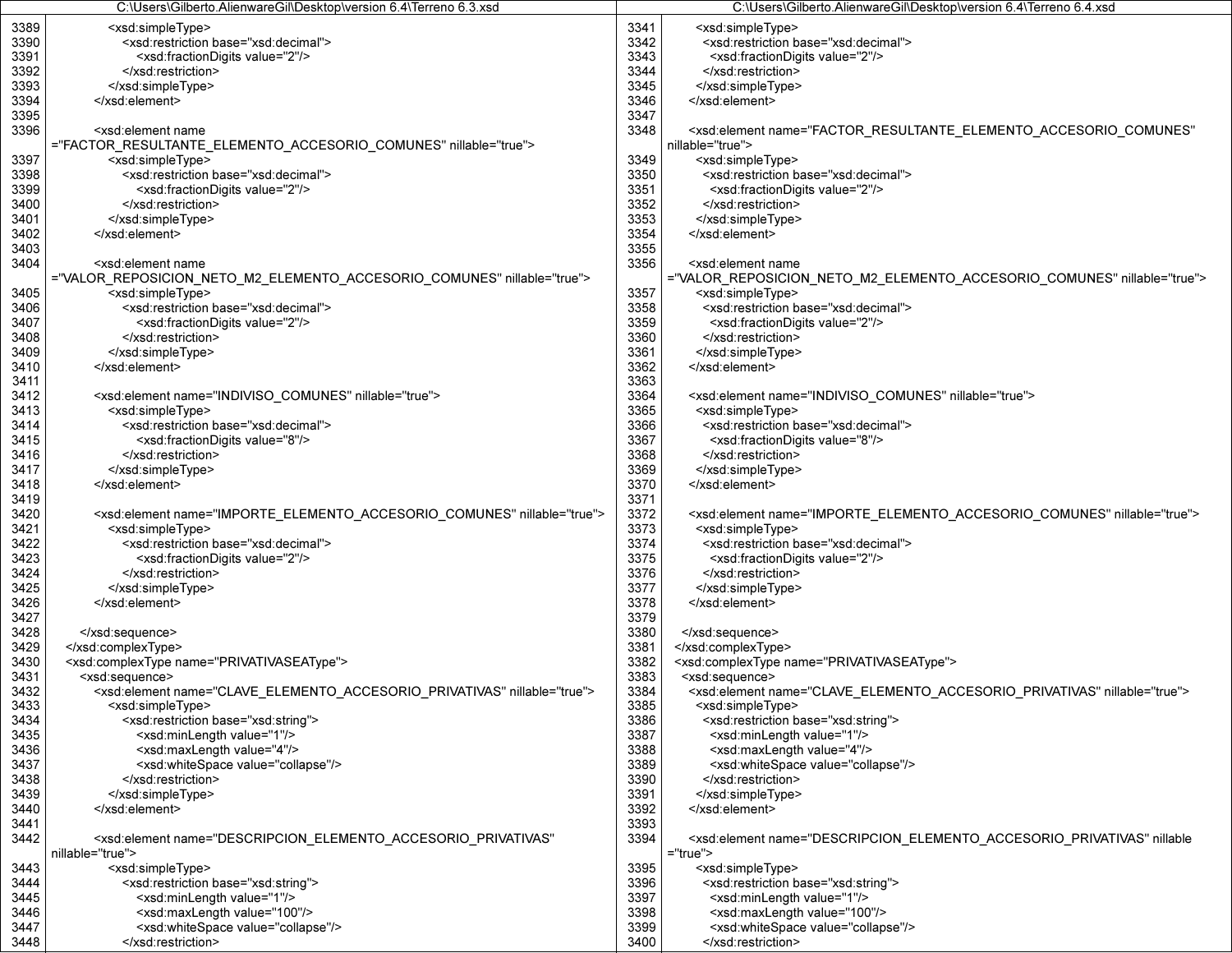|      | C:\Users\Gilberto.AlienwareGil\Desktop\version 6.4\Terreno 6.3.xsd                                                                                                                                           |      | C:\Users\Gilberto.AlienwareGil\Desktop\version 6.4\Terreno 6.4.xsd                              |
|------|--------------------------------------------------------------------------------------------------------------------------------------------------------------------------------------------------------------|------|-------------------------------------------------------------------------------------------------|
| 3449 |                                                                                                                                                                                                              | 3401 |                                                                                                 |
| 3450 |                                                                                                                                                                                                              | 3402 |                                                                                                 |
| 3451 |                                                                                                                                                                                                              | 3403 |                                                                                                 |
| 3452 | <xsd:element name="UNIDAD_ELEMENTO_ACCESORIO_PRIVATIVAS" nillable="true"></xsd:element>                                                                                                                      | 3404 | <xsd:element name="UNIDAD_ELEMENTO_ACCESORIO_PRIVATIVAS" nillable="true"></xsd:element>         |
| 3453 | <xsd:simpletype></xsd:simpletype>                                                                                                                                                                            | 3405 | <xsd:simpletype></xsd:simpletype>                                                               |
|      |                                                                                                                                                                                                              |      |                                                                                                 |
| 3454 | <xsd:restriction base="xsd:string"></xsd:restriction>                                                                                                                                                        | 3406 | <xsd:restriction base="xsd:string"></xsd:restriction>                                           |
| 3455 | <xsd:minlength value="1"></xsd:minlength>                                                                                                                                                                    | 3407 | <xsd:minlength value="1"></xsd:minlength>                                                       |
| 3456 | <xsd:maxlength value="10"></xsd:maxlength>                                                                                                                                                                   | 3408 | <xsd:maxlength value="10"></xsd:maxlength>                                                      |
| 3457 | <xsd:whitespace value="collapse"></xsd:whitespace>                                                                                                                                                           | 3409 | <xsd:whitespace value="collapse"></xsd:whitespace>                                              |
| 3458 |                                                                                                                                                                                                              | 3410 |                                                                                                 |
| 3459 |                                                                                                                                                                                                              | 3411 |                                                                                                 |
| 3460 |                                                                                                                                                                                                              | 3412 |                                                                                                 |
| 3461 |                                                                                                                                                                                                              | 3413 |                                                                                                 |
| 3462 | <xsd:element name="CANTIDAD_ELEMENTO_ACCESORIO_PRIVATIVAS" nillable<="" td=""><td>3414</td><td><xsd:element name="CANTIDAD_ELEMENTO_ACCESORIO_PRIVATIVAS" nillable="true"></xsd:element></td></xsd:element>  | 3414 | <xsd:element name="CANTIDAD_ELEMENTO_ACCESORIO_PRIVATIVAS" nillable="true"></xsd:element>       |
|      | $=$ "true" $>$                                                                                                                                                                                               |      |                                                                                                 |
| 3463 | <xsd:simpletype></xsd:simpletype>                                                                                                                                                                            | 3415 | <xsd:simpletype></xsd:simpletype>                                                               |
| 3464 | <xsd:restriction base="xsd:decimal"></xsd:restriction>                                                                                                                                                       | 3416 | <xsd:restriction base="xsd:decimal"></xsd:restriction>                                          |
| 3465 | <xsd:fractiondigits value="2"></xsd:fractiondigits>                                                                                                                                                          | 3417 | <xsd:fractiondigits value="2"></xsd:fractiondigits>                                             |
| 3466 |                                                                                                                                                                                                              | 3418 |                                                                                                 |
| 3467 |                                                                                                                                                                                                              | 3419 |                                                                                                 |
| 3468 |                                                                                                                                                                                                              | 3420 |                                                                                                 |
|      |                                                                                                                                                                                                              |      |                                                                                                 |
| 3469 |                                                                                                                                                                                                              | 3421 |                                                                                                 |
| 3470 | <xsd:element name="EDAD_ELEMENTO_ACCESORIO_PRIVATIVAS" nillable="true"></xsd:element>                                                                                                                        | 3422 | <xsd:element name="EDAD_ELEMENTO_ACCESORIO_PRIVATIVAS" nillable="true"></xsd:element>           |
| 3471 | <xsd:simpletype></xsd:simpletype>                                                                                                                                                                            | 3423 | <xsd:simpletype></xsd:simpletype>                                                               |
| 3472 | <xsd:restriction base="xsd:integer"> </xsd:restriction>                                                                                                                                                      | 3424 | <xsd:restriction base="xsd:integer"> </xsd:restriction>                                         |
| 3473 |                                                                                                                                                                                                              | 3425 |                                                                                                 |
| 3474 |                                                                                                                                                                                                              | 3426 |                                                                                                 |
| 3475 |                                                                                                                                                                                                              | 3427 |                                                                                                 |
| 3476 | <xsd:element <="" name="VIDA_UTIL_TOTAL_ELEMENTO_ACCESORIO_PRIVATIVAS" td=""><td>3428</td><td><xsd:element <="" name="VIDA_UTIL_TOTAL_ELEMENTO_ACCESORIO_PRIVATIVAS" td=""></xsd:element></td></xsd:element> | 3428 | <xsd:element <="" name="VIDA_UTIL_TOTAL_ELEMENTO_ACCESORIO_PRIVATIVAS" td=""></xsd:element>     |
|      | nillable="true">                                                                                                                                                                                             |      | nillable="true">                                                                                |
| 3477 | <xsd:simpletype></xsd:simpletype>                                                                                                                                                                            | 3429 | <xsd:simpletype></xsd:simpletype>                                                               |
| 3478 | <xsd:restriction base="xsd:integer"> </xsd:restriction>                                                                                                                                                      | 3430 | <xsd:restriction base="xsd:integer"> </xsd:restriction>                                         |
| 3479 |                                                                                                                                                                                                              | 3431 |                                                                                                 |
| 3480 |                                                                                                                                                                                                              | 3432 |                                                                                                 |
| 3481 |                                                                                                                                                                                                              | 3433 |                                                                                                 |
| 3482 | <xsd:element <="" name="VALOR_UNITARIO_ELEMENTO_ACCESORIO_PRIVATIVAS" td=""><td>3434</td><td><xsd:element <="" name="VALOR_UNITARIO_ELEMENTO_ACCESORIO_PRIVATIVAS" td=""></xsd:element></td></xsd:element>   | 3434 | <xsd:element <="" name="VALOR_UNITARIO_ELEMENTO_ACCESORIO_PRIVATIVAS" td=""></xsd:element>      |
|      | nillable="true">                                                                                                                                                                                             |      | nillable="true">                                                                                |
| 3483 | <xsd:simpletype></xsd:simpletype>                                                                                                                                                                            | 3435 | <xsd:simpletype></xsd:simpletype>                                                               |
| 3484 | <xsd:restriction base="xsd:decimal"></xsd:restriction>                                                                                                                                                       | 3436 | <xsd:restriction base="xsd:decimal"></xsd:restriction>                                          |
| 3485 | <xsd:fractiondigits value="2"></xsd:fractiondigits>                                                                                                                                                          | 3437 | <xsd:fractiondigits value="2"></xsd:fractiondigits>                                             |
| 3486 |                                                                                                                                                                                                              | 3438 | $\le$ /xsd:restriction>                                                                         |
| 3487 |                                                                                                                                                                                                              | 3439 |                                                                                                 |
| 3488 |                                                                                                                                                                                                              | 3440 |                                                                                                 |
| 3489 |                                                                                                                                                                                                              | 3441 |                                                                                                 |
| 3490 | <xsd:element <="" name="FACTOR_EDAD_ELEMENTO_ACCESORIO_PRIVATIVAS" td=""><td>3442</td><td><xsd:element name="FACTOR_EDAD_ELEMENTO_ACCESORIO_PRIVATIVAS" nillable<="" td=""></xsd:element></td></xsd:element> | 3442 | <xsd:element name="FACTOR_EDAD_ELEMENTO_ACCESORIO_PRIVATIVAS" nillable<="" td=""></xsd:element> |
|      | nillable="true">                                                                                                                                                                                             |      | $=$ "true">                                                                                     |
| 3491 | <xsd:simpletype></xsd:simpletype>                                                                                                                                                                            | 3443 | <xsd:simpletype></xsd:simpletype>                                                               |
| 3492 | <xsd:restriction base="xsd:decimal"></xsd:restriction>                                                                                                                                                       | 3444 | <xsd:restriction base="xsd:decimal"></xsd:restriction>                                          |
| 3493 | <xsd:fractiondigits value="2"></xsd:fractiondigits>                                                                                                                                                          | 3445 | <xsd:fractiondigits value="2"></xsd:fractiondigits>                                             |
| 3494 |                                                                                                                                                                                                              | 3446 |                                                                                                 |
| 3495 |                                                                                                                                                                                                              | 3447 |                                                                                                 |
|      | <br>                                                                                                                                                                                                         |      |                                                                                                 |
| 3496 |                                                                                                                                                                                                              | 3448 |                                                                                                 |
| 3497 |                                                                                                                                                                                                              | 3449 |                                                                                                 |
| 3498 | <xsd:element <="" name="VIDA_REMANENTE_ELEMENTO_ACCESORIO_PRIVATIVAS" td=""><td>3450</td><td><xsd:element <="" name="VIDA_REMANENTE_ELEMENTO_ACCESORIO_PRIVATIVAS" td=""></xsd:element></td></xsd:element>   | 3450 | <xsd:element <="" name="VIDA_REMANENTE_ELEMENTO_ACCESORIO_PRIVATIVAS" td=""></xsd:element>      |
|      | nillable="true">                                                                                                                                                                                             |      | nillable="true">                                                                                |
| 3499 | <xsd:simpletype></xsd:simpletype>                                                                                                                                                                            | 3451 | <xsd:simpletype></xsd:simpletype>                                                               |
| 3500 | <xsd:restriction base="xsd:integer"> </xsd:restriction>                                                                                                                                                      | 3452 | <xsd:restriction base="xsd:integer"> </xsd:restriction>                                         |
| 3501 |                                                                                                                                                                                                              | 3453 | $\le$ /xsd:simpleType>                                                                          |
| 3502 |                                                                                                                                                                                                              | 3454 |                                                                                                 |
| 3503 |                                                                                                                                                                                                              | 3455 |                                                                                                 |
| 3504 | <xsd:element name<="" td=""><td>3456</td><td><xsd:element name<="" td=""></xsd:element></td></xsd:element>                                                                                                   | 3456 | <xsd:element name<="" td=""></xsd:element>                                                      |
|      | ="FACTOR_CONSERVACION_ELEMENTO_ACCESORIO_PRIVATIVAS" nillable="true">                                                                                                                                        |      | ="FACTOR_CONSERVACION_ELEMENTO_ACCESORIO_PRIVATIVAS" nillable="true">                           |
| 3505 | <xsd:simpletype></xsd:simpletype>                                                                                                                                                                            | 3457 | <xsd:simpletype></xsd:simpletype>                                                               |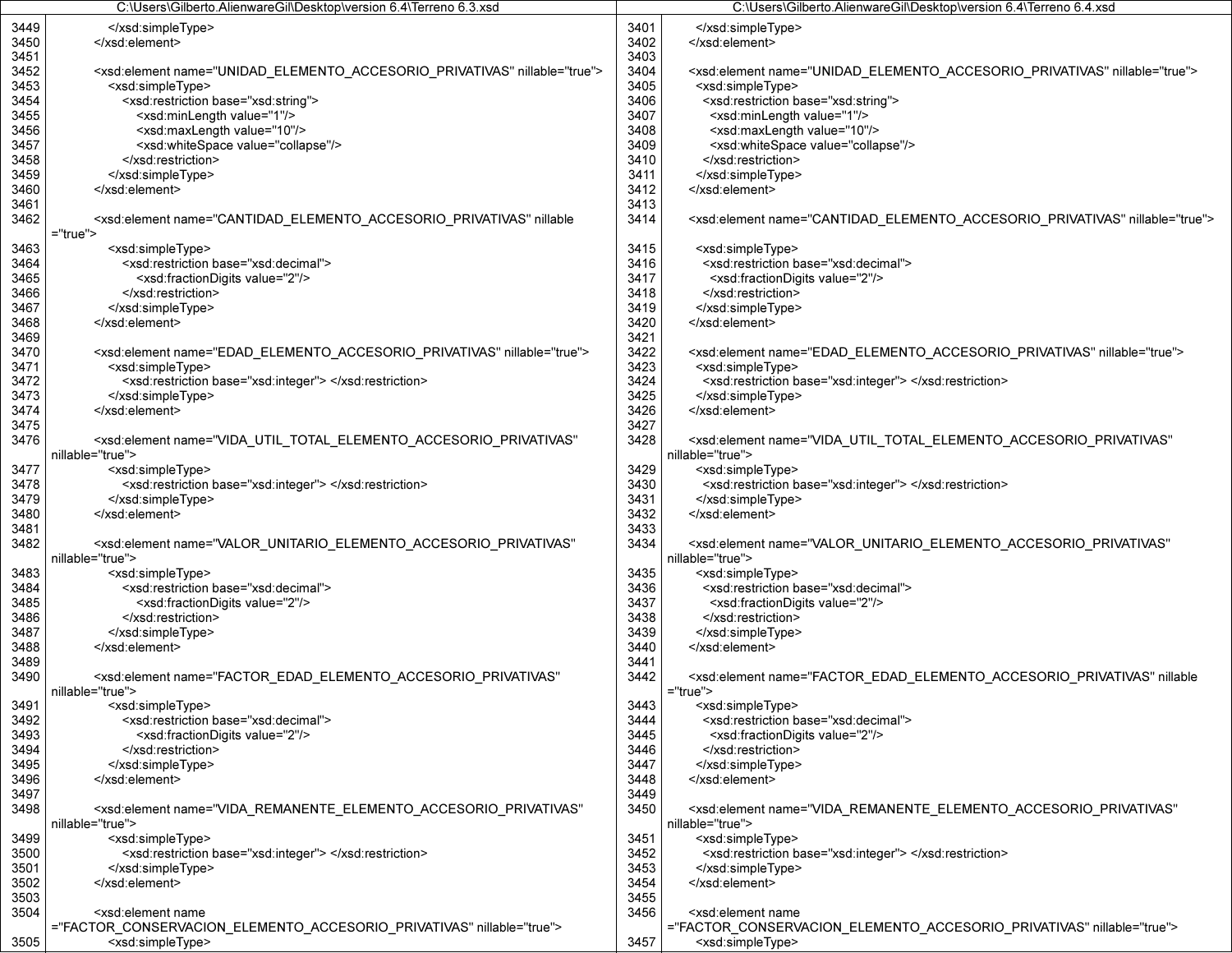|              | C:\Users\Gilberto.AlienwareGil\Desktop\version 6.4\Terreno 6.3.xsd                                                                                                                                                     |              | C:\Users\Gilberto.AlienwareGil\Desktop\version 6.4\Terreno 6.4.xsd                                             |
|--------------|------------------------------------------------------------------------------------------------------------------------------------------------------------------------------------------------------------------------|--------------|----------------------------------------------------------------------------------------------------------------|
| 3506         | <xsd:restriction base="xsd:decimal"></xsd:restriction>                                                                                                                                                                 | 3458         | <xsd:restriction base="xsd:decimal"></xsd:restriction>                                                         |
| 3507         | <xsd:fractiondigits value="2"></xsd:fractiondigits>                                                                                                                                                                    | 3459         | <xsd:fractiondigits value="2"></xsd:fractiondigits>                                                            |
| 3508         |                                                                                                                                                                                                                        | 3460         |                                                                                                                |
| 3509         |                                                                                                                                                                                                                        | 3461         |                                                                                                                |
| 3510         |                                                                                                                                                                                                                        | 3462         |                                                                                                                |
| 3511         |                                                                                                                                                                                                                        | 3463         |                                                                                                                |
| 3512         | <xsd:element name<="" td=""><td>3464</td><td><xsd:element <="" name="FACTOR_RESULTANTE_ELEMENTO_ACCESORIO_PRIVATIVAS" td=""></xsd:element></td></xsd:element>                                                          | 3464         | <xsd:element <="" name="FACTOR_RESULTANTE_ELEMENTO_ACCESORIO_PRIVATIVAS" td=""></xsd:element>                  |
|              | ="FACTOR_RESULTANTE_ELEMENTO_ACCESORIO_PRIVATIVAS" nillable="true">                                                                                                                                                    |              | nillable="true">                                                                                               |
| 3513         |                                                                                                                                                                                                                        | 3465         | <xsd:simpletype></xsd:simpletype>                                                                              |
|              | <xsd:simpletype></xsd:simpletype>                                                                                                                                                                                      | 3466         |                                                                                                                |
| 3514         | <xsd:restriction base="xsd:decimal"><br/><xsd:fractiondigits value="2"></xsd:fractiondigits></xsd:restriction>                                                                                                         | 3467         | <xsd:restriction base="xsd:decimal"><br/><xsd:fractiondigits value="2"></xsd:fractiondigits></xsd:restriction> |
| 3515         |                                                                                                                                                                                                                        | 3468         |                                                                                                                |
| 3516         |                                                                                                                                                                                                                        | 3469         |                                                                                                                |
| 3517         |                                                                                                                                                                                                                        |              |                                                                                                                |
| 3518         |                                                                                                                                                                                                                        | 3470         |                                                                                                                |
| 3519         |                                                                                                                                                                                                                        | 3471         |                                                                                                                |
| 3520         | <xsd:element name<="" td=""><td>3472</td><td><xsd:element name<="" td=""></xsd:element></td></xsd:element>                                                                                                             | 3472         | <xsd:element name<="" td=""></xsd:element>                                                                     |
|              | ="VALOR_REPOSICION_NETO_M2_ELEMENTO_ACCESORIO_PRIVATIVAS" nillable<br>$=$ "true" $>$                                                                                                                                   |              | ="VALOR_REPOSICION_NETO_M2_ELEMENTO_ACCESORIO_PRIVATIVAS" nillable<br>="true">                                 |
| 3521         | <xsd:simpletype></xsd:simpletype>                                                                                                                                                                                      | 3473         | <xsd:simpletype></xsd:simpletype>                                                                              |
| 3522         | <xsd:restriction base="xsd:decimal"></xsd:restriction>                                                                                                                                                                 | 3474         | <xsd:restriction base="xsd:decimal"></xsd:restriction>                                                         |
| 3523         | <xsd:fractiondigits value="2"></xsd:fractiondigits>                                                                                                                                                                    | 3475         | <xsd:fractiondigits value="2"></xsd:fractiondigits>                                                            |
| 3524         |                                                                                                                                                                                                                        | 3476         | $\le$ /xsd:restriction>                                                                                        |
| 3525         |                                                                                                                                                                                                                        | 3477         |                                                                                                                |
| 3526         |                                                                                                                                                                                                                        | 3478         |                                                                                                                |
| 3527         |                                                                                                                                                                                                                        | 3479         |                                                                                                                |
| 3528         | <xsd:element name="IMPORTE_ELEMENTO_ACCESORIO_PRIVATIVAS" nillable<br=""><math>=</math>"true"<math>&gt;</math></xsd:element>                                                                                           | 3480         | <xsd:element name="IMPORTE_ELEMENTO_ACCESORIO_PRIVATIVAS" nillable="true"></xsd:element>                       |
| 3529         | <xsd:simpletype></xsd:simpletype>                                                                                                                                                                                      | 3481         | <xsd:simpletype></xsd:simpletype>                                                                              |
| 3530         | <xsd:restriction base="xsd:decimal"></xsd:restriction>                                                                                                                                                                 | 3482         | <xsd:restriction base="xsd:decimal"></xsd:restriction>                                                         |
| 3531         | <xsd:fractiondigits value="2"></xsd:fractiondigits>                                                                                                                                                                    | 3483         | <xsd:fractiondigits value="2"></xsd:fractiondigits>                                                            |
| 3532         |                                                                                                                                                                                                                        | 3484         |                                                                                                                |
| 3533         |                                                                                                                                                                                                                        | 3485         |                                                                                                                |
| 3534         |                                                                                                                                                                                                                        | 3486         |                                                                                                                |
| 3535         |                                                                                                                                                                                                                        | 3487         |                                                                                                                |
| 3536         |                                                                                                                                                                                                                        | 3488         |                                                                                                                |
| 3537         |                                                                                                                                                                                                                        | 3489         |                                                                                                                |
| 3538         | <xsd:complextype name="INSTALACIONESESPECIALESECType"></xsd:complextype>                                                                                                                                               | 3490         | <xsd:complextype name="INSTALACIONESESPECIALESECType"></xsd:complextype>                                       |
| 3539         | <xsd:sequence></xsd:sequence>                                                                                                                                                                                          | 3491         | <xsd:sequence></xsd:sequence>                                                                                  |
| 3540         | <xsd:element <="" minoccurs="0" name="PRIVATIVASIE" td="" type="PRIVATIVASIEType"><td>3492</td><td><xsd:element <="" minoccurs="0" name="PRIVATIVASIE" td="" type="PRIVATIVASIEType"></xsd:element></td></xsd:element> | 3492         | <xsd:element <="" minoccurs="0" name="PRIVATIVASIE" td="" type="PRIVATIVASIEType"></xsd:element>               |
|              | maxOccurs="unbounded"/>                                                                                                                                                                                                |              | maxOccurs="unbounded"/>                                                                                        |
| 3541         | <xsd:element <="" minoccurs="0" name="COMUNESIE" td="" type="COMUNESIEType"><td>3493</td><td><xsd:element maxoccurs<="" minoccurs="0" name="COMUNESIE" td="" type="COMUNESIEType"></xsd:element></td></xsd:element>    | 3493         | <xsd:element maxoccurs<="" minoccurs="0" name="COMUNESIE" td="" type="COMUNESIEType"></xsd:element>            |
|              | maxOccurs="unbounded"/>                                                                                                                                                                                                |              | $=$ "unbounded"/>                                                                                              |
| 3542         | <xsd:element name<="" td=""><td>3494</td><td><xsd:element <="" name="IMPORTE_TOTAL_INSTALACIONES_ESPECIALES_PRIVATIVAS" td=""></xsd:element></td></xsd:element>                                                        | 3494         | <xsd:element <="" name="IMPORTE_TOTAL_INSTALACIONES_ESPECIALES_PRIVATIVAS" td=""></xsd:element>                |
|              | ="IMPORTE_TOTAL_INSTALACIONES_ESPECIALES_PRIVATIVAS" nillable="true">                                                                                                                                                  |              | nillable="true">                                                                                               |
| 3543         | <xsd:simpletype></xsd:simpletype>                                                                                                                                                                                      | 3495         | <xsd:simpletype></xsd:simpletype>                                                                              |
| 3544         | <xsd:restriction base="xsd:decimal"></xsd:restriction>                                                                                                                                                                 | 3496         | <xsd:restriction base="xsd:decimal"></xsd:restriction>                                                         |
| 3545         | <xsd:fractiondigits value="2"></xsd:fractiondigits>                                                                                                                                                                    | 3497         | <xsd:fractiondigits value="2"></xsd:fractiondigits>                                                            |
| 3546         |                                                                                                                                                                                                                        | 3498         |                                                                                                                |
| 3547         |                                                                                                                                                                                                                        | 3499         |                                                                                                                |
|              |                                                                                                                                                                                                                        |              |                                                                                                                |
| 3548         |                                                                                                                                                                                                                        | 3500         |                                                                                                                |
| 3549<br>3550 |                                                                                                                                                                                                                        | 3501<br>3502 | <xsd:element <="" name="IMPORTE_TOTAL_INSTALACIONES_ESPECIALES_COMUNES" td=""></xsd:element>                   |
|              | <xsd:element name<="" td=""><td></td><td></td></xsd:element>                                                                                                                                                           |              |                                                                                                                |
|              | ="IMPORTE_TOTAL_INSTALACIONES_ESPECIALES_COMUNES" nillable="true">                                                                                                                                                     |              | nillable="true">                                                                                               |
| 3551         | <xsd:simpletype></xsd:simpletype>                                                                                                                                                                                      | 3503         | <xsd:simpletype></xsd:simpletype>                                                                              |
| 3552         | <xsd:restriction base="xsd:decimal"></xsd:restriction>                                                                                                                                                                 | 3504         | <xsd:restriction base="xsd:decimal"></xsd:restriction>                                                         |
| 3553         | <xsd:fractiondigits value="2"></xsd:fractiondigits>                                                                                                                                                                    | 3505         | <xsd:fractiondigits value="2"></xsd:fractiondigits>                                                            |
| 3554         |                                                                                                                                                                                                                        | 3506         |                                                                                                                |
| 3555         |                                                                                                                                                                                                                        | 3507         |                                                                                                                |
| 3556         |                                                                                                                                                                                                                        | 3508         |                                                                                                                |
| 3557         |                                                                                                                                                                                                                        | 3509         |                                                                                                                |
| 3558         |                                                                                                                                                                                                                        | 3510         |                                                                                                                |
| 3559         |                                                                                                                                                                                                                        | 3511         |                                                                                                                |
| 3560         | <xsd:complextype name="COMUNESIEType"></xsd:complextype>                                                                                                                                                               | 3512         | <xsd:complextype name="COMUNESIEType"></xsd:complextype>                                                       |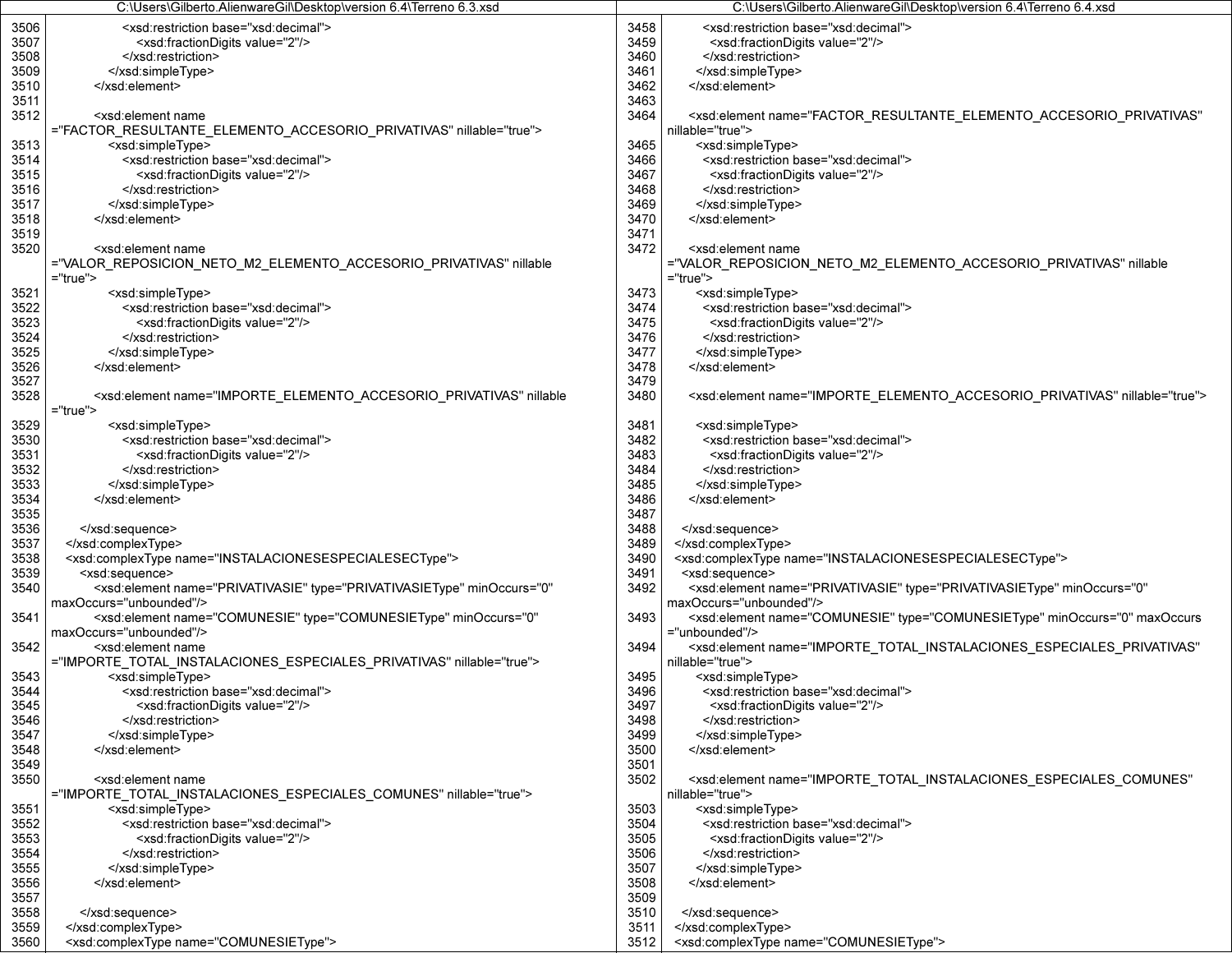|              | C:\Users\Gilberto.AlienwareGil\Desktop\version 6.4\Terreno 6.3.xsd                                                                                                                                                 |              | C:\Users\Gilberto.AlienwareGil\Desktop\version 6.4\Terreno 6.4.xsd                                 |
|--------------|--------------------------------------------------------------------------------------------------------------------------------------------------------------------------------------------------------------------|--------------|----------------------------------------------------------------------------------------------------|
| 3561         | <xsd:sequence></xsd:sequence>                                                                                                                                                                                      | 3513         | <xsd:sequence></xsd:sequence>                                                                      |
|              |                                                                                                                                                                                                                    |              |                                                                                                    |
| 3562         | <xsd:element name="CLAVE_INSTALACION_ESPECIAL_COMUNES" nillable="true"></xsd:element>                                                                                                                              | 3514         | <xsd:element name="CLAVE_INSTALACION_ESPECIAL_COMUNES" nillable="true"></xsd:element>              |
| 3563         | <xsd:simpletype></xsd:simpletype>                                                                                                                                                                                  | 3515         | <xsd:simpletype></xsd:simpletype>                                                                  |
| 3564         | <xsd:restriction base="xsd:string"></xsd:restriction>                                                                                                                                                              | 3516         | <xsd:restriction base="xsd:string"></xsd:restriction>                                              |
| 3565         | <xsd:minlength value="1"></xsd:minlength>                                                                                                                                                                          | 3517         | <xsd:minlength value="1"></xsd:minlength>                                                          |
| 3566         | <xsd:maxlength value="4"></xsd:maxlength>                                                                                                                                                                          | 3518         | <xsd:maxlength value="4"></xsd:maxlength>                                                          |
| 3567         | <xsd:whitespace value="collapse"></xsd:whitespace>                                                                                                                                                                 | 3519         | <xsd:whitespace value="collapse"></xsd:whitespace>                                                 |
| 3568         |                                                                                                                                                                                                                    | 3520         |                                                                                                    |
|              |                                                                                                                                                                                                                    |              |                                                                                                    |
| 3569         |                                                                                                                                                                                                                    | 3521         |                                                                                                    |
| 3570         |                                                                                                                                                                                                                    | 3522         |                                                                                                    |
| 3571         |                                                                                                                                                                                                                    | 3523         |                                                                                                    |
| 3572         | <xsd:element name="DESCRIPCION_INSTALACION_ESPECIAL_COMUNES" nillable<="" td=""><td>3524</td><td><xsd:element name="DESCRIPCION_INSTALACION_ESPECIAL_COMUNES" nillable<="" td=""></xsd:element></td></xsd:element> | 3524         | <xsd:element name="DESCRIPCION_INSTALACION_ESPECIAL_COMUNES" nillable<="" td=""></xsd:element>     |
|              | ="true">                                                                                                                                                                                                           |              | ="true">                                                                                           |
| 3573         | <xsd:simpletype></xsd:simpletype>                                                                                                                                                                                  | 3525         | <xsd:simpletype></xsd:simpletype>                                                                  |
| 3574         |                                                                                                                                                                                                                    | 3526         |                                                                                                    |
|              | <xsd:restriction base="xsd:string"></xsd:restriction>                                                                                                                                                              |              | <xsd:restriction base="xsd:string"></xsd:restriction>                                              |
| 3575         | <xsd:minlength value="1"></xsd:minlength>                                                                                                                                                                          | 3527         | <xsd:minlength value="1"></xsd:minlength>                                                          |
| 3576         | <xsd:maxlength value="100"></xsd:maxlength>                                                                                                                                                                        | 3528         | <xsd:maxlength value="100"></xsd:maxlength>                                                        |
| 3577         | <xsd:whitespace value="collapse"></xsd:whitespace>                                                                                                                                                                 | 3529         | <xsd:whitespace value="collapse"></xsd:whitespace>                                                 |
| 3578         |                                                                                                                                                                                                                    | 3530         |                                                                                                    |
| 3579         |                                                                                                                                                                                                                    | 3531         |                                                                                                    |
| 3580         |                                                                                                                                                                                                                    | 3532         |                                                                                                    |
|              |                                                                                                                                                                                                                    |              |                                                                                                    |
| 3581         |                                                                                                                                                                                                                    | 3533         |                                                                                                    |
| 3582         | <xsd:element name="UNIDAD_INSTALACION_ESPECIAL_COMUNES" nillable="true"></xsd:element>                                                                                                                             | 3534         | <xsd:element name="UNIDAD_INSTALACION_ESPECIAL_COMUNES" nillable="true"></xsd:element>             |
| 3583         | <xsd:simpletype></xsd:simpletype>                                                                                                                                                                                  | 3535         | <xsd:simpletype></xsd:simpletype>                                                                  |
| 3584         | <xsd:restriction base="xsd:string"></xsd:restriction>                                                                                                                                                              | 3536         | <xsd:restriction base="xsd:string"></xsd:restriction>                                              |
| 3585         | <xsd:minlength value="1"></xsd:minlength>                                                                                                                                                                          | 3537         | <xsd:minlength value="1"></xsd:minlength>                                                          |
| 3586         | <xsd:maxlength value="10"></xsd:maxlength>                                                                                                                                                                         | 3538         | <xsd:maxlength value="10"></xsd:maxlength>                                                         |
| 3587         | <xsd:whitespace value="collapse"></xsd:whitespace>                                                                                                                                                                 | 3539         | <xsd:whitespace value="collapse"></xsd:whitespace>                                                 |
| 3588         |                                                                                                                                                                                                                    | 3540         |                                                                                                    |
|              |                                                                                                                                                                                                                    |              |                                                                                                    |
| 3589         |                                                                                                                                                                                                                    | 3541         |                                                                                                    |
| 3590         |                                                                                                                                                                                                                    | 3542         |                                                                                                    |
| 3591         |                                                                                                                                                                                                                    | 3543         |                                                                                                    |
| 3592         | <xsd:element name="CANTIDAD_INSTALACION_ESPECIAL_COMUNES" nillable<="" td=""><td>3544</td><td><xsd:element name="CANTIDAD_INSTALACION_ESPECIAL_COMUNES" nillable="true"></xsd:element></td></xsd:element>          | 3544         | <xsd:element name="CANTIDAD_INSTALACION_ESPECIAL_COMUNES" nillable="true"></xsd:element>           |
|              | ="true">                                                                                                                                                                                                           |              |                                                                                                    |
| 3593         | <xsd:simpletype></xsd:simpletype>                                                                                                                                                                                  | 3545         | <xsd:simpletype></xsd:simpletype>                                                                  |
| 3594         | <xsd:restriction base="xsd:decimal"></xsd:restriction>                                                                                                                                                             | 3546         | <xsd:restriction base="xsd:decimal"></xsd:restriction>                                             |
|              |                                                                                                                                                                                                                    | 3547         |                                                                                                    |
| 3595         | <xsd:fractiondigits value="2"></xsd:fractiondigits>                                                                                                                                                                |              | <xsd:fractiondigits value="2"></xsd:fractiondigits>                                                |
| 3596         |                                                                                                                                                                                                                    | 3548         |                                                                                                    |
| 3597         |                                                                                                                                                                                                                    | 3549         |                                                                                                    |
| 3598         |                                                                                                                                                                                                                    | 3550         |                                                                                                    |
| 3599         |                                                                                                                                                                                                                    | 3551         |                                                                                                    |
| 3600         | <xsd:element name="EDAD_INSTALACION_ESPECIAL_COMUNES" nillable="true"></xsd:element>                                                                                                                               | 3552         | <xsd:element name="EDAD_INSTALACION_ESPECIAL_COMUNES" nillable="true"></xsd:element>               |
| 3601         | <xsd:simpletype></xsd:simpletype>                                                                                                                                                                                  | 3553         | <xsd:simpletype></xsd:simpletype>                                                                  |
| 3602         |                                                                                                                                                                                                                    | 3554         | <xsd:restriction base="xsd:integer"> </xsd:restriction>                                            |
|              | <xsd:restriction base="xsd:integer"> </xsd:restriction>                                                                                                                                                            |              |                                                                                                    |
| 3603         |                                                                                                                                                                                                                    | 3555         |                                                                                                    |
| 3604         |                                                                                                                                                                                                                    | 3556         |                                                                                                    |
| 3605         |                                                                                                                                                                                                                    | 3557         |                                                                                                    |
| 3606         | <xsd:element <="" name="VIDA_UTIL_TOTAL_INSTALACION_ESPECIAL_COMUNES" td=""><td>3558</td><td><xsd:element name="VIDA_UTIL_TOTAL_INSTALACION_ESPECIAL_COMUNES" nillable<="" td=""></xsd:element></td></xsd:element> | 3558         | <xsd:element name="VIDA_UTIL_TOTAL_INSTALACION_ESPECIAL_COMUNES" nillable<="" td=""></xsd:element> |
|              | nillable="true">                                                                                                                                                                                                   |              | ="true">                                                                                           |
| 3607         | <xsd:simpletype></xsd:simpletype>                                                                                                                                                                                  | 3559         | <xsd:simpletype></xsd:simpletype>                                                                  |
| 3608         | <xsd:restriction base="xsd:integer"> </xsd:restriction>                                                                                                                                                            | 3560         | <xsd:restriction base="xsd:integer"> </xsd:restriction>                                            |
|              |                                                                                                                                                                                                                    |              |                                                                                                    |
| 3609         |                                                                                                                                                                                                                    | 3561         |                                                                                                    |
| 3610         |                                                                                                                                                                                                                    | 3562         |                                                                                                    |
| 3611         |                                                                                                                                                                                                                    | 3563         |                                                                                                    |
| 3612         | <xsd:element <="" name="VALOR_UNITARIO_INSTALACION_ESPECIAL_COMUNES" td=""><td>3564</td><td><xsd:element name="VALOR_UNITARIO_INSTALACION_ESPECIAL_COMUNES" nillable<="" td=""></xsd:element></td></xsd:element>   | 3564         | <xsd:element name="VALOR_UNITARIO_INSTALACION_ESPECIAL_COMUNES" nillable<="" td=""></xsd:element>  |
|              |                                                                                                                                                                                                                    |              | ="true">                                                                                           |
| 3613         | nillable="true">                                                                                                                                                                                                   |              |                                                                                                    |
| 3614         |                                                                                                                                                                                                                    |              |                                                                                                    |
|              | <xsd:simpletype></xsd:simpletype>                                                                                                                                                                                  | 3565         | <xsd:simpletype></xsd:simpletype>                                                                  |
|              | <xsd:restriction base="xsd:decimal"></xsd:restriction>                                                                                                                                                             | 3566         | <xsd:restriction base="xsd:decimal"></xsd:restriction>                                             |
| 3615         | <xsd:fractiondigits value="2"></xsd:fractiondigits>                                                                                                                                                                | 3567         | <xsd:fractiondigits value="2"></xsd:fractiondigits>                                                |
| 3616         |                                                                                                                                                                                                                    | 3568         |                                                                                                    |
| 3617         |                                                                                                                                                                                                                    | 3569         |                                                                                                    |
| 3618<br>3619 |                                                                                                                                                                                                                    | 3570<br>3571 |                                                                                                    |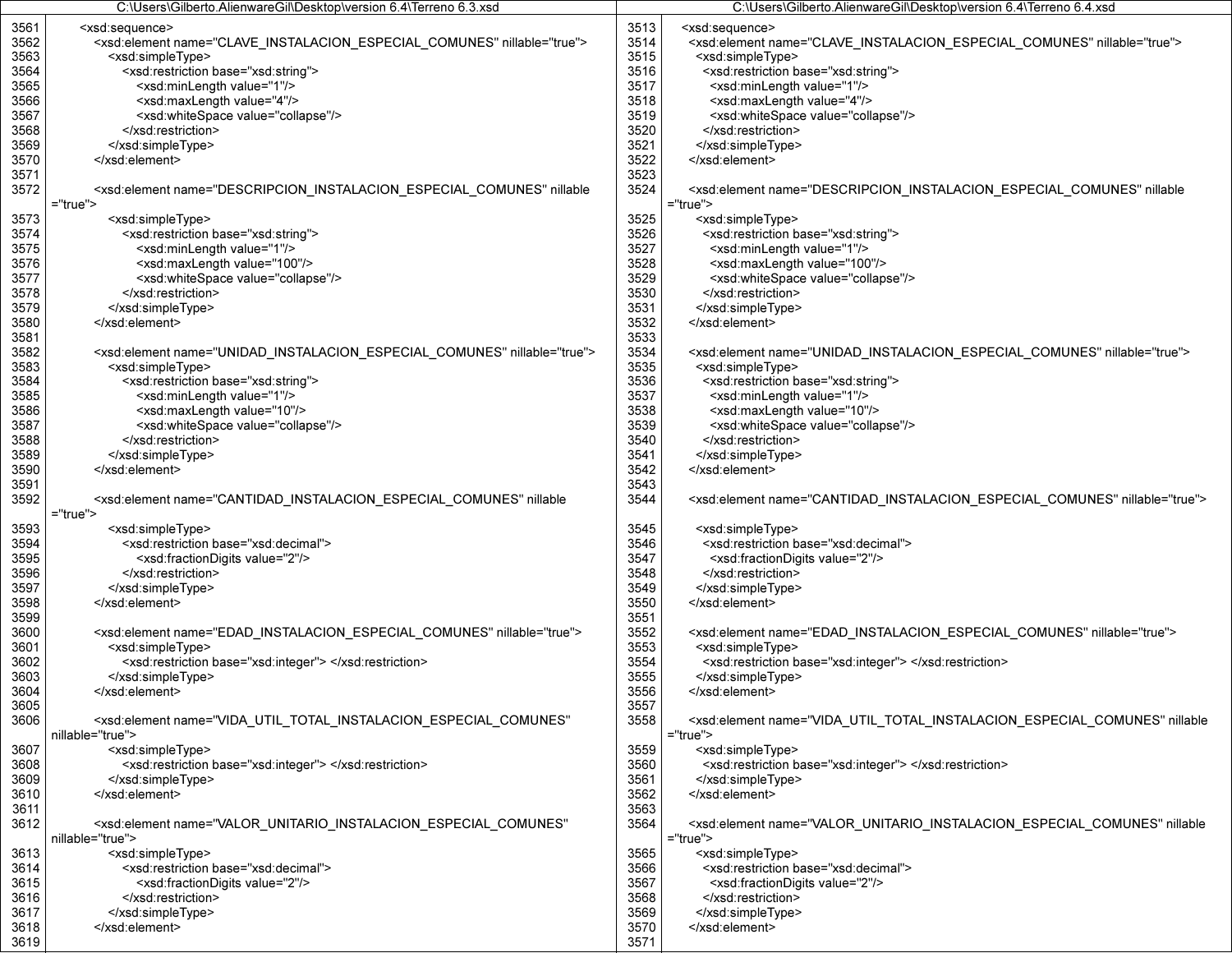|      | C:\Users\Gilberto.AlienwareGil\Desktop\version 6.4\Terreno 6.3.xsd                                                              |              | C:\Users\Gilberto.AlienwareGil\Desktop\version 6.4\Terreno 6.4.xsd                                    |
|------|---------------------------------------------------------------------------------------------------------------------------------|--------------|-------------------------------------------------------------------------------------------------------|
| 3620 | <xsd:element name="FACTOR_EDAD_INSTALACION_ESPECIAL_COMUNES" nillable<br=""><math>=</math>"true"<math>&gt;</math></xsd:element> | 3572         | <xsd:element name="FACTOR_EDAD_INSTALACION_ESPECIAL_COMUNES" nillable<br="">="true"&gt;</xsd:element> |
| 3621 | <xsd:simpletype></xsd:simpletype>                                                                                               | 3573         | <xsd:simpletype></xsd:simpletype>                                                                     |
| 3622 | <xsd:restriction base="xsd:decimal"></xsd:restriction>                                                                          | 3574         | <xsd:restriction base="xsd:decimal"></xsd:restriction>                                                |
| 3623 | <xsd:fractiondigits value="2"></xsd:fractiondigits>                                                                             | 3575         | <xsd:fractiondigits value="2"></xsd:fractiondigits>                                                   |
| 3624 |                                                                                                                                 | 3576         |                                                                                                       |
| 3625 |                                                                                                                                 | 3577         |                                                                                                       |
| 3626 |                                                                                                                                 | 3578         |                                                                                                       |
| 3627 |                                                                                                                                 | 3579         |                                                                                                       |
| 3628 |                                                                                                                                 |              |                                                                                                       |
| 3629 | <xsd:element name="VIDA_REMANENTE_COMUNES" nillable="true"><br/><xsd:simpletype></xsd:simpletype></xsd:element>                 | 3580<br>3581 | <xsd:element name="VIDA_REMANENTE_COMUNES" nillable="true"></xsd:element>                             |
| 3630 |                                                                                                                                 | 3582         | <xsd:simpletype></xsd:simpletype>                                                                     |
| 3631 | <xsd:restriction base="xsd:integer"> </xsd:restriction><br>                                                                     | 3583         | <xsd:restriction base="xsd:integer"> </xsd:restriction><br>                                           |
| 3632 |                                                                                                                                 |              |                                                                                                       |
| 3633 |                                                                                                                                 | 3584<br>3585 |                                                                                                       |
| 3634 | <xsd:element name="FACTOR_CONSERVACION_COMUNES" nillable="true"></xsd:element>                                                  | 3586         | <xsd:element name="FACTOR_CONSERVACION_COMUNES" nillable="true"></xsd:element>                        |
| 3635 | <xsd:simpletype></xsd:simpletype>                                                                                               | 3587         | <xsd:simpletype></xsd:simpletype>                                                                     |
| 3636 | <xsd:restriction base="xsd:decimal"></xsd:restriction>                                                                          | 3588         | <xsd:restriction base="xsd:decimal"></xsd:restriction>                                                |
| 3637 | <xsd:fractiondigits value="2"></xsd:fractiondigits>                                                                             | 3589         | <xsd:fractiondigits value="2"></xsd:fractiondigits>                                                   |
| 3638 |                                                                                                                                 | 3590         |                                                                                                       |
| 3639 |                                                                                                                                 | 3591         |                                                                                                       |
| 3640 |                                                                                                                                 | 3592         |                                                                                                       |
| 3641 |                                                                                                                                 | 3593         |                                                                                                       |
| 3642 | <xsd:element name="FACTOR_RESULTANTE_COMUNES" nillable="true"></xsd:element>                                                    | 3594         | <xsd:element name="FACTOR_RESULTANTE_COMUNES" nillable="true"></xsd:element>                          |
| 3643 | <xsd:simpletype></xsd:simpletype>                                                                                               | 3595         | <xsd:simpletype></xsd:simpletype>                                                                     |
| 3644 | <xsd:restriction base="xsd:decimal"></xsd:restriction>                                                                          | 3596         | <xsd:restriction base="xsd:decimal"></xsd:restriction>                                                |
| 3645 | <xsd:fractiondigits value="2"></xsd:fractiondigits>                                                                             | 3597         | <xsd:fractiondigits value="2"></xsd:fractiondigits>                                                   |
| 3646 |                                                                                                                                 | 3598         |                                                                                                       |
| 3647 |                                                                                                                                 | 3599         |                                                                                                       |
| 3648 |                                                                                                                                 | 3600         |                                                                                                       |
| 3649 |                                                                                                                                 | 3601         |                                                                                                       |
| 3650 | <xsd:element name="VALOR_REPOSICION_NETO_M2_COMUNES" nillable="true"></xsd:element>                                             | 3602         | <xsd:element name="VALOR_REPOSICION_NETO_M2_COMUNES" nillable="true"></xsd:element>                   |
| 3651 | <xsd:simpletype></xsd:simpletype>                                                                                               | 3603         | <xsd:simpletype></xsd:simpletype>                                                                     |
| 3652 | <xsd:restriction base="xsd:decimal"></xsd:restriction>                                                                          | 3604         | <xsd:restriction base="xsd:decimal"></xsd:restriction>                                                |
| 3653 | <xsd:fractiondigits value="2"></xsd:fractiondigits>                                                                             | 3605         | <xsd:fractiondigits value="2"></xsd:fractiondigits>                                                   |
| 3654 |                                                                                                                                 | 3606         |                                                                                                       |
| 3655 |                                                                                                                                 | 3607         |                                                                                                       |
| 3656 |                                                                                                                                 | 3608         |                                                                                                       |
| 3657 |                                                                                                                                 | 3609         |                                                                                                       |
| 3658 | <xsd:element name="INDIVISO_COMUNES" nillable="true"></xsd:element>                                                             | 3610         | <xsd:element name="INDIVISO_COMUNES" nillable="true"></xsd:element>                                   |
| 3659 | <xsd:simpletype></xsd:simpletype>                                                                                               | 3611         | <xsd:simpletype></xsd:simpletype>                                                                     |
| 3660 | <xsd:restriction base="xsd:decimal"></xsd:restriction>                                                                          | 3612         | <xsd:restriction base="xsd:decimal"></xsd:restriction>                                                |
| 3661 | <xsd:fractiondigits value="8"></xsd:fractiondigits>                                                                             | 3613         | <xsd:fractiondigits value="8"></xsd:fractiondigits>                                                   |
| 3662 |                                                                                                                                 | 3614         |                                                                                                       |
| 3663 |                                                                                                                                 | 3615         |                                                                                                       |
| 3664 |                                                                                                                                 | 3616         |                                                                                                       |
| 3665 |                                                                                                                                 | 3617         |                                                                                                       |
| 3666 | <xsd:element name="IMPORTEINSTALACION_ESPECIAL_COMUNES" nillable="true"></xsd:element>                                          | 3618         | <xsd:element name="IMPORTEINSTALACION_ESPECIAL_COMUNES" nillable="true"></xsd:element>                |
| 3667 | <xsd:simpletype></xsd:simpletype>                                                                                               | 3619         | <xsd:simpletype></xsd:simpletype>                                                                     |
| 3668 | <xsd:restriction base="xsd:decimal"></xsd:restriction>                                                                          | 3620         | <xsd:restriction base="xsd:decimal"></xsd:restriction>                                                |
| 3669 | <xsd:fractiondigits value="2"></xsd:fractiondigits>                                                                             | 3621         | <xsd:fractiondigits value="2"></xsd:fractiondigits>                                                   |
| 3670 |                                                                                                                                 | 3622         |                                                                                                       |
| 3671 |                                                                                                                                 | 3623         |                                                                                                       |
| 3672 |                                                                                                                                 | 3624         |                                                                                                       |
| 3673 |                                                                                                                                 | 3625         |                                                                                                       |
| 3674 |                                                                                                                                 | 3626         |                                                                                                       |
| 3675 |                                                                                                                                 | 3627         |                                                                                                       |
| 3676 | <xsd:complextype name="PRIVATIVASIEType"></xsd:complextype>                                                                     | 3628         | <xsd:complextype name="PRIVATIVASIEType"></xsd:complextype>                                           |
| 3677 | <xsd:sequence></xsd:sequence>                                                                                                   | 3629         | <xsd:sequence></xsd:sequence>                                                                         |
| 3678 | <xsd:element name="CLAVE_INSTALACION_ESPECIAL_PRIVATIVAS" nillable="true"></xsd:element>                                        | 3630         | <xsd:element name="CLAVE_INSTALACION_ESPECIAL_PRIVATIVAS" nillable="true"></xsd:element>              |
| 3679 | <xsd:simpletype></xsd:simpletype>                                                                                               | 3631         | <xsd:simpletype></xsd:simpletype>                                                                     |
| 3680 | <xsd:restriction base="xsd:string"></xsd:restriction>                                                                           | 3632         | <xsd:restriction base="xsd:string"></xsd:restriction>                                                 |
| 3681 | <xsd:minlength value="4"></xsd:minlength>                                                                                       | 3633         | <xsd:minlength value="4"></xsd:minlength>                                                             |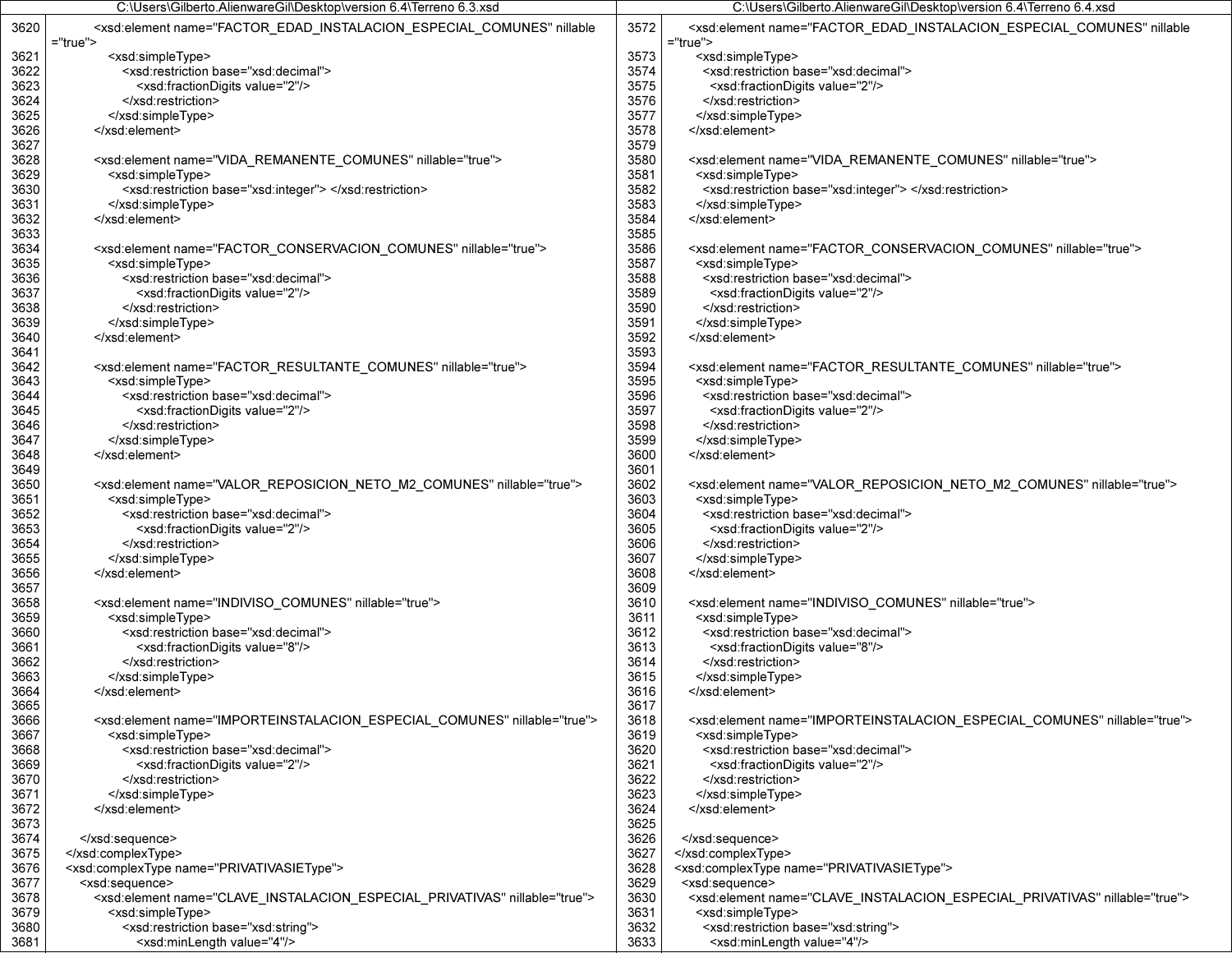|      | C:\Users\Gilberto.AlienwareGil\Desktop\version 6.4\Terreno 6.3.xsd                                                                                                                                               |      | C:\Users\Gilberto.AlienwareGil\Desktop\version 6.4\Terreno 6.4.xsd                                |
|------|------------------------------------------------------------------------------------------------------------------------------------------------------------------------------------------------------------------|------|---------------------------------------------------------------------------------------------------|
| 3682 | <xsd:maxlength value="4"></xsd:maxlength>                                                                                                                                                                        | 3634 | <xsd:maxlength value="4"></xsd:maxlength>                                                         |
| 3683 | <xsd:whitespace value="collapse"></xsd:whitespace>                                                                                                                                                               | 3635 | <xsd:whitespace value="collapse"></xsd:whitespace>                                                |
| 3684 |                                                                                                                                                                                                                  | 3636 | $\le$ /xsd:restriction>                                                                           |
| 3685 |                                                                                                                                                                                                                  | 3637 |                                                                                                   |
| 3686 |                                                                                                                                                                                                                  | 3638 |                                                                                                   |
| 3687 |                                                                                                                                                                                                                  | 3639 |                                                                                                   |
| 3688 | <xsd:element <="" name="DESCRIPCION_INSTALACION_ESPECIAL_PRIVATIVAS" td=""><td>3640</td><td><xsd:element name="DESCRIPCION_INSTALACION_ESPECIAL_PRIVATIVAS" nillable<="" td=""></xsd:element></td></xsd:element> | 3640 | <xsd:element name="DESCRIPCION_INSTALACION_ESPECIAL_PRIVATIVAS" nillable<="" td=""></xsd:element> |
|      | nillable="true">                                                                                                                                                                                                 |      | $="true"$                                                                                         |
| 3689 | <xsd:simpletype></xsd:simpletype>                                                                                                                                                                                | 3641 | <xsd:simpletype></xsd:simpletype>                                                                 |
|      | <xsd:restriction base="xsd:string"></xsd:restriction>                                                                                                                                                            | 3642 | <xsd:restriction base="xsd:string"></xsd:restriction>                                             |
| 3690 |                                                                                                                                                                                                                  |      |                                                                                                   |
| 3691 | <xsd:minlength value="1"></xsd:minlength>                                                                                                                                                                        | 3643 | <xsd:minlength value="1"></xsd:minlength>                                                         |
| 3692 | <xsd:maxlength value="100"></xsd:maxlength>                                                                                                                                                                      | 3644 | <xsd:maxlength value="100"></xsd:maxlength>                                                       |
| 3693 | <xsd:whitespace value="collapse"></xsd:whitespace>                                                                                                                                                               | 3645 | <xsd:whitespace value="collapse"></xsd:whitespace>                                                |
| 3694 |                                                                                                                                                                                                                  | 3646 |                                                                                                   |
| 3695 |                                                                                                                                                                                                                  | 3647 |                                                                                                   |
| 3696 |                                                                                                                                                                                                                  | 3648 |                                                                                                   |
| 3697 |                                                                                                                                                                                                                  | 3649 |                                                                                                   |
| 3698 | <xsd:element name="UNIDAD_INSTALACION_ESPECIAL_PRIVATIVAS" nillable="true"></xsd:element>                                                                                                                        | 3650 | <xsd:element name="UNIDAD_INSTALACION_ESPECIAL_PRIVATIVAS" nillable="true"></xsd:element>         |
| 3699 | <xsd:simpletype></xsd:simpletype>                                                                                                                                                                                | 3651 | <xsd:simpletype></xsd:simpletype>                                                                 |
| 3700 | <xsd:restriction base="xsd:string"></xsd:restriction>                                                                                                                                                            | 3652 | <xsd:restriction base="xsd:string"></xsd:restriction>                                             |
| 3701 | <xsd:minlength value="1"></xsd:minlength>                                                                                                                                                                        | 3653 | <xsd:minlength value="1"></xsd:minlength>                                                         |
| 3702 | <xsd:maxlength value="10"></xsd:maxlength>                                                                                                                                                                       | 3654 | <xsd:maxlength value="10"></xsd:maxlength>                                                        |
| 3703 | <xsd:whitespace value="collapse"></xsd:whitespace>                                                                                                                                                               | 3655 | <xsd:whitespace value="collapse"></xsd:whitespace>                                                |
| 3704 |                                                                                                                                                                                                                  | 3656 |                                                                                                   |
| 3705 |                                                                                                                                                                                                                  | 3657 |                                                                                                   |
| 3706 |                                                                                                                                                                                                                  | 3658 |                                                                                                   |
| 3707 |                                                                                                                                                                                                                  | 3659 |                                                                                                   |
| 3708 | <xsd:element name="CANTIDAD_INSTALACION_ESPECIAL_PRIVATIVAS" nillable<="" td=""><td>3660</td><td><xsd:element name="CANTIDAD_INSTALACION_ESPECIAL_PRIVATIVAS" nillable="true"></xsd:element></td></xsd:element>  | 3660 | <xsd:element name="CANTIDAD_INSTALACION_ESPECIAL_PRIVATIVAS" nillable="true"></xsd:element>       |
|      | ="true">                                                                                                                                                                                                         |      |                                                                                                   |
| 3709 | <xsd:simpletype></xsd:simpletype>                                                                                                                                                                                | 3661 | <xsd:simpletype></xsd:simpletype>                                                                 |
| 3710 | <xsd:restriction base="xsd:decimal"></xsd:restriction>                                                                                                                                                           | 3662 | <xsd:restriction base="xsd:decimal"></xsd:restriction>                                            |
| 3711 | <xsd:fractiondigits value="2"></xsd:fractiondigits>                                                                                                                                                              | 3663 | <xsd:fractiondigits value="2"></xsd:fractiondigits>                                               |
| 3712 |                                                                                                                                                                                                                  | 3664 |                                                                                                   |
| 3713 |                                                                                                                                                                                                                  | 3665 |                                                                                                   |
| 3714 |                                                                                                                                                                                                                  | 3666 |                                                                                                   |
| 3715 |                                                                                                                                                                                                                  | 3667 |                                                                                                   |
| 3716 | <xsd:element name="EDAD_INSTALACION_ESPECIAL_PRIVATIVAS" nillable="true"></xsd:element>                                                                                                                          | 3668 | <xsd:element name="EDAD_INSTALACION_ESPECIAL_PRIVATIVAS" nillable="true"></xsd:element>           |
| 3717 | <xsd:simpletype></xsd:simpletype>                                                                                                                                                                                | 3669 | <xsd:simpletype></xsd:simpletype>                                                                 |
| 3718 | <xsd:restriction base="xsd:integer"> </xsd:restriction>                                                                                                                                                          | 3670 | <xsd:restriction base="xsd:integer"> </xsd:restriction>                                           |
| 3719 |                                                                                                                                                                                                                  | 3671 |                                                                                                   |
| 3720 |                                                                                                                                                                                                                  | 3672 |                                                                                                   |
| 3721 |                                                                                                                                                                                                                  | 3673 |                                                                                                   |
| 3722 | <xsd:element <="" name="VIDA_UTIL_TOTAL_INSTALACION_ESPECIAL_PRIVATIVAS" td=""><td>3674</td><td><xsd:element <="" name="VIDA_UTIL_TOTAL_INSTALACION_ESPECIAL_PRIVATIVAS" td=""></xsd:element></td></xsd:element> | 3674 | <xsd:element <="" name="VIDA_UTIL_TOTAL_INSTALACION_ESPECIAL_PRIVATIVAS" td=""></xsd:element>     |
|      | nillable="true">                                                                                                                                                                                                 |      | nillable="true">                                                                                  |
| 3723 | <xsd:simpletype></xsd:simpletype>                                                                                                                                                                                | 3675 | <xsd:simpletype></xsd:simpletype>                                                                 |
| 3724 | <xsd:restriction base="xsd:integer"> </xsd:restriction>                                                                                                                                                          | 3676 | <xsd:restriction base="xsd:integer"> </xsd:restriction>                                           |
| 3725 |                                                                                                                                                                                                                  | 3677 |                                                                                                   |
| 3726 |                                                                                                                                                                                                                  | 3678 |                                                                                                   |
| 3727 |                                                                                                                                                                                                                  | 3679 |                                                                                                   |
| 3728 | <xsd:element <="" name="VALOR_UNITARIO_INSTALACION_ESPECIAL_PRIVATIVAS" td=""><td>3680</td><td><xsd:element <="" name="VALOR_UNITARIO_INSTALACION_ESPECIAL_PRIVATIVAS" td=""></xsd:element></td></xsd:element>   | 3680 | <xsd:element <="" name="VALOR_UNITARIO_INSTALACION_ESPECIAL_PRIVATIVAS" td=""></xsd:element>      |
|      | nillable="true">                                                                                                                                                                                                 |      | nillable="true">                                                                                  |
| 3729 | <xsd:simpletype></xsd:simpletype>                                                                                                                                                                                | 3681 | <xsd:simpletype></xsd:simpletype>                                                                 |
|      |                                                                                                                                                                                                                  |      |                                                                                                   |
| 3730 | <xsd:restriction base="xsd:decimal"></xsd:restriction>                                                                                                                                                           | 3682 | <xsd:restriction base="xsd:decimal"></xsd:restriction>                                            |
| 3731 | <xsd:fractiondigits value="2"></xsd:fractiondigits>                                                                                                                                                              | 3683 | <xsd:fractiondigits value="2"></xsd:fractiondigits>                                               |
| 3732 |                                                                                                                                                                                                                  | 3684 | $\le$ /xsd:restriction>                                                                           |
| 3733 |                                                                                                                                                                                                                  | 3685 |                                                                                                   |
| 3734 |                                                                                                                                                                                                                  | 3686 |                                                                                                   |
| 3735 |                                                                                                                                                                                                                  | 3687 |                                                                                                   |
| 3736 | <xsd:element <="" name="FACTOR_EDAD_INSTALACION_ESPECIAL_PRIVATIVAS" td=""><td>3688</td><td><xsd:element name="FACTOR_EDAD_INSTALACION_ESPECIAL_PRIVATIVAS" nillable<="" td=""></xsd:element></td></xsd:element> | 3688 | <xsd:element name="FACTOR_EDAD_INSTALACION_ESPECIAL_PRIVATIVAS" nillable<="" td=""></xsd:element> |
|      | nillable="true">                                                                                                                                                                                                 |      | $="true"$                                                                                         |
| 3737 | <xsd:simpletype></xsd:simpletype>                                                                                                                                                                                | 3689 | <xsd:simpletype></xsd:simpletype>                                                                 |
| 3738 | <xsd:restriction base="xsd:decimal"></xsd:restriction>                                                                                                                                                           | 3690 | <xsd:restriction base="xsd:decimal"></xsd:restriction>                                            |
| 3739 | <xsd:fractiondigits value="2"></xsd:fractiondigits>                                                                                                                                                              | 3691 | <xsd:fractiondigits value="2"></xsd:fractiondigits>                                               |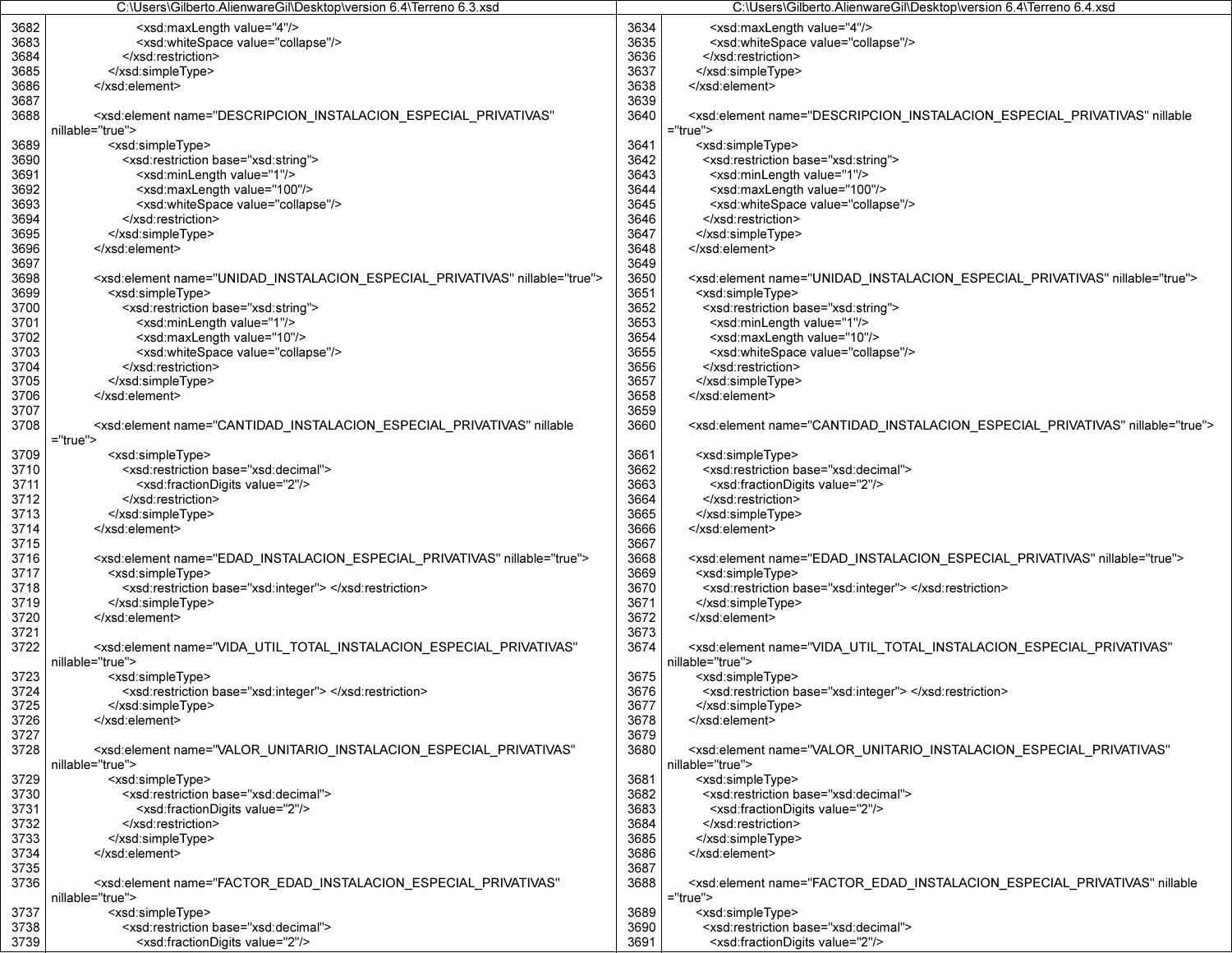| 3692<br><br>3740<br><br>3741<br>3693<br><br><br>3694<br>3742<br><br><br>3695<br>3743<br>3696<br>3744<br><xsd:element name="VIDA_REMANENTE_PRIVATIVAS" nillable="true"><br/><xsd:element name="VIDA_REMANENTE_PRIVATIVAS" nillable="true"><br/>3697<br/>3745<br/><xsd:simpletype><br/><xsd:simpletype><br/>3746<br/>3698<br/><xsd:restriction base="xsd:integer"> </xsd:restriction><br/><xsd:restriction base="xsd:integer"> </xsd:restriction><br/>3699<br/>3747<br/></xsd:simpletype><br/></xsd:simpletype><br/>3700<br/>3748<br/></xsd:element><br/></xsd:element><br>3701<br>3749<br>3750<br>3702<br><xsd:element name="FACTOR_CONSERVACION_PRIVATIVAS" nillable="true"><br/><xsd:element name="FACTOR_CONSERVACION_PRIVATIVAS" nillable="true"><br/>3751<br/>3703<br/><xsd:simpletype><br/><xsd:simpletype><br/>3704<br/>3752<br/><xsd:restriction base="xsd:decimal"><br/><xsd:restriction base="xsd:decimal"><br/>3753<br/>3705<br/><xsd:fractiondigits value="2"></xsd:fractiondigits><br/><xsd:fractiondigits value="2"></xsd:fractiondigits><br/>3754<br/>3706<br/></xsd:restriction><br/></xsd:restriction><br/>3755<br/></xsd:simpletype><br/>3707<br/></xsd:simpletype><br/>3756<br/>3708<br/></xsd:element><br/></xsd:element><br>3757<br>3709<br>3758<br><xsd:element name="FACTOR_RESULTANTE_PRIVATIVAS" nillable="true"><br/>3710<br/><xsd:element name="FACTOR_RESULTANTE_PRIVATIVAS" nillable="true"><br/>3759<br/>3711<br/><xsd:simpletype><br/><xsd:simpletype><br/>3712<br/>3760<br/><xsd:restriction base="xsd:decimal"><br/><xsd:restriction base="xsd:decimal"><br/>3713<br/>3761<br/><xsd:fractiondigits value="2"></xsd:fractiondigits><br/><xsd:fractiondigits value="2"></xsd:fractiondigits><br/>3762<br/>3714<br/></xsd:restriction><br/></xsd:restriction><br/>3763<br/>3715<br/></xsd:simpletype><br/></xsd:simpletype><br/>3716<br/>3764<br/></xsd:element><br/></xsd:element><br>3765<br>3717<br>3766<br><xsd:element name="VALOR_REPOSICION_NETO_M2_PRIVATIVAS" nillable="true"><br/>3718<br/><xsd:element name="VALOR_REPOSICION_NETO_M2_PRIVATIVAS" nillable="true"><br/>3719<br/>3767<br/><xsd:simpletype><br/><xsd:simpletype><br/>3720<br/>3768<br/><xsd:restriction base="xsd:decimal"><br/><xsd:restriction base="xsd:decimal"><br/>3769<br/>3721<br/><xsd:fractiondigits value="2"></xsd:fractiondigits><br/><xsd:fractiondigits value="2"></xsd:fractiondigits><br/>3722<br/>3770<br/></xsd:restriction><br/></xsd:restriction><br/>3723<br/>3771<br/></xsd:simpletype><br/></xsd:simpletype><br/>3724<br/>3772<br/></xsd:element><br/></xsd:element><br>3773<br>3725<br>3726<br><xsd:element name="IMPORTE_INSTALACION_ESPECIAL_PRIVATIVAS" nillable="true"><br/>3774<br/><xsd:element name="IMPORTE_INSTALACION_ESPECIAL_PRIVATIVAS" nillable<br="">="true"&gt;<br/>3727<br/>3775<br/><xsd:simpletype><br/><xsd:simpletype><br/>3728<br/><xsd:restriction base="xsd:decimal"><br/>3776<br/><xsd:restriction base="xsd:decimal"><br/>3729<br/>3777<br/><xsd:fractiondigits value="2"></xsd:fractiondigits><br/><xsd:fractiondigits value="2"></xsd:fractiondigits><br/>3730<br/>3778<br/></xsd:restriction><br/></xsd:restriction><br/>3779<br/>3731<br/></xsd:simpletype><br/></xsd:simpletype><br/>3732<br/>3780<br/></xsd:element><br/></xsd:element><br>3733<br>3781<br>3782<br>3734<br><br><br>3783<br>3735<br><br><br>3784<br><xsd:complextype name="OTROSELEMENTOSType"><br/>3736<br/><xsd:complextype name="OTROSELEMENTOSType"><br/>3785<br/>3737<br/><xsd:sequence><br/><xsd:sequence><br/>3738<br/>3786<br/><xsd:element name="OBRANEGRA" type="OBRANEGRAType"></xsd:element><br/><xsd:element name="OBRANEGRA" type="OBRANEGRAType"></xsd:element><br/>3787<br/>3739<br/><xsd:element name="REVESTIMIENTOSACABADOS" type<br=""><xsd:element name="REVESTIMIENTOSACABADOS" type<br="">="REVESTIMIENTOSACABADOSType"/&gt;<br/>="REVESTIMIENTOSACABADOSType"/&gt;<br/><xsd:element name="CARPINTERIA" type="CARPINTERIAType"></xsd:element><br/>3740<br/><xsd:element name="CARPINTERIA" type="CARPINTERIAType"></xsd:element><br/>3788<br/>3789<br/><xsd:element name="ELECTRICAS" nillable="true"><br/>3741<br/><xsd:element name="ELECTRICAS" nillable="true"><br/>3742<br/>3790<br/><xsd:simpletype><br/><xsd:simpletype><br/>3791<br/>3743<br/><xsd:restriction base="xsd:string"><br/><xsd:restriction base="xsd:string"><br/>3792<br/>3744<br/><xsd:minlength value="0"></xsd:minlength><br/><xsd:minlength value="0"></xsd:minlength><br/>3793<br/>3745<br/><xsd:maxlength value="250"></xsd:maxlength><br/><xsd:maxlength value="250"></xsd:maxlength><br/>3794<br/>3746<br/><xsd:whitespace value="collapse"></xsd:whitespace><br/><xsd:whitespace value="collapse"></xsd:whitespace><br/>3795<br/>3747<br/></xsd:restriction><br/></xsd:restriction><br/>3748<br/></xsd:simpletype><br/>3796<br/></xsd:simpletype><br/>3797<br/>3749<br/></xsd:element><br/></xsd:element><br/>3750<br/>3798<br/>3799<br/><xsd:element name="INSTALACIONESHIDRAULICASSANITARIAS" type<br="">3751<br/><xsd:element name="INSTALACIONESHIDRAULICASSANITARIAS" type<br="">="INSTALACIONESHIDRAULICASSANITARIASType"/&gt;<br/>="INSTALACIONESHIDRAULICASSANITARIASType"/&gt;</xsd:element></xsd:element></xsd:element></xsd:element></xsd:sequence></xsd:sequence></xsd:complextype></xsd:complextype> | C:\Users\Gilberto.AlienwareGil\Desktop\version 6.4\Terreno 6.3.xsd | C:\Users\Gilberto.AlienwareGil\Desktop\version 6.4\Terreno 6.4.xsd |
|------------------------------------------------------------------------------------------------------------------------------------------------------------------------------------------------------------------------------------------------------------------------------------------------------------------------------------------------------------------------------------------------------------------------------------------------------------------------------------------------------------------------------------------------------------------------------------------------------------------------------------------------------------------------------------------------------------------------------------------------------------------------------------------------------------------------------------------------------------------------------------------------------------------------------------------------------------------------------------------------------------------------------------------------------------------------------------------------------------------------------------------------------------------------------------------------------------------------------------------------------------------------------------------------------------------------------------------------------------------------------------------------------------------------------------------------------------------------------------------------------------------------------------------------------------------------------------------------------------------------------------------------------------------------------------------------------------------------------------------------------------------------------------------------------------------------------------------------------------------------------------------------------------------------------------------------------------------------------------------------------------------------------------------------------------------------------------------------------------------------------------------------------------------------------------------------------------------------------------------------------------------------------------------------------------------------------------------------------------------------------------------------------------------------------------------------------------------------------------------------------------------------------------------------------------------------------------------------------------------------------------------------------------------------------------------------------------------------------------------------------------------------------------------------------------------------------------------------------------------------------------------------------------------------------------------------------------------------------------------------------------------------------------------------------------------------------------------------------------------------------------------------------------------------------------------------------------------------------------------------------------------------------------------------------------------------------------------------------------------------------------------------------------------------------------------------------------------------------------------------------------------------------------------------------------------------------------------------------------------------------------------------------------------------------------------------------------------------------------------------------------------------------------------------------------------------------------------------------------------------------------------------------------------------------------------------------------------------------------------------------------------------------------------------------------------------------------------------------------------------------------------------------------------------------------------------------------------------------------------------------------------------------------------------------------------------------------------------------------------------------------------------------------------------------------------------------------------------------------------------------------------------------------------------------------------------------------------------------------------------------------------------------------------------------------------------------------------------------------------------------------------------------------------------------------------------------------------------------------------------------------------------------------------------------------------------------------------------------------------------------------------------------------------------------------------------------------------------------------------------------------------------------------------------------------------------------------------------------------------------------------------------------------------------------------------------------------------------------|--------------------------------------------------------------------|--------------------------------------------------------------------|
|                                                                                                                                                                                                                                                                                                                                                                                                                                                                                                                                                                                                                                                                                                                                                                                                                                                                                                                                                                                                                                                                                                                                                                                                                                                                                                                                                                                                                                                                                                                                                                                                                                                                                                                                                                                                                                                                                                                                                                                                                                                                                                                                                                                                                                                                                                                                                                                                                                                                                                                                                                                                                                                                                                                                                                                                                                                                                                                                                                                                                                                                                                                                                                                                                                                                                                                                                                                                                                                                                                                                                                                                                                                                                                                                                                                                                                                                                                                                                                                                                                                                                                                                                                                                                                                                                                                                                                                                                                                                                                                                                                                                                                                                                                                                                                                                                                                                                                                                                                                                                                                                                                                                                                                                                                                                                                                                                      |                                                                    |                                                                    |
|                                                                                                                                                                                                                                                                                                                                                                                                                                                                                                                                                                                                                                                                                                                                                                                                                                                                                                                                                                                                                                                                                                                                                                                                                                                                                                                                                                                                                                                                                                                                                                                                                                                                                                                                                                                                                                                                                                                                                                                                                                                                                                                                                                                                                                                                                                                                                                                                                                                                                                                                                                                                                                                                                                                                                                                                                                                                                                                                                                                                                                                                                                                                                                                                                                                                                                                                                                                                                                                                                                                                                                                                                                                                                                                                                                                                                                                                                                                                                                                                                                                                                                                                                                                                                                                                                                                                                                                                                                                                                                                                                                                                                                                                                                                                                                                                                                                                                                                                                                                                                                                                                                                                                                                                                                                                                                                                                      |                                                                    |                                                                    |
|                                                                                                                                                                                                                                                                                                                                                                                                                                                                                                                                                                                                                                                                                                                                                                                                                                                                                                                                                                                                                                                                                                                                                                                                                                                                                                                                                                                                                                                                                                                                                                                                                                                                                                                                                                                                                                                                                                                                                                                                                                                                                                                                                                                                                                                                                                                                                                                                                                                                                                                                                                                                                                                                                                                                                                                                                                                                                                                                                                                                                                                                                                                                                                                                                                                                                                                                                                                                                                                                                                                                                                                                                                                                                                                                                                                                                                                                                                                                                                                                                                                                                                                                                                                                                                                                                                                                                                                                                                                                                                                                                                                                                                                                                                                                                                                                                                                                                                                                                                                                                                                                                                                                                                                                                                                                                                                                                      |                                                                    |                                                                    |
|                                                                                                                                                                                                                                                                                                                                                                                                                                                                                                                                                                                                                                                                                                                                                                                                                                                                                                                                                                                                                                                                                                                                                                                                                                                                                                                                                                                                                                                                                                                                                                                                                                                                                                                                                                                                                                                                                                                                                                                                                                                                                                                                                                                                                                                                                                                                                                                                                                                                                                                                                                                                                                                                                                                                                                                                                                                                                                                                                                                                                                                                                                                                                                                                                                                                                                                                                                                                                                                                                                                                                                                                                                                                                                                                                                                                                                                                                                                                                                                                                                                                                                                                                                                                                                                                                                                                                                                                                                                                                                                                                                                                                                                                                                                                                                                                                                                                                                                                                                                                                                                                                                                                                                                                                                                                                                                                                      |                                                                    |                                                                    |
|                                                                                                                                                                                                                                                                                                                                                                                                                                                                                                                                                                                                                                                                                                                                                                                                                                                                                                                                                                                                                                                                                                                                                                                                                                                                                                                                                                                                                                                                                                                                                                                                                                                                                                                                                                                                                                                                                                                                                                                                                                                                                                                                                                                                                                                                                                                                                                                                                                                                                                                                                                                                                                                                                                                                                                                                                                                                                                                                                                                                                                                                                                                                                                                                                                                                                                                                                                                                                                                                                                                                                                                                                                                                                                                                                                                                                                                                                                                                                                                                                                                                                                                                                                                                                                                                                                                                                                                                                                                                                                                                                                                                                                                                                                                                                                                                                                                                                                                                                                                                                                                                                                                                                                                                                                                                                                                                                      |                                                                    |                                                                    |
|                                                                                                                                                                                                                                                                                                                                                                                                                                                                                                                                                                                                                                                                                                                                                                                                                                                                                                                                                                                                                                                                                                                                                                                                                                                                                                                                                                                                                                                                                                                                                                                                                                                                                                                                                                                                                                                                                                                                                                                                                                                                                                                                                                                                                                                                                                                                                                                                                                                                                                                                                                                                                                                                                                                                                                                                                                                                                                                                                                                                                                                                                                                                                                                                                                                                                                                                                                                                                                                                                                                                                                                                                                                                                                                                                                                                                                                                                                                                                                                                                                                                                                                                                                                                                                                                                                                                                                                                                                                                                                                                                                                                                                                                                                                                                                                                                                                                                                                                                                                                                                                                                                                                                                                                                                                                                                                                                      |                                                                    |                                                                    |
|                                                                                                                                                                                                                                                                                                                                                                                                                                                                                                                                                                                                                                                                                                                                                                                                                                                                                                                                                                                                                                                                                                                                                                                                                                                                                                                                                                                                                                                                                                                                                                                                                                                                                                                                                                                                                                                                                                                                                                                                                                                                                                                                                                                                                                                                                                                                                                                                                                                                                                                                                                                                                                                                                                                                                                                                                                                                                                                                                                                                                                                                                                                                                                                                                                                                                                                                                                                                                                                                                                                                                                                                                                                                                                                                                                                                                                                                                                                                                                                                                                                                                                                                                                                                                                                                                                                                                                                                                                                                                                                                                                                                                                                                                                                                                                                                                                                                                                                                                                                                                                                                                                                                                                                                                                                                                                                                                      |                                                                    |                                                                    |
|                                                                                                                                                                                                                                                                                                                                                                                                                                                                                                                                                                                                                                                                                                                                                                                                                                                                                                                                                                                                                                                                                                                                                                                                                                                                                                                                                                                                                                                                                                                                                                                                                                                                                                                                                                                                                                                                                                                                                                                                                                                                                                                                                                                                                                                                                                                                                                                                                                                                                                                                                                                                                                                                                                                                                                                                                                                                                                                                                                                                                                                                                                                                                                                                                                                                                                                                                                                                                                                                                                                                                                                                                                                                                                                                                                                                                                                                                                                                                                                                                                                                                                                                                                                                                                                                                                                                                                                                                                                                                                                                                                                                                                                                                                                                                                                                                                                                                                                                                                                                                                                                                                                                                                                                                                                                                                                                                      |                                                                    |                                                                    |
|                                                                                                                                                                                                                                                                                                                                                                                                                                                                                                                                                                                                                                                                                                                                                                                                                                                                                                                                                                                                                                                                                                                                                                                                                                                                                                                                                                                                                                                                                                                                                                                                                                                                                                                                                                                                                                                                                                                                                                                                                                                                                                                                                                                                                                                                                                                                                                                                                                                                                                                                                                                                                                                                                                                                                                                                                                                                                                                                                                                                                                                                                                                                                                                                                                                                                                                                                                                                                                                                                                                                                                                                                                                                                                                                                                                                                                                                                                                                                                                                                                                                                                                                                                                                                                                                                                                                                                                                                                                                                                                                                                                                                                                                                                                                                                                                                                                                                                                                                                                                                                                                                                                                                                                                                                                                                                                                                      |                                                                    |                                                                    |
|                                                                                                                                                                                                                                                                                                                                                                                                                                                                                                                                                                                                                                                                                                                                                                                                                                                                                                                                                                                                                                                                                                                                                                                                                                                                                                                                                                                                                                                                                                                                                                                                                                                                                                                                                                                                                                                                                                                                                                                                                                                                                                                                                                                                                                                                                                                                                                                                                                                                                                                                                                                                                                                                                                                                                                                                                                                                                                                                                                                                                                                                                                                                                                                                                                                                                                                                                                                                                                                                                                                                                                                                                                                                                                                                                                                                                                                                                                                                                                                                                                                                                                                                                                                                                                                                                                                                                                                                                                                                                                                                                                                                                                                                                                                                                                                                                                                                                                                                                                                                                                                                                                                                                                                                                                                                                                                                                      |                                                                    |                                                                    |
|                                                                                                                                                                                                                                                                                                                                                                                                                                                                                                                                                                                                                                                                                                                                                                                                                                                                                                                                                                                                                                                                                                                                                                                                                                                                                                                                                                                                                                                                                                                                                                                                                                                                                                                                                                                                                                                                                                                                                                                                                                                                                                                                                                                                                                                                                                                                                                                                                                                                                                                                                                                                                                                                                                                                                                                                                                                                                                                                                                                                                                                                                                                                                                                                                                                                                                                                                                                                                                                                                                                                                                                                                                                                                                                                                                                                                                                                                                                                                                                                                                                                                                                                                                                                                                                                                                                                                                                                                                                                                                                                                                                                                                                                                                                                                                                                                                                                                                                                                                                                                                                                                                                                                                                                                                                                                                                                                      |                                                                    |                                                                    |
|                                                                                                                                                                                                                                                                                                                                                                                                                                                                                                                                                                                                                                                                                                                                                                                                                                                                                                                                                                                                                                                                                                                                                                                                                                                                                                                                                                                                                                                                                                                                                                                                                                                                                                                                                                                                                                                                                                                                                                                                                                                                                                                                                                                                                                                                                                                                                                                                                                                                                                                                                                                                                                                                                                                                                                                                                                                                                                                                                                                                                                                                                                                                                                                                                                                                                                                                                                                                                                                                                                                                                                                                                                                                                                                                                                                                                                                                                                                                                                                                                                                                                                                                                                                                                                                                                                                                                                                                                                                                                                                                                                                                                                                                                                                                                                                                                                                                                                                                                                                                                                                                                                                                                                                                                                                                                                                                                      |                                                                    |                                                                    |
|                                                                                                                                                                                                                                                                                                                                                                                                                                                                                                                                                                                                                                                                                                                                                                                                                                                                                                                                                                                                                                                                                                                                                                                                                                                                                                                                                                                                                                                                                                                                                                                                                                                                                                                                                                                                                                                                                                                                                                                                                                                                                                                                                                                                                                                                                                                                                                                                                                                                                                                                                                                                                                                                                                                                                                                                                                                                                                                                                                                                                                                                                                                                                                                                                                                                                                                                                                                                                                                                                                                                                                                                                                                                                                                                                                                                                                                                                                                                                                                                                                                                                                                                                                                                                                                                                                                                                                                                                                                                                                                                                                                                                                                                                                                                                                                                                                                                                                                                                                                                                                                                                                                                                                                                                                                                                                                                                      |                                                                    |                                                                    |
|                                                                                                                                                                                                                                                                                                                                                                                                                                                                                                                                                                                                                                                                                                                                                                                                                                                                                                                                                                                                                                                                                                                                                                                                                                                                                                                                                                                                                                                                                                                                                                                                                                                                                                                                                                                                                                                                                                                                                                                                                                                                                                                                                                                                                                                                                                                                                                                                                                                                                                                                                                                                                                                                                                                                                                                                                                                                                                                                                                                                                                                                                                                                                                                                                                                                                                                                                                                                                                                                                                                                                                                                                                                                                                                                                                                                                                                                                                                                                                                                                                                                                                                                                                                                                                                                                                                                                                                                                                                                                                                                                                                                                                                                                                                                                                                                                                                                                                                                                                                                                                                                                                                                                                                                                                                                                                                                                      |                                                                    |                                                                    |
|                                                                                                                                                                                                                                                                                                                                                                                                                                                                                                                                                                                                                                                                                                                                                                                                                                                                                                                                                                                                                                                                                                                                                                                                                                                                                                                                                                                                                                                                                                                                                                                                                                                                                                                                                                                                                                                                                                                                                                                                                                                                                                                                                                                                                                                                                                                                                                                                                                                                                                                                                                                                                                                                                                                                                                                                                                                                                                                                                                                                                                                                                                                                                                                                                                                                                                                                                                                                                                                                                                                                                                                                                                                                                                                                                                                                                                                                                                                                                                                                                                                                                                                                                                                                                                                                                                                                                                                                                                                                                                                                                                                                                                                                                                                                                                                                                                                                                                                                                                                                                                                                                                                                                                                                                                                                                                                                                      |                                                                    |                                                                    |
|                                                                                                                                                                                                                                                                                                                                                                                                                                                                                                                                                                                                                                                                                                                                                                                                                                                                                                                                                                                                                                                                                                                                                                                                                                                                                                                                                                                                                                                                                                                                                                                                                                                                                                                                                                                                                                                                                                                                                                                                                                                                                                                                                                                                                                                                                                                                                                                                                                                                                                                                                                                                                                                                                                                                                                                                                                                                                                                                                                                                                                                                                                                                                                                                                                                                                                                                                                                                                                                                                                                                                                                                                                                                                                                                                                                                                                                                                                                                                                                                                                                                                                                                                                                                                                                                                                                                                                                                                                                                                                                                                                                                                                                                                                                                                                                                                                                                                                                                                                                                                                                                                                                                                                                                                                                                                                                                                      |                                                                    |                                                                    |
|                                                                                                                                                                                                                                                                                                                                                                                                                                                                                                                                                                                                                                                                                                                                                                                                                                                                                                                                                                                                                                                                                                                                                                                                                                                                                                                                                                                                                                                                                                                                                                                                                                                                                                                                                                                                                                                                                                                                                                                                                                                                                                                                                                                                                                                                                                                                                                                                                                                                                                                                                                                                                                                                                                                                                                                                                                                                                                                                                                                                                                                                                                                                                                                                                                                                                                                                                                                                                                                                                                                                                                                                                                                                                                                                                                                                                                                                                                                                                                                                                                                                                                                                                                                                                                                                                                                                                                                                                                                                                                                                                                                                                                                                                                                                                                                                                                                                                                                                                                                                                                                                                                                                                                                                                                                                                                                                                      |                                                                    |                                                                    |
|                                                                                                                                                                                                                                                                                                                                                                                                                                                                                                                                                                                                                                                                                                                                                                                                                                                                                                                                                                                                                                                                                                                                                                                                                                                                                                                                                                                                                                                                                                                                                                                                                                                                                                                                                                                                                                                                                                                                                                                                                                                                                                                                                                                                                                                                                                                                                                                                                                                                                                                                                                                                                                                                                                                                                                                                                                                                                                                                                                                                                                                                                                                                                                                                                                                                                                                                                                                                                                                                                                                                                                                                                                                                                                                                                                                                                                                                                                                                                                                                                                                                                                                                                                                                                                                                                                                                                                                                                                                                                                                                                                                                                                                                                                                                                                                                                                                                                                                                                                                                                                                                                                                                                                                                                                                                                                                                                      |                                                                    |                                                                    |
|                                                                                                                                                                                                                                                                                                                                                                                                                                                                                                                                                                                                                                                                                                                                                                                                                                                                                                                                                                                                                                                                                                                                                                                                                                                                                                                                                                                                                                                                                                                                                                                                                                                                                                                                                                                                                                                                                                                                                                                                                                                                                                                                                                                                                                                                                                                                                                                                                                                                                                                                                                                                                                                                                                                                                                                                                                                                                                                                                                                                                                                                                                                                                                                                                                                                                                                                                                                                                                                                                                                                                                                                                                                                                                                                                                                                                                                                                                                                                                                                                                                                                                                                                                                                                                                                                                                                                                                                                                                                                                                                                                                                                                                                                                                                                                                                                                                                                                                                                                                                                                                                                                                                                                                                                                                                                                                                                      |                                                                    |                                                                    |
|                                                                                                                                                                                                                                                                                                                                                                                                                                                                                                                                                                                                                                                                                                                                                                                                                                                                                                                                                                                                                                                                                                                                                                                                                                                                                                                                                                                                                                                                                                                                                                                                                                                                                                                                                                                                                                                                                                                                                                                                                                                                                                                                                                                                                                                                                                                                                                                                                                                                                                                                                                                                                                                                                                                                                                                                                                                                                                                                                                                                                                                                                                                                                                                                                                                                                                                                                                                                                                                                                                                                                                                                                                                                                                                                                                                                                                                                                                                                                                                                                                                                                                                                                                                                                                                                                                                                                                                                                                                                                                                                                                                                                                                                                                                                                                                                                                                                                                                                                                                                                                                                                                                                                                                                                                                                                                                                                      |                                                                    |                                                                    |
|                                                                                                                                                                                                                                                                                                                                                                                                                                                                                                                                                                                                                                                                                                                                                                                                                                                                                                                                                                                                                                                                                                                                                                                                                                                                                                                                                                                                                                                                                                                                                                                                                                                                                                                                                                                                                                                                                                                                                                                                                                                                                                                                                                                                                                                                                                                                                                                                                                                                                                                                                                                                                                                                                                                                                                                                                                                                                                                                                                                                                                                                                                                                                                                                                                                                                                                                                                                                                                                                                                                                                                                                                                                                                                                                                                                                                                                                                                                                                                                                                                                                                                                                                                                                                                                                                                                                                                                                                                                                                                                                                                                                                                                                                                                                                                                                                                                                                                                                                                                                                                                                                                                                                                                                                                                                                                                                                      |                                                                    |                                                                    |
|                                                                                                                                                                                                                                                                                                                                                                                                                                                                                                                                                                                                                                                                                                                                                                                                                                                                                                                                                                                                                                                                                                                                                                                                                                                                                                                                                                                                                                                                                                                                                                                                                                                                                                                                                                                                                                                                                                                                                                                                                                                                                                                                                                                                                                                                                                                                                                                                                                                                                                                                                                                                                                                                                                                                                                                                                                                                                                                                                                                                                                                                                                                                                                                                                                                                                                                                                                                                                                                                                                                                                                                                                                                                                                                                                                                                                                                                                                                                                                                                                                                                                                                                                                                                                                                                                                                                                                                                                                                                                                                                                                                                                                                                                                                                                                                                                                                                                                                                                                                                                                                                                                                                                                                                                                                                                                                                                      |                                                                    |                                                                    |
|                                                                                                                                                                                                                                                                                                                                                                                                                                                                                                                                                                                                                                                                                                                                                                                                                                                                                                                                                                                                                                                                                                                                                                                                                                                                                                                                                                                                                                                                                                                                                                                                                                                                                                                                                                                                                                                                                                                                                                                                                                                                                                                                                                                                                                                                                                                                                                                                                                                                                                                                                                                                                                                                                                                                                                                                                                                                                                                                                                                                                                                                                                                                                                                                                                                                                                                                                                                                                                                                                                                                                                                                                                                                                                                                                                                                                                                                                                                                                                                                                                                                                                                                                                                                                                                                                                                                                                                                                                                                                                                                                                                                                                                                                                                                                                                                                                                                                                                                                                                                                                                                                                                                                                                                                                                                                                                                                      |                                                                    |                                                                    |
|                                                                                                                                                                                                                                                                                                                                                                                                                                                                                                                                                                                                                                                                                                                                                                                                                                                                                                                                                                                                                                                                                                                                                                                                                                                                                                                                                                                                                                                                                                                                                                                                                                                                                                                                                                                                                                                                                                                                                                                                                                                                                                                                                                                                                                                                                                                                                                                                                                                                                                                                                                                                                                                                                                                                                                                                                                                                                                                                                                                                                                                                                                                                                                                                                                                                                                                                                                                                                                                                                                                                                                                                                                                                                                                                                                                                                                                                                                                                                                                                                                                                                                                                                                                                                                                                                                                                                                                                                                                                                                                                                                                                                                                                                                                                                                                                                                                                                                                                                                                                                                                                                                                                                                                                                                                                                                                                                      |                                                                    |                                                                    |
|                                                                                                                                                                                                                                                                                                                                                                                                                                                                                                                                                                                                                                                                                                                                                                                                                                                                                                                                                                                                                                                                                                                                                                                                                                                                                                                                                                                                                                                                                                                                                                                                                                                                                                                                                                                                                                                                                                                                                                                                                                                                                                                                                                                                                                                                                                                                                                                                                                                                                                                                                                                                                                                                                                                                                                                                                                                                                                                                                                                                                                                                                                                                                                                                                                                                                                                                                                                                                                                                                                                                                                                                                                                                                                                                                                                                                                                                                                                                                                                                                                                                                                                                                                                                                                                                                                                                                                                                                                                                                                                                                                                                                                                                                                                                                                                                                                                                                                                                                                                                                                                                                                                                                                                                                                                                                                                                                      |                                                                    |                                                                    |
|                                                                                                                                                                                                                                                                                                                                                                                                                                                                                                                                                                                                                                                                                                                                                                                                                                                                                                                                                                                                                                                                                                                                                                                                                                                                                                                                                                                                                                                                                                                                                                                                                                                                                                                                                                                                                                                                                                                                                                                                                                                                                                                                                                                                                                                                                                                                                                                                                                                                                                                                                                                                                                                                                                                                                                                                                                                                                                                                                                                                                                                                                                                                                                                                                                                                                                                                                                                                                                                                                                                                                                                                                                                                                                                                                                                                                                                                                                                                                                                                                                                                                                                                                                                                                                                                                                                                                                                                                                                                                                                                                                                                                                                                                                                                                                                                                                                                                                                                                                                                                                                                                                                                                                                                                                                                                                                                                      |                                                                    |                                                                    |
|                                                                                                                                                                                                                                                                                                                                                                                                                                                                                                                                                                                                                                                                                                                                                                                                                                                                                                                                                                                                                                                                                                                                                                                                                                                                                                                                                                                                                                                                                                                                                                                                                                                                                                                                                                                                                                                                                                                                                                                                                                                                                                                                                                                                                                                                                                                                                                                                                                                                                                                                                                                                                                                                                                                                                                                                                                                                                                                                                                                                                                                                                                                                                                                                                                                                                                                                                                                                                                                                                                                                                                                                                                                                                                                                                                                                                                                                                                                                                                                                                                                                                                                                                                                                                                                                                                                                                                                                                                                                                                                                                                                                                                                                                                                                                                                                                                                                                                                                                                                                                                                                                                                                                                                                                                                                                                                                                      |                                                                    |                                                                    |
|                                                                                                                                                                                                                                                                                                                                                                                                                                                                                                                                                                                                                                                                                                                                                                                                                                                                                                                                                                                                                                                                                                                                                                                                                                                                                                                                                                                                                                                                                                                                                                                                                                                                                                                                                                                                                                                                                                                                                                                                                                                                                                                                                                                                                                                                                                                                                                                                                                                                                                                                                                                                                                                                                                                                                                                                                                                                                                                                                                                                                                                                                                                                                                                                                                                                                                                                                                                                                                                                                                                                                                                                                                                                                                                                                                                                                                                                                                                                                                                                                                                                                                                                                                                                                                                                                                                                                                                                                                                                                                                                                                                                                                                                                                                                                                                                                                                                                                                                                                                                                                                                                                                                                                                                                                                                                                                                                      |                                                                    |                                                                    |
|                                                                                                                                                                                                                                                                                                                                                                                                                                                                                                                                                                                                                                                                                                                                                                                                                                                                                                                                                                                                                                                                                                                                                                                                                                                                                                                                                                                                                                                                                                                                                                                                                                                                                                                                                                                                                                                                                                                                                                                                                                                                                                                                                                                                                                                                                                                                                                                                                                                                                                                                                                                                                                                                                                                                                                                                                                                                                                                                                                                                                                                                                                                                                                                                                                                                                                                                                                                                                                                                                                                                                                                                                                                                                                                                                                                                                                                                                                                                                                                                                                                                                                                                                                                                                                                                                                                                                                                                                                                                                                                                                                                                                                                                                                                                                                                                                                                                                                                                                                                                                                                                                                                                                                                                                                                                                                                                                      |                                                                    |                                                                    |
|                                                                                                                                                                                                                                                                                                                                                                                                                                                                                                                                                                                                                                                                                                                                                                                                                                                                                                                                                                                                                                                                                                                                                                                                                                                                                                                                                                                                                                                                                                                                                                                                                                                                                                                                                                                                                                                                                                                                                                                                                                                                                                                                                                                                                                                                                                                                                                                                                                                                                                                                                                                                                                                                                                                                                                                                                                                                                                                                                                                                                                                                                                                                                                                                                                                                                                                                                                                                                                                                                                                                                                                                                                                                                                                                                                                                                                                                                                                                                                                                                                                                                                                                                                                                                                                                                                                                                                                                                                                                                                                                                                                                                                                                                                                                                                                                                                                                                                                                                                                                                                                                                                                                                                                                                                                                                                                                                      |                                                                    |                                                                    |
|                                                                                                                                                                                                                                                                                                                                                                                                                                                                                                                                                                                                                                                                                                                                                                                                                                                                                                                                                                                                                                                                                                                                                                                                                                                                                                                                                                                                                                                                                                                                                                                                                                                                                                                                                                                                                                                                                                                                                                                                                                                                                                                                                                                                                                                                                                                                                                                                                                                                                                                                                                                                                                                                                                                                                                                                                                                                                                                                                                                                                                                                                                                                                                                                                                                                                                                                                                                                                                                                                                                                                                                                                                                                                                                                                                                                                                                                                                                                                                                                                                                                                                                                                                                                                                                                                                                                                                                                                                                                                                                                                                                                                                                                                                                                                                                                                                                                                                                                                                                                                                                                                                                                                                                                                                                                                                                                                      |                                                                    |                                                                    |
|                                                                                                                                                                                                                                                                                                                                                                                                                                                                                                                                                                                                                                                                                                                                                                                                                                                                                                                                                                                                                                                                                                                                                                                                                                                                                                                                                                                                                                                                                                                                                                                                                                                                                                                                                                                                                                                                                                                                                                                                                                                                                                                                                                                                                                                                                                                                                                                                                                                                                                                                                                                                                                                                                                                                                                                                                                                                                                                                                                                                                                                                                                                                                                                                                                                                                                                                                                                                                                                                                                                                                                                                                                                                                                                                                                                                                                                                                                                                                                                                                                                                                                                                                                                                                                                                                                                                                                                                                                                                                                                                                                                                                                                                                                                                                                                                                                                                                                                                                                                                                                                                                                                                                                                                                                                                                                                                                      |                                                                    |                                                                    |
|                                                                                                                                                                                                                                                                                                                                                                                                                                                                                                                                                                                                                                                                                                                                                                                                                                                                                                                                                                                                                                                                                                                                                                                                                                                                                                                                                                                                                                                                                                                                                                                                                                                                                                                                                                                                                                                                                                                                                                                                                                                                                                                                                                                                                                                                                                                                                                                                                                                                                                                                                                                                                                                                                                                                                                                                                                                                                                                                                                                                                                                                                                                                                                                                                                                                                                                                                                                                                                                                                                                                                                                                                                                                                                                                                                                                                                                                                                                                                                                                                                                                                                                                                                                                                                                                                                                                                                                                                                                                                                                                                                                                                                                                                                                                                                                                                                                                                                                                                                                                                                                                                                                                                                                                                                                                                                                                                      |                                                                    |                                                                    |
|                                                                                                                                                                                                                                                                                                                                                                                                                                                                                                                                                                                                                                                                                                                                                                                                                                                                                                                                                                                                                                                                                                                                                                                                                                                                                                                                                                                                                                                                                                                                                                                                                                                                                                                                                                                                                                                                                                                                                                                                                                                                                                                                                                                                                                                                                                                                                                                                                                                                                                                                                                                                                                                                                                                                                                                                                                                                                                                                                                                                                                                                                                                                                                                                                                                                                                                                                                                                                                                                                                                                                                                                                                                                                                                                                                                                                                                                                                                                                                                                                                                                                                                                                                                                                                                                                                                                                                                                                                                                                                                                                                                                                                                                                                                                                                                                                                                                                                                                                                                                                                                                                                                                                                                                                                                                                                                                                      |                                                                    |                                                                    |
|                                                                                                                                                                                                                                                                                                                                                                                                                                                                                                                                                                                                                                                                                                                                                                                                                                                                                                                                                                                                                                                                                                                                                                                                                                                                                                                                                                                                                                                                                                                                                                                                                                                                                                                                                                                                                                                                                                                                                                                                                                                                                                                                                                                                                                                                                                                                                                                                                                                                                                                                                                                                                                                                                                                                                                                                                                                                                                                                                                                                                                                                                                                                                                                                                                                                                                                                                                                                                                                                                                                                                                                                                                                                                                                                                                                                                                                                                                                                                                                                                                                                                                                                                                                                                                                                                                                                                                                                                                                                                                                                                                                                                                                                                                                                                                                                                                                                                                                                                                                                                                                                                                                                                                                                                                                                                                                                                      |                                                                    |                                                                    |
|                                                                                                                                                                                                                                                                                                                                                                                                                                                                                                                                                                                                                                                                                                                                                                                                                                                                                                                                                                                                                                                                                                                                                                                                                                                                                                                                                                                                                                                                                                                                                                                                                                                                                                                                                                                                                                                                                                                                                                                                                                                                                                                                                                                                                                                                                                                                                                                                                                                                                                                                                                                                                                                                                                                                                                                                                                                                                                                                                                                                                                                                                                                                                                                                                                                                                                                                                                                                                                                                                                                                                                                                                                                                                                                                                                                                                                                                                                                                                                                                                                                                                                                                                                                                                                                                                                                                                                                                                                                                                                                                                                                                                                                                                                                                                                                                                                                                                                                                                                                                                                                                                                                                                                                                                                                                                                                                                      |                                                                    |                                                                    |
|                                                                                                                                                                                                                                                                                                                                                                                                                                                                                                                                                                                                                                                                                                                                                                                                                                                                                                                                                                                                                                                                                                                                                                                                                                                                                                                                                                                                                                                                                                                                                                                                                                                                                                                                                                                                                                                                                                                                                                                                                                                                                                                                                                                                                                                                                                                                                                                                                                                                                                                                                                                                                                                                                                                                                                                                                                                                                                                                                                                                                                                                                                                                                                                                                                                                                                                                                                                                                                                                                                                                                                                                                                                                                                                                                                                                                                                                                                                                                                                                                                                                                                                                                                                                                                                                                                                                                                                                                                                                                                                                                                                                                                                                                                                                                                                                                                                                                                                                                                                                                                                                                                                                                                                                                                                                                                                                                      |                                                                    |                                                                    |
|                                                                                                                                                                                                                                                                                                                                                                                                                                                                                                                                                                                                                                                                                                                                                                                                                                                                                                                                                                                                                                                                                                                                                                                                                                                                                                                                                                                                                                                                                                                                                                                                                                                                                                                                                                                                                                                                                                                                                                                                                                                                                                                                                                                                                                                                                                                                                                                                                                                                                                                                                                                                                                                                                                                                                                                                                                                                                                                                                                                                                                                                                                                                                                                                                                                                                                                                                                                                                                                                                                                                                                                                                                                                                                                                                                                                                                                                                                                                                                                                                                                                                                                                                                                                                                                                                                                                                                                                                                                                                                                                                                                                                                                                                                                                                                                                                                                                                                                                                                                                                                                                                                                                                                                                                                                                                                                                                      |                                                                    |                                                                    |
|                                                                                                                                                                                                                                                                                                                                                                                                                                                                                                                                                                                                                                                                                                                                                                                                                                                                                                                                                                                                                                                                                                                                                                                                                                                                                                                                                                                                                                                                                                                                                                                                                                                                                                                                                                                                                                                                                                                                                                                                                                                                                                                                                                                                                                                                                                                                                                                                                                                                                                                                                                                                                                                                                                                                                                                                                                                                                                                                                                                                                                                                                                                                                                                                                                                                                                                                                                                                                                                                                                                                                                                                                                                                                                                                                                                                                                                                                                                                                                                                                                                                                                                                                                                                                                                                                                                                                                                                                                                                                                                                                                                                                                                                                                                                                                                                                                                                                                                                                                                                                                                                                                                                                                                                                                                                                                                                                      |                                                                    |                                                                    |
|                                                                                                                                                                                                                                                                                                                                                                                                                                                                                                                                                                                                                                                                                                                                                                                                                                                                                                                                                                                                                                                                                                                                                                                                                                                                                                                                                                                                                                                                                                                                                                                                                                                                                                                                                                                                                                                                                                                                                                                                                                                                                                                                                                                                                                                                                                                                                                                                                                                                                                                                                                                                                                                                                                                                                                                                                                                                                                                                                                                                                                                                                                                                                                                                                                                                                                                                                                                                                                                                                                                                                                                                                                                                                                                                                                                                                                                                                                                                                                                                                                                                                                                                                                                                                                                                                                                                                                                                                                                                                                                                                                                                                                                                                                                                                                                                                                                                                                                                                                                                                                                                                                                                                                                                                                                                                                                                                      |                                                                    |                                                                    |
|                                                                                                                                                                                                                                                                                                                                                                                                                                                                                                                                                                                                                                                                                                                                                                                                                                                                                                                                                                                                                                                                                                                                                                                                                                                                                                                                                                                                                                                                                                                                                                                                                                                                                                                                                                                                                                                                                                                                                                                                                                                                                                                                                                                                                                                                                                                                                                                                                                                                                                                                                                                                                                                                                                                                                                                                                                                                                                                                                                                                                                                                                                                                                                                                                                                                                                                                                                                                                                                                                                                                                                                                                                                                                                                                                                                                                                                                                                                                                                                                                                                                                                                                                                                                                                                                                                                                                                                                                                                                                                                                                                                                                                                                                                                                                                                                                                                                                                                                                                                                                                                                                                                                                                                                                                                                                                                                                      |                                                                    |                                                                    |
|                                                                                                                                                                                                                                                                                                                                                                                                                                                                                                                                                                                                                                                                                                                                                                                                                                                                                                                                                                                                                                                                                                                                                                                                                                                                                                                                                                                                                                                                                                                                                                                                                                                                                                                                                                                                                                                                                                                                                                                                                                                                                                                                                                                                                                                                                                                                                                                                                                                                                                                                                                                                                                                                                                                                                                                                                                                                                                                                                                                                                                                                                                                                                                                                                                                                                                                                                                                                                                                                                                                                                                                                                                                                                                                                                                                                                                                                                                                                                                                                                                                                                                                                                                                                                                                                                                                                                                                                                                                                                                                                                                                                                                                                                                                                                                                                                                                                                                                                                                                                                                                                                                                                                                                                                                                                                                                                                      |                                                                    |                                                                    |
|                                                                                                                                                                                                                                                                                                                                                                                                                                                                                                                                                                                                                                                                                                                                                                                                                                                                                                                                                                                                                                                                                                                                                                                                                                                                                                                                                                                                                                                                                                                                                                                                                                                                                                                                                                                                                                                                                                                                                                                                                                                                                                                                                                                                                                                                                                                                                                                                                                                                                                                                                                                                                                                                                                                                                                                                                                                                                                                                                                                                                                                                                                                                                                                                                                                                                                                                                                                                                                                                                                                                                                                                                                                                                                                                                                                                                                                                                                                                                                                                                                                                                                                                                                                                                                                                                                                                                                                                                                                                                                                                                                                                                                                                                                                                                                                                                                                                                                                                                                                                                                                                                                                                                                                                                                                                                                                                                      |                                                                    |                                                                    |
|                                                                                                                                                                                                                                                                                                                                                                                                                                                                                                                                                                                                                                                                                                                                                                                                                                                                                                                                                                                                                                                                                                                                                                                                                                                                                                                                                                                                                                                                                                                                                                                                                                                                                                                                                                                                                                                                                                                                                                                                                                                                                                                                                                                                                                                                                                                                                                                                                                                                                                                                                                                                                                                                                                                                                                                                                                                                                                                                                                                                                                                                                                                                                                                                                                                                                                                                                                                                                                                                                                                                                                                                                                                                                                                                                                                                                                                                                                                                                                                                                                                                                                                                                                                                                                                                                                                                                                                                                                                                                                                                                                                                                                                                                                                                                                                                                                                                                                                                                                                                                                                                                                                                                                                                                                                                                                                                                      |                                                                    |                                                                    |
|                                                                                                                                                                                                                                                                                                                                                                                                                                                                                                                                                                                                                                                                                                                                                                                                                                                                                                                                                                                                                                                                                                                                                                                                                                                                                                                                                                                                                                                                                                                                                                                                                                                                                                                                                                                                                                                                                                                                                                                                                                                                                                                                                                                                                                                                                                                                                                                                                                                                                                                                                                                                                                                                                                                                                                                                                                                                                                                                                                                                                                                                                                                                                                                                                                                                                                                                                                                                                                                                                                                                                                                                                                                                                                                                                                                                                                                                                                                                                                                                                                                                                                                                                                                                                                                                                                                                                                                                                                                                                                                                                                                                                                                                                                                                                                                                                                                                                                                                                                                                                                                                                                                                                                                                                                                                                                                                                      |                                                                    |                                                                    |
|                                                                                                                                                                                                                                                                                                                                                                                                                                                                                                                                                                                                                                                                                                                                                                                                                                                                                                                                                                                                                                                                                                                                                                                                                                                                                                                                                                                                                                                                                                                                                                                                                                                                                                                                                                                                                                                                                                                                                                                                                                                                                                                                                                                                                                                                                                                                                                                                                                                                                                                                                                                                                                                                                                                                                                                                                                                                                                                                                                                                                                                                                                                                                                                                                                                                                                                                                                                                                                                                                                                                                                                                                                                                                                                                                                                                                                                                                                                                                                                                                                                                                                                                                                                                                                                                                                                                                                                                                                                                                                                                                                                                                                                                                                                                                                                                                                                                                                                                                                                                                                                                                                                                                                                                                                                                                                                                                      |                                                                    |                                                                    |
|                                                                                                                                                                                                                                                                                                                                                                                                                                                                                                                                                                                                                                                                                                                                                                                                                                                                                                                                                                                                                                                                                                                                                                                                                                                                                                                                                                                                                                                                                                                                                                                                                                                                                                                                                                                                                                                                                                                                                                                                                                                                                                                                                                                                                                                                                                                                                                                                                                                                                                                                                                                                                                                                                                                                                                                                                                                                                                                                                                                                                                                                                                                                                                                                                                                                                                                                                                                                                                                                                                                                                                                                                                                                                                                                                                                                                                                                                                                                                                                                                                                                                                                                                                                                                                                                                                                                                                                                                                                                                                                                                                                                                                                                                                                                                                                                                                                                                                                                                                                                                                                                                                                                                                                                                                                                                                                                                      |                                                                    |                                                                    |
|                                                                                                                                                                                                                                                                                                                                                                                                                                                                                                                                                                                                                                                                                                                                                                                                                                                                                                                                                                                                                                                                                                                                                                                                                                                                                                                                                                                                                                                                                                                                                                                                                                                                                                                                                                                                                                                                                                                                                                                                                                                                                                                                                                                                                                                                                                                                                                                                                                                                                                                                                                                                                                                                                                                                                                                                                                                                                                                                                                                                                                                                                                                                                                                                                                                                                                                                                                                                                                                                                                                                                                                                                                                                                                                                                                                                                                                                                                                                                                                                                                                                                                                                                                                                                                                                                                                                                                                                                                                                                                                                                                                                                                                                                                                                                                                                                                                                                                                                                                                                                                                                                                                                                                                                                                                                                                                                                      |                                                                    |                                                                    |
|                                                                                                                                                                                                                                                                                                                                                                                                                                                                                                                                                                                                                                                                                                                                                                                                                                                                                                                                                                                                                                                                                                                                                                                                                                                                                                                                                                                                                                                                                                                                                                                                                                                                                                                                                                                                                                                                                                                                                                                                                                                                                                                                                                                                                                                                                                                                                                                                                                                                                                                                                                                                                                                                                                                                                                                                                                                                                                                                                                                                                                                                                                                                                                                                                                                                                                                                                                                                                                                                                                                                                                                                                                                                                                                                                                                                                                                                                                                                                                                                                                                                                                                                                                                                                                                                                                                                                                                                                                                                                                                                                                                                                                                                                                                                                                                                                                                                                                                                                                                                                                                                                                                                                                                                                                                                                                                                                      |                                                                    |                                                                    |
|                                                                                                                                                                                                                                                                                                                                                                                                                                                                                                                                                                                                                                                                                                                                                                                                                                                                                                                                                                                                                                                                                                                                                                                                                                                                                                                                                                                                                                                                                                                                                                                                                                                                                                                                                                                                                                                                                                                                                                                                                                                                                                                                                                                                                                                                                                                                                                                                                                                                                                                                                                                                                                                                                                                                                                                                                                                                                                                                                                                                                                                                                                                                                                                                                                                                                                                                                                                                                                                                                                                                                                                                                                                                                                                                                                                                                                                                                                                                                                                                                                                                                                                                                                                                                                                                                                                                                                                                                                                                                                                                                                                                                                                                                                                                                                                                                                                                                                                                                                                                                                                                                                                                                                                                                                                                                                                                                      |                                                                    |                                                                    |
|                                                                                                                                                                                                                                                                                                                                                                                                                                                                                                                                                                                                                                                                                                                                                                                                                                                                                                                                                                                                                                                                                                                                                                                                                                                                                                                                                                                                                                                                                                                                                                                                                                                                                                                                                                                                                                                                                                                                                                                                                                                                                                                                                                                                                                                                                                                                                                                                                                                                                                                                                                                                                                                                                                                                                                                                                                                                                                                                                                                                                                                                                                                                                                                                                                                                                                                                                                                                                                                                                                                                                                                                                                                                                                                                                                                                                                                                                                                                                                                                                                                                                                                                                                                                                                                                                                                                                                                                                                                                                                                                                                                                                                                                                                                                                                                                                                                                                                                                                                                                                                                                                                                                                                                                                                                                                                                                                      |                                                                    |                                                                    |
|                                                                                                                                                                                                                                                                                                                                                                                                                                                                                                                                                                                                                                                                                                                                                                                                                                                                                                                                                                                                                                                                                                                                                                                                                                                                                                                                                                                                                                                                                                                                                                                                                                                                                                                                                                                                                                                                                                                                                                                                                                                                                                                                                                                                                                                                                                                                                                                                                                                                                                                                                                                                                                                                                                                                                                                                                                                                                                                                                                                                                                                                                                                                                                                                                                                                                                                                                                                                                                                                                                                                                                                                                                                                                                                                                                                                                                                                                                                                                                                                                                                                                                                                                                                                                                                                                                                                                                                                                                                                                                                                                                                                                                                                                                                                                                                                                                                                                                                                                                                                                                                                                                                                                                                                                                                                                                                                                      |                                                                    |                                                                    |
|                                                                                                                                                                                                                                                                                                                                                                                                                                                                                                                                                                                                                                                                                                                                                                                                                                                                                                                                                                                                                                                                                                                                                                                                                                                                                                                                                                                                                                                                                                                                                                                                                                                                                                                                                                                                                                                                                                                                                                                                                                                                                                                                                                                                                                                                                                                                                                                                                                                                                                                                                                                                                                                                                                                                                                                                                                                                                                                                                                                                                                                                                                                                                                                                                                                                                                                                                                                                                                                                                                                                                                                                                                                                                                                                                                                                                                                                                                                                                                                                                                                                                                                                                                                                                                                                                                                                                                                                                                                                                                                                                                                                                                                                                                                                                                                                                                                                                                                                                                                                                                                                                                                                                                                                                                                                                                                                                      |                                                                    |                                                                    |
|                                                                                                                                                                                                                                                                                                                                                                                                                                                                                                                                                                                                                                                                                                                                                                                                                                                                                                                                                                                                                                                                                                                                                                                                                                                                                                                                                                                                                                                                                                                                                                                                                                                                                                                                                                                                                                                                                                                                                                                                                                                                                                                                                                                                                                                                                                                                                                                                                                                                                                                                                                                                                                                                                                                                                                                                                                                                                                                                                                                                                                                                                                                                                                                                                                                                                                                                                                                                                                                                                                                                                                                                                                                                                                                                                                                                                                                                                                                                                                                                                                                                                                                                                                                                                                                                                                                                                                                                                                                                                                                                                                                                                                                                                                                                                                                                                                                                                                                                                                                                                                                                                                                                                                                                                                                                                                                                                      |                                                                    |                                                                    |
|                                                                                                                                                                                                                                                                                                                                                                                                                                                                                                                                                                                                                                                                                                                                                                                                                                                                                                                                                                                                                                                                                                                                                                                                                                                                                                                                                                                                                                                                                                                                                                                                                                                                                                                                                                                                                                                                                                                                                                                                                                                                                                                                                                                                                                                                                                                                                                                                                                                                                                                                                                                                                                                                                                                                                                                                                                                                                                                                                                                                                                                                                                                                                                                                                                                                                                                                                                                                                                                                                                                                                                                                                                                                                                                                                                                                                                                                                                                                                                                                                                                                                                                                                                                                                                                                                                                                                                                                                                                                                                                                                                                                                                                                                                                                                                                                                                                                                                                                                                                                                                                                                                                                                                                                                                                                                                                                                      |                                                                    |                                                                    |
|                                                                                                                                                                                                                                                                                                                                                                                                                                                                                                                                                                                                                                                                                                                                                                                                                                                                                                                                                                                                                                                                                                                                                                                                                                                                                                                                                                                                                                                                                                                                                                                                                                                                                                                                                                                                                                                                                                                                                                                                                                                                                                                                                                                                                                                                                                                                                                                                                                                                                                                                                                                                                                                                                                                                                                                                                                                                                                                                                                                                                                                                                                                                                                                                                                                                                                                                                                                                                                                                                                                                                                                                                                                                                                                                                                                                                                                                                                                                                                                                                                                                                                                                                                                                                                                                                                                                                                                                                                                                                                                                                                                                                                                                                                                                                                                                                                                                                                                                                                                                                                                                                                                                                                                                                                                                                                                                                      |                                                                    |                                                                    |
|                                                                                                                                                                                                                                                                                                                                                                                                                                                                                                                                                                                                                                                                                                                                                                                                                                                                                                                                                                                                                                                                                                                                                                                                                                                                                                                                                                                                                                                                                                                                                                                                                                                                                                                                                                                                                                                                                                                                                                                                                                                                                                                                                                                                                                                                                                                                                                                                                                                                                                                                                                                                                                                                                                                                                                                                                                                                                                                                                                                                                                                                                                                                                                                                                                                                                                                                                                                                                                                                                                                                                                                                                                                                                                                                                                                                                                                                                                                                                                                                                                                                                                                                                                                                                                                                                                                                                                                                                                                                                                                                                                                                                                                                                                                                                                                                                                                                                                                                                                                                                                                                                                                                                                                                                                                                                                                                                      |                                                                    |                                                                    |
|                                                                                                                                                                                                                                                                                                                                                                                                                                                                                                                                                                                                                                                                                                                                                                                                                                                                                                                                                                                                                                                                                                                                                                                                                                                                                                                                                                                                                                                                                                                                                                                                                                                                                                                                                                                                                                                                                                                                                                                                                                                                                                                                                                                                                                                                                                                                                                                                                                                                                                                                                                                                                                                                                                                                                                                                                                                                                                                                                                                                                                                                                                                                                                                                                                                                                                                                                                                                                                                                                                                                                                                                                                                                                                                                                                                                                                                                                                                                                                                                                                                                                                                                                                                                                                                                                                                                                                                                                                                                                                                                                                                                                                                                                                                                                                                                                                                                                                                                                                                                                                                                                                                                                                                                                                                                                                                                                      |                                                                    |                                                                    |
|                                                                                                                                                                                                                                                                                                                                                                                                                                                                                                                                                                                                                                                                                                                                                                                                                                                                                                                                                                                                                                                                                                                                                                                                                                                                                                                                                                                                                                                                                                                                                                                                                                                                                                                                                                                                                                                                                                                                                                                                                                                                                                                                                                                                                                                                                                                                                                                                                                                                                                                                                                                                                                                                                                                                                                                                                                                                                                                                                                                                                                                                                                                                                                                                                                                                                                                                                                                                                                                                                                                                                                                                                                                                                                                                                                                                                                                                                                                                                                                                                                                                                                                                                                                                                                                                                                                                                                                                                                                                                                                                                                                                                                                                                                                                                                                                                                                                                                                                                                                                                                                                                                                                                                                                                                                                                                                                                      |                                                                    |                                                                    |
|                                                                                                                                                                                                                                                                                                                                                                                                                                                                                                                                                                                                                                                                                                                                                                                                                                                                                                                                                                                                                                                                                                                                                                                                                                                                                                                                                                                                                                                                                                                                                                                                                                                                                                                                                                                                                                                                                                                                                                                                                                                                                                                                                                                                                                                                                                                                                                                                                                                                                                                                                                                                                                                                                                                                                                                                                                                                                                                                                                                                                                                                                                                                                                                                                                                                                                                                                                                                                                                                                                                                                                                                                                                                                                                                                                                                                                                                                                                                                                                                                                                                                                                                                                                                                                                                                                                                                                                                                                                                                                                                                                                                                                                                                                                                                                                                                                                                                                                                                                                                                                                                                                                                                                                                                                                                                                                                                      |                                                                    |                                                                    |
|                                                                                                                                                                                                                                                                                                                                                                                                                                                                                                                                                                                                                                                                                                                                                                                                                                                                                                                                                                                                                                                                                                                                                                                                                                                                                                                                                                                                                                                                                                                                                                                                                                                                                                                                                                                                                                                                                                                                                                                                                                                                                                                                                                                                                                                                                                                                                                                                                                                                                                                                                                                                                                                                                                                                                                                                                                                                                                                                                                                                                                                                                                                                                                                                                                                                                                                                                                                                                                                                                                                                                                                                                                                                                                                                                                                                                                                                                                                                                                                                                                                                                                                                                                                                                                                                                                                                                                                                                                                                                                                                                                                                                                                                                                                                                                                                                                                                                                                                                                                                                                                                                                                                                                                                                                                                                                                                                      |                                                                    |                                                                    |
|                                                                                                                                                                                                                                                                                                                                                                                                                                                                                                                                                                                                                                                                                                                                                                                                                                                                                                                                                                                                                                                                                                                                                                                                                                                                                                                                                                                                                                                                                                                                                                                                                                                                                                                                                                                                                                                                                                                                                                                                                                                                                                                                                                                                                                                                                                                                                                                                                                                                                                                                                                                                                                                                                                                                                                                                                                                                                                                                                                                                                                                                                                                                                                                                                                                                                                                                                                                                                                                                                                                                                                                                                                                                                                                                                                                                                                                                                                                                                                                                                                                                                                                                                                                                                                                                                                                                                                                                                                                                                                                                                                                                                                                                                                                                                                                                                                                                                                                                                                                                                                                                                                                                                                                                                                                                                                                                                      |                                                                    |                                                                    |
|                                                                                                                                                                                                                                                                                                                                                                                                                                                                                                                                                                                                                                                                                                                                                                                                                                                                                                                                                                                                                                                                                                                                                                                                                                                                                                                                                                                                                                                                                                                                                                                                                                                                                                                                                                                                                                                                                                                                                                                                                                                                                                                                                                                                                                                                                                                                                                                                                                                                                                                                                                                                                                                                                                                                                                                                                                                                                                                                                                                                                                                                                                                                                                                                                                                                                                                                                                                                                                                                                                                                                                                                                                                                                                                                                                                                                                                                                                                                                                                                                                                                                                                                                                                                                                                                                                                                                                                                                                                                                                                                                                                                                                                                                                                                                                                                                                                                                                                                                                                                                                                                                                                                                                                                                                                                                                                                                      |                                                                    |                                                                    |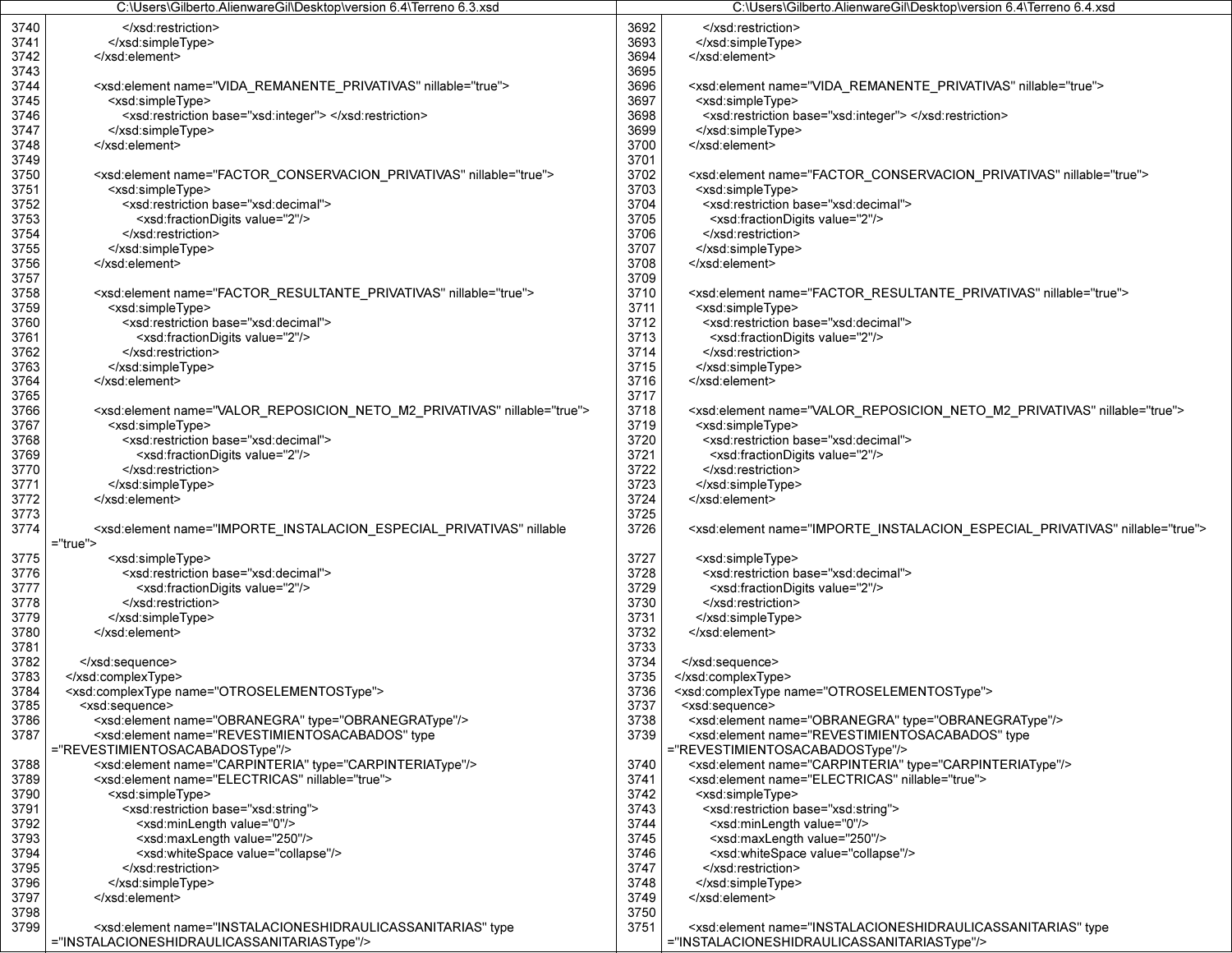|      | C:\Users\Gilberto.AlienwareGil\Desktop\version 6.4\Terreno 6.3.xsd                                                                                                             |      | C:\Users\Gilberto.AlienwareGil\Desktop\version 6.4\Terreno 6.4.xsd           |
|------|--------------------------------------------------------------------------------------------------------------------------------------------------------------------------------|------|------------------------------------------------------------------------------|
| 3800 | <xsd:element name="PUERTASYVENTANERIAMETALICA" td="" type<=""><td>3752</td><td><xsd:element name="PUERTASYVENTANERIAMETALICA" td="" type<=""></xsd:element></td></xsd:element> | 3752 | <xsd:element name="PUERTASYVENTANERIAMETALICA" td="" type<=""></xsd:element> |
|      | ="PUERTASYVENTANERIAMETALICAType"/>                                                                                                                                            |      | ="PUERTASYVENTANERIAMETALICAType"/>                                          |
| 3801 | <xsd:element name="VIDRERIA" nillable="true"></xsd:element>                                                                                                                    | 3753 | <xsd:element name="VIDRERIA" nillable="true"></xsd:element>                  |
| 3802 | <xsd:simpletype></xsd:simpletype>                                                                                                                                              | 3754 | <xsd:simpletype></xsd:simpletype>                                            |
| 3803 | <xsd:restriction base="xsd:string"></xsd:restriction>                                                                                                                          | 3755 | <xsd:restriction base="xsd:string"></xsd:restriction>                        |
| 3804 | <xsd:minlength value="0"></xsd:minlength>                                                                                                                                      | 3756 | <xsd:minlength value="0"></xsd:minlength>                                    |
| 3805 | <xsd:maxlength value="250"></xsd:maxlength>                                                                                                                                    | 3757 | <xsd:maxlength value="250"></xsd:maxlength>                                  |
| 3806 | <xsd:whitespace value="collapse"></xsd:whitespace>                                                                                                                             | 3758 | <xsd:whitespace value="collapse"></xsd:whitespace>                           |
| 3807 |                                                                                                                                                                                | 3759 |                                                                              |
| 3808 |                                                                                                                                                                                | 3760 |                                                                              |
| 3809 |                                                                                                                                                                                | 3761 |                                                                              |
| 3810 |                                                                                                                                                                                | 3762 |                                                                              |
| 3811 | <xsd:element name="CERRAJERIA" nillable="true"></xsd:element>                                                                                                                  | 3763 | <xsd:element name="CERRAJERIA" nillable="true"></xsd:element>                |
| 3812 | <xsd:simpletype></xsd:simpletype>                                                                                                                                              | 3764 | <xsd:simpletype></xsd:simpletype>                                            |
| 3813 | <xsd:restriction base="xsd:string"></xsd:restriction>                                                                                                                          | 3765 | <xsd:restriction base="xsd:string"></xsd:restriction>                        |
| 3814 | <xsd:minlength value="0"></xsd:minlength>                                                                                                                                      | 3766 | <xsd:minlength value="0"></xsd:minlength>                                    |
| 3815 | <xsd:maxlength value="250"></xsd:maxlength>                                                                                                                                    | 3767 | <xsd:maxlength value="250"></xsd:maxlength>                                  |
| 3816 | <xsd:whitespace value="collapse"></xsd:whitespace>                                                                                                                             | 3768 | <xsd:whitespace value="collapse"></xsd:whitespace>                           |
| 3817 |                                                                                                                                                                                | 3769 |                                                                              |
| 3818 |                                                                                                                                                                                | 3770 |                                                                              |
| 3819 |                                                                                                                                                                                | 3771 |                                                                              |
| 3820 |                                                                                                                                                                                | 3772 |                                                                              |
| 3821 | <xsd:element name="FACHADAS" nillable="true"></xsd:element>                                                                                                                    | 3773 | <xsd:element name="FACHADAS" nillable="true"></xsd:element>                  |
| 3822 | <xsd:simpletype></xsd:simpletype>                                                                                                                                              | 3774 | <xsd:simpletype></xsd:simpletype>                                            |
| 3823 | <xsd:restriction base="xsd:string"></xsd:restriction>                                                                                                                          | 3775 | <xsd:restriction base="xsd:string"></xsd:restriction>                        |
| 3824 | <xsd:minlength value="0"></xsd:minlength>                                                                                                                                      | 3776 | <xsd:minlength value="0"></xsd:minlength>                                    |
| 3825 | <xsd:maxlength value="250"></xsd:maxlength>                                                                                                                                    | 3777 | <xsd:maxlength value="250"></xsd:maxlength>                                  |
| 3826 | <xsd:whitespace value="collapse"></xsd:whitespace>                                                                                                                             | 3778 | <xsd:whitespace value="collapse"></xsd:whitespace>                           |
| 3827 |                                                                                                                                                                                | 3779 |                                                                              |
| 3828 |                                                                                                                                                                                | 3780 |                                                                              |
| 3829 |                                                                                                                                                                                | 3781 |                                                                              |
| 3830 |                                                                                                                                                                                | 3782 |                                                                              |
| 3831 | <xsd:element name="ELEVADOR" nillable="true"></xsd:element>                                                                                                                    | 3783 | <xsd:element name="ELEVADOR" nillable="true"></xsd:element>                  |
| 3832 | <xsd:simpletype></xsd:simpletype>                                                                                                                                              | 3784 | <xsd:simpletype></xsd:simpletype>                                            |
| 3833 | <xsd:restriction base="xsd:integer"></xsd:restriction>                                                                                                                         | 3785 | <xsd:restriction base="xsd:integer"></xsd:restriction>                       |
| 3834 | <xsd:mininclusive value="0"></xsd:mininclusive>                                                                                                                                | 3786 | <xsd:minlnclusive value="0"></xsd:minlnclusive>                              |
| 3835 | <xsd:maxinclusive value="99"></xsd:maxinclusive>                                                                                                                               | 3787 | <xsd:maxinclusive value="99"></xsd:maxinclusive>                             |
| 3836 |                                                                                                                                                                                | 3788 |                                                                              |
| 3837 |                                                                                                                                                                                | 3789 |                                                                              |
| 3838 |                                                                                                                                                                                | 3790 |                                                                              |
| 3839 |                                                                                                                                                                                | 3791 |                                                                              |
| 3840 |                                                                                                                                                                                | 3792 |                                                                              |
| 3841 |                                                                                                                                                                                | 3793 |                                                                              |
| 3842 | <xsd:complextype name="PUERTASYVENTANERIAMETALICAType"></xsd:complextype>                                                                                                      | 3794 | <xsd:complextype name="PUERTASYVENTANERIAMETALICAType"></xsd:complextype>    |
| 3843 | <xsd:sequence></xsd:sequence>                                                                                                                                                  | 3795 | <xsd:sequence></xsd:sequence>                                                |
| 3844 | <xsd:element name="HERRERIA" nillable="true"></xsd:element>                                                                                                                    | 3796 | <xsd:element name="HERRERIA" nillable="true"></xsd:element>                  |
| 3845 | <xsd:simpletype></xsd:simpletype>                                                                                                                                              | 3797 | <xsd:simpletype></xsd:simpletype>                                            |
| 3846 | <xsd:restriction base="xsd:string"></xsd:restriction>                                                                                                                          | 3798 | <xsd:restriction base="xsd:string"></xsd:restriction>                        |
| 3847 | <xsd:minlength value="0"></xsd:minlength>                                                                                                                                      | 3799 | <xsd:minlength value="0"></xsd:minlength>                                    |
| 3848 | <xsd:maxlength value="250"></xsd:maxlength>                                                                                                                                    | 3800 | <xsd:maxlength value="250"></xsd:maxlength>                                  |
| 3849 | <xsd:whitespace value="collapse"></xsd:whitespace>                                                                                                                             | 3801 | <xsd:whitespace value="collapse"></xsd:whitespace>                           |
| 3850 |                                                                                                                                                                                | 3802 |                                                                              |
| 3851 |                                                                                                                                                                                | 3803 |                                                                              |
| 3852 |                                                                                                                                                                                | 3804 |                                                                              |
| 3853 |                                                                                                                                                                                | 3805 |                                                                              |
| 3854 | <xsd:element name="VENTANERIA" nillable="true"></xsd:element>                                                                                                                  | 3806 | <xsd:element name="VENTANERIA" nillable="true"></xsd:element>                |
| 3855 | <xsd:simpletype></xsd:simpletype>                                                                                                                                              | 3807 | <xsd:simpletype></xsd:simpletype>                                            |
| 3856 | <xsd:restriction base="xsd:string"></xsd:restriction>                                                                                                                          | 3808 | <xsd:restriction base="xsd:string"></xsd:restriction>                        |
| 3857 | <xsd:minlength value="0"></xsd:minlength>                                                                                                                                      | 3809 | <xsd:minlength value="0"></xsd:minlength>                                    |
| 3858 | <xsd:maxlength value="250"></xsd:maxlength>                                                                                                                                    | 3810 | <xsd:maxlength value="250"></xsd:maxlength>                                  |
| 3859 | <xsd:whitespace value="collapse"></xsd:whitespace>                                                                                                                             | 3811 | <xsd:whitespace value="collapse"></xsd:whitespace>                           |
| 3860 |                                                                                                                                                                                | 3812 |                                                                              |
| 3861 |                                                                                                                                                                                | 3813 |                                                                              |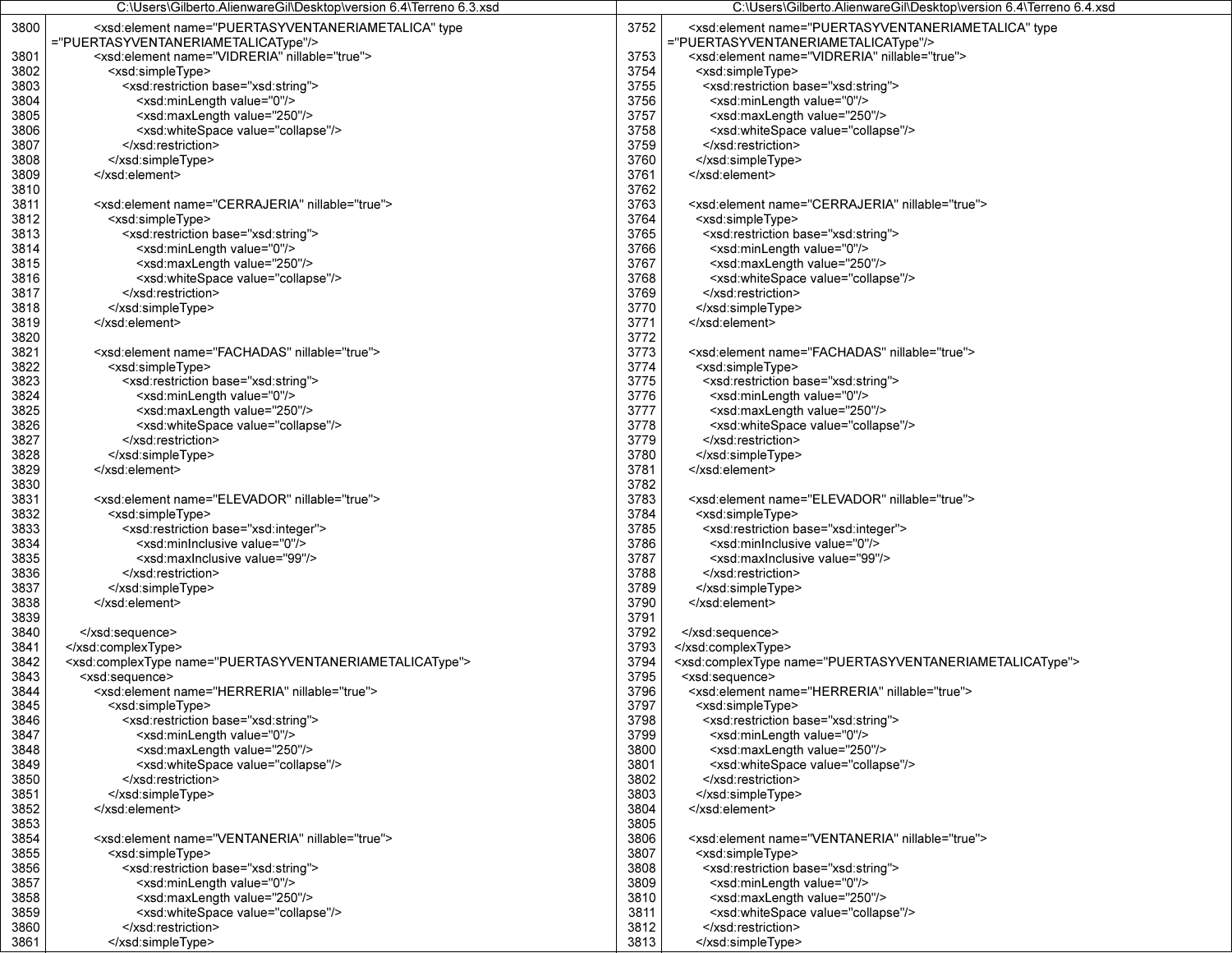|              | C:\Users\Gilberto.AlienwareGil\Desktop\version 6.4\Terreno 6.3.xsd                |              | C:\Users\Gilberto.AlienwareGil\Desktop\version 6.4\Terreno 6.4 xsd                |
|--------------|-----------------------------------------------------------------------------------|--------------|-----------------------------------------------------------------------------------|
| 3862         |                                                                                   | 3814         |                                                                                   |
| 3863         |                                                                                   | 3815         |                                                                                   |
| 3864         |                                                                                   | 3816         |                                                                                   |
| 3865         |                                                                                   | 3817         |                                                                                   |
| 3866         | <xsd:complextype name="INSTALACIONESHIDRAULICASSANITARIASType"></xsd:complextype> | 3818         | <xsd:complextype name="INSTALACIONESHIDRAULICASSANITARIASType"></xsd:complextype> |
| 3867         | <xsd:sequence></xsd:sequence>                                                     | 3819         | <xsd:sequence></xsd:sequence>                                                     |
| 3868         | <xsd:element name="MUEBLES_BANIO" nillable="true"></xsd:element>                  | 3820         | <xsd:element name="MUEBLES_BANIO" nillable="true"></xsd:element>                  |
| 3869         | <xsd:simpletype></xsd:simpletype>                                                 | 3821         | <xsd:simpletype></xsd:simpletype>                                                 |
| 3870         | <xsd:restriction base="xsd:string"></xsd:restriction>                             | 3822         | <xsd:restriction base="xsd:string"></xsd:restriction>                             |
| 3871         | <xsd:minlength value="0"></xsd:minlength>                                         | 3823         | <xsd:minlength value="0"></xsd:minlength>                                         |
| 3872         | <xsd:maxlength value="250"></xsd:maxlength>                                       | 3824         | <xsd:maxlength value="250"></xsd:maxlength>                                       |
| 3873         | <xsd:whitespace value="collapse"></xsd:whitespace>                                | 3825         | <xsd:whitespace value="collapse"></xsd:whitespace>                                |
| 3874         |                                                                                   | 3826         |                                                                                   |
| 3875         |                                                                                   | 3827         |                                                                                   |
| 3876         |                                                                                   | 3828         |                                                                                   |
| 3877         |                                                                                   | 3829         |                                                                                   |
|              |                                                                                   |              |                                                                                   |
| 3878<br>3879 | <xsd:element name="RAMALEOS_HIDRAULICOS" nillable="true"></xsd:element>           | 3830<br>3831 | <xsd:element name="RAMALEOS_HIDRAULICOS" nillable="true"></xsd:element>           |
|              | <xsd:simpletype></xsd:simpletype>                                                 |              | <xsd:simpletype></xsd:simpletype>                                                 |
| 3880         | <xsd:restriction base="xsd:string"></xsd:restriction>                             | 3832         | <xsd:restriction base="xsd:string"></xsd:restriction>                             |
| 3881         | <xsd:minlength value="0"></xsd:minlength>                                         | 3833         | <xsd:minlength value="0"></xsd:minlength>                                         |
| 3882         | <xsd:maxlength value="250"></xsd:maxlength>                                       | 3834         | <xsd:maxlength value="250"></xsd:maxlength>                                       |
| 3883         | <xsd:whitespace value="collapse"></xsd:whitespace>                                | 3835         | <xsd:whitespace value="collapse"></xsd:whitespace>                                |
| 3884         |                                                                                   | 3836         |                                                                                   |
| 3885         |                                                                                   | 3837         |                                                                                   |
| 3886         |                                                                                   | 3838         |                                                                                   |
| 3887         |                                                                                   | 3839         |                                                                                   |
| 3888         | <xsd:element name="RAMALEOS_SANITARIOS" nillable="true"></xsd:element>            | 3840         | <xsd:element name="RAMALEOS_SANITARIOS" nillable="true"></xsd:element>            |
| 3889         | <xsd:simpletype></xsd:simpletype>                                                 | 3841         | <xsd:simpletype></xsd:simpletype>                                                 |
| 3890         | <xsd:restriction base="xsd:string"></xsd:restriction>                             | 3842         | <xsd:restriction base="xsd:string"></xsd:restriction>                             |
| 3891         | <xsd:minlength value="0"></xsd:minlength>                                         | 3843         | <xsd:minlength value="0"></xsd:minlength>                                         |
| 3892         | <xsd:maxlength value="250"></xsd:maxlength>                                       | 3844         | <xsd:maxlength value="250"></xsd:maxlength>                                       |
| 3893         | <xsd:whitespace value="collapse"></xsd:whitespace>                                | 3845         | <xsd:whitespace value="collapse"></xsd:whitespace>                                |
| 3894         |                                                                                   | 3846         |                                                                                   |
| 3895         |                                                                                   | 3847         |                                                                                   |
| 3896         |                                                                                   | 3848         |                                                                                   |
| 3897         |                                                                                   | 3849         |                                                                                   |
| 3898         |                                                                                   | 3850         |                                                                                   |
| 3899         |                                                                                   | 3851         |                                                                                   |
| 3900         | <xsd:complextype name="CARPINTERIAType"></xsd:complextype>                        | 3852         | <xsd:complextype name="CARPINTERIAType"></xsd:complextype>                        |
| 3901         | <xsd:sequence></xsd:sequence>                                                     | 3853         | <xsd:sequence></xsd:sequence>                                                     |
| 3902         | <xsd:element name="PUERTAS_INTERIORES" nillable="true"></xsd:element>             | 3854         | <xsd:element name="PUERTAS_INTERIORES" nillable="true"></xsd:element>             |
| 3903         | <xsd:simpletype></xsd:simpletype>                                                 | 3855         | <xsd:simpletype></xsd:simpletype>                                                 |
| 3904         | <xsd:restriction base="xsd:string"></xsd:restriction>                             | 3856         | <xsd:restriction base="xsd:string"></xsd:restriction>                             |
| 3905         | <xsd:minlength value="0"></xsd:minlength>                                         | 3857         | <xsd:minlength value="0"></xsd:minlength>                                         |
| 3906         | <xsd:maxlength value="250"></xsd:maxlength>                                       | 3858         | <xsd:maxlength value="250"></xsd:maxlength>                                       |
| 3907         | <xsd:whitespace value="collapse"></xsd:whitespace>                                | 3859         | <xsd:whitespace value="collapse"></xsd:whitespace>                                |
| 3908         |                                                                                   | 3860         |                                                                                   |
| 3909         |                                                                                   | 3861         |                                                                                   |
| 3910         |                                                                                   | 3862         |                                                                                   |
| 3911         |                                                                                   | 3863         |                                                                                   |
| 3912         | <xsd:element name="GUARDAROPAS" nillable="true"></xsd:element>                    | 3864         | <xsd:element name="GUARDAROPAS" nillable="true"></xsd:element>                    |
| 3913         | <xsd:simpletype></xsd:simpletype>                                                 | 3865         | <xsd:simpletype></xsd:simpletype>                                                 |
| 3914         | <xsd:restriction base="xsd:string"></xsd:restriction>                             | 3866         | <xsd:restriction base="xsd:string"></xsd:restriction>                             |
| 3915         | <xsd:minlength value="0"></xsd:minlength>                                         | 3867         | <xsd:minlength value="0"></xsd:minlength>                                         |
| 3916         | <xsd:maxlength value="250"></xsd:maxlength>                                       | 3868         | <xsd:maxlength value="250"></xsd:maxlength>                                       |
| 3917         | <xsd:whitespace value="collapse"></xsd:whitespace>                                | 3869         | <xsd:whitespace value="collapse"></xsd:whitespace>                                |
| 3918         |                                                                                   | 3870         |                                                                                   |
| 3919         |                                                                                   | 3871         |                                                                                   |
| 3920         |                                                                                   | 3872         |                                                                                   |
| 3921         |                                                                                   | 3873         |                                                                                   |
| 3922         | <xsd:element name="MUEBLES_EMPOTRADOS_FIJOS" nillable="true"></xsd:element>       | 3874         | <xsd:element name="MUEBLES_EMPOTRADOS_FIJOS" nillable="true"></xsd:element>       |
| 3923         | <xsd:simpletype></xsd:simpletype>                                                 | 3875         | <xsd:simpletype></xsd:simpletype>                                                 |
| 3924         | <xsd:restriction base="xsd:string"></xsd:restriction>                             | 3876         | <xsd:restriction base="xsd:string"></xsd:restriction>                             |
|              |                                                                                   |              |                                                                                   |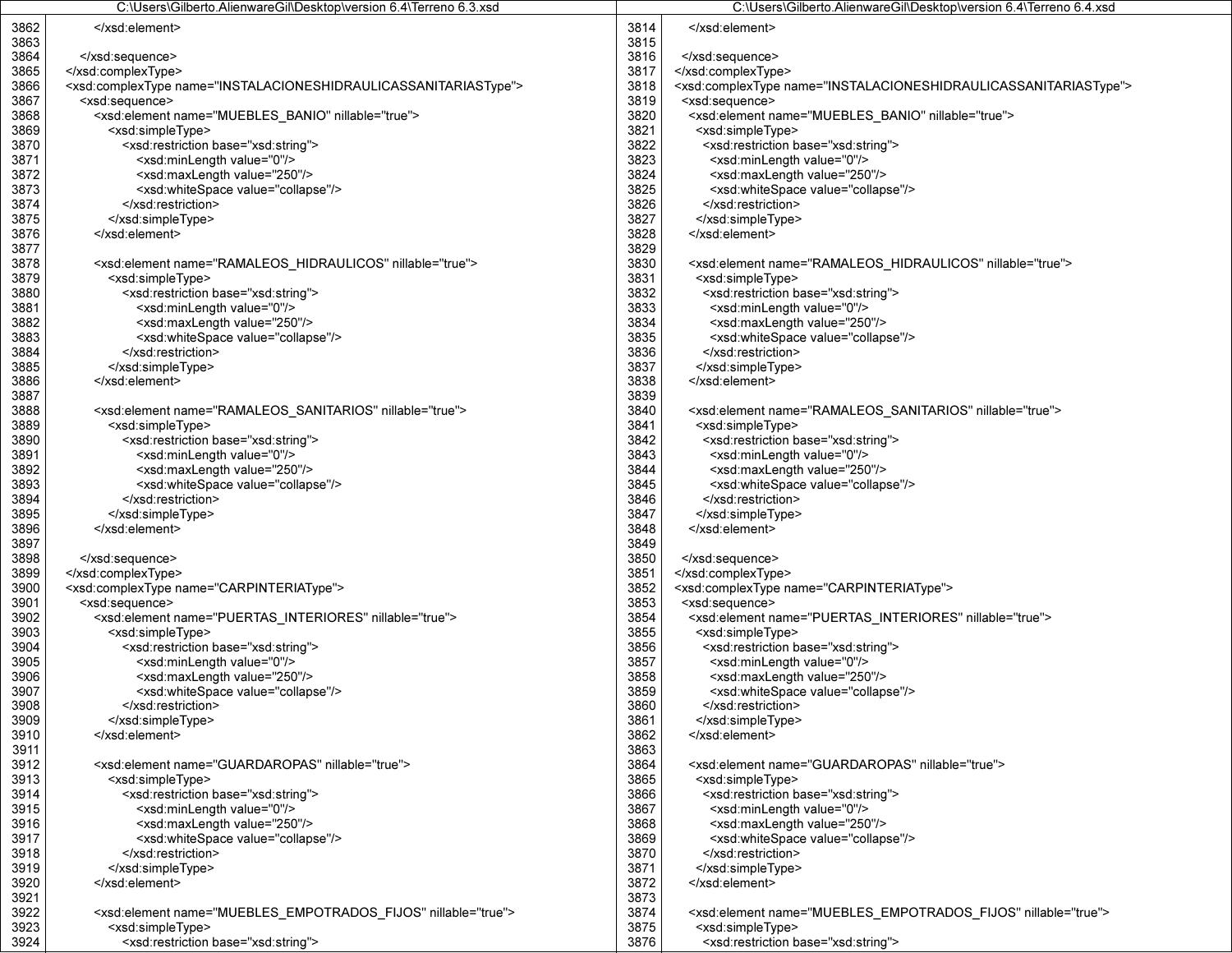|      | C:\Users\Gilberto.AlienwareGil\Desktop\version 6.4\Terreno 6.3.xsd           |              | C:\Users\Gilberto.AlienwareGil\Desktop\version 6.4\Terreno 6.4.xsd           |
|------|------------------------------------------------------------------------------|--------------|------------------------------------------------------------------------------|
| 3925 | <xsd:minlength value="0"></xsd:minlength>                                    | 3877         | <xsd:minlength value="0"></xsd:minlength>                                    |
| 3926 | <xsd:maxlength value="250"></xsd:maxlength>                                  | 3878         | <xsd:maxlength value="250"></xsd:maxlength>                                  |
| 3927 | <xsd:whitespace value="collapse"></xsd:whitespace>                           | 3879         | <xsd:whitespace value="collapse"></xsd:whitespace>                           |
| 3928 |                                                                              | 3880         |                                                                              |
| 3929 |                                                                              | 3881         |                                                                              |
|      |                                                                              |              |                                                                              |
| 3930 |                                                                              | 3882         |                                                                              |
| 3931 |                                                                              | 3883         |                                                                              |
| 3932 |                                                                              | 3884         |                                                                              |
| 3933 |                                                                              | 3885         |                                                                              |
| 3934 | <xsd:complextype name="REVESTIMIENTOSACABADOSType"></xsd:complextype>        | 3886         | <xsd:complextype name="REVESTIMIENTOSACABADOSType"></xsd:complextype>        |
| 3935 | <xsd:sequence></xsd:sequence>                                                | 3887         | <xsd:sequence></xsd:sequence>                                                |
| 3936 | <xsd:element name="LAMBRINES" nillable="true"></xsd:element>                 | 3888         | <xsd:element name="LAMBRINES" nillable="true"></xsd:element>                 |
| 3937 | <xsd:simpletype></xsd:simpletype>                                            | 3889         | <xsd:simpletype></xsd:simpletype>                                            |
| 3938 | <xsd:restriction base="xsd:string"></xsd:restriction>                        | 3890         | <xsd:restriction base="xsd:string"></xsd:restriction>                        |
| 3939 | <xsd:minlength value="0"></xsd:minlength>                                    | 3891         | <xsd:minlength value="0"></xsd:minlength>                                    |
| 3940 | <xsd:maxlength value="250"></xsd:maxlength>                                  | 3892         | <xsd:maxlength value="250"></xsd:maxlength>                                  |
| 3941 | <xsd:whitespace value="collapse"></xsd:whitespace>                           | 3893         | <xsd:whitespace value="collapse"></xsd:whitespace>                           |
| 3942 |                                                                              | 3894         |                                                                              |
| 3943 |                                                                              | 3895         |                                                                              |
| 3944 |                                                                              | 3896         |                                                                              |
| 3945 |                                                                              | 3897         |                                                                              |
| 3946 | <xsd:element name="ZOCLOS" nillable="true"></xsd:element>                    | 3898         | <xsd:element name="ZOCLOS" nillable="true"></xsd:element>                    |
| 3947 | <xsd:simpletype></xsd:simpletype>                                            | 3899         | <xsd:simpletype></xsd:simpletype>                                            |
| 3948 | <xsd:restriction base="xsd:string"></xsd:restriction>                        | 3900         | <xsd:restriction base="xsd:string"></xsd:restriction>                        |
| 3949 | <xsd:minlength value="0"></xsd:minlength>                                    | 3901         | <xsd:minlength value="0"></xsd:minlength>                                    |
| 3950 | <xsd:maxlength value="250"></xsd:maxlength>                                  | 3902         | <xsd:maxlength value="250"></xsd:maxlength>                                  |
| 3951 | <xsd:whitespace value="collapse"></xsd:whitespace>                           | 3903         | <xsd:whitespace value="collapse"></xsd:whitespace>                           |
| 3952 |                                                                              | 3904         |                                                                              |
|      |                                                                              |              |                                                                              |
| 3953 |                                                                              | 3905         | <br>                                                                         |
| 3954 |                                                                              | 3906<br>3907 |                                                                              |
| 3955 |                                                                              |              |                                                                              |
| 3956 | <xsd:element name="PINTURA" nillable="true"></xsd:element>                   | 3908         | <xsd:element name="PINTURA" nillable="true"></xsd:element>                   |
| 3957 | <xsd:simpletype></xsd:simpletype>                                            | 3909         | <xsd:simpletype></xsd:simpletype>                                            |
| 3958 | <xsd:restriction base="xsd:string"></xsd:restriction>                        | 3910         | <xsd:restriction base="xsd:string"></xsd:restriction>                        |
| 3959 | <xsd:minlength value="0"></xsd:minlength>                                    | 3911         | <xsd:minlength value="0"></xsd:minlength>                                    |
| 3960 | <xsd:maxlength value="250"></xsd:maxlength>                                  | 3912         | <xsd:maxlength value="250"></xsd:maxlength>                                  |
| 3961 | <xsd:whitespace value="collapse"></xsd:whitespace>                           | 3913         | <xsd:whitespace value="collapse"></xsd:whitespace>                           |
| 3962 |                                                                              | 3914         |                                                                              |
| 3963 |                                                                              | 3915         |                                                                              |
| 3964 |                                                                              | 3916         |                                                                              |
| 3965 |                                                                              | 3917         |                                                                              |
| 3966 | <xsd:element name="RECUBRIMIENTOS_ESPECIALES" nillable="true"></xsd:element> | 3918         | <xsd:element name="RECUBRIMIENTOS_ESPECIALES" nillable="true"></xsd:element> |
| 3967 | <xsd:simpletype></xsd:simpletype>                                            | 3919         | <xsd:simpletype></xsd:simpletype>                                            |
| 3968 | <xsd:restriction base="xsd:string"></xsd:restriction>                        | 3920         | <xsd:restriction base="xsd:string"></xsd:restriction>                        |
| 3969 | <xsd:minlength value="0"></xsd:minlength>                                    | 3921         | <xsd:minlength value="0"></xsd:minlength>                                    |
| 3970 | <xsd:maxlength value="250"></xsd:maxlength>                                  | 3922         | <xsd:maxlength value="250"></xsd:maxlength>                                  |
| 3971 | <xsd:whitespace value="collapse"></xsd:whitespace>                           | 3923         | <xsd:whitespace value="collapse"></xsd:whitespace>                           |
| 3972 |                                                                              | 3924         |                                                                              |
| 3973 |                                                                              | 3925         |                                                                              |
| 3974 |                                                                              | 3926         |                                                                              |
| 3975 |                                                                              | 3927         |                                                                              |
| 3976 |                                                                              | 3928         |                                                                              |
| 3977 |                                                                              | 3929         |                                                                              |
| 3978 | <xsd:complextype name="OBRANEGRAType"></xsd:complextype>                     | 3930         | <xsd:complextype name="OBRANEGRAType"></xsd:complextype>                     |
| 3979 | <xsd:sequence></xsd:sequence>                                                | 3931         | <xsd:sequence></xsd:sequence>                                                |
| 3980 | <xsd:element name="CIMENTACION" nillable="true"></xsd:element>               | 3932         | <xsd:element name="CIMENTACION" nillable="true"></xsd:element>               |
| 3981 | <xsd:simpletype></xsd:simpletype>                                            | 3933         | <xsd:simpletype></xsd:simpletype>                                            |
| 3982 | <xsd:restriction base="xsd:string"></xsd:restriction>                        | 3934         | <xsd:restriction base="xsd:string"></xsd:restriction>                        |
| 3983 | <xsd:minlength value="0"></xsd:minlength>                                    | 3935         | <xsd:minlength value="0"></xsd:minlength>                                    |
| 3984 | <xsd:maxlength value="250"></xsd:maxlength>                                  | 3936         | <xsd:maxlength value="250"></xsd:maxlength>                                  |
| 3985 | <xsd:whitespace value="collapse"></xsd:whitespace>                           | 3937         | <xsd:whitespace value="collapse"></xsd:whitespace>                           |
| 3986 |                                                                              | 3938         |                                                                              |
| 3987 |                                                                              | 3939         |                                                                              |
|      |                                                                              |              |                                                                              |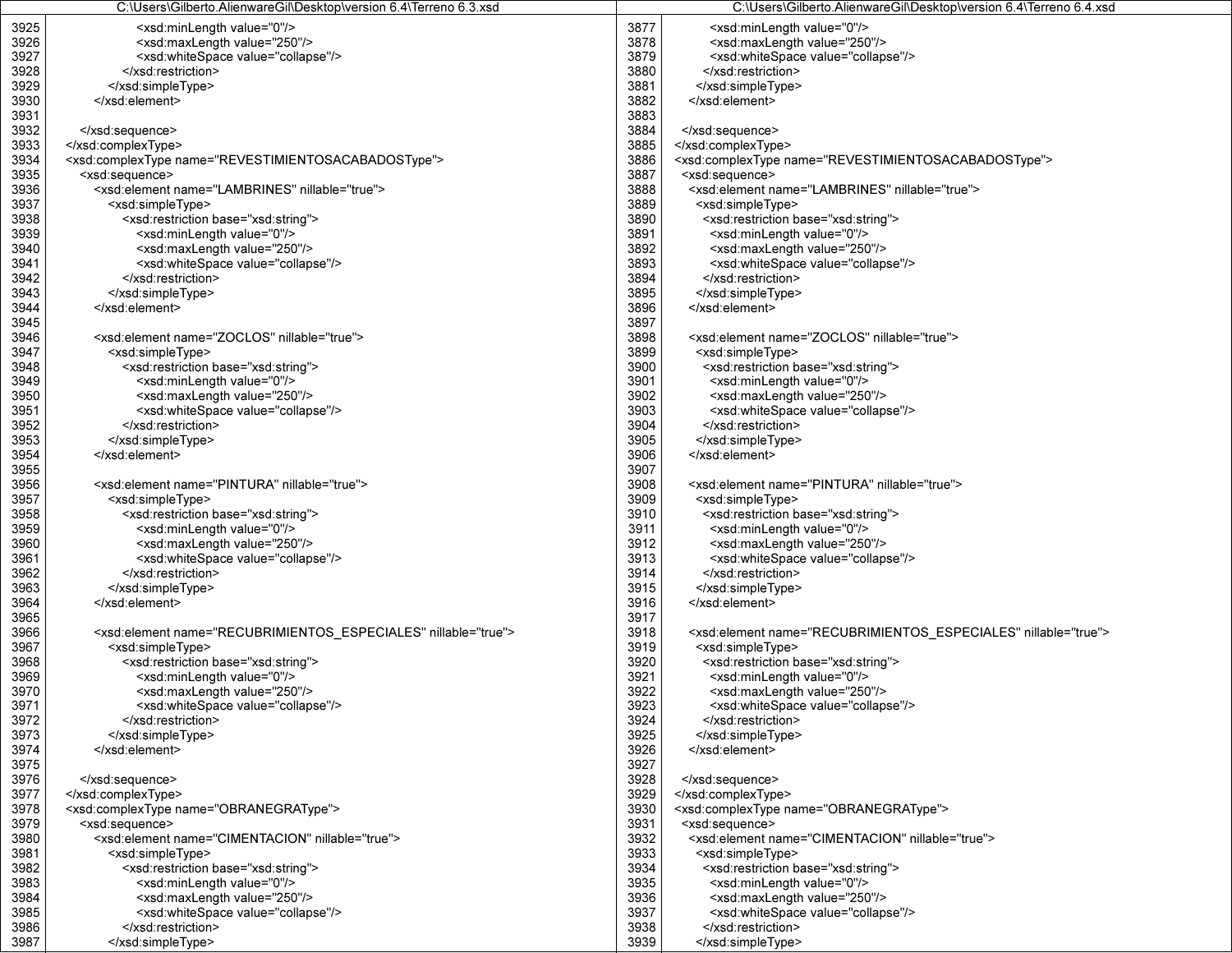|      | C:\Users\Gilberto.AlienwareGil\Desktop\version 6.4\Terreno 6.3.xsd |      | C:\Users\Gilberto.AlienwareGil\Desktop\version 6.4\Terreno 6.4.xsd |
|------|--------------------------------------------------------------------|------|--------------------------------------------------------------------|
| 3988 |                                                                    | 3940 |                                                                    |
| 3989 |                                                                    | 3941 |                                                                    |
| 3990 | <xsd:element name="ESTRUCTURA" nillable="true"></xsd:element>      | 3942 | <xsd:element name="ESTRUCTURA" nillable="true"></xsd:element>      |
| 3991 | <xsd:simpletype></xsd:simpletype>                                  | 3943 | <xsd:simpletype></xsd:simpletype>                                  |
| 3992 | <xsd:restriction base="xsd:string"></xsd:restriction>              | 3944 | <xsd:restriction base="xsd:string"></xsd:restriction>              |
| 3993 | <xsd:minlength value="0"></xsd:minlength>                          | 3945 | <xsd:minlength value="0"></xsd:minlength>                          |
| 3994 | <xsd:maxlength value="250"></xsd:maxlength>                        | 3946 | <xsd:maxlength value="250"></xsd:maxlength>                        |
| 3995 | <xsd:whitespace value="collapse"></xsd:whitespace>                 | 3947 | <xsd:whitespace value="collapse"></xsd:whitespace>                 |
| 3996 | $\le$ /xsd:restriction>                                            | 3948 |                                                                    |
| 3997 |                                                                    | 3949 |                                                                    |
| 3998 | $\le$ /xsd:element>                                                | 3950 |                                                                    |
|      |                                                                    | 3951 |                                                                    |
| 3999 |                                                                    | 3952 |                                                                    |
| 4000 | <xsd:element name="MUROS" nillable="true"></xsd:element>           |      | <xsd:element name="MUROS" nillable="true"></xsd:element>           |
| 4001 | <xsd:simpletype></xsd:simpletype>                                  | 3953 | <xsd:simpletype></xsd:simpletype>                                  |
| 4002 | <xsd:restriction base="xsd:string"></xsd:restriction>              | 3954 | <xsd:restriction base="xsd:string"></xsd:restriction>              |
| 4003 | <xsd:minlength value="0"></xsd:minlength>                          | 3955 | <xsd:minlength value="0"></xsd:minlength>                          |
| 4004 | <xsd:maxlength value="250"></xsd:maxlength>                        | 3956 | <xsd:maxlength value="250"></xsd:maxlength>                        |
| 4005 | <xsd:whitespace value="collapse"></xsd:whitespace>                 | 3957 | <xsd:whitespace value="collapse"></xsd:whitespace>                 |
| 4006 |                                                                    | 3958 |                                                                    |
| 4007 |                                                                    | 3959 |                                                                    |
| 4008 |                                                                    | 3960 |                                                                    |
| 4009 |                                                                    | 3961 |                                                                    |
| 4010 | <xsd:element name="ENTREPISOS" nillable="true"></xsd:element>      | 3962 | <xsd:element name="ENTREPISOS" nillable="true"></xsd:element>      |
| 4011 | <xsd:simpletype></xsd:simpletype>                                  | 3963 | <xsd:simpletype></xsd:simpletype>                                  |
| 4012 | <xsd:restriction base="xsd:string"></xsd:restriction>              | 3964 | <xsd:restriction base="xsd:string"></xsd:restriction>              |
| 4013 | <xsd:minlength value="0"></xsd:minlength>                          | 3965 | <xsd:minlength value="0"></xsd:minlength>                          |
| 4014 | <xsd:maxlength value="250"></xsd:maxlength>                        | 3966 | <xsd:maxlength value="250"></xsd:maxlength>                        |
| 4015 | <xsd:whitespace value="collapse"></xsd:whitespace>                 | 3967 | <xsd:whitespace value="collapse"></xsd:whitespace>                 |
| 4016 |                                                                    | 3968 |                                                                    |
| 4017 |                                                                    | 3969 |                                                                    |
| 4018 | $\le$ /xsd:element>                                                | 3970 |                                                                    |
| 4019 |                                                                    | 3971 |                                                                    |
| 4020 | <xsd:element name="TECHOS" nillable="true"></xsd:element>          | 3972 | <xsd:element name="TECHOS" nillable="true"></xsd:element>          |
| 4021 | <xsd:simpletype></xsd:simpletype>                                  | 3973 | <xsd:simpletype></xsd:simpletype>                                  |
| 4022 | <xsd:restriction base="xsd:string"></xsd:restriction>              | 3974 | <xsd:restriction base="xsd:string"></xsd:restriction>              |
| 4023 | <xsd:minlength value="0"></xsd:minlength>                          | 3975 | <xsd:minlength value="0"></xsd:minlength>                          |
| 4024 | <xsd:maxlength value="250"></xsd:maxlength>                        | 3976 | <xsd:maxlength value="250"></xsd:maxlength>                        |
| 4025 | <xsd:whitespace value="collapse"></xsd:whitespace>                 | 3977 | <xsd:whitespace value="collapse"></xsd:whitespace>                 |
| 4026 |                                                                    | 3978 |                                                                    |
| 4027 |                                                                    | 3979 |                                                                    |
| 4028 | $\le$ /xsd:element>                                                | 3980 |                                                                    |
| 4029 |                                                                    | 3981 |                                                                    |
| 4030 | <xsd:element name="AZOTEAS" nillable="true"></xsd:element>         | 3982 | <xsd:element name="AZOTEAS" nillable="true"></xsd:element>         |
| 4031 | <xsd:simpletype></xsd:simpletype>                                  | 3983 | <xsd:simpletype></xsd:simpletype>                                  |
| 4032 | <xsd:restriction base="xsd:string"></xsd:restriction>              | 3984 | <xsd:restriction base="xsd:string"></xsd:restriction>              |
| 4033 | <xsd:minlength value="0"></xsd:minlength>                          | 3985 | <xsd:minlength value="0"></xsd:minlength>                          |
| 4034 | <xsd:maxlength value="250"></xsd:maxlength>                        | 3986 | <xsd:maxlength value="250"></xsd:maxlength>                        |
| 4035 | <xsd:whitespace value="collapse"></xsd:whitespace>                 | 3987 | <xsd:whitespace value="collapse"></xsd:whitespace>                 |
| 4036 |                                                                    | 3988 |                                                                    |
|      |                                                                    | 3989 |                                                                    |
| 4037 | <br>$\le$ /xsd:element>                                            |      |                                                                    |
| 4038 |                                                                    | 3990 |                                                                    |
| 4039 |                                                                    | 3991 |                                                                    |
| 4040 | <xsd:element name="BARDAS" nillable="true"></xsd:element>          | 3992 | <xsd:element name="BARDAS" nillable="true"></xsd:element>          |
| 4041 | <xsd:simpletype></xsd:simpletype>                                  | 3993 | <xsd:simpletype></xsd:simpletype>                                  |
| 4042 | <xsd:restriction base="xsd:string"></xsd:restriction>              | 3994 | <xsd:restriction base="xsd:string"></xsd:restriction>              |
| 4043 | <xsd:minlength value="0"></xsd:minlength>                          | 3995 | <xsd:minlength value="0"></xsd:minlength>                          |
| 4044 | <xsd:maxlength value="250"></xsd:maxlength>                        | 3996 | <xsd:maxlength value="250"></xsd:maxlength>                        |
| 4045 | <xsd:whitespace value="collapse"></xsd:whitespace>                 | 3997 | <xsd:whitespace value="collapse"></xsd:whitespace>                 |
| 4046 |                                                                    | 3998 |                                                                    |
| 4047 |                                                                    | 3999 |                                                                    |
| 4048 |                                                                    | 4000 |                                                                    |
| 4049 |                                                                    | 4001 |                                                                    |
| 4050 |                                                                    | 4002 |                                                                    |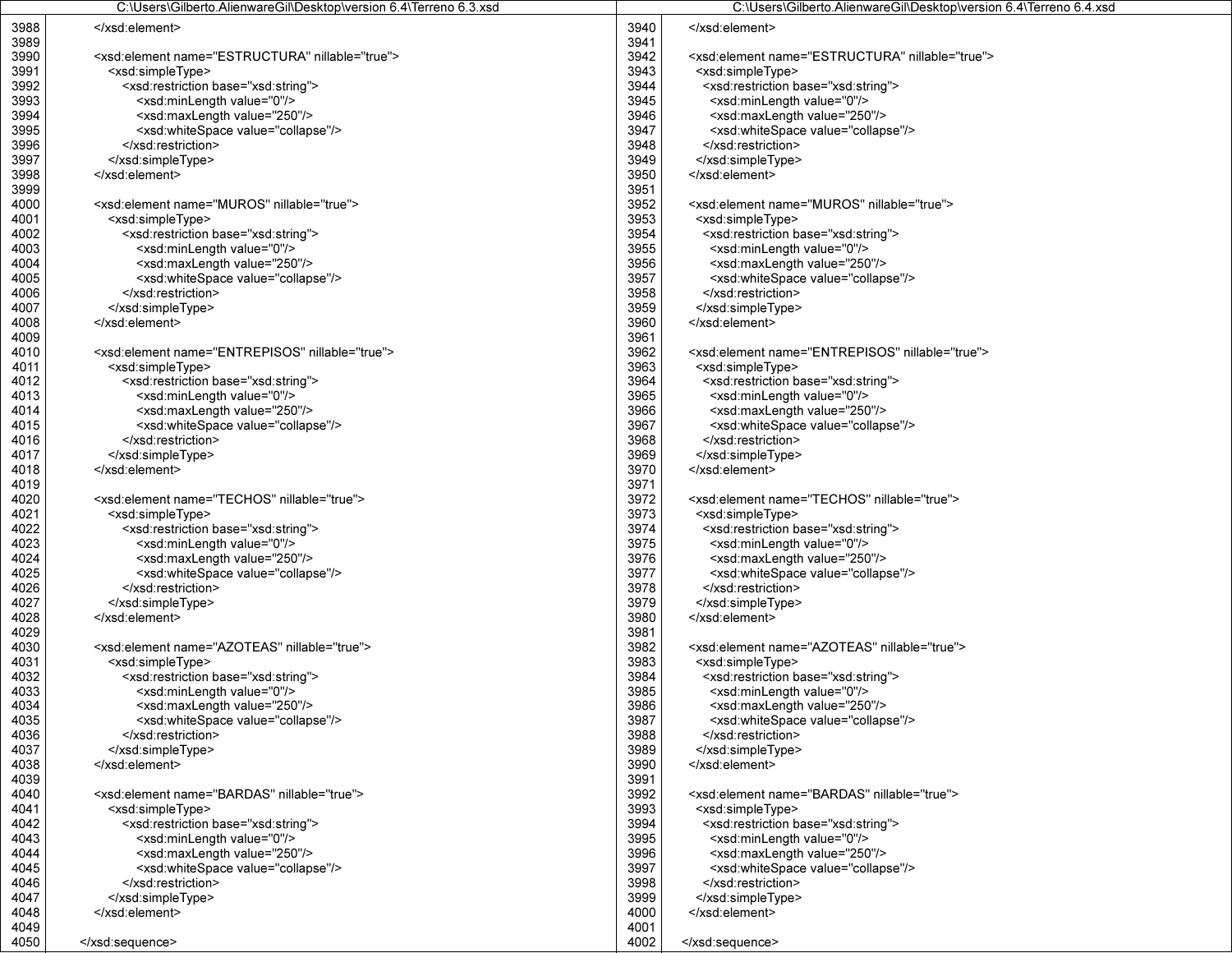|      | C:\Users\Gilberto.AlienwareGil\Desktop\version 6.4\Terreno 6.3.xsd               |              | C:\Users\Gilberto.AlienwareGil\Desktop\version 6.4\Terreno 6.4.xsd               |
|------|----------------------------------------------------------------------------------|--------------|----------------------------------------------------------------------------------|
| 4051 |                                                                                  | 4003         |                                                                                  |
| 4052 | <xsd:complextype name="ACABADOSType"></xsd:complextype>                          | 4004         | <xsd:complextype name="ACABADOSType"></xsd:complextype>                          |
| 4053 | <xsd:sequence></xsd:sequence>                                                    | 4005         | <xsd:sequence></xsd:sequence>                                                    |
| 4054 | <xsd:element name="RECAMARAS" type="RECAMARASType"></xsd:element>                | 4006         | <xsd:element name="RECAMARAS" type="RECAMARASType"></xsd:element>                |
| 4055 | <xsd:element name="ESTANCIACOMEDOR" type="ESTANCIACOMEDORType"></xsd:element>    | 4007         | <xsd:element name="ESTANCIACOMEDOR" type="ESTANCIACOMEDORType"></xsd:element>    |
| 4056 | <xsd:element name="BANIOS" type="BANIOSType"></xsd:element>                      | 4008         | <xsd:element name="BANIOS" type="BANIOSType"></xsd:element>                      |
| 4057 | <xsd:element name="ESCALERAS" type="ESCALERASType"></xsd:element>                | 4009         | <xsd:element name="ESCALERAS" type="ESCALERASType"></xsd:element>                |
| 4058 | <xsd:element name="COCINA" type="COCINAType"></xsd:element>                      | 4010         | <xsd:element name="COCINA" type="COCINAType"></xsd:element>                      |
| 4059 | <xsd:element name="PATIOSERVICIO" type="PATIOSERVICIOType"></xsd:element>        | 4011         | <xsd:element name="PATIOSERVICIO" type="PATIOSERVICIOType"></xsd:element>        |
| 4060 | <xsd:element name="ESTACIONAMIENTO" type="ESTACIONAMIENTOType"></xsd:element>    | 4012         | <xsd:element name="ESTACIONAMIENTO" type="ESTACIONAMIENTOType"></xsd:element>    |
| 4061 | <xsd:element name="FACHADA" type="FACHADAType"></xsd:element>                    | 4013         | <xsd:element name="FACHADA" type="FACHADAType"></xsd:element>                    |
| 4062 |                                                                                  | 4014         |                                                                                  |
| 4063 |                                                                                  | 4015         |                                                                                  |
| 4064 | <xsd:complextype name="FACHADAType"></xsd:complextype>                           | 4016         | <xsd:complextype name="FACHADAType"></xsd:complextype>                           |
| 4065 | <xsd:sequence></xsd:sequence>                                                    | 4017         | <xsd:sequence></xsd:sequence>                                                    |
| 4066 | <xsd:element name="ACABADOS FACHADA PISO" nillable="true"></xsd:element>         | 4018         | <xsd:element name="ACABADOS FACHADA PISO" nillable="true"></xsd:element>         |
| 4067 | <xsd:simpletype></xsd:simpletype>                                                | 4019         | <xsd:simpletype></xsd:simpletype>                                                |
| 4068 | <xsd:restriction base="xsd:string"></xsd:restriction>                            | 4020         | <xsd:restriction base="xsd:string"></xsd:restriction>                            |
| 4069 | <xsd:minlength value="0"></xsd:minlength>                                        | 4021         | <xsd:minlength value="0"></xsd:minlength>                                        |
| 4070 | <xsd:maxlength value="200"></xsd:maxlength>                                      | 4022         | <xsd:maxlength value="200"></xsd:maxlength>                                      |
| 4071 | <xsd:whitespace value="collapse"></xsd:whitespace>                               | 4023         | <xsd:whitespace value="collapse"></xsd:whitespace>                               |
| 4072 | $\le$ /xsd:restriction>                                                          | 4024         | $\le$ /xsd:restriction>                                                          |
| 4073 |                                                                                  | 4025         |                                                                                  |
| 4074 |                                                                                  | 4026         |                                                                                  |
| 4075 |                                                                                  | 4027         |                                                                                  |
| 4076 | <xsd:element name="ACABADOS_FACHADA_MURO" nillable="true"></xsd:element>         | 4028         | <xsd:element name="ACABADOS_FACHADA_MURO" nillable="true"></xsd:element>         |
| 4077 | <xsd:simpletype></xsd:simpletype>                                                | 4029         | <xsd:simpletype></xsd:simpletype>                                                |
| 4078 | <xsd:restriction base="xsd:string"></xsd:restriction>                            | 4030         | <xsd:restriction base="xsd:string"></xsd:restriction>                            |
| 4079 | <xsd:minlength value="0"></xsd:minlength>                                        | 4031         | <xsd:minlength value="0"></xsd:minlength>                                        |
| 4080 | <xsd:maxlength value="200"></xsd:maxlength>                                      | 4032         | <xsd:maxlength value="200"></xsd:maxlength>                                      |
| 4081 | <xsd:whitespace value="collapse"></xsd:whitespace>                               | 4033         | <xsd:whitespace value="collapse"></xsd:whitespace>                               |
| 4082 |                                                                                  | 4034         |                                                                                  |
| 4083 |                                                                                  | 4035         |                                                                                  |
| 4084 |                                                                                  | 4036         |                                                                                  |
| 4085 |                                                                                  | 4037         |                                                                                  |
| 4086 | <xsd:element name="ACABADOS_FACHADA_PLAFON" nillable="true"></xsd:element>       | 4038         | <xsd:element name="ACABADOS_FACHADA_PLAFON" nillable="true"></xsd:element>       |
| 4087 | <xsd:simpletype></xsd:simpletype>                                                | 4039         | <xsd:simpletype></xsd:simpletype>                                                |
| 4088 | <xsd:restriction base="xsd:string"></xsd:restriction>                            | 4040         | <xsd:restriction base="xsd:string"></xsd:restriction>                            |
| 4089 | <xsd:minlength value="0"></xsd:minlength>                                        | 4041         | <xsd:minlength value="0"></xsd:minlength>                                        |
| 4090 | <xsd:maxlength value="200"></xsd:maxlength>                                      | 4042         | <xsd:maxlength value="200"></xsd:maxlength>                                      |
| 4091 | <xsd:whitespace value="collapse"></xsd:whitespace>                               | 4043         | <xsd:whitespace value="collapse"></xsd:whitespace>                               |
| 4092 |                                                                                  | 4044         | $\le$ /xsd:restriction>                                                          |
| 4093 |                                                                                  | 4045         |                                                                                  |
| 4094 |                                                                                  | 4046         |                                                                                  |
| 4095 |                                                                                  | 4047         |                                                                                  |
| 4096 |                                                                                  | 4048         |                                                                                  |
| 4097 |                                                                                  | 4049         |                                                                                  |
| 4098 | <xsd:complextype name="ESTACIONAMIENTOType"></xsd:complextype>                   | 4050         | <xsd:complextype name="ESTACIONAMIENTOType"></xsd:complextype>                   |
| 4099 | <xsd:sequence></xsd:sequence>                                                    | 4051         | <xsd:sequence></xsd:sequence>                                                    |
| 4100 | <xsd:element name="ACABADOS_ESTACIONAMIENTO_PISO" nillable="true"></xsd:element> | 4052         | <xsd:element name="ACABADOS_ESTACIONAMIENTO_PISO" nillable="true"></xsd:element> |
| 4101 | <xsd:simpletype></xsd:simpletype>                                                | 4053         | <xsd:simpletype></xsd:simpletype>                                                |
| 4102 | <xsd:restriction base="xsd:string"></xsd:restriction>                            | 4054         | <xsd:restriction base="xsd:string"></xsd:restriction>                            |
| 4103 | <xsd:minlength value="0"></xsd:minlength>                                        | 4055         | <xsd:minlength value="0"></xsd:minlength>                                        |
| 4104 | <xsd:maxlength value="200"></xsd:maxlength>                                      | 4056         | <xsd:maxlength value="200"></xsd:maxlength>                                      |
| 4105 | <xsd:whitespace value="collapse"></xsd:whitespace>                               | 4057         | <xsd:whitespace value="collapse"></xsd:whitespace>                               |
| 4106 |                                                                                  | 4058         |                                                                                  |
| 4107 |                                                                                  | 4059         |                                                                                  |
| 4108 |                                                                                  | 4060         |                                                                                  |
| 4109 |                                                                                  | 4061         |                                                                                  |
| 4110 | <xsd:element name="ACABADOS_ESTACIONAMIENTO_MURO" nillable="true"></xsd:element> | 4062         | <xsd:element name="ACABADOS_ESTACIONAMIENTO_MURO" nillable="true"></xsd:element> |
| 4111 | <xsd:simpletype></xsd:simpletype>                                                | 4063         | <xsd:simpletype></xsd:simpletype>                                                |
| 4112 | <xsd:restriction base="xsd:string"></xsd:restriction>                            | 4064<br>4065 | <xsd:restriction base="xsd:string"></xsd:restriction>                            |
| 4113 | <xsd:minlength value="0"></xsd:minlength>                                        |              | <xsd:minlength value="0"></xsd:minlength>                                        |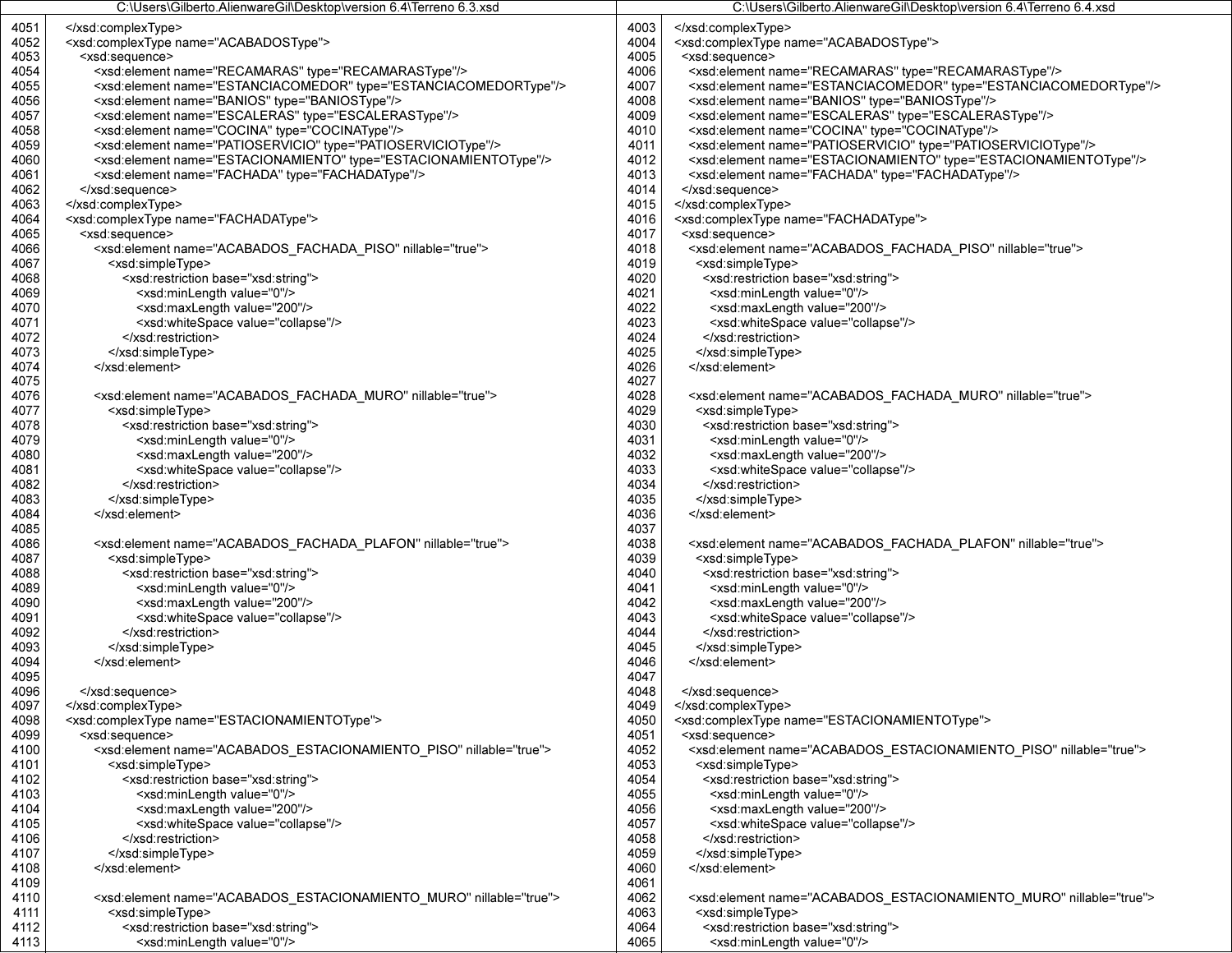|      | C:\Users\Gilberto.AlienwareGil\Desktop\version 6.4\Terreno 6.3.xsd                 |      | C:\Users\Gilberto.AlienwareGil\Desktop\version 6.4\Terreno 6.4.xsd                 |
|------|------------------------------------------------------------------------------------|------|------------------------------------------------------------------------------------|
| 4114 | <xsd:maxlength value="200"></xsd:maxlength>                                        | 4066 | <xsd:maxlength value="200"></xsd:maxlength>                                        |
| 4115 | <xsd:whitespace value="collapse"></xsd:whitespace>                                 | 4067 | <xsd:whitespace value="collapse"></xsd:whitespace>                                 |
| 4116 |                                                                                    | 4068 | $\le$ /xsd:restriction>                                                            |
| 4117 |                                                                                    | 4069 |                                                                                    |
| 4118 |                                                                                    | 4070 |                                                                                    |
| 4119 |                                                                                    | 4071 |                                                                                    |
| 4120 | <xsd:element name="ACABADOS_ESTACIONAMIENTO_PLAFON" nillable="true"></xsd:element> | 4072 | <xsd:element name="ACABADOS_ESTACIONAMIENTO_PLAFON" nillable="true"></xsd:element> |
| 4121 | <xsd:simpletype></xsd:simpletype>                                                  | 4073 | <xsd:simpletype></xsd:simpletype>                                                  |
| 4122 | <xsd:restriction base="xsd:string"></xsd:restriction>                              | 4074 | <xsd:restriction base="xsd:string"></xsd:restriction>                              |
| 4123 | <xsd:minlength value="0"></xsd:minlength>                                          | 4075 | <xsd:minlength value="0"></xsd:minlength>                                          |
| 4124 | <xsd:maxlength value="200"></xsd:maxlength>                                        | 4076 | <xsd:maxlength value="200"></xsd:maxlength>                                        |
| 4125 | <xsd:whitespace value="collapse"></xsd:whitespace>                                 | 4077 | <xsd:whitespace value="collapse"></xsd:whitespace>                                 |
| 4126 |                                                                                    | 4078 |                                                                                    |
| 4127 |                                                                                    | 4079 |                                                                                    |
| 4128 |                                                                                    | 4080 |                                                                                    |
| 4129 |                                                                                    | 4081 |                                                                                    |
| 4130 |                                                                                    | 4082 |                                                                                    |
| 4131 |                                                                                    | 4083 |                                                                                    |
| 4132 | <xsd:complextype name="PATIOSERVICIOType"></xsd:complextype>                       | 4084 | <xsd:complextype name="PATIOSERVICIOType"></xsd:complextype>                       |
| 4133 | <xsd:sequence></xsd:sequence>                                                      | 4085 | <xsd:sequence></xsd:sequence>                                                      |
| 4134 | <xsd:element name="ACABADOS_PATIOSERVICIO_PISO" nillable="true"></xsd:element>     | 4086 | <xsd:element name="ACABADOS_PATIOSERVICIO_PISO" nillable="true"></xsd:element>     |
| 4135 | <xsd:simpletype></xsd:simpletype>                                                  | 4087 | <xsd:simpletype></xsd:simpletype>                                                  |
| 4136 | <xsd:restriction base="xsd:string"></xsd:restriction>                              | 4088 | <xsd:restriction base="xsd:string"></xsd:restriction>                              |
| 4137 | <xsd:minlength value="0"></xsd:minlength>                                          | 4089 | <xsd:minlength value="0"></xsd:minlength>                                          |
| 4138 | <xsd:maxlength value="200"></xsd:maxlength>                                        | 4090 | <xsd:maxlength value="200"></xsd:maxlength>                                        |
| 4139 | <xsd:whitespace value="collapse"></xsd:whitespace>                                 | 4091 | <xsd:whitespace value="collapse"></xsd:whitespace>                                 |
| 4140 |                                                                                    | 4092 |                                                                                    |
| 4141 |                                                                                    | 4093 |                                                                                    |
| 4142 |                                                                                    | 4094 |                                                                                    |
| 4143 |                                                                                    | 4095 |                                                                                    |
| 4144 | <xsd:element name="ACABADOS_PATIOSERVICIO_MURO" nillable="true"></xsd:element>     | 4096 | <xsd:element name="ACABADOS_PATIOSERVICIO_MURO" nillable="true"></xsd:element>     |
| 4145 | <xsd:simpletype></xsd:simpletype>                                                  | 4097 | <xsd:simpletype></xsd:simpletype>                                                  |
| 4146 | <xsd:restriction base="xsd:string"></xsd:restriction>                              | 4098 | <xsd:restriction base="xsd:string"></xsd:restriction>                              |
| 4147 | <xsd:minlength value="0"></xsd:minlength>                                          | 4099 | <xsd:minlength value="0"></xsd:minlength>                                          |
| 4148 | <xsd:maxlength value="200"></xsd:maxlength>                                        | 4100 | <xsd:maxlength value="200"></xsd:maxlength>                                        |
| 4149 | <xsd:whitespace value="collapse"></xsd:whitespace>                                 | 4101 | <xsd:whitespace value="collapse"></xsd:whitespace>                                 |
| 4150 |                                                                                    | 4102 | $\le$ /xsd:restriction>                                                            |
| 4151 |                                                                                    | 4103 |                                                                                    |
| 4152 |                                                                                    | 4104 |                                                                                    |
| 4153 |                                                                                    | 4105 |                                                                                    |
| 4154 | <xsd:element name="ACABADOS_PATIOSERVICIO_PLAFON" nillable="true"></xsd:element>   | 4106 | <xsd:element name="ACABADOS_PATIOSERVICIO_PLAFON" nillable="true"></xsd:element>   |
| 4155 | <xsd:simpletype></xsd:simpletype>                                                  | 4107 | <xsd:simpletype></xsd:simpletype>                                                  |
| 4156 | <xsd:restriction base="xsd:string"></xsd:restriction>                              | 4108 | <xsd:restriction base="xsd:string"></xsd:restriction>                              |
| 4157 | <xsd:minlength value="0"></xsd:minlength>                                          | 4109 | <xsd:minlength value="0"></xsd:minlength>                                          |
| 4158 | <xsd:maxlength value="200"></xsd:maxlength>                                        | 4110 | <xsd:maxlength value="200"></xsd:maxlength>                                        |
| 4159 | <xsd:whitespace value="collapse"></xsd:whitespace>                                 | 4111 | <xsd:whitespace value="collapse"></xsd:whitespace>                                 |
| 4160 | $\le$ /xsd:restriction>                                                            | 4112 |                                                                                    |
| 4161 |                                                                                    | 4113 |                                                                                    |
| 4162 |                                                                                    | 4114 |                                                                                    |
| 4163 |                                                                                    | 4115 |                                                                                    |
| 4164 |                                                                                    | 4116 |                                                                                    |
| 4165 |                                                                                    | 4117 |                                                                                    |
| 4166 | <xsd:complextype name="COCINAType"></xsd:complextype>                              | 4118 | <xsd:complextype name="COCINAType"></xsd:complextype>                              |
| 4167 | <xsd:sequence></xsd:sequence>                                                      | 4119 | <xsd:sequence></xsd:sequence>                                                      |
| 4168 | <xsd:element name="ACABADOS_COCINA_PISO" nillable="true"></xsd:element>            | 4120 | <xsd:element name="ACABADOS_COCINA_PISO" nillable="true"></xsd:element>            |
| 4169 | <xsd:simpletype></xsd:simpletype>                                                  | 4121 | <xsd:simpletype></xsd:simpletype>                                                  |
| 4170 | <xsd:restriction base="xsd:string"></xsd:restriction>                              | 4122 | <xsd:restriction base="xsd:string"></xsd:restriction>                              |
| 4171 | <xsd:minlength value="0"></xsd:minlength>                                          | 4123 | <xsd:minlength value="0"></xsd:minlength>                                          |
| 4172 | <xsd:maxlength value="200"></xsd:maxlength>                                        | 4124 | <xsd:maxlength value="200"></xsd:maxlength>                                        |
| 4173 | <xsd:whitespace value="collapse"></xsd:whitespace>                                 | 4125 | <xsd:whitespace value="collapse"></xsd:whitespace>                                 |
| 4174 |                                                                                    | 4126 |                                                                                    |
| 4175 |                                                                                    | 4127 |                                                                                    |
| 4176 |                                                                                    | 4128 |                                                                                    |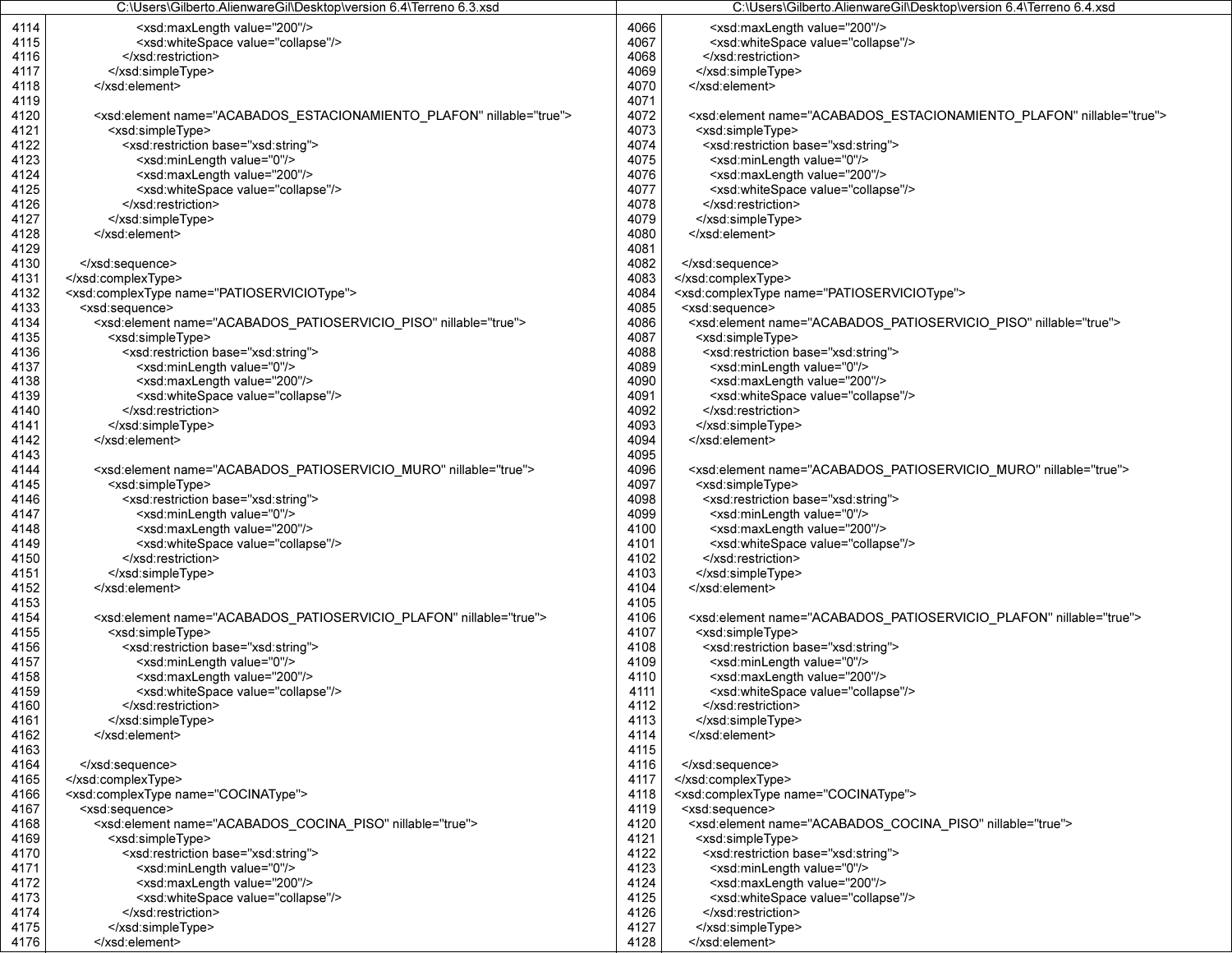|      | C:\Users\Gilberto.AlienwareGil\Desktop\version 6.4\Terreno 6.3.xsd          |              | C:\Users\Gilberto.AlienwareGil\Desktop\version 6.4\Terreno 6.4.xsd          |
|------|-----------------------------------------------------------------------------|--------------|-----------------------------------------------------------------------------|
| 4177 |                                                                             | 4129         |                                                                             |
| 4178 | <xsd:element name="ACABADOS_COCINA_MURO" nillable="true"></xsd:element>     | 4130         | <xsd:element name="ACABADOS_COCINA_MURO" nillable="true"></xsd:element>     |
| 4179 | <xsd:simpletype></xsd:simpletype>                                           | 4131         | <xsd:simpletype></xsd:simpletype>                                           |
| 4180 | <xsd:restriction base="xsd:string"></xsd:restriction>                       | 4132         | <xsd:restriction base="xsd:string"></xsd:restriction>                       |
| 4181 | <xsd:minlength value="0"></xsd:minlength>                                   | 4133         | <xsd:minlength value="0"></xsd:minlength>                                   |
| 4182 | <xsd:maxlength value="200"></xsd:maxlength>                                 | 4134         | <xsd:maxlength value="200"></xsd:maxlength>                                 |
| 4183 | <xsd:whitespace value="collapse"></xsd:whitespace>                          | 4135         |                                                                             |
|      |                                                                             |              | <xsd:whitespace value="collapse"></xsd:whitespace>                          |
| 4184 |                                                                             | 4136         | $\le$ /xsd:restriction>                                                     |
| 4185 |                                                                             | 4137         |                                                                             |
| 4186 |                                                                             | 4138         |                                                                             |
| 4187 |                                                                             | 4139         |                                                                             |
| 4188 | <xsd:element name="ACABADOS_COCINA_PLAFON" nillable="true"></xsd:element>   | 4140         | <xsd:element name="ACABADOS COCINA PLAFON" nillable="true"></xsd:element>   |
| 4189 | <xsd:simpletype></xsd:simpletype>                                           | 4141         | <xsd:simpletype></xsd:simpletype>                                           |
| 4190 | <xsd:restriction base="xsd:string"></xsd:restriction>                       | 4142         | <xsd:restriction base="xsd:string"></xsd:restriction>                       |
| 4191 | <xsd:minlength value="0"></xsd:minlength>                                   | 4143         | <xsd:minlength value="0"></xsd:minlength>                                   |
| 4192 | <xsd:maxlength value="200"></xsd:maxlength>                                 | 4144         | <xsd:maxlength value="200"></xsd:maxlength>                                 |
| 4193 | <xsd:whitespace value="collapse"></xsd:whitespace>                          | 4145         | <xsd:whitespace value="collapse"></xsd:whitespace>                          |
| 4194 |                                                                             | 4146         | $\le$ /xsd:restriction>                                                     |
| 4195 |                                                                             | 4147         |                                                                             |
| 4196 |                                                                             | 4148         |                                                                             |
| 4197 |                                                                             | 4149         |                                                                             |
| 4198 |                                                                             | 4150         |                                                                             |
| 4199 |                                                                             | 4151         |                                                                             |
| 4200 | <xsd:complextype name="ESCALERASType"></xsd:complextype>                    | 4152         | <xsd:complextype name="ESCALERASType"></xsd:complextype>                    |
| 4201 | <xsd:sequence></xsd:sequence>                                               | 4153         | <xsd:sequence></xsd:sequence>                                               |
| 4202 | <xsd:element name="ACABADOS_ESCALERA_PISO" nillable="true"></xsd:element>   | 4154         | <xsd:element name="ACABADOS_ESCALERA_PISO" nillable="true"></xsd:element>   |
| 4203 | <xsd:simpletype></xsd:simpletype>                                           | 4155         | <xsd:simpletype></xsd:simpletype>                                           |
| 4204 | <xsd:restriction base="xsd:string"></xsd:restriction>                       | 4156         | <xsd:restriction base="xsd:string"></xsd:restriction>                       |
| 4205 |                                                                             | 4157         |                                                                             |
|      | <xsd:minlength value="0"></xsd:minlength>                                   | 4158         | <xsd:minlength value="0"></xsd:minlength>                                   |
| 4206 | <xsd:maxlength value="200"></xsd:maxlength>                                 |              | <xsd:maxlength value="200"></xsd:maxlength>                                 |
| 4207 | <xsd:whitespace value="collapse"></xsd:whitespace>                          | 4159         | <xsd:whitespace value="collapse"></xsd:whitespace>                          |
| 4208 |                                                                             | 4160         | $\le$ /xsd:restriction>                                                     |
| 4209 |                                                                             | 4161         |                                                                             |
| 4210 |                                                                             | 4162         |                                                                             |
| 4211 |                                                                             | 4163         |                                                                             |
| 4212 | <xsd:element name="ACABADOS_ESCALERA_MURO" nillable="true"></xsd:element>   | 4164         | <xsd:element name="ACABADOS_ESCALERA_MURO" nillable="true"></xsd:element>   |
| 4213 | <xsd:simpletype></xsd:simpletype>                                           | 4165         | <xsd:simpletype></xsd:simpletype>                                           |
| 4214 | <xsd:restriction base="xsd:string"></xsd:restriction>                       | 4166         | <xsd:restriction base="xsd:string"></xsd:restriction>                       |
| 4215 | <xsd:minlength value="0"></xsd:minlength>                                   | 4167         | <xsd:minlength value="0"></xsd:minlength>                                   |
| 4216 | <xsd:maxlength value="200"></xsd:maxlength>                                 | 4168         | <xsd:maxlength value="200"></xsd:maxlength>                                 |
| 4217 | <xsd:whitespace value="collapse"></xsd:whitespace>                          | 4169         | <xsd:whitespace value="collapse"></xsd:whitespace>                          |
| 4218 |                                                                             | 4170         | $\le$ /xsd:restriction>                                                     |
| 4219 |                                                                             | 4171         |                                                                             |
| 4220 |                                                                             | 4172         |                                                                             |
| 4221 |                                                                             | 4173         |                                                                             |
| 4222 | <xsd:element name="ACABADOS_ESCALERA_PLAFON" nillable="true"></xsd:element> | 4174         | <xsd:element name="ACABADOS_ESCALERA_PLAFON" nillable="true"></xsd:element> |
| 4223 | <xsd:simpletype></xsd:simpletype>                                           | 4175         | <xsd:simpletype></xsd:simpletype>                                           |
| 4224 | <xsd:restriction base="xsd:string"></xsd:restriction>                       | 4176         | <xsd:restriction base="xsd:string"></xsd:restriction>                       |
| 4225 | <xsd:minlength value="0"></xsd:minlength>                                   | 4177         | <xsd:minlength value="0"></xsd:minlength>                                   |
| 4226 | <xsd:maxlength value="200"></xsd:maxlength>                                 | 4178         | <xsd:maxlength value="200"></xsd:maxlength>                                 |
| 4227 | <xsd:whitespace value="collapse"></xsd:whitespace>                          | 4179         | <xsd:whitespace value="collapse"></xsd:whitespace>                          |
| 4228 |                                                                             | 4180         |                                                                             |
| 4229 |                                                                             |              |                                                                             |
|      |                                                                             | 4181<br>4182 |                                                                             |
| 4230 |                                                                             |              |                                                                             |
| 4231 |                                                                             | 4183         |                                                                             |
| 4232 |                                                                             | 4184         |                                                                             |
| 4233 |                                                                             | 4185         |                                                                             |
| 4234 | <xsd:complextype name="BANIOSType"></xsd:complextype>                       | 4186         | <xsd:complextype name="BANIOSType"></xsd:complextype>                       |
| 4235 | <xsd:sequence></xsd:sequence>                                               | 4187         | <xsd:sequence></xsd:sequence>                                               |
| 4236 | <xsd:element name="ACABADOS_BANIOS_PISO" nillable="true"></xsd:element>     | 4188         | <xsd:element name="ACABADOS_BANIOS_PISO" nillable="true"></xsd:element>     |
| 4237 | <xsd:simpletype></xsd:simpletype>                                           | 4189         | <xsd:simpletype></xsd:simpletype>                                           |
| 4238 | <xsd:restriction base="xsd:string"></xsd:restriction>                       | 4190         | <xsd:restriction base="xsd:string"></xsd:restriction>                       |
| 4239 | <xsd:minlength value="0"></xsd:minlength>                                   | 4191         | <xsd:minlength value="0"></xsd:minlength>                                   |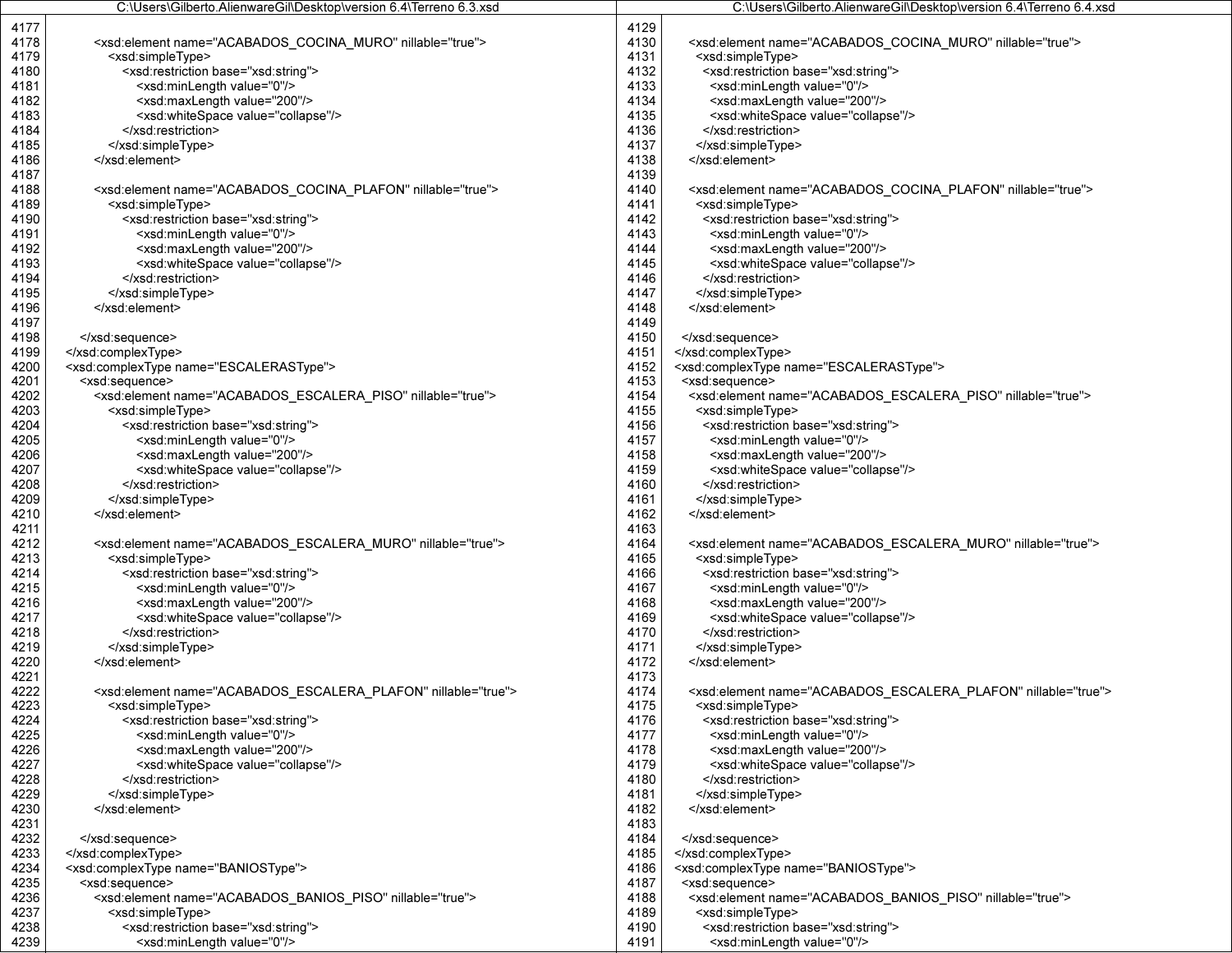| C:\Users\Gilberto.AlienwareGil\Desktop\version 6.4\Terreno 6.3.xsd |                                                                                     | C:\Users\Gilberto.AlienwareGil\Desktop\version 6.4\Terreno 6.4.xsd |                                                                                     |  |
|--------------------------------------------------------------------|-------------------------------------------------------------------------------------|--------------------------------------------------------------------|-------------------------------------------------------------------------------------|--|
| 4240                                                               | <xsd:maxlength value="200"></xsd:maxlength>                                         | 4192                                                               | <xsd:maxlength value="200"></xsd:maxlength>                                         |  |
| 4241                                                               | <xsd:whitespace value="collapse"></xsd:whitespace>                                  | 4193                                                               | <xsd:whitespace value="collapse"></xsd:whitespace>                                  |  |
| 4242                                                               |                                                                                     | 4194                                                               |                                                                                     |  |
| 4243                                                               |                                                                                     | 4195                                                               |                                                                                     |  |
| 4244                                                               |                                                                                     | 4196                                                               |                                                                                     |  |
| 4245                                                               |                                                                                     | 4197                                                               |                                                                                     |  |
| 4246                                                               | <xsd:element name="ACABADOS_BANIOS_MURO" nillable="true"></xsd:element>             | 4198                                                               | <xsd:element name="ACABADOS_BANIOS_MURO" nillable="true"></xsd:element>             |  |
| 4247                                                               | <xsd:simpletype></xsd:simpletype>                                                   | 4199                                                               | <xsd:simpletype></xsd:simpletype>                                                   |  |
| 4248                                                               | <xsd:restriction base="xsd:string"></xsd:restriction>                               | 4200                                                               | <xsd:restriction base="xsd:string"></xsd:restriction>                               |  |
| 4249                                                               | <xsd:minlength value="0"></xsd:minlength>                                           | 4201                                                               | <xsd:minlength value="0"></xsd:minlength>                                           |  |
| 4250                                                               | <xsd:maxlength value="200"></xsd:maxlength>                                         | 4202                                                               | <xsd:maxlength value="200"></xsd:maxlength>                                         |  |
| 4251                                                               | <xsd:whitespace value="collapse"></xsd:whitespace>                                  | 4203                                                               | <xsd:whitespace value="collapse"></xsd:whitespace>                                  |  |
| 4252                                                               |                                                                                     | 4204                                                               |                                                                                     |  |
| 4253                                                               |                                                                                     | 4205                                                               |                                                                                     |  |
| 4254                                                               |                                                                                     | 4206                                                               |                                                                                     |  |
| 4255                                                               |                                                                                     | 4207                                                               |                                                                                     |  |
| 4256                                                               | <xsd:element name="ACABADOS_BANIOS_PLAFON" nillable="true"></xsd:element>           | 4208                                                               | <xsd:element name="ACABADOS_BANIOS_PLAFON" nillable="true"></xsd:element>           |  |
| 4257                                                               | <xsd:simpletype></xsd:simpletype>                                                   | 4209                                                               | <xsd:simpletype></xsd:simpletype>                                                   |  |
| 4258                                                               | <xsd:restriction base="xsd:string"></xsd:restriction>                               | 4210                                                               | <xsd:restriction base="xsd:string"></xsd:restriction>                               |  |
| 4259                                                               | <xsd:minlength value="0"></xsd:minlength>                                           | 4211                                                               | <xsd:minlength value="0"></xsd:minlength>                                           |  |
| 4260                                                               | <xsd:maxlength value="200"></xsd:maxlength>                                         | 4212                                                               | <xsd:maxlength value="200"></xsd:maxlength>                                         |  |
| 4261                                                               | <xsd:whitespace value="collapse"></xsd:whitespace>                                  | 4213                                                               | <xsd:whitespace value="collapse"></xsd:whitespace>                                  |  |
| 4262                                                               |                                                                                     | 4214                                                               |                                                                                     |  |
| 4263                                                               |                                                                                     | 4215                                                               |                                                                                     |  |
| 4264                                                               |                                                                                     | 4216                                                               |                                                                                     |  |
| 4265                                                               |                                                                                     | 4217                                                               |                                                                                     |  |
| 4266                                                               |                                                                                     | 4218                                                               |                                                                                     |  |
| 4267                                                               |                                                                                     | 4219                                                               |                                                                                     |  |
| 4268                                                               | <xsd:complextype name="ESTANCIACOMEDORType"></xsd:complextype>                      | 4220                                                               | <xsd:complextype name="ESTANCIACOMEDORType"></xsd:complextype>                      |  |
| 4269                                                               | <xsd:sequence></xsd:sequence>                                                       | 4221                                                               | <xsd:sequence></xsd:sequence>                                                       |  |
| 4270                                                               | <xsd:element name="ACABADOS_ESTANCIA_COMEDOR_PISO" nillable="true"></xsd:element>   | 4222                                                               | <xsd:element name="ACABADOS_ESTANCIA_COMEDOR_PISO" nillable="true"></xsd:element>   |  |
| 4271                                                               | <xsd:simpletype></xsd:simpletype>                                                   | 4223                                                               | <xsd:simpletype></xsd:simpletype>                                                   |  |
| 4272                                                               | <xsd:restriction base="xsd:string"></xsd:restriction>                               | 4224                                                               | <xsd:restriction base="xsd:string"></xsd:restriction>                               |  |
| 4273                                                               | <xsd:minlength value="0"></xsd:minlength>                                           | 4225                                                               | <xsd:minlength value="0"></xsd:minlength>                                           |  |
| 4274                                                               | <xsd:maxlength value="200"></xsd:maxlength>                                         | 4226                                                               | <xsd:maxlength value="200"></xsd:maxlength>                                         |  |
| 4275                                                               | <xsd:whitespace value="collapse"></xsd:whitespace>                                  | 4227                                                               | <xsd:whitespace value="collapse"></xsd:whitespace>                                  |  |
| 4276                                                               |                                                                                     | 4228                                                               |                                                                                     |  |
| 4277                                                               |                                                                                     | 4229                                                               |                                                                                     |  |
| 4278                                                               |                                                                                     | 4230                                                               |                                                                                     |  |
| 4279                                                               |                                                                                     | 4231                                                               |                                                                                     |  |
| 4280                                                               | <xsd:element name="ACABADOS_ESTANCIA_COMEDOR_MURO" nillable="true"></xsd:element>   | 4232                                                               | <xsd:element name="ACABADOS_ESTANCIA_COMEDOR_MURO" nillable="true"></xsd:element>   |  |
| 4281                                                               | <xsd:simpletype></xsd:simpletype>                                                   | 4233                                                               | <xsd:simpletype></xsd:simpletype>                                                   |  |
| 4282                                                               | <xsd:restriction base="xsd:string"></xsd:restriction>                               | 4234                                                               | <xsd:restriction base="xsd:string"></xsd:restriction>                               |  |
| 4283                                                               | <xsd:minlength value="0"></xsd:minlength>                                           | 4235                                                               | <xsd:minlength value="0"></xsd:minlength>                                           |  |
| 4284<br>4285                                                       | <xsd:maxlength value="200"></xsd:maxlength>                                         | 4236<br>4237                                                       | <xsd:maxlength value="200"></xsd:maxlength>                                         |  |
|                                                                    | <xsd:whitespace value="collapse"></xsd:whitespace>                                  |                                                                    | <xsd:whitespace value="collapse"></xsd:whitespace>                                  |  |
| 4286<br>4287                                                       | <br>                                                                                | 4238<br>4239                                                       | <br>                                                                                |  |
| 4288                                                               |                                                                                     | 4240                                                               |                                                                                     |  |
| 4289                                                               |                                                                                     | 4241                                                               |                                                                                     |  |
| 4290                                                               | <xsd:element name="ACABADOS_ESTANCIA_COMEDOR_PLAFON" nillable="true"></xsd:element> | 4242                                                               | <xsd:element name="ACABADOS_ESTANCIA_COMEDOR_PLAFON" nillable="true"></xsd:element> |  |
| 4291                                                               | <xsd:simpletype></xsd:simpletype>                                                   | 4243                                                               | <xsd:simpletype></xsd:simpletype>                                                   |  |
| 4292                                                               | <xsd:restriction base="xsd:string"></xsd:restriction>                               | 4244                                                               | <xsd:restriction base="xsd:string"></xsd:restriction>                               |  |
| 4293                                                               | <xsd:minlength value="0"></xsd:minlength>                                           | 4245                                                               | <xsd:minlength value="0"></xsd:minlength>                                           |  |
| 4294                                                               | <xsd:maxlength value="200"></xsd:maxlength>                                         | 4246                                                               | <xsd:maxlength value="200"></xsd:maxlength>                                         |  |
| 4295                                                               | <xsd:whitespace value="collapse"></xsd:whitespace>                                  | 4247                                                               | <xsd:whitespace value="collapse"></xsd:whitespace>                                  |  |
| 4296                                                               |                                                                                     | 4248                                                               |                                                                                     |  |
| 4297                                                               |                                                                                     | 4249                                                               |                                                                                     |  |
| 4298                                                               |                                                                                     | 4250                                                               |                                                                                     |  |
| 4299                                                               |                                                                                     | 4251                                                               |                                                                                     |  |
| 4300                                                               |                                                                                     | 4252                                                               |                                                                                     |  |
| 4301                                                               |                                                                                     | 4253                                                               |                                                                                     |  |
| 4302                                                               | <xsd:complextype name="RECAMARASType"></xsd:complextype>                            | 4254                                                               | <xsd:complextype name="RECAMARASType"></xsd:complextype>                            |  |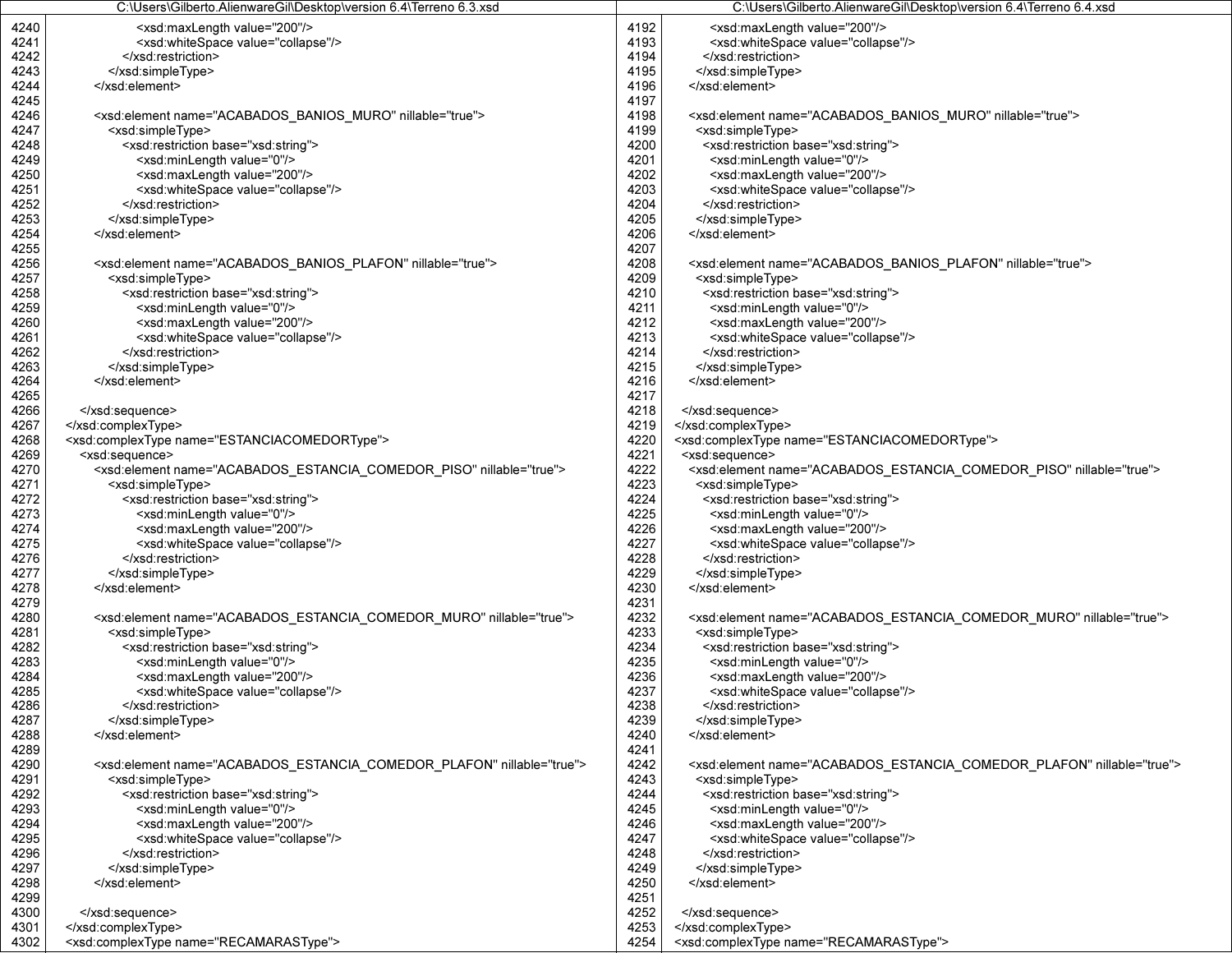|      | C:\Users\Gilberto.AlienwareGil\Desktop\version 6.4\Terreno 6.3.xsd                                                                                                                                          |      | C:\Users\Gilberto.AlienwareGil\Desktop\version 6.4\Terreno 6.4.xsd                        |
|------|-------------------------------------------------------------------------------------------------------------------------------------------------------------------------------------------------------------|------|-------------------------------------------------------------------------------------------|
| 4303 | <xsd:sequence></xsd:sequence>                                                                                                                                                                               | 4255 | <xsd:sequence></xsd:sequence>                                                             |
| 4304 | <xsd:element name="ACABADOS_RECAMARAS_PISO" nillable="true"></xsd:element>                                                                                                                                  | 4256 | <xsd:element name="ACABADOS_RECAMARAS_PISO" nillable="true"></xsd:element>                |
| 4305 | <xsd:simpletype></xsd:simpletype>                                                                                                                                                                           | 4257 | <xsd:simpletype></xsd:simpletype>                                                         |
| 4306 | <xsd:restriction base="xsd:string"></xsd:restriction>                                                                                                                                                       | 4258 | <xsd:restriction base="xsd:string"></xsd:restriction>                                     |
| 4307 | <xsd:minlength value="0"></xsd:minlength>                                                                                                                                                                   | 4259 | <xsd:minlength value="0"></xsd:minlength>                                                 |
| 4308 | <xsd:maxlength value="200"></xsd:maxlength>                                                                                                                                                                 | 4260 | <xsd:maxlength value="200"></xsd:maxlength>                                               |
| 4309 | <xsd:whitespace value="collapse"></xsd:whitespace>                                                                                                                                                          | 4261 | <xsd:whitespace value="collapse"></xsd:whitespace>                                        |
| 4310 |                                                                                                                                                                                                             | 4262 |                                                                                           |
| 4311 |                                                                                                                                                                                                             | 4263 |                                                                                           |
| 4312 |                                                                                                                                                                                                             | 4264 |                                                                                           |
| 4313 |                                                                                                                                                                                                             | 4265 |                                                                                           |
| 4314 | <xsd:element name="ACABADOS RECAMARAS MURO" nillable="true"></xsd:element>                                                                                                                                  | 4266 | <xsd:element name="ACABADOS_RECAMARAS_MURO" nillable="true"></xsd:element>                |
| 4315 | <xsd:simpletype></xsd:simpletype>                                                                                                                                                                           | 4267 | <xsd:simpletype></xsd:simpletype>                                                         |
| 4316 | <xsd:restriction base="xsd:string"></xsd:restriction>                                                                                                                                                       | 4268 | <xsd:restriction base="xsd:string"></xsd:restriction>                                     |
| 4317 | <xsd:minlength value="0"></xsd:minlength>                                                                                                                                                                   | 4269 | <xsd:minlength value="0"></xsd:minlength>                                                 |
| 4318 | <xsd:maxlength value="200"></xsd:maxlength>                                                                                                                                                                 | 4270 | <xsd:maxlength value="200"></xsd:maxlength>                                               |
| 4319 | <xsd:whitespace value="collapse"></xsd:whitespace>                                                                                                                                                          | 4271 | <xsd:whitespace value="collapse"></xsd:whitespace>                                        |
| 4320 | $\le$ /xsd:restriction>                                                                                                                                                                                     | 4272 | $\le$ /xsd:restriction>                                                                   |
| 4321 |                                                                                                                                                                                                             | 4273 |                                                                                           |
| 4322 |                                                                                                                                                                                                             | 4274 |                                                                                           |
| 4323 |                                                                                                                                                                                                             | 4275 |                                                                                           |
| 4324 | <xsd:element name="ACABADOS_RECAMARAS_PLAFON" nillable="true"></xsd:element>                                                                                                                                | 4276 | <xsd:element name="ACABADOS_RECAMARAS_PLAFON" nillable="true"></xsd:element>              |
| 4325 | <xsd:simpletype></xsd:simpletype>                                                                                                                                                                           | 4277 | <xsd:simpletype></xsd:simpletype>                                                         |
| 4326 | <xsd:restriction base="xsd:string"></xsd:restriction>                                                                                                                                                       | 4278 | <xsd:restriction base="xsd:string"></xsd:restriction>                                     |
| 4327 | <xsd:minlength value="0"></xsd:minlength>                                                                                                                                                                   | 4279 | <xsd:minlength value="0"></xsd:minlength>                                                 |
| 4328 | <xsd:maxlength value="200"></xsd:maxlength>                                                                                                                                                                 | 4280 | <xsd:maxlength value="200"></xsd:maxlength>                                               |
| 4329 | <xsd:whitespace value="collapse"></xsd:whitespace>                                                                                                                                                          | 4281 | <xsd:whitespace value="collapse"></xsd:whitespace>                                        |
| 4330 |                                                                                                                                                                                                             | 4282 |                                                                                           |
| 4331 |                                                                                                                                                                                                             | 4283 |                                                                                           |
| 4332 |                                                                                                                                                                                                             | 4284 |                                                                                           |
| 4333 |                                                                                                                                                                                                             | 4285 |                                                                                           |
| 4334 |                                                                                                                                                                                                             | 4286 |                                                                                           |
| 4335 |                                                                                                                                                                                                             | 4287 |                                                                                           |
| 4336 | <xsd:complextype name="DESCRIPCIONINMUEBLEType"></xsd:complextype>                                                                                                                                          | 4288 | <xsd:complextype name="DESCRIPCIONINMUEBLEType"></xsd:complextype>                        |
| 4337 | <xsd:sequence></xsd:sequence>                                                                                                                                                                               | 4289 | <xsd:sequence></xsd:sequence>                                                             |
| 4338 | <xsd:element name="CONSTRUCCIONESPRIVATIVAS" td="" type<=""><td>4290</td><td><xsd:element name="CONSTRUCCIONESPRIVATIVAS" td="" type<=""></xsd:element></td></xsd:element>                                  | 4290 | <xsd:element name="CONSTRUCCIONESPRIVATIVAS" td="" type<=""></xsd:element>                |
|      | ="CONSTRUCCIONESPRIVATIVASType"/>                                                                                                                                                                           |      | ="CONSTRUCCIONESPRIVATIVASType"/>                                                         |
| 4339 | <xsd:element name="CONSTRUCCIONESCOMUNES" td="" type<=""><td>4291</td><td><xsd:element name="CONSTRUCCIONESCOMUNES" td="" type<=""></xsd:element></td></xsd:element>                                        | 4291 | <xsd:element name="CONSTRUCCIONESCOMUNES" td="" type<=""></xsd:element>                   |
|      | ="CONSTRUCCIONESCOMUNESType"/>                                                                                                                                                                              |      | ="CONSTRUCCIONESCOMUNESType"/>                                                            |
| 4340 | <xsd:element name="VIDA_UTIL_TOTAL_PONDERADA_INMUEBLE" nillable="true"></xsd:element>                                                                                                                       | 4292 | <xsd:element name="VIDA_UTIL_TOTAL_PONDERADA_INMUEBLE" nillable="true"></xsd:element>     |
| 4341 | <xsd:simpletype></xsd:simpletype>                                                                                                                                                                           | 4293 | <xsd:simpletype></xsd:simpletype>                                                         |
| 4342 | <xsd:restriction base="xsd:integer"> </xsd:restriction>                                                                                                                                                     | 4294 | <xsd:restriction base="xsd:integer"> </xsd:restriction>                                   |
| 4343 |                                                                                                                                                                                                             | 4295 |                                                                                           |
| 4344 |                                                                                                                                                                                                             | 4296 |                                                                                           |
| 4345 |                                                                                                                                                                                                             | 4297 |                                                                                           |
| 4346 | <xsd:element name="EDAD_PONDERADA_INMUEBLE" nillable="true"></xsd:element>                                                                                                                                  | 4298 | <xsd:element name="EDAD_PONDERADA_INMUEBLE" nillable="true"></xsd:element>                |
| 4347 | <xsd:simpletype></xsd:simpletype>                                                                                                                                                                           | 4299 | <xsd:simpletype></xsd:simpletype>                                                         |
| 4348 | <xsd:restriction base="xsd:integer"> </xsd:restriction>                                                                                                                                                     | 4300 | <xsd:restriction base="xsd:integer"> </xsd:restriction>                                   |
| 4349 |                                                                                                                                                                                                             | 4301 |                                                                                           |
| 4350 |                                                                                                                                                                                                             | 4302 |                                                                                           |
| 4351 |                                                                                                                                                                                                             | 4303 |                                                                                           |
| 4352 | <xsd:element name="VIDA_UTIL_REMANENTE_PONDERADA_INMUEBLE" nillable<="" td=""><td>4304</td><td><xsd:element name="VIDA_UTIL_REMANENTE_PONDERADA_INMUEBLE" nillable="true"></xsd:element></td></xsd:element> | 4304 | <xsd:element name="VIDA_UTIL_REMANENTE_PONDERADA_INMUEBLE" nillable="true"></xsd:element> |
|      | ="true">                                                                                                                                                                                                    |      |                                                                                           |
| 4353 | <xsd:simpletype></xsd:simpletype>                                                                                                                                                                           | 4305 | <xsd:simpletype></xsd:simpletype>                                                         |
| 4354 | <xsd:restriction base="xsd:integer"> </xsd:restriction>                                                                                                                                                     | 4306 | <xsd:restriction base="xsd:integer"> </xsd:restriction>                                   |
| 4355 |                                                                                                                                                                                                             | 4307 | $\le$ /xsd:simpleType>                                                                    |
| 4356 |                                                                                                                                                                                                             | 4308 |                                                                                           |
| 4357 |                                                                                                                                                                                                             | 4309 |                                                                                           |
| 4358 | <xsd:element name="SUPERFICIE_CONSTRUIDA" nillable="true"></xsd:element>                                                                                                                                    | 4310 | <xsd:element name="SUPERFICIE_CONSTRUIDA" nillable="true"></xsd:element>                  |
| 4359 | <xsd:simpletype></xsd:simpletype>                                                                                                                                                                           | 4311 | <xsd:simpletype></xsd:simpletype>                                                         |
| 4360 | <xsd:restriction base="xsd:decimal"></xsd:restriction>                                                                                                                                                      | 4312 | <xsd:restriction base="xsd:decimal"></xsd:restriction>                                    |
| 4361 | <xsd:fractiondigits value="2"></xsd:fractiondigits>                                                                                                                                                         | 4313 | <xsd:fractiondigits value="2"></xsd:fractiondigits>                                       |
| 4362 |                                                                                                                                                                                                             | 4314 |                                                                                           |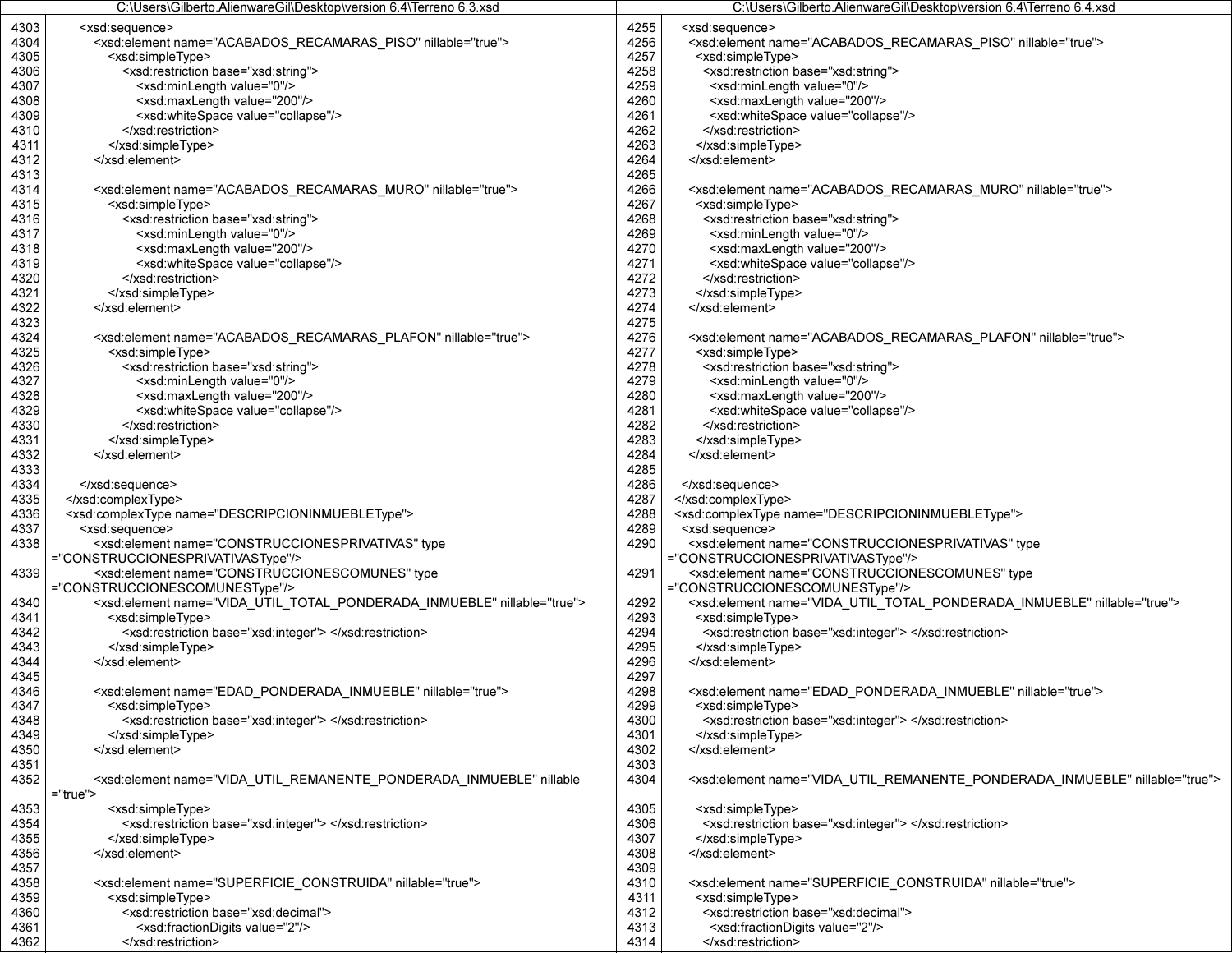|      | C:\Users\Gilberto.AlienwareGil\Desktop\version 6.4\Terreno 6.3.xsd                                                                                                                                               |      | C:\Users\Gilberto.AlienwareGil\Desktop\version 6.4\Terreno 6.4.xsd                            |
|------|------------------------------------------------------------------------------------------------------------------------------------------------------------------------------------------------------------------|------|-----------------------------------------------------------------------------------------------|
| 4363 | $\le$ /xsd:simpleType>                                                                                                                                                                                           | 4315 |                                                                                               |
| 4364 |                                                                                                                                                                                                                  | 4316 |                                                                                               |
| 4365 |                                                                                                                                                                                                                  | 4317 |                                                                                               |
| 4366 |                                                                                                                                                                                                                  | 4318 |                                                                                               |
|      | <xsd:element name="SUPERFICIE_ACCESORIA" nillable="true"></xsd:element>                                                                                                                                          |      | <xsd:element name="SUPERFICIE_ACCESORIA" nillable="true"></xsd:element>                       |
| 4367 | <xsd:simpletype></xsd:simpletype>                                                                                                                                                                                | 4319 | <xsd:simpletype></xsd:simpletype>                                                             |
| 4368 | <xsd:restriction base="xsd:decimal"></xsd:restriction>                                                                                                                                                           | 4320 | <xsd:restriction base="xsd:decimal"></xsd:restriction>                                        |
| 4369 | <xsd:fractiondigits value="2"></xsd:fractiondigits>                                                                                                                                                              | 4321 | <xsd:fractiondigits value="2"></xsd:fractiondigits>                                           |
| 4370 |                                                                                                                                                                                                                  | 4322 | $\le$ /xsd:restriction>                                                                       |
| 4371 |                                                                                                                                                                                                                  | 4323 |                                                                                               |
| 4372 |                                                                                                                                                                                                                  | 4324 |                                                                                               |
| 4373 |                                                                                                                                                                                                                  | 4325 |                                                                                               |
| 4374 | <xsd:element name="SUPERFICIE_VENDIBLE" nillable="true"></xsd:element>                                                                                                                                           | 4326 | <xsd:element name="SUPERFICIE_VENDIBLE" nillable="true"></xsd:element>                        |
| 4375 | <xsd:simpletype></xsd:simpletype>                                                                                                                                                                                | 4327 | <xsd:simpletype></xsd:simpletype>                                                             |
| 4376 | <xsd:restriction base="xsd:decimal"></xsd:restriction>                                                                                                                                                           | 4328 | <xsd:restriction base="xsd:decimal"></xsd:restriction>                                        |
| 4377 | <xsd:fractiondigits value="2"></xsd:fractiondigits>                                                                                                                                                              | 4329 | <xsd:fractiondigits value="2"></xsd:fractiondigits>                                           |
| 4378 |                                                                                                                                                                                                                  | 4330 |                                                                                               |
| 4379 |                                                                                                                                                                                                                  | 4331 |                                                                                               |
| 4380 |                                                                                                                                                                                                                  | 4332 |                                                                                               |
|      |                                                                                                                                                                                                                  | 4333 |                                                                                               |
| 4381 |                                                                                                                                                                                                                  |      |                                                                                               |
| 4382 | <xsd:element name="FUENTE_VALOR_REPOSICION" nillable="true"></xsd:element>                                                                                                                                       | 4334 | <xsd:element name="FUENTE_VALOR_REPOSICION" nillable="true"></xsd:element>                    |
| 4383 | <xsd:simpletype></xsd:simpletype>                                                                                                                                                                                | 4335 | <xsd:simpletype></xsd:simpletype>                                                             |
| 4384 | <xsd:restriction base="xsd:string"></xsd:restriction>                                                                                                                                                            | 4336 | <xsd:restriction base="xsd:string"></xsd:restriction>                                         |
| 4385 | <xsd:minlength value="1"></xsd:minlength>                                                                                                                                                                        | 4337 | <xsd:minlength value="1"></xsd:minlength>                                                     |
| 4386 | <xsd:maxlength value="50"></xsd:maxlength>                                                                                                                                                                       | 4338 | <xsd:maxlength value="50"></xsd:maxlength>                                                    |
| 4387 | <xsd:whitespace value="collapse"></xsd:whitespace>                                                                                                                                                               | 4339 | <xsd:whitespace value="collapse"></xsd:whitespace>                                            |
| 4388 |                                                                                                                                                                                                                  | 4340 |                                                                                               |
| 4389 |                                                                                                                                                                                                                  | 4341 |                                                                                               |
| 4390 |                                                                                                                                                                                                                  | 4342 |                                                                                               |
| 4391 |                                                                                                                                                                                                                  | 4343 |                                                                                               |
| 4392 |                                                                                                                                                                                                                  | 4344 |                                                                                               |
| 4393 | <xsd:attribute name="id" type="xsd:string"></xsd:attribute>                                                                                                                                                      | 4345 | <xsd:attribute name="id" type="xsd:string"></xsd:attribute>                                   |
| 4394 |                                                                                                                                                                                                                  | 4346 |                                                                                               |
| 4395 | <xsd:complextype name="CONSTRUCCIONESCOMUNESType"></xsd:complextype>                                                                                                                                             | 4347 | <xsd:complextype name="CONSTRUCCIONESCOMUNESType"></xsd:complextype>                          |
| 4396 | <xsd:sequence></xsd:sequence>                                                                                                                                                                                    | 4348 | <xsd:sequence></xsd:sequence>                                                                 |
| 4397 | <xsd:element maxoccurs<="" minoccurs="0" name="COMUN" td="" type="COMUNType"><td>4349</td><td><xsd:element maxoccurs<="" minoccurs="0" name="COMUN" td="" type="COMUNType"></xsd:element></td></xsd:element>     | 4349 | <xsd:element maxoccurs<="" minoccurs="0" name="COMUN" td="" type="COMUNType"></xsd:element>   |
|      | ="unbounded"/>                                                                                                                                                                                                   |      | ="unbounded"/>                                                                                |
| 4398 | <xsd:element name="SUPERFICIE_TOTAL_CONSTRUCCIONES_COMUNES" nillable<="" td=""><td>4350</td><td><xsd:element name="SUPERFICIE_TOTAL_CONSTRUCCIONES_COMUNES" nillable<="" td=""></xsd:element></td></xsd:element> | 4350 | <xsd:element name="SUPERFICIE_TOTAL_CONSTRUCCIONES_COMUNES" nillable<="" td=""></xsd:element> |
|      | ="true">                                                                                                                                                                                                         |      | ="true">                                                                                      |
| 4399 | <xsd:simpletype></xsd:simpletype>                                                                                                                                                                                | 4351 | <xsd:simpletype></xsd:simpletype>                                                             |
| 4400 | <xsd:restriction base="xsd:decimal"></xsd:restriction>                                                                                                                                                           | 4352 | <xsd:restriction base="xsd:decimal"></xsd:restriction>                                        |
| 4401 | <xsd:fractiondigits value="2"></xsd:fractiondigits>                                                                                                                                                              | 4353 | <xsd:fractiondigits value="2"></xsd:fractiondigits>                                           |
| 4402 |                                                                                                                                                                                                                  | 4354 |                                                                                               |
| 4403 |                                                                                                                                                                                                                  | 4355 |                                                                                               |
| 4404 |                                                                                                                                                                                                                  | 4356 |                                                                                               |
| 4405 |                                                                                                                                                                                                                  | 4357 |                                                                                               |
| 4406 | <xsd:element name="VALOR_TOTAL_CONSTRUCCIONES_COMUNES" nillable="true"></xsd:element>                                                                                                                            | 4358 | <xsd:element name="VALOR_TOTAL_CONSTRUCCIONES_COMUNES" nillable="true"></xsd:element>         |
| 4407 | <xsd:simpletype></xsd:simpletype>                                                                                                                                                                                | 4359 | <xsd:simpletype></xsd:simpletype>                                                             |
| 4408 | <xsd:restriction base="xsd:decimal"></xsd:restriction>                                                                                                                                                           | 4360 | <xsd:restriction base="xsd:decimal"></xsd:restriction>                                        |
|      |                                                                                                                                                                                                                  |      | <xsd:fractiondigits value="2"></xsd:fractiondigits>                                           |
| 4409 | <xsd:fractiondigits value="2"></xsd:fractiondigits>                                                                                                                                                              | 4361 |                                                                                               |
| 4410 |                                                                                                                                                                                                                  | 4362 |                                                                                               |
| 4411 |                                                                                                                                                                                                                  | 4363 |                                                                                               |
| 4412 |                                                                                                                                                                                                                  | 4364 |                                                                                               |
| 4413 |                                                                                                                                                                                                                  | 4365 |                                                                                               |
| 4414 | <xsd:element name<="" td=""><td>4366</td><td><xsd:element <="" name="VALOR_TOTAL_CONSTRUCCIONES_COMUNES_PORINDIVISO" td=""></xsd:element></td></xsd:element>                                                     | 4366 | <xsd:element <="" name="VALOR_TOTAL_CONSTRUCCIONES_COMUNES_PORINDIVISO" td=""></xsd:element>  |
|      | ="VALOR_TOTAL_CONSTRUCCIONES_COMUNES_PORINDIVISO" nillable="true">                                                                                                                                               |      | nillable="true">                                                                              |
| 4415 | <xsd:simpletype></xsd:simpletype>                                                                                                                                                                                | 4367 | <xsd:simpletype></xsd:simpletype>                                                             |
| 4416 | <xsd:restriction base="xsd:decimal"></xsd:restriction>                                                                                                                                                           | 4368 | <xsd:restriction base="xsd:decimal"></xsd:restriction>                                        |
| 4417 | <xsd:fractiondigits value="2"></xsd:fractiondigits>                                                                                                                                                              | 4369 | <xsd:fractiondigits value="2"></xsd:fractiondigits>                                           |
| 4418 |                                                                                                                                                                                                                  | 4370 |                                                                                               |
| 4419 |                                                                                                                                                                                                                  | 4371 |                                                                                               |
| 4420 |                                                                                                                                                                                                                  | 4372 |                                                                                               |
| 4421 |                                                                                                                                                                                                                  | 4373 |                                                                                               |
| 4422 |                                                                                                                                                                                                                  | 4374 |                                                                                               |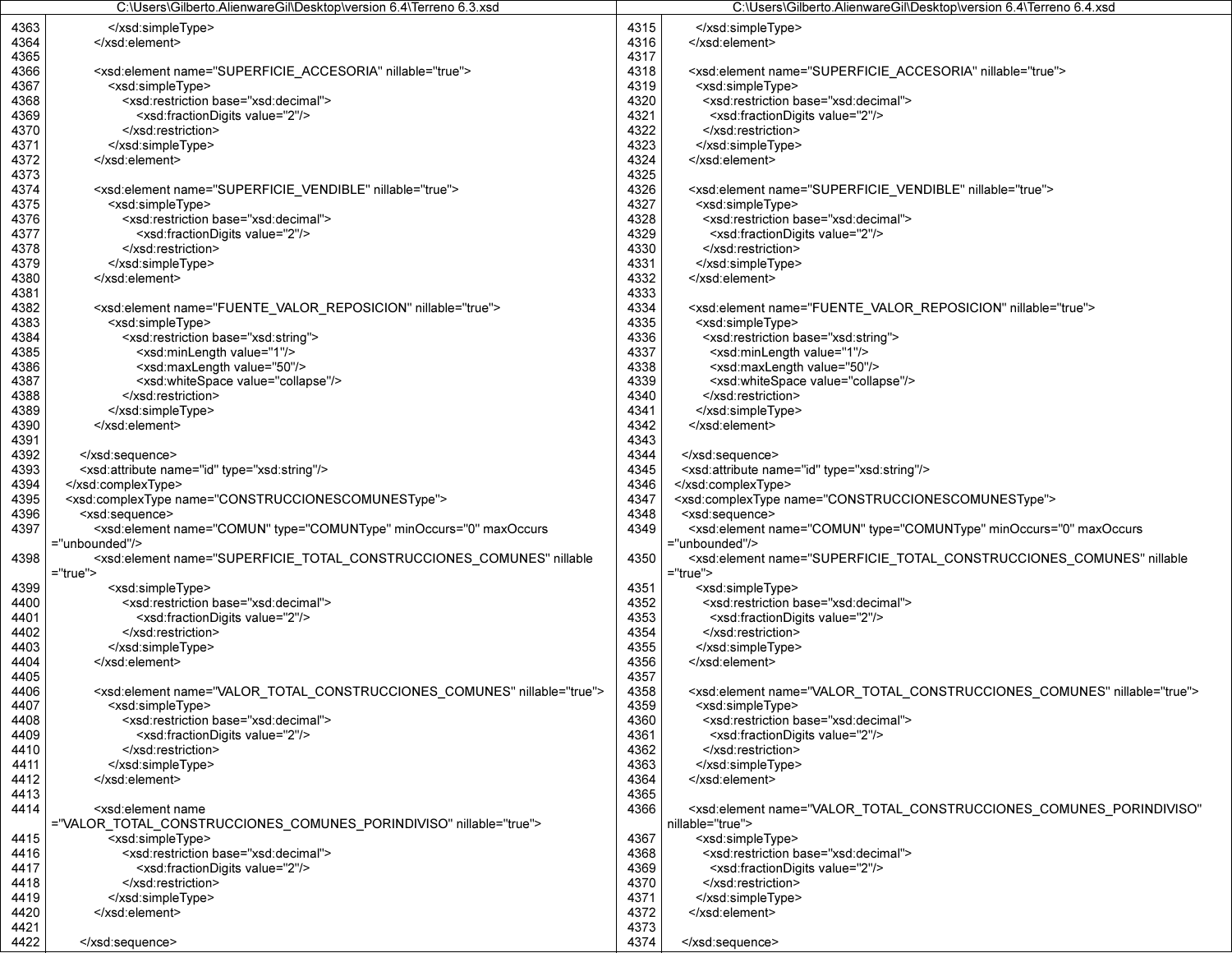|      | C:\Users\Gilberto.AlienwareGil\Desktop\version 6.4\Terreno 6.3.xsd               |      | C:\Users\Gilberto.AlienwareGil\Desktop\version 6.4\Terreno 6.4.xsd               |
|------|----------------------------------------------------------------------------------|------|----------------------------------------------------------------------------------|
| 4423 |                                                                                  | 4375 |                                                                                  |
| 4424 | <xsd:complextype name="COMUNType"></xsd:complextype>                             | 4376 | <xsd:complextype name="COMUNType"></xsd:complextype>                             |
| 4425 | <xsd:sequence></xsd:sequence>                                                    | 4377 | <xsd:sequence></xsd:sequence>                                                    |
| 4426 | <xsd:element name="DESCRIPCION_COMUNES" nillable="true"></xsd:element>           | 4378 | <xsd:element name="DESCRIPCION_COMUNES" nillable="true"></xsd:element>           |
| 4427 | <xsd:simpletype></xsd:simpletype>                                                | 4379 | <xsd:simpletype></xsd:simpletype>                                                |
| 4428 | <xsd:restriction base="xsd:string"></xsd:restriction>                            | 4380 | <xsd:restriction base="xsd:string"></xsd:restriction>                            |
| 4429 | <xsd:minlength value="1"></xsd:minlength>                                        | 4381 | <xsd:minlength value="1"></xsd:minlength>                                        |
|      |                                                                                  |      | <xsd:maxlength value="50"></xsd:maxlength>                                       |
| 4430 | <xsd:maxlength value="50"></xsd:maxlength>                                       | 4382 |                                                                                  |
| 4431 | <xsd:whitespace value="collapse"></xsd:whitespace>                               | 4383 | <xsd:whitespace value="collapse"></xsd:whitespace>                               |
| 4432 |                                                                                  | 4384 |                                                                                  |
| 4433 |                                                                                  | 4385 |                                                                                  |
| 4434 |                                                                                  | 4386 |                                                                                  |
| 4435 |                                                                                  | 4387 |                                                                                  |
| 4436 | <xsd:element name="CLAVE_USO_COMUNES" nillable="true"></xsd:element>             | 4388 | <xsd:element name="CLAVE_USO_COMUNES" nillable="true"></xsd:element>             |
| 4437 | <xsd:simpletype></xsd:simpletype>                                                | 4389 | <xsd:simpletype></xsd:simpletype>                                                |
| 4438 | <xsd:restriction base="xsd:string"></xsd:restriction>                            | 4390 | <xsd:restriction base="xsd:string"></xsd:restriction>                            |
| 4439 | <xsd:minlength value="1"></xsd:minlength>                                        | 4391 | <xsd:minlength value="1"></xsd:minlength>                                        |
| 4440 | <xsd:maxlength value="2"></xsd:maxlength>                                        | 4392 | <xsd:maxlength value="2"></xsd:maxlength>                                        |
| 4441 | <xsd:whitespace value="collapse"></xsd:whitespace>                               | 4393 | <xsd:whitespace value="collapse"></xsd:whitespace>                               |
| 4442 |                                                                                  | 4394 |                                                                                  |
| 4443 |                                                                                  | 4395 |                                                                                  |
| 4444 |                                                                                  | 4396 |                                                                                  |
| 4445 |                                                                                  | 4397 |                                                                                  |
| 4446 | <xsd:element name="NUMERO_NIVELES_TIPO_COMUNES" nillable="true"></xsd:element>   | 4398 | <xsd:element name="NUMERO_NIVELES_TIPO_COMUNES" nillable="true"></xsd:element>   |
| 4447 | <xsd:simpletype></xsd:simpletype>                                                | 4399 | <xsd:simpletype></xsd:simpletype>                                                |
| 4448 | <xsd:restriction base="xsd:integer"> </xsd:restriction>                          | 4400 | <xsd:restriction base="xsd:integer"> </xsd:restriction>                          |
| 4449 |                                                                                  | 4401 |                                                                                  |
| 4450 | $\le$ /xsd:element>                                                              | 4402 |                                                                                  |
| 4451 |                                                                                  | 4403 |                                                                                  |
| 4452 | <xsd:element name="CLAVE_RANGO_NIVELES_COMUNES" nillable="true"></xsd:element>   | 4404 | <xsd:element name="CLAVE_RANGO_NIVELES_COMUNES" nillable="true"></xsd:element>   |
| 4453 | <xsd:simpletype></xsd:simpletype>                                                | 4405 | <xsd:simpletype></xsd:simpletype>                                                |
| 4454 | <xsd:restriction base="xsd:string"></xsd:restriction>                            | 4406 | <xsd:restriction base="xsd:string"></xsd:restriction>                            |
| 4455 | <xsd:minlength value="1"></xsd:minlength>                                        | 4407 | <xsd:minlength value="1"></xsd:minlength>                                        |
| 4456 | <xsd:maxlength value="2"></xsd:maxlength>                                        | 4408 | <xsd:maxlength value="2"></xsd:maxlength>                                        |
| 4457 | <xsd:whitespace value="collapse"></xsd:whitespace>                               | 4409 | <xsd:whitespace value="collapse"></xsd:whitespace>                               |
| 4458 |                                                                                  | 4410 |                                                                                  |
| 4459 |                                                                                  |      |                                                                                  |
|      | <br>                                                                             | 4411 | <br>                                                                             |
| 4460 |                                                                                  | 4412 |                                                                                  |
| 4461 |                                                                                  | 4413 |                                                                                  |
| 4462 | <xsd:element name="PUNTAJE_CLASIFICACION_COMUNES" nillable="true"></xsd:element> | 4414 | <xsd:element name="PUNTAJE_CLASIFICACION_COMUNES" nillable="true"></xsd:element> |
| 4463 | <xsd:simpletype></xsd:simpletype>                                                | 4415 | <xsd:simpletype></xsd:simpletype>                                                |
| 4464 | <xsd:restriction base="xsd:integer"></xsd:restriction>                           | 4416 | <xsd:restriction base="xsd:integer"></xsd:restriction>                           |
| 4465 | <xsd:mininclusive value="0"></xsd:mininclusive>                                  | 4417 | <xsd:mininclusive value="0"></xsd:mininclusive>                                  |
| 4466 | <xsd:maxinclusive value="300"></xsd:maxinclusive>                                | 4418 | <xsd:maxinclusive value="300"></xsd:maxinclusive>                                |
| 4467 |                                                                                  | 4419 |                                                                                  |
| 4468 |                                                                                  | 4420 |                                                                                  |
| 4469 |                                                                                  | 4421 |                                                                                  |
| 4470 |                                                                                  | 4422 |                                                                                  |
| 4471 | <xsd:element name="CVE_CLASE_COMUNES" nillable="true"></xsd:element>             | 4423 | <xsd:element name="CVE CLASE COMUNES" nillable="true"></xsd:element>             |
| 4472 | <xsd:simpletype></xsd:simpletype>                                                | 4424 | <xsd:simpletype></xsd:simpletype>                                                |
| 4473 | <xsd:restriction base="xsd:integer"></xsd:restriction>                           | 4425 | <xsd:restriction base="xsd:integer"></xsd:restriction>                           |
| 4474 | <xsd:enumeration value="0"></xsd:enumeration>                                    | 4426 | <xsd:enumeration value="0"></xsd:enumeration>                                    |
| 4475 | <xsd:enumeration value="1"></xsd:enumeration>                                    | 4427 | <xsd:enumeration value="1"></xsd:enumeration>                                    |
| 4476 | <xsd:enumeration value="2"></xsd:enumeration>                                    | 4428 | <xsd:enumeration value="2"></xsd:enumeration>                                    |
| 4477 | <xsd:enumeration value="3"></xsd:enumeration>                                    | 4429 | <xsd:enumeration value="3"></xsd:enumeration>                                    |
| 4478 | <xsd:enumeration value="4"></xsd:enumeration>                                    | 4430 | <xsd:enumeration value="4"></xsd:enumeration>                                    |
| 4479 | <xsd:enumeration value="5"></xsd:enumeration>                                    | 4431 | <xsd:enumeration value="5"></xsd:enumeration>                                    |
| 4480 | <xsd:enumeration value="6"></xsd:enumeration>                                    | 4432 | <xsd:enumeration value="6"></xsd:enumeration>                                    |
| 4481 | <xsd:enumeration value="7"></xsd:enumeration>                                    | 4433 | <xsd:enumeration value="7"></xsd:enumeration>                                    |
| 4482 | <xsd:enumeration value="8"></xsd:enumeration>                                    | 4434 | <xsd:enumeration value="8"></xsd:enumeration>                                    |
| 4483 |                                                                                  | 4435 |                                                                                  |
|      |                                                                                  |      |                                                                                  |
| 4484 |                                                                                  | 4436 |                                                                                  |
| 4485 |                                                                                  | 4437 |                                                                                  |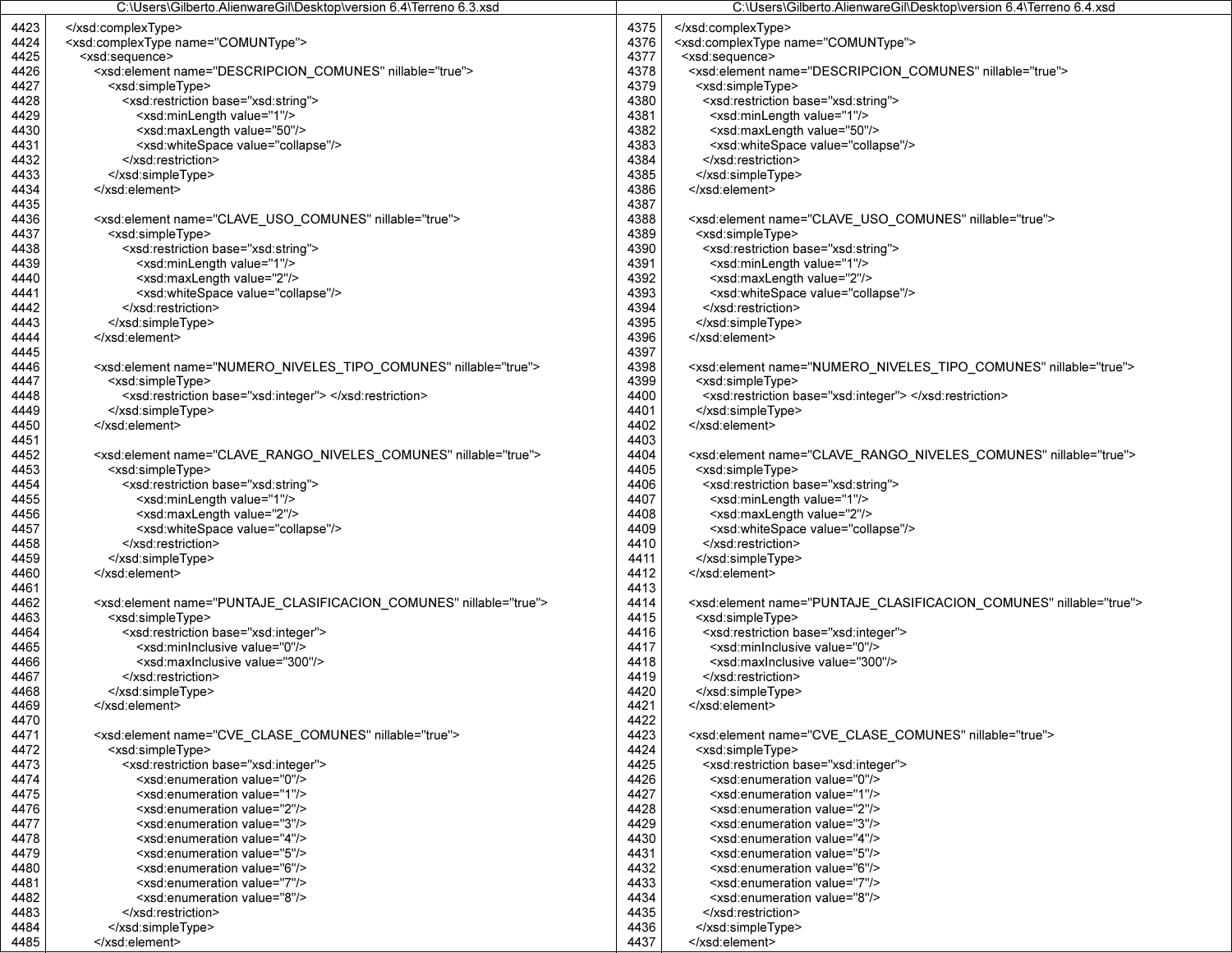| 4438<br>4486<br>4487<br>4439<br><xsd:element name="EDAD_COMUNES" nillable="true"><br/><xsd:element name="EDAD_COMUNES" nillable="true"><br/>4488<br/><xsd:simpletype><br/>4440<br/><xsd:simpletype><br/>4489<br/><xsd:restriction base="xsd:integer"> </xsd:restriction><br/>4441<br/><xsd:restriction base="xsd:integer"> </xsd:restriction><br/>4490<br/>4442<br/><math>\le</math>/xsd:simpleType&gt;<br/><math>\le</math>/xsd:simpleType&gt;<br/>4443<br/>4491<br/></xsd:simpletype></xsd:simpletype></xsd:element><br/></xsd:element><br>4492<br>4444<br>4493<br>4445<br><xsd:element name="VIDA_UTIL_TOTAL_TIPO_COMUNES" nillable="true"><br/><xsd:element name="VIDA_UTIL_TOTAL_TIPO_COMUNES" nillable="true"><br/>4494<br/><xsd:simpletype><br/>4446<br/><xsd:simpletype><br/>4495<br/><xsd:restriction base="xsd:integer"> </xsd:restriction><br/>4447<br/><xsd:restriction base="xsd:integer"> </xsd:restriction><br/>4496<br/>4448<br/></xsd:simpletype><br/></xsd:simpletype><br/></xsd:element><br/>4497<br/></xsd:element><br>4449<br>4498<br>4450<br>4451<br>4499<br><xsd:element name="VIDA_UTIL_REMANENTE_COMUNES" nillable="true"><br/><xsd:element name="VIDA_UTIL_REMANENTE_COMUNES" nillable="true"><br/>4500<br/>4452<br/><xsd:simpletype><br/><xsd:simpletype><br/>4501<br/><xsd:restriction base="xsd:integer"> </xsd:restriction><br/>4453<br/><xsd:restriction base="xsd:integer"> </xsd:restriction><br/>4502<br/>4454<br/></xsd:simpletype><br/></xsd:simpletype><br/>4503<br/>4455<br/></xsd:element><br/></xsd:element><br>4504<br>4456<br>4505<br>4457<br><xsd:element name="CVE_CONSERVACION_COMUNES" nillable="true"><br/><xsd:element name="CVE_CONSERVACION_COMUNES" nillable="true"><br/>4506<br/>4458<br/><xsd:simpletype><br/><xsd:simpletype><br/>4507<br/><xsd:restriction base="xsd:integer"><br/>4459<br/><xsd:restriction base="xsd:integer"><br/>4508<br/><xsd:enumeration value="0"></xsd:enumeration><br/>4460<br/><xsd:enumeration value="0"></xsd:enumeration><br/>4509<br/>4461<br/><xsd:enumeration value="1"></xsd:enumeration><br/><xsd:enumeration value="1"></xsd:enumeration><br/>4510<br/>4462<br/><xsd:enumeration value="2"></xsd:enumeration><br/><xsd:enumeration value="2"></xsd:enumeration><br/>4511<br/>4463<br/><xsd:enumeration value="3"></xsd:enumeration><br/><xsd:enumeration value="3"></xsd:enumeration><br/>4464<br/>4512<br/><xsd:enumeration value="4"></xsd:enumeration><br/><xsd:enumeration value="4"></xsd:enumeration><br/>4513<br/><xsd:enumeration value="5"></xsd:enumeration><br/>4465<br/><xsd:enumeration value="5"></xsd:enumeration><br/>4514<br/>4466<br/><xsd:enumeration value="6"></xsd:enumeration><br/><xsd:enumeration value="6"></xsd:enumeration><br/>4515<br/>4467<br/><xsd:enumeration value="7"></xsd:enumeration><br/><xsd:enumeration value="7"></xsd:enumeration><br/>4516<br/></xsd:restriction><br/>4468<br/></xsd:restriction><br/>4517<br/>4469<br/></xsd:simpletype><br/></xsd:simpletype><br/>4470<br/></xsd:element><br/>4518<br/></xsd:element><br>4471<br>4519<br>4520<br><xsd:element name="SUPERFICIE_COMUNES" nillable="true"><br/>4472<br/><xsd:element name="SUPERFICIE_COMUNES" nillable="true"><br/>4521<br/>4473<br/><xsd:simpletype><br/><xsd:simpletype><br/>4522<br/>4474<br/><xsd:restriction base="xsd:decimal"><br/><xsd:restriction base="xsd:decimal"><br/>4523<br/><xsd:fractiondigits value="2"></xsd:fractiondigits><br/>4475<br/><xsd:fractiondigits value="2"></xsd:fractiondigits><br/>4524<br/>4476<br/></xsd:restriction><br/></xsd:restriction><br/>4525<br/></xsd:simpletype><br/>4477<br/></xsd:simpletype><br/></xsd:element><br/>4478<br/></xsd:element><br>4526<br>4527<br>4479<br>4528<br><xsd:element name="VALOR_UNITARIODEREPOSICIONNUEVO_COMUNES" nillable<br="">4480<br/><xsd:element name="VALOR_UNITARIODEREPOSICIONNUEVO_COMUNES" nillable<br="">="true"&gt;<br/>="true"&gt;<br/>4529<br/><xsd:simpletype><br/>4481<br/><xsd:simpletype><br/>4530<br/>4482<br/><xsd:restriction base="xsd:decimal"><br/><xsd:restriction base="xsd:decimal"><br/>4531<br/><xsd:fractiondigits value="2"></xsd:fractiondigits><br/>4483<br/><xsd:fractiondigits value="2"></xsd:fractiondigits><br/>4532<br/>4484<br/></xsd:restriction><br/></xsd:restriction><br/>4533<br/>4485<br/></xsd:simpletype><br/></xsd:simpletype><br/>4534<br/></xsd:element><br/></xsd:element><br>4486<br>4535<br>4487<br>4536<br>4488<br><xsd:element name="FACTOR_EDAD_COMUNES" nillable="true"><br/><xsd:element name="FACTOR_EDAD_COMUNES" nillable="true"><br/>4537<br/>4489<br/><xsd:simpletype><br/><xsd:simpletype><br/>4538<br/><xsd:restriction base="xsd:decimal"><br/>4490<br/><xsd:restriction base="xsd:decimal"><br/>4539<br/>4491<br/><xsd:fractiondigits value="2"></xsd:fractiondigits><br/><xsd:fractiondigits value="2"></xsd:fractiondigits><br/>4540<br/>4492<br/></xsd:restriction><br/></xsd:restriction><br/>4493<br/></xsd:simpletype><br/>4541<br/></xsd:simpletype><br/>4494<br/></xsd:element><br/>4542<br/></xsd:element><br>4543<br>4495<br>4496<br>4544<br><xsd:element name="FACTOR_CONSERVACION_COMUNES" nillable="true"><br/><xsd:element name="FACTOR_CONSERVACION_COMUNES" nillable="true"><br/>4545<br/>4497<br/><xsd:simpletype><br/><xsd:simpletype><br/>4546<br/><xsd:restriction base="xsd:decimal"><br/>4498<br/><xsd:restriction base="xsd:decimal"></xsd:restriction></xsd:restriction></xsd:simpletype></xsd:simpletype></xsd:element></xsd:element> |      | C:\Users\Gilberto.AlienwareGil\Desktop\version 6.4\Terreno 6.3.xsd |      | C:\Users\Gilberto.AlienwareGil\Desktop\version 6.4\Terreno 6.4.xsd |
|-----------------------------------------------------------------------------------------------------------------------------------------------------------------------------------------------------------------------------------------------------------------------------------------------------------------------------------------------------------------------------------------------------------------------------------------------------------------------------------------------------------------------------------------------------------------------------------------------------------------------------------------------------------------------------------------------------------------------------------------------------------------------------------------------------------------------------------------------------------------------------------------------------------------------------------------------------------------------------------------------------------------------------------------------------------------------------------------------------------------------------------------------------------------------------------------------------------------------------------------------------------------------------------------------------------------------------------------------------------------------------------------------------------------------------------------------------------------------------------------------------------------------------------------------------------------------------------------------------------------------------------------------------------------------------------------------------------------------------------------------------------------------------------------------------------------------------------------------------------------------------------------------------------------------------------------------------------------------------------------------------------------------------------------------------------------------------------------------------------------------------------------------------------------------------------------------------------------------------------------------------------------------------------------------------------------------------------------------------------------------------------------------------------------------------------------------------------------------------------------------------------------------------------------------------------------------------------------------------------------------------------------------------------------------------------------------------------------------------------------------------------------------------------------------------------------------------------------------------------------------------------------------------------------------------------------------------------------------------------------------------------------------------------------------------------------------------------------------------------------------------------------------------------------------------------------------------------------------------------------------------------------------------------------------------------------------------------------------------------------------------------------------------------------------------------------------------------------------------------------------------------------------------------------------------------------------------------------------------------------------------------------------------------------------------------------------------------------------------------------------------------------------------------------------------------------------------------------------------------------------------------------------------------------------------------------------------------------------------------------------------------------------------------------------------------------------------------------------------------------------------------------------------------------------------------------------------------------------------------------------------------------------------------------------------------------------------------------------------------------------------------------------------------------------------------------------------------------------------------------------------------------------------------------------------------------------------------------------------------------------------------------------------------------------------------------------------------------------------------------------------------------------------------------------------------------------------------------------------------------------------------------------------------------------------------------------------------------------------------------------------------------------------------------------------------------------------------------------------------------------------------------------------------------------------------------------------------------------------------------------------------------------------------------------------------------------------------------------------------------------------------------------------------------------------------------------------------------------------------------------------------------------|------|--------------------------------------------------------------------|------|--------------------------------------------------------------------|
|                                                                                                                                                                                                                                                                                                                                                                                                                                                                                                                                                                                                                                                                                                                                                                                                                                                                                                                                                                                                                                                                                                                                                                                                                                                                                                                                                                                                                                                                                                                                                                                                                                                                                                                                                                                                                                                                                                                                                                                                                                                                                                                                                                                                                                                                                                                                                                                                                                                                                                                                                                                                                                                                                                                                                                                                                                                                                                                                                                                                                                                                                                                                                                                                                                                                                                                                                                                                                                                                                                                                                                                                                                                                                                                                                                                                                                                                                                                                                                                                                                                                                                                                                                                                                                                                                                                                                                                                                                                                                                                                                                                                                                                                                                                                                                                                                                                                                                                                                                                                                                                                                                                                                                                                                                                                                                                                                                                                                                                                                                                       |      |                                                                    |      |                                                                    |
|                                                                                                                                                                                                                                                                                                                                                                                                                                                                                                                                                                                                                                                                                                                                                                                                                                                                                                                                                                                                                                                                                                                                                                                                                                                                                                                                                                                                                                                                                                                                                                                                                                                                                                                                                                                                                                                                                                                                                                                                                                                                                                                                                                                                                                                                                                                                                                                                                                                                                                                                                                                                                                                                                                                                                                                                                                                                                                                                                                                                                                                                                                                                                                                                                                                                                                                                                                                                                                                                                                                                                                                                                                                                                                                                                                                                                                                                                                                                                                                                                                                                                                                                                                                                                                                                                                                                                                                                                                                                                                                                                                                                                                                                                                                                                                                                                                                                                                                                                                                                                                                                                                                                                                                                                                                                                                                                                                                                                                                                                                                       |      |                                                                    |      |                                                                    |
|                                                                                                                                                                                                                                                                                                                                                                                                                                                                                                                                                                                                                                                                                                                                                                                                                                                                                                                                                                                                                                                                                                                                                                                                                                                                                                                                                                                                                                                                                                                                                                                                                                                                                                                                                                                                                                                                                                                                                                                                                                                                                                                                                                                                                                                                                                                                                                                                                                                                                                                                                                                                                                                                                                                                                                                                                                                                                                                                                                                                                                                                                                                                                                                                                                                                                                                                                                                                                                                                                                                                                                                                                                                                                                                                                                                                                                                                                                                                                                                                                                                                                                                                                                                                                                                                                                                                                                                                                                                                                                                                                                                                                                                                                                                                                                                                                                                                                                                                                                                                                                                                                                                                                                                                                                                                                                                                                                                                                                                                                                                       |      |                                                                    |      |                                                                    |
|                                                                                                                                                                                                                                                                                                                                                                                                                                                                                                                                                                                                                                                                                                                                                                                                                                                                                                                                                                                                                                                                                                                                                                                                                                                                                                                                                                                                                                                                                                                                                                                                                                                                                                                                                                                                                                                                                                                                                                                                                                                                                                                                                                                                                                                                                                                                                                                                                                                                                                                                                                                                                                                                                                                                                                                                                                                                                                                                                                                                                                                                                                                                                                                                                                                                                                                                                                                                                                                                                                                                                                                                                                                                                                                                                                                                                                                                                                                                                                                                                                                                                                                                                                                                                                                                                                                                                                                                                                                                                                                                                                                                                                                                                                                                                                                                                                                                                                                                                                                                                                                                                                                                                                                                                                                                                                                                                                                                                                                                                                                       |      |                                                                    |      |                                                                    |
|                                                                                                                                                                                                                                                                                                                                                                                                                                                                                                                                                                                                                                                                                                                                                                                                                                                                                                                                                                                                                                                                                                                                                                                                                                                                                                                                                                                                                                                                                                                                                                                                                                                                                                                                                                                                                                                                                                                                                                                                                                                                                                                                                                                                                                                                                                                                                                                                                                                                                                                                                                                                                                                                                                                                                                                                                                                                                                                                                                                                                                                                                                                                                                                                                                                                                                                                                                                                                                                                                                                                                                                                                                                                                                                                                                                                                                                                                                                                                                                                                                                                                                                                                                                                                                                                                                                                                                                                                                                                                                                                                                                                                                                                                                                                                                                                                                                                                                                                                                                                                                                                                                                                                                                                                                                                                                                                                                                                                                                                                                                       |      |                                                                    |      |                                                                    |
|                                                                                                                                                                                                                                                                                                                                                                                                                                                                                                                                                                                                                                                                                                                                                                                                                                                                                                                                                                                                                                                                                                                                                                                                                                                                                                                                                                                                                                                                                                                                                                                                                                                                                                                                                                                                                                                                                                                                                                                                                                                                                                                                                                                                                                                                                                                                                                                                                                                                                                                                                                                                                                                                                                                                                                                                                                                                                                                                                                                                                                                                                                                                                                                                                                                                                                                                                                                                                                                                                                                                                                                                                                                                                                                                                                                                                                                                                                                                                                                                                                                                                                                                                                                                                                                                                                                                                                                                                                                                                                                                                                                                                                                                                                                                                                                                                                                                                                                                                                                                                                                                                                                                                                                                                                                                                                                                                                                                                                                                                                                       |      |                                                                    |      |                                                                    |
|                                                                                                                                                                                                                                                                                                                                                                                                                                                                                                                                                                                                                                                                                                                                                                                                                                                                                                                                                                                                                                                                                                                                                                                                                                                                                                                                                                                                                                                                                                                                                                                                                                                                                                                                                                                                                                                                                                                                                                                                                                                                                                                                                                                                                                                                                                                                                                                                                                                                                                                                                                                                                                                                                                                                                                                                                                                                                                                                                                                                                                                                                                                                                                                                                                                                                                                                                                                                                                                                                                                                                                                                                                                                                                                                                                                                                                                                                                                                                                                                                                                                                                                                                                                                                                                                                                                                                                                                                                                                                                                                                                                                                                                                                                                                                                                                                                                                                                                                                                                                                                                                                                                                                                                                                                                                                                                                                                                                                                                                                                                       |      |                                                                    |      |                                                                    |
|                                                                                                                                                                                                                                                                                                                                                                                                                                                                                                                                                                                                                                                                                                                                                                                                                                                                                                                                                                                                                                                                                                                                                                                                                                                                                                                                                                                                                                                                                                                                                                                                                                                                                                                                                                                                                                                                                                                                                                                                                                                                                                                                                                                                                                                                                                                                                                                                                                                                                                                                                                                                                                                                                                                                                                                                                                                                                                                                                                                                                                                                                                                                                                                                                                                                                                                                                                                                                                                                                                                                                                                                                                                                                                                                                                                                                                                                                                                                                                                                                                                                                                                                                                                                                                                                                                                                                                                                                                                                                                                                                                                                                                                                                                                                                                                                                                                                                                                                                                                                                                                                                                                                                                                                                                                                                                                                                                                                                                                                                                                       |      |                                                                    |      |                                                                    |
|                                                                                                                                                                                                                                                                                                                                                                                                                                                                                                                                                                                                                                                                                                                                                                                                                                                                                                                                                                                                                                                                                                                                                                                                                                                                                                                                                                                                                                                                                                                                                                                                                                                                                                                                                                                                                                                                                                                                                                                                                                                                                                                                                                                                                                                                                                                                                                                                                                                                                                                                                                                                                                                                                                                                                                                                                                                                                                                                                                                                                                                                                                                                                                                                                                                                                                                                                                                                                                                                                                                                                                                                                                                                                                                                                                                                                                                                                                                                                                                                                                                                                                                                                                                                                                                                                                                                                                                                                                                                                                                                                                                                                                                                                                                                                                                                                                                                                                                                                                                                                                                                                                                                                                                                                                                                                                                                                                                                                                                                                                                       |      |                                                                    |      |                                                                    |
|                                                                                                                                                                                                                                                                                                                                                                                                                                                                                                                                                                                                                                                                                                                                                                                                                                                                                                                                                                                                                                                                                                                                                                                                                                                                                                                                                                                                                                                                                                                                                                                                                                                                                                                                                                                                                                                                                                                                                                                                                                                                                                                                                                                                                                                                                                                                                                                                                                                                                                                                                                                                                                                                                                                                                                                                                                                                                                                                                                                                                                                                                                                                                                                                                                                                                                                                                                                                                                                                                                                                                                                                                                                                                                                                                                                                                                                                                                                                                                                                                                                                                                                                                                                                                                                                                                                                                                                                                                                                                                                                                                                                                                                                                                                                                                                                                                                                                                                                                                                                                                                                                                                                                                                                                                                                                                                                                                                                                                                                                                                       |      |                                                                    |      |                                                                    |
|                                                                                                                                                                                                                                                                                                                                                                                                                                                                                                                                                                                                                                                                                                                                                                                                                                                                                                                                                                                                                                                                                                                                                                                                                                                                                                                                                                                                                                                                                                                                                                                                                                                                                                                                                                                                                                                                                                                                                                                                                                                                                                                                                                                                                                                                                                                                                                                                                                                                                                                                                                                                                                                                                                                                                                                                                                                                                                                                                                                                                                                                                                                                                                                                                                                                                                                                                                                                                                                                                                                                                                                                                                                                                                                                                                                                                                                                                                                                                                                                                                                                                                                                                                                                                                                                                                                                                                                                                                                                                                                                                                                                                                                                                                                                                                                                                                                                                                                                                                                                                                                                                                                                                                                                                                                                                                                                                                                                                                                                                                                       |      |                                                                    |      |                                                                    |
|                                                                                                                                                                                                                                                                                                                                                                                                                                                                                                                                                                                                                                                                                                                                                                                                                                                                                                                                                                                                                                                                                                                                                                                                                                                                                                                                                                                                                                                                                                                                                                                                                                                                                                                                                                                                                                                                                                                                                                                                                                                                                                                                                                                                                                                                                                                                                                                                                                                                                                                                                                                                                                                                                                                                                                                                                                                                                                                                                                                                                                                                                                                                                                                                                                                                                                                                                                                                                                                                                                                                                                                                                                                                                                                                                                                                                                                                                                                                                                                                                                                                                                                                                                                                                                                                                                                                                                                                                                                                                                                                                                                                                                                                                                                                                                                                                                                                                                                                                                                                                                                                                                                                                                                                                                                                                                                                                                                                                                                                                                                       |      |                                                                    |      |                                                                    |
|                                                                                                                                                                                                                                                                                                                                                                                                                                                                                                                                                                                                                                                                                                                                                                                                                                                                                                                                                                                                                                                                                                                                                                                                                                                                                                                                                                                                                                                                                                                                                                                                                                                                                                                                                                                                                                                                                                                                                                                                                                                                                                                                                                                                                                                                                                                                                                                                                                                                                                                                                                                                                                                                                                                                                                                                                                                                                                                                                                                                                                                                                                                                                                                                                                                                                                                                                                                                                                                                                                                                                                                                                                                                                                                                                                                                                                                                                                                                                                                                                                                                                                                                                                                                                                                                                                                                                                                                                                                                                                                                                                                                                                                                                                                                                                                                                                                                                                                                                                                                                                                                                                                                                                                                                                                                                                                                                                                                                                                                                                                       |      |                                                                    |      |                                                                    |
|                                                                                                                                                                                                                                                                                                                                                                                                                                                                                                                                                                                                                                                                                                                                                                                                                                                                                                                                                                                                                                                                                                                                                                                                                                                                                                                                                                                                                                                                                                                                                                                                                                                                                                                                                                                                                                                                                                                                                                                                                                                                                                                                                                                                                                                                                                                                                                                                                                                                                                                                                                                                                                                                                                                                                                                                                                                                                                                                                                                                                                                                                                                                                                                                                                                                                                                                                                                                                                                                                                                                                                                                                                                                                                                                                                                                                                                                                                                                                                                                                                                                                                                                                                                                                                                                                                                                                                                                                                                                                                                                                                                                                                                                                                                                                                                                                                                                                                                                                                                                                                                                                                                                                                                                                                                                                                                                                                                                                                                                                                                       |      |                                                                    |      |                                                                    |
|                                                                                                                                                                                                                                                                                                                                                                                                                                                                                                                                                                                                                                                                                                                                                                                                                                                                                                                                                                                                                                                                                                                                                                                                                                                                                                                                                                                                                                                                                                                                                                                                                                                                                                                                                                                                                                                                                                                                                                                                                                                                                                                                                                                                                                                                                                                                                                                                                                                                                                                                                                                                                                                                                                                                                                                                                                                                                                                                                                                                                                                                                                                                                                                                                                                                                                                                                                                                                                                                                                                                                                                                                                                                                                                                                                                                                                                                                                                                                                                                                                                                                                                                                                                                                                                                                                                                                                                                                                                                                                                                                                                                                                                                                                                                                                                                                                                                                                                                                                                                                                                                                                                                                                                                                                                                                                                                                                                                                                                                                                                       |      |                                                                    |      |                                                                    |
|                                                                                                                                                                                                                                                                                                                                                                                                                                                                                                                                                                                                                                                                                                                                                                                                                                                                                                                                                                                                                                                                                                                                                                                                                                                                                                                                                                                                                                                                                                                                                                                                                                                                                                                                                                                                                                                                                                                                                                                                                                                                                                                                                                                                                                                                                                                                                                                                                                                                                                                                                                                                                                                                                                                                                                                                                                                                                                                                                                                                                                                                                                                                                                                                                                                                                                                                                                                                                                                                                                                                                                                                                                                                                                                                                                                                                                                                                                                                                                                                                                                                                                                                                                                                                                                                                                                                                                                                                                                                                                                                                                                                                                                                                                                                                                                                                                                                                                                                                                                                                                                                                                                                                                                                                                                                                                                                                                                                                                                                                                                       |      |                                                                    |      |                                                                    |
|                                                                                                                                                                                                                                                                                                                                                                                                                                                                                                                                                                                                                                                                                                                                                                                                                                                                                                                                                                                                                                                                                                                                                                                                                                                                                                                                                                                                                                                                                                                                                                                                                                                                                                                                                                                                                                                                                                                                                                                                                                                                                                                                                                                                                                                                                                                                                                                                                                                                                                                                                                                                                                                                                                                                                                                                                                                                                                                                                                                                                                                                                                                                                                                                                                                                                                                                                                                                                                                                                                                                                                                                                                                                                                                                                                                                                                                                                                                                                                                                                                                                                                                                                                                                                                                                                                                                                                                                                                                                                                                                                                                                                                                                                                                                                                                                                                                                                                                                                                                                                                                                                                                                                                                                                                                                                                                                                                                                                                                                                                                       |      |                                                                    |      |                                                                    |
|                                                                                                                                                                                                                                                                                                                                                                                                                                                                                                                                                                                                                                                                                                                                                                                                                                                                                                                                                                                                                                                                                                                                                                                                                                                                                                                                                                                                                                                                                                                                                                                                                                                                                                                                                                                                                                                                                                                                                                                                                                                                                                                                                                                                                                                                                                                                                                                                                                                                                                                                                                                                                                                                                                                                                                                                                                                                                                                                                                                                                                                                                                                                                                                                                                                                                                                                                                                                                                                                                                                                                                                                                                                                                                                                                                                                                                                                                                                                                                                                                                                                                                                                                                                                                                                                                                                                                                                                                                                                                                                                                                                                                                                                                                                                                                                                                                                                                                                                                                                                                                                                                                                                                                                                                                                                                                                                                                                                                                                                                                                       |      |                                                                    |      |                                                                    |
|                                                                                                                                                                                                                                                                                                                                                                                                                                                                                                                                                                                                                                                                                                                                                                                                                                                                                                                                                                                                                                                                                                                                                                                                                                                                                                                                                                                                                                                                                                                                                                                                                                                                                                                                                                                                                                                                                                                                                                                                                                                                                                                                                                                                                                                                                                                                                                                                                                                                                                                                                                                                                                                                                                                                                                                                                                                                                                                                                                                                                                                                                                                                                                                                                                                                                                                                                                                                                                                                                                                                                                                                                                                                                                                                                                                                                                                                                                                                                                                                                                                                                                                                                                                                                                                                                                                                                                                                                                                                                                                                                                                                                                                                                                                                                                                                                                                                                                                                                                                                                                                                                                                                                                                                                                                                                                                                                                                                                                                                                                                       |      |                                                                    |      |                                                                    |
|                                                                                                                                                                                                                                                                                                                                                                                                                                                                                                                                                                                                                                                                                                                                                                                                                                                                                                                                                                                                                                                                                                                                                                                                                                                                                                                                                                                                                                                                                                                                                                                                                                                                                                                                                                                                                                                                                                                                                                                                                                                                                                                                                                                                                                                                                                                                                                                                                                                                                                                                                                                                                                                                                                                                                                                                                                                                                                                                                                                                                                                                                                                                                                                                                                                                                                                                                                                                                                                                                                                                                                                                                                                                                                                                                                                                                                                                                                                                                                                                                                                                                                                                                                                                                                                                                                                                                                                                                                                                                                                                                                                                                                                                                                                                                                                                                                                                                                                                                                                                                                                                                                                                                                                                                                                                                                                                                                                                                                                                                                                       |      |                                                                    |      |                                                                    |
|                                                                                                                                                                                                                                                                                                                                                                                                                                                                                                                                                                                                                                                                                                                                                                                                                                                                                                                                                                                                                                                                                                                                                                                                                                                                                                                                                                                                                                                                                                                                                                                                                                                                                                                                                                                                                                                                                                                                                                                                                                                                                                                                                                                                                                                                                                                                                                                                                                                                                                                                                                                                                                                                                                                                                                                                                                                                                                                                                                                                                                                                                                                                                                                                                                                                                                                                                                                                                                                                                                                                                                                                                                                                                                                                                                                                                                                                                                                                                                                                                                                                                                                                                                                                                                                                                                                                                                                                                                                                                                                                                                                                                                                                                                                                                                                                                                                                                                                                                                                                                                                                                                                                                                                                                                                                                                                                                                                                                                                                                                                       |      |                                                                    |      |                                                                    |
|                                                                                                                                                                                                                                                                                                                                                                                                                                                                                                                                                                                                                                                                                                                                                                                                                                                                                                                                                                                                                                                                                                                                                                                                                                                                                                                                                                                                                                                                                                                                                                                                                                                                                                                                                                                                                                                                                                                                                                                                                                                                                                                                                                                                                                                                                                                                                                                                                                                                                                                                                                                                                                                                                                                                                                                                                                                                                                                                                                                                                                                                                                                                                                                                                                                                                                                                                                                                                                                                                                                                                                                                                                                                                                                                                                                                                                                                                                                                                                                                                                                                                                                                                                                                                                                                                                                                                                                                                                                                                                                                                                                                                                                                                                                                                                                                                                                                                                                                                                                                                                                                                                                                                                                                                                                                                                                                                                                                                                                                                                                       |      |                                                                    |      |                                                                    |
|                                                                                                                                                                                                                                                                                                                                                                                                                                                                                                                                                                                                                                                                                                                                                                                                                                                                                                                                                                                                                                                                                                                                                                                                                                                                                                                                                                                                                                                                                                                                                                                                                                                                                                                                                                                                                                                                                                                                                                                                                                                                                                                                                                                                                                                                                                                                                                                                                                                                                                                                                                                                                                                                                                                                                                                                                                                                                                                                                                                                                                                                                                                                                                                                                                                                                                                                                                                                                                                                                                                                                                                                                                                                                                                                                                                                                                                                                                                                                                                                                                                                                                                                                                                                                                                                                                                                                                                                                                                                                                                                                                                                                                                                                                                                                                                                                                                                                                                                                                                                                                                                                                                                                                                                                                                                                                                                                                                                                                                                                                                       |      |                                                                    |      |                                                                    |
|                                                                                                                                                                                                                                                                                                                                                                                                                                                                                                                                                                                                                                                                                                                                                                                                                                                                                                                                                                                                                                                                                                                                                                                                                                                                                                                                                                                                                                                                                                                                                                                                                                                                                                                                                                                                                                                                                                                                                                                                                                                                                                                                                                                                                                                                                                                                                                                                                                                                                                                                                                                                                                                                                                                                                                                                                                                                                                                                                                                                                                                                                                                                                                                                                                                                                                                                                                                                                                                                                                                                                                                                                                                                                                                                                                                                                                                                                                                                                                                                                                                                                                                                                                                                                                                                                                                                                                                                                                                                                                                                                                                                                                                                                                                                                                                                                                                                                                                                                                                                                                                                                                                                                                                                                                                                                                                                                                                                                                                                                                                       |      |                                                                    |      |                                                                    |
|                                                                                                                                                                                                                                                                                                                                                                                                                                                                                                                                                                                                                                                                                                                                                                                                                                                                                                                                                                                                                                                                                                                                                                                                                                                                                                                                                                                                                                                                                                                                                                                                                                                                                                                                                                                                                                                                                                                                                                                                                                                                                                                                                                                                                                                                                                                                                                                                                                                                                                                                                                                                                                                                                                                                                                                                                                                                                                                                                                                                                                                                                                                                                                                                                                                                                                                                                                                                                                                                                                                                                                                                                                                                                                                                                                                                                                                                                                                                                                                                                                                                                                                                                                                                                                                                                                                                                                                                                                                                                                                                                                                                                                                                                                                                                                                                                                                                                                                                                                                                                                                                                                                                                                                                                                                                                                                                                                                                                                                                                                                       |      |                                                                    |      |                                                                    |
|                                                                                                                                                                                                                                                                                                                                                                                                                                                                                                                                                                                                                                                                                                                                                                                                                                                                                                                                                                                                                                                                                                                                                                                                                                                                                                                                                                                                                                                                                                                                                                                                                                                                                                                                                                                                                                                                                                                                                                                                                                                                                                                                                                                                                                                                                                                                                                                                                                                                                                                                                                                                                                                                                                                                                                                                                                                                                                                                                                                                                                                                                                                                                                                                                                                                                                                                                                                                                                                                                                                                                                                                                                                                                                                                                                                                                                                                                                                                                                                                                                                                                                                                                                                                                                                                                                                                                                                                                                                                                                                                                                                                                                                                                                                                                                                                                                                                                                                                                                                                                                                                                                                                                                                                                                                                                                                                                                                                                                                                                                                       |      |                                                                    |      |                                                                    |
|                                                                                                                                                                                                                                                                                                                                                                                                                                                                                                                                                                                                                                                                                                                                                                                                                                                                                                                                                                                                                                                                                                                                                                                                                                                                                                                                                                                                                                                                                                                                                                                                                                                                                                                                                                                                                                                                                                                                                                                                                                                                                                                                                                                                                                                                                                                                                                                                                                                                                                                                                                                                                                                                                                                                                                                                                                                                                                                                                                                                                                                                                                                                                                                                                                                                                                                                                                                                                                                                                                                                                                                                                                                                                                                                                                                                                                                                                                                                                                                                                                                                                                                                                                                                                                                                                                                                                                                                                                                                                                                                                                                                                                                                                                                                                                                                                                                                                                                                                                                                                                                                                                                                                                                                                                                                                                                                                                                                                                                                                                                       |      |                                                                    |      |                                                                    |
|                                                                                                                                                                                                                                                                                                                                                                                                                                                                                                                                                                                                                                                                                                                                                                                                                                                                                                                                                                                                                                                                                                                                                                                                                                                                                                                                                                                                                                                                                                                                                                                                                                                                                                                                                                                                                                                                                                                                                                                                                                                                                                                                                                                                                                                                                                                                                                                                                                                                                                                                                                                                                                                                                                                                                                                                                                                                                                                                                                                                                                                                                                                                                                                                                                                                                                                                                                                                                                                                                                                                                                                                                                                                                                                                                                                                                                                                                                                                                                                                                                                                                                                                                                                                                                                                                                                                                                                                                                                                                                                                                                                                                                                                                                                                                                                                                                                                                                                                                                                                                                                                                                                                                                                                                                                                                                                                                                                                                                                                                                                       |      |                                                                    |      |                                                                    |
|                                                                                                                                                                                                                                                                                                                                                                                                                                                                                                                                                                                                                                                                                                                                                                                                                                                                                                                                                                                                                                                                                                                                                                                                                                                                                                                                                                                                                                                                                                                                                                                                                                                                                                                                                                                                                                                                                                                                                                                                                                                                                                                                                                                                                                                                                                                                                                                                                                                                                                                                                                                                                                                                                                                                                                                                                                                                                                                                                                                                                                                                                                                                                                                                                                                                                                                                                                                                                                                                                                                                                                                                                                                                                                                                                                                                                                                                                                                                                                                                                                                                                                                                                                                                                                                                                                                                                                                                                                                                                                                                                                                                                                                                                                                                                                                                                                                                                                                                                                                                                                                                                                                                                                                                                                                                                                                                                                                                                                                                                                                       |      |                                                                    |      |                                                                    |
|                                                                                                                                                                                                                                                                                                                                                                                                                                                                                                                                                                                                                                                                                                                                                                                                                                                                                                                                                                                                                                                                                                                                                                                                                                                                                                                                                                                                                                                                                                                                                                                                                                                                                                                                                                                                                                                                                                                                                                                                                                                                                                                                                                                                                                                                                                                                                                                                                                                                                                                                                                                                                                                                                                                                                                                                                                                                                                                                                                                                                                                                                                                                                                                                                                                                                                                                                                                                                                                                                                                                                                                                                                                                                                                                                                                                                                                                                                                                                                                                                                                                                                                                                                                                                                                                                                                                                                                                                                                                                                                                                                                                                                                                                                                                                                                                                                                                                                                                                                                                                                                                                                                                                                                                                                                                                                                                                                                                                                                                                                                       |      |                                                                    |      |                                                                    |
|                                                                                                                                                                                                                                                                                                                                                                                                                                                                                                                                                                                                                                                                                                                                                                                                                                                                                                                                                                                                                                                                                                                                                                                                                                                                                                                                                                                                                                                                                                                                                                                                                                                                                                                                                                                                                                                                                                                                                                                                                                                                                                                                                                                                                                                                                                                                                                                                                                                                                                                                                                                                                                                                                                                                                                                                                                                                                                                                                                                                                                                                                                                                                                                                                                                                                                                                                                                                                                                                                                                                                                                                                                                                                                                                                                                                                                                                                                                                                                                                                                                                                                                                                                                                                                                                                                                                                                                                                                                                                                                                                                                                                                                                                                                                                                                                                                                                                                                                                                                                                                                                                                                                                                                                                                                                                                                                                                                                                                                                                                                       |      |                                                                    |      |                                                                    |
|                                                                                                                                                                                                                                                                                                                                                                                                                                                                                                                                                                                                                                                                                                                                                                                                                                                                                                                                                                                                                                                                                                                                                                                                                                                                                                                                                                                                                                                                                                                                                                                                                                                                                                                                                                                                                                                                                                                                                                                                                                                                                                                                                                                                                                                                                                                                                                                                                                                                                                                                                                                                                                                                                                                                                                                                                                                                                                                                                                                                                                                                                                                                                                                                                                                                                                                                                                                                                                                                                                                                                                                                                                                                                                                                                                                                                                                                                                                                                                                                                                                                                                                                                                                                                                                                                                                                                                                                                                                                                                                                                                                                                                                                                                                                                                                                                                                                                                                                                                                                                                                                                                                                                                                                                                                                                                                                                                                                                                                                                                                       |      |                                                                    |      |                                                                    |
|                                                                                                                                                                                                                                                                                                                                                                                                                                                                                                                                                                                                                                                                                                                                                                                                                                                                                                                                                                                                                                                                                                                                                                                                                                                                                                                                                                                                                                                                                                                                                                                                                                                                                                                                                                                                                                                                                                                                                                                                                                                                                                                                                                                                                                                                                                                                                                                                                                                                                                                                                                                                                                                                                                                                                                                                                                                                                                                                                                                                                                                                                                                                                                                                                                                                                                                                                                                                                                                                                                                                                                                                                                                                                                                                                                                                                                                                                                                                                                                                                                                                                                                                                                                                                                                                                                                                                                                                                                                                                                                                                                                                                                                                                                                                                                                                                                                                                                                                                                                                                                                                                                                                                                                                                                                                                                                                                                                                                                                                                                                       |      |                                                                    |      |                                                                    |
|                                                                                                                                                                                                                                                                                                                                                                                                                                                                                                                                                                                                                                                                                                                                                                                                                                                                                                                                                                                                                                                                                                                                                                                                                                                                                                                                                                                                                                                                                                                                                                                                                                                                                                                                                                                                                                                                                                                                                                                                                                                                                                                                                                                                                                                                                                                                                                                                                                                                                                                                                                                                                                                                                                                                                                                                                                                                                                                                                                                                                                                                                                                                                                                                                                                                                                                                                                                                                                                                                                                                                                                                                                                                                                                                                                                                                                                                                                                                                                                                                                                                                                                                                                                                                                                                                                                                                                                                                                                                                                                                                                                                                                                                                                                                                                                                                                                                                                                                                                                                                                                                                                                                                                                                                                                                                                                                                                                                                                                                                                                       |      |                                                                    |      |                                                                    |
|                                                                                                                                                                                                                                                                                                                                                                                                                                                                                                                                                                                                                                                                                                                                                                                                                                                                                                                                                                                                                                                                                                                                                                                                                                                                                                                                                                                                                                                                                                                                                                                                                                                                                                                                                                                                                                                                                                                                                                                                                                                                                                                                                                                                                                                                                                                                                                                                                                                                                                                                                                                                                                                                                                                                                                                                                                                                                                                                                                                                                                                                                                                                                                                                                                                                                                                                                                                                                                                                                                                                                                                                                                                                                                                                                                                                                                                                                                                                                                                                                                                                                                                                                                                                                                                                                                                                                                                                                                                                                                                                                                                                                                                                                                                                                                                                                                                                                                                                                                                                                                                                                                                                                                                                                                                                                                                                                                                                                                                                                                                       |      |                                                                    |      |                                                                    |
|                                                                                                                                                                                                                                                                                                                                                                                                                                                                                                                                                                                                                                                                                                                                                                                                                                                                                                                                                                                                                                                                                                                                                                                                                                                                                                                                                                                                                                                                                                                                                                                                                                                                                                                                                                                                                                                                                                                                                                                                                                                                                                                                                                                                                                                                                                                                                                                                                                                                                                                                                                                                                                                                                                                                                                                                                                                                                                                                                                                                                                                                                                                                                                                                                                                                                                                                                                                                                                                                                                                                                                                                                                                                                                                                                                                                                                                                                                                                                                                                                                                                                                                                                                                                                                                                                                                                                                                                                                                                                                                                                                                                                                                                                                                                                                                                                                                                                                                                                                                                                                                                                                                                                                                                                                                                                                                                                                                                                                                                                                                       |      |                                                                    |      |                                                                    |
|                                                                                                                                                                                                                                                                                                                                                                                                                                                                                                                                                                                                                                                                                                                                                                                                                                                                                                                                                                                                                                                                                                                                                                                                                                                                                                                                                                                                                                                                                                                                                                                                                                                                                                                                                                                                                                                                                                                                                                                                                                                                                                                                                                                                                                                                                                                                                                                                                                                                                                                                                                                                                                                                                                                                                                                                                                                                                                                                                                                                                                                                                                                                                                                                                                                                                                                                                                                                                                                                                                                                                                                                                                                                                                                                                                                                                                                                                                                                                                                                                                                                                                                                                                                                                                                                                                                                                                                                                                                                                                                                                                                                                                                                                                                                                                                                                                                                                                                                                                                                                                                                                                                                                                                                                                                                                                                                                                                                                                                                                                                       |      |                                                                    |      |                                                                    |
|                                                                                                                                                                                                                                                                                                                                                                                                                                                                                                                                                                                                                                                                                                                                                                                                                                                                                                                                                                                                                                                                                                                                                                                                                                                                                                                                                                                                                                                                                                                                                                                                                                                                                                                                                                                                                                                                                                                                                                                                                                                                                                                                                                                                                                                                                                                                                                                                                                                                                                                                                                                                                                                                                                                                                                                                                                                                                                                                                                                                                                                                                                                                                                                                                                                                                                                                                                                                                                                                                                                                                                                                                                                                                                                                                                                                                                                                                                                                                                                                                                                                                                                                                                                                                                                                                                                                                                                                                                                                                                                                                                                                                                                                                                                                                                                                                                                                                                                                                                                                                                                                                                                                                                                                                                                                                                                                                                                                                                                                                                                       |      |                                                                    |      |                                                                    |
|                                                                                                                                                                                                                                                                                                                                                                                                                                                                                                                                                                                                                                                                                                                                                                                                                                                                                                                                                                                                                                                                                                                                                                                                                                                                                                                                                                                                                                                                                                                                                                                                                                                                                                                                                                                                                                                                                                                                                                                                                                                                                                                                                                                                                                                                                                                                                                                                                                                                                                                                                                                                                                                                                                                                                                                                                                                                                                                                                                                                                                                                                                                                                                                                                                                                                                                                                                                                                                                                                                                                                                                                                                                                                                                                                                                                                                                                                                                                                                                                                                                                                                                                                                                                                                                                                                                                                                                                                                                                                                                                                                                                                                                                                                                                                                                                                                                                                                                                                                                                                                                                                                                                                                                                                                                                                                                                                                                                                                                                                                                       |      |                                                                    |      |                                                                    |
|                                                                                                                                                                                                                                                                                                                                                                                                                                                                                                                                                                                                                                                                                                                                                                                                                                                                                                                                                                                                                                                                                                                                                                                                                                                                                                                                                                                                                                                                                                                                                                                                                                                                                                                                                                                                                                                                                                                                                                                                                                                                                                                                                                                                                                                                                                                                                                                                                                                                                                                                                                                                                                                                                                                                                                                                                                                                                                                                                                                                                                                                                                                                                                                                                                                                                                                                                                                                                                                                                                                                                                                                                                                                                                                                                                                                                                                                                                                                                                                                                                                                                                                                                                                                                                                                                                                                                                                                                                                                                                                                                                                                                                                                                                                                                                                                                                                                                                                                                                                                                                                                                                                                                                                                                                                                                                                                                                                                                                                                                                                       |      |                                                                    |      |                                                                    |
|                                                                                                                                                                                                                                                                                                                                                                                                                                                                                                                                                                                                                                                                                                                                                                                                                                                                                                                                                                                                                                                                                                                                                                                                                                                                                                                                                                                                                                                                                                                                                                                                                                                                                                                                                                                                                                                                                                                                                                                                                                                                                                                                                                                                                                                                                                                                                                                                                                                                                                                                                                                                                                                                                                                                                                                                                                                                                                                                                                                                                                                                                                                                                                                                                                                                                                                                                                                                                                                                                                                                                                                                                                                                                                                                                                                                                                                                                                                                                                                                                                                                                                                                                                                                                                                                                                                                                                                                                                                                                                                                                                                                                                                                                                                                                                                                                                                                                                                                                                                                                                                                                                                                                                                                                                                                                                                                                                                                                                                                                                                       |      |                                                                    |      |                                                                    |
|                                                                                                                                                                                                                                                                                                                                                                                                                                                                                                                                                                                                                                                                                                                                                                                                                                                                                                                                                                                                                                                                                                                                                                                                                                                                                                                                                                                                                                                                                                                                                                                                                                                                                                                                                                                                                                                                                                                                                                                                                                                                                                                                                                                                                                                                                                                                                                                                                                                                                                                                                                                                                                                                                                                                                                                                                                                                                                                                                                                                                                                                                                                                                                                                                                                                                                                                                                                                                                                                                                                                                                                                                                                                                                                                                                                                                                                                                                                                                                                                                                                                                                                                                                                                                                                                                                                                                                                                                                                                                                                                                                                                                                                                                                                                                                                                                                                                                                                                                                                                                                                                                                                                                                                                                                                                                                                                                                                                                                                                                                                       |      |                                                                    |      |                                                                    |
|                                                                                                                                                                                                                                                                                                                                                                                                                                                                                                                                                                                                                                                                                                                                                                                                                                                                                                                                                                                                                                                                                                                                                                                                                                                                                                                                                                                                                                                                                                                                                                                                                                                                                                                                                                                                                                                                                                                                                                                                                                                                                                                                                                                                                                                                                                                                                                                                                                                                                                                                                                                                                                                                                                                                                                                                                                                                                                                                                                                                                                                                                                                                                                                                                                                                                                                                                                                                                                                                                                                                                                                                                                                                                                                                                                                                                                                                                                                                                                                                                                                                                                                                                                                                                                                                                                                                                                                                                                                                                                                                                                                                                                                                                                                                                                                                                                                                                                                                                                                                                                                                                                                                                                                                                                                                                                                                                                                                                                                                                                                       |      |                                                                    |      |                                                                    |
|                                                                                                                                                                                                                                                                                                                                                                                                                                                                                                                                                                                                                                                                                                                                                                                                                                                                                                                                                                                                                                                                                                                                                                                                                                                                                                                                                                                                                                                                                                                                                                                                                                                                                                                                                                                                                                                                                                                                                                                                                                                                                                                                                                                                                                                                                                                                                                                                                                                                                                                                                                                                                                                                                                                                                                                                                                                                                                                                                                                                                                                                                                                                                                                                                                                                                                                                                                                                                                                                                                                                                                                                                                                                                                                                                                                                                                                                                                                                                                                                                                                                                                                                                                                                                                                                                                                                                                                                                                                                                                                                                                                                                                                                                                                                                                                                                                                                                                                                                                                                                                                                                                                                                                                                                                                                                                                                                                                                                                                                                                                       |      |                                                                    |      |                                                                    |
|                                                                                                                                                                                                                                                                                                                                                                                                                                                                                                                                                                                                                                                                                                                                                                                                                                                                                                                                                                                                                                                                                                                                                                                                                                                                                                                                                                                                                                                                                                                                                                                                                                                                                                                                                                                                                                                                                                                                                                                                                                                                                                                                                                                                                                                                                                                                                                                                                                                                                                                                                                                                                                                                                                                                                                                                                                                                                                                                                                                                                                                                                                                                                                                                                                                                                                                                                                                                                                                                                                                                                                                                                                                                                                                                                                                                                                                                                                                                                                                                                                                                                                                                                                                                                                                                                                                                                                                                                                                                                                                                                                                                                                                                                                                                                                                                                                                                                                                                                                                                                                                                                                                                                                                                                                                                                                                                                                                                                                                                                                                       |      |                                                                    |      |                                                                    |
|                                                                                                                                                                                                                                                                                                                                                                                                                                                                                                                                                                                                                                                                                                                                                                                                                                                                                                                                                                                                                                                                                                                                                                                                                                                                                                                                                                                                                                                                                                                                                                                                                                                                                                                                                                                                                                                                                                                                                                                                                                                                                                                                                                                                                                                                                                                                                                                                                                                                                                                                                                                                                                                                                                                                                                                                                                                                                                                                                                                                                                                                                                                                                                                                                                                                                                                                                                                                                                                                                                                                                                                                                                                                                                                                                                                                                                                                                                                                                                                                                                                                                                                                                                                                                                                                                                                                                                                                                                                                                                                                                                                                                                                                                                                                                                                                                                                                                                                                                                                                                                                                                                                                                                                                                                                                                                                                                                                                                                                                                                                       |      |                                                                    |      |                                                                    |
|                                                                                                                                                                                                                                                                                                                                                                                                                                                                                                                                                                                                                                                                                                                                                                                                                                                                                                                                                                                                                                                                                                                                                                                                                                                                                                                                                                                                                                                                                                                                                                                                                                                                                                                                                                                                                                                                                                                                                                                                                                                                                                                                                                                                                                                                                                                                                                                                                                                                                                                                                                                                                                                                                                                                                                                                                                                                                                                                                                                                                                                                                                                                                                                                                                                                                                                                                                                                                                                                                                                                                                                                                                                                                                                                                                                                                                                                                                                                                                                                                                                                                                                                                                                                                                                                                                                                                                                                                                                                                                                                                                                                                                                                                                                                                                                                                                                                                                                                                                                                                                                                                                                                                                                                                                                                                                                                                                                                                                                                                                                       |      |                                                                    |      |                                                                    |
|                                                                                                                                                                                                                                                                                                                                                                                                                                                                                                                                                                                                                                                                                                                                                                                                                                                                                                                                                                                                                                                                                                                                                                                                                                                                                                                                                                                                                                                                                                                                                                                                                                                                                                                                                                                                                                                                                                                                                                                                                                                                                                                                                                                                                                                                                                                                                                                                                                                                                                                                                                                                                                                                                                                                                                                                                                                                                                                                                                                                                                                                                                                                                                                                                                                                                                                                                                                                                                                                                                                                                                                                                                                                                                                                                                                                                                                                                                                                                                                                                                                                                                                                                                                                                                                                                                                                                                                                                                                                                                                                                                                                                                                                                                                                                                                                                                                                                                                                                                                                                                                                                                                                                                                                                                                                                                                                                                                                                                                                                                                       |      |                                                                    |      |                                                                    |
|                                                                                                                                                                                                                                                                                                                                                                                                                                                                                                                                                                                                                                                                                                                                                                                                                                                                                                                                                                                                                                                                                                                                                                                                                                                                                                                                                                                                                                                                                                                                                                                                                                                                                                                                                                                                                                                                                                                                                                                                                                                                                                                                                                                                                                                                                                                                                                                                                                                                                                                                                                                                                                                                                                                                                                                                                                                                                                                                                                                                                                                                                                                                                                                                                                                                                                                                                                                                                                                                                                                                                                                                                                                                                                                                                                                                                                                                                                                                                                                                                                                                                                                                                                                                                                                                                                                                                                                                                                                                                                                                                                                                                                                                                                                                                                                                                                                                                                                                                                                                                                                                                                                                                                                                                                                                                                                                                                                                                                                                                                                       |      |                                                                    |      |                                                                    |
|                                                                                                                                                                                                                                                                                                                                                                                                                                                                                                                                                                                                                                                                                                                                                                                                                                                                                                                                                                                                                                                                                                                                                                                                                                                                                                                                                                                                                                                                                                                                                                                                                                                                                                                                                                                                                                                                                                                                                                                                                                                                                                                                                                                                                                                                                                                                                                                                                                                                                                                                                                                                                                                                                                                                                                                                                                                                                                                                                                                                                                                                                                                                                                                                                                                                                                                                                                                                                                                                                                                                                                                                                                                                                                                                                                                                                                                                                                                                                                                                                                                                                                                                                                                                                                                                                                                                                                                                                                                                                                                                                                                                                                                                                                                                                                                                                                                                                                                                                                                                                                                                                                                                                                                                                                                                                                                                                                                                                                                                                                                       |      |                                                                    |      |                                                                    |
|                                                                                                                                                                                                                                                                                                                                                                                                                                                                                                                                                                                                                                                                                                                                                                                                                                                                                                                                                                                                                                                                                                                                                                                                                                                                                                                                                                                                                                                                                                                                                                                                                                                                                                                                                                                                                                                                                                                                                                                                                                                                                                                                                                                                                                                                                                                                                                                                                                                                                                                                                                                                                                                                                                                                                                                                                                                                                                                                                                                                                                                                                                                                                                                                                                                                                                                                                                                                                                                                                                                                                                                                                                                                                                                                                                                                                                                                                                                                                                                                                                                                                                                                                                                                                                                                                                                                                                                                                                                                                                                                                                                                                                                                                                                                                                                                                                                                                                                                                                                                                                                                                                                                                                                                                                                                                                                                                                                                                                                                                                                       |      |                                                                    |      |                                                                    |
|                                                                                                                                                                                                                                                                                                                                                                                                                                                                                                                                                                                                                                                                                                                                                                                                                                                                                                                                                                                                                                                                                                                                                                                                                                                                                                                                                                                                                                                                                                                                                                                                                                                                                                                                                                                                                                                                                                                                                                                                                                                                                                                                                                                                                                                                                                                                                                                                                                                                                                                                                                                                                                                                                                                                                                                                                                                                                                                                                                                                                                                                                                                                                                                                                                                                                                                                                                                                                                                                                                                                                                                                                                                                                                                                                                                                                                                                                                                                                                                                                                                                                                                                                                                                                                                                                                                                                                                                                                                                                                                                                                                                                                                                                                                                                                                                                                                                                                                                                                                                                                                                                                                                                                                                                                                                                                                                                                                                                                                                                                                       |      |                                                                    |      |                                                                    |
|                                                                                                                                                                                                                                                                                                                                                                                                                                                                                                                                                                                                                                                                                                                                                                                                                                                                                                                                                                                                                                                                                                                                                                                                                                                                                                                                                                                                                                                                                                                                                                                                                                                                                                                                                                                                                                                                                                                                                                                                                                                                                                                                                                                                                                                                                                                                                                                                                                                                                                                                                                                                                                                                                                                                                                                                                                                                                                                                                                                                                                                                                                                                                                                                                                                                                                                                                                                                                                                                                                                                                                                                                                                                                                                                                                                                                                                                                                                                                                                                                                                                                                                                                                                                                                                                                                                                                                                                                                                                                                                                                                                                                                                                                                                                                                                                                                                                                                                                                                                                                                                                                                                                                                                                                                                                                                                                                                                                                                                                                                                       |      |                                                                    |      |                                                                    |
|                                                                                                                                                                                                                                                                                                                                                                                                                                                                                                                                                                                                                                                                                                                                                                                                                                                                                                                                                                                                                                                                                                                                                                                                                                                                                                                                                                                                                                                                                                                                                                                                                                                                                                                                                                                                                                                                                                                                                                                                                                                                                                                                                                                                                                                                                                                                                                                                                                                                                                                                                                                                                                                                                                                                                                                                                                                                                                                                                                                                                                                                                                                                                                                                                                                                                                                                                                                                                                                                                                                                                                                                                                                                                                                                                                                                                                                                                                                                                                                                                                                                                                                                                                                                                                                                                                                                                                                                                                                                                                                                                                                                                                                                                                                                                                                                                                                                                                                                                                                                                                                                                                                                                                                                                                                                                                                                                                                                                                                                                                                       |      |                                                                    |      |                                                                    |
|                                                                                                                                                                                                                                                                                                                                                                                                                                                                                                                                                                                                                                                                                                                                                                                                                                                                                                                                                                                                                                                                                                                                                                                                                                                                                                                                                                                                                                                                                                                                                                                                                                                                                                                                                                                                                                                                                                                                                                                                                                                                                                                                                                                                                                                                                                                                                                                                                                                                                                                                                                                                                                                                                                                                                                                                                                                                                                                                                                                                                                                                                                                                                                                                                                                                                                                                                                                                                                                                                                                                                                                                                                                                                                                                                                                                                                                                                                                                                                                                                                                                                                                                                                                                                                                                                                                                                                                                                                                                                                                                                                                                                                                                                                                                                                                                                                                                                                                                                                                                                                                                                                                                                                                                                                                                                                                                                                                                                                                                                                                       |      |                                                                    |      |                                                                    |
|                                                                                                                                                                                                                                                                                                                                                                                                                                                                                                                                                                                                                                                                                                                                                                                                                                                                                                                                                                                                                                                                                                                                                                                                                                                                                                                                                                                                                                                                                                                                                                                                                                                                                                                                                                                                                                                                                                                                                                                                                                                                                                                                                                                                                                                                                                                                                                                                                                                                                                                                                                                                                                                                                                                                                                                                                                                                                                                                                                                                                                                                                                                                                                                                                                                                                                                                                                                                                                                                                                                                                                                                                                                                                                                                                                                                                                                                                                                                                                                                                                                                                                                                                                                                                                                                                                                                                                                                                                                                                                                                                                                                                                                                                                                                                                                                                                                                                                                                                                                                                                                                                                                                                                                                                                                                                                                                                                                                                                                                                                                       |      |                                                                    |      |                                                                    |
|                                                                                                                                                                                                                                                                                                                                                                                                                                                                                                                                                                                                                                                                                                                                                                                                                                                                                                                                                                                                                                                                                                                                                                                                                                                                                                                                                                                                                                                                                                                                                                                                                                                                                                                                                                                                                                                                                                                                                                                                                                                                                                                                                                                                                                                                                                                                                                                                                                                                                                                                                                                                                                                                                                                                                                                                                                                                                                                                                                                                                                                                                                                                                                                                                                                                                                                                                                                                                                                                                                                                                                                                                                                                                                                                                                                                                                                                                                                                                                                                                                                                                                                                                                                                                                                                                                                                                                                                                                                                                                                                                                                                                                                                                                                                                                                                                                                                                                                                                                                                                                                                                                                                                                                                                                                                                                                                                                                                                                                                                                                       |      |                                                                    |      |                                                                    |
|                                                                                                                                                                                                                                                                                                                                                                                                                                                                                                                                                                                                                                                                                                                                                                                                                                                                                                                                                                                                                                                                                                                                                                                                                                                                                                                                                                                                                                                                                                                                                                                                                                                                                                                                                                                                                                                                                                                                                                                                                                                                                                                                                                                                                                                                                                                                                                                                                                                                                                                                                                                                                                                                                                                                                                                                                                                                                                                                                                                                                                                                                                                                                                                                                                                                                                                                                                                                                                                                                                                                                                                                                                                                                                                                                                                                                                                                                                                                                                                                                                                                                                                                                                                                                                                                                                                                                                                                                                                                                                                                                                                                                                                                                                                                                                                                                                                                                                                                                                                                                                                                                                                                                                                                                                                                                                                                                                                                                                                                                                                       |      |                                                                    |      |                                                                    |
|                                                                                                                                                                                                                                                                                                                                                                                                                                                                                                                                                                                                                                                                                                                                                                                                                                                                                                                                                                                                                                                                                                                                                                                                                                                                                                                                                                                                                                                                                                                                                                                                                                                                                                                                                                                                                                                                                                                                                                                                                                                                                                                                                                                                                                                                                                                                                                                                                                                                                                                                                                                                                                                                                                                                                                                                                                                                                                                                                                                                                                                                                                                                                                                                                                                                                                                                                                                                                                                                                                                                                                                                                                                                                                                                                                                                                                                                                                                                                                                                                                                                                                                                                                                                                                                                                                                                                                                                                                                                                                                                                                                                                                                                                                                                                                                                                                                                                                                                                                                                                                                                                                                                                                                                                                                                                                                                                                                                                                                                                                                       |      |                                                                    |      |                                                                    |
|                                                                                                                                                                                                                                                                                                                                                                                                                                                                                                                                                                                                                                                                                                                                                                                                                                                                                                                                                                                                                                                                                                                                                                                                                                                                                                                                                                                                                                                                                                                                                                                                                                                                                                                                                                                                                                                                                                                                                                                                                                                                                                                                                                                                                                                                                                                                                                                                                                                                                                                                                                                                                                                                                                                                                                                                                                                                                                                                                                                                                                                                                                                                                                                                                                                                                                                                                                                                                                                                                                                                                                                                                                                                                                                                                                                                                                                                                                                                                                                                                                                                                                                                                                                                                                                                                                                                                                                                                                                                                                                                                                                                                                                                                                                                                                                                                                                                                                                                                                                                                                                                                                                                                                                                                                                                                                                                                                                                                                                                                                                       |      |                                                                    |      |                                                                    |
|                                                                                                                                                                                                                                                                                                                                                                                                                                                                                                                                                                                                                                                                                                                                                                                                                                                                                                                                                                                                                                                                                                                                                                                                                                                                                                                                                                                                                                                                                                                                                                                                                                                                                                                                                                                                                                                                                                                                                                                                                                                                                                                                                                                                                                                                                                                                                                                                                                                                                                                                                                                                                                                                                                                                                                                                                                                                                                                                                                                                                                                                                                                                                                                                                                                                                                                                                                                                                                                                                                                                                                                                                                                                                                                                                                                                                                                                                                                                                                                                                                                                                                                                                                                                                                                                                                                                                                                                                                                                                                                                                                                                                                                                                                                                                                                                                                                                                                                                                                                                                                                                                                                                                                                                                                                                                                                                                                                                                                                                                                                       |      |                                                                    |      |                                                                    |
|                                                                                                                                                                                                                                                                                                                                                                                                                                                                                                                                                                                                                                                                                                                                                                                                                                                                                                                                                                                                                                                                                                                                                                                                                                                                                                                                                                                                                                                                                                                                                                                                                                                                                                                                                                                                                                                                                                                                                                                                                                                                                                                                                                                                                                                                                                                                                                                                                                                                                                                                                                                                                                                                                                                                                                                                                                                                                                                                                                                                                                                                                                                                                                                                                                                                                                                                                                                                                                                                                                                                                                                                                                                                                                                                                                                                                                                                                                                                                                                                                                                                                                                                                                                                                                                                                                                                                                                                                                                                                                                                                                                                                                                                                                                                                                                                                                                                                                                                                                                                                                                                                                                                                                                                                                                                                                                                                                                                                                                                                                                       |      |                                                                    |      |                                                                    |
|                                                                                                                                                                                                                                                                                                                                                                                                                                                                                                                                                                                                                                                                                                                                                                                                                                                                                                                                                                                                                                                                                                                                                                                                                                                                                                                                                                                                                                                                                                                                                                                                                                                                                                                                                                                                                                                                                                                                                                                                                                                                                                                                                                                                                                                                                                                                                                                                                                                                                                                                                                                                                                                                                                                                                                                                                                                                                                                                                                                                                                                                                                                                                                                                                                                                                                                                                                                                                                                                                                                                                                                                                                                                                                                                                                                                                                                                                                                                                                                                                                                                                                                                                                                                                                                                                                                                                                                                                                                                                                                                                                                                                                                                                                                                                                                                                                                                                                                                                                                                                                                                                                                                                                                                                                                                                                                                                                                                                                                                                                                       |      |                                                                    |      |                                                                    |
|                                                                                                                                                                                                                                                                                                                                                                                                                                                                                                                                                                                                                                                                                                                                                                                                                                                                                                                                                                                                                                                                                                                                                                                                                                                                                                                                                                                                                                                                                                                                                                                                                                                                                                                                                                                                                                                                                                                                                                                                                                                                                                                                                                                                                                                                                                                                                                                                                                                                                                                                                                                                                                                                                                                                                                                                                                                                                                                                                                                                                                                                                                                                                                                                                                                                                                                                                                                                                                                                                                                                                                                                                                                                                                                                                                                                                                                                                                                                                                                                                                                                                                                                                                                                                                                                                                                                                                                                                                                                                                                                                                                                                                                                                                                                                                                                                                                                                                                                                                                                                                                                                                                                                                                                                                                                                                                                                                                                                                                                                                                       |      |                                                                    |      |                                                                    |
|                                                                                                                                                                                                                                                                                                                                                                                                                                                                                                                                                                                                                                                                                                                                                                                                                                                                                                                                                                                                                                                                                                                                                                                                                                                                                                                                                                                                                                                                                                                                                                                                                                                                                                                                                                                                                                                                                                                                                                                                                                                                                                                                                                                                                                                                                                                                                                                                                                                                                                                                                                                                                                                                                                                                                                                                                                                                                                                                                                                                                                                                                                                                                                                                                                                                                                                                                                                                                                                                                                                                                                                                                                                                                                                                                                                                                                                                                                                                                                                                                                                                                                                                                                                                                                                                                                                                                                                                                                                                                                                                                                                                                                                                                                                                                                                                                                                                                                                                                                                                                                                                                                                                                                                                                                                                                                                                                                                                                                                                                                                       |      |                                                                    |      |                                                                    |
|                                                                                                                                                                                                                                                                                                                                                                                                                                                                                                                                                                                                                                                                                                                                                                                                                                                                                                                                                                                                                                                                                                                                                                                                                                                                                                                                                                                                                                                                                                                                                                                                                                                                                                                                                                                                                                                                                                                                                                                                                                                                                                                                                                                                                                                                                                                                                                                                                                                                                                                                                                                                                                                                                                                                                                                                                                                                                                                                                                                                                                                                                                                                                                                                                                                                                                                                                                                                                                                                                                                                                                                                                                                                                                                                                                                                                                                                                                                                                                                                                                                                                                                                                                                                                                                                                                                                                                                                                                                                                                                                                                                                                                                                                                                                                                                                                                                                                                                                                                                                                                                                                                                                                                                                                                                                                                                                                                                                                                                                                                                       |      |                                                                    |      |                                                                    |
|                                                                                                                                                                                                                                                                                                                                                                                                                                                                                                                                                                                                                                                                                                                                                                                                                                                                                                                                                                                                                                                                                                                                                                                                                                                                                                                                                                                                                                                                                                                                                                                                                                                                                                                                                                                                                                                                                                                                                                                                                                                                                                                                                                                                                                                                                                                                                                                                                                                                                                                                                                                                                                                                                                                                                                                                                                                                                                                                                                                                                                                                                                                                                                                                                                                                                                                                                                                                                                                                                                                                                                                                                                                                                                                                                                                                                                                                                                                                                                                                                                                                                                                                                                                                                                                                                                                                                                                                                                                                                                                                                                                                                                                                                                                                                                                                                                                                                                                                                                                                                                                                                                                                                                                                                                                                                                                                                                                                                                                                                                                       |      |                                                                    |      |                                                                    |
|                                                                                                                                                                                                                                                                                                                                                                                                                                                                                                                                                                                                                                                                                                                                                                                                                                                                                                                                                                                                                                                                                                                                                                                                                                                                                                                                                                                                                                                                                                                                                                                                                                                                                                                                                                                                                                                                                                                                                                                                                                                                                                                                                                                                                                                                                                                                                                                                                                                                                                                                                                                                                                                                                                                                                                                                                                                                                                                                                                                                                                                                                                                                                                                                                                                                                                                                                                                                                                                                                                                                                                                                                                                                                                                                                                                                                                                                                                                                                                                                                                                                                                                                                                                                                                                                                                                                                                                                                                                                                                                                                                                                                                                                                                                                                                                                                                                                                                                                                                                                                                                                                                                                                                                                                                                                                                                                                                                                                                                                                                                       | 4547 | <xsd:fractiondigits value="2"></xsd:fractiondigits>                | 4499 | <xsd:fractiondigits value="2"></xsd:fractiondigits>                |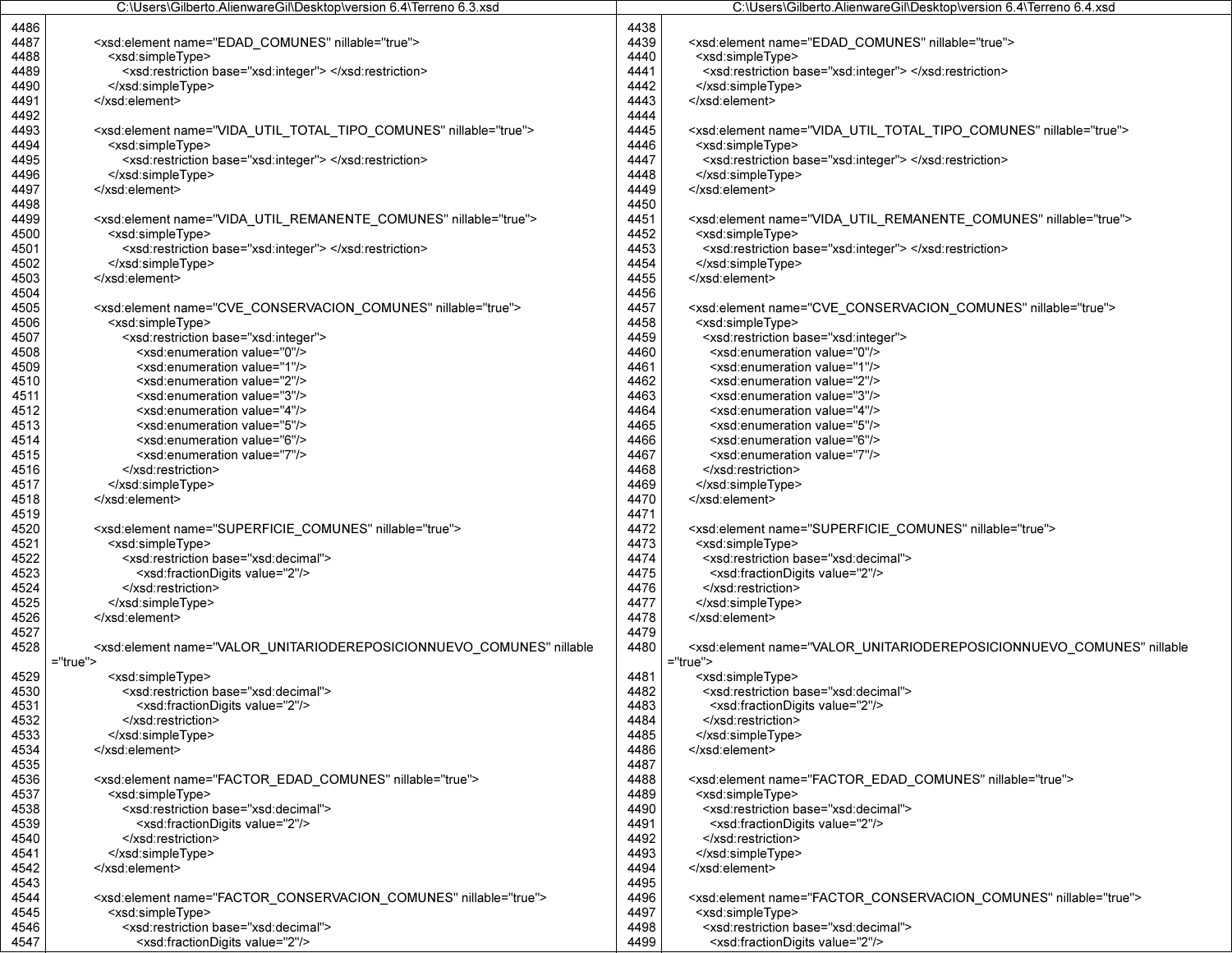|      | C:\Users\Gilberto.AlienwareGil\Desktop\version 6.4\Terreno 6.3.xsd                                                                                                                                                           |              | C:\Users\Gilberto.AlienwareGil\Desktop\version 6.4\Terreno 6.4.xsd                                  |
|------|------------------------------------------------------------------------------------------------------------------------------------------------------------------------------------------------------------------------------|--------------|-----------------------------------------------------------------------------------------------------|
| 4548 |                                                                                                                                                                                                                              | 4500         |                                                                                                     |
| 4549 |                                                                                                                                                                                                                              | 4501         |                                                                                                     |
| 4550 | $\le$ /xsd:element>                                                                                                                                                                                                          | 4502         |                                                                                                     |
| 4551 |                                                                                                                                                                                                                              | 4503         |                                                                                                     |
| 4552 | <xsd:element name="AVANCE_OBRA_COMUNES" nillable="true"></xsd:element>                                                                                                                                                       | 4504         | <xsd:element name="AVANCE_OBRA_COMUNES" nillable="true"></xsd:element>                              |
| 4553 | <xsd:simpletype></xsd:simpletype>                                                                                                                                                                                            | 4505         | <xsd:simpletype></xsd:simpletype>                                                                   |
| 4554 | <xsd:restriction base="xsd:decimal"></xsd:restriction>                                                                                                                                                                       | 4506         | <xsd:restriction base="xsd:decimal"></xsd:restriction>                                              |
| 4555 | <xsd:fractiondigits value="2"></xsd:fractiondigits>                                                                                                                                                                          | 4507         | <xsd:fractiondigits value="2"></xsd:fractiondigits>                                                 |
| 4556 |                                                                                                                                                                                                                              | 4508         |                                                                                                     |
| 4557 |                                                                                                                                                                                                                              | 4509         |                                                                                                     |
| 4558 |                                                                                                                                                                                                                              | 4510         |                                                                                                     |
| 4559 |                                                                                                                                                                                                                              | 4511         |                                                                                                     |
| 4560 | <xsd:element name="FACTOR_RESULTANTE_COMUNES" nillable="true"></xsd:element>                                                                                                                                                 | 4512         | <xsd:element name="FACTOR_RESULTANTE_COMUNES" nillable="true"></xsd:element>                        |
|      |                                                                                                                                                                                                                              |              |                                                                                                     |
| 4561 | <xsd:simpletype></xsd:simpletype>                                                                                                                                                                                            | 4513<br>4514 | <xsd:simpletype><br/><xsd:restriction base="xsd:decimal"></xsd:restriction></xsd:simpletype>        |
| 4562 | <xsd:restriction base="xsd:decimal"></xsd:restriction>                                                                                                                                                                       |              |                                                                                                     |
| 4563 | <xsd:fractiondigits value="2"></xsd:fractiondigits>                                                                                                                                                                          | 4515         | <xsd:fractiondigits value="2"></xsd:fractiondigits>                                                 |
| 4564 |                                                                                                                                                                                                                              | 4516         |                                                                                                     |
| 4565 |                                                                                                                                                                                                                              | 4517         |                                                                                                     |
| 4566 |                                                                                                                                                                                                                              | 4518         |                                                                                                     |
| 4567 |                                                                                                                                                                                                                              | 4519         |                                                                                                     |
| 4568 | <xsd:element name="VALOR_NETO_REPOSICION_COMUNES" nillable="true"></xsd:element>                                                                                                                                             | 4520         | <xsd:element name="VALOR_NETO_REPOSICION_COMUNES" nillable="true"></xsd:element>                    |
| 4569 | <xsd:simpletype></xsd:simpletype>                                                                                                                                                                                            | 4521         | <xsd:simpletype></xsd:simpletype>                                                                   |
| 4570 | <xsd:restriction base="xsd:decimal"></xsd:restriction>                                                                                                                                                                       | 4522         | <xsd:restriction base="xsd:decimal"></xsd:restriction>                                              |
| 4571 | <xsd:fractiondigits value="2"></xsd:fractiondigits>                                                                                                                                                                          | 4523         | <xsd:fractiondigits value="2"></xsd:fractiondigits>                                                 |
| 4572 |                                                                                                                                                                                                                              | 4524         |                                                                                                     |
| 4573 |                                                                                                                                                                                                                              | 4525         |                                                                                                     |
| 4574 |                                                                                                                                                                                                                              | 4526         |                                                                                                     |
| 4575 |                                                                                                                                                                                                                              | 4527         |                                                                                                     |
| 4576 | <xsd:element name="INDIVISO_COMUNES" nillable="true"></xsd:element>                                                                                                                                                          | 4528         | <xsd:element name="INDIVISO_COMUNES" nillable="true"></xsd:element>                                 |
| 4577 | <xsd:simpletype></xsd:simpletype>                                                                                                                                                                                            | 4529         | <xsd:simpletype></xsd:simpletype>                                                                   |
| 4578 | <xsd:restriction base="xsd:decimal"></xsd:restriction>                                                                                                                                                                       | 4530         | <xsd:restriction base="xsd:decimal"></xsd:restriction>                                              |
| 4579 | <xsd:fractiondigits value="8"></xsd:fractiondigits>                                                                                                                                                                          | 4531         | <xsd:fractiondigits value="8"></xsd:fractiondigits>                                                 |
| 4580 |                                                                                                                                                                                                                              | 4532         |                                                                                                     |
| 4581 |                                                                                                                                                                                                                              | 4533         |                                                                                                     |
| 4582 |                                                                                                                                                                                                                              | 4534         |                                                                                                     |
| 4583 |                                                                                                                                                                                                                              | 4535         |                                                                                                     |
| 4584 | <xsd:element name="VALOR_FRACCION_COMUNES" nillable="true"></xsd:element>                                                                                                                                                    | 4536         | <xsd:element name="VALOR_FRACCION_COMUNES" nillable="true"></xsd:element>                           |
| 4585 | <xsd:simpletype></xsd:simpletype>                                                                                                                                                                                            | 4537         | <xsd:simpletype></xsd:simpletype>                                                                   |
| 4586 | <xsd:restriction base="xsd:decimal"></xsd:restriction>                                                                                                                                                                       | 4538         | <xsd:restriction base="xsd:decimal"></xsd:restriction>                                              |
| 4587 | <xsd:fractiondigits value="2"></xsd:fractiondigits>                                                                                                                                                                          | 4539         | <xsd:fractiondigits value="2"></xsd:fractiondigits>                                                 |
| 4588 |                                                                                                                                                                                                                              | 4540         |                                                                                                     |
| 4589 |                                                                                                                                                                                                                              | 4541         |                                                                                                     |
| 4590 |                                                                                                                                                                                                                              | 4542         |                                                                                                     |
| 4591 |                                                                                                                                                                                                                              | 4543         |                                                                                                     |
| 4592 |                                                                                                                                                                                                                              | 4544         |                                                                                                     |
| 4593 |                                                                                                                                                                                                                              | 4545         |                                                                                                     |
| 4594 | <xsd:complextype name="CONSTRUCCIONESPRIVATIVASType"></xsd:complextype>                                                                                                                                                      | 4546         | <xsd:complextype name="CONSTRUCCIONESPRIVATIVASType"></xsd:complextype>                             |
| 4595 | <xsd:sequence></xsd:sequence>                                                                                                                                                                                                | 4547         | <xsd:sequence></xsd:sequence>                                                                       |
| 4596 | <xsd:element maxoccurs<="" minoccurs="1" name="PRIVATIVA" td="" type="PRIVATIVAType"><td>4548</td><td><xsd:element maxoccurs<="" minoccurs="1" name="PRIVATIVA" td="" type="PRIVATIVAType"></xsd:element></td></xsd:element> | 4548         | <xsd:element maxoccurs<="" minoccurs="1" name="PRIVATIVA" td="" type="PRIVATIVAType"></xsd:element> |
|      | ="unbounded"/>                                                                                                                                                                                                               |              | ="unbounded"/>                                                                                      |
| 4597 | <xsd:element <="" name="SUPERFICIE_TOTAL_CONSTRUCCIONES_PRIVATIVAS" td=""><td>4549</td><td><xsd:element name="SUPERFICIE_TOTAL_CONSTRUCCIONES_PRIVATIVAS" nillable<="" td=""></xsd:element></td></xsd:element>               | 4549         | <xsd:element name="SUPERFICIE_TOTAL_CONSTRUCCIONES_PRIVATIVAS" nillable<="" td=""></xsd:element>    |
|      | nillable="true">                                                                                                                                                                                                             |              | ="true">                                                                                            |
| 4598 | <xsd:simpletype></xsd:simpletype>                                                                                                                                                                                            | 4550         | <xsd:simpletype></xsd:simpletype>                                                                   |
| 4599 | <xsd:restriction base="xsd:decimal"></xsd:restriction>                                                                                                                                                                       | 4551         | <xsd:restriction base="xsd:decimal"></xsd:restriction>                                              |
| 4600 | <xsd:fractiondigits value="2"></xsd:fractiondigits>                                                                                                                                                                          | 4552         | <xsd:fractiondigits value="2"></xsd:fractiondigits>                                                 |
| 4601 |                                                                                                                                                                                                                              | 4553         |                                                                                                     |
| 4602 |                                                                                                                                                                                                                              | 4554         |                                                                                                     |
| 4603 |                                                                                                                                                                                                                              | 4555         |                                                                                                     |
| 4604 |                                                                                                                                                                                                                              | 4556         |                                                                                                     |
| 4605 | <xsd:element name="VALOR_TOTAL_CONSTRUCCIONES_PRIVATIVAS" nillable<="" td=""><td>4557</td><td><xsd:element name="VALOR_TOTAL_CONSTRUCCIONES_PRIVATIVAS" nillable="true"></xsd:element></td></xsd:element>                    | 4557         | <xsd:element name="VALOR_TOTAL_CONSTRUCCIONES_PRIVATIVAS" nillable="true"></xsd:element>            |
|      | ="true">                                                                                                                                                                                                                     |              |                                                                                                     |
| 4606 | <xsd:simpletype></xsd:simpletype>                                                                                                                                                                                            | 4558         | <xsd:simpletype></xsd:simpletype>                                                                   |
| 4607 | <xsd:restriction base="xsd:decimal"></xsd:restriction>                                                                                                                                                                       | 4559         | <xsd:restriction base="xsd:decimal"></xsd:restriction>                                              |
|      |                                                                                                                                                                                                                              |              |                                                                                                     |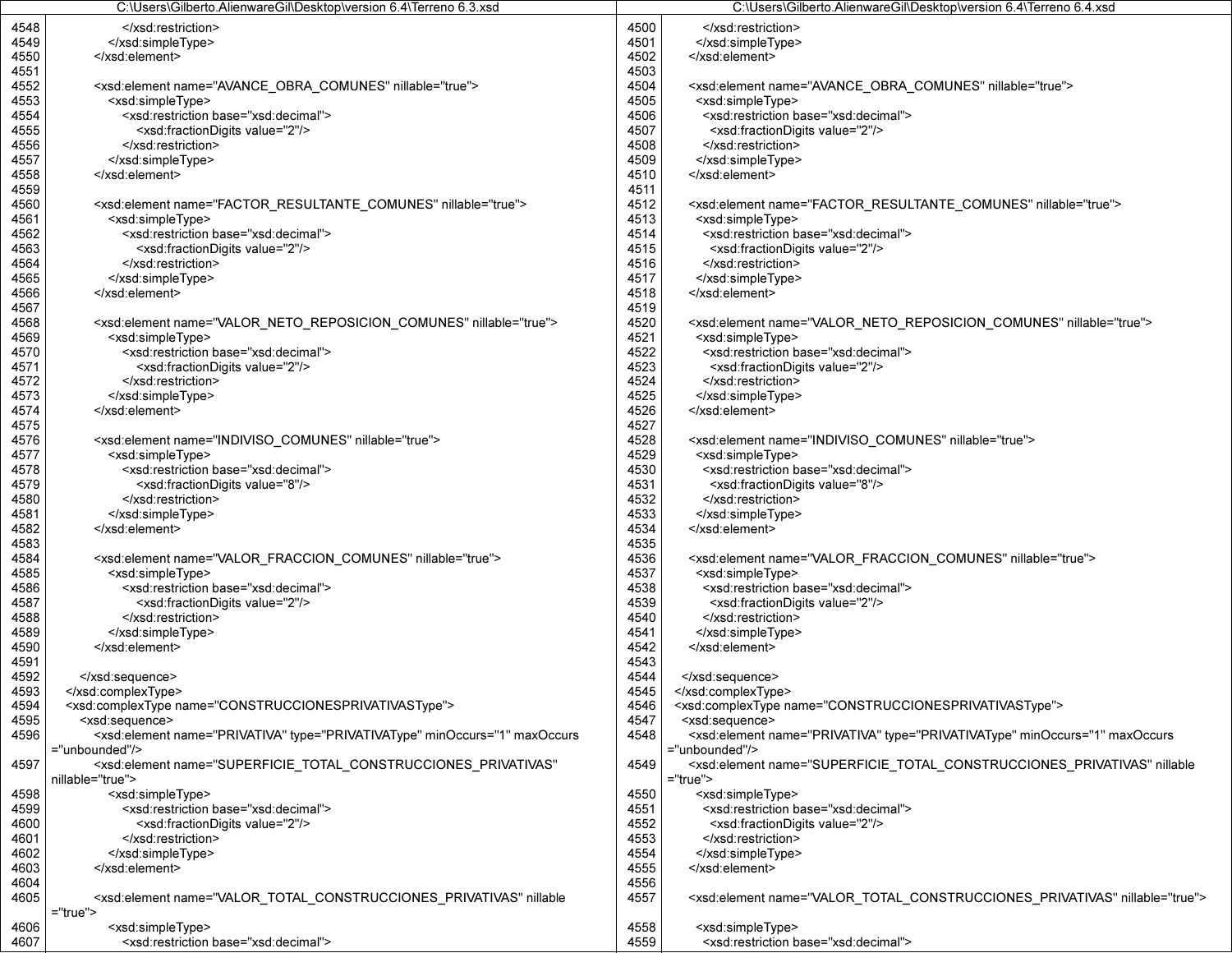| 4560<br>4608<br><xsd:fractiondigits value="2"></xsd:fractiondigits><br><xsd:fractiondigits value="2"></xsd:fractiondigits><br>4609<br>4561<br><br>$\le$ /xsd:restriction><br>4610<br><br>4562<br><br>4563<br>4611<br><br><br>4564<br>4612<br>4613<br><br>4565<br><br>4566<br>4614<br><br><br>4615<br>4567<br><xsd:complextype name="PRIVATIVAType"><br/><xsd:complextype name="PRIVATIVAType"><br/>4568<br/>4616<br/><xsd:sequence><br/><xsd:sequence><br/>4617<br/>4569<br/><xsd:element name="DESCRIPCION_PRIVATIVAS" nillable="true"><br/><xsd:element name="DESCRIPCION_PRIVATIVAS" nillable="true"><br/>4618<br/>4570<br/><xsd:simpletype><br/><xsd:simpletype><br/>4571<br/>4619<br/><xsd:restriction base="xsd:string"><br/><xsd:restriction base="xsd:string"><br/>4620<br/><xsd:minlength value="1"></xsd:minlength><br/>4572<br/><xsd:minlength value="1"></xsd:minlength><br/>4621<br/>4573<br/><xsd:maxlength value="50"></xsd:maxlength><br/><xsd:maxlength value="50"></xsd:maxlength><br/>4622<br/>4574<br/><xsd:whitespace value="collapse"></xsd:whitespace><br/><xsd:whitespace value="collapse"></xsd:whitespace><br/>4623<br/></xsd:restriction><br/>4575<br/></xsd:restriction><br/>4624<br/>4576<br/></xsd:simpletype><br/></xsd:simpletype><br/>4625<br/>4577<br/></xsd:element><br/></xsd:element><br/>4578<br/>4626<br/>4627<br/>4579<br/><xsd:element name="CLAVE_USO_PRIVATIVAS" nillable="true"><br/><xsd:element name="CLAVE_USO_PRIVATIVAS" nillable="true"><br/>4628<br/>4580<br/><xsd:simpletype><br/><xsd:simpletype><br/>4629<br/><xsd:restriction base="xsd:string"><br/>4581<br/><xsd:restriction base="xsd:string"><br/>4630<br/><xsd:minlength value="1"></xsd:minlength><br/>4582<br/><xsd:minlength value="1"></xsd:minlength><br/>4631<br/>4583<br/><xsd:maxlength value="2"></xsd:maxlength><br/><xsd:maxlength value="2"></xsd:maxlength><br/>4632<br/><xsd:whitespace value="collapse"></xsd:whitespace><br/>4584<br/><xsd:whitespace value="collapse"></xsd:whitespace><br/>4633<br/>4585<br/></xsd:restriction><br/></xsd:restriction><br/>4634<br/>4586<br/></xsd:simpletype><br/></xsd:simpletype><br/>4635<br/></xsd:element><br/>4587<br/></xsd:element><br/>4636<br/>4588<br/>4637<br/>4589<br/><xsd:element name="NUMERO_NIVELES_TIPO_PRIVATIVAS" nillable="true"><br/><xsd:element name="NUMERO_NIVELES_TIPO_PRIVATIVAS" nillable="true"><br/>4638<br/>4590<br/><xsd:simpletype><br/><xsd:simpletype><br/>4639<br/><xsd:restriction base="xsd:integer"> </xsd:restriction><br/>4591<br/><xsd:restriction base="xsd:integer"> </xsd:restriction><br/>4592<br/>4640<br/></xsd:simpletype><br/></xsd:simpletype><br/>4593<br/>4641<br/></xsd:element><br/></xsd:element><br/>4594<br/>4642<br/>4643<br/>4595<br/><xsd:element name="CLAVE_RANGO_NIVELES_PRIVATIVAS" nillable="true"><br/><xsd:element name="CLAVE_RANGO_NIVELES_PRIVATIVAS" nillable="true"><br/>4644<br/><xsd:simpletype><br/>4596<br/><xsd:simpletype><br/>4597<br/>4645<br/><xsd:restriction base="xsd:string"><br/><xsd:restriction base="xsd:string"><br/>4598<br/>4646<br/><xsd:minlength value="1"></xsd:minlength><br/><xsd:minlength value="1"></xsd:minlength><br/>4599<br/>4647<br/><xsd:maxlength value="2"></xsd:maxlength><br/><xsd:maxlength value="2"></xsd:maxlength><br/>4648<br/><xsd:whitespace value="collapse"></xsd:whitespace><br/>4600<br/><xsd:whitespace value="collapse"></xsd:whitespace><br/>4601<br/>4649<br/></xsd:restriction><br/></xsd:restriction><br/>4602<br/></xsd:simpletype><br/>4650<br/></xsd:simpletype><br/></xsd:element><br/>4651<br/></xsd:element><br/>4603<br/>4652<br/>4604<br/>4653<br/><xsd:element name="PUNTAJE_CLASIFICACION_PRIVATIVAS" nillable="true"><br/>4605<br/><xsd:element name="PUNTAJE_CLASIFICACION_PRIVATIVAS" nillable="true"><br/>4654<br/><xsd:simpletype><br/>4606<br/><xsd:simpletype><br/>4655<br/>4607<br/><xsd:restriction base="xsd:integer"><br/><xsd:restriction base="xsd:integer"><br/>4656<br/><xsd:mininclusive value="0"></xsd:mininclusive><br/>4608<br/><xsd:mininclusive value="0"></xsd:mininclusive><br/>4657<br/><xsd:maxinclusive value="300"></xsd:maxinclusive><br/>4609<br/><xsd:maxinclusive value="300"></xsd:maxinclusive><br/>4658<br/>4610<br/></xsd:restriction><br/></xsd:restriction><br/>4659<br/>4611<br/></xsd:simpletype><br/></xsd:simpletype><br/>4660<br/>4612<br/></xsd:element><br/></xsd:element><br/>4661<br/>4613<br/>4662<br/><xsd:element name="CVE_CLASE_PRIVATIVAS" nillable="true"><br/>4614<br/><xsd:element name="CVE CLASE PRIVATIVAS" nillable="true"><br/>4663<br/>4615<br/><xsd:simpletype><br/><xsd:simpletype><br/>4664<br/>4616<br/><xsd:restriction base="xsd:integer"><br/><xsd:restriction base="xsd:integer"><br/>4665<br/>4617<br/><xsd:enumeration value="0"></xsd:enumeration><br/><xsd:enumeration value="0"></xsd:enumeration><br/>4666<br/>4618<br/><xsd:enumeration value="1"></xsd:enumeration><br/><xsd:enumeration value="1"></xsd:enumeration><br/>4667<br/>4619<br/><xsd:enumeration value="2"></xsd:enumeration><br/><xsd:enumeration value="2"></xsd:enumeration><br/>4668<br/>4620<br/><xsd:enumeration value="3"></xsd:enumeration><br/><xsd:enumeration value="3"></xsd:enumeration><br/>4669<br/>4621<br/><xsd:enumeration value="4"></xsd:enumeration><br/><xsd:enumeration value="4"></xsd:enumeration><br/>4670<br/>4622<br/><xsd:enumeration value="5"></xsd:enumeration><br/><xsd:enumeration value="5"></xsd:enumeration></xsd:restriction></xsd:restriction></xsd:simpletype></xsd:simpletype></xsd:element></xsd:element></xsd:sequence></xsd:sequence></xsd:complextype></xsd:complextype> | C:\Users\Gilberto.AlienwareGil\Desktop\version 6.4\Terreno 6.3.xsd | C:\Users\Gilberto.AlienwareGil\Desktop\version 6.4\Terreno 6.4.xsd |
|------------------------------------------------------------------------------------------------------------------------------------------------------------------------------------------------------------------------------------------------------------------------------------------------------------------------------------------------------------------------------------------------------------------------------------------------------------------------------------------------------------------------------------------------------------------------------------------------------------------------------------------------------------------------------------------------------------------------------------------------------------------------------------------------------------------------------------------------------------------------------------------------------------------------------------------------------------------------------------------------------------------------------------------------------------------------------------------------------------------------------------------------------------------------------------------------------------------------------------------------------------------------------------------------------------------------------------------------------------------------------------------------------------------------------------------------------------------------------------------------------------------------------------------------------------------------------------------------------------------------------------------------------------------------------------------------------------------------------------------------------------------------------------------------------------------------------------------------------------------------------------------------------------------------------------------------------------------------------------------------------------------------------------------------------------------------------------------------------------------------------------------------------------------------------------------------------------------------------------------------------------------------------------------------------------------------------------------------------------------------------------------------------------------------------------------------------------------------------------------------------------------------------------------------------------------------------------------------------------------------------------------------------------------------------------------------------------------------------------------------------------------------------------------------------------------------------------------------------------------------------------------------------------------------------------------------------------------------------------------------------------------------------------------------------------------------------------------------------------------------------------------------------------------------------------------------------------------------------------------------------------------------------------------------------------------------------------------------------------------------------------------------------------------------------------------------------------------------------------------------------------------------------------------------------------------------------------------------------------------------------------------------------------------------------------------------------------------------------------------------------------------------------------------------------------------------------------------------------------------------------------------------------------------------------------------------------------------------------------------------------------------------------------------------------------------------------------------------------------------------------------------------------------------------------------------------------------------------------------------------------------------------------------------------------------------------------------------------------------------------------------------------------------------------------------------------------------------------------------------------------------------------------------------------------------------------------------------------------------------------------------------------------------------------------------------------------------------------------------------------------------------------------------------------------------------------------------------------------------------------------------------------------------------------------------------------------------------------------------------------------------------------------------------------------------------------------------------------------------------------------------------------------------------------------------------------------------------------------------------------------------------------------------------------------------------------------------------------------------------------------------------------------------------------------------------------------------------------------------------------------------------------------------------------------------------------------------------------------------------------------------------------------------------------------|--------------------------------------------------------------------|--------------------------------------------------------------------|
|                                                                                                                                                                                                                                                                                                                                                                                                                                                                                                                                                                                                                                                                                                                                                                                                                                                                                                                                                                                                                                                                                                                                                                                                                                                                                                                                                                                                                                                                                                                                                                                                                                                                                                                                                                                                                                                                                                                                                                                                                                                                                                                                                                                                                                                                                                                                                                                                                                                                                                                                                                                                                                                                                                                                                                                                                                                                                                                                                                                                                                                                                                                                                                                                                                                                                                                                                                                                                                                                                                                                                                                                                                                                                                                                                                                                                                                                                                                                                                                                                                                                                                                                                                                                                                                                                                                                                                                                                                                                                                                                                                                                                                                                                                                                                                                                                                                                                                                                                                                                                                                                                                                                                                                                                                                                                                                                                                                                                                                                                                                                                                                                                                                                              |                                                                    |                                                                    |
|                                                                                                                                                                                                                                                                                                                                                                                                                                                                                                                                                                                                                                                                                                                                                                                                                                                                                                                                                                                                                                                                                                                                                                                                                                                                                                                                                                                                                                                                                                                                                                                                                                                                                                                                                                                                                                                                                                                                                                                                                                                                                                                                                                                                                                                                                                                                                                                                                                                                                                                                                                                                                                                                                                                                                                                                                                                                                                                                                                                                                                                                                                                                                                                                                                                                                                                                                                                                                                                                                                                                                                                                                                                                                                                                                                                                                                                                                                                                                                                                                                                                                                                                                                                                                                                                                                                                                                                                                                                                                                                                                                                                                                                                                                                                                                                                                                                                                                                                                                                                                                                                                                                                                                                                                                                                                                                                                                                                                                                                                                                                                                                                                                                                              |                                                                    |                                                                    |
|                                                                                                                                                                                                                                                                                                                                                                                                                                                                                                                                                                                                                                                                                                                                                                                                                                                                                                                                                                                                                                                                                                                                                                                                                                                                                                                                                                                                                                                                                                                                                                                                                                                                                                                                                                                                                                                                                                                                                                                                                                                                                                                                                                                                                                                                                                                                                                                                                                                                                                                                                                                                                                                                                                                                                                                                                                                                                                                                                                                                                                                                                                                                                                                                                                                                                                                                                                                                                                                                                                                                                                                                                                                                                                                                                                                                                                                                                                                                                                                                                                                                                                                                                                                                                                                                                                                                                                                                                                                                                                                                                                                                                                                                                                                                                                                                                                                                                                                                                                                                                                                                                                                                                                                                                                                                                                                                                                                                                                                                                                                                                                                                                                                                              |                                                                    |                                                                    |
|                                                                                                                                                                                                                                                                                                                                                                                                                                                                                                                                                                                                                                                                                                                                                                                                                                                                                                                                                                                                                                                                                                                                                                                                                                                                                                                                                                                                                                                                                                                                                                                                                                                                                                                                                                                                                                                                                                                                                                                                                                                                                                                                                                                                                                                                                                                                                                                                                                                                                                                                                                                                                                                                                                                                                                                                                                                                                                                                                                                                                                                                                                                                                                                                                                                                                                                                                                                                                                                                                                                                                                                                                                                                                                                                                                                                                                                                                                                                                                                                                                                                                                                                                                                                                                                                                                                                                                                                                                                                                                                                                                                                                                                                                                                                                                                                                                                                                                                                                                                                                                                                                                                                                                                                                                                                                                                                                                                                                                                                                                                                                                                                                                                                              |                                                                    |                                                                    |
|                                                                                                                                                                                                                                                                                                                                                                                                                                                                                                                                                                                                                                                                                                                                                                                                                                                                                                                                                                                                                                                                                                                                                                                                                                                                                                                                                                                                                                                                                                                                                                                                                                                                                                                                                                                                                                                                                                                                                                                                                                                                                                                                                                                                                                                                                                                                                                                                                                                                                                                                                                                                                                                                                                                                                                                                                                                                                                                                                                                                                                                                                                                                                                                                                                                                                                                                                                                                                                                                                                                                                                                                                                                                                                                                                                                                                                                                                                                                                                                                                                                                                                                                                                                                                                                                                                                                                                                                                                                                                                                                                                                                                                                                                                                                                                                                                                                                                                                                                                                                                                                                                                                                                                                                                                                                                                                                                                                                                                                                                                                                                                                                                                                                              |                                                                    |                                                                    |
|                                                                                                                                                                                                                                                                                                                                                                                                                                                                                                                                                                                                                                                                                                                                                                                                                                                                                                                                                                                                                                                                                                                                                                                                                                                                                                                                                                                                                                                                                                                                                                                                                                                                                                                                                                                                                                                                                                                                                                                                                                                                                                                                                                                                                                                                                                                                                                                                                                                                                                                                                                                                                                                                                                                                                                                                                                                                                                                                                                                                                                                                                                                                                                                                                                                                                                                                                                                                                                                                                                                                                                                                                                                                                                                                                                                                                                                                                                                                                                                                                                                                                                                                                                                                                                                                                                                                                                                                                                                                                                                                                                                                                                                                                                                                                                                                                                                                                                                                                                                                                                                                                                                                                                                                                                                                                                                                                                                                                                                                                                                                                                                                                                                                              |                                                                    |                                                                    |
|                                                                                                                                                                                                                                                                                                                                                                                                                                                                                                                                                                                                                                                                                                                                                                                                                                                                                                                                                                                                                                                                                                                                                                                                                                                                                                                                                                                                                                                                                                                                                                                                                                                                                                                                                                                                                                                                                                                                                                                                                                                                                                                                                                                                                                                                                                                                                                                                                                                                                                                                                                                                                                                                                                                                                                                                                                                                                                                                                                                                                                                                                                                                                                                                                                                                                                                                                                                                                                                                                                                                                                                                                                                                                                                                                                                                                                                                                                                                                                                                                                                                                                                                                                                                                                                                                                                                                                                                                                                                                                                                                                                                                                                                                                                                                                                                                                                                                                                                                                                                                                                                                                                                                                                                                                                                                                                                                                                                                                                                                                                                                                                                                                                                              |                                                                    |                                                                    |
|                                                                                                                                                                                                                                                                                                                                                                                                                                                                                                                                                                                                                                                                                                                                                                                                                                                                                                                                                                                                                                                                                                                                                                                                                                                                                                                                                                                                                                                                                                                                                                                                                                                                                                                                                                                                                                                                                                                                                                                                                                                                                                                                                                                                                                                                                                                                                                                                                                                                                                                                                                                                                                                                                                                                                                                                                                                                                                                                                                                                                                                                                                                                                                                                                                                                                                                                                                                                                                                                                                                                                                                                                                                                                                                                                                                                                                                                                                                                                                                                                                                                                                                                                                                                                                                                                                                                                                                                                                                                                                                                                                                                                                                                                                                                                                                                                                                                                                                                                                                                                                                                                                                                                                                                                                                                                                                                                                                                                                                                                                                                                                                                                                                                              |                                                                    |                                                                    |
|                                                                                                                                                                                                                                                                                                                                                                                                                                                                                                                                                                                                                                                                                                                                                                                                                                                                                                                                                                                                                                                                                                                                                                                                                                                                                                                                                                                                                                                                                                                                                                                                                                                                                                                                                                                                                                                                                                                                                                                                                                                                                                                                                                                                                                                                                                                                                                                                                                                                                                                                                                                                                                                                                                                                                                                                                                                                                                                                                                                                                                                                                                                                                                                                                                                                                                                                                                                                                                                                                                                                                                                                                                                                                                                                                                                                                                                                                                                                                                                                                                                                                                                                                                                                                                                                                                                                                                                                                                                                                                                                                                                                                                                                                                                                                                                                                                                                                                                                                                                                                                                                                                                                                                                                                                                                                                                                                                                                                                                                                                                                                                                                                                                                              |                                                                    |                                                                    |
|                                                                                                                                                                                                                                                                                                                                                                                                                                                                                                                                                                                                                                                                                                                                                                                                                                                                                                                                                                                                                                                                                                                                                                                                                                                                                                                                                                                                                                                                                                                                                                                                                                                                                                                                                                                                                                                                                                                                                                                                                                                                                                                                                                                                                                                                                                                                                                                                                                                                                                                                                                                                                                                                                                                                                                                                                                                                                                                                                                                                                                                                                                                                                                                                                                                                                                                                                                                                                                                                                                                                                                                                                                                                                                                                                                                                                                                                                                                                                                                                                                                                                                                                                                                                                                                                                                                                                                                                                                                                                                                                                                                                                                                                                                                                                                                                                                                                                                                                                                                                                                                                                                                                                                                                                                                                                                                                                                                                                                                                                                                                                                                                                                                                              |                                                                    |                                                                    |
|                                                                                                                                                                                                                                                                                                                                                                                                                                                                                                                                                                                                                                                                                                                                                                                                                                                                                                                                                                                                                                                                                                                                                                                                                                                                                                                                                                                                                                                                                                                                                                                                                                                                                                                                                                                                                                                                                                                                                                                                                                                                                                                                                                                                                                                                                                                                                                                                                                                                                                                                                                                                                                                                                                                                                                                                                                                                                                                                                                                                                                                                                                                                                                                                                                                                                                                                                                                                                                                                                                                                                                                                                                                                                                                                                                                                                                                                                                                                                                                                                                                                                                                                                                                                                                                                                                                                                                                                                                                                                                                                                                                                                                                                                                                                                                                                                                                                                                                                                                                                                                                                                                                                                                                                                                                                                                                                                                                                                                                                                                                                                                                                                                                                              |                                                                    |                                                                    |
|                                                                                                                                                                                                                                                                                                                                                                                                                                                                                                                                                                                                                                                                                                                                                                                                                                                                                                                                                                                                                                                                                                                                                                                                                                                                                                                                                                                                                                                                                                                                                                                                                                                                                                                                                                                                                                                                                                                                                                                                                                                                                                                                                                                                                                                                                                                                                                                                                                                                                                                                                                                                                                                                                                                                                                                                                                                                                                                                                                                                                                                                                                                                                                                                                                                                                                                                                                                                                                                                                                                                                                                                                                                                                                                                                                                                                                                                                                                                                                                                                                                                                                                                                                                                                                                                                                                                                                                                                                                                                                                                                                                                                                                                                                                                                                                                                                                                                                                                                                                                                                                                                                                                                                                                                                                                                                                                                                                                                                                                                                                                                                                                                                                                              |                                                                    |                                                                    |
|                                                                                                                                                                                                                                                                                                                                                                                                                                                                                                                                                                                                                                                                                                                                                                                                                                                                                                                                                                                                                                                                                                                                                                                                                                                                                                                                                                                                                                                                                                                                                                                                                                                                                                                                                                                                                                                                                                                                                                                                                                                                                                                                                                                                                                                                                                                                                                                                                                                                                                                                                                                                                                                                                                                                                                                                                                                                                                                                                                                                                                                                                                                                                                                                                                                                                                                                                                                                                                                                                                                                                                                                                                                                                                                                                                                                                                                                                                                                                                                                                                                                                                                                                                                                                                                                                                                                                                                                                                                                                                                                                                                                                                                                                                                                                                                                                                                                                                                                                                                                                                                                                                                                                                                                                                                                                                                                                                                                                                                                                                                                                                                                                                                                              |                                                                    |                                                                    |
|                                                                                                                                                                                                                                                                                                                                                                                                                                                                                                                                                                                                                                                                                                                                                                                                                                                                                                                                                                                                                                                                                                                                                                                                                                                                                                                                                                                                                                                                                                                                                                                                                                                                                                                                                                                                                                                                                                                                                                                                                                                                                                                                                                                                                                                                                                                                                                                                                                                                                                                                                                                                                                                                                                                                                                                                                                                                                                                                                                                                                                                                                                                                                                                                                                                                                                                                                                                                                                                                                                                                                                                                                                                                                                                                                                                                                                                                                                                                                                                                                                                                                                                                                                                                                                                                                                                                                                                                                                                                                                                                                                                                                                                                                                                                                                                                                                                                                                                                                                                                                                                                                                                                                                                                                                                                                                                                                                                                                                                                                                                                                                                                                                                                              |                                                                    |                                                                    |
|                                                                                                                                                                                                                                                                                                                                                                                                                                                                                                                                                                                                                                                                                                                                                                                                                                                                                                                                                                                                                                                                                                                                                                                                                                                                                                                                                                                                                                                                                                                                                                                                                                                                                                                                                                                                                                                                                                                                                                                                                                                                                                                                                                                                                                                                                                                                                                                                                                                                                                                                                                                                                                                                                                                                                                                                                                                                                                                                                                                                                                                                                                                                                                                                                                                                                                                                                                                                                                                                                                                                                                                                                                                                                                                                                                                                                                                                                                                                                                                                                                                                                                                                                                                                                                                                                                                                                                                                                                                                                                                                                                                                                                                                                                                                                                                                                                                                                                                                                                                                                                                                                                                                                                                                                                                                                                                                                                                                                                                                                                                                                                                                                                                                              |                                                                    |                                                                    |
|                                                                                                                                                                                                                                                                                                                                                                                                                                                                                                                                                                                                                                                                                                                                                                                                                                                                                                                                                                                                                                                                                                                                                                                                                                                                                                                                                                                                                                                                                                                                                                                                                                                                                                                                                                                                                                                                                                                                                                                                                                                                                                                                                                                                                                                                                                                                                                                                                                                                                                                                                                                                                                                                                                                                                                                                                                                                                                                                                                                                                                                                                                                                                                                                                                                                                                                                                                                                                                                                                                                                                                                                                                                                                                                                                                                                                                                                                                                                                                                                                                                                                                                                                                                                                                                                                                                                                                                                                                                                                                                                                                                                                                                                                                                                                                                                                                                                                                                                                                                                                                                                                                                                                                                                                                                                                                                                                                                                                                                                                                                                                                                                                                                                              |                                                                    |                                                                    |
|                                                                                                                                                                                                                                                                                                                                                                                                                                                                                                                                                                                                                                                                                                                                                                                                                                                                                                                                                                                                                                                                                                                                                                                                                                                                                                                                                                                                                                                                                                                                                                                                                                                                                                                                                                                                                                                                                                                                                                                                                                                                                                                                                                                                                                                                                                                                                                                                                                                                                                                                                                                                                                                                                                                                                                                                                                                                                                                                                                                                                                                                                                                                                                                                                                                                                                                                                                                                                                                                                                                                                                                                                                                                                                                                                                                                                                                                                                                                                                                                                                                                                                                                                                                                                                                                                                                                                                                                                                                                                                                                                                                                                                                                                                                                                                                                                                                                                                                                                                                                                                                                                                                                                                                                                                                                                                                                                                                                                                                                                                                                                                                                                                                                              |                                                                    |                                                                    |
|                                                                                                                                                                                                                                                                                                                                                                                                                                                                                                                                                                                                                                                                                                                                                                                                                                                                                                                                                                                                                                                                                                                                                                                                                                                                                                                                                                                                                                                                                                                                                                                                                                                                                                                                                                                                                                                                                                                                                                                                                                                                                                                                                                                                                                                                                                                                                                                                                                                                                                                                                                                                                                                                                                                                                                                                                                                                                                                                                                                                                                                                                                                                                                                                                                                                                                                                                                                                                                                                                                                                                                                                                                                                                                                                                                                                                                                                                                                                                                                                                                                                                                                                                                                                                                                                                                                                                                                                                                                                                                                                                                                                                                                                                                                                                                                                                                                                                                                                                                                                                                                                                                                                                                                                                                                                                                                                                                                                                                                                                                                                                                                                                                                                              |                                                                    |                                                                    |
|                                                                                                                                                                                                                                                                                                                                                                                                                                                                                                                                                                                                                                                                                                                                                                                                                                                                                                                                                                                                                                                                                                                                                                                                                                                                                                                                                                                                                                                                                                                                                                                                                                                                                                                                                                                                                                                                                                                                                                                                                                                                                                                                                                                                                                                                                                                                                                                                                                                                                                                                                                                                                                                                                                                                                                                                                                                                                                                                                                                                                                                                                                                                                                                                                                                                                                                                                                                                                                                                                                                                                                                                                                                                                                                                                                                                                                                                                                                                                                                                                                                                                                                                                                                                                                                                                                                                                                                                                                                                                                                                                                                                                                                                                                                                                                                                                                                                                                                                                                                                                                                                                                                                                                                                                                                                                                                                                                                                                                                                                                                                                                                                                                                                              |                                                                    |                                                                    |
|                                                                                                                                                                                                                                                                                                                                                                                                                                                                                                                                                                                                                                                                                                                                                                                                                                                                                                                                                                                                                                                                                                                                                                                                                                                                                                                                                                                                                                                                                                                                                                                                                                                                                                                                                                                                                                                                                                                                                                                                                                                                                                                                                                                                                                                                                                                                                                                                                                                                                                                                                                                                                                                                                                                                                                                                                                                                                                                                                                                                                                                                                                                                                                                                                                                                                                                                                                                                                                                                                                                                                                                                                                                                                                                                                                                                                                                                                                                                                                                                                                                                                                                                                                                                                                                                                                                                                                                                                                                                                                                                                                                                                                                                                                                                                                                                                                                                                                                                                                                                                                                                                                                                                                                                                                                                                                                                                                                                                                                                                                                                                                                                                                                                              |                                                                    |                                                                    |
|                                                                                                                                                                                                                                                                                                                                                                                                                                                                                                                                                                                                                                                                                                                                                                                                                                                                                                                                                                                                                                                                                                                                                                                                                                                                                                                                                                                                                                                                                                                                                                                                                                                                                                                                                                                                                                                                                                                                                                                                                                                                                                                                                                                                                                                                                                                                                                                                                                                                                                                                                                                                                                                                                                                                                                                                                                                                                                                                                                                                                                                                                                                                                                                                                                                                                                                                                                                                                                                                                                                                                                                                                                                                                                                                                                                                                                                                                                                                                                                                                                                                                                                                                                                                                                                                                                                                                                                                                                                                                                                                                                                                                                                                                                                                                                                                                                                                                                                                                                                                                                                                                                                                                                                                                                                                                                                                                                                                                                                                                                                                                                                                                                                                              |                                                                    |                                                                    |
|                                                                                                                                                                                                                                                                                                                                                                                                                                                                                                                                                                                                                                                                                                                                                                                                                                                                                                                                                                                                                                                                                                                                                                                                                                                                                                                                                                                                                                                                                                                                                                                                                                                                                                                                                                                                                                                                                                                                                                                                                                                                                                                                                                                                                                                                                                                                                                                                                                                                                                                                                                                                                                                                                                                                                                                                                                                                                                                                                                                                                                                                                                                                                                                                                                                                                                                                                                                                                                                                                                                                                                                                                                                                                                                                                                                                                                                                                                                                                                                                                                                                                                                                                                                                                                                                                                                                                                                                                                                                                                                                                                                                                                                                                                                                                                                                                                                                                                                                                                                                                                                                                                                                                                                                                                                                                                                                                                                                                                                                                                                                                                                                                                                                              |                                                                    |                                                                    |
|                                                                                                                                                                                                                                                                                                                                                                                                                                                                                                                                                                                                                                                                                                                                                                                                                                                                                                                                                                                                                                                                                                                                                                                                                                                                                                                                                                                                                                                                                                                                                                                                                                                                                                                                                                                                                                                                                                                                                                                                                                                                                                                                                                                                                                                                                                                                                                                                                                                                                                                                                                                                                                                                                                                                                                                                                                                                                                                                                                                                                                                                                                                                                                                                                                                                                                                                                                                                                                                                                                                                                                                                                                                                                                                                                                                                                                                                                                                                                                                                                                                                                                                                                                                                                                                                                                                                                                                                                                                                                                                                                                                                                                                                                                                                                                                                                                                                                                                                                                                                                                                                                                                                                                                                                                                                                                                                                                                                                                                                                                                                                                                                                                                                              |                                                                    |                                                                    |
|                                                                                                                                                                                                                                                                                                                                                                                                                                                                                                                                                                                                                                                                                                                                                                                                                                                                                                                                                                                                                                                                                                                                                                                                                                                                                                                                                                                                                                                                                                                                                                                                                                                                                                                                                                                                                                                                                                                                                                                                                                                                                                                                                                                                                                                                                                                                                                                                                                                                                                                                                                                                                                                                                                                                                                                                                                                                                                                                                                                                                                                                                                                                                                                                                                                                                                                                                                                                                                                                                                                                                                                                                                                                                                                                                                                                                                                                                                                                                                                                                                                                                                                                                                                                                                                                                                                                                                                                                                                                                                                                                                                                                                                                                                                                                                                                                                                                                                                                                                                                                                                                                                                                                                                                                                                                                                                                                                                                                                                                                                                                                                                                                                                                              |                                                                    |                                                                    |
|                                                                                                                                                                                                                                                                                                                                                                                                                                                                                                                                                                                                                                                                                                                                                                                                                                                                                                                                                                                                                                                                                                                                                                                                                                                                                                                                                                                                                                                                                                                                                                                                                                                                                                                                                                                                                                                                                                                                                                                                                                                                                                                                                                                                                                                                                                                                                                                                                                                                                                                                                                                                                                                                                                                                                                                                                                                                                                                                                                                                                                                                                                                                                                                                                                                                                                                                                                                                                                                                                                                                                                                                                                                                                                                                                                                                                                                                                                                                                                                                                                                                                                                                                                                                                                                                                                                                                                                                                                                                                                                                                                                                                                                                                                                                                                                                                                                                                                                                                                                                                                                                                                                                                                                                                                                                                                                                                                                                                                                                                                                                                                                                                                                                              |                                                                    |                                                                    |
|                                                                                                                                                                                                                                                                                                                                                                                                                                                                                                                                                                                                                                                                                                                                                                                                                                                                                                                                                                                                                                                                                                                                                                                                                                                                                                                                                                                                                                                                                                                                                                                                                                                                                                                                                                                                                                                                                                                                                                                                                                                                                                                                                                                                                                                                                                                                                                                                                                                                                                                                                                                                                                                                                                                                                                                                                                                                                                                                                                                                                                                                                                                                                                                                                                                                                                                                                                                                                                                                                                                                                                                                                                                                                                                                                                                                                                                                                                                                                                                                                                                                                                                                                                                                                                                                                                                                                                                                                                                                                                                                                                                                                                                                                                                                                                                                                                                                                                                                                                                                                                                                                                                                                                                                                                                                                                                                                                                                                                                                                                                                                                                                                                                                              |                                                                    |                                                                    |
|                                                                                                                                                                                                                                                                                                                                                                                                                                                                                                                                                                                                                                                                                                                                                                                                                                                                                                                                                                                                                                                                                                                                                                                                                                                                                                                                                                                                                                                                                                                                                                                                                                                                                                                                                                                                                                                                                                                                                                                                                                                                                                                                                                                                                                                                                                                                                                                                                                                                                                                                                                                                                                                                                                                                                                                                                                                                                                                                                                                                                                                                                                                                                                                                                                                                                                                                                                                                                                                                                                                                                                                                                                                                                                                                                                                                                                                                                                                                                                                                                                                                                                                                                                                                                                                                                                                                                                                                                                                                                                                                                                                                                                                                                                                                                                                                                                                                                                                                                                                                                                                                                                                                                                                                                                                                                                                                                                                                                                                                                                                                                                                                                                                                              |                                                                    |                                                                    |
|                                                                                                                                                                                                                                                                                                                                                                                                                                                                                                                                                                                                                                                                                                                                                                                                                                                                                                                                                                                                                                                                                                                                                                                                                                                                                                                                                                                                                                                                                                                                                                                                                                                                                                                                                                                                                                                                                                                                                                                                                                                                                                                                                                                                                                                                                                                                                                                                                                                                                                                                                                                                                                                                                                                                                                                                                                                                                                                                                                                                                                                                                                                                                                                                                                                                                                                                                                                                                                                                                                                                                                                                                                                                                                                                                                                                                                                                                                                                                                                                                                                                                                                                                                                                                                                                                                                                                                                                                                                                                                                                                                                                                                                                                                                                                                                                                                                                                                                                                                                                                                                                                                                                                                                                                                                                                                                                                                                                                                                                                                                                                                                                                                                                              |                                                                    |                                                                    |
|                                                                                                                                                                                                                                                                                                                                                                                                                                                                                                                                                                                                                                                                                                                                                                                                                                                                                                                                                                                                                                                                                                                                                                                                                                                                                                                                                                                                                                                                                                                                                                                                                                                                                                                                                                                                                                                                                                                                                                                                                                                                                                                                                                                                                                                                                                                                                                                                                                                                                                                                                                                                                                                                                                                                                                                                                                                                                                                                                                                                                                                                                                                                                                                                                                                                                                                                                                                                                                                                                                                                                                                                                                                                                                                                                                                                                                                                                                                                                                                                                                                                                                                                                                                                                                                                                                                                                                                                                                                                                                                                                                                                                                                                                                                                                                                                                                                                                                                                                                                                                                                                                                                                                                                                                                                                                                                                                                                                                                                                                                                                                                                                                                                                              |                                                                    |                                                                    |
|                                                                                                                                                                                                                                                                                                                                                                                                                                                                                                                                                                                                                                                                                                                                                                                                                                                                                                                                                                                                                                                                                                                                                                                                                                                                                                                                                                                                                                                                                                                                                                                                                                                                                                                                                                                                                                                                                                                                                                                                                                                                                                                                                                                                                                                                                                                                                                                                                                                                                                                                                                                                                                                                                                                                                                                                                                                                                                                                                                                                                                                                                                                                                                                                                                                                                                                                                                                                                                                                                                                                                                                                                                                                                                                                                                                                                                                                                                                                                                                                                                                                                                                                                                                                                                                                                                                                                                                                                                                                                                                                                                                                                                                                                                                                                                                                                                                                                                                                                                                                                                                                                                                                                                                                                                                                                                                                                                                                                                                                                                                                                                                                                                                                              |                                                                    |                                                                    |
|                                                                                                                                                                                                                                                                                                                                                                                                                                                                                                                                                                                                                                                                                                                                                                                                                                                                                                                                                                                                                                                                                                                                                                                                                                                                                                                                                                                                                                                                                                                                                                                                                                                                                                                                                                                                                                                                                                                                                                                                                                                                                                                                                                                                                                                                                                                                                                                                                                                                                                                                                                                                                                                                                                                                                                                                                                                                                                                                                                                                                                                                                                                                                                                                                                                                                                                                                                                                                                                                                                                                                                                                                                                                                                                                                                                                                                                                                                                                                                                                                                                                                                                                                                                                                                                                                                                                                                                                                                                                                                                                                                                                                                                                                                                                                                                                                                                                                                                                                                                                                                                                                                                                                                                                                                                                                                                                                                                                                                                                                                                                                                                                                                                                              |                                                                    |                                                                    |
|                                                                                                                                                                                                                                                                                                                                                                                                                                                                                                                                                                                                                                                                                                                                                                                                                                                                                                                                                                                                                                                                                                                                                                                                                                                                                                                                                                                                                                                                                                                                                                                                                                                                                                                                                                                                                                                                                                                                                                                                                                                                                                                                                                                                                                                                                                                                                                                                                                                                                                                                                                                                                                                                                                                                                                                                                                                                                                                                                                                                                                                                                                                                                                                                                                                                                                                                                                                                                                                                                                                                                                                                                                                                                                                                                                                                                                                                                                                                                                                                                                                                                                                                                                                                                                                                                                                                                                                                                                                                                                                                                                                                                                                                                                                                                                                                                                                                                                                                                                                                                                                                                                                                                                                                                                                                                                                                                                                                                                                                                                                                                                                                                                                                              |                                                                    |                                                                    |
|                                                                                                                                                                                                                                                                                                                                                                                                                                                                                                                                                                                                                                                                                                                                                                                                                                                                                                                                                                                                                                                                                                                                                                                                                                                                                                                                                                                                                                                                                                                                                                                                                                                                                                                                                                                                                                                                                                                                                                                                                                                                                                                                                                                                                                                                                                                                                                                                                                                                                                                                                                                                                                                                                                                                                                                                                                                                                                                                                                                                                                                                                                                                                                                                                                                                                                                                                                                                                                                                                                                                                                                                                                                                                                                                                                                                                                                                                                                                                                                                                                                                                                                                                                                                                                                                                                                                                                                                                                                                                                                                                                                                                                                                                                                                                                                                                                                                                                                                                                                                                                                                                                                                                                                                                                                                                                                                                                                                                                                                                                                                                                                                                                                                              |                                                                    |                                                                    |
|                                                                                                                                                                                                                                                                                                                                                                                                                                                                                                                                                                                                                                                                                                                                                                                                                                                                                                                                                                                                                                                                                                                                                                                                                                                                                                                                                                                                                                                                                                                                                                                                                                                                                                                                                                                                                                                                                                                                                                                                                                                                                                                                                                                                                                                                                                                                                                                                                                                                                                                                                                                                                                                                                                                                                                                                                                                                                                                                                                                                                                                                                                                                                                                                                                                                                                                                                                                                                                                                                                                                                                                                                                                                                                                                                                                                                                                                                                                                                                                                                                                                                                                                                                                                                                                                                                                                                                                                                                                                                                                                                                                                                                                                                                                                                                                                                                                                                                                                                                                                                                                                                                                                                                                                                                                                                                                                                                                                                                                                                                                                                                                                                                                                              |                                                                    |                                                                    |
|                                                                                                                                                                                                                                                                                                                                                                                                                                                                                                                                                                                                                                                                                                                                                                                                                                                                                                                                                                                                                                                                                                                                                                                                                                                                                                                                                                                                                                                                                                                                                                                                                                                                                                                                                                                                                                                                                                                                                                                                                                                                                                                                                                                                                                                                                                                                                                                                                                                                                                                                                                                                                                                                                                                                                                                                                                                                                                                                                                                                                                                                                                                                                                                                                                                                                                                                                                                                                                                                                                                                                                                                                                                                                                                                                                                                                                                                                                                                                                                                                                                                                                                                                                                                                                                                                                                                                                                                                                                                                                                                                                                                                                                                                                                                                                                                                                                                                                                                                                                                                                                                                                                                                                                                                                                                                                                                                                                                                                                                                                                                                                                                                                                                              |                                                                    |                                                                    |
|                                                                                                                                                                                                                                                                                                                                                                                                                                                                                                                                                                                                                                                                                                                                                                                                                                                                                                                                                                                                                                                                                                                                                                                                                                                                                                                                                                                                                                                                                                                                                                                                                                                                                                                                                                                                                                                                                                                                                                                                                                                                                                                                                                                                                                                                                                                                                                                                                                                                                                                                                                                                                                                                                                                                                                                                                                                                                                                                                                                                                                                                                                                                                                                                                                                                                                                                                                                                                                                                                                                                                                                                                                                                                                                                                                                                                                                                                                                                                                                                                                                                                                                                                                                                                                                                                                                                                                                                                                                                                                                                                                                                                                                                                                                                                                                                                                                                                                                                                                                                                                                                                                                                                                                                                                                                                                                                                                                                                                                                                                                                                                                                                                                                              |                                                                    |                                                                    |
|                                                                                                                                                                                                                                                                                                                                                                                                                                                                                                                                                                                                                                                                                                                                                                                                                                                                                                                                                                                                                                                                                                                                                                                                                                                                                                                                                                                                                                                                                                                                                                                                                                                                                                                                                                                                                                                                                                                                                                                                                                                                                                                                                                                                                                                                                                                                                                                                                                                                                                                                                                                                                                                                                                                                                                                                                                                                                                                                                                                                                                                                                                                                                                                                                                                                                                                                                                                                                                                                                                                                                                                                                                                                                                                                                                                                                                                                                                                                                                                                                                                                                                                                                                                                                                                                                                                                                                                                                                                                                                                                                                                                                                                                                                                                                                                                                                                                                                                                                                                                                                                                                                                                                                                                                                                                                                                                                                                                                                                                                                                                                                                                                                                                              |                                                                    |                                                                    |
|                                                                                                                                                                                                                                                                                                                                                                                                                                                                                                                                                                                                                                                                                                                                                                                                                                                                                                                                                                                                                                                                                                                                                                                                                                                                                                                                                                                                                                                                                                                                                                                                                                                                                                                                                                                                                                                                                                                                                                                                                                                                                                                                                                                                                                                                                                                                                                                                                                                                                                                                                                                                                                                                                                                                                                                                                                                                                                                                                                                                                                                                                                                                                                                                                                                                                                                                                                                                                                                                                                                                                                                                                                                                                                                                                                                                                                                                                                                                                                                                                                                                                                                                                                                                                                                                                                                                                                                                                                                                                                                                                                                                                                                                                                                                                                                                                                                                                                                                                                                                                                                                                                                                                                                                                                                                                                                                                                                                                                                                                                                                                                                                                                                                              |                                                                    |                                                                    |
|                                                                                                                                                                                                                                                                                                                                                                                                                                                                                                                                                                                                                                                                                                                                                                                                                                                                                                                                                                                                                                                                                                                                                                                                                                                                                                                                                                                                                                                                                                                                                                                                                                                                                                                                                                                                                                                                                                                                                                                                                                                                                                                                                                                                                                                                                                                                                                                                                                                                                                                                                                                                                                                                                                                                                                                                                                                                                                                                                                                                                                                                                                                                                                                                                                                                                                                                                                                                                                                                                                                                                                                                                                                                                                                                                                                                                                                                                                                                                                                                                                                                                                                                                                                                                                                                                                                                                                                                                                                                                                                                                                                                                                                                                                                                                                                                                                                                                                                                                                                                                                                                                                                                                                                                                                                                                                                                                                                                                                                                                                                                                                                                                                                                              |                                                                    |                                                                    |
|                                                                                                                                                                                                                                                                                                                                                                                                                                                                                                                                                                                                                                                                                                                                                                                                                                                                                                                                                                                                                                                                                                                                                                                                                                                                                                                                                                                                                                                                                                                                                                                                                                                                                                                                                                                                                                                                                                                                                                                                                                                                                                                                                                                                                                                                                                                                                                                                                                                                                                                                                                                                                                                                                                                                                                                                                                                                                                                                                                                                                                                                                                                                                                                                                                                                                                                                                                                                                                                                                                                                                                                                                                                                                                                                                                                                                                                                                                                                                                                                                                                                                                                                                                                                                                                                                                                                                                                                                                                                                                                                                                                                                                                                                                                                                                                                                                                                                                                                                                                                                                                                                                                                                                                                                                                                                                                                                                                                                                                                                                                                                                                                                                                                              |                                                                    |                                                                    |
|                                                                                                                                                                                                                                                                                                                                                                                                                                                                                                                                                                                                                                                                                                                                                                                                                                                                                                                                                                                                                                                                                                                                                                                                                                                                                                                                                                                                                                                                                                                                                                                                                                                                                                                                                                                                                                                                                                                                                                                                                                                                                                                                                                                                                                                                                                                                                                                                                                                                                                                                                                                                                                                                                                                                                                                                                                                                                                                                                                                                                                                                                                                                                                                                                                                                                                                                                                                                                                                                                                                                                                                                                                                                                                                                                                                                                                                                                                                                                                                                                                                                                                                                                                                                                                                                                                                                                                                                                                                                                                                                                                                                                                                                                                                                                                                                                                                                                                                                                                                                                                                                                                                                                                                                                                                                                                                                                                                                                                                                                                                                                                                                                                                                              |                                                                    |                                                                    |
|                                                                                                                                                                                                                                                                                                                                                                                                                                                                                                                                                                                                                                                                                                                                                                                                                                                                                                                                                                                                                                                                                                                                                                                                                                                                                                                                                                                                                                                                                                                                                                                                                                                                                                                                                                                                                                                                                                                                                                                                                                                                                                                                                                                                                                                                                                                                                                                                                                                                                                                                                                                                                                                                                                                                                                                                                                                                                                                                                                                                                                                                                                                                                                                                                                                                                                                                                                                                                                                                                                                                                                                                                                                                                                                                                                                                                                                                                                                                                                                                                                                                                                                                                                                                                                                                                                                                                                                                                                                                                                                                                                                                                                                                                                                                                                                                                                                                                                                                                                                                                                                                                                                                                                                                                                                                                                                                                                                                                                                                                                                                                                                                                                                                              |                                                                    |                                                                    |
|                                                                                                                                                                                                                                                                                                                                                                                                                                                                                                                                                                                                                                                                                                                                                                                                                                                                                                                                                                                                                                                                                                                                                                                                                                                                                                                                                                                                                                                                                                                                                                                                                                                                                                                                                                                                                                                                                                                                                                                                                                                                                                                                                                                                                                                                                                                                                                                                                                                                                                                                                                                                                                                                                                                                                                                                                                                                                                                                                                                                                                                                                                                                                                                                                                                                                                                                                                                                                                                                                                                                                                                                                                                                                                                                                                                                                                                                                                                                                                                                                                                                                                                                                                                                                                                                                                                                                                                                                                                                                                                                                                                                                                                                                                                                                                                                                                                                                                                                                                                                                                                                                                                                                                                                                                                                                                                                                                                                                                                                                                                                                                                                                                                                              |                                                                    |                                                                    |
|                                                                                                                                                                                                                                                                                                                                                                                                                                                                                                                                                                                                                                                                                                                                                                                                                                                                                                                                                                                                                                                                                                                                                                                                                                                                                                                                                                                                                                                                                                                                                                                                                                                                                                                                                                                                                                                                                                                                                                                                                                                                                                                                                                                                                                                                                                                                                                                                                                                                                                                                                                                                                                                                                                                                                                                                                                                                                                                                                                                                                                                                                                                                                                                                                                                                                                                                                                                                                                                                                                                                                                                                                                                                                                                                                                                                                                                                                                                                                                                                                                                                                                                                                                                                                                                                                                                                                                                                                                                                                                                                                                                                                                                                                                                                                                                                                                                                                                                                                                                                                                                                                                                                                                                                                                                                                                                                                                                                                                                                                                                                                                                                                                                                              |                                                                    |                                                                    |
|                                                                                                                                                                                                                                                                                                                                                                                                                                                                                                                                                                                                                                                                                                                                                                                                                                                                                                                                                                                                                                                                                                                                                                                                                                                                                                                                                                                                                                                                                                                                                                                                                                                                                                                                                                                                                                                                                                                                                                                                                                                                                                                                                                                                                                                                                                                                                                                                                                                                                                                                                                                                                                                                                                                                                                                                                                                                                                                                                                                                                                                                                                                                                                                                                                                                                                                                                                                                                                                                                                                                                                                                                                                                                                                                                                                                                                                                                                                                                                                                                                                                                                                                                                                                                                                                                                                                                                                                                                                                                                                                                                                                                                                                                                                                                                                                                                                                                                                                                                                                                                                                                                                                                                                                                                                                                                                                                                                                                                                                                                                                                                                                                                                                              |                                                                    |                                                                    |
|                                                                                                                                                                                                                                                                                                                                                                                                                                                                                                                                                                                                                                                                                                                                                                                                                                                                                                                                                                                                                                                                                                                                                                                                                                                                                                                                                                                                                                                                                                                                                                                                                                                                                                                                                                                                                                                                                                                                                                                                                                                                                                                                                                                                                                                                                                                                                                                                                                                                                                                                                                                                                                                                                                                                                                                                                                                                                                                                                                                                                                                                                                                                                                                                                                                                                                                                                                                                                                                                                                                                                                                                                                                                                                                                                                                                                                                                                                                                                                                                                                                                                                                                                                                                                                                                                                                                                                                                                                                                                                                                                                                                                                                                                                                                                                                                                                                                                                                                                                                                                                                                                                                                                                                                                                                                                                                                                                                                                                                                                                                                                                                                                                                                              |                                                                    |                                                                    |
|                                                                                                                                                                                                                                                                                                                                                                                                                                                                                                                                                                                                                                                                                                                                                                                                                                                                                                                                                                                                                                                                                                                                                                                                                                                                                                                                                                                                                                                                                                                                                                                                                                                                                                                                                                                                                                                                                                                                                                                                                                                                                                                                                                                                                                                                                                                                                                                                                                                                                                                                                                                                                                                                                                                                                                                                                                                                                                                                                                                                                                                                                                                                                                                                                                                                                                                                                                                                                                                                                                                                                                                                                                                                                                                                                                                                                                                                                                                                                                                                                                                                                                                                                                                                                                                                                                                                                                                                                                                                                                                                                                                                                                                                                                                                                                                                                                                                                                                                                                                                                                                                                                                                                                                                                                                                                                                                                                                                                                                                                                                                                                                                                                                                              |                                                                    |                                                                    |
|                                                                                                                                                                                                                                                                                                                                                                                                                                                                                                                                                                                                                                                                                                                                                                                                                                                                                                                                                                                                                                                                                                                                                                                                                                                                                                                                                                                                                                                                                                                                                                                                                                                                                                                                                                                                                                                                                                                                                                                                                                                                                                                                                                                                                                                                                                                                                                                                                                                                                                                                                                                                                                                                                                                                                                                                                                                                                                                                                                                                                                                                                                                                                                                                                                                                                                                                                                                                                                                                                                                                                                                                                                                                                                                                                                                                                                                                                                                                                                                                                                                                                                                                                                                                                                                                                                                                                                                                                                                                                                                                                                                                                                                                                                                                                                                                                                                                                                                                                                                                                                                                                                                                                                                                                                                                                                                                                                                                                                                                                                                                                                                                                                                                              |                                                                    |                                                                    |
|                                                                                                                                                                                                                                                                                                                                                                                                                                                                                                                                                                                                                                                                                                                                                                                                                                                                                                                                                                                                                                                                                                                                                                                                                                                                                                                                                                                                                                                                                                                                                                                                                                                                                                                                                                                                                                                                                                                                                                                                                                                                                                                                                                                                                                                                                                                                                                                                                                                                                                                                                                                                                                                                                                                                                                                                                                                                                                                                                                                                                                                                                                                                                                                                                                                                                                                                                                                                                                                                                                                                                                                                                                                                                                                                                                                                                                                                                                                                                                                                                                                                                                                                                                                                                                                                                                                                                                                                                                                                                                                                                                                                                                                                                                                                                                                                                                                                                                                                                                                                                                                                                                                                                                                                                                                                                                                                                                                                                                                                                                                                                                                                                                                                              |                                                                    |                                                                    |
|                                                                                                                                                                                                                                                                                                                                                                                                                                                                                                                                                                                                                                                                                                                                                                                                                                                                                                                                                                                                                                                                                                                                                                                                                                                                                                                                                                                                                                                                                                                                                                                                                                                                                                                                                                                                                                                                                                                                                                                                                                                                                                                                                                                                                                                                                                                                                                                                                                                                                                                                                                                                                                                                                                                                                                                                                                                                                                                                                                                                                                                                                                                                                                                                                                                                                                                                                                                                                                                                                                                                                                                                                                                                                                                                                                                                                                                                                                                                                                                                                                                                                                                                                                                                                                                                                                                                                                                                                                                                                                                                                                                                                                                                                                                                                                                                                                                                                                                                                                                                                                                                                                                                                                                                                                                                                                                                                                                                                                                                                                                                                                                                                                                                              |                                                                    |                                                                    |
|                                                                                                                                                                                                                                                                                                                                                                                                                                                                                                                                                                                                                                                                                                                                                                                                                                                                                                                                                                                                                                                                                                                                                                                                                                                                                                                                                                                                                                                                                                                                                                                                                                                                                                                                                                                                                                                                                                                                                                                                                                                                                                                                                                                                                                                                                                                                                                                                                                                                                                                                                                                                                                                                                                                                                                                                                                                                                                                                                                                                                                                                                                                                                                                                                                                                                                                                                                                                                                                                                                                                                                                                                                                                                                                                                                                                                                                                                                                                                                                                                                                                                                                                                                                                                                                                                                                                                                                                                                                                                                                                                                                                                                                                                                                                                                                                                                                                                                                                                                                                                                                                                                                                                                                                                                                                                                                                                                                                                                                                                                                                                                                                                                                                              |                                                                    |                                                                    |
|                                                                                                                                                                                                                                                                                                                                                                                                                                                                                                                                                                                                                                                                                                                                                                                                                                                                                                                                                                                                                                                                                                                                                                                                                                                                                                                                                                                                                                                                                                                                                                                                                                                                                                                                                                                                                                                                                                                                                                                                                                                                                                                                                                                                                                                                                                                                                                                                                                                                                                                                                                                                                                                                                                                                                                                                                                                                                                                                                                                                                                                                                                                                                                                                                                                                                                                                                                                                                                                                                                                                                                                                                                                                                                                                                                                                                                                                                                                                                                                                                                                                                                                                                                                                                                                                                                                                                                                                                                                                                                                                                                                                                                                                                                                                                                                                                                                                                                                                                                                                                                                                                                                                                                                                                                                                                                                                                                                                                                                                                                                                                                                                                                                                              |                                                                    |                                                                    |
|                                                                                                                                                                                                                                                                                                                                                                                                                                                                                                                                                                                                                                                                                                                                                                                                                                                                                                                                                                                                                                                                                                                                                                                                                                                                                                                                                                                                                                                                                                                                                                                                                                                                                                                                                                                                                                                                                                                                                                                                                                                                                                                                                                                                                                                                                                                                                                                                                                                                                                                                                                                                                                                                                                                                                                                                                                                                                                                                                                                                                                                                                                                                                                                                                                                                                                                                                                                                                                                                                                                                                                                                                                                                                                                                                                                                                                                                                                                                                                                                                                                                                                                                                                                                                                                                                                                                                                                                                                                                                                                                                                                                                                                                                                                                                                                                                                                                                                                                                                                                                                                                                                                                                                                                                                                                                                                                                                                                                                                                                                                                                                                                                                                                              |                                                                    |                                                                    |
|                                                                                                                                                                                                                                                                                                                                                                                                                                                                                                                                                                                                                                                                                                                                                                                                                                                                                                                                                                                                                                                                                                                                                                                                                                                                                                                                                                                                                                                                                                                                                                                                                                                                                                                                                                                                                                                                                                                                                                                                                                                                                                                                                                                                                                                                                                                                                                                                                                                                                                                                                                                                                                                                                                                                                                                                                                                                                                                                                                                                                                                                                                                                                                                                                                                                                                                                                                                                                                                                                                                                                                                                                                                                                                                                                                                                                                                                                                                                                                                                                                                                                                                                                                                                                                                                                                                                                                                                                                                                                                                                                                                                                                                                                                                                                                                                                                                                                                                                                                                                                                                                                                                                                                                                                                                                                                                                                                                                                                                                                                                                                                                                                                                                              |                                                                    |                                                                    |
|                                                                                                                                                                                                                                                                                                                                                                                                                                                                                                                                                                                                                                                                                                                                                                                                                                                                                                                                                                                                                                                                                                                                                                                                                                                                                                                                                                                                                                                                                                                                                                                                                                                                                                                                                                                                                                                                                                                                                                                                                                                                                                                                                                                                                                                                                                                                                                                                                                                                                                                                                                                                                                                                                                                                                                                                                                                                                                                                                                                                                                                                                                                                                                                                                                                                                                                                                                                                                                                                                                                                                                                                                                                                                                                                                                                                                                                                                                                                                                                                                                                                                                                                                                                                                                                                                                                                                                                                                                                                                                                                                                                                                                                                                                                                                                                                                                                                                                                                                                                                                                                                                                                                                                                                                                                                                                                                                                                                                                                                                                                                                                                                                                                                              |                                                                    |                                                                    |
|                                                                                                                                                                                                                                                                                                                                                                                                                                                                                                                                                                                                                                                                                                                                                                                                                                                                                                                                                                                                                                                                                                                                                                                                                                                                                                                                                                                                                                                                                                                                                                                                                                                                                                                                                                                                                                                                                                                                                                                                                                                                                                                                                                                                                                                                                                                                                                                                                                                                                                                                                                                                                                                                                                                                                                                                                                                                                                                                                                                                                                                                                                                                                                                                                                                                                                                                                                                                                                                                                                                                                                                                                                                                                                                                                                                                                                                                                                                                                                                                                                                                                                                                                                                                                                                                                                                                                                                                                                                                                                                                                                                                                                                                                                                                                                                                                                                                                                                                                                                                                                                                                                                                                                                                                                                                                                                                                                                                                                                                                                                                                                                                                                                                              |                                                                    |                                                                    |
|                                                                                                                                                                                                                                                                                                                                                                                                                                                                                                                                                                                                                                                                                                                                                                                                                                                                                                                                                                                                                                                                                                                                                                                                                                                                                                                                                                                                                                                                                                                                                                                                                                                                                                                                                                                                                                                                                                                                                                                                                                                                                                                                                                                                                                                                                                                                                                                                                                                                                                                                                                                                                                                                                                                                                                                                                                                                                                                                                                                                                                                                                                                                                                                                                                                                                                                                                                                                                                                                                                                                                                                                                                                                                                                                                                                                                                                                                                                                                                                                                                                                                                                                                                                                                                                                                                                                                                                                                                                                                                                                                                                                                                                                                                                                                                                                                                                                                                                                                                                                                                                                                                                                                                                                                                                                                                                                                                                                                                                                                                                                                                                                                                                                              |                                                                    |                                                                    |
|                                                                                                                                                                                                                                                                                                                                                                                                                                                                                                                                                                                                                                                                                                                                                                                                                                                                                                                                                                                                                                                                                                                                                                                                                                                                                                                                                                                                                                                                                                                                                                                                                                                                                                                                                                                                                                                                                                                                                                                                                                                                                                                                                                                                                                                                                                                                                                                                                                                                                                                                                                                                                                                                                                                                                                                                                                                                                                                                                                                                                                                                                                                                                                                                                                                                                                                                                                                                                                                                                                                                                                                                                                                                                                                                                                                                                                                                                                                                                                                                                                                                                                                                                                                                                                                                                                                                                                                                                                                                                                                                                                                                                                                                                                                                                                                                                                                                                                                                                                                                                                                                                                                                                                                                                                                                                                                                                                                                                                                                                                                                                                                                                                                                              |                                                                    |                                                                    |
|                                                                                                                                                                                                                                                                                                                                                                                                                                                                                                                                                                                                                                                                                                                                                                                                                                                                                                                                                                                                                                                                                                                                                                                                                                                                                                                                                                                                                                                                                                                                                                                                                                                                                                                                                                                                                                                                                                                                                                                                                                                                                                                                                                                                                                                                                                                                                                                                                                                                                                                                                                                                                                                                                                                                                                                                                                                                                                                                                                                                                                                                                                                                                                                                                                                                                                                                                                                                                                                                                                                                                                                                                                                                                                                                                                                                                                                                                                                                                                                                                                                                                                                                                                                                                                                                                                                                                                                                                                                                                                                                                                                                                                                                                                                                                                                                                                                                                                                                                                                                                                                                                                                                                                                                                                                                                                                                                                                                                                                                                                                                                                                                                                                                              |                                                                    |                                                                    |
|                                                                                                                                                                                                                                                                                                                                                                                                                                                                                                                                                                                                                                                                                                                                                                                                                                                                                                                                                                                                                                                                                                                                                                                                                                                                                                                                                                                                                                                                                                                                                                                                                                                                                                                                                                                                                                                                                                                                                                                                                                                                                                                                                                                                                                                                                                                                                                                                                                                                                                                                                                                                                                                                                                                                                                                                                                                                                                                                                                                                                                                                                                                                                                                                                                                                                                                                                                                                                                                                                                                                                                                                                                                                                                                                                                                                                                                                                                                                                                                                                                                                                                                                                                                                                                                                                                                                                                                                                                                                                                                                                                                                                                                                                                                                                                                                                                                                                                                                                                                                                                                                                                                                                                                                                                                                                                                                                                                                                                                                                                                                                                                                                                                                              |                                                                    |                                                                    |
|                                                                                                                                                                                                                                                                                                                                                                                                                                                                                                                                                                                                                                                                                                                                                                                                                                                                                                                                                                                                                                                                                                                                                                                                                                                                                                                                                                                                                                                                                                                                                                                                                                                                                                                                                                                                                                                                                                                                                                                                                                                                                                                                                                                                                                                                                                                                                                                                                                                                                                                                                                                                                                                                                                                                                                                                                                                                                                                                                                                                                                                                                                                                                                                                                                                                                                                                                                                                                                                                                                                                                                                                                                                                                                                                                                                                                                                                                                                                                                                                                                                                                                                                                                                                                                                                                                                                                                                                                                                                                                                                                                                                                                                                                                                                                                                                                                                                                                                                                                                                                                                                                                                                                                                                                                                                                                                                                                                                                                                                                                                                                                                                                                                                              |                                                                    |                                                                    |
|                                                                                                                                                                                                                                                                                                                                                                                                                                                                                                                                                                                                                                                                                                                                                                                                                                                                                                                                                                                                                                                                                                                                                                                                                                                                                                                                                                                                                                                                                                                                                                                                                                                                                                                                                                                                                                                                                                                                                                                                                                                                                                                                                                                                                                                                                                                                                                                                                                                                                                                                                                                                                                                                                                                                                                                                                                                                                                                                                                                                                                                                                                                                                                                                                                                                                                                                                                                                                                                                                                                                                                                                                                                                                                                                                                                                                                                                                                                                                                                                                                                                                                                                                                                                                                                                                                                                                                                                                                                                                                                                                                                                                                                                                                                                                                                                                                                                                                                                                                                                                                                                                                                                                                                                                                                                                                                                                                                                                                                                                                                                                                                                                                                                              |                                                                    |                                                                    |
|                                                                                                                                                                                                                                                                                                                                                                                                                                                                                                                                                                                                                                                                                                                                                                                                                                                                                                                                                                                                                                                                                                                                                                                                                                                                                                                                                                                                                                                                                                                                                                                                                                                                                                                                                                                                                                                                                                                                                                                                                                                                                                                                                                                                                                                                                                                                                                                                                                                                                                                                                                                                                                                                                                                                                                                                                                                                                                                                                                                                                                                                                                                                                                                                                                                                                                                                                                                                                                                                                                                                                                                                                                                                                                                                                                                                                                                                                                                                                                                                                                                                                                                                                                                                                                                                                                                                                                                                                                                                                                                                                                                                                                                                                                                                                                                                                                                                                                                                                                                                                                                                                                                                                                                                                                                                                                                                                                                                                                                                                                                                                                                                                                                                              |                                                                    |                                                                    |
|                                                                                                                                                                                                                                                                                                                                                                                                                                                                                                                                                                                                                                                                                                                                                                                                                                                                                                                                                                                                                                                                                                                                                                                                                                                                                                                                                                                                                                                                                                                                                                                                                                                                                                                                                                                                                                                                                                                                                                                                                                                                                                                                                                                                                                                                                                                                                                                                                                                                                                                                                                                                                                                                                                                                                                                                                                                                                                                                                                                                                                                                                                                                                                                                                                                                                                                                                                                                                                                                                                                                                                                                                                                                                                                                                                                                                                                                                                                                                                                                                                                                                                                                                                                                                                                                                                                                                                                                                                                                                                                                                                                                                                                                                                                                                                                                                                                                                                                                                                                                                                                                                                                                                                                                                                                                                                                                                                                                                                                                                                                                                                                                                                                                              |                                                                    |                                                                    |
|                                                                                                                                                                                                                                                                                                                                                                                                                                                                                                                                                                                                                                                                                                                                                                                                                                                                                                                                                                                                                                                                                                                                                                                                                                                                                                                                                                                                                                                                                                                                                                                                                                                                                                                                                                                                                                                                                                                                                                                                                                                                                                                                                                                                                                                                                                                                                                                                                                                                                                                                                                                                                                                                                                                                                                                                                                                                                                                                                                                                                                                                                                                                                                                                                                                                                                                                                                                                                                                                                                                                                                                                                                                                                                                                                                                                                                                                                                                                                                                                                                                                                                                                                                                                                                                                                                                                                                                                                                                                                                                                                                                                                                                                                                                                                                                                                                                                                                                                                                                                                                                                                                                                                                                                                                                                                                                                                                                                                                                                                                                                                                                                                                                                              |                                                                    |                                                                    |
|                                                                                                                                                                                                                                                                                                                                                                                                                                                                                                                                                                                                                                                                                                                                                                                                                                                                                                                                                                                                                                                                                                                                                                                                                                                                                                                                                                                                                                                                                                                                                                                                                                                                                                                                                                                                                                                                                                                                                                                                                                                                                                                                                                                                                                                                                                                                                                                                                                                                                                                                                                                                                                                                                                                                                                                                                                                                                                                                                                                                                                                                                                                                                                                                                                                                                                                                                                                                                                                                                                                                                                                                                                                                                                                                                                                                                                                                                                                                                                                                                                                                                                                                                                                                                                                                                                                                                                                                                                                                                                                                                                                                                                                                                                                                                                                                                                                                                                                                                                                                                                                                                                                                                                                                                                                                                                                                                                                                                                                                                                                                                                                                                                                                              |                                                                    |                                                                    |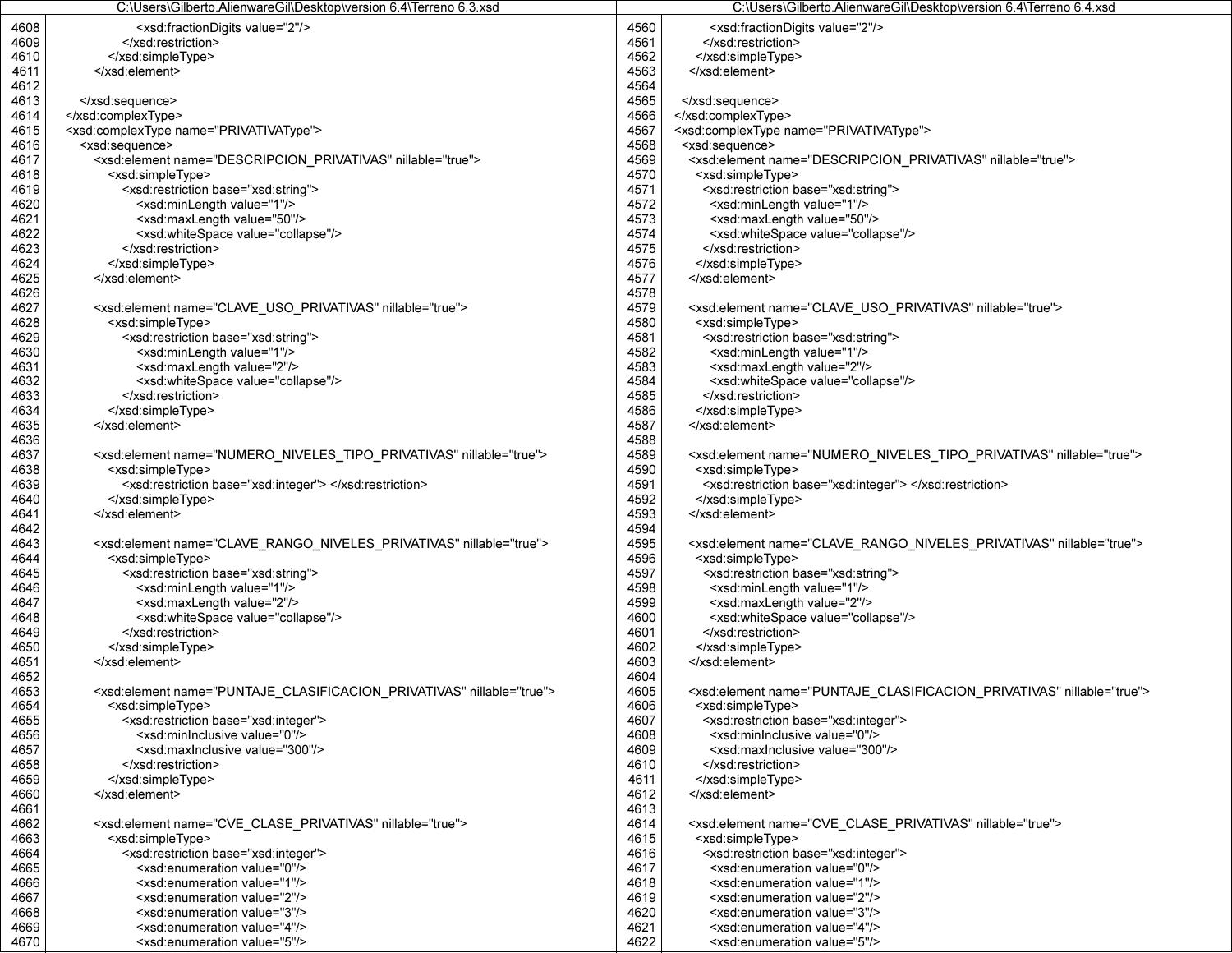|      | C:\Users\Gilberto.AlienwareGil\Desktop\version 6.4\Terreno 6.3.xsd                                                                                                                                             |      | C:\Users\Gilberto.AlienwareGil\Desktop\version 6.4\Terreno 6.4.xsd                               |
|------|----------------------------------------------------------------------------------------------------------------------------------------------------------------------------------------------------------------|------|--------------------------------------------------------------------------------------------------|
| 4671 | <xsd:enumeration value="6"></xsd:enumeration>                                                                                                                                                                  | 4623 | <xsd:enumeration value="6"></xsd:enumeration>                                                    |
| 4672 | <xsd:enumeration value="7"></xsd:enumeration>                                                                                                                                                                  | 4624 | <xsd:enumeration value="7"></xsd:enumeration>                                                    |
| 4673 | <xsd:enumeration value="8"></xsd:enumeration>                                                                                                                                                                  | 4625 | <xsd:enumeration value="8"></xsd:enumeration>                                                    |
| 4674 |                                                                                                                                                                                                                | 4626 |                                                                                                  |
| 4675 |                                                                                                                                                                                                                | 4627 |                                                                                                  |
|      |                                                                                                                                                                                                                | 4628 |                                                                                                  |
| 4676 |                                                                                                                                                                                                                |      |                                                                                                  |
| 4677 |                                                                                                                                                                                                                | 4629 |                                                                                                  |
| 4678 | <xsd:element name="EDAD_PRIVATIVAS" nillable="true"></xsd:element>                                                                                                                                             | 4630 | <xsd:element name="EDAD_PRIVATIVAS" nillable="true"></xsd:element>                               |
| 4679 | <xsd:simpletype></xsd:simpletype>                                                                                                                                                                              | 4631 | <xsd:simpletype></xsd:simpletype>                                                                |
| 4680 | <xsd:restriction base="xsd:integer"> </xsd:restriction>                                                                                                                                                        | 4632 | <xsd:restriction base="xsd:integer"> </xsd:restriction>                                          |
| 4681 |                                                                                                                                                                                                                | 4633 |                                                                                                  |
| 4682 |                                                                                                                                                                                                                | 4634 |                                                                                                  |
| 4683 |                                                                                                                                                                                                                | 4635 |                                                                                                  |
| 4684 | <xsd:element name="VIDA_UTIL_TOTAL_TIPO_PRIVATIVAS" nillable="true"></xsd:element>                                                                                                                             | 4636 | <xsd:element name="VIDA_UTIL_TOTAL_TIPO_PRIVATIVAS" nillable="true"></xsd:element>               |
| 4685 | <xsd:simpletype></xsd:simpletype>                                                                                                                                                                              | 4637 | <xsd:simpletype></xsd:simpletype>                                                                |
| 4686 | <xsd:restriction base="xsd:integer"> </xsd:restriction>                                                                                                                                                        | 4638 | <xsd:restriction base="xsd:integer"> </xsd:restriction>                                          |
| 4687 |                                                                                                                                                                                                                | 4639 |                                                                                                  |
| 4688 |                                                                                                                                                                                                                | 4640 |                                                                                                  |
| 4689 |                                                                                                                                                                                                                | 4641 |                                                                                                  |
| 4690 | <xsd:element name="VIDA_UTIL_REMANENTE_PRIVATIVAS" nillable="true"></xsd:element>                                                                                                                              | 4642 | <xsd:element name="VIDA_UTIL_REMANENTE_PRIVATIVAS" nillable="true"></xsd:element>                |
| 4691 | <xsd:simpletype></xsd:simpletype>                                                                                                                                                                              | 4643 | <xsd:simpletype></xsd:simpletype>                                                                |
| 4692 | <xsd:restriction base="xsd:integer"> </xsd:restriction>                                                                                                                                                        | 4644 | <xsd:restriction base="xsd:integer"> </xsd:restriction>                                          |
| 4693 |                                                                                                                                                                                                                | 4645 |                                                                                                  |
| 4694 |                                                                                                                                                                                                                | 4646 |                                                                                                  |
| 4695 |                                                                                                                                                                                                                | 4647 |                                                                                                  |
| 4696 | <xsd:element name="CVE_CONSERVACION_PRIVATIVAS" nillable="true"></xsd:element>                                                                                                                                 | 4648 | <xsd:element name="CVE_CONSERVACION_PRIVATIVAS" nillable="true"></xsd:element>                   |
| 4697 | <xsd:simpletype></xsd:simpletype>                                                                                                                                                                              | 4649 | <xsd:simpletype></xsd:simpletype>                                                                |
| 4698 | <xsd:restriction base="xsd:integer"></xsd:restriction>                                                                                                                                                         | 4650 | <xsd:restriction base="xsd:integer"></xsd:restriction>                                           |
| 4699 | <xsd:enumeration value="0"></xsd:enumeration>                                                                                                                                                                  | 4651 | <xsd:enumeration value="0"></xsd:enumeration>                                                    |
| 4700 | <xsd:enumeration value="1"></xsd:enumeration>                                                                                                                                                                  | 4652 | <xsd:enumeration value="1"></xsd:enumeration>                                                    |
| 4701 | <xsd:enumeration value="2"></xsd:enumeration>                                                                                                                                                                  | 4653 | <xsd:enumeration value="2"></xsd:enumeration>                                                    |
| 4702 | <xsd:enumeration value="3"></xsd:enumeration>                                                                                                                                                                  | 4654 | <xsd:enumeration value="3"></xsd:enumeration>                                                    |
| 4703 | <xsd:enumeration value="4"></xsd:enumeration>                                                                                                                                                                  | 4655 | <xsd:enumeration value="4"></xsd:enumeration>                                                    |
| 4704 | <xsd:enumeration value="5"></xsd:enumeration>                                                                                                                                                                  | 4656 | <xsd:enumeration value="5"></xsd:enumeration>                                                    |
| 4705 | <xsd:enumeration value="6"></xsd:enumeration>                                                                                                                                                                  | 4657 | <xsd:enumeration value="6"></xsd:enumeration>                                                    |
| 4706 | <xsd:enumeration value="7"></xsd:enumeration>                                                                                                                                                                  | 4658 | <xsd:enumeration value="7"></xsd:enumeration>                                                    |
| 4707 |                                                                                                                                                                                                                | 4659 |                                                                                                  |
| 4708 |                                                                                                                                                                                                                | 4660 |                                                                                                  |
| 4709 |                                                                                                                                                                                                                | 4661 |                                                                                                  |
| 4710 |                                                                                                                                                                                                                | 4662 |                                                                                                  |
| 4711 | <xsd:element name="SUPERFICIE_PRIVATIVAS" nillable="true"></xsd:element>                                                                                                                                       | 4663 | <xsd:element name="SUPERFICIE_PRIVATIVAS" nillable="true"></xsd:element>                         |
| 4712 |                                                                                                                                                                                                                | 4664 |                                                                                                  |
| 4713 | <xsd:simpletype></xsd:simpletype>                                                                                                                                                                              | 4665 | <xsd:simpletype></xsd:simpletype>                                                                |
|      | <xsd:restriction base="xsd:decimal"></xsd:restriction>                                                                                                                                                         |      | <xsd:restriction base="xsd:decimal"></xsd:restriction>                                           |
| 4714 | <xsd:fractiondigits value="2"></xsd:fractiondigits>                                                                                                                                                            | 4666 | <xsd:fractiondigits value="2"></xsd:fractiondigits>                                              |
| 4715 |                                                                                                                                                                                                                | 4667 |                                                                                                  |
| 4716 |                                                                                                                                                                                                                | 4668 |                                                                                                  |
| 4717 |                                                                                                                                                                                                                | 4669 |                                                                                                  |
| 4718 |                                                                                                                                                                                                                | 4670 |                                                                                                  |
| 4719 | <xsd:element <="" name="VALOR_UNITARIODEREPOSICIONNUEVO_PRIVATIVAS" td=""><td>4671</td><td><xsd:element name="VALOR_UNITARIODEREPOSICIONNUEVO_PRIVATIVAS" nillable<="" td=""></xsd:element></td></xsd:element> | 4671 | <xsd:element name="VALOR_UNITARIODEREPOSICIONNUEVO_PRIVATIVAS" nillable<="" td=""></xsd:element> |
|      | nillable="true">                                                                                                                                                                                               |      | ="true">                                                                                         |
| 4720 | <xsd:simpletype></xsd:simpletype>                                                                                                                                                                              | 4672 | <xsd:simpletype></xsd:simpletype>                                                                |
| 4721 | <xsd:restriction base="xsd:decimal"></xsd:restriction>                                                                                                                                                         | 4673 | <xsd:restriction base="xsd:decimal"></xsd:restriction>                                           |
| 4722 | <xsd:fractiondigits value="2"></xsd:fractiondigits>                                                                                                                                                            | 4674 | <xsd:fractiondigits value="2"></xsd:fractiondigits>                                              |
| 4723 |                                                                                                                                                                                                                | 4675 |                                                                                                  |
| 4724 |                                                                                                                                                                                                                | 4676 |                                                                                                  |
| 4725 |                                                                                                                                                                                                                | 4677 |                                                                                                  |
| 4726 |                                                                                                                                                                                                                | 4678 |                                                                                                  |
| 4727 | <xsd:element name="FACTOR_EDAD_PRIVATIVAS" nillable="true"></xsd:element>                                                                                                                                      | 4679 | <xsd:element name="FACTOR_EDAD_PRIVATIVAS" nillable="true"></xsd:element>                        |
| 4728 | <xsd:simpletype></xsd:simpletype>                                                                                                                                                                              | 4680 | <xsd:simpletype></xsd:simpletype>                                                                |
| 4729 | <xsd:restriction base="xsd:decimal"></xsd:restriction>                                                                                                                                                         | 4681 | <xsd:restriction base="xsd:decimal"></xsd:restriction>                                           |
| 4730 | <xsd:fractiondigits value="2"></xsd:fractiondigits>                                                                                                                                                            | 4682 | <xsd:fractiondigits value="2"></xsd:fractiondigits>                                              |
| 4731 |                                                                                                                                                                                                                | 4683 |                                                                                                  |
| 4732 |                                                                                                                                                                                                                | 4684 |                                                                                                  |
|      |                                                                                                                                                                                                                |      |                                                                                                  |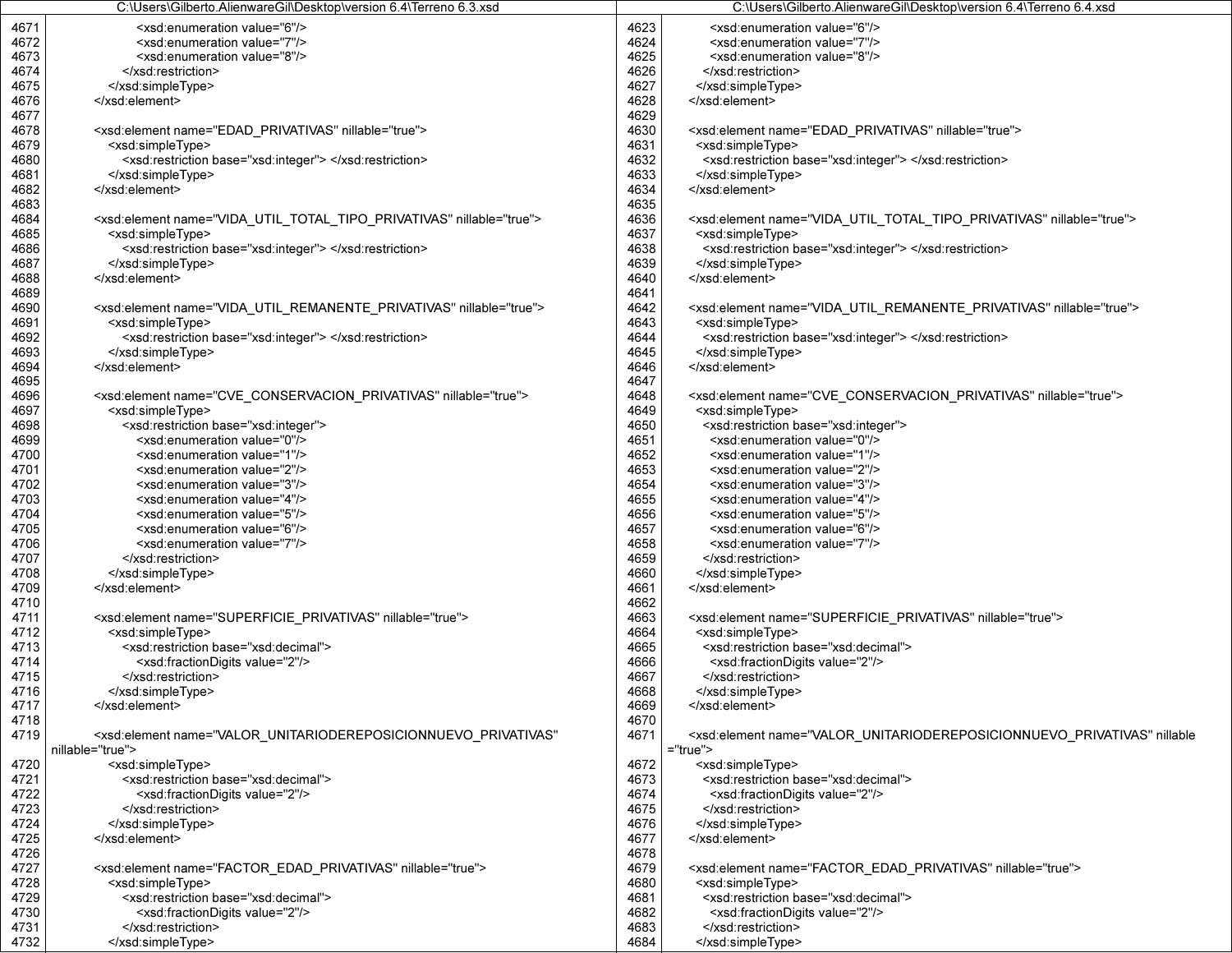|              | C:\Users\Gilberto.AlienwareGil\Desktop\version 6.4\Terreno 6.3.xsd                                                                                                                                           |              | C:\Users\Gilberto.AlienwareGil\Desktop\version 6.4\Terreno 6.4.xsd                          |
|--------------|--------------------------------------------------------------------------------------------------------------------------------------------------------------------------------------------------------------|--------------|---------------------------------------------------------------------------------------------|
| 4733<br>4734 | $\le$ /xsd:element>                                                                                                                                                                                          | 4685<br>4686 |                                                                                             |
| 4735         | <xsd:element name="FACTOR_CONSERVACION_PRIVATIVAS" nillable="true"></xsd:element>                                                                                                                            | 4687         | <xsd:element name="FACTOR_CONSERVACION_PRIVATIVAS" nillable="true"></xsd:element>           |
| 4736         | <xsd:simpletype></xsd:simpletype>                                                                                                                                                                            | 4688         | <xsd:simpletype></xsd:simpletype>                                                           |
| 4737         | <xsd:restriction base="xsd:decimal"></xsd:restriction>                                                                                                                                                       | 4689         | <xsd:restriction base="xsd:decimal"></xsd:restriction>                                      |
|              |                                                                                                                                                                                                              |              |                                                                                             |
| 4738         | <xsd:fractiondigits value="2"></xsd:fractiondigits>                                                                                                                                                          | 4690         | <xsd:fractiondigits value="2"></xsd:fractiondigits>                                         |
| 4739         |                                                                                                                                                                                                              | 4691         |                                                                                             |
| 4740         |                                                                                                                                                                                                              | 4692         |                                                                                             |
| 4741         |                                                                                                                                                                                                              | 4693         |                                                                                             |
| 4742         |                                                                                                                                                                                                              | 4694         |                                                                                             |
| 4743         | <xsd:element name="AVANCE_OBRA_PRIVATIVAS" nillable="true"></xsd:element>                                                                                                                                    | 4695         | <xsd:element name="AVANCE_OBRA_PRIVATIVAS" nillable="true"></xsd:element>                   |
| 4744         | <xsd:simpletype></xsd:simpletype>                                                                                                                                                                            | 4696         | <xsd:simpletype></xsd:simpletype>                                                           |
| 4745         | <xsd:restriction base="xsd:decimal"></xsd:restriction>                                                                                                                                                       | 4697         | <xsd:restriction base="xsd:decimal"></xsd:restriction>                                      |
| 4746         | <xsd:fractiondigits value="2"></xsd:fractiondigits>                                                                                                                                                          | 4698         | <xsd:fractiondigits value="2"></xsd:fractiondigits>                                         |
| 4747         |                                                                                                                                                                                                              | 4699         |                                                                                             |
| 4748         |                                                                                                                                                                                                              | 4700         |                                                                                             |
| 4749         | $\le$ /xsd:element>                                                                                                                                                                                          | 4701         |                                                                                             |
| 4750         |                                                                                                                                                                                                              | 4702         |                                                                                             |
|              |                                                                                                                                                                                                              | 4703         |                                                                                             |
| 4751         | <xsd:element name="FACTOR_RESULTANTE_PRIVATIVAS" nillable="true"></xsd:element>                                                                                                                              |              | <xsd:element name="FACTOR_RESULTANTE_PRIVATIVAS" nillable="true"></xsd:element>             |
| 4752         | <xsd:simpletype></xsd:simpletype>                                                                                                                                                                            | 4704         | <xsd:simpletype></xsd:simpletype>                                                           |
| 4753         | <xsd:restriction base="xsd:decimal"></xsd:restriction>                                                                                                                                                       | 4705         | <xsd:restriction base="xsd:decimal"></xsd:restriction>                                      |
| 4754         | <xsd:fractiondigits value="2"></xsd:fractiondigits>                                                                                                                                                          | 4706         | <xsd:fractiondigits value="2"></xsd:fractiondigits>                                         |
| 4755         |                                                                                                                                                                                                              | 4707         |                                                                                             |
| 4756         |                                                                                                                                                                                                              | 4708         |                                                                                             |
| 4757         |                                                                                                                                                                                                              | 4709         |                                                                                             |
| 4758         |                                                                                                                                                                                                              | 4710         |                                                                                             |
| 4759         | <xsd:element name="VALOR_NETO_REPOSICION_PRIVATIVAS" nillable="true"></xsd:element>                                                                                                                          | 4711         | <xsd:element name="VALOR_NETO_REPOSICION_PRIVATIVAS" nillable="true"></xsd:element>         |
| 4760         | <xsd:simpletype></xsd:simpletype>                                                                                                                                                                            | 4712         | <xsd:simpletype></xsd:simpletype>                                                           |
| 4761         | <xsd:restriction base="xsd:decimal"></xsd:restriction>                                                                                                                                                       | 4713         | <xsd:restriction base="xsd:decimal"></xsd:restriction>                                      |
| 4762         | <xsd:fractiondigits value="2"></xsd:fractiondigits>                                                                                                                                                          | 4714         | <xsd:fractiondigits value="2"></xsd:fractiondigits>                                         |
| 4763         |                                                                                                                                                                                                              | 4715         |                                                                                             |
| 4764         |                                                                                                                                                                                                              | 4716         |                                                                                             |
| 4765         |                                                                                                                                                                                                              | 4717         |                                                                                             |
| 4766         |                                                                                                                                                                                                              | 4718         |                                                                                             |
| 4767         | <xsd:element name="VALOR_FRACCION_PRIVATIVAS" nillable="true"></xsd:element>                                                                                                                                 | 4719         | <xsd:element name="VALOR_FRACCION_PRIVATIVAS" nillable="true"></xsd:element>                |
| 4768         | <xsd:simpletype></xsd:simpletype>                                                                                                                                                                            | 4720         | <xsd:simpletype></xsd:simpletype>                                                           |
| 4769         | <xsd:restriction base="xsd:decimal"></xsd:restriction>                                                                                                                                                       | 4721         | <xsd:restriction base="xsd:decimal"></xsd:restriction>                                      |
| 4770         | <xsd:fractiondigits value="2"></xsd:fractiondigits>                                                                                                                                                          | 4722         | <xsd:fractiondigits value="2"></xsd:fractiondigits>                                         |
| 4771         |                                                                                                                                                                                                              | 4723         |                                                                                             |
| 4772         |                                                                                                                                                                                                              | 4724         |                                                                                             |
| 4773         | $\le$ /xsd:element>                                                                                                                                                                                          | 4725         |                                                                                             |
| 4774         |                                                                                                                                                                                                              | 4726         |                                                                                             |
| 4775         |                                                                                                                                                                                                              | 4727         |                                                                                             |
| 4776         |                                                                                                                                                                                                              | 4728         |                                                                                             |
| 4777         | <xsd:complextype name="TERRENOType"></xsd:complextype>                                                                                                                                                       | 4729         | <xsd:complextype name="TERRENOType"></xsd:complextype>                                      |
| 4778         | <xsd:sequence></xsd:sequence>                                                                                                                                                                                | 4730         | <xsd:sequence></xsd:sequence>                                                               |
| 4779         | <xsd:element <="" name="CALLES_TRANSVERSALES_LIMITROFES_Y_ORIENTACION" td=""><td>4731</td><td><xsd:element <="" name="CALLES_TRANSVERSALES_LIMITROFES_Y_ORIENTACION" td=""></xsd:element></td></xsd:element> | 4731         | <xsd:element <="" name="CALLES_TRANSVERSALES_LIMITROFES_Y_ORIENTACION" td=""></xsd:element> |
|              | nillable="false">                                                                                                                                                                                            |              | nillable="false">                                                                           |
| 4780         | <xsd:simpletype></xsd:simpletype>                                                                                                                                                                            | 4732         | <xsd:simpletype></xsd:simpletype>                                                           |
| 4781         | <xsd:restriction base="xsd:string"></xsd:restriction>                                                                                                                                                        | 4733         | <xsd:restriction base="xsd:string"></xsd:restriction>                                       |
|              |                                                                                                                                                                                                              |              |                                                                                             |
| 4782         | <xsd:minlength value="0"></xsd:minlength>                                                                                                                                                                    | 4734         | <xsd:minlength value="0"></xsd:minlength>                                                   |
| 4783         | <xsd:maxlength value="500"></xsd:maxlength>                                                                                                                                                                  | 4735         | <xsd:maxlength value="500"></xsd:maxlength>                                                 |
| 4784         | <xsd:whitespace value="collapse"></xsd:whitespace>                                                                                                                                                           | 4736         | <xsd:whitespace value="collapse"></xsd:whitespace>                                          |
| 4785         |                                                                                                                                                                                                              | 4737         |                                                                                             |
| 4786         |                                                                                                                                                                                                              | 4738         |                                                                                             |
| 4787         |                                                                                                                                                                                                              | 4739         |                                                                                             |
| 4788         |                                                                                                                                                                                                              | 4740         |                                                                                             |
| 4789         | <xsd:element name="CROQUIS MICROLOCALIZACION" nillable="false"></xsd:element>                                                                                                                                | 4741         | <xsd:element name="CROQUIS_MICROLOCALIZACION" nillable="false"></xsd:element>               |
| 4790         | <xsd:simpletype></xsd:simpletype>                                                                                                                                                                            | 4742         | <xsd:simpletype></xsd:simpletype>                                                           |
| 4791         | <xsd:restriction base="xsd:base64Binary"> </xsd:restriction>                                                                                                                                                 | 4743         | <xsd:restriction base="xsd:base64Binary"> </xsd:restriction>                                |
| 4792         |                                                                                                                                                                                                              | 4744         |                                                                                             |
| 4793         |                                                                                                                                                                                                              | 4745         |                                                                                             |
| 4794         |                                                                                                                                                                                                              | 4746         |                                                                                             |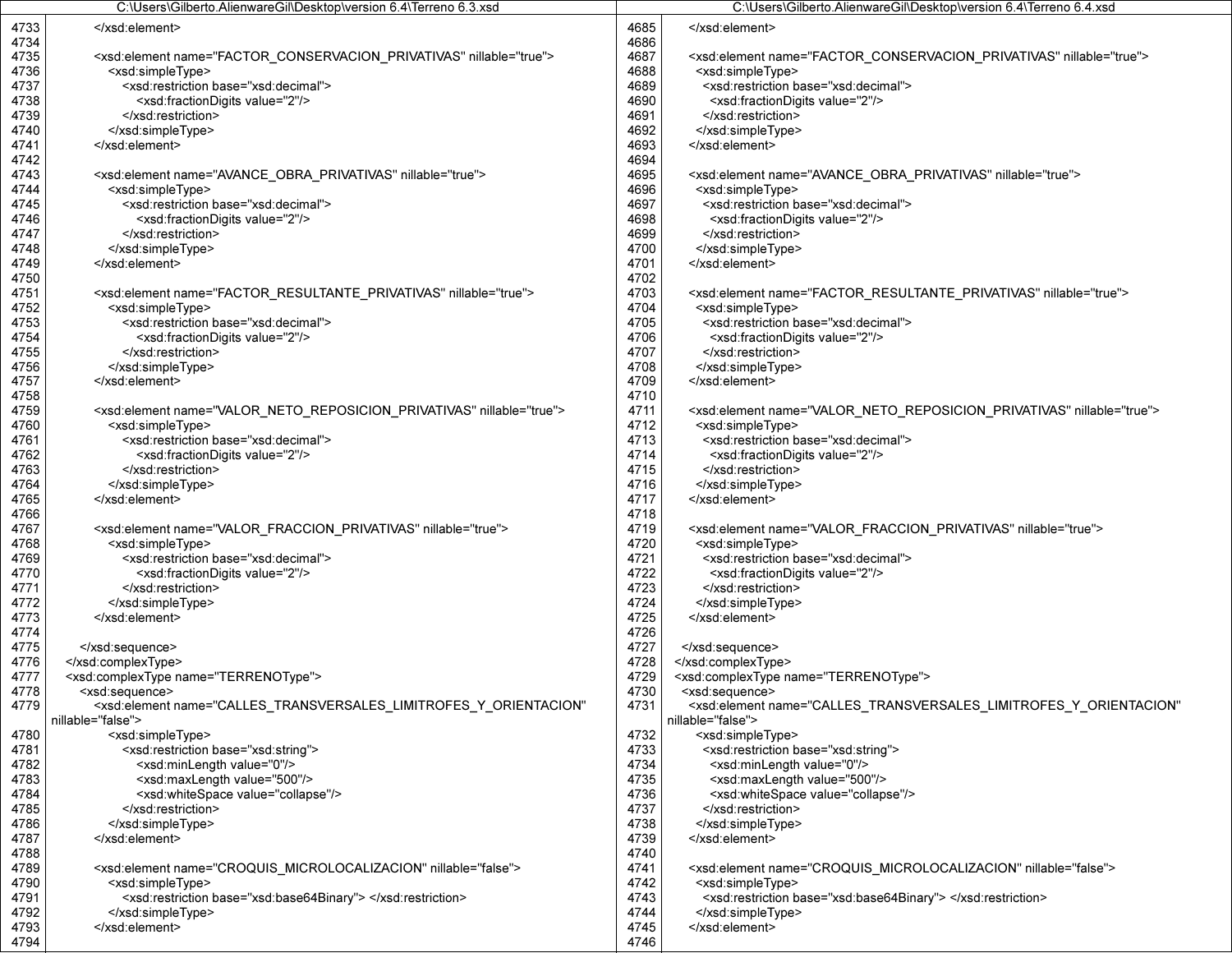|              | C:\Users\Gilberto.AlienwareGil\Desktop\version 6.4\Terreno 6.3.xsd                                                                                                                                                 |              | C:\Users\Gilberto.AlienwareGil\Desktop\version 6.4\Terreno 6.4.xsd                                                        |
|--------------|--------------------------------------------------------------------------------------------------------------------------------------------------------------------------------------------------------------------|--------------|---------------------------------------------------------------------------------------------------------------------------|
| 4795<br>4796 | <xsd:element name="CROQUIS_MACROLOCALIZACION" nillable="false"><br/><xsd:simpletype></xsd:simpletype></xsd:element>                                                                                                | 4747<br>4748 | <xsd:element name="CROQUIS_MACROLOCALIZACION" nillable="false"><br/><xsd:simpletype></xsd:simpletype></xsd:element>       |
| 4797         | <xsd:restriction base="xsd:base64Binary"> </xsd:restriction>                                                                                                                                                       | 4749         | <xsd:restriction base="xsd:base64Binary"> </xsd:restriction>                                                              |
| 4798         | $\le$ /xsd:simpleType>                                                                                                                                                                                             | 4750         |                                                                                                                           |
| 4799         |                                                                                                                                                                                                                    | 4751         |                                                                                                                           |
| 4800         |                                                                                                                                                                                                                    | 4752         |                                                                                                                           |
| 4801         | <xsd:element name="FUENTELEGAL" type="FUENTELEGALType"></xsd:element>                                                                                                                                              | 4753         | <xsd:element name="FUENTELEGAL" type="FUENTELEGALType"></xsd:element>                                                     |
| 4802         | <xsd:element name="MEDIDASCOLINDANCIAS" td="" type<=""><td>4754</td><td><xsd:element <="" name="MEDIDASCOLINDANCIAS" td="" type="MEDIDASCOLINDANCIASType"></xsd:element></td></xsd:element>                        | 4754         | <xsd:element <="" name="MEDIDASCOLINDANCIAS" td="" type="MEDIDASCOLINDANCIASType"></xsd:element>                          |
|              | ="MEDIDASCOLINDANCIASType" minOccurs="1" maxOccurs="unbounded"/>                                                                                                                                                   |              | minOccurs="1" maxOccurs="unbounded"/>                                                                                     |
| 4803         | <xsd:element name="TERRENOENESTUDIO" type="TERRENOENESTUDIOType"></xsd:element>                                                                                                                                    | 4755         | <xsd:element name="TERRENOENESTUDIO" type="TERRENOENESTUDIOType"></xsd:element>                                           |
| 4804         | $\le$ /xsd:sequence>                                                                                                                                                                                               | 4756         |                                                                                                                           |
| 4805         | <xsd:attribute name="id" type="xsd:string"></xsd:attribute>                                                                                                                                                        | 4757         | <xsd:attribute name="id" type="xsd:string"></xsd:attribute>                                                               |
| 4806         |                                                                                                                                                                                                                    | 4758         |                                                                                                                           |
| 4807         | <xsd:complextype name="TERRENOENESTUDIOType"></xsd:complextype>                                                                                                                                                    | 4759         | <xsd:complextype name="TERRENOENESTUDIOType"></xsd:complextype>                                                           |
| 4808         | <xsd:sequence></xsd:sequence>                                                                                                                                                                                      | 4760         | <xsd:sequence></xsd:sequence>                                                                                             |
| 4809         | <xsd:element <="" name="SUPERFICIE_TERRENO" td="" type="SUPERFICIE_TERRENOType"><td>4761</td><td><xsd:element <="" name="SUPERFICIE_TERRENO" td="" type="SUPERFICIE_TERRENOType"></xsd:element></td></xsd:element> | 4761         | <xsd:element <="" name="SUPERFICIE_TERRENO" td="" type="SUPERFICIE_TERRENOType"></xsd:element>                            |
|              | minOccurs="1" maxOccurs="10"/>                                                                                                                                                                                     |              | minOccurs="1" maxOccurs="10"/>                                                                                            |
| 4810         | <xsd:element name="TOTAL_VALOR_TERRENO" nillable="false"></xsd:element>                                                                                                                                            | 4762         | <xsd:element name="TOTAL_VALOR_TERRENO" nillable="false"></xsd:element>                                                   |
| 4811         | <xsd:simpletype></xsd:simpletype>                                                                                                                                                                                  | 4763         | <xsd:simpletype></xsd:simpletype>                                                                                         |
| 4812         | <xsd:restriction base="xsd:decimal"></xsd:restriction>                                                                                                                                                             | 4764         | <xsd:restriction base="xsd:decimal"></xsd:restriction>                                                                    |
| 4813         | <xsd:fractiondigits value="2"></xsd:fractiondigits>                                                                                                                                                                | 4765         | <xsd:fractiondigits value="2"></xsd:fractiondigits>                                                                       |
| 4814         |                                                                                                                                                                                                                    | 4766         |                                                                                                                           |
| 4815         |                                                                                                                                                                                                                    | 4767         |                                                                                                                           |
| 4816         |                                                                                                                                                                                                                    | 4768         |                                                                                                                           |
| 4817         |                                                                                                                                                                                                                    | 4769         |                                                                                                                           |
| 4818         | <xsd:element name="INDIVISOS_CONSTRUCCION" nillable="true"></xsd:element>                                                                                                                                          | 4770         | <xsd:element name="INDIVISOS_CONSTRUCCION" nillable="true"></xsd:element>                                                 |
| 4819         | <xsd:simpletype></xsd:simpletype>                                                                                                                                                                                  | 4771         | <xsd:simpletype></xsd:simpletype>                                                                                         |
| 4820         | <xsd:restriction base="xsd:decimal"></xsd:restriction>                                                                                                                                                             | 4772         | <xsd:restriction base="xsd:decimal"></xsd:restriction>                                                                    |
| 4821         | <xsd:fractiondigits value="8"></xsd:fractiondigits>                                                                                                                                                                | 4773         | <xsd:fractiondigits value="8"></xsd:fractiondigits>                                                                       |
| 4822         |                                                                                                                                                                                                                    | 4774         |                                                                                                                           |
| 4823         |                                                                                                                                                                                                                    | 4775         |                                                                                                                           |
| 4824         |                                                                                                                                                                                                                    | 4776<br>4777 |                                                                                                                           |
| 4825<br>4826 | <xsd:element name="INDIVISOS_TERRENO" nillable="false"></xsd:element>                                                                                                                                              | 4778         | <xsd:element name="INDIVISOS_TERRENO" nillable="false"></xsd:element>                                                     |
| 4827         | <xsd:simpletype></xsd:simpletype>                                                                                                                                                                                  | 4779         | <xsd:simpletype></xsd:simpletype>                                                                                         |
| 4828         | <xsd:restriction base="xsd:decimal"></xsd:restriction>                                                                                                                                                             | 4780         | <xsd:restriction base="xsd:decimal"></xsd:restriction>                                                                    |
| 4829         | <xsd:fractiondigits value="8"></xsd:fractiondigits>                                                                                                                                                                | 4781         | <xsd:fractiondigits value="8"></xsd:fractiondigits>                                                                       |
| 4830         |                                                                                                                                                                                                                    | 4782         |                                                                                                                           |
| 4831         |                                                                                                                                                                                                                    | 4783         |                                                                                                                           |
| 4832         |                                                                                                                                                                                                                    | 4784         |                                                                                                                           |
| 4833         |                                                                                                                                                                                                                    | 4785         |                                                                                                                           |
| 4834         |                                                                                                                                                                                                                    | 4786         |                                                                                                                           |
| 4835         |                                                                                                                                                                                                                    | 4787         |                                                                                                                           |
| 4836         | <xsd:complextype name="SUPERFICIE_TERRENOType"></xsd:complextype>                                                                                                                                                  | 4788         | <xsd:complextype name="SUPERFICIE_TERRENOType"></xsd:complextype>                                                         |
| 4837         | <xsd:sequence></xsd:sequence>                                                                                                                                                                                      | 4789         | <xsd:sequence></xsd:sequence>                                                                                             |
| 4838         | <xsd:element name="IDENTIFICADOR_FRACCION" nillable="false"></xsd:element>                                                                                                                                         | 4790         | <xsd:element name="IDENTIFICADOR_FRACCION" nillable="false"></xsd:element>                                                |
| 4839         | <xsd:simpletype></xsd:simpletype>                                                                                                                                                                                  | 4791         | <xsd:simpletype></xsd:simpletype>                                                                                         |
| 4840         | <xsd:restriction base="xsd:integer"> </xsd:restriction>                                                                                                                                                            | 4792         | <xsd:restriction base="xsd:integer"> </xsd:restriction>                                                                   |
| 4841         |                                                                                                                                                                                                                    | 4793         |                                                                                                                           |
| 4842         |                                                                                                                                                                                                                    | 4794         |                                                                                                                           |
| 4843         |                                                                                                                                                                                                                    | 4795         |                                                                                                                           |
| 4844         | <xsd:element name="SUPERFICIE_TERRENO_CONJUNTO" nillable="false"></xsd:element>                                                                                                                                    | 4796         | <xsd:element name="SUPERFICIE_TERRENO_CONJUNTO" nillable="false"></xsd:element>                                           |
| 4845         | <xsd:simpletype></xsd:simpletype>                                                                                                                                                                                  | 4797         | <xsd:simpletype></xsd:simpletype>                                                                                         |
| 4846         | <xsd:restriction base="xsd:decimal"></xsd:restriction>                                                                                                                                                             | 4798         | <xsd:restriction base="xsd:decimal"></xsd:restriction>                                                                    |
| 4847         | <xsd:fractiondigits value="2"></xsd:fractiondigits>                                                                                                                                                                | 4799         | <xsd:fractiondigits value="2"></xsd:fractiondigits>                                                                       |
| 4848         |                                                                                                                                                                                                                    | 4800         |                                                                                                                           |
| 4849         |                                                                                                                                                                                                                    | 4801         |                                                                                                                           |
| 4850<br>4851 |                                                                                                                                                                                                                    | 4802<br>4803 |                                                                                                                           |
|              |                                                                                                                                                                                                                    |              |                                                                                                                           |
| 4852         | <xsd:element <br="" minoccurs="1" name="SUPERFICIE_TERRENO" nillable="true">maxOccurs="10"&gt;</xsd:element>                                                                                                       | 4804         | <xsd:element maxoccurs<br="" minoccurs="1" name="SUPERFICIE_TERRENO" nillable="true"><math>=</math>"10"&gt;</xsd:element> |
| 4853         | <xsd:simpletype></xsd:simpletype>                                                                                                                                                                                  | 4805         | <xsd:simpletype></xsd:simpletype>                                                                                         |
| 4854         | <xsd:restriction base="xsd:decimal"></xsd:restriction>                                                                                                                                                             | 4806         | <xsd:restriction base="xsd:decimal"></xsd:restriction>                                                                    |
|              |                                                                                                                                                                                                                    |              |                                                                                                                           |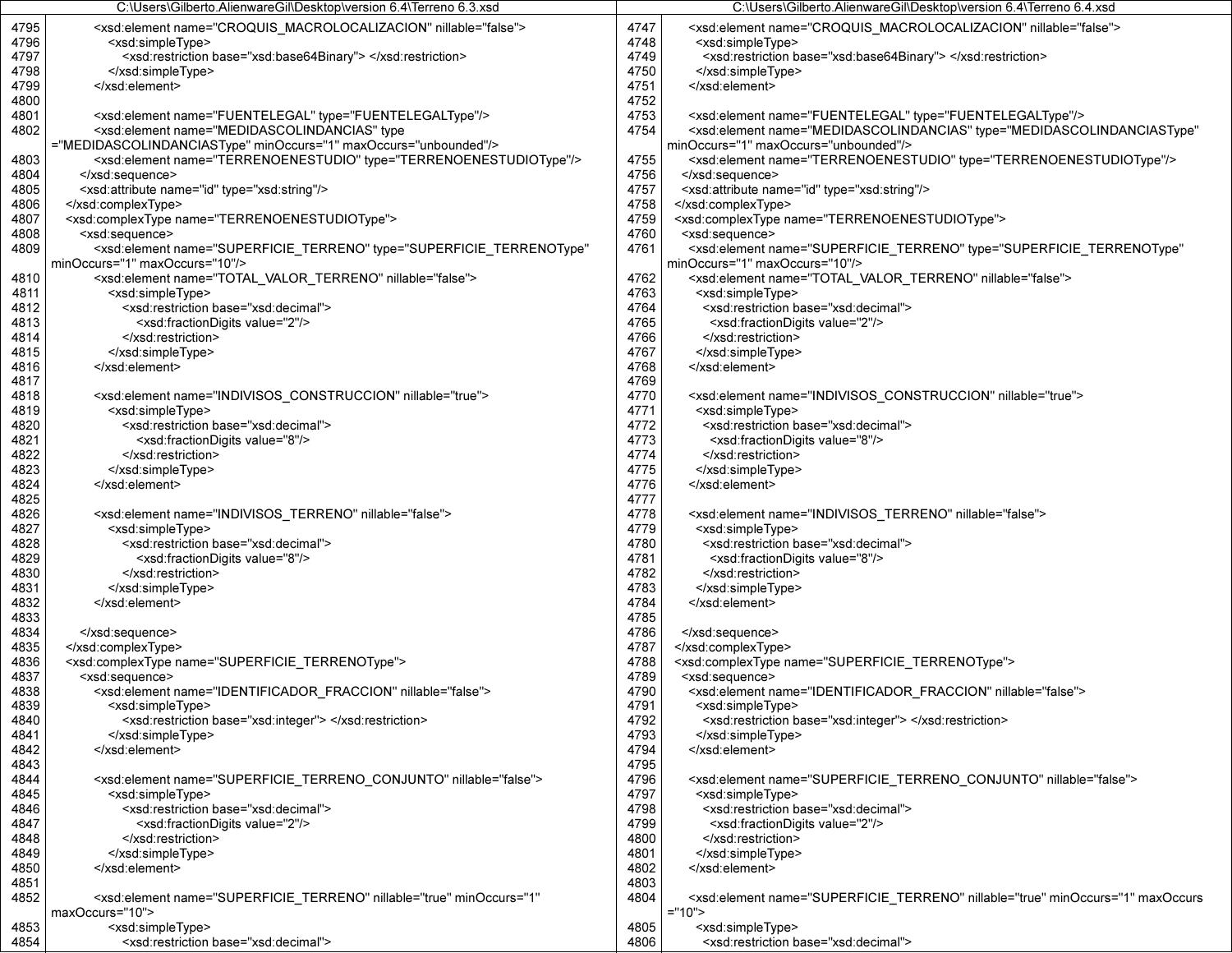|              | C:\Users\Gilberto.AlienwareGil\Desktop\version 6.4\Terreno 6.3.xsd  |              | C:\Users\Gilberto.AlienwareGil\Desktop\version 6.4\Terreno 6.4.xsd  |
|--------------|---------------------------------------------------------------------|--------------|---------------------------------------------------------------------|
| 4855         | <xsd:fractiondigits value="2"></xsd:fractiondigits>                 | 4807         | <xsd:fractiondigits value="2"></xsd:fractiondigits>                 |
| 4856         |                                                                     | 4808         | $\le$ /xsd:restriction>                                             |
| 4857         |                                                                     | 4809         |                                                                     |
| 4858         |                                                                     | 4810         |                                                                     |
| 4859         |                                                                     | 4811         |                                                                     |
| 4860         | <xsd:element name="FZO" nillable="false"></xsd:element>             | 4812         | <xsd:element name="FZO" nillable="false"></xsd:element>             |
| 4861         | <xsd:simpletype></xsd:simpletype>                                   | 4813         | <xsd:simpletype></xsd:simpletype>                                   |
| 4862         | <xsd:restriction base="xsd:decimal"></xsd:restriction>              | 4814         | <xsd:restriction base="xsd:decimal"></xsd:restriction>              |
| 4863         | <xsd:fractiondigits value="2"></xsd:fractiondigits>                 | 4815         | <xsd:fractiondigits value="2"></xsd:fractiondigits>                 |
| 4864         |                                                                     | 4816         |                                                                     |
| 4865         |                                                                     | 4817         |                                                                     |
| 4866         |                                                                     | 4818         |                                                                     |
| 4867         |                                                                     | 4819         |                                                                     |
| 4868         | <xsd:element name="FUB" nillable="false"></xsd:element>             | 4820         | <xsd:element name="FUB" nillable="false"></xsd:element>             |
| 4869         | <xsd:simpletype></xsd:simpletype>                                   | 4821<br>4822 | <xsd:simpletype></xsd:simpletype>                                   |
| 4870         | <xsd:restriction base="xsd:decimal"></xsd:restriction>              | 4823         | <xsd:restriction base="xsd:decimal"></xsd:restriction>              |
| 4871<br>4872 | <xsd:fractiondigits value="2"></xsd:fractiondigits>                 | 4824         | <xsd:fractiondigits value="2"></xsd:fractiondigits>                 |
| 4873         | <br>                                                                | 4825         | $\le$ /xsd:restriction><br>                                         |
| 4874         |                                                                     | 4826         |                                                                     |
| 4875         |                                                                     | 4827         |                                                                     |
| 4876         | <xsd:element name="FFR" nillable="false"></xsd:element>             | 4828         | <xsd:element name="FFR" nillable="false"></xsd:element>             |
| 4877         | <xsd:simpletype></xsd:simpletype>                                   | 4829         | <xsd:simpletype></xsd:simpletype>                                   |
| 4878         | <xsd:restriction base="xsd:decimal"></xsd:restriction>              | 4830         | <xsd:restriction base="xsd:decimal"></xsd:restriction>              |
| 4879         | <xsd:fractiondigits value="2"></xsd:fractiondigits>                 | 4831         | <xsd:fractiondigits value="2"></xsd:fractiondigits>                 |
| 4880         |                                                                     | 4832         |                                                                     |
| 4881         |                                                                     | 4833         |                                                                     |
| 4882         | $\le$ /xsd:element>                                                 | 4834         |                                                                     |
| 4883         |                                                                     | 4835         |                                                                     |
| 4884         | <xsd:element name="FFO" nillable="false"></xsd:element>             | 4836         | <xsd:element name="FFO" nillable="false"></xsd:element>             |
| 4885         | <xsd:simpletype></xsd:simpletype>                                   | 4837         | <xsd:simpletype></xsd:simpletype>                                   |
| 4886         | <xsd:restriction base="xsd:decimal"></xsd:restriction>              | 4838         | <xsd:restriction base="xsd:decimal"></xsd:restriction>              |
| 4887         | <xsd:fractiondigits value="2"></xsd:fractiondigits>                 | 4839         | <xsd:fractiondigits value="2"></xsd:fractiondigits>                 |
| 4888         |                                                                     | 4840         |                                                                     |
| 4889         |                                                                     | 4841         |                                                                     |
| 4890         |                                                                     | 4842         |                                                                     |
| 4891         |                                                                     | 4843         |                                                                     |
| 4892         | <xsd:element name="FSU" nillable="false"></xsd:element>             | 4844         | <xsd:element name="FSU" nillable="false"></xsd:element>             |
| 4893         | <xsd:simpletype></xsd:simpletype>                                   | 4845         | <xsd:simpletype></xsd:simpletype>                                   |
| 4894         | <xsd:restriction base="xsd:decimal"></xsd:restriction>              | 4846         | <xsd:restriction base="xsd:decimal"></xsd:restriction>              |
| 4895         | <xsd:fractiondigits value="2"></xsd:fractiondigits>                 | 4847         | <xsd:fractiondigits value="2"></xsd:fractiondigits>                 |
| 4896         | $\le$ /xsd:restriction>                                             | 4848<br>4849 | $\le$ /xsd:restriction>                                             |
| 4897<br>4898 | <br>                                                                | 4850         | <br>                                                                |
| 4899         |                                                                     | 4851         |                                                                     |
| 4900         | <xsd:element name="FOT" nillable="false"></xsd:element>             | 4852         | <xsd:element name="FOT" nillable="false"></xsd:element>             |
| 4901         | <xsd:simpletype></xsd:simpletype>                                   | 4853         | <xsd:simpletype></xsd:simpletype>                                   |
| 4902         | <xsd:restriction base="xsd:decimal"></xsd:restriction>              | 4854         | <xsd:restriction base="xsd:decimal"></xsd:restriction>              |
| 4903         | <xsd:fractiondigits value="2"></xsd:fractiondigits>                 | 4855         | <xsd:fractiondigits value="2"></xsd:fractiondigits>                 |
| 4904         |                                                                     | 4856         |                                                                     |
| 4905         |                                                                     | 4857         |                                                                     |
| 4906         |                                                                     | 4858         |                                                                     |
| 4907         |                                                                     | 4859         |                                                                     |
| 4908         | <xsd:element name="DESCRIPCION_FOT" nillable="false"></xsd:element> | 4860         | <xsd:element name="DESCRIPCION_FOT" nillable="false"></xsd:element> |
| 4909         | <xsd:simpletype></xsd:simpletype>                                   | 4861         | <xsd:simpletype></xsd:simpletype>                                   |
| 4910         | <xsd:restriction base="xsd:string"></xsd:restriction>               | 4862         | <xsd:restriction base="xsd:string"></xsd:restriction>               |
| 4911         | <xsd:whitespace value="collapse"></xsd:whitespace>                  | 4863         | <xsd:whitespace value="collapse"></xsd:whitespace>                  |
| 4912         |                                                                     | 4864         |                                                                     |
| 4913         |                                                                     | 4865         |                                                                     |
| 4914         |                                                                     | 4866         |                                                                     |
| 4915         |                                                                     | 4867         |                                                                     |
| 4916         | <xsd:element name="FRE" nillable="false"></xsd:element>             | 4868         | <xsd:element name="FRE" nillable="false"></xsd:element>             |
| 4917         | <xsd:simpletype></xsd:simpletype>                                   | 4869         | <xsd:simpletype></xsd:simpletype>                                   |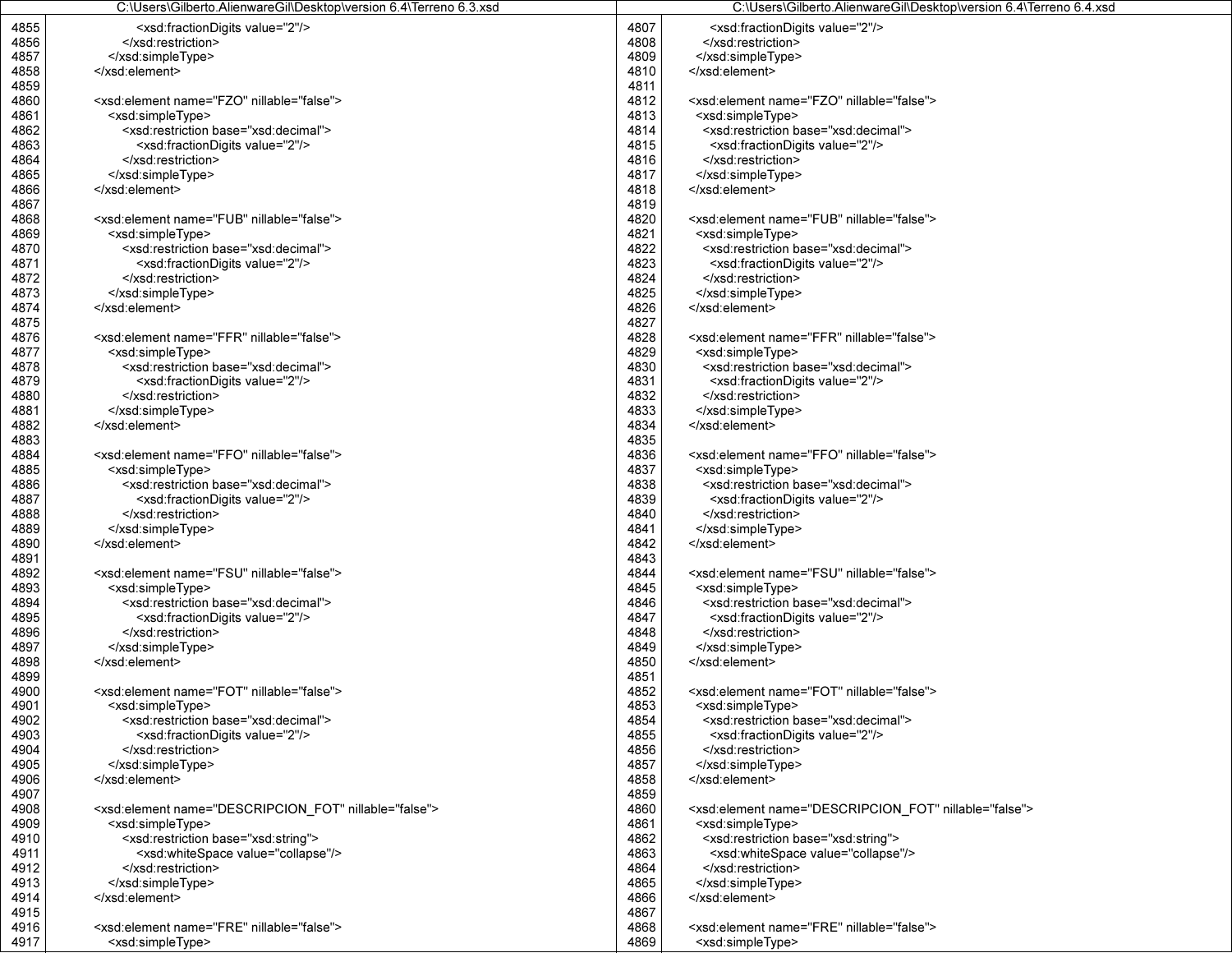|              | C:\Users\Gilberto.AlienwareGil\Desktop\version 6.4\Terreno 6.3.xsd                                    |              | C:\Users\Gilberto.AlienwareGil\Desktop\version 6.4\Terreno 6.4.xsd                           |
|--------------|-------------------------------------------------------------------------------------------------------|--------------|----------------------------------------------------------------------------------------------|
| 4918         | <xsd:restriction base="xsd:decimal"></xsd:restriction>                                                | 4870         | <xsd:restriction base="xsd:decimal"></xsd:restriction>                                       |
| 4919         | <xsd:fractiondigits value="4"></xsd:fractiondigits>                                                   | 4871         | <xsd:fractiondigits value="4"></xsd:fractiondigits>                                          |
| 4920         |                                                                                                       | 4872         |                                                                                              |
| 4921         |                                                                                                       | 4873         |                                                                                              |
| 4922         |                                                                                                       | 4874         |                                                                                              |
| 4923         |                                                                                                       | 4875         |                                                                                              |
| 4924         | <xsd:element name="CLAVE_AREA_VALOR" nillable="false"></xsd:element>                                  | 4876         | <xsd:element name="CLAVE_AREA_VALOR" nillable="false"></xsd:element>                         |
| 4925         | <xsd:simpletype></xsd:simpletype>                                                                     | 4877         | <xsd:simpletype></xsd:simpletype>                                                            |
| 4926         | <xsd:restriction base="xsd:string"></xsd:restriction>                                                 | 4878         | <xsd:restriction base="xsd:string"></xsd:restriction>                                        |
| 4927         | <xsd:minlength value="0"></xsd:minlength>                                                             | 4879         | <xsd:minlength value="0"></xsd:minlength>                                                    |
| 4928         | <xsd:maxlength value="10"></xsd:maxlength>                                                            | 4880         | <xsd:maxlength value="10"></xsd:maxlength>                                                   |
| 4929         | <xsd:whitespace value="collapse"></xsd:whitespace>                                                    | 4881         | <xsd:whitespace value="collapse"></xsd:whitespace>                                           |
| 4930         | $\le$ /xsd:restriction>                                                                               | 4882         |                                                                                              |
| 4931         |                                                                                                       | 4883         |                                                                                              |
| 4932         |                                                                                                       | 4884         |                                                                                              |
| 4933         |                                                                                                       | 4885         |                                                                                              |
| 4934         | <xsd:element name="VALOR_PARCIAL" nillable="false"></xsd:element>                                     | 4886         | <xsd:element name="VALOR_PARCIAL" nillable="false"></xsd:element>                            |
| 4935         | <xsd:simpletype></xsd:simpletype>                                                                     | 4887         | <xsd:simpletype></xsd:simpletype>                                                            |
| 4936         | <xsd:restriction base="xsd:decimal"></xsd:restriction>                                                | 4888         | <xsd:restriction base="xsd:decimal"></xsd:restriction>                                       |
| 4937         | <xsd:fractiondigits value="2"></xsd:fractiondigits>                                                   | 4889         | <xsd:fractiondigits value="2"></xsd:fractiondigits>                                          |
| 4938         |                                                                                                       | 4890         |                                                                                              |
| 4939         |                                                                                                       | 4891         |                                                                                              |
| 4940         |                                                                                                       | 4892         |                                                                                              |
| 4941         |                                                                                                       | 4893         |                                                                                              |
|              |                                                                                                       |              |                                                                                              |
| 4942         | <xsd:element name="VALOR_UNITARIO_DE_TIERRA_M2" nillable="false"></xsd:element>                       | 4894         | <xsd:element name="VALOR_UNITARIO_DE_TIERRA_M2" nillable="false"></xsd:element>              |
| 4943<br>4944 | <xsd:simpletype><br/><xsd:restriction base="xsd:decimal"></xsd:restriction></xsd:simpletype>          | 4895<br>4896 | <xsd:simpletype><br/><xsd:restriction base="xsd:decimal"></xsd:restriction></xsd:simpletype> |
|              |                                                                                                       |              |                                                                                              |
| 4945         | <xsd:fractiondigits value="2"></xsd:fractiondigits>                                                   | 4897<br>4898 | <xsd:fractiondigits value="2"></xsd:fractiondigits>                                          |
| 4946         |                                                                                                       | 4899         |                                                                                              |
| 4947         |                                                                                                       |              |                                                                                              |
| 4948         |                                                                                                       | 4900         |                                                                                              |
| 4949         |                                                                                                       | 4901         |                                                                                              |
| 4950         | <xsd:element name="VALOR_UNITARIO_NETO" nillable="false"></xsd:element>                               | 4902         | <xsd:element name="VALOR_UNITARIO_NETO" nillable="false"></xsd:element>                      |
| 4951         | <xsd:simpletype></xsd:simpletype>                                                                     | 4903         | <xsd:simpletype></xsd:simpletype>                                                            |
| 4952         | <xsd:restriction base="xsd:decimal"></xsd:restriction>                                                | 4904         | <xsd:restriction base="xsd:decimal"></xsd:restriction>                                       |
| 4953         | <xsd:fractiondigits value="2"></xsd:fractiondigits>                                                   | 4905<br>4906 | <xsd:fractiondigits value="2"></xsd:fractiondigits>                                          |
| 4954         |                                                                                                       |              |                                                                                              |
| 4955         | <br>                                                                                                  | 4907         | <br>                                                                                         |
| 4956         |                                                                                                       | 4908<br>4909 |                                                                                              |
| 4957         |                                                                                                       |              |                                                                                              |
| 4958         |                                                                                                       | 4910         |                                                                                              |
| 4959         |                                                                                                       | 4911         |                                                                                              |
| 4960         | <xsd:complextype name="MEDIDASCOLINDANCIASType"></xsd:complextype>                                    | 4912<br>4913 | <xsd:complextype name="MEDIDASCOLINDANCIASType"></xsd:complextype>                           |
| 4961         | <xsd:sequence></xsd:sequence>                                                                         |              | <xsd:sequence></xsd:sequence>                                                                |
| 4962<br>4963 | <xsd:element name="ORIENTACION" nillable="false"><br/><xsd:simpletype></xsd:simpletype></xsd:element> | 4914<br>4915 | <xsd:element name="ORIENTACION" nillable="false"></xsd:element>                              |
|              |                                                                                                       |              | <xsd:simpletype></xsd:simpletype>                                                            |
| 4964         | <xsd:restriction base="xsd:string"></xsd:restriction>                                                 | 4916         | <xsd:restriction base="xsd:string"></xsd:restriction>                                        |
| 4965         | <xsd:minlength value="0"></xsd:minlength>                                                             | 4917         | <xsd:minlength value="0"></xsd:minlength>                                                    |
| 4966         | <xsd:maxlength value="50"></xsd:maxlength>                                                            | 4918         | <xsd:maxlength value="50"></xsd:maxlength>                                                   |
| 4967         | <xsd:whitespace value="collapse"></xsd:whitespace>                                                    | 4919         | <xsd:whitespace value="collapse"></xsd:whitespace>                                           |
| 4968         |                                                                                                       | 4920         |                                                                                              |
| 4969         |                                                                                                       | 4921         |                                                                                              |
| 4970         |                                                                                                       | 4922         |                                                                                              |
| 4971         |                                                                                                       | 4923         |                                                                                              |
| 4972         | <xsd:element name="MEDIDA_METROS" nillable="false"></xsd:element>                                     | 4924         | <xsd:element name="MEDIDA_METROS" nillable="false"></xsd:element>                            |
| 4973         | <xsd:simpletype></xsd:simpletype>                                                                     | 4925         | <xsd:simpletype></xsd:simpletype>                                                            |
| 4974         | <xsd:restriction base="xsd:decimal"></xsd:restriction>                                                | 4926         | <xsd:restriction base="xsd:decimal"></xsd:restriction>                                       |
| 4975         | <xsd:fractiondigits value="2"></xsd:fractiondigits>                                                   | 4927         | <xsd:fractiondigits value="2"></xsd:fractiondigits>                                          |
| 4976         |                                                                                                       | 4928         |                                                                                              |
| 4977         |                                                                                                       | 4929         |                                                                                              |
| 4978         |                                                                                                       | 4930         |                                                                                              |
| 4979         |                                                                                                       | 4931         |                                                                                              |
| 4980         | <xsd:element name="DESCRIPCION_COLINDANTE" nillable="false"></xsd:element>                            | 4932         | <xsd:element name="DESCRIPCION_COLINDANTE" nillable="false"></xsd:element>                   |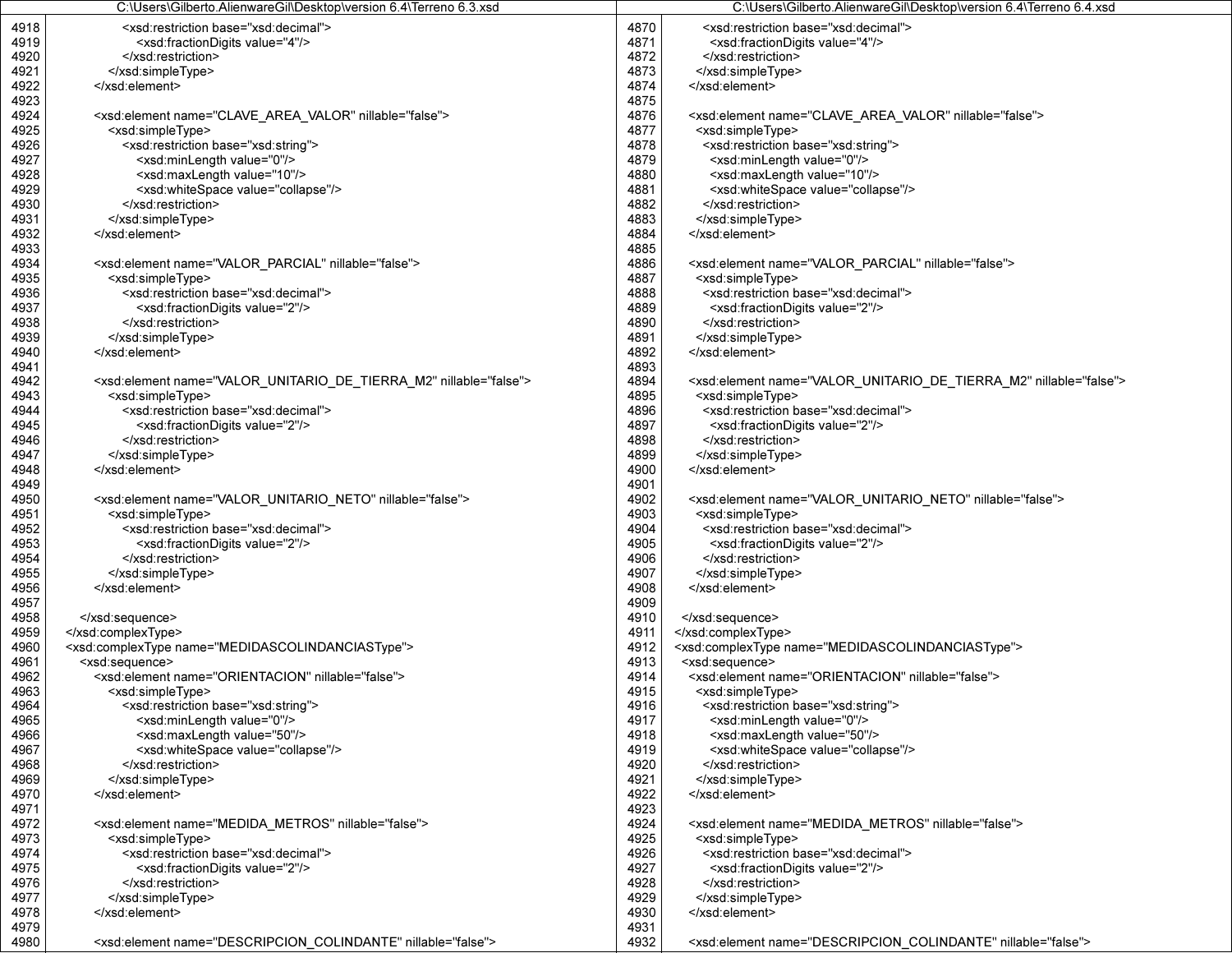|              | C:\Users\Gilberto.AlienwareGil\Desktop\version 6.4\Terreno 6.3.xsd                             |              | C:\Users\Gilberto.AlienwareGil\Desktop\version 6.4\Terreno 6.4.xsd                             |
|--------------|------------------------------------------------------------------------------------------------|--------------|------------------------------------------------------------------------------------------------|
| 4981         | <xsd:simpletype></xsd:simpletype>                                                              | 4933         | <xsd:simpletype></xsd:simpletype>                                                              |
| 4982         | <xsd:restriction base="xsd:string"></xsd:restriction>                                          | 4934         | <xsd:restriction base="xsd:string"></xsd:restriction>                                          |
| 4983         | <xsd:minlength value="0"></xsd:minlength>                                                      | 4935         | <xsd:minlength value="0"></xsd:minlength>                                                      |
| 4984         | <xsd:maxlength value="500"></xsd:maxlength>                                                    | 4936         | <xsd:maxlength value="500"></xsd:maxlength>                                                    |
| 4985         | <xsd:whitespace value="collapse"></xsd:whitespace>                                             | 4937         | <xsd:whitespace value="collapse"></xsd:whitespace>                                             |
| 4986         |                                                                                                | 4938         |                                                                                                |
| 4987         |                                                                                                | 4939         |                                                                                                |
| 4988         |                                                                                                | 4940         |                                                                                                |
| 4989         |                                                                                                | 4941         |                                                                                                |
| 4990         |                                                                                                | 4942         |                                                                                                |
| 4991         |                                                                                                | 4943         |                                                                                                |
| 4992         | <xsd:complextype name="FUENTELEGALType"></xsd:complextype>                                     | 4944         | <xsd:complextype name="FUENTELEGALType"></xsd:complextype>                                     |
| 4993         | <xsd:sequence></xsd:sequence>                                                                  | 4945         | <xsd:sequence></xsd:sequence>                                                                  |
| 4994         | <xsd:element name="ID_FUENTE_INFORMACION_LEGAL" nillable="false"></xsd:element>                | 4946         | <xsd:element name="ID_FUENTE_INFORMACION_LEGAL" nillable="false"></xsd:element>                |
| 4995         | <xsd:simpletype></xsd:simpletype>                                                              | 4947         | <xsd:simpletype></xsd:simpletype>                                                              |
| 4996         | <xsd:restriction base="xsd:integer"></xsd:restriction>                                         | 4948         | <xsd:restriction base="xsd:integer"></xsd:restriction>                                         |
| 4997<br>4998 | <xsd:enumeration value="1"></xsd:enumeration>                                                  | 4949<br>4950 | <xsd:enumeration value="1"></xsd:enumeration>                                                  |
| 4999         | <xsd:enumeration value="2"></xsd:enumeration><br><xsd:enumeration value="3"></xsd:enumeration> | 4951         | <xsd:enumeration value="2"></xsd:enumeration><br><xsd:enumeration value="3"></xsd:enumeration> |
| 5000         | <xsd:enumeration value="4"></xsd:enumeration>                                                  | 4952         | <xsd:enumeration value="4"></xsd:enumeration>                                                  |
| 5001         | <xsd:enumeration value="5"></xsd:enumeration>                                                  | 4953         | <xsd:enumeration value="5"></xsd:enumeration>                                                  |
| 5002         |                                                                                                | 4954         |                                                                                                |
| 5003         |                                                                                                | 4955         |                                                                                                |
| 5004         |                                                                                                | 4956         |                                                                                                |
| 5005         |                                                                                                | 4957         |                                                                                                |
| 5006         | <xsd:choice></xsd:choice>                                                                      | 4958         | <xsd:choice></xsd:choice>                                                                      |
| 5007         | <xsd:element name="ESCRITURA" type="ESCRITURAType"></xsd:element>                              | 4959         | <xsd:element name="ESCRITURA" type="ESCRITURAType"></xsd:element>                              |
| 5008         | <xsd:element name="SENTENCIA" type="SENTENCIAType"></xsd:element>                              | 4960         | <xsd:element name="SENTENCIA" type="SENTENCIAType"></xsd:element>                              |
| 5009         | <xsd:element name="CONTRATOPRIVADO" type="CONTRATOPRIVADOType"></xsd:element>                  | 4961         | <xsd:element name="CONTRATOPRIVADO" type="CONTRATOPRIVADOType"></xsd:element>                  |
| 5010         | <xsd:element name="ALINEAMIENTO" type="ALINEAMIENTOType"></xsd:element>                        | 4962         | <xsd:element name="ALINEAMIENTO" type="ALINEAMIENTOType"></xsd:element>                        |
| 5011         | <xsd:element name="OTRAFUENTE" type="OTRAFUENTEType"></xsd:element>                            | 4963         | <xsd:element name="OTRAFUENTE" type="OTRAFUENTEType"></xsd:element>                            |
| 5012         |                                                                                                | 4964         |                                                                                                |
| 5013         |                                                                                                | 4965         |                                                                                                |
| 5014         |                                                                                                | 4966         |                                                                                                |
| 5015         | <xsd:complextype name="OTRAFUENTEType"></xsd:complextype>                                      | 4967         | <xsd:complextype name="OTRAFUENTEType"></xsd:complextype>                                      |
| 5016         | <xsd:sequence></xsd:sequence>                                                                  | 4968         | <xsd:sequence></xsd:sequence>                                                                  |
| 5017         | <xsd:element name="FECHA_OTRA_FUENTE"></xsd:element>                                           | 4969         | <xsd:element name="FECHA_OTRA_FUENTE"></xsd:element>                                           |
| 5018         | <xsd:simpletype></xsd:simpletype>                                                              | 4970         | <xsd:simpletype></xsd:simpletype>                                                              |
| 5019         | <xsd:restriction base="xsd:string"></xsd:restriction>                                          | 4971         | <xsd:restriction base="xsd:string"></xsd:restriction>                                          |
| 5020<br>5021 | <xsd:pattern value="[0-2][0-9][0-9][0-9][-][0-1][0-9][-][0-3][0-9]"></xsd:pattern><br>         | 4972<br>4973 | <xsd:pattern value="[0-2][0-9][0-9][0-9][-][0-1][0-9][-][0-3][0-9]"></xsd:pattern><br>         |
| 5022         |                                                                                                | 4974         |                                                                                                |
| 5023         |                                                                                                | 4975         |                                                                                                |
| 5024         |                                                                                                | 4976         |                                                                                                |
| 5025         | <xsd:element name="NUMERO_FOLIO_OTRA_FUENTE" nillable="false"></xsd:element>                   | 4977         | <xsd:element name="NUMERO_FOLIO_OTRA_FUENTE" nillable="false"></xsd:element>                   |
| 5026         | <xsd:simpletype></xsd:simpletype>                                                              | 4978         | <xsd:simpletype></xsd:simpletype>                                                              |
| 5027         | <xsd:restriction base="xsd:string"></xsd:restriction>                                          | 4979         | <xsd:restriction base="xsd:string"></xsd:restriction>                                          |
| 5028         | <xsd:minlength value="0"></xsd:minlength>                                                      | 4980         | <xsd:minlength value="0"></xsd:minlength>                                                      |
| 5029         | <xsd:maxlength value="20"></xsd:maxlength>                                                     | 4981         | <xsd:maxlength value="20"></xsd:maxlength>                                                     |
| 5030         | <xsd:whitespace value="collapse"></xsd:whitespace>                                             | 4982         | <xsd:whitespace value="collapse"></xsd:whitespace>                                             |
| 5031         |                                                                                                | 4983         |                                                                                                |
| 5032         |                                                                                                | 4984         |                                                                                                |
| 5033         | $\le$ /xsd:element>                                                                            | 4985         |                                                                                                |
| 5034         |                                                                                                | 4986         |                                                                                                |
| 5035         | $\le$ /xsd:sequence>                                                                           | 4987         |                                                                                                |
| 5036         |                                                                                                | 4988         |                                                                                                |
| 5037         | <xsd:complextype name="ALINEAMIENTOType"></xsd:complextype>                                    | 4989         | <xsd:complextype name="ALINEAMIENTOType"></xsd:complextype>                                    |
| 5038         | <xsd:sequence></xsd:sequence>                                                                  | 4990         | <xsd:sequence></xsd:sequence>                                                                  |
| 5039         | <xsd:element name="FECHA_ALINEAMIENTO"></xsd:element>                                          | 4991         | <xsd:element name="FECHA_ALINEAMIENTO"></xsd:element>                                          |
| 5040         | <xsd:simpletype></xsd:simpletype>                                                              | 4992         | <xsd:simpletype></xsd:simpletype>                                                              |
| 5041         | <xsd:restriction base="xsd:string"></xsd:restriction>                                          | 4993         | <xsd:restriction base="xsd:string"></xsd:restriction>                                          |
| 5042<br>5043 | <xsd:pattern value="[0-2][0-9][0-9][0-9][-][0-1][0-9][-][0-3][0-9]"></xsd:pattern>             | 4994<br>4995 | <xsd:pattern value="[0-2][0-9][0-9][0-9][-][0-1][0-9][-][0-3][0-9]"></xsd:pattern>             |
|              |                                                                                                |              |                                                                                                |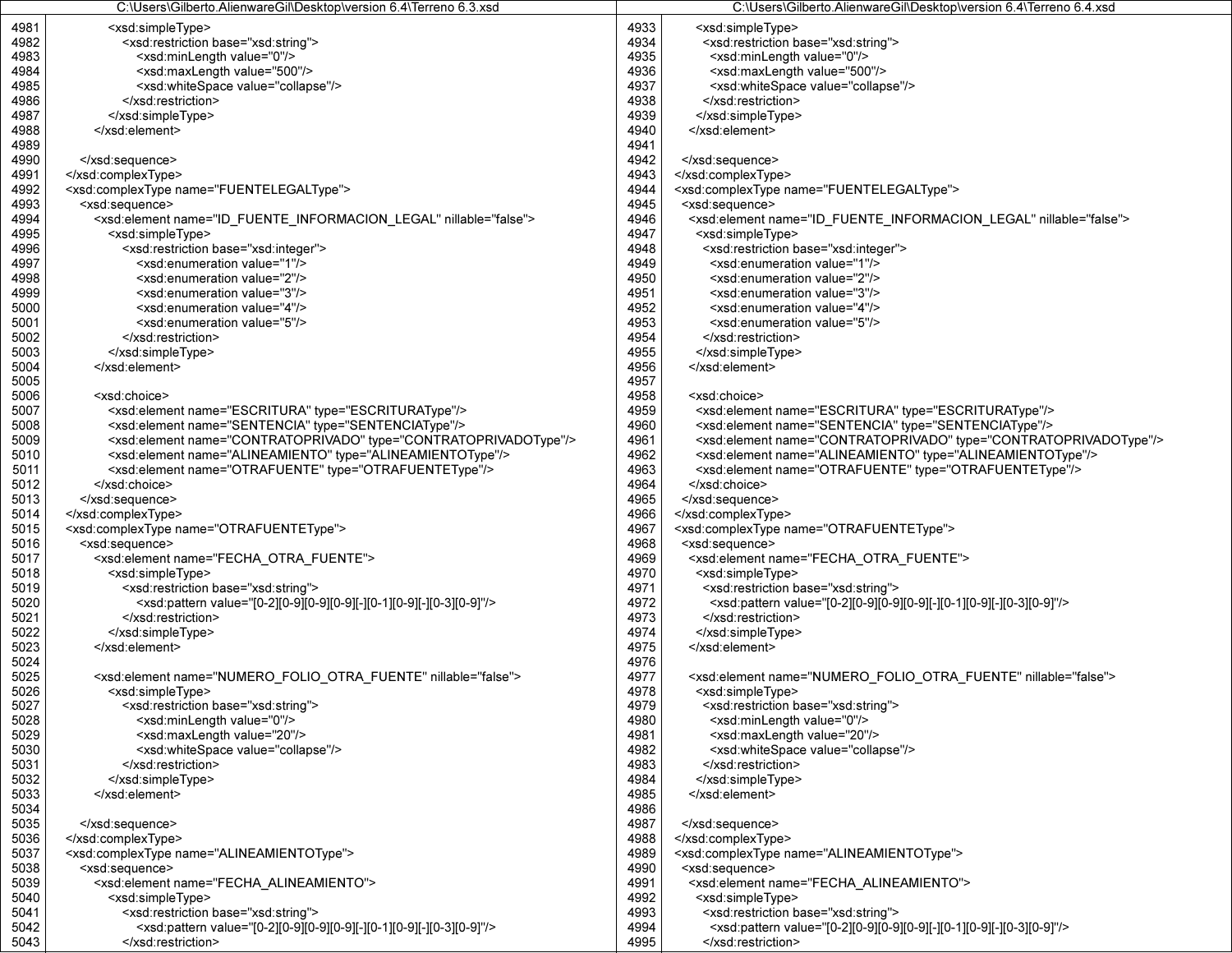|              | C:\Users\Gilberto.AlienwareGil\Desktop\version 6.4\Terreno 6.3.xsd                     |              | C:\Users\Gilberto.AlienwareGil\Desktop\version 6.4\Terreno 6.4.xsd                                            |
|--------------|----------------------------------------------------------------------------------------|--------------|---------------------------------------------------------------------------------------------------------------|
| 5044         |                                                                                        | 4996         |                                                                                                               |
| 5045         |                                                                                        | 4997         |                                                                                                               |
| 5046         |                                                                                        | 4998         |                                                                                                               |
| 5047         | <xsd:element name="NUMERO_FOLIO_ALINEAMIENTO" nillable="false"></xsd:element>          | 4999         | <xsd:element name="NUMERO_FOLIO_ALINEAMIENTO" nillable="false"></xsd:element>                                 |
| 5048         | <xsd:simpletype></xsd:simpletype>                                                      | 5000         | <xsd:simpletype></xsd:simpletype>                                                                             |
| 5049         | <xsd:restriction base="xsd:string"></xsd:restriction>                                  | 5001         | <xsd:restriction base="xsd:string"></xsd:restriction>                                                         |
| 5050         | <xsd:minlength value="0"></xsd:minlength>                                              | 5002         | <xsd:minlength value="0"></xsd:minlength>                                                                     |
| 5051         | <xsd:maxlength value="20"></xsd:maxlength>                                             | 5003         | <xsd:maxlength value="20"></xsd:maxlength>                                                                    |
| 5052         | <xsd:whitespace value="collapse"></xsd:whitespace>                                     | 5004         | <xsd:whitespace value="collapse"></xsd:whitespace>                                                            |
| 5053         |                                                                                        | 5005         |                                                                                                               |
| 5054         |                                                                                        | 5006         |                                                                                                               |
| 5055         |                                                                                        | 5007         |                                                                                                               |
| 5056         |                                                                                        | 5008         |                                                                                                               |
| 5057         |                                                                                        | 5009         |                                                                                                               |
| 5058         |                                                                                        | 5010         |                                                                                                               |
| 5059         | <xsd:complextype name="CONTRATOPRIVADOType"></xsd:complextype>                         | 5011         | <xsd:complextype name="CONTRATOPRIVADOType"></xsd:complextype>                                                |
| 5060         | <xsd:sequence></xsd:sequence>                                                          | 5012         | <xsd:sequence></xsd:sequence>                                                                                 |
| 5061         | <xsd:element name="FECHA_CONTRATO"></xsd:element>                                      | 5013         | <xsd:element name="FECHA_CONTRATO"></xsd:element>                                                             |
| 5062         | <xsd:simpletype></xsd:simpletype>                                                      | 5014         | <xsd:simpletype></xsd:simpletype>                                                                             |
| 5063<br>5064 | <xsd:restriction base="xsd:string"></xsd:restriction>                                  | 5015<br>5016 | <xsd:restriction base="xsd:string"></xsd:restriction>                                                         |
| 5065         | <xsd:pattern value="[0-2][0-9][0-9][0-9][-][0-1][0-9][-][0-3][0-9]"></xsd:pattern><br> | 5017         | <xsd:pattern value="[0-2][0-9][0-9][0-9][-][0-1][0-9][-][0-3][0-9]"></xsd:pattern><br>$\le$ /xsd:restriction> |
| 5066         |                                                                                        | 5018         |                                                                                                               |
| 5067         |                                                                                        | 5019         |                                                                                                               |
| 5068         |                                                                                        | 5020         |                                                                                                               |
| 5069         | <xsd:element name="NOMBRE_ADQUIRIENTE" nillable="false"></xsd:element>                 | 5021         | <xsd:element name="NOMBRE_ADQUIRIENTE" nillable="false"></xsd:element>                                        |
| 5070         | <xsd:simpletype></xsd:simpletype>                                                      | 5022         | <xsd:simpletype></xsd:simpletype>                                                                             |
| 5071         | <xsd:restriction base="xsd:string"></xsd:restriction>                                  | 5023         | <xsd:restriction base="xsd:string"></xsd:restriction>                                                         |
| 5072         | <xsd:minlength value="0"></xsd:minlength>                                              | 5024         | <xsd:minlength value="0"></xsd:minlength>                                                                     |
| 5073         | <xsd:maxlength value="50"></xsd:maxlength>                                             | 5025         | <xsd:maxlength value="50"></xsd:maxlength>                                                                    |
| 5074         | <xsd:whitespace value="collapse"></xsd:whitespace>                                     | 5026         | <xsd:whitespace value="collapse"></xsd:whitespace>                                                            |
| 5075         |                                                                                        | 5027         |                                                                                                               |
| 5076         |                                                                                        | 5028         |                                                                                                               |
| 5077         |                                                                                        | 5029         |                                                                                                               |
| 5078         |                                                                                        | 5030         |                                                                                                               |
| 5079         | <xsd:element name="APELLIDO_PATERNO_ADQUIRIENTE" nillable="false"></xsd:element>       | 5031         | <xsd:element name="APELLIDO_PATERNO_ADQUIRIENTE" nillable="false"></xsd:element>                              |
| 5080         | <xsd:simpletype></xsd:simpletype>                                                      | 5032         | <xsd:simpletype></xsd:simpletype>                                                                             |
| 5081         | <xsd:restriction base="xsd:string"></xsd:restriction>                                  | 5033         | <xsd:restriction base="xsd:string"></xsd:restriction>                                                         |
| 5082         | <xsd:minlength value="0"></xsd:minlength>                                              | 5034         | <xsd:minlength value="0"></xsd:minlength>                                                                     |
| 5083         | <xsd:maxlength value="50"></xsd:maxlength>                                             | 5035         | <xsd:maxlength value="50"></xsd:maxlength>                                                                    |
| 5084         | <xsd:whitespace value="collapse"></xsd:whitespace>                                     | 5036         | <xsd:whitespace value="collapse"></xsd:whitespace>                                                            |
| 5085         |                                                                                        | 5037         |                                                                                                               |
| 5086         |                                                                                        | 5038         |                                                                                                               |
| 5087<br>5088 |                                                                                        | 5039         |                                                                                                               |
| 5089         | <xsd:element name="APELLIDO MATERNO ADQUIRIENTE" nillable="false"></xsd:element>       | 5040<br>5041 | <xsd:element name="APELLIDO_MATERNO_ADQUIRIENTE" nillable="false"></xsd:element>                              |
| 5090         | <xsd:simpletype></xsd:simpletype>                                                      | 5042         | <xsd:simpletype></xsd:simpletype>                                                                             |
| 5091         | <xsd:restriction base="xsd:string"></xsd:restriction>                                  | 5043         | <xsd:restriction base="xsd:string"></xsd:restriction>                                                         |
| 5092         | <xsd:minlength value="0"></xsd:minlength>                                              | 5044         | <xsd:minlength value="0"></xsd:minlength>                                                                     |
| 5093         | <xsd:maxlength value="50"></xsd:maxlength>                                             | 5045         | <xsd:maxlength value="50"></xsd:maxlength>                                                                    |
| 5094         | <xsd:whitespace value="collapse"></xsd:whitespace>                                     | 5046         | <xsd:whitespace value="collapse"></xsd:whitespace>                                                            |
| 5095         |                                                                                        | 5047         |                                                                                                               |
| 5096         |                                                                                        | 5048         |                                                                                                               |
| 5097         |                                                                                        | 5049         |                                                                                                               |
| 5098         |                                                                                        | 5050         |                                                                                                               |
| 5099         | <xsd:element name="NOMBRE_ENAJENANTE" nillable="false"></xsd:element>                  | 5051         | <xsd:element name="NOMBRE_ENAJENANTE" nillable="false"></xsd:element>                                         |
| 5100         | <xsd:simpletype></xsd:simpletype>                                                      | 5052         | <xsd:simpletype></xsd:simpletype>                                                                             |
| 5101         | <xsd:restriction base="xsd:string"></xsd:restriction>                                  | 5053         | <xsd:restriction base="xsd:string"></xsd:restriction>                                                         |
| 5102         | <xsd:minlength value="0"></xsd:minlength>                                              | 5054         | <xsd:minlength value="0"></xsd:minlength>                                                                     |
| 5103         | <xsd:maxlength value="50"></xsd:maxlength>                                             | 5055         | <xsd:maxlength value="50"></xsd:maxlength>                                                                    |
| 5104         | <xsd:whitespace value="collapse"></xsd:whitespace>                                     | 5056         | <xsd:whitespace value="collapse"></xsd:whitespace>                                                            |
| 5105         |                                                                                        | 5057         |                                                                                                               |
| 5106         |                                                                                        | 5058         |                                                                                                               |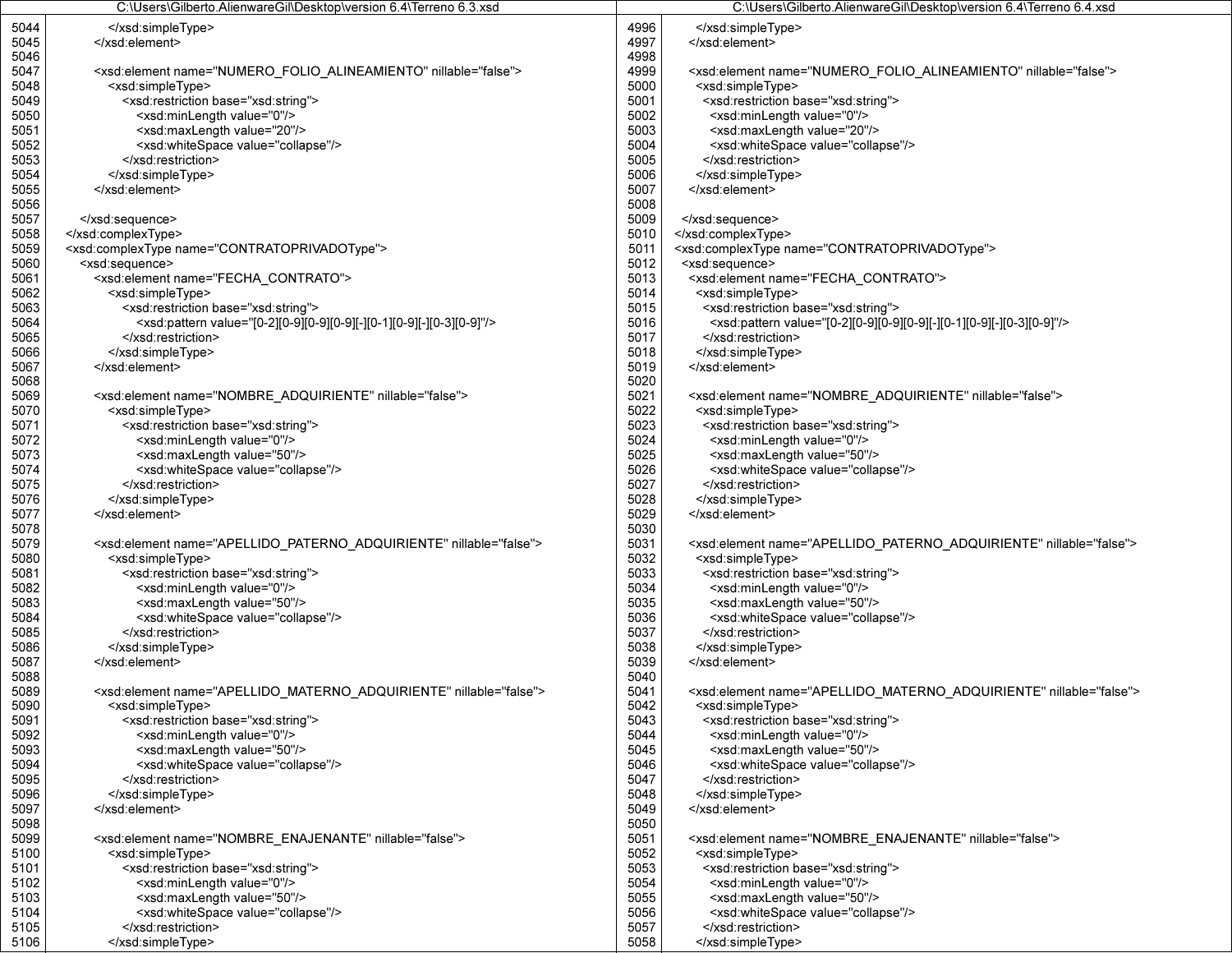|              | C:\Users\Gilberto.AlienwareGil\Desktop\version 6.4\Terreno 6.3.xsd                 |              | C:\Users\Gilberto.AlienwareGil\Desktop\version 6.4\Terreno 6.4.xsd                 |
|--------------|------------------------------------------------------------------------------------|--------------|------------------------------------------------------------------------------------|
| 5107<br>5108 |                                                                                    | 5059<br>5060 |                                                                                    |
| 5109         | <xsd:element name="APELLIDO_PATERNO_ENAJENANTE" nillable="false"></xsd:element>    | 5061         | <xsd:element name="APELLIDO_PATERNO_ENAJENANTE" nillable="false"></xsd:element>    |
| 5110         | <xsd:simpletype></xsd:simpletype>                                                  | 5062         | <xsd:simpletype></xsd:simpletype>                                                  |
| 5111         | <xsd:restriction base="xsd:string"></xsd:restriction>                              | 5063         | <xsd:restriction base="xsd:string"></xsd:restriction>                              |
|              |                                                                                    | 5064         |                                                                                    |
| 5112         | <xsd:minlength value="0"></xsd:minlength>                                          |              | <xsd:minlength value="0"></xsd:minlength>                                          |
| 5113         | <xsd:maxlength value="50"></xsd:maxlength>                                         | 5065         | <xsd:maxlength value="50"></xsd:maxlength>                                         |
| 5114         | <xsd:whitespace value="collapse"></xsd:whitespace>                                 | 5066         | <xsd:whitespace value="collapse"></xsd:whitespace>                                 |
| 5115         |                                                                                    | 5067         |                                                                                    |
| 5116         |                                                                                    | 5068         |                                                                                    |
| 5117         |                                                                                    | 5069         |                                                                                    |
| 5118         |                                                                                    | 5070         |                                                                                    |
| 5119         | <xsd:element name="APELLIDO_MATERNO_ENAJENANTE" nillable="false"></xsd:element>    | 5071         | <xsd:element name="APELLIDO_MATERNO_ENAJENANTE" nillable="false"></xsd:element>    |
| 5120         | <xsd:simpletype></xsd:simpletype>                                                  | 5072         | <xsd:simpletype></xsd:simpletype>                                                  |
| 5121         | <xsd:restriction base="xsd:string"></xsd:restriction>                              | 5073         | <xsd:restriction base="xsd:string"></xsd:restriction>                              |
| 5122         | <xsd:minlength value="0"></xsd:minlength>                                          | 5074         | <xsd:minlength value="0"></xsd:minlength>                                          |
| 5123         | <xsd:maxlength value="50"></xsd:maxlength>                                         | 5075         | <xsd:maxlength value="50"></xsd:maxlength>                                         |
| 5124         | <xsd:whitespace value="collapse"></xsd:whitespace>                                 | 5076         | <xsd:whitespace value="collapse"></xsd:whitespace>                                 |
| 5125         |                                                                                    | 5077         |                                                                                    |
| 5126         |                                                                                    | 5078         |                                                                                    |
| 5127         |                                                                                    | 5079         |                                                                                    |
| 5128         |                                                                                    | 5080         |                                                                                    |
| 5129         |                                                                                    | 5081         |                                                                                    |
| 5130         |                                                                                    | 5082         |                                                                                    |
|              |                                                                                    |              |                                                                                    |
| 5131         | <xsd:complextype name="SENTENCIAType"></xsd:complextype>                           | 5083         | <xsd:complextype name="SENTENCIAType"></xsd:complextype>                           |
| 5132         | <xsd:sequence></xsd:sequence>                                                      | 5084         | <xsd:sequence></xsd:sequence>                                                      |
| 5133         | <xsd:element name="JUZGADO_SENTENCIA" nillable="false"></xsd:element>              | 5085         | <xsd:element name="JUZGADO_SENTENCIA" nillable="false"></xsd:element>              |
| 5134         | <xsd:simpletype></xsd:simpletype>                                                  | 5086         | <xsd:simpletype></xsd:simpletype>                                                  |
| 5135         | <xsd:restriction base="xsd:string"></xsd:restriction>                              | 5087         | <xsd:restriction base="xsd:string"></xsd:restriction>                              |
| 5136         | <xsd:minlength value="0"></xsd:minlength>                                          | 5088         | <xsd:minlength value="0"></xsd:minlength>                                          |
| 5137         | <xsd:maxlength value="50"></xsd:maxlength>                                         | 5089         | <xsd:maxlength value="50"></xsd:maxlength>                                         |
| 5138         | <xsd:whitespace value="collapse"></xsd:whitespace>                                 | 5090         | <xsd:whitespace value="collapse"></xsd:whitespace>                                 |
| 5139         |                                                                                    | 5091         |                                                                                    |
| 5140         |                                                                                    | 5092         |                                                                                    |
| 5141         |                                                                                    | 5093         |                                                                                    |
| 5142         |                                                                                    | 5094         |                                                                                    |
| 5143         | <xsd:element name="FECHA_SENTENCIA"></xsd:element>                                 | 5095         | <xsd:element name="FECHA_SENTENCIA"></xsd:element>                                 |
| 5144         | <xsd:simpletype></xsd:simpletype>                                                  | 5096         | <xsd:simpletype></xsd:simpletype>                                                  |
| 5145         | <xsd:restriction base="xsd:string"></xsd:restriction>                              | 5097         | <xsd:restriction base="xsd:string"></xsd:restriction>                              |
| 5146         | <xsd:pattern value="[0-2][0-9][0-9][0-9][-][0-1][0-9][-][0-3][0-9]"></xsd:pattern> | 5098         | <xsd:pattern value="[0-2][0-9][0-9][0-9][-][0-1][0-9][-][0-3][0-9]"></xsd:pattern> |
| 5147         |                                                                                    | 5099         |                                                                                    |
|              |                                                                                    | 5100         |                                                                                    |
| 5148         |                                                                                    |              |                                                                                    |
| 5149         |                                                                                    | 5101         |                                                                                    |
| 5150         |                                                                                    | 5102         |                                                                                    |
| 5151         | <xsd:element name="NUMERO_EXPEDIENTE_SENTENCIA" nillable="false"></xsd:element>    | 5103         | <xsd:element name="NUMERO_EXPEDIENTE_SENTENCIA" nillable="false"></xsd:element>    |
| 5152         | <xsd:simpletype></xsd:simpletype>                                                  | 5104         | <xsd:simpletype></xsd:simpletype>                                                  |
| 5153         | <xsd:restriction base="xsd:string"></xsd:restriction>                              | 5105         | <xsd:restriction base="xsd:string"></xsd:restriction>                              |
| 5154         | <xsd:minlength value="0"></xsd:minlength>                                          | 5106         | <xsd:minlength value="0"></xsd:minlength>                                          |
| 5155         | <xsd:maxlength value="20"></xsd:maxlength>                                         | 5107         | <xsd:maxlength value="20"></xsd:maxlength>                                         |
| 5156         | <xsd:whitespace value="collapse"></xsd:whitespace>                                 | 5108         | <xsd:whitespace value="collapse"></xsd:whitespace>                                 |
| 5157         |                                                                                    | 5109         |                                                                                    |
| 5158         |                                                                                    | 5110         |                                                                                    |
| 5159         | $\le$ /xsd:element>                                                                | 5111         |                                                                                    |
| 5160         |                                                                                    | 5112         |                                                                                    |
| 5161         |                                                                                    | 5113         |                                                                                    |
| 5162         |                                                                                    | 5114         |                                                                                    |
| 5163         | <xsd:complextype name="ESCRITURAType"></xsd:complextype>                           | 5115         | <xsd:complextype name="ESCRITURAType"></xsd:complextype>                           |
| 5164         | <xsd:sequence></xsd:sequence>                                                      | 5116         | <xsd:sequence></xsd:sequence>                                                      |
| 5165         |                                                                                    | 5117         | <xsd:element name="NUMERO_ESCRITURA" nillable="false"></xsd:element>               |
|              | <xsd:element name="NUMERO_ESCRITURA" nillable="false"></xsd:element>               |              |                                                                                    |
| 5166         | <xsd:simpletype></xsd:simpletype>                                                  | 5118         | <xsd:simpletype></xsd:simpletype>                                                  |
| 5167         | <xsd:restriction base="xsd:string"></xsd:restriction>                              | 5119         | <xsd:restriction base="xsd:string"></xsd:restriction>                              |
| 5168         | <xsd:minlength value="0"></xsd:minlength>                                          | 5120         | <xsd:minlength value="0"></xsd:minlength>                                          |
| 5169         | <xsd:maxlength value="20"></xsd:maxlength>                                         | 5121         | <xsd:maxlength value="20"></xsd:maxlength>                                         |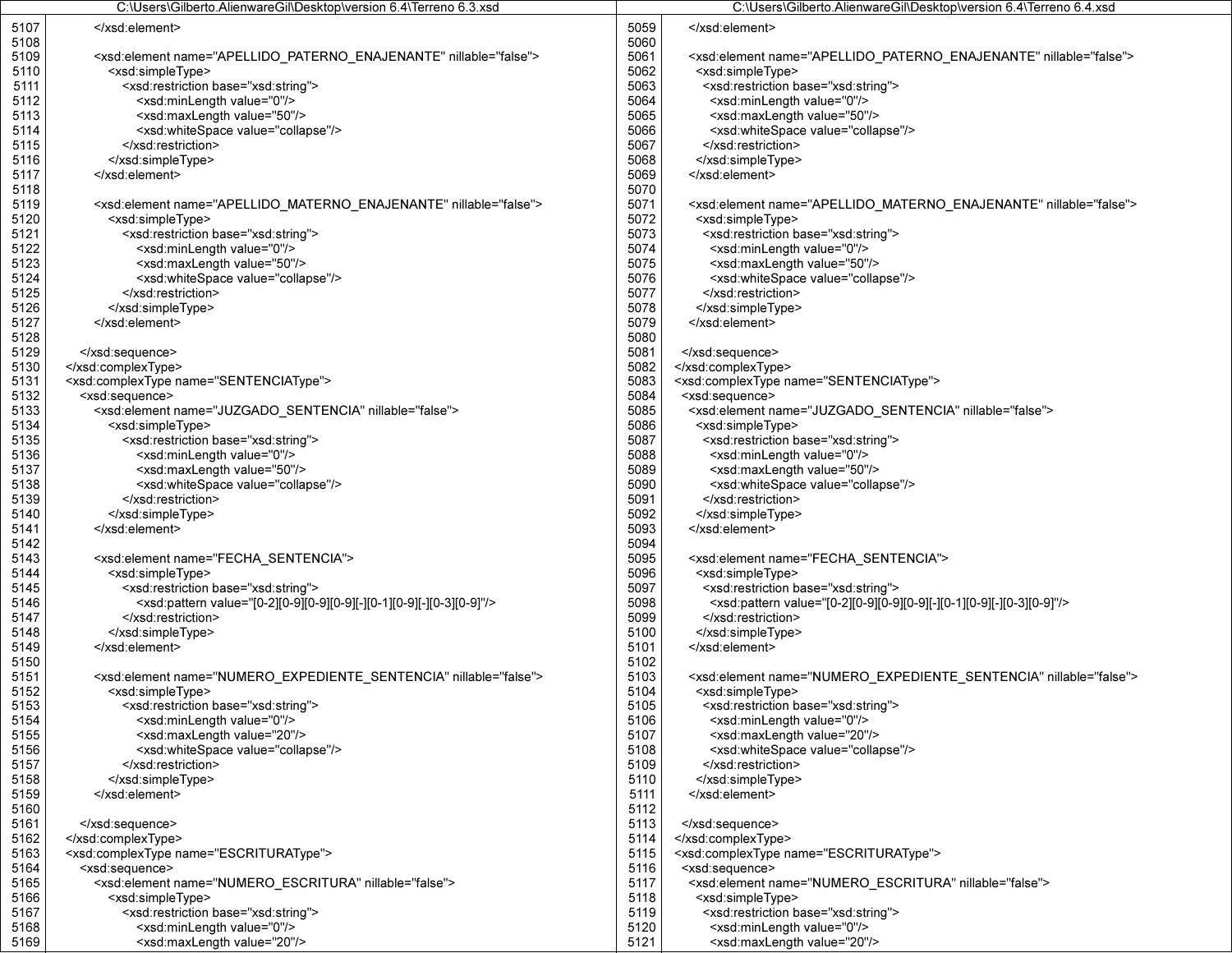| 5122<br>5170<br><xsd:whitespace value="collapse"></xsd:whitespace><br><xsd:whitespace value="collapse"></xsd:whitespace><br>5171<br>5123<br><br>$\le$ /xsd:restriction><br>5172<br><br>5124<br><br>5173<br><br>5125<br><br>5126<br>5174<br>5175<br>5127<br><xsd:element name="NUMERO_VOLUMEN" nillable="false"><br/><xsd:element name="NUMERO_VOLUMEN" nillable="false"><br/>5128<br/>5176<br/><xsd:simpletype><br/><xsd:simpletype><br/>5177<br/>5129<br/><xsd:restriction base="xsd:string"><br/><xsd:restriction base="xsd:string"><br/>5178<br/>5130<br/><xsd:minlength value="0"></xsd:minlength><br/><xsd:minlength value="0"></xsd:minlength><br/>5179<br/>5131<br/><xsd:maxlength value="20"></xsd:maxlength><br/><xsd:maxlength value="20"></xsd:maxlength><br/>5180<br/>5132<br/><xsd:whitespace value="collapse"></xsd:whitespace><br/><xsd:whitespace value="collapse"></xsd:whitespace><br/>5133<br/>5181<br/></xsd:restriction><br/></xsd:restriction><br/>5182<br/></xsd:simpletype><br/>5134<br/></xsd:simpletype><br/>5183<br/>5135<br/></xsd:element><br/></xsd:element><br>5184<br>5136<br>5185<br><xsd:element name="FECHA_ESCRITURA"><br/>5137<br/><xsd:element name="FECHA_ESCRITURA"><br/>5186<br/>5138<br/><xsd:simpletype><br/><xsd:simpletype><br/>5187<br/><xsd:restriction base="xsd:string"><br/>5139<br/><xsd:restriction base="xsd:string"><br/>5188<br/><xsd:pattern value="[0-2][0-9][0-9][0-9][-][0-1][0-9][-][0-3][0-9]"></xsd:pattern><br/>5140<br/><xsd:pattern value="[0-2][0-9][0-9][0-9][-][0-1][0-9][-][0-3][0-9]"></xsd:pattern><br/>5189<br/></xsd:restriction><br/>5141<br/></xsd:restriction><br/>5190<br/></xsd:simpletype><br/>5142<br/></xsd:simpletype><br/>5191<br/><math>\le</math>/xsd:element&gt;<br/>5143<br/><math>\le</math>/xsd:element&gt;<br/>5192<br/>5144<br/>5193<br/>5145<br/><xsd:element name="NUMERO_NOTARIA" nillable="false"><br/><xsd:element name="NUMERO_NOTARIA" nillable="false"><br/>5146<br/>5194<br/><xsd:simpletype><br/><xsd:simpletype><br/>5195<br/><xsd:restriction base="xsd:string"><br/>5147<br/><xsd:restriction base="xsd:string"><br/>5196<br/><xsd:whitespace value="collapse"></xsd:whitespace><br/>5148<br/><xsd:whitespace value="collapse"></xsd:whitespace><br/>5197<br/></xsd:restriction><br/>5149<br/></xsd:restriction><br/>5198<br/></xsd:simpletype><br/>5150<br/></xsd:simpletype><br/>5199<br/>5151<br/></xsd:element><br/></xsd:element><br/>5200<br/>5152<br/>5201<br/><xsd:element name="NOMBRE_NOTARIO" nillable="false"><br/>5153<br/><xsd:element name="NOMBRE_NOTARIO" nillable="false"><br/>5202<br/>5154<br/><xsd:simpletype><br/><xsd:simpletype><br/>5203<br/>5155<br/><xsd:restriction base="xsd:string"><br/><xsd:restriction base="xsd:string"><br/>5204<br/><xsd:minlength value="0"></xsd:minlength><br/>5156<br/><xsd:minlength value="0"></xsd:minlength><br/>5205<br/>5157<br/><xsd:maxlength value="100"></xsd:maxlength><br/><xsd:maxlength value="100"></xsd:maxlength><br/>5206<br/><xsd:whitespace value="collapse"></xsd:whitespace><br/>5158<br/><xsd:whitespace value="collapse"></xsd:whitespace><br/></xsd:restriction><br/>5207<br/></xsd:restriction><br/>5159<br/>5208<br/>5160<br/></xsd:simpletype><br/></xsd:simpletype><br/>5209<br/></xsd:element><br/></xsd:element><br/>5161<br/>5210<br/>5162<br/>5211<br/>5163<br/><xsd:element name="DISTRITO_JUDICIAL_NOTARIO" nillable="false"><br/><xsd:element name="DISTRITO_JUDICIAL_NOTARIO" nillable="false"><br/>5164<br/>5212<br/><xsd:simpletype><br/><xsd:simpletype><br/>5213<br/><xsd:restriction base="xsd:string"><br/>5165<br/><xsd:restriction base="xsd:string"><br/>5214<br/>5166<br/><xsd:minlength value="0"></xsd:minlength><br/><xsd:minlength value="0"></xsd:minlength><br/>5215<br/>5167<br/><xsd:maxlength value="50"></xsd:maxlength><br/><xsd:maxlength value="50"></xsd:maxlength><br/>5216<br/><xsd:whitespace value="collapse"></xsd:whitespace><br/>5168<br/><xsd:whitespace value="collapse"></xsd:whitespace><br/>5217<br/>5169<br/></xsd:restriction><br/></xsd:restriction><br/>5218<br/>5170<br/></xsd:simpletype><br/></xsd:simpletype><br/>5171<br/></xsd:element><br/>5219<br/></xsd:element><br/>5220<br/>5172<br/>5173<br/>5221<br/><br/><br/>5222<br/>5174<br/><br/><br/>5223<br/><xsd:complextype name="CARACTERISTICASINMUEBLEType"><br/>5175<br/><xsd:complextype name="CARACTERISTICASINMUEBLEType"><br/>5224<br/>5176<br/><xsd:sequence><br/><xsd:sequence><br/>5177<br/>5225<br/><xsd:element name="CVE_UBICACION_INMUEBLE_TERRENO" nillable="false"><br/><xsd:element name="CVE_UBICACION_INMUEBLE_TERRENO" nillable="false"><br/>5178<br/>5226<br/><xsd:simpletype><br/><xsd:simpletype><br/>5227<br/>5179<br/><xsd:restriction base="xsd:integer"><br/><xsd:restriction base="xsd:integer"><br/>5228<br/><xsd:enumeration value="1"></xsd:enumeration><br/>5180<br/><xsd:enumeration value="1"></xsd:enumeration><br/>5229<br/>5181<br/><xsd:enumeration value="2"></xsd:enumeration><br/><xsd:enumeration value="2"></xsd:enumeration><br/>5230<br/>5182<br/><xsd:enumeration value="3"></xsd:enumeration><br/><xsd:enumeration value="3"></xsd:enumeration><br/>5231<br/>5183<br/><xsd:enumeration value="4"></xsd:enumeration><br/><xsd:enumeration value="4"></xsd:enumeration><br/>5232<br/>5184<br/><xsd:enumeration value="5"></xsd:enumeration><br/><xsd:enumeration value="5"></xsd:enumeration></xsd:restriction></xsd:restriction></xsd:simpletype></xsd:simpletype></xsd:element></xsd:element></xsd:sequence></xsd:sequence></xsd:complextype></xsd:complextype></xsd:element></xsd:element> | C:\Users\Gilberto.AlienwareGil\Desktop\version 6.4\Terreno 6.3.xsd | C:\Users\Gilberto.AlienwareGil\Desktop\version 6.4\Terreno 6.4.xsd |
|------------------------------------------------------------------------------------------------------------------------------------------------------------------------------------------------------------------------------------------------------------------------------------------------------------------------------------------------------------------------------------------------------------------------------------------------------------------------------------------------------------------------------------------------------------------------------------------------------------------------------------------------------------------------------------------------------------------------------------------------------------------------------------------------------------------------------------------------------------------------------------------------------------------------------------------------------------------------------------------------------------------------------------------------------------------------------------------------------------------------------------------------------------------------------------------------------------------------------------------------------------------------------------------------------------------------------------------------------------------------------------------------------------------------------------------------------------------------------------------------------------------------------------------------------------------------------------------------------------------------------------------------------------------------------------------------------------------------------------------------------------------------------------------------------------------------------------------------------------------------------------------------------------------------------------------------------------------------------------------------------------------------------------------------------------------------------------------------------------------------------------------------------------------------------------------------------------------------------------------------------------------------------------------------------------------------------------------------------------------------------------------------------------------------------------------------------------------------------------------------------------------------------------------------------------------------------------------------------------------------------------------------------------------------------------------------------------------------------------------------------------------------------------------------------------------------------------------------------------------------------------------------------------------------------------------------------------------------------------------------------------------------------------------------------------------------------------------------------------------------------------------------------------------------------------------------------------------------------------------------------------------------------------------------------------------------------------------------------------------------------------------------------------------------------------------------------------------------------------------------------------------------------------------------------------------------------------------------------------------------------------------------------------------------------------------------------------------------------------------------------------------------------------------------------------------------------------------------------------------------------------------------------------------------------------------------------------------------------------------------------------------------------------------------------------------------------------------------------------------------------------------------------------------------------------------------------------------------------------------------------------------------------------------------------------------------------------------------------------------------------------------------------------------------------------------------------------------------------------------------------------------------------------------------------------------------------------------------------------------------------------------------------------------------------------------------------------------------------------------------------------------------------------------------------------------------------------------------------------------------------------------------------------------------------------------------------------------------------------------------------------------------------------------------------------------------------------------------------------------------------------------------------------------------------------------------------------------------------------------------------------------------------------------------------------------------------------------------------------------------------------------------------------------------------------------------------------------------------------------------------------------------------------------------------------------------------------------------------------------------------------------------|--------------------------------------------------------------------|--------------------------------------------------------------------|
|                                                                                                                                                                                                                                                                                                                                                                                                                                                                                                                                                                                                                                                                                                                                                                                                                                                                                                                                                                                                                                                                                                                                                                                                                                                                                                                                                                                                                                                                                                                                                                                                                                                                                                                                                                                                                                                                                                                                                                                                                                                                                                                                                                                                                                                                                                                                                                                                                                                                                                                                                                                                                                                                                                                                                                                                                                                                                                                                                                                                                                                                                                                                                                                                                                                                                                                                                                                                                                                                                                                                                                                                                                                                                                                                                                                                                                                                                                                                                                                                                                                                                                                                                                                                                                                                                                                                                                                                                                                                                                                                                                                                                                                                                                                                                                                                                                                                                                                                                                                                                                                                                                                                                                                                                                                                                                                                                                                                                                                                                                                                                                                                                                                |                                                                    |                                                                    |
|                                                                                                                                                                                                                                                                                                                                                                                                                                                                                                                                                                                                                                                                                                                                                                                                                                                                                                                                                                                                                                                                                                                                                                                                                                                                                                                                                                                                                                                                                                                                                                                                                                                                                                                                                                                                                                                                                                                                                                                                                                                                                                                                                                                                                                                                                                                                                                                                                                                                                                                                                                                                                                                                                                                                                                                                                                                                                                                                                                                                                                                                                                                                                                                                                                                                                                                                                                                                                                                                                                                                                                                                                                                                                                                                                                                                                                                                                                                                                                                                                                                                                                                                                                                                                                                                                                                                                                                                                                                                                                                                                                                                                                                                                                                                                                                                                                                                                                                                                                                                                                                                                                                                                                                                                                                                                                                                                                                                                                                                                                                                                                                                                                                |                                                                    |                                                                    |
|                                                                                                                                                                                                                                                                                                                                                                                                                                                                                                                                                                                                                                                                                                                                                                                                                                                                                                                                                                                                                                                                                                                                                                                                                                                                                                                                                                                                                                                                                                                                                                                                                                                                                                                                                                                                                                                                                                                                                                                                                                                                                                                                                                                                                                                                                                                                                                                                                                                                                                                                                                                                                                                                                                                                                                                                                                                                                                                                                                                                                                                                                                                                                                                                                                                                                                                                                                                                                                                                                                                                                                                                                                                                                                                                                                                                                                                                                                                                                                                                                                                                                                                                                                                                                                                                                                                                                                                                                                                                                                                                                                                                                                                                                                                                                                                                                                                                                                                                                                                                                                                                                                                                                                                                                                                                                                                                                                                                                                                                                                                                                                                                                                                |                                                                    |                                                                    |
|                                                                                                                                                                                                                                                                                                                                                                                                                                                                                                                                                                                                                                                                                                                                                                                                                                                                                                                                                                                                                                                                                                                                                                                                                                                                                                                                                                                                                                                                                                                                                                                                                                                                                                                                                                                                                                                                                                                                                                                                                                                                                                                                                                                                                                                                                                                                                                                                                                                                                                                                                                                                                                                                                                                                                                                                                                                                                                                                                                                                                                                                                                                                                                                                                                                                                                                                                                                                                                                                                                                                                                                                                                                                                                                                                                                                                                                                                                                                                                                                                                                                                                                                                                                                                                                                                                                                                                                                                                                                                                                                                                                                                                                                                                                                                                                                                                                                                                                                                                                                                                                                                                                                                                                                                                                                                                                                                                                                                                                                                                                                                                                                                                                |                                                                    |                                                                    |
|                                                                                                                                                                                                                                                                                                                                                                                                                                                                                                                                                                                                                                                                                                                                                                                                                                                                                                                                                                                                                                                                                                                                                                                                                                                                                                                                                                                                                                                                                                                                                                                                                                                                                                                                                                                                                                                                                                                                                                                                                                                                                                                                                                                                                                                                                                                                                                                                                                                                                                                                                                                                                                                                                                                                                                                                                                                                                                                                                                                                                                                                                                                                                                                                                                                                                                                                                                                                                                                                                                                                                                                                                                                                                                                                                                                                                                                                                                                                                                                                                                                                                                                                                                                                                                                                                                                                                                                                                                                                                                                                                                                                                                                                                                                                                                                                                                                                                                                                                                                                                                                                                                                                                                                                                                                                                                                                                                                                                                                                                                                                                                                                                                                |                                                                    |                                                                    |
|                                                                                                                                                                                                                                                                                                                                                                                                                                                                                                                                                                                                                                                                                                                                                                                                                                                                                                                                                                                                                                                                                                                                                                                                                                                                                                                                                                                                                                                                                                                                                                                                                                                                                                                                                                                                                                                                                                                                                                                                                                                                                                                                                                                                                                                                                                                                                                                                                                                                                                                                                                                                                                                                                                                                                                                                                                                                                                                                                                                                                                                                                                                                                                                                                                                                                                                                                                                                                                                                                                                                                                                                                                                                                                                                                                                                                                                                                                                                                                                                                                                                                                                                                                                                                                                                                                                                                                                                                                                                                                                                                                                                                                                                                                                                                                                                                                                                                                                                                                                                                                                                                                                                                                                                                                                                                                                                                                                                                                                                                                                                                                                                                                                |                                                                    |                                                                    |
|                                                                                                                                                                                                                                                                                                                                                                                                                                                                                                                                                                                                                                                                                                                                                                                                                                                                                                                                                                                                                                                                                                                                                                                                                                                                                                                                                                                                                                                                                                                                                                                                                                                                                                                                                                                                                                                                                                                                                                                                                                                                                                                                                                                                                                                                                                                                                                                                                                                                                                                                                                                                                                                                                                                                                                                                                                                                                                                                                                                                                                                                                                                                                                                                                                                                                                                                                                                                                                                                                                                                                                                                                                                                                                                                                                                                                                                                                                                                                                                                                                                                                                                                                                                                                                                                                                                                                                                                                                                                                                                                                                                                                                                                                                                                                                                                                                                                                                                                                                                                                                                                                                                                                                                                                                                                                                                                                                                                                                                                                                                                                                                                                                                |                                                                    |                                                                    |
|                                                                                                                                                                                                                                                                                                                                                                                                                                                                                                                                                                                                                                                                                                                                                                                                                                                                                                                                                                                                                                                                                                                                                                                                                                                                                                                                                                                                                                                                                                                                                                                                                                                                                                                                                                                                                                                                                                                                                                                                                                                                                                                                                                                                                                                                                                                                                                                                                                                                                                                                                                                                                                                                                                                                                                                                                                                                                                                                                                                                                                                                                                                                                                                                                                                                                                                                                                                                                                                                                                                                                                                                                                                                                                                                                                                                                                                                                                                                                                                                                                                                                                                                                                                                                                                                                                                                                                                                                                                                                                                                                                                                                                                                                                                                                                                                                                                                                                                                                                                                                                                                                                                                                                                                                                                                                                                                                                                                                                                                                                                                                                                                                                                |                                                                    |                                                                    |
|                                                                                                                                                                                                                                                                                                                                                                                                                                                                                                                                                                                                                                                                                                                                                                                                                                                                                                                                                                                                                                                                                                                                                                                                                                                                                                                                                                                                                                                                                                                                                                                                                                                                                                                                                                                                                                                                                                                                                                                                                                                                                                                                                                                                                                                                                                                                                                                                                                                                                                                                                                                                                                                                                                                                                                                                                                                                                                                                                                                                                                                                                                                                                                                                                                                                                                                                                                                                                                                                                                                                                                                                                                                                                                                                                                                                                                                                                                                                                                                                                                                                                                                                                                                                                                                                                                                                                                                                                                                                                                                                                                                                                                                                                                                                                                                                                                                                                                                                                                                                                                                                                                                                                                                                                                                                                                                                                                                                                                                                                                                                                                                                                                                |                                                                    |                                                                    |
|                                                                                                                                                                                                                                                                                                                                                                                                                                                                                                                                                                                                                                                                                                                                                                                                                                                                                                                                                                                                                                                                                                                                                                                                                                                                                                                                                                                                                                                                                                                                                                                                                                                                                                                                                                                                                                                                                                                                                                                                                                                                                                                                                                                                                                                                                                                                                                                                                                                                                                                                                                                                                                                                                                                                                                                                                                                                                                                                                                                                                                                                                                                                                                                                                                                                                                                                                                                                                                                                                                                                                                                                                                                                                                                                                                                                                                                                                                                                                                                                                                                                                                                                                                                                                                                                                                                                                                                                                                                                                                                                                                                                                                                                                                                                                                                                                                                                                                                                                                                                                                                                                                                                                                                                                                                                                                                                                                                                                                                                                                                                                                                                                                                |                                                                    |                                                                    |
|                                                                                                                                                                                                                                                                                                                                                                                                                                                                                                                                                                                                                                                                                                                                                                                                                                                                                                                                                                                                                                                                                                                                                                                                                                                                                                                                                                                                                                                                                                                                                                                                                                                                                                                                                                                                                                                                                                                                                                                                                                                                                                                                                                                                                                                                                                                                                                                                                                                                                                                                                                                                                                                                                                                                                                                                                                                                                                                                                                                                                                                                                                                                                                                                                                                                                                                                                                                                                                                                                                                                                                                                                                                                                                                                                                                                                                                                                                                                                                                                                                                                                                                                                                                                                                                                                                                                                                                                                                                                                                                                                                                                                                                                                                                                                                                                                                                                                                                                                                                                                                                                                                                                                                                                                                                                                                                                                                                                                                                                                                                                                                                                                                                |                                                                    |                                                                    |
|                                                                                                                                                                                                                                                                                                                                                                                                                                                                                                                                                                                                                                                                                                                                                                                                                                                                                                                                                                                                                                                                                                                                                                                                                                                                                                                                                                                                                                                                                                                                                                                                                                                                                                                                                                                                                                                                                                                                                                                                                                                                                                                                                                                                                                                                                                                                                                                                                                                                                                                                                                                                                                                                                                                                                                                                                                                                                                                                                                                                                                                                                                                                                                                                                                                                                                                                                                                                                                                                                                                                                                                                                                                                                                                                                                                                                                                                                                                                                                                                                                                                                                                                                                                                                                                                                                                                                                                                                                                                                                                                                                                                                                                                                                                                                                                                                                                                                                                                                                                                                                                                                                                                                                                                                                                                                                                                                                                                                                                                                                                                                                                                                                                |                                                                    |                                                                    |
|                                                                                                                                                                                                                                                                                                                                                                                                                                                                                                                                                                                                                                                                                                                                                                                                                                                                                                                                                                                                                                                                                                                                                                                                                                                                                                                                                                                                                                                                                                                                                                                                                                                                                                                                                                                                                                                                                                                                                                                                                                                                                                                                                                                                                                                                                                                                                                                                                                                                                                                                                                                                                                                                                                                                                                                                                                                                                                                                                                                                                                                                                                                                                                                                                                                                                                                                                                                                                                                                                                                                                                                                                                                                                                                                                                                                                                                                                                                                                                                                                                                                                                                                                                                                                                                                                                                                                                                                                                                                                                                                                                                                                                                                                                                                                                                                                                                                                                                                                                                                                                                                                                                                                                                                                                                                                                                                                                                                                                                                                                                                                                                                                                                |                                                                    |                                                                    |
|                                                                                                                                                                                                                                                                                                                                                                                                                                                                                                                                                                                                                                                                                                                                                                                                                                                                                                                                                                                                                                                                                                                                                                                                                                                                                                                                                                                                                                                                                                                                                                                                                                                                                                                                                                                                                                                                                                                                                                                                                                                                                                                                                                                                                                                                                                                                                                                                                                                                                                                                                                                                                                                                                                                                                                                                                                                                                                                                                                                                                                                                                                                                                                                                                                                                                                                                                                                                                                                                                                                                                                                                                                                                                                                                                                                                                                                                                                                                                                                                                                                                                                                                                                                                                                                                                                                                                                                                                                                                                                                                                                                                                                                                                                                                                                                                                                                                                                                                                                                                                                                                                                                                                                                                                                                                                                                                                                                                                                                                                                                                                                                                                                                |                                                                    |                                                                    |
|                                                                                                                                                                                                                                                                                                                                                                                                                                                                                                                                                                                                                                                                                                                                                                                                                                                                                                                                                                                                                                                                                                                                                                                                                                                                                                                                                                                                                                                                                                                                                                                                                                                                                                                                                                                                                                                                                                                                                                                                                                                                                                                                                                                                                                                                                                                                                                                                                                                                                                                                                                                                                                                                                                                                                                                                                                                                                                                                                                                                                                                                                                                                                                                                                                                                                                                                                                                                                                                                                                                                                                                                                                                                                                                                                                                                                                                                                                                                                                                                                                                                                                                                                                                                                                                                                                                                                                                                                                                                                                                                                                                                                                                                                                                                                                                                                                                                                                                                                                                                                                                                                                                                                                                                                                                                                                                                                                                                                                                                                                                                                                                                                                                |                                                                    |                                                                    |
|                                                                                                                                                                                                                                                                                                                                                                                                                                                                                                                                                                                                                                                                                                                                                                                                                                                                                                                                                                                                                                                                                                                                                                                                                                                                                                                                                                                                                                                                                                                                                                                                                                                                                                                                                                                                                                                                                                                                                                                                                                                                                                                                                                                                                                                                                                                                                                                                                                                                                                                                                                                                                                                                                                                                                                                                                                                                                                                                                                                                                                                                                                                                                                                                                                                                                                                                                                                                                                                                                                                                                                                                                                                                                                                                                                                                                                                                                                                                                                                                                                                                                                                                                                                                                                                                                                                                                                                                                                                                                                                                                                                                                                                                                                                                                                                                                                                                                                                                                                                                                                                                                                                                                                                                                                                                                                                                                                                                                                                                                                                                                                                                                                                |                                                                    |                                                                    |
|                                                                                                                                                                                                                                                                                                                                                                                                                                                                                                                                                                                                                                                                                                                                                                                                                                                                                                                                                                                                                                                                                                                                                                                                                                                                                                                                                                                                                                                                                                                                                                                                                                                                                                                                                                                                                                                                                                                                                                                                                                                                                                                                                                                                                                                                                                                                                                                                                                                                                                                                                                                                                                                                                                                                                                                                                                                                                                                                                                                                                                                                                                                                                                                                                                                                                                                                                                                                                                                                                                                                                                                                                                                                                                                                                                                                                                                                                                                                                                                                                                                                                                                                                                                                                                                                                                                                                                                                                                                                                                                                                                                                                                                                                                                                                                                                                                                                                                                                                                                                                                                                                                                                                                                                                                                                                                                                                                                                                                                                                                                                                                                                                                                |                                                                    |                                                                    |
|                                                                                                                                                                                                                                                                                                                                                                                                                                                                                                                                                                                                                                                                                                                                                                                                                                                                                                                                                                                                                                                                                                                                                                                                                                                                                                                                                                                                                                                                                                                                                                                                                                                                                                                                                                                                                                                                                                                                                                                                                                                                                                                                                                                                                                                                                                                                                                                                                                                                                                                                                                                                                                                                                                                                                                                                                                                                                                                                                                                                                                                                                                                                                                                                                                                                                                                                                                                                                                                                                                                                                                                                                                                                                                                                                                                                                                                                                                                                                                                                                                                                                                                                                                                                                                                                                                                                                                                                                                                                                                                                                                                                                                                                                                                                                                                                                                                                                                                                                                                                                                                                                                                                                                                                                                                                                                                                                                                                                                                                                                                                                                                                                                                |                                                                    |                                                                    |
|                                                                                                                                                                                                                                                                                                                                                                                                                                                                                                                                                                                                                                                                                                                                                                                                                                                                                                                                                                                                                                                                                                                                                                                                                                                                                                                                                                                                                                                                                                                                                                                                                                                                                                                                                                                                                                                                                                                                                                                                                                                                                                                                                                                                                                                                                                                                                                                                                                                                                                                                                                                                                                                                                                                                                                                                                                                                                                                                                                                                                                                                                                                                                                                                                                                                                                                                                                                                                                                                                                                                                                                                                                                                                                                                                                                                                                                                                                                                                                                                                                                                                                                                                                                                                                                                                                                                                                                                                                                                                                                                                                                                                                                                                                                                                                                                                                                                                                                                                                                                                                                                                                                                                                                                                                                                                                                                                                                                                                                                                                                                                                                                                                                |                                                                    |                                                                    |
|                                                                                                                                                                                                                                                                                                                                                                                                                                                                                                                                                                                                                                                                                                                                                                                                                                                                                                                                                                                                                                                                                                                                                                                                                                                                                                                                                                                                                                                                                                                                                                                                                                                                                                                                                                                                                                                                                                                                                                                                                                                                                                                                                                                                                                                                                                                                                                                                                                                                                                                                                                                                                                                                                                                                                                                                                                                                                                                                                                                                                                                                                                                                                                                                                                                                                                                                                                                                                                                                                                                                                                                                                                                                                                                                                                                                                                                                                                                                                                                                                                                                                                                                                                                                                                                                                                                                                                                                                                                                                                                                                                                                                                                                                                                                                                                                                                                                                                                                                                                                                                                                                                                                                                                                                                                                                                                                                                                                                                                                                                                                                                                                                                                |                                                                    |                                                                    |
|                                                                                                                                                                                                                                                                                                                                                                                                                                                                                                                                                                                                                                                                                                                                                                                                                                                                                                                                                                                                                                                                                                                                                                                                                                                                                                                                                                                                                                                                                                                                                                                                                                                                                                                                                                                                                                                                                                                                                                                                                                                                                                                                                                                                                                                                                                                                                                                                                                                                                                                                                                                                                                                                                                                                                                                                                                                                                                                                                                                                                                                                                                                                                                                                                                                                                                                                                                                                                                                                                                                                                                                                                                                                                                                                                                                                                                                                                                                                                                                                                                                                                                                                                                                                                                                                                                                                                                                                                                                                                                                                                                                                                                                                                                                                                                                                                                                                                                                                                                                                                                                                                                                                                                                                                                                                                                                                                                                                                                                                                                                                                                                                                                                |                                                                    |                                                                    |
|                                                                                                                                                                                                                                                                                                                                                                                                                                                                                                                                                                                                                                                                                                                                                                                                                                                                                                                                                                                                                                                                                                                                                                                                                                                                                                                                                                                                                                                                                                                                                                                                                                                                                                                                                                                                                                                                                                                                                                                                                                                                                                                                                                                                                                                                                                                                                                                                                                                                                                                                                                                                                                                                                                                                                                                                                                                                                                                                                                                                                                                                                                                                                                                                                                                                                                                                                                                                                                                                                                                                                                                                                                                                                                                                                                                                                                                                                                                                                                                                                                                                                                                                                                                                                                                                                                                                                                                                                                                                                                                                                                                                                                                                                                                                                                                                                                                                                                                                                                                                                                                                                                                                                                                                                                                                                                                                                                                                                                                                                                                                                                                                                                                |                                                                    |                                                                    |
|                                                                                                                                                                                                                                                                                                                                                                                                                                                                                                                                                                                                                                                                                                                                                                                                                                                                                                                                                                                                                                                                                                                                                                                                                                                                                                                                                                                                                                                                                                                                                                                                                                                                                                                                                                                                                                                                                                                                                                                                                                                                                                                                                                                                                                                                                                                                                                                                                                                                                                                                                                                                                                                                                                                                                                                                                                                                                                                                                                                                                                                                                                                                                                                                                                                                                                                                                                                                                                                                                                                                                                                                                                                                                                                                                                                                                                                                                                                                                                                                                                                                                                                                                                                                                                                                                                                                                                                                                                                                                                                                                                                                                                                                                                                                                                                                                                                                                                                                                                                                                                                                                                                                                                                                                                                                                                                                                                                                                                                                                                                                                                                                                                                |                                                                    |                                                                    |
|                                                                                                                                                                                                                                                                                                                                                                                                                                                                                                                                                                                                                                                                                                                                                                                                                                                                                                                                                                                                                                                                                                                                                                                                                                                                                                                                                                                                                                                                                                                                                                                                                                                                                                                                                                                                                                                                                                                                                                                                                                                                                                                                                                                                                                                                                                                                                                                                                                                                                                                                                                                                                                                                                                                                                                                                                                                                                                                                                                                                                                                                                                                                                                                                                                                                                                                                                                                                                                                                                                                                                                                                                                                                                                                                                                                                                                                                                                                                                                                                                                                                                                                                                                                                                                                                                                                                                                                                                                                                                                                                                                                                                                                                                                                                                                                                                                                                                                                                                                                                                                                                                                                                                                                                                                                                                                                                                                                                                                                                                                                                                                                                                                                |                                                                    |                                                                    |
|                                                                                                                                                                                                                                                                                                                                                                                                                                                                                                                                                                                                                                                                                                                                                                                                                                                                                                                                                                                                                                                                                                                                                                                                                                                                                                                                                                                                                                                                                                                                                                                                                                                                                                                                                                                                                                                                                                                                                                                                                                                                                                                                                                                                                                                                                                                                                                                                                                                                                                                                                                                                                                                                                                                                                                                                                                                                                                                                                                                                                                                                                                                                                                                                                                                                                                                                                                                                                                                                                                                                                                                                                                                                                                                                                                                                                                                                                                                                                                                                                                                                                                                                                                                                                                                                                                                                                                                                                                                                                                                                                                                                                                                                                                                                                                                                                                                                                                                                                                                                                                                                                                                                                                                                                                                                                                                                                                                                                                                                                                                                                                                                                                                |                                                                    |                                                                    |
|                                                                                                                                                                                                                                                                                                                                                                                                                                                                                                                                                                                                                                                                                                                                                                                                                                                                                                                                                                                                                                                                                                                                                                                                                                                                                                                                                                                                                                                                                                                                                                                                                                                                                                                                                                                                                                                                                                                                                                                                                                                                                                                                                                                                                                                                                                                                                                                                                                                                                                                                                                                                                                                                                                                                                                                                                                                                                                                                                                                                                                                                                                                                                                                                                                                                                                                                                                                                                                                                                                                                                                                                                                                                                                                                                                                                                                                                                                                                                                                                                                                                                                                                                                                                                                                                                                                                                                                                                                                                                                                                                                                                                                                                                                                                                                                                                                                                                                                                                                                                                                                                                                                                                                                                                                                                                                                                                                                                                                                                                                                                                                                                                                                |                                                                    |                                                                    |
|                                                                                                                                                                                                                                                                                                                                                                                                                                                                                                                                                                                                                                                                                                                                                                                                                                                                                                                                                                                                                                                                                                                                                                                                                                                                                                                                                                                                                                                                                                                                                                                                                                                                                                                                                                                                                                                                                                                                                                                                                                                                                                                                                                                                                                                                                                                                                                                                                                                                                                                                                                                                                                                                                                                                                                                                                                                                                                                                                                                                                                                                                                                                                                                                                                                                                                                                                                                                                                                                                                                                                                                                                                                                                                                                                                                                                                                                                                                                                                                                                                                                                                                                                                                                                                                                                                                                                                                                                                                                                                                                                                                                                                                                                                                                                                                                                                                                                                                                                                                                                                                                                                                                                                                                                                                                                                                                                                                                                                                                                                                                                                                                                                                |                                                                    |                                                                    |
|                                                                                                                                                                                                                                                                                                                                                                                                                                                                                                                                                                                                                                                                                                                                                                                                                                                                                                                                                                                                                                                                                                                                                                                                                                                                                                                                                                                                                                                                                                                                                                                                                                                                                                                                                                                                                                                                                                                                                                                                                                                                                                                                                                                                                                                                                                                                                                                                                                                                                                                                                                                                                                                                                                                                                                                                                                                                                                                                                                                                                                                                                                                                                                                                                                                                                                                                                                                                                                                                                                                                                                                                                                                                                                                                                                                                                                                                                                                                                                                                                                                                                                                                                                                                                                                                                                                                                                                                                                                                                                                                                                                                                                                                                                                                                                                                                                                                                                                                                                                                                                                                                                                                                                                                                                                                                                                                                                                                                                                                                                                                                                                                                                                |                                                                    |                                                                    |
|                                                                                                                                                                                                                                                                                                                                                                                                                                                                                                                                                                                                                                                                                                                                                                                                                                                                                                                                                                                                                                                                                                                                                                                                                                                                                                                                                                                                                                                                                                                                                                                                                                                                                                                                                                                                                                                                                                                                                                                                                                                                                                                                                                                                                                                                                                                                                                                                                                                                                                                                                                                                                                                                                                                                                                                                                                                                                                                                                                                                                                                                                                                                                                                                                                                                                                                                                                                                                                                                                                                                                                                                                                                                                                                                                                                                                                                                                                                                                                                                                                                                                                                                                                                                                                                                                                                                                                                                                                                                                                                                                                                                                                                                                                                                                                                                                                                                                                                                                                                                                                                                                                                                                                                                                                                                                                                                                                                                                                                                                                                                                                                                                                                |                                                                    |                                                                    |
|                                                                                                                                                                                                                                                                                                                                                                                                                                                                                                                                                                                                                                                                                                                                                                                                                                                                                                                                                                                                                                                                                                                                                                                                                                                                                                                                                                                                                                                                                                                                                                                                                                                                                                                                                                                                                                                                                                                                                                                                                                                                                                                                                                                                                                                                                                                                                                                                                                                                                                                                                                                                                                                                                                                                                                                                                                                                                                                                                                                                                                                                                                                                                                                                                                                                                                                                                                                                                                                                                                                                                                                                                                                                                                                                                                                                                                                                                                                                                                                                                                                                                                                                                                                                                                                                                                                                                                                                                                                                                                                                                                                                                                                                                                                                                                                                                                                                                                                                                                                                                                                                                                                                                                                                                                                                                                                                                                                                                                                                                                                                                                                                                                                |                                                                    |                                                                    |
|                                                                                                                                                                                                                                                                                                                                                                                                                                                                                                                                                                                                                                                                                                                                                                                                                                                                                                                                                                                                                                                                                                                                                                                                                                                                                                                                                                                                                                                                                                                                                                                                                                                                                                                                                                                                                                                                                                                                                                                                                                                                                                                                                                                                                                                                                                                                                                                                                                                                                                                                                                                                                                                                                                                                                                                                                                                                                                                                                                                                                                                                                                                                                                                                                                                                                                                                                                                                                                                                                                                                                                                                                                                                                                                                                                                                                                                                                                                                                                                                                                                                                                                                                                                                                                                                                                                                                                                                                                                                                                                                                                                                                                                                                                                                                                                                                                                                                                                                                                                                                                                                                                                                                                                                                                                                                                                                                                                                                                                                                                                                                                                                                                                |                                                                    |                                                                    |
|                                                                                                                                                                                                                                                                                                                                                                                                                                                                                                                                                                                                                                                                                                                                                                                                                                                                                                                                                                                                                                                                                                                                                                                                                                                                                                                                                                                                                                                                                                                                                                                                                                                                                                                                                                                                                                                                                                                                                                                                                                                                                                                                                                                                                                                                                                                                                                                                                                                                                                                                                                                                                                                                                                                                                                                                                                                                                                                                                                                                                                                                                                                                                                                                                                                                                                                                                                                                                                                                                                                                                                                                                                                                                                                                                                                                                                                                                                                                                                                                                                                                                                                                                                                                                                                                                                                                                                                                                                                                                                                                                                                                                                                                                                                                                                                                                                                                                                                                                                                                                                                                                                                                                                                                                                                                                                                                                                                                                                                                                                                                                                                                                                                |                                                                    |                                                                    |
|                                                                                                                                                                                                                                                                                                                                                                                                                                                                                                                                                                                                                                                                                                                                                                                                                                                                                                                                                                                                                                                                                                                                                                                                                                                                                                                                                                                                                                                                                                                                                                                                                                                                                                                                                                                                                                                                                                                                                                                                                                                                                                                                                                                                                                                                                                                                                                                                                                                                                                                                                                                                                                                                                                                                                                                                                                                                                                                                                                                                                                                                                                                                                                                                                                                                                                                                                                                                                                                                                                                                                                                                                                                                                                                                                                                                                                                                                                                                                                                                                                                                                                                                                                                                                                                                                                                                                                                                                                                                                                                                                                                                                                                                                                                                                                                                                                                                                                                                                                                                                                                                                                                                                                                                                                                                                                                                                                                                                                                                                                                                                                                                                                                |                                                                    |                                                                    |
|                                                                                                                                                                                                                                                                                                                                                                                                                                                                                                                                                                                                                                                                                                                                                                                                                                                                                                                                                                                                                                                                                                                                                                                                                                                                                                                                                                                                                                                                                                                                                                                                                                                                                                                                                                                                                                                                                                                                                                                                                                                                                                                                                                                                                                                                                                                                                                                                                                                                                                                                                                                                                                                                                                                                                                                                                                                                                                                                                                                                                                                                                                                                                                                                                                                                                                                                                                                                                                                                                                                                                                                                                                                                                                                                                                                                                                                                                                                                                                                                                                                                                                                                                                                                                                                                                                                                                                                                                                                                                                                                                                                                                                                                                                                                                                                                                                                                                                                                                                                                                                                                                                                                                                                                                                                                                                                                                                                                                                                                                                                                                                                                                                                |                                                                    |                                                                    |
|                                                                                                                                                                                                                                                                                                                                                                                                                                                                                                                                                                                                                                                                                                                                                                                                                                                                                                                                                                                                                                                                                                                                                                                                                                                                                                                                                                                                                                                                                                                                                                                                                                                                                                                                                                                                                                                                                                                                                                                                                                                                                                                                                                                                                                                                                                                                                                                                                                                                                                                                                                                                                                                                                                                                                                                                                                                                                                                                                                                                                                                                                                                                                                                                                                                                                                                                                                                                                                                                                                                                                                                                                                                                                                                                                                                                                                                                                                                                                                                                                                                                                                                                                                                                                                                                                                                                                                                                                                                                                                                                                                                                                                                                                                                                                                                                                                                                                                                                                                                                                                                                                                                                                                                                                                                                                                                                                                                                                                                                                                                                                                                                                                                |                                                                    |                                                                    |
|                                                                                                                                                                                                                                                                                                                                                                                                                                                                                                                                                                                                                                                                                                                                                                                                                                                                                                                                                                                                                                                                                                                                                                                                                                                                                                                                                                                                                                                                                                                                                                                                                                                                                                                                                                                                                                                                                                                                                                                                                                                                                                                                                                                                                                                                                                                                                                                                                                                                                                                                                                                                                                                                                                                                                                                                                                                                                                                                                                                                                                                                                                                                                                                                                                                                                                                                                                                                                                                                                                                                                                                                                                                                                                                                                                                                                                                                                                                                                                                                                                                                                                                                                                                                                                                                                                                                                                                                                                                                                                                                                                                                                                                                                                                                                                                                                                                                                                                                                                                                                                                                                                                                                                                                                                                                                                                                                                                                                                                                                                                                                                                                                                                |                                                                    |                                                                    |
|                                                                                                                                                                                                                                                                                                                                                                                                                                                                                                                                                                                                                                                                                                                                                                                                                                                                                                                                                                                                                                                                                                                                                                                                                                                                                                                                                                                                                                                                                                                                                                                                                                                                                                                                                                                                                                                                                                                                                                                                                                                                                                                                                                                                                                                                                                                                                                                                                                                                                                                                                                                                                                                                                                                                                                                                                                                                                                                                                                                                                                                                                                                                                                                                                                                                                                                                                                                                                                                                                                                                                                                                                                                                                                                                                                                                                                                                                                                                                                                                                                                                                                                                                                                                                                                                                                                                                                                                                                                                                                                                                                                                                                                                                                                                                                                                                                                                                                                                                                                                                                                                                                                                                                                                                                                                                                                                                                                                                                                                                                                                                                                                                                                |                                                                    |                                                                    |
|                                                                                                                                                                                                                                                                                                                                                                                                                                                                                                                                                                                                                                                                                                                                                                                                                                                                                                                                                                                                                                                                                                                                                                                                                                                                                                                                                                                                                                                                                                                                                                                                                                                                                                                                                                                                                                                                                                                                                                                                                                                                                                                                                                                                                                                                                                                                                                                                                                                                                                                                                                                                                                                                                                                                                                                                                                                                                                                                                                                                                                                                                                                                                                                                                                                                                                                                                                                                                                                                                                                                                                                                                                                                                                                                                                                                                                                                                                                                                                                                                                                                                                                                                                                                                                                                                                                                                                                                                                                                                                                                                                                                                                                                                                                                                                                                                                                                                                                                                                                                                                                                                                                                                                                                                                                                                                                                                                                                                                                                                                                                                                                                                                                |                                                                    |                                                                    |
|                                                                                                                                                                                                                                                                                                                                                                                                                                                                                                                                                                                                                                                                                                                                                                                                                                                                                                                                                                                                                                                                                                                                                                                                                                                                                                                                                                                                                                                                                                                                                                                                                                                                                                                                                                                                                                                                                                                                                                                                                                                                                                                                                                                                                                                                                                                                                                                                                                                                                                                                                                                                                                                                                                                                                                                                                                                                                                                                                                                                                                                                                                                                                                                                                                                                                                                                                                                                                                                                                                                                                                                                                                                                                                                                                                                                                                                                                                                                                                                                                                                                                                                                                                                                                                                                                                                                                                                                                                                                                                                                                                                                                                                                                                                                                                                                                                                                                                                                                                                                                                                                                                                                                                                                                                                                                                                                                                                                                                                                                                                                                                                                                                                |                                                                    |                                                                    |
|                                                                                                                                                                                                                                                                                                                                                                                                                                                                                                                                                                                                                                                                                                                                                                                                                                                                                                                                                                                                                                                                                                                                                                                                                                                                                                                                                                                                                                                                                                                                                                                                                                                                                                                                                                                                                                                                                                                                                                                                                                                                                                                                                                                                                                                                                                                                                                                                                                                                                                                                                                                                                                                                                                                                                                                                                                                                                                                                                                                                                                                                                                                                                                                                                                                                                                                                                                                                                                                                                                                                                                                                                                                                                                                                                                                                                                                                                                                                                                                                                                                                                                                                                                                                                                                                                                                                                                                                                                                                                                                                                                                                                                                                                                                                                                                                                                                                                                                                                                                                                                                                                                                                                                                                                                                                                                                                                                                                                                                                                                                                                                                                                                                |                                                                    |                                                                    |
|                                                                                                                                                                                                                                                                                                                                                                                                                                                                                                                                                                                                                                                                                                                                                                                                                                                                                                                                                                                                                                                                                                                                                                                                                                                                                                                                                                                                                                                                                                                                                                                                                                                                                                                                                                                                                                                                                                                                                                                                                                                                                                                                                                                                                                                                                                                                                                                                                                                                                                                                                                                                                                                                                                                                                                                                                                                                                                                                                                                                                                                                                                                                                                                                                                                                                                                                                                                                                                                                                                                                                                                                                                                                                                                                                                                                                                                                                                                                                                                                                                                                                                                                                                                                                                                                                                                                                                                                                                                                                                                                                                                                                                                                                                                                                                                                                                                                                                                                                                                                                                                                                                                                                                                                                                                                                                                                                                                                                                                                                                                                                                                                                                                |                                                                    |                                                                    |
|                                                                                                                                                                                                                                                                                                                                                                                                                                                                                                                                                                                                                                                                                                                                                                                                                                                                                                                                                                                                                                                                                                                                                                                                                                                                                                                                                                                                                                                                                                                                                                                                                                                                                                                                                                                                                                                                                                                                                                                                                                                                                                                                                                                                                                                                                                                                                                                                                                                                                                                                                                                                                                                                                                                                                                                                                                                                                                                                                                                                                                                                                                                                                                                                                                                                                                                                                                                                                                                                                                                                                                                                                                                                                                                                                                                                                                                                                                                                                                                                                                                                                                                                                                                                                                                                                                                                                                                                                                                                                                                                                                                                                                                                                                                                                                                                                                                                                                                                                                                                                                                                                                                                                                                                                                                                                                                                                                                                                                                                                                                                                                                                                                                |                                                                    |                                                                    |
|                                                                                                                                                                                                                                                                                                                                                                                                                                                                                                                                                                                                                                                                                                                                                                                                                                                                                                                                                                                                                                                                                                                                                                                                                                                                                                                                                                                                                                                                                                                                                                                                                                                                                                                                                                                                                                                                                                                                                                                                                                                                                                                                                                                                                                                                                                                                                                                                                                                                                                                                                                                                                                                                                                                                                                                                                                                                                                                                                                                                                                                                                                                                                                                                                                                                                                                                                                                                                                                                                                                                                                                                                                                                                                                                                                                                                                                                                                                                                                                                                                                                                                                                                                                                                                                                                                                                                                                                                                                                                                                                                                                                                                                                                                                                                                                                                                                                                                                                                                                                                                                                                                                                                                                                                                                                                                                                                                                                                                                                                                                                                                                                                                                |                                                                    |                                                                    |
|                                                                                                                                                                                                                                                                                                                                                                                                                                                                                                                                                                                                                                                                                                                                                                                                                                                                                                                                                                                                                                                                                                                                                                                                                                                                                                                                                                                                                                                                                                                                                                                                                                                                                                                                                                                                                                                                                                                                                                                                                                                                                                                                                                                                                                                                                                                                                                                                                                                                                                                                                                                                                                                                                                                                                                                                                                                                                                                                                                                                                                                                                                                                                                                                                                                                                                                                                                                                                                                                                                                                                                                                                                                                                                                                                                                                                                                                                                                                                                                                                                                                                                                                                                                                                                                                                                                                                                                                                                                                                                                                                                                                                                                                                                                                                                                                                                                                                                                                                                                                                                                                                                                                                                                                                                                                                                                                                                                                                                                                                                                                                                                                                                                |                                                                    |                                                                    |
|                                                                                                                                                                                                                                                                                                                                                                                                                                                                                                                                                                                                                                                                                                                                                                                                                                                                                                                                                                                                                                                                                                                                                                                                                                                                                                                                                                                                                                                                                                                                                                                                                                                                                                                                                                                                                                                                                                                                                                                                                                                                                                                                                                                                                                                                                                                                                                                                                                                                                                                                                                                                                                                                                                                                                                                                                                                                                                                                                                                                                                                                                                                                                                                                                                                                                                                                                                                                                                                                                                                                                                                                                                                                                                                                                                                                                                                                                                                                                                                                                                                                                                                                                                                                                                                                                                                                                                                                                                                                                                                                                                                                                                                                                                                                                                                                                                                                                                                                                                                                                                                                                                                                                                                                                                                                                                                                                                                                                                                                                                                                                                                                                                                |                                                                    |                                                                    |
|                                                                                                                                                                                                                                                                                                                                                                                                                                                                                                                                                                                                                                                                                                                                                                                                                                                                                                                                                                                                                                                                                                                                                                                                                                                                                                                                                                                                                                                                                                                                                                                                                                                                                                                                                                                                                                                                                                                                                                                                                                                                                                                                                                                                                                                                                                                                                                                                                                                                                                                                                                                                                                                                                                                                                                                                                                                                                                                                                                                                                                                                                                                                                                                                                                                                                                                                                                                                                                                                                                                                                                                                                                                                                                                                                                                                                                                                                                                                                                                                                                                                                                                                                                                                                                                                                                                                                                                                                                                                                                                                                                                                                                                                                                                                                                                                                                                                                                                                                                                                                                                                                                                                                                                                                                                                                                                                                                                                                                                                                                                                                                                                                                                |                                                                    |                                                                    |
|                                                                                                                                                                                                                                                                                                                                                                                                                                                                                                                                                                                                                                                                                                                                                                                                                                                                                                                                                                                                                                                                                                                                                                                                                                                                                                                                                                                                                                                                                                                                                                                                                                                                                                                                                                                                                                                                                                                                                                                                                                                                                                                                                                                                                                                                                                                                                                                                                                                                                                                                                                                                                                                                                                                                                                                                                                                                                                                                                                                                                                                                                                                                                                                                                                                                                                                                                                                                                                                                                                                                                                                                                                                                                                                                                                                                                                                                                                                                                                                                                                                                                                                                                                                                                                                                                                                                                                                                                                                                                                                                                                                                                                                                                                                                                                                                                                                                                                                                                                                                                                                                                                                                                                                                                                                                                                                                                                                                                                                                                                                                                                                                                                                |                                                                    |                                                                    |
|                                                                                                                                                                                                                                                                                                                                                                                                                                                                                                                                                                                                                                                                                                                                                                                                                                                                                                                                                                                                                                                                                                                                                                                                                                                                                                                                                                                                                                                                                                                                                                                                                                                                                                                                                                                                                                                                                                                                                                                                                                                                                                                                                                                                                                                                                                                                                                                                                                                                                                                                                                                                                                                                                                                                                                                                                                                                                                                                                                                                                                                                                                                                                                                                                                                                                                                                                                                                                                                                                                                                                                                                                                                                                                                                                                                                                                                                                                                                                                                                                                                                                                                                                                                                                                                                                                                                                                                                                                                                                                                                                                                                                                                                                                                                                                                                                                                                                                                                                                                                                                                                                                                                                                                                                                                                                                                                                                                                                                                                                                                                                                                                                                                |                                                                    |                                                                    |
|                                                                                                                                                                                                                                                                                                                                                                                                                                                                                                                                                                                                                                                                                                                                                                                                                                                                                                                                                                                                                                                                                                                                                                                                                                                                                                                                                                                                                                                                                                                                                                                                                                                                                                                                                                                                                                                                                                                                                                                                                                                                                                                                                                                                                                                                                                                                                                                                                                                                                                                                                                                                                                                                                                                                                                                                                                                                                                                                                                                                                                                                                                                                                                                                                                                                                                                                                                                                                                                                                                                                                                                                                                                                                                                                                                                                                                                                                                                                                                                                                                                                                                                                                                                                                                                                                                                                                                                                                                                                                                                                                                                                                                                                                                                                                                                                                                                                                                                                                                                                                                                                                                                                                                                                                                                                                                                                                                                                                                                                                                                                                                                                                                                |                                                                    |                                                                    |
|                                                                                                                                                                                                                                                                                                                                                                                                                                                                                                                                                                                                                                                                                                                                                                                                                                                                                                                                                                                                                                                                                                                                                                                                                                                                                                                                                                                                                                                                                                                                                                                                                                                                                                                                                                                                                                                                                                                                                                                                                                                                                                                                                                                                                                                                                                                                                                                                                                                                                                                                                                                                                                                                                                                                                                                                                                                                                                                                                                                                                                                                                                                                                                                                                                                                                                                                                                                                                                                                                                                                                                                                                                                                                                                                                                                                                                                                                                                                                                                                                                                                                                                                                                                                                                                                                                                                                                                                                                                                                                                                                                                                                                                                                                                                                                                                                                                                                                                                                                                                                                                                                                                                                                                                                                                                                                                                                                                                                                                                                                                                                                                                                                                |                                                                    |                                                                    |
|                                                                                                                                                                                                                                                                                                                                                                                                                                                                                                                                                                                                                                                                                                                                                                                                                                                                                                                                                                                                                                                                                                                                                                                                                                                                                                                                                                                                                                                                                                                                                                                                                                                                                                                                                                                                                                                                                                                                                                                                                                                                                                                                                                                                                                                                                                                                                                                                                                                                                                                                                                                                                                                                                                                                                                                                                                                                                                                                                                                                                                                                                                                                                                                                                                                                                                                                                                                                                                                                                                                                                                                                                                                                                                                                                                                                                                                                                                                                                                                                                                                                                                                                                                                                                                                                                                                                                                                                                                                                                                                                                                                                                                                                                                                                                                                                                                                                                                                                                                                                                                                                                                                                                                                                                                                                                                                                                                                                                                                                                                                                                                                                                                                |                                                                    |                                                                    |
|                                                                                                                                                                                                                                                                                                                                                                                                                                                                                                                                                                                                                                                                                                                                                                                                                                                                                                                                                                                                                                                                                                                                                                                                                                                                                                                                                                                                                                                                                                                                                                                                                                                                                                                                                                                                                                                                                                                                                                                                                                                                                                                                                                                                                                                                                                                                                                                                                                                                                                                                                                                                                                                                                                                                                                                                                                                                                                                                                                                                                                                                                                                                                                                                                                                                                                                                                                                                                                                                                                                                                                                                                                                                                                                                                                                                                                                                                                                                                                                                                                                                                                                                                                                                                                                                                                                                                                                                                                                                                                                                                                                                                                                                                                                                                                                                                                                                                                                                                                                                                                                                                                                                                                                                                                                                                                                                                                                                                                                                                                                                                                                                                                                |                                                                    |                                                                    |
|                                                                                                                                                                                                                                                                                                                                                                                                                                                                                                                                                                                                                                                                                                                                                                                                                                                                                                                                                                                                                                                                                                                                                                                                                                                                                                                                                                                                                                                                                                                                                                                                                                                                                                                                                                                                                                                                                                                                                                                                                                                                                                                                                                                                                                                                                                                                                                                                                                                                                                                                                                                                                                                                                                                                                                                                                                                                                                                                                                                                                                                                                                                                                                                                                                                                                                                                                                                                                                                                                                                                                                                                                                                                                                                                                                                                                                                                                                                                                                                                                                                                                                                                                                                                                                                                                                                                                                                                                                                                                                                                                                                                                                                                                                                                                                                                                                                                                                                                                                                                                                                                                                                                                                                                                                                                                                                                                                                                                                                                                                                                                                                                                                                |                                                                    |                                                                    |
|                                                                                                                                                                                                                                                                                                                                                                                                                                                                                                                                                                                                                                                                                                                                                                                                                                                                                                                                                                                                                                                                                                                                                                                                                                                                                                                                                                                                                                                                                                                                                                                                                                                                                                                                                                                                                                                                                                                                                                                                                                                                                                                                                                                                                                                                                                                                                                                                                                                                                                                                                                                                                                                                                                                                                                                                                                                                                                                                                                                                                                                                                                                                                                                                                                                                                                                                                                                                                                                                                                                                                                                                                                                                                                                                                                                                                                                                                                                                                                                                                                                                                                                                                                                                                                                                                                                                                                                                                                                                                                                                                                                                                                                                                                                                                                                                                                                                                                                                                                                                                                                                                                                                                                                                                                                                                                                                                                                                                                                                                                                                                                                                                                                |                                                                    |                                                                    |
|                                                                                                                                                                                                                                                                                                                                                                                                                                                                                                                                                                                                                                                                                                                                                                                                                                                                                                                                                                                                                                                                                                                                                                                                                                                                                                                                                                                                                                                                                                                                                                                                                                                                                                                                                                                                                                                                                                                                                                                                                                                                                                                                                                                                                                                                                                                                                                                                                                                                                                                                                                                                                                                                                                                                                                                                                                                                                                                                                                                                                                                                                                                                                                                                                                                                                                                                                                                                                                                                                                                                                                                                                                                                                                                                                                                                                                                                                                                                                                                                                                                                                                                                                                                                                                                                                                                                                                                                                                                                                                                                                                                                                                                                                                                                                                                                                                                                                                                                                                                                                                                                                                                                                                                                                                                                                                                                                                                                                                                                                                                                                                                                                                                |                                                                    |                                                                    |
|                                                                                                                                                                                                                                                                                                                                                                                                                                                                                                                                                                                                                                                                                                                                                                                                                                                                                                                                                                                                                                                                                                                                                                                                                                                                                                                                                                                                                                                                                                                                                                                                                                                                                                                                                                                                                                                                                                                                                                                                                                                                                                                                                                                                                                                                                                                                                                                                                                                                                                                                                                                                                                                                                                                                                                                                                                                                                                                                                                                                                                                                                                                                                                                                                                                                                                                                                                                                                                                                                                                                                                                                                                                                                                                                                                                                                                                                                                                                                                                                                                                                                                                                                                                                                                                                                                                                                                                                                                                                                                                                                                                                                                                                                                                                                                                                                                                                                                                                                                                                                                                                                                                                                                                                                                                                                                                                                                                                                                                                                                                                                                                                                                                |                                                                    |                                                                    |
|                                                                                                                                                                                                                                                                                                                                                                                                                                                                                                                                                                                                                                                                                                                                                                                                                                                                                                                                                                                                                                                                                                                                                                                                                                                                                                                                                                                                                                                                                                                                                                                                                                                                                                                                                                                                                                                                                                                                                                                                                                                                                                                                                                                                                                                                                                                                                                                                                                                                                                                                                                                                                                                                                                                                                                                                                                                                                                                                                                                                                                                                                                                                                                                                                                                                                                                                                                                                                                                                                                                                                                                                                                                                                                                                                                                                                                                                                                                                                                                                                                                                                                                                                                                                                                                                                                                                                                                                                                                                                                                                                                                                                                                                                                                                                                                                                                                                                                                                                                                                                                                                                                                                                                                                                                                                                                                                                                                                                                                                                                                                                                                                                                                |                                                                    |                                                                    |
|                                                                                                                                                                                                                                                                                                                                                                                                                                                                                                                                                                                                                                                                                                                                                                                                                                                                                                                                                                                                                                                                                                                                                                                                                                                                                                                                                                                                                                                                                                                                                                                                                                                                                                                                                                                                                                                                                                                                                                                                                                                                                                                                                                                                                                                                                                                                                                                                                                                                                                                                                                                                                                                                                                                                                                                                                                                                                                                                                                                                                                                                                                                                                                                                                                                                                                                                                                                                                                                                                                                                                                                                                                                                                                                                                                                                                                                                                                                                                                                                                                                                                                                                                                                                                                                                                                                                                                                                                                                                                                                                                                                                                                                                                                                                                                                                                                                                                                                                                                                                                                                                                                                                                                                                                                                                                                                                                                                                                                                                                                                                                                                                                                                |                                                                    |                                                                    |
|                                                                                                                                                                                                                                                                                                                                                                                                                                                                                                                                                                                                                                                                                                                                                                                                                                                                                                                                                                                                                                                                                                                                                                                                                                                                                                                                                                                                                                                                                                                                                                                                                                                                                                                                                                                                                                                                                                                                                                                                                                                                                                                                                                                                                                                                                                                                                                                                                                                                                                                                                                                                                                                                                                                                                                                                                                                                                                                                                                                                                                                                                                                                                                                                                                                                                                                                                                                                                                                                                                                                                                                                                                                                                                                                                                                                                                                                                                                                                                                                                                                                                                                                                                                                                                                                                                                                                                                                                                                                                                                                                                                                                                                                                                                                                                                                                                                                                                                                                                                                                                                                                                                                                                                                                                                                                                                                                                                                                                                                                                                                                                                                                                                |                                                                    |                                                                    |
|                                                                                                                                                                                                                                                                                                                                                                                                                                                                                                                                                                                                                                                                                                                                                                                                                                                                                                                                                                                                                                                                                                                                                                                                                                                                                                                                                                                                                                                                                                                                                                                                                                                                                                                                                                                                                                                                                                                                                                                                                                                                                                                                                                                                                                                                                                                                                                                                                                                                                                                                                                                                                                                                                                                                                                                                                                                                                                                                                                                                                                                                                                                                                                                                                                                                                                                                                                                                                                                                                                                                                                                                                                                                                                                                                                                                                                                                                                                                                                                                                                                                                                                                                                                                                                                                                                                                                                                                                                                                                                                                                                                                                                                                                                                                                                                                                                                                                                                                                                                                                                                                                                                                                                                                                                                                                                                                                                                                                                                                                                                                                                                                                                                |                                                                    |                                                                    |
|                                                                                                                                                                                                                                                                                                                                                                                                                                                                                                                                                                                                                                                                                                                                                                                                                                                                                                                                                                                                                                                                                                                                                                                                                                                                                                                                                                                                                                                                                                                                                                                                                                                                                                                                                                                                                                                                                                                                                                                                                                                                                                                                                                                                                                                                                                                                                                                                                                                                                                                                                                                                                                                                                                                                                                                                                                                                                                                                                                                                                                                                                                                                                                                                                                                                                                                                                                                                                                                                                                                                                                                                                                                                                                                                                                                                                                                                                                                                                                                                                                                                                                                                                                                                                                                                                                                                                                                                                                                                                                                                                                                                                                                                                                                                                                                                                                                                                                                                                                                                                                                                                                                                                                                                                                                                                                                                                                                                                                                                                                                                                                                                                                                |                                                                    |                                                                    |
|                                                                                                                                                                                                                                                                                                                                                                                                                                                                                                                                                                                                                                                                                                                                                                                                                                                                                                                                                                                                                                                                                                                                                                                                                                                                                                                                                                                                                                                                                                                                                                                                                                                                                                                                                                                                                                                                                                                                                                                                                                                                                                                                                                                                                                                                                                                                                                                                                                                                                                                                                                                                                                                                                                                                                                                                                                                                                                                                                                                                                                                                                                                                                                                                                                                                                                                                                                                                                                                                                                                                                                                                                                                                                                                                                                                                                                                                                                                                                                                                                                                                                                                                                                                                                                                                                                                                                                                                                                                                                                                                                                                                                                                                                                                                                                                                                                                                                                                                                                                                                                                                                                                                                                                                                                                                                                                                                                                                                                                                                                                                                                                                                                                |                                                                    |                                                                    |
|                                                                                                                                                                                                                                                                                                                                                                                                                                                                                                                                                                                                                                                                                                                                                                                                                                                                                                                                                                                                                                                                                                                                                                                                                                                                                                                                                                                                                                                                                                                                                                                                                                                                                                                                                                                                                                                                                                                                                                                                                                                                                                                                                                                                                                                                                                                                                                                                                                                                                                                                                                                                                                                                                                                                                                                                                                                                                                                                                                                                                                                                                                                                                                                                                                                                                                                                                                                                                                                                                                                                                                                                                                                                                                                                                                                                                                                                                                                                                                                                                                                                                                                                                                                                                                                                                                                                                                                                                                                                                                                                                                                                                                                                                                                                                                                                                                                                                                                                                                                                                                                                                                                                                                                                                                                                                                                                                                                                                                                                                                                                                                                                                                                |                                                                    |                                                                    |
|                                                                                                                                                                                                                                                                                                                                                                                                                                                                                                                                                                                                                                                                                                                                                                                                                                                                                                                                                                                                                                                                                                                                                                                                                                                                                                                                                                                                                                                                                                                                                                                                                                                                                                                                                                                                                                                                                                                                                                                                                                                                                                                                                                                                                                                                                                                                                                                                                                                                                                                                                                                                                                                                                                                                                                                                                                                                                                                                                                                                                                                                                                                                                                                                                                                                                                                                                                                                                                                                                                                                                                                                                                                                                                                                                                                                                                                                                                                                                                                                                                                                                                                                                                                                                                                                                                                                                                                                                                                                                                                                                                                                                                                                                                                                                                                                                                                                                                                                                                                                                                                                                                                                                                                                                                                                                                                                                                                                                                                                                                                                                                                                                                                |                                                                    |                                                                    |
|                                                                                                                                                                                                                                                                                                                                                                                                                                                                                                                                                                                                                                                                                                                                                                                                                                                                                                                                                                                                                                                                                                                                                                                                                                                                                                                                                                                                                                                                                                                                                                                                                                                                                                                                                                                                                                                                                                                                                                                                                                                                                                                                                                                                                                                                                                                                                                                                                                                                                                                                                                                                                                                                                                                                                                                                                                                                                                                                                                                                                                                                                                                                                                                                                                                                                                                                                                                                                                                                                                                                                                                                                                                                                                                                                                                                                                                                                                                                                                                                                                                                                                                                                                                                                                                                                                                                                                                                                                                                                                                                                                                                                                                                                                                                                                                                                                                                                                                                                                                                                                                                                                                                                                                                                                                                                                                                                                                                                                                                                                                                                                                                                                                |                                                                    |                                                                    |
|                                                                                                                                                                                                                                                                                                                                                                                                                                                                                                                                                                                                                                                                                                                                                                                                                                                                                                                                                                                                                                                                                                                                                                                                                                                                                                                                                                                                                                                                                                                                                                                                                                                                                                                                                                                                                                                                                                                                                                                                                                                                                                                                                                                                                                                                                                                                                                                                                                                                                                                                                                                                                                                                                                                                                                                                                                                                                                                                                                                                                                                                                                                                                                                                                                                                                                                                                                                                                                                                                                                                                                                                                                                                                                                                                                                                                                                                                                                                                                                                                                                                                                                                                                                                                                                                                                                                                                                                                                                                                                                                                                                                                                                                                                                                                                                                                                                                                                                                                                                                                                                                                                                                                                                                                                                                                                                                                                                                                                                                                                                                                                                                                                                |                                                                    |                                                                    |
|                                                                                                                                                                                                                                                                                                                                                                                                                                                                                                                                                                                                                                                                                                                                                                                                                                                                                                                                                                                                                                                                                                                                                                                                                                                                                                                                                                                                                                                                                                                                                                                                                                                                                                                                                                                                                                                                                                                                                                                                                                                                                                                                                                                                                                                                                                                                                                                                                                                                                                                                                                                                                                                                                                                                                                                                                                                                                                                                                                                                                                                                                                                                                                                                                                                                                                                                                                                                                                                                                                                                                                                                                                                                                                                                                                                                                                                                                                                                                                                                                                                                                                                                                                                                                                                                                                                                                                                                                                                                                                                                                                                                                                                                                                                                                                                                                                                                                                                                                                                                                                                                                                                                                                                                                                                                                                                                                                                                                                                                                                                                                                                                                                                |                                                                    |                                                                    |
|                                                                                                                                                                                                                                                                                                                                                                                                                                                                                                                                                                                                                                                                                                                                                                                                                                                                                                                                                                                                                                                                                                                                                                                                                                                                                                                                                                                                                                                                                                                                                                                                                                                                                                                                                                                                                                                                                                                                                                                                                                                                                                                                                                                                                                                                                                                                                                                                                                                                                                                                                                                                                                                                                                                                                                                                                                                                                                                                                                                                                                                                                                                                                                                                                                                                                                                                                                                                                                                                                                                                                                                                                                                                                                                                                                                                                                                                                                                                                                                                                                                                                                                                                                                                                                                                                                                                                                                                                                                                                                                                                                                                                                                                                                                                                                                                                                                                                                                                                                                                                                                                                                                                                                                                                                                                                                                                                                                                                                                                                                                                                                                                                                                |                                                                    |                                                                    |
|                                                                                                                                                                                                                                                                                                                                                                                                                                                                                                                                                                                                                                                                                                                                                                                                                                                                                                                                                                                                                                                                                                                                                                                                                                                                                                                                                                                                                                                                                                                                                                                                                                                                                                                                                                                                                                                                                                                                                                                                                                                                                                                                                                                                                                                                                                                                                                                                                                                                                                                                                                                                                                                                                                                                                                                                                                                                                                                                                                                                                                                                                                                                                                                                                                                                                                                                                                                                                                                                                                                                                                                                                                                                                                                                                                                                                                                                                                                                                                                                                                                                                                                                                                                                                                                                                                                                                                                                                                                                                                                                                                                                                                                                                                                                                                                                                                                                                                                                                                                                                                                                                                                                                                                                                                                                                                                                                                                                                                                                                                                                                                                                                                                |                                                                    |                                                                    |
|                                                                                                                                                                                                                                                                                                                                                                                                                                                                                                                                                                                                                                                                                                                                                                                                                                                                                                                                                                                                                                                                                                                                                                                                                                                                                                                                                                                                                                                                                                                                                                                                                                                                                                                                                                                                                                                                                                                                                                                                                                                                                                                                                                                                                                                                                                                                                                                                                                                                                                                                                                                                                                                                                                                                                                                                                                                                                                                                                                                                                                                                                                                                                                                                                                                                                                                                                                                                                                                                                                                                                                                                                                                                                                                                                                                                                                                                                                                                                                                                                                                                                                                                                                                                                                                                                                                                                                                                                                                                                                                                                                                                                                                                                                                                                                                                                                                                                                                                                                                                                                                                                                                                                                                                                                                                                                                                                                                                                                                                                                                                                                                                                                                |                                                                    |                                                                    |
|                                                                                                                                                                                                                                                                                                                                                                                                                                                                                                                                                                                                                                                                                                                                                                                                                                                                                                                                                                                                                                                                                                                                                                                                                                                                                                                                                                                                                                                                                                                                                                                                                                                                                                                                                                                                                                                                                                                                                                                                                                                                                                                                                                                                                                                                                                                                                                                                                                                                                                                                                                                                                                                                                                                                                                                                                                                                                                                                                                                                                                                                                                                                                                                                                                                                                                                                                                                                                                                                                                                                                                                                                                                                                                                                                                                                                                                                                                                                                                                                                                                                                                                                                                                                                                                                                                                                                                                                                                                                                                                                                                                                                                                                                                                                                                                                                                                                                                                                                                                                                                                                                                                                                                                                                                                                                                                                                                                                                                                                                                                                                                                                                                                |                                                                    |                                                                    |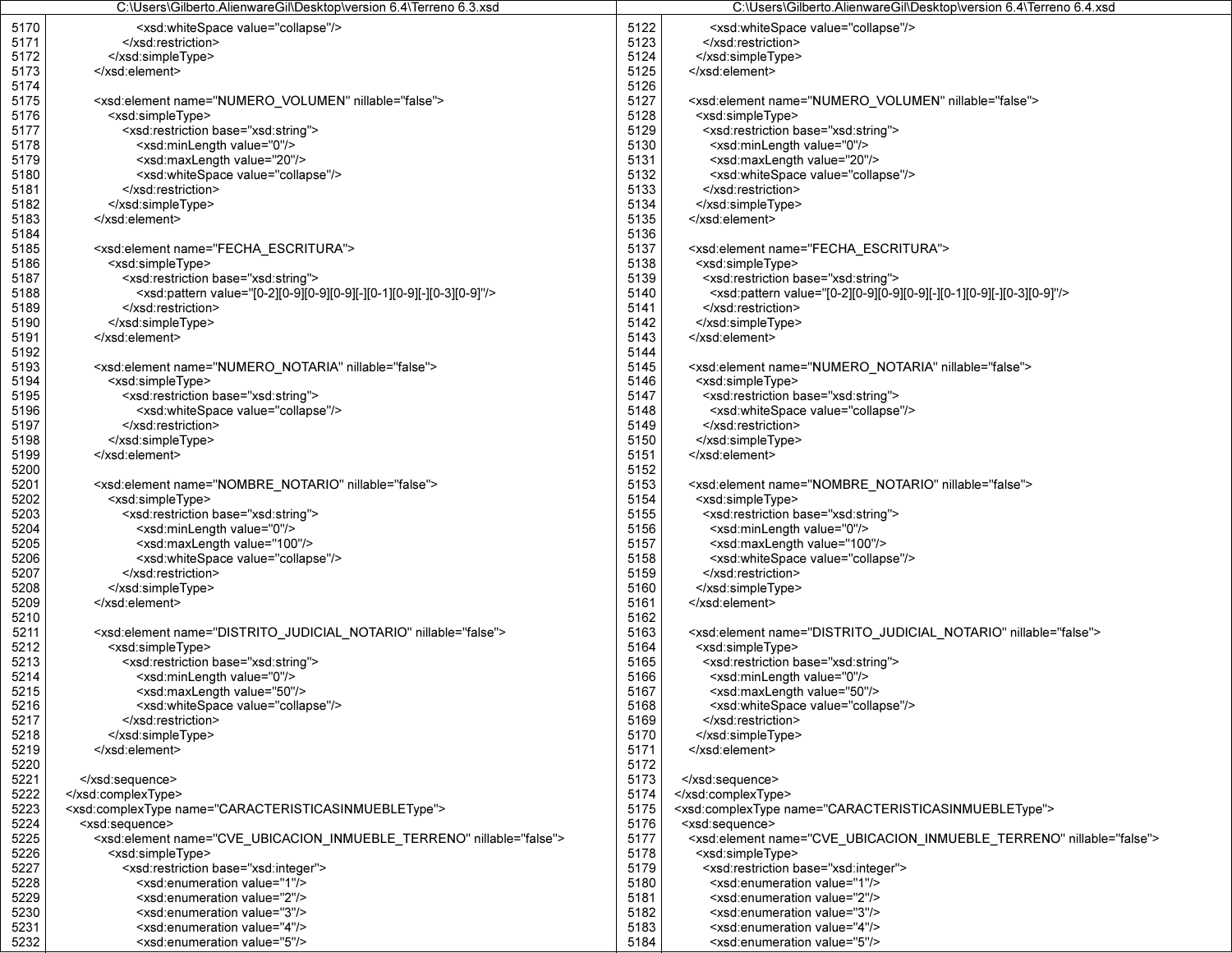|              | C:\Users\Gilberto.AlienwareGil\Desktop\version 6.4\Terreno 6.3.xsd                    |      | C:\Users\Gilberto.AlienwareGil\Desktop\version 6.4\Terreno 6.4.xsd                    |
|--------------|---------------------------------------------------------------------------------------|------|---------------------------------------------------------------------------------------|
| 5233         |                                                                                       | 5185 |                                                                                       |
| 5234         |                                                                                       | 5186 |                                                                                       |
| 5235         | $\le$ /xsd:element>                                                                   | 5187 |                                                                                       |
| 5236         |                                                                                       | 5188 |                                                                                       |
| 5237         | <xsd:element name="CVE_CONFIGURACION_INMUEBLE" nillable="false"></xsd:element>        | 5189 | <xsd:element name="CVE_CONFIGURACION_INMUEBLE" nillable="false"></xsd:element>        |
| 5238         | <xsd:simpletype></xsd:simpletype>                                                     | 5190 | <xsd:simpletype></xsd:simpletype>                                                     |
| 5239         | <xsd:restriction base="xsd:integer"></xsd:restriction>                                | 5191 | <xsd:restriction base="xsd:integer"></xsd:restriction>                                |
| 5240         | <xsd:enumeration value="0"></xsd:enumeration>                                         | 5192 | <xsd:enumeration value="0"></xsd:enumeration>                                         |
| 5241         | <xsd:enumeration value="1"></xsd:enumeration>                                         | 5193 | <xsd:enumeration value="1"></xsd:enumeration>                                         |
| 5242         | <xsd:enumeration value="2"></xsd:enumeration>                                         | 5194 | <xsd:enumeration value="2"></xsd:enumeration>                                         |
| 5243         |                                                                                       | 5195 |                                                                                       |
|              |                                                                                       | 5196 |                                                                                       |
| 5244<br>5245 | <br>$\le$ /xsd:element>                                                               | 5197 | <br>                                                                                  |
|              |                                                                                       |      |                                                                                       |
| 5246         |                                                                                       | 5198 |                                                                                       |
| 5247         | <xsd:element name="CVE_TOPOGRAFIA_INMUEBLE" nillable="false"></xsd:element>           | 5199 | <xsd:element name="CVE_TOPOGRAFIA_INMUEBLE" nillable="false"></xsd:element>           |
| 5248         | <xsd:simpletype></xsd:simpletype>                                                     | 5200 | <xsd:simpletype></xsd:simpletype>                                                     |
| 5249         | <xsd:restriction base="xsd:integer"></xsd:restriction>                                | 5201 | <xsd:restriction base="xsd:integer"></xsd:restriction>                                |
| 5250         | <xsd:enumeration value="0"></xsd:enumeration>                                         | 5202 | <xsd:enumeration value="0"></xsd:enumeration>                                         |
| 5251         | <xsd:enumeration value="1"></xsd:enumeration>                                         | 5203 | <xsd:enumeration value="1"></xsd:enumeration>                                         |
| 5252         | <xsd:enumeration value="2"></xsd:enumeration>                                         | 5204 | <xsd:enumeration value="2"></xsd:enumeration>                                         |
| 5253         | <xsd:enumeration value="3"></xsd:enumeration>                                         | 5205 | <xsd:enumeration value="3"></xsd:enumeration>                                         |
| 5254         | <xsd:enumeration value="4"></xsd:enumeration>                                         | 5206 | <xsd:enumeration value="4"></xsd:enumeration>                                         |
| 5255         |                                                                                       | 5207 |                                                                                       |
| 5256         |                                                                                       | 5208 |                                                                                       |
| 5257         |                                                                                       | 5209 |                                                                                       |
| 5258         |                                                                                       | 5210 |                                                                                       |
| 5259         | <xsd:element name="CARACTERISTICASPANORAMICAS" nillable="false"></xsd:element>        | 5211 | <xsd:element name="CARACTERISTICASPANORAMICAS" nillable="false"></xsd:element>        |
| 5260         | <xsd:simpletype></xsd:simpletype>                                                     | 5212 | <xsd:simpletype></xsd:simpletype>                                                     |
| 5261         | <xsd:restriction base="xsd:string"></xsd:restriction>                                 | 5213 | <xsd:restriction base="xsd:string"></xsd:restriction>                                 |
| 5262         | <xsd:minlength value="0"></xsd:minlength>                                             | 5214 | <xsd:minlength value="0"></xsd:minlength>                                             |
| 5263         | <xsd:maxlength value="250"></xsd:maxlength>                                           | 5215 | <xsd:maxlength value="250"></xsd:maxlength>                                           |
| 5264         | <xsd:whitespace value="collapse"></xsd:whitespace>                                    | 5216 | <xsd:whitespace value="collapse"></xsd:whitespace>                                    |
| 5265         |                                                                                       | 5217 |                                                                                       |
| 5266         |                                                                                       | 5218 |                                                                                       |
| 5267         |                                                                                       | 5219 |                                                                                       |
| 5268         |                                                                                       | 5220 |                                                                                       |
| 5269         | <xsd:element name="USO_SUELO" nillable="false"></xsd:element>                         | 5221 | <xsd:element name="USO_SUELO" nillable="false"></xsd:element>                         |
| 5270         | <xsd:simpletype></xsd:simpletype>                                                     | 5222 | <xsd:simpletype></xsd:simpletype>                                                     |
| 5271         | <xsd:restriction base="xsd:string"></xsd:restriction>                                 | 5223 | <xsd:restriction base="xsd:string"></xsd:restriction>                                 |
| 5272         | <xsd:minlength value="0"></xsd:minlength>                                             | 5224 | <xsd:minlength value="0"></xsd:minlength>                                             |
| 5273         | <xsd:maxlength value="50"></xsd:maxlength>                                            | 5225 | <xsd:maxlength value="50"></xsd:maxlength>                                            |
| 5274         | <xsd:whitespace value="collapse"></xsd:whitespace>                                    | 5226 | <xsd:whitespace value="collapse"></xsd:whitespace>                                    |
| 5275         |                                                                                       | 5227 |                                                                                       |
| 5276         |                                                                                       | 5228 |                                                                                       |
| 5277         |                                                                                       | 5229 |                                                                                       |
| 5278         |                                                                                       | 5230 |                                                                                       |
| 5279         | <xsd:element name="AREA_LIBRE_OBLIGATORIA" nillable="false"></xsd:element>            | 5231 | <xsd:element name="AREA_LIBRE_OBLIGATORIA" nillable="false"></xsd:element>            |
| 5280         | <xsd:simpletype></xsd:simpletype>                                                     | 5232 | <xsd:simpletype></xsd:simpletype>                                                     |
| 5281         | <xsd:restriction base="xsd:integer"></xsd:restriction>                                | 5233 | <xsd:restriction base="xsd:integer"></xsd:restriction>                                |
| 5282         | <xsd:mininclusive value="0"></xsd:mininclusive>                                       | 5234 | <xsd:mininclusive value="0"></xsd:mininclusive>                                       |
| 5283         | <xsd:maxinclusive value="100"></xsd:maxinclusive>                                     | 5235 | <xsd:maxinclusive value="100"></xsd:maxinclusive>                                     |
| 5284         | $\le$ /xsd:restriction>                                                               | 5236 |                                                                                       |
| 5285         |                                                                                       | 5237 |                                                                                       |
| 5286         |                                                                                       | 5238 |                                                                                       |
| 5287         |                                                                                       | 5239 |                                                                                       |
| 5288         | <xsd:element name="NUMERO_MAXIMO_NIVELES_A_CONSTRUIR" nillable="false"></xsd:element> | 5240 | <xsd:element name="NUMERO_MAXIMO_NIVELES_A_CONSTRUIR" nillable="false"></xsd:element> |
|              |                                                                                       |      |                                                                                       |
| 5289         | <xsd:simpletype></xsd:simpletype>                                                     | 5241 | <xsd:simpletype></xsd:simpletype>                                                     |
| 5290         | <xsd:restriction base="xsd:integer"></xsd:restriction>                                | 5242 | <xsd:restriction base="xsd:integer"></xsd:restriction>                                |
| 5291         | <xsd:mininclusive value="0"></xsd:mininclusive>                                       | 5243 | <xsd:mininclusive value="0"></xsd:mininclusive>                                       |
| 5292         | <xsd:maxinclusive value="100"></xsd:maxinclusive>                                     | 5244 | <xsd:maxinclusive value="100"></xsd:maxinclusive>                                     |
| 5293         |                                                                                       | 5245 |                                                                                       |
| 5294         |                                                                                       | 5246 |                                                                                       |
| 5295         |                                                                                       | 5247 |                                                                                       |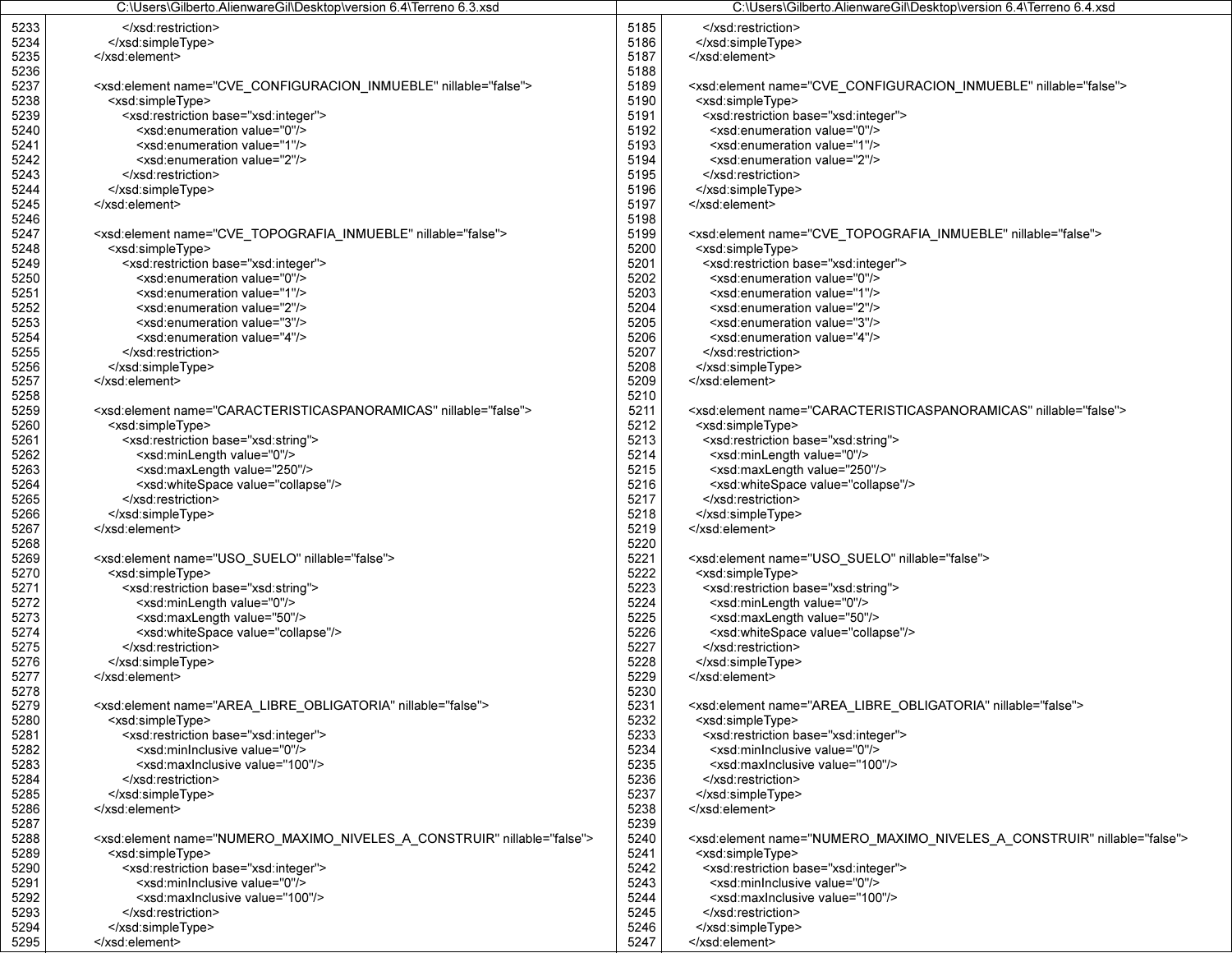| 5296<br>5248<br>5249<br>5297<br><xsd:element name="COEFICIENTE_USO_SUELO" nillable="false"><br/><xsd:element name="COEFICIENTE_USO_SUELO" nillable="false"><br/>5250<br/>5298<br/><xsd:simpletype><br/><xsd:simpletype><br/>5251<br/>5299<br/><xsd:restriction base="xsd:decimal"><br/><xsd:restriction base="xsd:decimal"><br/>5252<br/>5300<br/><xsd:fractiondigits value="2"></xsd:fractiondigits><br/><xsd:fractiondigits value="2"></xsd:fractiondigits><br/>5253<br/>5301<br/></xsd:restriction><br/></xsd:restriction><br/>5302<br/>5254<br/></xsd:simpletype><br/></xsd:simpletype><br/>5255<br/>5303<br/><math>\le</math>/xsd:element&gt;<br/></xsd:element><br/>5256<br/>5304<br/>5305<br/>5257<br/><xsd:element name="VIAS_ACCESO_IMPORTANCIA" nillable="false"><br/><xsd:element name="VIAS_ACCESO_IMPORTANCIA" nillable="false"><br/>5258<br/>5306<br/><xsd:simpletype><br/><xsd:simpletype><br/>5259<br/>5307<br/><xsd:restriction base="xsd:string"><br/><xsd:restriction base="xsd:string"><br/>5308<br/>5260<br/><xsd:minlength value="1"></xsd:minlength><br/><xsd:minlength value="1"></xsd:minlength><br/>5261<br/>5309<br/><xsd:maxlength value="250"></xsd:maxlength><br/><xsd:maxlength value="250"></xsd:maxlength><br/>5262<br/>5310<br/><xsd:whitespace value="collapse"></xsd:whitespace><br/><xsd:whitespace value="collapse"></xsd:whitespace><br/>5311<br/>5263<br/></xsd:restriction><br/><math>\le</math>/xsd:restriction&gt;<br/>5264<br/>5312<br/></xsd:restriction></xsd:simpletype><br/></xsd:simpletype><br/>5265<br/>5313<br/><math>\le</math>/xsd:element&gt;<br/></xsd:element><br/>5266<br/>5314<br/>5315<br/>5267<br/><xsd:element name="CVE_DENSIDAD_HABITACIONAL" nillable="false"><br/><xsd:element name="CVE_DENSIDAD_HABITACIONAL" nillable="false"><br/>5268<br/>5316<br/><xsd:simpletype><br/><xsd:simpletype><br/>5269<br/>5317<br/><xsd:restriction base="xsd:integer"><br/><xsd:restriction base="xsd:integer"><br/>5318<br/>5270<br/><xsd:enumeration value="0"></xsd:enumeration><br/><xsd:enumeration value="0"></xsd:enumeration><br/>5319<br/>5271<br/><xsd:enumeration value="1"></xsd:enumeration><br/><xsd:enumeration value="1"></xsd:enumeration><br/>5272<br/>5320<br/><xsd:enumeration value="2"></xsd:enumeration><br/><xsd:enumeration value="2"></xsd:enumeration><br/>5321<br/>5273<br/><xsd:enumeration value="3"></xsd:enumeration><br/><xsd:enumeration value="3"></xsd:enumeration><br/>5322<br/>5274<br/><xsd:enumeration value="4"></xsd:enumeration><br/><xsd:enumeration value="4"></xsd:enumeration><br/>5275<br/>5323<br/><xsd:enumeration value="5"></xsd:enumeration><br/><xsd:enumeration value="5"></xsd:enumeration><br/>5324<br/>5276<br/><math>\le</math>/xsd:restriction&gt;<br/></xsd:restriction><br/>5325<br/>5277<br/></xsd:restriction></xsd:simpletype><br/><math>\le</math>/xsd:simpleType&gt;<br/>5278<br/>5326<br/></xsd:simpletype></xsd:element><br/></xsd:element><br/>5279<br/>5327<br/>5328<br/>5280<br/><xsd:element name="DENSIDAD_HABITACIONAL_VIVIENDAS" nillable="false"><br/><xsd:element name="DENSIDAD_HABITACIONAL_VIVIENDAS" nillable="false"><br/>5281<br/>5329<br/><xsd:simpletype><br/><xsd:simpletype><br/>5330<br/>5282<br/><xsd:restriction base="xsd:integer"> </xsd:restriction><br/><xsd:restriction base="xsd:integer"> </xsd:restriction><br/>5331<br/>5283<br/></xsd:simpletype><br/><math>\le</math>/xsd:simpleType&gt;<br/>5284<br/>5332<br/></xsd:simpletype></xsd:element><br/></xsd:element><br/>5333<br/>5285<br/>5286<br/>5334<br/><xsd:element name="SERVIDUMBRES_O_RESTRICCIONES" nillable="false"><br/><xsd:element name="SERVIDUMBRES_O_RESTRICCIONES" nillable="false"><br/>5287<br/>5335<br/><xsd:simpletype><br/><xsd:simpletype><br/>5288<br/>5336<br/><xsd:restriction base="xsd:string"><br/><xsd:restriction base="xsd:string"><br/>5289<br/>5337<br/><xsd:minlength value="0"></xsd:minlength><br/><xsd:minlength value="0"></xsd:minlength><br/>5290<br/>5338<br/><xsd:maxlength value="250"></xsd:maxlength><br/><xsd:maxlength value="250"></xsd:maxlength><br/>5339<br/>5291<br/><xsd:whitespace value="collapse"></xsd:whitespace><br/><xsd:whitespace value="collapse"></xsd:whitespace><br/>5340<br/>5292<br/></xsd:restriction><br/></xsd:restriction><br/>5293<br/>5341<br/></xsd:simpletype><br/></xsd:simpletype><br/>5294<br/>5342<br/></xsd:element><br/></xsd:element><br/>5295<br/>5343<br/>5344<br/>5296<br/><xsd:element name="CVE_REPORTE_DENSIDAD" nillable="false"><br/><xsd:element name="CVE_REPORTE_DENSIDAD" nillable="false"><br/>5345<br/>5297<br/><xsd:simpletype><br/><xsd:simpletype><br/>5346<br/><xsd:restriction base="xsd:integer"><br/>5298<br/><xsd:restriction base="xsd:integer"><br/>5347<br/><xsd:enumeration value="1"></xsd:enumeration><br/>5299<br/><xsd:enumeration value="1"></xsd:enumeration><br/><xsd:enumeration value="2"></xsd:enumeration><br/>5300<br/><xsd:enumeration value="2"></xsd:enumeration><br/>5348<br/>5349<br/>5301<br/></xsd:restriction><br/></xsd:restriction><br/>5350<br/>5302<br/></xsd:simpletype><br/></xsd:simpletype><br/>5351<br/>5303<br/></xsd:element><br/></xsd:element><br/>5352<br/>5304<br/>5353<br/>5305<br/><xsd:element name="USO_ACTUAL" nillable="false"><br/><xsd:element name="USO_ACTUAL" nillable="false"><br/>5354<br/>5306<br/><xsd:simpletype><br/><xsd:simpletype><br/>5355<br/><xsd:restriction base="xsd:string"><br/>5307<br/><xsd:restriction base="xsd:string"><br/>5356<br/><xsd:minlength value="1"></xsd:minlength><br/>5308<br/><xsd:minlength value="1"></xsd:minlength><br/>5357<br/><xsd:maxlength value="2000"></xsd:maxlength><br/>5309<br/><xsd:maxlength value="2000"></xsd:maxlength><br/>5358<br/><xsd:whitespace value="collapse"></xsd:whitespace><br/>5310<br/><xsd:whitespace value="collapse"></xsd:whitespace></xsd:restriction></xsd:restriction></xsd:simpletype></xsd:simpletype></xsd:element></xsd:element></xsd:element></xsd:element> | C:\Users\Gilberto.AlienwareGil\Desktop\version 6.4\Terreno 6.3.xsd | C:\Users\Gilberto.AlienwareGil\Desktop\version 6.4\Terreno 6.4.xsd |
|-------------------------------------------------------------------------------------------------------------------------------------------------------------------------------------------------------------------------------------------------------------------------------------------------------------------------------------------------------------------------------------------------------------------------------------------------------------------------------------------------------------------------------------------------------------------------------------------------------------------------------------------------------------------------------------------------------------------------------------------------------------------------------------------------------------------------------------------------------------------------------------------------------------------------------------------------------------------------------------------------------------------------------------------------------------------------------------------------------------------------------------------------------------------------------------------------------------------------------------------------------------------------------------------------------------------------------------------------------------------------------------------------------------------------------------------------------------------------------------------------------------------------------------------------------------------------------------------------------------------------------------------------------------------------------------------------------------------------------------------------------------------------------------------------------------------------------------------------------------------------------------------------------------------------------------------------------------------------------------------------------------------------------------------------------------------------------------------------------------------------------------------------------------------------------------------------------------------------------------------------------------------------------------------------------------------------------------------------------------------------------------------------------------------------------------------------------------------------------------------------------------------------------------------------------------------------------------------------------------------------------------------------------------------------------------------------------------------------------------------------------------------------------------------------------------------------------------------------------------------------------------------------------------------------------------------------------------------------------------------------------------------------------------------------------------------------------------------------------------------------------------------------------------------------------------------------------------------------------------------------------------------------------------------------------------------------------------------------------------------------------------------------------------------------------------------------------------------------------------------------------------------------------------------------------------------------------------------------------------------------------------------------------------------------------------------------------------------------------------------------------------------------------------------------------------------------------------------------------------------------------------------------------------------------------------------------------------------------------------------------------------------------------------------------------------------------------------------------------------------------------------------------------------------------------------------------------------------------------------------------------------------------------------------------------------------------------------------------------------------------------------------------------------------------------------------------------------------------------------------------------------------------------------------------------------------------------------------------------------------------------------------------------------------------------------------------------------------------------------------------------------------------------------------------------------------------------------------------------------------------------------------------------------------------------------------------------------------------------------------------------------------------------------------------------------------------------------------------------------------------------------------------------------------------------------------------------------------------------------------------------------------------------------------------------------------------------------------------------------------------------------------------------------------------------------------------------------------------------------------------------------------------------------------------------------------------------------------------------------------------------------------------------------------------------------------------------------------------------------------------------------------------------------------------------------------------------------------------------------------------------------------------------------------------------------------------------------------------------------------------------------------|--------------------------------------------------------------------|--------------------------------------------------------------------|
|                                                                                                                                                                                                                                                                                                                                                                                                                                                                                                                                                                                                                                                                                                                                                                                                                                                                                                                                                                                                                                                                                                                                                                                                                                                                                                                                                                                                                                                                                                                                                                                                                                                                                                                                                                                                                                                                                                                                                                                                                                                                                                                                                                                                                                                                                                                                                                                                                                                                                                                                                                                                                                                                                                                                                                                                                                                                                                                                                                                                                                                                                                                                                                                                                                                                                                                                                                                                                                                                                                                                                                                                                                                                                                                                                                                                                                                                                                                                                                                                                                                                                                                                                                                                                                                                                                                                                                                                                                                                                                                                                                                                                                                                                                                                                                                                                                                                                                                                                                                                                                                                                                                                                                                                                                                                                                                                                                                                                                                                                                                                                                                                                                                                                                                                                                                                                                                                                                                                                                                                                   |                                                                    |                                                                    |
|                                                                                                                                                                                                                                                                                                                                                                                                                                                                                                                                                                                                                                                                                                                                                                                                                                                                                                                                                                                                                                                                                                                                                                                                                                                                                                                                                                                                                                                                                                                                                                                                                                                                                                                                                                                                                                                                                                                                                                                                                                                                                                                                                                                                                                                                                                                                                                                                                                                                                                                                                                                                                                                                                                                                                                                                                                                                                                                                                                                                                                                                                                                                                                                                                                                                                                                                                                                                                                                                                                                                                                                                                                                                                                                                                                                                                                                                                                                                                                                                                                                                                                                                                                                                                                                                                                                                                                                                                                                                                                                                                                                                                                                                                                                                                                                                                                                                                                                                                                                                                                                                                                                                                                                                                                                                                                                                                                                                                                                                                                                                                                                                                                                                                                                                                                                                                                                                                                                                                                                                                   |                                                                    |                                                                    |
|                                                                                                                                                                                                                                                                                                                                                                                                                                                                                                                                                                                                                                                                                                                                                                                                                                                                                                                                                                                                                                                                                                                                                                                                                                                                                                                                                                                                                                                                                                                                                                                                                                                                                                                                                                                                                                                                                                                                                                                                                                                                                                                                                                                                                                                                                                                                                                                                                                                                                                                                                                                                                                                                                                                                                                                                                                                                                                                                                                                                                                                                                                                                                                                                                                                                                                                                                                                                                                                                                                                                                                                                                                                                                                                                                                                                                                                                                                                                                                                                                                                                                                                                                                                                                                                                                                                                                                                                                                                                                                                                                                                                                                                                                                                                                                                                                                                                                                                                                                                                                                                                                                                                                                                                                                                                                                                                                                                                                                                                                                                                                                                                                                                                                                                                                                                                                                                                                                                                                                                                                   |                                                                    |                                                                    |
|                                                                                                                                                                                                                                                                                                                                                                                                                                                                                                                                                                                                                                                                                                                                                                                                                                                                                                                                                                                                                                                                                                                                                                                                                                                                                                                                                                                                                                                                                                                                                                                                                                                                                                                                                                                                                                                                                                                                                                                                                                                                                                                                                                                                                                                                                                                                                                                                                                                                                                                                                                                                                                                                                                                                                                                                                                                                                                                                                                                                                                                                                                                                                                                                                                                                                                                                                                                                                                                                                                                                                                                                                                                                                                                                                                                                                                                                                                                                                                                                                                                                                                                                                                                                                                                                                                                                                                                                                                                                                                                                                                                                                                                                                                                                                                                                                                                                                                                                                                                                                                                                                                                                                                                                                                                                                                                                                                                                                                                                                                                                                                                                                                                                                                                                                                                                                                                                                                                                                                                                                   |                                                                    |                                                                    |
|                                                                                                                                                                                                                                                                                                                                                                                                                                                                                                                                                                                                                                                                                                                                                                                                                                                                                                                                                                                                                                                                                                                                                                                                                                                                                                                                                                                                                                                                                                                                                                                                                                                                                                                                                                                                                                                                                                                                                                                                                                                                                                                                                                                                                                                                                                                                                                                                                                                                                                                                                                                                                                                                                                                                                                                                                                                                                                                                                                                                                                                                                                                                                                                                                                                                                                                                                                                                                                                                                                                                                                                                                                                                                                                                                                                                                                                                                                                                                                                                                                                                                                                                                                                                                                                                                                                                                                                                                                                                                                                                                                                                                                                                                                                                                                                                                                                                                                                                                                                                                                                                                                                                                                                                                                                                                                                                                                                                                                                                                                                                                                                                                                                                                                                                                                                                                                                                                                                                                                                                                   |                                                                    |                                                                    |
|                                                                                                                                                                                                                                                                                                                                                                                                                                                                                                                                                                                                                                                                                                                                                                                                                                                                                                                                                                                                                                                                                                                                                                                                                                                                                                                                                                                                                                                                                                                                                                                                                                                                                                                                                                                                                                                                                                                                                                                                                                                                                                                                                                                                                                                                                                                                                                                                                                                                                                                                                                                                                                                                                                                                                                                                                                                                                                                                                                                                                                                                                                                                                                                                                                                                                                                                                                                                                                                                                                                                                                                                                                                                                                                                                                                                                                                                                                                                                                                                                                                                                                                                                                                                                                                                                                                                                                                                                                                                                                                                                                                                                                                                                                                                                                                                                                                                                                                                                                                                                                                                                                                                                                                                                                                                                                                                                                                                                                                                                                                                                                                                                                                                                                                                                                                                                                                                                                                                                                                                                   |                                                                    |                                                                    |
|                                                                                                                                                                                                                                                                                                                                                                                                                                                                                                                                                                                                                                                                                                                                                                                                                                                                                                                                                                                                                                                                                                                                                                                                                                                                                                                                                                                                                                                                                                                                                                                                                                                                                                                                                                                                                                                                                                                                                                                                                                                                                                                                                                                                                                                                                                                                                                                                                                                                                                                                                                                                                                                                                                                                                                                                                                                                                                                                                                                                                                                                                                                                                                                                                                                                                                                                                                                                                                                                                                                                                                                                                                                                                                                                                                                                                                                                                                                                                                                                                                                                                                                                                                                                                                                                                                                                                                                                                                                                                                                                                                                                                                                                                                                                                                                                                                                                                                                                                                                                                                                                                                                                                                                                                                                                                                                                                                                                                                                                                                                                                                                                                                                                                                                                                                                                                                                                                                                                                                                                                   |                                                                    |                                                                    |
|                                                                                                                                                                                                                                                                                                                                                                                                                                                                                                                                                                                                                                                                                                                                                                                                                                                                                                                                                                                                                                                                                                                                                                                                                                                                                                                                                                                                                                                                                                                                                                                                                                                                                                                                                                                                                                                                                                                                                                                                                                                                                                                                                                                                                                                                                                                                                                                                                                                                                                                                                                                                                                                                                                                                                                                                                                                                                                                                                                                                                                                                                                                                                                                                                                                                                                                                                                                                                                                                                                                                                                                                                                                                                                                                                                                                                                                                                                                                                                                                                                                                                                                                                                                                                                                                                                                                                                                                                                                                                                                                                                                                                                                                                                                                                                                                                                                                                                                                                                                                                                                                                                                                                                                                                                                                                                                                                                                                                                                                                                                                                                                                                                                                                                                                                                                                                                                                                                                                                                                                                   |                                                                    |                                                                    |
|                                                                                                                                                                                                                                                                                                                                                                                                                                                                                                                                                                                                                                                                                                                                                                                                                                                                                                                                                                                                                                                                                                                                                                                                                                                                                                                                                                                                                                                                                                                                                                                                                                                                                                                                                                                                                                                                                                                                                                                                                                                                                                                                                                                                                                                                                                                                                                                                                                                                                                                                                                                                                                                                                                                                                                                                                                                                                                                                                                                                                                                                                                                                                                                                                                                                                                                                                                                                                                                                                                                                                                                                                                                                                                                                                                                                                                                                                                                                                                                                                                                                                                                                                                                                                                                                                                                                                                                                                                                                                                                                                                                                                                                                                                                                                                                                                                                                                                                                                                                                                                                                                                                                                                                                                                                                                                                                                                                                                                                                                                                                                                                                                                                                                                                                                                                                                                                                                                                                                                                                                   |                                                                    |                                                                    |
|                                                                                                                                                                                                                                                                                                                                                                                                                                                                                                                                                                                                                                                                                                                                                                                                                                                                                                                                                                                                                                                                                                                                                                                                                                                                                                                                                                                                                                                                                                                                                                                                                                                                                                                                                                                                                                                                                                                                                                                                                                                                                                                                                                                                                                                                                                                                                                                                                                                                                                                                                                                                                                                                                                                                                                                                                                                                                                                                                                                                                                                                                                                                                                                                                                                                                                                                                                                                                                                                                                                                                                                                                                                                                                                                                                                                                                                                                                                                                                                                                                                                                                                                                                                                                                                                                                                                                                                                                                                                                                                                                                                                                                                                                                                                                                                                                                                                                                                                                                                                                                                                                                                                                                                                                                                                                                                                                                                                                                                                                                                                                                                                                                                                                                                                                                                                                                                                                                                                                                                                                   |                                                                    |                                                                    |
|                                                                                                                                                                                                                                                                                                                                                                                                                                                                                                                                                                                                                                                                                                                                                                                                                                                                                                                                                                                                                                                                                                                                                                                                                                                                                                                                                                                                                                                                                                                                                                                                                                                                                                                                                                                                                                                                                                                                                                                                                                                                                                                                                                                                                                                                                                                                                                                                                                                                                                                                                                                                                                                                                                                                                                                                                                                                                                                                                                                                                                                                                                                                                                                                                                                                                                                                                                                                                                                                                                                                                                                                                                                                                                                                                                                                                                                                                                                                                                                                                                                                                                                                                                                                                                                                                                                                                                                                                                                                                                                                                                                                                                                                                                                                                                                                                                                                                                                                                                                                                                                                                                                                                                                                                                                                                                                                                                                                                                                                                                                                                                                                                                                                                                                                                                                                                                                                                                                                                                                                                   |                                                                    |                                                                    |
|                                                                                                                                                                                                                                                                                                                                                                                                                                                                                                                                                                                                                                                                                                                                                                                                                                                                                                                                                                                                                                                                                                                                                                                                                                                                                                                                                                                                                                                                                                                                                                                                                                                                                                                                                                                                                                                                                                                                                                                                                                                                                                                                                                                                                                                                                                                                                                                                                                                                                                                                                                                                                                                                                                                                                                                                                                                                                                                                                                                                                                                                                                                                                                                                                                                                                                                                                                                                                                                                                                                                                                                                                                                                                                                                                                                                                                                                                                                                                                                                                                                                                                                                                                                                                                                                                                                                                                                                                                                                                                                                                                                                                                                                                                                                                                                                                                                                                                                                                                                                                                                                                                                                                                                                                                                                                                                                                                                                                                                                                                                                                                                                                                                                                                                                                                                                                                                                                                                                                                                                                   |                                                                    |                                                                    |
|                                                                                                                                                                                                                                                                                                                                                                                                                                                                                                                                                                                                                                                                                                                                                                                                                                                                                                                                                                                                                                                                                                                                                                                                                                                                                                                                                                                                                                                                                                                                                                                                                                                                                                                                                                                                                                                                                                                                                                                                                                                                                                                                                                                                                                                                                                                                                                                                                                                                                                                                                                                                                                                                                                                                                                                                                                                                                                                                                                                                                                                                                                                                                                                                                                                                                                                                                                                                                                                                                                                                                                                                                                                                                                                                                                                                                                                                                                                                                                                                                                                                                                                                                                                                                                                                                                                                                                                                                                                                                                                                                                                                                                                                                                                                                                                                                                                                                                                                                                                                                                                                                                                                                                                                                                                                                                                                                                                                                                                                                                                                                                                                                                                                                                                                                                                                                                                                                                                                                                                                                   |                                                                    |                                                                    |
|                                                                                                                                                                                                                                                                                                                                                                                                                                                                                                                                                                                                                                                                                                                                                                                                                                                                                                                                                                                                                                                                                                                                                                                                                                                                                                                                                                                                                                                                                                                                                                                                                                                                                                                                                                                                                                                                                                                                                                                                                                                                                                                                                                                                                                                                                                                                                                                                                                                                                                                                                                                                                                                                                                                                                                                                                                                                                                                                                                                                                                                                                                                                                                                                                                                                                                                                                                                                                                                                                                                                                                                                                                                                                                                                                                                                                                                                                                                                                                                                                                                                                                                                                                                                                                                                                                                                                                                                                                                                                                                                                                                                                                                                                                                                                                                                                                                                                                                                                                                                                                                                                                                                                                                                                                                                                                                                                                                                                                                                                                                                                                                                                                                                                                                                                                                                                                                                                                                                                                                                                   |                                                                    |                                                                    |
|                                                                                                                                                                                                                                                                                                                                                                                                                                                                                                                                                                                                                                                                                                                                                                                                                                                                                                                                                                                                                                                                                                                                                                                                                                                                                                                                                                                                                                                                                                                                                                                                                                                                                                                                                                                                                                                                                                                                                                                                                                                                                                                                                                                                                                                                                                                                                                                                                                                                                                                                                                                                                                                                                                                                                                                                                                                                                                                                                                                                                                                                                                                                                                                                                                                                                                                                                                                                                                                                                                                                                                                                                                                                                                                                                                                                                                                                                                                                                                                                                                                                                                                                                                                                                                                                                                                                                                                                                                                                                                                                                                                                                                                                                                                                                                                                                                                                                                                                                                                                                                                                                                                                                                                                                                                                                                                                                                                                                                                                                                                                                                                                                                                                                                                                                                                                                                                                                                                                                                                                                   |                                                                    |                                                                    |
|                                                                                                                                                                                                                                                                                                                                                                                                                                                                                                                                                                                                                                                                                                                                                                                                                                                                                                                                                                                                                                                                                                                                                                                                                                                                                                                                                                                                                                                                                                                                                                                                                                                                                                                                                                                                                                                                                                                                                                                                                                                                                                                                                                                                                                                                                                                                                                                                                                                                                                                                                                                                                                                                                                                                                                                                                                                                                                                                                                                                                                                                                                                                                                                                                                                                                                                                                                                                                                                                                                                                                                                                                                                                                                                                                                                                                                                                                                                                                                                                                                                                                                                                                                                                                                                                                                                                                                                                                                                                                                                                                                                                                                                                                                                                                                                                                                                                                                                                                                                                                                                                                                                                                                                                                                                                                                                                                                                                                                                                                                                                                                                                                                                                                                                                                                                                                                                                                                                                                                                                                   |                                                                    |                                                                    |
|                                                                                                                                                                                                                                                                                                                                                                                                                                                                                                                                                                                                                                                                                                                                                                                                                                                                                                                                                                                                                                                                                                                                                                                                                                                                                                                                                                                                                                                                                                                                                                                                                                                                                                                                                                                                                                                                                                                                                                                                                                                                                                                                                                                                                                                                                                                                                                                                                                                                                                                                                                                                                                                                                                                                                                                                                                                                                                                                                                                                                                                                                                                                                                                                                                                                                                                                                                                                                                                                                                                                                                                                                                                                                                                                                                                                                                                                                                                                                                                                                                                                                                                                                                                                                                                                                                                                                                                                                                                                                                                                                                                                                                                                                                                                                                                                                                                                                                                                                                                                                                                                                                                                                                                                                                                                                                                                                                                                                                                                                                                                                                                                                                                                                                                                                                                                                                                                                                                                                                                                                   |                                                                    |                                                                    |
|                                                                                                                                                                                                                                                                                                                                                                                                                                                                                                                                                                                                                                                                                                                                                                                                                                                                                                                                                                                                                                                                                                                                                                                                                                                                                                                                                                                                                                                                                                                                                                                                                                                                                                                                                                                                                                                                                                                                                                                                                                                                                                                                                                                                                                                                                                                                                                                                                                                                                                                                                                                                                                                                                                                                                                                                                                                                                                                                                                                                                                                                                                                                                                                                                                                                                                                                                                                                                                                                                                                                                                                                                                                                                                                                                                                                                                                                                                                                                                                                                                                                                                                                                                                                                                                                                                                                                                                                                                                                                                                                                                                                                                                                                                                                                                                                                                                                                                                                                                                                                                                                                                                                                                                                                                                                                                                                                                                                                                                                                                                                                                                                                                                                                                                                                                                                                                                                                                                                                                                                                   |                                                                    |                                                                    |
|                                                                                                                                                                                                                                                                                                                                                                                                                                                                                                                                                                                                                                                                                                                                                                                                                                                                                                                                                                                                                                                                                                                                                                                                                                                                                                                                                                                                                                                                                                                                                                                                                                                                                                                                                                                                                                                                                                                                                                                                                                                                                                                                                                                                                                                                                                                                                                                                                                                                                                                                                                                                                                                                                                                                                                                                                                                                                                                                                                                                                                                                                                                                                                                                                                                                                                                                                                                                                                                                                                                                                                                                                                                                                                                                                                                                                                                                                                                                                                                                                                                                                                                                                                                                                                                                                                                                                                                                                                                                                                                                                                                                                                                                                                                                                                                                                                                                                                                                                                                                                                                                                                                                                                                                                                                                                                                                                                                                                                                                                                                                                                                                                                                                                                                                                                                                                                                                                                                                                                                                                   |                                                                    |                                                                    |
|                                                                                                                                                                                                                                                                                                                                                                                                                                                                                                                                                                                                                                                                                                                                                                                                                                                                                                                                                                                                                                                                                                                                                                                                                                                                                                                                                                                                                                                                                                                                                                                                                                                                                                                                                                                                                                                                                                                                                                                                                                                                                                                                                                                                                                                                                                                                                                                                                                                                                                                                                                                                                                                                                                                                                                                                                                                                                                                                                                                                                                                                                                                                                                                                                                                                                                                                                                                                                                                                                                                                                                                                                                                                                                                                                                                                                                                                                                                                                                                                                                                                                                                                                                                                                                                                                                                                                                                                                                                                                                                                                                                                                                                                                                                                                                                                                                                                                                                                                                                                                                                                                                                                                                                                                                                                                                                                                                                                                                                                                                                                                                                                                                                                                                                                                                                                                                                                                                                                                                                                                   |                                                                    |                                                                    |
|                                                                                                                                                                                                                                                                                                                                                                                                                                                                                                                                                                                                                                                                                                                                                                                                                                                                                                                                                                                                                                                                                                                                                                                                                                                                                                                                                                                                                                                                                                                                                                                                                                                                                                                                                                                                                                                                                                                                                                                                                                                                                                                                                                                                                                                                                                                                                                                                                                                                                                                                                                                                                                                                                                                                                                                                                                                                                                                                                                                                                                                                                                                                                                                                                                                                                                                                                                                                                                                                                                                                                                                                                                                                                                                                                                                                                                                                                                                                                                                                                                                                                                                                                                                                                                                                                                                                                                                                                                                                                                                                                                                                                                                                                                                                                                                                                                                                                                                                                                                                                                                                                                                                                                                                                                                                                                                                                                                                                                                                                                                                                                                                                                                                                                                                                                                                                                                                                                                                                                                                                   |                                                                    |                                                                    |
|                                                                                                                                                                                                                                                                                                                                                                                                                                                                                                                                                                                                                                                                                                                                                                                                                                                                                                                                                                                                                                                                                                                                                                                                                                                                                                                                                                                                                                                                                                                                                                                                                                                                                                                                                                                                                                                                                                                                                                                                                                                                                                                                                                                                                                                                                                                                                                                                                                                                                                                                                                                                                                                                                                                                                                                                                                                                                                                                                                                                                                                                                                                                                                                                                                                                                                                                                                                                                                                                                                                                                                                                                                                                                                                                                                                                                                                                                                                                                                                                                                                                                                                                                                                                                                                                                                                                                                                                                                                                                                                                                                                                                                                                                                                                                                                                                                                                                                                                                                                                                                                                                                                                                                                                                                                                                                                                                                                                                                                                                                                                                                                                                                                                                                                                                                                                                                                                                                                                                                                                                   |                                                                    |                                                                    |
|                                                                                                                                                                                                                                                                                                                                                                                                                                                                                                                                                                                                                                                                                                                                                                                                                                                                                                                                                                                                                                                                                                                                                                                                                                                                                                                                                                                                                                                                                                                                                                                                                                                                                                                                                                                                                                                                                                                                                                                                                                                                                                                                                                                                                                                                                                                                                                                                                                                                                                                                                                                                                                                                                                                                                                                                                                                                                                                                                                                                                                                                                                                                                                                                                                                                                                                                                                                                                                                                                                                                                                                                                                                                                                                                                                                                                                                                                                                                                                                                                                                                                                                                                                                                                                                                                                                                                                                                                                                                                                                                                                                                                                                                                                                                                                                                                                                                                                                                                                                                                                                                                                                                                                                                                                                                                                                                                                                                                                                                                                                                                                                                                                                                                                                                                                                                                                                                                                                                                                                                                   |                                                                    |                                                                    |
|                                                                                                                                                                                                                                                                                                                                                                                                                                                                                                                                                                                                                                                                                                                                                                                                                                                                                                                                                                                                                                                                                                                                                                                                                                                                                                                                                                                                                                                                                                                                                                                                                                                                                                                                                                                                                                                                                                                                                                                                                                                                                                                                                                                                                                                                                                                                                                                                                                                                                                                                                                                                                                                                                                                                                                                                                                                                                                                                                                                                                                                                                                                                                                                                                                                                                                                                                                                                                                                                                                                                                                                                                                                                                                                                                                                                                                                                                                                                                                                                                                                                                                                                                                                                                                                                                                                                                                                                                                                                                                                                                                                                                                                                                                                                                                                                                                                                                                                                                                                                                                                                                                                                                                                                                                                                                                                                                                                                                                                                                                                                                                                                                                                                                                                                                                                                                                                                                                                                                                                                                   |                                                                    |                                                                    |
|                                                                                                                                                                                                                                                                                                                                                                                                                                                                                                                                                                                                                                                                                                                                                                                                                                                                                                                                                                                                                                                                                                                                                                                                                                                                                                                                                                                                                                                                                                                                                                                                                                                                                                                                                                                                                                                                                                                                                                                                                                                                                                                                                                                                                                                                                                                                                                                                                                                                                                                                                                                                                                                                                                                                                                                                                                                                                                                                                                                                                                                                                                                                                                                                                                                                                                                                                                                                                                                                                                                                                                                                                                                                                                                                                                                                                                                                                                                                                                                                                                                                                                                                                                                                                                                                                                                                                                                                                                                                                                                                                                                                                                                                                                                                                                                                                                                                                                                                                                                                                                                                                                                                                                                                                                                                                                                                                                                                                                                                                                                                                                                                                                                                                                                                                                                                                                                                                                                                                                                                                   |                                                                    |                                                                    |
|                                                                                                                                                                                                                                                                                                                                                                                                                                                                                                                                                                                                                                                                                                                                                                                                                                                                                                                                                                                                                                                                                                                                                                                                                                                                                                                                                                                                                                                                                                                                                                                                                                                                                                                                                                                                                                                                                                                                                                                                                                                                                                                                                                                                                                                                                                                                                                                                                                                                                                                                                                                                                                                                                                                                                                                                                                                                                                                                                                                                                                                                                                                                                                                                                                                                                                                                                                                                                                                                                                                                                                                                                                                                                                                                                                                                                                                                                                                                                                                                                                                                                                                                                                                                                                                                                                                                                                                                                                                                                                                                                                                                                                                                                                                                                                                                                                                                                                                                                                                                                                                                                                                                                                                                                                                                                                                                                                                                                                                                                                                                                                                                                                                                                                                                                                                                                                                                                                                                                                                                                   |                                                                    |                                                                    |
|                                                                                                                                                                                                                                                                                                                                                                                                                                                                                                                                                                                                                                                                                                                                                                                                                                                                                                                                                                                                                                                                                                                                                                                                                                                                                                                                                                                                                                                                                                                                                                                                                                                                                                                                                                                                                                                                                                                                                                                                                                                                                                                                                                                                                                                                                                                                                                                                                                                                                                                                                                                                                                                                                                                                                                                                                                                                                                                                                                                                                                                                                                                                                                                                                                                                                                                                                                                                                                                                                                                                                                                                                                                                                                                                                                                                                                                                                                                                                                                                                                                                                                                                                                                                                                                                                                                                                                                                                                                                                                                                                                                                                                                                                                                                                                                                                                                                                                                                                                                                                                                                                                                                                                                                                                                                                                                                                                                                                                                                                                                                                                                                                                                                                                                                                                                                                                                                                                                                                                                                                   |                                                                    |                                                                    |
|                                                                                                                                                                                                                                                                                                                                                                                                                                                                                                                                                                                                                                                                                                                                                                                                                                                                                                                                                                                                                                                                                                                                                                                                                                                                                                                                                                                                                                                                                                                                                                                                                                                                                                                                                                                                                                                                                                                                                                                                                                                                                                                                                                                                                                                                                                                                                                                                                                                                                                                                                                                                                                                                                                                                                                                                                                                                                                                                                                                                                                                                                                                                                                                                                                                                                                                                                                                                                                                                                                                                                                                                                                                                                                                                                                                                                                                                                                                                                                                                                                                                                                                                                                                                                                                                                                                                                                                                                                                                                                                                                                                                                                                                                                                                                                                                                                                                                                                                                                                                                                                                                                                                                                                                                                                                                                                                                                                                                                                                                                                                                                                                                                                                                                                                                                                                                                                                                                                                                                                                                   |                                                                    |                                                                    |
|                                                                                                                                                                                                                                                                                                                                                                                                                                                                                                                                                                                                                                                                                                                                                                                                                                                                                                                                                                                                                                                                                                                                                                                                                                                                                                                                                                                                                                                                                                                                                                                                                                                                                                                                                                                                                                                                                                                                                                                                                                                                                                                                                                                                                                                                                                                                                                                                                                                                                                                                                                                                                                                                                                                                                                                                                                                                                                                                                                                                                                                                                                                                                                                                                                                                                                                                                                                                                                                                                                                                                                                                                                                                                                                                                                                                                                                                                                                                                                                                                                                                                                                                                                                                                                                                                                                                                                                                                                                                                                                                                                                                                                                                                                                                                                                                                                                                                                                                                                                                                                                                                                                                                                                                                                                                                                                                                                                                                                                                                                                                                                                                                                                                                                                                                                                                                                                                                                                                                                                                                   |                                                                    |                                                                    |
|                                                                                                                                                                                                                                                                                                                                                                                                                                                                                                                                                                                                                                                                                                                                                                                                                                                                                                                                                                                                                                                                                                                                                                                                                                                                                                                                                                                                                                                                                                                                                                                                                                                                                                                                                                                                                                                                                                                                                                                                                                                                                                                                                                                                                                                                                                                                                                                                                                                                                                                                                                                                                                                                                                                                                                                                                                                                                                                                                                                                                                                                                                                                                                                                                                                                                                                                                                                                                                                                                                                                                                                                                                                                                                                                                                                                                                                                                                                                                                                                                                                                                                                                                                                                                                                                                                                                                                                                                                                                                                                                                                                                                                                                                                                                                                                                                                                                                                                                                                                                                                                                                                                                                                                                                                                                                                                                                                                                                                                                                                                                                                                                                                                                                                                                                                                                                                                                                                                                                                                                                   |                                                                    |                                                                    |
|                                                                                                                                                                                                                                                                                                                                                                                                                                                                                                                                                                                                                                                                                                                                                                                                                                                                                                                                                                                                                                                                                                                                                                                                                                                                                                                                                                                                                                                                                                                                                                                                                                                                                                                                                                                                                                                                                                                                                                                                                                                                                                                                                                                                                                                                                                                                                                                                                                                                                                                                                                                                                                                                                                                                                                                                                                                                                                                                                                                                                                                                                                                                                                                                                                                                                                                                                                                                                                                                                                                                                                                                                                                                                                                                                                                                                                                                                                                                                                                                                                                                                                                                                                                                                                                                                                                                                                                                                                                                                                                                                                                                                                                                                                                                                                                                                                                                                                                                                                                                                                                                                                                                                                                                                                                                                                                                                                                                                                                                                                                                                                                                                                                                                                                                                                                                                                                                                                                                                                                                                   |                                                                    |                                                                    |
|                                                                                                                                                                                                                                                                                                                                                                                                                                                                                                                                                                                                                                                                                                                                                                                                                                                                                                                                                                                                                                                                                                                                                                                                                                                                                                                                                                                                                                                                                                                                                                                                                                                                                                                                                                                                                                                                                                                                                                                                                                                                                                                                                                                                                                                                                                                                                                                                                                                                                                                                                                                                                                                                                                                                                                                                                                                                                                                                                                                                                                                                                                                                                                                                                                                                                                                                                                                                                                                                                                                                                                                                                                                                                                                                                                                                                                                                                                                                                                                                                                                                                                                                                                                                                                                                                                                                                                                                                                                                                                                                                                                                                                                                                                                                                                                                                                                                                                                                                                                                                                                                                                                                                                                                                                                                                                                                                                                                                                                                                                                                                                                                                                                                                                                                                                                                                                                                                                                                                                                                                   |                                                                    |                                                                    |
|                                                                                                                                                                                                                                                                                                                                                                                                                                                                                                                                                                                                                                                                                                                                                                                                                                                                                                                                                                                                                                                                                                                                                                                                                                                                                                                                                                                                                                                                                                                                                                                                                                                                                                                                                                                                                                                                                                                                                                                                                                                                                                                                                                                                                                                                                                                                                                                                                                                                                                                                                                                                                                                                                                                                                                                                                                                                                                                                                                                                                                                                                                                                                                                                                                                                                                                                                                                                                                                                                                                                                                                                                                                                                                                                                                                                                                                                                                                                                                                                                                                                                                                                                                                                                                                                                                                                                                                                                                                                                                                                                                                                                                                                                                                                                                                                                                                                                                                                                                                                                                                                                                                                                                                                                                                                                                                                                                                                                                                                                                                                                                                                                                                                                                                                                                                                                                                                                                                                                                                                                   |                                                                    |                                                                    |
|                                                                                                                                                                                                                                                                                                                                                                                                                                                                                                                                                                                                                                                                                                                                                                                                                                                                                                                                                                                                                                                                                                                                                                                                                                                                                                                                                                                                                                                                                                                                                                                                                                                                                                                                                                                                                                                                                                                                                                                                                                                                                                                                                                                                                                                                                                                                                                                                                                                                                                                                                                                                                                                                                                                                                                                                                                                                                                                                                                                                                                                                                                                                                                                                                                                                                                                                                                                                                                                                                                                                                                                                                                                                                                                                                                                                                                                                                                                                                                                                                                                                                                                                                                                                                                                                                                                                                                                                                                                                                                                                                                                                                                                                                                                                                                                                                                                                                                                                                                                                                                                                                                                                                                                                                                                                                                                                                                                                                                                                                                                                                                                                                                                                                                                                                                                                                                                                                                                                                                                                                   |                                                                    |                                                                    |
|                                                                                                                                                                                                                                                                                                                                                                                                                                                                                                                                                                                                                                                                                                                                                                                                                                                                                                                                                                                                                                                                                                                                                                                                                                                                                                                                                                                                                                                                                                                                                                                                                                                                                                                                                                                                                                                                                                                                                                                                                                                                                                                                                                                                                                                                                                                                                                                                                                                                                                                                                                                                                                                                                                                                                                                                                                                                                                                                                                                                                                                                                                                                                                                                                                                                                                                                                                                                                                                                                                                                                                                                                                                                                                                                                                                                                                                                                                                                                                                                                                                                                                                                                                                                                                                                                                                                                                                                                                                                                                                                                                                                                                                                                                                                                                                                                                                                                                                                                                                                                                                                                                                                                                                                                                                                                                                                                                                                                                                                                                                                                                                                                                                                                                                                                                                                                                                                                                                                                                                                                   |                                                                    |                                                                    |
|                                                                                                                                                                                                                                                                                                                                                                                                                                                                                                                                                                                                                                                                                                                                                                                                                                                                                                                                                                                                                                                                                                                                                                                                                                                                                                                                                                                                                                                                                                                                                                                                                                                                                                                                                                                                                                                                                                                                                                                                                                                                                                                                                                                                                                                                                                                                                                                                                                                                                                                                                                                                                                                                                                                                                                                                                                                                                                                                                                                                                                                                                                                                                                                                                                                                                                                                                                                                                                                                                                                                                                                                                                                                                                                                                                                                                                                                                                                                                                                                                                                                                                                                                                                                                                                                                                                                                                                                                                                                                                                                                                                                                                                                                                                                                                                                                                                                                                                                                                                                                                                                                                                                                                                                                                                                                                                                                                                                                                                                                                                                                                                                                                                                                                                                                                                                                                                                                                                                                                                                                   |                                                                    |                                                                    |
|                                                                                                                                                                                                                                                                                                                                                                                                                                                                                                                                                                                                                                                                                                                                                                                                                                                                                                                                                                                                                                                                                                                                                                                                                                                                                                                                                                                                                                                                                                                                                                                                                                                                                                                                                                                                                                                                                                                                                                                                                                                                                                                                                                                                                                                                                                                                                                                                                                                                                                                                                                                                                                                                                                                                                                                                                                                                                                                                                                                                                                                                                                                                                                                                                                                                                                                                                                                                                                                                                                                                                                                                                                                                                                                                                                                                                                                                                                                                                                                                                                                                                                                                                                                                                                                                                                                                                                                                                                                                                                                                                                                                                                                                                                                                                                                                                                                                                                                                                                                                                                                                                                                                                                                                                                                                                                                                                                                                                                                                                                                                                                                                                                                                                                                                                                                                                                                                                                                                                                                                                   |                                                                    |                                                                    |
|                                                                                                                                                                                                                                                                                                                                                                                                                                                                                                                                                                                                                                                                                                                                                                                                                                                                                                                                                                                                                                                                                                                                                                                                                                                                                                                                                                                                                                                                                                                                                                                                                                                                                                                                                                                                                                                                                                                                                                                                                                                                                                                                                                                                                                                                                                                                                                                                                                                                                                                                                                                                                                                                                                                                                                                                                                                                                                                                                                                                                                                                                                                                                                                                                                                                                                                                                                                                                                                                                                                                                                                                                                                                                                                                                                                                                                                                                                                                                                                                                                                                                                                                                                                                                                                                                                                                                                                                                                                                                                                                                                                                                                                                                                                                                                                                                                                                                                                                                                                                                                                                                                                                                                                                                                                                                                                                                                                                                                                                                                                                                                                                                                                                                                                                                                                                                                                                                                                                                                                                                   |                                                                    |                                                                    |
|                                                                                                                                                                                                                                                                                                                                                                                                                                                                                                                                                                                                                                                                                                                                                                                                                                                                                                                                                                                                                                                                                                                                                                                                                                                                                                                                                                                                                                                                                                                                                                                                                                                                                                                                                                                                                                                                                                                                                                                                                                                                                                                                                                                                                                                                                                                                                                                                                                                                                                                                                                                                                                                                                                                                                                                                                                                                                                                                                                                                                                                                                                                                                                                                                                                                                                                                                                                                                                                                                                                                                                                                                                                                                                                                                                                                                                                                                                                                                                                                                                                                                                                                                                                                                                                                                                                                                                                                                                                                                                                                                                                                                                                                                                                                                                                                                                                                                                                                                                                                                                                                                                                                                                                                                                                                                                                                                                                                                                                                                                                                                                                                                                                                                                                                                                                                                                                                                                                                                                                                                   |                                                                    |                                                                    |
|                                                                                                                                                                                                                                                                                                                                                                                                                                                                                                                                                                                                                                                                                                                                                                                                                                                                                                                                                                                                                                                                                                                                                                                                                                                                                                                                                                                                                                                                                                                                                                                                                                                                                                                                                                                                                                                                                                                                                                                                                                                                                                                                                                                                                                                                                                                                                                                                                                                                                                                                                                                                                                                                                                                                                                                                                                                                                                                                                                                                                                                                                                                                                                                                                                                                                                                                                                                                                                                                                                                                                                                                                                                                                                                                                                                                                                                                                                                                                                                                                                                                                                                                                                                                                                                                                                                                                                                                                                                                                                                                                                                                                                                                                                                                                                                                                                                                                                                                                                                                                                                                                                                                                                                                                                                                                                                                                                                                                                                                                                                                                                                                                                                                                                                                                                                                                                                                                                                                                                                                                   |                                                                    |                                                                    |
|                                                                                                                                                                                                                                                                                                                                                                                                                                                                                                                                                                                                                                                                                                                                                                                                                                                                                                                                                                                                                                                                                                                                                                                                                                                                                                                                                                                                                                                                                                                                                                                                                                                                                                                                                                                                                                                                                                                                                                                                                                                                                                                                                                                                                                                                                                                                                                                                                                                                                                                                                                                                                                                                                                                                                                                                                                                                                                                                                                                                                                                                                                                                                                                                                                                                                                                                                                                                                                                                                                                                                                                                                                                                                                                                                                                                                                                                                                                                                                                                                                                                                                                                                                                                                                                                                                                                                                                                                                                                                                                                                                                                                                                                                                                                                                                                                                                                                                                                                                                                                                                                                                                                                                                                                                                                                                                                                                                                                                                                                                                                                                                                                                                                                                                                                                                                                                                                                                                                                                                                                   |                                                                    |                                                                    |
|                                                                                                                                                                                                                                                                                                                                                                                                                                                                                                                                                                                                                                                                                                                                                                                                                                                                                                                                                                                                                                                                                                                                                                                                                                                                                                                                                                                                                                                                                                                                                                                                                                                                                                                                                                                                                                                                                                                                                                                                                                                                                                                                                                                                                                                                                                                                                                                                                                                                                                                                                                                                                                                                                                                                                                                                                                                                                                                                                                                                                                                                                                                                                                                                                                                                                                                                                                                                                                                                                                                                                                                                                                                                                                                                                                                                                                                                                                                                                                                                                                                                                                                                                                                                                                                                                                                                                                                                                                                                                                                                                                                                                                                                                                                                                                                                                                                                                                                                                                                                                                                                                                                                                                                                                                                                                                                                                                                                                                                                                                                                                                                                                                                                                                                                                                                                                                                                                                                                                                                                                   |                                                                    |                                                                    |
|                                                                                                                                                                                                                                                                                                                                                                                                                                                                                                                                                                                                                                                                                                                                                                                                                                                                                                                                                                                                                                                                                                                                                                                                                                                                                                                                                                                                                                                                                                                                                                                                                                                                                                                                                                                                                                                                                                                                                                                                                                                                                                                                                                                                                                                                                                                                                                                                                                                                                                                                                                                                                                                                                                                                                                                                                                                                                                                                                                                                                                                                                                                                                                                                                                                                                                                                                                                                                                                                                                                                                                                                                                                                                                                                                                                                                                                                                                                                                                                                                                                                                                                                                                                                                                                                                                                                                                                                                                                                                                                                                                                                                                                                                                                                                                                                                                                                                                                                                                                                                                                                                                                                                                                                                                                                                                                                                                                                                                                                                                                                                                                                                                                                                                                                                                                                                                                                                                                                                                                                                   |                                                                    |                                                                    |
|                                                                                                                                                                                                                                                                                                                                                                                                                                                                                                                                                                                                                                                                                                                                                                                                                                                                                                                                                                                                                                                                                                                                                                                                                                                                                                                                                                                                                                                                                                                                                                                                                                                                                                                                                                                                                                                                                                                                                                                                                                                                                                                                                                                                                                                                                                                                                                                                                                                                                                                                                                                                                                                                                                                                                                                                                                                                                                                                                                                                                                                                                                                                                                                                                                                                                                                                                                                                                                                                                                                                                                                                                                                                                                                                                                                                                                                                                                                                                                                                                                                                                                                                                                                                                                                                                                                                                                                                                                                                                                                                                                                                                                                                                                                                                                                                                                                                                                                                                                                                                                                                                                                                                                                                                                                                                                                                                                                                                                                                                                                                                                                                                                                                                                                                                                                                                                                                                                                                                                                                                   |                                                                    |                                                                    |
|                                                                                                                                                                                                                                                                                                                                                                                                                                                                                                                                                                                                                                                                                                                                                                                                                                                                                                                                                                                                                                                                                                                                                                                                                                                                                                                                                                                                                                                                                                                                                                                                                                                                                                                                                                                                                                                                                                                                                                                                                                                                                                                                                                                                                                                                                                                                                                                                                                                                                                                                                                                                                                                                                                                                                                                                                                                                                                                                                                                                                                                                                                                                                                                                                                                                                                                                                                                                                                                                                                                                                                                                                                                                                                                                                                                                                                                                                                                                                                                                                                                                                                                                                                                                                                                                                                                                                                                                                                                                                                                                                                                                                                                                                                                                                                                                                                                                                                                                                                                                                                                                                                                                                                                                                                                                                                                                                                                                                                                                                                                                                                                                                                                                                                                                                                                                                                                                                                                                                                                                                   |                                                                    |                                                                    |
|                                                                                                                                                                                                                                                                                                                                                                                                                                                                                                                                                                                                                                                                                                                                                                                                                                                                                                                                                                                                                                                                                                                                                                                                                                                                                                                                                                                                                                                                                                                                                                                                                                                                                                                                                                                                                                                                                                                                                                                                                                                                                                                                                                                                                                                                                                                                                                                                                                                                                                                                                                                                                                                                                                                                                                                                                                                                                                                                                                                                                                                                                                                                                                                                                                                                                                                                                                                                                                                                                                                                                                                                                                                                                                                                                                                                                                                                                                                                                                                                                                                                                                                                                                                                                                                                                                                                                                                                                                                                                                                                                                                                                                                                                                                                                                                                                                                                                                                                                                                                                                                                                                                                                                                                                                                                                                                                                                                                                                                                                                                                                                                                                                                                                                                                                                                                                                                                                                                                                                                                                   |                                                                    |                                                                    |
|                                                                                                                                                                                                                                                                                                                                                                                                                                                                                                                                                                                                                                                                                                                                                                                                                                                                                                                                                                                                                                                                                                                                                                                                                                                                                                                                                                                                                                                                                                                                                                                                                                                                                                                                                                                                                                                                                                                                                                                                                                                                                                                                                                                                                                                                                                                                                                                                                                                                                                                                                                                                                                                                                                                                                                                                                                                                                                                                                                                                                                                                                                                                                                                                                                                                                                                                                                                                                                                                                                                                                                                                                                                                                                                                                                                                                                                                                                                                                                                                                                                                                                                                                                                                                                                                                                                                                                                                                                                                                                                                                                                                                                                                                                                                                                                                                                                                                                                                                                                                                                                                                                                                                                                                                                                                                                                                                                                                                                                                                                                                                                                                                                                                                                                                                                                                                                                                                                                                                                                                                   |                                                                    |                                                                    |
|                                                                                                                                                                                                                                                                                                                                                                                                                                                                                                                                                                                                                                                                                                                                                                                                                                                                                                                                                                                                                                                                                                                                                                                                                                                                                                                                                                                                                                                                                                                                                                                                                                                                                                                                                                                                                                                                                                                                                                                                                                                                                                                                                                                                                                                                                                                                                                                                                                                                                                                                                                                                                                                                                                                                                                                                                                                                                                                                                                                                                                                                                                                                                                                                                                                                                                                                                                                                                                                                                                                                                                                                                                                                                                                                                                                                                                                                                                                                                                                                                                                                                                                                                                                                                                                                                                                                                                                                                                                                                                                                                                                                                                                                                                                                                                                                                                                                                                                                                                                                                                                                                                                                                                                                                                                                                                                                                                                                                                                                                                                                                                                                                                                                                                                                                                                                                                                                                                                                                                                                                   |                                                                    |                                                                    |
|                                                                                                                                                                                                                                                                                                                                                                                                                                                                                                                                                                                                                                                                                                                                                                                                                                                                                                                                                                                                                                                                                                                                                                                                                                                                                                                                                                                                                                                                                                                                                                                                                                                                                                                                                                                                                                                                                                                                                                                                                                                                                                                                                                                                                                                                                                                                                                                                                                                                                                                                                                                                                                                                                                                                                                                                                                                                                                                                                                                                                                                                                                                                                                                                                                                                                                                                                                                                                                                                                                                                                                                                                                                                                                                                                                                                                                                                                                                                                                                                                                                                                                                                                                                                                                                                                                                                                                                                                                                                                                                                                                                                                                                                                                                                                                                                                                                                                                                                                                                                                                                                                                                                                                                                                                                                                                                                                                                                                                                                                                                                                                                                                                                                                                                                                                                                                                                                                                                                                                                                                   |                                                                    |                                                                    |
|                                                                                                                                                                                                                                                                                                                                                                                                                                                                                                                                                                                                                                                                                                                                                                                                                                                                                                                                                                                                                                                                                                                                                                                                                                                                                                                                                                                                                                                                                                                                                                                                                                                                                                                                                                                                                                                                                                                                                                                                                                                                                                                                                                                                                                                                                                                                                                                                                                                                                                                                                                                                                                                                                                                                                                                                                                                                                                                                                                                                                                                                                                                                                                                                                                                                                                                                                                                                                                                                                                                                                                                                                                                                                                                                                                                                                                                                                                                                                                                                                                                                                                                                                                                                                                                                                                                                                                                                                                                                                                                                                                                                                                                                                                                                                                                                                                                                                                                                                                                                                                                                                                                                                                                                                                                                                                                                                                                                                                                                                                                                                                                                                                                                                                                                                                                                                                                                                                                                                                                                                   |                                                                    |                                                                    |
|                                                                                                                                                                                                                                                                                                                                                                                                                                                                                                                                                                                                                                                                                                                                                                                                                                                                                                                                                                                                                                                                                                                                                                                                                                                                                                                                                                                                                                                                                                                                                                                                                                                                                                                                                                                                                                                                                                                                                                                                                                                                                                                                                                                                                                                                                                                                                                                                                                                                                                                                                                                                                                                                                                                                                                                                                                                                                                                                                                                                                                                                                                                                                                                                                                                                                                                                                                                                                                                                                                                                                                                                                                                                                                                                                                                                                                                                                                                                                                                                                                                                                                                                                                                                                                                                                                                                                                                                                                                                                                                                                                                                                                                                                                                                                                                                                                                                                                                                                                                                                                                                                                                                                                                                                                                                                                                                                                                                                                                                                                                                                                                                                                                                                                                                                                                                                                                                                                                                                                                                                   |                                                                    |                                                                    |
|                                                                                                                                                                                                                                                                                                                                                                                                                                                                                                                                                                                                                                                                                                                                                                                                                                                                                                                                                                                                                                                                                                                                                                                                                                                                                                                                                                                                                                                                                                                                                                                                                                                                                                                                                                                                                                                                                                                                                                                                                                                                                                                                                                                                                                                                                                                                                                                                                                                                                                                                                                                                                                                                                                                                                                                                                                                                                                                                                                                                                                                                                                                                                                                                                                                                                                                                                                                                                                                                                                                                                                                                                                                                                                                                                                                                                                                                                                                                                                                                                                                                                                                                                                                                                                                                                                                                                                                                                                                                                                                                                                                                                                                                                                                                                                                                                                                                                                                                                                                                                                                                                                                                                                                                                                                                                                                                                                                                                                                                                                                                                                                                                                                                                                                                                                                                                                                                                                                                                                                                                   |                                                                    |                                                                    |
|                                                                                                                                                                                                                                                                                                                                                                                                                                                                                                                                                                                                                                                                                                                                                                                                                                                                                                                                                                                                                                                                                                                                                                                                                                                                                                                                                                                                                                                                                                                                                                                                                                                                                                                                                                                                                                                                                                                                                                                                                                                                                                                                                                                                                                                                                                                                                                                                                                                                                                                                                                                                                                                                                                                                                                                                                                                                                                                                                                                                                                                                                                                                                                                                                                                                                                                                                                                                                                                                                                                                                                                                                                                                                                                                                                                                                                                                                                                                                                                                                                                                                                                                                                                                                                                                                                                                                                                                                                                                                                                                                                                                                                                                                                                                                                                                                                                                                                                                                                                                                                                                                                                                                                                                                                                                                                                                                                                                                                                                                                                                                                                                                                                                                                                                                                                                                                                                                                                                                                                                                   |                                                                    |                                                                    |
|                                                                                                                                                                                                                                                                                                                                                                                                                                                                                                                                                                                                                                                                                                                                                                                                                                                                                                                                                                                                                                                                                                                                                                                                                                                                                                                                                                                                                                                                                                                                                                                                                                                                                                                                                                                                                                                                                                                                                                                                                                                                                                                                                                                                                                                                                                                                                                                                                                                                                                                                                                                                                                                                                                                                                                                                                                                                                                                                                                                                                                                                                                                                                                                                                                                                                                                                                                                                                                                                                                                                                                                                                                                                                                                                                                                                                                                                                                                                                                                                                                                                                                                                                                                                                                                                                                                                                                                                                                                                                                                                                                                                                                                                                                                                                                                                                                                                                                                                                                                                                                                                                                                                                                                                                                                                                                                                                                                                                                                                                                                                                                                                                                                                                                                                                                                                                                                                                                                                                                                                                   |                                                                    |                                                                    |
|                                                                                                                                                                                                                                                                                                                                                                                                                                                                                                                                                                                                                                                                                                                                                                                                                                                                                                                                                                                                                                                                                                                                                                                                                                                                                                                                                                                                                                                                                                                                                                                                                                                                                                                                                                                                                                                                                                                                                                                                                                                                                                                                                                                                                                                                                                                                                                                                                                                                                                                                                                                                                                                                                                                                                                                                                                                                                                                                                                                                                                                                                                                                                                                                                                                                                                                                                                                                                                                                                                                                                                                                                                                                                                                                                                                                                                                                                                                                                                                                                                                                                                                                                                                                                                                                                                                                                                                                                                                                                                                                                                                                                                                                                                                                                                                                                                                                                                                                                                                                                                                                                                                                                                                                                                                                                                                                                                                                                                                                                                                                                                                                                                                                                                                                                                                                                                                                                                                                                                                                                   |                                                                    |                                                                    |
|                                                                                                                                                                                                                                                                                                                                                                                                                                                                                                                                                                                                                                                                                                                                                                                                                                                                                                                                                                                                                                                                                                                                                                                                                                                                                                                                                                                                                                                                                                                                                                                                                                                                                                                                                                                                                                                                                                                                                                                                                                                                                                                                                                                                                                                                                                                                                                                                                                                                                                                                                                                                                                                                                                                                                                                                                                                                                                                                                                                                                                                                                                                                                                                                                                                                                                                                                                                                                                                                                                                                                                                                                                                                                                                                                                                                                                                                                                                                                                                                                                                                                                                                                                                                                                                                                                                                                                                                                                                                                                                                                                                                                                                                                                                                                                                                                                                                                                                                                                                                                                                                                                                                                                                                                                                                                                                                                                                                                                                                                                                                                                                                                                                                                                                                                                                                                                                                                                                                                                                                                   |                                                                    |                                                                    |
|                                                                                                                                                                                                                                                                                                                                                                                                                                                                                                                                                                                                                                                                                                                                                                                                                                                                                                                                                                                                                                                                                                                                                                                                                                                                                                                                                                                                                                                                                                                                                                                                                                                                                                                                                                                                                                                                                                                                                                                                                                                                                                                                                                                                                                                                                                                                                                                                                                                                                                                                                                                                                                                                                                                                                                                                                                                                                                                                                                                                                                                                                                                                                                                                                                                                                                                                                                                                                                                                                                                                                                                                                                                                                                                                                                                                                                                                                                                                                                                                                                                                                                                                                                                                                                                                                                                                                                                                                                                                                                                                                                                                                                                                                                                                                                                                                                                                                                                                                                                                                                                                                                                                                                                                                                                                                                                                                                                                                                                                                                                                                                                                                                                                                                                                                                                                                                                                                                                                                                                                                   |                                                                    |                                                                    |
|                                                                                                                                                                                                                                                                                                                                                                                                                                                                                                                                                                                                                                                                                                                                                                                                                                                                                                                                                                                                                                                                                                                                                                                                                                                                                                                                                                                                                                                                                                                                                                                                                                                                                                                                                                                                                                                                                                                                                                                                                                                                                                                                                                                                                                                                                                                                                                                                                                                                                                                                                                                                                                                                                                                                                                                                                                                                                                                                                                                                                                                                                                                                                                                                                                                                                                                                                                                                                                                                                                                                                                                                                                                                                                                                                                                                                                                                                                                                                                                                                                                                                                                                                                                                                                                                                                                                                                                                                                                                                                                                                                                                                                                                                                                                                                                                                                                                                                                                                                                                                                                                                                                                                                                                                                                                                                                                                                                                                                                                                                                                                                                                                                                                                                                                                                                                                                                                                                                                                                                                                   |                                                                    |                                                                    |
|                                                                                                                                                                                                                                                                                                                                                                                                                                                                                                                                                                                                                                                                                                                                                                                                                                                                                                                                                                                                                                                                                                                                                                                                                                                                                                                                                                                                                                                                                                                                                                                                                                                                                                                                                                                                                                                                                                                                                                                                                                                                                                                                                                                                                                                                                                                                                                                                                                                                                                                                                                                                                                                                                                                                                                                                                                                                                                                                                                                                                                                                                                                                                                                                                                                                                                                                                                                                                                                                                                                                                                                                                                                                                                                                                                                                                                                                                                                                                                                                                                                                                                                                                                                                                                                                                                                                                                                                                                                                                                                                                                                                                                                                                                                                                                                                                                                                                                                                                                                                                                                                                                                                                                                                                                                                                                                                                                                                                                                                                                                                                                                                                                                                                                                                                                                                                                                                                                                                                                                                                   |                                                                    |                                                                    |
|                                                                                                                                                                                                                                                                                                                                                                                                                                                                                                                                                                                                                                                                                                                                                                                                                                                                                                                                                                                                                                                                                                                                                                                                                                                                                                                                                                                                                                                                                                                                                                                                                                                                                                                                                                                                                                                                                                                                                                                                                                                                                                                                                                                                                                                                                                                                                                                                                                                                                                                                                                                                                                                                                                                                                                                                                                                                                                                                                                                                                                                                                                                                                                                                                                                                                                                                                                                                                                                                                                                                                                                                                                                                                                                                                                                                                                                                                                                                                                                                                                                                                                                                                                                                                                                                                                                                                                                                                                                                                                                                                                                                                                                                                                                                                                                                                                                                                                                                                                                                                                                                                                                                                                                                                                                                                                                                                                                                                                                                                                                                                                                                                                                                                                                                                                                                                                                                                                                                                                                                                   |                                                                    |                                                                    |
|                                                                                                                                                                                                                                                                                                                                                                                                                                                                                                                                                                                                                                                                                                                                                                                                                                                                                                                                                                                                                                                                                                                                                                                                                                                                                                                                                                                                                                                                                                                                                                                                                                                                                                                                                                                                                                                                                                                                                                                                                                                                                                                                                                                                                                                                                                                                                                                                                                                                                                                                                                                                                                                                                                                                                                                                                                                                                                                                                                                                                                                                                                                                                                                                                                                                                                                                                                                                                                                                                                                                                                                                                                                                                                                                                                                                                                                                                                                                                                                                                                                                                                                                                                                                                                                                                                                                                                                                                                                                                                                                                                                                                                                                                                                                                                                                                                                                                                                                                                                                                                                                                                                                                                                                                                                                                                                                                                                                                                                                                                                                                                                                                                                                                                                                                                                                                                                                                                                                                                                                                   |                                                                    |                                                                    |
|                                                                                                                                                                                                                                                                                                                                                                                                                                                                                                                                                                                                                                                                                                                                                                                                                                                                                                                                                                                                                                                                                                                                                                                                                                                                                                                                                                                                                                                                                                                                                                                                                                                                                                                                                                                                                                                                                                                                                                                                                                                                                                                                                                                                                                                                                                                                                                                                                                                                                                                                                                                                                                                                                                                                                                                                                                                                                                                                                                                                                                                                                                                                                                                                                                                                                                                                                                                                                                                                                                                                                                                                                                                                                                                                                                                                                                                                                                                                                                                                                                                                                                                                                                                                                                                                                                                                                                                                                                                                                                                                                                                                                                                                                                                                                                                                                                                                                                                                                                                                                                                                                                                                                                                                                                                                                                                                                                                                                                                                                                                                                                                                                                                                                                                                                                                                                                                                                                                                                                                                                   |                                                                    |                                                                    |
|                                                                                                                                                                                                                                                                                                                                                                                                                                                                                                                                                                                                                                                                                                                                                                                                                                                                                                                                                                                                                                                                                                                                                                                                                                                                                                                                                                                                                                                                                                                                                                                                                                                                                                                                                                                                                                                                                                                                                                                                                                                                                                                                                                                                                                                                                                                                                                                                                                                                                                                                                                                                                                                                                                                                                                                                                                                                                                                                                                                                                                                                                                                                                                                                                                                                                                                                                                                                                                                                                                                                                                                                                                                                                                                                                                                                                                                                                                                                                                                                                                                                                                                                                                                                                                                                                                                                                                                                                                                                                                                                                                                                                                                                                                                                                                                                                                                                                                                                                                                                                                                                                                                                                                                                                                                                                                                                                                                                                                                                                                                                                                                                                                                                                                                                                                                                                                                                                                                                                                                                                   |                                                                    |                                                                    |
|                                                                                                                                                                                                                                                                                                                                                                                                                                                                                                                                                                                                                                                                                                                                                                                                                                                                                                                                                                                                                                                                                                                                                                                                                                                                                                                                                                                                                                                                                                                                                                                                                                                                                                                                                                                                                                                                                                                                                                                                                                                                                                                                                                                                                                                                                                                                                                                                                                                                                                                                                                                                                                                                                                                                                                                                                                                                                                                                                                                                                                                                                                                                                                                                                                                                                                                                                                                                                                                                                                                                                                                                                                                                                                                                                                                                                                                                                                                                                                                                                                                                                                                                                                                                                                                                                                                                                                                                                                                                                                                                                                                                                                                                                                                                                                                                                                                                                                                                                                                                                                                                                                                                                                                                                                                                                                                                                                                                                                                                                                                                                                                                                                                                                                                                                                                                                                                                                                                                                                                                                   |                                                                    |                                                                    |
|                                                                                                                                                                                                                                                                                                                                                                                                                                                                                                                                                                                                                                                                                                                                                                                                                                                                                                                                                                                                                                                                                                                                                                                                                                                                                                                                                                                                                                                                                                                                                                                                                                                                                                                                                                                                                                                                                                                                                                                                                                                                                                                                                                                                                                                                                                                                                                                                                                                                                                                                                                                                                                                                                                                                                                                                                                                                                                                                                                                                                                                                                                                                                                                                                                                                                                                                                                                                                                                                                                                                                                                                                                                                                                                                                                                                                                                                                                                                                                                                                                                                                                                                                                                                                                                                                                                                                                                                                                                                                                                                                                                                                                                                                                                                                                                                                                                                                                                                                                                                                                                                                                                                                                                                                                                                                                                                                                                                                                                                                                                                                                                                                                                                                                                                                                                                                                                                                                                                                                                                                   |                                                                    |                                                                    |
|                                                                                                                                                                                                                                                                                                                                                                                                                                                                                                                                                                                                                                                                                                                                                                                                                                                                                                                                                                                                                                                                                                                                                                                                                                                                                                                                                                                                                                                                                                                                                                                                                                                                                                                                                                                                                                                                                                                                                                                                                                                                                                                                                                                                                                                                                                                                                                                                                                                                                                                                                                                                                                                                                                                                                                                                                                                                                                                                                                                                                                                                                                                                                                                                                                                                                                                                                                                                                                                                                                                                                                                                                                                                                                                                                                                                                                                                                                                                                                                                                                                                                                                                                                                                                                                                                                                                                                                                                                                                                                                                                                                                                                                                                                                                                                                                                                                                                                                                                                                                                                                                                                                                                                                                                                                                                                                                                                                                                                                                                                                                                                                                                                                                                                                                                                                                                                                                                                                                                                                                                   |                                                                    |                                                                    |
|                                                                                                                                                                                                                                                                                                                                                                                                                                                                                                                                                                                                                                                                                                                                                                                                                                                                                                                                                                                                                                                                                                                                                                                                                                                                                                                                                                                                                                                                                                                                                                                                                                                                                                                                                                                                                                                                                                                                                                                                                                                                                                                                                                                                                                                                                                                                                                                                                                                                                                                                                                                                                                                                                                                                                                                                                                                                                                                                                                                                                                                                                                                                                                                                                                                                                                                                                                                                                                                                                                                                                                                                                                                                                                                                                                                                                                                                                                                                                                                                                                                                                                                                                                                                                                                                                                                                                                                                                                                                                                                                                                                                                                                                                                                                                                                                                                                                                                                                                                                                                                                                                                                                                                                                                                                                                                                                                                                                                                                                                                                                                                                                                                                                                                                                                                                                                                                                                                                                                                                                                   |                                                                    |                                                                    |
|                                                                                                                                                                                                                                                                                                                                                                                                                                                                                                                                                                                                                                                                                                                                                                                                                                                                                                                                                                                                                                                                                                                                                                                                                                                                                                                                                                                                                                                                                                                                                                                                                                                                                                                                                                                                                                                                                                                                                                                                                                                                                                                                                                                                                                                                                                                                                                                                                                                                                                                                                                                                                                                                                                                                                                                                                                                                                                                                                                                                                                                                                                                                                                                                                                                                                                                                                                                                                                                                                                                                                                                                                                                                                                                                                                                                                                                                                                                                                                                                                                                                                                                                                                                                                                                                                                                                                                                                                                                                                                                                                                                                                                                                                                                                                                                                                                                                                                                                                                                                                                                                                                                                                                                                                                                                                                                                                                                                                                                                                                                                                                                                                                                                                                                                                                                                                                                                                                                                                                                                                   |                                                                    |                                                                    |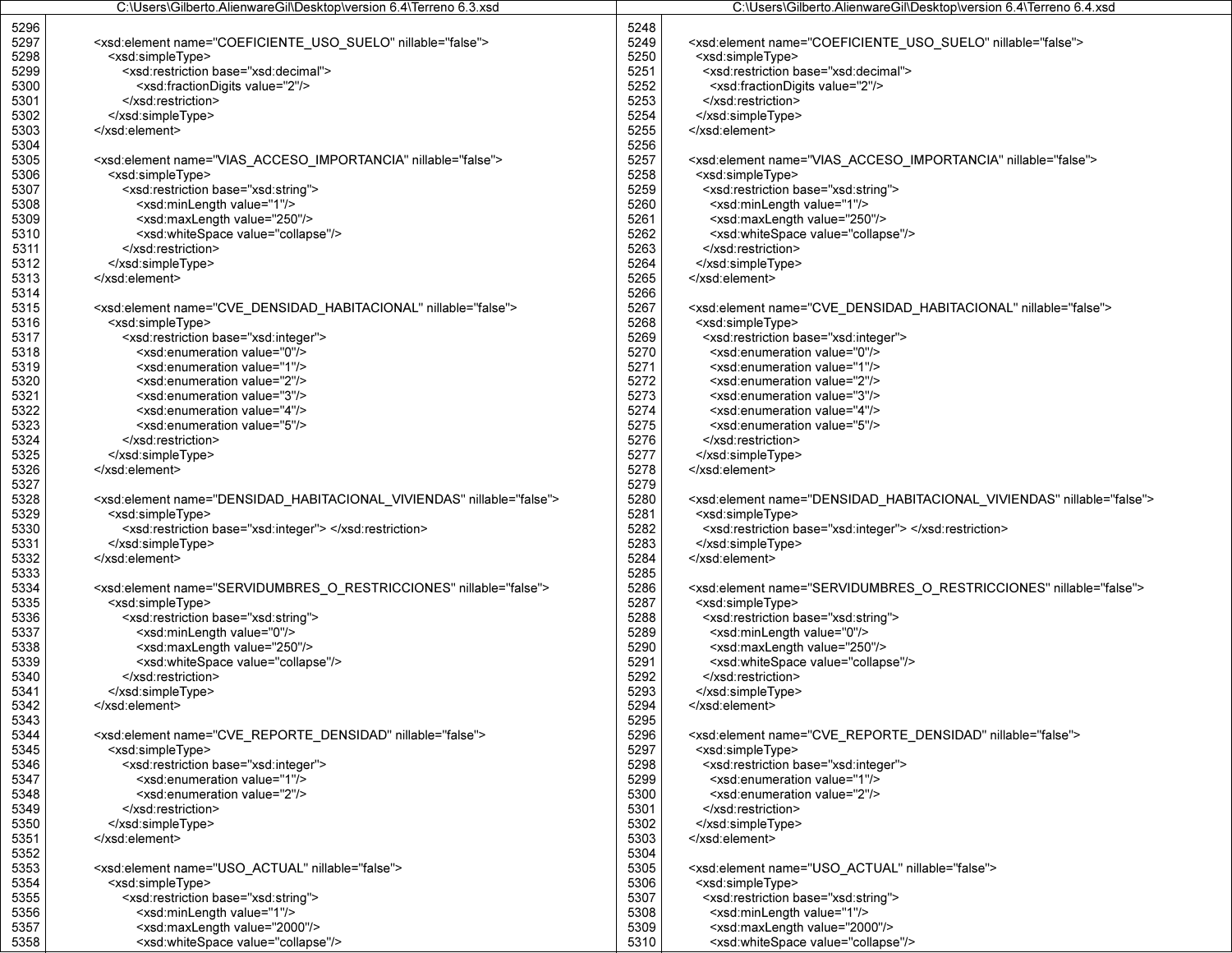|      | C:\Users\Gilberto.AlienwareGil\Desktop\version 6.4\Terreno 6.3.xsd                                                                                                                                                          |      | C:\Users\Gilberto.AlienwareGil\Desktop\version 6.4\Terreno 6.4.xsd                                      |
|------|-----------------------------------------------------------------------------------------------------------------------------------------------------------------------------------------------------------------------------|------|---------------------------------------------------------------------------------------------------------|
| 5359 |                                                                                                                                                                                                                             | 5311 |                                                                                                         |
| 5360 |                                                                                                                                                                                                                             | 5312 |                                                                                                         |
| 5361 | $\le$ /xsd:element>                                                                                                                                                                                                         | 5313 | $\le$ /xsd:element>                                                                                     |
| 5362 |                                                                                                                                                                                                                             | 5314 |                                                                                                         |
| 5363 | <xsd:element name="CAT_ESPACIO_USO_MULTIPLE" nillable="true"></xsd:element>                                                                                                                                                 | 5315 | <xsd:element name="CAT_ESPACIO_USO_MULTIPLE" nillable="true"></xsd:element>                             |
| 5364 | <xsd:simpletype></xsd:simpletype>                                                                                                                                                                                           | 5316 | <xsd:simpletype></xsd:simpletype>                                                                       |
| 5365 | <xsd:restriction base="xsd:integer"></xsd:restriction>                                                                                                                                                                      | 5317 | <xsd:restriction base="xsd:integer"></xsd:restriction>                                                  |
| 5366 | <xsd:enumeration value="0"></xsd:enumeration>                                                                                                                                                                               | 5318 | <xsd:enumeration value="0"></xsd:enumeration>                                                           |
| 5367 | <xsd:enumeration value="1"></xsd:enumeration>                                                                                                                                                                               | 5319 | <xsd:enumeration value="1"></xsd:enumeration>                                                           |
| 5368 | <xsd:enumeration value="2"></xsd:enumeration>                                                                                                                                                                               | 5320 | <xsd:enumeration value="2"></xsd:enumeration>                                                           |
| 5369 |                                                                                                                                                                                                                             | 5321 |                                                                                                         |
|      |                                                                                                                                                                                                                             | 5322 |                                                                                                         |
| 5370 | <br>$\le$ /xsd:element>                                                                                                                                                                                                     | 5323 |                                                                                                         |
| 5371 |                                                                                                                                                                                                                             |      |                                                                                                         |
| 5372 |                                                                                                                                                                                                                             | 5324 |                                                                                                         |
| 5373 | <xsd:element name="NUMERO_RECAMARAS" nillable="true"></xsd:element>                                                                                                                                                         | 5325 | <xsd:element name="NUMERO_RECAMARAS" nillable="true"></xsd:element>                                     |
| 5374 | <xsd:simpletype></xsd:simpletype>                                                                                                                                                                                           | 5326 | <xsd:simpletype></xsd:simpletype>                                                                       |
| 5375 | <xsd:restriction base="xsd:integer"> </xsd:restriction>                                                                                                                                                                     | 5327 | <xsd:restriction base="xsd:integer"> </xsd:restriction>                                                 |
| 5376 |                                                                                                                                                                                                                             | 5328 |                                                                                                         |
| 5377 | $\le$ /xsd:element>                                                                                                                                                                                                         | 5329 |                                                                                                         |
| 5378 |                                                                                                                                                                                                                             | 5330 |                                                                                                         |
| 5379 | <xsd:element name="NUMERO_BANIOS" nillable="true"></xsd:element>                                                                                                                                                            | 5331 | <xsd:element name="NUMERO_BANIOS" nillable="true"></xsd:element>                                        |
| 5380 | <xsd:simpletype></xsd:simpletype>                                                                                                                                                                                           | 5332 | <xsd:simpletype></xsd:simpletype>                                                                       |
| 5381 | <xsd:restriction base="xsd:integer"> </xsd:restriction>                                                                                                                                                                     | 5333 | <xsd:restriction base="xsd:integer"> </xsd:restriction>                                                 |
| 5382 |                                                                                                                                                                                                                             | 5334 | $\le$ /xsd:simpleType>                                                                                  |
| 5383 |                                                                                                                                                                                                                             | 5335 |                                                                                                         |
| 5384 |                                                                                                                                                                                                                             | 5336 |                                                                                                         |
| 5385 | <xsd:element name="NUMERO_MEDIOS_BANOS" nillable="true"></xsd:element>                                                                                                                                                      | 5337 | <xsd:element name="NUMERO_MEDIOS_BANOS" nillable="true"></xsd:element>                                  |
| 5386 | <xsd:simpletype></xsd:simpletype>                                                                                                                                                                                           | 5338 | <xsd:simpletype></xsd:simpletype>                                                                       |
| 5387 | <xsd:restriction base="xsd:integer"> </xsd:restriction>                                                                                                                                                                     | 5339 | <xsd:restriction base="xsd:integer"> </xsd:restriction>                                                 |
| 5388 |                                                                                                                                                                                                                             | 5340 | $\le$ /xsd:simpleType>                                                                                  |
| 5389 |                                                                                                                                                                                                                             | 5341 |                                                                                                         |
| 5390 |                                                                                                                                                                                                                             | 5342 |                                                                                                         |
| 5391 | <xsd:element name="NUMERO_ESTACIONAMIENTOS" nillable="true"></xsd:element>                                                                                                                                                  | 5343 | <xsd:element name="NUMERO_ESTACIONAMIENTOS" nillable="true"></xsd:element>                              |
| 5392 | <xsd:simpletype></xsd:simpletype>                                                                                                                                                                                           | 5344 | <xsd:simpletype></xsd:simpletype>                                                                       |
| 5393 | <xsd:restriction base="xsd:integer"> </xsd:restriction>                                                                                                                                                                     | 5345 | <xsd:restriction base="xsd:integer"> </xsd:restriction>                                                 |
| 5394 |                                                                                                                                                                                                                             | 5346 |                                                                                                         |
| 5395 |                                                                                                                                                                                                                             | 5347 |                                                                                                         |
| 5396 |                                                                                                                                                                                                                             | 5348 |                                                                                                         |
| 5397 | <xsd:element <="" minoccurs="0" name="CVE_CALIDAD_PROYECTO" nillable="true" td=""><td>5349</td><td><xsd:element <="" minoccurs="0" name="CVE_CALIDAD_PROYECTO" nillable="true" td=""></xsd:element></td></xsd:element>      | 5349 | <xsd:element <="" minoccurs="0" name="CVE_CALIDAD_PROYECTO" nillable="true" td=""></xsd:element>        |
|      | maxOccurs="1">                                                                                                                                                                                                              |      | maxOccurs="1">                                                                                          |
| 5398 | <xsd:simpletype></xsd:simpletype>                                                                                                                                                                                           | 5350 | <xsd:simpletype></xsd:simpletype>                                                                       |
| 5399 | <xsd:restriction base="xsd:integer"></xsd:restriction>                                                                                                                                                                      | 5351 | <xsd:restriction base="xsd:integer"></xsd:restriction>                                                  |
| 5400 | <xsd:enumeration value="0"></xsd:enumeration>                                                                                                                                                                               | 5352 | <xsd:enumeration value="0"></xsd:enumeration>                                                           |
| 5401 | <xsd:enumeration value="1"></xsd:enumeration>                                                                                                                                                                               | 5353 | <xsd:enumeration value="1"></xsd:enumeration>                                                           |
| 5402 | <xsd:enumeration value="2"></xsd:enumeration>                                                                                                                                                                               | 5354 | <xsd:enumeration value="2"></xsd:enumeration>                                                           |
| 5403 | <xsd:enumeration value="3"></xsd:enumeration>                                                                                                                                                                               | 5355 | <xsd:enumeration value="3"></xsd:enumeration>                                                           |
| 5404 |                                                                                                                                                                                                                             | 5356 | $\le$ /xsd:restriction>                                                                                 |
| 5405 |                                                                                                                                                                                                                             | 5357 |                                                                                                         |
| 5406 |                                                                                                                                                                                                                             | 5358 |                                                                                                         |
| 5407 |                                                                                                                                                                                                                             | 5359 |                                                                                                         |
| 5408 | <xsd:element name="RESULTADO_CALIDAD_PROYECTO" nillable="true"></xsd:element>                                                                                                                                               | 5360 | <xsd:element name="RESULTADO CALIDAD PROYECTO" nillable="true"></xsd:element>                           |
| 5409 | <xsd:simpletype></xsd:simpletype>                                                                                                                                                                                           | 5361 | <xsd:simpletype></xsd:simpletype>                                                                       |
| 5410 | <xsd:restriction base="xsd:string"></xsd:restriction>                                                                                                                                                                       | 5362 | <xsd:restriction base="xsd:string"></xsd:restriction>                                                   |
| 5411 | <xsd:minlength value="0"></xsd:minlength>                                                                                                                                                                                   | 5363 | <xsd:minlength value="0"></xsd:minlength>                                                               |
| 5412 | <xsd:maxlength value="50"></xsd:maxlength>                                                                                                                                                                                  | 5364 | <xsd:maxlength value="50"></xsd:maxlength>                                                              |
| 5413 | <xsd:whitespace value="collapse"></xsd:whitespace>                                                                                                                                                                          | 5365 | <xsd:whitespace value="collapse"></xsd:whitespace>                                                      |
| 5414 |                                                                                                                                                                                                                             | 5366 |                                                                                                         |
| 5415 |                                                                                                                                                                                                                             | 5367 |                                                                                                         |
| 5416 |                                                                                                                                                                                                                             | 5368 |                                                                                                         |
| 5417 |                                                                                                                                                                                                                             | 5369 |                                                                                                         |
| 5418 | <xsd:element <="" minoccurs="0" name="CVE_CLASE_INMUEBLE" nillable="true" td=""><td>5370</td><td><xsd:element maxoccurs<="" minoccurs="0" name="CVE_CLASE_INMUEBLE" nillable="true" td=""></xsd:element></td></xsd:element> | 5370 | <xsd:element maxoccurs<="" minoccurs="0" name="CVE_CLASE_INMUEBLE" nillable="true" td=""></xsd:element> |
|      | maxOccurs="1">                                                                                                                                                                                                              |      | ="1">                                                                                                   |
| 5419 | <xsd:simpletype></xsd:simpletype>                                                                                                                                                                                           | 5371 |                                                                                                         |
|      |                                                                                                                                                                                                                             |      | <xsd:simpletype></xsd:simpletype>                                                                       |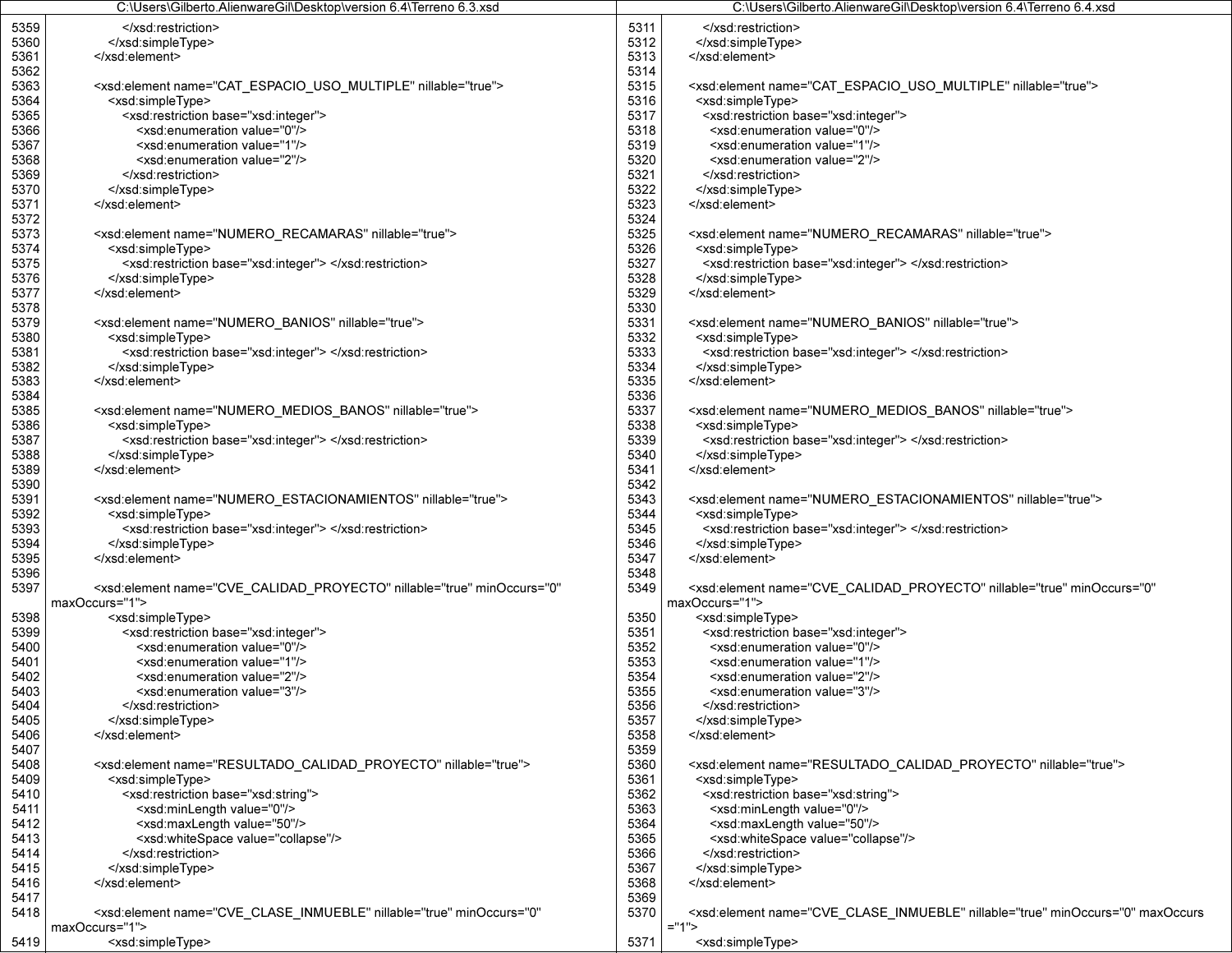|              | C:\Users\Gilberto.AlienwareGil\Desktop\version 6.4\Terreno 6.3.xsd                             |              | C:\Users\Gilberto.AlienwareGil\Desktop\version 6.4\Terreno 6.4.xsd                            |
|--------------|------------------------------------------------------------------------------------------------|--------------|-----------------------------------------------------------------------------------------------|
| 5420         | <xsd:restriction base="xsd:integer"></xsd:restriction>                                         | 5372         | <xsd:restriction base="xsd:integer"></xsd:restriction>                                        |
| 5421         | <xsd:enumeration value="0"></xsd:enumeration>                                                  | 5373         | <xsd:enumeration value="0"></xsd:enumeration>                                                 |
| 5422         | <xsd:enumeration value="1"></xsd:enumeration>                                                  | 5374         | <xsd:enumeration value="1"></xsd:enumeration>                                                 |
| 5423         | <xsd:enumeration value="2"></xsd:enumeration>                                                  | 5375         | <xsd:enumeration value="2"></xsd:enumeration>                                                 |
| 5424         | <xsd:enumeration value="3"></xsd:enumeration>                                                  | 5376         | <xsd:enumeration value="3"></xsd:enumeration>                                                 |
| 5425         | <xsd:enumeration value="4"></xsd:enumeration>                                                  | 5377         | <xsd:enumeration value="4"></xsd:enumeration>                                                 |
| 5426         | <xsd:enumeration value="5"></xsd:enumeration>                                                  | 5378         | <xsd:enumeration value="5"></xsd:enumeration>                                                 |
| 5427         | <xsd:enumeration value="6"></xsd:enumeration>                                                  | 5379         | <xsd:enumeration value="6"></xsd:enumeration>                                                 |
| 5428         | <xsd:enumeration value="7"></xsd:enumeration>                                                  | 5380         | <xsd:enumeration value="7"></xsd:enumeration>                                                 |
| 5429         | <xsd:enumeration value="8"></xsd:enumeration>                                                  | 5381         | <xsd:enumeration value="8"></xsd:enumeration>                                                 |
| 5430         |                                                                                                | 5382         |                                                                                               |
| 5431         |                                                                                                | 5383         |                                                                                               |
| 5432         |                                                                                                | 5384         |                                                                                               |
| 5433         |                                                                                                | 5385         |                                                                                               |
| 5434         | <xsd:element name="CVE_ESTADO_CONSERVACION" nillable="true"></xsd:element>                     | 5386         | <xsd:element name="CVE_ESTADO_CONSERVACION" nillable="true"></xsd:element>                    |
| 5435         | <xsd:simpletype></xsd:simpletype>                                                              | 5387         | <xsd:simpletype></xsd:simpletype>                                                             |
| 5436         | <xsd:restriction base="xsd:integer"></xsd:restriction>                                         | 5388         | <xsd:restriction base="xsd:integer"></xsd:restriction>                                        |
| 5437         | <xsd:enumeration value="0"></xsd:enumeration>                                                  | 5389         | <xsd:enumeration value="0"></xsd:enumeration>                                                 |
| 5438         | <xsd:enumeration value="1"></xsd:enumeration>                                                  | 5390         | <xsd:enumeration value="1"></xsd:enumeration>                                                 |
| 5439         | <xsd:enumeration value="2"></xsd:enumeration>                                                  | 5391         | <xsd:enumeration value="2"></xsd:enumeration>                                                 |
| 5440         | <xsd:enumeration value="3"></xsd:enumeration>                                                  | 5392         | <xsd:enumeration value="3"></xsd:enumeration>                                                 |
| 5441         | <xsd:enumeration value="4"></xsd:enumeration>                                                  | 5393         |                                                                                               |
| 5442         | <xsd:enumeration value="5"></xsd:enumeration>                                                  | 5394         | <xsd:enumeration value="4"></xsd:enumeration>                                                 |
| 5443         |                                                                                                | 5395         | <xsd:enumeration value="5"></xsd:enumeration>                                                 |
|              | <xsd:enumeration value="6"></xsd:enumeration><br><xsd:enumeration value="7"></xsd:enumeration> | 5396         | <xsd:enumeration value="6"></xsd:enumeration>                                                 |
| 5444         |                                                                                                | 5397         | <xsd:enumeration value="7"></xsd:enumeration>                                                 |
| 5445<br>5446 |                                                                                                | 5398         |                                                                                               |
|              | <br>$\le$ /xsd:element>                                                                        | 5399         |                                                                                               |
| 5447         |                                                                                                | 5400         |                                                                                               |
| 5448<br>5449 |                                                                                                | 5401         |                                                                                               |
|              | <xsd:element name="COMENTARIOS_ESTADO_CONSERVACION" nillable="true"></xsd:element>             | 5402         | <xsd:element name="COMENTARIOS_ESTADO_CONSERVACION" nillable="true"></xsd:element>            |
| 5450         | <xsd:simpletype></xsd:simpletype>                                                              |              | <xsd:simpletype></xsd:simpletype>                                                             |
| 5451         | <xsd:restriction base="xsd:string"></xsd:restriction>                                          | 5403         | <xsd:restriction base="xsd:string"></xsd:restriction>                                         |
| 5452         | <xsd:minlength value="0"></xsd:minlength>                                                      | 5404         | <xsd:minlength value="0"></xsd:minlength>                                                     |
| 5453         | <xsd:maxlength value="100"></xsd:maxlength>                                                    | 5405         | <xsd:maxlength value="100"></xsd:maxlength>                                                   |
| 5454         | <xsd:whitespace value="collapse"></xsd:whitespace>                                             | 5406         | <xsd:whitespace value="collapse"></xsd:whitespace>                                            |
| 5455         |                                                                                                | 5407         |                                                                                               |
| 5456         | <br>                                                                                           | 5408         | <br>                                                                                          |
| 5457         |                                                                                                | 5409<br>5410 |                                                                                               |
| 5458<br>5459 |                                                                                                | 5411         | <xsd:element name="NUMERO_NIVELES" nillable="true"></xsd:element>                             |
| 5460         | <xsd:element name="NUMERO_NIVELES" nillable="true"></xsd:element>                              | 5412         |                                                                                               |
| 5461         | <xsd:simpletype><br/><xsd:restriction base="xsd:integer"> </xsd:restriction></xsd:simpletype>  | 5413         | <xsd:simpletype><br/><xsd:restriction base="xsd:integer"> </xsd:restriction></xsd:simpletype> |
| 5462         |                                                                                                | 5414         |                                                                                               |
| 5463         | <br>                                                                                           | 5415         | <br>                                                                                          |
| 5464         |                                                                                                | 5416         |                                                                                               |
| 5465         | <xsd:element name="NIVEL EDIFICIO" nillable="true"></xsd:element>                              | 5417         | <xsd:element name="NIVEL EDIFICIO" nillable="true"></xsd:element>                             |
| 5466         | <xsd:simpletype></xsd:simpletype>                                                              | 5418         | <xsd:simpletype></xsd:simpletype>                                                             |
| 5467         | <xsd:restriction base="xsd:integer"> </xsd:restriction>                                        | 5419         | <xsd:restriction base="xsd:integer"> </xsd:restriction>                                       |
| 5468         |                                                                                                | 5420         |                                                                                               |
| 5469         |                                                                                                | 5421         |                                                                                               |
| 5470         |                                                                                                | 5422         |                                                                                               |
| 5471         | <xsd:element name="UNIDAD_RENTABLE_GENERAL" nillable="true"></xsd:element>                     | 5423         | <xsd:element name="UNIDAD_RENTABLE_GENERAL" nillable="true"></xsd:element>                    |
| 5472         | <xsd:simpletype></xsd:simpletype>                                                              | 5424         | <xsd:simpletype></xsd:simpletype>                                                             |
| 5473         | <xsd:restriction base="xsd:integer"> </xsd:restriction>                                        | 5425         | <xsd:restriction base="xsd:integer"> </xsd:restriction>                                       |
| 5474         |                                                                                                | 5426         | $\le$ /xsd:simpleType>                                                                        |
| 5475         |                                                                                                | 5427         |                                                                                               |
|              |                                                                                                |              |                                                                                               |
| 5476<br>5477 | <xsd:element name="UNIDAD_RENTABLE_OBJETO" nillable="true"></xsd:element>                      | 5428<br>5429 | <xsd:element name="UNIDAD_RENTABLE_OBJETO" nillable="true"></xsd:element>                     |
| 5478         | <xsd:simpletype></xsd:simpletype>                                                              | 5430         | <xsd:simpletype></xsd:simpletype>                                                             |
| 5479         | <xsd:restriction base="xsd:integer"> </xsd:restriction>                                        | 5431         | <xsd:restriction base="xsd:integer"> </xsd:restriction>                                       |
| 5480         |                                                                                                | 5432         |                                                                                               |
| 5481         |                                                                                                | 5433         |                                                                                               |
| 5482         |                                                                                                | 5434         |                                                                                               |
|              |                                                                                                |              |                                                                                               |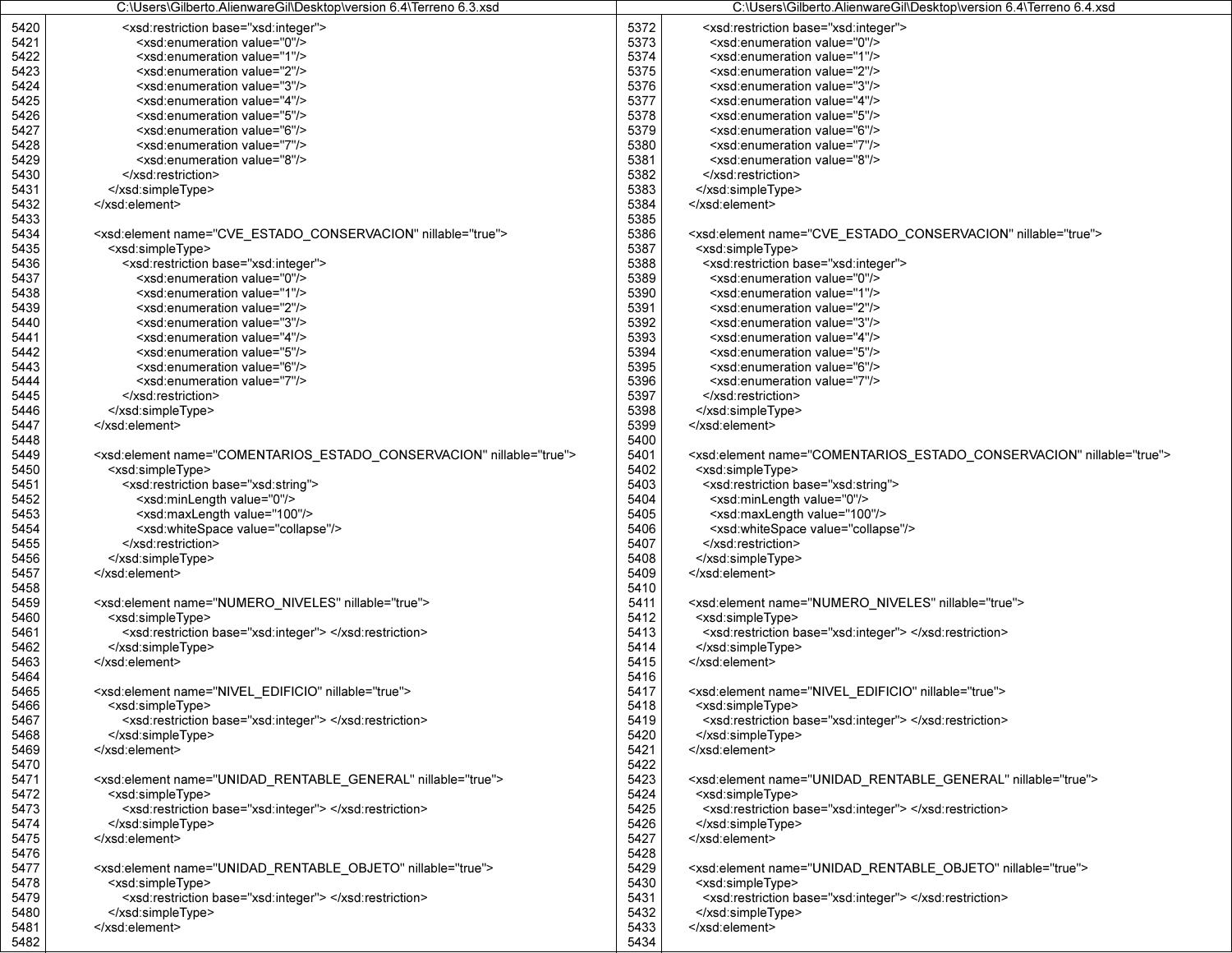|              | C:\Users\Gilberto.AlienwareGil\Desktop\version 6.4\Terreno 6.3.xsd                                                                                                                                                         |              | C:\Users\Gilberto.AlienwareGil\Desktop\version 6.4\Terreno 6.4.xsd                                                                     |
|--------------|----------------------------------------------------------------------------------------------------------------------------------------------------------------------------------------------------------------------------|--------------|----------------------------------------------------------------------------------------------------------------------------------------|
| 5483<br>5484 | <xsd:element name="ANIO_TERMINACION_OBRA" nillable="true"><br/><xsd:simpletype></xsd:simpletype></xsd:element>                                                                                                             | 5435<br>5436 | <xsd:element name="ANIO_TERMINACION_OBRA" nillable="true"><br/><xsd:simpletype></xsd:simpletype></xsd:element>                         |
| 5485         | <xsd:restriction base="xsd:integer"> </xsd:restriction>                                                                                                                                                                    | 5437         | <xsd:restriction base="xsd:integer"> </xsd:restriction>                                                                                |
| 5486         |                                                                                                                                                                                                                            | 5438         |                                                                                                                                        |
| 5487         |                                                                                                                                                                                                                            | 5439         |                                                                                                                                        |
| 5488         |                                                                                                                                                                                                                            | 5440         |                                                                                                                                        |
| 5489         | <xsd:element <="" minoccurs="0" name="GRADO_TERMINACION_OBRA" nillable="true" td=""><td>5441</td><td><xsd:element <="" minoccurs="0" name="GRADO_TERMINACION_OBRA" nillable="true" td=""></xsd:element></td></xsd:element> | 5441         | <xsd:element <="" minoccurs="0" name="GRADO_TERMINACION_OBRA" nillable="true" td=""></xsd:element>                                     |
|              | maxOccurs="1">                                                                                                                                                                                                             |              | maxOccurs="1">                                                                                                                         |
| 5490         | <xsd:simpletype></xsd:simpletype>                                                                                                                                                                                          | 5442         | <xsd:simpletype></xsd:simpletype>                                                                                                      |
| 5491         | <xsd:restriction base="xsd:decimal"></xsd:restriction>                                                                                                                                                                     | 5443         | <xsd:restriction base="xsd:decimal"></xsd:restriction>                                                                                 |
| 5492         | <xsd:fractiondigits value="2"></xsd:fractiondigits>                                                                                                                                                                        | 5444<br>5445 | <xsd:fractiondigits value="2"></xsd:fractiondigits><br>                                                                                |
| 5493<br>5494 | <br>                                                                                                                                                                                                                       | 5446         |                                                                                                                                        |
| 5495         |                                                                                                                                                                                                                            | 5447         |                                                                                                                                        |
| 5496         |                                                                                                                                                                                                                            | 5448         |                                                                                                                                        |
| 5497         | <xsd:element name="GRADO_AVANCE_AREAS_COMUNES" nillable="true"></xsd:element>                                                                                                                                              | 5449         | <xsd:element name="GRADO_AVANCE_AREAS_COMUNES" nillable="true"></xsd:element>                                                          |
| 5498         | <xsd:simpletype></xsd:simpletype>                                                                                                                                                                                          | 5450         | <xsd:simpletype></xsd:simpletype>                                                                                                      |
| 5499         | <xsd:restriction base="xsd:decimal"></xsd:restriction>                                                                                                                                                                     | 5451         | <xsd:restriction base="xsd:decimal"></xsd:restriction>                                                                                 |
| 5500         | <xsd:fractiondigits value="2"></xsd:fractiondigits>                                                                                                                                                                        | 5452         | <xsd:fractiondigits value="2"></xsd:fractiondigits>                                                                                    |
| 5501         |                                                                                                                                                                                                                            | 5453         |                                                                                                                                        |
| 5502         |                                                                                                                                                                                                                            | 5454         |                                                                                                                                        |
| 5503         | $\le$ /xsd:element>                                                                                                                                                                                                        | 5455         |                                                                                                                                        |
| 5504         |                                                                                                                                                                                                                            | 5456         |                                                                                                                                        |
| 5505         | $\le$ /xsd:sequence>                                                                                                                                                                                                       | 5457         |                                                                                                                                        |
| 5506         | <xsd:attribute name="id" type="xsd:string"></xsd:attribute>                                                                                                                                                                | 5458         | <xsd:attribute name="id" type="xsd:string"></xsd:attribute>                                                                            |
| 5507<br>5508 | <br><xsd:complextype name="EQUIPAMIENTOURBANOType"></xsd:complextype>                                                                                                                                                      | 5459<br>5460 | <br><xsd:complextype name="EQUIPAMIENTOURBANOType"></xsd:complextype>                                                                  |
| 5509         | <xsd:sequence></xsd:sequence>                                                                                                                                                                                              | 5461         | <xsd:sequence></xsd:sequence>                                                                                                          |
| 5510         | <xsd:element name="IGLESIA" type="IGLESIAType"></xsd:element>                                                                                                                                                              | 5462         | <xsd:element name="IGLESIA" type="IGLESIAType"></xsd:element>                                                                          |
| 5511         | <xsd:element name="MERCADOS" type="MERCADOSType"></xsd:element>                                                                                                                                                            | 5463         | <xsd:element name="MERCADOS" type="MERCADOSType"></xsd:element>                                                                        |
| 5512         | <xsd:element name="SUPERMERCADOS" type="SUPERMERCADOSType"></xsd:element>                                                                                                                                                  | 5464         | <xsd:element name="SUPERMERCADOS" type="SUPERMERCADOSType"></xsd:element>                                                              |
| 5513         | <xsd:element name="LOCALESCOMERCIALES" td="" type<=""><td>5465</td><td><xsd:element name="LOCALESCOMERCIALES" type="LOCALESCOMERCIALESType"></xsd:element></td></xsd:element>                                              | 5465         | <xsd:element name="LOCALESCOMERCIALES" type="LOCALESCOMERCIALESType"></xsd:element>                                                    |
|              | ="LOCALESCOMERCIALESType"/>                                                                                                                                                                                                |              |                                                                                                                                        |
| 5514         | <xsd:element name="PLAZASPUBLICAS" type="PLAZASPUBLICASType"></xsd:element>                                                                                                                                                | 5466         | <xsd:element name="PLAZASPUBLICAS" type="PLAZASPUBLICASType"></xsd:element>                                                            |
| 5515         | <xsd:element name="PARQUES" type="PARQUESType"></xsd:element>                                                                                                                                                              | 5467         | <xsd:element name="PARQUES" type="PARQUESType"></xsd:element>                                                                          |
| 5516         | <xsd:element name="JARDINES" type="JARDINESType"></xsd:element>                                                                                                                                                            | 5468         | <xsd:element name="JARDINES" type="JARDINESType"></xsd:element>                                                                        |
| 5517         | <xsd:element name="CANCHASDEPORTIVAS" type="CANCHASDEPORTIVASType"></xsd:element>                                                                                                                                          | 5469         | <xsd:element name="CANCHASDEPORTIVAS" type="CANCHASDEPORTIVASType"></xsd:element>                                                      |
| 5518         | <xsd:element name="CENTRODEPORTIVO" type="CENTRODEPORTIVOType"></xsd:element>                                                                                                                                              | 5470         | <xsd:element name="CENTRODEPORTIVO" type="CENTRODEPORTIVOType"></xsd:element>                                                          |
| 5519<br>5520 | <xsd:element name="ESCUELAS" type="ESCUELASType"></xsd:element><br><xsd:element name="HOSPITALES" type="HOSPITALESType"></xsd:element>                                                                                     | 5471<br>5472 | <xsd:element name="ESCUELAS" type="ESCUELASType"></xsd:element><br><xsd:element name="HOSPITALES" type="HOSPITALESType"></xsd:element> |
| 5521         | <xsd:element name="BANCOS" type="BANCOSType"></xsd:element>                                                                                                                                                                | 5473         | <xsd:element name="BANCOS" type="BANCOSType"></xsd:element>                                                                            |
| 5522         | <xsd:element name="CENTROCOMUNITARIO" type="CENTROCOMUNITARIOType"></xsd:element>                                                                                                                                          | 5474         | <xsd:element name="CENTROCOMUNITARIO" type="CENTROCOMUNITARIOType"></xsd:element>                                                      |
| 5523         | <xsd:element name="CVE_NIVEL_EQUIPAMIENTO_URBANO" nillable="false"></xsd:element>                                                                                                                                          | 5475         | <xsd:element name="CVE_NIVEL_EQUIPAMIENTO_URBANO" nillable="false"></xsd:element>                                                      |
| 5524         | <xsd:simpletype></xsd:simpletype>                                                                                                                                                                                          | 5476         | <xsd:simpletype></xsd:simpletype>                                                                                                      |
| 5525         | <xsd:restriction base="xsd:integer"></xsd:restriction>                                                                                                                                                                     | 5477         | <xsd:restriction base="xsd:integer"></xsd:restriction>                                                                                 |
| 5526         | <xsd:enumeration value="1"></xsd:enumeration>                                                                                                                                                                              | 5478         | <xsd:enumeration value="1"></xsd:enumeration>                                                                                          |
| 5527         | <xsd:enumeration value="2"></xsd:enumeration>                                                                                                                                                                              | 5479         | <xsd:enumeration value="2"></xsd:enumeration>                                                                                          |
| 5528         | <xsd:enumeration value="3"></xsd:enumeration>                                                                                                                                                                              | 5480         | <xsd:enumeration value="3"></xsd:enumeration>                                                                                          |
| 5529         | <xsd:enumeration value="4"></xsd:enumeration>                                                                                                                                                                              | 5481         | <xsd:enumeration value="4"></xsd:enumeration>                                                                                          |
| 5530         |                                                                                                                                                                                                                            | 5482         |                                                                                                                                        |
| 5531         |                                                                                                                                                                                                                            | 5483         |                                                                                                                                        |
| 5532         |                                                                                                                                                                                                                            | 5484<br>5485 |                                                                                                                                        |
| 5533<br>5534 |                                                                                                                                                                                                                            | 5486         |                                                                                                                                        |
| 5535         | <xsd:attribute name="id" type="xsd:string"></xsd:attribute>                                                                                                                                                                | 5487         | <xsd:attribute name="id" type="xsd:string"></xsd:attribute>                                                                            |
| 5536         |                                                                                                                                                                                                                            | 5488         |                                                                                                                                        |
| 5537         | <xsd:complextype name="CENTROCOMUNITARIOType"></xsd:complextype>                                                                                                                                                           | 5489         | <xsd:complextype name="CENTROCOMUNITARIOType"></xsd:complextype>                                                                       |
| 5538         | <xsd:sequence></xsd:sequence>                                                                                                                                                                                              | 5490         | <xsd:sequence></xsd:sequence>                                                                                                          |
| 5539         | <xsd:element name="CVE_CENTRO_COMUNITARIO" nillable="false"></xsd:element>                                                                                                                                                 | 5491         | <xsd:element name="CVE_CENTRO_COMUNITARIO" nillable="false"></xsd:element>                                                             |
| 5540         | <xsd:simpletype></xsd:simpletype>                                                                                                                                                                                          | 5492         | <xsd:simpletype></xsd:simpletype>                                                                                                      |
| 5541         | <xsd:restriction base="xsd:integer"></xsd:restriction>                                                                                                                                                                     | 5493         | <xsd:restriction base="xsd:integer"></xsd:restriction>                                                                                 |
| 5542         | <xsd:enumeration value="0"></xsd:enumeration>                                                                                                                                                                              | 5494         | <xsd:enumeration value="0"></xsd:enumeration>                                                                                          |
| 5543         | <xsd:enumeration value="1"></xsd:enumeration>                                                                                                                                                                              | 5495         | <xsd:enumeration value="1"></xsd:enumeration>                                                                                          |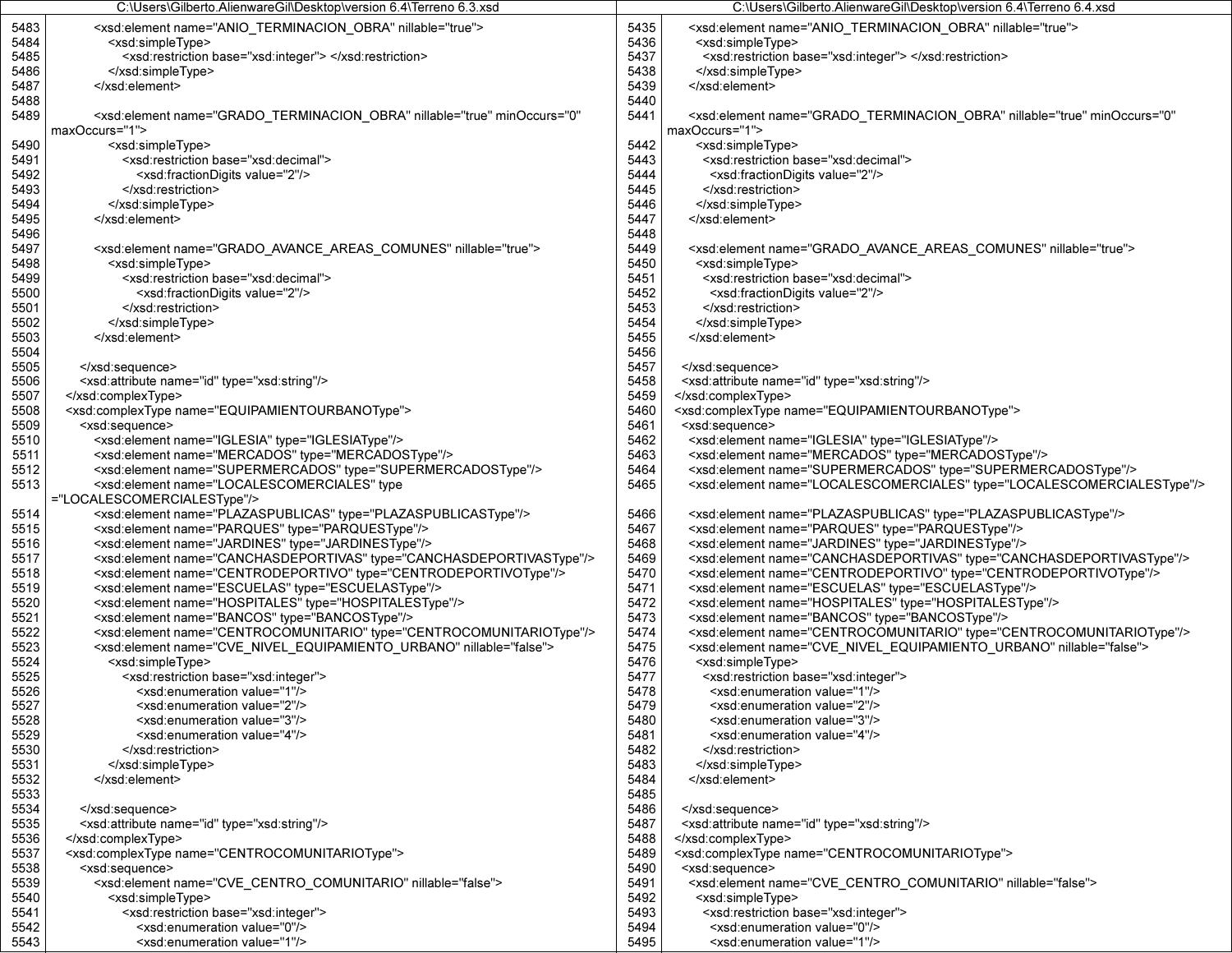|      | C:\Users\Gilberto.AlienwareGil\Desktop\version 6.4\Terreno 6.3.xsd                                                                                                                  |      | C:\Users\Gilberto.AlienwareGil\Desktop\version 6.4\Terreno 6.4.xsd                          |
|------|-------------------------------------------------------------------------------------------------------------------------------------------------------------------------------------|------|---------------------------------------------------------------------------------------------|
| 5544 | <xsd:enumeration value="2"></xsd:enumeration>                                                                                                                                       | 5496 | <xsd:enumeration value="2"></xsd:enumeration>                                               |
| 5545 |                                                                                                                                                                                     | 5497 |                                                                                             |
| 5546 |                                                                                                                                                                                     | 5498 |                                                                                             |
| 5547 |                                                                                                                                                                                     | 5499 |                                                                                             |
| 5548 |                                                                                                                                                                                     | 5500 |                                                                                             |
|      |                                                                                                                                                                                     |      |                                                                                             |
| 5549 | <xsd:element name="DISTANCIA_CENTRO_COMUNITARIO" nillable="false"></xsd:element>                                                                                                    | 5501 | <xsd:element name="DISTANCIA_CENTRO_COMUNITARIO" nillable="false"></xsd:element>            |
| 5550 | <xsd:simpletype></xsd:simpletype>                                                                                                                                                   | 5502 | <xsd:simpletype></xsd:simpletype>                                                           |
| 5551 | <xsd:restriction base="xsd:integer"> </xsd:restriction>                                                                                                                             | 5503 | <xsd:restriction base="xsd:integer"> </xsd:restriction>                                     |
| 5552 |                                                                                                                                                                                     | 5504 |                                                                                             |
| 5553 |                                                                                                                                                                                     | 5505 |                                                                                             |
| 5554 |                                                                                                                                                                                     | 5506 |                                                                                             |
| 5555 |                                                                                                                                                                                     | 5507 |                                                                                             |
| 5556 |                                                                                                                                                                                     | 5508 |                                                                                             |
| 5557 | <xsd:complextype name="BANCOSType"></xsd:complextype>                                                                                                                               | 5509 | <xsd:complextype name="BANCOSType"></xsd:complextype>                                       |
| 5558 | <xsd:sequence></xsd:sequence>                                                                                                                                                       | 5510 | <xsd:sequence></xsd:sequence>                                                               |
| 5559 | <xsd:element name="CVE_BANCOS" nillable="false"></xsd:element>                                                                                                                      | 5511 | <xsd:element name="CVE_BANCOS" nillable="false"></xsd:element>                              |
| 5560 | <xsd:simpletype></xsd:simpletype>                                                                                                                                                   | 5512 | <xsd:simpletype></xsd:simpletype>                                                           |
| 5561 | <xsd:restriction base="xsd:integer"></xsd:restriction>                                                                                                                              | 5513 | <xsd:restriction base="xsd:integer"></xsd:restriction>                                      |
| 5562 | <xsd:enumeration value="0"></xsd:enumeration>                                                                                                                                       | 5514 | <xsd:enumeration value="0"></xsd:enumeration>                                               |
| 5563 | <xsd:enumeration value="1"></xsd:enumeration>                                                                                                                                       | 5515 | <xsd:enumeration value="1"></xsd:enumeration>                                               |
|      |                                                                                                                                                                                     |      |                                                                                             |
| 5564 | <xsd:enumeration value="2"></xsd:enumeration>                                                                                                                                       | 5516 | <xsd:enumeration value="2"></xsd:enumeration>                                               |
| 5565 |                                                                                                                                                                                     | 5517 | $\le$ /xsd:restriction>                                                                     |
| 5566 |                                                                                                                                                                                     | 5518 |                                                                                             |
| 5567 |                                                                                                                                                                                     | 5519 |                                                                                             |
| 5568 |                                                                                                                                                                                     | 5520 |                                                                                             |
| 5569 | <xsd:element name="DISTANCIA_BANCOS" nillable="false"></xsd:element>                                                                                                                | 5521 | <xsd:element name="DISTANCIA_BANCOS" nillable="false"></xsd:element>                        |
| 5570 | <xsd:simpletype></xsd:simpletype>                                                                                                                                                   | 5522 | <xsd:simpletype></xsd:simpletype>                                                           |
| 5571 | <xsd:restriction base="xsd:integer"> </xsd:restriction>                                                                                                                             | 5523 | <xsd:restriction base="xsd:integer"> </xsd:restriction>                                     |
| 5572 |                                                                                                                                                                                     | 5524 |                                                                                             |
| 5573 |                                                                                                                                                                                     | 5525 |                                                                                             |
| 5574 |                                                                                                                                                                                     | 5526 |                                                                                             |
| 5575 |                                                                                                                                                                                     | 5527 |                                                                                             |
| 5576 |                                                                                                                                                                                     | 5528 |                                                                                             |
| 5577 | <xsd:complextype name="HOSPITALESType"></xsd:complextype>                                                                                                                           | 5529 | <xsd:complextype name="HOSPITALESType"></xsd:complextype>                                   |
| 5578 | <xsd:sequence></xsd:sequence>                                                                                                                                                       | 5530 | <xsd:sequence></xsd:sequence>                                                               |
| 5579 |                                                                                                                                                                                     | 5531 | <xsd:element name="SERVICIOSPRIMERNIVEL" type="SERVICIOSPRIMERNIVELType"></xsd:element>     |
|      | <xsd:element name="SERVICIOSPRIMERNIVEL" type<br="">="SERVICIOSPRIMERNIVELType"/&gt;</xsd:element>                                                                                  |      |                                                                                             |
|      |                                                                                                                                                                                     | 5532 | <xsd:element name="SERVICIOSSEGUNDONIVEL" td="" type<=""></xsd:element>                     |
| 5580 | <xsd:element name="SERVICIOSSEGUNDONIVEL" td="" type<=""><td></td><td></td></xsd:element>                                                                                           |      |                                                                                             |
|      | ="SERVICIOSSEGUNDONIVELType"/>                                                                                                                                                      |      | ="SERVICIOSSEGUNDONIVELType"/>                                                              |
| 5581 | <xsd:element name="SERVICIOSTERCERNIVEL" td="" type<=""><td>5533</td><td><xsd:element name="SERVICIOSTERCERNIVEL" type="SERVICIOSTERCERNIVELType"></xsd:element></td></xsd:element> | 5533 | <xsd:element name="SERVICIOSTERCERNIVEL" type="SERVICIOSTERCERNIVELType"></xsd:element>     |
|      | ="SERVICIOSTERCERNIVELType"/>                                                                                                                                                       |      |                                                                                             |
| 5582 |                                                                                                                                                                                     | 5534 |                                                                                             |
| 5583 |                                                                                                                                                                                     | 5535 |                                                                                             |
| 5584 | <xsd:complextype name="SERVICIOSTERCERNIVELType"></xsd:complextype>                                                                                                                 | 5536 | <xsd:complextype name="SERVICIOSTERCERNIVELType"></xsd:complextype>                         |
| 5585 | <xsd:sequence></xsd:sequence>                                                                                                                                                       | 5537 | <xsd:sequence></xsd:sequence>                                                               |
| 5586 | <xsd:element name="CVE_SERVICIOS_SALUD_TERCER_NIVEL_" nillable="false"></xsd:element>                                                                                               | 5538 | <xsd:element name="CVE_SERVICIOS_SALUD_TERCER_NIVEL_" nillable="false"></xsd:element>       |
| 5587 | <xsd:simpletype></xsd:simpletype>                                                                                                                                                   | 5539 | <xsd:simpletype></xsd:simpletype>                                                           |
| 5588 | <xsd:restriction base="xsd:integer"></xsd:restriction>                                                                                                                              | 5540 | <xsd:restriction base="xsd:integer"></xsd:restriction>                                      |
| 5589 | <xsd:enumeration value="0"></xsd:enumeration>                                                                                                                                       | 5541 | <xsd:enumeration value="0"></xsd:enumeration>                                               |
| 5590 | <xsd:enumeration value="1"></xsd:enumeration>                                                                                                                                       | 5542 | <xsd:enumeration value="1"></xsd:enumeration>                                               |
| 5591 | <xsd:enumeration value="2"></xsd:enumeration>                                                                                                                                       | 5543 | <xsd:enumeration value="2"></xsd:enumeration>                                               |
| 5592 |                                                                                                                                                                                     | 5544 |                                                                                             |
| 5593 |                                                                                                                                                                                     | 5545 |                                                                                             |
| 5594 |                                                                                                                                                                                     | 5546 |                                                                                             |
| 5595 |                                                                                                                                                                                     | 5547 |                                                                                             |
|      |                                                                                                                                                                                     | 5548 |                                                                                             |
| 5596 | <xsd:element name="DISTANCIA_SERVICIOS_SALUD_TERCER_NIVEL_" nillable<br="">="false"&gt;</xsd:element>                                                                               |      | <xsd:element name="DISTANCIA_SERVICIOS_SALUD_TERCER_NIVEL_" nillable="false"></xsd:element> |
| 5597 | <xsd:simpletype></xsd:simpletype>                                                                                                                                                   | 5549 | <xsd:simpletype></xsd:simpletype>                                                           |
| 5598 | <xsd:restriction base="xsd:integer"> </xsd:restriction>                                                                                                                             | 5550 | <xsd:restriction base="xsd:integer"> </xsd:restriction>                                     |
|      |                                                                                                                                                                                     |      |                                                                                             |
| 5599 |                                                                                                                                                                                     | 5551 |                                                                                             |
| 5600 |                                                                                                                                                                                     | 5552 |                                                                                             |
| 5601 |                                                                                                                                                                                     | 5553 |                                                                                             |
| 5602 |                                                                                                                                                                                     | 5554 |                                                                                             |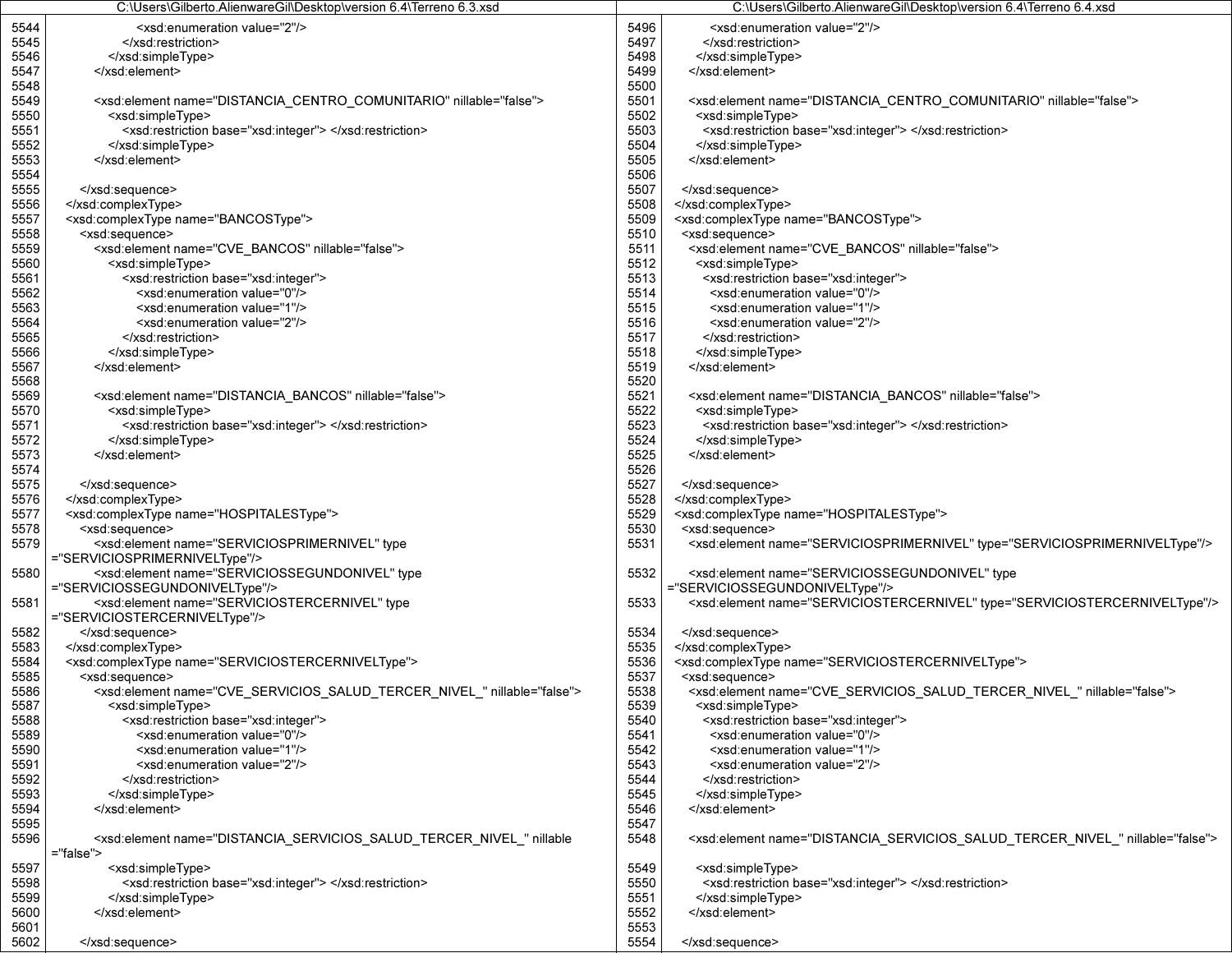|      | C:\Users\Gilberto.AlienwareGil\Desktop\version 6.4\Terreno 6.3.xsd                                                                                                                                                 |      | C:\Users\Gilberto.AlienwareGil\Desktop\version 6.4\Terreno 6.4.xsd                             |
|------|--------------------------------------------------------------------------------------------------------------------------------------------------------------------------------------------------------------------|------|------------------------------------------------------------------------------------------------|
| 5603 |                                                                                                                                                                                                                    | 5555 |                                                                                                |
| 5604 | <xsd:complextype name="SERVICIOSSEGUNDONIVELType"></xsd:complextype>                                                                                                                                               | 5556 | <xsd:complextype name="SERVICIOSSEGUNDONIVELType"></xsd:complextype>                           |
| 5605 | <xsd:sequence></xsd:sequence>                                                                                                                                                                                      | 5557 | <xsd:sequence></xsd:sequence>                                                                  |
| 5606 | <xsd:element name="CVE_SERVICIOS_SALUD_SEGUNDO_NIVEL_" nillable="false"></xsd:element>                                                                                                                             | 5558 | <xsd:element name="CVE_SERVICIOS_SALUD_SEGUNDO_NIVEL_" nillable="false"></xsd:element>         |
| 5607 | <xsd:simpletype></xsd:simpletype>                                                                                                                                                                                  | 5559 | <xsd:simpletype></xsd:simpletype>                                                              |
| 5608 | <xsd:restriction base="xsd:integer"></xsd:restriction>                                                                                                                                                             | 5560 |                                                                                                |
|      |                                                                                                                                                                                                                    |      | <xsd:restriction base="xsd:integer"></xsd:restriction>                                         |
| 5609 | <xsd:enumeration value="0"></xsd:enumeration>                                                                                                                                                                      | 5561 | <xsd:enumeration value="0"></xsd:enumeration>                                                  |
| 5610 | <xsd:enumeration value="1"></xsd:enumeration>                                                                                                                                                                      | 5562 | <xsd:enumeration value="1"></xsd:enumeration>                                                  |
| 5611 | <xsd:enumeration value="2"></xsd:enumeration>                                                                                                                                                                      | 5563 | <xsd:enumeration value="2"></xsd:enumeration>                                                  |
| 5612 |                                                                                                                                                                                                                    | 5564 |                                                                                                |
| 5613 |                                                                                                                                                                                                                    | 5565 |                                                                                                |
| 5614 |                                                                                                                                                                                                                    | 5566 |                                                                                                |
| 5615 |                                                                                                                                                                                                                    | 5567 |                                                                                                |
| 5616 | <xsd:element name="DISTANCIA_SERVICIOS_SALUD_SEGUNDO_NIVEL_" nillable<="" td=""><td>5568</td><td><xsd:element name="DISTANCIA_SERVICIOS_SALUD_SEGUNDO_NIVEL_" nillable<="" td=""></xsd:element></td></xsd:element> | 5568 | <xsd:element name="DISTANCIA_SERVICIOS_SALUD_SEGUNDO_NIVEL_" nillable<="" td=""></xsd:element> |
|      | ="false">                                                                                                                                                                                                          |      | ="false">                                                                                      |
| 5617 | <xsd:simpletype></xsd:simpletype>                                                                                                                                                                                  | 5569 | <xsd:simpletype></xsd:simpletype>                                                              |
| 5618 | <xsd:restriction base="xsd:integer"> </xsd:restriction>                                                                                                                                                            | 5570 | <xsd:restriction base="xsd:integer"> </xsd:restriction>                                        |
| 5619 |                                                                                                                                                                                                                    | 5571 |                                                                                                |
|      |                                                                                                                                                                                                                    |      |                                                                                                |
| 5620 |                                                                                                                                                                                                                    | 5572 |                                                                                                |
| 5621 |                                                                                                                                                                                                                    | 5573 |                                                                                                |
| 5622 |                                                                                                                                                                                                                    | 5574 |                                                                                                |
| 5623 |                                                                                                                                                                                                                    | 5575 |                                                                                                |
| 5624 | <xsd:complextype name="SERVICIOSPRIMERNIVELType"></xsd:complextype>                                                                                                                                                | 5576 | <xsd:complextype name="SERVICIOSPRIMERNIVELType"></xsd:complextype>                            |
| 5625 | <xsd:sequence></xsd:sequence>                                                                                                                                                                                      | 5577 | <xsd:sequence></xsd:sequence>                                                                  |
| 5626 | <xsd:element name="CVE_SERVICIOS_SALUD_PRIMER_NIVEL_" nillable="false"></xsd:element>                                                                                                                              | 5578 | <xsd:element name="CVE_SERVICIOS_SALUD_PRIMER_NIVEL_" nillable="false"></xsd:element>          |
| 5627 | <xsd:simpletype></xsd:simpletype>                                                                                                                                                                                  | 5579 | <xsd:simpletype></xsd:simpletype>                                                              |
| 5628 | <xsd:restriction base="xsd:integer"></xsd:restriction>                                                                                                                                                             | 5580 | <xsd:restriction base="xsd:integer"></xsd:restriction>                                         |
| 5629 | <xsd:enumeration value="0"></xsd:enumeration>                                                                                                                                                                      | 5581 | <xsd:enumeration value="0"></xsd:enumeration>                                                  |
| 5630 | <xsd:enumeration value="1"></xsd:enumeration>                                                                                                                                                                      | 5582 | <xsd:enumeration value="1"></xsd:enumeration>                                                  |
| 5631 | <xsd:enumeration value="2"></xsd:enumeration>                                                                                                                                                                      | 5583 | <xsd:enumeration value="2"></xsd:enumeration>                                                  |
| 5632 |                                                                                                                                                                                                                    | 5584 |                                                                                                |
|      |                                                                                                                                                                                                                    |      |                                                                                                |
| 5633 |                                                                                                                                                                                                                    | 5585 |                                                                                                |
| 5634 |                                                                                                                                                                                                                    | 5586 |                                                                                                |
| 5635 |                                                                                                                                                                                                                    | 5587 |                                                                                                |
| 5636 | <xsd:element name="DISTANCIA_SERVICIOS_SALUD_PRIMER_NIVEL_" nillable<="" td=""><td>5588</td><td><xsd:element name="DISTANCIA_SERVICIOS_SALUD_PRIMER_NIVEL_" nillable="false"></xsd:element></td></xsd:element>     | 5588 | <xsd:element name="DISTANCIA_SERVICIOS_SALUD_PRIMER_NIVEL_" nillable="false"></xsd:element>    |
|      | ="false">                                                                                                                                                                                                          |      |                                                                                                |
| 5637 | <xsd:simpletype></xsd:simpletype>                                                                                                                                                                                  | 5589 | <xsd:simpletype></xsd:simpletype>                                                              |
| 5638 | <xsd:restriction base="xsd:integer"> </xsd:restriction>                                                                                                                                                            | 5590 | <xsd:restriction base="xsd:integer"> </xsd:restriction>                                        |
| 5639 |                                                                                                                                                                                                                    | 5591 |                                                                                                |
| 5640 |                                                                                                                                                                                                                    | 5592 |                                                                                                |
| 5641 |                                                                                                                                                                                                                    | 5593 |                                                                                                |
| 5642 |                                                                                                                                                                                                                    | 5594 |                                                                                                |
| 5643 |                                                                                                                                                                                                                    | 5595 |                                                                                                |
| 5644 | <xsd:complextype name="ESCUELASType"></xsd:complextype>                                                                                                                                                            | 5596 | <xsd:complextype name="ESCUELASType"></xsd:complextype>                                        |
| 5645 | <xsd:sequence></xsd:sequence>                                                                                                                                                                                      | 5597 | <xsd:sequence></xsd:sequence>                                                                  |
| 5646 | <xsd:element name="PRIMARIAS" type="PRIMARIASType"></xsd:element>                                                                                                                                                  | 5598 | <xsd:element name="PRIMARIAS" type="PRIMARIASType"></xsd:element>                              |
| 5647 | <xsd:element name="SECUNDARIAS" type="SECUNDARIASType"></xsd:element>                                                                                                                                              | 5599 | <xsd:element name="SECUNDARIAS" type="SECUNDARIASType"></xsd:element>                          |
| 5648 | <xsd:element name="PREPARATORIAS" type="PREPARATORIASType"></xsd:element>                                                                                                                                          | 5600 | <xsd:element name="PREPARATORIAS" type="PREPARATORIASType"></xsd:element>                      |
| 5649 | <xsd:element name="UNIVERSIDAD" type="UNIVERSIDADType"></xsd:element>                                                                                                                                              | 5601 | <xsd:element name="UNIVERSIDAD" type="UNIVERSIDADType"></xsd:element>                          |
|      |                                                                                                                                                                                                                    | 5602 | <xsd:element name="OTRASESCUELAS" type="OTRASESCUELASType"></xsd:element>                      |
| 5650 | <xsd:element name="OTRASESCUELAS" type="OTRASESCUELASType"></xsd:element>                                                                                                                                          |      |                                                                                                |
| 5651 |                                                                                                                                                                                                                    | 5603 |                                                                                                |
| 5652 |                                                                                                                                                                                                                    | 5604 |                                                                                                |
| 5653 | <xsd:complextype name="OTRASESCUELASType"></xsd:complextype>                                                                                                                                                       | 5605 | <xsd:complextype name="OTRASESCUELASType"></xsd:complextype>                                   |
| 5654 | <xsd:sequence></xsd:sequence>                                                                                                                                                                                      | 5606 | <xsd:sequence></xsd:sequence>                                                                  |
| 5655 | <xsd:element name="CVE_OTRAS_ESCUELAS" nillable="false"></xsd:element>                                                                                                                                             | 5607 | <xsd:element name="CVE_OTRAS_ESCUELAS" nillable="false"></xsd:element>                         |
| 5656 | <xsd:simpletype></xsd:simpletype>                                                                                                                                                                                  | 5608 | <xsd:simpletype></xsd:simpletype>                                                              |
| 5657 | <xsd:restriction base="xsd:integer"></xsd:restriction>                                                                                                                                                             | 5609 | <xsd:restriction base="xsd:integer"></xsd:restriction>                                         |
| 5658 | <xsd:enumeration value="0"></xsd:enumeration>                                                                                                                                                                      | 5610 | <xsd:enumeration value="0"></xsd:enumeration>                                                  |
| 5659 | <xsd:enumeration value="1"></xsd:enumeration>                                                                                                                                                                      | 5611 | <xsd:enumeration value="1"></xsd:enumeration>                                                  |
| 5660 | <xsd:enumeration value="2"></xsd:enumeration>                                                                                                                                                                      | 5612 | <xsd:enumeration value="2"></xsd:enumeration>                                                  |
| 5661 |                                                                                                                                                                                                                    | 5613 |                                                                                                |
| 5662 |                                                                                                                                                                                                                    | 5614 |                                                                                                |
| 5663 |                                                                                                                                                                                                                    | 5615 |                                                                                                |
|      |                                                                                                                                                                                                                    |      |                                                                                                |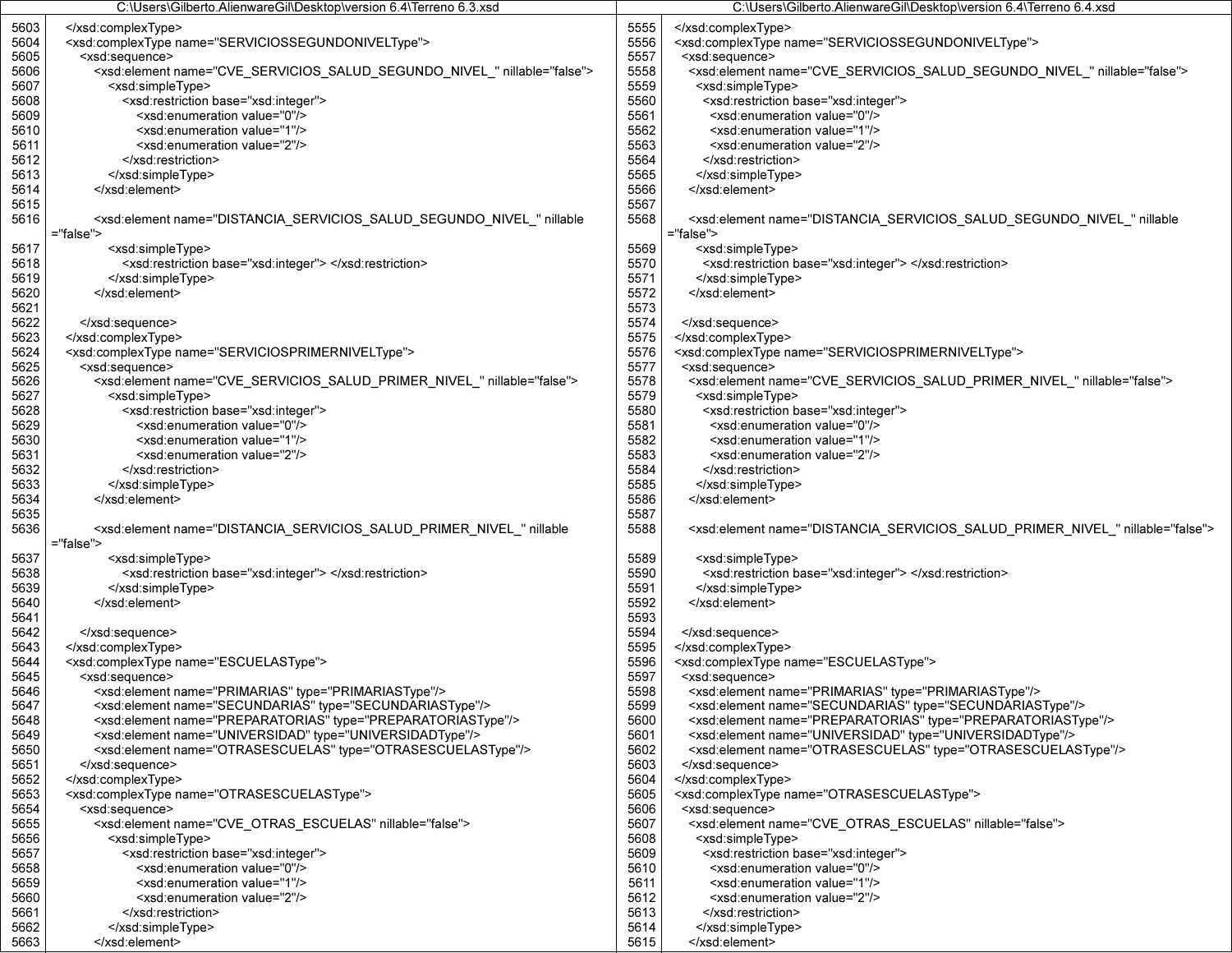|      | C:\Users\Gilberto.AlienwareGil\Desktop\version 6.4\Terreno 6.3.xsd                  |      | C:\Users\Gilberto.AlienwareGil\Desktop\version 6.4\Terreno 6.4.xsd                  |
|------|-------------------------------------------------------------------------------------|------|-------------------------------------------------------------------------------------|
| 5664 |                                                                                     | 5616 |                                                                                     |
| 5665 | <xsd:element name="DISTANCIA_ESCUELA_CERCANA" nillable="false"></xsd:element>       | 5617 | <xsd:element name="DISTANCIA_ESCUELA_CERCANA" nillable="false"></xsd:element>       |
| 5666 | <xsd:simpletype></xsd:simpletype>                                                   | 5618 | <xsd:simpletype></xsd:simpletype>                                                   |
|      |                                                                                     | 5619 |                                                                                     |
| 5667 | <xsd:restriction base="xsd:integer"> </xsd:restriction>                             |      | <xsd:restriction base="xsd:integer"> </xsd:restriction>                             |
| 5668 | $\le$ /xsd:simpleType>                                                              | 5620 |                                                                                     |
| 5669 |                                                                                     | 5621 |                                                                                     |
| 5670 |                                                                                     | 5622 |                                                                                     |
| 5671 |                                                                                     | 5623 |                                                                                     |
| 5672 |                                                                                     | 5624 |                                                                                     |
| 5673 | <xsd:complextype name="UNIVERSIDADType"></xsd:complextype>                          | 5625 | <xsd:complextype name="UNIVERSIDADType"></xsd:complextype>                          |
| 5674 | <xsd:sequence></xsd:sequence>                                                       | 5626 | <xsd:sequence></xsd:sequence>                                                       |
| 5675 | <xsd:element name="CVE_UNIVERSIDAD" nillable="false"></xsd:element>                 | 5627 | <xsd:element name="CVE_UNIVERSIDAD" nillable="false"></xsd:element>                 |
| 5676 | <xsd:simpletype></xsd:simpletype>                                                   | 5628 | <xsd:simpletype></xsd:simpletype>                                                   |
| 5677 | <xsd:restriction base="xsd:integer"></xsd:restriction>                              | 5629 | <xsd:restriction base="xsd:integer"></xsd:restriction>                              |
| 5678 | <xsd:enumeration value="0"></xsd:enumeration>                                       | 5630 | <xsd:enumeration value="0"></xsd:enumeration>                                       |
| 5679 | <xsd:enumeration value="1"></xsd:enumeration>                                       | 5631 | <xsd:enumeration value="1"></xsd:enumeration>                                       |
| 5680 | <xsd:enumeration value="2"></xsd:enumeration>                                       | 5632 | <xsd:enumeration value="2"></xsd:enumeration>                                       |
| 5681 |                                                                                     | 5633 |                                                                                     |
|      |                                                                                     |      |                                                                                     |
| 5682 |                                                                                     | 5634 |                                                                                     |
| 5683 |                                                                                     | 5635 |                                                                                     |
| 5684 |                                                                                     | 5636 |                                                                                     |
| 5685 | <xsd:element name="DISTANCIA_UNIVERSIDAD" nillable="false"></xsd:element>           | 5637 | <xsd:element name="DISTANCIA_UNIVERSIDAD" nillable="false"></xsd:element>           |
| 5686 | <xsd:simpletype></xsd:simpletype>                                                   | 5638 | <xsd:simpletype></xsd:simpletype>                                                   |
| 5687 | <xsd:restriction base="xsd:integer"> </xsd:restriction>                             | 5639 | <xsd:restriction base="xsd:integer"> </xsd:restriction>                             |
| 5688 |                                                                                     | 5640 |                                                                                     |
| 5689 |                                                                                     | 5641 |                                                                                     |
| 5690 |                                                                                     | 5642 |                                                                                     |
| 5691 |                                                                                     | 5643 |                                                                                     |
| 5692 |                                                                                     | 5644 |                                                                                     |
| 5693 | <xsd:complextype name="PREPARATORIASType"></xsd:complextype>                        | 5645 | <xsd:complextype name="PREPARATORIASType"></xsd:complextype>                        |
| 5694 | <xsd:sequence></xsd:sequence>                                                       | 5646 | <xsd:sequence></xsd:sequence>                                                       |
|      |                                                                                     | 5647 |                                                                                     |
| 5695 | <xsd:element name="CVE_ESCUELAS_PREPARATORIA" nillable="false"></xsd:element>       |      | <xsd:element name="CVE_ESCUELAS_PREPARATORIA" nillable="false"></xsd:element>       |
| 5696 | <xsd:simpletype></xsd:simpletype>                                                   | 5648 | <xsd:simpletype></xsd:simpletype>                                                   |
| 5697 | <xsd:restriction base="xsd:integer"></xsd:restriction>                              | 5649 | <xsd:restriction base="xsd:integer"></xsd:restriction>                              |
| 5698 | <xsd:enumeration value="0"></xsd:enumeration>                                       | 5650 | <xsd:enumeration value="0"></xsd:enumeration>                                       |
| 5699 | <xsd:enumeration value="1"></xsd:enumeration>                                       | 5651 | <xsd:enumeration value="1"></xsd:enumeration>                                       |
| 5700 | <xsd:enumeration value="2"></xsd:enumeration>                                       | 5652 | <xsd:enumeration value="2"></xsd:enumeration>                                       |
| 5701 |                                                                                     | 5653 |                                                                                     |
| 5702 |                                                                                     | 5654 |                                                                                     |
| 5703 |                                                                                     | 5655 |                                                                                     |
| 5704 |                                                                                     | 5656 |                                                                                     |
| 5705 | <xsd:element name="DISTANCIA_ESCUELAS_PREPARATORIA" nillable="false"></xsd:element> | 5657 | <xsd:element name="DISTANCIA_ESCUELAS_PREPARATORIA" nillable="false"></xsd:element> |
| 5706 | <xsd:simpletype></xsd:simpletype>                                                   | 5658 | <xsd:simpletype></xsd:simpletype>                                                   |
| 5707 | <xsd:restriction base="xsd:integer"> </xsd:restriction>                             | 5659 | <xsd:restriction base="xsd:integer"> </xsd:restriction>                             |
| 5708 |                                                                                     | 5660 |                                                                                     |
| 5709 |                                                                                     | 5661 |                                                                                     |
| 5710 |                                                                                     | 5662 |                                                                                     |
|      |                                                                                     | 5663 |                                                                                     |
| 5711 |                                                                                     |      |                                                                                     |
| 5712 |                                                                                     | 5664 |                                                                                     |
| 5713 | <xsd:complextype name="SECUNDARIASType"></xsd:complextype>                          | 5665 | <xsd:complextype name="SECUNDARIASType"></xsd:complextype>                          |
| 5714 | <xsd:sequence></xsd:sequence>                                                       | 5666 | <xsd:sequence></xsd:sequence>                                                       |
| 5715 | <xsd:element name="CVE_ESCUELAS_SECUNDARIAS" nillable="false"></xsd:element>        | 5667 | <xsd:element name="CVE_ESCUELAS_SECUNDARIAS" nillable="false"></xsd:element>        |
| 5716 | <xsd:simpletype></xsd:simpletype>                                                   | 5668 | <xsd:simpletype></xsd:simpletype>                                                   |
| 5717 | <xsd:restriction base="xsd:integer"></xsd:restriction>                              | 5669 | <xsd:restriction base="xsd:integer"></xsd:restriction>                              |
| 5718 | <xsd:enumeration value="0"></xsd:enumeration>                                       | 5670 | <xsd:enumeration value="0"></xsd:enumeration>                                       |
| 5719 | <xsd:enumeration value="1"></xsd:enumeration>                                       | 5671 | <xsd:enumeration value="1"></xsd:enumeration>                                       |
| 5720 | <xsd:enumeration value="2"></xsd:enumeration>                                       | 5672 | <xsd:enumeration value="2"></xsd:enumeration>                                       |
| 5721 |                                                                                     | 5673 |                                                                                     |
| 5722 |                                                                                     | 5674 |                                                                                     |
| 5723 |                                                                                     | 5675 |                                                                                     |
| 5724 |                                                                                     | 5676 |                                                                                     |
| 5725 | <xsd:element name="DISTANCIA_ESCUELAS_SECUNDARIAS" nillable="false"></xsd:element>  | 5677 | <xsd:element name="DISTANCIA_ESCUELAS_SECUNDARIAS" nillable="false"></xsd:element>  |
| 5726 | <xsd:simpletype></xsd:simpletype>                                                   | 5678 | <xsd:simpletype></xsd:simpletype>                                                   |
|      |                                                                                     |      |                                                                                     |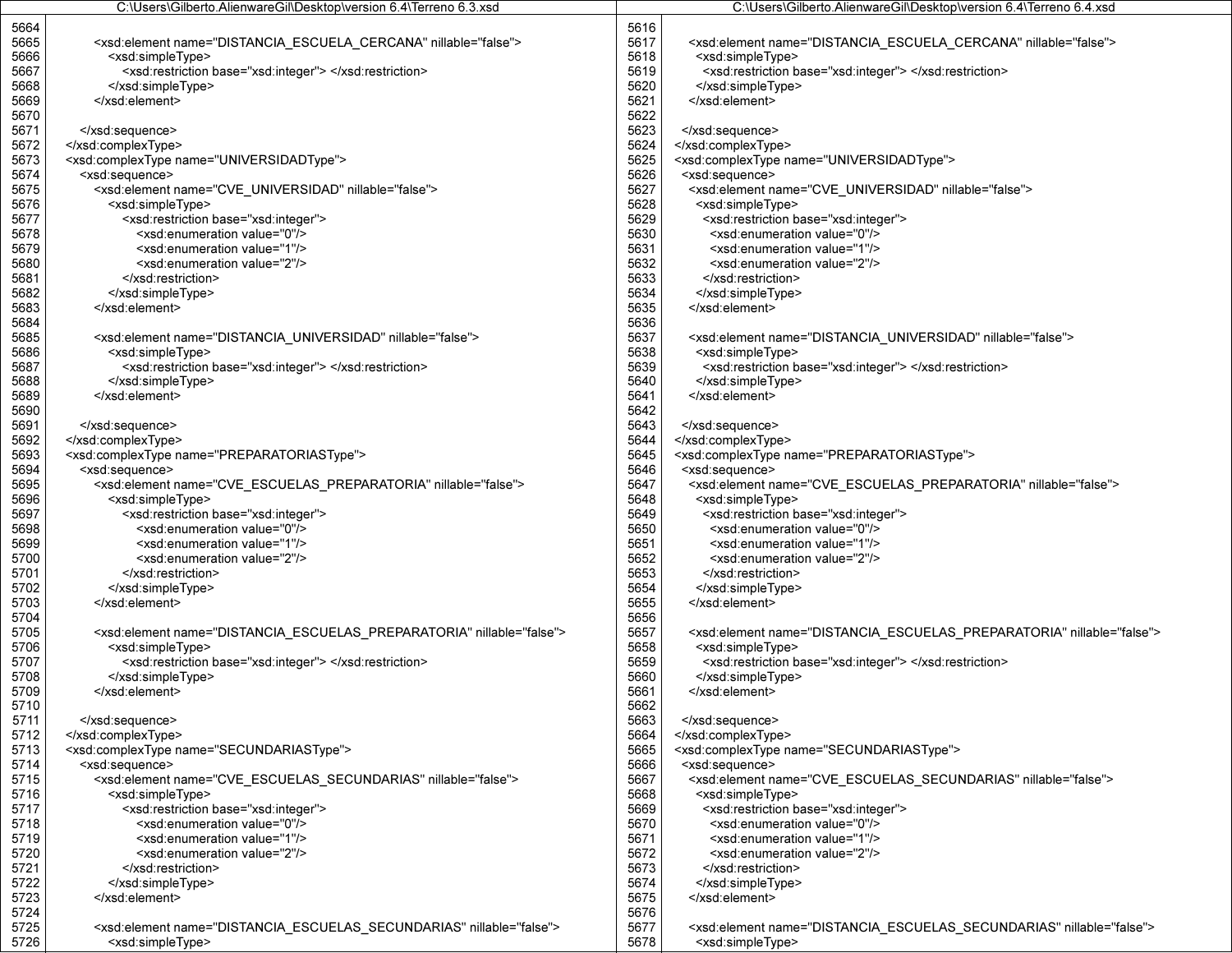|              | C:\Users\Gilberto.AlienwareGil\Desktop\version 6.4\Terreno 6.3.xsd                                                     |              | C:\Users\Gilberto.AlienwareGil\Desktop\version 6.4\Terreno 6.4.xsd                                          |
|--------------|------------------------------------------------------------------------------------------------------------------------|--------------|-------------------------------------------------------------------------------------------------------------|
| 5727         | <xsd:restriction base="xsd:integer"> </xsd:restriction>                                                                | 5679         | <xsd:restriction base="xsd:integer"> </xsd:restriction>                                                     |
| 5728         |                                                                                                                        | 5680         |                                                                                                             |
| 5729         |                                                                                                                        | 5681         |                                                                                                             |
| 5730         |                                                                                                                        | 5682         |                                                                                                             |
| 5731         | $\le$ /xsd:sequence>                                                                                                   | 5683         |                                                                                                             |
| 5732         |                                                                                                                        | 5684         |                                                                                                             |
| 5733         | <xsd:complextype name="PRIMARIASType"></xsd:complextype>                                                               | 5685         | <xsd:complextype name="PRIMARIASType"></xsd:complextype>                                                    |
| 5734         | <xsd:sequence></xsd:sequence>                                                                                          | 5686         | <xsd:sequence></xsd:sequence>                                                                               |
| 5735         | <xsd:element name="CVE_ESCUELAS_PRIMARIAS" nillable="false"></xsd:element>                                             | 5687         | <xsd:element name="CVE_ESCUELAS_PRIMARIAS" nillable="false"></xsd:element>                                  |
| 5736         | <xsd:simpletype></xsd:simpletype>                                                                                      | 5688         | <xsd:simpletype></xsd:simpletype>                                                                           |
| 5737         | <xsd:restriction base="xsd:integer"></xsd:restriction>                                                                 | 5689         | <xsd:restriction base="xsd:integer"></xsd:restriction>                                                      |
| 5738         | <xsd:enumeration value="0"></xsd:enumeration>                                                                          | 5690         | <xsd:enumeration value="0"></xsd:enumeration>                                                               |
| 5739         | <xsd:enumeration value="1"></xsd:enumeration>                                                                          | 5691         | <xsd:enumeration value="1"></xsd:enumeration>                                                               |
| 5740         | <xsd:enumeration value="2"></xsd:enumeration>                                                                          | 5692         | <xsd:enumeration value="2"></xsd:enumeration>                                                               |
| 5741         |                                                                                                                        | 5693         |                                                                                                             |
| 5742         |                                                                                                                        | 5694         |                                                                                                             |
| 5743         |                                                                                                                        | 5695         |                                                                                                             |
| 5744         |                                                                                                                        | 5696         |                                                                                                             |
| 5745         | <xsd:element name="DISTANCIA_ESCUELAS_PRIMARIAS" nillable="false"><br/><xsd:simpletype></xsd:simpletype></xsd:element> | 5697         | <xsd:element name="DISTANCIA_ESCUELAS_PRIMARIAS" nillable="false"></xsd:element>                            |
| 5746         |                                                                                                                        | 5698<br>5699 | <xsd:simpletype></xsd:simpletype>                                                                           |
| 5747<br>5748 | <xsd:restriction base="xsd:integer"> </xsd:restriction>                                                                | 5700         | <xsd:restriction base="xsd:integer"> </xsd:restriction><br>                                                 |
| 5749         | <br>                                                                                                                   | 5701         |                                                                                                             |
| 5750         |                                                                                                                        | 5702         |                                                                                                             |
| 5751         |                                                                                                                        | 5703         |                                                                                                             |
| 5752         |                                                                                                                        | 5704         |                                                                                                             |
| 5753         | <xsd:complextype name="CENTRODEPORTIVOType"></xsd:complextype>                                                         | 5705         | <xsd:complextype name="CENTRODEPORTIVOType"></xsd:complextype>                                              |
| 5754         | <xsd:sequence></xsd:sequence>                                                                                          | 5706         | <xsd:sequence></xsd:sequence>                                                                               |
| 5755         | <xsd:element name="CVE_CENTRO_DEPORTIVO" nillable="false"></xsd:element>                                               | 5707         | <xsd:element name="CVE_CENTRO_DEPORTIVO" nillable="false"></xsd:element>                                    |
| 5756         | <xsd:simpletype></xsd:simpletype>                                                                                      | 5708         | <xsd:simpletype></xsd:simpletype>                                                                           |
| 5757         | <xsd:restriction base="xsd:integer"></xsd:restriction>                                                                 | 5709         | <xsd:restriction base="xsd:integer"></xsd:restriction>                                                      |
| 5758         | <xsd:enumeration value="0"></xsd:enumeration>                                                                          | 5710         | <xsd:enumeration value="0"></xsd:enumeration>                                                               |
| 5759         | <xsd:enumeration value="1"></xsd:enumeration>                                                                          | 5711         | <xsd:enumeration value="1"></xsd:enumeration>                                                               |
| 5760         | <xsd:enumeration value="2"></xsd:enumeration>                                                                          | 5712         | <xsd:enumeration value="2"></xsd:enumeration>                                                               |
| 5761         |                                                                                                                        | 5713         |                                                                                                             |
| 5762         |                                                                                                                        | 5714         |                                                                                                             |
| 5763         |                                                                                                                        | 5715         |                                                                                                             |
| 5764         |                                                                                                                        | 5716         |                                                                                                             |
| 5765         | <xsd:element name="DISTANCIA_CENTRO_DEPORTIVO" nillable="false"></xsd:element>                                         | 5717         | <xsd:element name="DISTANCIA_CENTRO_DEPORTIVO" nillable="false"></xsd:element>                              |
| 5766         | <xsd:simpletype></xsd:simpletype>                                                                                      | 5718         | <xsd:simpletype></xsd:simpletype>                                                                           |
| 5767         | <xsd:restriction base="xsd:integer"> </xsd:restriction>                                                                | 5719         | <xsd:restriction base="xsd:integer"> </xsd:restriction>                                                     |
| 5768         |                                                                                                                        | 5720         |                                                                                                             |
| 5769         |                                                                                                                        | 5721         |                                                                                                             |
| 5770         |                                                                                                                        | 5722         |                                                                                                             |
| 5771         | $\le$ /xsd:sequence>                                                                                                   | 5723         |                                                                                                             |
| 5772         |                                                                                                                        | 5724         |                                                                                                             |
| 5773         | <xsd:complextype name="CANCHASDEPORTIVASType"></xsd:complextype>                                                       | 5725         | <xsd:complextype name="CANCHASDEPORTIVASType"></xsd:complextype>                                            |
| 5774         | <xsd:sequence></xsd:sequence>                                                                                          | 5726<br>5727 | <xsd:sequence><br/><xsd:element name="CVE_CANCHAS_DEPORTIVAS" nillable="true"></xsd:element></xsd:sequence> |
| 5775         | <xsd:element name="CVE_CANCHAS_DEPORTIVAS" nillable="true"></xsd:element>                                              |              |                                                                                                             |
| 5776<br>5777 | <xsd:simpletype><br/><xsd:restriction base="xsd:integer"></xsd:restriction></xsd:simpletype>                           | 5728<br>5729 | <xsd:simpletype><br/><xsd:restriction base="xsd:integer"></xsd:restriction></xsd:simpletype>                |
| 5778         | <xsd:enumeration value="0"></xsd:enumeration>                                                                          | 5730         | <xsd:enumeration value="0"></xsd:enumeration>                                                               |
| 5779         | <xsd:enumeration value="1"></xsd:enumeration>                                                                          | 5731         | <xsd:enumeration value="1"></xsd:enumeration>                                                               |
| 5780         | <xsd:enumeration value="2"></xsd:enumeration>                                                                          | 5732         | <xsd:enumeration value="2"></xsd:enumeration>                                                               |
| 5781         |                                                                                                                        | 5733         |                                                                                                             |
| 5782         |                                                                                                                        | 5734         |                                                                                                             |
| 5783         |                                                                                                                        | 5735         |                                                                                                             |
| 5784         |                                                                                                                        | 5736         |                                                                                                             |
| 5785         | <xsd:element name="DISTANCIA_CANCHAS_DEPORTIVAS" nillable="false"></xsd:element>                                       | 5737         | <xsd:element name="DISTANCIA_CANCHAS_DEPORTIVAS" nillable="false"></xsd:element>                            |
| 5786         | <xsd:simpletype></xsd:simpletype>                                                                                      | 5738         | <xsd:simpletype></xsd:simpletype>                                                                           |
| 5787         | <xsd:restriction base="xsd:integer"> </xsd:restriction>                                                                | 5739         | <xsd:restriction base="xsd:integer"> </xsd:restriction>                                                     |
| 5788         |                                                                                                                        | 5740         |                                                                                                             |
| 5789         |                                                                                                                        | 5741         |                                                                                                             |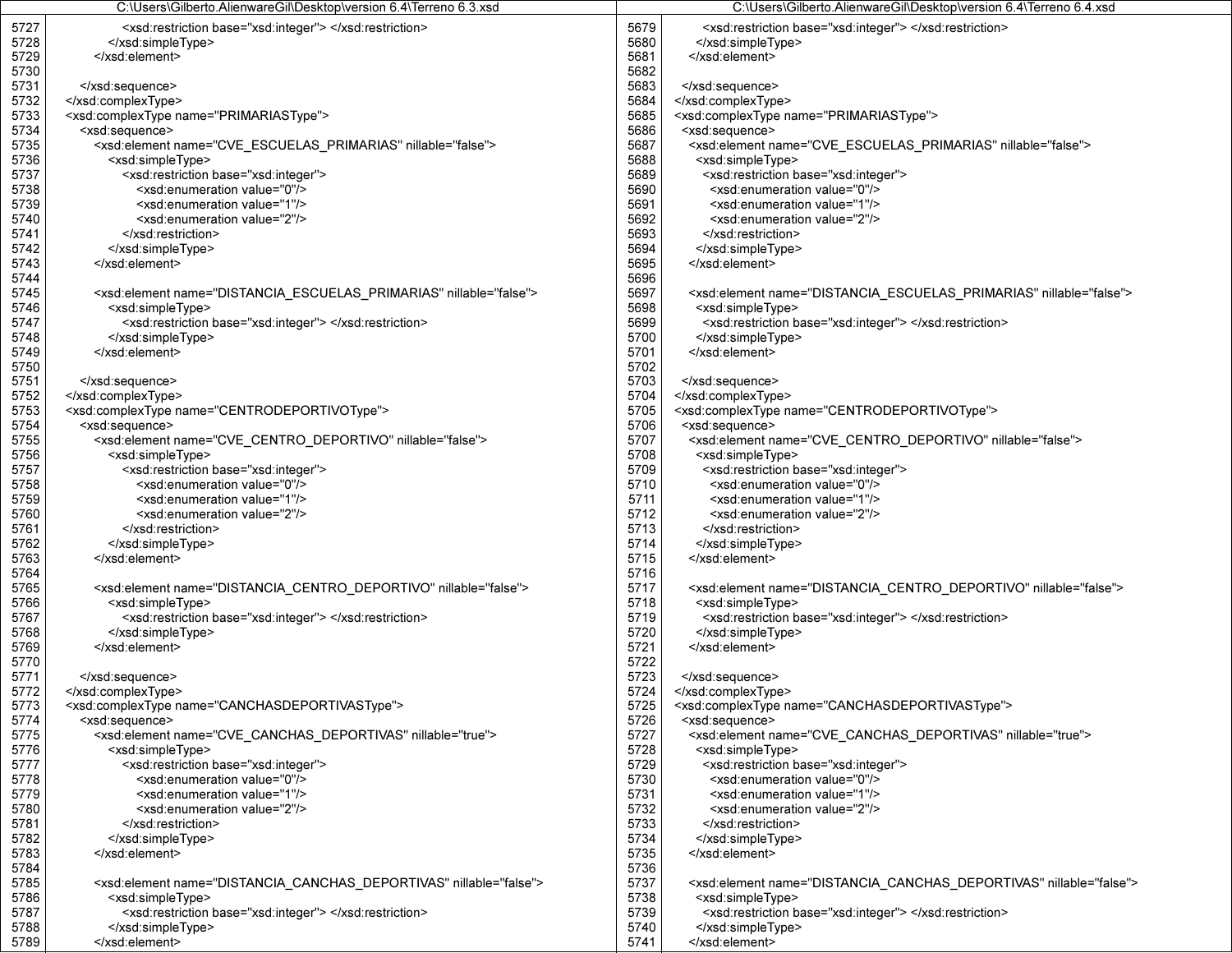|      | C:\Users\Gilberto.AlienwareGil\Desktop\version 6.4\Terreno 6.3.xsd           |      | C:\Users\Gilberto.AlienwareGil\Desktop\version 6.4\Terreno 6.4.xsd           |
|------|------------------------------------------------------------------------------|------|------------------------------------------------------------------------------|
| 5790 |                                                                              | 5742 |                                                                              |
| 5791 |                                                                              | 5743 |                                                                              |
| 5792 |                                                                              | 5744 |                                                                              |
| 5793 | <xsd:complextype name="JARDINESType"></xsd:complextype>                      | 5745 | <xsd:complextype name="JARDINESType"></xsd:complextype>                      |
| 5794 | <xsd:sequence></xsd:sequence>                                                | 5746 | <xsd:sequence></xsd:sequence>                                                |
| 5795 | <xsd:element name="CVE_JARDINES" nillable="false"></xsd:element>             | 5747 | <xsd:element name="CVE_JARDINES" nillable="false"></xsd:element>             |
| 5796 | <xsd:simpletype></xsd:simpletype>                                            | 5748 | <xsd:simpletype></xsd:simpletype>                                            |
| 5797 | <xsd:restriction base="xsd:integer"></xsd:restriction>                       | 5749 | <xsd:restriction base="xsd:integer"></xsd:restriction>                       |
| 5798 | <xsd:enumeration value="0"></xsd:enumeration>                                | 5750 | <xsd:enumeration value="0"></xsd:enumeration>                                |
| 5799 | <xsd:enumeration value="1"></xsd:enumeration>                                | 5751 | <xsd:enumeration value="1"></xsd:enumeration>                                |
| 5800 | <xsd:enumeration value="2"></xsd:enumeration>                                | 5752 | <xsd:enumeration value="2"></xsd:enumeration>                                |
| 5801 |                                                                              | 5753 |                                                                              |
| 5802 |                                                                              | 5754 |                                                                              |
| 5803 |                                                                              | 5755 |                                                                              |
| 5804 |                                                                              | 5756 |                                                                              |
|      |                                                                              |      |                                                                              |
| 5805 | <xsd:element name="DISTANCIA_JARDINES" nillable="false"></xsd:element>       | 5757 | <xsd:element name="DISTANCIA_JARDINES" nillable="false"></xsd:element>       |
| 5806 | <xsd:simpletype></xsd:simpletype>                                            | 5758 | <xsd:simpletype></xsd:simpletype>                                            |
| 5807 | <xsd:restriction base="xsd:integer"> </xsd:restriction>                      | 5759 | <xsd:restriction base="xsd:integer"> </xsd:restriction>                      |
| 5808 |                                                                              | 5760 |                                                                              |
| 5809 |                                                                              | 5761 |                                                                              |
| 5810 |                                                                              | 5762 |                                                                              |
| 5811 |                                                                              | 5763 |                                                                              |
| 5812 |                                                                              | 5764 |                                                                              |
| 5813 | <xsd:complextype name="PARQUESType"></xsd:complextype>                       | 5765 | <xsd:complextype name="PARQUESType"></xsd:complextype>                       |
| 5814 | <xsd:sequence></xsd:sequence>                                                | 5766 | <xsd:sequence></xsd:sequence>                                                |
| 5815 | <xsd:element name="CVE_PARQUES" nillable="false"></xsd:element>              | 5767 | <xsd:element name="CVE_PARQUES" nillable="false"></xsd:element>              |
| 5816 | <xsd:simpletype></xsd:simpletype>                                            | 5768 | <xsd:simpletype></xsd:simpletype>                                            |
| 5817 | <xsd:restriction base="xsd:integer"></xsd:restriction>                       | 5769 | <xsd:restriction base="xsd:integer"></xsd:restriction>                       |
| 5818 | <xsd:enumeration value="0"></xsd:enumeration>                                | 5770 | <xsd:enumeration value="0"></xsd:enumeration>                                |
| 5819 | <xsd:enumeration value="1"></xsd:enumeration>                                | 5771 | <xsd:enumeration value="1"></xsd:enumeration>                                |
| 5820 | <xsd:enumeration value="2"></xsd:enumeration>                                | 5772 | <xsd:enumeration value="2"></xsd:enumeration>                                |
| 5821 |                                                                              | 5773 |                                                                              |
| 5822 |                                                                              | 5774 |                                                                              |
| 5823 |                                                                              | 5775 |                                                                              |
| 5824 |                                                                              | 5776 |                                                                              |
| 5825 | <xsd:element name="DISTANCIA_PARQUES" nillable="false"></xsd:element>        | 5777 | <xsd:element name="DISTANCIA_PARQUES" nillable="false"></xsd:element>        |
| 5826 | <xsd:simpletype></xsd:simpletype>                                            | 5778 | <xsd:simpletype></xsd:simpletype>                                            |
| 5827 | <xsd:restriction base="xsd:integer"> </xsd:restriction>                      | 5779 | <xsd:restriction base="xsd:integer"> </xsd:restriction>                      |
| 5828 |                                                                              | 5780 |                                                                              |
| 5829 |                                                                              | 5781 |                                                                              |
| 5830 |                                                                              | 5782 |                                                                              |
| 5831 |                                                                              | 5783 |                                                                              |
| 5832 |                                                                              | 5784 |                                                                              |
| 5833 | <xsd:complextype name="PLAZASPUBLICASType"></xsd:complextype>                | 5785 | <xsd:complextype name="PLAZASPUBLICASType"></xsd:complextype>                |
| 5834 | <xsd:sequence></xsd:sequence>                                                | 5786 | <xsd:sequence></xsd:sequence>                                                |
| 5835 | <xsd:element name="CVE_PLAZAS_PUBLICAS" nillable="false"></xsd:element>      | 5787 | <xsd:element name="CVE_PLAZAS_PUBLICAS" nillable="false"></xsd:element>      |
| 5836 | <xsd:simpletype></xsd:simpletype>                                            | 5788 | <xsd:simpletype></xsd:simpletype>                                            |
| 5837 | <xsd:restriction base="xsd:integer"></xsd:restriction>                       | 5789 | <xsd:restriction base="xsd:integer"></xsd:restriction>                       |
| 5838 | <xsd:enumeration value="0"></xsd:enumeration>                                | 5790 | <xsd:enumeration value="0"></xsd:enumeration>                                |
| 5839 | <xsd:enumeration value="1"></xsd:enumeration>                                | 5791 | <xsd:enumeration value="1"></xsd:enumeration>                                |
| 5840 | <xsd:enumeration value="2"></xsd:enumeration>                                | 5792 | <xsd:enumeration value="2"></xsd:enumeration>                                |
| 5841 |                                                                              | 5793 |                                                                              |
| 5842 |                                                                              | 5794 |                                                                              |
| 5843 |                                                                              | 5795 |                                                                              |
| 5844 |                                                                              | 5796 |                                                                              |
| 5845 | <xsd:element name="DISTANCIA_PLAZASPUBLICAS" nillable="false"></xsd:element> | 5797 | <xsd:element name="DISTANCIA_PLAZASPUBLICAS" nillable="false"></xsd:element> |
| 5846 | <xsd:simpletype></xsd:simpletype>                                            | 5798 | <xsd:simpletype></xsd:simpletype>                                            |
| 5847 | <xsd:restriction base="xsd:integer"> </xsd:restriction>                      | 5799 | <xsd:restriction base="xsd:integer"> </xsd:restriction>                      |
| 5848 |                                                                              | 5800 |                                                                              |
| 5849 |                                                                              | 5801 |                                                                              |
| 5850 |                                                                              | 5802 |                                                                              |
| 5851 |                                                                              | 5803 |                                                                              |
| 5852 |                                                                              | 5804 |                                                                              |
|      |                                                                              |      |                                                                              |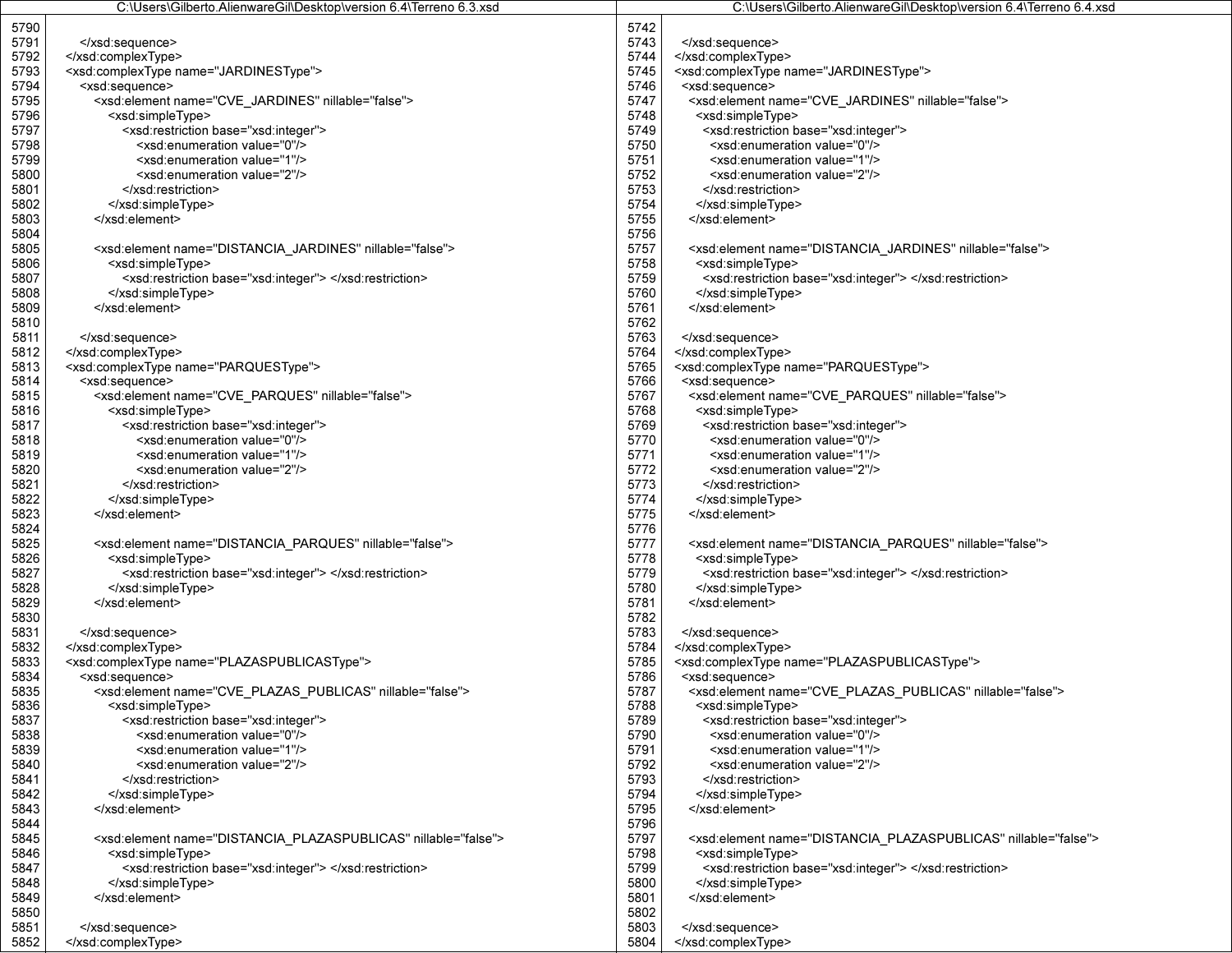|              | C:\Users\Gilberto.AlienwareGil\Desktop\version 6.4\Terreno 6.3.xsd                                 |              | C:\Users\Gilberto.AlienwareGil\Desktop\version 6.4\Terreno 6.4.xsd                                 |
|--------------|----------------------------------------------------------------------------------------------------|--------------|----------------------------------------------------------------------------------------------------|
| 5853         | <xsd:complextype name="LOCALESCOMERCIALESType"></xsd:complextype>                                  | 5805         | <xsd:complextype name="LOCALESCOMERCIALESType"></xsd:complextype>                                  |
| 5854         | <xsd:sequence></xsd:sequence>                                                                      | 5806         | <xsd:sequence></xsd:sequence>                                                                      |
| 5855         | <xsd:element name="CVE_LOCALES_COMERCIALES" nillable="true"></xsd:element>                         | 5807         | <xsd:element name="CVE_LOCALES_COMERCIALES" nillable="true"></xsd:element>                         |
| 5856         | <xsd:simpletype></xsd:simpletype>                                                                  | 5808         | <xsd:simpletype></xsd:simpletype>                                                                  |
| 5857         | <xsd:restriction base="xsd:integer"></xsd:restriction>                                             | 5809         | <xsd:restriction base="xsd:integer"></xsd:restriction>                                             |
| 5858         | <xsd:enumeration value="0"></xsd:enumeration>                                                      | 5810         | <xsd:enumeration value="0"></xsd:enumeration>                                                      |
| 5859         | <xsd:enumeration value="1"></xsd:enumeration>                                                      | 5811         | <xsd:enumeration value="1"></xsd:enumeration>                                                      |
| 5860         | <xsd:enumeration value="2"></xsd:enumeration>                                                      | 5812         | <xsd:enumeration value="2"></xsd:enumeration>                                                      |
| 5861         |                                                                                                    | 5813         |                                                                                                    |
| 5862         |                                                                                                    | 5814         |                                                                                                    |
| 5863         |                                                                                                    | 5815         |                                                                                                    |
| 5864         |                                                                                                    | 5816         |                                                                                                    |
| 5865         | <xsd:element name="NUM_LOCALES_COMERCIALES" nillable="false"></xsd:element>                        | 5817         | <xsd:element name="NUM_LOCALES_COMERCIALES" nillable="false"></xsd:element>                        |
| 5866         | <xsd:simpletype></xsd:simpletype>                                                                  | 5818         | <xsd:simpletype></xsd:simpletype>                                                                  |
| 5867         | <xsd:restriction base="xsd:string"></xsd:restriction>                                              | 5819         | <xsd:restriction base="xsd:string"></xsd:restriction>                                              |
| 5868         | <xsd:minlength value="1"></xsd:minlength>                                                          | 5820         | <xsd:minlength value="1"></xsd:minlength>                                                          |
| 5869         | <xsd:maxlength value="2"></xsd:maxlength>                                                          | 5821         | <xsd:maxlength value="2"></xsd:maxlength>                                                          |
| 5870         | <xsd:whitespace value="collapse"></xsd:whitespace>                                                 | 5822         | <xsd:whitespace value="collapse"></xsd:whitespace>                                                 |
| 5871         |                                                                                                    | 5823         |                                                                                                    |
| 5872         |                                                                                                    | 5824         |                                                                                                    |
| 5873         |                                                                                                    | 5825         |                                                                                                    |
| 5874         |                                                                                                    | 5826         |                                                                                                    |
| 5875         | <xsd:element name="DISTANCIA_LOCALES_COMERCIALES" nillable="false"></xsd:element>                  | 5827         | <xsd:element name="DISTANCIA_LOCALES_COMERCIALES" nillable="false"></xsd:element>                  |
| 5876         | <xsd:simpletype></xsd:simpletype>                                                                  | 5828         | <xsd:simpletype></xsd:simpletype>                                                                  |
| 5877         | <xsd:restriction base="xsd:integer"> </xsd:restriction>                                            | 5829         | <xsd:restriction base="xsd:integer"> </xsd:restriction>                                            |
| 5878         |                                                                                                    | 5830         |                                                                                                    |
| 5879         |                                                                                                    | 5831         |                                                                                                    |
| 5880         |                                                                                                    | 5832         |                                                                                                    |
| 5881         |                                                                                                    | 5833         |                                                                                                    |
| 5882         |                                                                                                    | 5834         |                                                                                                    |
| 5883         | <xsd:complextype name="SUPERMERCADOSType"></xsd:complextype>                                       | 5835         | <xsd:complextype name="SUPERMERCADOSType"></xsd:complextype>                                       |
| 5884         | <xsd:sequence></xsd:sequence>                                                                      | 5836         | <xsd:sequence></xsd:sequence>                                                                      |
| 5885         | <xsd:element name="CVE_SUPERMERCADOS" nillable="false"></xsd:element>                              | 5837         | <xsd:element name="CVE_SUPERMERCADOS" nillable="false"></xsd:element>                              |
| 5886         | <xsd:simpletype></xsd:simpletype>                                                                  | 5838         | <xsd:simpletype></xsd:simpletype>                                                                  |
| 5887         | <xsd:restriction base="xsd:integer"></xsd:restriction>                                             | 5839         | <xsd:restriction base="xsd:integer"></xsd:restriction>                                             |
| 5888         | <xsd:enumeration value="0"></xsd:enumeration>                                                      | 5840         | <xsd:enumeration value="0"></xsd:enumeration>                                                      |
| 5889         | <xsd:enumeration value="1"></xsd:enumeration>                                                      | 5841         | <xsd:enumeration value="1"></xsd:enumeration>                                                      |
| 5890         | <xsd:enumeration value="2"></xsd:enumeration>                                                      | 5842         | <xsd:enumeration value="2"></xsd:enumeration>                                                      |
| 5891         |                                                                                                    | 5843         |                                                                                                    |
| 5892         |                                                                                                    | 5844         |                                                                                                    |
| 5893         |                                                                                                    | 5845         |                                                                                                    |
| 5894         |                                                                                                    | 5846         |                                                                                                    |
| 5895         | <xsd:element name="DISTANCIA_SUPERMERCADOS" nillable="false"></xsd:element>                        | 5847         | <xsd:element name="DISTANCIA_SUPERMERCADOS" nillable="false"></xsd:element>                        |
| 5896         | <xsd:simpletype></xsd:simpletype>                                                                  | 5848         | <xsd:simpletype></xsd:simpletype>                                                                  |
| 5897         | <xsd:restriction base="xsd:integer"> </xsd:restriction>                                            | 5849         | <xsd:restriction base="xsd:integer"> </xsd:restriction>                                            |
| 5898         |                                                                                                    | 5850         |                                                                                                    |
| 5899         |                                                                                                    | 5851         |                                                                                                    |
| 5900         |                                                                                                    | 5852         |                                                                                                    |
| 5901         |                                                                                                    | 5853         |                                                                                                    |
| 5902         |                                                                                                    | 5854         |                                                                                                    |
| 5903         | <xsd:complextype name="MERCADOSType"></xsd:complextype>                                            | 5855         | <xsd:complextype name="MERCADOSType"></xsd:complextype>                                            |
| 5904<br>5905 | <xsd:sequence><br/><xsd:element name="CVE_MERCADOS" nillable="false"></xsd:element></xsd:sequence> | 5856<br>5857 | <xsd:sequence><br/><xsd:element name="CVE_MERCADOS" nillable="false"></xsd:element></xsd:sequence> |
|              |                                                                                                    | 5858         |                                                                                                    |
| 5906<br>5907 | <xsd:simpletype><br/><xsd:restriction base="xsd:integer"></xsd:restriction></xsd:simpletype>       | 5859         | <xsd:simpletype><br/><xsd:restriction base="xsd:integer"></xsd:restriction></xsd:simpletype>       |
| 5908         | <xsd:enumeration value="0"></xsd:enumeration>                                                      | 5860         | <xsd:enumeration value="0"></xsd:enumeration>                                                      |
|              | <xsd:enumeration value="1"></xsd:enumeration>                                                      |              |                                                                                                    |
| 5909<br>5910 | <xsd:enumeration value="2"></xsd:enumeration>                                                      | 5861<br>5862 | <xsd:enumeration value="1"></xsd:enumeration><br><xsd:enumeration value="2"></xsd:enumeration>     |
| 5911         |                                                                                                    | 5863         |                                                                                                    |
| 5912         |                                                                                                    | 5864         |                                                                                                    |
| 5913         |                                                                                                    | 5865         |                                                                                                    |
| 5914         |                                                                                                    | 5866         |                                                                                                    |
| 5915         | <xsd:element name="DISTANCIA_MERCADOS" nillable="false"></xsd:element>                             | 5867         | <xsd:element name="DISTANCIA_MERCADOS" nillable="false"></xsd:element>                             |
|              |                                                                                                    |              |                                                                                                    |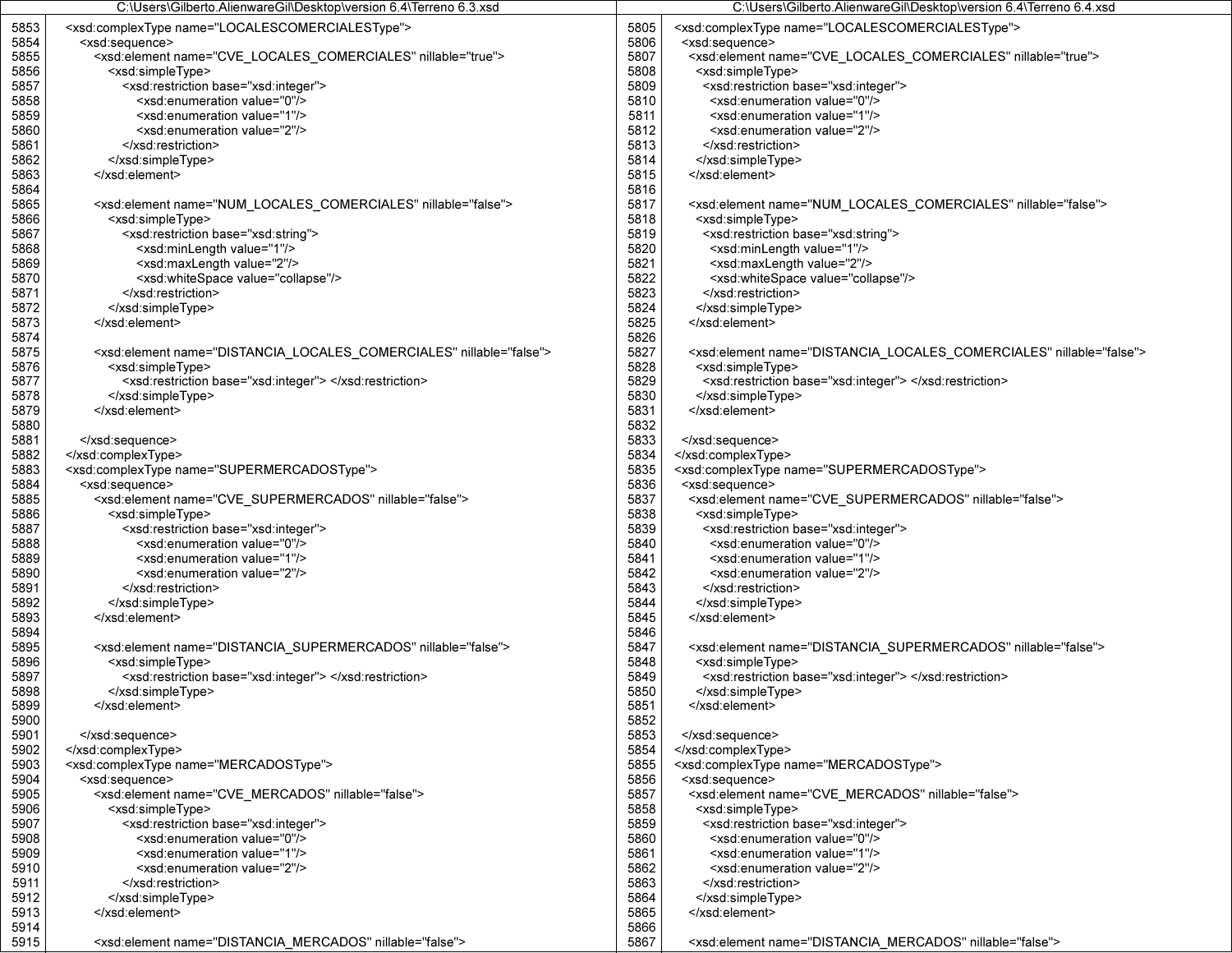|      | C:\Users\Gilberto.AlienwareGil\Desktop\version 6.4\Terreno 6.3.xsd                                                                                                            |              | C:\Users\Gilberto.AlienwareGil\Desktop\version 6.4\Terreno 6.4.xsd                                       |
|------|-------------------------------------------------------------------------------------------------------------------------------------------------------------------------------|--------------|----------------------------------------------------------------------------------------------------------|
| 5916 | <xsd:simpletype></xsd:simpletype>                                                                                                                                             | 5868         | <xsd:simpletype></xsd:simpletype>                                                                        |
| 5917 | <xsd:restriction base="xsd:integer"> </xsd:restriction>                                                                                                                       | 5869         | <xsd:restriction base="xsd:integer"> </xsd:restriction>                                                  |
| 5918 |                                                                                                                                                                               | 5870         |                                                                                                          |
|      |                                                                                                                                                                               |              |                                                                                                          |
| 5919 |                                                                                                                                                                               | 5871         |                                                                                                          |
| 5920 |                                                                                                                                                                               | 5872         |                                                                                                          |
| 5921 |                                                                                                                                                                               | 5873         |                                                                                                          |
| 5922 |                                                                                                                                                                               | 5874         |                                                                                                          |
| 5923 | <xsd:complextype name="IGLESIAType"></xsd:complextype>                                                                                                                        | 5875         | <xsd:complextype name="IGLESIAType"></xsd:complextype>                                                   |
| 5924 | <xsd:sequence></xsd:sequence>                                                                                                                                                 | 5876         | <xsd:sequence></xsd:sequence>                                                                            |
| 5925 | <xsd:element name="CVE_TEMPLO" nillable="false"></xsd:element>                                                                                                                | 5877         | <xsd:element name="CVE_TEMPLO" nillable="false"></xsd:element>                                           |
| 5926 | <xsd:simpletype></xsd:simpletype>                                                                                                                                             | 5878         | <xsd:simpletype></xsd:simpletype>                                                                        |
| 5927 | <xsd:restriction base="xsd:integer"></xsd:restriction>                                                                                                                        | 5879         | <xsd:restriction base="xsd:integer"></xsd:restriction>                                                   |
| 5928 | <xsd:enumeration value="0"></xsd:enumeration>                                                                                                                                 | 5880         | <xsd:enumeration value="0"></xsd:enumeration>                                                            |
| 5929 | <xsd:enumeration value="1"></xsd:enumeration>                                                                                                                                 | 5881         | <xsd:enumeration value="1"></xsd:enumeration>                                                            |
| 5930 | <xsd:enumeration value="2"></xsd:enumeration>                                                                                                                                 | 5882         | <xsd:enumeration value="2"></xsd:enumeration>                                                            |
| 5931 |                                                                                                                                                                               | 5883         |                                                                                                          |
| 5932 |                                                                                                                                                                               | 5884         |                                                                                                          |
| 5933 |                                                                                                                                                                               | 5885         |                                                                                                          |
| 5934 |                                                                                                                                                                               | 5886         |                                                                                                          |
| 5935 | <xsd:element name="DISTANCIA_IGLESIA" nillable="false"></xsd:element>                                                                                                         | 5887         |                                                                                                          |
|      |                                                                                                                                                                               |              | <xsd:element name="DISTANCIA_IGLESIA" nillable="false"></xsd:element>                                    |
| 5936 | <xsd:simpletype></xsd:simpletype>                                                                                                                                             | 5888         | <xsd:simpletype></xsd:simpletype>                                                                        |
| 5937 | <xsd:restriction base="xsd:integer"> </xsd:restriction>                                                                                                                       | 5889         | <xsd:restriction base="xsd:integer"> </xsd:restriction>                                                  |
| 5938 |                                                                                                                                                                               | 5890         | $\le$ /xsd:simpleType>                                                                                   |
| 5939 |                                                                                                                                                                               | 5891         |                                                                                                          |
| 5940 |                                                                                                                                                                               | 5892         |                                                                                                          |
| 5941 |                                                                                                                                                                               | 5893         |                                                                                                          |
| 5942 |                                                                                                                                                                               | 5894         |                                                                                                          |
| 5943 | <xsd:complextype name="INFRAESTRUCTURAZONAType"></xsd:complextype>                                                                                                            | 5895         | <xsd:complextype name="INFRAESTRUCTURAZONAType"></xsd:complextype>                                       |
| 5944 | <xsd:sequence></xsd:sequence>                                                                                                                                                 | 5896         | <xsd:sequence></xsd:sequence>                                                                            |
| 5945 | <xsd:element name="AGUAPOTABLE" type="AGUAPOTABLEType"></xsd:element>                                                                                                         | 5897         | <xsd:element name="AGUAPOTABLE" type="AGUAPOTABLEType"></xsd:element>                                    |
| 5946 | <xsd:element name="DRENAJE" type="DRENAJEType"></xsd:element>                                                                                                                 | 5898         | <xsd:element name="DRENAJE" type="DRENAJEType"></xsd:element>                                            |
| 5947 | <xsd:element name="ELECTRIFICACION" type="ELECTRIFICACIONType"></xsd:element>                                                                                                 | 5899         | <xsd:element name="ELECTRIFICACION" type="ELECTRIFICACIONType"></xsd:element>                            |
| 5948 | <xsd:element name="ALUMBRADO" type="ALUMBRADOType"></xsd:element>                                                                                                             | 5900         | <xsd:element name="ALUMBRADO" type="ALUMBRADOType"></xsd:element>                                        |
| 5949 | <xsd:element name="VIALIDADES" type="VIALIDADESType"></xsd:element>                                                                                                           | 5901         | <xsd:element name="VIALIDADES" type="VIALIDADESType"></xsd:element>                                      |
| 5950 | <xsd:element name="BANQUETAS" type="BANQUETASType"></xsd:element>                                                                                                             | 5902         | <xsd:element name="BANQUETAS" type="BANQUETASType"></xsd:element>                                        |
| 5951 | <xsd:element name="GUARNICIONES" type="GUARNICIONESType"></xsd:element>                                                                                                       | 5903         | <xsd:element name="GUARNICIONES" type="GUARNICIONESType"></xsd:element>                                  |
| 5952 | <xsd:element name="GASNATURAL" type="GASNATURALType"></xsd:element>                                                                                                           | 5904         | <xsd:element name="GASNATURAL" type="GASNATURALType"></xsd:element>                                      |
| 5953 | <xsd:element name="TELEFONO" type="TELEFONOType"></xsd:element>                                                                                                               | 5905         | <xsd:element name="TELEFONO" type="TELEFONOType"></xsd:element>                                          |
| 5954 | <xsd:element name="SENALIZACIONVIAS" type="SENALIZACIONVIASType"></xsd:element>                                                                                               | 5906         | <xsd:element name="SENALIZACIONVIAS" type="SENALIZACIONVIASType"></xsd:element>                          |
| 5955 | <xsd:element name="NOMENCLATURACALLES" td="" type<=""><td>5907</td><td><xsd:element name="NOMENCLATURACALLES" type="NOMENCLATURACALLESType"></xsd:element></td></xsd:element> | 5907         | <xsd:element name="NOMENCLATURACALLES" type="NOMENCLATURACALLESType"></xsd:element>                      |
|      | ="NOMENCLATURACALLESType"/>                                                                                                                                                   |              |                                                                                                          |
| 5956 | <xsd:element name="TRANSPORTE" type="TRANSPORTEType"></xsd:element>                                                                                                           | 5908         | <xsd:element name="TRANSPORTE" type="TRANSPORTEType"></xsd:element>                                      |
| 5957 | <xsd:element name="VIGILANCIA" type="VIGILANCIAType"></xsd:element>                                                                                                           | 5909         | <xsd:element name="VIGILANCIA" type="VIGILANCIAType"></xsd:element>                                      |
| 5958 | <xsd:element name="RECOLECCIONBASURA" type="RECOLECCIONBASURAType"></xsd:element>                                                                                             | 5910         | <xsd:element name="RECOLECCIONBASURA" type="RECOLECCIONBASURAType"></xsd:element>                        |
| 5959 | <xsd:element name="NIVEL_INFRAESTRUCTURA" nillable="false"></xsd:element>                                                                                                     | 5911         | <xsd:element name="NIVEL_INFRAESTRUCTURA" nillable="false"></xsd:element>                                |
| 5960 | <xsd:simpletype></xsd:simpletype>                                                                                                                                             | 5912         | <xsd:simpletype></xsd:simpletype>                                                                        |
| 5961 | <xsd:restriction base="xsd:string"></xsd:restriction>                                                                                                                         | 5913         | <xsd:restriction base="xsd:string"></xsd:restriction>                                                    |
| 5962 | <xsd:whitespace value="collapse"></xsd:whitespace>                                                                                                                            | 5914         | <xsd:whitespace value="collapse"></xsd:whitespace>                                                       |
| 5963 |                                                                                                                                                                               | 5915         |                                                                                                          |
| 5964 |                                                                                                                                                                               | 5916         |                                                                                                          |
| 5965 |                                                                                                                                                                               | 5917         |                                                                                                          |
| 5966 |                                                                                                                                                                               | 5918         |                                                                                                          |
| 5967 |                                                                                                                                                                               | 5919         |                                                                                                          |
|      | <xsd:element name="CVE_NIVEL_INFRAESTR_URBANA" nillable="false"></xsd:element>                                                                                                |              | <xsd:element name="CVE_NIVEL_INFRAESTR_URBANA" nillable="false"></xsd:element>                           |
| 5968 | <xsd:simpletype></xsd:simpletype>                                                                                                                                             | 5920         | <xsd:simpletype></xsd:simpletype>                                                                        |
| 5969 | <xsd:restriction base="xsd:integer"><br/><xsd:enumeration value="1"></xsd:enumeration></xsd:restriction>                                                                      | 5921<br>5922 | <xsd:restriction base="xsd:integer"><br/><xsd:enumeration value="1"></xsd:enumeration></xsd:restriction> |
| 5970 |                                                                                                                                                                               |              |                                                                                                          |
| 5971 | <xsd:enumeration value="2"></xsd:enumeration>                                                                                                                                 | 5923         | <xsd:enumeration value="2"></xsd:enumeration>                                                            |
| 5972 | <xsd:enumeration value="3"></xsd:enumeration>                                                                                                                                 | 5924         | <xsd:enumeration value="3"></xsd:enumeration>                                                            |
| 5973 | <xsd:enumeration value="4"></xsd:enumeration>                                                                                                                                 | 5925         | <xsd:enumeration value="4"></xsd:enumeration>                                                            |
| 5974 |                                                                                                                                                                               | 5926         |                                                                                                          |
| 5975 |                                                                                                                                                                               | 5927         |                                                                                                          |
| 5976 |                                                                                                                                                                               | 5928         |                                                                                                          |
| 5977 |                                                                                                                                                                               | 5929         |                                                                                                          |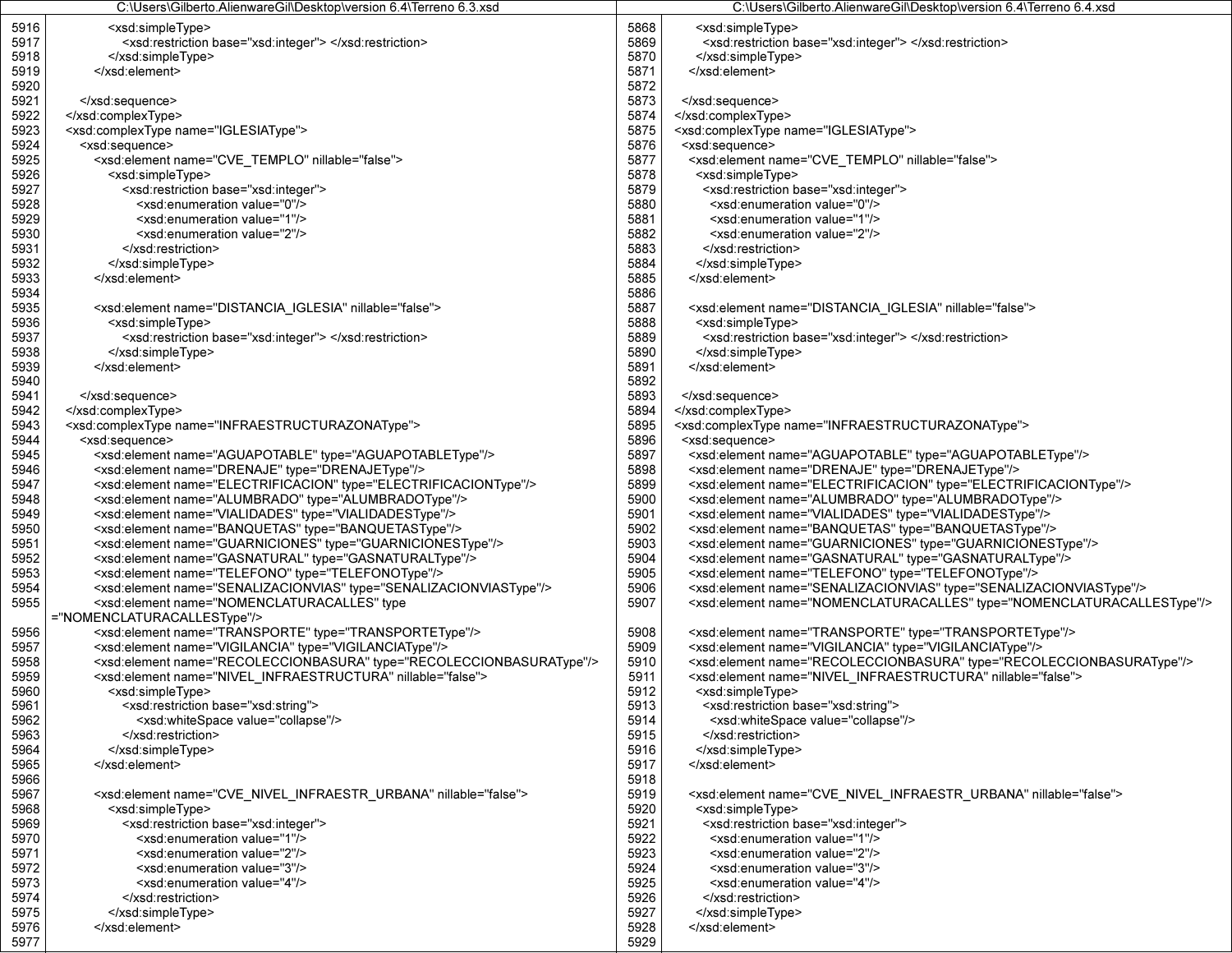| 5930<br>5978<br><br><br><xsd:attribute name="id" type="xsd:string"></xsd:attribute><br>5931<br><xsd:attribute name="id" type="xsd:string"></xsd:attribute><br>5979<br>5932<br><br><br>5980<br>5933<br><xsd:complextype name="RECOLECCIONBASURAType"><br/><xsd:complextype name="RECOLECCIONBASURAType"><br/>5981<br/>5934<br/>5982<br/><xsd:sequence><br/><xsd:sequence><br/>5935<br/>5983<br/><xsd:element name="CVE_RECOLECCION_BASURA" nillable="false"><br/><xsd:element name="CVE_RECOLECCION_BASURA" nillable="false"><br/>5936<br/>5984<br/><xsd:simpletype><br/><xsd:simpletype><br/>5937<br/>5985<br/><xsd:restriction base="xsd:string"> </xsd:restriction><br/><xsd:restriction base="xsd:string"> </xsd:restriction><br/>5938<br/>5986<br/></xsd:simpletype><br/></xsd:simpletype><br/>5939<br/>5987<br/></xsd:element><br/></xsd:element><br/>5940<br/>5988<br/>5941<br/>5989<br/><xsd:element <br="" name="FRECUENCIA_RECOLECCION_DESECHOIS_MUNICIPAL"><xsd:element name="FRECUENCIA_RECOLECCION_DESECHOIS_MUNICIPAL" nillable<br="">="false"&gt;<br/>nillable="false"&gt;<br/>5942<br/>5990<br/><xsd:simpletype><br/><xsd:simpletype><br/>5943<br/>5991<br/><xsd:restriction base="xsd:string"><br/><xsd:restriction base="xsd:string"><br/>5992<br/><xsd:minlength value="0"></xsd:minlength><br/>5944<br/><xsd:minlength value="0"></xsd:minlength><br/>5945<br/>5993<br/><xsd:maxlength value="2"></xsd:maxlength><br/><xsd:maxlength value="2"></xsd:maxlength><br/>5946<br/>5994<br/><xsd:whitespace value="collapse"></xsd:whitespace><br/><xsd:whitespace value="collapse"></xsd:whitespace><br/>5947<br/>5995<br/></xsd:restriction><br/></xsd:restriction><br/>5996<br/>5948<br/></xsd:simpletype><br/></xsd:simpletype><br/></xsd:element><br/>5949<br/></xsd:element><br/>5997<br/>5950<br/>5998<br/>5951<br/>5999<br/></xsd:sequence><br/></xsd:sequence><br/>5952<br/>6000<br/></xsd:complextype><br/></xsd:complextype><br>5953<br><xsd:complextype name="VIGILANCIAType"><br/><xsd:complextype name="VIGILANCIAType"><br/>6001<br/>5954<br/>6002<br/><xsd:sequence><br/><xsd:sequence><br/>5955<br/>6003<br/><xsd:element name="CVE_VIGILANCIA" nillable="false"><br/><xsd:element name="CVE_VIGILANCIA" nillable="false"><br/>5956<br/>6004<br/><xsd:simpletype><br/><xsd:simpletype><br/>5957<br/>6005<br/><xsd:restriction base="xsd:integer"><br/><xsd:restriction base="xsd:integer"><br/>5958<br/>6006<br/><xsd:enumeration value="0"></xsd:enumeration><br/><xsd:enumeration value="0"></xsd:enumeration><br/>5959<br/>6007<br/><xsd:enumeration value="1"></xsd:enumeration><br/><xsd:enumeration value="1"></xsd:enumeration><br/>5960<br/>6008<br/><xsd:enumeration value="2"></xsd:enumeration><br/><xsd:enumeration value="2"></xsd:enumeration><br/>6009<br/>5961<br/><xsd:enumeration value="3"></xsd:enumeration><br/><xsd:enumeration value="3"></xsd:enumeration><br/>5962<br/>6010<br/></xsd:restriction><br/></xsd:restriction><br/>5963<br/>6011<br/></xsd:simpletype><br/></xsd:simpletype><br/>5964<br/>6012<br/></xsd:element><br/></xsd:element><br/>5965<br/>6013<br/>5966<br/>6014<br/></xsd:sequence><br/></xsd:sequence><br/>5967<br/>6015<br/></xsd:complextype><br/></xsd:complextype><br><xsd:complextype name="TRANSPORTEType"><br/>5968<br/><xsd:complextype name="TRANSPORTEType"><br/>6016<br/>5969<br/>6017<br/><xsd:sequence><br/><xsd:sequence><br/><xsd:element name="URBANO" type="URBANOType"></xsd:element><br/>5970<br/><xsd:element name="URBANO" type="URBANOType"></xsd:element><br/>6018<br/>5971<br/>6019<br/><xsd:element name="SUBURBANO" type="SUBURBANOType"></xsd:element><br/><xsd:element name="SUBURBANO" type="SUBURBANOType"></xsd:element><br/>5972<br/>6020<br/></xsd:sequence><br/></xsd:sequence><br/>5973<br/>6021<br/></xsd:complextype><br/></xsd:complextype><br>5974<br>6022<br><xsd:complextype name="SUBURBANOType"><br/><xsd:complextype name="SUBURBANOType"><br/>6023<br/>5975<br/><xsd:sequence><br/><xsd:sequence><br/>6024<br/>5976<br/><xsd:element name="TRANSPORTE_SUBURBANO" nillable="false"><br/><xsd:element name="TRANSPORTE_SUBURBANO" nillable="false"><br/>5977<br/>6025<br/><xsd:simpletype><br/><xsd:simpletype><br/>5978<br/>6026<br/><xsd:restriction base="xsd:integer"><br/><xsd:restriction base="xsd:integer"><br/>6027<br/><xsd:enumeration value="0"></xsd:enumeration><br/>5979<br/><xsd:enumeration value="0"></xsd:enumeration><br/>6028<br/>5980<br/><xsd:enumeration value="1"></xsd:enumeration><br/><xsd:enumeration value="1"></xsd:enumeration><br/>5981<br/>6029<br/><xsd:enumeration value="2"></xsd:enumeration><br/><xsd:enumeration value="2"></xsd:enumeration><br/>5982<br/>6030<br/><math>\le</math>/xsd:restriction&gt;<br/></xsd:restriction><br/>5983<br/>6031<br/></xsd:restriction></xsd:simpletype><br/><math>\le</math>/xsd:simpleType&gt;<br/>5984<br/>6032<br/></xsd:simpletype></xsd:element><br/></xsd:element><br/>6033<br/>5985<br/>6034<br/>5986<br/><xsd:element name="TRANSPORTE_SUBURBANO_DISTANCIA" nillable="false"><br/><xsd:element name="TRANSPORTE_SUBURBANO_DISTANCIA" nillable="false"><br/>6035<br/>5987<br/><xsd:simpletype><br/><xsd:simpletype></xsd:simpletype></xsd:simpletype></xsd:element></xsd:element></xsd:sequence></xsd:sequence></xsd:complextype></xsd:complextype> |      | C:\Users\Gilberto.AlienwareGil\Desktop\version 6.4\Terreno 6.3.xsd |      | C:\Users\Gilberto.AlienwareGil\Desktop\version 6.4\Terreno 6.4 xsd |
|-------------------------------------------------------------------------------------------------------------------------------------------------------------------------------------------------------------------------------------------------------------------------------------------------------------------------------------------------------------------------------------------------------------------------------------------------------------------------------------------------------------------------------------------------------------------------------------------------------------------------------------------------------------------------------------------------------------------------------------------------------------------------------------------------------------------------------------------------------------------------------------------------------------------------------------------------------------------------------------------------------------------------------------------------------------------------------------------------------------------------------------------------------------------------------------------------------------------------------------------------------------------------------------------------------------------------------------------------------------------------------------------------------------------------------------------------------------------------------------------------------------------------------------------------------------------------------------------------------------------------------------------------------------------------------------------------------------------------------------------------------------------------------------------------------------------------------------------------------------------------------------------------------------------------------------------------------------------------------------------------------------------------------------------------------------------------------------------------------------------------------------------------------------------------------------------------------------------------------------------------------------------------------------------------------------------------------------------------------------------------------------------------------------------------------------------------------------------------------------------------------------------------------------------------------------------------------------------------------------------------------------------------------------------------------------------------------------------------------------------------------------------------------------------------------------------------------------------------------------------------------------------------------------------------------------------------------------------------------------------------------------------------------------------------------------------------------------------------------------------------------------------------------------------------------------------------------------------------------------------------------------------------------------------------------------------------------------------------------------------------------------------------------------------------------------------------------------------------------------------------------------------------------------------------------------------------------------------------------------------------------------------------------------------------------------------------------------------------------------------------------------------------------------------------------------------------------------------------------------------------------------------------------------------------------------------------------------------------------------------------------------------------------------------------------------------------------------------------------------------------------------------------------------------------------------------------------------------------------------------------------------------------------------------------------------------------------------------------------------------------------------------------------------------------------------------------------------------------------------------------------------------------------------------------------------------------------------------------------------------------------------------------------------------------------------------------------------------------------------------------------------------------------------------------------------------------------------------------------------------------------------------------------------------------------------------------------------------------------------------------------------------------------------------------------------------------------------------------------------------------------------------------------------------------------------------------------------------------------------------------------------------------------------------------------------------------------------------------------------|------|--------------------------------------------------------------------|------|--------------------------------------------------------------------|
|                                                                                                                                                                                                                                                                                                                                                                                                                                                                                                                                                                                                                                                                                                                                                                                                                                                                                                                                                                                                                                                                                                                                                                                                                                                                                                                                                                                                                                                                                                                                                                                                                                                                                                                                                                                                                                                                                                                                                                                                                                                                                                                                                                                                                                                                                                                                                                                                                                                                                                                                                                                                                                                                                                                                                                                                                                                                                                                                                                                                                                                                                                                                                                                                                                                                                                                                                                                                                                                                                                                                                                                                                                                                                                                                                                                                                                                                                                                                                                                                                                                                                                                                                                                                                                                                                                                                                                                                                                                                                                                                                                                                                                                                                                                                                                                                                                                                                                                                                                                                                                                                                                                                                                                                                                                                                                                                                             |      |                                                                    |      |                                                                    |
|                                                                                                                                                                                                                                                                                                                                                                                                                                                                                                                                                                                                                                                                                                                                                                                                                                                                                                                                                                                                                                                                                                                                                                                                                                                                                                                                                                                                                                                                                                                                                                                                                                                                                                                                                                                                                                                                                                                                                                                                                                                                                                                                                                                                                                                                                                                                                                                                                                                                                                                                                                                                                                                                                                                                                                                                                                                                                                                                                                                                                                                                                                                                                                                                                                                                                                                                                                                                                                                                                                                                                                                                                                                                                                                                                                                                                                                                                                                                                                                                                                                                                                                                                                                                                                                                                                                                                                                                                                                                                                                                                                                                                                                                                                                                                                                                                                                                                                                                                                                                                                                                                                                                                                                                                                                                                                                                                             |      |                                                                    |      |                                                                    |
|                                                                                                                                                                                                                                                                                                                                                                                                                                                                                                                                                                                                                                                                                                                                                                                                                                                                                                                                                                                                                                                                                                                                                                                                                                                                                                                                                                                                                                                                                                                                                                                                                                                                                                                                                                                                                                                                                                                                                                                                                                                                                                                                                                                                                                                                                                                                                                                                                                                                                                                                                                                                                                                                                                                                                                                                                                                                                                                                                                                                                                                                                                                                                                                                                                                                                                                                                                                                                                                                                                                                                                                                                                                                                                                                                                                                                                                                                                                                                                                                                                                                                                                                                                                                                                                                                                                                                                                                                                                                                                                                                                                                                                                                                                                                                                                                                                                                                                                                                                                                                                                                                                                                                                                                                                                                                                                                                             |      |                                                                    |      |                                                                    |
|                                                                                                                                                                                                                                                                                                                                                                                                                                                                                                                                                                                                                                                                                                                                                                                                                                                                                                                                                                                                                                                                                                                                                                                                                                                                                                                                                                                                                                                                                                                                                                                                                                                                                                                                                                                                                                                                                                                                                                                                                                                                                                                                                                                                                                                                                                                                                                                                                                                                                                                                                                                                                                                                                                                                                                                                                                                                                                                                                                                                                                                                                                                                                                                                                                                                                                                                                                                                                                                                                                                                                                                                                                                                                                                                                                                                                                                                                                                                                                                                                                                                                                                                                                                                                                                                                                                                                                                                                                                                                                                                                                                                                                                                                                                                                                                                                                                                                                                                                                                                                                                                                                                                                                                                                                                                                                                                                             |      |                                                                    |      |                                                                    |
|                                                                                                                                                                                                                                                                                                                                                                                                                                                                                                                                                                                                                                                                                                                                                                                                                                                                                                                                                                                                                                                                                                                                                                                                                                                                                                                                                                                                                                                                                                                                                                                                                                                                                                                                                                                                                                                                                                                                                                                                                                                                                                                                                                                                                                                                                                                                                                                                                                                                                                                                                                                                                                                                                                                                                                                                                                                                                                                                                                                                                                                                                                                                                                                                                                                                                                                                                                                                                                                                                                                                                                                                                                                                                                                                                                                                                                                                                                                                                                                                                                                                                                                                                                                                                                                                                                                                                                                                                                                                                                                                                                                                                                                                                                                                                                                                                                                                                                                                                                                                                                                                                                                                                                                                                                                                                                                                                             |      |                                                                    |      |                                                                    |
|                                                                                                                                                                                                                                                                                                                                                                                                                                                                                                                                                                                                                                                                                                                                                                                                                                                                                                                                                                                                                                                                                                                                                                                                                                                                                                                                                                                                                                                                                                                                                                                                                                                                                                                                                                                                                                                                                                                                                                                                                                                                                                                                                                                                                                                                                                                                                                                                                                                                                                                                                                                                                                                                                                                                                                                                                                                                                                                                                                                                                                                                                                                                                                                                                                                                                                                                                                                                                                                                                                                                                                                                                                                                                                                                                                                                                                                                                                                                                                                                                                                                                                                                                                                                                                                                                                                                                                                                                                                                                                                                                                                                                                                                                                                                                                                                                                                                                                                                                                                                                                                                                                                                                                                                                                                                                                                                                             |      |                                                                    |      |                                                                    |
|                                                                                                                                                                                                                                                                                                                                                                                                                                                                                                                                                                                                                                                                                                                                                                                                                                                                                                                                                                                                                                                                                                                                                                                                                                                                                                                                                                                                                                                                                                                                                                                                                                                                                                                                                                                                                                                                                                                                                                                                                                                                                                                                                                                                                                                                                                                                                                                                                                                                                                                                                                                                                                                                                                                                                                                                                                                                                                                                                                                                                                                                                                                                                                                                                                                                                                                                                                                                                                                                                                                                                                                                                                                                                                                                                                                                                                                                                                                                                                                                                                                                                                                                                                                                                                                                                                                                                                                                                                                                                                                                                                                                                                                                                                                                                                                                                                                                                                                                                                                                                                                                                                                                                                                                                                                                                                                                                             |      |                                                                    |      |                                                                    |
|                                                                                                                                                                                                                                                                                                                                                                                                                                                                                                                                                                                                                                                                                                                                                                                                                                                                                                                                                                                                                                                                                                                                                                                                                                                                                                                                                                                                                                                                                                                                                                                                                                                                                                                                                                                                                                                                                                                                                                                                                                                                                                                                                                                                                                                                                                                                                                                                                                                                                                                                                                                                                                                                                                                                                                                                                                                                                                                                                                                                                                                                                                                                                                                                                                                                                                                                                                                                                                                                                                                                                                                                                                                                                                                                                                                                                                                                                                                                                                                                                                                                                                                                                                                                                                                                                                                                                                                                                                                                                                                                                                                                                                                                                                                                                                                                                                                                                                                                                                                                                                                                                                                                                                                                                                                                                                                                                             |      |                                                                    |      |                                                                    |
|                                                                                                                                                                                                                                                                                                                                                                                                                                                                                                                                                                                                                                                                                                                                                                                                                                                                                                                                                                                                                                                                                                                                                                                                                                                                                                                                                                                                                                                                                                                                                                                                                                                                                                                                                                                                                                                                                                                                                                                                                                                                                                                                                                                                                                                                                                                                                                                                                                                                                                                                                                                                                                                                                                                                                                                                                                                                                                                                                                                                                                                                                                                                                                                                                                                                                                                                                                                                                                                                                                                                                                                                                                                                                                                                                                                                                                                                                                                                                                                                                                                                                                                                                                                                                                                                                                                                                                                                                                                                                                                                                                                                                                                                                                                                                                                                                                                                                                                                                                                                                                                                                                                                                                                                                                                                                                                                                             |      |                                                                    |      |                                                                    |
|                                                                                                                                                                                                                                                                                                                                                                                                                                                                                                                                                                                                                                                                                                                                                                                                                                                                                                                                                                                                                                                                                                                                                                                                                                                                                                                                                                                                                                                                                                                                                                                                                                                                                                                                                                                                                                                                                                                                                                                                                                                                                                                                                                                                                                                                                                                                                                                                                                                                                                                                                                                                                                                                                                                                                                                                                                                                                                                                                                                                                                                                                                                                                                                                                                                                                                                                                                                                                                                                                                                                                                                                                                                                                                                                                                                                                                                                                                                                                                                                                                                                                                                                                                                                                                                                                                                                                                                                                                                                                                                                                                                                                                                                                                                                                                                                                                                                                                                                                                                                                                                                                                                                                                                                                                                                                                                                                             |      |                                                                    |      |                                                                    |
|                                                                                                                                                                                                                                                                                                                                                                                                                                                                                                                                                                                                                                                                                                                                                                                                                                                                                                                                                                                                                                                                                                                                                                                                                                                                                                                                                                                                                                                                                                                                                                                                                                                                                                                                                                                                                                                                                                                                                                                                                                                                                                                                                                                                                                                                                                                                                                                                                                                                                                                                                                                                                                                                                                                                                                                                                                                                                                                                                                                                                                                                                                                                                                                                                                                                                                                                                                                                                                                                                                                                                                                                                                                                                                                                                                                                                                                                                                                                                                                                                                                                                                                                                                                                                                                                                                                                                                                                                                                                                                                                                                                                                                                                                                                                                                                                                                                                                                                                                                                                                                                                                                                                                                                                                                                                                                                                                             |      |                                                                    |      |                                                                    |
|                                                                                                                                                                                                                                                                                                                                                                                                                                                                                                                                                                                                                                                                                                                                                                                                                                                                                                                                                                                                                                                                                                                                                                                                                                                                                                                                                                                                                                                                                                                                                                                                                                                                                                                                                                                                                                                                                                                                                                                                                                                                                                                                                                                                                                                                                                                                                                                                                                                                                                                                                                                                                                                                                                                                                                                                                                                                                                                                                                                                                                                                                                                                                                                                                                                                                                                                                                                                                                                                                                                                                                                                                                                                                                                                                                                                                                                                                                                                                                                                                                                                                                                                                                                                                                                                                                                                                                                                                                                                                                                                                                                                                                                                                                                                                                                                                                                                                                                                                                                                                                                                                                                                                                                                                                                                                                                                                             |      |                                                                    |      |                                                                    |
|                                                                                                                                                                                                                                                                                                                                                                                                                                                                                                                                                                                                                                                                                                                                                                                                                                                                                                                                                                                                                                                                                                                                                                                                                                                                                                                                                                                                                                                                                                                                                                                                                                                                                                                                                                                                                                                                                                                                                                                                                                                                                                                                                                                                                                                                                                                                                                                                                                                                                                                                                                                                                                                                                                                                                                                                                                                                                                                                                                                                                                                                                                                                                                                                                                                                                                                                                                                                                                                                                                                                                                                                                                                                                                                                                                                                                                                                                                                                                                                                                                                                                                                                                                                                                                                                                                                                                                                                                                                                                                                                                                                                                                                                                                                                                                                                                                                                                                                                                                                                                                                                                                                                                                                                                                                                                                                                                             |      |                                                                    |      |                                                                    |
|                                                                                                                                                                                                                                                                                                                                                                                                                                                                                                                                                                                                                                                                                                                                                                                                                                                                                                                                                                                                                                                                                                                                                                                                                                                                                                                                                                                                                                                                                                                                                                                                                                                                                                                                                                                                                                                                                                                                                                                                                                                                                                                                                                                                                                                                                                                                                                                                                                                                                                                                                                                                                                                                                                                                                                                                                                                                                                                                                                                                                                                                                                                                                                                                                                                                                                                                                                                                                                                                                                                                                                                                                                                                                                                                                                                                                                                                                                                                                                                                                                                                                                                                                                                                                                                                                                                                                                                                                                                                                                                                                                                                                                                                                                                                                                                                                                                                                                                                                                                                                                                                                                                                                                                                                                                                                                                                                             |      |                                                                    |      |                                                                    |
|                                                                                                                                                                                                                                                                                                                                                                                                                                                                                                                                                                                                                                                                                                                                                                                                                                                                                                                                                                                                                                                                                                                                                                                                                                                                                                                                                                                                                                                                                                                                                                                                                                                                                                                                                                                                                                                                                                                                                                                                                                                                                                                                                                                                                                                                                                                                                                                                                                                                                                                                                                                                                                                                                                                                                                                                                                                                                                                                                                                                                                                                                                                                                                                                                                                                                                                                                                                                                                                                                                                                                                                                                                                                                                                                                                                                                                                                                                                                                                                                                                                                                                                                                                                                                                                                                                                                                                                                                                                                                                                                                                                                                                                                                                                                                                                                                                                                                                                                                                                                                                                                                                                                                                                                                                                                                                                                                             |      |                                                                    |      |                                                                    |
|                                                                                                                                                                                                                                                                                                                                                                                                                                                                                                                                                                                                                                                                                                                                                                                                                                                                                                                                                                                                                                                                                                                                                                                                                                                                                                                                                                                                                                                                                                                                                                                                                                                                                                                                                                                                                                                                                                                                                                                                                                                                                                                                                                                                                                                                                                                                                                                                                                                                                                                                                                                                                                                                                                                                                                                                                                                                                                                                                                                                                                                                                                                                                                                                                                                                                                                                                                                                                                                                                                                                                                                                                                                                                                                                                                                                                                                                                                                                                                                                                                                                                                                                                                                                                                                                                                                                                                                                                                                                                                                                                                                                                                                                                                                                                                                                                                                                                                                                                                                                                                                                                                                                                                                                                                                                                                                                                             |      |                                                                    |      |                                                                    |
|                                                                                                                                                                                                                                                                                                                                                                                                                                                                                                                                                                                                                                                                                                                                                                                                                                                                                                                                                                                                                                                                                                                                                                                                                                                                                                                                                                                                                                                                                                                                                                                                                                                                                                                                                                                                                                                                                                                                                                                                                                                                                                                                                                                                                                                                                                                                                                                                                                                                                                                                                                                                                                                                                                                                                                                                                                                                                                                                                                                                                                                                                                                                                                                                                                                                                                                                                                                                                                                                                                                                                                                                                                                                                                                                                                                                                                                                                                                                                                                                                                                                                                                                                                                                                                                                                                                                                                                                                                                                                                                                                                                                                                                                                                                                                                                                                                                                                                                                                                                                                                                                                                                                                                                                                                                                                                                                                             |      |                                                                    |      |                                                                    |
|                                                                                                                                                                                                                                                                                                                                                                                                                                                                                                                                                                                                                                                                                                                                                                                                                                                                                                                                                                                                                                                                                                                                                                                                                                                                                                                                                                                                                                                                                                                                                                                                                                                                                                                                                                                                                                                                                                                                                                                                                                                                                                                                                                                                                                                                                                                                                                                                                                                                                                                                                                                                                                                                                                                                                                                                                                                                                                                                                                                                                                                                                                                                                                                                                                                                                                                                                                                                                                                                                                                                                                                                                                                                                                                                                                                                                                                                                                                                                                                                                                                                                                                                                                                                                                                                                                                                                                                                                                                                                                                                                                                                                                                                                                                                                                                                                                                                                                                                                                                                                                                                                                                                                                                                                                                                                                                                                             |      |                                                                    |      |                                                                    |
|                                                                                                                                                                                                                                                                                                                                                                                                                                                                                                                                                                                                                                                                                                                                                                                                                                                                                                                                                                                                                                                                                                                                                                                                                                                                                                                                                                                                                                                                                                                                                                                                                                                                                                                                                                                                                                                                                                                                                                                                                                                                                                                                                                                                                                                                                                                                                                                                                                                                                                                                                                                                                                                                                                                                                                                                                                                                                                                                                                                                                                                                                                                                                                                                                                                                                                                                                                                                                                                                                                                                                                                                                                                                                                                                                                                                                                                                                                                                                                                                                                                                                                                                                                                                                                                                                                                                                                                                                                                                                                                                                                                                                                                                                                                                                                                                                                                                                                                                                                                                                                                                                                                                                                                                                                                                                                                                                             |      |                                                                    |      |                                                                    |
|                                                                                                                                                                                                                                                                                                                                                                                                                                                                                                                                                                                                                                                                                                                                                                                                                                                                                                                                                                                                                                                                                                                                                                                                                                                                                                                                                                                                                                                                                                                                                                                                                                                                                                                                                                                                                                                                                                                                                                                                                                                                                                                                                                                                                                                                                                                                                                                                                                                                                                                                                                                                                                                                                                                                                                                                                                                                                                                                                                                                                                                                                                                                                                                                                                                                                                                                                                                                                                                                                                                                                                                                                                                                                                                                                                                                                                                                                                                                                                                                                                                                                                                                                                                                                                                                                                                                                                                                                                                                                                                                                                                                                                                                                                                                                                                                                                                                                                                                                                                                                                                                                                                                                                                                                                                                                                                                                             |      |                                                                    |      |                                                                    |
|                                                                                                                                                                                                                                                                                                                                                                                                                                                                                                                                                                                                                                                                                                                                                                                                                                                                                                                                                                                                                                                                                                                                                                                                                                                                                                                                                                                                                                                                                                                                                                                                                                                                                                                                                                                                                                                                                                                                                                                                                                                                                                                                                                                                                                                                                                                                                                                                                                                                                                                                                                                                                                                                                                                                                                                                                                                                                                                                                                                                                                                                                                                                                                                                                                                                                                                                                                                                                                                                                                                                                                                                                                                                                                                                                                                                                                                                                                                                                                                                                                                                                                                                                                                                                                                                                                                                                                                                                                                                                                                                                                                                                                                                                                                                                                                                                                                                                                                                                                                                                                                                                                                                                                                                                                                                                                                                                             |      |                                                                    |      |                                                                    |
|                                                                                                                                                                                                                                                                                                                                                                                                                                                                                                                                                                                                                                                                                                                                                                                                                                                                                                                                                                                                                                                                                                                                                                                                                                                                                                                                                                                                                                                                                                                                                                                                                                                                                                                                                                                                                                                                                                                                                                                                                                                                                                                                                                                                                                                                                                                                                                                                                                                                                                                                                                                                                                                                                                                                                                                                                                                                                                                                                                                                                                                                                                                                                                                                                                                                                                                                                                                                                                                                                                                                                                                                                                                                                                                                                                                                                                                                                                                                                                                                                                                                                                                                                                                                                                                                                                                                                                                                                                                                                                                                                                                                                                                                                                                                                                                                                                                                                                                                                                                                                                                                                                                                                                                                                                                                                                                                                             |      |                                                                    |      |                                                                    |
|                                                                                                                                                                                                                                                                                                                                                                                                                                                                                                                                                                                                                                                                                                                                                                                                                                                                                                                                                                                                                                                                                                                                                                                                                                                                                                                                                                                                                                                                                                                                                                                                                                                                                                                                                                                                                                                                                                                                                                                                                                                                                                                                                                                                                                                                                                                                                                                                                                                                                                                                                                                                                                                                                                                                                                                                                                                                                                                                                                                                                                                                                                                                                                                                                                                                                                                                                                                                                                                                                                                                                                                                                                                                                                                                                                                                                                                                                                                                                                                                                                                                                                                                                                                                                                                                                                                                                                                                                                                                                                                                                                                                                                                                                                                                                                                                                                                                                                                                                                                                                                                                                                                                                                                                                                                                                                                                                             |      |                                                                    |      |                                                                    |
|                                                                                                                                                                                                                                                                                                                                                                                                                                                                                                                                                                                                                                                                                                                                                                                                                                                                                                                                                                                                                                                                                                                                                                                                                                                                                                                                                                                                                                                                                                                                                                                                                                                                                                                                                                                                                                                                                                                                                                                                                                                                                                                                                                                                                                                                                                                                                                                                                                                                                                                                                                                                                                                                                                                                                                                                                                                                                                                                                                                                                                                                                                                                                                                                                                                                                                                                                                                                                                                                                                                                                                                                                                                                                                                                                                                                                                                                                                                                                                                                                                                                                                                                                                                                                                                                                                                                                                                                                                                                                                                                                                                                                                                                                                                                                                                                                                                                                                                                                                                                                                                                                                                                                                                                                                                                                                                                                             |      |                                                                    |      |                                                                    |
|                                                                                                                                                                                                                                                                                                                                                                                                                                                                                                                                                                                                                                                                                                                                                                                                                                                                                                                                                                                                                                                                                                                                                                                                                                                                                                                                                                                                                                                                                                                                                                                                                                                                                                                                                                                                                                                                                                                                                                                                                                                                                                                                                                                                                                                                                                                                                                                                                                                                                                                                                                                                                                                                                                                                                                                                                                                                                                                                                                                                                                                                                                                                                                                                                                                                                                                                                                                                                                                                                                                                                                                                                                                                                                                                                                                                                                                                                                                                                                                                                                                                                                                                                                                                                                                                                                                                                                                                                                                                                                                                                                                                                                                                                                                                                                                                                                                                                                                                                                                                                                                                                                                                                                                                                                                                                                                                                             |      |                                                                    |      |                                                                    |
|                                                                                                                                                                                                                                                                                                                                                                                                                                                                                                                                                                                                                                                                                                                                                                                                                                                                                                                                                                                                                                                                                                                                                                                                                                                                                                                                                                                                                                                                                                                                                                                                                                                                                                                                                                                                                                                                                                                                                                                                                                                                                                                                                                                                                                                                                                                                                                                                                                                                                                                                                                                                                                                                                                                                                                                                                                                                                                                                                                                                                                                                                                                                                                                                                                                                                                                                                                                                                                                                                                                                                                                                                                                                                                                                                                                                                                                                                                                                                                                                                                                                                                                                                                                                                                                                                                                                                                                                                                                                                                                                                                                                                                                                                                                                                                                                                                                                                                                                                                                                                                                                                                                                                                                                                                                                                                                                                             |      |                                                                    |      |                                                                    |
|                                                                                                                                                                                                                                                                                                                                                                                                                                                                                                                                                                                                                                                                                                                                                                                                                                                                                                                                                                                                                                                                                                                                                                                                                                                                                                                                                                                                                                                                                                                                                                                                                                                                                                                                                                                                                                                                                                                                                                                                                                                                                                                                                                                                                                                                                                                                                                                                                                                                                                                                                                                                                                                                                                                                                                                                                                                                                                                                                                                                                                                                                                                                                                                                                                                                                                                                                                                                                                                                                                                                                                                                                                                                                                                                                                                                                                                                                                                                                                                                                                                                                                                                                                                                                                                                                                                                                                                                                                                                                                                                                                                                                                                                                                                                                                                                                                                                                                                                                                                                                                                                                                                                                                                                                                                                                                                                                             |      |                                                                    |      |                                                                    |
|                                                                                                                                                                                                                                                                                                                                                                                                                                                                                                                                                                                                                                                                                                                                                                                                                                                                                                                                                                                                                                                                                                                                                                                                                                                                                                                                                                                                                                                                                                                                                                                                                                                                                                                                                                                                                                                                                                                                                                                                                                                                                                                                                                                                                                                                                                                                                                                                                                                                                                                                                                                                                                                                                                                                                                                                                                                                                                                                                                                                                                                                                                                                                                                                                                                                                                                                                                                                                                                                                                                                                                                                                                                                                                                                                                                                                                                                                                                                                                                                                                                                                                                                                                                                                                                                                                                                                                                                                                                                                                                                                                                                                                                                                                                                                                                                                                                                                                                                                                                                                                                                                                                                                                                                                                                                                                                                                             |      |                                                                    |      |                                                                    |
|                                                                                                                                                                                                                                                                                                                                                                                                                                                                                                                                                                                                                                                                                                                                                                                                                                                                                                                                                                                                                                                                                                                                                                                                                                                                                                                                                                                                                                                                                                                                                                                                                                                                                                                                                                                                                                                                                                                                                                                                                                                                                                                                                                                                                                                                                                                                                                                                                                                                                                                                                                                                                                                                                                                                                                                                                                                                                                                                                                                                                                                                                                                                                                                                                                                                                                                                                                                                                                                                                                                                                                                                                                                                                                                                                                                                                                                                                                                                                                                                                                                                                                                                                                                                                                                                                                                                                                                                                                                                                                                                                                                                                                                                                                                                                                                                                                                                                                                                                                                                                                                                                                                                                                                                                                                                                                                                                             |      |                                                                    |      |                                                                    |
|                                                                                                                                                                                                                                                                                                                                                                                                                                                                                                                                                                                                                                                                                                                                                                                                                                                                                                                                                                                                                                                                                                                                                                                                                                                                                                                                                                                                                                                                                                                                                                                                                                                                                                                                                                                                                                                                                                                                                                                                                                                                                                                                                                                                                                                                                                                                                                                                                                                                                                                                                                                                                                                                                                                                                                                                                                                                                                                                                                                                                                                                                                                                                                                                                                                                                                                                                                                                                                                                                                                                                                                                                                                                                                                                                                                                                                                                                                                                                                                                                                                                                                                                                                                                                                                                                                                                                                                                                                                                                                                                                                                                                                                                                                                                                                                                                                                                                                                                                                                                                                                                                                                                                                                                                                                                                                                                                             |      |                                                                    |      |                                                                    |
|                                                                                                                                                                                                                                                                                                                                                                                                                                                                                                                                                                                                                                                                                                                                                                                                                                                                                                                                                                                                                                                                                                                                                                                                                                                                                                                                                                                                                                                                                                                                                                                                                                                                                                                                                                                                                                                                                                                                                                                                                                                                                                                                                                                                                                                                                                                                                                                                                                                                                                                                                                                                                                                                                                                                                                                                                                                                                                                                                                                                                                                                                                                                                                                                                                                                                                                                                                                                                                                                                                                                                                                                                                                                                                                                                                                                                                                                                                                                                                                                                                                                                                                                                                                                                                                                                                                                                                                                                                                                                                                                                                                                                                                                                                                                                                                                                                                                                                                                                                                                                                                                                                                                                                                                                                                                                                                                                             |      |                                                                    |      |                                                                    |
|                                                                                                                                                                                                                                                                                                                                                                                                                                                                                                                                                                                                                                                                                                                                                                                                                                                                                                                                                                                                                                                                                                                                                                                                                                                                                                                                                                                                                                                                                                                                                                                                                                                                                                                                                                                                                                                                                                                                                                                                                                                                                                                                                                                                                                                                                                                                                                                                                                                                                                                                                                                                                                                                                                                                                                                                                                                                                                                                                                                                                                                                                                                                                                                                                                                                                                                                                                                                                                                                                                                                                                                                                                                                                                                                                                                                                                                                                                                                                                                                                                                                                                                                                                                                                                                                                                                                                                                                                                                                                                                                                                                                                                                                                                                                                                                                                                                                                                                                                                                                                                                                                                                                                                                                                                                                                                                                                             |      |                                                                    |      |                                                                    |
|                                                                                                                                                                                                                                                                                                                                                                                                                                                                                                                                                                                                                                                                                                                                                                                                                                                                                                                                                                                                                                                                                                                                                                                                                                                                                                                                                                                                                                                                                                                                                                                                                                                                                                                                                                                                                                                                                                                                                                                                                                                                                                                                                                                                                                                                                                                                                                                                                                                                                                                                                                                                                                                                                                                                                                                                                                                                                                                                                                                                                                                                                                                                                                                                                                                                                                                                                                                                                                                                                                                                                                                                                                                                                                                                                                                                                                                                                                                                                                                                                                                                                                                                                                                                                                                                                                                                                                                                                                                                                                                                                                                                                                                                                                                                                                                                                                                                                                                                                                                                                                                                                                                                                                                                                                                                                                                                                             |      |                                                                    |      |                                                                    |
|                                                                                                                                                                                                                                                                                                                                                                                                                                                                                                                                                                                                                                                                                                                                                                                                                                                                                                                                                                                                                                                                                                                                                                                                                                                                                                                                                                                                                                                                                                                                                                                                                                                                                                                                                                                                                                                                                                                                                                                                                                                                                                                                                                                                                                                                                                                                                                                                                                                                                                                                                                                                                                                                                                                                                                                                                                                                                                                                                                                                                                                                                                                                                                                                                                                                                                                                                                                                                                                                                                                                                                                                                                                                                                                                                                                                                                                                                                                                                                                                                                                                                                                                                                                                                                                                                                                                                                                                                                                                                                                                                                                                                                                                                                                                                                                                                                                                                                                                                                                                                                                                                                                                                                                                                                                                                                                                                             |      |                                                                    |      |                                                                    |
|                                                                                                                                                                                                                                                                                                                                                                                                                                                                                                                                                                                                                                                                                                                                                                                                                                                                                                                                                                                                                                                                                                                                                                                                                                                                                                                                                                                                                                                                                                                                                                                                                                                                                                                                                                                                                                                                                                                                                                                                                                                                                                                                                                                                                                                                                                                                                                                                                                                                                                                                                                                                                                                                                                                                                                                                                                                                                                                                                                                                                                                                                                                                                                                                                                                                                                                                                                                                                                                                                                                                                                                                                                                                                                                                                                                                                                                                                                                                                                                                                                                                                                                                                                                                                                                                                                                                                                                                                                                                                                                                                                                                                                                                                                                                                                                                                                                                                                                                                                                                                                                                                                                                                                                                                                                                                                                                                             |      |                                                                    |      |                                                                    |
|                                                                                                                                                                                                                                                                                                                                                                                                                                                                                                                                                                                                                                                                                                                                                                                                                                                                                                                                                                                                                                                                                                                                                                                                                                                                                                                                                                                                                                                                                                                                                                                                                                                                                                                                                                                                                                                                                                                                                                                                                                                                                                                                                                                                                                                                                                                                                                                                                                                                                                                                                                                                                                                                                                                                                                                                                                                                                                                                                                                                                                                                                                                                                                                                                                                                                                                                                                                                                                                                                                                                                                                                                                                                                                                                                                                                                                                                                                                                                                                                                                                                                                                                                                                                                                                                                                                                                                                                                                                                                                                                                                                                                                                                                                                                                                                                                                                                                                                                                                                                                                                                                                                                                                                                                                                                                                                                                             |      |                                                                    |      |                                                                    |
|                                                                                                                                                                                                                                                                                                                                                                                                                                                                                                                                                                                                                                                                                                                                                                                                                                                                                                                                                                                                                                                                                                                                                                                                                                                                                                                                                                                                                                                                                                                                                                                                                                                                                                                                                                                                                                                                                                                                                                                                                                                                                                                                                                                                                                                                                                                                                                                                                                                                                                                                                                                                                                                                                                                                                                                                                                                                                                                                                                                                                                                                                                                                                                                                                                                                                                                                                                                                                                                                                                                                                                                                                                                                                                                                                                                                                                                                                                                                                                                                                                                                                                                                                                                                                                                                                                                                                                                                                                                                                                                                                                                                                                                                                                                                                                                                                                                                                                                                                                                                                                                                                                                                                                                                                                                                                                                                                             |      |                                                                    |      |                                                                    |
|                                                                                                                                                                                                                                                                                                                                                                                                                                                                                                                                                                                                                                                                                                                                                                                                                                                                                                                                                                                                                                                                                                                                                                                                                                                                                                                                                                                                                                                                                                                                                                                                                                                                                                                                                                                                                                                                                                                                                                                                                                                                                                                                                                                                                                                                                                                                                                                                                                                                                                                                                                                                                                                                                                                                                                                                                                                                                                                                                                                                                                                                                                                                                                                                                                                                                                                                                                                                                                                                                                                                                                                                                                                                                                                                                                                                                                                                                                                                                                                                                                                                                                                                                                                                                                                                                                                                                                                                                                                                                                                                                                                                                                                                                                                                                                                                                                                                                                                                                                                                                                                                                                                                                                                                                                                                                                                                                             |      |                                                                    |      |                                                                    |
|                                                                                                                                                                                                                                                                                                                                                                                                                                                                                                                                                                                                                                                                                                                                                                                                                                                                                                                                                                                                                                                                                                                                                                                                                                                                                                                                                                                                                                                                                                                                                                                                                                                                                                                                                                                                                                                                                                                                                                                                                                                                                                                                                                                                                                                                                                                                                                                                                                                                                                                                                                                                                                                                                                                                                                                                                                                                                                                                                                                                                                                                                                                                                                                                                                                                                                                                                                                                                                                                                                                                                                                                                                                                                                                                                                                                                                                                                                                                                                                                                                                                                                                                                                                                                                                                                                                                                                                                                                                                                                                                                                                                                                                                                                                                                                                                                                                                                                                                                                                                                                                                                                                                                                                                                                                                                                                                                             |      |                                                                    |      |                                                                    |
|                                                                                                                                                                                                                                                                                                                                                                                                                                                                                                                                                                                                                                                                                                                                                                                                                                                                                                                                                                                                                                                                                                                                                                                                                                                                                                                                                                                                                                                                                                                                                                                                                                                                                                                                                                                                                                                                                                                                                                                                                                                                                                                                                                                                                                                                                                                                                                                                                                                                                                                                                                                                                                                                                                                                                                                                                                                                                                                                                                                                                                                                                                                                                                                                                                                                                                                                                                                                                                                                                                                                                                                                                                                                                                                                                                                                                                                                                                                                                                                                                                                                                                                                                                                                                                                                                                                                                                                                                                                                                                                                                                                                                                                                                                                                                                                                                                                                                                                                                                                                                                                                                                                                                                                                                                                                                                                                                             |      |                                                                    |      |                                                                    |
|                                                                                                                                                                                                                                                                                                                                                                                                                                                                                                                                                                                                                                                                                                                                                                                                                                                                                                                                                                                                                                                                                                                                                                                                                                                                                                                                                                                                                                                                                                                                                                                                                                                                                                                                                                                                                                                                                                                                                                                                                                                                                                                                                                                                                                                                                                                                                                                                                                                                                                                                                                                                                                                                                                                                                                                                                                                                                                                                                                                                                                                                                                                                                                                                                                                                                                                                                                                                                                                                                                                                                                                                                                                                                                                                                                                                                                                                                                                                                                                                                                                                                                                                                                                                                                                                                                                                                                                                                                                                                                                                                                                                                                                                                                                                                                                                                                                                                                                                                                                                                                                                                                                                                                                                                                                                                                                                                             |      |                                                                    |      |                                                                    |
|                                                                                                                                                                                                                                                                                                                                                                                                                                                                                                                                                                                                                                                                                                                                                                                                                                                                                                                                                                                                                                                                                                                                                                                                                                                                                                                                                                                                                                                                                                                                                                                                                                                                                                                                                                                                                                                                                                                                                                                                                                                                                                                                                                                                                                                                                                                                                                                                                                                                                                                                                                                                                                                                                                                                                                                                                                                                                                                                                                                                                                                                                                                                                                                                                                                                                                                                                                                                                                                                                                                                                                                                                                                                                                                                                                                                                                                                                                                                                                                                                                                                                                                                                                                                                                                                                                                                                                                                                                                                                                                                                                                                                                                                                                                                                                                                                                                                                                                                                                                                                                                                                                                                                                                                                                                                                                                                                             |      |                                                                    |      |                                                                    |
|                                                                                                                                                                                                                                                                                                                                                                                                                                                                                                                                                                                                                                                                                                                                                                                                                                                                                                                                                                                                                                                                                                                                                                                                                                                                                                                                                                                                                                                                                                                                                                                                                                                                                                                                                                                                                                                                                                                                                                                                                                                                                                                                                                                                                                                                                                                                                                                                                                                                                                                                                                                                                                                                                                                                                                                                                                                                                                                                                                                                                                                                                                                                                                                                                                                                                                                                                                                                                                                                                                                                                                                                                                                                                                                                                                                                                                                                                                                                                                                                                                                                                                                                                                                                                                                                                                                                                                                                                                                                                                                                                                                                                                                                                                                                                                                                                                                                                                                                                                                                                                                                                                                                                                                                                                                                                                                                                             |      |                                                                    |      |                                                                    |
|                                                                                                                                                                                                                                                                                                                                                                                                                                                                                                                                                                                                                                                                                                                                                                                                                                                                                                                                                                                                                                                                                                                                                                                                                                                                                                                                                                                                                                                                                                                                                                                                                                                                                                                                                                                                                                                                                                                                                                                                                                                                                                                                                                                                                                                                                                                                                                                                                                                                                                                                                                                                                                                                                                                                                                                                                                                                                                                                                                                                                                                                                                                                                                                                                                                                                                                                                                                                                                                                                                                                                                                                                                                                                                                                                                                                                                                                                                                                                                                                                                                                                                                                                                                                                                                                                                                                                                                                                                                                                                                                                                                                                                                                                                                                                                                                                                                                                                                                                                                                                                                                                                                                                                                                                                                                                                                                                             |      |                                                                    |      |                                                                    |
|                                                                                                                                                                                                                                                                                                                                                                                                                                                                                                                                                                                                                                                                                                                                                                                                                                                                                                                                                                                                                                                                                                                                                                                                                                                                                                                                                                                                                                                                                                                                                                                                                                                                                                                                                                                                                                                                                                                                                                                                                                                                                                                                                                                                                                                                                                                                                                                                                                                                                                                                                                                                                                                                                                                                                                                                                                                                                                                                                                                                                                                                                                                                                                                                                                                                                                                                                                                                                                                                                                                                                                                                                                                                                                                                                                                                                                                                                                                                                                                                                                                                                                                                                                                                                                                                                                                                                                                                                                                                                                                                                                                                                                                                                                                                                                                                                                                                                                                                                                                                                                                                                                                                                                                                                                                                                                                                                             |      |                                                                    |      |                                                                    |
|                                                                                                                                                                                                                                                                                                                                                                                                                                                                                                                                                                                                                                                                                                                                                                                                                                                                                                                                                                                                                                                                                                                                                                                                                                                                                                                                                                                                                                                                                                                                                                                                                                                                                                                                                                                                                                                                                                                                                                                                                                                                                                                                                                                                                                                                                                                                                                                                                                                                                                                                                                                                                                                                                                                                                                                                                                                                                                                                                                                                                                                                                                                                                                                                                                                                                                                                                                                                                                                                                                                                                                                                                                                                                                                                                                                                                                                                                                                                                                                                                                                                                                                                                                                                                                                                                                                                                                                                                                                                                                                                                                                                                                                                                                                                                                                                                                                                                                                                                                                                                                                                                                                                                                                                                                                                                                                                                             |      |                                                                    |      |                                                                    |
|                                                                                                                                                                                                                                                                                                                                                                                                                                                                                                                                                                                                                                                                                                                                                                                                                                                                                                                                                                                                                                                                                                                                                                                                                                                                                                                                                                                                                                                                                                                                                                                                                                                                                                                                                                                                                                                                                                                                                                                                                                                                                                                                                                                                                                                                                                                                                                                                                                                                                                                                                                                                                                                                                                                                                                                                                                                                                                                                                                                                                                                                                                                                                                                                                                                                                                                                                                                                                                                                                                                                                                                                                                                                                                                                                                                                                                                                                                                                                                                                                                                                                                                                                                                                                                                                                                                                                                                                                                                                                                                                                                                                                                                                                                                                                                                                                                                                                                                                                                                                                                                                                                                                                                                                                                                                                                                                                             |      |                                                                    |      |                                                                    |
|                                                                                                                                                                                                                                                                                                                                                                                                                                                                                                                                                                                                                                                                                                                                                                                                                                                                                                                                                                                                                                                                                                                                                                                                                                                                                                                                                                                                                                                                                                                                                                                                                                                                                                                                                                                                                                                                                                                                                                                                                                                                                                                                                                                                                                                                                                                                                                                                                                                                                                                                                                                                                                                                                                                                                                                                                                                                                                                                                                                                                                                                                                                                                                                                                                                                                                                                                                                                                                                                                                                                                                                                                                                                                                                                                                                                                                                                                                                                                                                                                                                                                                                                                                                                                                                                                                                                                                                                                                                                                                                                                                                                                                                                                                                                                                                                                                                                                                                                                                                                                                                                                                                                                                                                                                                                                                                                                             |      |                                                                    |      |                                                                    |
|                                                                                                                                                                                                                                                                                                                                                                                                                                                                                                                                                                                                                                                                                                                                                                                                                                                                                                                                                                                                                                                                                                                                                                                                                                                                                                                                                                                                                                                                                                                                                                                                                                                                                                                                                                                                                                                                                                                                                                                                                                                                                                                                                                                                                                                                                                                                                                                                                                                                                                                                                                                                                                                                                                                                                                                                                                                                                                                                                                                                                                                                                                                                                                                                                                                                                                                                                                                                                                                                                                                                                                                                                                                                                                                                                                                                                                                                                                                                                                                                                                                                                                                                                                                                                                                                                                                                                                                                                                                                                                                                                                                                                                                                                                                                                                                                                                                                                                                                                                                                                                                                                                                                                                                                                                                                                                                                                             |      |                                                                    |      |                                                                    |
|                                                                                                                                                                                                                                                                                                                                                                                                                                                                                                                                                                                                                                                                                                                                                                                                                                                                                                                                                                                                                                                                                                                                                                                                                                                                                                                                                                                                                                                                                                                                                                                                                                                                                                                                                                                                                                                                                                                                                                                                                                                                                                                                                                                                                                                                                                                                                                                                                                                                                                                                                                                                                                                                                                                                                                                                                                                                                                                                                                                                                                                                                                                                                                                                                                                                                                                                                                                                                                                                                                                                                                                                                                                                                                                                                                                                                                                                                                                                                                                                                                                                                                                                                                                                                                                                                                                                                                                                                                                                                                                                                                                                                                                                                                                                                                                                                                                                                                                                                                                                                                                                                                                                                                                                                                                                                                                                                             |      |                                                                    |      |                                                                    |
|                                                                                                                                                                                                                                                                                                                                                                                                                                                                                                                                                                                                                                                                                                                                                                                                                                                                                                                                                                                                                                                                                                                                                                                                                                                                                                                                                                                                                                                                                                                                                                                                                                                                                                                                                                                                                                                                                                                                                                                                                                                                                                                                                                                                                                                                                                                                                                                                                                                                                                                                                                                                                                                                                                                                                                                                                                                                                                                                                                                                                                                                                                                                                                                                                                                                                                                                                                                                                                                                                                                                                                                                                                                                                                                                                                                                                                                                                                                                                                                                                                                                                                                                                                                                                                                                                                                                                                                                                                                                                                                                                                                                                                                                                                                                                                                                                                                                                                                                                                                                                                                                                                                                                                                                                                                                                                                                                             |      |                                                                    |      |                                                                    |
|                                                                                                                                                                                                                                                                                                                                                                                                                                                                                                                                                                                                                                                                                                                                                                                                                                                                                                                                                                                                                                                                                                                                                                                                                                                                                                                                                                                                                                                                                                                                                                                                                                                                                                                                                                                                                                                                                                                                                                                                                                                                                                                                                                                                                                                                                                                                                                                                                                                                                                                                                                                                                                                                                                                                                                                                                                                                                                                                                                                                                                                                                                                                                                                                                                                                                                                                                                                                                                                                                                                                                                                                                                                                                                                                                                                                                                                                                                                                                                                                                                                                                                                                                                                                                                                                                                                                                                                                                                                                                                                                                                                                                                                                                                                                                                                                                                                                                                                                                                                                                                                                                                                                                                                                                                                                                                                                                             |      |                                                                    |      |                                                                    |
|                                                                                                                                                                                                                                                                                                                                                                                                                                                                                                                                                                                                                                                                                                                                                                                                                                                                                                                                                                                                                                                                                                                                                                                                                                                                                                                                                                                                                                                                                                                                                                                                                                                                                                                                                                                                                                                                                                                                                                                                                                                                                                                                                                                                                                                                                                                                                                                                                                                                                                                                                                                                                                                                                                                                                                                                                                                                                                                                                                                                                                                                                                                                                                                                                                                                                                                                                                                                                                                                                                                                                                                                                                                                                                                                                                                                                                                                                                                                                                                                                                                                                                                                                                                                                                                                                                                                                                                                                                                                                                                                                                                                                                                                                                                                                                                                                                                                                                                                                                                                                                                                                                                                                                                                                                                                                                                                                             |      |                                                                    |      |                                                                    |
|                                                                                                                                                                                                                                                                                                                                                                                                                                                                                                                                                                                                                                                                                                                                                                                                                                                                                                                                                                                                                                                                                                                                                                                                                                                                                                                                                                                                                                                                                                                                                                                                                                                                                                                                                                                                                                                                                                                                                                                                                                                                                                                                                                                                                                                                                                                                                                                                                                                                                                                                                                                                                                                                                                                                                                                                                                                                                                                                                                                                                                                                                                                                                                                                                                                                                                                                                                                                                                                                                                                                                                                                                                                                                                                                                                                                                                                                                                                                                                                                                                                                                                                                                                                                                                                                                                                                                                                                                                                                                                                                                                                                                                                                                                                                                                                                                                                                                                                                                                                                                                                                                                                                                                                                                                                                                                                                                             |      |                                                                    |      |                                                                    |
|                                                                                                                                                                                                                                                                                                                                                                                                                                                                                                                                                                                                                                                                                                                                                                                                                                                                                                                                                                                                                                                                                                                                                                                                                                                                                                                                                                                                                                                                                                                                                                                                                                                                                                                                                                                                                                                                                                                                                                                                                                                                                                                                                                                                                                                                                                                                                                                                                                                                                                                                                                                                                                                                                                                                                                                                                                                                                                                                                                                                                                                                                                                                                                                                                                                                                                                                                                                                                                                                                                                                                                                                                                                                                                                                                                                                                                                                                                                                                                                                                                                                                                                                                                                                                                                                                                                                                                                                                                                                                                                                                                                                                                                                                                                                                                                                                                                                                                                                                                                                                                                                                                                                                                                                                                                                                                                                                             |      |                                                                    |      |                                                                    |
|                                                                                                                                                                                                                                                                                                                                                                                                                                                                                                                                                                                                                                                                                                                                                                                                                                                                                                                                                                                                                                                                                                                                                                                                                                                                                                                                                                                                                                                                                                                                                                                                                                                                                                                                                                                                                                                                                                                                                                                                                                                                                                                                                                                                                                                                                                                                                                                                                                                                                                                                                                                                                                                                                                                                                                                                                                                                                                                                                                                                                                                                                                                                                                                                                                                                                                                                                                                                                                                                                                                                                                                                                                                                                                                                                                                                                                                                                                                                                                                                                                                                                                                                                                                                                                                                                                                                                                                                                                                                                                                                                                                                                                                                                                                                                                                                                                                                                                                                                                                                                                                                                                                                                                                                                                                                                                                                                             |      |                                                                    |      |                                                                    |
|                                                                                                                                                                                                                                                                                                                                                                                                                                                                                                                                                                                                                                                                                                                                                                                                                                                                                                                                                                                                                                                                                                                                                                                                                                                                                                                                                                                                                                                                                                                                                                                                                                                                                                                                                                                                                                                                                                                                                                                                                                                                                                                                                                                                                                                                                                                                                                                                                                                                                                                                                                                                                                                                                                                                                                                                                                                                                                                                                                                                                                                                                                                                                                                                                                                                                                                                                                                                                                                                                                                                                                                                                                                                                                                                                                                                                                                                                                                                                                                                                                                                                                                                                                                                                                                                                                                                                                                                                                                                                                                                                                                                                                                                                                                                                                                                                                                                                                                                                                                                                                                                                                                                                                                                                                                                                                                                                             |      |                                                                    |      |                                                                    |
|                                                                                                                                                                                                                                                                                                                                                                                                                                                                                                                                                                                                                                                                                                                                                                                                                                                                                                                                                                                                                                                                                                                                                                                                                                                                                                                                                                                                                                                                                                                                                                                                                                                                                                                                                                                                                                                                                                                                                                                                                                                                                                                                                                                                                                                                                                                                                                                                                                                                                                                                                                                                                                                                                                                                                                                                                                                                                                                                                                                                                                                                                                                                                                                                                                                                                                                                                                                                                                                                                                                                                                                                                                                                                                                                                                                                                                                                                                                                                                                                                                                                                                                                                                                                                                                                                                                                                                                                                                                                                                                                                                                                                                                                                                                                                                                                                                                                                                                                                                                                                                                                                                                                                                                                                                                                                                                                                             |      |                                                                    |      |                                                                    |
|                                                                                                                                                                                                                                                                                                                                                                                                                                                                                                                                                                                                                                                                                                                                                                                                                                                                                                                                                                                                                                                                                                                                                                                                                                                                                                                                                                                                                                                                                                                                                                                                                                                                                                                                                                                                                                                                                                                                                                                                                                                                                                                                                                                                                                                                                                                                                                                                                                                                                                                                                                                                                                                                                                                                                                                                                                                                                                                                                                                                                                                                                                                                                                                                                                                                                                                                                                                                                                                                                                                                                                                                                                                                                                                                                                                                                                                                                                                                                                                                                                                                                                                                                                                                                                                                                                                                                                                                                                                                                                                                                                                                                                                                                                                                                                                                                                                                                                                                                                                                                                                                                                                                                                                                                                                                                                                                                             |      |                                                                    |      |                                                                    |
|                                                                                                                                                                                                                                                                                                                                                                                                                                                                                                                                                                                                                                                                                                                                                                                                                                                                                                                                                                                                                                                                                                                                                                                                                                                                                                                                                                                                                                                                                                                                                                                                                                                                                                                                                                                                                                                                                                                                                                                                                                                                                                                                                                                                                                                                                                                                                                                                                                                                                                                                                                                                                                                                                                                                                                                                                                                                                                                                                                                                                                                                                                                                                                                                                                                                                                                                                                                                                                                                                                                                                                                                                                                                                                                                                                                                                                                                                                                                                                                                                                                                                                                                                                                                                                                                                                                                                                                                                                                                                                                                                                                                                                                                                                                                                                                                                                                                                                                                                                                                                                                                                                                                                                                                                                                                                                                                                             |      |                                                                    |      |                                                                    |
|                                                                                                                                                                                                                                                                                                                                                                                                                                                                                                                                                                                                                                                                                                                                                                                                                                                                                                                                                                                                                                                                                                                                                                                                                                                                                                                                                                                                                                                                                                                                                                                                                                                                                                                                                                                                                                                                                                                                                                                                                                                                                                                                                                                                                                                                                                                                                                                                                                                                                                                                                                                                                                                                                                                                                                                                                                                                                                                                                                                                                                                                                                                                                                                                                                                                                                                                                                                                                                                                                                                                                                                                                                                                                                                                                                                                                                                                                                                                                                                                                                                                                                                                                                                                                                                                                                                                                                                                                                                                                                                                                                                                                                                                                                                                                                                                                                                                                                                                                                                                                                                                                                                                                                                                                                                                                                                                                             |      |                                                                    |      |                                                                    |
|                                                                                                                                                                                                                                                                                                                                                                                                                                                                                                                                                                                                                                                                                                                                                                                                                                                                                                                                                                                                                                                                                                                                                                                                                                                                                                                                                                                                                                                                                                                                                                                                                                                                                                                                                                                                                                                                                                                                                                                                                                                                                                                                                                                                                                                                                                                                                                                                                                                                                                                                                                                                                                                                                                                                                                                                                                                                                                                                                                                                                                                                                                                                                                                                                                                                                                                                                                                                                                                                                                                                                                                                                                                                                                                                                                                                                                                                                                                                                                                                                                                                                                                                                                                                                                                                                                                                                                                                                                                                                                                                                                                                                                                                                                                                                                                                                                                                                                                                                                                                                                                                                                                                                                                                                                                                                                                                                             | 6036 | <xsd:restriction base="xsd:integer"> </xsd:restriction>            | 5988 | <xsd:restriction base="xsd:integer"> </xsd:restriction>            |
| 5989<br>6037<br><br>                                                                                                                                                                                                                                                                                                                                                                                                                                                                                                                                                                                                                                                                                                                                                                                                                                                                                                                                                                                                                                                                                                                                                                                                                                                                                                                                                                                                                                                                                                                                                                                                                                                                                                                                                                                                                                                                                                                                                                                                                                                                                                                                                                                                                                                                                                                                                                                                                                                                                                                                                                                                                                                                                                                                                                                                                                                                                                                                                                                                                                                                                                                                                                                                                                                                                                                                                                                                                                                                                                                                                                                                                                                                                                                                                                                                                                                                                                                                                                                                                                                                                                                                                                                                                                                                                                                                                                                                                                                                                                                                                                                                                                                                                                                                                                                                                                                                                                                                                                                                                                                                                                                                                                                                                                                                                                                                        |      |                                                                    |      |                                                                    |
| 6038<br>5990<br><br>                                                                                                                                                                                                                                                                                                                                                                                                                                                                                                                                                                                                                                                                                                                                                                                                                                                                                                                                                                                                                                                                                                                                                                                                                                                                                                                                                                                                                                                                                                                                                                                                                                                                                                                                                                                                                                                                                                                                                                                                                                                                                                                                                                                                                                                                                                                                                                                                                                                                                                                                                                                                                                                                                                                                                                                                                                                                                                                                                                                                                                                                                                                                                                                                                                                                                                                                                                                                                                                                                                                                                                                                                                                                                                                                                                                                                                                                                                                                                                                                                                                                                                                                                                                                                                                                                                                                                                                                                                                                                                                                                                                                                                                                                                                                                                                                                                                                                                                                                                                                                                                                                                                                                                                                                                                                                                                                        |      |                                                                    |      |                                                                    |
| 6039<br>5991                                                                                                                                                                                                                                                                                                                                                                                                                                                                                                                                                                                                                                                                                                                                                                                                                                                                                                                                                                                                                                                                                                                                                                                                                                                                                                                                                                                                                                                                                                                                                                                                                                                                                                                                                                                                                                                                                                                                                                                                                                                                                                                                                                                                                                                                                                                                                                                                                                                                                                                                                                                                                                                                                                                                                                                                                                                                                                                                                                                                                                                                                                                                                                                                                                                                                                                                                                                                                                                                                                                                                                                                                                                                                                                                                                                                                                                                                                                                                                                                                                                                                                                                                                                                                                                                                                                                                                                                                                                                                                                                                                                                                                                                                                                                                                                                                                                                                                                                                                                                                                                                                                                                                                                                                                                                                                                                                |      |                                                                    |      |                                                                    |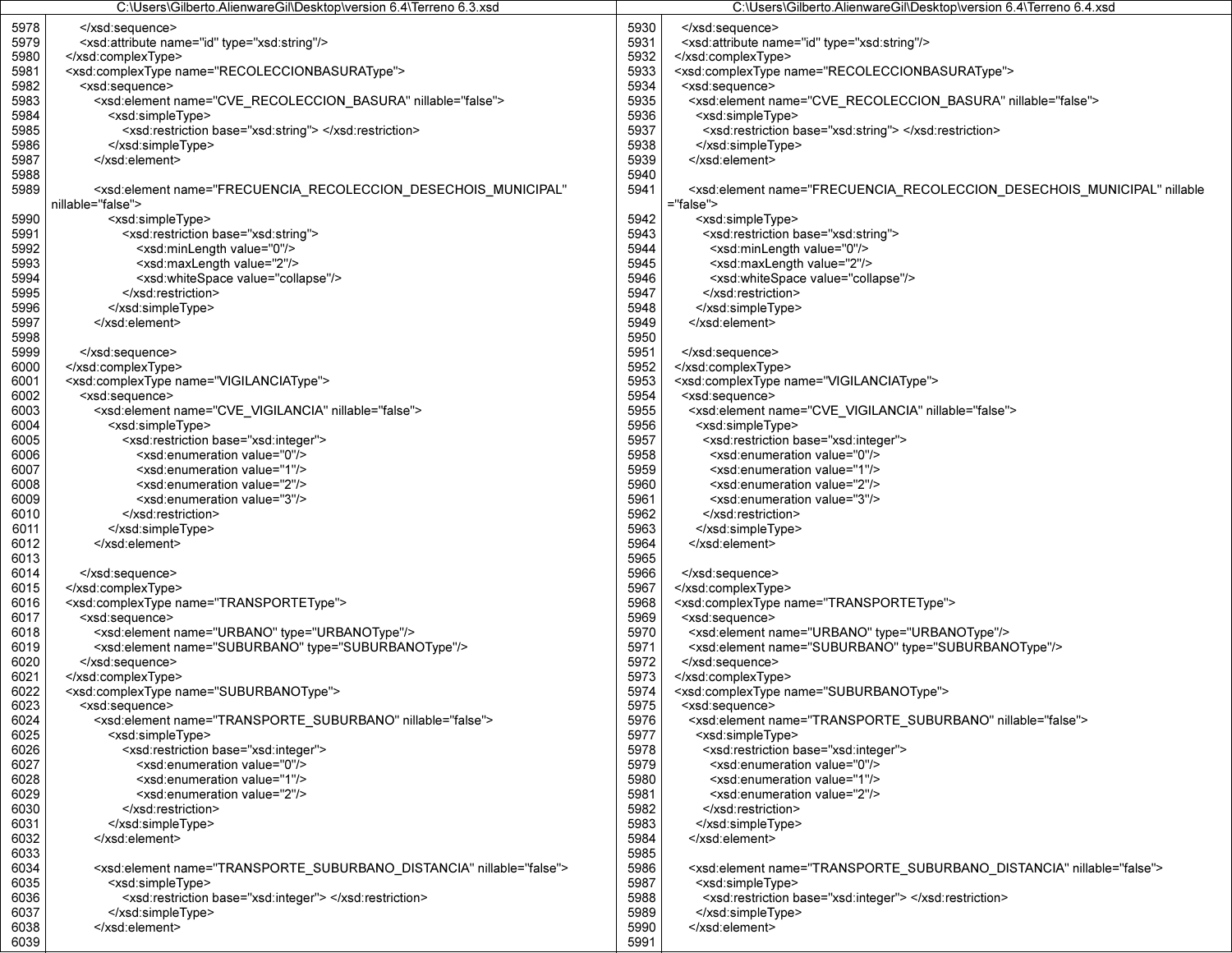|              | C:\Users\Gilberto.AlienwareGil\Desktop\version 6.4\Terreno 6.3.xsd                                              |              | C:\Users\Gilberto.AlienwareGil\Desktop\version 6.4\Terreno 6.4.xsd                                          |  |  |  |
|--------------|-----------------------------------------------------------------------------------------------------------------|--------------|-------------------------------------------------------------------------------------------------------------|--|--|--|
| 6040         | <xsd:element name="TRANSPORTE_SUBURBANO_FRECUENCIA" nillable="false"></xsd:element>                             | 5992         | <xsd:element name="TRANSPORTE_SUBURBANO_FRECUENCIA" nillable="false"></xsd:element>                         |  |  |  |
| 6041         | <xsd:simpletype></xsd:simpletype>                                                                               | 5993         | <xsd:simpletype></xsd:simpletype>                                                                           |  |  |  |
| 6042         | <xsd:restriction base="xsd:integer"> </xsd:restriction>                                                         | 5994         | <xsd:restriction base="xsd:integer"> </xsd:restriction>                                                     |  |  |  |
| 6043         |                                                                                                                 | 5995         |                                                                                                             |  |  |  |
| 6044         |                                                                                                                 | 5996         |                                                                                                             |  |  |  |
| 6045         |                                                                                                                 | 5997         |                                                                                                             |  |  |  |
| 6046         |                                                                                                                 | 5998         |                                                                                                             |  |  |  |
| 6047         |                                                                                                                 | 5999         |                                                                                                             |  |  |  |
| 6048         | <xsd:complextype name="URBANOType"></xsd:complextype>                                                           | 6000         | <xsd:complextype name="URBANOType"></xsd:complextype>                                                       |  |  |  |
| 6049         | <xsd:sequence></xsd:sequence>                                                                                   | 6001         | <xsd:sequence></xsd:sequence>                                                                               |  |  |  |
| 6050         | <xsd:element name="TRANSPORTE_URBANO" nillable="false"></xsd:element>                                           | 6002         | <xsd:element name="TRANSPORTE_URBANO" nillable="false"></xsd:element>                                       |  |  |  |
| 6051         | <xsd:simpletype></xsd:simpletype>                                                                               | 6003         | <xsd:simpletype></xsd:simpletype>                                                                           |  |  |  |
| 6052         | <xsd:restriction base="xsd:integer"></xsd:restriction>                                                          | 6004         | <xsd:restriction base="xsd:integer"></xsd:restriction>                                                      |  |  |  |
| 6053         | <xsd:enumeration value="0"></xsd:enumeration>                                                                   | 6005         | <xsd:enumeration value="0"></xsd:enumeration>                                                               |  |  |  |
| 6054         | <xsd:enumeration value="1"></xsd:enumeration>                                                                   | 6006         | <xsd:enumeration value="1"></xsd:enumeration>                                                               |  |  |  |
| 6055         | <xsd:enumeration value="2"></xsd:enumeration>                                                                   | 6007         | <xsd:enumeration value="2"></xsd:enumeration>                                                               |  |  |  |
| 6056         |                                                                                                                 | 6008         |                                                                                                             |  |  |  |
| 6057         |                                                                                                                 | 6009         |                                                                                                             |  |  |  |
| 6058         |                                                                                                                 | 6010         |                                                                                                             |  |  |  |
| 6059         |                                                                                                                 | 6011         |                                                                                                             |  |  |  |
| 6060         | <xsd:element name="TRANSPORTE_URBANO_DISTANCIA" nillable="false"></xsd:element>                                 | 6012         | <xsd:element name="TRANSPORTE_URBANO_DISTANCIA" nillable="false"></xsd:element>                             |  |  |  |
| 6061         | <xsd:simpletype></xsd:simpletype>                                                                               | 6013         | <xsd:simpletype></xsd:simpletype>                                                                           |  |  |  |
| 6062         | <xsd:restriction base="xsd:integer"> </xsd:restriction>                                                         | 6014         | <xsd:restriction base="xsd:integer"> </xsd:restriction>                                                     |  |  |  |
| 6063         |                                                                                                                 | 6015<br>6016 | $\le$ /xsd:simpleType>                                                                                      |  |  |  |
| 6064<br>6065 |                                                                                                                 | 6017         |                                                                                                             |  |  |  |
| 6066         | <xsd:element name="TRANSPORTE_URBANO_FRECUENCIA" nillable="false"></xsd:element>                                | 6018         | <xsd:element name="TRANSPORTE_URBANO_FRECUENCIA" nillable="false"></xsd:element>                            |  |  |  |
| 6067         | <xsd:simpletype></xsd:simpletype>                                                                               | 6019         | <xsd:simpletype></xsd:simpletype>                                                                           |  |  |  |
| 6068         | <xsd:restriction base="xsd:integer"> </xsd:restriction>                                                         | 6020         | <xsd:restriction base="xsd:integer"> </xsd:restriction>                                                     |  |  |  |
| 6069         |                                                                                                                 | 6021         | $\le$ /xsd:simpleType>                                                                                      |  |  |  |
| 6070         |                                                                                                                 | 6022         |                                                                                                             |  |  |  |
| 6071         |                                                                                                                 | 6023         |                                                                                                             |  |  |  |
| 6072         |                                                                                                                 | 6024         |                                                                                                             |  |  |  |
| 6073         |                                                                                                                 | 6025         |                                                                                                             |  |  |  |
| 6074         | <xsd:complextype name="NOMENCLATURACALLESType"></xsd:complextype>                                               | 6026         | <xsd:complextype name="NOMENCLATURACALLESType"></xsd:complextype>                                           |  |  |  |
| 6075         | <xsd:sequence></xsd:sequence>                                                                                   | 6027         | <xsd:sequence></xsd:sequence>                                                                               |  |  |  |
| 6076         | <xsd:element name="CVE_NOMENCLATURA_CALLES" nillable="false"></xsd:element>                                     | 6028         | <xsd:element name="CVE_NOMENCLATURA_CALLES" nillable="false"></xsd:element>                                 |  |  |  |
| 6077         | <xsd:simpletype></xsd:simpletype>                                                                               | 6029         | <xsd:simpletype></xsd:simpletype>                                                                           |  |  |  |
| 6078         | <xsd:restriction base="xsd:integer"></xsd:restriction>                                                          | 6030         | <xsd:restriction base="xsd:integer"></xsd:restriction>                                                      |  |  |  |
| 6079         | <xsd:enumeration value="0"></xsd:enumeration>                                                                   | 6031         | <xsd:enumeration value="0"></xsd:enumeration>                                                               |  |  |  |
| 6080         | <xsd:enumeration value="1"></xsd:enumeration>                                                                   | 6032         | <xsd:enumeration value="1"></xsd:enumeration>                                                               |  |  |  |
| 6081         | <xsd:enumeration value="2"></xsd:enumeration>                                                                   | 6033         | <xsd:enumeration value="2"></xsd:enumeration>                                                               |  |  |  |
| 6082         |                                                                                                                 | 6034         | $\le$ /xsd:restriction>                                                                                     |  |  |  |
| 6083         |                                                                                                                 | 6035         |                                                                                                             |  |  |  |
| 6084         |                                                                                                                 | 6036         |                                                                                                             |  |  |  |
| 6085         |                                                                                                                 | 6037         |                                                                                                             |  |  |  |
| 6086         |                                                                                                                 | 6038         |                                                                                                             |  |  |  |
| 6087         |                                                                                                                 | 6039         |                                                                                                             |  |  |  |
| 6088         | <xsd:complextype name="SENALIZACIONVIASType"></xsd:complextype>                                                 | 6040         | <xsd:complextype name="SENALIZACIONVIASType"></xsd:complextype>                                             |  |  |  |
| 6089<br>6090 | <xsd:sequence></xsd:sequence>                                                                                   | 6041<br>6042 | <xsd:sequence><br/><xsd:element name="CVE_SENALIZACION_VIAS" nillable="false"></xsd:element></xsd:sequence> |  |  |  |
| 6091         | <xsd:element name="CVE_SENALIZACION_VIAS" nillable="false"><br/><xsd:simpletype></xsd:simpletype></xsd:element> | 6043         | <xsd:simpletype></xsd:simpletype>                                                                           |  |  |  |
| 6092         | <xsd:restriction base="xsd:integer"></xsd:restriction>                                                          | 6044         | <xsd:restriction base="xsd:integer"></xsd:restriction>                                                      |  |  |  |
| 6093         | <xsd:enumeration value="0"></xsd:enumeration>                                                                   | 6045         | <xsd:enumeration value="0"></xsd:enumeration>                                                               |  |  |  |
| 6094         | <xsd:enumeration value="1"></xsd:enumeration>                                                                   | 6046         | <xsd:enumeration value="1"></xsd:enumeration>                                                               |  |  |  |
| 6095         | <xsd:enumeration value="2"></xsd:enumeration>                                                                   | 6047         | <xsd:enumeration value="2"></xsd:enumeration>                                                               |  |  |  |
| 6096         |                                                                                                                 | 6048         |                                                                                                             |  |  |  |
| 6097         |                                                                                                                 | 6049         |                                                                                                             |  |  |  |
| 6098         |                                                                                                                 | 6050         |                                                                                                             |  |  |  |
| 6099         |                                                                                                                 | 6051         |                                                                                                             |  |  |  |
| 6100         |                                                                                                                 | 6052         |                                                                                                             |  |  |  |
| 6101         |                                                                                                                 | 6053         |                                                                                                             |  |  |  |
| 6102         | <xsd:complextype name="TELEFONOType"></xsd:complextype>                                                         | 6054         | <xsd:complextype name="TELEFONOType"></xsd:complextype>                                                     |  |  |  |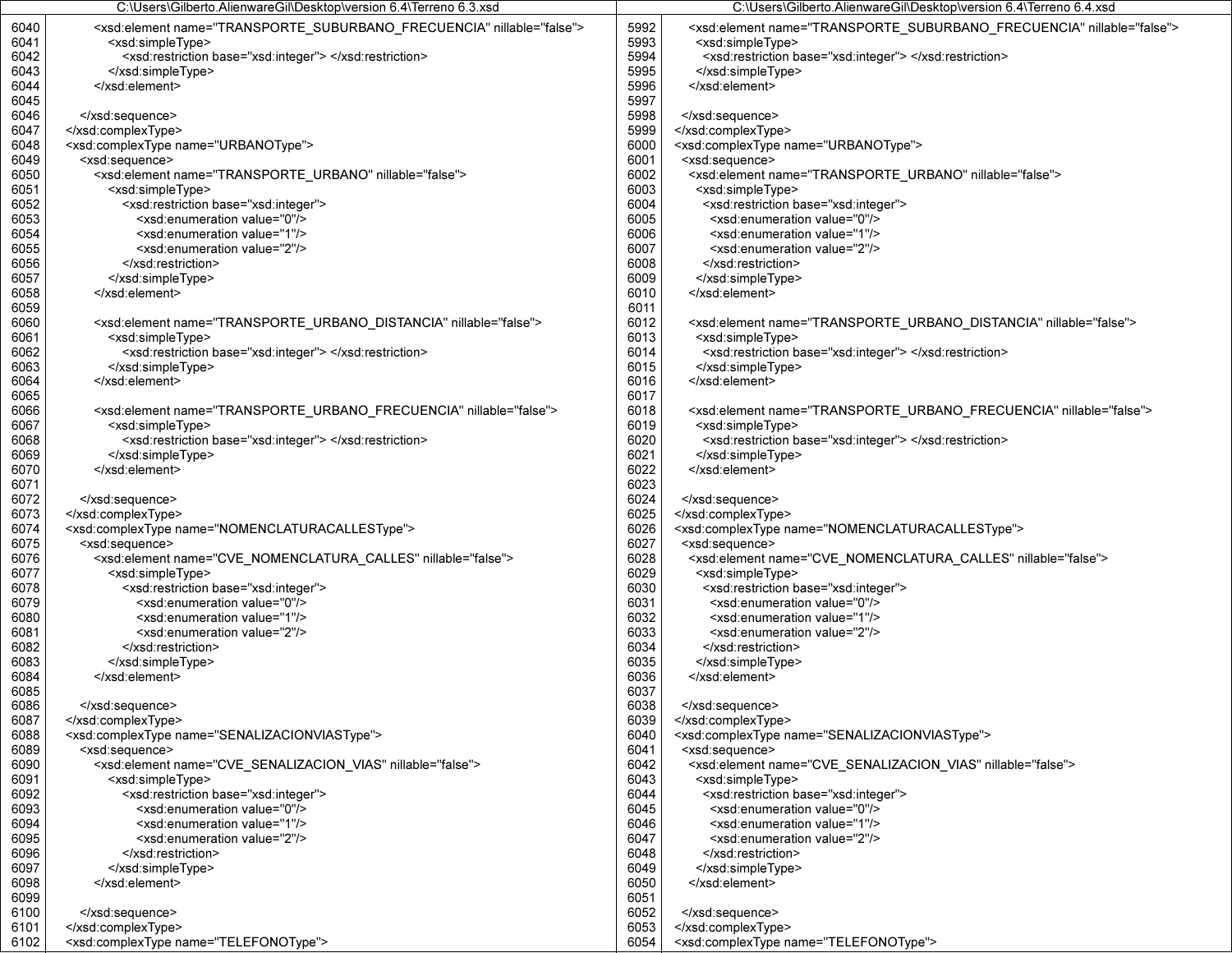|      | C:\Users\Gilberto.AlienwareGil\Desktop\version 6.4\Terreno 6.3.xsd             |      | C:\Users\Gilberto.AlienwareGil\Desktop\version 6.4\Terreno 6.4 xsd             |
|------|--------------------------------------------------------------------------------|------|--------------------------------------------------------------------------------|
| 6103 | <xsd:sequence></xsd:sequence>                                                  | 6055 | <xsd:sequence></xsd:sequence>                                                  |
| 6104 | <xsd:element name="CVE_TELEFONOS_SUMINISTRO" nillable="false"></xsd:element>   | 6056 | <xsd:element name="CVE_TELEFONOS_SUMINISTRO" nillable="false"></xsd:element>   |
| 6105 | <xsd:simpletype></xsd:simpletype>                                              | 6057 | <xsd:simpletype></xsd:simpletype>                                              |
| 6106 | <xsd:restriction base="xsd:integer"></xsd:restriction>                         | 6058 | <xsd:restriction base="xsd:integer"></xsd:restriction>                         |
| 6107 | <xsd:enumeration value="0"></xsd:enumeration>                                  | 6059 | <xsd:enumeration value="0"></xsd:enumeration>                                  |
| 6108 | <xsd:enumeration value="1"></xsd:enumeration>                                  | 6060 | <xsd:enumeration value="1"></xsd:enumeration>                                  |
| 6109 | <xsd:enumeration value="2"></xsd:enumeration>                                  | 6061 | <xsd:enumeration value="2"></xsd:enumeration>                                  |
| 6110 |                                                                                | 6062 |                                                                                |
|      | <xsd:enumeration value="3"></xsd:enumeration>                                  | 6063 | <xsd:enumeration value="3"></xsd:enumeration>                                  |
| 6111 |                                                                                |      |                                                                                |
| 6112 |                                                                                | 6064 |                                                                                |
| 6113 |                                                                                | 6065 |                                                                                |
| 6114 |                                                                                | 6066 |                                                                                |
| 6115 | <xsd:element name="CVE_ACOMETIDA_INMUEBLE_TEL" nillable="false"></xsd:element> | 6067 | <xsd:element name="CVE_ACOMETIDA_INMUEBLE_TEL" nillable="false"></xsd:element> |
| 6116 | <xsd:simpletype></xsd:simpletype>                                              | 6068 | <xsd:simpletype></xsd:simpletype>                                              |
| 6117 | <xsd:restriction base="xsd:integer"></xsd:restriction>                         | 6069 | <xsd:restriction base="xsd:integer"></xsd:restriction>                         |
| 6118 | <xsd:enumeration value="0"></xsd:enumeration>                                  | 6070 | <xsd:enumeration value="0"></xsd:enumeration>                                  |
| 6119 | <xsd:enumeration value="1"></xsd:enumeration>                                  | 6071 | <xsd:enumeration value="1"></xsd:enumeration>                                  |
| 6120 | <xsd:enumeration value="2"></xsd:enumeration>                                  | 6072 | <xsd:enumeration value="2"></xsd:enumeration>                                  |
| 6121 |                                                                                | 6073 |                                                                                |
| 6122 |                                                                                | 6074 |                                                                                |
| 6123 |                                                                                | 6075 |                                                                                |
| 6124 |                                                                                | 6076 |                                                                                |
| 6125 |                                                                                | 6077 |                                                                                |
| 6126 |                                                                                | 6078 |                                                                                |
| 6127 | <xsd:complextype name="GASNATURALType"></xsd:complextype>                      | 6079 | <xsd:complextype name="GASNATURALType"></xsd:complextype>                      |
| 6128 | <xsd:sequence></xsd:sequence>                                                  | 6080 | <xsd:sequence></xsd:sequence>                                                  |
| 6129 | <xsd:element name="CVE_GAS_NATURAL" nillable="false"></xsd:element>            | 6081 | <xsd:element name="CVE_GAS_NATURAL" nillable="false"></xsd:element>            |
| 6130 | <xsd:simpletype></xsd:simpletype>                                              | 6082 | <xsd:simpletype></xsd:simpletype>                                              |
| 6131 | <xsd:restriction base="xsd:integer"></xsd:restriction>                         | 6083 | <xsd:restriction base="xsd:integer"></xsd:restriction>                         |
| 6132 | <xsd:enumeration value="0"></xsd:enumeration>                                  | 6084 | <xsd:enumeration value="0"></xsd:enumeration>                                  |
| 6133 | <xsd:enumeration value="1"></xsd:enumeration>                                  | 6085 | <xsd:enumeration value="1"></xsd:enumeration>                                  |
| 6134 | <xsd:enumeration value="2"></xsd:enumeration>                                  | 6086 | <xsd:enumeration value="2"></xsd:enumeration>                                  |
| 6135 | <xsd:enumeration value="3"></xsd:enumeration>                                  | 6087 | <xsd:enumeration value="3"></xsd:enumeration>                                  |
| 6136 |                                                                                | 6088 |                                                                                |
| 6137 |                                                                                | 6089 |                                                                                |
| 6138 | $\le$ /xsd:simpleType><br>                                                     | 6090 | <br>                                                                           |
|      |                                                                                | 6091 |                                                                                |
| 6139 |                                                                                |      |                                                                                |
| 6140 |                                                                                | 6092 |                                                                                |
| 6141 |                                                                                | 6093 |                                                                                |
| 6142 | <xsd:complextype name="GUARNICIONESType"></xsd:complextype>                    | 6094 | <xsd:complextype name="GUARNICIONESType"></xsd:complextype>                    |
| 6143 | <xsd:sequence></xsd:sequence>                                                  | 6095 | <xsd:sequence></xsd:sequence>                                                  |
| 6144 | <xsd:element name="ANCHOS_GUARNICIONES" nillable="false"></xsd:element>        | 6096 | <xsd:element name="ANCHOS_GUARNICIONES" nillable="false"></xsd:element>        |
| 6145 | <xsd:simpletype></xsd:simpletype>                                              | 6097 | <xsd:simpletype></xsd:simpletype>                                              |
| 6146 | <xsd:restriction base="xsd:decimal"></xsd:restriction>                         | 6098 | <xsd:restriction base="xsd:decimal"></xsd:restriction>                         |
| 6147 | <xsd:fractiondigits value="2"></xsd:fractiondigits>                            | 6099 | <xsd:fractiondigits value="2"></xsd:fractiondigits>                            |
| 6148 |                                                                                | 6100 |                                                                                |
| 6149 |                                                                                | 6101 |                                                                                |
| 6150 |                                                                                | 6102 |                                                                                |
| 6151 |                                                                                | 6103 |                                                                                |
| 6152 | <xsd:element name="CVE_MATERIAL_GUARNICIONES" nillable="true"></xsd:element>   | 6104 | <xsd:element name="CVE_MATERIAL_GUARNICIONES" nillable="true"></xsd:element>   |
| 6153 | <xsd:simpletype></xsd:simpletype>                                              | 6105 | <xsd:simpletype></xsd:simpletype>                                              |
| 6154 | <xsd:restriction base="xsd:integer"></xsd:restriction>                         | 6106 | <xsd:restriction base="xsd:integer"></xsd:restriction>                         |
| 6155 | <xsd:enumeration value="0"></xsd:enumeration>                                  | 6107 | <xsd:enumeration value="0"></xsd:enumeration>                                  |
| 6156 | <xsd:enumeration value="1"></xsd:enumeration>                                  | 6108 | <xsd:enumeration value="1"></xsd:enumeration>                                  |
| 6157 | <xsd:enumeration value="2"></xsd:enumeration>                                  | 6109 | <xsd:enumeration value="2"></xsd:enumeration>                                  |
| 6158 | <xsd:enumeration value="3"></xsd:enumeration>                                  | 6110 | <xsd:enumeration value="3"></xsd:enumeration>                                  |
| 6159 |                                                                                | 6111 |                                                                                |
| 6160 |                                                                                | 6112 |                                                                                |
| 6161 |                                                                                | 6113 |                                                                                |
| 6162 |                                                                                | 6114 |                                                                                |
|      |                                                                                |      |                                                                                |
| 6163 | <xsd:element name="OTRO_MATERIAL_GUARNICIONES" nillable="true"></xsd:element>  | 6115 | <xsd:element name="OTRO_MATERIAL_GUARNICIONES" nillable="true"></xsd:element>  |
| 6164 | <xsd:simpletype></xsd:simpletype>                                              | 6116 | <xsd:simpletype></xsd:simpletype>                                              |
| 6165 | <xsd:restriction base="xsd:string"></xsd:restriction>                          | 6117 | <xsd:restriction base="xsd:string"></xsd:restriction>                          |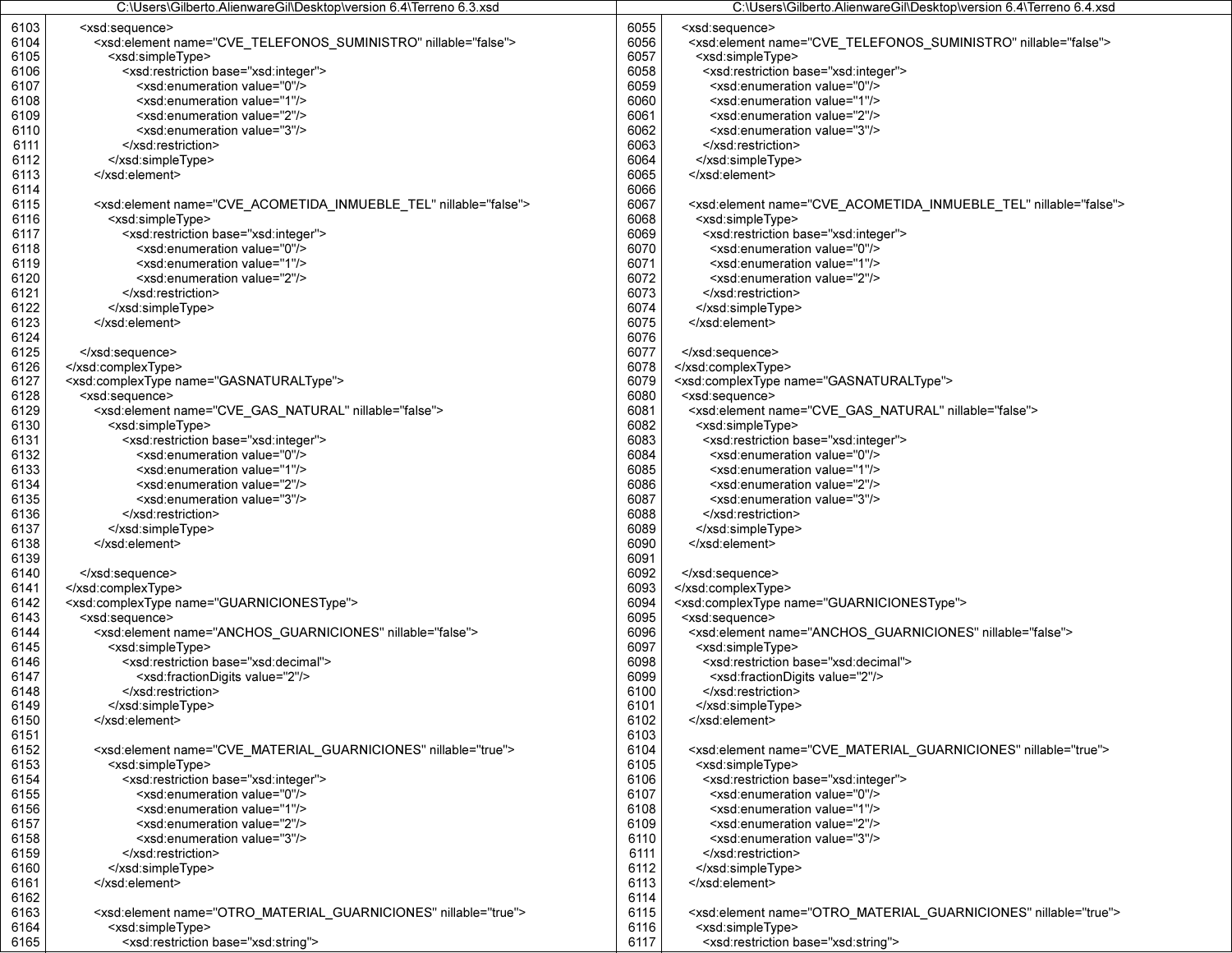|      | C:\Users\Gilberto.AlienwareGil\Desktop\version 6.4\Terreno 6.3.xsd          |      | C:\Users\Gilberto.AlienwareGil\Desktop\version 6.4\Terreno 6.4 xsd          |
|------|-----------------------------------------------------------------------------|------|-----------------------------------------------------------------------------|
| 6166 | <xsd:minlength value="0"></xsd:minlength>                                   | 6118 | <xsd:minlength value="0"></xsd:minlength>                                   |
| 6167 | <xsd:maxlength value="50"></xsd:maxlength>                                  | 6119 | <xsd:maxlength value="50"></xsd:maxlength>                                  |
| 6168 | <xsd:whitespace value="collapse"></xsd:whitespace>                          | 6120 | <xsd:whitespace value="collapse"></xsd:whitespace>                          |
| 6169 |                                                                             | 6121 |                                                                             |
| 6170 |                                                                             | 6122 |                                                                             |
| 6171 |                                                                             | 6123 |                                                                             |
| 6172 |                                                                             | 6124 |                                                                             |
|      |                                                                             |      |                                                                             |
| 6173 |                                                                             | 6125 |                                                                             |
| 6174 |                                                                             | 6126 |                                                                             |
| 6175 | <xsd:complextype name="BANQUETASType"></xsd:complextype>                    | 6127 | <xsd:complextype name="BANQUETASType"></xsd:complextype>                    |
| 6176 | <xsd:sequence></xsd:sequence>                                               | 6128 | <xsd:sequence></xsd:sequence>                                               |
| 6177 | <xsd:element name="ANCHOS_BANQUETAS" nillable="false"></xsd:element>        | 6129 | <xsd:element name="ANCHOS_BANQUETAS" nillable="false"></xsd:element>        |
| 6178 | <xsd:simpletype></xsd:simpletype>                                           | 6130 | <xsd:simpletype></xsd:simpletype>                                           |
| 6179 | <xsd:restriction base="xsd:decimal"></xsd:restriction>                      | 6131 | <xsd:restriction base="xsd:decimal"></xsd:restriction>                      |
| 6180 | <xsd:fractiondigits value="2"></xsd:fractiondigits>                         | 6132 | <xsd:fractiondigits value="2"></xsd:fractiondigits>                         |
| 6181 |                                                                             | 6133 |                                                                             |
| 6182 |                                                                             | 6134 |                                                                             |
| 6183 |                                                                             | 6135 |                                                                             |
| 6184 |                                                                             | 6136 |                                                                             |
| 6185 | <xsd:element name="CVE_MATERIAL_BANQUETAS" nillable="false"></xsd:element>  | 6137 | <xsd:element name="CVE_MATERIAL_BANQUETAS" nillable="false"></xsd:element>  |
| 6186 | <xsd:simpletype></xsd:simpletype>                                           | 6138 | <xsd:simpletype></xsd:simpletype>                                           |
| 6187 | <xsd:restriction base="xsd:integer"></xsd:restriction>                      | 6139 | <xsd:restriction base="xsd:integer"></xsd:restriction>                      |
| 6188 | <xsd:enumeration value="0"></xsd:enumeration>                               | 6140 | <xsd:enumeration value="0"></xsd:enumeration>                               |
| 6189 | <xsd:enumeration value="1"></xsd:enumeration>                               | 6141 | <xsd:enumeration value="1"></xsd:enumeration>                               |
| 6190 | <xsd:enumeration value="2"></xsd:enumeration>                               | 6142 | <xsd:enumeration value="2"></xsd:enumeration>                               |
| 6191 | <xsd:enumeration value="3"></xsd:enumeration>                               | 6143 | <xsd:enumeration value="3"></xsd:enumeration>                               |
| 6192 | <xsd:enumeration value="4"></xsd:enumeration>                               | 6144 |                                                                             |
|      |                                                                             |      | <xsd:enumeration value="4"></xsd:enumeration>                               |
| 6193 | <xsd:enumeration value="5"></xsd:enumeration>                               | 6145 | <xsd:enumeration value="5"></xsd:enumeration>                               |
| 6194 | $\le$ /xsd:restriction>                                                     | 6146 |                                                                             |
| 6195 |                                                                             | 6147 | $\le$ /xsd:simpleType>                                                      |
| 6196 |                                                                             | 6148 |                                                                             |
| 6197 |                                                                             | 6149 |                                                                             |
| 6198 | <xsd:element name="OTRO_MATERIAL_BANQUETAS" nillable="true"></xsd:element>  | 6150 | <xsd:element name="OTRO_MATERIAL_BANQUETAS" nillable="true"></xsd:element>  |
| 6199 | <xsd:simpletype></xsd:simpletype>                                           | 6151 | <xsd:simpletype></xsd:simpletype>                                           |
| 6200 | <xsd:restriction base="xsd:string"></xsd:restriction>                       | 6152 | <xsd:restriction base="xsd:string"></xsd:restriction>                       |
| 6201 | <xsd:minlength value="0"></xsd:minlength>                                   | 6153 | <xsd:minlength value="0"></xsd:minlength>                                   |
| 6202 | <xsd:maxlength value="50"></xsd:maxlength>                                  | 6154 | <xsd:maxlength value="50"></xsd:maxlength>                                  |
| 6203 | <xsd:whitespace value="collapse"></xsd:whitespace>                          | 6155 | <xsd:whitespace value="collapse"></xsd:whitespace>                          |
| 6204 |                                                                             | 6156 |                                                                             |
| 6205 |                                                                             | 6157 |                                                                             |
| 6206 |                                                                             | 6158 |                                                                             |
| 6207 |                                                                             | 6159 |                                                                             |
| 6208 |                                                                             | 6160 |                                                                             |
| 6209 |                                                                             | 6161 |                                                                             |
|      |                                                                             |      |                                                                             |
| 6210 | <xsd:complextype name="VIALIDADESType"></xsd:complextype>                   | 6162 | <xsd:complextype name="VIALIDADESType"></xsd:complextype>                   |
| 6211 | <xsd:sequence></xsd:sequence>                                               | 6163 | <xsd:sequence></xsd:sequence>                                               |
| 6212 | <xsd:element name="ANCHOS_VIALIDADES" nillable="false"></xsd:element>       | 6164 | <xsd:element name="ANCHOS_VIALIDADES" nillable="false"></xsd:element>       |
| 6213 | <xsd:simpletype></xsd:simpletype>                                           | 6165 | <xsd:simpletype></xsd:simpletype>                                           |
| 6214 | <xsd:restriction base="xsd:decimal"></xsd:restriction>                      | 6166 | <xsd:restriction base="xsd:decimal"></xsd:restriction>                      |
| 6215 | <xsd:fractiondigits value="2"></xsd:fractiondigits>                         | 6167 | <xsd:fractiondigits value="2"></xsd:fractiondigits>                         |
| 6216 |                                                                             | 6168 |                                                                             |
| 6217 |                                                                             | 6169 |                                                                             |
| 6218 | $\le$ /xsd:element>                                                         | 6170 |                                                                             |
| 6219 |                                                                             | 6171 |                                                                             |
| 6220 | <xsd:element name="CVE_MATERIAL_VIALIDADES" nillable="false"></xsd:element> | 6172 | <xsd:element name="CVE_MATERIAL_VIALIDADES" nillable="false"></xsd:element> |
| 6221 | <xsd:simpletype></xsd:simpletype>                                           | 6173 | <xsd:simpletype></xsd:simpletype>                                           |
| 6222 | <xsd:restriction base="xsd:integer"></xsd:restriction>                      | 6174 | <xsd:restriction base="xsd:integer"></xsd:restriction>                      |
| 6223 | <xsd:enumeration value="0"></xsd:enumeration>                               | 6175 | <xsd:enumeration value="0"></xsd:enumeration>                               |
| 6224 | <xsd:enumeration value="1"></xsd:enumeration>                               | 6176 | <xsd:enumeration value="1"></xsd:enumeration>                               |
| 6225 | <xsd:enumeration value="2"></xsd:enumeration>                               | 6177 | <xsd:enumeration value="2"></xsd:enumeration>                               |
| 6226 | <xsd:enumeration value="3"></xsd:enumeration>                               | 6178 | <xsd:enumeration value="3"></xsd:enumeration>                               |
| 6227 | <xsd:enumeration value="4"></xsd:enumeration>                               | 6179 | <xsd:enumeration value="4"></xsd:enumeration>                               |
|      |                                                                             |      |                                                                             |
| 6228 | <xsd:enumeration value="5"></xsd:enumeration>                               | 6180 | <xsd:enumeration value="5"></xsd:enumeration>                               |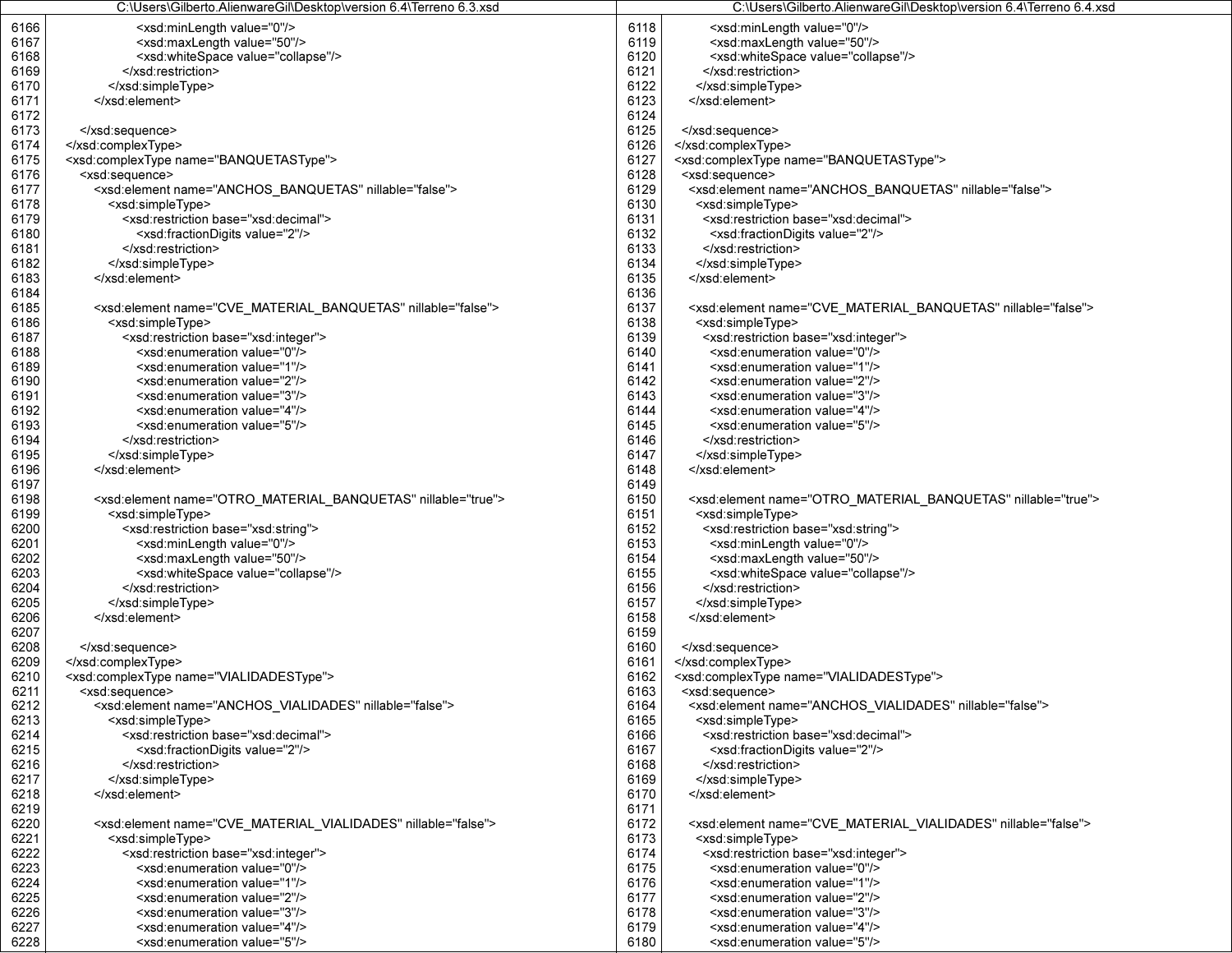| C:\Users\Gilberto.AlienwareGil\Desktop\version 6.4\Terreno 6.3.xsd |                                                                                              |              | C:\Users\Gilberto.AlienwareGil\Desktop\version 6.4\Terreno 6.4.xsd                                       |
|--------------------------------------------------------------------|----------------------------------------------------------------------------------------------|--------------|----------------------------------------------------------------------------------------------------------|
| 6229                                                               | <xsd:enumeration value="6"></xsd:enumeration>                                                | 6181         | <xsd:enumeration value="6"></xsd:enumeration>                                                            |
| 6230                                                               | <xsd:enumeration value="7"></xsd:enumeration>                                                | 6182         | <xsd:enumeration value="7"></xsd:enumeration>                                                            |
| 6231                                                               | <xsd:enumeration value="8"></xsd:enumeration>                                                | 6183         | <xsd:enumeration value="8"></xsd:enumeration>                                                            |
| 6232                                                               |                                                                                              | 6184         | $\le$ /xsd:restriction>                                                                                  |
| 6233                                                               |                                                                                              | 6185         |                                                                                                          |
| 6234                                                               |                                                                                              | 6186         |                                                                                                          |
| 6235                                                               |                                                                                              | 6187         |                                                                                                          |
| 6236                                                               | <xsd:element name="OTRO_MATERIAL_VIALIDADES" nillable="true"></xsd:element>                  | 6188         | <xsd:element name="OTRO_MATERIAL_VIALIDADES" nillable="true"></xsd:element>                              |
| 6237                                                               | <xsd:simpletype></xsd:simpletype>                                                            | 6189         | <xsd:simpletype></xsd:simpletype>                                                                        |
| 6238                                                               | <xsd:restriction base="xsd:string"></xsd:restriction>                                        | 6190         | <xsd:restriction base="xsd:string"></xsd:restriction>                                                    |
| 6239                                                               | <xsd:minlength value="0"></xsd:minlength>                                                    | 6191         | <xsd:minlength value="0"></xsd:minlength>                                                                |
| 6240                                                               | <xsd:maxlength value="50"></xsd:maxlength>                                                   | 6192         | <xsd:maxlength value="50"></xsd:maxlength>                                                               |
| 6241                                                               | <xsd:whitespace value="collapse"></xsd:whitespace>                                           | 6193         | <xsd:whitespace value="collapse"></xsd:whitespace>                                                       |
| 6242                                                               |                                                                                              | 6194         |                                                                                                          |
| 6243                                                               |                                                                                              | 6195         |                                                                                                          |
| 6244                                                               |                                                                                              | 6196         |                                                                                                          |
| 6245                                                               |                                                                                              | 6197         |                                                                                                          |
| 6246                                                               |                                                                                              | 6198         |                                                                                                          |
| 6247                                                               |                                                                                              | 6199         |                                                                                                          |
| 6248                                                               | <xsd:complextype name="ALUMBRADOType"></xsd:complextype>                                     | 6200         | <xsd:complextype name="ALUMBRADOType"></xsd:complextype>                                                 |
| 6249                                                               | <xsd:sequence></xsd:sequence>                                                                | 6201         | <xsd:sequence></xsd:sequence>                                                                            |
| 6250                                                               | <xsd:element name="CVE_ALUMBRADO_PUBLICO" nillable="false"></xsd:element>                    | 6202         | <xsd:element name="CVE_ALUMBRADO_PUBLICO" nillable="false"></xsd:element>                                |
| 6251                                                               | <xsd:simpletype></xsd:simpletype>                                                            | 6203         | <xsd:simpletype></xsd:simpletype>                                                                        |
| 6252                                                               | <xsd:restriction base="xsd:integer"></xsd:restriction>                                       | 6204         | <xsd:restriction base="xsd:integer"></xsd:restriction>                                                   |
| 6253                                                               | <xsd:enumeration value="0"></xsd:enumeration>                                                | 6205         | <xsd:enumeration value="0"></xsd:enumeration>                                                            |
| 6254                                                               | <xsd:enumeration value="1"></xsd:enumeration>                                                | 6206         | <xsd:enumeration value="1"></xsd:enumeration>                                                            |
| 6255                                                               | <xsd:enumeration value="2"></xsd:enumeration>                                                | 6207         | <xsd:enumeration value="2"></xsd:enumeration>                                                            |
| 6256                                                               | <xsd:enumeration value="3"></xsd:enumeration>                                                | 6208         | <xsd:enumeration value="3"></xsd:enumeration>                                                            |
| 6257                                                               |                                                                                              | 6209         |                                                                                                          |
| 6258                                                               |                                                                                              | 6210         |                                                                                                          |
| 6259                                                               |                                                                                              | 6211         |                                                                                                          |
| 6260                                                               |                                                                                              | 6212         |                                                                                                          |
| 6261                                                               |                                                                                              | 6213         |                                                                                                          |
| 6262                                                               |                                                                                              | 6214         |                                                                                                          |
| 6263                                                               | <xsd:complextype name="ELECTRIFICACIONType"></xsd:complextype>                               | 6215         | <xsd:complextype name="ELECTRIFICACIONType"></xsd:complextype>                                           |
| 6264                                                               | <xsd:sequence></xsd:sequence>                                                                | 6216         | <xsd:sequence></xsd:sequence>                                                                            |
| 6265                                                               | <xsd:element name="CVE_SUMINISTRO_ELECTRICO" nillable="false"></xsd:element>                 | 6217         | <xsd:element name="CVE_SUMINISTRO_ELECTRICO" nillable="false"></xsd:element>                             |
| 6266                                                               | <xsd:simpletype></xsd:simpletype>                                                            | 6218         | <xsd:simpletype></xsd:simpletype>                                                                        |
| 6267                                                               | <xsd:restriction base="xsd:integer"></xsd:restriction>                                       | 6219         | <xsd:restriction base="xsd:integer"></xsd:restriction>                                                   |
| 6268                                                               | <xsd:enumeration value="0"></xsd:enumeration>                                                | 6220         | <xsd:enumeration value="0"></xsd:enumeration>                                                            |
| 6269                                                               | <xsd:enumeration value="1"></xsd:enumeration>                                                | 6221         | <xsd:enumeration value="1"></xsd:enumeration>                                                            |
| 6270                                                               | <xsd:enumeration value="2"></xsd:enumeration>                                                | 6222         | <xsd:enumeration value="2"></xsd:enumeration>                                                            |
| 6271                                                               | <xsd:enumeration value="3"></xsd:enumeration>                                                | 6223         | <xsd:enumeration value="3"></xsd:enumeration>                                                            |
| 6272                                                               |                                                                                              | 6224         |                                                                                                          |
| 6273                                                               |                                                                                              | 6225         |                                                                                                          |
| 6274                                                               |                                                                                              | 6226         |                                                                                                          |
| 6275                                                               |                                                                                              | 6227         |                                                                                                          |
| 6276                                                               | <xsd:element name="CVE_ACOMETIDA_INMUEBLE" nillable="false"></xsd:element>                   | 6228<br>6229 | <xsd:element name="CVE_ACOMETIDA_INMUEBLE" nillable="false"></xsd:element>                               |
| 6277                                                               | <xsd:simpletype><br/><xsd:restriction base="xsd:integer"></xsd:restriction></xsd:simpletype> |              | <xsd:simpletype></xsd:simpletype>                                                                        |
| 6278<br>6279                                                       | <xsd:enumeration value="0"></xsd:enumeration>                                                | 6230<br>6231 | <xsd:restriction base="xsd:integer"><br/><xsd:enumeration value="0"></xsd:enumeration></xsd:restriction> |
| 6280                                                               | <xsd:enumeration value="1"></xsd:enumeration>                                                | 6232         | <xsd:enumeration value="1"></xsd:enumeration>                                                            |
| 6281                                                               | <xsd:enumeration value="2"></xsd:enumeration>                                                | 6233         | <xsd:enumeration value="2"></xsd:enumeration>                                                            |
| 6282                                                               |                                                                                              | 6234         |                                                                                                          |
| 6283                                                               | $\le$ /xsd:simpleType>                                                                       | 6235         |                                                                                                          |
| 6284                                                               |                                                                                              | 6236         |                                                                                                          |
| 6285                                                               |                                                                                              | 6237         |                                                                                                          |
| 6286                                                               |                                                                                              | 6238         |                                                                                                          |
| 6287                                                               |                                                                                              | 6239         |                                                                                                          |
| 6288                                                               | <xsd:complextype name="DRENAJEType"></xsd:complextype>                                       | 6240         | <xsd:complextype name="DRENAJEType"></xsd:complextype>                                                   |
| 6289                                                               | <xsd:sequence></xsd:sequence>                                                                | 6241         | <xsd:sequence></xsd:sequence>                                                                            |
| 6290                                                               | <xsd:element name="AGUASRESIDUALES" type="AGUASRESIDUALESType"></xsd:element>                | 6242         | <xsd:element name="AGUASRESIDUALES" type="AGUASRESIDUALESType"></xsd:element>                            |
|                                                                    |                                                                                              |              |                                                                                                          |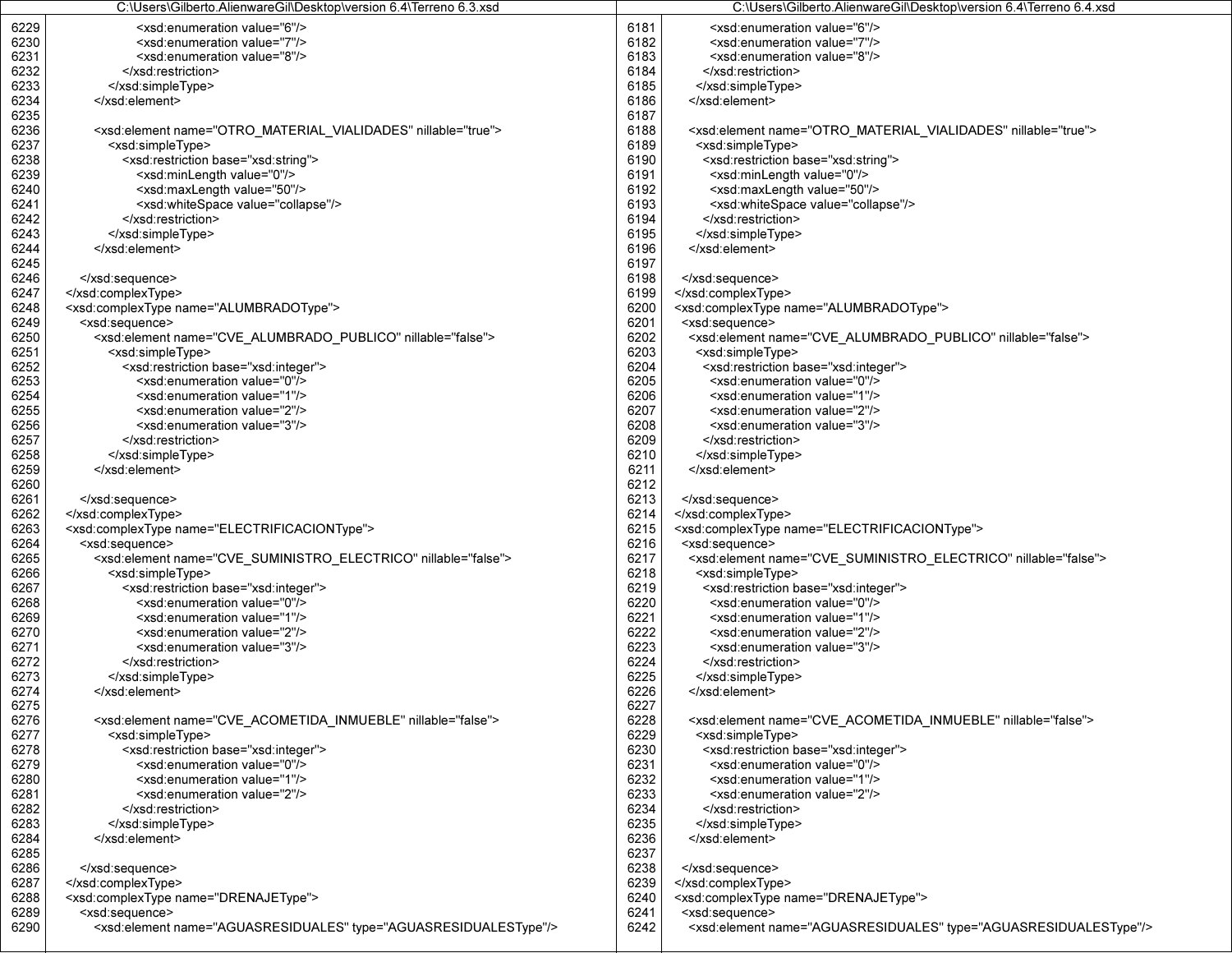|              | C:\Users\Gilberto.AlienwareGil\Desktop\version 6.4\Terreno 6.3.xsd                                                                                                                                       |              | C:\Users\Gilberto.AlienwareGil\Desktop\version 6.4\Terreno 6.4.xsd                                       |
|--------------|----------------------------------------------------------------------------------------------------------------------------------------------------------------------------------------------------------|--------------|----------------------------------------------------------------------------------------------------------|
| 6291         | <xsd:element name="DRENAJEPLUVIALCALLE" type<br="">="DRENAJEPLUVIALCALLEType"/&gt;</xsd:element>                                                                                                         | 6243         | <xsd:element name="DRENAJEPLUVIALCALLE" type="DRENAJEPLUVIALCALLEType"></xsd:element>                    |
| 6292         | <xsd:element name="DRENAJEPLUVIALZONA" type="DRENAJEPLUVIALZONAType"></xsd:element>                                                                                                                      | 6244         | <xsd:element name="DRENAJEPLUVIALZONA" type="DRENAJEPLUVIALZONAType"></xsd:element>                      |
| 6293         | <xsd:element name="SISTEMAMIXTO" type="SISTEMAMIXTOType"></xsd:element>                                                                                                                                  | 6245         | <xsd:element name="SISTEMAMIXTO" type="SISTEMAMIXTOType"></xsd:element>                                  |
| 6294         | <xsd:element name="OTROTIPODESALOJO" type="OTROTIPODESALOJOType"></xsd:element>                                                                                                                          | 6246         | <xsd:element name="OTROTIPODESALOJO" type="OTROTIPODESALOJOType"></xsd:element>                          |
| 6295         |                                                                                                                                                                                                          | 6247         |                                                                                                          |
| 6296         |                                                                                                                                                                                                          | 6248         |                                                                                                          |
| 6297         | <xsd:complextype name="OTROTIPODESALOJOType"></xsd:complextype>                                                                                                                                          | 6249         | <xsd:complextype name="OTROTIPODESALOJOType"></xsd:complextype>                                          |
| 6298         | <xsd:sequence></xsd:sequence>                                                                                                                                                                            | 6250         | <xsd:sequence></xsd:sequence>                                                                            |
| 6299         | <xsd:element name="OTRO_DESALOJO_AGUA" nillable="false"></xsd:element>                                                                                                                                   | 6251         | <xsd:element name="OTRO_DESALOJO_AGUA" nillable="false"></xsd:element>                                   |
| 6300         | <xsd:simpletype></xsd:simpletype>                                                                                                                                                                        | 6252         | <xsd:simpletype></xsd:simpletype>                                                                        |
| 6301         | <xsd:restriction base="xsd:string"> </xsd:restriction>                                                                                                                                                   | 6253         | <xsd:restriction base="xsd:string"> </xsd:restriction>                                                   |
| 6302         |                                                                                                                                                                                                          | 6254         |                                                                                                          |
| 6303         |                                                                                                                                                                                                          | 6255         |                                                                                                          |
| 6304         |                                                                                                                                                                                                          | 6256<br>6257 |                                                                                                          |
| 6305         |                                                                                                                                                                                                          | 6258         |                                                                                                          |
| 6306<br>6307 | <br><xsd:complextype name="SISTEMAMIXTOType"></xsd:complextype>                                                                                                                                          | 6259         | <br><xsd:complextype name="SISTEMAMIXTOType"></xsd:complextype>                                          |
| 6308         | <xsd:sequence></xsd:sequence>                                                                                                                                                                            | 6260         | <xsd:sequence></xsd:sequence>                                                                            |
| 6309         | <xsd:element name="CVE_SISTEMA_MIXTO" nillable="false"></xsd:element>                                                                                                                                    | 6261         | <xsd:element name="CVE_SISTEMA_MIXTO" nillable="false"></xsd:element>                                    |
| 6310         | <xsd:simpletype></xsd:simpletype>                                                                                                                                                                        | 6262         | <xsd:simpletype></xsd:simpletype>                                                                        |
| 6311         | <xsd:restriction base="xsd:integer"></xsd:restriction>                                                                                                                                                   | 6263         | <xsd:restriction base="xsd:integer"></xsd:restriction>                                                   |
| 6312         | <xsd:enumeration value="0"></xsd:enumeration>                                                                                                                                                            | 6264         | <xsd:enumeration value="0"></xsd:enumeration>                                                            |
| 6313         | <xsd:enumeration value="1"></xsd:enumeration>                                                                                                                                                            | 6265         | <xsd:enumeration value="1"></xsd:enumeration>                                                            |
| 6314         | <xsd:enumeration value="2"></xsd:enumeration>                                                                                                                                                            | 6266         | <xsd:enumeration value="2"></xsd:enumeration>                                                            |
| 6315         |                                                                                                                                                                                                          | 6267         |                                                                                                          |
| 6316         |                                                                                                                                                                                                          | 6268         |                                                                                                          |
| 6317         |                                                                                                                                                                                                          | 6269         |                                                                                                          |
| 6318         |                                                                                                                                                                                                          | 6270         |                                                                                                          |
| 6319         |                                                                                                                                                                                                          | 6271         |                                                                                                          |
| 6320         |                                                                                                                                                                                                          | 6272         |                                                                                                          |
| 6321         | <xsd:complextype name="DRENAJEPLUVIALZONAType"></xsd:complextype>                                                                                                                                        | 6273         | <xsd:complextype name="DRENAJEPLUVIALZONAType"></xsd:complextype>                                        |
| 6322         | <xsd:sequence></xsd:sequence>                                                                                                                                                                            | 6274         | <xsd:sequence></xsd:sequence>                                                                            |
| 6323         | <xsd:element name="CVE_RED_DRENAJE_AGUAS_PLUVIALES_ZONA" nillable<="" td=""><td>6275</td><td><xsd:element name="CVE_RED_DRENAJE_AGUAS_PLUVIALES_ZONA" nillable="false"></xsd:element></td></xsd:element> | 6275         | <xsd:element name="CVE_RED_DRENAJE_AGUAS_PLUVIALES_ZONA" nillable="false"></xsd:element>                 |
|              | ="false">                                                                                                                                                                                                |              |                                                                                                          |
| 6324         | <xsd:simpletype></xsd:simpletype>                                                                                                                                                                        | 6276<br>6277 | <xsd:simpletype></xsd:simpletype>                                                                        |
| 6325<br>6326 | <xsd:restriction base="xsd:integer"><br/><xsd:enumeration value="0"></xsd:enumeration></xsd:restriction>                                                                                                 | 6278         | <xsd:restriction base="xsd:integer"><br/><xsd:enumeration value="0"></xsd:enumeration></xsd:restriction> |
| 6327         | <xsd:enumeration value="1"></xsd:enumeration>                                                                                                                                                            | 6279         | <xsd:enumeration value="1"></xsd:enumeration>                                                            |
| 6328         | <xsd:enumeration value="2"></xsd:enumeration>                                                                                                                                                            | 6280         | <xsd:enumeration value="2"></xsd:enumeration>                                                            |
| 6329         |                                                                                                                                                                                                          | 6281         |                                                                                                          |
| 6330         |                                                                                                                                                                                                          | 6282         |                                                                                                          |
| 6331         |                                                                                                                                                                                                          | 6283         |                                                                                                          |
| 6332         |                                                                                                                                                                                                          | 6284         |                                                                                                          |
| 6333         |                                                                                                                                                                                                          | 6285         |                                                                                                          |
| 6334         |                                                                                                                                                                                                          | 6286         |                                                                                                          |
| 6335         | <xsd:complextype name="DRENAJEPLUVIALCALLEType"></xsd:complextype>                                                                                                                                       | 6287         | <xsd:complextype name="DRENAJEPLUVIALCALLEType"></xsd:complextype>                                       |
| 6336         | <xsd:sequence></xsd:sequence>                                                                                                                                                                            | 6288         | <xsd:sequence></xsd:sequence>                                                                            |
| 6337         | <xsd:element name="CVE_RED_DRENAJE_AGUAS_PLUVIALES_CALLE" nillable<br="">="false"&gt;</xsd:element>                                                                                                      | 6289         | <xsd:element name="CVE_RED_DRENAJE_AGUAS_PLUVIALES_CALLE" nillable="false"></xsd:element>                |
| 6338         | <xsd:simpletype></xsd:simpletype>                                                                                                                                                                        | 6290         | <xsd:simpletype></xsd:simpletype>                                                                        |
| 6339         | <xsd:restriction base="xsd:integer"></xsd:restriction>                                                                                                                                                   | 6291         | <xsd:restriction base="xsd:integer"></xsd:restriction>                                                   |
| 6340         | <xsd:enumeration value="0"></xsd:enumeration>                                                                                                                                                            | 6292         | <xsd:enumeration value="0"></xsd:enumeration>                                                            |
| 6341         | <xsd:enumeration value="1"></xsd:enumeration>                                                                                                                                                            | 6293         | <xsd:enumeration value="1"></xsd:enumeration>                                                            |
| 6342         | <xsd:enumeration value="2"></xsd:enumeration>                                                                                                                                                            | 6294         | <xsd:enumeration value="2"></xsd:enumeration>                                                            |
| 6343         |                                                                                                                                                                                                          | 6295         |                                                                                                          |
| 6344         |                                                                                                                                                                                                          | 6296         |                                                                                                          |
| 6345         |                                                                                                                                                                                                          | 6297         |                                                                                                          |
| 6346         |                                                                                                                                                                                                          | 6298         |                                                                                                          |
| 6347         |                                                                                                                                                                                                          | 6299         |                                                                                                          |
| 6348         |                                                                                                                                                                                                          | 6300         |                                                                                                          |
| 6349         | <xsd:complextype name="AGUASRESIDUALESType"></xsd:complextype>                                                                                                                                           | 6301         | <xsd:complextype name="AGUASRESIDUALESType"></xsd:complextype>                                           |
| 6350         | <xsd:sequence></xsd:sequence>                                                                                                                                                                            | 6302         | <xsd:sequence></xsd:sequence>                                                                            |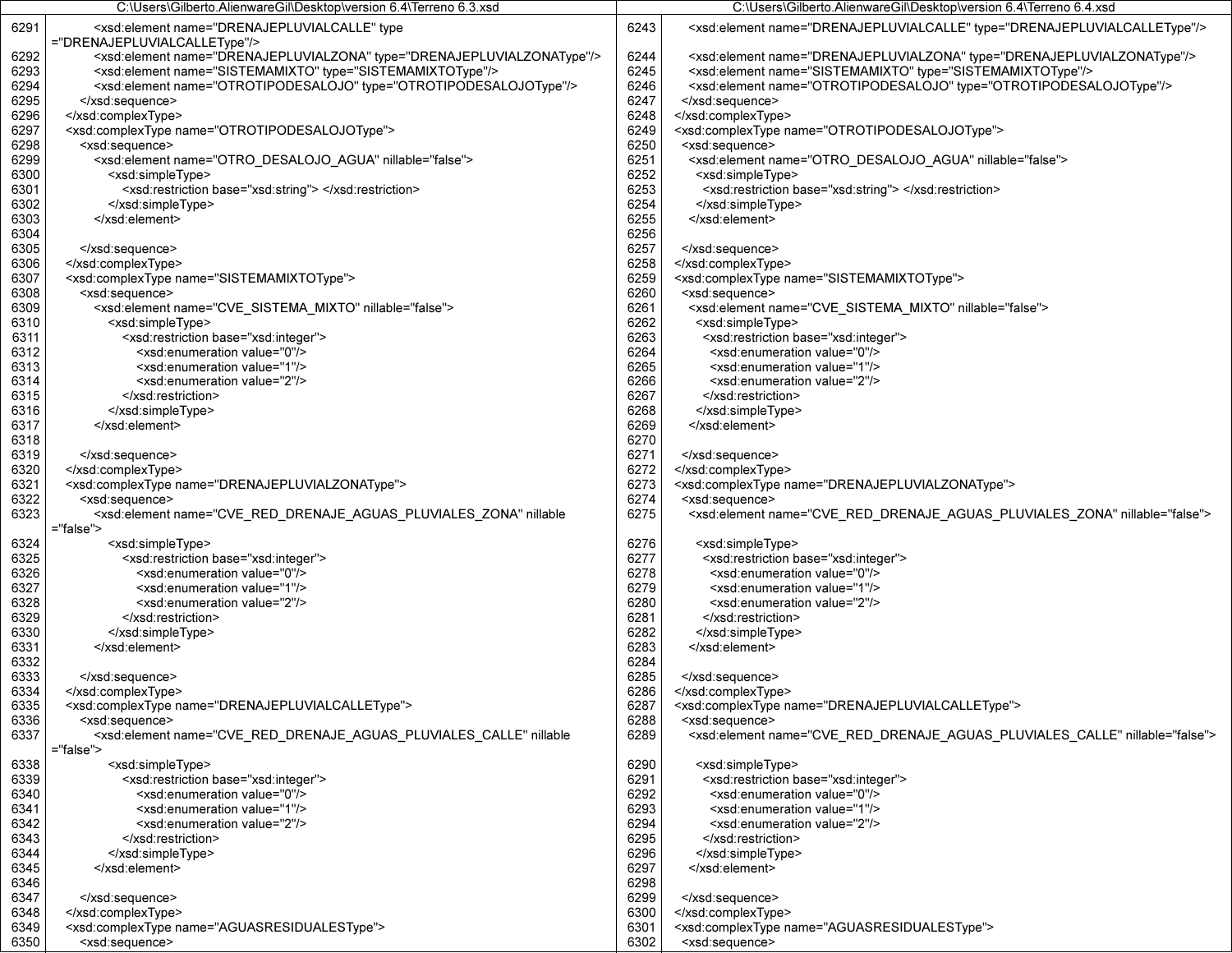|      | C:\Users\Gilberto.AlienwareGil\Desktop\version 6.4\Terreno 6.3.xsd                                 |      | C:\Users\Gilberto.AlienwareGil\Desktop\version 6.4\Terreno 6.4.xsd                       |
|------|----------------------------------------------------------------------------------------------------|------|------------------------------------------------------------------------------------------|
| 6351 | <xsd:element name="CVE_RED_RECOLECCION_AGUAS_RESIDUALES" nillable<br="">="false"&gt;</xsd:element> | 6303 | <xsd:element name="CVE_RED_RECOLECCION_AGUAS_RESIDUALES" nillable="false"></xsd:element> |
| 6352 | <xsd:simpletype></xsd:simpletype>                                                                  | 6304 | <xsd:simpletype></xsd:simpletype>                                                        |
| 6353 | <xsd:restriction base="xsd:integer"></xsd:restriction>                                             | 6305 | <xsd:restriction base="xsd:integer"></xsd:restriction>                                   |
| 6354 | <xsd:enumeration value="0"></xsd:enumeration>                                                      | 6306 | <xsd:enumeration value="0"></xsd:enumeration>                                            |
| 6355 | <xsd:enumeration value="1"></xsd:enumeration>                                                      | 6307 | <xsd:enumeration value="1"></xsd:enumeration>                                            |
| 6356 | <xsd:enumeration value="2"></xsd:enumeration>                                                      | 6308 | <xsd:enumeration value="2"></xsd:enumeration>                                            |
| 6357 |                                                                                                    | 6309 |                                                                                          |
|      | <xsd:enumeration value="3"></xsd:enumeration>                                                      | 6310 | <xsd:enumeration value="3"></xsd:enumeration>                                            |
| 6358 | <xsd:enumeration value="4"></xsd:enumeration>                                                      |      | <xsd:enumeration value="4"></xsd:enumeration>                                            |
| 6359 |                                                                                                    | 6311 |                                                                                          |
| 6360 |                                                                                                    | 6312 |                                                                                          |
| 6361 | $\le$ /xsd:element>                                                                                | 6313 |                                                                                          |
| 6362 |                                                                                                    | 6314 |                                                                                          |
| 6363 |                                                                                                    | 6315 |                                                                                          |
| 6364 |                                                                                                    | 6316 |                                                                                          |
| 6365 | <xsd:complextype name="AGUAPOTABLEType"></xsd:complextype>                                         | 6317 | <xsd:complextype name="AGUAPOTABLEType"></xsd:complextype>                               |
| 6366 | <xsd:sequence></xsd:sequence>                                                                      | 6318 | <xsd:sequence></xsd:sequence>                                                            |
| 6367 | <xsd:element name="CLAVE_AGUA_POTABLE" nillable="false"></xsd:element>                             | 6319 | <xsd:element name="CLAVE_AGUA_POTABLE" nillable="false"></xsd:element>                   |
| 6368 | <xsd:simpletype></xsd:simpletype>                                                                  | 6320 | <xsd:simpletype></xsd:simpletype>                                                        |
| 6369 | <xsd:restriction base="xsd:string"> </xsd:restriction>                                             | 6321 | <xsd:restriction base="xsd:string"> </xsd:restriction>                                   |
| 6370 |                                                                                                    | 6322 |                                                                                          |
| 6371 |                                                                                                    | 6323 |                                                                                          |
| 6372 |                                                                                                    | 6324 |                                                                                          |
| 6373 |                                                                                                    | 6325 |                                                                                          |
| 6374 |                                                                                                    | 6326 |                                                                                          |
| 6375 | <xsd:complextype name="CONSTRUCCIONESPREDOMINANTESZONAType"></xsd:complextype>                     | 6327 | <xsd:complextype name="CONSTRUCCIONESPREDOMINANTESZONAType"></xsd:complextype>           |
| 6376 | <xsd:sequence></xsd:sequence>                                                                      | 6328 | <xsd:sequence></xsd:sequence>                                                            |
| 6377 | <xsd:element name="CVE_CLASE_GENERAL_INMUEBLES_ZONA" nillable="false"></xsd:element>               | 6329 | <xsd:element name="CVE_CLASE_GENERAL_INMUEBLES_ZONA" nillable="false"></xsd:element>     |
| 6378 | <xsd:simpletype></xsd:simpletype>                                                                  | 6330 | <xsd:simpletype></xsd:simpletype>                                                        |
| 6379 | <xsd:restriction base="xsd:integer"></xsd:restriction>                                             | 6331 | <xsd:restriction base="xsd:integer"></xsd:restriction>                                   |
| 6380 | <xsd:enumeration value="0"></xsd:enumeration>                                                      | 6332 | <xsd:enumeration value="0"></xsd:enumeration>                                            |
| 6381 | <xsd:enumeration value="1"></xsd:enumeration>                                                      | 6333 | <xsd:enumeration value="1"></xsd:enumeration>                                            |
| 6382 | <xsd:enumeration value="2"></xsd:enumeration>                                                      | 6334 | <xsd:enumeration value="2"></xsd:enumeration>                                            |
| 6383 | <xsd:enumeration value="3"></xsd:enumeration>                                                      | 6335 | <xsd:enumeration value="3"></xsd:enumeration>                                            |
| 6384 | <xsd:enumeration value="4"></xsd:enumeration>                                                      | 6336 | <xsd:enumeration value="4"></xsd:enumeration>                                            |
| 6385 | <xsd:enumeration value="5"></xsd:enumeration>                                                      | 6337 | <xsd:enumeration value="5"></xsd:enumeration>                                            |
| 6386 | <xsd:enumeration value="6"></xsd:enumeration>                                                      | 6338 | <xsd:enumeration value="6"></xsd:enumeration>                                            |
| 6387 | <xsd:enumeration value="7"></xsd:enumeration>                                                      | 6339 | <xsd:enumeration value="7"></xsd:enumeration>                                            |
| 6388 | <xsd:enumeration value="8"></xsd:enumeration>                                                      | 6340 | <xsd:enumeration value="8"></xsd:enumeration>                                            |
| 6389 |                                                                                                    | 6341 |                                                                                          |
| 6390 |                                                                                                    | 6342 |                                                                                          |
| 6391 |                                                                                                    | 6343 |                                                                                          |
| 6392 |                                                                                                    | 6344 |                                                                                          |
| 6393 | <xsd:element name="NIVELES_ZONA" nillable="false"></xsd:element>                                   | 6345 | <xsd:element name="NIVELES_ZONA" nillable="false"></xsd:element>                         |
| 6394 | <xsd:simpletype></xsd:simpletype>                                                                  | 6346 | <xsd:simpletype></xsd:simpletype>                                                        |
| 6395 | <xsd:restriction base="xsd:integer"></xsd:restriction>                                             | 6347 | <xsd:restriction base="xsd:integer"></xsd:restriction>                                   |
| 6396 | <xsd:mininclusive value="0"></xsd:mininclusive>                                                    | 6348 | <xsd:mininclusive value="0"></xsd:mininclusive>                                          |
| 6397 | <xsd:maxinclusive value="100"></xsd:maxinclusive>                                                  | 6349 | <xsd:maxinclusive value="100"></xsd:maxinclusive>                                        |
| 6398 |                                                                                                    | 6350 |                                                                                          |
| 6399 |                                                                                                    | 6351 |                                                                                          |
| 6400 |                                                                                                    | 6352 |                                                                                          |
| 6401 |                                                                                                    | 6353 |                                                                                          |
| 6402 | <xsd:element name="CVE_USO_CONSTRUCCION" nillable="false"></xsd:element>                           | 6354 | <xsd:element name="CVE_USO_CONSTRUCCION" nillable="false"></xsd:element>                 |
| 6403 | <xsd:simpletype></xsd:simpletype>                                                                  | 6355 | <xsd:simpletype></xsd:simpletype>                                                        |
| 6404 | <xsd:restriction base="xsd:string"> </xsd:restriction>                                             | 6356 | <xsd:restriction base="xsd:string"> </xsd:restriction>                                   |
| 6405 |                                                                                                    | 6357 |                                                                                          |
| 6406 |                                                                                                    | 6358 |                                                                                          |
| 6407 |                                                                                                    | 6359 |                                                                                          |
| 6408 | <xsd:element name="OTRO_USO_CONSTRUCCIONES" nillable="true"></xsd:element>                         | 6360 | <xsd:element name="OTRO_USO_CONSTRUCCIONES" nillable="true"></xsd:element>               |
| 6409 | <xsd:simpletype></xsd:simpletype>                                                                  | 6361 | <xsd:simpletype></xsd:simpletype>                                                        |
| 6410 | <xsd:restriction base="xsd:string"></xsd:restriction>                                              | 6362 | <xsd:restriction base="xsd:string"></xsd:restriction>                                    |
| 6411 | <xsd:minlength value="0"></xsd:minlength>                                                          | 6363 | <xsd:minlength value="0"></xsd:minlength>                                                |
| 6412 | <xsd:maxlength value="50"></xsd:maxlength>                                                         | 6364 |                                                                                          |
|      |                                                                                                    |      | <xsd:maxlength value="50"></xsd:maxlength>                                               |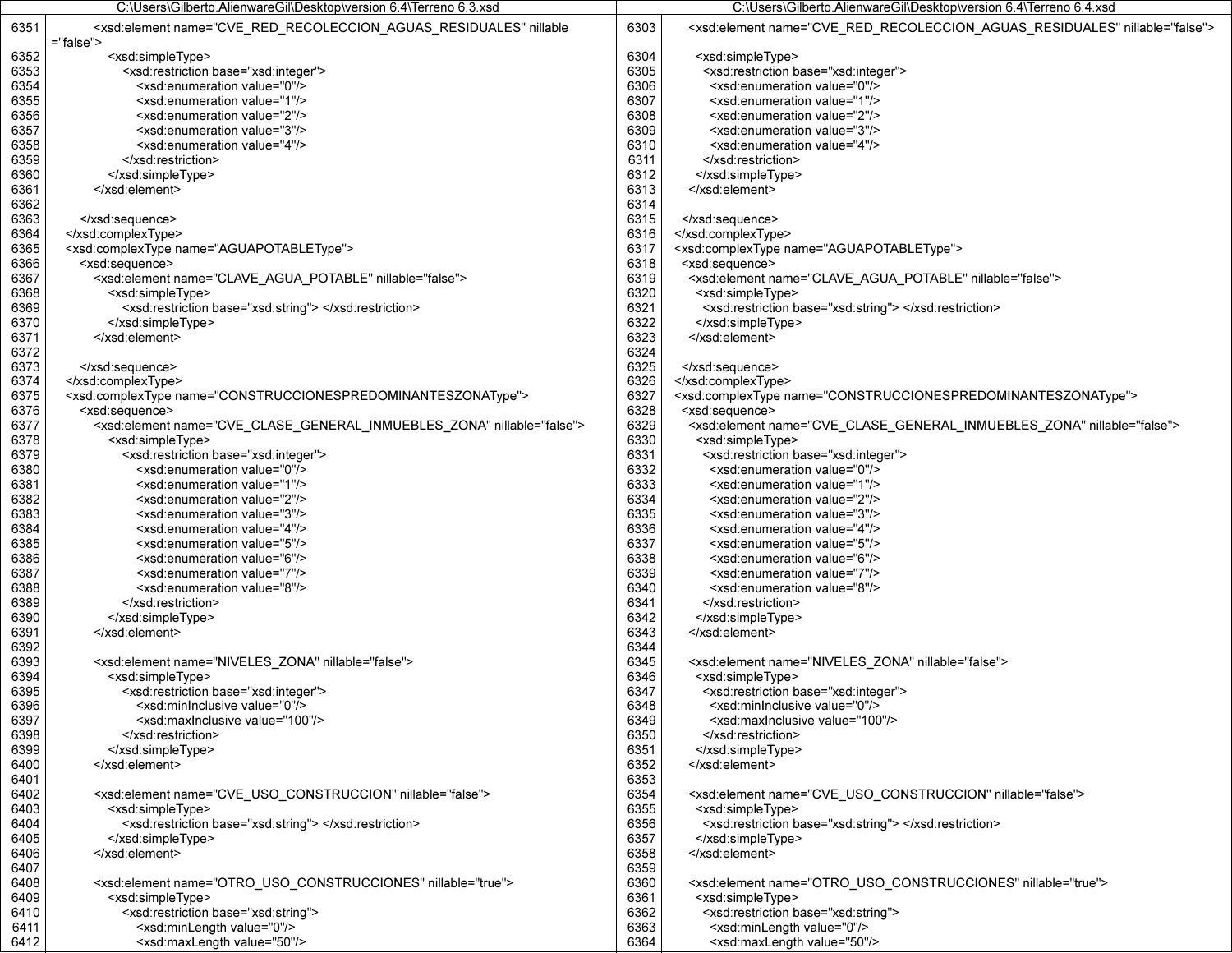|      | C:\Users\Gilberto.AlienwareGil\Desktop\version 6.4\Terreno 6.3.xsd                 |      | C:\Users\Gilberto.AlienwareGil\Desktop\version 6.4\Terreno 6.4.xsd                 |
|------|------------------------------------------------------------------------------------|------|------------------------------------------------------------------------------------|
| 6413 | <xsd:whitespace value="collapse"></xsd:whitespace>                                 | 6365 | <xsd:whitespace value="collapse"></xsd:whitespace>                                 |
| 6414 |                                                                                    | 6366 |                                                                                    |
| 6415 |                                                                                    | 6367 |                                                                                    |
| 6416 |                                                                                    | 6368 |                                                                                    |
| 6417 |                                                                                    | 6369 |                                                                                    |
| 6418 | <xsd:element name="INDICE_SATURACION_ZONA" nillable="false"></xsd:element>         | 6370 | <xsd:element name="INDICE_SATURACION_ZONA" nillable="false"></xsd:element>         |
| 6419 | <xsd:simpletype></xsd:simpletype>                                                  | 6371 | <xsd:simpletype></xsd:simpletype>                                                  |
| 6420 | <xsd:restriction base="xsd:integer"></xsd:restriction>                             | 6372 | <xsd:restriction base="xsd:integer"></xsd:restriction>                             |
| 6421 | <xsd:mininclusive value="5"></xsd:mininclusive>                                    | 6373 | <xsd:mininclusive value="5"></xsd:mininclusive>                                    |
| 6422 | <xsd:maxinclusive value="100"></xsd:maxinclusive>                                  | 6374 | <xsd:maxinclusive value="100"></xsd:maxinclusive>                                  |
| 6423 |                                                                                    | 6375 |                                                                                    |
| 6424 |                                                                                    | 6376 |                                                                                    |
| 6425 |                                                                                    | 6377 |                                                                                    |
| 6426 |                                                                                    | 6378 |                                                                                    |
| 6427 | <xsd:element name="CVE_DENSIDAD_POBLACION" nillable="false"></xsd:element>         | 6379 | <xsd:element name="CVE_DENSIDAD_POBLACION" nillable="false"></xsd:element>         |
| 6428 | <xsd:simpletype></xsd:simpletype>                                                  | 6380 | <xsd:simpletype></xsd:simpletype>                                                  |
| 6429 | <xsd:restriction base="xsd:integer"></xsd:restriction>                             | 6381 | <xsd:restriction base="xsd:integer"></xsd:restriction>                             |
| 6430 | <xsd:enumeration value="0"></xsd:enumeration>                                      | 6382 | <xsd:enumeration value="0"></xsd:enumeration>                                      |
| 6431 | <xsd:enumeration value="1"></xsd:enumeration>                                      | 6383 | <xsd:enumeration value="1"></xsd:enumeration>                                      |
| 6432 | <xsd:enumeration value="2"></xsd:enumeration>                                      | 6384 | <xsd:enumeration value="2"></xsd:enumeration>                                      |
| 6433 |                                                                                    | 6385 |                                                                                    |
|      | <xsd:enumeration value="3"></xsd:enumeration>                                      | 6386 | <xsd:enumeration value="3"></xsd:enumeration>                                      |
| 6434 | <xsd:enumeration value="4"></xsd:enumeration>                                      |      | <xsd:enumeration value="4"></xsd:enumeration>                                      |
| 6435 | <xsd:enumeration value="5"></xsd:enumeration>                                      | 6387 | <xsd:enumeration value="5"></xsd:enumeration>                                      |
| 6436 | <xsd:enumeration value="6"></xsd:enumeration>                                      | 6388 | <xsd:enumeration value="6"></xsd:enumeration>                                      |
| 6437 | <xsd:enumeration value="7"></xsd:enumeration>                                      | 6389 | <xsd:enumeration value="7"></xsd:enumeration>                                      |
| 6438 |                                                                                    | 6390 |                                                                                    |
| 6439 |                                                                                    | 6391 |                                                                                    |
| 6440 |                                                                                    | 6392 |                                                                                    |
| 6441 |                                                                                    | 6393 |                                                                                    |
| 6442 | <xsd:element name="CVE_NIVEL_SOCIO_ECONOMICO_ZONA" nillable="false"></xsd:element> | 6394 | <xsd:element name="CVE_NIVEL_SOCIO_ECONOMICO_ZONA" nillable="false"></xsd:element> |
| 6443 | <xsd:simpletype></xsd:simpletype>                                                  | 6395 | <xsd:simpletype></xsd:simpletype>                                                  |
| 6444 | <xsd:restriction base="xsd:integer"></xsd:restriction>                             | 6396 | <xsd:restriction base="xsd:integer"></xsd:restriction>                             |
| 6445 | <xsd:enumeration value="0"></xsd:enumeration>                                      | 6397 | <xsd:enumeration value="0"></xsd:enumeration>                                      |
| 6446 | <xsd:enumeration value="1"></xsd:enumeration>                                      | 6398 | <xsd:enumeration value="1"></xsd:enumeration>                                      |
| 6447 | <xsd:enumeration value="2"></xsd:enumeration>                                      | 6399 | <xsd:enumeration value="2"></xsd:enumeration>                                      |
| 6448 | <xsd:enumeration value="3"></xsd:enumeration>                                      | 6400 | <xsd:enumeration value="3"></xsd:enumeration>                                      |
| 6449 | <xsd:enumeration value="4"></xsd:enumeration>                                      | 6401 | <xsd:enumeration value="4"></xsd:enumeration>                                      |
| 6450 | <xsd:enumeration value="5"></xsd:enumeration>                                      | 6402 | <xsd:enumeration value="5"></xsd:enumeration>                                      |
| 6451 | <xsd:enumeration value="6"></xsd:enumeration>                                      | 6403 | <xsd:enumeration value="6"></xsd:enumeration>                                      |
| 6452 |                                                                                    | 6404 |                                                                                    |
| 6453 |                                                                                    | 6405 |                                                                                    |
| 6454 |                                                                                    | 6406 |                                                                                    |
| 6455 |                                                                                    | 6407 |                                                                                    |
| 6456 |                                                                                    | 6408 |                                                                                    |
| 6457 | <xsd:attribute name="id" type="xsd:string"></xsd:attribute>                        | 6409 | <xsd:attribute name="id" type="xsd:string"></xsd:attribute>                        |
| 6458 |                                                                                    | 6410 |                                                                                    |
| 6459 | <xsd:complextype name="CARACTERISTICASURBANASType"></xsd:complextype>              | 6411 | <xsd:complextype name="CARACTERISTICASURBANASType"></xsd:complextype>              |
| 6460 | <xsd:sequence></xsd:sequence>                                                      | 6412 | <xsd:sequence></xsd:sequence>                                                      |
| 6461 | <xsd:element name="CONTAMINACION_AMBIENTAL_ZONA" nillable="false"></xsd:element>   | 6413 | <xsd:element name="CONTAMINACION_AMBIENTAL_ZONA" nillable="false"></xsd:element>   |
| 6462 | <xsd:simpletype></xsd:simpletype>                                                  | 6414 | <xsd:simpletype></xsd:simpletype>                                                  |
| 6463 | <xsd:restriction base="xsd:string"></xsd:restriction>                              | 6415 | <xsd:restriction base="xsd:string"></xsd:restriction>                              |
| 6464 | <xsd:minlength value="0"></xsd:minlength>                                          | 6416 | <xsd:minlength value="0"></xsd:minlength>                                          |
| 6465 | <xsd:maxlength value="250"></xsd:maxlength>                                        | 6417 | <xsd:maxlength value="250"></xsd:maxlength>                                        |
| 6466 | <xsd:whitespace value="collapse"></xsd:whitespace>                                 | 6418 | <xsd:whitespace value="collapse"></xsd:whitespace>                                 |
| 6467 |                                                                                    | 6419 |                                                                                    |
| 6468 |                                                                                    | 6420 |                                                                                    |
| 6469 |                                                                                    | 6421 |                                                                                    |
| 6470 |                                                                                    | 6422 |                                                                                    |
| 6471 | <xsd:element name="CVE_CLASIFICACION_ZONA" nillable="false"></xsd:element>         | 6423 | <xsd:element name="CVE_CLASIFICACION_ZONA" nillable="false"></xsd:element>         |
| 6472 | <xsd:simpletype></xsd:simpletype>                                                  | 6424 | <xsd:simpletype></xsd:simpletype>                                                  |
| 6473 | <xsd:restriction base="xsd:integer"></xsd:restriction>                             | 6425 | <xsd:restriction base="xsd:integer"></xsd:restriction>                             |
| 6474 | <xsd:enumeration value="0"></xsd:enumeration>                                      | 6426 | <xsd:enumeration value="0"></xsd:enumeration>                                      |
| 6475 | <xsd:enumeration value="1"></xsd:enumeration>                                      | 6427 | <xsd:enumeration value="1"></xsd:enumeration>                                      |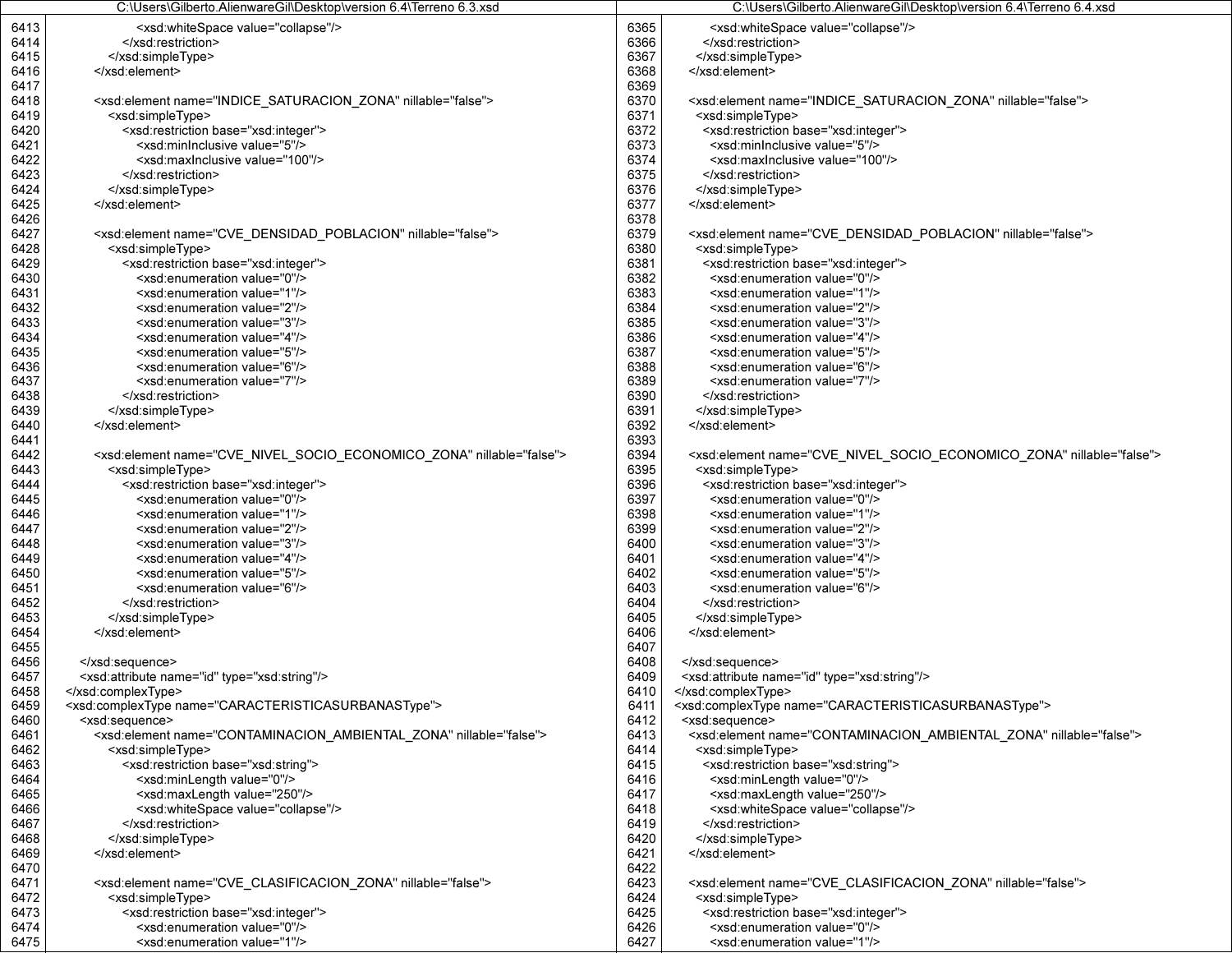|              | C:\Users\Gilberto.AlienwareGil\Desktop\version 6.4\Terreno 6.3.xsd            |      | C:\Users\Gilberto.AlienwareGil\Desktop\version 6.4\Terreno 6.4.xsd            |
|--------------|-------------------------------------------------------------------------------|------|-------------------------------------------------------------------------------|
| 6476         | <xsd:enumeration value="2"></xsd:enumeration>                                 | 6428 | <xsd:enumeration value="2"></xsd:enumeration>                                 |
| 6477         | <xsd:enumeration value="3"></xsd:enumeration>                                 | 6429 | <xsd:enumeration value="3"></xsd:enumeration>                                 |
| 6478         | <xsd:enumeration value="4"></xsd:enumeration>                                 | 6430 | <xsd:enumeration value="4"></xsd:enumeration>                                 |
| 6479         | <xsd:enumeration value="5"></xsd:enumeration>                                 | 6431 | <xsd:enumeration value="5"></xsd:enumeration>                                 |
| 6480         | <xsd:enumeration value="6"></xsd:enumeration>                                 | 6432 | <xsd:enumeration value="6"></xsd:enumeration>                                 |
| 6481         | <xsd:enumeration value="7"></xsd:enumeration>                                 | 6433 | <xsd:enumeration value="7"></xsd:enumeration>                                 |
| 6482         | <xsd:enumeration value="8"></xsd:enumeration>                                 | 6434 | <xsd:enumeration value="8"></xsd:enumeration>                                 |
| 6483         | <xsd:enumeration value="9"></xsd:enumeration>                                 | 6435 | <xsd:enumeration value="9"></xsd:enumeration>                                 |
| 6484         | <xsd:enumeration value="10"></xsd:enumeration>                                | 6436 | <xsd:enumeration value="10"></xsd:enumeration>                                |
| 6485         | <xsd:enumeration value="11"></xsd:enumeration>                                | 6437 | <xsd:enumeration value="11"></xsd:enumeration>                                |
| 6486         | <xsd:enumeration value="12"></xsd:enumeration>                                | 6438 | <xsd:enumeration value="12"></xsd:enumeration>                                |
| 6487         | <xsd:enumeration value="13"></xsd:enumeration>                                | 6439 | <xsd:enumeration value="13"></xsd:enumeration>                                |
| 6488         | <xsd:enumeration value="14"></xsd:enumeration>                                | 6440 | <xsd:enumeration value="14"></xsd:enumeration>                                |
|              | <xsd:enumeration value="15"></xsd:enumeration>                                | 6441 |                                                                               |
| 6489<br>6490 |                                                                               | 6442 | <xsd:enumeration value="15"></xsd:enumeration>                                |
|              | <xsd:enumeration value="16"></xsd:enumeration>                                |      | <xsd:enumeration value="16"></xsd:enumeration>                                |
| 6491         | <xsd:enumeration value="17"></xsd:enumeration>                                | 6443 | <xsd:enumeration value="17"></xsd:enumeration>                                |
| 6492         |                                                                               | 6444 |                                                                               |
| 6493         | $\le$ /xsd:simpleType>                                                        | 6445 |                                                                               |
| 6494         |                                                                               | 6446 |                                                                               |
| 6495         |                                                                               | 6447 |                                                                               |
| 6496         | <xsd:element name="CVE_REF_PROXIMIDAD_URBANA" nillable="false"></xsd:element> | 6448 | <xsd:element name="CVE_REF_PROXIMIDAD_URBANA" nillable="false"></xsd:element> |
| 6497         | <xsd:simpletype></xsd:simpletype>                                             | 6449 | <xsd:simpletype></xsd:simpletype>                                             |
| 6498         | <xsd:restriction base="xsd:integer"></xsd:restriction>                        | 6450 | <xsd:restriction base="xsd:integer"></xsd:restriction>                        |
| 6499         | <xsd:enumeration value="1"></xsd:enumeration>                                 | 6451 | <xsd:enumeration value="1"></xsd:enumeration>                                 |
| 6500         | <xsd:enumeration value="2"></xsd:enumeration>                                 | 6452 | <xsd:enumeration value="2"></xsd:enumeration>                                 |
| 6501         | <xsd:enumeration value="3"></xsd:enumeration>                                 | 6453 | <xsd:enumeration value="3"></xsd:enumeration>                                 |
| 6502         | <xsd:enumeration value="4"></xsd:enumeration>                                 | 6454 | <xsd:enumeration value="4"></xsd:enumeration>                                 |
| 6503         | <xsd:enumeration value="5"></xsd:enumeration>                                 | 6455 | <xsd:enumeration value="5"></xsd:enumeration>                                 |
| 6504         |                                                                               | 6456 |                                                                               |
| 6505         | $\le$ /xsd:simpleType>                                                        | 6457 |                                                                               |
| 6506         |                                                                               | 6458 |                                                                               |
| 6507         |                                                                               | 6459 |                                                                               |
| 6508         |                                                                               | 6460 | $\le$ /xsd:sequence>                                                          |
| 6509         | <xsd:attribute name="id" type="xsd:string"></xsd:attribute>                   | 6461 | <xsd:attribute name="id" type="xsd:string"></xsd:attribute>                   |
| 6510         |                                                                               | 6462 |                                                                               |
| 6511         | <xsd:complextype name="INFORMACIONGENERALINMUEBLEType"></xsd:complextype>     | 6463 | <xsd:complextype name="INFORMACIONGENERALINMUEBLEType"></xsd:complextype>     |
| 6512         | <xsd:sequence></xsd:sequence>                                                 | 6464 | <xsd:sequence></xsd:sequence>                                                 |
| 6513         | <xsd:element name="CAT_TIPO_INMUEBLE" nillable="false"></xsd:element>         | 6465 | <xsd:element name="CAT_TIPO_INMUEBLE" nillable="false"></xsd:element>         |
| 6514         | <xsd:simpletype></xsd:simpletype>                                             | 6466 | <xsd:simpletype></xsd:simpletype>                                             |
| 6515         | <xsd:restriction base="xsd:integer"></xsd:restriction>                        | 6467 | <xsd:restriction base="xsd:integer"></xsd:restriction>                        |
| 6516         | <xsd:enumeration value="1"></xsd:enumeration>                                 | 6468 | <xsd:enumeration value="1"></xsd:enumeration>                                 |
| 6517         | <xsd:enumeration value="2"></xsd:enumeration>                                 | 6469 | <xsd:enumeration value="2"></xsd:enumeration>                                 |
| 6518         | <xsd:enumeration value="3"></xsd:enumeration>                                 | 6470 | <xsd:enumeration value="3"></xsd:enumeration>                                 |
| 6519         | <xsd:enumeration value="4"></xsd:enumeration>                                 | 6471 | <xsd:enumeration value="4"></xsd:enumeration>                                 |
| 6520         | <xsd:enumeration value="5"></xsd:enumeration>                                 | 6472 | <xsd:enumeration value="5"></xsd:enumeration>                                 |
| 6521         |                                                                               | 6473 |                                                                               |
| 6522         |                                                                               | 6474 |                                                                               |
| 6523         |                                                                               | 6475 |                                                                               |
| 6524         |                                                                               | 6476 |                                                                               |
| 6525         | <xsd:element name="TIPO_INMUEBLE_OTRO" nillable="true"></xsd:element>         | 6477 | <xsd:element name="TIPO_INMUEBLE_OTRO" nillable="true"></xsd:element>         |
| 6526         | <xsd:simpletype></xsd:simpletype>                                             | 6478 | <xsd:simpletype></xsd:simpletype>                                             |
| 6527         | <xsd:restriction base="xsd:string"></xsd:restriction>                         | 6479 | <xsd:restriction base="xsd:string"></xsd:restriction>                         |
| 6528         | <xsd:minlength value="0"></xsd:minlength>                                     | 6480 | <xsd:minlength value="0"></xsd:minlength>                                     |
| 6529         | <xsd:maxlength value="30"></xsd:maxlength>                                    | 6481 | <xsd:maxlength value="30"></xsd:maxlength>                                    |
| 6530         | <xsd:whitespace value="collapse"></xsd:whitespace>                            | 6482 | <xsd:whitespace value="collapse"></xsd:whitespace>                            |
| 6531         |                                                                               | 6483 |                                                                               |
| 6532         |                                                                               | 6484 |                                                                               |
| 6533         |                                                                               | 6485 |                                                                               |
| 6534         |                                                                               | 6486 |                                                                               |
| 6535         | <xsd:element name="NOMBRE_CONSTRUCTOR" nillable="true"></xsd:element>         | 6487 | <xsd:element name="NOMBRE_CONSTRUCTOR" nillable="true"></xsd:element>         |
| 6536         | <xsd:simpletype></xsd:simpletype>                                             | 6488 | <xsd:simpletype></xsd:simpletype>                                             |
| 6537         | <xsd:restriction base="xsd:string"></xsd:restriction>                         | 6489 | <xsd:restriction base="xsd:string"></xsd:restriction>                         |
| 6538         | <xsd:minlength value="0"></xsd:minlength>                                     | 6490 | <xsd:minlength value="0"></xsd:minlength>                                     |
|              |                                                                               |      |                                                                               |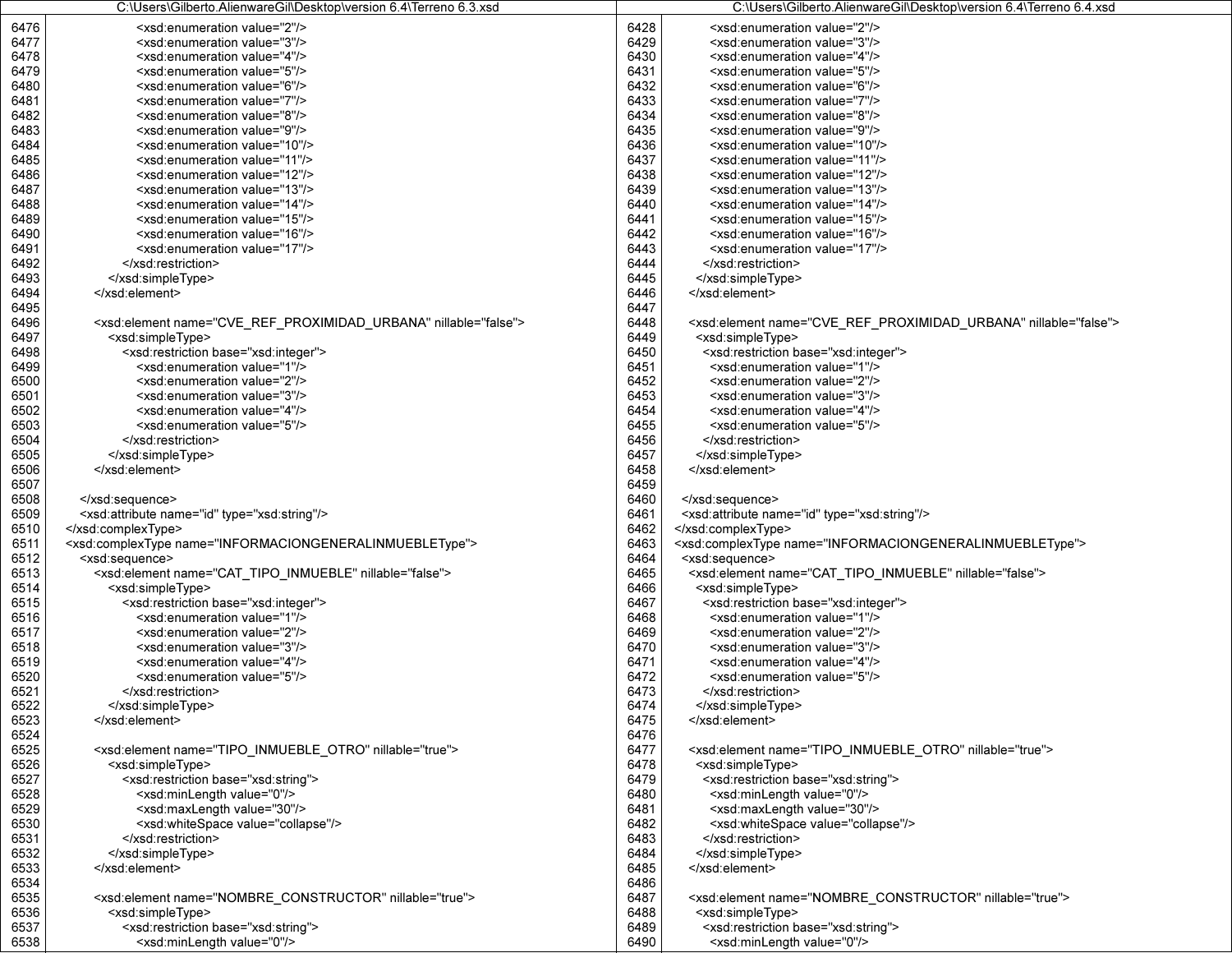|      | C:\Users\Gilberto.AlienwareGil\Desktop\version 6.4\Terreno 6.3.xsd                                                                                                               |      | C:\Users\Gilberto.AlienwareGil\Desktop\version 6.4\Terreno 6.4.xsd                    |
|------|----------------------------------------------------------------------------------------------------------------------------------------------------------------------------------|------|---------------------------------------------------------------------------------------|
| 6539 | <xsd:maxlength value="40"></xsd:maxlength>                                                                                                                                       | 6491 | <xsd:maxlength value="40"></xsd:maxlength>                                            |
| 6540 | <xsd:whitespace value="collapse"></xsd:whitespace>                                                                                                                               | 6492 | <xsd:whitespace value="collapse"></xsd:whitespace>                                    |
| 6541 |                                                                                                                                                                                  | 6493 | $\le$ /xsd:restriction>                                                               |
| 6542 |                                                                                                                                                                                  | 6494 |                                                                                       |
| 6543 |                                                                                                                                                                                  | 6495 |                                                                                       |
| 6544 |                                                                                                                                                                                  | 6496 |                                                                                       |
| 6545 | <xsd:element name="CLAVE_VIVIENDA" nillable="true"></xsd:element>                                                                                                                | 6497 | <xsd:element name="CLAVE_VIVIENDA" nillable="true"></xsd:element>                     |
| 6546 | <xsd:simpletype></xsd:simpletype>                                                                                                                                                | 6498 | <xsd:simpletype></xsd:simpletype>                                                     |
| 6547 | <xsd:restriction base="xsd:string"></xsd:restriction>                                                                                                                            | 6499 | <xsd:restriction base="xsd:string"></xsd:restriction>                                 |
| 6548 | <xsd:minlength value="0"></xsd:minlength>                                                                                                                                        | 6500 | <xsd:minlength value="0"></xsd:minlength>                                             |
| 6549 |                                                                                                                                                                                  | 6501 | <xsd:maxlength value="7"></xsd:maxlength>                                             |
| 6550 | <xsd:maxlength value="7"></xsd:maxlength><br><xsd:whitespace value="collapse"></xsd:whitespace>                                                                                  | 6502 |                                                                                       |
| 6551 |                                                                                                                                                                                  | 6503 | <xsd:whitespace value="collapse"></xsd:whitespace><br>$\le$ /xsd:restriction>         |
|      |                                                                                                                                                                                  | 6504 |                                                                                       |
| 6552 |                                                                                                                                                                                  |      |                                                                                       |
| 6553 |                                                                                                                                                                                  | 6505 |                                                                                       |
| 6554 |                                                                                                                                                                                  | 6506 |                                                                                       |
| 6555 | <xsd:element name="NOMBRE_CONJUNTO" nillable="true"></xsd:element>                                                                                                               | 6507 | <xsd:element name="NOMBRE_CONJUNTO" nillable="true"></xsd:element>                    |
| 6556 | <xsd:simpletype></xsd:simpletype>                                                                                                                                                | 6508 | <xsd:simpletype></xsd:simpletype>                                                     |
| 6557 | <xsd:restriction base="xsd:string"></xsd:restriction>                                                                                                                            | 6509 | <xsd:restriction base="xsd:string"></xsd:restriction>                                 |
| 6558 | <xsd:minlength value="0"></xsd:minlength>                                                                                                                                        | 6510 | <xsd:minlength value="0"></xsd:minlength>                                             |
| 6559 | <xsd:maxlength value="100"></xsd:maxlength>                                                                                                                                      | 6511 | <xsd:maxlength value="100"></xsd:maxlength>                                           |
| 6560 | <xsd:whitespace value="collapse"></xsd:whitespace>                                                                                                                               | 6512 | <xsd:whitespace value="collapse"></xsd:whitespace>                                    |
| 6561 |                                                                                                                                                                                  | 6513 | $\le$ /xsd:restriction>                                                               |
| 6562 |                                                                                                                                                                                  | 6514 | $\le$ /xsd:simpleType>                                                                |
| 6563 |                                                                                                                                                                                  | 6515 |                                                                                       |
| 6564 |                                                                                                                                                                                  | 6516 |                                                                                       |
| 6565 | <xsd:element name="UBICACION" type="UBICACIONType"></xsd:element>                                                                                                                | 6517 | <xsd:element name="UBICACION" type="UBICACIONType"></xsd:element>                     |
| 6566 | <xsd:element name="DOMICILIOGEOGRAFICO" td="" type<=""><td>6518</td><td><xsd:element name="DOMICILIOGEOGRAFICO" type="DOMICILIOGEOGRAFICOType"></xsd:element></td></xsd:element> | 6518 | <xsd:element name="DOMICILIOGEOGRAFICO" type="DOMICILIOGEOGRAFICOType"></xsd:element> |
|      | ="DOMICILIOGEOGRAFICOType"/>                                                                                                                                                     |      |                                                                                       |
| 6567 | <xsd:element name="CUENTA_PREDIAL" nillable="false"></xsd:element>                                                                                                               | 6519 | <xsd:element name="CUENTA_PREDIAL" nillable="false"></xsd:element>                    |
| 6568 | <xsd:simpletype></xsd:simpletype>                                                                                                                                                | 6520 | <xsd:simpletype></xsd:simpletype>                                                     |
| 6569 | <xsd:restriction base="xsd:string"></xsd:restriction>                                                                                                                            | 6521 | <xsd:restriction base="xsd:string"></xsd:restriction>                                 |
| 6570 | <xsd:minlength value="0"></xsd:minlength>                                                                                                                                        | 6522 | <xsd:minlength value="0"></xsd:minlength>                                             |
| 6571 | <xsd:maxlength value="50"></xsd:maxlength>                                                                                                                                       | 6523 | <xsd:maxlength value="50"></xsd:maxlength>                                            |
| 6572 | <xsd:whitespace value="collapse"></xsd:whitespace>                                                                                                                               | 6524 | <xsd:whitespace value="collapse"></xsd:whitespace>                                    |
| 6573 |                                                                                                                                                                                  | 6525 |                                                                                       |
| 6574 |                                                                                                                                                                                  | 6526 |                                                                                       |
| 6575 |                                                                                                                                                                                  | 6527 |                                                                                       |
| 6576 |                                                                                                                                                                                  | 6528 |                                                                                       |
| 6577 | <xsd:element name="CUENTACATASTRAL" type="CUENTACATASTRALType"></xsd:element>                                                                                                    | 6529 | <xsd:element name="CUENTACATASTRAL" type="CUENTACATASTRALType"></xsd:element>         |
| 6578 | <xsd:element name="CIUDAD" nillable="false"></xsd:element>                                                                                                                       | 6530 | <xsd:element name="CIUDAD" nillable="false"></xsd:element>                            |
| 6579 | <xsd:simpletype></xsd:simpletype>                                                                                                                                                | 6531 | <xsd:simpletype></xsd:simpletype>                                                     |
| 6580 | <xsd:restriction base="xsd:string"></xsd:restriction>                                                                                                                            | 6532 | <xsd:restriction base="xsd:string"></xsd:restriction>                                 |
| 6581 | <xsd:minlength value="0"></xsd:minlength>                                                                                                                                        | 6533 | <xsd:minlength value="0"></xsd:minlength>                                             |
| 6582 | <xsd:maxlength value="100"></xsd:maxlength>                                                                                                                                      | 6534 | <xsd:maxlength value="100"></xsd:maxlength>                                           |
| 6583 | <xsd:whitespace value="collapse"></xsd:whitespace>                                                                                                                               | 6535 | <xsd:whitespace value="collapse"></xsd:whitespace>                                    |
| 6584 |                                                                                                                                                                                  | 6536 | $\le$ /xsd:restriction>                                                               |
| 6585 |                                                                                                                                                                                  | 6537 |                                                                                       |
| 6586 |                                                                                                                                                                                  | 6538 |                                                                                       |
| 6587 |                                                                                                                                                                                  | 6539 |                                                                                       |
| 6588 | <xsd:element name="LONGITUD" nillable="false"></xsd:element>                                                                                                                     | 6540 | <xsd:element name="LONGITUD" nillable="false"></xsd:element>                          |
| 6589 | <xsd:simpletype></xsd:simpletype>                                                                                                                                                | 6541 | <xsd:simpletype></xsd:simpletype>                                                     |
| 6590 | <xsd:restriction base="xsd:decimal"></xsd:restriction>                                                                                                                           | 6542 | <xsd:restriction base="xsd:decimal"></xsd:restriction>                                |
| 6591 | <xsd:fractiondigits value="7"></xsd:fractiondigits>                                                                                                                              | 6543 | <xsd:fractiondigits value="7"></xsd:fractiondigits>                                   |
| 6592 |                                                                                                                                                                                  | 6544 |                                                                                       |
| 6593 |                                                                                                                                                                                  | 6545 |                                                                                       |
|      |                                                                                                                                                                                  |      |                                                                                       |
| 6594 | $\le$ /xsd:element>                                                                                                                                                              | 6546 |                                                                                       |
| 6595 |                                                                                                                                                                                  | 6547 |                                                                                       |
| 6596 | <xsd:element name="LATITUD" nillable="false"></xsd:element>                                                                                                                      | 6548 | <xsd:element name="LATITUD" nillable="false"></xsd:element>                           |
| 6597 | <xsd:simpletype></xsd:simpletype>                                                                                                                                                | 6549 | <xsd:simpletype></xsd:simpletype>                                                     |
| 6598 | <xsd:restriction base="xsd:decimal"></xsd:restriction>                                                                                                                           | 6550 | <xsd:restriction base="xsd:decimal"></xsd:restriction>                                |
| 6599 | <xsd:fractiondigits value="7"></xsd:fractiondigits>                                                                                                                              | 6551 | <xsd:fractiondigits value="7"></xsd:fractiondigits>                                   |
| 6600 |                                                                                                                                                                                  | 6552 |                                                                                       |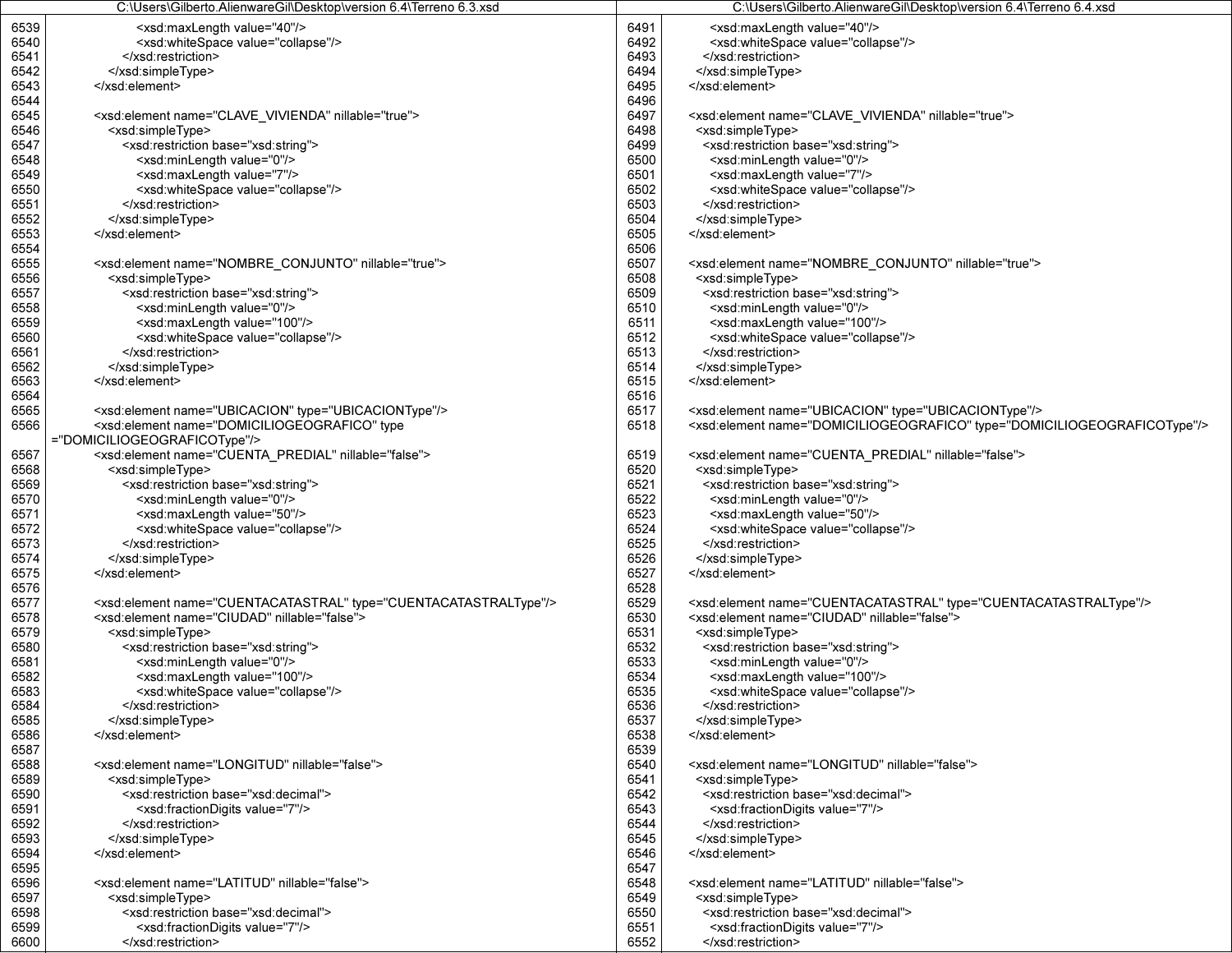| 6601<br>6553<br><br><br>6602<br>6554<br><br><br>6555<br>6603<br>6604<br>6556<br><xsd:element name="ALTITUD" nillable="false"><br/><xsd:element name="ALTITUD" nillable="false"><br/>6605<br/>6557<br/><xsd:simpletype><br/><xsd:simpletype><br/>6606<br/>6558<br/><xsd:restriction base="xsd:integer"> </xsd:restriction><br/><xsd:restriction base="xsd:integer"> </xsd:restriction><br/>6607<br/>6559<br/></xsd:simpletype><br/></xsd:simpletype><br/>6608<br/>6560<br/></xsd:element><br/></xsd:element><br>6609<br>6561<br>6610<br>6562<br><br><br>6611<br><xsd:attribute name="id" type="xsd:string"></xsd:attribute><br>6563<br><xsd:attribute name="id" type="xsd:string"></xsd:attribute><br>6564<br>6612<br><br><br><xsd:complextype name="CUENTACATASTRALType"><br/>6565<br/>6613<br/><xsd:complextype name="CUENTACATASTRALType"><br/>6614<br/>6566<br/><xsd:sequence><br/><xsd:sequence><br/>6567<br/>6615<br/><xsd:element name="CLAVE_REGION" nillable="true"><br/><xsd:element name="CLAVE_REGION" nillable="true"><br/>6616<br/><xsd:simpletype><br/>6568<br/><xsd:simpletype><br/>6617<br/>6569<br/><xsd:restriction base="xsd:string"><br/><xsd:restriction base="xsd:string"><br/>6618<br/>6570<br/><xsd:pattern value="[A-Z0-9]{3}"></xsd:pattern><br/><xsd:pattern value="[A-Z0-9]{3}"></xsd:pattern><br/>6619<br/></xsd:restriction><br/>6571<br/></xsd:restriction><br/>6620<br/>6572<br/></xsd:simpletype><br/></xsd:simpletype><br/>6621<br/>6573<br/></xsd:element><br/></xsd:element><br/>6622<br/>6574<br/>6623<br/>6575<br/><xsd:element name="CLAVE_MANZANA" nillable="true"><br/><xsd:element name="CLAVE_MANZANA" nillable="true"><br/>6624<br/>6576<br/><xsd:simpletype><br/><xsd:simpletype><br/>6625<br/>6577<br/><xsd:restriction base="xsd:string"><br/><xsd:restriction base="xsd:string"><br/>6626<br/><xsd:pattern value="[A-Z0-9]{3}"></xsd:pattern><br/>6578<br/><xsd:pattern value="[A-Z0-9]{3}"></xsd:pattern><br/>6627<br/>6579<br/></xsd:restriction><br/></xsd:restriction><br/>6628<br/></xsd:simpletype><br/></xsd:simpletype><br/>6580<br/>6629<br/>6581<br/></xsd:element><br/></xsd:element><br/>6630<br/>6582<br/>6631<br/>6583<br/><xsd:element name="CLAVE LOTE" nillable="true"><br/><xsd:element name="CLAVE LOTE" nillable="true"><br/>6632<br/>6584<br/><xsd:simpletype><br/><xsd:simpletype><br/>6633<br/>6585<br/><xsd:restriction base="xsd:string"><br/><xsd:restriction base="xsd:string"><br/>6634<br/>6586<br/><xsd:pattern value="[A-Z0-9]{2}"></xsd:pattern><br/><xsd:pattern value="[A-Z0-9]{2}"></xsd:pattern><br/>6635<br/>6587<br/></xsd:restriction><br/></xsd:restriction><br/>6636<br/>6588<br/></xsd:simpletype><br/></xsd:simpletype><br/>6637<br/>6589<br/></xsd:element><br/></xsd:element><br/>6638<br/>6590<br/>6639<br/>6591<br/><xsd:element name="CLAVE_LOCALIDAD" nillable="true"><br/><xsd:element name="CLAVE_LOCALIDAD" nillable="true"><br/>6640<br/>6592<br/><xsd:simpletype><br/><xsd:simpletype><br/>6641<br/><xsd:restriction base="xsd:string"><br/>6593<br/><xsd:restriction base="xsd:string"><br/>6642<br/>6594<br/><xsd:pattern value="[A-Z0-9]{3}"></xsd:pattern><br/><xsd:pattern value="[A-Z0-9]{3}"></xsd:pattern><br/>6595<br/>6643<br/></xsd:restriction><br/></xsd:restriction><br/>6596<br/>6644<br/></xsd:simpletype><br/></xsd:simpletype><br/>6597<br/>6645<br/></xsd:element><br/></xsd:element><br/>6598<br/>6646<br/>6599<br/>6647<br/><xsd:element name="CLAVE_DIGITO" nillable="true"><br/><xsd:element name="CLAVE_DIGITO" nillable="true"><br/>6600<br/>6648<br/><xsd:simpletype><br/><xsd:simpletype><br/>6649<br/>6601<br/><xsd:restriction base="xsd:string"><br/><xsd:restriction base="xsd:string"><br/>6650<br/><xsd:minlength value="0"></xsd:minlength><br/>6602<br/><xsd:minlength value="0"></xsd:minlength><br/>6651<br/><xsd:maxlength value="1"></xsd:maxlength><br/>6603<br/><xsd:maxlength value="1"></xsd:maxlength><br/>6652<br/>6604<br/><xsd:whitespace value="collapse"></xsd:whitespace><br/><xsd:whitespace value="collapse"></xsd:whitespace><br/>6653<br/></xsd:restriction><br/>6605<br/></xsd:restriction><br/>6654<br/>6606<br/></xsd:simpletype><br/></xsd:simpletype><br/>6655<br/>6607<br/></xsd:element><br/><math>\le</math>/xsd:element&gt;<br/>6656<br/>6608<br/>6657<br/>6609<br/></xsd:element></xsd:sequence><br/></xsd:sequence><br/>6658<br/>6610<br/></xsd:complextype><br/></xsd:complextype><br>6659<br><xsd:complextype name="DOMICILIOGEOGRAFICOType"><br/>6611<br/><xsd:complextype name="DOMICILIOGEOGRAFICOType"><br/>6660<br/>6612<br/><xsd:sequence><br/><xsd:sequence><br/>6661<br/><xsd:element name="TIPODOMICILIOID" nillable="true"><br/>6613<br/><xsd:element name="TIPODOMICILIOID" nillable="true"><br/>6662<br/>6614<br/><xsd:simpletype><br/><xsd:simpletype><br/>6663<br/><xsd:restriction base="xsd:integer"><br/>6615<br/><xsd:restriction base="xsd:integer"></xsd:restriction></xsd:restriction></xsd:simpletype></xsd:simpletype></xsd:element></xsd:element></xsd:sequence></xsd:sequence></xsd:complextype></xsd:complextype> | C:\Users\Gilberto.AlienwareGil\Desktop\version 6.4\Terreno 6.3.xsd | C:\Users\Gilberto.AlienwareGil\Desktop\version 6.4\Terreno 6.4.xsd |
|----------------------------------------------------------------------------------------------------------------------------------------------------------------------------------------------------------------------------------------------------------------------------------------------------------------------------------------------------------------------------------------------------------------------------------------------------------------------------------------------------------------------------------------------------------------------------------------------------------------------------------------------------------------------------------------------------------------------------------------------------------------------------------------------------------------------------------------------------------------------------------------------------------------------------------------------------------------------------------------------------------------------------------------------------------------------------------------------------------------------------------------------------------------------------------------------------------------------------------------------------------------------------------------------------------------------------------------------------------------------------------------------------------------------------------------------------------------------------------------------------------------------------------------------------------------------------------------------------------------------------------------------------------------------------------------------------------------------------------------------------------------------------------------------------------------------------------------------------------------------------------------------------------------------------------------------------------------------------------------------------------------------------------------------------------------------------------------------------------------------------------------------------------------------------------------------------------------------------------------------------------------------------------------------------------------------------------------------------------------------------------------------------------------------------------------------------------------------------------------------------------------------------------------------------------------------------------------------------------------------------------------------------------------------------------------------------------------------------------------------------------------------------------------------------------------------------------------------------------------------------------------------------------------------------------------------------------------------------------------------------------------------------------------------------------------------------------------------------------------------------------------------------------------------------------------------------------------------------------------------------------------------------------------------------------------------------------------------------------------------------------------------------------------------------------------------------------------------------------------------------------------------------------------------------------------------------------------------------------------------------------------------------------------------------------------------------------------------------------------------------------------------------------------------------------------------------------------------------------------------------------------------------------------------------------------------------------------------------------------------------------------------------------------------------------------------------------------------------------------------------------------------------------------------------------------------------------------------------------------------------------------------------------------------------------------------------------------------------------------------------------------------------------------------------------------------------------------------------------------------------------------------------------------------------------------------------------------------------------------------------------------------------------------------------------------------------------------------------------------------------------------------------------------------------------------------------------------------------------------------------------------------------------------------------------------------------------------------------------------------------------------------------------------------------------------------------------------------------------------------|--------------------------------------------------------------------|--------------------------------------------------------------------|
|                                                                                                                                                                                                                                                                                                                                                                                                                                                                                                                                                                                                                                                                                                                                                                                                                                                                                                                                                                                                                                                                                                                                                                                                                                                                                                                                                                                                                                                                                                                                                                                                                                                                                                                                                                                                                                                                                                                                                                                                                                                                                                                                                                                                                                                                                                                                                                                                                                                                                                                                                                                                                                                                                                                                                                                                                                                                                                                                                                                                                                                                                                                                                                                                                                                                                                                                                                                                                                                                                                                                                                                                                                                                                                                                                                                                                                                                                                                                                                                                                                                                                                                                                                                                                                                                                                                                                                                                                                                                                                                                                                                                                                                                                                                                                                                                                                                                                                                                                                                                                                                                                                                      |                                                                    |                                                                    |
|                                                                                                                                                                                                                                                                                                                                                                                                                                                                                                                                                                                                                                                                                                                                                                                                                                                                                                                                                                                                                                                                                                                                                                                                                                                                                                                                                                                                                                                                                                                                                                                                                                                                                                                                                                                                                                                                                                                                                                                                                                                                                                                                                                                                                                                                                                                                                                                                                                                                                                                                                                                                                                                                                                                                                                                                                                                                                                                                                                                                                                                                                                                                                                                                                                                                                                                                                                                                                                                                                                                                                                                                                                                                                                                                                                                                                                                                                                                                                                                                                                                                                                                                                                                                                                                                                                                                                                                                                                                                                                                                                                                                                                                                                                                                                                                                                                                                                                                                                                                                                                                                                                                      |                                                                    |                                                                    |
|                                                                                                                                                                                                                                                                                                                                                                                                                                                                                                                                                                                                                                                                                                                                                                                                                                                                                                                                                                                                                                                                                                                                                                                                                                                                                                                                                                                                                                                                                                                                                                                                                                                                                                                                                                                                                                                                                                                                                                                                                                                                                                                                                                                                                                                                                                                                                                                                                                                                                                                                                                                                                                                                                                                                                                                                                                                                                                                                                                                                                                                                                                                                                                                                                                                                                                                                                                                                                                                                                                                                                                                                                                                                                                                                                                                                                                                                                                                                                                                                                                                                                                                                                                                                                                                                                                                                                                                                                                                                                                                                                                                                                                                                                                                                                                                                                                                                                                                                                                                                                                                                                                                      |                                                                    |                                                                    |
|                                                                                                                                                                                                                                                                                                                                                                                                                                                                                                                                                                                                                                                                                                                                                                                                                                                                                                                                                                                                                                                                                                                                                                                                                                                                                                                                                                                                                                                                                                                                                                                                                                                                                                                                                                                                                                                                                                                                                                                                                                                                                                                                                                                                                                                                                                                                                                                                                                                                                                                                                                                                                                                                                                                                                                                                                                                                                                                                                                                                                                                                                                                                                                                                                                                                                                                                                                                                                                                                                                                                                                                                                                                                                                                                                                                                                                                                                                                                                                                                                                                                                                                                                                                                                                                                                                                                                                                                                                                                                                                                                                                                                                                                                                                                                                                                                                                                                                                                                                                                                                                                                                                      |                                                                    |                                                                    |
|                                                                                                                                                                                                                                                                                                                                                                                                                                                                                                                                                                                                                                                                                                                                                                                                                                                                                                                                                                                                                                                                                                                                                                                                                                                                                                                                                                                                                                                                                                                                                                                                                                                                                                                                                                                                                                                                                                                                                                                                                                                                                                                                                                                                                                                                                                                                                                                                                                                                                                                                                                                                                                                                                                                                                                                                                                                                                                                                                                                                                                                                                                                                                                                                                                                                                                                                                                                                                                                                                                                                                                                                                                                                                                                                                                                                                                                                                                                                                                                                                                                                                                                                                                                                                                                                                                                                                                                                                                                                                                                                                                                                                                                                                                                                                                                                                                                                                                                                                                                                                                                                                                                      |                                                                    |                                                                    |
|                                                                                                                                                                                                                                                                                                                                                                                                                                                                                                                                                                                                                                                                                                                                                                                                                                                                                                                                                                                                                                                                                                                                                                                                                                                                                                                                                                                                                                                                                                                                                                                                                                                                                                                                                                                                                                                                                                                                                                                                                                                                                                                                                                                                                                                                                                                                                                                                                                                                                                                                                                                                                                                                                                                                                                                                                                                                                                                                                                                                                                                                                                                                                                                                                                                                                                                                                                                                                                                                                                                                                                                                                                                                                                                                                                                                                                                                                                                                                                                                                                                                                                                                                                                                                                                                                                                                                                                                                                                                                                                                                                                                                                                                                                                                                                                                                                                                                                                                                                                                                                                                                                                      |                                                                    |                                                                    |
|                                                                                                                                                                                                                                                                                                                                                                                                                                                                                                                                                                                                                                                                                                                                                                                                                                                                                                                                                                                                                                                                                                                                                                                                                                                                                                                                                                                                                                                                                                                                                                                                                                                                                                                                                                                                                                                                                                                                                                                                                                                                                                                                                                                                                                                                                                                                                                                                                                                                                                                                                                                                                                                                                                                                                                                                                                                                                                                                                                                                                                                                                                                                                                                                                                                                                                                                                                                                                                                                                                                                                                                                                                                                                                                                                                                                                                                                                                                                                                                                                                                                                                                                                                                                                                                                                                                                                                                                                                                                                                                                                                                                                                                                                                                                                                                                                                                                                                                                                                                                                                                                                                                      |                                                                    |                                                                    |
|                                                                                                                                                                                                                                                                                                                                                                                                                                                                                                                                                                                                                                                                                                                                                                                                                                                                                                                                                                                                                                                                                                                                                                                                                                                                                                                                                                                                                                                                                                                                                                                                                                                                                                                                                                                                                                                                                                                                                                                                                                                                                                                                                                                                                                                                                                                                                                                                                                                                                                                                                                                                                                                                                                                                                                                                                                                                                                                                                                                                                                                                                                                                                                                                                                                                                                                                                                                                                                                                                                                                                                                                                                                                                                                                                                                                                                                                                                                                                                                                                                                                                                                                                                                                                                                                                                                                                                                                                                                                                                                                                                                                                                                                                                                                                                                                                                                                                                                                                                                                                                                                                                                      |                                                                    |                                                                    |
|                                                                                                                                                                                                                                                                                                                                                                                                                                                                                                                                                                                                                                                                                                                                                                                                                                                                                                                                                                                                                                                                                                                                                                                                                                                                                                                                                                                                                                                                                                                                                                                                                                                                                                                                                                                                                                                                                                                                                                                                                                                                                                                                                                                                                                                                                                                                                                                                                                                                                                                                                                                                                                                                                                                                                                                                                                                                                                                                                                                                                                                                                                                                                                                                                                                                                                                                                                                                                                                                                                                                                                                                                                                                                                                                                                                                                                                                                                                                                                                                                                                                                                                                                                                                                                                                                                                                                                                                                                                                                                                                                                                                                                                                                                                                                                                                                                                                                                                                                                                                                                                                                                                      |                                                                    |                                                                    |
|                                                                                                                                                                                                                                                                                                                                                                                                                                                                                                                                                                                                                                                                                                                                                                                                                                                                                                                                                                                                                                                                                                                                                                                                                                                                                                                                                                                                                                                                                                                                                                                                                                                                                                                                                                                                                                                                                                                                                                                                                                                                                                                                                                                                                                                                                                                                                                                                                                                                                                                                                                                                                                                                                                                                                                                                                                                                                                                                                                                                                                                                                                                                                                                                                                                                                                                                                                                                                                                                                                                                                                                                                                                                                                                                                                                                                                                                                                                                                                                                                                                                                                                                                                                                                                                                                                                                                                                                                                                                                                                                                                                                                                                                                                                                                                                                                                                                                                                                                                                                                                                                                                                      |                                                                    |                                                                    |
|                                                                                                                                                                                                                                                                                                                                                                                                                                                                                                                                                                                                                                                                                                                                                                                                                                                                                                                                                                                                                                                                                                                                                                                                                                                                                                                                                                                                                                                                                                                                                                                                                                                                                                                                                                                                                                                                                                                                                                                                                                                                                                                                                                                                                                                                                                                                                                                                                                                                                                                                                                                                                                                                                                                                                                                                                                                                                                                                                                                                                                                                                                                                                                                                                                                                                                                                                                                                                                                                                                                                                                                                                                                                                                                                                                                                                                                                                                                                                                                                                                                                                                                                                                                                                                                                                                                                                                                                                                                                                                                                                                                                                                                                                                                                                                                                                                                                                                                                                                                                                                                                                                                      |                                                                    |                                                                    |
|                                                                                                                                                                                                                                                                                                                                                                                                                                                                                                                                                                                                                                                                                                                                                                                                                                                                                                                                                                                                                                                                                                                                                                                                                                                                                                                                                                                                                                                                                                                                                                                                                                                                                                                                                                                                                                                                                                                                                                                                                                                                                                                                                                                                                                                                                                                                                                                                                                                                                                                                                                                                                                                                                                                                                                                                                                                                                                                                                                                                                                                                                                                                                                                                                                                                                                                                                                                                                                                                                                                                                                                                                                                                                                                                                                                                                                                                                                                                                                                                                                                                                                                                                                                                                                                                                                                                                                                                                                                                                                                                                                                                                                                                                                                                                                                                                                                                                                                                                                                                                                                                                                                      |                                                                    |                                                                    |
|                                                                                                                                                                                                                                                                                                                                                                                                                                                                                                                                                                                                                                                                                                                                                                                                                                                                                                                                                                                                                                                                                                                                                                                                                                                                                                                                                                                                                                                                                                                                                                                                                                                                                                                                                                                                                                                                                                                                                                                                                                                                                                                                                                                                                                                                                                                                                                                                                                                                                                                                                                                                                                                                                                                                                                                                                                                                                                                                                                                                                                                                                                                                                                                                                                                                                                                                                                                                                                                                                                                                                                                                                                                                                                                                                                                                                                                                                                                                                                                                                                                                                                                                                                                                                                                                                                                                                                                                                                                                                                                                                                                                                                                                                                                                                                                                                                                                                                                                                                                                                                                                                                                      |                                                                    |                                                                    |
|                                                                                                                                                                                                                                                                                                                                                                                                                                                                                                                                                                                                                                                                                                                                                                                                                                                                                                                                                                                                                                                                                                                                                                                                                                                                                                                                                                                                                                                                                                                                                                                                                                                                                                                                                                                                                                                                                                                                                                                                                                                                                                                                                                                                                                                                                                                                                                                                                                                                                                                                                                                                                                                                                                                                                                                                                                                                                                                                                                                                                                                                                                                                                                                                                                                                                                                                                                                                                                                                                                                                                                                                                                                                                                                                                                                                                                                                                                                                                                                                                                                                                                                                                                                                                                                                                                                                                                                                                                                                                                                                                                                                                                                                                                                                                                                                                                                                                                                                                                                                                                                                                                                      |                                                                    |                                                                    |
|                                                                                                                                                                                                                                                                                                                                                                                                                                                                                                                                                                                                                                                                                                                                                                                                                                                                                                                                                                                                                                                                                                                                                                                                                                                                                                                                                                                                                                                                                                                                                                                                                                                                                                                                                                                                                                                                                                                                                                                                                                                                                                                                                                                                                                                                                                                                                                                                                                                                                                                                                                                                                                                                                                                                                                                                                                                                                                                                                                                                                                                                                                                                                                                                                                                                                                                                                                                                                                                                                                                                                                                                                                                                                                                                                                                                                                                                                                                                                                                                                                                                                                                                                                                                                                                                                                                                                                                                                                                                                                                                                                                                                                                                                                                                                                                                                                                                                                                                                                                                                                                                                                                      |                                                                    |                                                                    |
|                                                                                                                                                                                                                                                                                                                                                                                                                                                                                                                                                                                                                                                                                                                                                                                                                                                                                                                                                                                                                                                                                                                                                                                                                                                                                                                                                                                                                                                                                                                                                                                                                                                                                                                                                                                                                                                                                                                                                                                                                                                                                                                                                                                                                                                                                                                                                                                                                                                                                                                                                                                                                                                                                                                                                                                                                                                                                                                                                                                                                                                                                                                                                                                                                                                                                                                                                                                                                                                                                                                                                                                                                                                                                                                                                                                                                                                                                                                                                                                                                                                                                                                                                                                                                                                                                                                                                                                                                                                                                                                                                                                                                                                                                                                                                                                                                                                                                                                                                                                                                                                                                                                      |                                                                    |                                                                    |
|                                                                                                                                                                                                                                                                                                                                                                                                                                                                                                                                                                                                                                                                                                                                                                                                                                                                                                                                                                                                                                                                                                                                                                                                                                                                                                                                                                                                                                                                                                                                                                                                                                                                                                                                                                                                                                                                                                                                                                                                                                                                                                                                                                                                                                                                                                                                                                                                                                                                                                                                                                                                                                                                                                                                                                                                                                                                                                                                                                                                                                                                                                                                                                                                                                                                                                                                                                                                                                                                                                                                                                                                                                                                                                                                                                                                                                                                                                                                                                                                                                                                                                                                                                                                                                                                                                                                                                                                                                                                                                                                                                                                                                                                                                                                                                                                                                                                                                                                                                                                                                                                                                                      |                                                                    |                                                                    |
|                                                                                                                                                                                                                                                                                                                                                                                                                                                                                                                                                                                                                                                                                                                                                                                                                                                                                                                                                                                                                                                                                                                                                                                                                                                                                                                                                                                                                                                                                                                                                                                                                                                                                                                                                                                                                                                                                                                                                                                                                                                                                                                                                                                                                                                                                                                                                                                                                                                                                                                                                                                                                                                                                                                                                                                                                                                                                                                                                                                                                                                                                                                                                                                                                                                                                                                                                                                                                                                                                                                                                                                                                                                                                                                                                                                                                                                                                                                                                                                                                                                                                                                                                                                                                                                                                                                                                                                                                                                                                                                                                                                                                                                                                                                                                                                                                                                                                                                                                                                                                                                                                                                      |                                                                    |                                                                    |
|                                                                                                                                                                                                                                                                                                                                                                                                                                                                                                                                                                                                                                                                                                                                                                                                                                                                                                                                                                                                                                                                                                                                                                                                                                                                                                                                                                                                                                                                                                                                                                                                                                                                                                                                                                                                                                                                                                                                                                                                                                                                                                                                                                                                                                                                                                                                                                                                                                                                                                                                                                                                                                                                                                                                                                                                                                                                                                                                                                                                                                                                                                                                                                                                                                                                                                                                                                                                                                                                                                                                                                                                                                                                                                                                                                                                                                                                                                                                                                                                                                                                                                                                                                                                                                                                                                                                                                                                                                                                                                                                                                                                                                                                                                                                                                                                                                                                                                                                                                                                                                                                                                                      |                                                                    |                                                                    |
|                                                                                                                                                                                                                                                                                                                                                                                                                                                                                                                                                                                                                                                                                                                                                                                                                                                                                                                                                                                                                                                                                                                                                                                                                                                                                                                                                                                                                                                                                                                                                                                                                                                                                                                                                                                                                                                                                                                                                                                                                                                                                                                                                                                                                                                                                                                                                                                                                                                                                                                                                                                                                                                                                                                                                                                                                                                                                                                                                                                                                                                                                                                                                                                                                                                                                                                                                                                                                                                                                                                                                                                                                                                                                                                                                                                                                                                                                                                                                                                                                                                                                                                                                                                                                                                                                                                                                                                                                                                                                                                                                                                                                                                                                                                                                                                                                                                                                                                                                                                                                                                                                                                      |                                                                    |                                                                    |
|                                                                                                                                                                                                                                                                                                                                                                                                                                                                                                                                                                                                                                                                                                                                                                                                                                                                                                                                                                                                                                                                                                                                                                                                                                                                                                                                                                                                                                                                                                                                                                                                                                                                                                                                                                                                                                                                                                                                                                                                                                                                                                                                                                                                                                                                                                                                                                                                                                                                                                                                                                                                                                                                                                                                                                                                                                                                                                                                                                                                                                                                                                                                                                                                                                                                                                                                                                                                                                                                                                                                                                                                                                                                                                                                                                                                                                                                                                                                                                                                                                                                                                                                                                                                                                                                                                                                                                                                                                                                                                                                                                                                                                                                                                                                                                                                                                                                                                                                                                                                                                                                                                                      |                                                                    |                                                                    |
|                                                                                                                                                                                                                                                                                                                                                                                                                                                                                                                                                                                                                                                                                                                                                                                                                                                                                                                                                                                                                                                                                                                                                                                                                                                                                                                                                                                                                                                                                                                                                                                                                                                                                                                                                                                                                                                                                                                                                                                                                                                                                                                                                                                                                                                                                                                                                                                                                                                                                                                                                                                                                                                                                                                                                                                                                                                                                                                                                                                                                                                                                                                                                                                                                                                                                                                                                                                                                                                                                                                                                                                                                                                                                                                                                                                                                                                                                                                                                                                                                                                                                                                                                                                                                                                                                                                                                                                                                                                                                                                                                                                                                                                                                                                                                                                                                                                                                                                                                                                                                                                                                                                      |                                                                    |                                                                    |
|                                                                                                                                                                                                                                                                                                                                                                                                                                                                                                                                                                                                                                                                                                                                                                                                                                                                                                                                                                                                                                                                                                                                                                                                                                                                                                                                                                                                                                                                                                                                                                                                                                                                                                                                                                                                                                                                                                                                                                                                                                                                                                                                                                                                                                                                                                                                                                                                                                                                                                                                                                                                                                                                                                                                                                                                                                                                                                                                                                                                                                                                                                                                                                                                                                                                                                                                                                                                                                                                                                                                                                                                                                                                                                                                                                                                                                                                                                                                                                                                                                                                                                                                                                                                                                                                                                                                                                                                                                                                                                                                                                                                                                                                                                                                                                                                                                                                                                                                                                                                                                                                                                                      |                                                                    |                                                                    |
|                                                                                                                                                                                                                                                                                                                                                                                                                                                                                                                                                                                                                                                                                                                                                                                                                                                                                                                                                                                                                                                                                                                                                                                                                                                                                                                                                                                                                                                                                                                                                                                                                                                                                                                                                                                                                                                                                                                                                                                                                                                                                                                                                                                                                                                                                                                                                                                                                                                                                                                                                                                                                                                                                                                                                                                                                                                                                                                                                                                                                                                                                                                                                                                                                                                                                                                                                                                                                                                                                                                                                                                                                                                                                                                                                                                                                                                                                                                                                                                                                                                                                                                                                                                                                                                                                                                                                                                                                                                                                                                                                                                                                                                                                                                                                                                                                                                                                                                                                                                                                                                                                                                      |                                                                    |                                                                    |
|                                                                                                                                                                                                                                                                                                                                                                                                                                                                                                                                                                                                                                                                                                                                                                                                                                                                                                                                                                                                                                                                                                                                                                                                                                                                                                                                                                                                                                                                                                                                                                                                                                                                                                                                                                                                                                                                                                                                                                                                                                                                                                                                                                                                                                                                                                                                                                                                                                                                                                                                                                                                                                                                                                                                                                                                                                                                                                                                                                                                                                                                                                                                                                                                                                                                                                                                                                                                                                                                                                                                                                                                                                                                                                                                                                                                                                                                                                                                                                                                                                                                                                                                                                                                                                                                                                                                                                                                                                                                                                                                                                                                                                                                                                                                                                                                                                                                                                                                                                                                                                                                                                                      |                                                                    |                                                                    |
|                                                                                                                                                                                                                                                                                                                                                                                                                                                                                                                                                                                                                                                                                                                                                                                                                                                                                                                                                                                                                                                                                                                                                                                                                                                                                                                                                                                                                                                                                                                                                                                                                                                                                                                                                                                                                                                                                                                                                                                                                                                                                                                                                                                                                                                                                                                                                                                                                                                                                                                                                                                                                                                                                                                                                                                                                                                                                                                                                                                                                                                                                                                                                                                                                                                                                                                                                                                                                                                                                                                                                                                                                                                                                                                                                                                                                                                                                                                                                                                                                                                                                                                                                                                                                                                                                                                                                                                                                                                                                                                                                                                                                                                                                                                                                                                                                                                                                                                                                                                                                                                                                                                      |                                                                    |                                                                    |
|                                                                                                                                                                                                                                                                                                                                                                                                                                                                                                                                                                                                                                                                                                                                                                                                                                                                                                                                                                                                                                                                                                                                                                                                                                                                                                                                                                                                                                                                                                                                                                                                                                                                                                                                                                                                                                                                                                                                                                                                                                                                                                                                                                                                                                                                                                                                                                                                                                                                                                                                                                                                                                                                                                                                                                                                                                                                                                                                                                                                                                                                                                                                                                                                                                                                                                                                                                                                                                                                                                                                                                                                                                                                                                                                                                                                                                                                                                                                                                                                                                                                                                                                                                                                                                                                                                                                                                                                                                                                                                                                                                                                                                                                                                                                                                                                                                                                                                                                                                                                                                                                                                                      |                                                                    |                                                                    |
|                                                                                                                                                                                                                                                                                                                                                                                                                                                                                                                                                                                                                                                                                                                                                                                                                                                                                                                                                                                                                                                                                                                                                                                                                                                                                                                                                                                                                                                                                                                                                                                                                                                                                                                                                                                                                                                                                                                                                                                                                                                                                                                                                                                                                                                                                                                                                                                                                                                                                                                                                                                                                                                                                                                                                                                                                                                                                                                                                                                                                                                                                                                                                                                                                                                                                                                                                                                                                                                                                                                                                                                                                                                                                                                                                                                                                                                                                                                                                                                                                                                                                                                                                                                                                                                                                                                                                                                                                                                                                                                                                                                                                                                                                                                                                                                                                                                                                                                                                                                                                                                                                                                      |                                                                    |                                                                    |
|                                                                                                                                                                                                                                                                                                                                                                                                                                                                                                                                                                                                                                                                                                                                                                                                                                                                                                                                                                                                                                                                                                                                                                                                                                                                                                                                                                                                                                                                                                                                                                                                                                                                                                                                                                                                                                                                                                                                                                                                                                                                                                                                                                                                                                                                                                                                                                                                                                                                                                                                                                                                                                                                                                                                                                                                                                                                                                                                                                                                                                                                                                                                                                                                                                                                                                                                                                                                                                                                                                                                                                                                                                                                                                                                                                                                                                                                                                                                                                                                                                                                                                                                                                                                                                                                                                                                                                                                                                                                                                                                                                                                                                                                                                                                                                                                                                                                                                                                                                                                                                                                                                                      |                                                                    |                                                                    |
|                                                                                                                                                                                                                                                                                                                                                                                                                                                                                                                                                                                                                                                                                                                                                                                                                                                                                                                                                                                                                                                                                                                                                                                                                                                                                                                                                                                                                                                                                                                                                                                                                                                                                                                                                                                                                                                                                                                                                                                                                                                                                                                                                                                                                                                                                                                                                                                                                                                                                                                                                                                                                                                                                                                                                                                                                                                                                                                                                                                                                                                                                                                                                                                                                                                                                                                                                                                                                                                                                                                                                                                                                                                                                                                                                                                                                                                                                                                                                                                                                                                                                                                                                                                                                                                                                                                                                                                                                                                                                                                                                                                                                                                                                                                                                                                                                                                                                                                                                                                                                                                                                                                      |                                                                    |                                                                    |
|                                                                                                                                                                                                                                                                                                                                                                                                                                                                                                                                                                                                                                                                                                                                                                                                                                                                                                                                                                                                                                                                                                                                                                                                                                                                                                                                                                                                                                                                                                                                                                                                                                                                                                                                                                                                                                                                                                                                                                                                                                                                                                                                                                                                                                                                                                                                                                                                                                                                                                                                                                                                                                                                                                                                                                                                                                                                                                                                                                                                                                                                                                                                                                                                                                                                                                                                                                                                                                                                                                                                                                                                                                                                                                                                                                                                                                                                                                                                                                                                                                                                                                                                                                                                                                                                                                                                                                                                                                                                                                                                                                                                                                                                                                                                                                                                                                                                                                                                                                                                                                                                                                                      |                                                                    |                                                                    |
|                                                                                                                                                                                                                                                                                                                                                                                                                                                                                                                                                                                                                                                                                                                                                                                                                                                                                                                                                                                                                                                                                                                                                                                                                                                                                                                                                                                                                                                                                                                                                                                                                                                                                                                                                                                                                                                                                                                                                                                                                                                                                                                                                                                                                                                                                                                                                                                                                                                                                                                                                                                                                                                                                                                                                                                                                                                                                                                                                                                                                                                                                                                                                                                                                                                                                                                                                                                                                                                                                                                                                                                                                                                                                                                                                                                                                                                                                                                                                                                                                                                                                                                                                                                                                                                                                                                                                                                                                                                                                                                                                                                                                                                                                                                                                                                                                                                                                                                                                                                                                                                                                                                      |                                                                    |                                                                    |
|                                                                                                                                                                                                                                                                                                                                                                                                                                                                                                                                                                                                                                                                                                                                                                                                                                                                                                                                                                                                                                                                                                                                                                                                                                                                                                                                                                                                                                                                                                                                                                                                                                                                                                                                                                                                                                                                                                                                                                                                                                                                                                                                                                                                                                                                                                                                                                                                                                                                                                                                                                                                                                                                                                                                                                                                                                                                                                                                                                                                                                                                                                                                                                                                                                                                                                                                                                                                                                                                                                                                                                                                                                                                                                                                                                                                                                                                                                                                                                                                                                                                                                                                                                                                                                                                                                                                                                                                                                                                                                                                                                                                                                                                                                                                                                                                                                                                                                                                                                                                                                                                                                                      |                                                                    |                                                                    |
|                                                                                                                                                                                                                                                                                                                                                                                                                                                                                                                                                                                                                                                                                                                                                                                                                                                                                                                                                                                                                                                                                                                                                                                                                                                                                                                                                                                                                                                                                                                                                                                                                                                                                                                                                                                                                                                                                                                                                                                                                                                                                                                                                                                                                                                                                                                                                                                                                                                                                                                                                                                                                                                                                                                                                                                                                                                                                                                                                                                                                                                                                                                                                                                                                                                                                                                                                                                                                                                                                                                                                                                                                                                                                                                                                                                                                                                                                                                                                                                                                                                                                                                                                                                                                                                                                                                                                                                                                                                                                                                                                                                                                                                                                                                                                                                                                                                                                                                                                                                                                                                                                                                      |                                                                    |                                                                    |
|                                                                                                                                                                                                                                                                                                                                                                                                                                                                                                                                                                                                                                                                                                                                                                                                                                                                                                                                                                                                                                                                                                                                                                                                                                                                                                                                                                                                                                                                                                                                                                                                                                                                                                                                                                                                                                                                                                                                                                                                                                                                                                                                                                                                                                                                                                                                                                                                                                                                                                                                                                                                                                                                                                                                                                                                                                                                                                                                                                                                                                                                                                                                                                                                                                                                                                                                                                                                                                                                                                                                                                                                                                                                                                                                                                                                                                                                                                                                                                                                                                                                                                                                                                                                                                                                                                                                                                                                                                                                                                                                                                                                                                                                                                                                                                                                                                                                                                                                                                                                                                                                                                                      |                                                                    |                                                                    |
|                                                                                                                                                                                                                                                                                                                                                                                                                                                                                                                                                                                                                                                                                                                                                                                                                                                                                                                                                                                                                                                                                                                                                                                                                                                                                                                                                                                                                                                                                                                                                                                                                                                                                                                                                                                                                                                                                                                                                                                                                                                                                                                                                                                                                                                                                                                                                                                                                                                                                                                                                                                                                                                                                                                                                                                                                                                                                                                                                                                                                                                                                                                                                                                                                                                                                                                                                                                                                                                                                                                                                                                                                                                                                                                                                                                                                                                                                                                                                                                                                                                                                                                                                                                                                                                                                                                                                                                                                                                                                                                                                                                                                                                                                                                                                                                                                                                                                                                                                                                                                                                                                                                      |                                                                    |                                                                    |
|                                                                                                                                                                                                                                                                                                                                                                                                                                                                                                                                                                                                                                                                                                                                                                                                                                                                                                                                                                                                                                                                                                                                                                                                                                                                                                                                                                                                                                                                                                                                                                                                                                                                                                                                                                                                                                                                                                                                                                                                                                                                                                                                                                                                                                                                                                                                                                                                                                                                                                                                                                                                                                                                                                                                                                                                                                                                                                                                                                                                                                                                                                                                                                                                                                                                                                                                                                                                                                                                                                                                                                                                                                                                                                                                                                                                                                                                                                                                                                                                                                                                                                                                                                                                                                                                                                                                                                                                                                                                                                                                                                                                                                                                                                                                                                                                                                                                                                                                                                                                                                                                                                                      |                                                                    |                                                                    |
|                                                                                                                                                                                                                                                                                                                                                                                                                                                                                                                                                                                                                                                                                                                                                                                                                                                                                                                                                                                                                                                                                                                                                                                                                                                                                                                                                                                                                                                                                                                                                                                                                                                                                                                                                                                                                                                                                                                                                                                                                                                                                                                                                                                                                                                                                                                                                                                                                                                                                                                                                                                                                                                                                                                                                                                                                                                                                                                                                                                                                                                                                                                                                                                                                                                                                                                                                                                                                                                                                                                                                                                                                                                                                                                                                                                                                                                                                                                                                                                                                                                                                                                                                                                                                                                                                                                                                                                                                                                                                                                                                                                                                                                                                                                                                                                                                                                                                                                                                                                                                                                                                                                      |                                                                    |                                                                    |
|                                                                                                                                                                                                                                                                                                                                                                                                                                                                                                                                                                                                                                                                                                                                                                                                                                                                                                                                                                                                                                                                                                                                                                                                                                                                                                                                                                                                                                                                                                                                                                                                                                                                                                                                                                                                                                                                                                                                                                                                                                                                                                                                                                                                                                                                                                                                                                                                                                                                                                                                                                                                                                                                                                                                                                                                                                                                                                                                                                                                                                                                                                                                                                                                                                                                                                                                                                                                                                                                                                                                                                                                                                                                                                                                                                                                                                                                                                                                                                                                                                                                                                                                                                                                                                                                                                                                                                                                                                                                                                                                                                                                                                                                                                                                                                                                                                                                                                                                                                                                                                                                                                                      |                                                                    |                                                                    |
|                                                                                                                                                                                                                                                                                                                                                                                                                                                                                                                                                                                                                                                                                                                                                                                                                                                                                                                                                                                                                                                                                                                                                                                                                                                                                                                                                                                                                                                                                                                                                                                                                                                                                                                                                                                                                                                                                                                                                                                                                                                                                                                                                                                                                                                                                                                                                                                                                                                                                                                                                                                                                                                                                                                                                                                                                                                                                                                                                                                                                                                                                                                                                                                                                                                                                                                                                                                                                                                                                                                                                                                                                                                                                                                                                                                                                                                                                                                                                                                                                                                                                                                                                                                                                                                                                                                                                                                                                                                                                                                                                                                                                                                                                                                                                                                                                                                                                                                                                                                                                                                                                                                      |                                                                    |                                                                    |
|                                                                                                                                                                                                                                                                                                                                                                                                                                                                                                                                                                                                                                                                                                                                                                                                                                                                                                                                                                                                                                                                                                                                                                                                                                                                                                                                                                                                                                                                                                                                                                                                                                                                                                                                                                                                                                                                                                                                                                                                                                                                                                                                                                                                                                                                                                                                                                                                                                                                                                                                                                                                                                                                                                                                                                                                                                                                                                                                                                                                                                                                                                                                                                                                                                                                                                                                                                                                                                                                                                                                                                                                                                                                                                                                                                                                                                                                                                                                                                                                                                                                                                                                                                                                                                                                                                                                                                                                                                                                                                                                                                                                                                                                                                                                                                                                                                                                                                                                                                                                                                                                                                                      |                                                                    |                                                                    |
|                                                                                                                                                                                                                                                                                                                                                                                                                                                                                                                                                                                                                                                                                                                                                                                                                                                                                                                                                                                                                                                                                                                                                                                                                                                                                                                                                                                                                                                                                                                                                                                                                                                                                                                                                                                                                                                                                                                                                                                                                                                                                                                                                                                                                                                                                                                                                                                                                                                                                                                                                                                                                                                                                                                                                                                                                                                                                                                                                                                                                                                                                                                                                                                                                                                                                                                                                                                                                                                                                                                                                                                                                                                                                                                                                                                                                                                                                                                                                                                                                                                                                                                                                                                                                                                                                                                                                                                                                                                                                                                                                                                                                                                                                                                                                                                                                                                                                                                                                                                                                                                                                                                      |                                                                    |                                                                    |
|                                                                                                                                                                                                                                                                                                                                                                                                                                                                                                                                                                                                                                                                                                                                                                                                                                                                                                                                                                                                                                                                                                                                                                                                                                                                                                                                                                                                                                                                                                                                                                                                                                                                                                                                                                                                                                                                                                                                                                                                                                                                                                                                                                                                                                                                                                                                                                                                                                                                                                                                                                                                                                                                                                                                                                                                                                                                                                                                                                                                                                                                                                                                                                                                                                                                                                                                                                                                                                                                                                                                                                                                                                                                                                                                                                                                                                                                                                                                                                                                                                                                                                                                                                                                                                                                                                                                                                                                                                                                                                                                                                                                                                                                                                                                                                                                                                                                                                                                                                                                                                                                                                                      |                                                                    |                                                                    |
|                                                                                                                                                                                                                                                                                                                                                                                                                                                                                                                                                                                                                                                                                                                                                                                                                                                                                                                                                                                                                                                                                                                                                                                                                                                                                                                                                                                                                                                                                                                                                                                                                                                                                                                                                                                                                                                                                                                                                                                                                                                                                                                                                                                                                                                                                                                                                                                                                                                                                                                                                                                                                                                                                                                                                                                                                                                                                                                                                                                                                                                                                                                                                                                                                                                                                                                                                                                                                                                                                                                                                                                                                                                                                                                                                                                                                                                                                                                                                                                                                                                                                                                                                                                                                                                                                                                                                                                                                                                                                                                                                                                                                                                                                                                                                                                                                                                                                                                                                                                                                                                                                                                      |                                                                    |                                                                    |
|                                                                                                                                                                                                                                                                                                                                                                                                                                                                                                                                                                                                                                                                                                                                                                                                                                                                                                                                                                                                                                                                                                                                                                                                                                                                                                                                                                                                                                                                                                                                                                                                                                                                                                                                                                                                                                                                                                                                                                                                                                                                                                                                                                                                                                                                                                                                                                                                                                                                                                                                                                                                                                                                                                                                                                                                                                                                                                                                                                                                                                                                                                                                                                                                                                                                                                                                                                                                                                                                                                                                                                                                                                                                                                                                                                                                                                                                                                                                                                                                                                                                                                                                                                                                                                                                                                                                                                                                                                                                                                                                                                                                                                                                                                                                                                                                                                                                                                                                                                                                                                                                                                                      |                                                                    |                                                                    |
|                                                                                                                                                                                                                                                                                                                                                                                                                                                                                                                                                                                                                                                                                                                                                                                                                                                                                                                                                                                                                                                                                                                                                                                                                                                                                                                                                                                                                                                                                                                                                                                                                                                                                                                                                                                                                                                                                                                                                                                                                                                                                                                                                                                                                                                                                                                                                                                                                                                                                                                                                                                                                                                                                                                                                                                                                                                                                                                                                                                                                                                                                                                                                                                                                                                                                                                                                                                                                                                                                                                                                                                                                                                                                                                                                                                                                                                                                                                                                                                                                                                                                                                                                                                                                                                                                                                                                                                                                                                                                                                                                                                                                                                                                                                                                                                                                                                                                                                                                                                                                                                                                                                      |                                                                    |                                                                    |
|                                                                                                                                                                                                                                                                                                                                                                                                                                                                                                                                                                                                                                                                                                                                                                                                                                                                                                                                                                                                                                                                                                                                                                                                                                                                                                                                                                                                                                                                                                                                                                                                                                                                                                                                                                                                                                                                                                                                                                                                                                                                                                                                                                                                                                                                                                                                                                                                                                                                                                                                                                                                                                                                                                                                                                                                                                                                                                                                                                                                                                                                                                                                                                                                                                                                                                                                                                                                                                                                                                                                                                                                                                                                                                                                                                                                                                                                                                                                                                                                                                                                                                                                                                                                                                                                                                                                                                                                                                                                                                                                                                                                                                                                                                                                                                                                                                                                                                                                                                                                                                                                                                                      |                                                                    |                                                                    |
|                                                                                                                                                                                                                                                                                                                                                                                                                                                                                                                                                                                                                                                                                                                                                                                                                                                                                                                                                                                                                                                                                                                                                                                                                                                                                                                                                                                                                                                                                                                                                                                                                                                                                                                                                                                                                                                                                                                                                                                                                                                                                                                                                                                                                                                                                                                                                                                                                                                                                                                                                                                                                                                                                                                                                                                                                                                                                                                                                                                                                                                                                                                                                                                                                                                                                                                                                                                                                                                                                                                                                                                                                                                                                                                                                                                                                                                                                                                                                                                                                                                                                                                                                                                                                                                                                                                                                                                                                                                                                                                                                                                                                                                                                                                                                                                                                                                                                                                                                                                                                                                                                                                      |                                                                    |                                                                    |
|                                                                                                                                                                                                                                                                                                                                                                                                                                                                                                                                                                                                                                                                                                                                                                                                                                                                                                                                                                                                                                                                                                                                                                                                                                                                                                                                                                                                                                                                                                                                                                                                                                                                                                                                                                                                                                                                                                                                                                                                                                                                                                                                                                                                                                                                                                                                                                                                                                                                                                                                                                                                                                                                                                                                                                                                                                                                                                                                                                                                                                                                                                                                                                                                                                                                                                                                                                                                                                                                                                                                                                                                                                                                                                                                                                                                                                                                                                                                                                                                                                                                                                                                                                                                                                                                                                                                                                                                                                                                                                                                                                                                                                                                                                                                                                                                                                                                                                                                                                                                                                                                                                                      |                                                                    |                                                                    |
|                                                                                                                                                                                                                                                                                                                                                                                                                                                                                                                                                                                                                                                                                                                                                                                                                                                                                                                                                                                                                                                                                                                                                                                                                                                                                                                                                                                                                                                                                                                                                                                                                                                                                                                                                                                                                                                                                                                                                                                                                                                                                                                                                                                                                                                                                                                                                                                                                                                                                                                                                                                                                                                                                                                                                                                                                                                                                                                                                                                                                                                                                                                                                                                                                                                                                                                                                                                                                                                                                                                                                                                                                                                                                                                                                                                                                                                                                                                                                                                                                                                                                                                                                                                                                                                                                                                                                                                                                                                                                                                                                                                                                                                                                                                                                                                                                                                                                                                                                                                                                                                                                                                      |                                                                    |                                                                    |
|                                                                                                                                                                                                                                                                                                                                                                                                                                                                                                                                                                                                                                                                                                                                                                                                                                                                                                                                                                                                                                                                                                                                                                                                                                                                                                                                                                                                                                                                                                                                                                                                                                                                                                                                                                                                                                                                                                                                                                                                                                                                                                                                                                                                                                                                                                                                                                                                                                                                                                                                                                                                                                                                                                                                                                                                                                                                                                                                                                                                                                                                                                                                                                                                                                                                                                                                                                                                                                                                                                                                                                                                                                                                                                                                                                                                                                                                                                                                                                                                                                                                                                                                                                                                                                                                                                                                                                                                                                                                                                                                                                                                                                                                                                                                                                                                                                                                                                                                                                                                                                                                                                                      |                                                                    |                                                                    |
|                                                                                                                                                                                                                                                                                                                                                                                                                                                                                                                                                                                                                                                                                                                                                                                                                                                                                                                                                                                                                                                                                                                                                                                                                                                                                                                                                                                                                                                                                                                                                                                                                                                                                                                                                                                                                                                                                                                                                                                                                                                                                                                                                                                                                                                                                                                                                                                                                                                                                                                                                                                                                                                                                                                                                                                                                                                                                                                                                                                                                                                                                                                                                                                                                                                                                                                                                                                                                                                                                                                                                                                                                                                                                                                                                                                                                                                                                                                                                                                                                                                                                                                                                                                                                                                                                                                                                                                                                                                                                                                                                                                                                                                                                                                                                                                                                                                                                                                                                                                                                                                                                                                      |                                                                    |                                                                    |
|                                                                                                                                                                                                                                                                                                                                                                                                                                                                                                                                                                                                                                                                                                                                                                                                                                                                                                                                                                                                                                                                                                                                                                                                                                                                                                                                                                                                                                                                                                                                                                                                                                                                                                                                                                                                                                                                                                                                                                                                                                                                                                                                                                                                                                                                                                                                                                                                                                                                                                                                                                                                                                                                                                                                                                                                                                                                                                                                                                                                                                                                                                                                                                                                                                                                                                                                                                                                                                                                                                                                                                                                                                                                                                                                                                                                                                                                                                                                                                                                                                                                                                                                                                                                                                                                                                                                                                                                                                                                                                                                                                                                                                                                                                                                                                                                                                                                                                                                                                                                                                                                                                                      |                                                                    |                                                                    |
|                                                                                                                                                                                                                                                                                                                                                                                                                                                                                                                                                                                                                                                                                                                                                                                                                                                                                                                                                                                                                                                                                                                                                                                                                                                                                                                                                                                                                                                                                                                                                                                                                                                                                                                                                                                                                                                                                                                                                                                                                                                                                                                                                                                                                                                                                                                                                                                                                                                                                                                                                                                                                                                                                                                                                                                                                                                                                                                                                                                                                                                                                                                                                                                                                                                                                                                                                                                                                                                                                                                                                                                                                                                                                                                                                                                                                                                                                                                                                                                                                                                                                                                                                                                                                                                                                                                                                                                                                                                                                                                                                                                                                                                                                                                                                                                                                                                                                                                                                                                                                                                                                                                      |                                                                    |                                                                    |
|                                                                                                                                                                                                                                                                                                                                                                                                                                                                                                                                                                                                                                                                                                                                                                                                                                                                                                                                                                                                                                                                                                                                                                                                                                                                                                                                                                                                                                                                                                                                                                                                                                                                                                                                                                                                                                                                                                                                                                                                                                                                                                                                                                                                                                                                                                                                                                                                                                                                                                                                                                                                                                                                                                                                                                                                                                                                                                                                                                                                                                                                                                                                                                                                                                                                                                                                                                                                                                                                                                                                                                                                                                                                                                                                                                                                                                                                                                                                                                                                                                                                                                                                                                                                                                                                                                                                                                                                                                                                                                                                                                                                                                                                                                                                                                                                                                                                                                                                                                                                                                                                                                                      |                                                                    |                                                                    |
|                                                                                                                                                                                                                                                                                                                                                                                                                                                                                                                                                                                                                                                                                                                                                                                                                                                                                                                                                                                                                                                                                                                                                                                                                                                                                                                                                                                                                                                                                                                                                                                                                                                                                                                                                                                                                                                                                                                                                                                                                                                                                                                                                                                                                                                                                                                                                                                                                                                                                                                                                                                                                                                                                                                                                                                                                                                                                                                                                                                                                                                                                                                                                                                                                                                                                                                                                                                                                                                                                                                                                                                                                                                                                                                                                                                                                                                                                                                                                                                                                                                                                                                                                                                                                                                                                                                                                                                                                                                                                                                                                                                                                                                                                                                                                                                                                                                                                                                                                                                                                                                                                                                      |                                                                    |                                                                    |
|                                                                                                                                                                                                                                                                                                                                                                                                                                                                                                                                                                                                                                                                                                                                                                                                                                                                                                                                                                                                                                                                                                                                                                                                                                                                                                                                                                                                                                                                                                                                                                                                                                                                                                                                                                                                                                                                                                                                                                                                                                                                                                                                                                                                                                                                                                                                                                                                                                                                                                                                                                                                                                                                                                                                                                                                                                                                                                                                                                                                                                                                                                                                                                                                                                                                                                                                                                                                                                                                                                                                                                                                                                                                                                                                                                                                                                                                                                                                                                                                                                                                                                                                                                                                                                                                                                                                                                                                                                                                                                                                                                                                                                                                                                                                                                                                                                                                                                                                                                                                                                                                                                                      |                                                                    |                                                                    |
|                                                                                                                                                                                                                                                                                                                                                                                                                                                                                                                                                                                                                                                                                                                                                                                                                                                                                                                                                                                                                                                                                                                                                                                                                                                                                                                                                                                                                                                                                                                                                                                                                                                                                                                                                                                                                                                                                                                                                                                                                                                                                                                                                                                                                                                                                                                                                                                                                                                                                                                                                                                                                                                                                                                                                                                                                                                                                                                                                                                                                                                                                                                                                                                                                                                                                                                                                                                                                                                                                                                                                                                                                                                                                                                                                                                                                                                                                                                                                                                                                                                                                                                                                                                                                                                                                                                                                                                                                                                                                                                                                                                                                                                                                                                                                                                                                                                                                                                                                                                                                                                                                                                      |                                                                    |                                                                    |
|                                                                                                                                                                                                                                                                                                                                                                                                                                                                                                                                                                                                                                                                                                                                                                                                                                                                                                                                                                                                                                                                                                                                                                                                                                                                                                                                                                                                                                                                                                                                                                                                                                                                                                                                                                                                                                                                                                                                                                                                                                                                                                                                                                                                                                                                                                                                                                                                                                                                                                                                                                                                                                                                                                                                                                                                                                                                                                                                                                                                                                                                                                                                                                                                                                                                                                                                                                                                                                                                                                                                                                                                                                                                                                                                                                                                                                                                                                                                                                                                                                                                                                                                                                                                                                                                                                                                                                                                                                                                                                                                                                                                                                                                                                                                                                                                                                                                                                                                                                                                                                                                                                                      |                                                                    |                                                                    |
|                                                                                                                                                                                                                                                                                                                                                                                                                                                                                                                                                                                                                                                                                                                                                                                                                                                                                                                                                                                                                                                                                                                                                                                                                                                                                                                                                                                                                                                                                                                                                                                                                                                                                                                                                                                                                                                                                                                                                                                                                                                                                                                                                                                                                                                                                                                                                                                                                                                                                                                                                                                                                                                                                                                                                                                                                                                                                                                                                                                                                                                                                                                                                                                                                                                                                                                                                                                                                                                                                                                                                                                                                                                                                                                                                                                                                                                                                                                                                                                                                                                                                                                                                                                                                                                                                                                                                                                                                                                                                                                                                                                                                                                                                                                                                                                                                                                                                                                                                                                                                                                                                                                      |                                                                    |                                                                    |
|                                                                                                                                                                                                                                                                                                                                                                                                                                                                                                                                                                                                                                                                                                                                                                                                                                                                                                                                                                                                                                                                                                                                                                                                                                                                                                                                                                                                                                                                                                                                                                                                                                                                                                                                                                                                                                                                                                                                                                                                                                                                                                                                                                                                                                                                                                                                                                                                                                                                                                                                                                                                                                                                                                                                                                                                                                                                                                                                                                                                                                                                                                                                                                                                                                                                                                                                                                                                                                                                                                                                                                                                                                                                                                                                                                                                                                                                                                                                                                                                                                                                                                                                                                                                                                                                                                                                                                                                                                                                                                                                                                                                                                                                                                                                                                                                                                                                                                                                                                                                                                                                                                                      |                                                                    |                                                                    |
|                                                                                                                                                                                                                                                                                                                                                                                                                                                                                                                                                                                                                                                                                                                                                                                                                                                                                                                                                                                                                                                                                                                                                                                                                                                                                                                                                                                                                                                                                                                                                                                                                                                                                                                                                                                                                                                                                                                                                                                                                                                                                                                                                                                                                                                                                                                                                                                                                                                                                                                                                                                                                                                                                                                                                                                                                                                                                                                                                                                                                                                                                                                                                                                                                                                                                                                                                                                                                                                                                                                                                                                                                                                                                                                                                                                                                                                                                                                                                                                                                                                                                                                                                                                                                                                                                                                                                                                                                                                                                                                                                                                                                                                                                                                                                                                                                                                                                                                                                                                                                                                                                                                      |                                                                    |                                                                    |
|                                                                                                                                                                                                                                                                                                                                                                                                                                                                                                                                                                                                                                                                                                                                                                                                                                                                                                                                                                                                                                                                                                                                                                                                                                                                                                                                                                                                                                                                                                                                                                                                                                                                                                                                                                                                                                                                                                                                                                                                                                                                                                                                                                                                                                                                                                                                                                                                                                                                                                                                                                                                                                                                                                                                                                                                                                                                                                                                                                                                                                                                                                                                                                                                                                                                                                                                                                                                                                                                                                                                                                                                                                                                                                                                                                                                                                                                                                                                                                                                                                                                                                                                                                                                                                                                                                                                                                                                                                                                                                                                                                                                                                                                                                                                                                                                                                                                                                                                                                                                                                                                                                                      |                                                                    |                                                                    |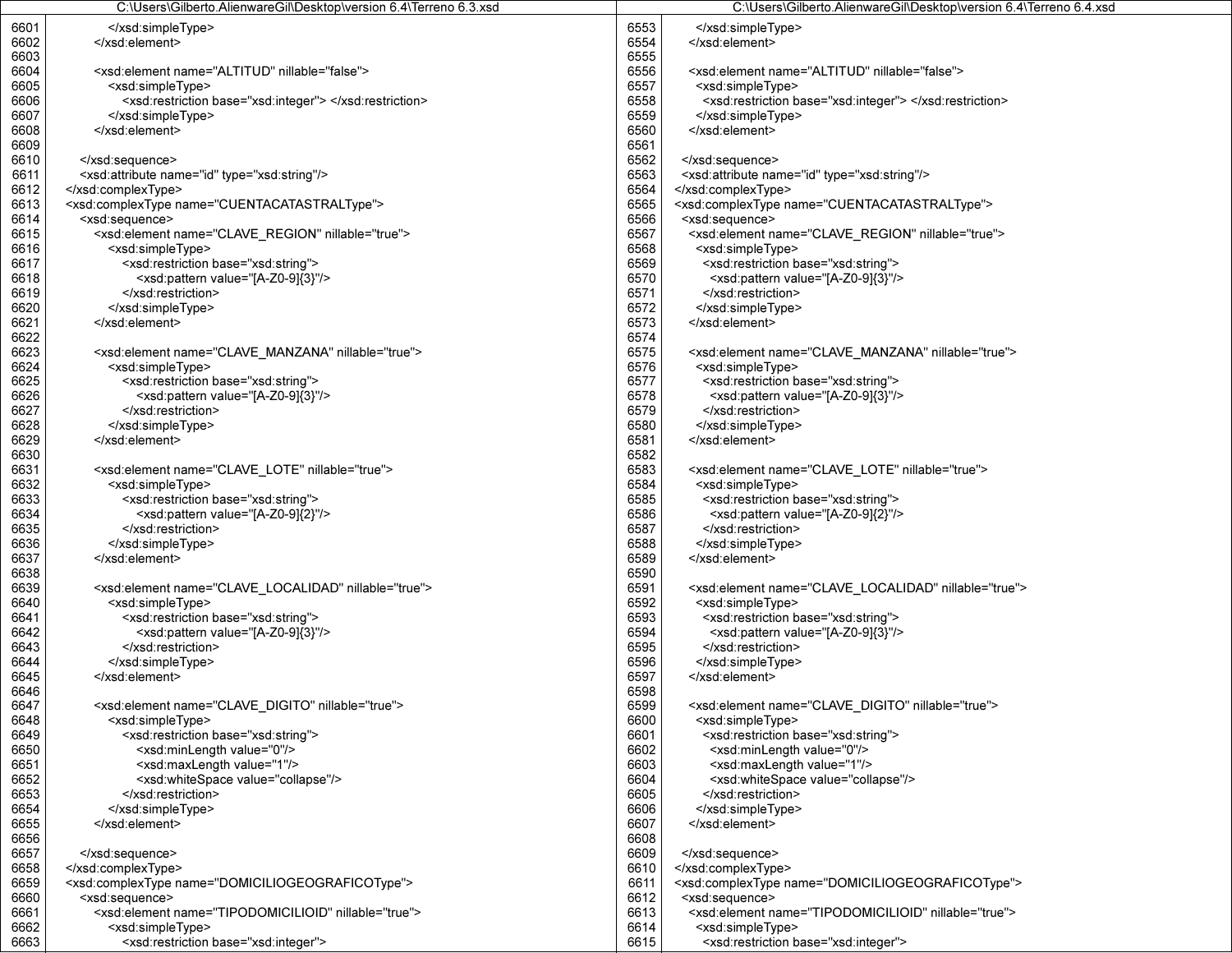| 6616<br>6664<br><xsd:enumeration value="1"></xsd:enumeration><br><xsd:enumeration value="1"></xsd:enumeration><br>6665<br>6617<br><xsd:enumeration value="2"></xsd:enumeration><br><xsd:enumeration value="2"></xsd:enumeration><br>6618<br>6666<br><xsd:enumeration value="3"></xsd:enumeration><br><xsd:enumeration value="3"></xsd:enumeration><br>6667<br>6619<br><xsd:enumeration value="4"></xsd:enumeration><br><xsd:enumeration value="4"></xsd:enumeration> |  |
|----------------------------------------------------------------------------------------------------------------------------------------------------------------------------------------------------------------------------------------------------------------------------------------------------------------------------------------------------------------------------------------------------------------------------------------------------------------------|--|
|                                                                                                                                                                                                                                                                                                                                                                                                                                                                      |  |
|                                                                                                                                                                                                                                                                                                                                                                                                                                                                      |  |
|                                                                                                                                                                                                                                                                                                                                                                                                                                                                      |  |
|                                                                                                                                                                                                                                                                                                                                                                                                                                                                      |  |
| 6620<br>6668<br><br>$\le$ /xsd:restriction>                                                                                                                                                                                                                                                                                                                                                                                                                          |  |
| 6669<br>6621<br><br>                                                                                                                                                                                                                                                                                                                                                                                                                                                 |  |
| 6622<br>6670<br><br>                                                                                                                                                                                                                                                                                                                                                                                                                                                 |  |
| 6623<br>6671                                                                                                                                                                                                                                                                                                                                                                                                                                                         |  |
| 6624<br>6672<br><xsd:element name="TIPODOMICILIO" type="TIPODOMICILIOType"></xsd:element><br><xsd:element name="TIPODOMICILIO" type="TIPODOMICILIOType"></xsd:element>                                                                                                                                                                                                                                                                                               |  |
| 6625                                                                                                                                                                                                                                                                                                                                                                                                                                                                 |  |
| 6673<br><xsd:element name="NUMEROEXTERIORNUM" nillable="true"><br/><xsd:element name="NUMEROEXTERIORNUM" nillable="true"></xsd:element></xsd:element>                                                                                                                                                                                                                                                                                                                |  |
| 6626<br>6674<br><xsd:simpletype><br/><xsd:simpletype></xsd:simpletype></xsd:simpletype>                                                                                                                                                                                                                                                                                                                                                                              |  |
| 6675<br>6627<br><xsd:restriction base="xsd:integer"> </xsd:restriction><br><xsd:restriction base="xsd:integer"> </xsd:restriction>                                                                                                                                                                                                                                                                                                                                   |  |
| 6676<br>6628<br><br>                                                                                                                                                                                                                                                                                                                                                                                                                                                 |  |
| 6629<br>6677<br><br>                                                                                                                                                                                                                                                                                                                                                                                                                                                 |  |
| 6630<br>6678                                                                                                                                                                                                                                                                                                                                                                                                                                                         |  |
| 6679<br>6631<br><xsd:element name="NUMEROEXTERIORALFA" nillable="true"><br/><xsd:element name="NUMEROEXTERIORALFA" nillable="true"></xsd:element></xsd:element>                                                                                                                                                                                                                                                                                                      |  |
| 6632<br>6680<br><xsd:simpletype><br/><xsd:simpletype></xsd:simpletype></xsd:simpletype>                                                                                                                                                                                                                                                                                                                                                                              |  |
| 6633<br>6681<br><xsd:restriction base="xsd:string"><br/><xsd:restriction base="xsd:string"></xsd:restriction></xsd:restriction>                                                                                                                                                                                                                                                                                                                                      |  |
| 6634<br>6682<br><xsd:minlength value="0"></xsd:minlength><br><xsd:minlength value="0"></xsd:minlength>                                                                                                                                                                                                                                                                                                                                                               |  |
| 6683<br>6635<br><xsd:maxlength value="50"></xsd:maxlength><br><xsd:maxlength value="50"></xsd:maxlength>                                                                                                                                                                                                                                                                                                                                                             |  |
| 6636<br>6684<br><xsd:whitespace value="collapse"></xsd:whitespace><br><xsd:whitespace value="collapse"></xsd:whitespace>                                                                                                                                                                                                                                                                                                                                             |  |
| 6637<br><br>6685<br>                                                                                                                                                                                                                                                                                                                                                                                                                                                 |  |
| 6686<br>6638<br><br>                                                                                                                                                                                                                                                                                                                                                                                                                                                 |  |
| 6639<br>6687<br><br>                                                                                                                                                                                                                                                                                                                                                                                                                                                 |  |
| 6640<br>6688                                                                                                                                                                                                                                                                                                                                                                                                                                                         |  |
| 6689<br><xsd:element name="NUMEROEXTERIORANT" nillable="true"><br/>6641<br/><xsd:element name="NUMEROEXTERIORANT" nillable="true"></xsd:element></xsd:element>                                                                                                                                                                                                                                                                                                       |  |
| 6642<br>6690<br><xsd:simpletype><br/><xsd:simpletype></xsd:simpletype></xsd:simpletype>                                                                                                                                                                                                                                                                                                                                                                              |  |
| 6643<br>6691<br><xsd:restriction base="xsd:string"><br/><xsd:restriction base="xsd:string"></xsd:restriction></xsd:restriction>                                                                                                                                                                                                                                                                                                                                      |  |
| 6692<br>6644<br><xsd:minlength value="0"></xsd:minlength><br><xsd:minlength value="0"></xsd:minlength>                                                                                                                                                                                                                                                                                                                                                               |  |
| 6693<br>6645<br><xsd:maxlength value="50"></xsd:maxlength><br><xsd:maxlength value="50"></xsd:maxlength>                                                                                                                                                                                                                                                                                                                                                             |  |
| 6646<br>6694<br><xsd:whitespace value="collapse"></xsd:whitespace><br><xsd:whitespace value="collapse"></xsd:whitespace>                                                                                                                                                                                                                                                                                                                                             |  |
| 6695<br>6647<br><br>                                                                                                                                                                                                                                                                                                                                                                                                                                                 |  |
| 6696<br>6648<br><br>                                                                                                                                                                                                                                                                                                                                                                                                                                                 |  |
| 6649<br>6697<br><br>                                                                                                                                                                                                                                                                                                                                                                                                                                                 |  |
| 6650<br>6698                                                                                                                                                                                                                                                                                                                                                                                                                                                         |  |
| 6651<br>6699<br><xsd:element name="NUMEROINTERIORNUM" nillable="true"><br/><xsd:element name="NUMEROINTERIORNUM" nillable="true"></xsd:element></xsd:element>                                                                                                                                                                                                                                                                                                        |  |
| 6652<br>6700<br><xsd:simpletype><br/><xsd:simpletype></xsd:simpletype></xsd:simpletype>                                                                                                                                                                                                                                                                                                                                                                              |  |
| 6653<br>6701<br><xsd:restriction base="xsd:string"><br/><xsd:restriction base="xsd:string"></xsd:restriction></xsd:restriction>                                                                                                                                                                                                                                                                                                                                      |  |
| 6654<br>6702<br><xsd:minlength value="0"></xsd:minlength><br><xsd:minlength value="0"></xsd:minlength>                                                                                                                                                                                                                                                                                                                                                               |  |
| 6655<br>6703<br><xsd:maxlength value="5"></xsd:maxlength><br><xsd:maxlength value="5"></xsd:maxlength>                                                                                                                                                                                                                                                                                                                                                               |  |
| 6656<br>6704<br><xsd:whitespace value="collapse"></xsd:whitespace><br><xsd:whitespace value="collapse"></xsd:whitespace>                                                                                                                                                                                                                                                                                                                                             |  |
| 6657<br>6705<br><br>                                                                                                                                                                                                                                                                                                                                                                                                                                                 |  |
| 6658<br>6706<br><br>                                                                                                                                                                                                                                                                                                                                                                                                                                                 |  |
| 6659<br>6707<br><br>                                                                                                                                                                                                                                                                                                                                                                                                                                                 |  |
|                                                                                                                                                                                                                                                                                                                                                                                                                                                                      |  |
| 6660<br>6708                                                                                                                                                                                                                                                                                                                                                                                                                                                         |  |
| 6661<br>6709<br><xsd:element name="NUMEROINTERIORALFA" nillable="true"><br/><xsd:element name="NUMEROINTERIORALFA" nillable="true"></xsd:element></xsd:element>                                                                                                                                                                                                                                                                                                      |  |
| 6710<br>6662<br><xsd:simpletype><br/><xsd:simpletype></xsd:simpletype></xsd:simpletype>                                                                                                                                                                                                                                                                                                                                                                              |  |
| 6663<br>6711<br><xsd:restriction base="xsd:string"><br/><xsd:restriction base="xsd:string"></xsd:restriction></xsd:restriction>                                                                                                                                                                                                                                                                                                                                      |  |
| 6664<br>6712<br><xsd:minlength value="0"></xsd:minlength><br><xsd:minlength value="0"></xsd:minlength>                                                                                                                                                                                                                                                                                                                                                               |  |
| 6713<br>6665<br><xsd:maxlength value="50"></xsd:maxlength><br><xsd:maxlength value="50"></xsd:maxlength>                                                                                                                                                                                                                                                                                                                                                             |  |
| 6714<br>6666<br><xsd:whitespace value="collapse"></xsd:whitespace><br><xsd:whitespace value="collapse"></xsd:whitespace>                                                                                                                                                                                                                                                                                                                                             |  |
| 6715<br>6667<br><br>                                                                                                                                                                                                                                                                                                                                                                                                                                                 |  |
| <br>6668<br><br>6716                                                                                                                                                                                                                                                                                                                                                                                                                                                 |  |
| 6717<br>6669<br><br>                                                                                                                                                                                                                                                                                                                                                                                                                                                 |  |
| 6670<br>6718                                                                                                                                                                                                                                                                                                                                                                                                                                                         |  |
| 6719<br>6671<br><xsd:element name="TIPOASENTAMIENTOID" nillable="true"><br/><xsd:element name="TIPOASENTAMIENTOID" nillable="true"></xsd:element></xsd:element>                                                                                                                                                                                                                                                                                                      |  |
| 6720<br>6672<br><xsd:simpletype><br/><xsd:simpletype></xsd:simpletype></xsd:simpletype>                                                                                                                                                                                                                                                                                                                                                                              |  |
| 6721<br>6673<br><xsd:restriction base="xsd:integer"><br/><xsd:restriction base="xsd:integer"></xsd:restriction></xsd:restriction>                                                                                                                                                                                                                                                                                                                                    |  |
| 6722<br><xsd:enumeration value="1"></xsd:enumeration><br>6674<br><xsd:enumeration value="1"></xsd:enumeration>                                                                                                                                                                                                                                                                                                                                                       |  |
| 6675<br>6723<br><xsd:enumeration value="2"></xsd:enumeration><br><xsd:enumeration value="2"></xsd:enumeration>                                                                                                                                                                                                                                                                                                                                                       |  |
| 6724<br>6676<br><xsd:enumeration value="3"></xsd:enumeration><br><xsd:enumeration value="3"></xsd:enumeration>                                                                                                                                                                                                                                                                                                                                                       |  |
| 6725<br>6677<br><xsd:enumeration value="4"></xsd:enumeration><br><xsd:enumeration value="4"></xsd:enumeration>                                                                                                                                                                                                                                                                                                                                                       |  |
| 6726<br>6678<br><xsd:enumeration value="5"></xsd:enumeration><br><xsd:enumeration value="5"></xsd:enumeration>                                                                                                                                                                                                                                                                                                                                                       |  |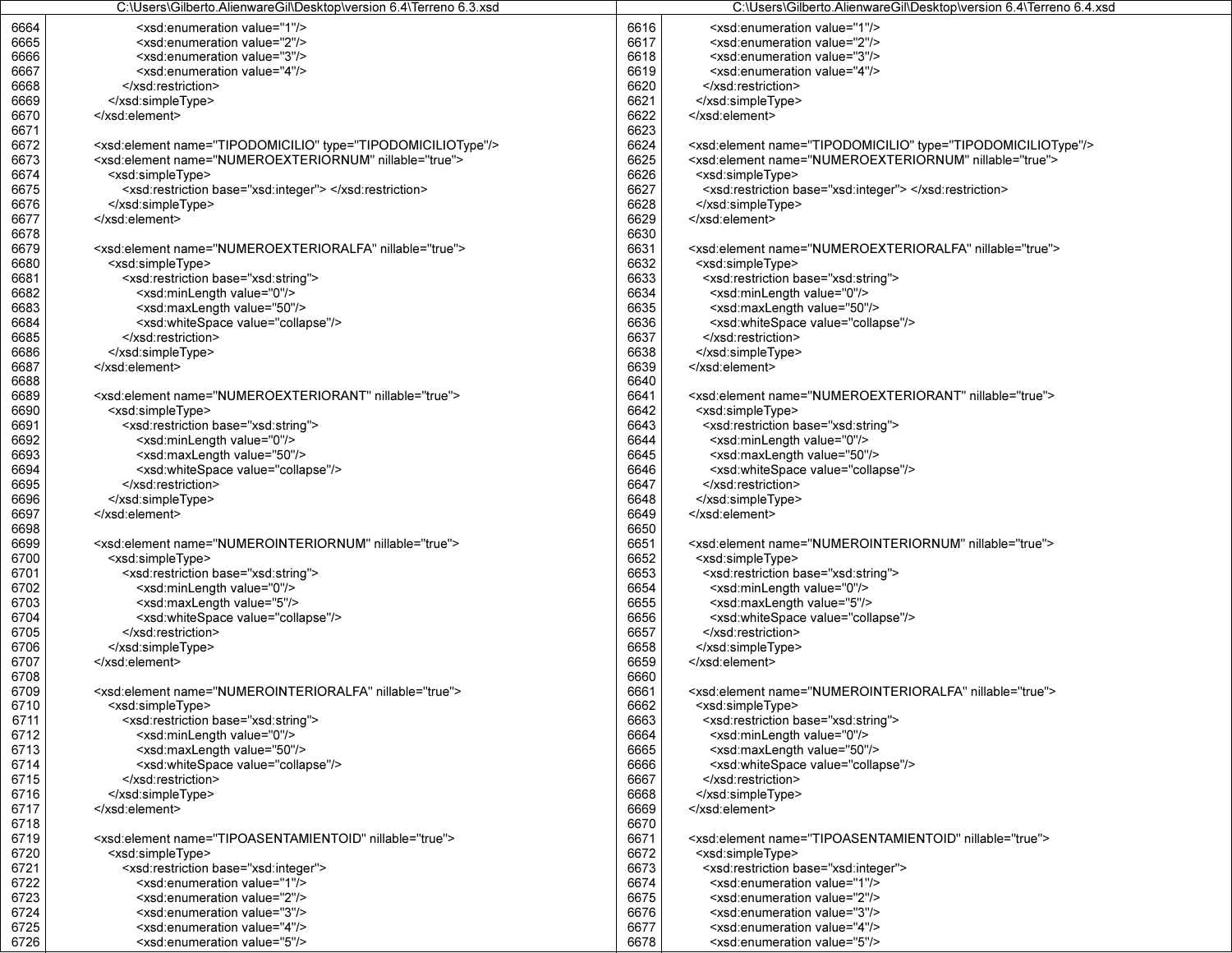|      | C:\Users\Gilberto.AlienwareGil\Desktop\version 6.4\Terreno 6.3.xsd    |              | C:\Users\Gilberto.AlienwareGil\Desktop\version 6.4\Terreno 6.4.xsd    |
|------|-----------------------------------------------------------------------|--------------|-----------------------------------------------------------------------|
| 6727 | <xsd:enumeration value="6"></xsd:enumeration>                         | 6679         | <xsd:enumeration value="6"></xsd:enumeration>                         |
| 6728 | <xsd:enumeration value="7"></xsd:enumeration>                         | 6680         | <xsd:enumeration value="7"></xsd:enumeration>                         |
| 6729 | <xsd:enumeration value="8"></xsd:enumeration>                         | 6681         | <xsd:enumeration value="8"></xsd:enumeration>                         |
| 6730 | <xsd:enumeration value="9"></xsd:enumeration>                         | 6682         | <xsd:enumeration value="9"></xsd:enumeration>                         |
| 6731 | <xsd:enumeration value="10"></xsd:enumeration>                        | 6683         | <xsd:enumeration value="10"></xsd:enumeration>                        |
| 6732 | <xsd:enumeration value="11"></xsd:enumeration>                        | 6684         | <xsd:enumeration value="11"></xsd:enumeration>                        |
| 6733 | <xsd:enumeration value="12"></xsd:enumeration>                        | 6685         | <xsd:enumeration value="12"></xsd:enumeration>                        |
| 6734 | <xsd:enumeration value="13"></xsd:enumeration>                        | 6686         | <xsd:enumeration value="13"></xsd:enumeration>                        |
| 6735 | <xsd:enumeration value="14"></xsd:enumeration>                        | 6687         | <xsd:enumeration value="14"></xsd:enumeration>                        |
| 6736 | <xsd:enumeration value="15"></xsd:enumeration>                        | 6688         | <xsd:enumeration value="15"></xsd:enumeration>                        |
| 6737 | <xsd:enumeration value="16"></xsd:enumeration>                        | 6689         | <xsd:enumeration value="16"></xsd:enumeration>                        |
| 6738 | <xsd:enumeration value="17"></xsd:enumeration>                        | 6690         | <xsd:enumeration value="17"></xsd:enumeration>                        |
|      |                                                                       |              |                                                                       |
| 6739 | <xsd:enumeration value="18"></xsd:enumeration>                        | 6691         | <xsd:enumeration value="18"></xsd:enumeration>                        |
| 6740 | <xsd:enumeration value="19"></xsd:enumeration>                        | 6692         | <xsd:enumeration value="19"></xsd:enumeration>                        |
| 6741 | <xsd:enumeration value="20"></xsd:enumeration>                        | 6693         | <xsd:enumeration value="20"></xsd:enumeration>                        |
| 6742 | <xsd:enumeration value="21"></xsd:enumeration>                        | 6694         | <xsd:enumeration value="21"></xsd:enumeration>                        |
| 6743 | <xsd:enumeration value="22"></xsd:enumeration>                        | 6695         | <xsd:enumeration value="22"></xsd:enumeration>                        |
| 6744 | <xsd:enumeration value="23"></xsd:enumeration>                        | 6696         | <xsd:enumeration value="23"></xsd:enumeration>                        |
| 6745 | <xsd:enumeration value="24"></xsd:enumeration>                        | 6697         | <xsd:enumeration value="24"></xsd:enumeration>                        |
| 6746 | <xsd:enumeration value="25"></xsd:enumeration>                        | 6698         | <xsd:enumeration value="25"></xsd:enumeration>                        |
| 6747 | <xsd:enumeration value="26"></xsd:enumeration>                        | 6699         | <xsd:enumeration value="26"></xsd:enumeration>                        |
| 6748 | <xsd:enumeration value="27"></xsd:enumeration>                        | 6700         | <xsd:enumeration value="27"></xsd:enumeration>                        |
| 6749 | <xsd:enumeration value="28"></xsd:enumeration>                        | 6701         | <xsd:enumeration value="28"></xsd:enumeration>                        |
| 6750 | <xsd:enumeration value="29"></xsd:enumeration>                        | 6702         | <xsd:enumeration value="29"></xsd:enumeration>                        |
| 6751 | <xsd:enumeration value="30"></xsd:enumeration>                        | 6703         | <xsd:enumeration value="30"></xsd:enumeration>                        |
| 6752 | <xsd:enumeration value="31"></xsd:enumeration>                        | 6704         | <xsd:enumeration value="31"></xsd:enumeration>                        |
| 6753 | <xsd:enumeration value="32"></xsd:enumeration>                        | 6705         | <xsd:enumeration value="32"></xsd:enumeration>                        |
| 6754 | <xsd:enumeration value="33"></xsd:enumeration>                        | 6706         | <xsd:enumeration value="33"></xsd:enumeration>                        |
| 6755 | <xsd:enumeration value="34"></xsd:enumeration>                        | 6707         | <xsd:enumeration value="34"></xsd:enumeration>                        |
| 6756 | <xsd:enumeration value="35"></xsd:enumeration>                        | 6708         | <xsd:enumeration value="35"></xsd:enumeration>                        |
| 6757 | <xsd:enumeration value="36"></xsd:enumeration>                        | 6709         | <xsd:enumeration value="36"></xsd:enumeration>                        |
| 6758 | <xsd:enumeration value="37"></xsd:enumeration>                        | 6710         | <xsd:enumeration value="37"></xsd:enumeration>                        |
| 6759 | <xsd:enumeration value="38"></xsd:enumeration>                        | 6711         | <xsd:enumeration value="38"></xsd:enumeration>                        |
| 6760 | <xsd:enumeration value="39"></xsd:enumeration>                        | 6712         | <xsd:enumeration value="39"></xsd:enumeration>                        |
| 6761 | <xsd:enumeration value="40"></xsd:enumeration>                        | 6713         | <xsd:enumeration value="40"></xsd:enumeration>                        |
| 6762 | <xsd:enumeration value="41"></xsd:enumeration>                        | 6714         | <xsd:enumeration value="41"></xsd:enumeration>                        |
| 6763 | <xsd:enumeration value="42"></xsd:enumeration>                        | 6715         | <xsd:enumeration value="42"></xsd:enumeration>                        |
| 6764 | <xsd:enumeration value="43"></xsd:enumeration>                        | 6716         | <xsd:enumeration value="43"></xsd:enumeration>                        |
| 6765 |                                                                       | 6717         |                                                                       |
| 6766 |                                                                       | 6718         |                                                                       |
| 6767 | $\le$ /xsd:element>                                                   | 6719         |                                                                       |
| 6768 |                                                                       | 6720         |                                                                       |
| 6769 | <xsd:element name="NOMBREASENTAMIENTO" nillable="true"></xsd:element> | 6721         | <xsd:element name="NOMBREASENTAMIENTO" nillable="true"></xsd:element> |
| 6770 | <xsd:simpletype></xsd:simpletype>                                     | 6722         | <xsd:simpletype></xsd:simpletype>                                     |
| 6771 | <xsd:restriction base="xsd:string"></xsd:restriction>                 | 6723         | <xsd:restriction base="xsd:string"></xsd:restriction>                 |
| 6772 | <xsd:minlength value="1"></xsd:minlength>                             | 6724         | <xsd:minlength value="1"></xsd:minlength>                             |
| 6773 | <xsd:maxlength value="100"></xsd:maxlength>                           | 6725         | <xsd:maxlength value="100"></xsd:maxlength>                           |
| 6774 | <xsd:whitespace value="collapse"></xsd:whitespace>                    | 6726         | <xsd:whitespace value="collapse"></xsd:whitespace>                    |
| 6775 |                                                                       | 6727         |                                                                       |
|      |                                                                       | 6728         |                                                                       |
| 6776 | <br>                                                                  |              | <br>                                                                  |
| 6777 |                                                                       | 6729<br>6730 |                                                                       |
| 6778 |                                                                       |              |                                                                       |
| 6779 | <xsd:element name="CODIGOPOSTAL" nillable="true"></xsd:element>       | 6731         | <xsd:element name="CODIGOPOSTAL" nillable="true"></xsd:element>       |
| 6780 | <xsd:simpletype></xsd:simpletype>                                     | 6732         | <xsd:simpletype></xsd:simpletype>                                     |
| 6781 | <xsd:restriction base="xsd:string"></xsd:restriction>                 | 6733         | <xsd:restriction base="xsd:string"></xsd:restriction>                 |
| 6782 | <xsd:minlength value="1"></xsd:minlength>                             | 6734         | <xsd:minlength value="1"></xsd:minlength>                             |
| 6783 | <xsd:maxlength value="5"></xsd:maxlength>                             | 6735         | <xsd:maxlength value="5"></xsd:maxlength>                             |
| 6784 | <xsd:whitespace value="collapse"></xsd:whitespace>                    | 6736         | <xsd:whitespace value="collapse"></xsd:whitespace>                    |
| 6785 |                                                                       | 6737         |                                                                       |
| 6786 |                                                                       | 6738         |                                                                       |
| 6787 |                                                                       | 6739         |                                                                       |
| 6788 |                                                                       | 6740         |                                                                       |
| 6789 | <xsd:element name="LOCALIDADID" nillable="true"></xsd:element>        | 6741         | <xsd:element name="LOCALIDADID" nillable="true"></xsd:element>        |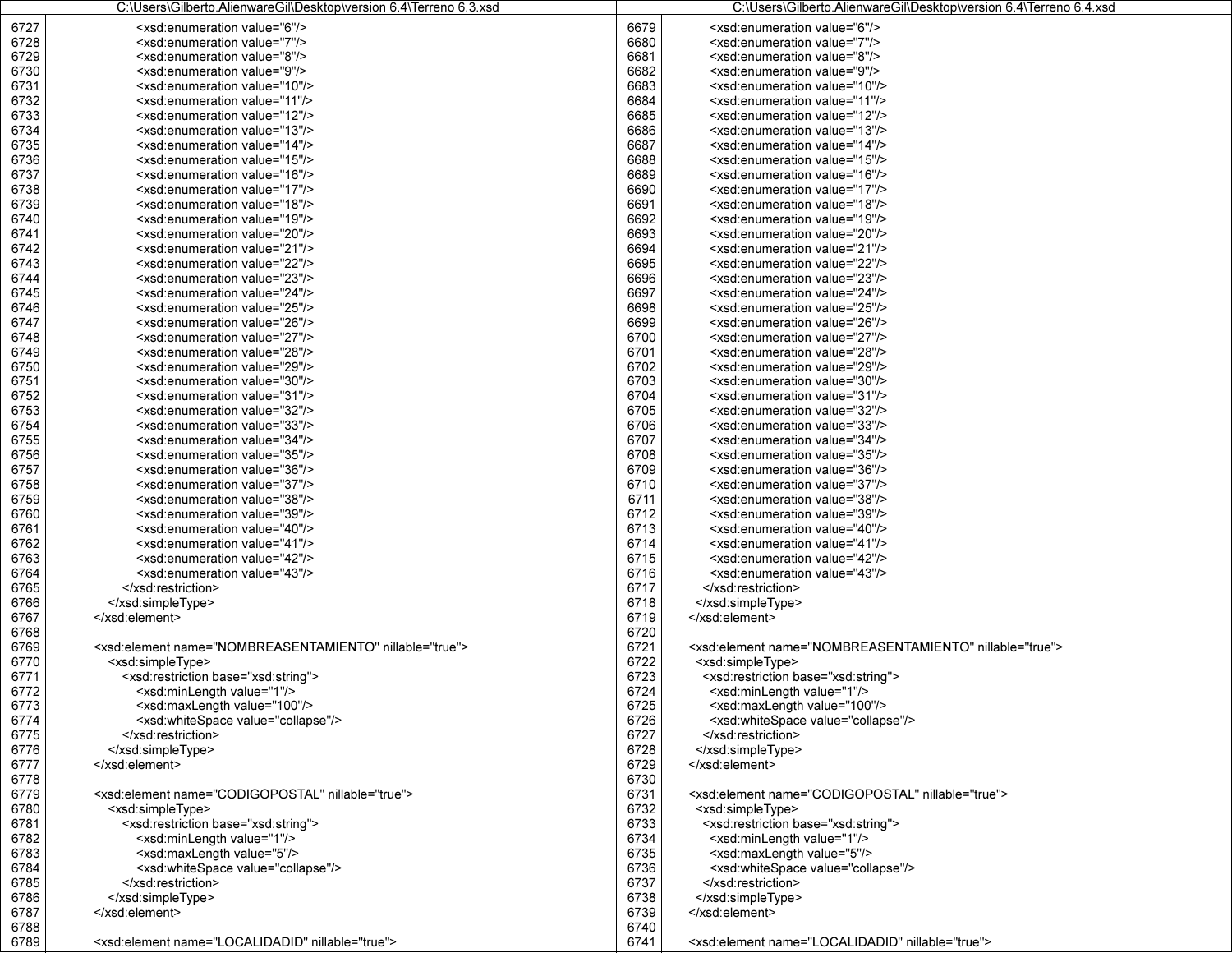|      | C:\Users\Gilberto.AlienwareGil\Desktop\version 6.4\Terreno 6.3.xsd    |      | C:\Users\Gilberto.AlienwareGil\Desktop\version 6.4\Terreno 6.4.xsd    |
|------|-----------------------------------------------------------------------|------|-----------------------------------------------------------------------|
| 6790 | <xsd:simpletype></xsd:simpletype>                                     | 6742 | <xsd:simpletype></xsd:simpletype>                                     |
| 6791 | <xsd:restriction base="xsd:string"></xsd:restriction>                 | 6743 | <xsd:restriction base="xsd:string"></xsd:restriction>                 |
| 6792 | <xsd:minlength value="1"></xsd:minlength>                             | 6744 | <xsd:minlength value="1"></xsd:minlength>                             |
| 6793 | <xsd:maxlength value="4"></xsd:maxlength>                             | 6745 | <xsd:maxlength value="4"></xsd:maxlength>                             |
| 6794 | <xsd:whitespace value="collapse"></xsd:whitespace>                    | 6746 | <xsd:whitespace value="collapse"></xsd:whitespace>                    |
| 6795 |                                                                       | 6747 |                                                                       |
| 6796 |                                                                       | 6748 |                                                                       |
| 6797 | $\le$ /xsd:element>                                                   | 6749 |                                                                       |
| 6798 |                                                                       | 6750 |                                                                       |
| 6799 | <xsd:element name="MUNICIPIOID" nillable="true"></xsd:element>        | 6751 | <xsd:element name="MUNICIPIOID" nillable="true"></xsd:element>        |
| 6800 | <xsd:simpletype></xsd:simpletype>                                     | 6752 | <xsd:simpletype></xsd:simpletype>                                     |
| 6801 | <xsd:restriction base="xsd:string"></xsd:restriction>                 | 6753 | <xsd:restriction base="xsd:string"></xsd:restriction>                 |
| 6802 | <xsd:minlength value="3"></xsd:minlength>                             | 6754 | <xsd:minlength value="3"></xsd:minlength>                             |
| 6803 | <xsd:maxlength value="3"></xsd:maxlength>                             | 6755 | <xsd:maxlength value="3"></xsd:maxlength>                             |
| 6804 | <xsd:whitespace value="collapse"></xsd:whitespace>                    | 6756 | <xsd:whitespace value="collapse"></xsd:whitespace>                    |
| 6805 |                                                                       | 6757 |                                                                       |
| 6806 |                                                                       | 6758 |                                                                       |
| 6807 |                                                                       | 6759 |                                                                       |
| 6808 |                                                                       | 6760 |                                                                       |
| 6809 | <xsd:element name="ESTADOID" nillable="true"></xsd:element>           | 6761 | <xsd:element name="ESTADOID" nillable="true"></xsd:element>           |
| 6810 | <xsd:simpletype></xsd:simpletype>                                     | 6762 | <xsd:simpletype></xsd:simpletype>                                     |
| 6811 | <xsd:restriction base="xsd:string"></xsd:restriction>                 | 6763 | <xsd:restriction base="xsd:string"></xsd:restriction>                 |
| 6812 | <xsd:minlength value="2"></xsd:minlength>                             | 6764 | <xsd:minlength value="2"></xsd:minlength>                             |
| 6813 | <xsd:maxlength value="2"></xsd:maxlength>                             | 6765 | <xsd:maxlength value="2"></xsd:maxlength>                             |
| 6814 | <xsd:whitespace value="collapse"></xsd:whitespace>                    | 6766 | <xsd:whitespace value="collapse"></xsd:whitespace>                    |
| 6815 |                                                                       | 6767 |                                                                       |
| 6816 |                                                                       | 6768 |                                                                       |
| 6817 |                                                                       | 6769 |                                                                       |
| 6818 |                                                                       | 6770 |                                                                       |
| 6819 | <xsd:element name="TIPOVIALIDADIDREF1" nillable="true"></xsd:element> | 6771 | <xsd:element name="TIPOVIALIDADIDREF1" nillable="true"></xsd:element> |
| 6820 | <xsd:simpletype></xsd:simpletype>                                     | 6772 | <xsd:simpletype></xsd:simpletype>                                     |
| 6821 | <xsd:restriction base="xsd:integer"></xsd:restriction>                | 6773 | <xsd:restriction base="xsd:integer"></xsd:restriction>                |
| 6822 | <xsd:enumeration value="0"></xsd:enumeration>                         | 6774 | <xsd:enumeration value="0"></xsd:enumeration>                         |
| 6823 | <xsd:enumeration value="1"></xsd:enumeration>                         | 6775 | <xsd:enumeration value="1"></xsd:enumeration>                         |
| 6824 | <xsd:enumeration value="2"></xsd:enumeration>                         | 6776 | <xsd:enumeration value="2"></xsd:enumeration>                         |
| 6825 | <xsd:enumeration value="3"></xsd:enumeration>                         | 6777 | <xsd:enumeration value="3"></xsd:enumeration>                         |
| 6826 | <xsd:enumeration value="4"></xsd:enumeration>                         | 6778 | <xsd:enumeration value="4"></xsd:enumeration>                         |
| 6827 | <xsd:enumeration value="5"></xsd:enumeration>                         | 6779 | <xsd:enumeration value="5"></xsd:enumeration>                         |
| 6828 | <xsd:enumeration value="6"></xsd:enumeration>                         | 6780 | <xsd:enumeration value="6"></xsd:enumeration>                         |
| 6829 | <xsd:enumeration value="7"></xsd:enumeration>                         | 6781 | <xsd:enumeration value="7"></xsd:enumeration>                         |
| 6830 | <xsd:enumeration value="8"></xsd:enumeration>                         | 6782 | <xsd:enumeration value="8"></xsd:enumeration>                         |
| 6831 | <xsd:enumeration value="9"></xsd:enumeration>                         | 6783 | <xsd:enumeration value="9"></xsd:enumeration>                         |
| 6832 | <xsd:enumeration value="10"></xsd:enumeration>                        | 6784 | <xsd:enumeration value="10"></xsd:enumeration>                        |
| 6833 | <xsd:enumeration value="11"></xsd:enumeration>                        | 6785 | <xsd:enumeration value="11"></xsd:enumeration>                        |
| 6834 | <xsd:enumeration value="12"></xsd:enumeration>                        | 6786 | <xsd:enumeration value="12"></xsd:enumeration>                        |
| 6835 | <xsd:enumeration value="13"></xsd:enumeration>                        | 6787 | <xsd:enumeration value="13"></xsd:enumeration>                        |
| 6836 | <xsd:enumeration value="14"></xsd:enumeration>                        | 6788 | <xsd:enumeration value="14"></xsd:enumeration>                        |
| 6837 | <xsd:enumeration value="15"></xsd:enumeration>                        | 6789 | <xsd:enumeration value="15"></xsd:enumeration>                        |
| 6838 | <xsd:enumeration value="16"></xsd:enumeration>                        | 6790 | <xsd:enumeration value="16"></xsd:enumeration>                        |
| 6839 | <xsd:enumeration value="17"></xsd:enumeration>                        | 6791 | <xsd:enumeration value="17"></xsd:enumeration>                        |
| 6840 | <xsd:enumeration value="18"></xsd:enumeration>                        | 6792 | <xsd:enumeration value="18"></xsd:enumeration>                        |
| 6841 | <xsd:enumeration value="19"></xsd:enumeration>                        | 6793 | <xsd:enumeration value="19"></xsd:enumeration>                        |
| 6842 | <xsd:enumeration value="20"></xsd:enumeration>                        | 6794 | <xsd:enumeration value="20"></xsd:enumeration>                        |
| 6843 | <xsd:enumeration value="21"></xsd:enumeration>                        | 6795 | <xsd:enumeration value="21"></xsd:enumeration>                        |
| 6844 | <xsd:enumeration value="22"></xsd:enumeration>                        | 6796 | <xsd:enumeration value="22"></xsd:enumeration>                        |
| 6845 | <xsd:enumeration value="23"></xsd:enumeration>                        | 6797 | <xsd:enumeration value="23"></xsd:enumeration>                        |
| 6846 | <xsd:enumeration value="24"></xsd:enumeration>                        | 6798 | <xsd:enumeration value="24"></xsd:enumeration>                        |
| 6847 | <xsd:enumeration value="25"></xsd:enumeration>                        | 6799 | <xsd:enumeration value="25"></xsd:enumeration>                        |
| 6848 | <xsd:enumeration value="26"></xsd:enumeration>                        | 6800 | <xsd:enumeration value="26"></xsd:enumeration>                        |
| 6849 |                                                                       | 6801 |                                                                       |
| 6850 |                                                                       | 6802 |                                                                       |
| 6851 | $\le$ /xsd:element>                                                   | 6803 |                                                                       |
| 6852 |                                                                       | 6804 |                                                                       |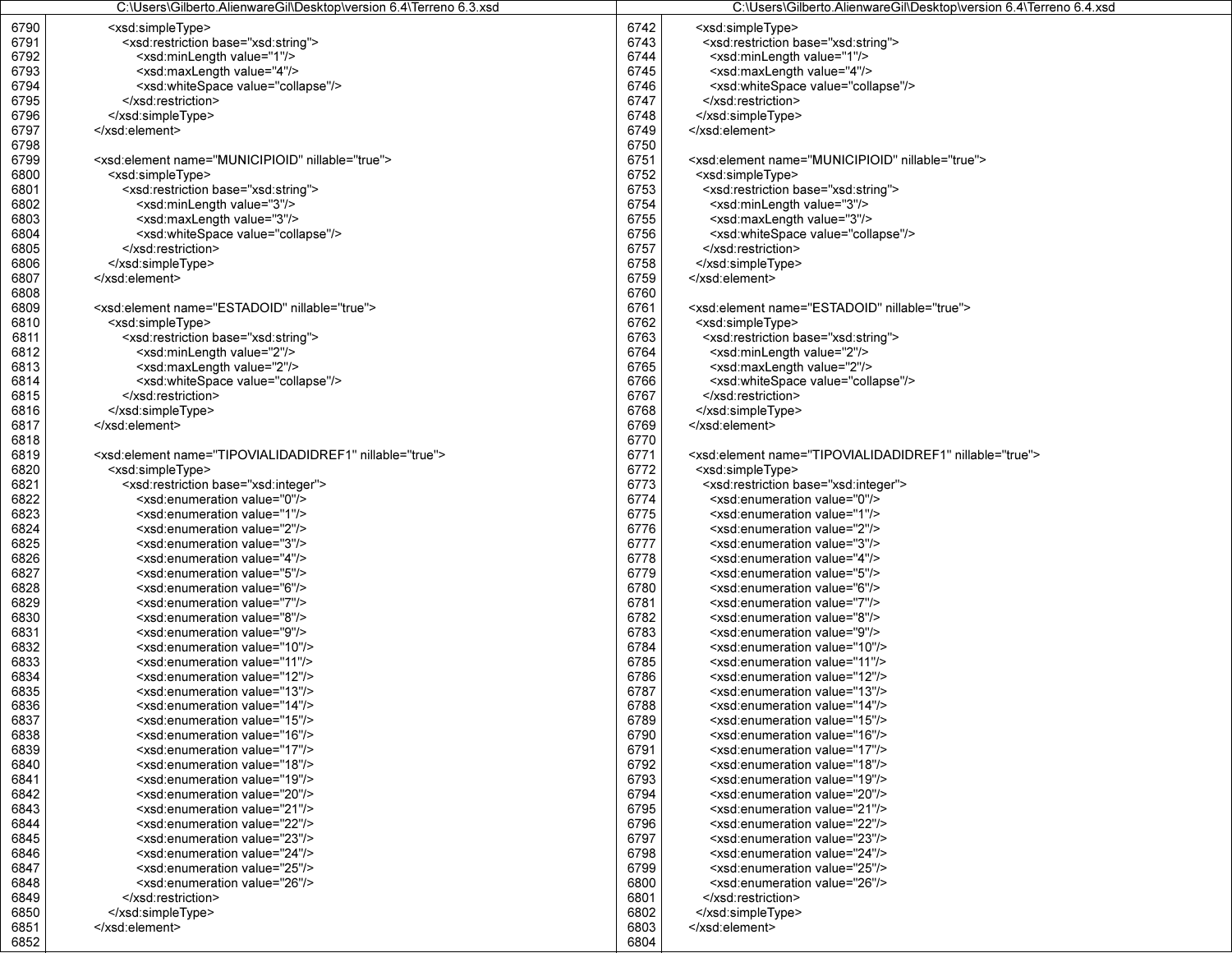|      | C:\Users\Gilberto.AlienwareGil\Desktop\version 6.4\Terreno 6.3.xsd                                       |              | C:\Users\Gilberto.AlienwareGil\Desktop\version 6.4\Terreno 6.4.xsd                                       |
|------|----------------------------------------------------------------------------------------------------------|--------------|----------------------------------------------------------------------------------------------------------|
| 6853 | <xsd:element name="NOMBREVIALIDADREF1" nillable="true"></xsd:element>                                    | 6805         | <xsd:element name="NOMBREVIALIDADREF1" nillable="true"></xsd:element>                                    |
| 6854 | <xsd:simpletype></xsd:simpletype>                                                                        | 6806         | <xsd:simpletype></xsd:simpletype>                                                                        |
| 6855 | <xsd:restriction base="xsd:string"></xsd:restriction>                                                    | 6807         | <xsd:restriction base="xsd:string"></xsd:restriction>                                                    |
| 6856 | <xsd:minlength value="1"></xsd:minlength>                                                                | 6808         | <xsd:minlength value="1"></xsd:minlength>                                                                |
| 6857 | <xsd:maxlength value="100"></xsd:maxlength>                                                              | 6809         | <xsd:maxlength value="100"></xsd:maxlength>                                                              |
| 6858 | <xsd:whitespace value="collapse"></xsd:whitespace>                                                       | 6810         | <xsd:whitespace value="collapse"></xsd:whitespace>                                                       |
| 6859 |                                                                                                          | 6811         |                                                                                                          |
| 6860 |                                                                                                          | 6812         |                                                                                                          |
| 6861 |                                                                                                          | 6813         |                                                                                                          |
| 6862 |                                                                                                          | 6814         |                                                                                                          |
| 6863 | <xsd:element name="CLAVEVIALIDADREF1" nillable="true"></xsd:element>                                     | 6815         | <xsd:element name="CLAVEVIALIDADREF1" nillable="true"></xsd:element>                                     |
| 6864 | <xsd:simpletype></xsd:simpletype>                                                                        | 6816         | <xsd:simpletype></xsd:simpletype>                                                                        |
| 6865 | <xsd:restriction base="xsd:integer"> </xsd:restriction>                                                  | 6817         | <xsd:restriction base="xsd:integer"> </xsd:restriction>                                                  |
| 6866 |                                                                                                          | 6818         |                                                                                                          |
| 6867 |                                                                                                          | 6819         |                                                                                                          |
| 6868 |                                                                                                          | 6820         |                                                                                                          |
| 6869 | <xsd:element name="TIPOVIALIDADIDREF2" nillable="true"></xsd:element>                                    | 6821         | <xsd:element name="TIPOVIALIDADIDREF2" nillable="true"></xsd:element>                                    |
| 6870 | <xsd:simpletype></xsd:simpletype>                                                                        | 6822         | <xsd:simpletype></xsd:simpletype>                                                                        |
| 6871 |                                                                                                          | 6823         |                                                                                                          |
| 6872 | <xsd:restriction base="xsd:integer"><br/><xsd:enumeration value="0"></xsd:enumeration></xsd:restriction> | 6824         | <xsd:restriction base="xsd:integer"><br/><xsd:enumeration value="0"></xsd:enumeration></xsd:restriction> |
| 6873 |                                                                                                          | 6825         | <xsd:enumeration value="1"></xsd:enumeration>                                                            |
|      | <xsd:enumeration value="1"></xsd:enumeration>                                                            | 6826         |                                                                                                          |
| 6874 | <xsd:enumeration value="2"></xsd:enumeration>                                                            |              | <xsd:enumeration value="2"></xsd:enumeration>                                                            |
| 6875 | <xsd:enumeration value="3"></xsd:enumeration>                                                            | 6827<br>6828 | <xsd:enumeration value="3"></xsd:enumeration>                                                            |
| 6876 | <xsd:enumeration value="4"></xsd:enumeration>                                                            |              | <xsd:enumeration value="4"></xsd:enumeration>                                                            |
| 6877 | <xsd:enumeration value="5"></xsd:enumeration>                                                            | 6829         | <xsd:enumeration value="5"></xsd:enumeration>                                                            |
| 6878 | <xsd:enumeration value="6"></xsd:enumeration>                                                            | 6830         | <xsd:enumeration value="6"></xsd:enumeration>                                                            |
| 6879 | <xsd:enumeration value="7"></xsd:enumeration>                                                            | 6831         | <xsd:enumeration value="7"></xsd:enumeration>                                                            |
| 6880 | <xsd:enumeration value="8"></xsd:enumeration>                                                            | 6832         | <xsd:enumeration value="8"></xsd:enumeration>                                                            |
| 6881 | <xsd:enumeration value="9"></xsd:enumeration>                                                            | 6833         | <xsd:enumeration value="9"></xsd:enumeration>                                                            |
| 6882 | <xsd:enumeration value="10"></xsd:enumeration>                                                           | 6834         | <xsd:enumeration value="10"></xsd:enumeration>                                                           |
| 6883 | <xsd:enumeration value="11"></xsd:enumeration>                                                           | 6835         | <xsd:enumeration value="11"></xsd:enumeration>                                                           |
| 6884 | <xsd:enumeration value="12"></xsd:enumeration>                                                           | 6836         | <xsd:enumeration value="12"></xsd:enumeration>                                                           |
| 6885 | <xsd:enumeration value="13"></xsd:enumeration>                                                           | 6837         | <xsd:enumeration value="13"></xsd:enumeration>                                                           |
| 6886 | <xsd:enumeration value="14"></xsd:enumeration>                                                           | 6838         | <xsd:enumeration value="14"></xsd:enumeration>                                                           |
| 6887 | <xsd:enumeration value="15"></xsd:enumeration>                                                           | 6839         | <xsd:enumeration value="15"></xsd:enumeration>                                                           |
| 6888 | <xsd:enumeration value="16"></xsd:enumeration>                                                           | 6840         | <xsd:enumeration value="16"></xsd:enumeration>                                                           |
| 6889 | <xsd:enumeration value="17"></xsd:enumeration>                                                           | 6841         | <xsd:enumeration value="17"></xsd:enumeration>                                                           |
| 6890 | <xsd:enumeration value="18"></xsd:enumeration>                                                           | 6842         | <xsd:enumeration value="18"></xsd:enumeration>                                                           |
| 6891 | <xsd:enumeration value="19"></xsd:enumeration>                                                           | 6843         | <xsd:enumeration value="19"></xsd:enumeration>                                                           |
| 6892 | <xsd:enumeration value="20"></xsd:enumeration>                                                           | 6844         | <xsd:enumeration value="20"></xsd:enumeration>                                                           |
| 6893 | <xsd:enumeration value="21"></xsd:enumeration>                                                           | 6845         | <xsd:enumeration value="21"></xsd:enumeration>                                                           |
| 6894 | <xsd:enumeration value="22"></xsd:enumeration>                                                           | 6846         | <xsd:enumeration value="22"></xsd:enumeration>                                                           |
| 6895 | <xsd:enumeration value="23"></xsd:enumeration>                                                           | 6847         | <xsd:enumeration value="23"></xsd:enumeration>                                                           |
| 6896 | <xsd:enumeration value="24"></xsd:enumeration>                                                           | 6848         | <xsd:enumeration value="24"></xsd:enumeration>                                                           |
| 6897 | <xsd:enumeration value="25"></xsd:enumeration>                                                           | 6849         | <xsd:enumeration value="25"></xsd:enumeration>                                                           |
| 6898 | <xsd:enumeration value="26"></xsd:enumeration>                                                           | 6850         | <xsd:enumeration value="26"></xsd:enumeration>                                                           |
| 6899 |                                                                                                          | 6851         |                                                                                                          |
| 6900 |                                                                                                          | 6852         |                                                                                                          |
| 6901 |                                                                                                          | 6853         |                                                                                                          |
| 6902 |                                                                                                          | 6854         |                                                                                                          |
| 6903 | <xsd:element name="NOMBREVIALIDADREF2" nillable="true"></xsd:element>                                    | 6855         | <xsd:element name="NOMBREVIALIDADREF2" nillable="true"></xsd:element>                                    |
| 6904 | <xsd:simpletype></xsd:simpletype>                                                                        | 6856         | <xsd:simpletype></xsd:simpletype>                                                                        |
| 6905 | <xsd:restriction base="xsd:string"></xsd:restriction>                                                    | 6857         | <xsd:restriction base="xsd:string"></xsd:restriction>                                                    |
| 6906 | <xsd:minlength value="1"></xsd:minlength>                                                                | 6858         | <xsd:minlength value="1"></xsd:minlength>                                                                |
| 6907 | <xsd:maxlength value="100"></xsd:maxlength>                                                              | 6859         | <xsd:maxlength value="100"></xsd:maxlength>                                                              |
| 6908 | <xsd:whitespace value="collapse"></xsd:whitespace>                                                       | 6860         | <xsd:whitespace value="collapse"></xsd:whitespace>                                                       |
| 6909 |                                                                                                          | 6861         |                                                                                                          |
| 6910 |                                                                                                          | 6862         |                                                                                                          |
| 6911 |                                                                                                          | 6863         |                                                                                                          |
| 6912 |                                                                                                          | 6864         |                                                                                                          |
| 6913 | <xsd:element name="CLAVEVIALIDADREF2" nillable="true"></xsd:element>                                     | 6865         | <xsd:element name="CLAVEVIALIDADREF2" nillable="true"></xsd:element>                                     |
| 6914 | <xsd:simpletype></xsd:simpletype>                                                                        | 6866         | <xsd:simpletype></xsd:simpletype>                                                                        |
| 6915 | <xsd:restriction base="xsd:integer"> </xsd:restriction>                                                  | 6867         | <xsd:restriction base="xsd:integer"> </xsd:restriction>                                                  |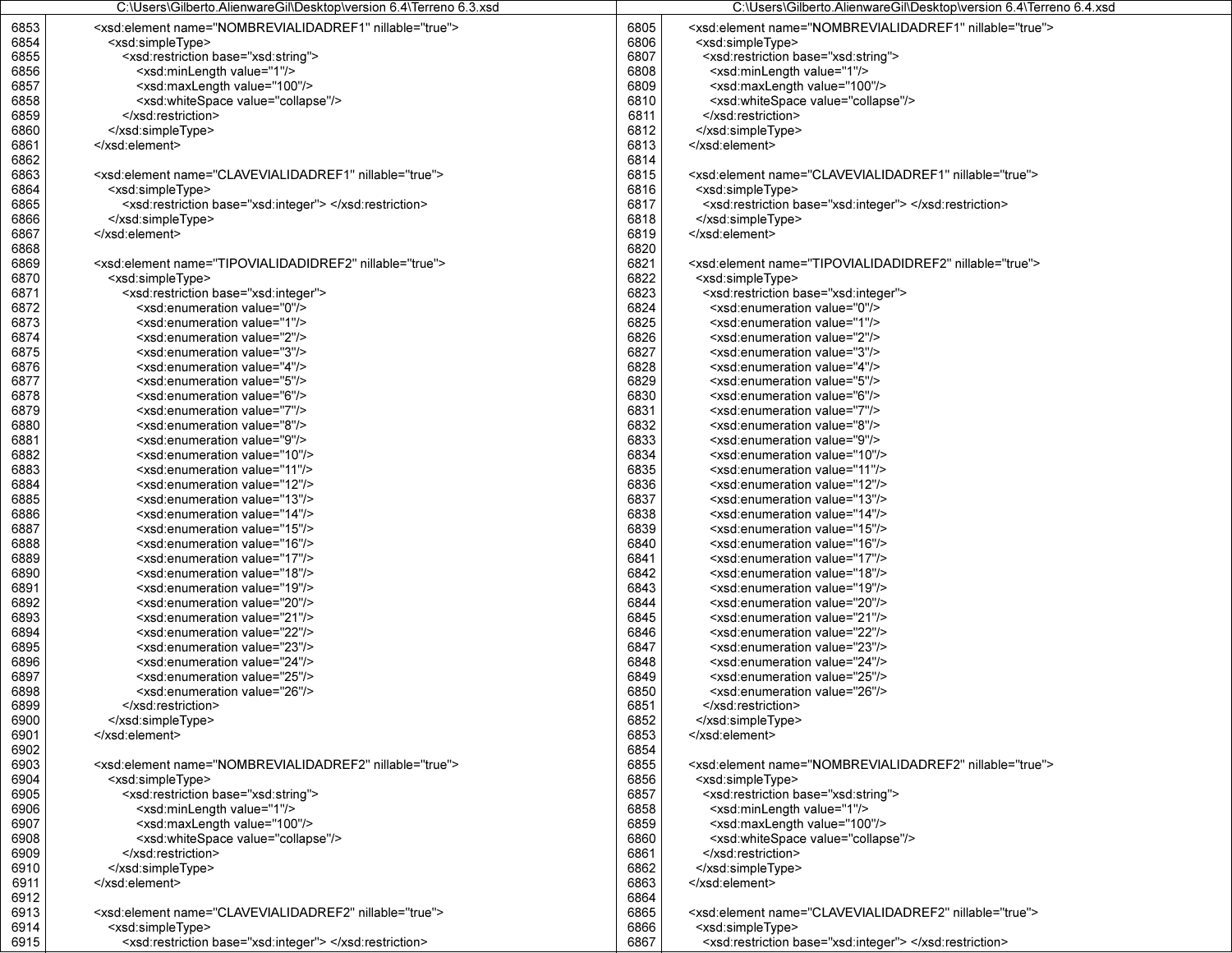|              | C:\Users\Gilberto.AlienwareGil\Desktop\version 6.4\Terreno 6.3.xsd                               |              | C:\Users\Gilberto.AlienwareGil\Desktop\version 6.4\Terreno 6.4.xsd                                |
|--------------|--------------------------------------------------------------------------------------------------|--------------|---------------------------------------------------------------------------------------------------|
| 6916         |                                                                                                  | 6868         |                                                                                                   |
| 6917         |                                                                                                  | 6869         |                                                                                                   |
| 6918         |                                                                                                  | 6870         |                                                                                                   |
| 6919         | <xsd:element name="TIPOVIALIDADIDREF3" nillable="true"></xsd:element>                            | 6871         | <xsd:element name="TIPOVIALIDADIDREF3" nillable="true"></xsd:element>                             |
| 6920         | <xsd:simpletype></xsd:simpletype>                                                                | 6872         | <xsd:simpletype></xsd:simpletype>                                                                 |
| 6921         | <xsd:restriction base="xsd:integer"></xsd:restriction>                                           | 6873         | <xsd:restriction base="xsd:integer"></xsd:restriction>                                            |
| 6922         | <xsd:enumeration value="0"></xsd:enumeration>                                                    | 6874         | <xsd:enumeration value="0"></xsd:enumeration>                                                     |
| 6923         | <xsd:enumeration value="1"></xsd:enumeration>                                                    | 6875         | <xsd:enumeration value="1"></xsd:enumeration>                                                     |
| 6924         | <xsd:enumeration value="2"></xsd:enumeration>                                                    | 6876         | <xsd:enumeration value="2"></xsd:enumeration>                                                     |
| 6925         | <xsd:enumeration value="3"></xsd:enumeration>                                                    | 6877         | <xsd:enumeration value="3"></xsd:enumeration>                                                     |
| 6926         | <xsd:enumeration value="4"></xsd:enumeration>                                                    | 6878         | <xsd:enumeration value="4"></xsd:enumeration>                                                     |
| 6927         | <xsd:enumeration value="5"></xsd:enumeration>                                                    | 6879         | <xsd:enumeration value="5"></xsd:enumeration>                                                     |
| 6928         | <xsd:enumeration value="6"></xsd:enumeration>                                                    | 6880         | <xsd:enumeration value="6"></xsd:enumeration>                                                     |
| 6929         | <xsd:enumeration value="7"></xsd:enumeration>                                                    | 6881         | <xsd:enumeration value="7"></xsd:enumeration>                                                     |
| 6930         | <xsd:enumeration value="8"></xsd:enumeration>                                                    | 6882         | <xsd:enumeration value="8"></xsd:enumeration>                                                     |
| 6931         | <xsd:enumeration value="9"></xsd:enumeration>                                                    | 6883         | <xsd:enumeration value="9"></xsd:enumeration>                                                     |
| 6932         | <xsd:enumeration value="10"></xsd:enumeration>                                                   | 6884         | <xsd:enumeration value="10"></xsd:enumeration>                                                    |
| 6933         | <xsd:enumeration value="11"></xsd:enumeration>                                                   | 6885         | <xsd:enumeration value="11"></xsd:enumeration>                                                    |
| 6934         | <xsd:enumeration value="12"></xsd:enumeration>                                                   | 6886         | <xsd:enumeration value="12"></xsd:enumeration>                                                    |
| 6935         | <xsd:enumeration value="13"></xsd:enumeration>                                                   | 6887         | <xsd:enumeration value="13"></xsd:enumeration>                                                    |
| 6936         | <xsd:enumeration value="14"></xsd:enumeration>                                                   | 6888         | <xsd:enumeration value="14"></xsd:enumeration>                                                    |
| 6937         | <xsd:enumeration value="15"></xsd:enumeration>                                                   | 6889         | <xsd:enumeration value="15"></xsd:enumeration>                                                    |
| 6938         | <xsd:enumeration value="16"></xsd:enumeration>                                                   | 6890         | <xsd:enumeration value="16"></xsd:enumeration>                                                    |
| 6939         | <xsd:enumeration value="17"></xsd:enumeration>                                                   | 6891         | <xsd:enumeration value="17"></xsd:enumeration>                                                    |
| 6940         | <xsd:enumeration value="18"></xsd:enumeration><br><xsd:enumeration value="19"></xsd:enumeration> | 6892         | <xsd:enumeration value="18"></xsd:enumeration>                                                    |
| 6941<br>6942 | <xsd:enumeration value="20"></xsd:enumeration>                                                   | 6893<br>6894 | <xsd:enumeration value="19"></xsd:enumeration>                                                    |
| 6943         | <xsd:enumeration value="21"></xsd:enumeration>                                                   | 6895         | <xsd:enumeration value="20"></xsd:enumeration><br><xsd:enumeration value="21"></xsd:enumeration>  |
| 6944         | <xsd:enumeration value="22"></xsd:enumeration>                                                   | 6896         | <xsd:enumeration value="22"></xsd:enumeration>                                                    |
| 6945         | <xsd:enumeration value="23"></xsd:enumeration>                                                   | 6897         | <xsd:enumeration value="23"></xsd:enumeration>                                                    |
| 6946         | <xsd:enumeration value="24"></xsd:enumeration>                                                   | 6898         | <xsd:enumeration value="24"></xsd:enumeration>                                                    |
| 6947         | <xsd:enumeration value="25"></xsd:enumeration>                                                   | 6899         | <xsd:enumeration value="25"></xsd:enumeration>                                                    |
| 6948         | <xsd:enumeration value="26"></xsd:enumeration>                                                   | 6900         | <xsd:enumeration value="26"></xsd:enumeration>                                                    |
| 6949         |                                                                                                  | 6901         |                                                                                                   |
| 6950         |                                                                                                  | 6902         |                                                                                                   |
| 6951         |                                                                                                  | 6903         |                                                                                                   |
| 6952         |                                                                                                  | 6904         |                                                                                                   |
| 6953         | <xsd:element name="NOMBREVIALIDADREF3" nillable="true"></xsd:element>                            | 6905         | <xsd:element name="NOMBREVIALIDADREF3" nillable="true"></xsd:element>                             |
| 6954         | <xsd:simpletype></xsd:simpletype>                                                                | 6906         | <xsd:simpletype></xsd:simpletype>                                                                 |
| 6955         | <xsd:restriction base="xsd:string"></xsd:restriction>                                            | 6907         | <xsd:restriction base="xsd:string"></xsd:restriction>                                             |
| 6956         | <xsd:minlength value="1"></xsd:minlength>                                                        | 6908         | <xsd:minlength value="1"></xsd:minlength>                                                         |
| 6957         | <xsd:maxlength value="100"></xsd:maxlength>                                                      | 6909         | <xsd:maxlength value="100"></xsd:maxlength>                                                       |
| 6958         | <xsd:whitespace value="collapse"></xsd:whitespace>                                               | 6910         | <xsd:whitespace value="collapse"></xsd:whitespace>                                                |
| 6959         |                                                                                                  | 6911         |                                                                                                   |
| 6960         |                                                                                                  | 6912         |                                                                                                   |
| 6961         |                                                                                                  | 6913         |                                                                                                   |
| 6962         |                                                                                                  | 6914         |                                                                                                   |
| 6963         | <xsd:element name="CLAVEVIALIDADREF3" nillable="true"></xsd:element>                             | 6915         | <xsd:element name="CLAVEVIALIDADREF3" nillable="true"></xsd:element>                              |
| 6964         | <xsd:simpletype></xsd:simpletype>                                                                | 6916         | <xsd:simpletype></xsd:simpletype>                                                                 |
| 6965         | <xsd:restriction base="xsd:integer"> </xsd:restriction>                                          | 6917         | <xsd:restriction base="xsd:integer"> </xsd:restriction>                                           |
| 6966         |                                                                                                  | 6918         |                                                                                                   |
| 6967         |                                                                                                  | 6919         |                                                                                                   |
| 6968         |                                                                                                  | 6920         |                                                                                                   |
| 6969         | <xsd:element name="DESCRIPCIONUBICACION" nillable="true"></xsd:element>                          | 6921         | <xsd:element name="DESCRIPCIONUBICACION" nillable="true"></xsd:element>                           |
| 6970<br>6971 | <xsd:simpletype></xsd:simpletype>                                                                | 6922<br>6923 | <xsd:simpletype></xsd:simpletype>                                                                 |
|              | <xsd:restriction base="xsd:string"></xsd:restriction>                                            |              | <xsd:restriction base="xsd:string"></xsd:restriction>                                             |
| 6972         | <xsd:minlength value="1"></xsd:minlength><br><xsd:maxlength value="255"></xsd:maxlength>         | 6924         | <xsd:minlength value="1"></xsd:minlength>                                                         |
| 6973<br>6974 | <xsd:whitespace value="collapse"></xsd:whitespace>                                               | 6925<br>6926 | <xsd:maxlength value="255"></xsd:maxlength><br><xsd:whitespace value="collapse"></xsd:whitespace> |
| 6975         |                                                                                                  | 6927         |                                                                                                   |
| 6976         |                                                                                                  | 6928         |                                                                                                   |
| 6977         |                                                                                                  | 6929         |                                                                                                   |
| 6978         |                                                                                                  | 6930         |                                                                                                   |
|              |                                                                                                  |              |                                                                                                   |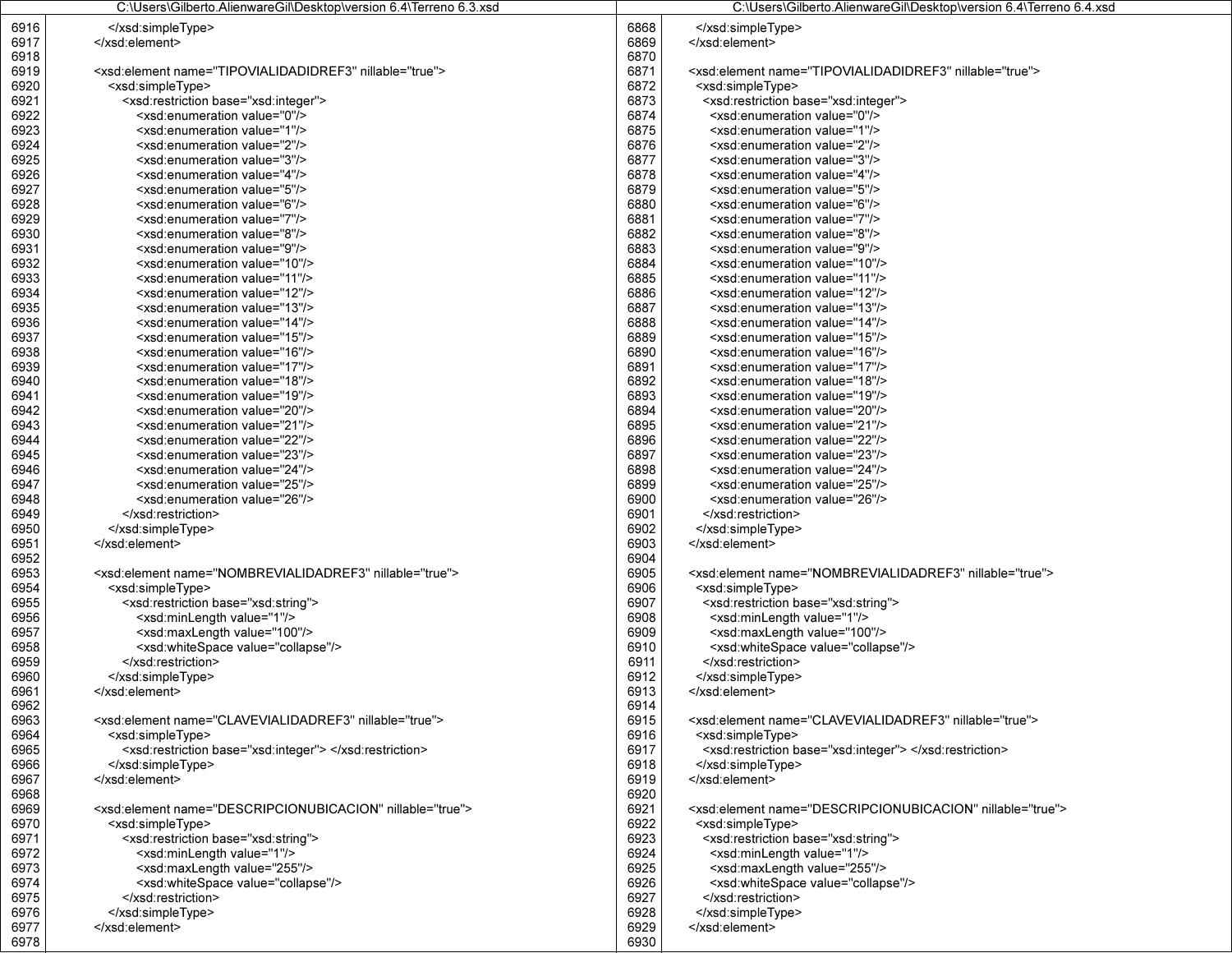|              | C:\Users\Gilberto.AlienwareGil\Desktop\version 6.4\Terreno 6.3.xsd                                                                                                 |              | C:\Users\Gilberto.AlienwareGil\Desktop\version 6.4\Terreno 6.4 xsd                           |
|--------------|--------------------------------------------------------------------------------------------------------------------------------------------------------------------|--------------|----------------------------------------------------------------------------------------------|
| 6979         |                                                                                                                                                                    | 6931         |                                                                                              |
| 6980         |                                                                                                                                                                    | 6932         |                                                                                              |
| 6981         | <xsd:complextype name="TIPODOMICILIOType"></xsd:complextype>                                                                                                       | 6933         | <xsd:complextype name="TIPODOMICILIOType"></xsd:complextype>                                 |
| 6982         | <xsd:sequence></xsd:sequence>                                                                                                                                      | 6934         | <xsd:sequence></xsd:sequence>                                                                |
| 6983         | <xsd:choice></xsd:choice>                                                                                                                                          | 6935         | <xsd:choice></xsd:choice>                                                                    |
| 6984         | <xsd:element name="DOMICILIOURBANORURAL" td="" type<=""><td>6936</td><td><xsd:element name="DOMICILIOURBANORURAL" td="" type<=""></xsd:element></td></xsd:element> | 6936         | <xsd:element name="DOMICILIOURBANORURAL" td="" type<=""></xsd:element>                       |
|              | ="DOMICILIOURBANORURALType"/>                                                                                                                                      |              | ="DOMICILIOURBANORURALType"/>                                                                |
| 6985         | <xsd:element name="DOMICILIOCARRETERA" type<br="">="DOMICILIOCARRETERAType"/&gt;</xsd:element>                                                                     | 6937         | <xsd:element name="DOMICILIOCARRETERA" type="DOMICILIOCARRETERAType"></xsd:element>          |
| 6986         | <xsd:element name="DOMICILIOCAMINO" type="DOMICILIOCAMINOType"></xsd:element>                                                                                      | 6938         | <xsd:element name="DOMICILIOCAMINO" type="DOMICILIOCAMINOType"></xsd:element>                |
| 6987         |                                                                                                                                                                    | 6939         |                                                                                              |
| 6988         |                                                                                                                                                                    | 6940         |                                                                                              |
| 6989         |                                                                                                                                                                    | 6941         |                                                                                              |
| 6990         | <xsd:complextype name="DOMICILIOCAMINOType"></xsd:complextype>                                                                                                     | 6942         | <xsd:complextype name="DOMICILIOCAMINOType"></xsd:complextype>                               |
| 6991         | <xsd:sequence></xsd:sequence>                                                                                                                                      | 6943         | <xsd:sequence></xsd:sequence>                                                                |
| 6992         | <xsd:element name="CVETERMINOGENERICO" nillable="true"></xsd:element>                                                                                              | 6944         | <xsd:element name="CVETERMINOGENERICO" nillable="true"></xsd:element>                        |
| 6993         | <xsd:simpletype></xsd:simpletype>                                                                                                                                  | 6945         | <xsd:simpletype></xsd:simpletype>                                                            |
| 6994         | <xsd:restriction base="xsd:integer"></xsd:restriction>                                                                                                             | 6946         | <xsd:restriction base="xsd:integer"></xsd:restriction>                                       |
| 6995         | <xsd:enumeration value="1"></xsd:enumeration>                                                                                                                      | 6947         | <xsd:enumeration value="1"></xsd:enumeration>                                                |
| 6996         | <xsd:enumeration value="2"></xsd:enumeration>                                                                                                                      | 6948         | <xsd:enumeration value="2"></xsd:enumeration>                                                |
| 6997         | <xsd:enumeration value="3"></xsd:enumeration>                                                                                                                      | 6949         | <xsd:enumeration value="3"></xsd:enumeration>                                                |
| 6998         | <xsd:enumeration value="4"></xsd:enumeration>                                                                                                                      | 6950         | <xsd:enumeration value="4"></xsd:enumeration>                                                |
| 6999         | <xsd:enumeration value="5"></xsd:enumeration>                                                                                                                      | 6951         | <xsd:enumeration value="5"></xsd:enumeration>                                                |
| 7000         |                                                                                                                                                                    | 6952         |                                                                                              |
| 7001         |                                                                                                                                                                    | 6953         |                                                                                              |
| 7002         |                                                                                                                                                                    | 6954<br>6955 |                                                                                              |
| 7003<br>7004 | <xsd:element name="TRAMOORIGEN" nillable="true"></xsd:element>                                                                                                     | 6956         | <xsd:element name="TRAMOORIGEN" nillable="true"></xsd:element>                               |
| 7005         | <xsd:simpletype></xsd:simpletype>                                                                                                                                  | 6957         | <xsd:simpletype></xsd:simpletype>                                                            |
| 7006         | <xsd:restriction base="xsd:string"></xsd:restriction>                                                                                                              | 6958         | <xsd:restriction base="xsd:string"></xsd:restriction>                                        |
| 7007         | <xsd:minlength value="0"></xsd:minlength>                                                                                                                          | 6959         | <xsd:minlength value="0"></xsd:minlength>                                                    |
| 7008         | <xsd:maxlength value="100"></xsd:maxlength>                                                                                                                        | 6960         | <xsd:maxlength value="100"></xsd:maxlength>                                                  |
| 7009         | <xsd:whitespace value="collapse"></xsd:whitespace>                                                                                                                 | 6961         | <xsd:whitespace value="collapse"></xsd:whitespace>                                           |
| 7010         |                                                                                                                                                                    | 6962         |                                                                                              |
| 7011         |                                                                                                                                                                    | 6963         |                                                                                              |
| 7012         |                                                                                                                                                                    | 6964         |                                                                                              |
| 7013         |                                                                                                                                                                    | 6965         |                                                                                              |
| 7014         | <xsd:element name="TRAMODESTINO" nillable="true"></xsd:element>                                                                                                    | 6966         | <xsd:element name="TRAMODESTINO" nillable="true"></xsd:element>                              |
| 7015         | <xsd:simpletype></xsd:simpletype>                                                                                                                                  | 6967         | <xsd:simpletype></xsd:simpletype>                                                            |
| 7016         | <xsd:restriction base="xsd:string"></xsd:restriction>                                                                                                              | 6968         | <xsd:restriction base="xsd:string"></xsd:restriction>                                        |
| 7017         | <xsd:minlength value="0"></xsd:minlength>                                                                                                                          | 6969         | <xsd:minlength value="0"></xsd:minlength>                                                    |
| 7018         | <xsd:maxlength value="100"></xsd:maxlength>                                                                                                                        | 6970         | <xsd:maxlength value="100"></xsd:maxlength>                                                  |
| 7019         | <xsd:whitespace value="collapse"></xsd:whitespace>                                                                                                                 | 6971         | <xsd:whitespace value="collapse"></xsd:whitespace>                                           |
| 7020         |                                                                                                                                                                    | 6972         |                                                                                              |
| 7021         |                                                                                                                                                                    | 6973         |                                                                                              |
| 7022         |                                                                                                                                                                    | 6974         |                                                                                              |
| 7023         |                                                                                                                                                                    | 6975         |                                                                                              |
| 7024         | <xsd:element name="MARGEN" nillable="true"></xsd:element>                                                                                                          | 6976<br>6977 | <xsd:element name="MARGEN" nillable="true"></xsd:element>                                    |
| 7025         | <xsd:simpletype><br/><xsd:restriction base="xsd:string"> </xsd:restriction></xsd:simpletype>                                                                       | 6978         | <xsd:simpletype><br/><xsd:restriction base="xsd:string"> </xsd:restriction></xsd:simpletype> |
| 7026<br>7027 |                                                                                                                                                                    | 6979         |                                                                                              |
| 7028         |                                                                                                                                                                    | 6980         |                                                                                              |
| 7029         |                                                                                                                                                                    | 6981         |                                                                                              |
| 7030         | <xsd:element name="CADENAMIENTO" nillable="true"></xsd:element>                                                                                                    | 6982         | <xsd:element name="CADENAMIENTO" nillable="true"></xsd:element>                              |
| 7031         | <xsd:simpletype></xsd:simpletype>                                                                                                                                  | 6983         | <xsd:simpletype></xsd:simpletype>                                                            |
| 7032         | <xsd:restriction base="xsd:string"></xsd:restriction>                                                                                                              | 6984         | <xsd:restriction base="xsd:string"></xsd:restriction>                                        |
| 7033         | <xsd:minlength value="0"></xsd:minlength>                                                                                                                          | 6985         | <xsd:minlength value="0"></xsd:minlength>                                                    |
| 7034         | <xsd:maxlength value="50"></xsd:maxlength>                                                                                                                         | 6986         | <xsd:maxlength value="50"></xsd:maxlength>                                                   |
| 7035         | <xsd:whitespace value="collapse"></xsd:whitespace>                                                                                                                 | 6987         | <xsd:whitespace value="collapse"></xsd:whitespace>                                           |
| 7036         |                                                                                                                                                                    | 6988         |                                                                                              |
| 7037         |                                                                                                                                                                    | 6989         |                                                                                              |
| 7038         |                                                                                                                                                                    | 6990         |                                                                                              |
| 7039         |                                                                                                                                                                    | 6991         |                                                                                              |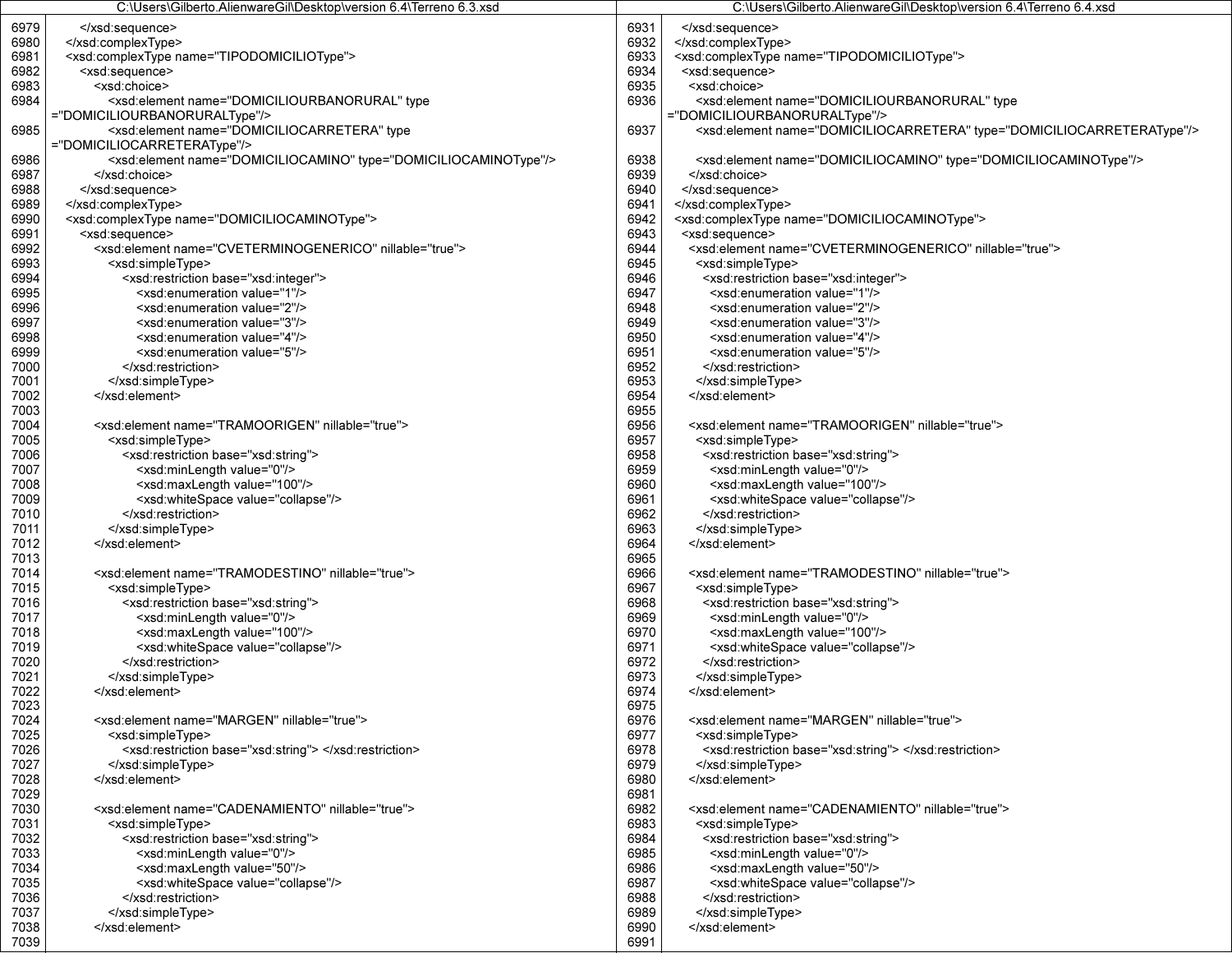|      | C:\Users\Gilberto.AlienwareGil\Desktop\version 6.4\Terreno 6.3.xsd    |      | C:\Users\Gilberto.AlienwareGil\Desktop\version 6.4\Terreno 6.4.xsd    |
|------|-----------------------------------------------------------------------|------|-----------------------------------------------------------------------|
| 7040 |                                                                       | 6992 |                                                                       |
| 7041 |                                                                       | 6993 |                                                                       |
| 7042 | <xsd:complextype name="DOMICILIOCARRETERAType"></xsd:complextype>     | 6994 | <xsd:complextype name="DOMICILIOCARRETERAType"></xsd:complextype>     |
| 7043 | <xsd:sequence></xsd:sequence>                                         | 6995 | <xsd:sequence></xsd:sequence>                                         |
| 7044 | <xsd:element name="TERMINOGENERICOID" nillable="true"></xsd:element>  | 6996 | <xsd:element name="TERMINOGENERICOID" nillable="true"></xsd:element>  |
| 7045 | <xsd:simpletype></xsd:simpletype>                                     | 6997 | <xsd:simpletype></xsd:simpletype>                                     |
| 7046 | <xsd:restriction base="xsd:integer"></xsd:restriction>                | 6998 | <xsd:restriction base="xsd:integer"></xsd:restriction>                |
| 7047 | <xsd:enumeration value="1"></xsd:enumeration>                         | 6999 | <xsd:enumeration value="1"></xsd:enumeration>                         |
| 7048 |                                                                       | 7000 |                                                                       |
| 7049 |                                                                       | 7001 |                                                                       |
| 7050 |                                                                       | 7002 |                                                                       |
| 7051 |                                                                       | 7003 |                                                                       |
| 7052 | <xsd:element name="CVEADMINISTRACION" nillable="true"></xsd:element>  | 7004 | <xsd:element name="CVEADMINISTRACION" nillable="true"></xsd:element>  |
| 7053 | <xsd:simpletype></xsd:simpletype>                                     | 7005 | <xsd:simpletype></xsd:simpletype>                                     |
| 7054 | <xsd:restriction base="xsd:integer"></xsd:restriction>                | 7006 | <xsd:restriction base="xsd:integer"></xsd:restriction>                |
| 7055 | <xsd:enumeration value="1"></xsd:enumeration>                         | 7007 | <xsd:enumeration value="1"></xsd:enumeration>                         |
| 7056 | <xsd:enumeration value="2"></xsd:enumeration>                         | 7008 | <xsd:enumeration value="2"></xsd:enumeration>                         |
| 7057 | <xsd:enumeration value="3"></xsd:enumeration>                         | 7009 | <xsd:enumeration value="3"></xsd:enumeration>                         |
| 7058 | <xsd:enumeration value="4"></xsd:enumeration>                         | 7010 | <xsd:enumeration value="4"></xsd:enumeration>                         |
| 7059 |                                                                       | 7011 |                                                                       |
| 7060 |                                                                       | 7012 |                                                                       |
| 7061 |                                                                       | 7013 |                                                                       |
| 7062 |                                                                       | 7014 |                                                                       |
| 7063 | <xsd:element name="CVEDERECHOTRANSITO" nillable="true"></xsd:element> | 7015 | <xsd:element name="CVEDERECHOTRANSITO" nillable="true"></xsd:element> |
| 7064 | <xsd:simpletype></xsd:simpletype>                                     | 7016 | <xsd:simpletype></xsd:simpletype>                                     |
| 7065 | <xsd:restriction base="xsd:integer"></xsd:restriction>                | 7017 | <xsd:restriction base="xsd:integer"></xsd:restriction>                |
| 7066 | <xsd:enumeration value="1"></xsd:enumeration>                         | 7018 | <xsd:enumeration value="1"></xsd:enumeration>                         |
| 7067 | <xsd:enumeration value="2"></xsd:enumeration>                         | 7019 | <xsd:enumeration value="2"></xsd:enumeration>                         |
| 7068 |                                                                       | 7020 |                                                                       |
| 7069 |                                                                       | 7021 |                                                                       |
| 7070 |                                                                       | 7022 |                                                                       |
| 7071 |                                                                       | 7023 |                                                                       |
| 7072 | <xsd:element name="CODIGO" nillable="true"></xsd:element>             | 7024 | <xsd:element name="CODIGO" nillable="true"></xsd:element>             |
| 7073 | <xsd:simpletype></xsd:simpletype>                                     | 7025 | <xsd:simpletype></xsd:simpletype>                                     |
| 7074 | <xsd:restriction base="xsd:string"></xsd:restriction>                 | 7026 | <xsd:restriction base="xsd:string"></xsd:restriction>                 |
| 7075 | <xsd:minlength value="0"></xsd:minlength>                             | 7027 | <xsd:minlength value="0"></xsd:minlength>                             |
| 7076 | <xsd:maxlength value="50"></xsd:maxlength>                            | 7028 | <xsd:maxlength value="50"></xsd:maxlength>                            |
| 7077 | <xsd:whitespace value="collapse"></xsd:whitespace>                    | 7029 | <xsd:whitespace value="collapse"></xsd:whitespace>                    |
| 7078 |                                                                       | 7030 |                                                                       |
| 7079 |                                                                       | 7031 |                                                                       |
| 7080 |                                                                       | 7032 |                                                                       |
| 7081 |                                                                       | 7033 |                                                                       |
| 7082 | <xsd:element name="TRAMOORIGEN" nillable="true"></xsd:element>        | 7034 | <xsd:element name="TRAMOORIGEN" nillable="true"></xsd:element>        |
| 7083 | <xsd:simpletype></xsd:simpletype>                                     | 7035 | <xsd:simpletype></xsd:simpletype>                                     |
| 7084 | <xsd:restriction base="xsd:string"></xsd:restriction>                 | 7036 | <xsd:restriction base="xsd:string"></xsd:restriction>                 |
| 7085 | <xsd:minlength value="0"></xsd:minlength>                             | 7037 | <xsd:minlength value="0"></xsd:minlength>                             |
| 7086 | <xsd:maxlength value="100"></xsd:maxlength>                           | 7038 | <xsd:maxlength value="100"></xsd:maxlength>                           |
| 7087 | <xsd:whitespace value="collapse"></xsd:whitespace>                    | 7039 | <xsd:whitespace value="collapse"></xsd:whitespace>                    |
| 7088 |                                                                       | 7040 |                                                                       |
| 7089 |                                                                       | 7041 |                                                                       |
| 7090 |                                                                       | 7042 |                                                                       |
| 7091 |                                                                       | 7043 |                                                                       |
| 7092 | <xsd:element name="TRAMODESTINO" nillable="true"></xsd:element>       | 7044 | <xsd:element name="TRAMODESTINO" nillable="true"></xsd:element>       |
| 7093 | <xsd:simpletype></xsd:simpletype>                                     | 7045 | <xsd:simpletype></xsd:simpletype>                                     |
| 7094 | <xsd:restriction base="xsd:string"></xsd:restriction>                 | 7046 | <xsd:restriction base="xsd:string"></xsd:restriction>                 |
| 7095 | <xsd:minlength value="0"></xsd:minlength>                             | 7047 | <xsd:minlength value="0"></xsd:minlength>                             |
| 7096 | <xsd:maxlength value="100"></xsd:maxlength>                           | 7048 | <xsd:maxlength value="100"></xsd:maxlength>                           |
| 7097 | <xsd:whitespace value="collapse"></xsd:whitespace>                    | 7049 | <xsd:whitespace value="collapse"></xsd:whitespace>                    |
| 7098 |                                                                       | 7050 |                                                                       |
| 7099 |                                                                       | 7051 |                                                                       |
| 7100 |                                                                       | 7052 |                                                                       |
| 7101 |                                                                       | 7053 |                                                                       |
| 7102 | <xsd:element name="CADENAMIENTO" nillable="true"></xsd:element>       | 7054 | <xsd:element name="CADENAMIENTO" nillable="true"></xsd:element>       |
|      |                                                                       |      |                                                                       |

Г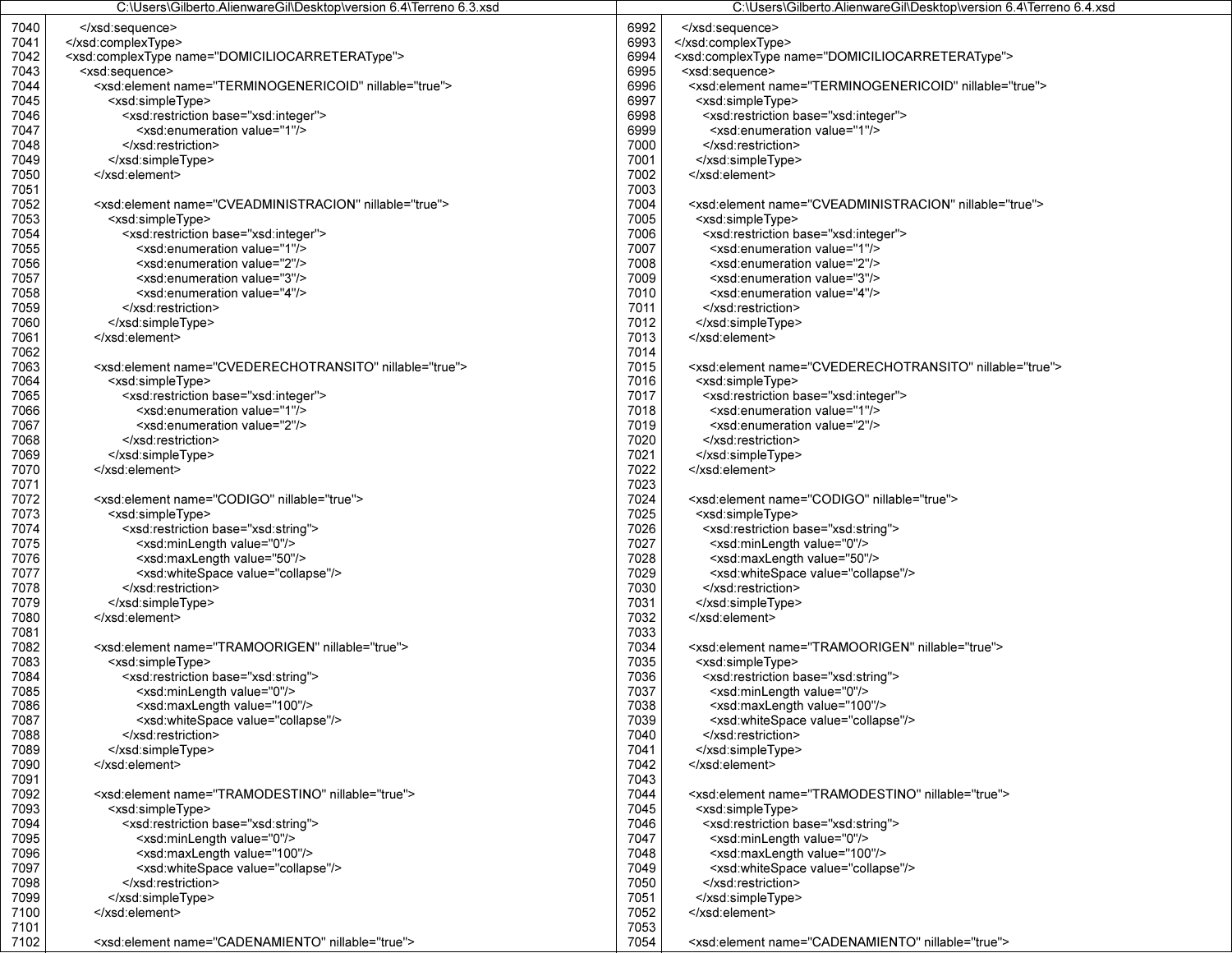| 7055<br>7103<br><xsd:simpletype><br/><xsd:simpletype><br/>7104<br/>7056<br/><xsd:restriction base="xsd:string"><br/><xsd:restriction base="xsd:string"><br/>7057<br/>7105<br/><xsd:minlength value="0"></xsd:minlength><br/><xsd:minlength value="0"></xsd:minlength><br/>7106<br/>7058<br/><xsd:maxlength value="50"></xsd:maxlength><br/><xsd:maxlength value="50"></xsd:maxlength><br/>7107<br/>7059<br/><xsd:whitespace value="collapse"></xsd:whitespace><br/><xsd:whitespace value="collapse"></xsd:whitespace><br/>7108<br/>7060<br/></xsd:restriction><br/></xsd:restriction><br/>7109<br/>7061<br/></xsd:simpletype><br/></xsd:simpletype><br>7110<br>7062<br><br><br>7063<br>7111<br>7112<br>7064<br>$\le$ /xsd:sequence><br><br>7113<br>7065<br><br><br>7066<br>7114<br><xsd:complextype name="DOMICILIOURBANORURALType"><br/><xsd:complextype name="DOMICILIOURBANORURALType"><br/>7115<br/>7067<br/><xsd:sequence><br/><xsd:sequence><br/>7116<br/>7068<br/><xsd:element name="TIPOVIALIDADID" nillable="true"><br/><xsd:element name="TIPOVIALIDADID" nillable="true"><br/>7117<br/>7069<br/><xsd:simpletype><br/><xsd:simpletype><br/>7118<br/><xsd:restriction base="xsd:integer"><br/>7070<br/><xsd:restriction base="xsd:integer"><br/>7071<br/>7119<br/><xsd:enumeration value="0"></xsd:enumeration><br/><xsd:enumeration value="0"></xsd:enumeration><br/>7072<br/>7120<br/><xsd:enumeration value="1"></xsd:enumeration><br/><xsd:enumeration value="1"></xsd:enumeration><br/>7073<br/>7121<br/><xsd:enumeration value="2"></xsd:enumeration><br/><xsd:enumeration value="2"></xsd:enumeration><br/>7122<br/>7074<br/><xsd:enumeration value="3"></xsd:enumeration><br/><xsd:enumeration value="3"></xsd:enumeration><br/>7123<br/>7075<br/><xsd:enumeration value="4"></xsd:enumeration><br/><xsd:enumeration value="4"></xsd:enumeration><br/>7124<br/>7076<br/><xsd:enumeration value="5"></xsd:enumeration><br/><xsd:enumeration value="5"></xsd:enumeration><br/>7125<br/>7077<br/><xsd:enumeration value="6"></xsd:enumeration><br/><xsd:enumeration value="6"></xsd:enumeration><br/>7126<br/>7078<br/><xsd:enumeration value="7"></xsd:enumeration><br/><xsd:enumeration value="7"></xsd:enumeration><br/>7127<br/>7079<br/><xsd:enumeration value="8"></xsd:enumeration><br/><xsd:enumeration value="8"></xsd:enumeration><br/>7128<br/>7080<br/><xsd:enumeration value="9"></xsd:enumeration><br/><xsd:enumeration value="9"></xsd:enumeration><br/>7129<br/>7081<br/><xsd:enumeration value="10"></xsd:enumeration><br/><xsd:enumeration value="10"></xsd:enumeration><br/>7130<br/><xsd:enumeration value="11"></xsd:enumeration><br/>7082<br/><xsd:enumeration value="11"></xsd:enumeration><br/>7131<br/>7083<br/><xsd:enumeration value="12"></xsd:enumeration><br/><xsd:enumeration value="12"></xsd:enumeration><br/>7132<br/>7084<br/><xsd:enumeration value="13"></xsd:enumeration><br/><xsd:enumeration value="13"></xsd:enumeration><br/>7133<br/>7085<br/><xsd:enumeration value="14"></xsd:enumeration><br/><xsd:enumeration value="14"></xsd:enumeration><br/>7134<br/>7086<br/><xsd:enumeration value="15"></xsd:enumeration><br/><xsd:enumeration value="15"></xsd:enumeration><br/>7135<br/>7087<br/><xsd:enumeration value="16"></xsd:enumeration><br/><xsd:enumeration value="16"></xsd:enumeration><br/>7136<br/>7088<br/><xsd:enumeration value="17"></xsd:enumeration><br/><xsd:enumeration value="17"></xsd:enumeration><br/>7137<br/>7089<br/><xsd:enumeration value="18"></xsd:enumeration><br/><xsd:enumeration value="18"></xsd:enumeration><br/>7138<br/>7090<br/><xsd:enumeration value="19"></xsd:enumeration><br/><xsd:enumeration value="19"></xsd:enumeration><br/>7139<br/>7091<br/><xsd:enumeration value="20"></xsd:enumeration><br/><xsd:enumeration value="20"></xsd:enumeration><br/>7140<br/><xsd:enumeration value="21"></xsd:enumeration><br/>7092<br/><xsd:enumeration value="21"></xsd:enumeration><br/>7141<br/>7093<br/><xsd:enumeration value="22"></xsd:enumeration><br/><xsd:enumeration value="22"></xsd:enumeration><br/>7142<br/>7094<br/><xsd:enumeration value="23"></xsd:enumeration><br/><xsd:enumeration value="23"></xsd:enumeration><br/>7095<br/>7143<br/><xsd:enumeration value="24"></xsd:enumeration><br/><xsd:enumeration value="24"></xsd:enumeration><br/>7144<br/>7096<br/><xsd:enumeration value="25"></xsd:enumeration><br/><xsd:enumeration value="25"></xsd:enumeration><br/>7097<br/>7145<br/><xsd:enumeration value="26"></xsd:enumeration><br/><xsd:enumeration value="26"></xsd:enumeration><br/>7146<br/></xsd:restriction><br/>7098<br/></xsd:restriction><br/>7147<br/>7099<br/></xsd:simpletype><br/></xsd:simpletype><br/>7100<br/>7148<br/></xsd:element><br/></xsd:element><br/>7101<br/>7149<br/>7150<br/>7102<br/><xsd:element name="NOMBREVIALIDAD" nillable="true"><br/><xsd:element name="NOMBREVIALIDAD" nillable="true"><br/>7151<br/>7103<br/><xsd:simpletype><br/><xsd:simpletype><br/>7152<br/><xsd:restriction base="xsd:string"><br/>7104<br/><xsd:restriction base="xsd:string"><br/>7153<br/><xsd:minlength value="1"></xsd:minlength><br/>7105<br/><xsd:minlength value="1"></xsd:minlength><br/>7154<br/><xsd:maxlength value="100"></xsd:maxlength><br/>7106<br/><xsd:maxlength value="100"></xsd:maxlength><br/>7155<br/><xsd:whitespace value="collapse"></xsd:whitespace><br/>7107<br/><xsd:whitespace value="collapse"></xsd:whitespace><br/>7156<br/></xsd:restriction><br/>7108<br/></xsd:restriction><br/>7157<br/>7109<br/></xsd:simpletype><br/></xsd:simpletype><br/>7158<br/></xsd:element><br/></xsd:element><br/>7110<br/>7159<br/>7111<br/>7160<br/>7112<br/></xsd:sequence><br/></xsd:sequence><br/></xsd:complextype><br/></xsd:complextype><br>7161<br>7113<br>7162<br><xsd:complextype name="UBICACIONType"><br/>7114<br/><xsd:complextype name="UBICACIONType"><br/>7163<br/><xsd:sequence><br/>7115<br/><xsd:sequence><br/>7164<br/><xsd:element name="CALLE_UBICACION_INMUEBLE" nillable="false"><br/><xsd:element name="CALLE_UBICACION_INMUEBLE" nillable="false"><br/>7116</xsd:element></xsd:element></xsd:sequence></xsd:sequence></xsd:complextype></xsd:complextype> |      | C:\Users\Gilberto.AlienwareGil\Desktop\version 6.4\Terreno 6.3.xsd |      | C:\Users\Gilberto.AlienwareGil\Desktop\version 6.4\Terreno 6.4.xsd |
|--------------------------------------------------------------------------------------------------------------------------------------------------------------------------------------------------------------------------------------------------------------------------------------------------------------------------------------------------------------------------------------------------------------------------------------------------------------------------------------------------------------------------------------------------------------------------------------------------------------------------------------------------------------------------------------------------------------------------------------------------------------------------------------------------------------------------------------------------------------------------------------------------------------------------------------------------------------------------------------------------------------------------------------------------------------------------------------------------------------------------------------------------------------------------------------------------------------------------------------------------------------------------------------------------------------------------------------------------------------------------------------------------------------------------------------------------------------------------------------------------------------------------------------------------------------------------------------------------------------------------------------------------------------------------------------------------------------------------------------------------------------------------------------------------------------------------------------------------------------------------------------------------------------------------------------------------------------------------------------------------------------------------------------------------------------------------------------------------------------------------------------------------------------------------------------------------------------------------------------------------------------------------------------------------------------------------------------------------------------------------------------------------------------------------------------------------------------------------------------------------------------------------------------------------------------------------------------------------------------------------------------------------------------------------------------------------------------------------------------------------------------------------------------------------------------------------------------------------------------------------------------------------------------------------------------------------------------------------------------------------------------------------------------------------------------------------------------------------------------------------------------------------------------------------------------------------------------------------------------------------------------------------------------------------------------------------------------------------------------------------------------------------------------------------------------------------------------------------------------------------------------------------------------------------------------------------------------------------------------------------------------------------------------------------------------------------------------------------------------------------------------------------------------------------------------------------------------------------------------------------------------------------------------------------------------------------------------------------------------------------------------------------------------------------------------------------------------------------------------------------------------------------------------------------------------------------------------------------------------------------------------------------------------------------------------------------------------------------------------------------------------------------------------------------------------------------------------------------------------------------------------------------------------------------------------------------------------------------------------------------------------------------------------------------------------------------------------------------------------------------------------------------------------------------------------------------------------------------------------------------------------------------------------------------------------------------------------------------------------------------------------------------------------------------------------------------------------------------------------------------------------------------------------------------------------------------------------------------------------------------------------------------------------------------------------------------------------------------------------------------------------------------------------------------------------------------------------------------------------------------------------------------------------------------------------------------------------------------------------------------------------------------------------------------------------------------------------------------------------------------------------------------------------------------------------------------------------------------------------------------------------------------------------------------------------------------------------------------------------------------------------------------------------------------------------------------------------------------------------------------------------------------------------------------------------------------------------------------------------|------|--------------------------------------------------------------------|------|--------------------------------------------------------------------|
|                                                                                                                                                                                                                                                                                                                                                                                                                                                                                                                                                                                                                                                                                                                                                                                                                                                                                                                                                                                                                                                                                                                                                                                                                                                                                                                                                                                                                                                                                                                                                                                                                                                                                                                                                                                                                                                                                                                                                                                                                                                                                                                                                                                                                                                                                                                                                                                                                                                                                                                                                                                                                                                                                                                                                                                                                                                                                                                                                                                                                                                                                                                                                                                                                                                                                                                                                                                                                                                                                                                                                                                                                                                                                                                                                                                                                                                                                                                                                                                                                                                                                                                                                                                                                                                                                                                                                                                                                                                                                                                                                                                                                                                                                                                                                                                                                                                                                                                                                                                                                                                                                                                                                                                                                                                                                                                                                                                                                                                                                                                                                                                                                                                                                                                                                                                                                                                                                                                                                                                                                                                                                                                                                                                                                                      |      |                                                                    |      |                                                                    |
|                                                                                                                                                                                                                                                                                                                                                                                                                                                                                                                                                                                                                                                                                                                                                                                                                                                                                                                                                                                                                                                                                                                                                                                                                                                                                                                                                                                                                                                                                                                                                                                                                                                                                                                                                                                                                                                                                                                                                                                                                                                                                                                                                                                                                                                                                                                                                                                                                                                                                                                                                                                                                                                                                                                                                                                                                                                                                                                                                                                                                                                                                                                                                                                                                                                                                                                                                                                                                                                                                                                                                                                                                                                                                                                                                                                                                                                                                                                                                                                                                                                                                                                                                                                                                                                                                                                                                                                                                                                                                                                                                                                                                                                                                                                                                                                                                                                                                                                                                                                                                                                                                                                                                                                                                                                                                                                                                                                                                                                                                                                                                                                                                                                                                                                                                                                                                                                                                                                                                                                                                                                                                                                                                                                                                                      |      |                                                                    |      |                                                                    |
|                                                                                                                                                                                                                                                                                                                                                                                                                                                                                                                                                                                                                                                                                                                                                                                                                                                                                                                                                                                                                                                                                                                                                                                                                                                                                                                                                                                                                                                                                                                                                                                                                                                                                                                                                                                                                                                                                                                                                                                                                                                                                                                                                                                                                                                                                                                                                                                                                                                                                                                                                                                                                                                                                                                                                                                                                                                                                                                                                                                                                                                                                                                                                                                                                                                                                                                                                                                                                                                                                                                                                                                                                                                                                                                                                                                                                                                                                                                                                                                                                                                                                                                                                                                                                                                                                                                                                                                                                                                                                                                                                                                                                                                                                                                                                                                                                                                                                                                                                                                                                                                                                                                                                                                                                                                                                                                                                                                                                                                                                                                                                                                                                                                                                                                                                                                                                                                                                                                                                                                                                                                                                                                                                                                                                                      |      |                                                                    |      |                                                                    |
|                                                                                                                                                                                                                                                                                                                                                                                                                                                                                                                                                                                                                                                                                                                                                                                                                                                                                                                                                                                                                                                                                                                                                                                                                                                                                                                                                                                                                                                                                                                                                                                                                                                                                                                                                                                                                                                                                                                                                                                                                                                                                                                                                                                                                                                                                                                                                                                                                                                                                                                                                                                                                                                                                                                                                                                                                                                                                                                                                                                                                                                                                                                                                                                                                                                                                                                                                                                                                                                                                                                                                                                                                                                                                                                                                                                                                                                                                                                                                                                                                                                                                                                                                                                                                                                                                                                                                                                                                                                                                                                                                                                                                                                                                                                                                                                                                                                                                                                                                                                                                                                                                                                                                                                                                                                                                                                                                                                                                                                                                                                                                                                                                                                                                                                                                                                                                                                                                                                                                                                                                                                                                                                                                                                                                                      |      |                                                                    |      |                                                                    |
|                                                                                                                                                                                                                                                                                                                                                                                                                                                                                                                                                                                                                                                                                                                                                                                                                                                                                                                                                                                                                                                                                                                                                                                                                                                                                                                                                                                                                                                                                                                                                                                                                                                                                                                                                                                                                                                                                                                                                                                                                                                                                                                                                                                                                                                                                                                                                                                                                                                                                                                                                                                                                                                                                                                                                                                                                                                                                                                                                                                                                                                                                                                                                                                                                                                                                                                                                                                                                                                                                                                                                                                                                                                                                                                                                                                                                                                                                                                                                                                                                                                                                                                                                                                                                                                                                                                                                                                                                                                                                                                                                                                                                                                                                                                                                                                                                                                                                                                                                                                                                                                                                                                                                                                                                                                                                                                                                                                                                                                                                                                                                                                                                                                                                                                                                                                                                                                                                                                                                                                                                                                                                                                                                                                                                                      |      |                                                                    |      |                                                                    |
|                                                                                                                                                                                                                                                                                                                                                                                                                                                                                                                                                                                                                                                                                                                                                                                                                                                                                                                                                                                                                                                                                                                                                                                                                                                                                                                                                                                                                                                                                                                                                                                                                                                                                                                                                                                                                                                                                                                                                                                                                                                                                                                                                                                                                                                                                                                                                                                                                                                                                                                                                                                                                                                                                                                                                                                                                                                                                                                                                                                                                                                                                                                                                                                                                                                                                                                                                                                                                                                                                                                                                                                                                                                                                                                                                                                                                                                                                                                                                                                                                                                                                                                                                                                                                                                                                                                                                                                                                                                                                                                                                                                                                                                                                                                                                                                                                                                                                                                                                                                                                                                                                                                                                                                                                                                                                                                                                                                                                                                                                                                                                                                                                                                                                                                                                                                                                                                                                                                                                                                                                                                                                                                                                                                                                                      |      |                                                                    |      |                                                                    |
|                                                                                                                                                                                                                                                                                                                                                                                                                                                                                                                                                                                                                                                                                                                                                                                                                                                                                                                                                                                                                                                                                                                                                                                                                                                                                                                                                                                                                                                                                                                                                                                                                                                                                                                                                                                                                                                                                                                                                                                                                                                                                                                                                                                                                                                                                                                                                                                                                                                                                                                                                                                                                                                                                                                                                                                                                                                                                                                                                                                                                                                                                                                                                                                                                                                                                                                                                                                                                                                                                                                                                                                                                                                                                                                                                                                                                                                                                                                                                                                                                                                                                                                                                                                                                                                                                                                                                                                                                                                                                                                                                                                                                                                                                                                                                                                                                                                                                                                                                                                                                                                                                                                                                                                                                                                                                                                                                                                                                                                                                                                                                                                                                                                                                                                                                                                                                                                                                                                                                                                                                                                                                                                                                                                                                                      |      |                                                                    |      |                                                                    |
|                                                                                                                                                                                                                                                                                                                                                                                                                                                                                                                                                                                                                                                                                                                                                                                                                                                                                                                                                                                                                                                                                                                                                                                                                                                                                                                                                                                                                                                                                                                                                                                                                                                                                                                                                                                                                                                                                                                                                                                                                                                                                                                                                                                                                                                                                                                                                                                                                                                                                                                                                                                                                                                                                                                                                                                                                                                                                                                                                                                                                                                                                                                                                                                                                                                                                                                                                                                                                                                                                                                                                                                                                                                                                                                                                                                                                                                                                                                                                                                                                                                                                                                                                                                                                                                                                                                                                                                                                                                                                                                                                                                                                                                                                                                                                                                                                                                                                                                                                                                                                                                                                                                                                                                                                                                                                                                                                                                                                                                                                                                                                                                                                                                                                                                                                                                                                                                                                                                                                                                                                                                                                                                                                                                                                                      |      |                                                                    |      |                                                                    |
|                                                                                                                                                                                                                                                                                                                                                                                                                                                                                                                                                                                                                                                                                                                                                                                                                                                                                                                                                                                                                                                                                                                                                                                                                                                                                                                                                                                                                                                                                                                                                                                                                                                                                                                                                                                                                                                                                                                                                                                                                                                                                                                                                                                                                                                                                                                                                                                                                                                                                                                                                                                                                                                                                                                                                                                                                                                                                                                                                                                                                                                                                                                                                                                                                                                                                                                                                                                                                                                                                                                                                                                                                                                                                                                                                                                                                                                                                                                                                                                                                                                                                                                                                                                                                                                                                                                                                                                                                                                                                                                                                                                                                                                                                                                                                                                                                                                                                                                                                                                                                                                                                                                                                                                                                                                                                                                                                                                                                                                                                                                                                                                                                                                                                                                                                                                                                                                                                                                                                                                                                                                                                                                                                                                                                                      |      |                                                                    |      |                                                                    |
|                                                                                                                                                                                                                                                                                                                                                                                                                                                                                                                                                                                                                                                                                                                                                                                                                                                                                                                                                                                                                                                                                                                                                                                                                                                                                                                                                                                                                                                                                                                                                                                                                                                                                                                                                                                                                                                                                                                                                                                                                                                                                                                                                                                                                                                                                                                                                                                                                                                                                                                                                                                                                                                                                                                                                                                                                                                                                                                                                                                                                                                                                                                                                                                                                                                                                                                                                                                                                                                                                                                                                                                                                                                                                                                                                                                                                                                                                                                                                                                                                                                                                                                                                                                                                                                                                                                                                                                                                                                                                                                                                                                                                                                                                                                                                                                                                                                                                                                                                                                                                                                                                                                                                                                                                                                                                                                                                                                                                                                                                                                                                                                                                                                                                                                                                                                                                                                                                                                                                                                                                                                                                                                                                                                                                                      |      |                                                                    |      |                                                                    |
|                                                                                                                                                                                                                                                                                                                                                                                                                                                                                                                                                                                                                                                                                                                                                                                                                                                                                                                                                                                                                                                                                                                                                                                                                                                                                                                                                                                                                                                                                                                                                                                                                                                                                                                                                                                                                                                                                                                                                                                                                                                                                                                                                                                                                                                                                                                                                                                                                                                                                                                                                                                                                                                                                                                                                                                                                                                                                                                                                                                                                                                                                                                                                                                                                                                                                                                                                                                                                                                                                                                                                                                                                                                                                                                                                                                                                                                                                                                                                                                                                                                                                                                                                                                                                                                                                                                                                                                                                                                                                                                                                                                                                                                                                                                                                                                                                                                                                                                                                                                                                                                                                                                                                                                                                                                                                                                                                                                                                                                                                                                                                                                                                                                                                                                                                                                                                                                                                                                                                                                                                                                                                                                                                                                                                                      |      |                                                                    |      |                                                                    |
|                                                                                                                                                                                                                                                                                                                                                                                                                                                                                                                                                                                                                                                                                                                                                                                                                                                                                                                                                                                                                                                                                                                                                                                                                                                                                                                                                                                                                                                                                                                                                                                                                                                                                                                                                                                                                                                                                                                                                                                                                                                                                                                                                                                                                                                                                                                                                                                                                                                                                                                                                                                                                                                                                                                                                                                                                                                                                                                                                                                                                                                                                                                                                                                                                                                                                                                                                                                                                                                                                                                                                                                                                                                                                                                                                                                                                                                                                                                                                                                                                                                                                                                                                                                                                                                                                                                                                                                                                                                                                                                                                                                                                                                                                                                                                                                                                                                                                                                                                                                                                                                                                                                                                                                                                                                                                                                                                                                                                                                                                                                                                                                                                                                                                                                                                                                                                                                                                                                                                                                                                                                                                                                                                                                                                                      |      |                                                                    |      |                                                                    |
|                                                                                                                                                                                                                                                                                                                                                                                                                                                                                                                                                                                                                                                                                                                                                                                                                                                                                                                                                                                                                                                                                                                                                                                                                                                                                                                                                                                                                                                                                                                                                                                                                                                                                                                                                                                                                                                                                                                                                                                                                                                                                                                                                                                                                                                                                                                                                                                                                                                                                                                                                                                                                                                                                                                                                                                                                                                                                                                                                                                                                                                                                                                                                                                                                                                                                                                                                                                                                                                                                                                                                                                                                                                                                                                                                                                                                                                                                                                                                                                                                                                                                                                                                                                                                                                                                                                                                                                                                                                                                                                                                                                                                                                                                                                                                                                                                                                                                                                                                                                                                                                                                                                                                                                                                                                                                                                                                                                                                                                                                                                                                                                                                                                                                                                                                                                                                                                                                                                                                                                                                                                                                                                                                                                                                                      |      |                                                                    |      |                                                                    |
|                                                                                                                                                                                                                                                                                                                                                                                                                                                                                                                                                                                                                                                                                                                                                                                                                                                                                                                                                                                                                                                                                                                                                                                                                                                                                                                                                                                                                                                                                                                                                                                                                                                                                                                                                                                                                                                                                                                                                                                                                                                                                                                                                                                                                                                                                                                                                                                                                                                                                                                                                                                                                                                                                                                                                                                                                                                                                                                                                                                                                                                                                                                                                                                                                                                                                                                                                                                                                                                                                                                                                                                                                                                                                                                                                                                                                                                                                                                                                                                                                                                                                                                                                                                                                                                                                                                                                                                                                                                                                                                                                                                                                                                                                                                                                                                                                                                                                                                                                                                                                                                                                                                                                                                                                                                                                                                                                                                                                                                                                                                                                                                                                                                                                                                                                                                                                                                                                                                                                                                                                                                                                                                                                                                                                                      |      |                                                                    |      |                                                                    |
|                                                                                                                                                                                                                                                                                                                                                                                                                                                                                                                                                                                                                                                                                                                                                                                                                                                                                                                                                                                                                                                                                                                                                                                                                                                                                                                                                                                                                                                                                                                                                                                                                                                                                                                                                                                                                                                                                                                                                                                                                                                                                                                                                                                                                                                                                                                                                                                                                                                                                                                                                                                                                                                                                                                                                                                                                                                                                                                                                                                                                                                                                                                                                                                                                                                                                                                                                                                                                                                                                                                                                                                                                                                                                                                                                                                                                                                                                                                                                                                                                                                                                                                                                                                                                                                                                                                                                                                                                                                                                                                                                                                                                                                                                                                                                                                                                                                                                                                                                                                                                                                                                                                                                                                                                                                                                                                                                                                                                                                                                                                                                                                                                                                                                                                                                                                                                                                                                                                                                                                                                                                                                                                                                                                                                                      |      |                                                                    |      |                                                                    |
|                                                                                                                                                                                                                                                                                                                                                                                                                                                                                                                                                                                                                                                                                                                                                                                                                                                                                                                                                                                                                                                                                                                                                                                                                                                                                                                                                                                                                                                                                                                                                                                                                                                                                                                                                                                                                                                                                                                                                                                                                                                                                                                                                                                                                                                                                                                                                                                                                                                                                                                                                                                                                                                                                                                                                                                                                                                                                                                                                                                                                                                                                                                                                                                                                                                                                                                                                                                                                                                                                                                                                                                                                                                                                                                                                                                                                                                                                                                                                                                                                                                                                                                                                                                                                                                                                                                                                                                                                                                                                                                                                                                                                                                                                                                                                                                                                                                                                                                                                                                                                                                                                                                                                                                                                                                                                                                                                                                                                                                                                                                                                                                                                                                                                                                                                                                                                                                                                                                                                                                                                                                                                                                                                                                                                                      |      |                                                                    |      |                                                                    |
|                                                                                                                                                                                                                                                                                                                                                                                                                                                                                                                                                                                                                                                                                                                                                                                                                                                                                                                                                                                                                                                                                                                                                                                                                                                                                                                                                                                                                                                                                                                                                                                                                                                                                                                                                                                                                                                                                                                                                                                                                                                                                                                                                                                                                                                                                                                                                                                                                                                                                                                                                                                                                                                                                                                                                                                                                                                                                                                                                                                                                                                                                                                                                                                                                                                                                                                                                                                                                                                                                                                                                                                                                                                                                                                                                                                                                                                                                                                                                                                                                                                                                                                                                                                                                                                                                                                                                                                                                                                                                                                                                                                                                                                                                                                                                                                                                                                                                                                                                                                                                                                                                                                                                                                                                                                                                                                                                                                                                                                                                                                                                                                                                                                                                                                                                                                                                                                                                                                                                                                                                                                                                                                                                                                                                                      |      |                                                                    |      |                                                                    |
|                                                                                                                                                                                                                                                                                                                                                                                                                                                                                                                                                                                                                                                                                                                                                                                                                                                                                                                                                                                                                                                                                                                                                                                                                                                                                                                                                                                                                                                                                                                                                                                                                                                                                                                                                                                                                                                                                                                                                                                                                                                                                                                                                                                                                                                                                                                                                                                                                                                                                                                                                                                                                                                                                                                                                                                                                                                                                                                                                                                                                                                                                                                                                                                                                                                                                                                                                                                                                                                                                                                                                                                                                                                                                                                                                                                                                                                                                                                                                                                                                                                                                                                                                                                                                                                                                                                                                                                                                                                                                                                                                                                                                                                                                                                                                                                                                                                                                                                                                                                                                                                                                                                                                                                                                                                                                                                                                                                                                                                                                                                                                                                                                                                                                                                                                                                                                                                                                                                                                                                                                                                                                                                                                                                                                                      |      |                                                                    |      |                                                                    |
|                                                                                                                                                                                                                                                                                                                                                                                                                                                                                                                                                                                                                                                                                                                                                                                                                                                                                                                                                                                                                                                                                                                                                                                                                                                                                                                                                                                                                                                                                                                                                                                                                                                                                                                                                                                                                                                                                                                                                                                                                                                                                                                                                                                                                                                                                                                                                                                                                                                                                                                                                                                                                                                                                                                                                                                                                                                                                                                                                                                                                                                                                                                                                                                                                                                                                                                                                                                                                                                                                                                                                                                                                                                                                                                                                                                                                                                                                                                                                                                                                                                                                                                                                                                                                                                                                                                                                                                                                                                                                                                                                                                                                                                                                                                                                                                                                                                                                                                                                                                                                                                                                                                                                                                                                                                                                                                                                                                                                                                                                                                                                                                                                                                                                                                                                                                                                                                                                                                                                                                                                                                                                                                                                                                                                                      |      |                                                                    |      |                                                                    |
|                                                                                                                                                                                                                                                                                                                                                                                                                                                                                                                                                                                                                                                                                                                                                                                                                                                                                                                                                                                                                                                                                                                                                                                                                                                                                                                                                                                                                                                                                                                                                                                                                                                                                                                                                                                                                                                                                                                                                                                                                                                                                                                                                                                                                                                                                                                                                                                                                                                                                                                                                                                                                                                                                                                                                                                                                                                                                                                                                                                                                                                                                                                                                                                                                                                                                                                                                                                                                                                                                                                                                                                                                                                                                                                                                                                                                                                                                                                                                                                                                                                                                                                                                                                                                                                                                                                                                                                                                                                                                                                                                                                                                                                                                                                                                                                                                                                                                                                                                                                                                                                                                                                                                                                                                                                                                                                                                                                                                                                                                                                                                                                                                                                                                                                                                                                                                                                                                                                                                                                                                                                                                                                                                                                                                                      |      |                                                                    |      |                                                                    |
|                                                                                                                                                                                                                                                                                                                                                                                                                                                                                                                                                                                                                                                                                                                                                                                                                                                                                                                                                                                                                                                                                                                                                                                                                                                                                                                                                                                                                                                                                                                                                                                                                                                                                                                                                                                                                                                                                                                                                                                                                                                                                                                                                                                                                                                                                                                                                                                                                                                                                                                                                                                                                                                                                                                                                                                                                                                                                                                                                                                                                                                                                                                                                                                                                                                                                                                                                                                                                                                                                                                                                                                                                                                                                                                                                                                                                                                                                                                                                                                                                                                                                                                                                                                                                                                                                                                                                                                                                                                                                                                                                                                                                                                                                                                                                                                                                                                                                                                                                                                                                                                                                                                                                                                                                                                                                                                                                                                                                                                                                                                                                                                                                                                                                                                                                                                                                                                                                                                                                                                                                                                                                                                                                                                                                                      |      |                                                                    |      |                                                                    |
|                                                                                                                                                                                                                                                                                                                                                                                                                                                                                                                                                                                                                                                                                                                                                                                                                                                                                                                                                                                                                                                                                                                                                                                                                                                                                                                                                                                                                                                                                                                                                                                                                                                                                                                                                                                                                                                                                                                                                                                                                                                                                                                                                                                                                                                                                                                                                                                                                                                                                                                                                                                                                                                                                                                                                                                                                                                                                                                                                                                                                                                                                                                                                                                                                                                                                                                                                                                                                                                                                                                                                                                                                                                                                                                                                                                                                                                                                                                                                                                                                                                                                                                                                                                                                                                                                                                                                                                                                                                                                                                                                                                                                                                                                                                                                                                                                                                                                                                                                                                                                                                                                                                                                                                                                                                                                                                                                                                                                                                                                                                                                                                                                                                                                                                                                                                                                                                                                                                                                                                                                                                                                                                                                                                                                                      |      |                                                                    |      |                                                                    |
|                                                                                                                                                                                                                                                                                                                                                                                                                                                                                                                                                                                                                                                                                                                                                                                                                                                                                                                                                                                                                                                                                                                                                                                                                                                                                                                                                                                                                                                                                                                                                                                                                                                                                                                                                                                                                                                                                                                                                                                                                                                                                                                                                                                                                                                                                                                                                                                                                                                                                                                                                                                                                                                                                                                                                                                                                                                                                                                                                                                                                                                                                                                                                                                                                                                                                                                                                                                                                                                                                                                                                                                                                                                                                                                                                                                                                                                                                                                                                                                                                                                                                                                                                                                                                                                                                                                                                                                                                                                                                                                                                                                                                                                                                                                                                                                                                                                                                                                                                                                                                                                                                                                                                                                                                                                                                                                                                                                                                                                                                                                                                                                                                                                                                                                                                                                                                                                                                                                                                                                                                                                                                                                                                                                                                                      |      |                                                                    |      |                                                                    |
|                                                                                                                                                                                                                                                                                                                                                                                                                                                                                                                                                                                                                                                                                                                                                                                                                                                                                                                                                                                                                                                                                                                                                                                                                                                                                                                                                                                                                                                                                                                                                                                                                                                                                                                                                                                                                                                                                                                                                                                                                                                                                                                                                                                                                                                                                                                                                                                                                                                                                                                                                                                                                                                                                                                                                                                                                                                                                                                                                                                                                                                                                                                                                                                                                                                                                                                                                                                                                                                                                                                                                                                                                                                                                                                                                                                                                                                                                                                                                                                                                                                                                                                                                                                                                                                                                                                                                                                                                                                                                                                                                                                                                                                                                                                                                                                                                                                                                                                                                                                                                                                                                                                                                                                                                                                                                                                                                                                                                                                                                                                                                                                                                                                                                                                                                                                                                                                                                                                                                                                                                                                                                                                                                                                                                                      |      |                                                                    |      |                                                                    |
|                                                                                                                                                                                                                                                                                                                                                                                                                                                                                                                                                                                                                                                                                                                                                                                                                                                                                                                                                                                                                                                                                                                                                                                                                                                                                                                                                                                                                                                                                                                                                                                                                                                                                                                                                                                                                                                                                                                                                                                                                                                                                                                                                                                                                                                                                                                                                                                                                                                                                                                                                                                                                                                                                                                                                                                                                                                                                                                                                                                                                                                                                                                                                                                                                                                                                                                                                                                                                                                                                                                                                                                                                                                                                                                                                                                                                                                                                                                                                                                                                                                                                                                                                                                                                                                                                                                                                                                                                                                                                                                                                                                                                                                                                                                                                                                                                                                                                                                                                                                                                                                                                                                                                                                                                                                                                                                                                                                                                                                                                                                                                                                                                                                                                                                                                                                                                                                                                                                                                                                                                                                                                                                                                                                                                                      |      |                                                                    |      |                                                                    |
|                                                                                                                                                                                                                                                                                                                                                                                                                                                                                                                                                                                                                                                                                                                                                                                                                                                                                                                                                                                                                                                                                                                                                                                                                                                                                                                                                                                                                                                                                                                                                                                                                                                                                                                                                                                                                                                                                                                                                                                                                                                                                                                                                                                                                                                                                                                                                                                                                                                                                                                                                                                                                                                                                                                                                                                                                                                                                                                                                                                                                                                                                                                                                                                                                                                                                                                                                                                                                                                                                                                                                                                                                                                                                                                                                                                                                                                                                                                                                                                                                                                                                                                                                                                                                                                                                                                                                                                                                                                                                                                                                                                                                                                                                                                                                                                                                                                                                                                                                                                                                                                                                                                                                                                                                                                                                                                                                                                                                                                                                                                                                                                                                                                                                                                                                                                                                                                                                                                                                                                                                                                                                                                                                                                                                                      |      |                                                                    |      |                                                                    |
|                                                                                                                                                                                                                                                                                                                                                                                                                                                                                                                                                                                                                                                                                                                                                                                                                                                                                                                                                                                                                                                                                                                                                                                                                                                                                                                                                                                                                                                                                                                                                                                                                                                                                                                                                                                                                                                                                                                                                                                                                                                                                                                                                                                                                                                                                                                                                                                                                                                                                                                                                                                                                                                                                                                                                                                                                                                                                                                                                                                                                                                                                                                                                                                                                                                                                                                                                                                                                                                                                                                                                                                                                                                                                                                                                                                                                                                                                                                                                                                                                                                                                                                                                                                                                                                                                                                                                                                                                                                                                                                                                                                                                                                                                                                                                                                                                                                                                                                                                                                                                                                                                                                                                                                                                                                                                                                                                                                                                                                                                                                                                                                                                                                                                                                                                                                                                                                                                                                                                                                                                                                                                                                                                                                                                                      |      |                                                                    |      |                                                                    |
|                                                                                                                                                                                                                                                                                                                                                                                                                                                                                                                                                                                                                                                                                                                                                                                                                                                                                                                                                                                                                                                                                                                                                                                                                                                                                                                                                                                                                                                                                                                                                                                                                                                                                                                                                                                                                                                                                                                                                                                                                                                                                                                                                                                                                                                                                                                                                                                                                                                                                                                                                                                                                                                                                                                                                                                                                                                                                                                                                                                                                                                                                                                                                                                                                                                                                                                                                                                                                                                                                                                                                                                                                                                                                                                                                                                                                                                                                                                                                                                                                                                                                                                                                                                                                                                                                                                                                                                                                                                                                                                                                                                                                                                                                                                                                                                                                                                                                                                                                                                                                                                                                                                                                                                                                                                                                                                                                                                                                                                                                                                                                                                                                                                                                                                                                                                                                                                                                                                                                                                                                                                                                                                                                                                                                                      |      |                                                                    |      |                                                                    |
|                                                                                                                                                                                                                                                                                                                                                                                                                                                                                                                                                                                                                                                                                                                                                                                                                                                                                                                                                                                                                                                                                                                                                                                                                                                                                                                                                                                                                                                                                                                                                                                                                                                                                                                                                                                                                                                                                                                                                                                                                                                                                                                                                                                                                                                                                                                                                                                                                                                                                                                                                                                                                                                                                                                                                                                                                                                                                                                                                                                                                                                                                                                                                                                                                                                                                                                                                                                                                                                                                                                                                                                                                                                                                                                                                                                                                                                                                                                                                                                                                                                                                                                                                                                                                                                                                                                                                                                                                                                                                                                                                                                                                                                                                                                                                                                                                                                                                                                                                                                                                                                                                                                                                                                                                                                                                                                                                                                                                                                                                                                                                                                                                                                                                                                                                                                                                                                                                                                                                                                                                                                                                                                                                                                                                                      |      |                                                                    |      |                                                                    |
|                                                                                                                                                                                                                                                                                                                                                                                                                                                                                                                                                                                                                                                                                                                                                                                                                                                                                                                                                                                                                                                                                                                                                                                                                                                                                                                                                                                                                                                                                                                                                                                                                                                                                                                                                                                                                                                                                                                                                                                                                                                                                                                                                                                                                                                                                                                                                                                                                                                                                                                                                                                                                                                                                                                                                                                                                                                                                                                                                                                                                                                                                                                                                                                                                                                                                                                                                                                                                                                                                                                                                                                                                                                                                                                                                                                                                                                                                                                                                                                                                                                                                                                                                                                                                                                                                                                                                                                                                                                                                                                                                                                                                                                                                                                                                                                                                                                                                                                                                                                                                                                                                                                                                                                                                                                                                                                                                                                                                                                                                                                                                                                                                                                                                                                                                                                                                                                                                                                                                                                                                                                                                                                                                                                                                                      |      |                                                                    |      |                                                                    |
|                                                                                                                                                                                                                                                                                                                                                                                                                                                                                                                                                                                                                                                                                                                                                                                                                                                                                                                                                                                                                                                                                                                                                                                                                                                                                                                                                                                                                                                                                                                                                                                                                                                                                                                                                                                                                                                                                                                                                                                                                                                                                                                                                                                                                                                                                                                                                                                                                                                                                                                                                                                                                                                                                                                                                                                                                                                                                                                                                                                                                                                                                                                                                                                                                                                                                                                                                                                                                                                                                                                                                                                                                                                                                                                                                                                                                                                                                                                                                                                                                                                                                                                                                                                                                                                                                                                                                                                                                                                                                                                                                                                                                                                                                                                                                                                                                                                                                                                                                                                                                                                                                                                                                                                                                                                                                                                                                                                                                                                                                                                                                                                                                                                                                                                                                                                                                                                                                                                                                                                                                                                                                                                                                                                                                                      |      |                                                                    |      |                                                                    |
|                                                                                                                                                                                                                                                                                                                                                                                                                                                                                                                                                                                                                                                                                                                                                                                                                                                                                                                                                                                                                                                                                                                                                                                                                                                                                                                                                                                                                                                                                                                                                                                                                                                                                                                                                                                                                                                                                                                                                                                                                                                                                                                                                                                                                                                                                                                                                                                                                                                                                                                                                                                                                                                                                                                                                                                                                                                                                                                                                                                                                                                                                                                                                                                                                                                                                                                                                                                                                                                                                                                                                                                                                                                                                                                                                                                                                                                                                                                                                                                                                                                                                                                                                                                                                                                                                                                                                                                                                                                                                                                                                                                                                                                                                                                                                                                                                                                                                                                                                                                                                                                                                                                                                                                                                                                                                                                                                                                                                                                                                                                                                                                                                                                                                                                                                                                                                                                                                                                                                                                                                                                                                                                                                                                                                                      |      |                                                                    |      |                                                                    |
|                                                                                                                                                                                                                                                                                                                                                                                                                                                                                                                                                                                                                                                                                                                                                                                                                                                                                                                                                                                                                                                                                                                                                                                                                                                                                                                                                                                                                                                                                                                                                                                                                                                                                                                                                                                                                                                                                                                                                                                                                                                                                                                                                                                                                                                                                                                                                                                                                                                                                                                                                                                                                                                                                                                                                                                                                                                                                                                                                                                                                                                                                                                                                                                                                                                                                                                                                                                                                                                                                                                                                                                                                                                                                                                                                                                                                                                                                                                                                                                                                                                                                                                                                                                                                                                                                                                                                                                                                                                                                                                                                                                                                                                                                                                                                                                                                                                                                                                                                                                                                                                                                                                                                                                                                                                                                                                                                                                                                                                                                                                                                                                                                                                                                                                                                                                                                                                                                                                                                                                                                                                                                                                                                                                                                                      |      |                                                                    |      |                                                                    |
|                                                                                                                                                                                                                                                                                                                                                                                                                                                                                                                                                                                                                                                                                                                                                                                                                                                                                                                                                                                                                                                                                                                                                                                                                                                                                                                                                                                                                                                                                                                                                                                                                                                                                                                                                                                                                                                                                                                                                                                                                                                                                                                                                                                                                                                                                                                                                                                                                                                                                                                                                                                                                                                                                                                                                                                                                                                                                                                                                                                                                                                                                                                                                                                                                                                                                                                                                                                                                                                                                                                                                                                                                                                                                                                                                                                                                                                                                                                                                                                                                                                                                                                                                                                                                                                                                                                                                                                                                                                                                                                                                                                                                                                                                                                                                                                                                                                                                                                                                                                                                                                                                                                                                                                                                                                                                                                                                                                                                                                                                                                                                                                                                                                                                                                                                                                                                                                                                                                                                                                                                                                                                                                                                                                                                                      |      |                                                                    |      |                                                                    |
|                                                                                                                                                                                                                                                                                                                                                                                                                                                                                                                                                                                                                                                                                                                                                                                                                                                                                                                                                                                                                                                                                                                                                                                                                                                                                                                                                                                                                                                                                                                                                                                                                                                                                                                                                                                                                                                                                                                                                                                                                                                                                                                                                                                                                                                                                                                                                                                                                                                                                                                                                                                                                                                                                                                                                                                                                                                                                                                                                                                                                                                                                                                                                                                                                                                                                                                                                                                                                                                                                                                                                                                                                                                                                                                                                                                                                                                                                                                                                                                                                                                                                                                                                                                                                                                                                                                                                                                                                                                                                                                                                                                                                                                                                                                                                                                                                                                                                                                                                                                                                                                                                                                                                                                                                                                                                                                                                                                                                                                                                                                                                                                                                                                                                                                                                                                                                                                                                                                                                                                                                                                                                                                                                                                                                                      |      |                                                                    |      |                                                                    |
|                                                                                                                                                                                                                                                                                                                                                                                                                                                                                                                                                                                                                                                                                                                                                                                                                                                                                                                                                                                                                                                                                                                                                                                                                                                                                                                                                                                                                                                                                                                                                                                                                                                                                                                                                                                                                                                                                                                                                                                                                                                                                                                                                                                                                                                                                                                                                                                                                                                                                                                                                                                                                                                                                                                                                                                                                                                                                                                                                                                                                                                                                                                                                                                                                                                                                                                                                                                                                                                                                                                                                                                                                                                                                                                                                                                                                                                                                                                                                                                                                                                                                                                                                                                                                                                                                                                                                                                                                                                                                                                                                                                                                                                                                                                                                                                                                                                                                                                                                                                                                                                                                                                                                                                                                                                                                                                                                                                                                                                                                                                                                                                                                                                                                                                                                                                                                                                                                                                                                                                                                                                                                                                                                                                                                                      |      |                                                                    |      |                                                                    |
|                                                                                                                                                                                                                                                                                                                                                                                                                                                                                                                                                                                                                                                                                                                                                                                                                                                                                                                                                                                                                                                                                                                                                                                                                                                                                                                                                                                                                                                                                                                                                                                                                                                                                                                                                                                                                                                                                                                                                                                                                                                                                                                                                                                                                                                                                                                                                                                                                                                                                                                                                                                                                                                                                                                                                                                                                                                                                                                                                                                                                                                                                                                                                                                                                                                                                                                                                                                                                                                                                                                                                                                                                                                                                                                                                                                                                                                                                                                                                                                                                                                                                                                                                                                                                                                                                                                                                                                                                                                                                                                                                                                                                                                                                                                                                                                                                                                                                                                                                                                                                                                                                                                                                                                                                                                                                                                                                                                                                                                                                                                                                                                                                                                                                                                                                                                                                                                                                                                                                                                                                                                                                                                                                                                                                                      |      |                                                                    |      |                                                                    |
|                                                                                                                                                                                                                                                                                                                                                                                                                                                                                                                                                                                                                                                                                                                                                                                                                                                                                                                                                                                                                                                                                                                                                                                                                                                                                                                                                                                                                                                                                                                                                                                                                                                                                                                                                                                                                                                                                                                                                                                                                                                                                                                                                                                                                                                                                                                                                                                                                                                                                                                                                                                                                                                                                                                                                                                                                                                                                                                                                                                                                                                                                                                                                                                                                                                                                                                                                                                                                                                                                                                                                                                                                                                                                                                                                                                                                                                                                                                                                                                                                                                                                                                                                                                                                                                                                                                                                                                                                                                                                                                                                                                                                                                                                                                                                                                                                                                                                                                                                                                                                                                                                                                                                                                                                                                                                                                                                                                                                                                                                                                                                                                                                                                                                                                                                                                                                                                                                                                                                                                                                                                                                                                                                                                                                                      |      |                                                                    |      |                                                                    |
|                                                                                                                                                                                                                                                                                                                                                                                                                                                                                                                                                                                                                                                                                                                                                                                                                                                                                                                                                                                                                                                                                                                                                                                                                                                                                                                                                                                                                                                                                                                                                                                                                                                                                                                                                                                                                                                                                                                                                                                                                                                                                                                                                                                                                                                                                                                                                                                                                                                                                                                                                                                                                                                                                                                                                                                                                                                                                                                                                                                                                                                                                                                                                                                                                                                                                                                                                                                                                                                                                                                                                                                                                                                                                                                                                                                                                                                                                                                                                                                                                                                                                                                                                                                                                                                                                                                                                                                                                                                                                                                                                                                                                                                                                                                                                                                                                                                                                                                                                                                                                                                                                                                                                                                                                                                                                                                                                                                                                                                                                                                                                                                                                                                                                                                                                                                                                                                                                                                                                                                                                                                                                                                                                                                                                                      |      |                                                                    |      |                                                                    |
|                                                                                                                                                                                                                                                                                                                                                                                                                                                                                                                                                                                                                                                                                                                                                                                                                                                                                                                                                                                                                                                                                                                                                                                                                                                                                                                                                                                                                                                                                                                                                                                                                                                                                                                                                                                                                                                                                                                                                                                                                                                                                                                                                                                                                                                                                                                                                                                                                                                                                                                                                                                                                                                                                                                                                                                                                                                                                                                                                                                                                                                                                                                                                                                                                                                                                                                                                                                                                                                                                                                                                                                                                                                                                                                                                                                                                                                                                                                                                                                                                                                                                                                                                                                                                                                                                                                                                                                                                                                                                                                                                                                                                                                                                                                                                                                                                                                                                                                                                                                                                                                                                                                                                                                                                                                                                                                                                                                                                                                                                                                                                                                                                                                                                                                                                                                                                                                                                                                                                                                                                                                                                                                                                                                                                                      |      |                                                                    |      |                                                                    |
|                                                                                                                                                                                                                                                                                                                                                                                                                                                                                                                                                                                                                                                                                                                                                                                                                                                                                                                                                                                                                                                                                                                                                                                                                                                                                                                                                                                                                                                                                                                                                                                                                                                                                                                                                                                                                                                                                                                                                                                                                                                                                                                                                                                                                                                                                                                                                                                                                                                                                                                                                                                                                                                                                                                                                                                                                                                                                                                                                                                                                                                                                                                                                                                                                                                                                                                                                                                                                                                                                                                                                                                                                                                                                                                                                                                                                                                                                                                                                                                                                                                                                                                                                                                                                                                                                                                                                                                                                                                                                                                                                                                                                                                                                                                                                                                                                                                                                                                                                                                                                                                                                                                                                                                                                                                                                                                                                                                                                                                                                                                                                                                                                                                                                                                                                                                                                                                                                                                                                                                                                                                                                                                                                                                                                                      |      |                                                                    |      |                                                                    |
|                                                                                                                                                                                                                                                                                                                                                                                                                                                                                                                                                                                                                                                                                                                                                                                                                                                                                                                                                                                                                                                                                                                                                                                                                                                                                                                                                                                                                                                                                                                                                                                                                                                                                                                                                                                                                                                                                                                                                                                                                                                                                                                                                                                                                                                                                                                                                                                                                                                                                                                                                                                                                                                                                                                                                                                                                                                                                                                                                                                                                                                                                                                                                                                                                                                                                                                                                                                                                                                                                                                                                                                                                                                                                                                                                                                                                                                                                                                                                                                                                                                                                                                                                                                                                                                                                                                                                                                                                                                                                                                                                                                                                                                                                                                                                                                                                                                                                                                                                                                                                                                                                                                                                                                                                                                                                                                                                                                                                                                                                                                                                                                                                                                                                                                                                                                                                                                                                                                                                                                                                                                                                                                                                                                                                                      |      |                                                                    |      |                                                                    |
|                                                                                                                                                                                                                                                                                                                                                                                                                                                                                                                                                                                                                                                                                                                                                                                                                                                                                                                                                                                                                                                                                                                                                                                                                                                                                                                                                                                                                                                                                                                                                                                                                                                                                                                                                                                                                                                                                                                                                                                                                                                                                                                                                                                                                                                                                                                                                                                                                                                                                                                                                                                                                                                                                                                                                                                                                                                                                                                                                                                                                                                                                                                                                                                                                                                                                                                                                                                                                                                                                                                                                                                                                                                                                                                                                                                                                                                                                                                                                                                                                                                                                                                                                                                                                                                                                                                                                                                                                                                                                                                                                                                                                                                                                                                                                                                                                                                                                                                                                                                                                                                                                                                                                                                                                                                                                                                                                                                                                                                                                                                                                                                                                                                                                                                                                                                                                                                                                                                                                                                                                                                                                                                                                                                                                                      |      |                                                                    |      |                                                                    |
|                                                                                                                                                                                                                                                                                                                                                                                                                                                                                                                                                                                                                                                                                                                                                                                                                                                                                                                                                                                                                                                                                                                                                                                                                                                                                                                                                                                                                                                                                                                                                                                                                                                                                                                                                                                                                                                                                                                                                                                                                                                                                                                                                                                                                                                                                                                                                                                                                                                                                                                                                                                                                                                                                                                                                                                                                                                                                                                                                                                                                                                                                                                                                                                                                                                                                                                                                                                                                                                                                                                                                                                                                                                                                                                                                                                                                                                                                                                                                                                                                                                                                                                                                                                                                                                                                                                                                                                                                                                                                                                                                                                                                                                                                                                                                                                                                                                                                                                                                                                                                                                                                                                                                                                                                                                                                                                                                                                                                                                                                                                                                                                                                                                                                                                                                                                                                                                                                                                                                                                                                                                                                                                                                                                                                                      |      |                                                                    |      |                                                                    |
|                                                                                                                                                                                                                                                                                                                                                                                                                                                                                                                                                                                                                                                                                                                                                                                                                                                                                                                                                                                                                                                                                                                                                                                                                                                                                                                                                                                                                                                                                                                                                                                                                                                                                                                                                                                                                                                                                                                                                                                                                                                                                                                                                                                                                                                                                                                                                                                                                                                                                                                                                                                                                                                                                                                                                                                                                                                                                                                                                                                                                                                                                                                                                                                                                                                                                                                                                                                                                                                                                                                                                                                                                                                                                                                                                                                                                                                                                                                                                                                                                                                                                                                                                                                                                                                                                                                                                                                                                                                                                                                                                                                                                                                                                                                                                                                                                                                                                                                                                                                                                                                                                                                                                                                                                                                                                                                                                                                                                                                                                                                                                                                                                                                                                                                                                                                                                                                                                                                                                                                                                                                                                                                                                                                                                                      |      |                                                                    |      |                                                                    |
|                                                                                                                                                                                                                                                                                                                                                                                                                                                                                                                                                                                                                                                                                                                                                                                                                                                                                                                                                                                                                                                                                                                                                                                                                                                                                                                                                                                                                                                                                                                                                                                                                                                                                                                                                                                                                                                                                                                                                                                                                                                                                                                                                                                                                                                                                                                                                                                                                                                                                                                                                                                                                                                                                                                                                                                                                                                                                                                                                                                                                                                                                                                                                                                                                                                                                                                                                                                                                                                                                                                                                                                                                                                                                                                                                                                                                                                                                                                                                                                                                                                                                                                                                                                                                                                                                                                                                                                                                                                                                                                                                                                                                                                                                                                                                                                                                                                                                                                                                                                                                                                                                                                                                                                                                                                                                                                                                                                                                                                                                                                                                                                                                                                                                                                                                                                                                                                                                                                                                                                                                                                                                                                                                                                                                                      |      |                                                                    |      |                                                                    |
|                                                                                                                                                                                                                                                                                                                                                                                                                                                                                                                                                                                                                                                                                                                                                                                                                                                                                                                                                                                                                                                                                                                                                                                                                                                                                                                                                                                                                                                                                                                                                                                                                                                                                                                                                                                                                                                                                                                                                                                                                                                                                                                                                                                                                                                                                                                                                                                                                                                                                                                                                                                                                                                                                                                                                                                                                                                                                                                                                                                                                                                                                                                                                                                                                                                                                                                                                                                                                                                                                                                                                                                                                                                                                                                                                                                                                                                                                                                                                                                                                                                                                                                                                                                                                                                                                                                                                                                                                                                                                                                                                                                                                                                                                                                                                                                                                                                                                                                                                                                                                                                                                                                                                                                                                                                                                                                                                                                                                                                                                                                                                                                                                                                                                                                                                                                                                                                                                                                                                                                                                                                                                                                                                                                                                                      |      |                                                                    |      |                                                                    |
|                                                                                                                                                                                                                                                                                                                                                                                                                                                                                                                                                                                                                                                                                                                                                                                                                                                                                                                                                                                                                                                                                                                                                                                                                                                                                                                                                                                                                                                                                                                                                                                                                                                                                                                                                                                                                                                                                                                                                                                                                                                                                                                                                                                                                                                                                                                                                                                                                                                                                                                                                                                                                                                                                                                                                                                                                                                                                                                                                                                                                                                                                                                                                                                                                                                                                                                                                                                                                                                                                                                                                                                                                                                                                                                                                                                                                                                                                                                                                                                                                                                                                                                                                                                                                                                                                                                                                                                                                                                                                                                                                                                                                                                                                                                                                                                                                                                                                                                                                                                                                                                                                                                                                                                                                                                                                                                                                                                                                                                                                                                                                                                                                                                                                                                                                                                                                                                                                                                                                                                                                                                                                                                                                                                                                                      |      |                                                                    |      |                                                                    |
|                                                                                                                                                                                                                                                                                                                                                                                                                                                                                                                                                                                                                                                                                                                                                                                                                                                                                                                                                                                                                                                                                                                                                                                                                                                                                                                                                                                                                                                                                                                                                                                                                                                                                                                                                                                                                                                                                                                                                                                                                                                                                                                                                                                                                                                                                                                                                                                                                                                                                                                                                                                                                                                                                                                                                                                                                                                                                                                                                                                                                                                                                                                                                                                                                                                                                                                                                                                                                                                                                                                                                                                                                                                                                                                                                                                                                                                                                                                                                                                                                                                                                                                                                                                                                                                                                                                                                                                                                                                                                                                                                                                                                                                                                                                                                                                                                                                                                                                                                                                                                                                                                                                                                                                                                                                                                                                                                                                                                                                                                                                                                                                                                                                                                                                                                                                                                                                                                                                                                                                                                                                                                                                                                                                                                                      |      |                                                                    |      |                                                                    |
|                                                                                                                                                                                                                                                                                                                                                                                                                                                                                                                                                                                                                                                                                                                                                                                                                                                                                                                                                                                                                                                                                                                                                                                                                                                                                                                                                                                                                                                                                                                                                                                                                                                                                                                                                                                                                                                                                                                                                                                                                                                                                                                                                                                                                                                                                                                                                                                                                                                                                                                                                                                                                                                                                                                                                                                                                                                                                                                                                                                                                                                                                                                                                                                                                                                                                                                                                                                                                                                                                                                                                                                                                                                                                                                                                                                                                                                                                                                                                                                                                                                                                                                                                                                                                                                                                                                                                                                                                                                                                                                                                                                                                                                                                                                                                                                                                                                                                                                                                                                                                                                                                                                                                                                                                                                                                                                                                                                                                                                                                                                                                                                                                                                                                                                                                                                                                                                                                                                                                                                                                                                                                                                                                                                                                                      |      |                                                                    |      |                                                                    |
|                                                                                                                                                                                                                                                                                                                                                                                                                                                                                                                                                                                                                                                                                                                                                                                                                                                                                                                                                                                                                                                                                                                                                                                                                                                                                                                                                                                                                                                                                                                                                                                                                                                                                                                                                                                                                                                                                                                                                                                                                                                                                                                                                                                                                                                                                                                                                                                                                                                                                                                                                                                                                                                                                                                                                                                                                                                                                                                                                                                                                                                                                                                                                                                                                                                                                                                                                                                                                                                                                                                                                                                                                                                                                                                                                                                                                                                                                                                                                                                                                                                                                                                                                                                                                                                                                                                                                                                                                                                                                                                                                                                                                                                                                                                                                                                                                                                                                                                                                                                                                                                                                                                                                                                                                                                                                                                                                                                                                                                                                                                                                                                                                                                                                                                                                                                                                                                                                                                                                                                                                                                                                                                                                                                                                                      |      |                                                                    |      |                                                                    |
|                                                                                                                                                                                                                                                                                                                                                                                                                                                                                                                                                                                                                                                                                                                                                                                                                                                                                                                                                                                                                                                                                                                                                                                                                                                                                                                                                                                                                                                                                                                                                                                                                                                                                                                                                                                                                                                                                                                                                                                                                                                                                                                                                                                                                                                                                                                                                                                                                                                                                                                                                                                                                                                                                                                                                                                                                                                                                                                                                                                                                                                                                                                                                                                                                                                                                                                                                                                                                                                                                                                                                                                                                                                                                                                                                                                                                                                                                                                                                                                                                                                                                                                                                                                                                                                                                                                                                                                                                                                                                                                                                                                                                                                                                                                                                                                                                                                                                                                                                                                                                                                                                                                                                                                                                                                                                                                                                                                                                                                                                                                                                                                                                                                                                                                                                                                                                                                                                                                                                                                                                                                                                                                                                                                                                                      |      |                                                                    |      |                                                                    |
|                                                                                                                                                                                                                                                                                                                                                                                                                                                                                                                                                                                                                                                                                                                                                                                                                                                                                                                                                                                                                                                                                                                                                                                                                                                                                                                                                                                                                                                                                                                                                                                                                                                                                                                                                                                                                                                                                                                                                                                                                                                                                                                                                                                                                                                                                                                                                                                                                                                                                                                                                                                                                                                                                                                                                                                                                                                                                                                                                                                                                                                                                                                                                                                                                                                                                                                                                                                                                                                                                                                                                                                                                                                                                                                                                                                                                                                                                                                                                                                                                                                                                                                                                                                                                                                                                                                                                                                                                                                                                                                                                                                                                                                                                                                                                                                                                                                                                                                                                                                                                                                                                                                                                                                                                                                                                                                                                                                                                                                                                                                                                                                                                                                                                                                                                                                                                                                                                                                                                                                                                                                                                                                                                                                                                                      |      |                                                                    |      |                                                                    |
|                                                                                                                                                                                                                                                                                                                                                                                                                                                                                                                                                                                                                                                                                                                                                                                                                                                                                                                                                                                                                                                                                                                                                                                                                                                                                                                                                                                                                                                                                                                                                                                                                                                                                                                                                                                                                                                                                                                                                                                                                                                                                                                                                                                                                                                                                                                                                                                                                                                                                                                                                                                                                                                                                                                                                                                                                                                                                                                                                                                                                                                                                                                                                                                                                                                                                                                                                                                                                                                                                                                                                                                                                                                                                                                                                                                                                                                                                                                                                                                                                                                                                                                                                                                                                                                                                                                                                                                                                                                                                                                                                                                                                                                                                                                                                                                                                                                                                                                                                                                                                                                                                                                                                                                                                                                                                                                                                                                                                                                                                                                                                                                                                                                                                                                                                                                                                                                                                                                                                                                                                                                                                                                                                                                                                                      |      |                                                                    |      |                                                                    |
|                                                                                                                                                                                                                                                                                                                                                                                                                                                                                                                                                                                                                                                                                                                                                                                                                                                                                                                                                                                                                                                                                                                                                                                                                                                                                                                                                                                                                                                                                                                                                                                                                                                                                                                                                                                                                                                                                                                                                                                                                                                                                                                                                                                                                                                                                                                                                                                                                                                                                                                                                                                                                                                                                                                                                                                                                                                                                                                                                                                                                                                                                                                                                                                                                                                                                                                                                                                                                                                                                                                                                                                                                                                                                                                                                                                                                                                                                                                                                                                                                                                                                                                                                                                                                                                                                                                                                                                                                                                                                                                                                                                                                                                                                                                                                                                                                                                                                                                                                                                                                                                                                                                                                                                                                                                                                                                                                                                                                                                                                                                                                                                                                                                                                                                                                                                                                                                                                                                                                                                                                                                                                                                                                                                                                                      |      |                                                                    |      |                                                                    |
|                                                                                                                                                                                                                                                                                                                                                                                                                                                                                                                                                                                                                                                                                                                                                                                                                                                                                                                                                                                                                                                                                                                                                                                                                                                                                                                                                                                                                                                                                                                                                                                                                                                                                                                                                                                                                                                                                                                                                                                                                                                                                                                                                                                                                                                                                                                                                                                                                                                                                                                                                                                                                                                                                                                                                                                                                                                                                                                                                                                                                                                                                                                                                                                                                                                                                                                                                                                                                                                                                                                                                                                                                                                                                                                                                                                                                                                                                                                                                                                                                                                                                                                                                                                                                                                                                                                                                                                                                                                                                                                                                                                                                                                                                                                                                                                                                                                                                                                                                                                                                                                                                                                                                                                                                                                                                                                                                                                                                                                                                                                                                                                                                                                                                                                                                                                                                                                                                                                                                                                                                                                                                                                                                                                                                                      |      |                                                                    |      |                                                                    |
|                                                                                                                                                                                                                                                                                                                                                                                                                                                                                                                                                                                                                                                                                                                                                                                                                                                                                                                                                                                                                                                                                                                                                                                                                                                                                                                                                                                                                                                                                                                                                                                                                                                                                                                                                                                                                                                                                                                                                                                                                                                                                                                                                                                                                                                                                                                                                                                                                                                                                                                                                                                                                                                                                                                                                                                                                                                                                                                                                                                                                                                                                                                                                                                                                                                                                                                                                                                                                                                                                                                                                                                                                                                                                                                                                                                                                                                                                                                                                                                                                                                                                                                                                                                                                                                                                                                                                                                                                                                                                                                                                                                                                                                                                                                                                                                                                                                                                                                                                                                                                                                                                                                                                                                                                                                                                                                                                                                                                                                                                                                                                                                                                                                                                                                                                                                                                                                                                                                                                                                                                                                                                                                                                                                                                                      |      |                                                                    |      |                                                                    |
|                                                                                                                                                                                                                                                                                                                                                                                                                                                                                                                                                                                                                                                                                                                                                                                                                                                                                                                                                                                                                                                                                                                                                                                                                                                                                                                                                                                                                                                                                                                                                                                                                                                                                                                                                                                                                                                                                                                                                                                                                                                                                                                                                                                                                                                                                                                                                                                                                                                                                                                                                                                                                                                                                                                                                                                                                                                                                                                                                                                                                                                                                                                                                                                                                                                                                                                                                                                                                                                                                                                                                                                                                                                                                                                                                                                                                                                                                                                                                                                                                                                                                                                                                                                                                                                                                                                                                                                                                                                                                                                                                                                                                                                                                                                                                                                                                                                                                                                                                                                                                                                                                                                                                                                                                                                                                                                                                                                                                                                                                                                                                                                                                                                                                                                                                                                                                                                                                                                                                                                                                                                                                                                                                                                                                                      |      |                                                                    |      |                                                                    |
|                                                                                                                                                                                                                                                                                                                                                                                                                                                                                                                                                                                                                                                                                                                                                                                                                                                                                                                                                                                                                                                                                                                                                                                                                                                                                                                                                                                                                                                                                                                                                                                                                                                                                                                                                                                                                                                                                                                                                                                                                                                                                                                                                                                                                                                                                                                                                                                                                                                                                                                                                                                                                                                                                                                                                                                                                                                                                                                                                                                                                                                                                                                                                                                                                                                                                                                                                                                                                                                                                                                                                                                                                                                                                                                                                                                                                                                                                                                                                                                                                                                                                                                                                                                                                                                                                                                                                                                                                                                                                                                                                                                                                                                                                                                                                                                                                                                                                                                                                                                                                                                                                                                                                                                                                                                                                                                                                                                                                                                                                                                                                                                                                                                                                                                                                                                                                                                                                                                                                                                                                                                                                                                                                                                                                                      |      |                                                                    |      |                                                                    |
|                                                                                                                                                                                                                                                                                                                                                                                                                                                                                                                                                                                                                                                                                                                                                                                                                                                                                                                                                                                                                                                                                                                                                                                                                                                                                                                                                                                                                                                                                                                                                                                                                                                                                                                                                                                                                                                                                                                                                                                                                                                                                                                                                                                                                                                                                                                                                                                                                                                                                                                                                                                                                                                                                                                                                                                                                                                                                                                                                                                                                                                                                                                                                                                                                                                                                                                                                                                                                                                                                                                                                                                                                                                                                                                                                                                                                                                                                                                                                                                                                                                                                                                                                                                                                                                                                                                                                                                                                                                                                                                                                                                                                                                                                                                                                                                                                                                                                                                                                                                                                                                                                                                                                                                                                                                                                                                                                                                                                                                                                                                                                                                                                                                                                                                                                                                                                                                                                                                                                                                                                                                                                                                                                                                                                                      |      |                                                                    |      |                                                                    |
|                                                                                                                                                                                                                                                                                                                                                                                                                                                                                                                                                                                                                                                                                                                                                                                                                                                                                                                                                                                                                                                                                                                                                                                                                                                                                                                                                                                                                                                                                                                                                                                                                                                                                                                                                                                                                                                                                                                                                                                                                                                                                                                                                                                                                                                                                                                                                                                                                                                                                                                                                                                                                                                                                                                                                                                                                                                                                                                                                                                                                                                                                                                                                                                                                                                                                                                                                                                                                                                                                                                                                                                                                                                                                                                                                                                                                                                                                                                                                                                                                                                                                                                                                                                                                                                                                                                                                                                                                                                                                                                                                                                                                                                                                                                                                                                                                                                                                                                                                                                                                                                                                                                                                                                                                                                                                                                                                                                                                                                                                                                                                                                                                                                                                                                                                                                                                                                                                                                                                                                                                                                                                                                                                                                                                                      |      |                                                                    |      |                                                                    |
|                                                                                                                                                                                                                                                                                                                                                                                                                                                                                                                                                                                                                                                                                                                                                                                                                                                                                                                                                                                                                                                                                                                                                                                                                                                                                                                                                                                                                                                                                                                                                                                                                                                                                                                                                                                                                                                                                                                                                                                                                                                                                                                                                                                                                                                                                                                                                                                                                                                                                                                                                                                                                                                                                                                                                                                                                                                                                                                                                                                                                                                                                                                                                                                                                                                                                                                                                                                                                                                                                                                                                                                                                                                                                                                                                                                                                                                                                                                                                                                                                                                                                                                                                                                                                                                                                                                                                                                                                                                                                                                                                                                                                                                                                                                                                                                                                                                                                                                                                                                                                                                                                                                                                                                                                                                                                                                                                                                                                                                                                                                                                                                                                                                                                                                                                                                                                                                                                                                                                                                                                                                                                                                                                                                                                                      | 7165 | <xsd:simpletype></xsd:simpletype>                                  | 7117 | <xsd:simpletype></xsd:simpletype>                                  |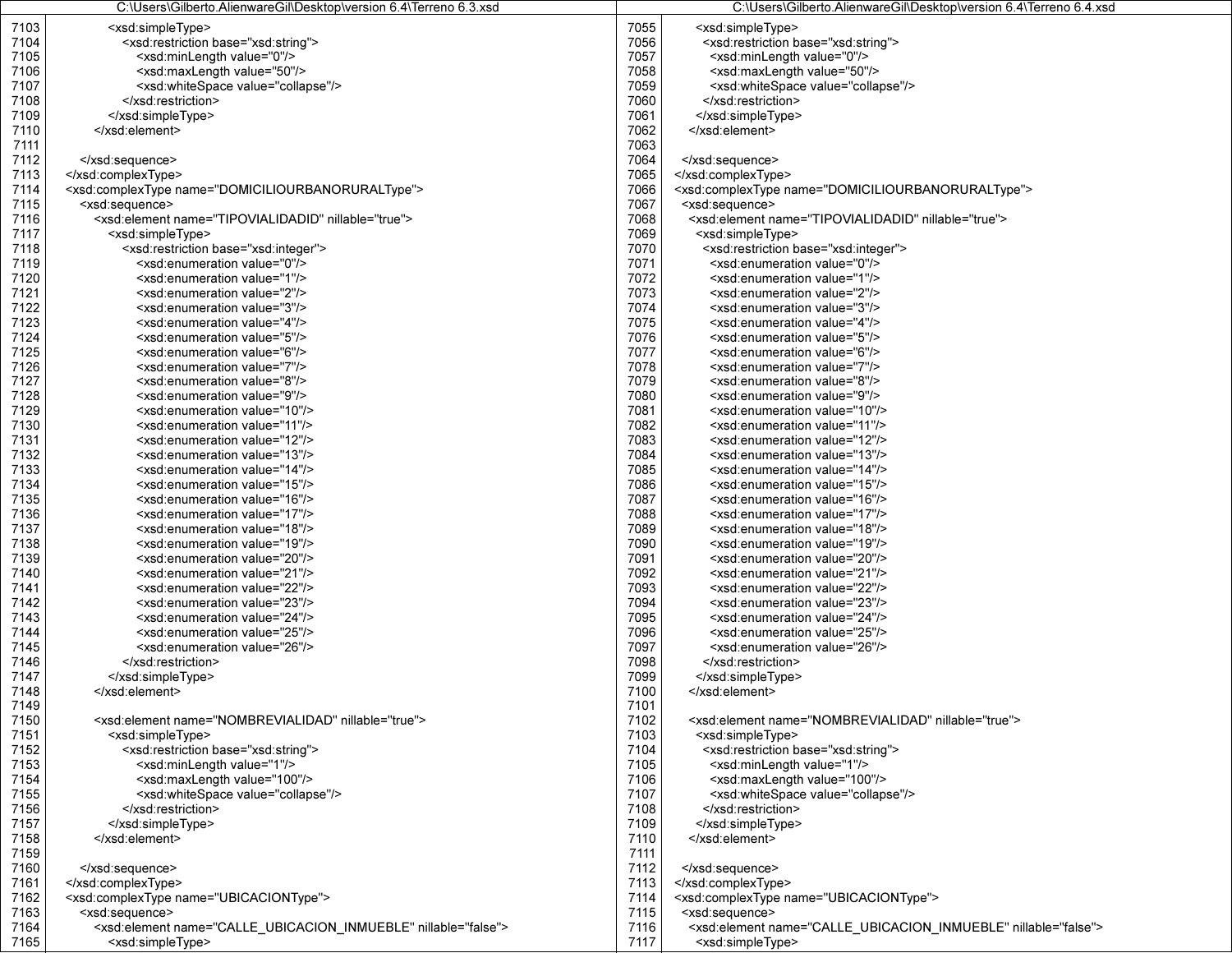|      | C:\Users\Gilberto.AlienwareGil\Desktop\version 6.4\Terreno 6.3.xsd                     |              | C:\Users\Gilberto.AlienwareGil\Desktop\version 6.4\Terreno 6.4.xsd                     |
|------|----------------------------------------------------------------------------------------|--------------|----------------------------------------------------------------------------------------|
| 7166 | <xsd:restriction base="xsd:string"></xsd:restriction>                                  | 7118         | <xsd:restriction base="xsd:string"></xsd:restriction>                                  |
| 7167 | <xsd:minlength value="0"></xsd:minlength>                                              | 7119         | <xsd:minlength value="0"></xsd:minlength>                                              |
| 7168 | <xsd:maxlength value="100"></xsd:maxlength>                                            | 7120         | <xsd:maxlength value="100"></xsd:maxlength>                                            |
| 7169 | <xsd:whitespace value="collapse"></xsd:whitespace>                                     | 7121         | <xsd:whitespace value="collapse"></xsd:whitespace>                                     |
| 7170 |                                                                                        | 7122         |                                                                                        |
| 7171 |                                                                                        | 7123         |                                                                                        |
| 7172 |                                                                                        | 7124         |                                                                                        |
| 7173 |                                                                                        | 7125         |                                                                                        |
|      |                                                                                        | 7126         |                                                                                        |
| 7174 | <xsd:element name="SUPER_MANZANA_UBICACION_INMUEBLE" nillable="true"></xsd:element>    |              | <xsd:element name="SUPER_MANZANA_UBICACION_INMUEBLE" nillable="true"></xsd:element>    |
| 7175 | <xsd:simpletype></xsd:simpletype>                                                      | 7127         | <xsd:simpletype></xsd:simpletype>                                                      |
| 7176 | <xsd:restriction base="xsd:string"></xsd:restriction>                                  | 7128         | <xsd:restriction base="xsd:string"></xsd:restriction>                                  |
| 7177 | <xsd:minlength value="0"></xsd:minlength>                                              | 7129         | <xsd:minlength value="0"></xsd:minlength>                                              |
| 7178 | <xsd:maxlength value="30"></xsd:maxlength>                                             | 7130         | <xsd:maxlength value="30"></xsd:maxlength>                                             |
| 7179 | <xsd:whitespace value="collapse"></xsd:whitespace>                                     | 7131         | <xsd:whitespace value="collapse"></xsd:whitespace>                                     |
| 7180 |                                                                                        | 7132         |                                                                                        |
| 7181 |                                                                                        | 7133         |                                                                                        |
| 7182 |                                                                                        | 7134         |                                                                                        |
| 7183 |                                                                                        | 7135         |                                                                                        |
| 7184 | <xsd:element name="MANZANA_UBICACION_INMUEBLE" nillable="true"></xsd:element>          | 7136         | <xsd:element name="MANZANA_UBICACION_INMUEBLE" nillable="true"></xsd:element>          |
| 7185 | <xsd:simpletype></xsd:simpletype>                                                      | 7137         | <xsd:simpletype></xsd:simpletype>                                                      |
| 7186 | <xsd:restriction base="xsd:string"></xsd:restriction>                                  | 7138         | <xsd:restriction base="xsd:string"></xsd:restriction>                                  |
| 7187 | <xsd:minlength value="0"></xsd:minlength>                                              | 7139         | <xsd:minlength value="0"></xsd:minlength>                                              |
| 7188 | <xsd:maxlength value="30"></xsd:maxlength>                                             | 7140         | <xsd:maxlength value="30"></xsd:maxlength>                                             |
| 7189 | <xsd:whitespace value="collapse"></xsd:whitespace>                                     | 7141         | <xsd:whitespace value="collapse"></xsd:whitespace>                                     |
| 7190 |                                                                                        | 7142         |                                                                                        |
| 7191 |                                                                                        | 7143         |                                                                                        |
| 7192 |                                                                                        | 7144         |                                                                                        |
| 7193 |                                                                                        | 7145         |                                                                                        |
| 7194 | <xsd:element name="LOTE_UBICACION_INMUEBLE" nillable="true"></xsd:element>             | 7146         | <xsd:element name="LOTE_UBICACION_INMUEBLE" nillable="true"></xsd:element>             |
| 7195 | <xsd:simpletype></xsd:simpletype>                                                      | 7147         | <xsd:simpletype></xsd:simpletype>                                                      |
| 7196 | <xsd:restriction base="xsd:string"></xsd:restriction>                                  | 7148         | <xsd:restriction base="xsd:string"></xsd:restriction>                                  |
| 7197 | <xsd:minlength value="0"></xsd:minlength>                                              | 7149         | <xsd:minlength value="0"></xsd:minlength>                                              |
| 7198 | <xsd:maxlength value="30"></xsd:maxlength>                                             | 7150         | <xsd:maxlength value="30"></xsd:maxlength>                                             |
| 7199 | <xsd:whitespace value="collapse"></xsd:whitespace>                                     | 7151         | <xsd:whitespace value="collapse"></xsd:whitespace>                                     |
| 7200 |                                                                                        | 7152         |                                                                                        |
| 7201 | $\le$ /xsd:simpleType>                                                                 | 7153         |                                                                                        |
| 7202 |                                                                                        | 7154         |                                                                                        |
| 7203 |                                                                                        | 7155         |                                                                                        |
| 7204 | <xsd:element name="NUMERO_EXTERIOR_UBICACION_INMUEBLE" nillable="false"></xsd:element> | 7156         | <xsd:element name="NUMERO_EXTERIOR_UBICACION_INMUEBLE" nillable="false"></xsd:element> |
| 7205 | <xsd:simpletype></xsd:simpletype>                                                      | 7157         | <xsd:simpletype></xsd:simpletype>                                                      |
| 7206 | <xsd:restriction base="xsd:string"></xsd:restriction>                                  | 7158         | <xsd:restriction base="xsd:string"></xsd:restriction>                                  |
| 7207 | <xsd:minlength value="0"></xsd:minlength>                                              | 7159         | <xsd:minlength value="0"></xsd:minlength>                                              |
| 7208 | <xsd:maxlength value="25"></xsd:maxlength>                                             | 7160         | <xsd:maxlength value="25"></xsd:maxlength>                                             |
| 7209 | <xsd:whitespace value="collapse"></xsd:whitespace>                                     | 7161         | <xsd:whitespace value="collapse"></xsd:whitespace>                                     |
| 7210 |                                                                                        | 7162         |                                                                                        |
| 7211 |                                                                                        | 7163         |                                                                                        |
|      |                                                                                        |              |                                                                                        |
| 7212 |                                                                                        | 7164<br>7165 |                                                                                        |
| 7213 |                                                                                        |              |                                                                                        |
| 7214 | <xsd:element name="ENTRADA_UBICACION_INMUEBLE" nillable="true"></xsd:element>          | 7166         | <xsd:element name="ENTRADA_UBICACION_INMUEBLE" nillable="true"></xsd:element>          |
| 7215 | <xsd:simpletype></xsd:simpletype>                                                      | 7167         | <xsd:simpletype></xsd:simpletype>                                                      |
| 7216 | <xsd:restriction base="xsd:string"></xsd:restriction>                                  | 7168         | <xsd:restriction base="xsd:string"></xsd:restriction>                                  |
| 7217 | <xsd:minlength value="0"></xsd:minlength>                                              | 7169         | <xsd:minlength value="0"></xsd:minlength>                                              |
| 7218 | <xsd:maxlength value="30"></xsd:maxlength>                                             | 7170         | <xsd:maxlength value="30"></xsd:maxlength>                                             |
| 7219 | <xsd:whitespace value="collapse"></xsd:whitespace>                                     | 7171         | <xsd:whitespace value="collapse"></xsd:whitespace>                                     |
| 7220 |                                                                                        | 7172         |                                                                                        |
| 7221 |                                                                                        | 7173         |                                                                                        |
| 7222 |                                                                                        | 7174         |                                                                                        |
| 7223 |                                                                                        | 7175         |                                                                                        |
| 7224 | <xsd:element name="EDIFICIO_UBICACION_INMUEBLE" nillable="true"></xsd:element>         | 7176         | <xsd:element name="EDIFICIO UBICACION INMUEBLE" nillable="true"></xsd:element>         |
| 7225 | <xsd:simpletype></xsd:simpletype>                                                      | 7177         | <xsd:simpletype></xsd:simpletype>                                                      |
| 7226 | <xsd:restriction base="xsd:string"></xsd:restriction>                                  | 7178         | <xsd:restriction base="xsd:string"></xsd:restriction>                                  |
| 7227 | <xsd:minlength value="0"></xsd:minlength>                                              | 7179         | <xsd:minlength value="0"></xsd:minlength>                                              |
| 7228 | <xsd:maxlength value="30"></xsd:maxlength>                                             | 7180         | <xsd:maxlength value="30"></xsd:maxlength>                                             |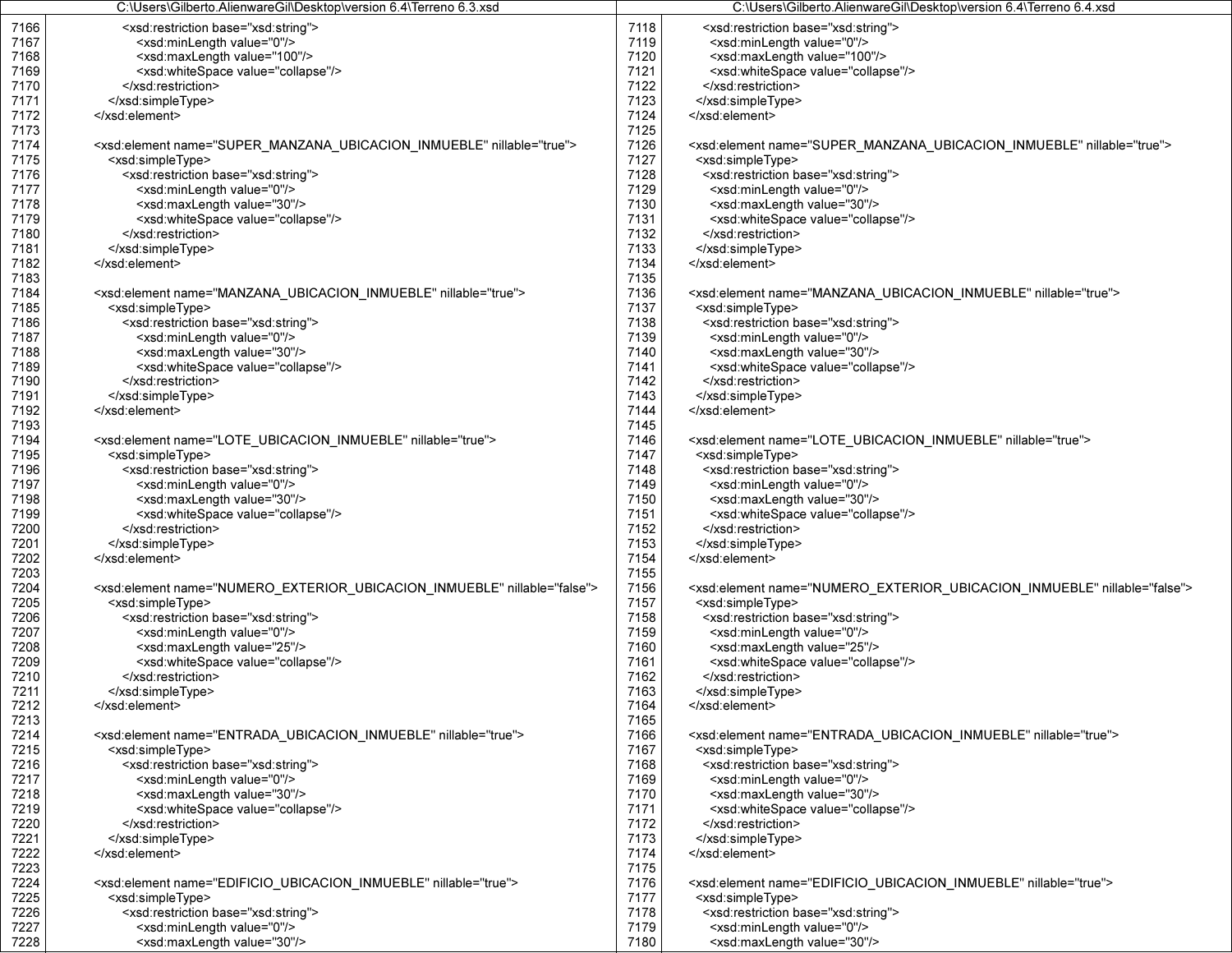|      | C:\Users\Gilberto.AlienwareGil\Desktop\version 6.4\Terreno 6.3.xsd                                                   |      | C:\Users\Gilberto.AlienwareGil\Desktop\version 6.4\Terreno 6.4.xsd                                                   |
|------|----------------------------------------------------------------------------------------------------------------------|------|----------------------------------------------------------------------------------------------------------------------|
| 7229 | <xsd:whitespace value="collapse"></xsd:whitespace>                                                                   | 7181 | <xsd:whitespace value="collapse"></xsd:whitespace>                                                                   |
| 7230 |                                                                                                                      | 7182 |                                                                                                                      |
| 7231 |                                                                                                                      | 7183 |                                                                                                                      |
| 7232 | $\le$ /xsd:element>                                                                                                  | 7184 |                                                                                                                      |
| 7233 |                                                                                                                      | 7185 |                                                                                                                      |
|      | <xsd:element name="NUMERO_INTERIOR_UBICACION_INMUEBLE" nillable="true"></xsd:element>                                |      |                                                                                                                      |
| 7234 |                                                                                                                      | 7186 | <xsd:element name="NUMERO_INTERIOR_UBICACION_INMUEBLE" nillable="true"></xsd:element>                                |
| 7235 | <xsd:simpletype></xsd:simpletype>                                                                                    | 7187 | <xsd:simpletype></xsd:simpletype>                                                                                    |
| 7236 | <xsd:restriction base="xsd:string"></xsd:restriction>                                                                | 7188 | <xsd:restriction base="xsd:string"></xsd:restriction>                                                                |
| 7237 | <xsd:minlength value="0"></xsd:minlength>                                                                            | 7189 | <xsd:minlength value="0"></xsd:minlength>                                                                            |
| 7238 | <xsd:maxlength value="50"></xsd:maxlength>                                                                           | 7190 | <xsd:maxlength value="50"></xsd:maxlength>                                                                           |
| 7239 | <xsd:whitespace value="collapse"></xsd:whitespace>                                                                   | 7191 | <xsd:whitespace value="collapse"></xsd:whitespace>                                                                   |
| 7240 |                                                                                                                      | 7192 |                                                                                                                      |
| 7241 |                                                                                                                      | 7193 |                                                                                                                      |
| 7242 |                                                                                                                      | 7194 |                                                                                                                      |
| 7243 |                                                                                                                      | 7195 |                                                                                                                      |
| 7244 | <xsd:element name="ENTRE_CALLE_UBICACION_INMUEBLE" nillable="false"></xsd:element>                                   | 7196 | <xsd:element name="ENTRE_CALLE_UBICACION_INMUEBLE" nillable="false"></xsd:element>                                   |
| 7245 | <xsd:simpletype></xsd:simpletype>                                                                                    | 7197 | <xsd:simpletype></xsd:simpletype>                                                                                    |
| 7246 | <xsd:restriction base="xsd:string"></xsd:restriction>                                                                | 7198 | <xsd:restriction base="xsd:string"></xsd:restriction>                                                                |
| 7247 | <xsd:minlength value="0"></xsd:minlength>                                                                            | 7199 | <xsd:minlength value="0"></xsd:minlength>                                                                            |
| 7248 |                                                                                                                      | 7200 |                                                                                                                      |
|      | <xsd:maxlength value="100"></xsd:maxlength>                                                                          |      | <xsd:maxlength value="100"></xsd:maxlength>                                                                          |
| 7249 | <xsd:whitespace value="collapse"></xsd:whitespace>                                                                   | 7201 | <xsd:whitespace value="collapse"></xsd:whitespace>                                                                   |
| 7250 |                                                                                                                      | 7202 |                                                                                                                      |
| 7251 |                                                                                                                      | 7203 |                                                                                                                      |
| 7252 |                                                                                                                      | 7204 |                                                                                                                      |
| 7253 |                                                                                                                      | 7205 |                                                                                                                      |
| 7254 | <xsd:element name="Y_CALLE_UBICACION_INMUEBLE" nillable="false"></xsd:element>                                       | 7206 | <xsd:element name="Y_CALLE_UBICACION_INMUEBLE" nillable="false"></xsd:element>                                       |
| 7255 | <xsd:simpletype></xsd:simpletype>                                                                                    | 7207 | <xsd:simpletype></xsd:simpletype>                                                                                    |
| 7256 | <xsd:restriction base="xsd:string"></xsd:restriction>                                                                | 7208 | <xsd:restriction base="xsd:string"></xsd:restriction>                                                                |
| 7257 | <xsd:minlength value="0"></xsd:minlength>                                                                            | 7209 | <xsd:minlength value="0"></xsd:minlength>                                                                            |
| 7258 | <xsd:maxlength value="100"></xsd:maxlength>                                                                          | 7210 | <xsd:maxlength value="100"></xsd:maxlength>                                                                          |
| 7259 | <xsd:whitespace value="collapse"></xsd:whitespace>                                                                   | 7211 | <xsd:whitespace value="collapse"></xsd:whitespace>                                                                   |
| 7260 |                                                                                                                      | 7212 |                                                                                                                      |
| 7261 |                                                                                                                      | 7213 |                                                                                                                      |
| 7262 |                                                                                                                      | 7214 |                                                                                                                      |
| 7263 |                                                                                                                      | 7215 |                                                                                                                      |
| 7264 |                                                                                                                      | 7216 |                                                                                                                      |
| 7265 | <xsd:element name="COLONIA_UBICACION_INMUEBLE" nillable="false"><br/><xsd:simpletype></xsd:simpletype></xsd:element> | 7217 | <xsd:element name="COLONIA_UBICACION_INMUEBLE" nillable="false"><br/><xsd:simpletype></xsd:simpletype></xsd:element> |
|      |                                                                                                                      | 7218 |                                                                                                                      |
| 7266 | <xsd:restriction base="xsd:string"></xsd:restriction>                                                                |      | <xsd:restriction base="xsd:string"></xsd:restriction>                                                                |
| 7267 | <xsd:minlength value="0"></xsd:minlength>                                                                            | 7219 | <xsd:minlength value="0"></xsd:minlength>                                                                            |
| 7268 | <xsd:maxlength value="100"></xsd:maxlength>                                                                          | 7220 | <xsd:maxlength value="100"></xsd:maxlength>                                                                          |
| 7269 | <xsd:whitespace value="collapse"></xsd:whitespace>                                                                   | 7221 | <xsd:whitespace value="collapse"></xsd:whitespace>                                                                   |
| 7270 |                                                                                                                      | 7222 |                                                                                                                      |
| 7271 |                                                                                                                      | 7223 |                                                                                                                      |
| 7272 |                                                                                                                      | 7224 |                                                                                                                      |
| 7273 |                                                                                                                      | 7225 |                                                                                                                      |
| 7274 | <xsd:element name="DEPARTAMENTO" nillable="true"></xsd:element>                                                      | 7226 | <xsd:element name="DEPARTAMENTO" nillable="true"></xsd:element>                                                      |
| 7275 | <xsd:simpletype></xsd:simpletype>                                                                                    | 7227 | <xsd:simpletype></xsd:simpletype>                                                                                    |
| 7276 | <xsd:restriction base="xsd:string"></xsd:restriction>                                                                | 7228 | <xsd:restriction base="xsd:string"></xsd:restriction>                                                                |
| 7277 | <xsd:minlength value="0"></xsd:minlength>                                                                            | 7229 | <xsd:minlength value="0"></xsd:minlength>                                                                            |
| 7278 | <xsd:maxlength value="50"></xsd:maxlength>                                                                           | 7230 | <xsd:maxlength value="50"></xsd:maxlength>                                                                           |
| 7279 | <xsd:whitespace value="collapse"></xsd:whitespace>                                                                   | 7231 | <xsd:whitespace value="collapse"></xsd:whitespace>                                                                   |
| 7280 |                                                                                                                      | 7232 |                                                                                                                      |
| 7281 |                                                                                                                      | 7233 |                                                                                                                      |
| 7282 |                                                                                                                      | 7234 |                                                                                                                      |
| 7283 |                                                                                                                      | 7235 |                                                                                                                      |
|      |                                                                                                                      |      | <xsd:element name="NIVEL_UBICACION_INMUEBLE" nillable="true"></xsd:element>                                          |
| 7284 | <xsd:element name="NIVEL_UBICACION_INMUEBLE" nillable="true"></xsd:element>                                          | 7236 |                                                                                                                      |
| 7285 | <xsd:simpletype></xsd:simpletype>                                                                                    | 7237 | <xsd:simpletype></xsd:simpletype>                                                                                    |
| 7286 | <xsd:restriction base="xsd:integer"></xsd:restriction>                                                               | 7238 | <xsd:restriction base="xsd:integer"></xsd:restriction>                                                               |
| 7287 | <xsd:enumeration value="0"></xsd:enumeration>                                                                        | 7239 | <xsd:enumeration value="0"></xsd:enumeration>                                                                        |
| 7288 | <xsd:enumeration value="1"></xsd:enumeration>                                                                        | 7240 | <xsd:enumeration value="1"></xsd:enumeration>                                                                        |
| 7289 | <xsd:enumeration value="2"></xsd:enumeration>                                                                        | 7241 | <xsd:enumeration value="2"></xsd:enumeration>                                                                        |
| 7290 | <xsd:enumeration value="3"></xsd:enumeration>                                                                        | 7242 | <xsd:enumeration value="3"></xsd:enumeration>                                                                        |
| 7291 | <xsd:enumeration value="4"></xsd:enumeration>                                                                        | 7243 | <xsd:enumeration value="4"></xsd:enumeration>                                                                        |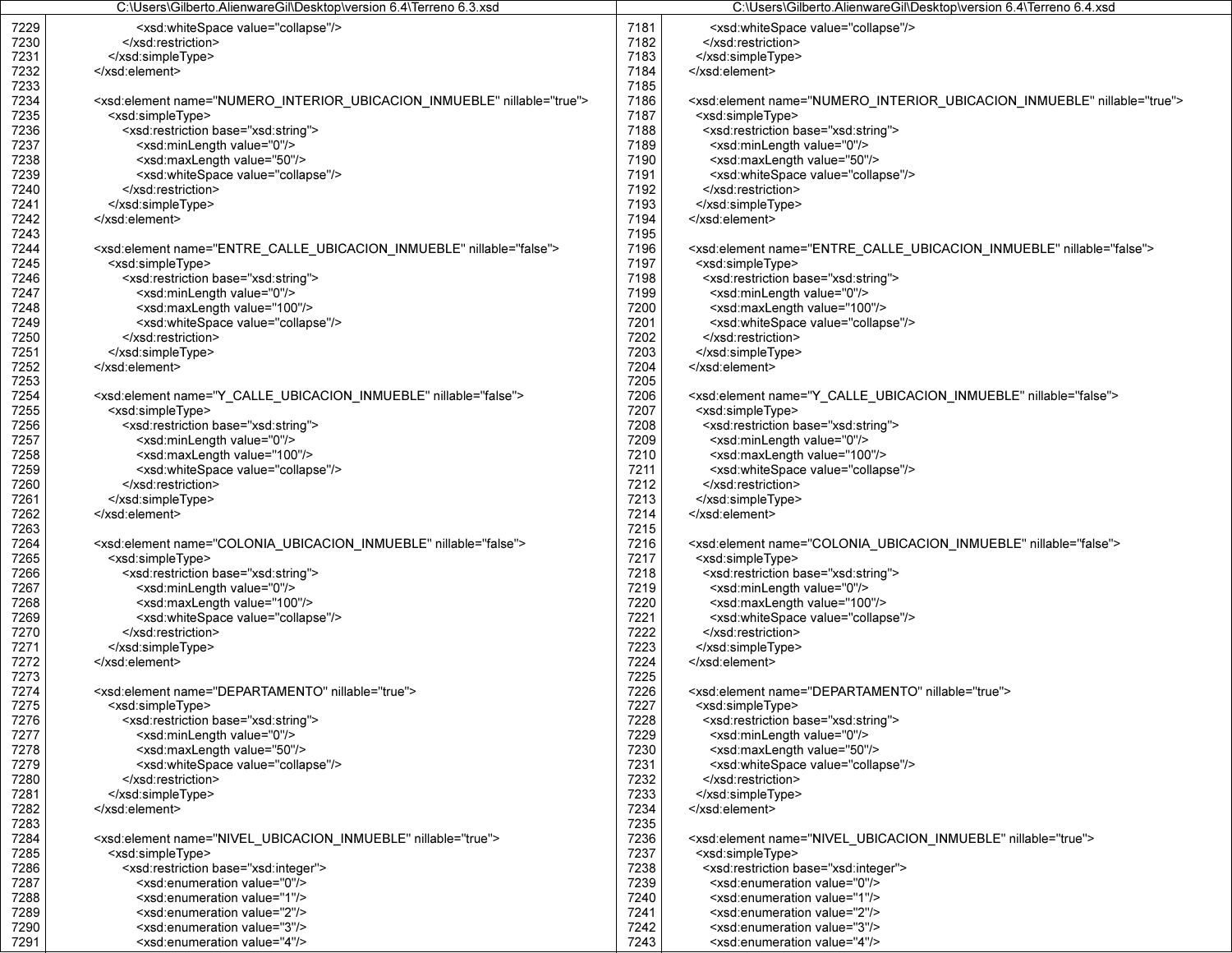|      | C:\Users\Gilberto.AlienwareGil\Desktop\version 6.4\Terreno 6.3.xsd                   |      | C:\Users\Gilberto.AlienwareGil\Desktop\version 6.4\Terreno 6.4.xsd                   |
|------|--------------------------------------------------------------------------------------|------|--------------------------------------------------------------------------------------|
| 7292 | <xsd:enumeration value="5"></xsd:enumeration>                                        | 7244 | <xsd:enumeration value="5"></xsd:enumeration>                                        |
| 7293 | <xsd:enumeration value="6"></xsd:enumeration>                                        | 7245 | <xsd:enumeration value="6"></xsd:enumeration>                                        |
| 7294 | <xsd:enumeration value="7"></xsd:enumeration>                                        | 7246 | <xsd:enumeration value="7"></xsd:enumeration>                                        |
| 7295 | <xsd:enumeration value="8"></xsd:enumeration>                                        | 7247 | <xsd:enumeration value="8"></xsd:enumeration>                                        |
|      |                                                                                      |      |                                                                                      |
| 7296 | <xsd:enumeration value="9"></xsd:enumeration>                                        | 7248 | <xsd:enumeration value="9"></xsd:enumeration>                                        |
| 7297 | <xsd:enumeration value="10"></xsd:enumeration>                                       | 7249 | <xsd:enumeration value="10"></xsd:enumeration>                                       |
| 7298 | <xsd:enumeration value="11"></xsd:enumeration>                                       | 7250 | <xsd:enumeration value="11"></xsd:enumeration>                                       |
| 7299 | <xsd:enumeration value="12"></xsd:enumeration>                                       | 7251 | <xsd:enumeration value="12"></xsd:enumeration>                                       |
| 7300 | <xsd:enumeration value="13"></xsd:enumeration>                                       | 7252 | <xsd:enumeration value="13"></xsd:enumeration>                                       |
| 7301 | <xsd:enumeration value="14"></xsd:enumeration>                                       | 7253 | <xsd:enumeration value="14"></xsd:enumeration>                                       |
| 7302 | <xsd:enumeration value="15"></xsd:enumeration>                                       | 7254 | <xsd:enumeration value="15"></xsd:enumeration>                                       |
| 7303 | <xsd:enumeration value="16"></xsd:enumeration>                                       | 7255 | <xsd:enumeration value="16"></xsd:enumeration>                                       |
| 7304 | <xsd:enumeration value="17"></xsd:enumeration>                                       | 7256 | <xsd:enumeration value="17"></xsd:enumeration>                                       |
| 7305 | <xsd:enumeration value="18"></xsd:enumeration>                                       | 7257 | <xsd:enumeration value="18"></xsd:enumeration>                                       |
| 7306 | <xsd:enumeration value="19"></xsd:enumeration>                                       | 7258 | <xsd:enumeration value="19"></xsd:enumeration>                                       |
| 7307 | <xsd:enumeration value="20"></xsd:enumeration>                                       | 7259 | <xsd:enumeration value="20"></xsd:enumeration>                                       |
| 7308 | <xsd:enumeration value="21"></xsd:enumeration>                                       | 7260 | <xsd:enumeration value="21"></xsd:enumeration>                                       |
| 7309 | <xsd:enumeration value="22"></xsd:enumeration>                                       | 7261 | <xsd:enumeration value="22"></xsd:enumeration>                                       |
| 7310 | <xsd:enumeration value="23"></xsd:enumeration>                                       | 7262 | <xsd:enumeration value="23"></xsd:enumeration>                                       |
| 7311 | <xsd:enumeration value="24"></xsd:enumeration>                                       | 7263 | <xsd:enumeration value="24"></xsd:enumeration>                                       |
|      |                                                                                      |      |                                                                                      |
| 7312 | <xsd:enumeration value="25"></xsd:enumeration>                                       | 7264 | <xsd:enumeration value="25"></xsd:enumeration>                                       |
| 7313 | <xsd:enumeration value="26"></xsd:enumeration>                                       | 7265 | <xsd:enumeration value="26"></xsd:enumeration>                                       |
| 7314 | <xsd:enumeration value="27"></xsd:enumeration>                                       | 7266 | <xsd:enumeration value="27"></xsd:enumeration>                                       |
| 7315 | <xsd:enumeration value="28"></xsd:enumeration>                                       | 7267 | <xsd:enumeration value="28"></xsd:enumeration>                                       |
| 7316 | <xsd:enumeration value="29"></xsd:enumeration>                                       | 7268 | <xsd:enumeration value="29"></xsd:enumeration>                                       |
| 7317 | <xsd:enumeration value="30"></xsd:enumeration>                                       | 7269 | <xsd:enumeration value="30"></xsd:enumeration>                                       |
| 7318 | <xsd:enumeration value="31"></xsd:enumeration>                                       | 7270 | <xsd:enumeration value="31"></xsd:enumeration>                                       |
| 7319 | <xsd:enumeration value="32"></xsd:enumeration>                                       | 7271 | <xsd:enumeration value="32"></xsd:enumeration>                                       |
| 7320 | <xsd:enumeration value="33"></xsd:enumeration>                                       | 7272 | <xsd:enumeration value="33"></xsd:enumeration>                                       |
| 7321 |                                                                                      | 7273 |                                                                                      |
| 7322 |                                                                                      | 7274 |                                                                                      |
| 7323 | $\le$ /xsd:element>                                                                  | 7275 |                                                                                      |
| 7324 |                                                                                      | 7276 |                                                                                      |
| 7325 | <xsd:element name="CODIGO_POSTAL_UBICACION_INMUEBLE" nillable="false"></xsd:element> | 7277 | <xsd:element name="CODIGO_POSTAL_UBICACION_INMUEBLE" nillable="false"></xsd:element> |
| 7326 | <xsd:simpletype></xsd:simpletype>                                                    | 7278 | <xsd:simpletype></xsd:simpletype>                                                    |
| 7327 | <xsd:restriction base="xsd:string"></xsd:restriction>                                | 7279 | <xsd:restriction base="xsd:string"></xsd:restriction>                                |
| 7328 | <xsd:minlength value="1"></xsd:minlength>                                            | 7280 | <xsd:minlength value="1"></xsd:minlength>                                            |
| 7329 | <xsd:maxlength value="5"></xsd:maxlength>                                            | 7281 | <xsd:maxlength value="5"></xsd:maxlength>                                            |
| 7330 | <xsd:whitespace value="collapse"></xsd:whitespace>                                   | 7282 | <xsd:whitespace value="collapse"></xsd:whitespace>                                   |
| 7331 |                                                                                      | 7283 |                                                                                      |
| 7332 |                                                                                      | 7284 |                                                                                      |
| 7333 |                                                                                      | 7285 |                                                                                      |
| 7334 |                                                                                      | 7286 |                                                                                      |
| 7335 | <xsd:element name="MUNICIPIO_UBICACION_INMUEBLE" nillable="false"></xsd:element>     | 7287 | <xsd:element name="MUNICIPIO_UBICACION_INMUEBLE" nillable="false"></xsd:element>     |
| 7336 | <xsd:simpletype></xsd:simpletype>                                                    | 7288 | <xsd:simpletype></xsd:simpletype>                                                    |
| 7337 | <xsd:restriction base="xsd:string"></xsd:restriction>                                | 7289 | <xsd:restriction base="xsd:string"></xsd:restriction>                                |
| 7338 | <xsd:minlength value="0"></xsd:minlength>                                            | 7290 | <xsd:minlength value="0"></xsd:minlength>                                            |
| 7339 | <xsd:maxlength value="100"></xsd:maxlength>                                          | 7291 | <xsd:maxlength value="100"></xsd:maxlength>                                          |
| 7340 | <xsd:whitespace value="collapse"></xsd:whitespace>                                   | 7292 | <xsd:whitespace value="collapse"></xsd:whitespace>                                   |
|      |                                                                                      |      |                                                                                      |
| 7341 |                                                                                      | 7293 |                                                                                      |
| 7342 |                                                                                      | 7294 |                                                                                      |
| 7343 |                                                                                      | 7295 |                                                                                      |
| 7344 |                                                                                      | 7296 |                                                                                      |
| 7345 | <xsd:element name="NOMBRE_ESTADO_UBICACION_INMUEBLE" nillable="false"></xsd:element> | 7297 | <xsd:element name="NOMBRE_ESTADO_UBICACION_INMUEBLE" nillable="false"></xsd:element> |
| 7346 | <xsd:simpletype></xsd:simpletype>                                                    | 7298 | <xsd:simpletype></xsd:simpletype>                                                    |
| 7347 | <xsd:restriction base="xsd:string"></xsd:restriction>                                | 7299 | <xsd:restriction base="xsd:string"></xsd:restriction>                                |
| 7348 | <xsd:minlength value="1"></xsd:minlength>                                            | 7300 | <xsd:minlength value="1"></xsd:minlength>                                            |
| 7349 | <xsd:maxlength value="100"></xsd:maxlength>                                          | 7301 | <xsd:maxlength value="100"></xsd:maxlength>                                          |
| 7350 | <xsd:whitespace value="collapse"></xsd:whitespace>                                   | 7302 | <xsd:whitespace value="collapse"></xsd:whitespace>                                   |
| 7351 |                                                                                      | 7303 |                                                                                      |
| 7352 |                                                                                      | 7304 |                                                                                      |
| 7353 |                                                                                      | 7305 |                                                                                      |
| 7354 |                                                                                      | 7306 |                                                                                      |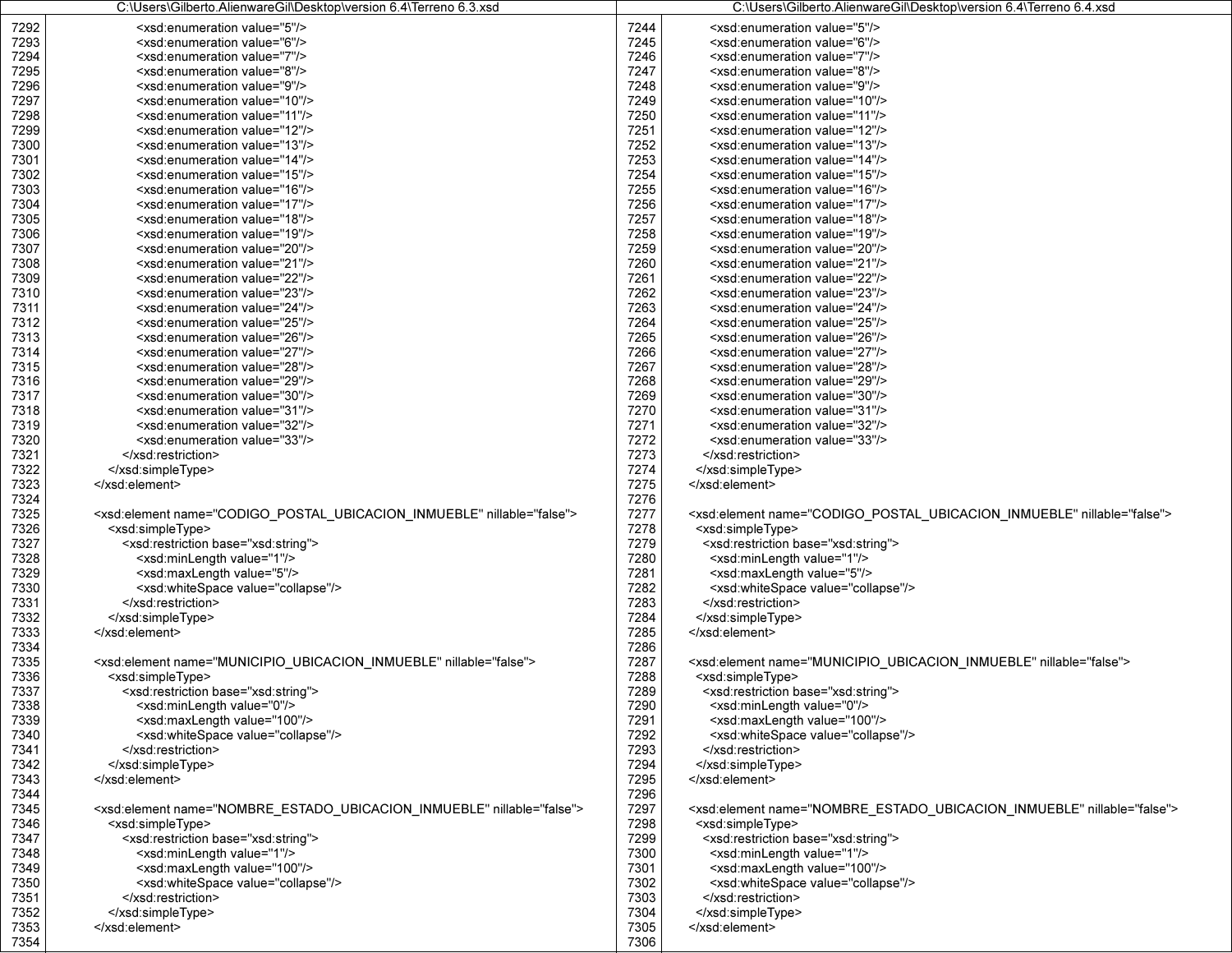|      | C:\Users\Gilberto.AlienwareGil\Desktop\version 6.4\Terreno 6.3.xsd                                        | C:\Users\Gilberto.AlienwareGil\Desktop\version 6.4\Terreno 6.4.xsd |                                                                                                           |
|------|-----------------------------------------------------------------------------------------------------------|--------------------------------------------------------------------|-----------------------------------------------------------------------------------------------------------|
| 7355 | <xsd:element <br="" name="CLAVE_ENTIDAD_FEDERATIVA_UBICACION_INMUEBLE">nillable="false"&gt;</xsd:element> | 7307                                                               | <xsd:element name="CLAVE_ENTIDAD_FEDERATIVA_UBICACION_INMUEBLE" nillable<br="">="false"&gt;</xsd:element> |
| 7356 | <xsd:simpletype></xsd:simpletype>                                                                         | 7308                                                               | <xsd:simpletype></xsd:simpletype>                                                                         |
| 7357 | <xsd:restriction base="xsd:string"></xsd:restriction>                                                     | 7309                                                               | <xsd:restriction base="xsd:string"></xsd:restriction>                                                     |
| 7358 | <xsd:minlength value="2"></xsd:minlength>                                                                 | 7310                                                               | <xsd:minlength value="2"></xsd:minlength>                                                                 |
| 7359 | <xsd:maxlength value="2"></xsd:maxlength>                                                                 | 7311                                                               | <xsd:maxlength value="2"></xsd:maxlength>                                                                 |
| 7360 | <xsd:whitespace value="collapse"></xsd:whitespace>                                                        | 7312                                                               | <xsd:whitespace value="collapse"></xsd:whitespace>                                                        |
| 7361 |                                                                                                           | 7313                                                               |                                                                                                           |
| 7362 |                                                                                                           | 7314                                                               |                                                                                                           |
| 7363 |                                                                                                           | 7315                                                               |                                                                                                           |
| 7364 |                                                                                                           | 7316                                                               |                                                                                                           |
| 7365 | <xsd:element name="CLAVE_MUNICIPIO_UBICACION_INMUEBLE" nillable="false"></xsd:element>                    | 7317                                                               | <xsd:element name="CLAVE_MUNICIPIO_UBICACION_INMUEBLE" nillable="false"></xsd:element>                    |
| 7366 | <xsd:simpletype></xsd:simpletype>                                                                         | 7318                                                               | <xsd:simpletype></xsd:simpletype>                                                                         |
| 7367 | <xsd:restriction base="xsd:string"></xsd:restriction>                                                     | 7319                                                               | <xsd:restriction base="xsd:string"></xsd:restriction>                                                     |
| 7368 | <xsd:minlength value="3"></xsd:minlength>                                                                 | 7320                                                               | <xsd:minlength value="3"></xsd:minlength>                                                                 |
| 7369 | <xsd:maxlength value="3"></xsd:maxlength>                                                                 | 7321                                                               | <xsd:maxlength value="3"></xsd:maxlength>                                                                 |
| 7370 | <xsd:whitespace value="collapse"></xsd:whitespace>                                                        | 7322                                                               | <xsd:whitespace value="collapse"></xsd:whitespace>                                                        |
| 7371 |                                                                                                           | 7323                                                               |                                                                                                           |
| 7372 |                                                                                                           | 7324                                                               |                                                                                                           |
| 7373 |                                                                                                           | 7325                                                               |                                                                                                           |
| 7374 |                                                                                                           | 7326                                                               |                                                                                                           |
| 7375 |                                                                                                           | 7327                                                               |                                                                                                           |
| 7376 |                                                                                                           | 7328                                                               |                                                                                                           |
| 7377 | <xsd:complextype name="DATOSGENERALESType"></xsd:complextype>                                             | 7329                                                               | <xsd:complextype name="DATOSGENERALESType"></xsd:complextype>                                             |
| 7378 | <xsd:sequence></xsd:sequence>                                                                             | 7330                                                               | <xsd:sequence></xsd:sequence>                                                                             |
| 7379 | <xsd:element name="CONTROLADOR" type="CONTROLADORType"></xsd:element>                                     | 7331                                                               | <xsd:element name="CONTROLADOR" type="CONTROLADORType"></xsd:element>                                     |
| 7380 | <xsd:element name="VALUADOR" type="VALUADORType"></xsd:element>                                           | 7332                                                               | <xsd:element name="VALUADOR" type="VALUADORType"></xsd:element>                                           |
| 7381 | <xsd:element name="SOLICITANTE" type="SOLICITANTEType"></xsd:element>                                     | 7333                                                               | <xsd:element name="SOLICITANTE" type="SOLICITANTEType"></xsd:element>                                     |
| 7382 | <xsd:element name="PROPIETARIO" type="PROPIETARIOType"></xsd:element>                                     | 7334                                                               | <xsd:element name="PROPIETARIO" type="PROPIETARIOType"></xsd:element>                                     |
| 7383 | <xsd:element name="PROPOSITO_AVALUO" nillable="false"></xsd:element>                                      | 7335                                                               | <xsd:element name="PROPOSITO_AVALUO" nillable="false"></xsd:element>                                      |
| 7384 | <xsd:simpletype></xsd:simpletype>                                                                         | 7336                                                               | <xsd:simpletype></xsd:simpletype>                                                                         |
| 7385 | <xsd:restriction base="xsd:string"></xsd:restriction>                                                     | 7337                                                               | <xsd:restriction base="xsd:string"></xsd:restriction>                                                     |
| 7386 | <xsd:minlength value="1"></xsd:minlength>                                                                 | 7338                                                               | <xsd:minlength value="1"></xsd:minlength>                                                                 |
| 7387 | <xsd:maxlength value="50"></xsd:maxlength>                                                                | 7339                                                               | <xsd:maxlength value="50"></xsd:maxlength>                                                                |
| 7388 | <xsd:whitespace value="collapse"></xsd:whitespace>                                                        | 7340                                                               | <xsd:whitespace value="collapse"></xsd:whitespace>                                                        |
| 7389 |                                                                                                           | 7341                                                               |                                                                                                           |
| 7390 |                                                                                                           | 7342                                                               |                                                                                                           |
| 7391 | $\le$ /xsd:element>                                                                                       | 7343                                                               |                                                                                                           |
| 7392 |                                                                                                           | 7344                                                               |                                                                                                           |
| 7393 | <xsd:element name="OBJETO_AVALUO" nillable="false"></xsd:element>                                         | 7345                                                               | <xsd:element name="OBJETO_AVALUO" nillable="false"></xsd:element>                                         |
| 7394 | <xsd:simpletype></xsd:simpletype>                                                                         | 7346                                                               | <xsd:simpletype></xsd:simpletype>                                                                         |
| 7395 | <xsd:restriction base="xsd:string"></xsd:restriction>                                                     | 7347                                                               | <xsd:restriction base="xsd:string"></xsd:restriction>                                                     |
| 7396 | <xsd:minlength value="0"></xsd:minlength>                                                                 | 7348                                                               | <xsd:minlength value="0"></xsd:minlength>                                                                 |
| 7397 | <xsd:maxlength value="50"></xsd:maxlength>                                                                | 7349                                                               | <xsd:maxlength value="50"></xsd:maxlength>                                                                |
| 7398 | <xsd:whitespace value="collapse"></xsd:whitespace>                                                        | 7350                                                               | <xsd:whitespace value="collapse"></xsd:whitespace>                                                        |
| 7399 |                                                                                                           | 7351                                                               |                                                                                                           |
| 7400 |                                                                                                           | 7352                                                               |                                                                                                           |
| 7401 |                                                                                                           | 7353                                                               |                                                                                                           |
| 7402 |                                                                                                           | 7354                                                               |                                                                                                           |
| 7403 | <xsd:element name="CAT_REGIMEN_PROPIEDAD" nillable="false"></xsd:element>                                 | 7355                                                               | <xsd:element name="CAT_REGIMEN_PROPIEDAD" nillable="false"></xsd:element>                                 |
| 7404 | <xsd:simpletype></xsd:simpletype>                                                                         | 7356                                                               | <xsd:simpletype></xsd:simpletype>                                                                         |
| 7405 | <xsd:restriction base="xsd:integer"></xsd:restriction>                                                    | 7357                                                               | <xsd:restriction base="xsd:integer"></xsd:restriction>                                                    |
| 7406 | <xsd:enumeration value="1"></xsd:enumeration>                                                             | 7358                                                               | <xsd:enumeration value="1"></xsd:enumeration>                                                             |
| 7407 | <xsd:enumeration value="2"></xsd:enumeration>                                                             | 7359                                                               | <xsd:enumeration value="2"></xsd:enumeration>                                                             |
| 7408 | <xsd:enumeration value="3"></xsd:enumeration>                                                             | 7360                                                               | <xsd:enumeration value="3"></xsd:enumeration>                                                             |
| 7409 | <xsd:enumeration value="4"></xsd:enumeration>                                                             | 7361                                                               | <xsd:enumeration value="4"></xsd:enumeration>                                                             |
| 7410 | $\le$ /xsd:restriction>                                                                                   | 7362                                                               |                                                                                                           |
| 7411 |                                                                                                           | 7363                                                               |                                                                                                           |
| 7412 |                                                                                                           | 7364                                                               |                                                                                                           |
| 7413 |                                                                                                           | 7365                                                               |                                                                                                           |
| 7414 |                                                                                                           | 7366                                                               |                                                                                                           |
| 7415 | <xsd:attribute name="id" type="xsd:string"></xsd:attribute>                                               | 7367                                                               | <xsd:attribute name="id" type="xsd:string"></xsd:attribute>                                               |
| 7416 |                                                                                                           | 7368                                                               |                                                                                                           |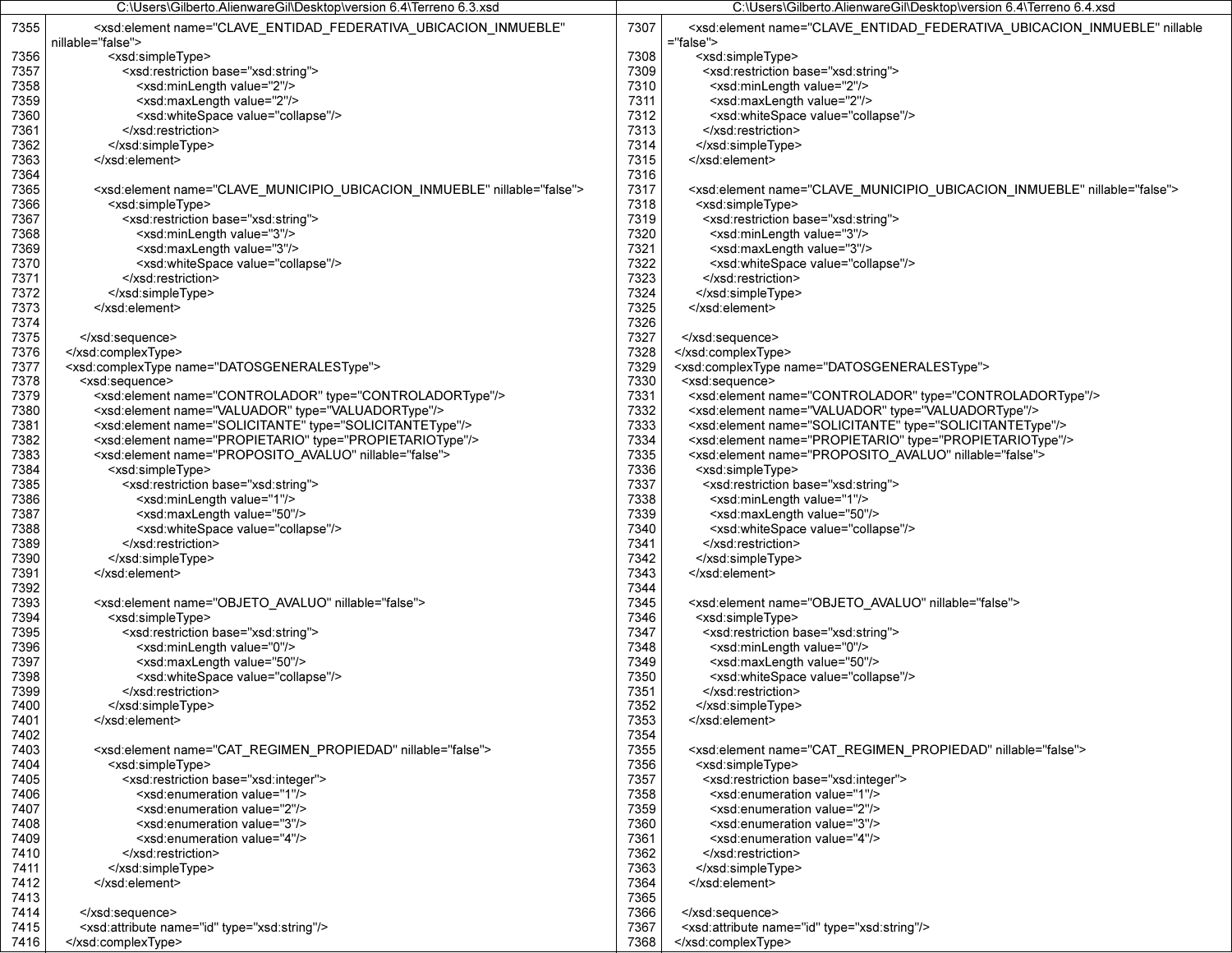|              | C:\Users\Gilberto.AlienwareGil\Desktop\version 6.4\Terreno 6.3.xsd<br>C:\Users\Gilberto.AlienwareGil\Desktop\version 6.4\Terreno 6.4.xsd |              |                                                                                  |  |
|--------------|------------------------------------------------------------------------------------------------------------------------------------------|--------------|----------------------------------------------------------------------------------|--|
| 7417         | <xsd:complextype name="PROPIETARIOType"></xsd:complextype>                                                                               | 7369         | <xsd:complextype name="PROPIETARIOType"></xsd:complextype>                       |  |
| 7418         | <xsd:sequence></xsd:sequence>                                                                                                            | 7370         | <xsd:sequence></xsd:sequence>                                                    |  |
| 7419         | <xsd:element name="TIPO_PROPIETARIO" nillable="false"></xsd:element>                                                                     | 7371         | <xsd:element name="TIPO_PROPIETARIO" nillable="false"></xsd:element>             |  |
| 7420         | <xsd:simpletype></xsd:simpletype>                                                                                                        | 7372         | <xsd:simpletype></xsd:simpletype>                                                |  |
| 7421         | <xsd:restriction base="xsd:integer"></xsd:restriction>                                                                                   | 7373         | <xsd:restriction base="xsd:integer"></xsd:restriction>                           |  |
| 7422         | <xsd:enumeration value="1"></xsd:enumeration>                                                                                            | 7374         | <xsd:enumeration value="1"></xsd:enumeration>                                    |  |
| 7423         | <xsd:enumeration value="2"></xsd:enumeration>                                                                                            | 7375         | <xsd:enumeration value="2"></xsd:enumeration>                                    |  |
| 7424         |                                                                                                                                          | 7376         |                                                                                  |  |
| 7425         |                                                                                                                                          | 7377         |                                                                                  |  |
| 7426         |                                                                                                                                          | 7378         |                                                                                  |  |
| 7427         |                                                                                                                                          | 7379         |                                                                                  |  |
| 7428         | <xsd:element name="APELLIDO_PATERNO_PROPIETARIO" nillable="false"></xsd:element>                                                         | 7380         | <xsd:element name="APELLIDO_PATERNO_PROPIETARIO" nillable="false"></xsd:element> |  |
| 7429         | <xsd:simpletype></xsd:simpletype>                                                                                                        | 7381         | <xsd:simpletype></xsd:simpletype>                                                |  |
| 7430         | <xsd:restriction base="xsd:string"></xsd:restriction>                                                                                    | 7382         | <xsd:restriction base="xsd:string"></xsd:restriction>                            |  |
| 7431         | <xsd:minlength value="0"></xsd:minlength>                                                                                                | 7383         | <xsd:minlength value="0"></xsd:minlength>                                        |  |
| 7432         | <xsd:maxlength value="50"></xsd:maxlength>                                                                                               | 7384         | <xsd:maxlength value="50"></xsd:maxlength>                                       |  |
| 7433         | <xsd:whitespace value="collapse"></xsd:whitespace>                                                                                       | 7385         | <xsd:whitespace value="collapse"></xsd:whitespace>                               |  |
| 7434         |                                                                                                                                          | 7386         |                                                                                  |  |
| 7435         |                                                                                                                                          | 7387         |                                                                                  |  |
| 7436         |                                                                                                                                          | 7388         |                                                                                  |  |
| 7437         |                                                                                                                                          | 7389         |                                                                                  |  |
| 7438         | <xsd:element name="APELLIDO_MATERNO_PROPIETARIO" nillable="false"></xsd:element>                                                         | 7390         | <xsd:element name="APELLIDO_MATERNO_PROPIETARIO" nillable="false"></xsd:element> |  |
| 7439         | <xsd:simpletype></xsd:simpletype>                                                                                                        | 7391         | <xsd:simpletype></xsd:simpletype>                                                |  |
| 7440         | <xsd:restriction base="xsd:string"></xsd:restriction>                                                                                    | 7392         | <xsd:restriction base="xsd:string"></xsd:restriction>                            |  |
| 7441         | <xsd:minlength value="0"></xsd:minlength>                                                                                                | 7393         | <xsd:minlength value="0"></xsd:minlength>                                        |  |
| 7442         | <xsd:maxlength value="50"></xsd:maxlength>                                                                                               | 7394         | <xsd:maxlength value="50"></xsd:maxlength>                                       |  |
| 7443         | <xsd:whitespace value="collapse"></xsd:whitespace>                                                                                       | 7395         | <xsd:whitespace value="collapse"></xsd:whitespace>                               |  |
| 7444         |                                                                                                                                          | 7396         |                                                                                  |  |
| 7445         |                                                                                                                                          | 7397         |                                                                                  |  |
| 7446         |                                                                                                                                          | 7398         |                                                                                  |  |
| 7447         |                                                                                                                                          | 7399         |                                                                                  |  |
| 7448         | <xsd:element name="NOMBRE_PROPIETARIO" nillable="false"></xsd:element>                                                                   | 7400         | <xsd:element name="NOMBRE_PROPIETARIO" nillable="false"></xsd:element>           |  |
| 7449         | <xsd:simpletype></xsd:simpletype>                                                                                                        | 7401         | <xsd:simpletype></xsd:simpletype>                                                |  |
| 7450         | <xsd:restriction base="xsd:string"></xsd:restriction>                                                                                    | 7402         | <xsd:restriction base="xsd:string"></xsd:restriction>                            |  |
| 7451         | <xsd:minlength value="0"></xsd:minlength>                                                                                                | 7403         | <xsd:minlength value="0"></xsd:minlength>                                        |  |
| 7452         | <xsd:maxlength value="100"></xsd:maxlength>                                                                                              | 7404         | <xsd:maxlength value="100"></xsd:maxlength>                                      |  |
| 7453         | <xsd:whitespace value="collapse"></xsd:whitespace>                                                                                       | 7405         | <xsd:whitespace value="collapse"></xsd:whitespace>                               |  |
| 7454         |                                                                                                                                          | 7406         |                                                                                  |  |
| 7455         |                                                                                                                                          | 7407         |                                                                                  |  |
| 7456         |                                                                                                                                          | 7408         |                                                                                  |  |
| 7457         |                                                                                                                                          | 7409         |                                                                                  |  |
| 7458         | <xsd:element name="CALLE_PROPIETARIO" nillable="false"></xsd:element>                                                                    | 7410         | <xsd:element name="CALLE_PROPIETARIO" nillable="false"></xsd:element>            |  |
| 7459         | <xsd:simpletype></xsd:simpletype>                                                                                                        | 7411         | <xsd:simpletype></xsd:simpletype>                                                |  |
| 7460         | <xsd:restriction base="xsd:string"></xsd:restriction>                                                                                    | 7412         | <xsd:restriction base="xsd:string"></xsd:restriction>                            |  |
| 7461         | <xsd:minlength value="0"></xsd:minlength>                                                                                                | 7413         | <xsd:minlength value="0"></xsd:minlength>                                        |  |
| 7462         | <xsd:maxlength value="50"></xsd:maxlength>                                                                                               | 7414         | <xsd:maxlength value="50"></xsd:maxlength>                                       |  |
| 7463         | <xsd:whitespace value="collapse"></xsd:whitespace>                                                                                       | 7415         | <xsd:whitespace value="collapse"></xsd:whitespace>                               |  |
| 7464         |                                                                                                                                          | 7416         |                                                                                  |  |
| 7465         |                                                                                                                                          | 7417         |                                                                                  |  |
| 7466         | $\le$ /xsd:element>                                                                                                                      | 7418         |                                                                                  |  |
| 7467         |                                                                                                                                          | 7419         |                                                                                  |  |
| 7468         | <xsd:element name="NUMERO_INTERIOR_PROPIETARIO" nillable="false"></xsd:element>                                                          | 7420         | <xsd:element name="NUMERO_INTERIOR_PROPIETARIO" nillable="false"></xsd:element>  |  |
| 7469         | <xsd:simpletype></xsd:simpletype>                                                                                                        | 7421         | <xsd:simpletype></xsd:simpletype>                                                |  |
| 7470         | <xsd:restriction base="xsd:string"></xsd:restriction>                                                                                    | 7422         | <xsd:restriction base="xsd:string"></xsd:restriction>                            |  |
| 7471         | <xsd:minlength value="0"></xsd:minlength>                                                                                                | 7423         | <xsd:minlength value="0"></xsd:minlength>                                        |  |
| 7472         | <xsd:maxlength value="30"></xsd:maxlength>                                                                                               | 7424         | <xsd:maxlength value="30"></xsd:maxlength>                                       |  |
| 7473         | <xsd:whitespace value="collapse"></xsd:whitespace>                                                                                       | 7425         | <xsd:whitespace value="collapse"></xsd:whitespace>                               |  |
| 7474         |                                                                                                                                          | 7426         |                                                                                  |  |
| 7475         |                                                                                                                                          | 7427         |                                                                                  |  |
| 7476         |                                                                                                                                          | 7428         |                                                                                  |  |
| 7477         |                                                                                                                                          | 7429         |                                                                                  |  |
| 7478<br>7479 | <xsd:element name="NUMERO_EXTERIOR_PROPIETARIO" nillable="false"></xsd:element>                                                          | 7430<br>7431 | <xsd:element name="NUMERO_EXTERIOR_PROPIETARIO" nillable="false"></xsd:element>  |  |
|              | <xsd:simpletype></xsd:simpletype>                                                                                                        |              | <xsd:simpletype></xsd:simpletype>                                                |  |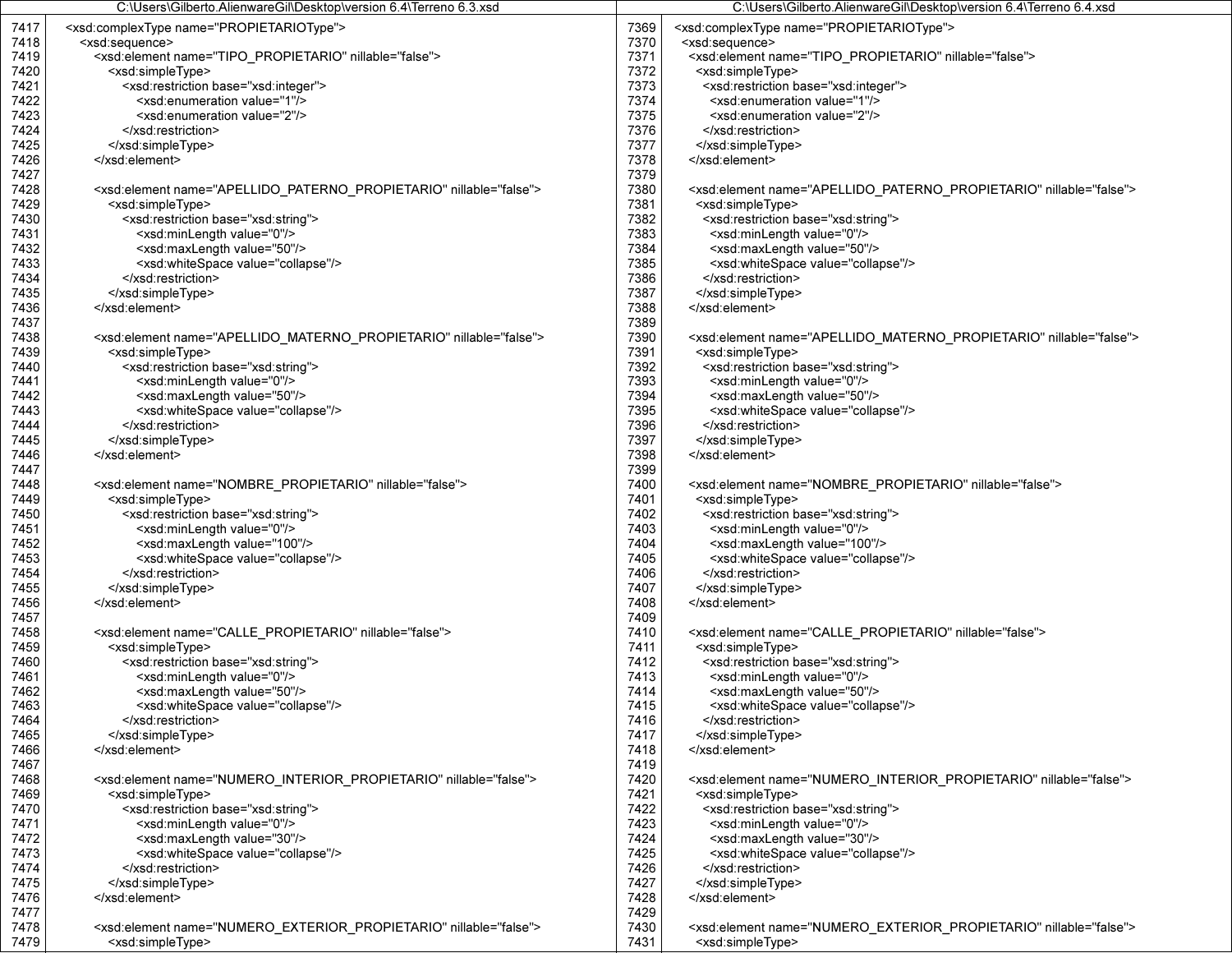|              | C:\Users\Gilberto.AlienwareGil\Desktop\version 6.4\Terreno 6.3.xsd               |              | C:\Users\Gilberto.AlienwareGil\Desktop\version 6.4\Terreno 6.4 xsd               |
|--------------|----------------------------------------------------------------------------------|--------------|----------------------------------------------------------------------------------|
| 7480         | <xsd:restriction base="xsd:string"></xsd:restriction>                            | 7432         | <xsd:restriction base="xsd:string"></xsd:restriction>                            |
| 7481         | <xsd:minlength value="0"></xsd:minlength>                                        | 7433         | <xsd:minlength value="0"></xsd:minlength>                                        |
| 7482         | <xsd:maxlength value="25"></xsd:maxlength>                                       | 7434         | <xsd:maxlength value="25"></xsd:maxlength>                                       |
| 7483         | <xsd:whitespace value="collapse"></xsd:whitespace>                               | 7435         | <xsd:whitespace value="collapse"></xsd:whitespace>                               |
| 7484         |                                                                                  | 7436         |                                                                                  |
| 7485         |                                                                                  | 7437         |                                                                                  |
| 7486         | $\le$ /xsd:element>                                                              | 7438         |                                                                                  |
| 7487         |                                                                                  | 7439         |                                                                                  |
| 7488         | <xsd:element name="COLONIA_PROPIETARIO" nillable="false"></xsd:element>          | 7440         | <xsd:element name="COLONIA_PROPIETARIO" nillable="false"></xsd:element>          |
| 7489         | <xsd:simpletype></xsd:simpletype>                                                | 7441         | <xsd:simpletype></xsd:simpletype>                                                |
| 7490         | <xsd:restriction base="xsd:string"></xsd:restriction>                            | 7442         | <xsd:restriction base="xsd:string"></xsd:restriction>                            |
| 7491         | <xsd:minlength value="0"></xsd:minlength>                                        | 7443         | <xsd:minlength value="0"></xsd:minlength>                                        |
| 7492         | <xsd:maxlength value="50"></xsd:maxlength>                                       | 7444         | <xsd:maxlength value="50"></xsd:maxlength>                                       |
| 7493         | <xsd:whitespace value="collapse"></xsd:whitespace>                               | 7445         | <xsd:whitespace value="collapse"></xsd:whitespace>                               |
| 7494         |                                                                                  | 7446         |                                                                                  |
| 7495         |                                                                                  | 7447         |                                                                                  |
| 7496         |                                                                                  | 7448         |                                                                                  |
| 7497         |                                                                                  | 7449         |                                                                                  |
| 7498         | <xsd:element name="CODIGO_POSTAL_PROPIETARIO" nillable="false"></xsd:element>    | 7450         | <xsd:element name="CODIGO_POSTAL_PROPIETARIO" nillable="false"></xsd:element>    |
| 7499         | <xsd:simpletype></xsd:simpletype>                                                | 7451         | <xsd:simpletype></xsd:simpletype>                                                |
| 7500         | <xsd:restriction base="xsd:string"></xsd:restriction>                            | 7452         | <xsd:restriction base="xsd:string"></xsd:restriction>                            |
| 7501         | <xsd:minlength value="1"></xsd:minlength>                                        | 7453         | <xsd:minlength value="1"></xsd:minlength>                                        |
| 7502         | <xsd:maxlength value="5"></xsd:maxlength>                                        | 7454         | <xsd:maxlength value="5"></xsd:maxlength>                                        |
| 7503         | <xsd:whitespace value="collapse"></xsd:whitespace>                               | 7455         | <xsd:whitespace value="collapse"></xsd:whitespace>                               |
| 7504         |                                                                                  | 7456         |                                                                                  |
| 7505         |                                                                                  | 7457         |                                                                                  |
| 7506         | $\le$ /xsd:element>                                                              | 7458         |                                                                                  |
| 7507         |                                                                                  | 7459         |                                                                                  |
| 7508         | <xsd:element name="DELEGACION_PROPIETARIO" nillable="false"></xsd:element>       | 7460         | <xsd:element name="DELEGACION_PROPIETARIO" nillable="false"></xsd:element>       |
| 7509         | <xsd:simpletype></xsd:simpletype>                                                | 7461         | <xsd:simpletype></xsd:simpletype>                                                |
| 7510         | <xsd:restriction base="xsd:string"></xsd:restriction>                            | 7462         | <xsd:restriction base="xsd:string"></xsd:restriction>                            |
| 7511         | <xsd:minlength value="1"></xsd:minlength>                                        | 7463         | <xsd:minlength value="1"></xsd:minlength>                                        |
| 7512         | <xsd:maxlength value="50"></xsd:maxlength>                                       | 7464         | <xsd:maxlength value="50"></xsd:maxlength>                                       |
| 7513         | <xsd:whitespace value="collapse"></xsd:whitespace>                               | 7465         | <xsd:whitespace value="collapse"></xsd:whitespace>                               |
| 7514         |                                                                                  | 7466         |                                                                                  |
| 7515         |                                                                                  | 7467         |                                                                                  |
| 7516         | $\le$ /xsd:element>                                                              | 7468         |                                                                                  |
| 7517         |                                                                                  | 7469         |                                                                                  |
| 7518         |                                                                                  | 7470         |                                                                                  |
| 7519         |                                                                                  | 7471         |                                                                                  |
| 7520         | <xsd:complextype name="SOLICITANTEType"></xsd:complextype>                       | 7472         | <xsd:complextype name="SOLICITANTEType"></xsd:complextype>                       |
| 7521         | <xsd:sequence></xsd:sequence>                                                    | 7473         | <xsd:sequence></xsd:sequence>                                                    |
| 7522         | <xsd:element name="TIPO_SOLICITANTE" nillable="false"></xsd:element>             | 7474         | <xsd:element name="TIPO_SOLICITANTE" nillable="false"></xsd:element>             |
| 7523         | <xsd:simpletype></xsd:simpletype>                                                | 7475         | <xsd:simpletype></xsd:simpletype>                                                |
| 7524         | <xsd:restriction base="xsd:integer"></xsd:restriction>                           | 7476         | <xsd:restriction base="xsd:integer"></xsd:restriction>                           |
| 7525         | <xsd:enumeration value="1"></xsd:enumeration>                                    | 7477         | <xsd:enumeration value="1"></xsd:enumeration>                                    |
| 7526<br>7527 | <xsd:enumeration value="2"></xsd:enumeration><br>                                | 7478<br>7479 | <xsd:enumeration value="2"></xsd:enumeration><br>                                |
| 7528         |                                                                                  | 7480         |                                                                                  |
| 7529         | $\le$ /xsd:element>                                                              | 7481         |                                                                                  |
| 7530         |                                                                                  | 7482         |                                                                                  |
| 7531         | <xsd:element name="APELLIDO PATERNO SOLICITANTE" nillable="false"></xsd:element> | 7483         | <xsd:element name="APELLIDO PATERNO SOLICITANTE" nillable="false"></xsd:element> |
| 7532         | <xsd:simpletype></xsd:simpletype>                                                | 7484         | <xsd:simpletype></xsd:simpletype>                                                |
| 7533         | <xsd:restriction base="xsd:string"></xsd:restriction>                            | 7485         | <xsd:restriction base="xsd:string"></xsd:restriction>                            |
| 7534         | <xsd:minlength value="0"></xsd:minlength>                                        | 7486         | <xsd:minlength value="0"></xsd:minlength>                                        |
| 7535         | <xsd:maxlength value="50"></xsd:maxlength>                                       | 7487         | <xsd:maxlength value="50"></xsd:maxlength>                                       |
| 7536         | <xsd:whitespace value="collapse"></xsd:whitespace>                               | 7488         | <xsd:whitespace value="collapse"></xsd:whitespace>                               |
| 7537         |                                                                                  | 7489         |                                                                                  |
| 7538         |                                                                                  | 7490         |                                                                                  |
| 7539         |                                                                                  | 7491         |                                                                                  |
| 7540         |                                                                                  | 7492         |                                                                                  |
| 7541         | <xsd:element name="APELLIDO_MATERNO_SOLICITANTE" nillable="false"></xsd:element> | 7493         | <xsd:element name="APELLIDO_MATERNO_SOLICITANTE" nillable="false"></xsd:element> |
| 7542         | <xsd:simpletype></xsd:simpletype>                                                | 7494         | <xsd:simpletype></xsd:simpletype>                                                |
|              |                                                                                  |              |                                                                                  |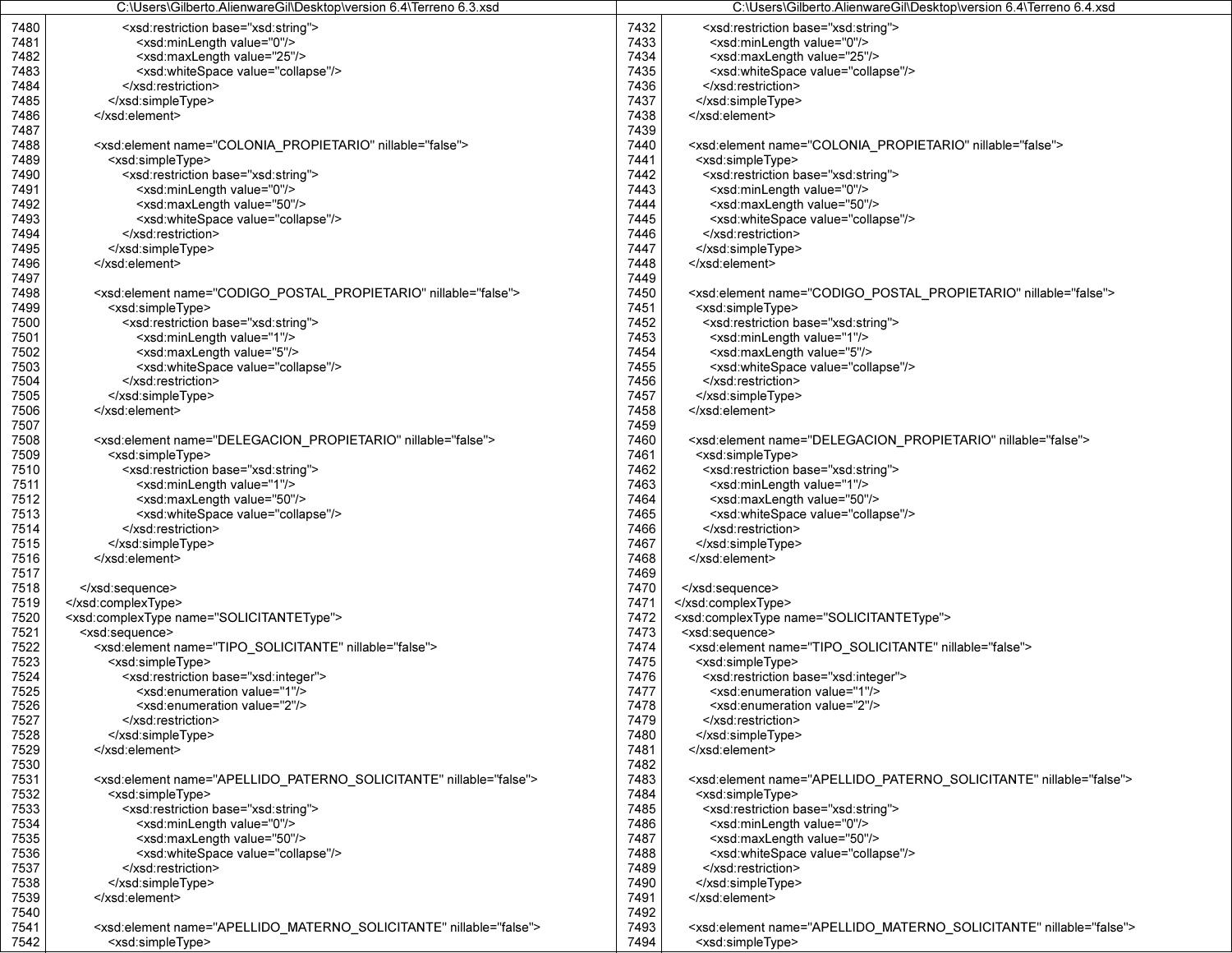|      | C:\Users\Gilberto.AlienwareGil\Desktop\version 6.4\Terreno 6.3.xsd              |      | C:\Users\Gilberto.AlienwareGil\Desktop\version 6.4\Terreno 6.4.xsd              |
|------|---------------------------------------------------------------------------------|------|---------------------------------------------------------------------------------|
| 7543 | <xsd:restriction base="xsd:string"></xsd:restriction>                           | 7495 | <xsd:restriction base="xsd:string"></xsd:restriction>                           |
| 7544 | <xsd:minlength value="0"></xsd:minlength>                                       | 7496 | <xsd:minlength value="0"></xsd:minlength>                                       |
| 7545 | <xsd:maxlength value="50"></xsd:maxlength>                                      | 7497 | <xsd:maxlength value="50"></xsd:maxlength>                                      |
| 7546 | <xsd:whitespace value="collapse"></xsd:whitespace>                              | 7498 | <xsd:whitespace value="collapse"></xsd:whitespace>                              |
| 7547 |                                                                                 | 7499 |                                                                                 |
| 7548 |                                                                                 | 7500 |                                                                                 |
| 7549 | $\le$ /xsd:element>                                                             | 7501 |                                                                                 |
| 7550 |                                                                                 | 7502 |                                                                                 |
| 7551 | <xsd:element name="NOMBRE_SOLICITANTE" nillable="false"></xsd:element>          | 7503 | <xsd:element name="NOMBRE_SOLICITANTE" nillable="false"></xsd:element>          |
| 7552 | <xsd:simpletype></xsd:simpletype>                                               | 7504 | <xsd:simpletype></xsd:simpletype>                                               |
| 7553 | <xsd:restriction base="xsd:string"></xsd:restriction>                           | 7505 | <xsd:restriction base="xsd:string"></xsd:restriction>                           |
| 7554 | <xsd:minlength value="0"></xsd:minlength>                                       | 7506 | <xsd:minlength value="0"></xsd:minlength>                                       |
| 7555 | <xsd:maxlength value="100"></xsd:maxlength>                                     | 7507 | <xsd:maxlength value="100"></xsd:maxlength>                                     |
| 7556 |                                                                                 | 7508 |                                                                                 |
| 7557 | <xsd:whitespace value="collapse"></xsd:whitespace><br>                          | 7509 | <xsd:whitespace value="collapse"></xsd:whitespace><br>                          |
| 7558 |                                                                                 | 7510 |                                                                                 |
|      | $\le$ /xsd:simpleType>                                                          |      |                                                                                 |
| 7559 | $\le$ /xsd:element>                                                             | 7511 |                                                                                 |
| 7560 |                                                                                 | 7512 |                                                                                 |
| 7561 | <xsd:element name="CALLE_SOLICITANTE" nillable="false"></xsd:element>           | 7513 | <xsd:element name="CALLE_SOLICITANTE" nillable="false"></xsd:element>           |
| 7562 | <xsd:simpletype></xsd:simpletype>                                               | 7514 | <xsd:simpletype></xsd:simpletype>                                               |
| 7563 | <xsd:restriction base="xsd:string"></xsd:restriction>                           | 7515 | <xsd:restriction base="xsd:string"></xsd:restriction>                           |
| 7564 | <xsd:minlength value="0"></xsd:minlength>                                       | 7516 | <xsd:minlength value="0"></xsd:minlength>                                       |
| 7565 | <xsd:maxlength value="50"></xsd:maxlength>                                      | 7517 | <xsd:maxlength value="50"></xsd:maxlength>                                      |
| 7566 | <xsd:whitespace value="collapse"></xsd:whitespace>                              | 7518 | <xsd:whitespace value="collapse"></xsd:whitespace>                              |
| 7567 |                                                                                 | 7519 |                                                                                 |
| 7568 |                                                                                 | 7520 |                                                                                 |
| 7569 | $\le$ /xsd:element>                                                             | 7521 |                                                                                 |
| 7570 |                                                                                 | 7522 |                                                                                 |
| 7571 | <xsd:element name="NUMERO_INTERIOR_SOLICITANTE" nillable="false"></xsd:element> | 7523 | <xsd:element name="NUMERO_INTERIOR_SOLICITANTE" nillable="false"></xsd:element> |
| 7572 | <xsd:simpletype></xsd:simpletype>                                               | 7524 | <xsd:simpletype></xsd:simpletype>                                               |
| 7573 | <xsd:restriction base="xsd:string"></xsd:restriction>                           | 7525 | <xsd:restriction base="xsd:string"></xsd:restriction>                           |
| 7574 | <xsd:minlength value="0"></xsd:minlength>                                       | 7526 | <xsd:minlength value="0"></xsd:minlength>                                       |
| 7575 | <xsd:maxlength value="30"></xsd:maxlength>                                      | 7527 | <xsd:maxlength value="30"></xsd:maxlength>                                      |
| 7576 | <xsd:whitespace value="collapse"></xsd:whitespace>                              | 7528 | <xsd:whitespace value="collapse"></xsd:whitespace>                              |
| 7577 |                                                                                 | 7529 |                                                                                 |
| 7578 |                                                                                 | 7530 | $\le$ /xsd:simpleType>                                                          |
| 7579 |                                                                                 | 7531 |                                                                                 |
| 7580 |                                                                                 | 7532 |                                                                                 |
| 7581 | <xsd:element name="NUMERO_EXTERIOR_SOLICITANTE" nillable="false"></xsd:element> | 7533 | <xsd:element name="NUMERO_EXTERIOR_SOLICITANTE" nillable="false"></xsd:element> |
| 7582 | <xsd:simpletype></xsd:simpletype>                                               | 7534 | <xsd:simpletype></xsd:simpletype>                                               |
| 7583 | <xsd:restriction base="xsd:string"></xsd:restriction>                           | 7535 | <xsd:restriction base="xsd:string"></xsd:restriction>                           |
| 7584 | <xsd:minlength value="0"></xsd:minlength>                                       | 7536 | <xsd:minlength value="0"></xsd:minlength>                                       |
| 7585 | <xsd:maxlength value="25"></xsd:maxlength>                                      | 7537 | <xsd:maxlength value="25"></xsd:maxlength>                                      |
| 7586 | <xsd:whitespace value="collapse"></xsd:whitespace>                              | 7538 | <xsd:whitespace value="collapse"></xsd:whitespace>                              |
| 7587 |                                                                                 | 7539 |                                                                                 |
| 7588 |                                                                                 | 7540 |                                                                                 |
| 7589 |                                                                                 | 7541 |                                                                                 |
| 7590 |                                                                                 | 7542 |                                                                                 |
| 7591 | <xsd:element name="COLONIA SOLICITANTE" nillable="false"></xsd:element>         | 7543 | <xsd:element name="COLONIA SOLICITANTE" nillable="false"></xsd:element>         |
| 7592 | <xsd:simpletype></xsd:simpletype>                                               | 7544 | <xsd:simpletype></xsd:simpletype>                                               |
| 7593 | <xsd:restriction base="xsd:string"></xsd:restriction>                           | 7545 | <xsd:restriction base="xsd:string"></xsd:restriction>                           |
| 7594 | <xsd:minlength value="0"></xsd:minlength>                                       | 7546 | <xsd:minlength value="0"></xsd:minlength>                                       |
| 7595 | <xsd:maxlength value="50"></xsd:maxlength>                                      | 7547 | <xsd:maxlength value="50"></xsd:maxlength>                                      |
| 7596 | <xsd:whitespace value="collapse"></xsd:whitespace>                              | 7548 | <xsd:whitespace value="collapse"></xsd:whitespace>                              |
| 7597 |                                                                                 | 7549 |                                                                                 |
| 7598 |                                                                                 | 7550 |                                                                                 |
| 7599 | $\le$ /xsd:element>                                                             | 7551 |                                                                                 |
| 7600 |                                                                                 | 7552 |                                                                                 |
| 7601 | <xsd:element name="CODIGO_POSTAL_SOLICITANTE" nillable="false"></xsd:element>   | 7553 | <xsd:element name="CODIGO_POSTAL_SOLICITANTE" nillable="false"></xsd:element>   |
| 7602 | <xsd:simpletype></xsd:simpletype>                                               | 7554 | <xsd:simpletype></xsd:simpletype>                                               |
| 7603 | <xsd:restriction base="xsd:string"></xsd:restriction>                           | 7555 | <xsd:restriction base="xsd:string"></xsd:restriction>                           |
| 7604 | <xsd:minlength value="1"></xsd:minlength>                                       | 7556 | <xsd:minlength value="1"></xsd:minlength>                                       |
| 7605 | <xsd:maxlength value="5"></xsd:maxlength>                                       | 7557 | <xsd:maxlength value="5"></xsd:maxlength>                                       |
|      |                                                                                 |      |                                                                                 |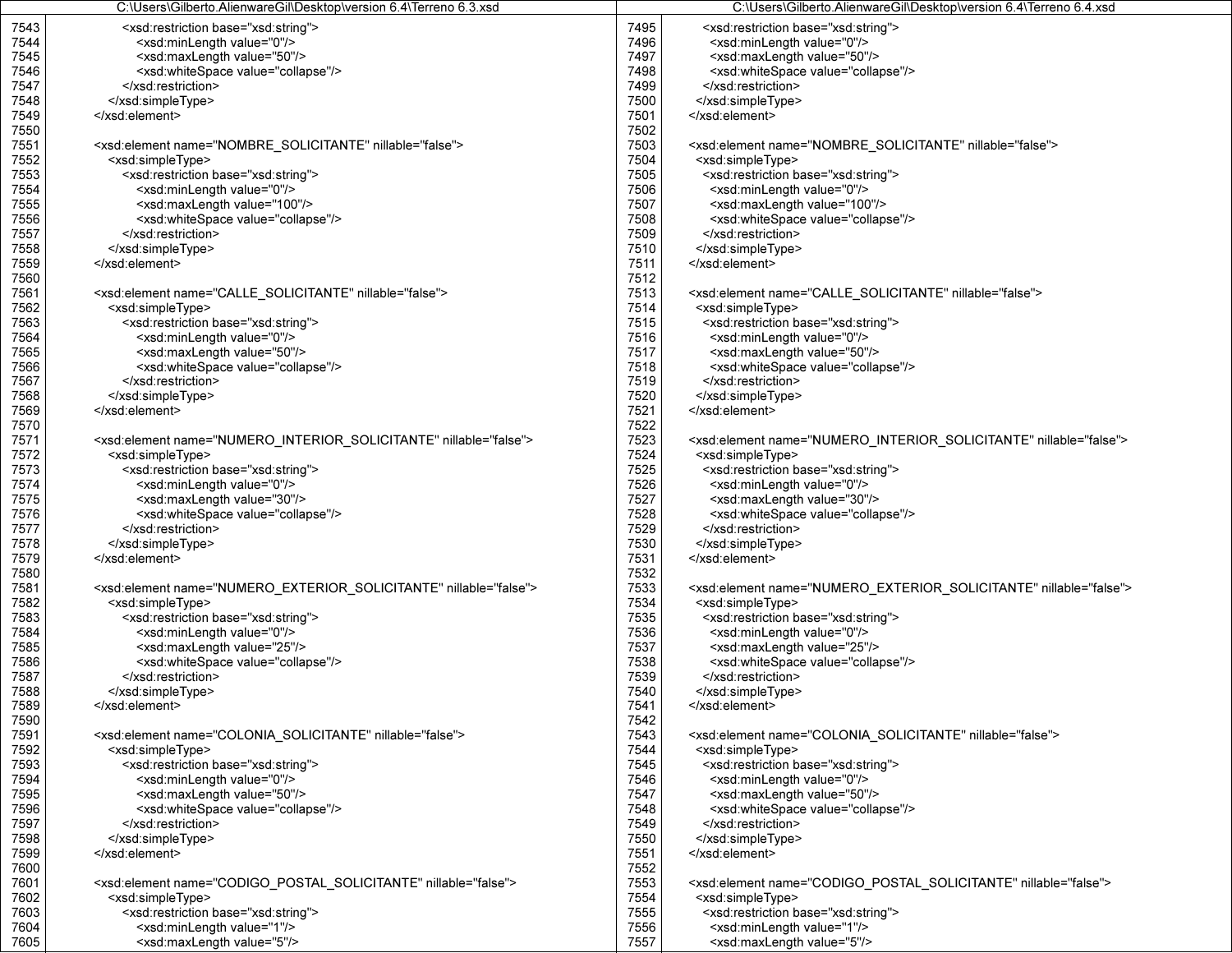| 7558<br>7606<br><xsd:whitespace value="collapse"></xsd:whitespace><br><xsd:whitespace value="collapse"></xsd:whitespace><br>7607<br>7559<br><br><br><br>7560<br><br>7608<br>7609<br>7561<br><br><br>7610<br>7562<br>7611<br>7563<br><xsd:element name="DELEGACION_SOLICITANTE" nillable="false"><br/><xsd:element name="DELEGACION_SOLICITANTE" nillable="false"><br/>7612<br/>7564<br/><xsd:simpletype><br/><xsd:simpletype><br/>7613<br/>7565<br/><xsd:restriction base="xsd:string"><br/><xsd:restriction base="xsd:string"><br/>7614<br/>7566<br/><xsd:minlength value="1"></xsd:minlength><br/><xsd:minlength value="1"></xsd:minlength><br/>7615<br/>7567<br/><xsd:maxlength value="50"></xsd:maxlength><br/><xsd:maxlength value="50"></xsd:maxlength><br/>7568<br/>7616<br/><xsd:whitespace value="collapse"></xsd:whitespace><br/><xsd:whitespace value="collapse"></xsd:whitespace><br/>7617<br/>7569<br/></xsd:restriction><br/></xsd:restriction><br/>7618<br/>7570<br/></xsd:simpletype><br/></xsd:simpletype><br/>7619<br/>7571<br/></xsd:element><br/></xsd:element><br>7572<br>7620<br>7573<br>7621<br><br><br>7622<br>7574<br><br><br>7623<br>7575<br><xsd:complextype name="VALUADORType"><br/><xsd:complextype name="VALUADORType"><br/>7624<br/>7576<br/><xsd:sequence><br/><xsd:sequence><br/>7625<br/><xsd:element name="APELLIDO_PATERNO_VALUADOR" nillable="false"><br/>7577<br/><xsd:element name="APELLIDO_PATERNO_VALUADOR" nillable="false"><br/>7626<br/>7578<br/><xsd:simpletype><br/><xsd:simpletype><br/>7627<br/>7579<br/><xsd:restriction base="xsd:string"><br/><xsd:restriction base="xsd:string"><br/>7628<br/>7580<br/><xsd:minlength value="0"></xsd:minlength><br/><xsd:minlength value="0"></xsd:minlength><br/>7629<br/>7581<br/><xsd:maxlength value="50"></xsd:maxlength><br/><xsd:maxlength value="50"></xsd:maxlength><br/>7630<br/>7582<br/><xsd:whitespace value="collapse"></xsd:whitespace><br/><xsd:whitespace value="collapse"></xsd:whitespace><br/>7631<br/>7583<br/></xsd:restriction><br/></xsd:restriction><br/>7632<br/>7584<br/></xsd:simpletype><br/></xsd:simpletype><br/>7633<br/>7585<br/></xsd:element><br/></xsd:element><br/>7634<br/>7586<br/>7635<br/><xsd:element name="APELLIDO_MATERNO_VALUADOR" nillable="false"><br/>7587<br/><xsd:element name="APELLIDO_MATERNO_VALUADOR" nillable="false"><br/>7636<br/>7588<br/><xsd:simpletype><br/><xsd:simpletype><br/>7637<br/>7589<br/><xsd:restriction base="xsd:string"><br/><xsd:restriction base="xsd:string"><br/>7638<br/>7590<br/><xsd:minlength value="0"></xsd:minlength><br/><xsd:minlength value="0"></xsd:minlength><br/>7639<br/>7591<br/><xsd:maxlength value="50"></xsd:maxlength><br/><xsd:maxlength value="50"></xsd:maxlength><br/>7640<br/>7592<br/><xsd:whitespace value="collapse"></xsd:whitespace><br/><xsd:whitespace value="collapse"></xsd:whitespace><br/>7641<br/>7593<br/></xsd:restriction><br/></xsd:restriction><br/>7642<br/>7594<br/></xsd:simpletype><br/></xsd:simpletype><br/>7643<br/></xsd:element><br/>7595<br/></xsd:element><br/>7644<br/>7596<br/>7645<br/>7597<br/><xsd:element name="NOMBRE_VALUADOR" nillable="false"><br/><xsd:element name="NOMBRE_VALUADOR" nillable="false"><br/>7646<br/>7598<br/><xsd:simpletype><br/><xsd:simpletype><br/>7647<br/><xsd:restriction base="xsd:string"><br/>7599<br/><xsd:restriction base="xsd:string"><br/>7648<br/>7600<br/><xsd:minlength value="1"></xsd:minlength><br/><xsd:minlength value="1"></xsd:minlength><br/>7649<br/><xsd:maxlength value="100"></xsd:maxlength><br/>7601<br/><xsd:maxlength value="100"></xsd:maxlength><br/>7650<br/><xsd:whitespace value="collapse"></xsd:whitespace><br/>7602<br/><xsd:whitespace value="collapse"></xsd:whitespace><br/>7651<br/>7603<br/></xsd:restriction><br/></xsd:restriction><br/>7652<br/></xsd:simpletype><br/>7604<br/></xsd:simpletype><br/>7653<br/>7605<br/></xsd:element><br/></xsd:element><br/>7654<br/>7606<br/>7655<br/><xsd:element name="CLAVE_VALUADOR" nillable="false"><br/>7607<br/><xsd:element name="CLAVE_VALUADOR" nillable="false"><br/>7656<br/><xsd:simpletype><br/>7608<br/><xsd:simpletype><br/>7657<br/><xsd:restriction base="xsd:string"><br/>7609<br/><xsd:restriction base="xsd:string"><br/>7658<br/><xsd:minlength value="0"></xsd:minlength><br/>7610<br/><xsd:minlength value="0"></xsd:minlength><br/>7659<br/><xsd:maxlength value="7"></xsd:maxlength><br/>7611<br/><xsd:maxlength value="7"></xsd:maxlength><br/>7660<br/><xsd:whitespace value="collapse"></xsd:whitespace><br/>7612<br/><xsd:whitespace value="collapse"></xsd:whitespace><br/>7661<br/></xsd:restriction><br/>7613<br/></xsd:restriction><br/>7662<br/>7614<br/></xsd:simpletype><br/></xsd:simpletype><br/>7663<br/>7615<br/></xsd:element><br/></xsd:element><br/>7664<br/>7616<br/>7665<br/>7617<br/><xsd:element name="CLAVE_VALUADOR_TGDF" nillable="false"><br/><xsd:element name="CLAVE_VALUADOR_TGDF" nillable="false"><br/>7666<br/><xsd:simpletype><br/>7618<br/><xsd:simpletype><br/>7667<br/><xsd:restriction base="xsd:string"><br/><xsd:restriction base="xsd:string"><br/>7619<br/>7668<br/><xsd:minlength value="0"></xsd:minlength><br/>7620<br/><xsd:minlength value="0"></xsd:minlength></xsd:restriction></xsd:restriction></xsd:simpletype></xsd:simpletype></xsd:element></xsd:element></xsd:sequence></xsd:sequence></xsd:complextype></xsd:complextype> | C:\Users\Gilberto.AlienwareGil\Desktop\version 6.4\Terreno 6.3.xsd | C:\Users\Gilberto.AlienwareGil\Desktop\version 6.4\Terreno 6.4.xsd |
|------------------------------------------------------------------------------------------------------------------------------------------------------------------------------------------------------------------------------------------------------------------------------------------------------------------------------------------------------------------------------------------------------------------------------------------------------------------------------------------------------------------------------------------------------------------------------------------------------------------------------------------------------------------------------------------------------------------------------------------------------------------------------------------------------------------------------------------------------------------------------------------------------------------------------------------------------------------------------------------------------------------------------------------------------------------------------------------------------------------------------------------------------------------------------------------------------------------------------------------------------------------------------------------------------------------------------------------------------------------------------------------------------------------------------------------------------------------------------------------------------------------------------------------------------------------------------------------------------------------------------------------------------------------------------------------------------------------------------------------------------------------------------------------------------------------------------------------------------------------------------------------------------------------------------------------------------------------------------------------------------------------------------------------------------------------------------------------------------------------------------------------------------------------------------------------------------------------------------------------------------------------------------------------------------------------------------------------------------------------------------------------------------------------------------------------------------------------------------------------------------------------------------------------------------------------------------------------------------------------------------------------------------------------------------------------------------------------------------------------------------------------------------------------------------------------------------------------------------------------------------------------------------------------------------------------------------------------------------------------------------------------------------------------------------------------------------------------------------------------------------------------------------------------------------------------------------------------------------------------------------------------------------------------------------------------------------------------------------------------------------------------------------------------------------------------------------------------------------------------------------------------------------------------------------------------------------------------------------------------------------------------------------------------------------------------------------------------------------------------------------------------------------------------------------------------------------------------------------------------------------------------------------------------------------------------------------------------------------------------------------------------------------------------------------------------------------------------------------------------------------------------------------------------------------------------------------------------------------------------------------------------------------------------------------------------------------------------------------------------------------------------------------------------------------------------------------------------------------------------------------------------------------------------------------------------------------------------------------------------------------------------------------------------------------------------------------------------------------------------------------------------------------------------------------------------------------------------------------------------------------------------------------------------------------------------------------------------------------------------------------------------------------------------------------------------------------------------------------------------------------------------------------------------------------------------------------------------------------------------------------------------------------------------------------------------------------------------------------------------------------------------------------------------------------------------------------------|--------------------------------------------------------------------|--------------------------------------------------------------------|
|                                                                                                                                                                                                                                                                                                                                                                                                                                                                                                                                                                                                                                                                                                                                                                                                                                                                                                                                                                                                                                                                                                                                                                                                                                                                                                                                                                                                                                                                                                                                                                                                                                                                                                                                                                                                                                                                                                                                                                                                                                                                                                                                                                                                                                                                                                                                                                                                                                                                                                                                                                                                                                                                                                                                                                                                                                                                                                                                                                                                                                                                                                                                                                                                                                                                                                                                                                                                                                                                                                                                                                                                                                                                                                                                                                                                                                                                                                                                                                                                                                                                                                                                                                                                                                                                                                                                                                                                                                                                                                                                                                                                                                                                                                                                                                                                                                                                                                                                                                                                                                                                                                                                                                                                                                                                                                                                                                                                                                                            |                                                                    |                                                                    |
|                                                                                                                                                                                                                                                                                                                                                                                                                                                                                                                                                                                                                                                                                                                                                                                                                                                                                                                                                                                                                                                                                                                                                                                                                                                                                                                                                                                                                                                                                                                                                                                                                                                                                                                                                                                                                                                                                                                                                                                                                                                                                                                                                                                                                                                                                                                                                                                                                                                                                                                                                                                                                                                                                                                                                                                                                                                                                                                                                                                                                                                                                                                                                                                                                                                                                                                                                                                                                                                                                                                                                                                                                                                                                                                                                                                                                                                                                                                                                                                                                                                                                                                                                                                                                                                                                                                                                                                                                                                                                                                                                                                                                                                                                                                                                                                                                                                                                                                                                                                                                                                                                                                                                                                                                                                                                                                                                                                                                                                            |                                                                    |                                                                    |
|                                                                                                                                                                                                                                                                                                                                                                                                                                                                                                                                                                                                                                                                                                                                                                                                                                                                                                                                                                                                                                                                                                                                                                                                                                                                                                                                                                                                                                                                                                                                                                                                                                                                                                                                                                                                                                                                                                                                                                                                                                                                                                                                                                                                                                                                                                                                                                                                                                                                                                                                                                                                                                                                                                                                                                                                                                                                                                                                                                                                                                                                                                                                                                                                                                                                                                                                                                                                                                                                                                                                                                                                                                                                                                                                                                                                                                                                                                                                                                                                                                                                                                                                                                                                                                                                                                                                                                                                                                                                                                                                                                                                                                                                                                                                                                                                                                                                                                                                                                                                                                                                                                                                                                                                                                                                                                                                                                                                                                                            |                                                                    |                                                                    |
|                                                                                                                                                                                                                                                                                                                                                                                                                                                                                                                                                                                                                                                                                                                                                                                                                                                                                                                                                                                                                                                                                                                                                                                                                                                                                                                                                                                                                                                                                                                                                                                                                                                                                                                                                                                                                                                                                                                                                                                                                                                                                                                                                                                                                                                                                                                                                                                                                                                                                                                                                                                                                                                                                                                                                                                                                                                                                                                                                                                                                                                                                                                                                                                                                                                                                                                                                                                                                                                                                                                                                                                                                                                                                                                                                                                                                                                                                                                                                                                                                                                                                                                                                                                                                                                                                                                                                                                                                                                                                                                                                                                                                                                                                                                                                                                                                                                                                                                                                                                                                                                                                                                                                                                                                                                                                                                                                                                                                                                            |                                                                    |                                                                    |
|                                                                                                                                                                                                                                                                                                                                                                                                                                                                                                                                                                                                                                                                                                                                                                                                                                                                                                                                                                                                                                                                                                                                                                                                                                                                                                                                                                                                                                                                                                                                                                                                                                                                                                                                                                                                                                                                                                                                                                                                                                                                                                                                                                                                                                                                                                                                                                                                                                                                                                                                                                                                                                                                                                                                                                                                                                                                                                                                                                                                                                                                                                                                                                                                                                                                                                                                                                                                                                                                                                                                                                                                                                                                                                                                                                                                                                                                                                                                                                                                                                                                                                                                                                                                                                                                                                                                                                                                                                                                                                                                                                                                                                                                                                                                                                                                                                                                                                                                                                                                                                                                                                                                                                                                                                                                                                                                                                                                                                                            |                                                                    |                                                                    |
|                                                                                                                                                                                                                                                                                                                                                                                                                                                                                                                                                                                                                                                                                                                                                                                                                                                                                                                                                                                                                                                                                                                                                                                                                                                                                                                                                                                                                                                                                                                                                                                                                                                                                                                                                                                                                                                                                                                                                                                                                                                                                                                                                                                                                                                                                                                                                                                                                                                                                                                                                                                                                                                                                                                                                                                                                                                                                                                                                                                                                                                                                                                                                                                                                                                                                                                                                                                                                                                                                                                                                                                                                                                                                                                                                                                                                                                                                                                                                                                                                                                                                                                                                                                                                                                                                                                                                                                                                                                                                                                                                                                                                                                                                                                                                                                                                                                                                                                                                                                                                                                                                                                                                                                                                                                                                                                                                                                                                                                            |                                                                    |                                                                    |
|                                                                                                                                                                                                                                                                                                                                                                                                                                                                                                                                                                                                                                                                                                                                                                                                                                                                                                                                                                                                                                                                                                                                                                                                                                                                                                                                                                                                                                                                                                                                                                                                                                                                                                                                                                                                                                                                                                                                                                                                                                                                                                                                                                                                                                                                                                                                                                                                                                                                                                                                                                                                                                                                                                                                                                                                                                                                                                                                                                                                                                                                                                                                                                                                                                                                                                                                                                                                                                                                                                                                                                                                                                                                                                                                                                                                                                                                                                                                                                                                                                                                                                                                                                                                                                                                                                                                                                                                                                                                                                                                                                                                                                                                                                                                                                                                                                                                                                                                                                                                                                                                                                                                                                                                                                                                                                                                                                                                                                                            |                                                                    |                                                                    |
|                                                                                                                                                                                                                                                                                                                                                                                                                                                                                                                                                                                                                                                                                                                                                                                                                                                                                                                                                                                                                                                                                                                                                                                                                                                                                                                                                                                                                                                                                                                                                                                                                                                                                                                                                                                                                                                                                                                                                                                                                                                                                                                                                                                                                                                                                                                                                                                                                                                                                                                                                                                                                                                                                                                                                                                                                                                                                                                                                                                                                                                                                                                                                                                                                                                                                                                                                                                                                                                                                                                                                                                                                                                                                                                                                                                                                                                                                                                                                                                                                                                                                                                                                                                                                                                                                                                                                                                                                                                                                                                                                                                                                                                                                                                                                                                                                                                                                                                                                                                                                                                                                                                                                                                                                                                                                                                                                                                                                                                            |                                                                    |                                                                    |
|                                                                                                                                                                                                                                                                                                                                                                                                                                                                                                                                                                                                                                                                                                                                                                                                                                                                                                                                                                                                                                                                                                                                                                                                                                                                                                                                                                                                                                                                                                                                                                                                                                                                                                                                                                                                                                                                                                                                                                                                                                                                                                                                                                                                                                                                                                                                                                                                                                                                                                                                                                                                                                                                                                                                                                                                                                                                                                                                                                                                                                                                                                                                                                                                                                                                                                                                                                                                                                                                                                                                                                                                                                                                                                                                                                                                                                                                                                                                                                                                                                                                                                                                                                                                                                                                                                                                                                                                                                                                                                                                                                                                                                                                                                                                                                                                                                                                                                                                                                                                                                                                                                                                                                                                                                                                                                                                                                                                                                                            |                                                                    |                                                                    |
|                                                                                                                                                                                                                                                                                                                                                                                                                                                                                                                                                                                                                                                                                                                                                                                                                                                                                                                                                                                                                                                                                                                                                                                                                                                                                                                                                                                                                                                                                                                                                                                                                                                                                                                                                                                                                                                                                                                                                                                                                                                                                                                                                                                                                                                                                                                                                                                                                                                                                                                                                                                                                                                                                                                                                                                                                                                                                                                                                                                                                                                                                                                                                                                                                                                                                                                                                                                                                                                                                                                                                                                                                                                                                                                                                                                                                                                                                                                                                                                                                                                                                                                                                                                                                                                                                                                                                                                                                                                                                                                                                                                                                                                                                                                                                                                                                                                                                                                                                                                                                                                                                                                                                                                                                                                                                                                                                                                                                                                            |                                                                    |                                                                    |
|                                                                                                                                                                                                                                                                                                                                                                                                                                                                                                                                                                                                                                                                                                                                                                                                                                                                                                                                                                                                                                                                                                                                                                                                                                                                                                                                                                                                                                                                                                                                                                                                                                                                                                                                                                                                                                                                                                                                                                                                                                                                                                                                                                                                                                                                                                                                                                                                                                                                                                                                                                                                                                                                                                                                                                                                                                                                                                                                                                                                                                                                                                                                                                                                                                                                                                                                                                                                                                                                                                                                                                                                                                                                                                                                                                                                                                                                                                                                                                                                                                                                                                                                                                                                                                                                                                                                                                                                                                                                                                                                                                                                                                                                                                                                                                                                                                                                                                                                                                                                                                                                                                                                                                                                                                                                                                                                                                                                                                                            |                                                                    |                                                                    |
|                                                                                                                                                                                                                                                                                                                                                                                                                                                                                                                                                                                                                                                                                                                                                                                                                                                                                                                                                                                                                                                                                                                                                                                                                                                                                                                                                                                                                                                                                                                                                                                                                                                                                                                                                                                                                                                                                                                                                                                                                                                                                                                                                                                                                                                                                                                                                                                                                                                                                                                                                                                                                                                                                                                                                                                                                                                                                                                                                                                                                                                                                                                                                                                                                                                                                                                                                                                                                                                                                                                                                                                                                                                                                                                                                                                                                                                                                                                                                                                                                                                                                                                                                                                                                                                                                                                                                                                                                                                                                                                                                                                                                                                                                                                                                                                                                                                                                                                                                                                                                                                                                                                                                                                                                                                                                                                                                                                                                                                            |                                                                    |                                                                    |
|                                                                                                                                                                                                                                                                                                                                                                                                                                                                                                                                                                                                                                                                                                                                                                                                                                                                                                                                                                                                                                                                                                                                                                                                                                                                                                                                                                                                                                                                                                                                                                                                                                                                                                                                                                                                                                                                                                                                                                                                                                                                                                                                                                                                                                                                                                                                                                                                                                                                                                                                                                                                                                                                                                                                                                                                                                                                                                                                                                                                                                                                                                                                                                                                                                                                                                                                                                                                                                                                                                                                                                                                                                                                                                                                                                                                                                                                                                                                                                                                                                                                                                                                                                                                                                                                                                                                                                                                                                                                                                                                                                                                                                                                                                                                                                                                                                                                                                                                                                                                                                                                                                                                                                                                                                                                                                                                                                                                                                                            |                                                                    |                                                                    |
|                                                                                                                                                                                                                                                                                                                                                                                                                                                                                                                                                                                                                                                                                                                                                                                                                                                                                                                                                                                                                                                                                                                                                                                                                                                                                                                                                                                                                                                                                                                                                                                                                                                                                                                                                                                                                                                                                                                                                                                                                                                                                                                                                                                                                                                                                                                                                                                                                                                                                                                                                                                                                                                                                                                                                                                                                                                                                                                                                                                                                                                                                                                                                                                                                                                                                                                                                                                                                                                                                                                                                                                                                                                                                                                                                                                                                                                                                                                                                                                                                                                                                                                                                                                                                                                                                                                                                                                                                                                                                                                                                                                                                                                                                                                                                                                                                                                                                                                                                                                                                                                                                                                                                                                                                                                                                                                                                                                                                                                            |                                                                    |                                                                    |
|                                                                                                                                                                                                                                                                                                                                                                                                                                                                                                                                                                                                                                                                                                                                                                                                                                                                                                                                                                                                                                                                                                                                                                                                                                                                                                                                                                                                                                                                                                                                                                                                                                                                                                                                                                                                                                                                                                                                                                                                                                                                                                                                                                                                                                                                                                                                                                                                                                                                                                                                                                                                                                                                                                                                                                                                                                                                                                                                                                                                                                                                                                                                                                                                                                                                                                                                                                                                                                                                                                                                                                                                                                                                                                                                                                                                                                                                                                                                                                                                                                                                                                                                                                                                                                                                                                                                                                                                                                                                                                                                                                                                                                                                                                                                                                                                                                                                                                                                                                                                                                                                                                                                                                                                                                                                                                                                                                                                                                                            |                                                                    |                                                                    |
|                                                                                                                                                                                                                                                                                                                                                                                                                                                                                                                                                                                                                                                                                                                                                                                                                                                                                                                                                                                                                                                                                                                                                                                                                                                                                                                                                                                                                                                                                                                                                                                                                                                                                                                                                                                                                                                                                                                                                                                                                                                                                                                                                                                                                                                                                                                                                                                                                                                                                                                                                                                                                                                                                                                                                                                                                                                                                                                                                                                                                                                                                                                                                                                                                                                                                                                                                                                                                                                                                                                                                                                                                                                                                                                                                                                                                                                                                                                                                                                                                                                                                                                                                                                                                                                                                                                                                                                                                                                                                                                                                                                                                                                                                                                                                                                                                                                                                                                                                                                                                                                                                                                                                                                                                                                                                                                                                                                                                                                            |                                                                    |                                                                    |
|                                                                                                                                                                                                                                                                                                                                                                                                                                                                                                                                                                                                                                                                                                                                                                                                                                                                                                                                                                                                                                                                                                                                                                                                                                                                                                                                                                                                                                                                                                                                                                                                                                                                                                                                                                                                                                                                                                                                                                                                                                                                                                                                                                                                                                                                                                                                                                                                                                                                                                                                                                                                                                                                                                                                                                                                                                                                                                                                                                                                                                                                                                                                                                                                                                                                                                                                                                                                                                                                                                                                                                                                                                                                                                                                                                                                                                                                                                                                                                                                                                                                                                                                                                                                                                                                                                                                                                                                                                                                                                                                                                                                                                                                                                                                                                                                                                                                                                                                                                                                                                                                                                                                                                                                                                                                                                                                                                                                                                                            |                                                                    |                                                                    |
|                                                                                                                                                                                                                                                                                                                                                                                                                                                                                                                                                                                                                                                                                                                                                                                                                                                                                                                                                                                                                                                                                                                                                                                                                                                                                                                                                                                                                                                                                                                                                                                                                                                                                                                                                                                                                                                                                                                                                                                                                                                                                                                                                                                                                                                                                                                                                                                                                                                                                                                                                                                                                                                                                                                                                                                                                                                                                                                                                                                                                                                                                                                                                                                                                                                                                                                                                                                                                                                                                                                                                                                                                                                                                                                                                                                                                                                                                                                                                                                                                                                                                                                                                                                                                                                                                                                                                                                                                                                                                                                                                                                                                                                                                                                                                                                                                                                                                                                                                                                                                                                                                                                                                                                                                                                                                                                                                                                                                                                            |                                                                    |                                                                    |
|                                                                                                                                                                                                                                                                                                                                                                                                                                                                                                                                                                                                                                                                                                                                                                                                                                                                                                                                                                                                                                                                                                                                                                                                                                                                                                                                                                                                                                                                                                                                                                                                                                                                                                                                                                                                                                                                                                                                                                                                                                                                                                                                                                                                                                                                                                                                                                                                                                                                                                                                                                                                                                                                                                                                                                                                                                                                                                                                                                                                                                                                                                                                                                                                                                                                                                                                                                                                                                                                                                                                                                                                                                                                                                                                                                                                                                                                                                                                                                                                                                                                                                                                                                                                                                                                                                                                                                                                                                                                                                                                                                                                                                                                                                                                                                                                                                                                                                                                                                                                                                                                                                                                                                                                                                                                                                                                                                                                                                                            |                                                                    |                                                                    |
|                                                                                                                                                                                                                                                                                                                                                                                                                                                                                                                                                                                                                                                                                                                                                                                                                                                                                                                                                                                                                                                                                                                                                                                                                                                                                                                                                                                                                                                                                                                                                                                                                                                                                                                                                                                                                                                                                                                                                                                                                                                                                                                                                                                                                                                                                                                                                                                                                                                                                                                                                                                                                                                                                                                                                                                                                                                                                                                                                                                                                                                                                                                                                                                                                                                                                                                                                                                                                                                                                                                                                                                                                                                                                                                                                                                                                                                                                                                                                                                                                                                                                                                                                                                                                                                                                                                                                                                                                                                                                                                                                                                                                                                                                                                                                                                                                                                                                                                                                                                                                                                                                                                                                                                                                                                                                                                                                                                                                                                            |                                                                    |                                                                    |
|                                                                                                                                                                                                                                                                                                                                                                                                                                                                                                                                                                                                                                                                                                                                                                                                                                                                                                                                                                                                                                                                                                                                                                                                                                                                                                                                                                                                                                                                                                                                                                                                                                                                                                                                                                                                                                                                                                                                                                                                                                                                                                                                                                                                                                                                                                                                                                                                                                                                                                                                                                                                                                                                                                                                                                                                                                                                                                                                                                                                                                                                                                                                                                                                                                                                                                                                                                                                                                                                                                                                                                                                                                                                                                                                                                                                                                                                                                                                                                                                                                                                                                                                                                                                                                                                                                                                                                                                                                                                                                                                                                                                                                                                                                                                                                                                                                                                                                                                                                                                                                                                                                                                                                                                                                                                                                                                                                                                                                                            |                                                                    |                                                                    |
|                                                                                                                                                                                                                                                                                                                                                                                                                                                                                                                                                                                                                                                                                                                                                                                                                                                                                                                                                                                                                                                                                                                                                                                                                                                                                                                                                                                                                                                                                                                                                                                                                                                                                                                                                                                                                                                                                                                                                                                                                                                                                                                                                                                                                                                                                                                                                                                                                                                                                                                                                                                                                                                                                                                                                                                                                                                                                                                                                                                                                                                                                                                                                                                                                                                                                                                                                                                                                                                                                                                                                                                                                                                                                                                                                                                                                                                                                                                                                                                                                                                                                                                                                                                                                                                                                                                                                                                                                                                                                                                                                                                                                                                                                                                                                                                                                                                                                                                                                                                                                                                                                                                                                                                                                                                                                                                                                                                                                                                            |                                                                    |                                                                    |
|                                                                                                                                                                                                                                                                                                                                                                                                                                                                                                                                                                                                                                                                                                                                                                                                                                                                                                                                                                                                                                                                                                                                                                                                                                                                                                                                                                                                                                                                                                                                                                                                                                                                                                                                                                                                                                                                                                                                                                                                                                                                                                                                                                                                                                                                                                                                                                                                                                                                                                                                                                                                                                                                                                                                                                                                                                                                                                                                                                                                                                                                                                                                                                                                                                                                                                                                                                                                                                                                                                                                                                                                                                                                                                                                                                                                                                                                                                                                                                                                                                                                                                                                                                                                                                                                                                                                                                                                                                                                                                                                                                                                                                                                                                                                                                                                                                                                                                                                                                                                                                                                                                                                                                                                                                                                                                                                                                                                                                                            |                                                                    |                                                                    |
|                                                                                                                                                                                                                                                                                                                                                                                                                                                                                                                                                                                                                                                                                                                                                                                                                                                                                                                                                                                                                                                                                                                                                                                                                                                                                                                                                                                                                                                                                                                                                                                                                                                                                                                                                                                                                                                                                                                                                                                                                                                                                                                                                                                                                                                                                                                                                                                                                                                                                                                                                                                                                                                                                                                                                                                                                                                                                                                                                                                                                                                                                                                                                                                                                                                                                                                                                                                                                                                                                                                                                                                                                                                                                                                                                                                                                                                                                                                                                                                                                                                                                                                                                                                                                                                                                                                                                                                                                                                                                                                                                                                                                                                                                                                                                                                                                                                                                                                                                                                                                                                                                                                                                                                                                                                                                                                                                                                                                                                            |                                                                    |                                                                    |
|                                                                                                                                                                                                                                                                                                                                                                                                                                                                                                                                                                                                                                                                                                                                                                                                                                                                                                                                                                                                                                                                                                                                                                                                                                                                                                                                                                                                                                                                                                                                                                                                                                                                                                                                                                                                                                                                                                                                                                                                                                                                                                                                                                                                                                                                                                                                                                                                                                                                                                                                                                                                                                                                                                                                                                                                                                                                                                                                                                                                                                                                                                                                                                                                                                                                                                                                                                                                                                                                                                                                                                                                                                                                                                                                                                                                                                                                                                                                                                                                                                                                                                                                                                                                                                                                                                                                                                                                                                                                                                                                                                                                                                                                                                                                                                                                                                                                                                                                                                                                                                                                                                                                                                                                                                                                                                                                                                                                                                                            |                                                                    |                                                                    |
|                                                                                                                                                                                                                                                                                                                                                                                                                                                                                                                                                                                                                                                                                                                                                                                                                                                                                                                                                                                                                                                                                                                                                                                                                                                                                                                                                                                                                                                                                                                                                                                                                                                                                                                                                                                                                                                                                                                                                                                                                                                                                                                                                                                                                                                                                                                                                                                                                                                                                                                                                                                                                                                                                                                                                                                                                                                                                                                                                                                                                                                                                                                                                                                                                                                                                                                                                                                                                                                                                                                                                                                                                                                                                                                                                                                                                                                                                                                                                                                                                                                                                                                                                                                                                                                                                                                                                                                                                                                                                                                                                                                                                                                                                                                                                                                                                                                                                                                                                                                                                                                                                                                                                                                                                                                                                                                                                                                                                                                            |                                                                    |                                                                    |
|                                                                                                                                                                                                                                                                                                                                                                                                                                                                                                                                                                                                                                                                                                                                                                                                                                                                                                                                                                                                                                                                                                                                                                                                                                                                                                                                                                                                                                                                                                                                                                                                                                                                                                                                                                                                                                                                                                                                                                                                                                                                                                                                                                                                                                                                                                                                                                                                                                                                                                                                                                                                                                                                                                                                                                                                                                                                                                                                                                                                                                                                                                                                                                                                                                                                                                                                                                                                                                                                                                                                                                                                                                                                                                                                                                                                                                                                                                                                                                                                                                                                                                                                                                                                                                                                                                                                                                                                                                                                                                                                                                                                                                                                                                                                                                                                                                                                                                                                                                                                                                                                                                                                                                                                                                                                                                                                                                                                                                                            |                                                                    |                                                                    |
|                                                                                                                                                                                                                                                                                                                                                                                                                                                                                                                                                                                                                                                                                                                                                                                                                                                                                                                                                                                                                                                                                                                                                                                                                                                                                                                                                                                                                                                                                                                                                                                                                                                                                                                                                                                                                                                                                                                                                                                                                                                                                                                                                                                                                                                                                                                                                                                                                                                                                                                                                                                                                                                                                                                                                                                                                                                                                                                                                                                                                                                                                                                                                                                                                                                                                                                                                                                                                                                                                                                                                                                                                                                                                                                                                                                                                                                                                                                                                                                                                                                                                                                                                                                                                                                                                                                                                                                                                                                                                                                                                                                                                                                                                                                                                                                                                                                                                                                                                                                                                                                                                                                                                                                                                                                                                                                                                                                                                                                            |                                                                    |                                                                    |
|                                                                                                                                                                                                                                                                                                                                                                                                                                                                                                                                                                                                                                                                                                                                                                                                                                                                                                                                                                                                                                                                                                                                                                                                                                                                                                                                                                                                                                                                                                                                                                                                                                                                                                                                                                                                                                                                                                                                                                                                                                                                                                                                                                                                                                                                                                                                                                                                                                                                                                                                                                                                                                                                                                                                                                                                                                                                                                                                                                                                                                                                                                                                                                                                                                                                                                                                                                                                                                                                                                                                                                                                                                                                                                                                                                                                                                                                                                                                                                                                                                                                                                                                                                                                                                                                                                                                                                                                                                                                                                                                                                                                                                                                                                                                                                                                                                                                                                                                                                                                                                                                                                                                                                                                                                                                                                                                                                                                                                                            |                                                                    |                                                                    |
|                                                                                                                                                                                                                                                                                                                                                                                                                                                                                                                                                                                                                                                                                                                                                                                                                                                                                                                                                                                                                                                                                                                                                                                                                                                                                                                                                                                                                                                                                                                                                                                                                                                                                                                                                                                                                                                                                                                                                                                                                                                                                                                                                                                                                                                                                                                                                                                                                                                                                                                                                                                                                                                                                                                                                                                                                                                                                                                                                                                                                                                                                                                                                                                                                                                                                                                                                                                                                                                                                                                                                                                                                                                                                                                                                                                                                                                                                                                                                                                                                                                                                                                                                                                                                                                                                                                                                                                                                                                                                                                                                                                                                                                                                                                                                                                                                                                                                                                                                                                                                                                                                                                                                                                                                                                                                                                                                                                                                                                            |                                                                    |                                                                    |
|                                                                                                                                                                                                                                                                                                                                                                                                                                                                                                                                                                                                                                                                                                                                                                                                                                                                                                                                                                                                                                                                                                                                                                                                                                                                                                                                                                                                                                                                                                                                                                                                                                                                                                                                                                                                                                                                                                                                                                                                                                                                                                                                                                                                                                                                                                                                                                                                                                                                                                                                                                                                                                                                                                                                                                                                                                                                                                                                                                                                                                                                                                                                                                                                                                                                                                                                                                                                                                                                                                                                                                                                                                                                                                                                                                                                                                                                                                                                                                                                                                                                                                                                                                                                                                                                                                                                                                                                                                                                                                                                                                                                                                                                                                                                                                                                                                                                                                                                                                                                                                                                                                                                                                                                                                                                                                                                                                                                                                                            |                                                                    |                                                                    |
|                                                                                                                                                                                                                                                                                                                                                                                                                                                                                                                                                                                                                                                                                                                                                                                                                                                                                                                                                                                                                                                                                                                                                                                                                                                                                                                                                                                                                                                                                                                                                                                                                                                                                                                                                                                                                                                                                                                                                                                                                                                                                                                                                                                                                                                                                                                                                                                                                                                                                                                                                                                                                                                                                                                                                                                                                                                                                                                                                                                                                                                                                                                                                                                                                                                                                                                                                                                                                                                                                                                                                                                                                                                                                                                                                                                                                                                                                                                                                                                                                                                                                                                                                                                                                                                                                                                                                                                                                                                                                                                                                                                                                                                                                                                                                                                                                                                                                                                                                                                                                                                                                                                                                                                                                                                                                                                                                                                                                                                            |                                                                    |                                                                    |
|                                                                                                                                                                                                                                                                                                                                                                                                                                                                                                                                                                                                                                                                                                                                                                                                                                                                                                                                                                                                                                                                                                                                                                                                                                                                                                                                                                                                                                                                                                                                                                                                                                                                                                                                                                                                                                                                                                                                                                                                                                                                                                                                                                                                                                                                                                                                                                                                                                                                                                                                                                                                                                                                                                                                                                                                                                                                                                                                                                                                                                                                                                                                                                                                                                                                                                                                                                                                                                                                                                                                                                                                                                                                                                                                                                                                                                                                                                                                                                                                                                                                                                                                                                                                                                                                                                                                                                                                                                                                                                                                                                                                                                                                                                                                                                                                                                                                                                                                                                                                                                                                                                                                                                                                                                                                                                                                                                                                                                                            |                                                                    |                                                                    |
|                                                                                                                                                                                                                                                                                                                                                                                                                                                                                                                                                                                                                                                                                                                                                                                                                                                                                                                                                                                                                                                                                                                                                                                                                                                                                                                                                                                                                                                                                                                                                                                                                                                                                                                                                                                                                                                                                                                                                                                                                                                                                                                                                                                                                                                                                                                                                                                                                                                                                                                                                                                                                                                                                                                                                                                                                                                                                                                                                                                                                                                                                                                                                                                                                                                                                                                                                                                                                                                                                                                                                                                                                                                                                                                                                                                                                                                                                                                                                                                                                                                                                                                                                                                                                                                                                                                                                                                                                                                                                                                                                                                                                                                                                                                                                                                                                                                                                                                                                                                                                                                                                                                                                                                                                                                                                                                                                                                                                                                            |                                                                    |                                                                    |
|                                                                                                                                                                                                                                                                                                                                                                                                                                                                                                                                                                                                                                                                                                                                                                                                                                                                                                                                                                                                                                                                                                                                                                                                                                                                                                                                                                                                                                                                                                                                                                                                                                                                                                                                                                                                                                                                                                                                                                                                                                                                                                                                                                                                                                                                                                                                                                                                                                                                                                                                                                                                                                                                                                                                                                                                                                                                                                                                                                                                                                                                                                                                                                                                                                                                                                                                                                                                                                                                                                                                                                                                                                                                                                                                                                                                                                                                                                                                                                                                                                                                                                                                                                                                                                                                                                                                                                                                                                                                                                                                                                                                                                                                                                                                                                                                                                                                                                                                                                                                                                                                                                                                                                                                                                                                                                                                                                                                                                                            |                                                                    |                                                                    |
|                                                                                                                                                                                                                                                                                                                                                                                                                                                                                                                                                                                                                                                                                                                                                                                                                                                                                                                                                                                                                                                                                                                                                                                                                                                                                                                                                                                                                                                                                                                                                                                                                                                                                                                                                                                                                                                                                                                                                                                                                                                                                                                                                                                                                                                                                                                                                                                                                                                                                                                                                                                                                                                                                                                                                                                                                                                                                                                                                                                                                                                                                                                                                                                                                                                                                                                                                                                                                                                                                                                                                                                                                                                                                                                                                                                                                                                                                                                                                                                                                                                                                                                                                                                                                                                                                                                                                                                                                                                                                                                                                                                                                                                                                                                                                                                                                                                                                                                                                                                                                                                                                                                                                                                                                                                                                                                                                                                                                                                            |                                                                    |                                                                    |
|                                                                                                                                                                                                                                                                                                                                                                                                                                                                                                                                                                                                                                                                                                                                                                                                                                                                                                                                                                                                                                                                                                                                                                                                                                                                                                                                                                                                                                                                                                                                                                                                                                                                                                                                                                                                                                                                                                                                                                                                                                                                                                                                                                                                                                                                                                                                                                                                                                                                                                                                                                                                                                                                                                                                                                                                                                                                                                                                                                                                                                                                                                                                                                                                                                                                                                                                                                                                                                                                                                                                                                                                                                                                                                                                                                                                                                                                                                                                                                                                                                                                                                                                                                                                                                                                                                                                                                                                                                                                                                                                                                                                                                                                                                                                                                                                                                                                                                                                                                                                                                                                                                                                                                                                                                                                                                                                                                                                                                                            |                                                                    |                                                                    |
|                                                                                                                                                                                                                                                                                                                                                                                                                                                                                                                                                                                                                                                                                                                                                                                                                                                                                                                                                                                                                                                                                                                                                                                                                                                                                                                                                                                                                                                                                                                                                                                                                                                                                                                                                                                                                                                                                                                                                                                                                                                                                                                                                                                                                                                                                                                                                                                                                                                                                                                                                                                                                                                                                                                                                                                                                                                                                                                                                                                                                                                                                                                                                                                                                                                                                                                                                                                                                                                                                                                                                                                                                                                                                                                                                                                                                                                                                                                                                                                                                                                                                                                                                                                                                                                                                                                                                                                                                                                                                                                                                                                                                                                                                                                                                                                                                                                                                                                                                                                                                                                                                                                                                                                                                                                                                                                                                                                                                                                            |                                                                    |                                                                    |
|                                                                                                                                                                                                                                                                                                                                                                                                                                                                                                                                                                                                                                                                                                                                                                                                                                                                                                                                                                                                                                                                                                                                                                                                                                                                                                                                                                                                                                                                                                                                                                                                                                                                                                                                                                                                                                                                                                                                                                                                                                                                                                                                                                                                                                                                                                                                                                                                                                                                                                                                                                                                                                                                                                                                                                                                                                                                                                                                                                                                                                                                                                                                                                                                                                                                                                                                                                                                                                                                                                                                                                                                                                                                                                                                                                                                                                                                                                                                                                                                                                                                                                                                                                                                                                                                                                                                                                                                                                                                                                                                                                                                                                                                                                                                                                                                                                                                                                                                                                                                                                                                                                                                                                                                                                                                                                                                                                                                                                                            |                                                                    |                                                                    |
|                                                                                                                                                                                                                                                                                                                                                                                                                                                                                                                                                                                                                                                                                                                                                                                                                                                                                                                                                                                                                                                                                                                                                                                                                                                                                                                                                                                                                                                                                                                                                                                                                                                                                                                                                                                                                                                                                                                                                                                                                                                                                                                                                                                                                                                                                                                                                                                                                                                                                                                                                                                                                                                                                                                                                                                                                                                                                                                                                                                                                                                                                                                                                                                                                                                                                                                                                                                                                                                                                                                                                                                                                                                                                                                                                                                                                                                                                                                                                                                                                                                                                                                                                                                                                                                                                                                                                                                                                                                                                                                                                                                                                                                                                                                                                                                                                                                                                                                                                                                                                                                                                                                                                                                                                                                                                                                                                                                                                                                            |                                                                    |                                                                    |
|                                                                                                                                                                                                                                                                                                                                                                                                                                                                                                                                                                                                                                                                                                                                                                                                                                                                                                                                                                                                                                                                                                                                                                                                                                                                                                                                                                                                                                                                                                                                                                                                                                                                                                                                                                                                                                                                                                                                                                                                                                                                                                                                                                                                                                                                                                                                                                                                                                                                                                                                                                                                                                                                                                                                                                                                                                                                                                                                                                                                                                                                                                                                                                                                                                                                                                                                                                                                                                                                                                                                                                                                                                                                                                                                                                                                                                                                                                                                                                                                                                                                                                                                                                                                                                                                                                                                                                                                                                                                                                                                                                                                                                                                                                                                                                                                                                                                                                                                                                                                                                                                                                                                                                                                                                                                                                                                                                                                                                                            |                                                                    |                                                                    |
|                                                                                                                                                                                                                                                                                                                                                                                                                                                                                                                                                                                                                                                                                                                                                                                                                                                                                                                                                                                                                                                                                                                                                                                                                                                                                                                                                                                                                                                                                                                                                                                                                                                                                                                                                                                                                                                                                                                                                                                                                                                                                                                                                                                                                                                                                                                                                                                                                                                                                                                                                                                                                                                                                                                                                                                                                                                                                                                                                                                                                                                                                                                                                                                                                                                                                                                                                                                                                                                                                                                                                                                                                                                                                                                                                                                                                                                                                                                                                                                                                                                                                                                                                                                                                                                                                                                                                                                                                                                                                                                                                                                                                                                                                                                                                                                                                                                                                                                                                                                                                                                                                                                                                                                                                                                                                                                                                                                                                                                            |                                                                    |                                                                    |
|                                                                                                                                                                                                                                                                                                                                                                                                                                                                                                                                                                                                                                                                                                                                                                                                                                                                                                                                                                                                                                                                                                                                                                                                                                                                                                                                                                                                                                                                                                                                                                                                                                                                                                                                                                                                                                                                                                                                                                                                                                                                                                                                                                                                                                                                                                                                                                                                                                                                                                                                                                                                                                                                                                                                                                                                                                                                                                                                                                                                                                                                                                                                                                                                                                                                                                                                                                                                                                                                                                                                                                                                                                                                                                                                                                                                                                                                                                                                                                                                                                                                                                                                                                                                                                                                                                                                                                                                                                                                                                                                                                                                                                                                                                                                                                                                                                                                                                                                                                                                                                                                                                                                                                                                                                                                                                                                                                                                                                                            |                                                                    |                                                                    |
|                                                                                                                                                                                                                                                                                                                                                                                                                                                                                                                                                                                                                                                                                                                                                                                                                                                                                                                                                                                                                                                                                                                                                                                                                                                                                                                                                                                                                                                                                                                                                                                                                                                                                                                                                                                                                                                                                                                                                                                                                                                                                                                                                                                                                                                                                                                                                                                                                                                                                                                                                                                                                                                                                                                                                                                                                                                                                                                                                                                                                                                                                                                                                                                                                                                                                                                                                                                                                                                                                                                                                                                                                                                                                                                                                                                                                                                                                                                                                                                                                                                                                                                                                                                                                                                                                                                                                                                                                                                                                                                                                                                                                                                                                                                                                                                                                                                                                                                                                                                                                                                                                                                                                                                                                                                                                                                                                                                                                                                            |                                                                    |                                                                    |
|                                                                                                                                                                                                                                                                                                                                                                                                                                                                                                                                                                                                                                                                                                                                                                                                                                                                                                                                                                                                                                                                                                                                                                                                                                                                                                                                                                                                                                                                                                                                                                                                                                                                                                                                                                                                                                                                                                                                                                                                                                                                                                                                                                                                                                                                                                                                                                                                                                                                                                                                                                                                                                                                                                                                                                                                                                                                                                                                                                                                                                                                                                                                                                                                                                                                                                                                                                                                                                                                                                                                                                                                                                                                                                                                                                                                                                                                                                                                                                                                                                                                                                                                                                                                                                                                                                                                                                                                                                                                                                                                                                                                                                                                                                                                                                                                                                                                                                                                                                                                                                                                                                                                                                                                                                                                                                                                                                                                                                                            |                                                                    |                                                                    |
|                                                                                                                                                                                                                                                                                                                                                                                                                                                                                                                                                                                                                                                                                                                                                                                                                                                                                                                                                                                                                                                                                                                                                                                                                                                                                                                                                                                                                                                                                                                                                                                                                                                                                                                                                                                                                                                                                                                                                                                                                                                                                                                                                                                                                                                                                                                                                                                                                                                                                                                                                                                                                                                                                                                                                                                                                                                                                                                                                                                                                                                                                                                                                                                                                                                                                                                                                                                                                                                                                                                                                                                                                                                                                                                                                                                                                                                                                                                                                                                                                                                                                                                                                                                                                                                                                                                                                                                                                                                                                                                                                                                                                                                                                                                                                                                                                                                                                                                                                                                                                                                                                                                                                                                                                                                                                                                                                                                                                                                            |                                                                    |                                                                    |
|                                                                                                                                                                                                                                                                                                                                                                                                                                                                                                                                                                                                                                                                                                                                                                                                                                                                                                                                                                                                                                                                                                                                                                                                                                                                                                                                                                                                                                                                                                                                                                                                                                                                                                                                                                                                                                                                                                                                                                                                                                                                                                                                                                                                                                                                                                                                                                                                                                                                                                                                                                                                                                                                                                                                                                                                                                                                                                                                                                                                                                                                                                                                                                                                                                                                                                                                                                                                                                                                                                                                                                                                                                                                                                                                                                                                                                                                                                                                                                                                                                                                                                                                                                                                                                                                                                                                                                                                                                                                                                                                                                                                                                                                                                                                                                                                                                                                                                                                                                                                                                                                                                                                                                                                                                                                                                                                                                                                                                                            |                                                                    |                                                                    |
|                                                                                                                                                                                                                                                                                                                                                                                                                                                                                                                                                                                                                                                                                                                                                                                                                                                                                                                                                                                                                                                                                                                                                                                                                                                                                                                                                                                                                                                                                                                                                                                                                                                                                                                                                                                                                                                                                                                                                                                                                                                                                                                                                                                                                                                                                                                                                                                                                                                                                                                                                                                                                                                                                                                                                                                                                                                                                                                                                                                                                                                                                                                                                                                                                                                                                                                                                                                                                                                                                                                                                                                                                                                                                                                                                                                                                                                                                                                                                                                                                                                                                                                                                                                                                                                                                                                                                                                                                                                                                                                                                                                                                                                                                                                                                                                                                                                                                                                                                                                                                                                                                                                                                                                                                                                                                                                                                                                                                                                            |                                                                    |                                                                    |
|                                                                                                                                                                                                                                                                                                                                                                                                                                                                                                                                                                                                                                                                                                                                                                                                                                                                                                                                                                                                                                                                                                                                                                                                                                                                                                                                                                                                                                                                                                                                                                                                                                                                                                                                                                                                                                                                                                                                                                                                                                                                                                                                                                                                                                                                                                                                                                                                                                                                                                                                                                                                                                                                                                                                                                                                                                                                                                                                                                                                                                                                                                                                                                                                                                                                                                                                                                                                                                                                                                                                                                                                                                                                                                                                                                                                                                                                                                                                                                                                                                                                                                                                                                                                                                                                                                                                                                                                                                                                                                                                                                                                                                                                                                                                                                                                                                                                                                                                                                                                                                                                                                                                                                                                                                                                                                                                                                                                                                                            |                                                                    |                                                                    |
|                                                                                                                                                                                                                                                                                                                                                                                                                                                                                                                                                                                                                                                                                                                                                                                                                                                                                                                                                                                                                                                                                                                                                                                                                                                                                                                                                                                                                                                                                                                                                                                                                                                                                                                                                                                                                                                                                                                                                                                                                                                                                                                                                                                                                                                                                                                                                                                                                                                                                                                                                                                                                                                                                                                                                                                                                                                                                                                                                                                                                                                                                                                                                                                                                                                                                                                                                                                                                                                                                                                                                                                                                                                                                                                                                                                                                                                                                                                                                                                                                                                                                                                                                                                                                                                                                                                                                                                                                                                                                                                                                                                                                                                                                                                                                                                                                                                                                                                                                                                                                                                                                                                                                                                                                                                                                                                                                                                                                                                            |                                                                    |                                                                    |
|                                                                                                                                                                                                                                                                                                                                                                                                                                                                                                                                                                                                                                                                                                                                                                                                                                                                                                                                                                                                                                                                                                                                                                                                                                                                                                                                                                                                                                                                                                                                                                                                                                                                                                                                                                                                                                                                                                                                                                                                                                                                                                                                                                                                                                                                                                                                                                                                                                                                                                                                                                                                                                                                                                                                                                                                                                                                                                                                                                                                                                                                                                                                                                                                                                                                                                                                                                                                                                                                                                                                                                                                                                                                                                                                                                                                                                                                                                                                                                                                                                                                                                                                                                                                                                                                                                                                                                                                                                                                                                                                                                                                                                                                                                                                                                                                                                                                                                                                                                                                                                                                                                                                                                                                                                                                                                                                                                                                                                                            |                                                                    |                                                                    |
|                                                                                                                                                                                                                                                                                                                                                                                                                                                                                                                                                                                                                                                                                                                                                                                                                                                                                                                                                                                                                                                                                                                                                                                                                                                                                                                                                                                                                                                                                                                                                                                                                                                                                                                                                                                                                                                                                                                                                                                                                                                                                                                                                                                                                                                                                                                                                                                                                                                                                                                                                                                                                                                                                                                                                                                                                                                                                                                                                                                                                                                                                                                                                                                                                                                                                                                                                                                                                                                                                                                                                                                                                                                                                                                                                                                                                                                                                                                                                                                                                                                                                                                                                                                                                                                                                                                                                                                                                                                                                                                                                                                                                                                                                                                                                                                                                                                                                                                                                                                                                                                                                                                                                                                                                                                                                                                                                                                                                                                            |                                                                    |                                                                    |
|                                                                                                                                                                                                                                                                                                                                                                                                                                                                                                                                                                                                                                                                                                                                                                                                                                                                                                                                                                                                                                                                                                                                                                                                                                                                                                                                                                                                                                                                                                                                                                                                                                                                                                                                                                                                                                                                                                                                                                                                                                                                                                                                                                                                                                                                                                                                                                                                                                                                                                                                                                                                                                                                                                                                                                                                                                                                                                                                                                                                                                                                                                                                                                                                                                                                                                                                                                                                                                                                                                                                                                                                                                                                                                                                                                                                                                                                                                                                                                                                                                                                                                                                                                                                                                                                                                                                                                                                                                                                                                                                                                                                                                                                                                                                                                                                                                                                                                                                                                                                                                                                                                                                                                                                                                                                                                                                                                                                                                                            |                                                                    |                                                                    |
|                                                                                                                                                                                                                                                                                                                                                                                                                                                                                                                                                                                                                                                                                                                                                                                                                                                                                                                                                                                                                                                                                                                                                                                                                                                                                                                                                                                                                                                                                                                                                                                                                                                                                                                                                                                                                                                                                                                                                                                                                                                                                                                                                                                                                                                                                                                                                                                                                                                                                                                                                                                                                                                                                                                                                                                                                                                                                                                                                                                                                                                                                                                                                                                                                                                                                                                                                                                                                                                                                                                                                                                                                                                                                                                                                                                                                                                                                                                                                                                                                                                                                                                                                                                                                                                                                                                                                                                                                                                                                                                                                                                                                                                                                                                                                                                                                                                                                                                                                                                                                                                                                                                                                                                                                                                                                                                                                                                                                                                            |                                                                    |                                                                    |
|                                                                                                                                                                                                                                                                                                                                                                                                                                                                                                                                                                                                                                                                                                                                                                                                                                                                                                                                                                                                                                                                                                                                                                                                                                                                                                                                                                                                                                                                                                                                                                                                                                                                                                                                                                                                                                                                                                                                                                                                                                                                                                                                                                                                                                                                                                                                                                                                                                                                                                                                                                                                                                                                                                                                                                                                                                                                                                                                                                                                                                                                                                                                                                                                                                                                                                                                                                                                                                                                                                                                                                                                                                                                                                                                                                                                                                                                                                                                                                                                                                                                                                                                                                                                                                                                                                                                                                                                                                                                                                                                                                                                                                                                                                                                                                                                                                                                                                                                                                                                                                                                                                                                                                                                                                                                                                                                                                                                                                                            |                                                                    |                                                                    |
|                                                                                                                                                                                                                                                                                                                                                                                                                                                                                                                                                                                                                                                                                                                                                                                                                                                                                                                                                                                                                                                                                                                                                                                                                                                                                                                                                                                                                                                                                                                                                                                                                                                                                                                                                                                                                                                                                                                                                                                                                                                                                                                                                                                                                                                                                                                                                                                                                                                                                                                                                                                                                                                                                                                                                                                                                                                                                                                                                                                                                                                                                                                                                                                                                                                                                                                                                                                                                                                                                                                                                                                                                                                                                                                                                                                                                                                                                                                                                                                                                                                                                                                                                                                                                                                                                                                                                                                                                                                                                                                                                                                                                                                                                                                                                                                                                                                                                                                                                                                                                                                                                                                                                                                                                                                                                                                                                                                                                                                            |                                                                    |                                                                    |
|                                                                                                                                                                                                                                                                                                                                                                                                                                                                                                                                                                                                                                                                                                                                                                                                                                                                                                                                                                                                                                                                                                                                                                                                                                                                                                                                                                                                                                                                                                                                                                                                                                                                                                                                                                                                                                                                                                                                                                                                                                                                                                                                                                                                                                                                                                                                                                                                                                                                                                                                                                                                                                                                                                                                                                                                                                                                                                                                                                                                                                                                                                                                                                                                                                                                                                                                                                                                                                                                                                                                                                                                                                                                                                                                                                                                                                                                                                                                                                                                                                                                                                                                                                                                                                                                                                                                                                                                                                                                                                                                                                                                                                                                                                                                                                                                                                                                                                                                                                                                                                                                                                                                                                                                                                                                                                                                                                                                                                                            |                                                                    |                                                                    |
|                                                                                                                                                                                                                                                                                                                                                                                                                                                                                                                                                                                                                                                                                                                                                                                                                                                                                                                                                                                                                                                                                                                                                                                                                                                                                                                                                                                                                                                                                                                                                                                                                                                                                                                                                                                                                                                                                                                                                                                                                                                                                                                                                                                                                                                                                                                                                                                                                                                                                                                                                                                                                                                                                                                                                                                                                                                                                                                                                                                                                                                                                                                                                                                                                                                                                                                                                                                                                                                                                                                                                                                                                                                                                                                                                                                                                                                                                                                                                                                                                                                                                                                                                                                                                                                                                                                                                                                                                                                                                                                                                                                                                                                                                                                                                                                                                                                                                                                                                                                                                                                                                                                                                                                                                                                                                                                                                                                                                                                            |                                                                    |                                                                    |
|                                                                                                                                                                                                                                                                                                                                                                                                                                                                                                                                                                                                                                                                                                                                                                                                                                                                                                                                                                                                                                                                                                                                                                                                                                                                                                                                                                                                                                                                                                                                                                                                                                                                                                                                                                                                                                                                                                                                                                                                                                                                                                                                                                                                                                                                                                                                                                                                                                                                                                                                                                                                                                                                                                                                                                                                                                                                                                                                                                                                                                                                                                                                                                                                                                                                                                                                                                                                                                                                                                                                                                                                                                                                                                                                                                                                                                                                                                                                                                                                                                                                                                                                                                                                                                                                                                                                                                                                                                                                                                                                                                                                                                                                                                                                                                                                                                                                                                                                                                                                                                                                                                                                                                                                                                                                                                                                                                                                                                                            |                                                                    |                                                                    |
|                                                                                                                                                                                                                                                                                                                                                                                                                                                                                                                                                                                                                                                                                                                                                                                                                                                                                                                                                                                                                                                                                                                                                                                                                                                                                                                                                                                                                                                                                                                                                                                                                                                                                                                                                                                                                                                                                                                                                                                                                                                                                                                                                                                                                                                                                                                                                                                                                                                                                                                                                                                                                                                                                                                                                                                                                                                                                                                                                                                                                                                                                                                                                                                                                                                                                                                                                                                                                                                                                                                                                                                                                                                                                                                                                                                                                                                                                                                                                                                                                                                                                                                                                                                                                                                                                                                                                                                                                                                                                                                                                                                                                                                                                                                                                                                                                                                                                                                                                                                                                                                                                                                                                                                                                                                                                                                                                                                                                                                            |                                                                    |                                                                    |
|                                                                                                                                                                                                                                                                                                                                                                                                                                                                                                                                                                                                                                                                                                                                                                                                                                                                                                                                                                                                                                                                                                                                                                                                                                                                                                                                                                                                                                                                                                                                                                                                                                                                                                                                                                                                                                                                                                                                                                                                                                                                                                                                                                                                                                                                                                                                                                                                                                                                                                                                                                                                                                                                                                                                                                                                                                                                                                                                                                                                                                                                                                                                                                                                                                                                                                                                                                                                                                                                                                                                                                                                                                                                                                                                                                                                                                                                                                                                                                                                                                                                                                                                                                                                                                                                                                                                                                                                                                                                                                                                                                                                                                                                                                                                                                                                                                                                                                                                                                                                                                                                                                                                                                                                                                                                                                                                                                                                                                                            |                                                                    |                                                                    |
|                                                                                                                                                                                                                                                                                                                                                                                                                                                                                                                                                                                                                                                                                                                                                                                                                                                                                                                                                                                                                                                                                                                                                                                                                                                                                                                                                                                                                                                                                                                                                                                                                                                                                                                                                                                                                                                                                                                                                                                                                                                                                                                                                                                                                                                                                                                                                                                                                                                                                                                                                                                                                                                                                                                                                                                                                                                                                                                                                                                                                                                                                                                                                                                                                                                                                                                                                                                                                                                                                                                                                                                                                                                                                                                                                                                                                                                                                                                                                                                                                                                                                                                                                                                                                                                                                                                                                                                                                                                                                                                                                                                                                                                                                                                                                                                                                                                                                                                                                                                                                                                                                                                                                                                                                                                                                                                                                                                                                                                            |                                                                    |                                                                    |
|                                                                                                                                                                                                                                                                                                                                                                                                                                                                                                                                                                                                                                                                                                                                                                                                                                                                                                                                                                                                                                                                                                                                                                                                                                                                                                                                                                                                                                                                                                                                                                                                                                                                                                                                                                                                                                                                                                                                                                                                                                                                                                                                                                                                                                                                                                                                                                                                                                                                                                                                                                                                                                                                                                                                                                                                                                                                                                                                                                                                                                                                                                                                                                                                                                                                                                                                                                                                                                                                                                                                                                                                                                                                                                                                                                                                                                                                                                                                                                                                                                                                                                                                                                                                                                                                                                                                                                                                                                                                                                                                                                                                                                                                                                                                                                                                                                                                                                                                                                                                                                                                                                                                                                                                                                                                                                                                                                                                                                                            |                                                                    |                                                                    |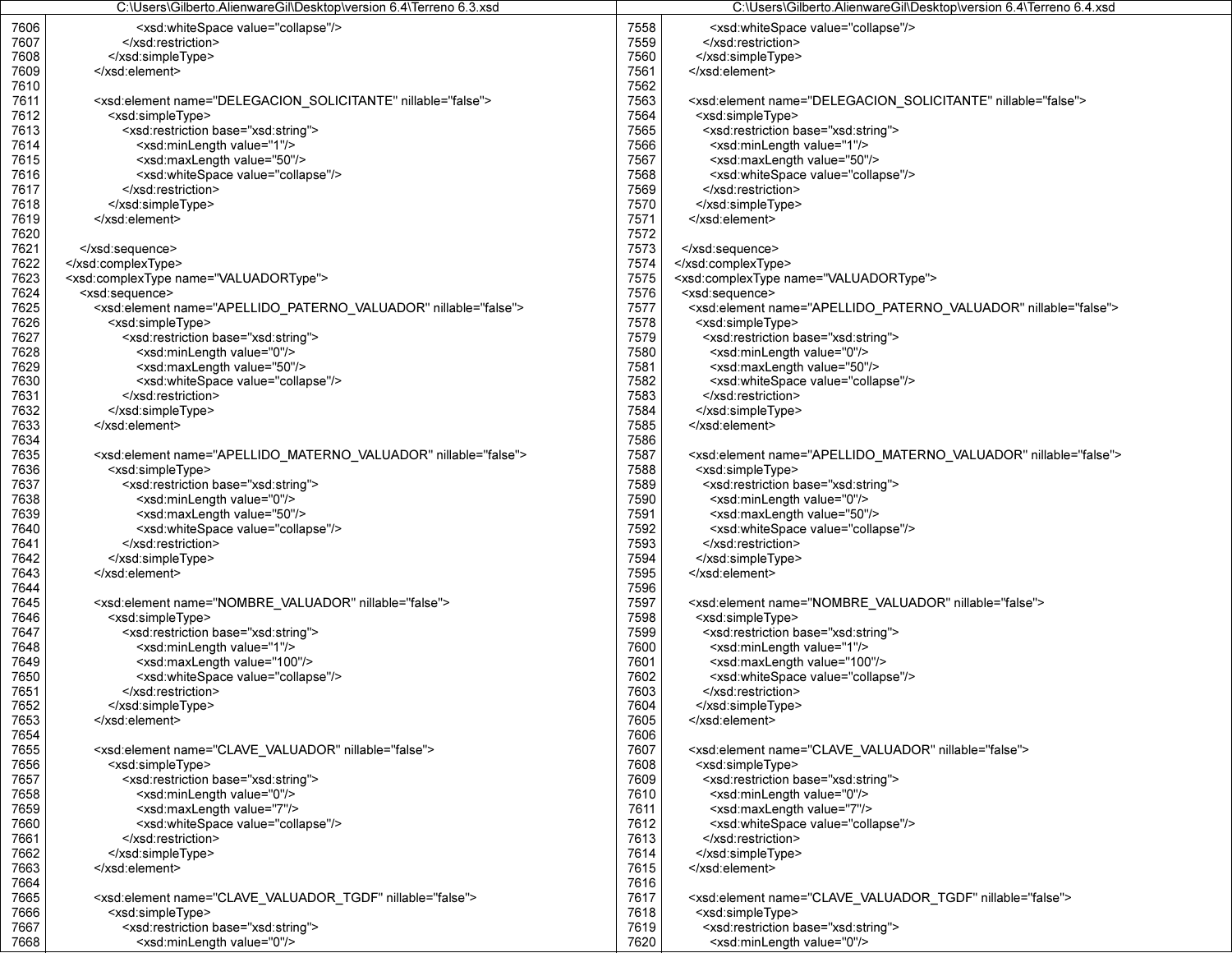|              | C:\Users\Gilberto.AlienwareGil\Desktop\version 6.4\Terreno 6.3.xsd               |      | C:\Users\Gilberto.AlienwareGil\Desktop\version 6.4\Terreno 6.4.xsd               |
|--------------|----------------------------------------------------------------------------------|------|----------------------------------------------------------------------------------|
| 7669         | <xsd:maxlength value="20"></xsd:maxlength>                                       | 7621 | <xsd:maxlength value="20"></xsd:maxlength>                                       |
| 7670         | <xsd:whitespace value="collapse"></xsd:whitespace>                               | 7622 | <xsd:whitespace value="collapse"></xsd:whitespace>                               |
| 7671         |                                                                                  | 7623 |                                                                                  |
|              |                                                                                  | 7624 |                                                                                  |
| 7672         |                                                                                  |      |                                                                                  |
| 7673         |                                                                                  | 7625 |                                                                                  |
| 7674         |                                                                                  | 7626 |                                                                                  |
| 7675         | <xsd:element name="RFC_VALUADOR" nillable="false"></xsd:element>                 | 7627 | <xsd:element name="RFC_VALUADOR" nillable="false"></xsd:element>                 |
| 7676         | <xsd:simpletype></xsd:simpletype>                                                | 7628 | <xsd:simpletype></xsd:simpletype>                                                |
| 7677         | <xsd:restriction base="xsd:string"></xsd:restriction>                            | 7629 | <xsd:restriction base="xsd:string"></xsd:restriction>                            |
| 7678         | <xsd:minlength value="0"></xsd:minlength>                                        | 7630 | <xsd:minlength value="0"></xsd:minlength>                                        |
| 7679         | <xsd:maxlength value="13"></xsd:maxlength>                                       | 7631 | <xsd:maxlength value="13"></xsd:maxlength>                                       |
| 7680         | <xsd:whitespace value="collapse"></xsd:whitespace>                               | 7632 | <xsd:whitespace value="collapse"></xsd:whitespace>                               |
| 7681         |                                                                                  | 7633 |                                                                                  |
| 7682         |                                                                                  | 7634 |                                                                                  |
| 7683         |                                                                                  | 7635 |                                                                                  |
| 7684         |                                                                                  | 7636 |                                                                                  |
|              |                                                                                  | 7637 |                                                                                  |
| 7685         |                                                                                  |      |                                                                                  |
| 7686         |                                                                                  | 7638 |                                                                                  |
| 7687         | <xsd:complextype name="CONTROLADORType"></xsd:complextype>                       | 7639 | <xsd:complextype name="CONTROLADORType"></xsd:complextype>                       |
| 7688         | <xsd:sequence></xsd:sequence>                                                    | 7640 | <xsd:sequence></xsd:sequence>                                                    |
| 7689         | <xsd:element name="APELLIDO_PATERNO_CONTROLADOR" nillable="false"></xsd:element> | 7641 | <xsd:element name="APELLIDO_PATERNO_CONTROLADOR" nillable="false"></xsd:element> |
| 7690         | <xsd:simpletype></xsd:simpletype>                                                | 7642 | <xsd:simpletype></xsd:simpletype>                                                |
| 7691         | <xsd:restriction base="xsd:string"></xsd:restriction>                            | 7643 | <xsd:restriction base="xsd:string"></xsd:restriction>                            |
| 7692         | <xsd:minlength value="0"></xsd:minlength>                                        | 7644 | <xsd:minlength value="0"></xsd:minlength>                                        |
| 7693         | <xsd:maxlength value="50"></xsd:maxlength>                                       | 7645 | <xsd:maxlength value="50"></xsd:maxlength>                                       |
| 7694         | <xsd:whitespace value="collapse"></xsd:whitespace>                               | 7646 | <xsd:whitespace value="collapse"></xsd:whitespace>                               |
| 7695         |                                                                                  | 7647 |                                                                                  |
| 7696         |                                                                                  | 7648 |                                                                                  |
| 7697         |                                                                                  | 7649 |                                                                                  |
| 7698         |                                                                                  | 7650 |                                                                                  |
| 7699         |                                                                                  | 7651 |                                                                                  |
|              | <xsd:element name="APELLIDO_MATERNO_CONTROLADOR" nillable="false"></xsd:element> |      | <xsd:element name="APELLIDO_MATERNO_CONTROLADOR" nillable="false"></xsd:element> |
| 7700         | <xsd:simpletype></xsd:simpletype>                                                | 7652 | <xsd:simpletype></xsd:simpletype>                                                |
| 7701         | <xsd:restriction base="xsd:string"></xsd:restriction>                            | 7653 | <xsd:restriction base="xsd:string"></xsd:restriction>                            |
| 7702         | <xsd:minlength value="0"></xsd:minlength>                                        | 7654 | <xsd:minlength value="0"></xsd:minlength>                                        |
| 7703         | <xsd:maxlength value="50"></xsd:maxlength>                                       | 7655 | <xsd:maxlength value="50"></xsd:maxlength>                                       |
| 7704         | <xsd:whitespace value="collapse"></xsd:whitespace>                               | 7656 | <xsd:whitespace value="collapse"></xsd:whitespace>                               |
| 7705         |                                                                                  | 7657 |                                                                                  |
| 7706         |                                                                                  | 7658 |                                                                                  |
| 7707         |                                                                                  | 7659 |                                                                                  |
| 7708         |                                                                                  | 7660 |                                                                                  |
| 7709         | <xsd:element name="NOMBRE_CONTROLADOR" nillable="false"></xsd:element>           | 7661 | <xsd:element name="NOMBRE_CONTROLADOR" nillable="false"></xsd:element>           |
| 7710         | <xsd:simpletype></xsd:simpletype>                                                | 7662 | <xsd:simpletype></xsd:simpletype>                                                |
| 7711         | <xsd:restriction base="xsd:string"></xsd:restriction>                            | 7663 | <xsd:restriction base="xsd:string"></xsd:restriction>                            |
| 7712         | <xsd:minlength value="0"></xsd:minlength>                                        | 7664 | <xsd:minlength value="0"></xsd:minlength>                                        |
| 7713         | <xsd:maxlength value="100"></xsd:maxlength>                                      | 7665 | <xsd:maxlength value="100"></xsd:maxlength>                                      |
| 7714         | <xsd:whitespace value="collapse"></xsd:whitespace>                               | 7666 | <xsd:whitespace value="collapse"></xsd:whitespace>                               |
|              |                                                                                  | 7667 |                                                                                  |
| 7715<br>7716 |                                                                                  | 7668 |                                                                                  |
|              | $\le$ /xsd:element>                                                              |      |                                                                                  |
| 7717         |                                                                                  | 7669 |                                                                                  |
| 7718         |                                                                                  | 7670 |                                                                                  |
| 7719         | <xsd:element name="CLAVE_CONTROLADOR" nillable="false"></xsd:element>            | 7671 | <xsd:element name="CLAVE CONTROLADOR" nillable="false"></xsd:element>            |
| 7720         | <xsd:simpletype></xsd:simpletype>                                                | 7672 | <xsd:simpletype></xsd:simpletype>                                                |
| 7721         | <xsd:restriction base="xsd:string"></xsd:restriction>                            | 7673 | <xsd:restriction base="xsd:string"></xsd:restriction>                            |
| 7722         | <xsd:minlength value="0"></xsd:minlength>                                        | 7674 | <xsd:minlength value="0"></xsd:minlength>                                        |
| 7723         | <xsd:maxlength value="7"></xsd:maxlength>                                        | 7675 | <xsd:maxlength value="7"></xsd:maxlength>                                        |
| 7724         | <xsd:whitespace value="collapse"></xsd:whitespace>                               | 7676 | <xsd:whitespace value="collapse"></xsd:whitespace>                               |
| 7725         |                                                                                  | 7677 |                                                                                  |
| 7726         |                                                                                  | 7678 |                                                                                  |
| 7727         |                                                                                  | 7679 |                                                                                  |
| 7728         |                                                                                  | 7680 |                                                                                  |
| 7729         | <xsd:element name="RFC_CONTROLADOR" nillable="false"></xsd:element>              | 7681 | <xsd:element name="RFC_CONTROLADOR" nillable="false"></xsd:element>              |
| 7730         | <xsd:simpletype></xsd:simpletype>                                                | 7682 | <xsd:simpletype></xsd:simpletype>                                                |
| 7731         | <xsd:restriction base="xsd:string"></xsd:restriction>                            | 7683 | <xsd:restriction base="xsd:string"></xsd:restriction>                            |
|              |                                                                                  |      |                                                                                  |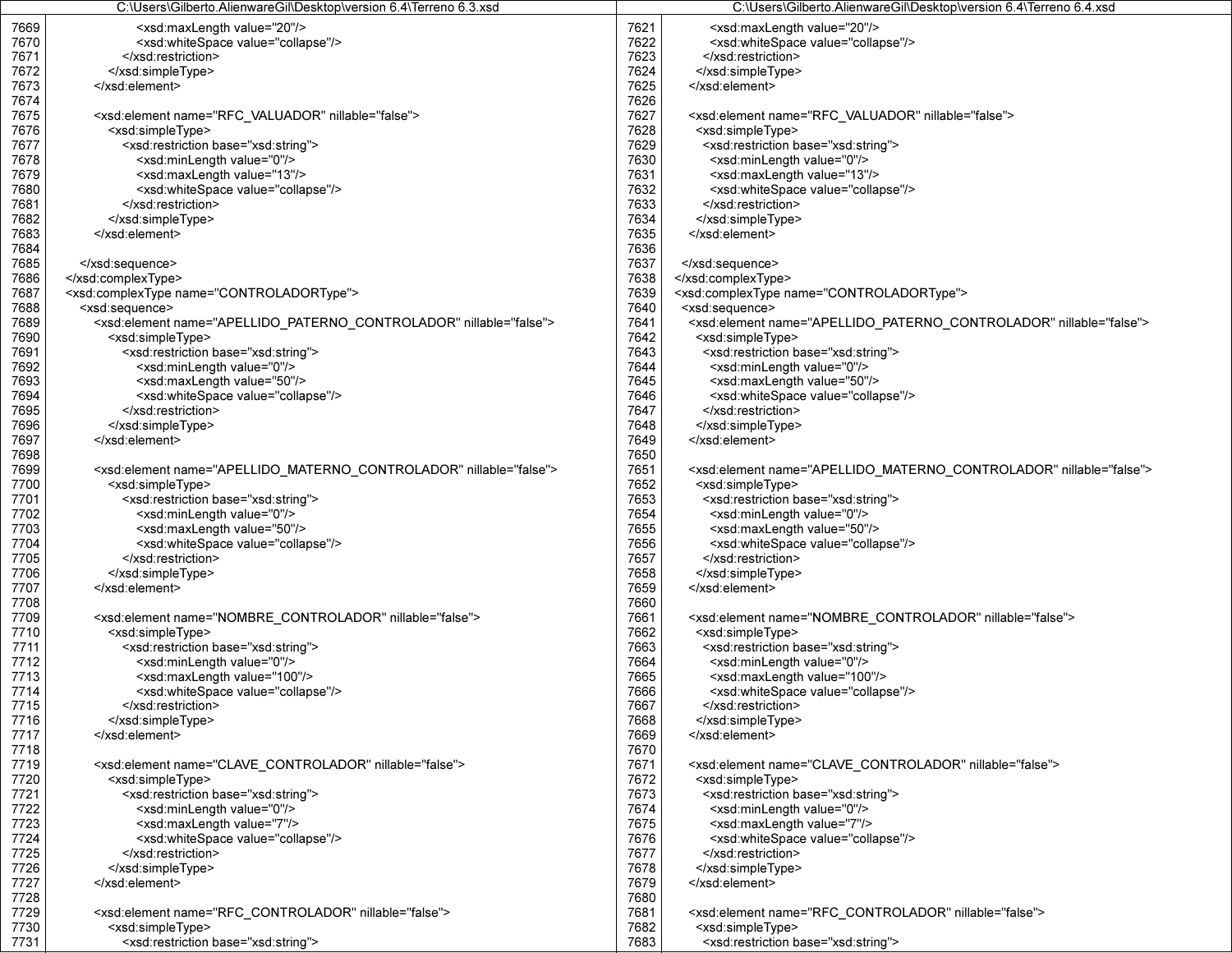| C:\Users\Gilberto.AlienwareGil\Desktop\version 6.4\Terreno 6.3.xsd |                                                                                        |              | C:\Users\Gilberto.AlienwareGil\Desktop\version 6.4\Terreno 6.4.xsd                     |  |  |
|--------------------------------------------------------------------|----------------------------------------------------------------------------------------|--------------|----------------------------------------------------------------------------------------|--|--|
| 7732                                                               | <xsd:minlength value="0"></xsd:minlength>                                              | 7684         | <xsd:minlength value="0"></xsd:minlength>                                              |  |  |
| 7733                                                               | <xsd:maxlength value="13"></xsd:maxlength>                                             | 7685         | <xsd:maxlength value="13"></xsd:maxlength>                                             |  |  |
| 7734                                                               | <xsd:whitespace value="collapse"></xsd:whitespace>                                     | 7686         | <xsd:whitespace value="collapse"></xsd:whitespace>                                     |  |  |
| 7735                                                               |                                                                                        | 7687         |                                                                                        |  |  |
| 7736                                                               |                                                                                        | 7688         |                                                                                        |  |  |
| 7737                                                               |                                                                                        | 7689         |                                                                                        |  |  |
| 7738                                                               |                                                                                        | 7690         |                                                                                        |  |  |
| 7739                                                               |                                                                                        | 7691         |                                                                                        |  |  |
| 7740                                                               |                                                                                        | 7692         |                                                                                        |  |  |
| 7741                                                               | <xsd:complextype name="IDENTIFICACIONType"></xsd:complextype>                          | 7693         | <xsd:complextype name="IDENTIFICACIONType"></xsd:complextype>                          |  |  |
| 7742                                                               | <xsd:sequence></xsd:sequence>                                                          | 7694         | <xsd:sequence></xsd:sequence>                                                          |  |  |
| 7743                                                               | <xsd:element name="FECHA_AVALUO"></xsd:element>                                        | 7695         | <xsd:element name="FECHA_AVALUO"></xsd:element>                                        |  |  |
| 7744                                                               | <xsd:simpletype></xsd:simpletype>                                                      | 7696         | <xsd:simpletype></xsd:simpletype>                                                      |  |  |
| 7745                                                               | <xsd:restriction base="xsd:string"></xsd:restriction>                                  | 7697         | <xsd:restriction base="xsd:string"></xsd:restriction>                                  |  |  |
| 7746                                                               |                                                                                        | 7698         |                                                                                        |  |  |
| 7747                                                               | <xsd:pattern value="[0-2][0-2][0-9][0-9][-][0-1][0-9][-][0-3][0-9]"></xsd:pattern><br> | 7699         | <xsd:pattern value="[0-2][0-2][0-9][0-9][-][0-1][0-9][-][0-3][0-9]"></xsd:pattern><br> |  |  |
|                                                                    |                                                                                        |              |                                                                                        |  |  |
| 7748<br>7749                                                       |                                                                                        | 7700<br>7701 |                                                                                        |  |  |
|                                                                    | $\le$ /xsd:element>                                                                    | 7702         |                                                                                        |  |  |
| 7750                                                               |                                                                                        |              |                                                                                        |  |  |
| 7751                                                               | <xsd:element name="CLAVE_AVALUO" nillable="false"></xsd:element>                       | 7703         | <xsd:element name="CLAVE_AVALUO" nillable="false"></xsd:element>                       |  |  |
| 7752                                                               | <xsd:simpletype></xsd:simpletype>                                                      | 7704         | <xsd:simpletype></xsd:simpletype>                                                      |  |  |
| 7753                                                               | <xsd:restriction base="xsd:string"></xsd:restriction>                                  | 7705         | <xsd:restriction base="xsd:string"></xsd:restriction>                                  |  |  |
| 7754                                                               | <xsd:minlength value="1"></xsd:minlength>                                              | 7706         | <xsd:minlength value="1"></xsd:minlength>                                              |  |  |
| 7755                                                               | <xsd:maxlength value="17"></xsd:maxlength>                                             | 7707         | <xsd:maxlength value="17"></xsd:maxlength>                                             |  |  |
| 7756                                                               | <xsd:whitespace value="collapse"></xsd:whitespace>                                     | 7708         | <xsd:whitespace value="collapse"></xsd:whitespace>                                     |  |  |
| 7757                                                               |                                                                                        | 7709         |                                                                                        |  |  |
| 7758                                                               |                                                                                        | 7710         |                                                                                        |  |  |
| 7759                                                               | $\le$ /xsd:element>                                                                    | 7711         |                                                                                        |  |  |
| 7760                                                               |                                                                                        | 7712         |                                                                                        |  |  |
| 7761                                                               | <xsd:element name="FOLIO_UNICO" nillable="false"></xsd:element>                        | 7713         | <xsd:element name="FOLIO_UNICO" nillable="false"></xsd:element>                        |  |  |
| 7762                                                               | <xsd:simpletype></xsd:simpletype>                                                      | 7714         | <xsd:simpletype></xsd:simpletype>                                                      |  |  |
| 7763                                                               | <xsd:restriction base="xsd:string"></xsd:restriction>                                  | 7715         | <xsd:restriction base="xsd:string"></xsd:restriction>                                  |  |  |
| 7764                                                               | <xsd:minlength value="1"></xsd:minlength>                                              | 7716         | <xsd:minlength value="1"></xsd:minlength>                                              |  |  |
| 7765                                                               | <xsd:maxlength value="19"></xsd:maxlength>                                             | 7717         | <xsd:maxlength value="19"></xsd:maxlength>                                             |  |  |
| 7766                                                               | <xsd:whitespace value="collapse"></xsd:whitespace>                                     | 7718         | <xsd:whitespace value="collapse"></xsd:whitespace>                                     |  |  |
| 7767                                                               |                                                                                        | 7719         |                                                                                        |  |  |
| 7768                                                               |                                                                                        | 7720         |                                                                                        |  |  |
| 7769                                                               | $\le$ /xsd:element>                                                                    | 7721         |                                                                                        |  |  |
| 7770                                                               |                                                                                        | 7722         |                                                                                        |  |  |
| 7771                                                               | <xsd:element name="NOMBRE_UNIDAD_VALUACION" nillable="false"></xsd:element>            | 7723         | <xsd:element name="NOMBRE_UNIDAD_VALUACION" nillable="false"></xsd:element>            |  |  |
| 7772                                                               | <xsd:simpletype></xsd:simpletype>                                                      | 7724         | <xsd:simpletype></xsd:simpletype>                                                      |  |  |
| 7773                                                               | <xsd:restriction base="xsd:string"></xsd:restriction>                                  | 7725         | <xsd:restriction base="xsd:string"></xsd:restriction>                                  |  |  |
| 7774                                                               | <xsd:minlength value="1"></xsd:minlength>                                              | 7726         | <xsd:minlength value="1"></xsd:minlength>                                              |  |  |
| 7775                                                               | <xsd:maxlength value="256"></xsd:maxlength>                                            | 7727         | <xsd:maxlength value="256"></xsd:maxlength>                                            |  |  |
| 7776                                                               | <xsd:whitespace value="collapse"></xsd:whitespace>                                     | 7728         | <xsd:whitespace value="collapse"></xsd:whitespace>                                     |  |  |
| 7777                                                               |                                                                                        | 7729         |                                                                                        |  |  |
| 7778                                                               |                                                                                        | 7730         |                                                                                        |  |  |
| 7779                                                               |                                                                                        | 7731         |                                                                                        |  |  |
| 7780                                                               |                                                                                        | 7732         |                                                                                        |  |  |
| 7781                                                               | <xsd:element name="CLAVE_UNIDAD_VALUACION" nillable="false"></xsd:element>             | 7733         | <xsd:element name="CLAVE_UNIDAD_VALUACION" nillable="false"></xsd:element>             |  |  |
| 7782                                                               | <xsd:simpletype></xsd:simpletype>                                                      | 7734         | <xsd:simpletype></xsd:simpletype>                                                      |  |  |
| 7783                                                               | <xsd:restriction base="xsd:string"></xsd:restriction>                                  | 7735         | <xsd:restriction base="xsd:string"></xsd:restriction>                                  |  |  |
| 7784                                                               | <xsd:minlength value="1"></xsd:minlength>                                              | 7736         | <xsd:minlength value="1"></xsd:minlength>                                              |  |  |
| 7785                                                               | <xsd:maxlength value="5"></xsd:maxlength>                                              | 7737         | <xsd:maxlength value="5"></xsd:maxlength>                                              |  |  |
| 7786                                                               | <xsd:whitespace value="collapse"></xsd:whitespace>                                     | 7738         | <xsd:whitespace value="collapse"></xsd:whitespace>                                     |  |  |
| 7787                                                               |                                                                                        | 7739         |                                                                                        |  |  |
| 7788                                                               |                                                                                        | 7740         |                                                                                        |  |  |
| 7789                                                               |                                                                                        | 7741         |                                                                                        |  |  |
| 7790                                                               |                                                                                        | 7742         |                                                                                        |  |  |
| 7791                                                               | <xsd:element name="CLAVE_SOCIEDAD" nillable="true"></xsd:element>                      | 7743         | <xsd:element name="CLAVE SOCIEDAD" nillable="true"></xsd:element>                      |  |  |
| 7792                                                               | <xsd:simpletype></xsd:simpletype>                                                      | 7744         | <xsd:simpletype></xsd:simpletype>                                                      |  |  |
| 7793                                                               | <xsd:restriction base="xsd:string"></xsd:restriction>                                  | 7745         | <xsd:restriction base="xsd:string"></xsd:restriction>                                  |  |  |
| 7794                                                               | <xsd:minlength value="0"></xsd:minlength>                                              | 7746         | <xsd:minlength value="0"></xsd:minlength>                                              |  |  |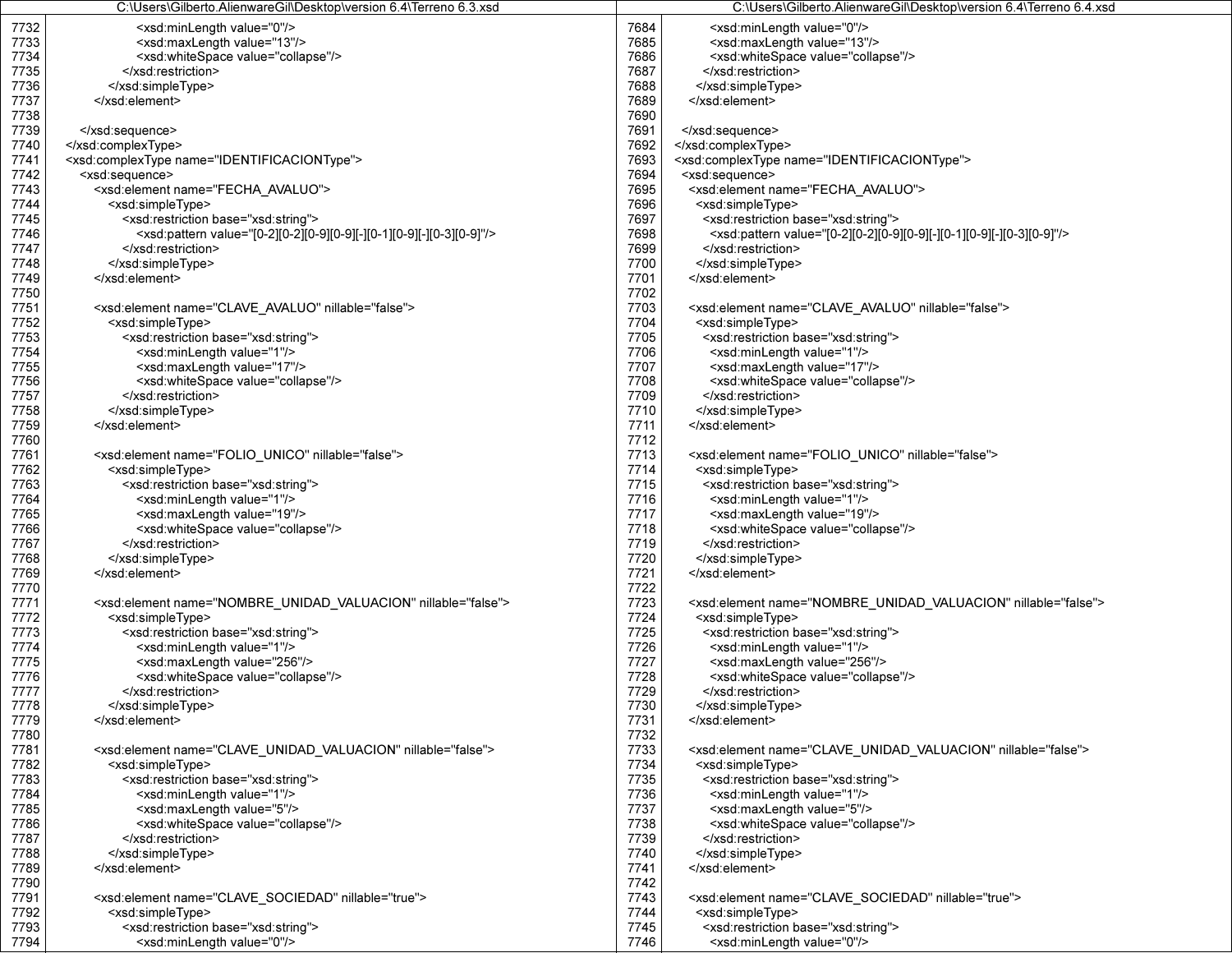| 7747<br>7795<br><xsd:maxlength value="20"></xsd:maxlength><br><xsd:maxlength value="20"></xsd:maxlength><br>7796<br>7748<br><xsd:whitespace value="collapse"></xsd:whitespace><br><xsd:whitespace value="collapse"></xsd:whitespace><br>7797<br>7749<br><br><br>7798<br>7750<br><br><br>7799<br>7751<br><br><br>7800<br>7752<br>7801<br>7753<br><xsd:element name="RFC_UNIDAD_VALUACION" nillable="false"><br/><xsd:element name="RFC_UNIDAD_VALUACION" nillable="false"><br/>7802<br/>7754<br/><xsd:simpletype><br/><xsd:simpletype><br/>7803<br/>7755<br/><xsd:restriction base="xsd:string"><br/><xsd:restriction base="xsd:string"><br/>7804<br/>7756<br/><xsd:minlength value="0"></xsd:minlength><br/><xsd:minlength value="0"></xsd:minlength><br/>7757<br/>7805<br/><xsd:maxlength value="13"></xsd:maxlength><br/><xsd:maxlength value="13"></xsd:maxlength><br/>7806<br/>7758<br/><xsd:whitespace value="collapse"></xsd:whitespace><br/><xsd:whitespace value="collapse"></xsd:whitespace><br/>7807<br/></xsd:restriction><br/>7759<br/><math>\le</math>/xsd:restriction&gt;<br/>7808<br/>7760<br/></xsd:restriction></xsd:simpletype><br/></xsd:simpletype><br/>7809<br/>7761<br/></xsd:element><br/></xsd:element><br>7762<br>7810<br>7811<br>7763<br><xsd:element name="NUMERO_AVALUO" nillable="false"><br/><xsd:element name="NUMERO_AVALUO" nillable="false"><br/>7812<br/>7764<br/><xsd:simpletype><br/><xsd:simpletype><br/>7813<br/><xsd:restriction base="xsd:string"><br/>7765<br/><xsd:restriction base="xsd:string"><br/>7814<br/>7766<br/><xsd:minlength value="1"></xsd:minlength><br/><xsd:minlength value="1"></xsd:minlength><br/>7767<br/>7815<br/><xsd:maxlength value="30"></xsd:maxlength><br/><xsd:maxlength value="30"></xsd:maxlength><br/>7768<br/>7816<br/><xsd:whitespace value="collapse"></xsd:whitespace><br/><xsd:whitespace value="collapse"></xsd:whitespace><br/>7817<br/>7769<br/></xsd:restriction><br/><math>\le</math>/xsd:restriction&gt;<br/>7818<br/>7770<br/></xsd:restriction></xsd:simpletype><br/><math>\le</math>/xsd:simpleType&gt;<br/>7819<br/></xsd:simpletype></xsd:element><br/>7771<br/></xsd:element><br>7820<br>7772<br>7821<br><xsd:element name="CUV" nillable="true"><br/>7773<br/><xsd:element name="CUV" nillable="true"><br/>7822<br/>7774<br/><xsd:simpletype><br/><xsd:simpletype><br/>7823<br/>7775<br/><xsd:restriction base="xsd:string"><br/><xsd:restriction base="xsd:string"><br/>7824<br/>7776<br/><xsd:minlength value="0"></xsd:minlength><br/><xsd:minlength value="0"></xsd:minlength><br/>7825<br/>7777<br/><xsd:maxlength value="16"></xsd:maxlength><br/><xsd:maxlength value="16"></xsd:maxlength><br/>7826<br/>7778<br/><xsd:whitespace value="collapse"></xsd:whitespace><br/><xsd:whitespace value="collapse"></xsd:whitespace><br/>7827<br/>7779<br/></xsd:restriction><br/></xsd:restriction><br/>7828<br/>7780<br/></xsd:simpletype><br/></xsd:simpletype><br/>7829<br/>7781<br/></xsd:element><br/></xsd:element><br>7830<br>7782<br>7831<br><xsd:element name="CEDULA" nillable="true"><br/>7783<br/><xsd:element name="CEDULA" nillable="true"><br/>7832<br/><xsd:simpletype><br/>7784<br/><xsd:simpletype><br/>7833<br/>7785<br/><xsd:restriction base="xsd:string"><br/><xsd:restriction base="xsd:string"><br/>7834<br/><xsd:minlength value="0"></xsd:minlength><br/>7786<br/><xsd:minlength value="0"></xsd:minlength><br/>7835<br/>7787<br/><xsd:maxlength value="17"></xsd:maxlength><br/><xsd:maxlength value="17"></xsd:maxlength><br/>7836<br/>7788<br/><xsd:whitespace value="collapse"></xsd:whitespace><br/><xsd:whitespace value="collapse"></xsd:whitespace><br/>7837<br/></xsd:restriction><br/>7789<br/></xsd:restriction><br/>7838<br/></xsd:simpletype><br/>7790<br/></xsd:simpletype><br/>7839<br/></xsd:element><br/></xsd:element><br>7791<br>7792<br>7840<br>7793<br>7841<br><xsd:element name="CONJUNTO_INFONAVIT" nillable="true"><br/><xsd:element name="CONJUNTO_INFONAVIT" nillable="true"><br/>7842<br/>7794<br/><xsd:simpletype><br/><xsd:simpletype><br/>7843<br/>7795<br/><xsd:restriction base="xsd:string"><br/><xsd:restriction base="xsd:string"><br/>7796<br/>7844<br/><xsd:minlength value="0"></xsd:minlength><br/><xsd:minlength value="0"></xsd:minlength><br/>7845<br/><xsd:maxlength value="16"></xsd:maxlength><br/>7797<br/><xsd:maxlength value="16"></xsd:maxlength><br/>7846<br/>7798<br/><xsd:whitespace value="collapse"></xsd:whitespace><br/><xsd:whitespace value="collapse"></xsd:whitespace><br/>7847<br/>7799<br/></xsd:restriction><br/><math>\le</math>/xsd:restriction&gt;<br/>7848<br/></xsd:restriction></xsd:simpletype><br/>7800<br/></xsd:simpletype><br/>7849<br/></xsd:element><br/>7801<br/></xsd:element><br>7850<br>7802<br>7851<br>7803<br><xsd:element name="CLAVE_OTORGANTE" nillable="false"><br/><xsd:element name="CLAVE_OTORGANTE" nillable="false"><br/>7852<br/>7804<br/><xsd:simpletype><br/><xsd:simpletype><br/>7853<br/><xsd:restriction base="xsd:string"><br/>7805<br/><xsd:restriction base="xsd:string"><br/>7854<br/>7806<br/><xsd:minlength value="0"></xsd:minlength><br/><xsd:minlength value="0"></xsd:minlength><br/>7855<br/>7807<br/><xsd:maxlength value="6"></xsd:maxlength><br/><xsd:maxlength value="6"></xsd:maxlength><br/>7856<br/>7808<br/><xsd:whitespace value="collapse"></xsd:whitespace><br/><xsd:whitespace value="collapse"></xsd:whitespace><br/>7857<br/></xsd:restriction><br/>7809<br/></xsd:restriction></xsd:simpletype></xsd:simpletype></xsd:element></xsd:element> | C:\Users\Gilberto.AlienwareGil\Desktop\version 6.4\Terreno 6.3.xsd | C:\Users\Gilberto.AlienwareGil\Desktop\version 6.4\Terreno 6.4 xsd |
|----------------------------------------------------------------------------------------------------------------------------------------------------------------------------------------------------------------------------------------------------------------------------------------------------------------------------------------------------------------------------------------------------------------------------------------------------------------------------------------------------------------------------------------------------------------------------------------------------------------------------------------------------------------------------------------------------------------------------------------------------------------------------------------------------------------------------------------------------------------------------------------------------------------------------------------------------------------------------------------------------------------------------------------------------------------------------------------------------------------------------------------------------------------------------------------------------------------------------------------------------------------------------------------------------------------------------------------------------------------------------------------------------------------------------------------------------------------------------------------------------------------------------------------------------------------------------------------------------------------------------------------------------------------------------------------------------------------------------------------------------------------------------------------------------------------------------------------------------------------------------------------------------------------------------------------------------------------------------------------------------------------------------------------------------------------------------------------------------------------------------------------------------------------------------------------------------------------------------------------------------------------------------------------------------------------------------------------------------------------------------------------------------------------------------------------------------------------------------------------------------------------------------------------------------------------------------------------------------------------------------------------------------------------------------------------------------------------------------------------------------------------------------------------------------------------------------------------------------------------------------------------------------------------------------------------------------------------------------------------------------------------------------------------------------------------------------------------------------------------------------------------------------------------------------------------------------------------------------------------------------------------------------------------------------------------------------------------------------------------------------------------------------------------------------------------------------------------------------------------------------------------------------------------------------------------------------------------------------------------------------------------------------------------------------------------------------------------------------------------------------------------------------------------------------------------------------------------------------------------------------------------------------------------------------------------------------------------------------------------------------------------------------------------------------------------------------------------------------------------------------------------------------------------------------------------------------------------------------------------------------------------------------------------------------------------------------------------------------------------------------------------------------------------------------------------------------------------------------------------------------------------------------------------------------------------------------------------------------------------------------------------------------------------------------------------------------------------------------------------------------------------------------------------------------------------------------------------------------------------------------------------------------------------------------------------------------------------------------------------------------------------------------------------------------------------------------------------------------------------------------------------------------------------------------------------------------------------------------------------------------------------------------------------------------------------------------------------------------------------------------------------------------------------------------------------------------------------------------------------------------------------------------------------------------------------------------------------------|--------------------------------------------------------------------|--------------------------------------------------------------------|
|                                                                                                                                                                                                                                                                                                                                                                                                                                                                                                                                                                                                                                                                                                                                                                                                                                                                                                                                                                                                                                                                                                                                                                                                                                                                                                                                                                                                                                                                                                                                                                                                                                                                                                                                                                                                                                                                                                                                                                                                                                                                                                                                                                                                                                                                                                                                                                                                                                                                                                                                                                                                                                                                                                                                                                                                                                                                                                                                                                                                                                                                                                                                                                                                                                                                                                                                                                                                                                                                                                                                                                                                                                                                                                                                                                                                                                                                                                                                                                                                                                                                                                                                                                                                                                                                                                                                                                                                                                                                                                                                                                                                                                                                                                                                                                                                                                                                                                                                                                                                                                                                                                                                                                                                                                                                                                                                                                                                                                                                                                                                                                                              |                                                                    |                                                                    |
|                                                                                                                                                                                                                                                                                                                                                                                                                                                                                                                                                                                                                                                                                                                                                                                                                                                                                                                                                                                                                                                                                                                                                                                                                                                                                                                                                                                                                                                                                                                                                                                                                                                                                                                                                                                                                                                                                                                                                                                                                                                                                                                                                                                                                                                                                                                                                                                                                                                                                                                                                                                                                                                                                                                                                                                                                                                                                                                                                                                                                                                                                                                                                                                                                                                                                                                                                                                                                                                                                                                                                                                                                                                                                                                                                                                                                                                                                                                                                                                                                                                                                                                                                                                                                                                                                                                                                                                                                                                                                                                                                                                                                                                                                                                                                                                                                                                                                                                                                                                                                                                                                                                                                                                                                                                                                                                                                                                                                                                                                                                                                                                              |                                                                    |                                                                    |
|                                                                                                                                                                                                                                                                                                                                                                                                                                                                                                                                                                                                                                                                                                                                                                                                                                                                                                                                                                                                                                                                                                                                                                                                                                                                                                                                                                                                                                                                                                                                                                                                                                                                                                                                                                                                                                                                                                                                                                                                                                                                                                                                                                                                                                                                                                                                                                                                                                                                                                                                                                                                                                                                                                                                                                                                                                                                                                                                                                                                                                                                                                                                                                                                                                                                                                                                                                                                                                                                                                                                                                                                                                                                                                                                                                                                                                                                                                                                                                                                                                                                                                                                                                                                                                                                                                                                                                                                                                                                                                                                                                                                                                                                                                                                                                                                                                                                                                                                                                                                                                                                                                                                                                                                                                                                                                                                                                                                                                                                                                                                                                                              |                                                                    |                                                                    |
|                                                                                                                                                                                                                                                                                                                                                                                                                                                                                                                                                                                                                                                                                                                                                                                                                                                                                                                                                                                                                                                                                                                                                                                                                                                                                                                                                                                                                                                                                                                                                                                                                                                                                                                                                                                                                                                                                                                                                                                                                                                                                                                                                                                                                                                                                                                                                                                                                                                                                                                                                                                                                                                                                                                                                                                                                                                                                                                                                                                                                                                                                                                                                                                                                                                                                                                                                                                                                                                                                                                                                                                                                                                                                                                                                                                                                                                                                                                                                                                                                                                                                                                                                                                                                                                                                                                                                                                                                                                                                                                                                                                                                                                                                                                                                                                                                                                                                                                                                                                                                                                                                                                                                                                                                                                                                                                                                                                                                                                                                                                                                                                              |                                                                    |                                                                    |
|                                                                                                                                                                                                                                                                                                                                                                                                                                                                                                                                                                                                                                                                                                                                                                                                                                                                                                                                                                                                                                                                                                                                                                                                                                                                                                                                                                                                                                                                                                                                                                                                                                                                                                                                                                                                                                                                                                                                                                                                                                                                                                                                                                                                                                                                                                                                                                                                                                                                                                                                                                                                                                                                                                                                                                                                                                                                                                                                                                                                                                                                                                                                                                                                                                                                                                                                                                                                                                                                                                                                                                                                                                                                                                                                                                                                                                                                                                                                                                                                                                                                                                                                                                                                                                                                                                                                                                                                                                                                                                                                                                                                                                                                                                                                                                                                                                                                                                                                                                                                                                                                                                                                                                                                                                                                                                                                                                                                                                                                                                                                                                                              |                                                                    |                                                                    |
|                                                                                                                                                                                                                                                                                                                                                                                                                                                                                                                                                                                                                                                                                                                                                                                                                                                                                                                                                                                                                                                                                                                                                                                                                                                                                                                                                                                                                                                                                                                                                                                                                                                                                                                                                                                                                                                                                                                                                                                                                                                                                                                                                                                                                                                                                                                                                                                                                                                                                                                                                                                                                                                                                                                                                                                                                                                                                                                                                                                                                                                                                                                                                                                                                                                                                                                                                                                                                                                                                                                                                                                                                                                                                                                                                                                                                                                                                                                                                                                                                                                                                                                                                                                                                                                                                                                                                                                                                                                                                                                                                                                                                                                                                                                                                                                                                                                                                                                                                                                                                                                                                                                                                                                                                                                                                                                                                                                                                                                                                                                                                                                              |                                                                    |                                                                    |
|                                                                                                                                                                                                                                                                                                                                                                                                                                                                                                                                                                                                                                                                                                                                                                                                                                                                                                                                                                                                                                                                                                                                                                                                                                                                                                                                                                                                                                                                                                                                                                                                                                                                                                                                                                                                                                                                                                                                                                                                                                                                                                                                                                                                                                                                                                                                                                                                                                                                                                                                                                                                                                                                                                                                                                                                                                                                                                                                                                                                                                                                                                                                                                                                                                                                                                                                                                                                                                                                                                                                                                                                                                                                                                                                                                                                                                                                                                                                                                                                                                                                                                                                                                                                                                                                                                                                                                                                                                                                                                                                                                                                                                                                                                                                                                                                                                                                                                                                                                                                                                                                                                                                                                                                                                                                                                                                                                                                                                                                                                                                                                                              |                                                                    |                                                                    |
|                                                                                                                                                                                                                                                                                                                                                                                                                                                                                                                                                                                                                                                                                                                                                                                                                                                                                                                                                                                                                                                                                                                                                                                                                                                                                                                                                                                                                                                                                                                                                                                                                                                                                                                                                                                                                                                                                                                                                                                                                                                                                                                                                                                                                                                                                                                                                                                                                                                                                                                                                                                                                                                                                                                                                                                                                                                                                                                                                                                                                                                                                                                                                                                                                                                                                                                                                                                                                                                                                                                                                                                                                                                                                                                                                                                                                                                                                                                                                                                                                                                                                                                                                                                                                                                                                                                                                                                                                                                                                                                                                                                                                                                                                                                                                                                                                                                                                                                                                                                                                                                                                                                                                                                                                                                                                                                                                                                                                                                                                                                                                                                              |                                                                    |                                                                    |
|                                                                                                                                                                                                                                                                                                                                                                                                                                                                                                                                                                                                                                                                                                                                                                                                                                                                                                                                                                                                                                                                                                                                                                                                                                                                                                                                                                                                                                                                                                                                                                                                                                                                                                                                                                                                                                                                                                                                                                                                                                                                                                                                                                                                                                                                                                                                                                                                                                                                                                                                                                                                                                                                                                                                                                                                                                                                                                                                                                                                                                                                                                                                                                                                                                                                                                                                                                                                                                                                                                                                                                                                                                                                                                                                                                                                                                                                                                                                                                                                                                                                                                                                                                                                                                                                                                                                                                                                                                                                                                                                                                                                                                                                                                                                                                                                                                                                                                                                                                                                                                                                                                                                                                                                                                                                                                                                                                                                                                                                                                                                                                                              |                                                                    |                                                                    |
|                                                                                                                                                                                                                                                                                                                                                                                                                                                                                                                                                                                                                                                                                                                                                                                                                                                                                                                                                                                                                                                                                                                                                                                                                                                                                                                                                                                                                                                                                                                                                                                                                                                                                                                                                                                                                                                                                                                                                                                                                                                                                                                                                                                                                                                                                                                                                                                                                                                                                                                                                                                                                                                                                                                                                                                                                                                                                                                                                                                                                                                                                                                                                                                                                                                                                                                                                                                                                                                                                                                                                                                                                                                                                                                                                                                                                                                                                                                                                                                                                                                                                                                                                                                                                                                                                                                                                                                                                                                                                                                                                                                                                                                                                                                                                                                                                                                                                                                                                                                                                                                                                                                                                                                                                                                                                                                                                                                                                                                                                                                                                                                              |                                                                    |                                                                    |
|                                                                                                                                                                                                                                                                                                                                                                                                                                                                                                                                                                                                                                                                                                                                                                                                                                                                                                                                                                                                                                                                                                                                                                                                                                                                                                                                                                                                                                                                                                                                                                                                                                                                                                                                                                                                                                                                                                                                                                                                                                                                                                                                                                                                                                                                                                                                                                                                                                                                                                                                                                                                                                                                                                                                                                                                                                                                                                                                                                                                                                                                                                                                                                                                                                                                                                                                                                                                                                                                                                                                                                                                                                                                                                                                                                                                                                                                                                                                                                                                                                                                                                                                                                                                                                                                                                                                                                                                                                                                                                                                                                                                                                                                                                                                                                                                                                                                                                                                                                                                                                                                                                                                                                                                                                                                                                                                                                                                                                                                                                                                                                                              |                                                                    |                                                                    |
|                                                                                                                                                                                                                                                                                                                                                                                                                                                                                                                                                                                                                                                                                                                                                                                                                                                                                                                                                                                                                                                                                                                                                                                                                                                                                                                                                                                                                                                                                                                                                                                                                                                                                                                                                                                                                                                                                                                                                                                                                                                                                                                                                                                                                                                                                                                                                                                                                                                                                                                                                                                                                                                                                                                                                                                                                                                                                                                                                                                                                                                                                                                                                                                                                                                                                                                                                                                                                                                                                                                                                                                                                                                                                                                                                                                                                                                                                                                                                                                                                                                                                                                                                                                                                                                                                                                                                                                                                                                                                                                                                                                                                                                                                                                                                                                                                                                                                                                                                                                                                                                                                                                                                                                                                                                                                                                                                                                                                                                                                                                                                                                              |                                                                    |                                                                    |
|                                                                                                                                                                                                                                                                                                                                                                                                                                                                                                                                                                                                                                                                                                                                                                                                                                                                                                                                                                                                                                                                                                                                                                                                                                                                                                                                                                                                                                                                                                                                                                                                                                                                                                                                                                                                                                                                                                                                                                                                                                                                                                                                                                                                                                                                                                                                                                                                                                                                                                                                                                                                                                                                                                                                                                                                                                                                                                                                                                                                                                                                                                                                                                                                                                                                                                                                                                                                                                                                                                                                                                                                                                                                                                                                                                                                                                                                                                                                                                                                                                                                                                                                                                                                                                                                                                                                                                                                                                                                                                                                                                                                                                                                                                                                                                                                                                                                                                                                                                                                                                                                                                                                                                                                                                                                                                                                                                                                                                                                                                                                                                                              |                                                                    |                                                                    |
|                                                                                                                                                                                                                                                                                                                                                                                                                                                                                                                                                                                                                                                                                                                                                                                                                                                                                                                                                                                                                                                                                                                                                                                                                                                                                                                                                                                                                                                                                                                                                                                                                                                                                                                                                                                                                                                                                                                                                                                                                                                                                                                                                                                                                                                                                                                                                                                                                                                                                                                                                                                                                                                                                                                                                                                                                                                                                                                                                                                                                                                                                                                                                                                                                                                                                                                                                                                                                                                                                                                                                                                                                                                                                                                                                                                                                                                                                                                                                                                                                                                                                                                                                                                                                                                                                                                                                                                                                                                                                                                                                                                                                                                                                                                                                                                                                                                                                                                                                                                                                                                                                                                                                                                                                                                                                                                                                                                                                                                                                                                                                                                              |                                                                    |                                                                    |
|                                                                                                                                                                                                                                                                                                                                                                                                                                                                                                                                                                                                                                                                                                                                                                                                                                                                                                                                                                                                                                                                                                                                                                                                                                                                                                                                                                                                                                                                                                                                                                                                                                                                                                                                                                                                                                                                                                                                                                                                                                                                                                                                                                                                                                                                                                                                                                                                                                                                                                                                                                                                                                                                                                                                                                                                                                                                                                                                                                                                                                                                                                                                                                                                                                                                                                                                                                                                                                                                                                                                                                                                                                                                                                                                                                                                                                                                                                                                                                                                                                                                                                                                                                                                                                                                                                                                                                                                                                                                                                                                                                                                                                                                                                                                                                                                                                                                                                                                                                                                                                                                                                                                                                                                                                                                                                                                                                                                                                                                                                                                                                                              |                                                                    |                                                                    |
|                                                                                                                                                                                                                                                                                                                                                                                                                                                                                                                                                                                                                                                                                                                                                                                                                                                                                                                                                                                                                                                                                                                                                                                                                                                                                                                                                                                                                                                                                                                                                                                                                                                                                                                                                                                                                                                                                                                                                                                                                                                                                                                                                                                                                                                                                                                                                                                                                                                                                                                                                                                                                                                                                                                                                                                                                                                                                                                                                                                                                                                                                                                                                                                                                                                                                                                                                                                                                                                                                                                                                                                                                                                                                                                                                                                                                                                                                                                                                                                                                                                                                                                                                                                                                                                                                                                                                                                                                                                                                                                                                                                                                                                                                                                                                                                                                                                                                                                                                                                                                                                                                                                                                                                                                                                                                                                                                                                                                                                                                                                                                                                              |                                                                    |                                                                    |
|                                                                                                                                                                                                                                                                                                                                                                                                                                                                                                                                                                                                                                                                                                                                                                                                                                                                                                                                                                                                                                                                                                                                                                                                                                                                                                                                                                                                                                                                                                                                                                                                                                                                                                                                                                                                                                                                                                                                                                                                                                                                                                                                                                                                                                                                                                                                                                                                                                                                                                                                                                                                                                                                                                                                                                                                                                                                                                                                                                                                                                                                                                                                                                                                                                                                                                                                                                                                                                                                                                                                                                                                                                                                                                                                                                                                                                                                                                                                                                                                                                                                                                                                                                                                                                                                                                                                                                                                                                                                                                                                                                                                                                                                                                                                                                                                                                                                                                                                                                                                                                                                                                                                                                                                                                                                                                                                                                                                                                                                                                                                                                                              |                                                                    |                                                                    |
|                                                                                                                                                                                                                                                                                                                                                                                                                                                                                                                                                                                                                                                                                                                                                                                                                                                                                                                                                                                                                                                                                                                                                                                                                                                                                                                                                                                                                                                                                                                                                                                                                                                                                                                                                                                                                                                                                                                                                                                                                                                                                                                                                                                                                                                                                                                                                                                                                                                                                                                                                                                                                                                                                                                                                                                                                                                                                                                                                                                                                                                                                                                                                                                                                                                                                                                                                                                                                                                                                                                                                                                                                                                                                                                                                                                                                                                                                                                                                                                                                                                                                                                                                                                                                                                                                                                                                                                                                                                                                                                                                                                                                                                                                                                                                                                                                                                                                                                                                                                                                                                                                                                                                                                                                                                                                                                                                                                                                                                                                                                                                                                              |                                                                    |                                                                    |
|                                                                                                                                                                                                                                                                                                                                                                                                                                                                                                                                                                                                                                                                                                                                                                                                                                                                                                                                                                                                                                                                                                                                                                                                                                                                                                                                                                                                                                                                                                                                                                                                                                                                                                                                                                                                                                                                                                                                                                                                                                                                                                                                                                                                                                                                                                                                                                                                                                                                                                                                                                                                                                                                                                                                                                                                                                                                                                                                                                                                                                                                                                                                                                                                                                                                                                                                                                                                                                                                                                                                                                                                                                                                                                                                                                                                                                                                                                                                                                                                                                                                                                                                                                                                                                                                                                                                                                                                                                                                                                                                                                                                                                                                                                                                                                                                                                                                                                                                                                                                                                                                                                                                                                                                                                                                                                                                                                                                                                                                                                                                                                                              |                                                                    |                                                                    |
|                                                                                                                                                                                                                                                                                                                                                                                                                                                                                                                                                                                                                                                                                                                                                                                                                                                                                                                                                                                                                                                                                                                                                                                                                                                                                                                                                                                                                                                                                                                                                                                                                                                                                                                                                                                                                                                                                                                                                                                                                                                                                                                                                                                                                                                                                                                                                                                                                                                                                                                                                                                                                                                                                                                                                                                                                                                                                                                                                                                                                                                                                                                                                                                                                                                                                                                                                                                                                                                                                                                                                                                                                                                                                                                                                                                                                                                                                                                                                                                                                                                                                                                                                                                                                                                                                                                                                                                                                                                                                                                                                                                                                                                                                                                                                                                                                                                                                                                                                                                                                                                                                                                                                                                                                                                                                                                                                                                                                                                                                                                                                                                              |                                                                    |                                                                    |
|                                                                                                                                                                                                                                                                                                                                                                                                                                                                                                                                                                                                                                                                                                                                                                                                                                                                                                                                                                                                                                                                                                                                                                                                                                                                                                                                                                                                                                                                                                                                                                                                                                                                                                                                                                                                                                                                                                                                                                                                                                                                                                                                                                                                                                                                                                                                                                                                                                                                                                                                                                                                                                                                                                                                                                                                                                                                                                                                                                                                                                                                                                                                                                                                                                                                                                                                                                                                                                                                                                                                                                                                                                                                                                                                                                                                                                                                                                                                                                                                                                                                                                                                                                                                                                                                                                                                                                                                                                                                                                                                                                                                                                                                                                                                                                                                                                                                                                                                                                                                                                                                                                                                                                                                                                                                                                                                                                                                                                                                                                                                                                                              |                                                                    |                                                                    |
|                                                                                                                                                                                                                                                                                                                                                                                                                                                                                                                                                                                                                                                                                                                                                                                                                                                                                                                                                                                                                                                                                                                                                                                                                                                                                                                                                                                                                                                                                                                                                                                                                                                                                                                                                                                                                                                                                                                                                                                                                                                                                                                                                                                                                                                                                                                                                                                                                                                                                                                                                                                                                                                                                                                                                                                                                                                                                                                                                                                                                                                                                                                                                                                                                                                                                                                                                                                                                                                                                                                                                                                                                                                                                                                                                                                                                                                                                                                                                                                                                                                                                                                                                                                                                                                                                                                                                                                                                                                                                                                                                                                                                                                                                                                                                                                                                                                                                                                                                                                                                                                                                                                                                                                                                                                                                                                                                                                                                                                                                                                                                                                              |                                                                    |                                                                    |
|                                                                                                                                                                                                                                                                                                                                                                                                                                                                                                                                                                                                                                                                                                                                                                                                                                                                                                                                                                                                                                                                                                                                                                                                                                                                                                                                                                                                                                                                                                                                                                                                                                                                                                                                                                                                                                                                                                                                                                                                                                                                                                                                                                                                                                                                                                                                                                                                                                                                                                                                                                                                                                                                                                                                                                                                                                                                                                                                                                                                                                                                                                                                                                                                                                                                                                                                                                                                                                                                                                                                                                                                                                                                                                                                                                                                                                                                                                                                                                                                                                                                                                                                                                                                                                                                                                                                                                                                                                                                                                                                                                                                                                                                                                                                                                                                                                                                                                                                                                                                                                                                                                                                                                                                                                                                                                                                                                                                                                                                                                                                                                                              |                                                                    |                                                                    |
|                                                                                                                                                                                                                                                                                                                                                                                                                                                                                                                                                                                                                                                                                                                                                                                                                                                                                                                                                                                                                                                                                                                                                                                                                                                                                                                                                                                                                                                                                                                                                                                                                                                                                                                                                                                                                                                                                                                                                                                                                                                                                                                                                                                                                                                                                                                                                                                                                                                                                                                                                                                                                                                                                                                                                                                                                                                                                                                                                                                                                                                                                                                                                                                                                                                                                                                                                                                                                                                                                                                                                                                                                                                                                                                                                                                                                                                                                                                                                                                                                                                                                                                                                                                                                                                                                                                                                                                                                                                                                                                                                                                                                                                                                                                                                                                                                                                                                                                                                                                                                                                                                                                                                                                                                                                                                                                                                                                                                                                                                                                                                                                              |                                                                    |                                                                    |
|                                                                                                                                                                                                                                                                                                                                                                                                                                                                                                                                                                                                                                                                                                                                                                                                                                                                                                                                                                                                                                                                                                                                                                                                                                                                                                                                                                                                                                                                                                                                                                                                                                                                                                                                                                                                                                                                                                                                                                                                                                                                                                                                                                                                                                                                                                                                                                                                                                                                                                                                                                                                                                                                                                                                                                                                                                                                                                                                                                                                                                                                                                                                                                                                                                                                                                                                                                                                                                                                                                                                                                                                                                                                                                                                                                                                                                                                                                                                                                                                                                                                                                                                                                                                                                                                                                                                                                                                                                                                                                                                                                                                                                                                                                                                                                                                                                                                                                                                                                                                                                                                                                                                                                                                                                                                                                                                                                                                                                                                                                                                                                                              |                                                                    |                                                                    |
|                                                                                                                                                                                                                                                                                                                                                                                                                                                                                                                                                                                                                                                                                                                                                                                                                                                                                                                                                                                                                                                                                                                                                                                                                                                                                                                                                                                                                                                                                                                                                                                                                                                                                                                                                                                                                                                                                                                                                                                                                                                                                                                                                                                                                                                                                                                                                                                                                                                                                                                                                                                                                                                                                                                                                                                                                                                                                                                                                                                                                                                                                                                                                                                                                                                                                                                                                                                                                                                                                                                                                                                                                                                                                                                                                                                                                                                                                                                                                                                                                                                                                                                                                                                                                                                                                                                                                                                                                                                                                                                                                                                                                                                                                                                                                                                                                                                                                                                                                                                                                                                                                                                                                                                                                                                                                                                                                                                                                                                                                                                                                                                              |                                                                    |                                                                    |
|                                                                                                                                                                                                                                                                                                                                                                                                                                                                                                                                                                                                                                                                                                                                                                                                                                                                                                                                                                                                                                                                                                                                                                                                                                                                                                                                                                                                                                                                                                                                                                                                                                                                                                                                                                                                                                                                                                                                                                                                                                                                                                                                                                                                                                                                                                                                                                                                                                                                                                                                                                                                                                                                                                                                                                                                                                                                                                                                                                                                                                                                                                                                                                                                                                                                                                                                                                                                                                                                                                                                                                                                                                                                                                                                                                                                                                                                                                                                                                                                                                                                                                                                                                                                                                                                                                                                                                                                                                                                                                                                                                                                                                                                                                                                                                                                                                                                                                                                                                                                                                                                                                                                                                                                                                                                                                                                                                                                                                                                                                                                                                                              |                                                                    |                                                                    |
|                                                                                                                                                                                                                                                                                                                                                                                                                                                                                                                                                                                                                                                                                                                                                                                                                                                                                                                                                                                                                                                                                                                                                                                                                                                                                                                                                                                                                                                                                                                                                                                                                                                                                                                                                                                                                                                                                                                                                                                                                                                                                                                                                                                                                                                                                                                                                                                                                                                                                                                                                                                                                                                                                                                                                                                                                                                                                                                                                                                                                                                                                                                                                                                                                                                                                                                                                                                                                                                                                                                                                                                                                                                                                                                                                                                                                                                                                                                                                                                                                                                                                                                                                                                                                                                                                                                                                                                                                                                                                                                                                                                                                                                                                                                                                                                                                                                                                                                                                                                                                                                                                                                                                                                                                                                                                                                                                                                                                                                                                                                                                                                              |                                                                    |                                                                    |
|                                                                                                                                                                                                                                                                                                                                                                                                                                                                                                                                                                                                                                                                                                                                                                                                                                                                                                                                                                                                                                                                                                                                                                                                                                                                                                                                                                                                                                                                                                                                                                                                                                                                                                                                                                                                                                                                                                                                                                                                                                                                                                                                                                                                                                                                                                                                                                                                                                                                                                                                                                                                                                                                                                                                                                                                                                                                                                                                                                                                                                                                                                                                                                                                                                                                                                                                                                                                                                                                                                                                                                                                                                                                                                                                                                                                                                                                                                                                                                                                                                                                                                                                                                                                                                                                                                                                                                                                                                                                                                                                                                                                                                                                                                                                                                                                                                                                                                                                                                                                                                                                                                                                                                                                                                                                                                                                                                                                                                                                                                                                                                                              |                                                                    |                                                                    |
|                                                                                                                                                                                                                                                                                                                                                                                                                                                                                                                                                                                                                                                                                                                                                                                                                                                                                                                                                                                                                                                                                                                                                                                                                                                                                                                                                                                                                                                                                                                                                                                                                                                                                                                                                                                                                                                                                                                                                                                                                                                                                                                                                                                                                                                                                                                                                                                                                                                                                                                                                                                                                                                                                                                                                                                                                                                                                                                                                                                                                                                                                                                                                                                                                                                                                                                                                                                                                                                                                                                                                                                                                                                                                                                                                                                                                                                                                                                                                                                                                                                                                                                                                                                                                                                                                                                                                                                                                                                                                                                                                                                                                                                                                                                                                                                                                                                                                                                                                                                                                                                                                                                                                                                                                                                                                                                                                                                                                                                                                                                                                                                              |                                                                    |                                                                    |
|                                                                                                                                                                                                                                                                                                                                                                                                                                                                                                                                                                                                                                                                                                                                                                                                                                                                                                                                                                                                                                                                                                                                                                                                                                                                                                                                                                                                                                                                                                                                                                                                                                                                                                                                                                                                                                                                                                                                                                                                                                                                                                                                                                                                                                                                                                                                                                                                                                                                                                                                                                                                                                                                                                                                                                                                                                                                                                                                                                                                                                                                                                                                                                                                                                                                                                                                                                                                                                                                                                                                                                                                                                                                                                                                                                                                                                                                                                                                                                                                                                                                                                                                                                                                                                                                                                                                                                                                                                                                                                                                                                                                                                                                                                                                                                                                                                                                                                                                                                                                                                                                                                                                                                                                                                                                                                                                                                                                                                                                                                                                                                                              |                                                                    |                                                                    |
|                                                                                                                                                                                                                                                                                                                                                                                                                                                                                                                                                                                                                                                                                                                                                                                                                                                                                                                                                                                                                                                                                                                                                                                                                                                                                                                                                                                                                                                                                                                                                                                                                                                                                                                                                                                                                                                                                                                                                                                                                                                                                                                                                                                                                                                                                                                                                                                                                                                                                                                                                                                                                                                                                                                                                                                                                                                                                                                                                                                                                                                                                                                                                                                                                                                                                                                                                                                                                                                                                                                                                                                                                                                                                                                                                                                                                                                                                                                                                                                                                                                                                                                                                                                                                                                                                                                                                                                                                                                                                                                                                                                                                                                                                                                                                                                                                                                                                                                                                                                                                                                                                                                                                                                                                                                                                                                                                                                                                                                                                                                                                                                              |                                                                    |                                                                    |
|                                                                                                                                                                                                                                                                                                                                                                                                                                                                                                                                                                                                                                                                                                                                                                                                                                                                                                                                                                                                                                                                                                                                                                                                                                                                                                                                                                                                                                                                                                                                                                                                                                                                                                                                                                                                                                                                                                                                                                                                                                                                                                                                                                                                                                                                                                                                                                                                                                                                                                                                                                                                                                                                                                                                                                                                                                                                                                                                                                                                                                                                                                                                                                                                                                                                                                                                                                                                                                                                                                                                                                                                                                                                                                                                                                                                                                                                                                                                                                                                                                                                                                                                                                                                                                                                                                                                                                                                                                                                                                                                                                                                                                                                                                                                                                                                                                                                                                                                                                                                                                                                                                                                                                                                                                                                                                                                                                                                                                                                                                                                                                                              |                                                                    |                                                                    |
|                                                                                                                                                                                                                                                                                                                                                                                                                                                                                                                                                                                                                                                                                                                                                                                                                                                                                                                                                                                                                                                                                                                                                                                                                                                                                                                                                                                                                                                                                                                                                                                                                                                                                                                                                                                                                                                                                                                                                                                                                                                                                                                                                                                                                                                                                                                                                                                                                                                                                                                                                                                                                                                                                                                                                                                                                                                                                                                                                                                                                                                                                                                                                                                                                                                                                                                                                                                                                                                                                                                                                                                                                                                                                                                                                                                                                                                                                                                                                                                                                                                                                                                                                                                                                                                                                                                                                                                                                                                                                                                                                                                                                                                                                                                                                                                                                                                                                                                                                                                                                                                                                                                                                                                                                                                                                                                                                                                                                                                                                                                                                                                              |                                                                    |                                                                    |
|                                                                                                                                                                                                                                                                                                                                                                                                                                                                                                                                                                                                                                                                                                                                                                                                                                                                                                                                                                                                                                                                                                                                                                                                                                                                                                                                                                                                                                                                                                                                                                                                                                                                                                                                                                                                                                                                                                                                                                                                                                                                                                                                                                                                                                                                                                                                                                                                                                                                                                                                                                                                                                                                                                                                                                                                                                                                                                                                                                                                                                                                                                                                                                                                                                                                                                                                                                                                                                                                                                                                                                                                                                                                                                                                                                                                                                                                                                                                                                                                                                                                                                                                                                                                                                                                                                                                                                                                                                                                                                                                                                                                                                                                                                                                                                                                                                                                                                                                                                                                                                                                                                                                                                                                                                                                                                                                                                                                                                                                                                                                                                                              |                                                                    |                                                                    |
|                                                                                                                                                                                                                                                                                                                                                                                                                                                                                                                                                                                                                                                                                                                                                                                                                                                                                                                                                                                                                                                                                                                                                                                                                                                                                                                                                                                                                                                                                                                                                                                                                                                                                                                                                                                                                                                                                                                                                                                                                                                                                                                                                                                                                                                                                                                                                                                                                                                                                                                                                                                                                                                                                                                                                                                                                                                                                                                                                                                                                                                                                                                                                                                                                                                                                                                                                                                                                                                                                                                                                                                                                                                                                                                                                                                                                                                                                                                                                                                                                                                                                                                                                                                                                                                                                                                                                                                                                                                                                                                                                                                                                                                                                                                                                                                                                                                                                                                                                                                                                                                                                                                                                                                                                                                                                                                                                                                                                                                                                                                                                                                              |                                                                    |                                                                    |
|                                                                                                                                                                                                                                                                                                                                                                                                                                                                                                                                                                                                                                                                                                                                                                                                                                                                                                                                                                                                                                                                                                                                                                                                                                                                                                                                                                                                                                                                                                                                                                                                                                                                                                                                                                                                                                                                                                                                                                                                                                                                                                                                                                                                                                                                                                                                                                                                                                                                                                                                                                                                                                                                                                                                                                                                                                                                                                                                                                                                                                                                                                                                                                                                                                                                                                                                                                                                                                                                                                                                                                                                                                                                                                                                                                                                                                                                                                                                                                                                                                                                                                                                                                                                                                                                                                                                                                                                                                                                                                                                                                                                                                                                                                                                                                                                                                                                                                                                                                                                                                                                                                                                                                                                                                                                                                                                                                                                                                                                                                                                                                                              |                                                                    |                                                                    |
|                                                                                                                                                                                                                                                                                                                                                                                                                                                                                                                                                                                                                                                                                                                                                                                                                                                                                                                                                                                                                                                                                                                                                                                                                                                                                                                                                                                                                                                                                                                                                                                                                                                                                                                                                                                                                                                                                                                                                                                                                                                                                                                                                                                                                                                                                                                                                                                                                                                                                                                                                                                                                                                                                                                                                                                                                                                                                                                                                                                                                                                                                                                                                                                                                                                                                                                                                                                                                                                                                                                                                                                                                                                                                                                                                                                                                                                                                                                                                                                                                                                                                                                                                                                                                                                                                                                                                                                                                                                                                                                                                                                                                                                                                                                                                                                                                                                                                                                                                                                                                                                                                                                                                                                                                                                                                                                                                                                                                                                                                                                                                                                              |                                                                    |                                                                    |
|                                                                                                                                                                                                                                                                                                                                                                                                                                                                                                                                                                                                                                                                                                                                                                                                                                                                                                                                                                                                                                                                                                                                                                                                                                                                                                                                                                                                                                                                                                                                                                                                                                                                                                                                                                                                                                                                                                                                                                                                                                                                                                                                                                                                                                                                                                                                                                                                                                                                                                                                                                                                                                                                                                                                                                                                                                                                                                                                                                                                                                                                                                                                                                                                                                                                                                                                                                                                                                                                                                                                                                                                                                                                                                                                                                                                                                                                                                                                                                                                                                                                                                                                                                                                                                                                                                                                                                                                                                                                                                                                                                                                                                                                                                                                                                                                                                                                                                                                                                                                                                                                                                                                                                                                                                                                                                                                                                                                                                                                                                                                                                                              |                                                                    |                                                                    |
|                                                                                                                                                                                                                                                                                                                                                                                                                                                                                                                                                                                                                                                                                                                                                                                                                                                                                                                                                                                                                                                                                                                                                                                                                                                                                                                                                                                                                                                                                                                                                                                                                                                                                                                                                                                                                                                                                                                                                                                                                                                                                                                                                                                                                                                                                                                                                                                                                                                                                                                                                                                                                                                                                                                                                                                                                                                                                                                                                                                                                                                                                                                                                                                                                                                                                                                                                                                                                                                                                                                                                                                                                                                                                                                                                                                                                                                                                                                                                                                                                                                                                                                                                                                                                                                                                                                                                                                                                                                                                                                                                                                                                                                                                                                                                                                                                                                                                                                                                                                                                                                                                                                                                                                                                                                                                                                                                                                                                                                                                                                                                                                              |                                                                    |                                                                    |
|                                                                                                                                                                                                                                                                                                                                                                                                                                                                                                                                                                                                                                                                                                                                                                                                                                                                                                                                                                                                                                                                                                                                                                                                                                                                                                                                                                                                                                                                                                                                                                                                                                                                                                                                                                                                                                                                                                                                                                                                                                                                                                                                                                                                                                                                                                                                                                                                                                                                                                                                                                                                                                                                                                                                                                                                                                                                                                                                                                                                                                                                                                                                                                                                                                                                                                                                                                                                                                                                                                                                                                                                                                                                                                                                                                                                                                                                                                                                                                                                                                                                                                                                                                                                                                                                                                                                                                                                                                                                                                                                                                                                                                                                                                                                                                                                                                                                                                                                                                                                                                                                                                                                                                                                                                                                                                                                                                                                                                                                                                                                                                                              |                                                                    |                                                                    |
|                                                                                                                                                                                                                                                                                                                                                                                                                                                                                                                                                                                                                                                                                                                                                                                                                                                                                                                                                                                                                                                                                                                                                                                                                                                                                                                                                                                                                                                                                                                                                                                                                                                                                                                                                                                                                                                                                                                                                                                                                                                                                                                                                                                                                                                                                                                                                                                                                                                                                                                                                                                                                                                                                                                                                                                                                                                                                                                                                                                                                                                                                                                                                                                                                                                                                                                                                                                                                                                                                                                                                                                                                                                                                                                                                                                                                                                                                                                                                                                                                                                                                                                                                                                                                                                                                                                                                                                                                                                                                                                                                                                                                                                                                                                                                                                                                                                                                                                                                                                                                                                                                                                                                                                                                                                                                                                                                                                                                                                                                                                                                                                              |                                                                    |                                                                    |
|                                                                                                                                                                                                                                                                                                                                                                                                                                                                                                                                                                                                                                                                                                                                                                                                                                                                                                                                                                                                                                                                                                                                                                                                                                                                                                                                                                                                                                                                                                                                                                                                                                                                                                                                                                                                                                                                                                                                                                                                                                                                                                                                                                                                                                                                                                                                                                                                                                                                                                                                                                                                                                                                                                                                                                                                                                                                                                                                                                                                                                                                                                                                                                                                                                                                                                                                                                                                                                                                                                                                                                                                                                                                                                                                                                                                                                                                                                                                                                                                                                                                                                                                                                                                                                                                                                                                                                                                                                                                                                                                                                                                                                                                                                                                                                                                                                                                                                                                                                                                                                                                                                                                                                                                                                                                                                                                                                                                                                                                                                                                                                                              |                                                                    |                                                                    |
|                                                                                                                                                                                                                                                                                                                                                                                                                                                                                                                                                                                                                                                                                                                                                                                                                                                                                                                                                                                                                                                                                                                                                                                                                                                                                                                                                                                                                                                                                                                                                                                                                                                                                                                                                                                                                                                                                                                                                                                                                                                                                                                                                                                                                                                                                                                                                                                                                                                                                                                                                                                                                                                                                                                                                                                                                                                                                                                                                                                                                                                                                                                                                                                                                                                                                                                                                                                                                                                                                                                                                                                                                                                                                                                                                                                                                                                                                                                                                                                                                                                                                                                                                                                                                                                                                                                                                                                                                                                                                                                                                                                                                                                                                                                                                                                                                                                                                                                                                                                                                                                                                                                                                                                                                                                                                                                                                                                                                                                                                                                                                                                              |                                                                    |                                                                    |
|                                                                                                                                                                                                                                                                                                                                                                                                                                                                                                                                                                                                                                                                                                                                                                                                                                                                                                                                                                                                                                                                                                                                                                                                                                                                                                                                                                                                                                                                                                                                                                                                                                                                                                                                                                                                                                                                                                                                                                                                                                                                                                                                                                                                                                                                                                                                                                                                                                                                                                                                                                                                                                                                                                                                                                                                                                                                                                                                                                                                                                                                                                                                                                                                                                                                                                                                                                                                                                                                                                                                                                                                                                                                                                                                                                                                                                                                                                                                                                                                                                                                                                                                                                                                                                                                                                                                                                                                                                                                                                                                                                                                                                                                                                                                                                                                                                                                                                                                                                                                                                                                                                                                                                                                                                                                                                                                                                                                                                                                                                                                                                                              |                                                                    |                                                                    |
|                                                                                                                                                                                                                                                                                                                                                                                                                                                                                                                                                                                                                                                                                                                                                                                                                                                                                                                                                                                                                                                                                                                                                                                                                                                                                                                                                                                                                                                                                                                                                                                                                                                                                                                                                                                                                                                                                                                                                                                                                                                                                                                                                                                                                                                                                                                                                                                                                                                                                                                                                                                                                                                                                                                                                                                                                                                                                                                                                                                                                                                                                                                                                                                                                                                                                                                                                                                                                                                                                                                                                                                                                                                                                                                                                                                                                                                                                                                                                                                                                                                                                                                                                                                                                                                                                                                                                                                                                                                                                                                                                                                                                                                                                                                                                                                                                                                                                                                                                                                                                                                                                                                                                                                                                                                                                                                                                                                                                                                                                                                                                                                              |                                                                    |                                                                    |
|                                                                                                                                                                                                                                                                                                                                                                                                                                                                                                                                                                                                                                                                                                                                                                                                                                                                                                                                                                                                                                                                                                                                                                                                                                                                                                                                                                                                                                                                                                                                                                                                                                                                                                                                                                                                                                                                                                                                                                                                                                                                                                                                                                                                                                                                                                                                                                                                                                                                                                                                                                                                                                                                                                                                                                                                                                                                                                                                                                                                                                                                                                                                                                                                                                                                                                                                                                                                                                                                                                                                                                                                                                                                                                                                                                                                                                                                                                                                                                                                                                                                                                                                                                                                                                                                                                                                                                                                                                                                                                                                                                                                                                                                                                                                                                                                                                                                                                                                                                                                                                                                                                                                                                                                                                                                                                                                                                                                                                                                                                                                                                                              |                                                                    |                                                                    |
|                                                                                                                                                                                                                                                                                                                                                                                                                                                                                                                                                                                                                                                                                                                                                                                                                                                                                                                                                                                                                                                                                                                                                                                                                                                                                                                                                                                                                                                                                                                                                                                                                                                                                                                                                                                                                                                                                                                                                                                                                                                                                                                                                                                                                                                                                                                                                                                                                                                                                                                                                                                                                                                                                                                                                                                                                                                                                                                                                                                                                                                                                                                                                                                                                                                                                                                                                                                                                                                                                                                                                                                                                                                                                                                                                                                                                                                                                                                                                                                                                                                                                                                                                                                                                                                                                                                                                                                                                                                                                                                                                                                                                                                                                                                                                                                                                                                                                                                                                                                                                                                                                                                                                                                                                                                                                                                                                                                                                                                                                                                                                                                              |                                                                    |                                                                    |
|                                                                                                                                                                                                                                                                                                                                                                                                                                                                                                                                                                                                                                                                                                                                                                                                                                                                                                                                                                                                                                                                                                                                                                                                                                                                                                                                                                                                                                                                                                                                                                                                                                                                                                                                                                                                                                                                                                                                                                                                                                                                                                                                                                                                                                                                                                                                                                                                                                                                                                                                                                                                                                                                                                                                                                                                                                                                                                                                                                                                                                                                                                                                                                                                                                                                                                                                                                                                                                                                                                                                                                                                                                                                                                                                                                                                                                                                                                                                                                                                                                                                                                                                                                                                                                                                                                                                                                                                                                                                                                                                                                                                                                                                                                                                                                                                                                                                                                                                                                                                                                                                                                                                                                                                                                                                                                                                                                                                                                                                                                                                                                                              |                                                                    |                                                                    |
|                                                                                                                                                                                                                                                                                                                                                                                                                                                                                                                                                                                                                                                                                                                                                                                                                                                                                                                                                                                                                                                                                                                                                                                                                                                                                                                                                                                                                                                                                                                                                                                                                                                                                                                                                                                                                                                                                                                                                                                                                                                                                                                                                                                                                                                                                                                                                                                                                                                                                                                                                                                                                                                                                                                                                                                                                                                                                                                                                                                                                                                                                                                                                                                                                                                                                                                                                                                                                                                                                                                                                                                                                                                                                                                                                                                                                                                                                                                                                                                                                                                                                                                                                                                                                                                                                                                                                                                                                                                                                                                                                                                                                                                                                                                                                                                                                                                                                                                                                                                                                                                                                                                                                                                                                                                                                                                                                                                                                                                                                                                                                                                              |                                                                    |                                                                    |
|                                                                                                                                                                                                                                                                                                                                                                                                                                                                                                                                                                                                                                                                                                                                                                                                                                                                                                                                                                                                                                                                                                                                                                                                                                                                                                                                                                                                                                                                                                                                                                                                                                                                                                                                                                                                                                                                                                                                                                                                                                                                                                                                                                                                                                                                                                                                                                                                                                                                                                                                                                                                                                                                                                                                                                                                                                                                                                                                                                                                                                                                                                                                                                                                                                                                                                                                                                                                                                                                                                                                                                                                                                                                                                                                                                                                                                                                                                                                                                                                                                                                                                                                                                                                                                                                                                                                                                                                                                                                                                                                                                                                                                                                                                                                                                                                                                                                                                                                                                                                                                                                                                                                                                                                                                                                                                                                                                                                                                                                                                                                                                                              |                                                                    |                                                                    |
|                                                                                                                                                                                                                                                                                                                                                                                                                                                                                                                                                                                                                                                                                                                                                                                                                                                                                                                                                                                                                                                                                                                                                                                                                                                                                                                                                                                                                                                                                                                                                                                                                                                                                                                                                                                                                                                                                                                                                                                                                                                                                                                                                                                                                                                                                                                                                                                                                                                                                                                                                                                                                                                                                                                                                                                                                                                                                                                                                                                                                                                                                                                                                                                                                                                                                                                                                                                                                                                                                                                                                                                                                                                                                                                                                                                                                                                                                                                                                                                                                                                                                                                                                                                                                                                                                                                                                                                                                                                                                                                                                                                                                                                                                                                                                                                                                                                                                                                                                                                                                                                                                                                                                                                                                                                                                                                                                                                                                                                                                                                                                                                              |                                                                    |                                                                    |
|                                                                                                                                                                                                                                                                                                                                                                                                                                                                                                                                                                                                                                                                                                                                                                                                                                                                                                                                                                                                                                                                                                                                                                                                                                                                                                                                                                                                                                                                                                                                                                                                                                                                                                                                                                                                                                                                                                                                                                                                                                                                                                                                                                                                                                                                                                                                                                                                                                                                                                                                                                                                                                                                                                                                                                                                                                                                                                                                                                                                                                                                                                                                                                                                                                                                                                                                                                                                                                                                                                                                                                                                                                                                                                                                                                                                                                                                                                                                                                                                                                                                                                                                                                                                                                                                                                                                                                                                                                                                                                                                                                                                                                                                                                                                                                                                                                                                                                                                                                                                                                                                                                                                                                                                                                                                                                                                                                                                                                                                                                                                                                                              |                                                                    |                                                                    |
|                                                                                                                                                                                                                                                                                                                                                                                                                                                                                                                                                                                                                                                                                                                                                                                                                                                                                                                                                                                                                                                                                                                                                                                                                                                                                                                                                                                                                                                                                                                                                                                                                                                                                                                                                                                                                                                                                                                                                                                                                                                                                                                                                                                                                                                                                                                                                                                                                                                                                                                                                                                                                                                                                                                                                                                                                                                                                                                                                                                                                                                                                                                                                                                                                                                                                                                                                                                                                                                                                                                                                                                                                                                                                                                                                                                                                                                                                                                                                                                                                                                                                                                                                                                                                                                                                                                                                                                                                                                                                                                                                                                                                                                                                                                                                                                                                                                                                                                                                                                                                                                                                                                                                                                                                                                                                                                                                                                                                                                                                                                                                                                              |                                                                    |                                                                    |
|                                                                                                                                                                                                                                                                                                                                                                                                                                                                                                                                                                                                                                                                                                                                                                                                                                                                                                                                                                                                                                                                                                                                                                                                                                                                                                                                                                                                                                                                                                                                                                                                                                                                                                                                                                                                                                                                                                                                                                                                                                                                                                                                                                                                                                                                                                                                                                                                                                                                                                                                                                                                                                                                                                                                                                                                                                                                                                                                                                                                                                                                                                                                                                                                                                                                                                                                                                                                                                                                                                                                                                                                                                                                                                                                                                                                                                                                                                                                                                                                                                                                                                                                                                                                                                                                                                                                                                                                                                                                                                                                                                                                                                                                                                                                                                                                                                                                                                                                                                                                                                                                                                                                                                                                                                                                                                                                                                                                                                                                                                                                                                                              |                                                                    |                                                                    |
|                                                                                                                                                                                                                                                                                                                                                                                                                                                                                                                                                                                                                                                                                                                                                                                                                                                                                                                                                                                                                                                                                                                                                                                                                                                                                                                                                                                                                                                                                                                                                                                                                                                                                                                                                                                                                                                                                                                                                                                                                                                                                                                                                                                                                                                                                                                                                                                                                                                                                                                                                                                                                                                                                                                                                                                                                                                                                                                                                                                                                                                                                                                                                                                                                                                                                                                                                                                                                                                                                                                                                                                                                                                                                                                                                                                                                                                                                                                                                                                                                                                                                                                                                                                                                                                                                                                                                                                                                                                                                                                                                                                                                                                                                                                                                                                                                                                                                                                                                                                                                                                                                                                                                                                                                                                                                                                                                                                                                                                                                                                                                                                              |                                                                    |                                                                    |
|                                                                                                                                                                                                                                                                                                                                                                                                                                                                                                                                                                                                                                                                                                                                                                                                                                                                                                                                                                                                                                                                                                                                                                                                                                                                                                                                                                                                                                                                                                                                                                                                                                                                                                                                                                                                                                                                                                                                                                                                                                                                                                                                                                                                                                                                                                                                                                                                                                                                                                                                                                                                                                                                                                                                                                                                                                                                                                                                                                                                                                                                                                                                                                                                                                                                                                                                                                                                                                                                                                                                                                                                                                                                                                                                                                                                                                                                                                                                                                                                                                                                                                                                                                                                                                                                                                                                                                                                                                                                                                                                                                                                                                                                                                                                                                                                                                                                                                                                                                                                                                                                                                                                                                                                                                                                                                                                                                                                                                                                                                                                                                                              |                                                                    |                                                                    |
|                                                                                                                                                                                                                                                                                                                                                                                                                                                                                                                                                                                                                                                                                                                                                                                                                                                                                                                                                                                                                                                                                                                                                                                                                                                                                                                                                                                                                                                                                                                                                                                                                                                                                                                                                                                                                                                                                                                                                                                                                                                                                                                                                                                                                                                                                                                                                                                                                                                                                                                                                                                                                                                                                                                                                                                                                                                                                                                                                                                                                                                                                                                                                                                                                                                                                                                                                                                                                                                                                                                                                                                                                                                                                                                                                                                                                                                                                                                                                                                                                                                                                                                                                                                                                                                                                                                                                                                                                                                                                                                                                                                                                                                                                                                                                                                                                                                                                                                                                                                                                                                                                                                                                                                                                                                                                                                                                                                                                                                                                                                                                                                              |                                                                    |                                                                    |
|                                                                                                                                                                                                                                                                                                                                                                                                                                                                                                                                                                                                                                                                                                                                                                                                                                                                                                                                                                                                                                                                                                                                                                                                                                                                                                                                                                                                                                                                                                                                                                                                                                                                                                                                                                                                                                                                                                                                                                                                                                                                                                                                                                                                                                                                                                                                                                                                                                                                                                                                                                                                                                                                                                                                                                                                                                                                                                                                                                                                                                                                                                                                                                                                                                                                                                                                                                                                                                                                                                                                                                                                                                                                                                                                                                                                                                                                                                                                                                                                                                                                                                                                                                                                                                                                                                                                                                                                                                                                                                                                                                                                                                                                                                                                                                                                                                                                                                                                                                                                                                                                                                                                                                                                                                                                                                                                                                                                                                                                                                                                                                                              |                                                                    |                                                                    |
|                                                                                                                                                                                                                                                                                                                                                                                                                                                                                                                                                                                                                                                                                                                                                                                                                                                                                                                                                                                                                                                                                                                                                                                                                                                                                                                                                                                                                                                                                                                                                                                                                                                                                                                                                                                                                                                                                                                                                                                                                                                                                                                                                                                                                                                                                                                                                                                                                                                                                                                                                                                                                                                                                                                                                                                                                                                                                                                                                                                                                                                                                                                                                                                                                                                                                                                                                                                                                                                                                                                                                                                                                                                                                                                                                                                                                                                                                                                                                                                                                                                                                                                                                                                                                                                                                                                                                                                                                                                                                                                                                                                                                                                                                                                                                                                                                                                                                                                                                                                                                                                                                                                                                                                                                                                                                                                                                                                                                                                                                                                                                                                              |                                                                    |                                                                    |
|                                                                                                                                                                                                                                                                                                                                                                                                                                                                                                                                                                                                                                                                                                                                                                                                                                                                                                                                                                                                                                                                                                                                                                                                                                                                                                                                                                                                                                                                                                                                                                                                                                                                                                                                                                                                                                                                                                                                                                                                                                                                                                                                                                                                                                                                                                                                                                                                                                                                                                                                                                                                                                                                                                                                                                                                                                                                                                                                                                                                                                                                                                                                                                                                                                                                                                                                                                                                                                                                                                                                                                                                                                                                                                                                                                                                                                                                                                                                                                                                                                                                                                                                                                                                                                                                                                                                                                                                                                                                                                                                                                                                                                                                                                                                                                                                                                                                                                                                                                                                                                                                                                                                                                                                                                                                                                                                                                                                                                                                                                                                                                                              |                                                                    |                                                                    |
|                                                                                                                                                                                                                                                                                                                                                                                                                                                                                                                                                                                                                                                                                                                                                                                                                                                                                                                                                                                                                                                                                                                                                                                                                                                                                                                                                                                                                                                                                                                                                                                                                                                                                                                                                                                                                                                                                                                                                                                                                                                                                                                                                                                                                                                                                                                                                                                                                                                                                                                                                                                                                                                                                                                                                                                                                                                                                                                                                                                                                                                                                                                                                                                                                                                                                                                                                                                                                                                                                                                                                                                                                                                                                                                                                                                                                                                                                                                                                                                                                                                                                                                                                                                                                                                                                                                                                                                                                                                                                                                                                                                                                                                                                                                                                                                                                                                                                                                                                                                                                                                                                                                                                                                                                                                                                                                                                                                                                                                                                                                                                                                              |                                                                    |                                                                    |
|                                                                                                                                                                                                                                                                                                                                                                                                                                                                                                                                                                                                                                                                                                                                                                                                                                                                                                                                                                                                                                                                                                                                                                                                                                                                                                                                                                                                                                                                                                                                                                                                                                                                                                                                                                                                                                                                                                                                                                                                                                                                                                                                                                                                                                                                                                                                                                                                                                                                                                                                                                                                                                                                                                                                                                                                                                                                                                                                                                                                                                                                                                                                                                                                                                                                                                                                                                                                                                                                                                                                                                                                                                                                                                                                                                                                                                                                                                                                                                                                                                                                                                                                                                                                                                                                                                                                                                                                                                                                                                                                                                                                                                                                                                                                                                                                                                                                                                                                                                                                                                                                                                                                                                                                                                                                                                                                                                                                                                                                                                                                                                                              |                                                                    |                                                                    |